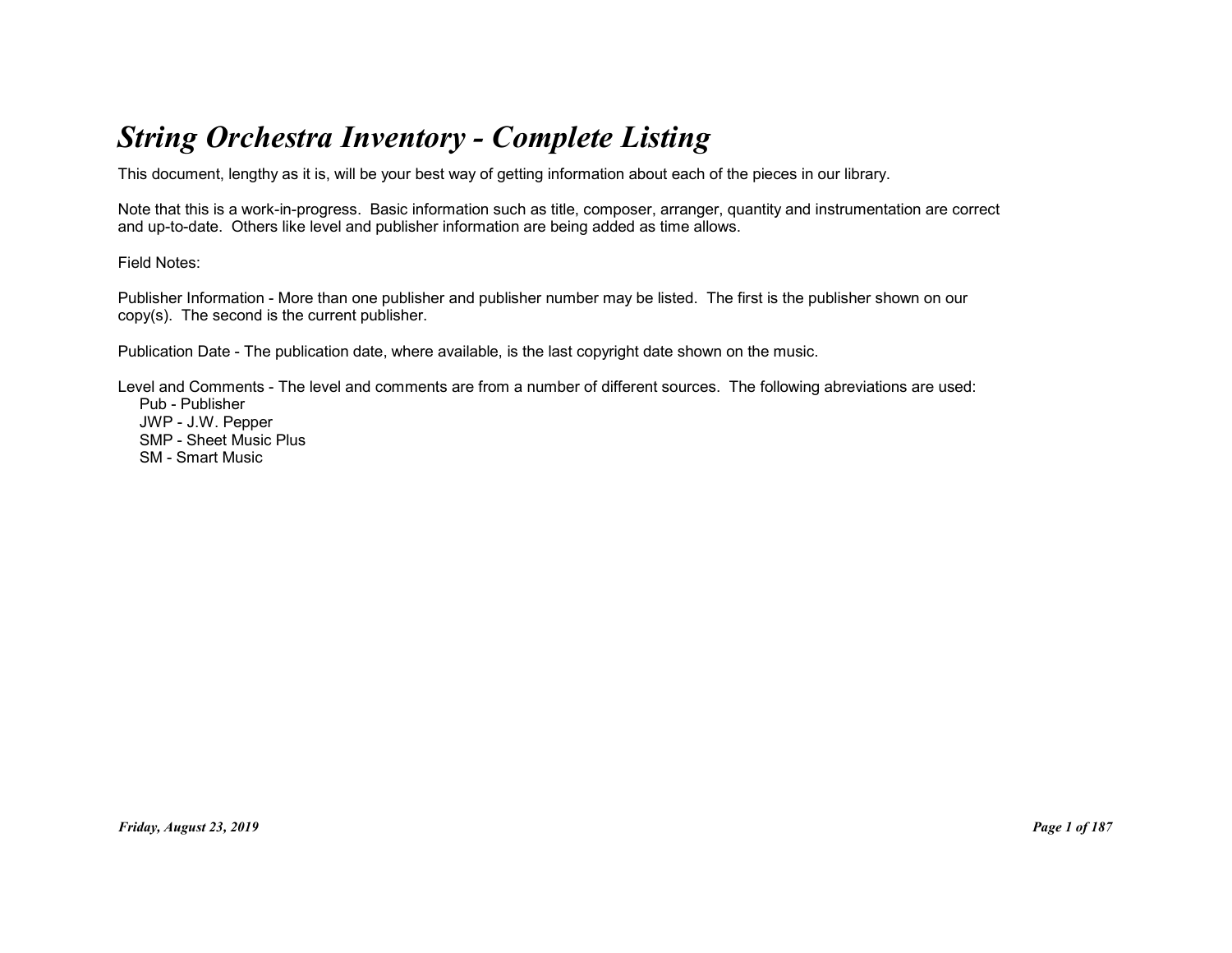| <b>Title</b>                                                                                               |                       | <b>Composer</b>                                                                                                                                                                                                                                   | <b>Arranger</b>                           | Publisher Info                  | Qty. Cat. No. |
|------------------------------------------------------------------------------------------------------------|-----------------------|---------------------------------------------------------------------------------------------------------------------------------------------------------------------------------------------------------------------------------------------------|-------------------------------------------|---------------------------------|---------------|
| 15 Beruhmte Quartettes<br>For 2 Violin, Viola & Cello<br>Level:                                            |                       | Haydn, Joseph                                                                                                                                                                                                                                     | Pub. No.:                                 | C.F. Peters<br>6185             | 1 S-0298      |
| Length:<br><b>Available for SmartMusic:</b><br>Instrumentation:                                            |                       |                                                                                                                                                                                                                                                   | Pub. Date:                                |                                 |               |
| Violin I                                                                                                   | Cello<br>-1           | 1                                                                                                                                                                                                                                                 | $\mathbf 0$                               | 0                               | 0             |
| Violin II<br>Viola                                                                                         | -1                    | 0<br>0                                                                                                                                                                                                                                            | 0<br>0                                    | $\boldsymbol{0}$<br>$\mathbf 0$ | 0<br>0        |
| <b>Adagietto</b>                                                                                           |                       | Mahler, Gustav                                                                                                                                                                                                                                    | Gruselle, Carrie Lane                     | Highland/Etling / Alfred        | 1 S-0361      |
| Level: Grade 3 (Pub), Medium Easy (JWP)<br>Length:<br><b>Available for SmartMusic:</b><br>Instrumentation: | Yes                   |                                                                                                                                                                                                                                                   | Pub. No.: 17350<br><b>Pub. Date: 1997</b> |                                 |               |
| Score                                                                                                      | Viola<br>$\mathbf{1}$ | Harp or Piano<br>$5\phantom{.0}$                                                                                                                                                                                                                  | $\mathbf{1}$                              | $\overline{0}$                  | $\mathbf 0$   |
| Violin I                                                                                                   | Cello<br>8            | 5                                                                                                                                                                                                                                                 | $\pmb{0}$                                 | $\pmb{0}$                       | $\mathbf 0$   |
| Violin II                                                                                                  | Bass<br>8             | $\mathbf{1}$<br>This incredibly expressive movement from Mahler's 5th Symphony has been masterfully adapted for young string orchestra by Carrie Lane Gruselle. This work includes a<br>simplified harp part playable on student harps (or altern | $\pmb{0}$                                 | $\mathsf{O}\xspace$             | $\mathbf 0$   |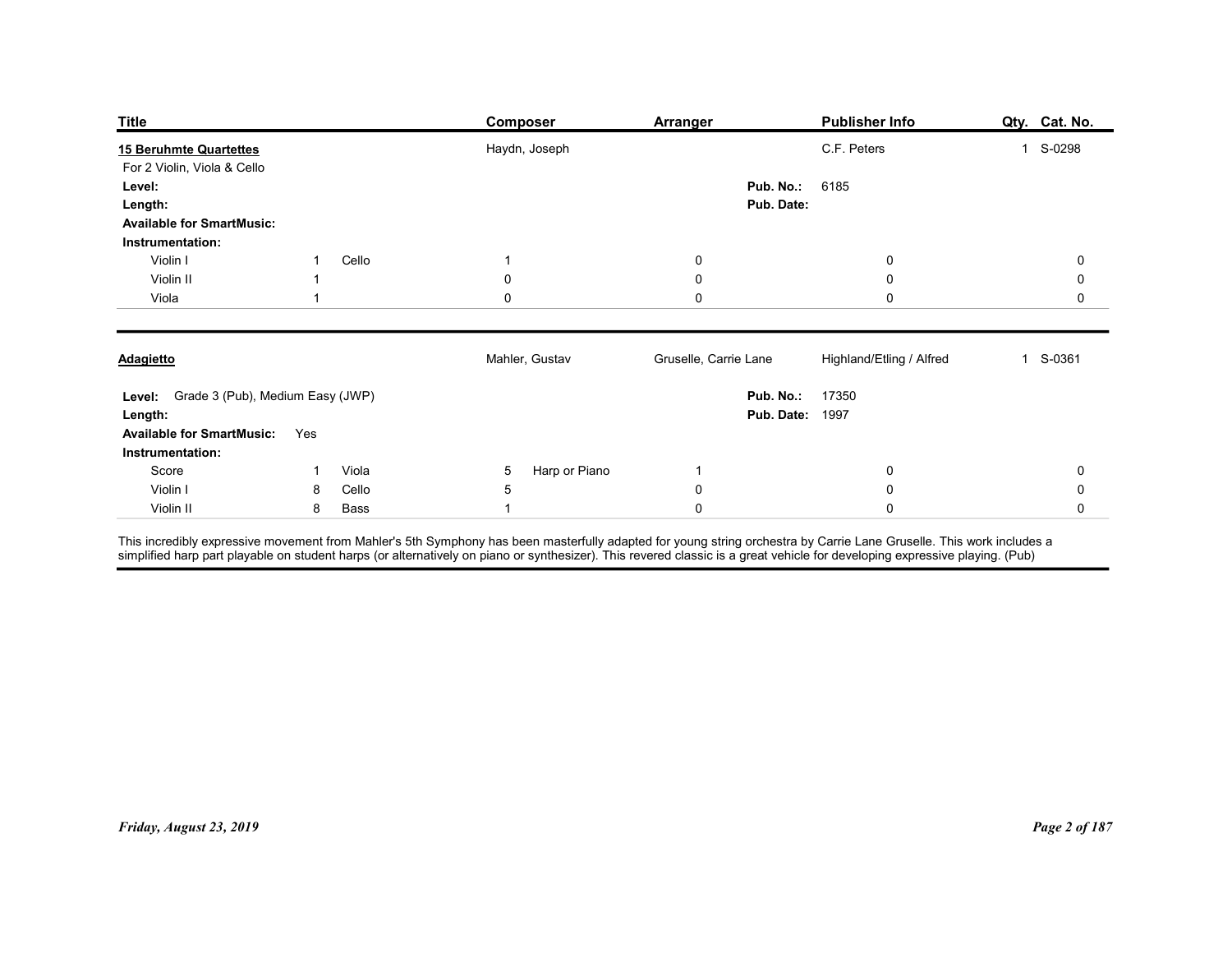| <b>Title</b>                                                                                                    | Composer               | <b>Arranger</b>                    | <b>Publisher Info</b>                          | Qty. Cat. No.                   |
|-----------------------------------------------------------------------------------------------------------------|------------------------|------------------------------------|------------------------------------------------|---------------------------------|
| <b>Adagietto from Symphony Number 5</b>                                                                         | Mahler, Gustav         |                                    | <b>Edition Peters</b>                          | 2 S-0102                        |
| Level:<br>10:00<br>Length:<br><b>Available for SmartMusic:</b><br>No                                            |                        | Pub. No.:<br>Pub. Date:            | 3496a                                          |                                 |
| Instrumentation:<br>Score<br>Viola<br>-1<br>Violin I<br>Cello<br>8<br>Violin II<br>8<br>Bass                    | Harp<br>5<br>5<br>5    | $\overline{1}$<br>0<br>$\mathbf 0$ | $\boldsymbol{0}$<br>$\mathbf 0$<br>$\mathbf 0$ | $\mathbf 0$<br>0<br>$\mathbf 0$ |
| Set #1 missing<br>$(1 of 1)$ Score                                                                              |                        |                                    |                                                |                                 |
| Set #2 missing<br>$(1 of 1)$ Score                                                                              |                        |                                    |                                                |                                 |
| <b>Adagio</b><br>Theme From Spartacus                                                                           | Khachaturian, Aram     | Longfield, Robert                  | G. Schirmer / Hal Leonard                      | 1 S-0411                        |
| Level: Grade 3 to 4 (Pub), Medium Easy (JWP)<br>Length:<br><b>Available for SmartMusic:</b><br>Instrumentation: |                        | <b>Pub. Date: 2012</b>             | Pub. No.: HL50498609                           |                                 |
| Score<br>Violin 3<br>$\overline{1}$                                                                             | Bass<br>$\overline{4}$ | 4                                  | $\overline{0}$                                 | 0                               |
| Violin 1<br>Viola<br>8                                                                                          | Piano<br>4             | -1                                 | $\boldsymbol{0}$<br>$\mathbf 0$                | 0<br>$\mathbf 0$                |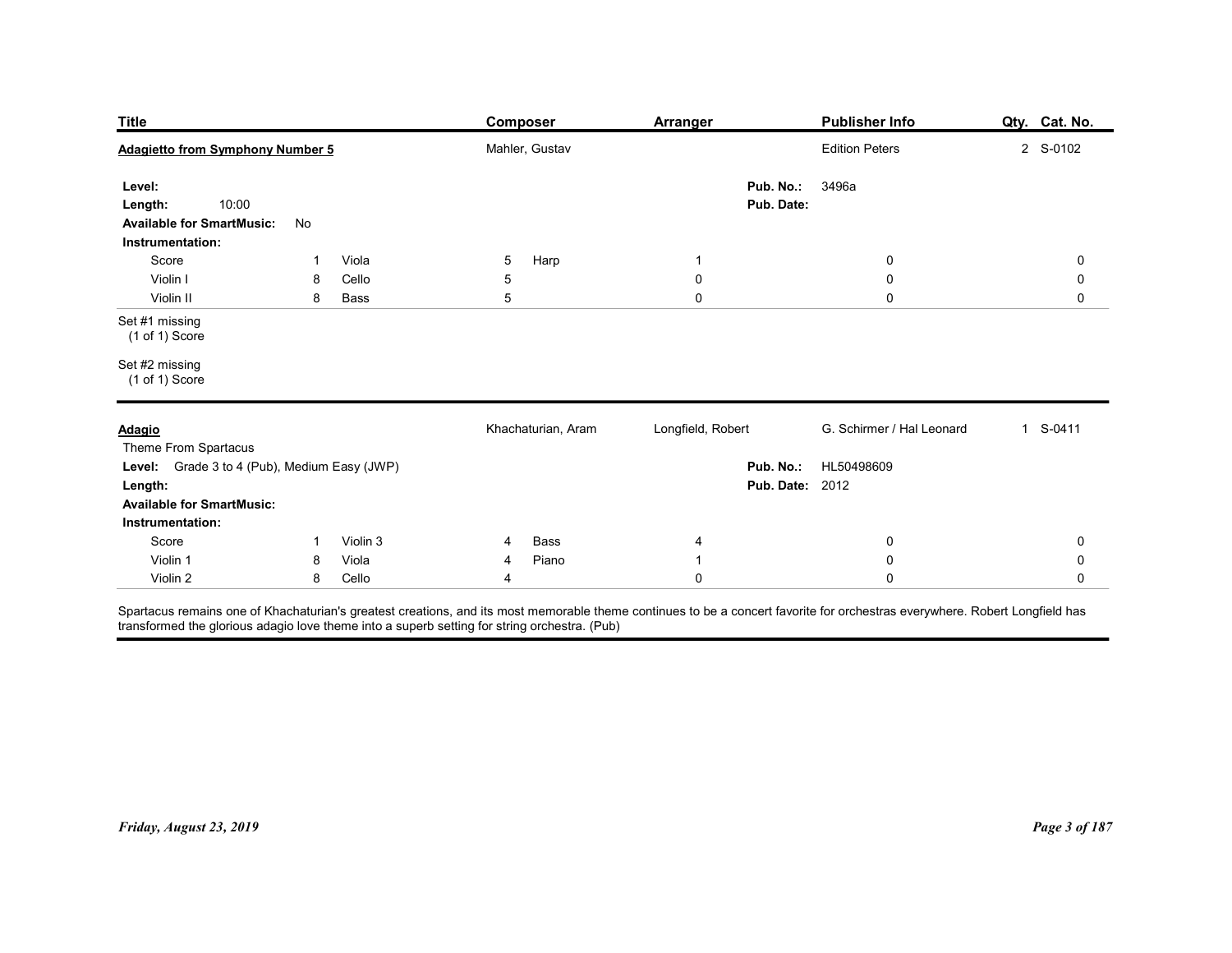| <b>Title</b><br><b>Adagio and Fugue</b>                                                           |                                                  | <b>Composer</b><br>Mozart, Wolfgang Amadeus    | <b>Arranger</b>                         | <b>Publisher Info</b><br>Edwin F. Kalmus   | Qty. Cat. No.<br>2 S-0138                         |
|---------------------------------------------------------------------------------------------------|--------------------------------------------------|------------------------------------------------|-----------------------------------------|--------------------------------------------|---------------------------------------------------|
| Level:<br>06:30<br>Length:<br><b>Available for SmartMusic:</b><br>Instrumentation:                | No                                               |                                                |                                         | <b>Pub. No.: A 7128</b><br>Pub. Date:      |                                                   |
| Score<br>1st Violin<br>2nd Violin                                                                 | Viola<br>$\mathbf{1}$<br>Cello<br>8<br>8<br>Bass | $\overline{5}$<br>$\sqrt{5}$<br>$\overline{5}$ | $\mathbf 0$<br>$\pmb{0}$<br>$\mathbf 0$ | $\overline{0}$<br>$\pmb{0}$<br>$\mathbf 0$ | $\mathbf 0$<br>$\mathsf{O}\xspace$<br>$\mathbf 0$ |
| Set #2 missing<br>$(1 \text{ of } 1)$ Score<br>(1 of 5) Bass                                      |                                                  |                                                |                                         |                                            |                                                   |
| <b>Adagio for Strings</b>                                                                         |                                                  | Barber, Samuel                                 |                                         | G. Schirmer                                | 6 S-0092                                          |
| Level: Advanced (JWP)<br>07:30<br>Length:<br><b>Available for SmartMusic:</b><br>Instrumentation: | $\operatorname{\mathsf{No}}$                     |                                                |                                         | Pub. No.:<br>38577C<br>Pub. Date:          |                                                   |
| Score<br>Violin I                                                                                 | Viola<br>$\mathbf{1}$<br>Cello<br>$\overline{5}$ | $\mathbf{3}$<br>$\mathbf{3}$                   | $\mathbf 0$<br>$\mathbf 0$              | $\mathbf 0$<br>$\mathbf 0$                 | $\mathbf 0$<br>$\mathbf 0$                        |
| Violin II                                                                                         | $5\phantom{.0}$<br>Bass                          | $\mathbf{3}$                                   | $\mathbf 0$                             | $\mathbf 0$                                | $\mathsf{O}\xspace$                               |
| Set #3 missing<br>$(1 of 1)$ Score                                                                |                                                  |                                                |                                         |                                            |                                                   |
| Set #4 missing<br>(1 of 1) Score                                                                  |                                                  |                                                |                                         |                                            |                                                   |
| Set #5 missing<br>(1 of 1) Score                                                                  |                                                  |                                                |                                         |                                            |                                                   |
| Set #6 missing<br>(1 of 1) Score                                                                  |                                                  |                                                |                                         |                                            |                                                   |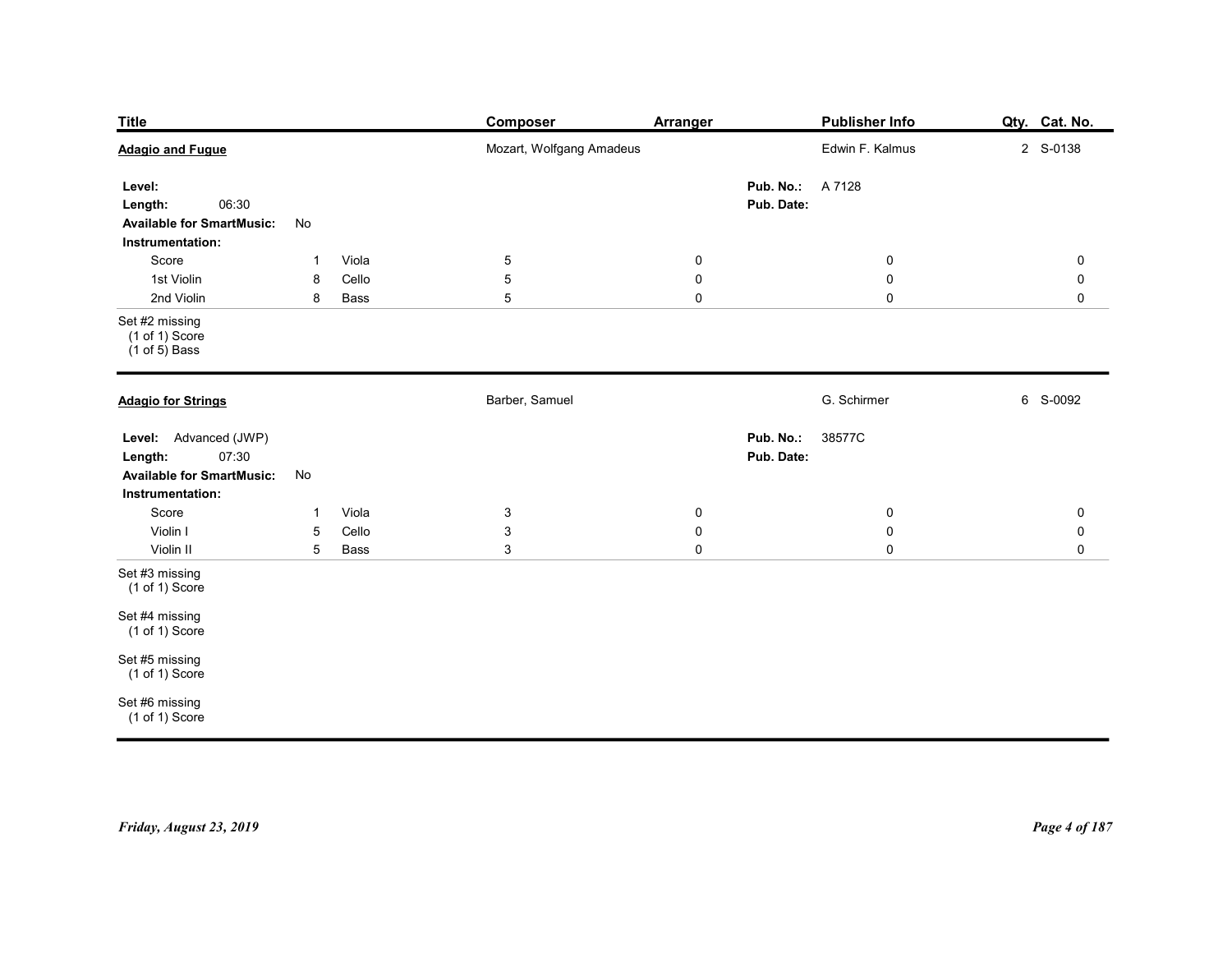| <b>Title</b>                                                  |    |       | Composer        | Arranger                                                                                                                                                                                                                                                                                                                                           | <b>Publisher Info</b> | Qty. Cat. No. |
|---------------------------------------------------------------|----|-------|-----------------|----------------------------------------------------------------------------------------------------------------------------------------------------------------------------------------------------------------------------------------------------------------------------------------------------------------------------------------------------|-----------------------|---------------|
| Adagio From Symphony No. 8                                    |    |       | Dvorak, Antonin | McCashin, Robert D.                                                                                                                                                                                                                                                                                                                                | Wingert Jones         | 1 S-0395      |
| Second Movement                                               |    |       |                 |                                                                                                                                                                                                                                                                                                                                                    |                       |               |
| Level: Grade 4 (Medium Advanced) (Pub), Medium Advanced (JWP) |    |       |                 | Pub. No.:                                                                                                                                                                                                                                                                                                                                          | 3036021               |               |
| Length:                                                       |    |       |                 | <b>Pub. Date: 2018</b>                                                                                                                                                                                                                                                                                                                             |                       |               |
| <b>Available for SmartMusic:</b>                              |    |       |                 |                                                                                                                                                                                                                                                                                                                                                    |                       |               |
|                                                               |    |       |                 |                                                                                                                                                                                                                                                                                                                                                    |                       |               |
| Instrumentation:                                              |    |       |                 |                                                                                                                                                                                                                                                                                                                                                    | $\mathbf 0$           | 0             |
| Score                                                         | -1 | Viola | $\,$ 5 $\,$     | $\mathbf 0$                                                                                                                                                                                                                                                                                                                                        |                       |               |
| Violin I                                                      | 8  | Cello | 5               | $\mathbf 0$                                                                                                                                                                                                                                                                                                                                        | $\mathbf 0$           | 0             |
| Violin II                                                     | 8  | Bass  | 5               | $\mathbf 0$                                                                                                                                                                                                                                                                                                                                        | $\mathbf{0}$          | 0             |
|                                                               |    |       |                 |                                                                                                                                                                                                                                                                                                                                                    |                       |               |
|                                                               |    |       |                 | Dvorak's 8th Symphony is often referred to as his Pastoral symphony for its optimistic and uplifting themes. With contrasting melancholy minor and lighthearted major folk-like<br>melodies, this arrangement of the Adagio second movement features dramatic dynamics, solo lines, and thick, lush harmonies for advanced string orchestra. (Pub) |                       |               |
|                                                               |    |       |                 |                                                                                                                                                                                                                                                                                                                                                    |                       |               |
|                                                               |    |       | Kalled, Emil    |                                                                                                                                                                                                                                                                                                                                                    | <b>Shawnee Press</b>  | 3 S-0144      |
| <u>Air</u>                                                    |    |       |                 |                                                                                                                                                                                                                                                                                                                                                    |                       |               |
| Level:                                                        |    |       |                 | Pub. No.:                                                                                                                                                                                                                                                                                                                                          |                       |               |
| Length:<br>Available for SmartMusic: No                       |    |       |                 | Pub. Date:                                                                                                                                                                                                                                                                                                                                         |                       |               |

| <b>Title</b>                                                                                                                                                                                                                                                                                                                                       |              |       |                           | Composer            | <b>Arranger</b>     |                         | <b>Publisher Info</b> | Qty. Cat. No. |
|----------------------------------------------------------------------------------------------------------------------------------------------------------------------------------------------------------------------------------------------------------------------------------------------------------------------------------------------------|--------------|-------|---------------------------|---------------------|---------------------|-------------------------|-----------------------|---------------|
| Adagio From Symphony No. 8                                                                                                                                                                                                                                                                                                                         |              |       |                           | Dvorak, Antonin     | McCashin, Robert D. |                         | Wingert Jones         | 1 S-0395      |
| Second Movement                                                                                                                                                                                                                                                                                                                                    |              |       |                           |                     |                     |                         |                       |               |
| Level: Grade 4 (Medium Advanced) (Pub), Medium Advanced (JWP)                                                                                                                                                                                                                                                                                      |              |       |                           |                     |                     | Pub. No.:               | 3036021               |               |
| Length:                                                                                                                                                                                                                                                                                                                                            |              |       |                           |                     |                     | <b>Pub. Date: 2018</b>  |                       |               |
| <b>Available for SmartMusic:</b>                                                                                                                                                                                                                                                                                                                   |              |       |                           |                     |                     |                         |                       |               |
| Instrumentation:                                                                                                                                                                                                                                                                                                                                   |              |       |                           |                     |                     |                         |                       |               |
| Score                                                                                                                                                                                                                                                                                                                                              | $\mathbf{1}$ | Viola | $\overline{5}$            |                     | 0                   |                         | $\mathbf 0$           | 0             |
| Violin I                                                                                                                                                                                                                                                                                                                                           | 8            | Cello | $\,$ 5 $\,$               |                     | 0                   |                         | $\mathbf 0$           | 0             |
| Violin II                                                                                                                                                                                                                                                                                                                                          | 8            | Bass  | $\overline{5}$            |                     | $\mathbf 0$         |                         | $\mathbf{0}$          | $\mathbf 0$   |
| Dvorak's 8th Symphony is often referred to as his Pastoral symphony for its optimistic and uplifting themes. With contrasting melancholy minor and lighthearted major folk-like<br>melodies, this arrangement of the Adagio second movement features dramatic dynamics, solo lines, and thick, lush harmonies for advanced string orchestra. (Pub) |              |       |                           |                     |                     |                         |                       |               |
| $\underline{\mathop{\mathrm{Air}}}$                                                                                                                                                                                                                                                                                                                |              |       | Kalled, Emil              |                     |                     |                         | Shawnee Press         | 3 S-0144      |
| Level:<br>Length:                                                                                                                                                                                                                                                                                                                                  |              |       |                           |                     |                     | Pub. No.:<br>Pub. Date: |                       |               |
| <b>Available for SmartMusic:</b><br>Instrumentation:                                                                                                                                                                                                                                                                                               | No           |       |                           |                     |                     |                         |                       |               |
| Score                                                                                                                                                                                                                                                                                                                                              | $\mathbf{1}$ | Viola | 3                         | Violin 3 (Optional) | $\mathbf{3}$        |                         | 0                     | $\mathbf 0$   |
| Violin 1                                                                                                                                                                                                                                                                                                                                           | 5            | Cello | $\ensuremath{\mathsf{3}}$ |                     | $\pmb{0}$           |                         | 0                     | $\mathbf 0$   |
| Violin 2                                                                                                                                                                                                                                                                                                                                           | 5            | Bass  | $\mathbf{3}$              |                     | $\mathsf 0$         |                         | $\mathbf 0$           | $\mathbf 0$   |
| Set #3 missing<br>$(2 \text{ of } 3)$ Cello                                                                                                                                                                                                                                                                                                        |              |       |                           |                     |                     |                         |                       |               |
|                                                                                                                                                                                                                                                                                                                                                    |              |       |                           |                     |                     |                         |                       |               |
| Friday, August 23, 2019                                                                                                                                                                                                                                                                                                                            |              |       |                           |                     |                     |                         |                       | Page 5 of 187 |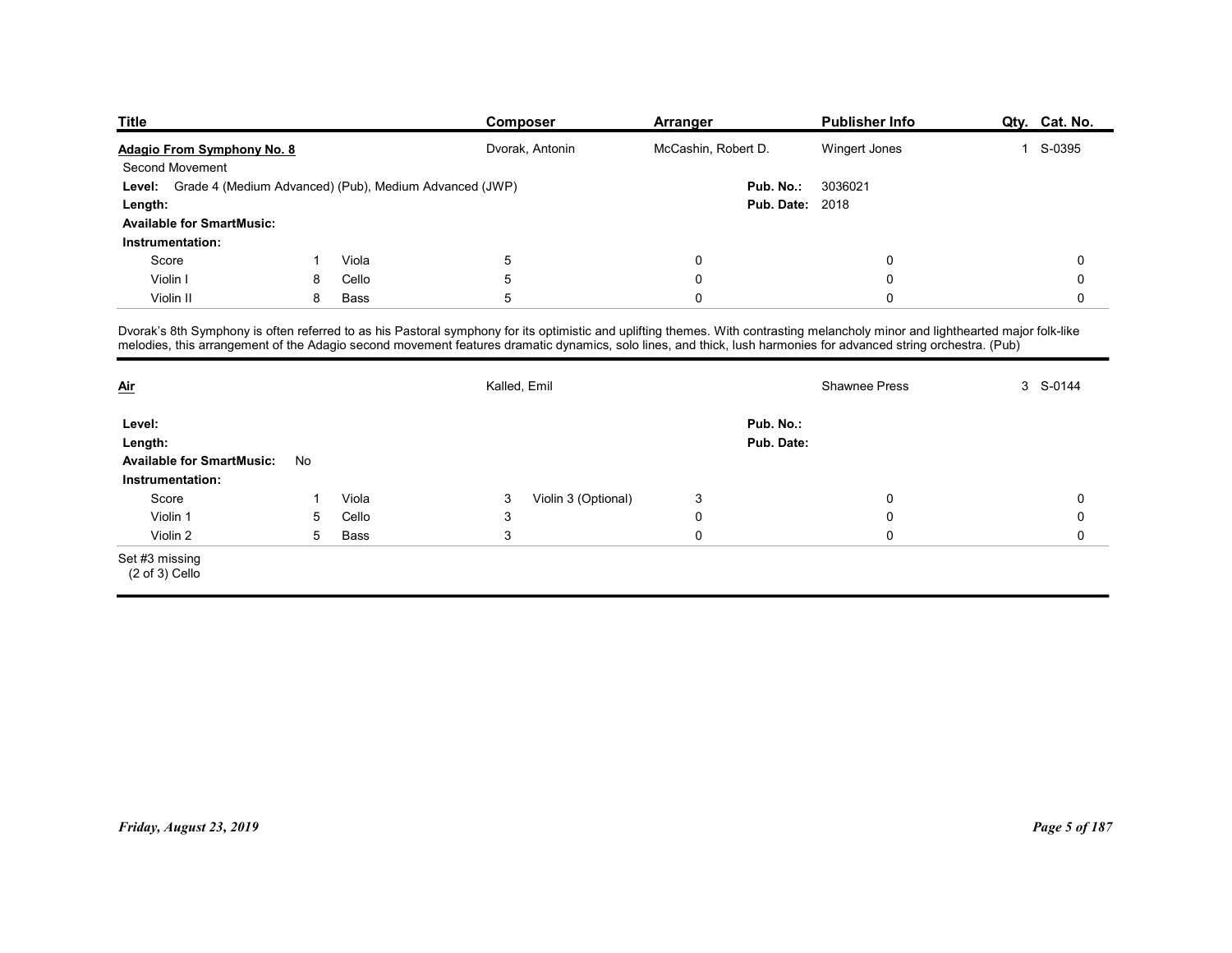| <b>Title</b>                                                                                                     |                            | <b>Composer</b>                        | <b>Arranger</b>               | <b>Publisher Info</b>                                  | Qty. Cat. No.          |
|------------------------------------------------------------------------------------------------------------------|----------------------------|----------------------------------------|-------------------------------|--------------------------------------------------------|------------------------|
| <b>Air for Strings</b>                                                                                           |                            | Dello Joio, Norman                     |                               | Edward B. Marks / Hal                                  | 7 S-0127               |
| Level: Grades 3-4, Easy (JWP)<br>04:00<br>Length:<br><b>Available for SmartMusic:</b>                            | No                         |                                        | Pub. No.:                     | Leonard<br>MS01 / HL00006123<br><b>Pub. Date: 1967</b> |                        |
| Instrumentation:                                                                                                 |                            |                                        |                               |                                                        |                        |
| Score<br>Violin I                                                                                                | Viola<br>-1<br>Cello<br>5  | $\mathbf{3}$<br>$\mathsf 3$            | $\overline{0}$<br>$\mathsf 0$ | $\bf{0}$<br>$\mathbf 0$                                | 0<br>$\pmb{0}$         |
| Violin II                                                                                                        | 5<br>Bass                  | $\ensuremath{\mathsf{3}}$              | $\mathbf 0$                   | $\mathbf 0$                                            | $\mathsf{O}$           |
| Air, Minuet and Rondo<br>from Abdelazer                                                                          |                            | Purcell, Henry                         | Isaac, Merle J.               | Highland/Etling / Alfred                               | 2 S-0114               |
| Level: Grade 3 (Pub), Easy (JWP)<br><b>Length:</b> 04:00<br><b>Available for SmartMusic:</b><br>Instrumentation: | No                         |                                        | Pub. Date:                    | Pub. No.: 12745                                        |                        |
| Score                                                                                                            | 3rd Violin<br>$\mathbf{1}$ | Bass<br>$\mathbf{3}$                   | $\overline{5}$                | $\mathbf 0$                                            | $\pmb{0}$              |
| 1st Violin<br>2nd Violin                                                                                         | Viola<br>8<br>Cello<br>8   | Piano<br>$5\phantom{.0}$<br>$\sqrt{5}$ | $\mathbf{1}$<br>$\pmb{0}$     | $\pmb{0}$<br>$\pmb{0}$                                 | $\pmb{0}$<br>$\pmb{0}$ |
| Set #2 missing<br>(1 of 8) 1st Violin                                                                            |                            |                                        |                               |                                                        |                        |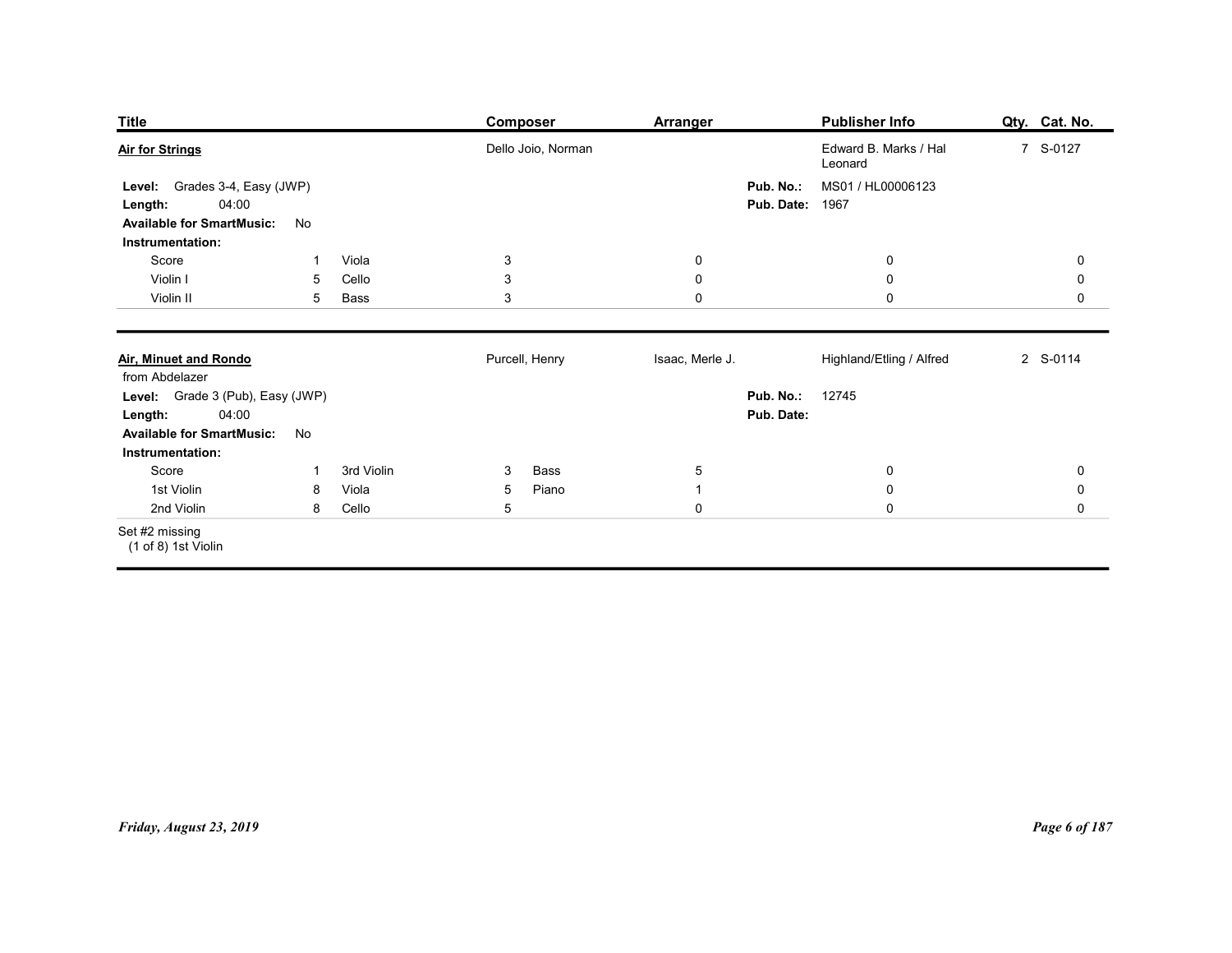| <b>Title</b>                                  |                              | Composer                                                                                                                                                  | Arranger               | <b>Publisher Info</b>                                     | Qty. Cat. No. |  |  |
|-----------------------------------------------|------------------------------|-----------------------------------------------------------------------------------------------------------------------------------------------------------|------------------------|-----------------------------------------------------------|---------------|--|--|
| <b>Akerwis</b>                                |                              | Atwell, Shirl Jae                                                                                                                                         |                        | Neil A. Kjos                                              | 3 S-0184      |  |  |
|                                               |                              |                                                                                                                                                           |                        |                                                           |               |  |  |
| Level:                                        | Grade 4 (Pub), Medium (JWP)  |                                                                                                                                                           |                        | Pub. No.:<br>SO155C                                       |               |  |  |
| Length:                                       |                              |                                                                                                                                                           |                        | Pub. Date:                                                |               |  |  |
| <b>Available for SmartMusic:</b>              | No                           |                                                                                                                                                           |                        |                                                           |               |  |  |
| Instrumentation:                              |                              |                                                                                                                                                           |                        |                                                           |               |  |  |
| Score<br>1st Violin                           | Viola<br>1<br>Cello<br>8     | 5<br>5                                                                                                                                                    | 0<br>0                 | 0<br>0                                                    | 0<br>0        |  |  |
| 2nd Violin                                    | 8<br><b>String Bass</b>      | 5                                                                                                                                                         | $\mathbf 0$            | $\mathbf 0$                                               | 0             |  |  |
| Set #3 missing<br>(1 of 5) Cello              |                              |                                                                                                                                                           |                        |                                                           |               |  |  |
|                                               |                              | Akerwis comes from the Latin word acervus meaning to stack. Here it's the stacking of notes to create chords for this swing-style jazz composition. (JWP) |                        |                                                           |               |  |  |
|                                               |                              | Smith, Michael W.;                                                                                                                                        | Christopher, Keith     | Hal Leonard                                               | 2 S-0283      |  |  |
|                                               |                              | Traditional                                                                                                                                               |                        |                                                           |               |  |  |
| <b>All is Well</b><br>(includes Silent Night) |                              |                                                                                                                                                           |                        | Pub. No.: HL04490801                                      |               |  |  |
| Level: Grade 2 (Pub), Medium Easy (JPW)       |                              |                                                                                                                                                           | <b>Pub. Date: 2008</b> |                                                           |               |  |  |
| 02:50<br>Length:                              |                              |                                                                                                                                                           |                        |                                                           |               |  |  |
| <b>Available for SmartMusic:</b>              |                              |                                                                                                                                                           |                        |                                                           |               |  |  |
| Instrumentation:                              |                              |                                                                                                                                                           |                        |                                                           |               |  |  |
| Score<br>Violin 1                             | Violin 3<br>-1<br>Viola<br>8 | Bass<br>4<br>Piano<br>4                                                                                                                                   | 4                      | <b>Mallet Percussion</b><br>$\overline{2}$<br>$\mathbf 0$ | 0<br>0        |  |  |

| <b>Akerwis</b>                                                                                                                                                                                                                                                                                                                             |    |                    |                 | Atwell, Shirl Jae  |                    |                          | Neil A. Kjos |                     | 3 S-0184      |
|--------------------------------------------------------------------------------------------------------------------------------------------------------------------------------------------------------------------------------------------------------------------------------------------------------------------------------------------|----|--------------------|-----------------|--------------------|--------------------|--------------------------|--------------|---------------------|---------------|
| Level: Grade 4 (Pub), Medium (JWP)<br>Length:                                                                                                                                                                                                                                                                                              |    |                    |                 |                    |                    | Pub. No.:<br>Pub. Date:  | SO155C       |                     |               |
| <b>Available for SmartMusic:</b> No                                                                                                                                                                                                                                                                                                        |    |                    |                 |                    |                    |                          |              |                     |               |
| Instrumentation:                                                                                                                                                                                                                                                                                                                           |    |                    |                 |                    |                    |                          |              |                     |               |
| Score                                                                                                                                                                                                                                                                                                                                      | -1 | Viola              | $5\phantom{.0}$ |                    | $\mathbf 0$        |                          |              | $\mathbf 0$         | $\mathbf 0$   |
| 1st Violin                                                                                                                                                                                                                                                                                                                                 | 8  | Cello              | 5               |                    | $\pmb{0}$          |                          |              | $\mathbf 0$         | $\mathbf 0$   |
| 2nd Violin                                                                                                                                                                                                                                                                                                                                 | 8  | <b>String Bass</b> | 5               |                    | $\mathsf 0$        |                          |              | $\mathsf{O}\xspace$ | $\mathsf 0$   |
| Set #3 missing<br>$(1 of 5)$ Cello                                                                                                                                                                                                                                                                                                         |    |                    |                 |                    |                    |                          |              |                     |               |
| Akerwis comes from the Latin word acervus meaning to stack. Here it's the stacking of notes to create chords for this swing-style jazz composition. (JWP)                                                                                                                                                                                  |    |                    |                 |                    |                    |                          |              |                     |               |
| All is Well<br>(includes Silent Night)                                                                                                                                                                                                                                                                                                     |    |                    | Traditional     | Smith, Michael W.; | Christopher, Keith |                          | Hal Leonard  |                     | 2 S-0283      |
| Level: Grade 2 (Pub), Medium Easy (JPW)                                                                                                                                                                                                                                                                                                    |    |                    |                 |                    |                    | Pub. No.:                | HL04490801   |                     |               |
| 02:50<br>Length:                                                                                                                                                                                                                                                                                                                           |    |                    |                 |                    |                    | <b>Pub. Date: 2008</b>   |              |                     |               |
| <b>Available for SmartMusic:</b>                                                                                                                                                                                                                                                                                                           |    |                    |                 |                    |                    |                          |              |                     |               |
| Instrumentation:                                                                                                                                                                                                                                                                                                                           |    |                    |                 |                    |                    |                          |              |                     |               |
| Score                                                                                                                                                                                                                                                                                                                                      | -1 | Violin 3           | 4               | Bass               | 4                  | <b>Mallet Percussion</b> |              | $\overline{2}$      | $\pmb{0}$     |
| Violin 1                                                                                                                                                                                                                                                                                                                                   | 8  | Viola              | 4               | Piano              | $\overline{1}$     |                          |              | $\mathbf 0$         | $\pmb{0}$     |
| Violin 2                                                                                                                                                                                                                                                                                                                                   | 8  | Cello              | 4               | Percussion         | $\overline{2}$     |                          |              | $\mathsf{O}$        | $\mathbf 0$   |
| Two endearing Christmas melodies have been combined into a gorgeous tableau for strings, piano and simple percussion. Simple to prepare, this will set a mood of quiet wonder<br>for any December service, and Christmas Eve in particular. Use a full string complement or just string quartet and the result is equally beautiful. (Pub) |    |                    |                 |                    |                    |                          |              |                     |               |
|                                                                                                                                                                                                                                                                                                                                            |    |                    |                 |                    |                    |                          |              |                     |               |
|                                                                                                                                                                                                                                                                                                                                            |    |                    |                 |                    |                    |                          |              |                     |               |
|                                                                                                                                                                                                                                                                                                                                            |    |                    |                 |                    |                    |                          |              |                     |               |
| Friday, August 23, 2019                                                                                                                                                                                                                                                                                                                    |    |                    |                 |                    |                    |                          |              |                     | Page 7 of 187 |
|                                                                                                                                                                                                                                                                                                                                            |    |                    |                 |                    |                    |                          |              |                     |               |
|                                                                                                                                                                                                                                                                                                                                            |    |                    |                 |                    |                    |                          |              |                     |               |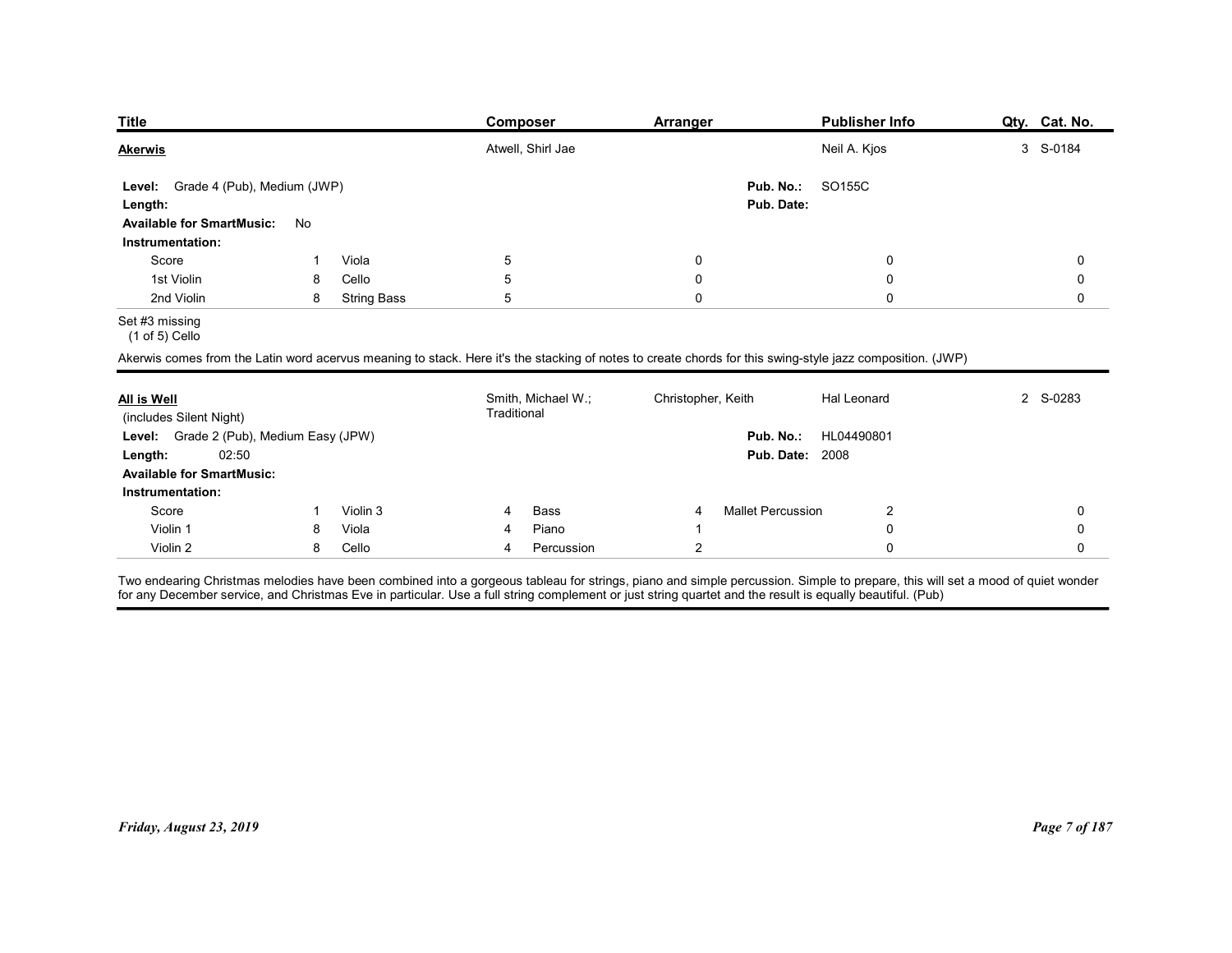| <b>Title</b>                                 |        |                   | <b>Composer</b>                                                                                                                                                   | Arranger               | <b>Publisher Info</b> | Qty. Cat. No. |
|----------------------------------------------|--------|-------------------|-------------------------------------------------------------------------------------------------------------------------------------------------------------------|------------------------|-----------------------|---------------|
| All of Me                                    |        |                   | Stephens, John; Gad, Toby                                                                                                                                         | Moore, Larry           | Hal Leonard           | 1 S-0307      |
| Level: Level 3 to 4 (Pub), Medium (JWP)      |        |                   |                                                                                                                                                                   | Pub. No.:              | HL04491500            |               |
| 03:00<br>Length:                             |        |                   |                                                                                                                                                                   | <b>Pub. Date: 2014</b> |                       |               |
| <b>Available for SmartMusic:</b>             |        |                   |                                                                                                                                                                   |                        |                       |               |
| Instrumentation:                             |        |                   |                                                                                                                                                                   |                        |                       |               |
| Score                                        |        | Violin 3/Viola TC | Bass                                                                                                                                                              | 4                      | 0                     | 0             |
| Violin 1<br>Violin 2                         | 8      | Viola             | Piano<br>4<br>4                                                                                                                                                   | -1                     | 0<br>0                | 0             |
|                                              | 8      | Cello             | Percussion                                                                                                                                                        | $\overline{2}$         |                       | 0             |
|                                              |        |                   | This beautiful ballad from pop sensation John Legend will add a powerful moment to your next concert. (JWP)                                                       |                        |                       |               |
| <b>Allegretto</b>                            |        |                   | Beethoven, Ludwig van                                                                                                                                             | Longfield, Robert      | Hal Leonard           | 1 S-0364      |
| from Symphony No. 7                          |        |                   |                                                                                                                                                                   |                        |                       |               |
| Level: Grade 3 to 4 (Pub), Medium Easy (JWP) |        |                   |                                                                                                                                                                   | Pub. No.:              | HL04491058            |               |
| Length:                                      |        |                   |                                                                                                                                                                   | <b>Pub. Date: 2011</b> |                       |               |
| <b>Available for SmartMusic:</b>             |        |                   |                                                                                                                                                                   |                        |                       |               |
| Instrumentation:                             |        |                   |                                                                                                                                                                   |                        |                       |               |
| Conductor                                    |        | Violin 3          | Bass                                                                                                                                                              |                        | 0                     | 0             |
| Violin 1<br>Violin 2                         | 8<br>8 | Viola<br>Cello    | Piano                                                                                                                                                             | $\mathbf 0$            | 0<br>$\mathbf 0$      | 0<br>0        |
|                                              |        |                   |                                                                                                                                                                   |                        |                       |               |
|                                              |        |                   | As heard in the Oscar-winning movie The King's Speech, one of Beethoven's most beloved movements accompanied the dramatic moments of this monumental film. Robert |                        |                       |               |
|                                              |        |                   | Longfield's accessible adaptation for string orchestra can be a centerpiece of most any program. (Pub)                                                            |                        |                       |               |
|                                              |        |                   |                                                                                                                                                                   |                        |                       |               |
| <b>Allegro</b>                               |        |                   | Handel, George Frideric                                                                                                                                           | Metcalf, Leon V.       | Belwin-Mills          | 1 S-0001      |

| Length:                          | 03:00                                        |                                                                                                             |   |                         | <b>Pub. Date: 2014</b>                                                                                                                                            |                     |          |
|----------------------------------|----------------------------------------------|-------------------------------------------------------------------------------------------------------------|---|-------------------------|-------------------------------------------------------------------------------------------------------------------------------------------------------------------|---------------------|----------|
| <b>Available for SmartMusic:</b> |                                              |                                                                                                             |   |                         |                                                                                                                                                                   |                     |          |
| Instrumentation:                 |                                              |                                                                                                             |   |                         |                                                                                                                                                                   |                     |          |
| Score                            |                                              | Violin 3/Viola TC                                                                                           | 4 | <b>Bass</b>             |                                                                                                                                                                   | 0                   | 0        |
| Violin 1                         | 8                                            | Viola                                                                                                       |   | Piano                   |                                                                                                                                                                   | 0                   | 0        |
| Violin 2                         | 8                                            | Cello                                                                                                       | 4 | Percussion              | 2                                                                                                                                                                 | 0                   | $\Omega$ |
|                                  |                                              | This beautiful ballad from pop sensation John Legend will add a powerful moment to your next concert. (JWP) |   |                         |                                                                                                                                                                   |                     |          |
| <b>Allegretto</b>                |                                              |                                                                                                             |   | Beethoven, Ludwig van   | Longfield, Robert                                                                                                                                                 | Hal Leonard         | S-0364   |
| from Symphony No. 7              |                                              |                                                                                                             |   |                         |                                                                                                                                                                   |                     |          |
|                                  | Level: Grade 3 to 4 (Pub), Medium Easy (JWP) |                                                                                                             |   |                         | Pub. No.:                                                                                                                                                         | HL04491058          |          |
| Length:                          |                                              |                                                                                                             |   |                         | <b>Pub. Date: 2011</b>                                                                                                                                            |                     |          |
| <b>Available for SmartMusic:</b> |                                              |                                                                                                             |   |                         |                                                                                                                                                                   |                     |          |
| Instrumentation:                 |                                              |                                                                                                             |   |                         |                                                                                                                                                                   |                     |          |
| Conductor                        |                                              | Violin 3                                                                                                    |   | <b>Bass</b>             |                                                                                                                                                                   | 0                   | 0        |
| Violin 1                         | 8                                            | Viola                                                                                                       | 4 | Piano                   |                                                                                                                                                                   | 0                   | $\Omega$ |
| Violin 2                         | 8                                            | Cello                                                                                                       | 4 |                         | $\Omega$                                                                                                                                                          | 0                   | $\Omega$ |
|                                  |                                              | Longfield's accessible adaptation for string orchestra can be a centerpiece of most any program. (Pub)      |   |                         | As heard in the Oscar-winning movie The King's Speech, one of Beethoven's most beloved movements accompanied the dramatic moments of this monumental film. Robert |                     |          |
| <b>Allegro</b>                   |                                              |                                                                                                             |   | Handel, George Frideric | Metcalf, Leon V.                                                                                                                                                  | <b>Belwin-Mills</b> | S-0001   |
| Level:                           |                                              |                                                                                                             |   |                         | Pub. No.:                                                                                                                                                         | <b>BSO 35</b>       |          |
| Length:                          |                                              |                                                                                                             |   |                         | Pub. Date:                                                                                                                                                        |                     |          |
| <b>Available for SmartMusic:</b> | No                                           |                                                                                                             |   |                         |                                                                                                                                                                   |                     |          |
| Instrumentation:                 |                                              |                                                                                                             |   |                         |                                                                                                                                                                   |                     |          |

| <b>Allegretto</b>                            |    |                |   | Beethoven, Ludwig van   | Longfield, Robert | Hal Leonard                | 1 S-0364                 |
|----------------------------------------------|----|----------------|---|-------------------------|-------------------|----------------------------|--------------------------|
| from Symphony No. 7                          |    |                |   |                         |                   |                            |                          |
| Level: Grade 3 to 4 (Pub), Medium Easy (JWP) |    |                |   |                         |                   | Pub. No.:<br>HL04491058    |                          |
| Length:                                      |    |                |   |                         |                   | <b>Pub. Date: 2011</b>     |                          |
| <b>Available for SmartMusic:</b>             |    |                |   |                         |                   |                            |                          |
| Instrumentation:                             |    |                |   |                         |                   |                            |                          |
| Conductor                                    |    | Violin 3       |   | Bass                    | 4                 | $\mathbf 0$                | $\mathbf 0$              |
| Violin 1                                     | 8  | Viola          |   | Piano                   |                   | $\mathbf 0$                | $\mathbf 0$              |
| Violin 2                                     | 8  | Cello          |   |                         | $\mathbf 0$       | $\mathbf 0$                | $\mathbf 0$              |
|                                              |    |                |   | Handel, George Frideric | Metcalf, Leon V.  | <b>Belwin-Mills</b>        | S-0001<br>$\overline{1}$ |
| <b>Allegro</b>                               |    |                |   |                         |                   |                            |                          |
| Level:                                       |    |                |   |                         |                   | <b>BSO 35</b><br>Pub. No.: |                          |
| Length:                                      |    |                |   |                         |                   | Pub. Date:                 |                          |
| <b>Available for SmartMusic:</b>             | No |                |   |                         |                   |                            |                          |
| Instrumentation:                             |    |                |   |                         |                   |                            |                          |
| Score                                        |    | 3rd Violin     |   | Bass                    | 3                 | $\mathbf 0$                | 0                        |
| 1st Violin                                   | 5  | Viola<br>Cello | 3 | Piano                   | -1                | $\mathbf 0$                | 0                        |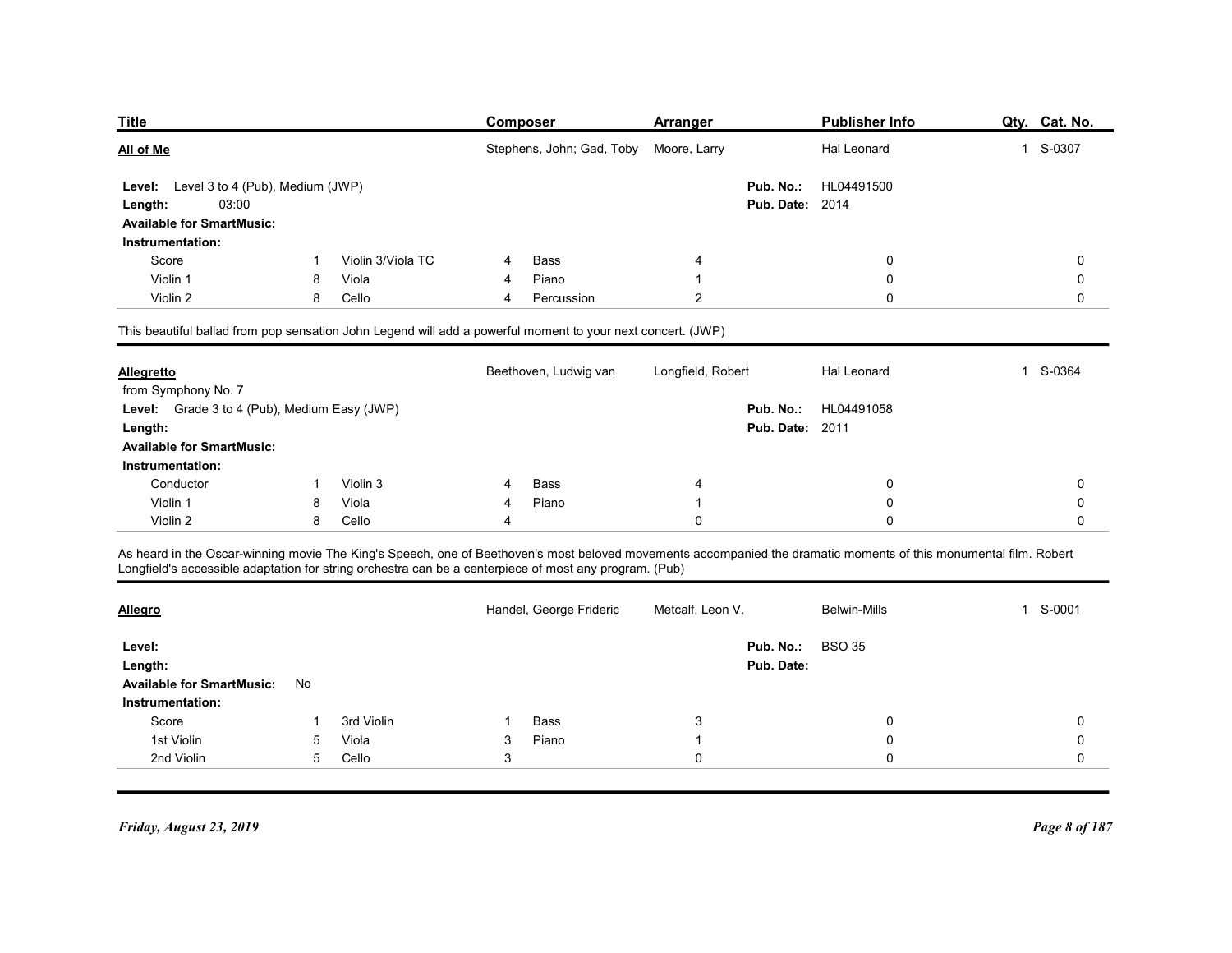| <b>Title</b>                                                                                                            |              |                     | <b>Composer</b>         | <b>Arranger</b>              | Publisher Info                                    | Qty. Cat. No.       |
|-------------------------------------------------------------------------------------------------------------------------|--------------|---------------------|-------------------------|------------------------------|---------------------------------------------------|---------------------|
| <b>Allegro</b>                                                                                                          |              |                     | LeClair, J.M.           | Errante, Belisario           | Forest R. Etling                                  | 1 S-0002            |
| Level:                                                                                                                  |              |                     |                         | Pub. No.:                    |                                                   |                     |
| 02:00<br>Length:<br><b>Available for SmartMusic:</b><br>Instrumentation:                                                | No           |                     |                         | Pub. Date:                   |                                                   |                     |
| Score<br>1st Violin                                                                                                     | 8            | 3rd Violin<br>Viola | Bass<br>3<br>Piano<br>5 | $\sqrt{5}$<br>$\overline{1}$ | $\mathbf 0$<br>$\mathbf 0$                        | $\mathbf 0$<br>0    |
| 2nd Violin                                                                                                              | 8            | Cello               | $5\,$                   | $\mathbf 0$                  | $\mathbf 0$                                       | 0                   |
| Set missing<br>$(2 \text{ of } 5)$ Viola<br>$(1 of 5)$ Cello<br>$(1 of 5)$ Bass                                         |              |                     |                         |                              |                                                   |                     |
| <b>Allegro Con Briowe</b><br>From Symphony No. 8 (First Movement)                                                       |              |                     | Dvorak, Antonin         | McCashin, Robert D.          | FJH                                               | 3 S-0381            |
| Level: Grade 4 (Pub), Medium Advanced (JWP)<br>03:45<br>Length:<br><b>Available for SmartMusic:</b><br>Instrumentation: |              |                     |                         |                              | <b>Pub. No.: ST6399</b><br><b>Pub. Date: 2016</b> |                     |
| Score                                                                                                                   | $\mathbf{1}$ | Viola               | $5\phantom{.0}$         | $\overline{0}$               | $\mathbf 0$                                       | 0                   |
| Violin 1                                                                                                                |              | Cello               | $\sqrt{5}$              | $\pmb{0}$                    | $\pmb{0}$                                         | $\mathsf{O}\xspace$ |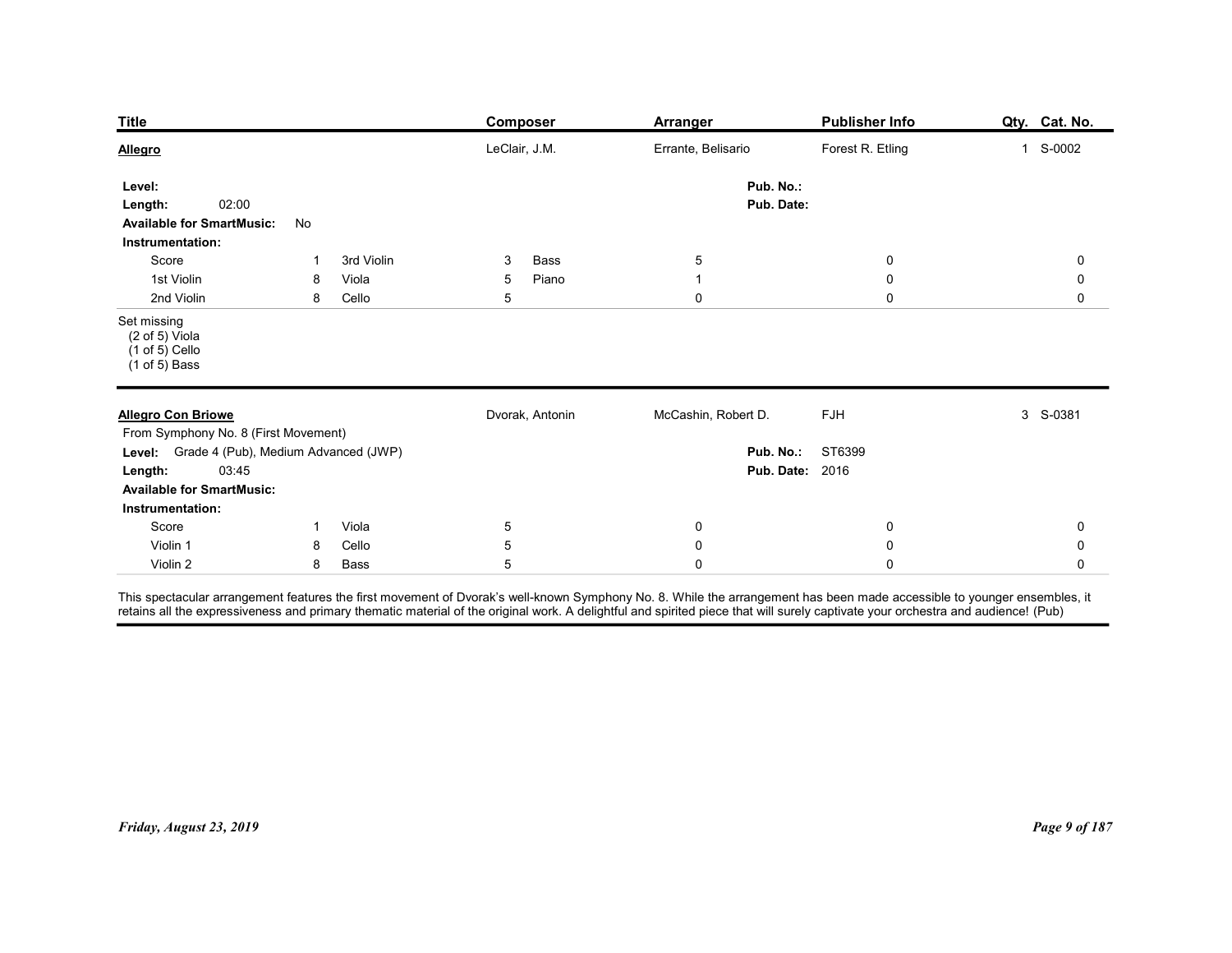| <b>Title</b>                                                                             |                          | Composer                                                                                                                                                                         | Arranger                  | <b>Publisher Info</b>                        | Qty. Cat. No.              |
|------------------------------------------------------------------------------------------|--------------------------|----------------------------------------------------------------------------------------------------------------------------------------------------------------------------------|---------------------------|----------------------------------------------|----------------------------|
| <b>Allegro for Strings</b><br>From Sonata Op. 1, No. 3                                   |                          | Handel, George Frideric                                                                                                                                                          | Frackenpohl, Steven       | Ludwig Music                                 | 2 S-0146                   |
| Grade 2 (Pub)<br>Level:<br>02:10<br>Length:<br><b>Available for SmartMusic:</b>          | No                       |                                                                                                                                                                                  | Pub. No.:<br>Pub. Date:   | STRO-79<br>1995                              |                            |
| Instrumentation:<br><b>Full Score</b>                                                    | Violin 3<br>-1           | Bass<br>3                                                                                                                                                                        | $\overline{5}$            | $\overline{0}$                               | 0                          |
| Violin 1<br>Violin 2                                                                     | Viola<br>8<br>8<br>Cello | 5<br>5                                                                                                                                                                           | $\pmb{0}$<br>$\mathsf{O}$ | $\boldsymbol{0}$<br>$\mathbf 0$              | 0<br>0                     |
| Set #2 missing<br>(2 of 8) Violin 1<br>(1 of 5) Viola                                    |                          |                                                                                                                                                                                  |                           |                                              |                            |
| Allegro in D for Strings                                                                 |                          | Vivaldi, Antonio                                                                                                                                                                 | Frackenpohl, Steven       | Ludwig Music                                 | 7 S-0149                   |
| Level: Grade 3 (Pub), Medium (JWP), Medium (SM)<br>Length:                               |                          |                                                                                                                                                                                  | Pub. No.:                 | STRO-63 / 10250063<br><b>Pub. Date: 1992</b> |                            |
| <b>Available for SmartMusic:</b><br>Instrumentation:                                     | Yes                      |                                                                                                                                                                                  |                           |                                              |                            |
| Score                                                                                    | Violin III<br>-1         | <b>String Bass</b><br>3                                                                                                                                                          | $5\phantom{.0}$           | $\bf{0}$                                     | 0                          |
| Violin I<br>Violin II                                                                    | Viola<br>8<br>8<br>Cello | 5<br>$5\phantom{.0}$                                                                                                                                                             | $\pmb{0}$<br>$\mathbf 0$  | $\mathbf 0$<br>$\mathbf 0$                   | $\mathbf 0$<br>$\mathbf 0$ |
| Set #6 missing<br>(1 of 8) Violin I<br>$(2 \text{ of } 8)$ Violin II<br>$(1 of 5)$ Cello |                          |                                                                                                                                                                                  |                           |                                              |                            |
|                                                                                          |                          | One of Ludwig's all-time best sellers, teachers and students love this work. (Pub)                                                                                               |                           |                                              |                            |
| -----                                                                                    |                          | In this fine arrangement of Vivaldi's Concerto in C for Two Trumpets, the solo trumpet lines have been transferred to first and second violins. It's a stirring adaptation which |                           |                                              |                            |
|                                                                                          |                          | retains the characteristic "trumpet" sound of the original, and a delightful concert selection for string orchestra! (JWP)                                                       |                           |                                              |                            |
|                                                                                          |                          |                                                                                                                                                                                  |                           |                                              |                            |
|                                                                                          |                          |                                                                                                                                                                                  |                           |                                              |                            |
|                                                                                          |                          |                                                                                                                                                                                  |                           |                                              |                            |
|                                                                                          |                          |                                                                                                                                                                                  |                           |                                              |                            |
|                                                                                          |                          |                                                                                                                                                                                  |                           |                                              |                            |
| Friday, August 23, 2019                                                                  |                          |                                                                                                                                                                                  |                           |                                              | Page 10 of 187             |
|                                                                                          |                          |                                                                                                                                                                                  |                           |                                              |                            |
|                                                                                          |                          |                                                                                                                                                                                  |                           |                                              |                            |
|                                                                                          |                          |                                                                                                                                                                                  |                           |                                              |                            |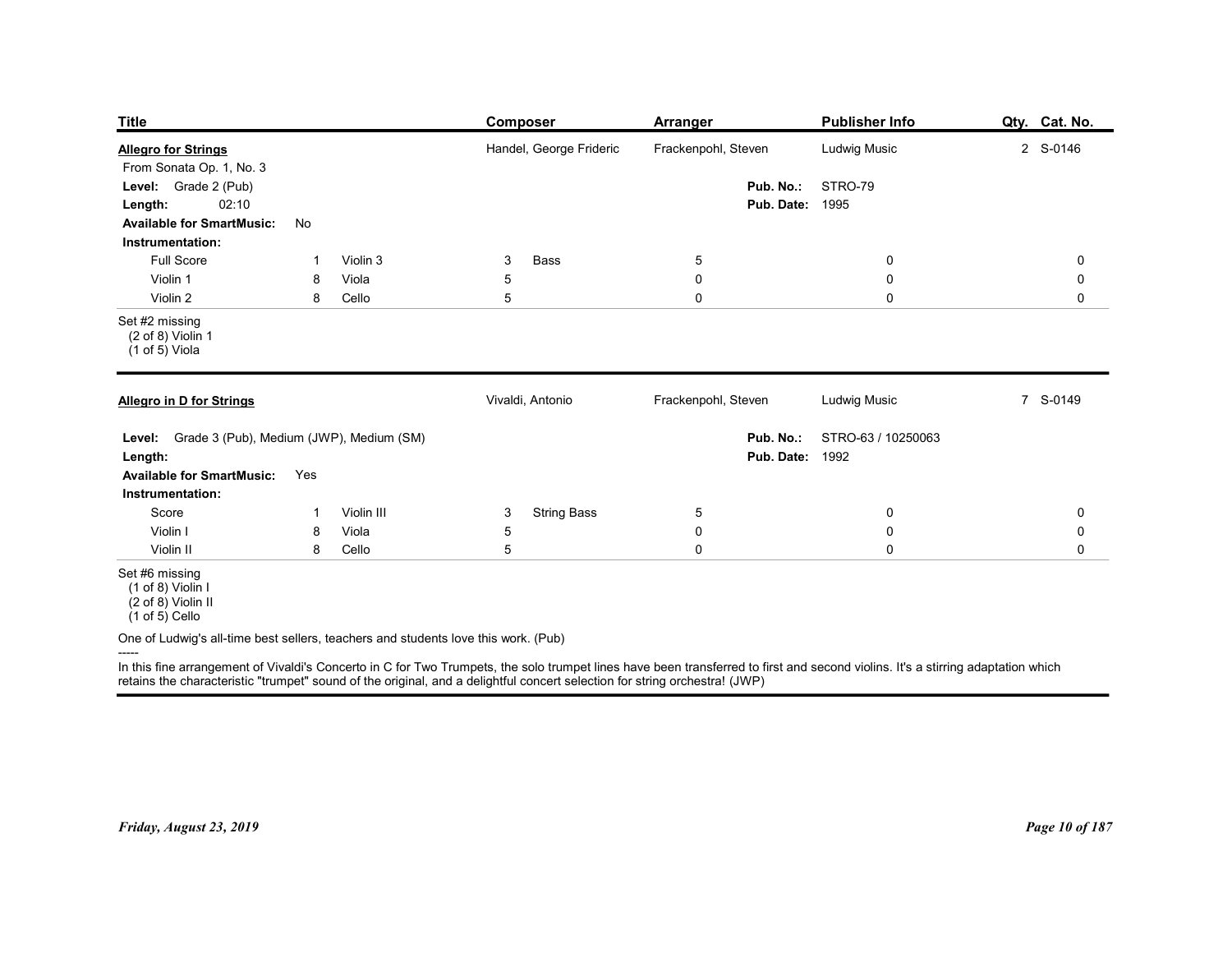| Publisher Info<br>Qty. Cat. No.<br><b>Composer</b><br>Arranger<br>Mozart, W.A.<br>Caravella, Francis J.<br>S-0394<br>Wingert Jones<br>$\overline{1}$<br>Grade 3.5 (Medium) (Pub), Medium (JWP)<br>Pub. No.:<br>3036011<br>05:10<br><b>Pub. Date: 2018</b><br>Viola<br>Score<br>5<br>$\Omega$<br>0<br>0<br>Violin I<br>Cello<br>5<br>$\mathbf 0$<br>$\Omega$<br>0<br>8<br>5<br>Violin II<br>8<br>Bass<br>$\Omega$<br>0<br>0<br>Handel, George Frederic<br>S-0255<br>McCarrick, Tim<br>Alfred<br>4<br>Pub. No.:<br>33671<br>02:45<br><b>Pub. Date: 2010</b><br>Yes<br><b>String Bass</b><br>Score<br>3rd Violin<br>5<br>5<br>0<br>0<br>-1<br>1st Violin<br>Viola<br>0<br>0<br>8<br>5<br>$\sqrt{5}$<br>$\mathbf 0$<br>2nd Violin<br>Cello<br>0<br>0<br>8<br>(1 of 8) 1st Violin |                     |  |  |  |
|------------------------------------------------------------------------------------------------------------------------------------------------------------------------------------------------------------------------------------------------------------------------------------------------------------------------------------------------------------------------------------------------------------------------------------------------------------------------------------------------------------------------------------------------------------------------------------------------------------------------------------------------------------------------------------------------------------------------------------------------------------------------------|---------------------|--|--|--|
| From Symphony No. 32<br>Level:<br>Length:<br><b>Available for SmartMusic:</b><br>Instrumentation:<br>From Concerto Grosso Opus 6, No. 5<br>Level: Grade 3.5 (Pub), Medium (JWP)<br>Length:<br><b>Available for SmartMusic:</b>                                                                                                                                                                                                                                                                                                                                                                                                                                                                                                                                               |                     |  |  |  |
|                                                                                                                                                                                                                                                                                                                                                                                                                                                                                                                                                                                                                                                                                                                                                                              |                     |  |  |  |
|                                                                                                                                                                                                                                                                                                                                                                                                                                                                                                                                                                                                                                                                                                                                                                              |                     |  |  |  |
| Instrumentation:                                                                                                                                                                                                                                                                                                                                                                                                                                                                                                                                                                                                                                                                                                                                                             |                     |  |  |  |
| <b>Title</b><br><b>Allegro Spiritoso</b><br>Written in 1779 after his return from Paris, Mozart's lively Symphony No. 32 loosely follows the form of an Italian overture. Cleverly arranged here without the slow andante<br>section, this energetic work offers students an authentic, playable experience with a great piece of classical repertoire. (Pub)<br>Set #4 missing                                                                                                                                                                                                                                                                                                                                                                                              |                     |  |  |  |
|                                                                                                                                                                                                                                                                                                                                                                                                                                                                                                                                                                                                                                                                                                                                                                              |                     |  |  |  |
|                                                                                                                                                                                                                                                                                                                                                                                                                                                                                                                                                                                                                                                                                                                                                                              |                     |  |  |  |
|                                                                                                                                                                                                                                                                                                                                                                                                                                                                                                                                                                                                                                                                                                                                                                              |                     |  |  |  |
|                                                                                                                                                                                                                                                                                                                                                                                                                                                                                                                                                                                                                                                                                                                                                                              |                     |  |  |  |
|                                                                                                                                                                                                                                                                                                                                                                                                                                                                                                                                                                                                                                                                                                                                                                              |                     |  |  |  |
|                                                                                                                                                                                                                                                                                                                                                                                                                                                                                                                                                                                                                                                                                                                                                                              |                     |  |  |  |
|                                                                                                                                                                                                                                                                                                                                                                                                                                                                                                                                                                                                                                                                                                                                                                              |                     |  |  |  |
|                                                                                                                                                                                                                                                                                                                                                                                                                                                                                                                                                                                                                                                                                                                                                                              |                     |  |  |  |
|                                                                                                                                                                                                                                                                                                                                                                                                                                                                                                                                                                                                                                                                                                                                                                              |                     |  |  |  |
|                                                                                                                                                                                                                                                                                                                                                                                                                                                                                                                                                                                                                                                                                                                                                                              |                     |  |  |  |
|                                                                                                                                                                                                                                                                                                                                                                                                                                                                                                                                                                                                                                                                                                                                                                              |                     |  |  |  |
|                                                                                                                                                                                                                                                                                                                                                                                                                                                                                                                                                                                                                                                                                                                                                                              |                     |  |  |  |
|                                                                                                                                                                                                                                                                                                                                                                                                                                                                                                                                                                                                                                                                                                                                                                              |                     |  |  |  |
|                                                                                                                                                                                                                                                                                                                                                                                                                                                                                                                                                                                                                                                                                                                                                                              |                     |  |  |  |
|                                                                                                                                                                                                                                                                                                                                                                                                                                                                                                                                                                                                                                                                                                                                                                              |                     |  |  |  |
|                                                                                                                                                                                                                                                                                                                                                                                                                                                                                                                                                                                                                                                                                                                                                                              |                     |  |  |  |
|                                                                                                                                                                                                                                                                                                                                                                                                                                                                                                                                                                                                                                                                                                                                                                              |                     |  |  |  |
|                                                                                                                                                                                                                                                                                                                                                                                                                                                                                                                                                                                                                                                                                                                                                                              |                     |  |  |  |
|                                                                                                                                                                                                                                                                                                                                                                                                                                                                                                                                                                                                                                                                                                                                                                              |                     |  |  |  |
|                                                                                                                                                                                                                                                                                                                                                                                                                                                                                                                                                                                                                                                                                                                                                                              |                     |  |  |  |
|                                                                                                                                                                                                                                                                                                                                                                                                                                                                                                                                                                                                                                                                                                                                                                              |                     |  |  |  |
|                                                                                                                                                                                                                                                                                                                                                                                                                                                                                                                                                                                                                                                                                                                                                                              |                     |  |  |  |
|                                                                                                                                                                                                                                                                                                                                                                                                                                                                                                                                                                                                                                                                                                                                                                              |                     |  |  |  |
|                                                                                                                                                                                                                                                                                                                                                                                                                                                                                                                                                                                                                                                                                                                                                                              | <b>Allegro Vivo</b> |  |  |  |
|                                                                                                                                                                                                                                                                                                                                                                                                                                                                                                                                                                                                                                                                                                                                                                              |                     |  |  |  |
|                                                                                                                                                                                                                                                                                                                                                                                                                                                                                                                                                                                                                                                                                                                                                                              |                     |  |  |  |
|                                                                                                                                                                                                                                                                                                                                                                                                                                                                                                                                                                                                                                                                                                                                                                              |                     |  |  |  |
|                                                                                                                                                                                                                                                                                                                                                                                                                                                                                                                                                                                                                                                                                                                                                                              |                     |  |  |  |
|                                                                                                                                                                                                                                                                                                                                                                                                                                                                                                                                                                                                                                                                                                                                                                              |                     |  |  |  |
|                                                                                                                                                                                                                                                                                                                                                                                                                                                                                                                                                                                                                                                                                                                                                                              |                     |  |  |  |
|                                                                                                                                                                                                                                                                                                                                                                                                                                                                                                                                                                                                                                                                                                                                                                              |                     |  |  |  |

| <b>Allegro Vivo</b>                                                                                                                                                                                                                                                                                                                               |     |            |                | Handel, George Frederic | McCarrick, Tim |                        | Alfred |             | 4 S-0255       |
|---------------------------------------------------------------------------------------------------------------------------------------------------------------------------------------------------------------------------------------------------------------------------------------------------------------------------------------------------|-----|------------|----------------|-------------------------|----------------|------------------------|--------|-------------|----------------|
| From Concerto Grosso Opus 6, No. 5                                                                                                                                                                                                                                                                                                                |     |            |                |                         |                |                        |        |             |                |
| Level: Grade 3.5 (Pub), Medium (JWP)                                                                                                                                                                                                                                                                                                              |     |            |                |                         |                | Pub. No.:              | 33671  |             |                |
| 02:45<br>Length:                                                                                                                                                                                                                                                                                                                                  |     |            |                |                         |                | <b>Pub. Date: 2010</b> |        |             |                |
| <b>Available for SmartMusic:</b>                                                                                                                                                                                                                                                                                                                  | Yes |            |                |                         |                |                        |        |             |                |
| Instrumentation:                                                                                                                                                                                                                                                                                                                                  |     |            |                |                         |                |                        |        |             |                |
| Score                                                                                                                                                                                                                                                                                                                                             |     | 3rd Violin | 5              | <b>String Bass</b>      | 5              |                        |        | $\mathbf 0$ | $\mathbf 0$    |
| 1st Violin                                                                                                                                                                                                                                                                                                                                        | 8   | Viola      | 5              |                         | 0              |                        |        | 0           | 0              |
| 2nd Violin                                                                                                                                                                                                                                                                                                                                        | 8   | Cello      | $\overline{5}$ |                         | $\mathbf{0}$   |                        |        | $\Omega$    | $\mathbf 0$    |
| Set #4 missing<br>(1 of 8) 1st Violin                                                                                                                                                                                                                                                                                                             |     |            |                |                         |                |                        |        |             |                |
| This vibrant and full-sounding allegro is definitely one of Handel's "greatest hits." It practically sparkles as violins trill in harmony, and vigorous scalewise passages crescendo into<br>exciting new sections! As the final Allegro to one of the most well-known Concerto Grossos, this certainly ranks in the "Best of the Baroque!" (Pub) |     |            |                |                         |                |                        |        |             |                |
|                                                                                                                                                                                                                                                                                                                                                   |     |            |                |                         |                |                        |        |             |                |
| Friday, August 23, 2019                                                                                                                                                                                                                                                                                                                           |     |            |                |                         |                |                        |        |             | Page 11 of 187 |
|                                                                                                                                                                                                                                                                                                                                                   |     |            |                |                         |                |                        |        |             |                |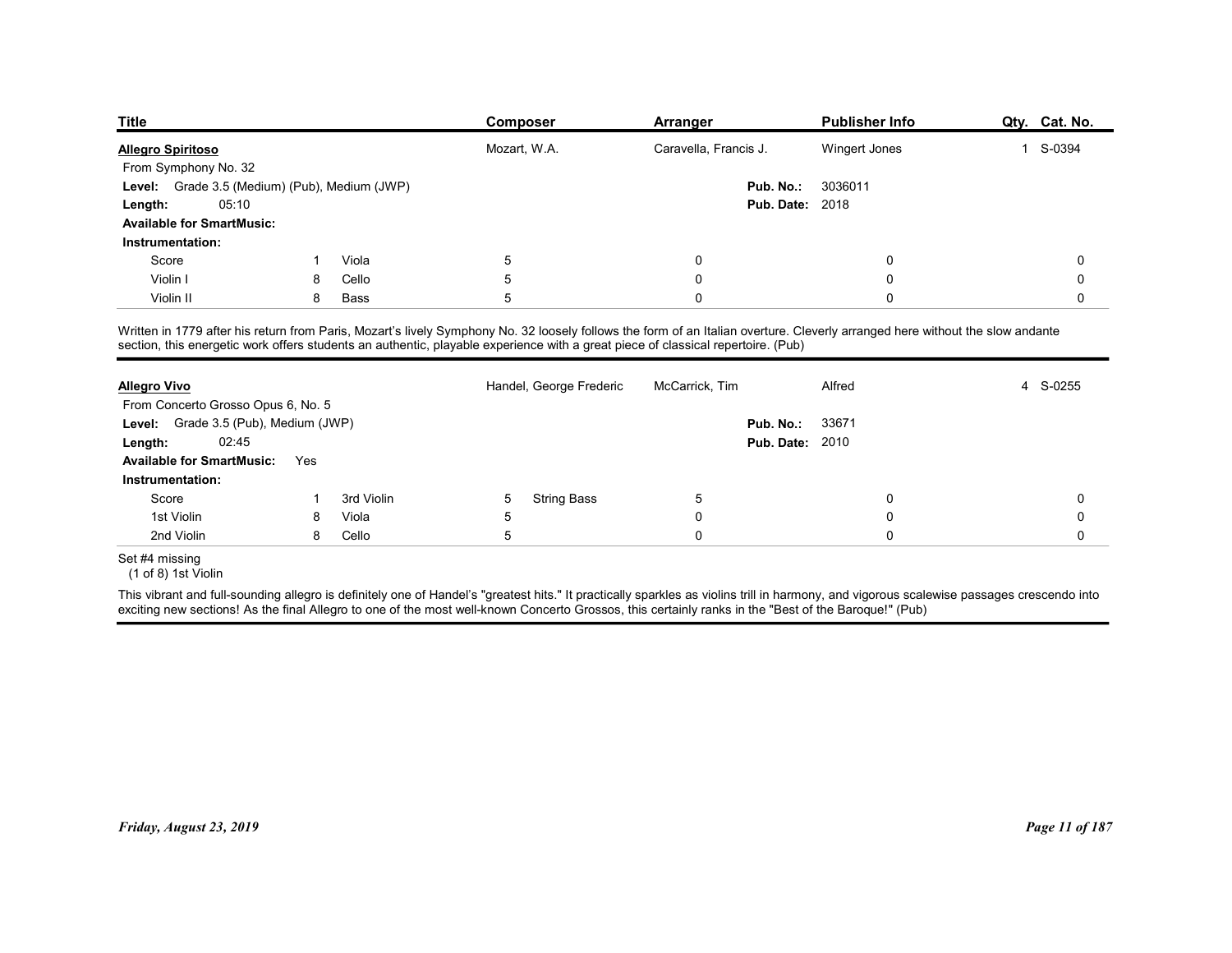| <b>Title</b>                                                                                                                                                                                                                                                                     |        |                     |             | Composer                                | Arranger          |                         | <b>Publisher Info</b> | Qty. Cat. No. |
|----------------------------------------------------------------------------------------------------------------------------------------------------------------------------------------------------------------------------------------------------------------------------------|--------|---------------------|-------------|-----------------------------------------|-------------------|-------------------------|-----------------------|---------------|
| <b>Amadeus!</b>                                                                                                                                                                                                                                                                  |        |                     |             | Mozart, Wolfgang Amadeus Hoffman, Jamin |                   |                         | <b>Hal Leonard</b>    | 2 S-0205      |
| From Symphony No. 25                                                                                                                                                                                                                                                             |        |                     |             |                                         |                   |                         |                       |               |
| Level: Grade 3 to 4 (Pub), Medium Easy (JWP)<br>02:30<br>Length:                                                                                                                                                                                                                 |        |                     |             |                                         |                   | Pub. No.:<br>Pub. Date: | HL04490439            |               |
| <b>Available for SmartMusic:</b>                                                                                                                                                                                                                                                 | No     |                     |             |                                         |                   |                         |                       |               |
| Instrumentation:                                                                                                                                                                                                                                                                 |        |                     |             |                                         |                   |                         |                       |               |
| Score                                                                                                                                                                                                                                                                            |        | Violin 3 (Viola TC) |             | Bass                                    | 4                 |                         | 0                     | 0             |
| Violin 1<br>Violin 2                                                                                                                                                                                                                                                             | 8<br>8 | Viola<br>Cello      | 4<br>4      | Piano                                   | -1<br>$\mathbf 0$ |                         | 0<br>$\mathbf 0$      | 0<br>0        |
|                                                                                                                                                                                                                                                                                  |        |                     |             |                                         |                   |                         |                       |               |
| Set #2 missing                                                                                                                                                                                                                                                                   |        |                     |             |                                         |                   |                         |                       |               |
| (2 of 8) Violin 2<br>Here's the musical signature from the memorable film about the life of Mozart. Using the opening strains of Symphony No. 25, this impressive allegro movement will connect any<br>audience with the power and beauty of Mozart's symphonic style. (Pub)     |        |                     |             |                                         |                   |                         |                       |               |
| Here's the music from the dramatic opening scene of the movie "Amadeus." It's actually the first movement of "Symphony 25 in G minor," arranged here to be in E minor to make<br>it accessible to more students. It's a thrilling work and well arranged for your players. (JWP) |        |                     |             |                                         |                   |                         |                       |               |
|                                                                                                                                                                                                                                                                                  |        |                     | Traditional |                                         | Isaac, Merle J.   |                         | Kendor Music          | 1 S-0003      |
| American Folk Song Suite No. 1<br>Long, Long Ago / Jingle Bells / Skip to My Lou / She'll Be                                                                                                                                                                                     |        |                     |             |                                         |                   |                         |                       |               |
| Comin' 'Round the Mountain / Old MacDonald Had a Farm                                                                                                                                                                                                                            |        |                     |             |                                         |                   |                         |                       |               |
| Level: Very Easy (JWP)<br>03:00<br>Length:                                                                                                                                                                                                                                       |        |                     |             |                                         |                   | Pub. No.:<br>Pub. Date: |                       |               |

## Set #2 missing

| Level: Grade 3 to 4 (Pub), Medium Easy (JWP)<br>02:30                                                               |    |                     |                          |               |                     | Pub. No.: HL04490439<br>Pub. Date:                                                                                                                                             |                |
|---------------------------------------------------------------------------------------------------------------------|----|---------------------|--------------------------|---------------|---------------------|--------------------------------------------------------------------------------------------------------------------------------------------------------------------------------|----------------|
| Length:<br><b>Available for SmartMusic:</b><br>Instrumentation:                                                     | No |                     |                          |               |                     |                                                                                                                                                                                |                |
| Score                                                                                                               | 1  | Violin 3 (Viola TC) | 4                        | <b>Bass</b>   | 4                   | 0                                                                                                                                                                              | 0              |
| Violin 1                                                                                                            | 8  | Viola               | 4                        | Piano         | -1                  | 0                                                                                                                                                                              | $\mathbf 0$    |
| Violin 2                                                                                                            | 8  | Cello               | $\overline{\mathcal{A}}$ |               | $\mathbf 0$         | 0                                                                                                                                                                              | 0              |
| Set #2 missing<br>$(2 of 8)$ Violin 2                                                                               |    |                     |                          |               |                     |                                                                                                                                                                                |                |
| audience with the power and beauty of Mozart's symphonic style. (Pub)                                               |    |                     |                          |               |                     | Here's the musical signature from the memorable film about the life of Mozart. Using the opening strains of Symphony No. 25, this impressive allegro movement will connect any |                |
| it accessible to more students. It's a thrilling work and well arranged for your players. (JWP)                     |    |                     |                          |               |                     | Here's the music from the dramatic opening scene of the movie "Amadeus." It's actually the first movement of "Symphony 25 in G minor," arranged here to be in E minor to make  |                |
| American Folk Song Suite No. 1                                                                                      |    |                     |                          | Traditional   | Isaac, Merle J.     | Kendor Music                                                                                                                                                                   | 1 S-0003       |
| Long, Long Ago / Jingle Bells / Skip to My Lou / She'll Be<br>Comin' 'Round the Mountain / Old MacDonald Had a Farm |    |                     |                          |               |                     |                                                                                                                                                                                |                |
| Level: Very Easy (JWP)                                                                                              |    |                     |                          |               | Pub. No.:           |                                                                                                                                                                                |                |
| 03:00<br>Length:                                                                                                    |    |                     |                          |               |                     | Pub. Date:                                                                                                                                                                     |                |
| <b>Available for SmartMusic:</b>                                                                                    | No |                     |                          |               |                     |                                                                                                                                                                                |                |
| Instrumentation:                                                                                                    |    |                     |                          |               |                     |                                                                                                                                                                                |                |
| Score<br>1st Violin                                                                                                 | 8  | 3rd Violin<br>Viola | 5                        | Bass<br>Piano | 5<br>$\overline{1}$ | 0<br>0                                                                                                                                                                         | 0<br>0         |
| 2nd Violin                                                                                                          | 8  | Cello               | 5                        |               | $\mathbf 0$         | 0                                                                                                                                                                              | 0              |
|                                                                                                                     |    |                     |                          |               |                     |                                                                                                                                                                                |                |
|                                                                                                                     |    |                     |                          |               |                     |                                                                                                                                                                                |                |
|                                                                                                                     |    |                     |                          |               |                     |                                                                                                                                                                                |                |
|                                                                                                                     |    |                     |                          |               |                     |                                                                                                                                                                                |                |
| Friday, August 23, 2019                                                                                             |    |                     |                          |               |                     |                                                                                                                                                                                | Page 12 of 187 |
|                                                                                                                     |    |                     |                          |               |                     |                                                                                                                                                                                |                |
|                                                                                                                     |    |                     |                          |               |                     |                                                                                                                                                                                |                |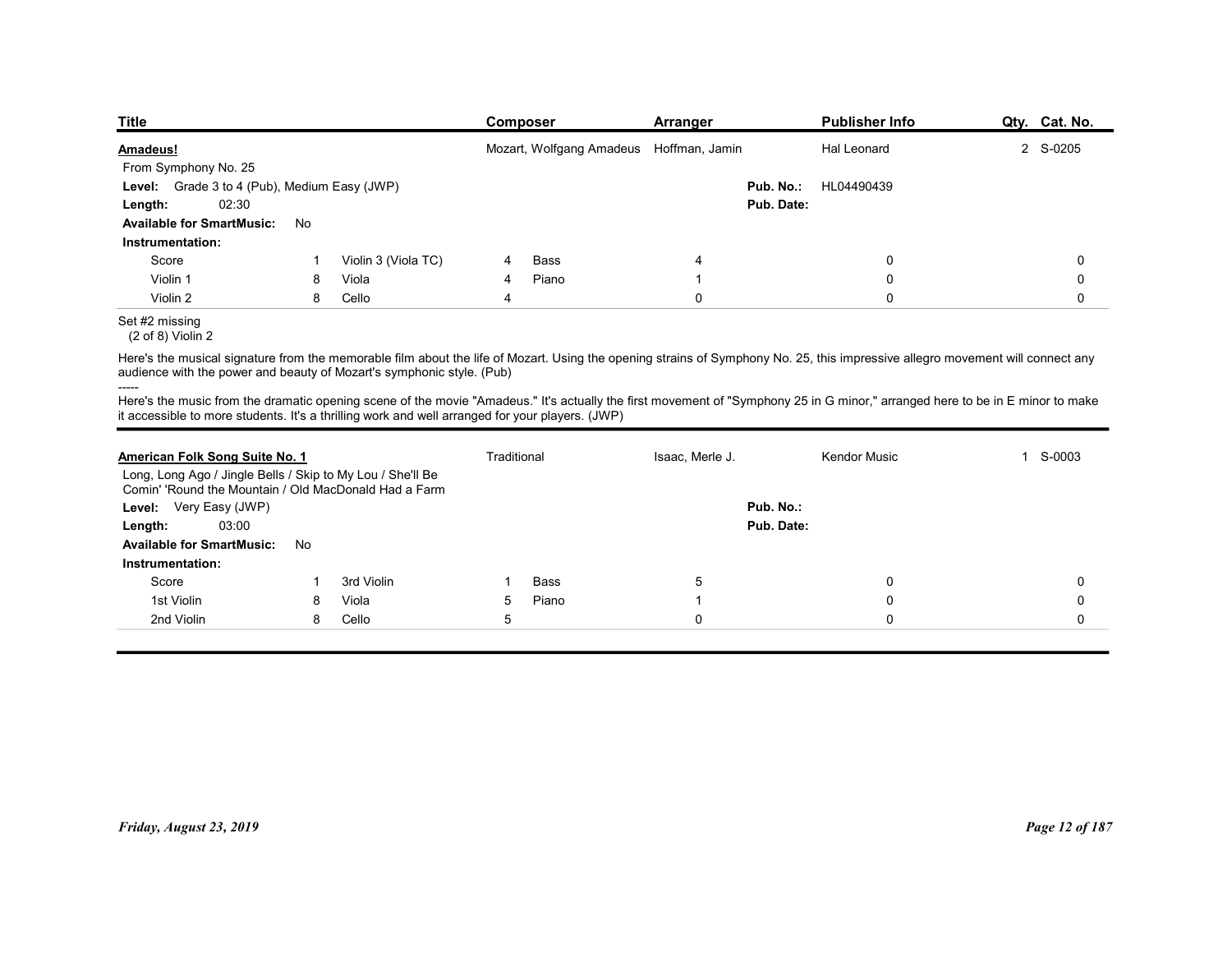| <b>Title</b>                                                                                       |                            | <b>Composer</b>          | <b>Arranger</b>             | <b>Publisher Info</b>    | Qty. Cat. No.            |
|----------------------------------------------------------------------------------------------------|----------------------------|--------------------------|-----------------------------|--------------------------|--------------------------|
| American Folk Song Suite No. 2                                                                     |                            | Traditional              | Isaac, Merle J.             | Kendor Music             | 1 S-0004                 |
| There's Music in the Air / America / Go Tell Aunt Rhodie /<br>Home on the Range / Oh! Susannah     |                            |                          |                             |                          |                          |
| Level: Very Easy (JWP)<br>03:00<br>Length:                                                         |                            |                          | Pub. No.:                   | 8130<br>Pub. Date:       |                          |
| <b>Available for SmartMusic:</b>                                                                   | No                         |                          |                             |                          |                          |
| Instrumentation:<br>Score                                                                          | -1                         | Bass                     |                             |                          |                          |
| 1st Violin                                                                                         | 3rd Violin<br>Viola<br>8   | Piano<br>$5\overline{)}$ | $\sqrt{5}$<br>$\mathbf{1}$  | $\pmb{0}$<br>$\pmb{0}$   | $\pmb{0}$<br>$\mathbf 0$ |
| 2nd Violin                                                                                         | Cello<br>8                 | 5                        | $\mathbf 0$                 | $\mathsf{O}\xspace$      | $\mathbf 0$              |
| American Folk Song Suite No. 3                                                                     |                            | Traditional              | Isaac, Merle J.             | Kendor Music             | 1 S-0055                 |
| Red River Valley / Grandfather's Clock / Down in the Valley /<br>I've Been Workin' on the Railroad |                            |                          |                             |                          |                          |
| Level: Elementary (Pub), Easy (JWP)                                                                |                            |                          |                             | <b>Pub. No.: 7234</b>    |                          |
| Length:<br>04:30<br><b>Available for SmartMusic:</b>                                               | No                         |                          |                             | Pub. Date:               |                          |
| Instrumentation:                                                                                   |                            |                          |                             |                          |                          |
| Score                                                                                              | 3rd Violin<br>$\mathbf{1}$ | Bass<br>$\mathbf 1$      | $\mathbf{3}$                | $\mathbf 0$              | $\mathbf 0$              |
| 1st Violin                                                                                         | Viola<br>$5\phantom{.0}$   | Piano<br>$\mathbf{3}$    | $\mathbf{1}$<br>$\mathbf 0$ | $\pmb{0}$<br>$\mathsf 0$ | $\pmb{0}$                |
| 2nd Violin<br>Set missing                                                                          | 5 Cello                    | $\mathbf{3}$             |                             |                          | $\mathsf{O}\xspace$      |
| (1 of 5) 1st Violin                                                                                |                            |                          |                             |                          |                          |
|                                                                                                    |                            |                          |                             |                          |                          |
|                                                                                                    |                            |                          |                             |                          |                          |
|                                                                                                    |                            |                          |                             |                          |                          |
|                                                                                                    |                            |                          |                             |                          |                          |
|                                                                                                    |                            |                          |                             |                          |                          |
|                                                                                                    |                            |                          |                             |                          |                          |
|                                                                                                    |                            |                          |                             |                          |                          |
|                                                                                                    |                            |                          |                             |                          |                          |
|                                                                                                    |                            |                          |                             |                          |                          |
| Friday, August 23, 2019                                                                            |                            |                          |                             |                          |                          |
|                                                                                                    |                            |                          |                             |                          | Page 13 of 187           |
|                                                                                                    |                            |                          |                             |                          |                          |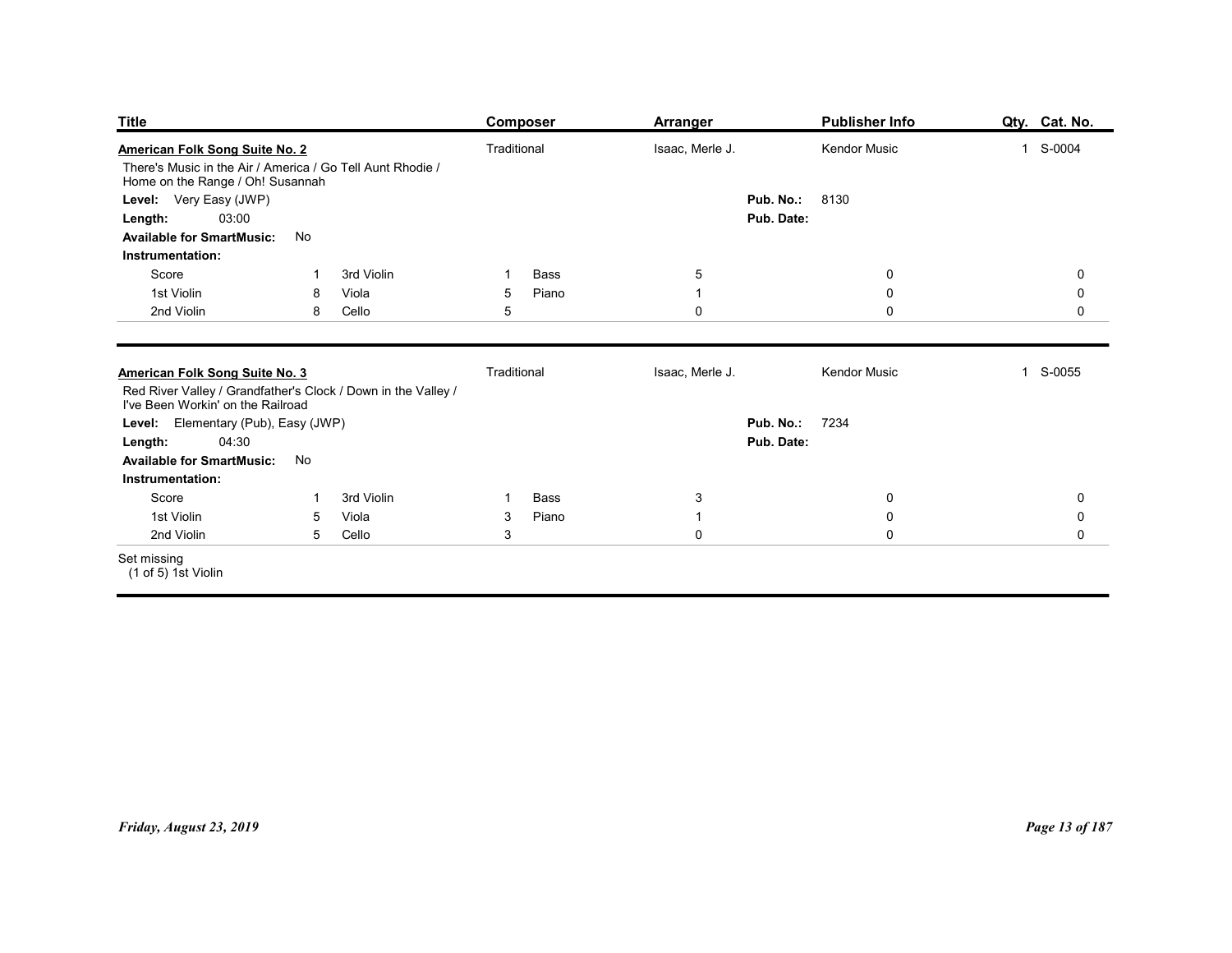| <b>Title</b>                                       |                                                           | Composer                                                                                                                                                                                | <b>Arranger</b> |                        | <b>Publisher Info</b> |   | Qty. Cat. No. |
|----------------------------------------------------|-----------------------------------------------------------|-----------------------------------------------------------------------------------------------------------------------------------------------------------------------------------------|-----------------|------------------------|-----------------------|---|---------------|
| <b>American Heartland</b>                          |                                                           | Ward, Samuel A.; Bates,                                                                                                                                                                 | Moore, Larry    |                        | Hal Leonard           |   | 1 S-0248      |
|                                                    | America, the Beautiful / America / This Land is Your Land | Katharine Lee; Guthrie, Wo                                                                                                                                                              |                 |                        |                       |   |               |
| Level: Easy (JWP)                                  |                                                           |                                                                                                                                                                                         |                 | Pub. No.:              | HL04490172            |   |               |
| Length:                                            |                                                           |                                                                                                                                                                                         |                 | <b>Pub. Date: 2001</b> |                       |   |               |
| <b>Available for SmartMusic:</b>                   | No                                                        |                                                                                                                                                                                         |                 |                        |                       |   |               |
| Instrumentation:<br>Score                          | Violin 3                                                  | Bass                                                                                                                                                                                    | 4               |                        |                       |   |               |
|                                                    |                                                           |                                                                                                                                                                                         |                 |                        | 0                     |   | 0             |
|                                                    |                                                           |                                                                                                                                                                                         |                 |                        |                       |   |               |
| Violin 1                                           | Viola<br>8                                                | Piano                                                                                                                                                                                   |                 |                        | 0                     |   | 0             |
| Violin 2                                           | 8<br>Cello                                                | Percussion<br>4                                                                                                                                                                         | $\overline{2}$  |                        | 0                     |   | 0             |
| Land for an inspiring showcase of Americana. (Pub) |                                                           | Here's the ideal patriotic selection for every string orchestra's library. Two traditional favorites, America, the Beautiful and America are combined with the lively This Land Is Your |                 |                        |                       |   |               |
| <b>American Landscape</b>                          |                                                           | Newbold, Soon He                                                                                                                                                                        |                 |                        | ${\sf FJH}$           | 1 | S-0420        |
|                                                    |                                                           |                                                                                                                                                                                         |                 |                        |                       |   |               |
| Level: Grade 3 (Pub), Medium Easy (JWP)            |                                                           |                                                                                                                                                                                         |                 | Pub. No.: ST6117       |                       |   |               |
| Length:                                            |                                                           |                                                                                                                                                                                         |                 | <b>Pub. Date: 2006</b> |                       |   |               |
| <b>Available for SmartMusic:</b>                   |                                                           |                                                                                                                                                                                         |                 |                        |                       |   |               |
| Instrumentation:                                   | 1                                                         |                                                                                                                                                                                         |                 |                        |                       |   |               |
| Score<br>Violin 1                                  | Violin 3<br>Viola<br>8                                    | Bass<br>5<br>Piano<br>5                                                                                                                                                                 | $\sqrt{5}$      |                        | 0<br>$\Omega$         |   | 0<br>0        |

| <b>American Heartland</b>                                                                                                                                                                                                                                                                                                                                                                                                                                                                                                                                                                                                                                                                                                                                                                                                                   |    |          |   | Ward, Samuel A.; Bates,<br>Katharine Lee; Guthrie, Wo | Moore, Larry   |                                     | Hal Leonard  | 1 S-0248    |
|---------------------------------------------------------------------------------------------------------------------------------------------------------------------------------------------------------------------------------------------------------------------------------------------------------------------------------------------------------------------------------------------------------------------------------------------------------------------------------------------------------------------------------------------------------------------------------------------------------------------------------------------------------------------------------------------------------------------------------------------------------------------------------------------------------------------------------------------|----|----------|---|-------------------------------------------------------|----------------|-------------------------------------|--------------|-------------|
| America, the Beautiful / America / This Land is Your Land                                                                                                                                                                                                                                                                                                                                                                                                                                                                                                                                                                                                                                                                                                                                                                                   |    |          |   |                                                       |                |                                     |              |             |
| Level: Easy (JWP)                                                                                                                                                                                                                                                                                                                                                                                                                                                                                                                                                                                                                                                                                                                                                                                                                           |    |          |   |                                                       |                | Pub. No.:<br><b>Pub. Date: 2001</b> | HL04490172   |             |
| Length:<br><b>Available for SmartMusic:</b>                                                                                                                                                                                                                                                                                                                                                                                                                                                                                                                                                                                                                                                                                                                                                                                                 | No |          |   |                                                       |                |                                     |              |             |
| Instrumentation:                                                                                                                                                                                                                                                                                                                                                                                                                                                                                                                                                                                                                                                                                                                                                                                                                            |    |          |   |                                                       |                |                                     |              |             |
| Score                                                                                                                                                                                                                                                                                                                                                                                                                                                                                                                                                                                                                                                                                                                                                                                                                                       |    | Violin 3 | 4 | <b>Bass</b>                                           | $\overline{4}$ |                                     | 0            | $\mathbf 0$ |
| Violin 1                                                                                                                                                                                                                                                                                                                                                                                                                                                                                                                                                                                                                                                                                                                                                                                                                                    | 8  | Viola    | 4 | Piano                                                 |                |                                     | $\mathbf{0}$ | 0           |
| Violin 2                                                                                                                                                                                                                                                                                                                                                                                                                                                                                                                                                                                                                                                                                                                                                                                                                                    | 8  | Cello    | 4 | Percussion                                            | $\overline{2}$ |                                     | $\Omega$     | $\Omega$    |
|                                                                                                                                                                                                                                                                                                                                                                                                                                                                                                                                                                                                                                                                                                                                                                                                                                             |    |          |   |                                                       |                |                                     |              |             |
| Here's the ideal patriotic selection for every string orchestra's library. Two traditional favorites, America, the Beautiful and America are combined with the lively This Land Is Your<br>Land for an inspiring showcase of Americana. (Pub)                                                                                                                                                                                                                                                                                                                                                                                                                                                                                                                                                                                               |    |          |   |                                                       |                |                                     |              |             |
| <u> American Landscape</u>                                                                                                                                                                                                                                                                                                                                                                                                                                                                                                                                                                                                                                                                                                                                                                                                                  |    |          |   | Newbold, Soon He                                      |                |                                     | FJH          | 1 S-0420    |
| Level: Grade 3 (Pub), Medium Easy (JWP)                                                                                                                                                                                                                                                                                                                                                                                                                                                                                                                                                                                                                                                                                                                                                                                                     |    |          |   |                                                       |                | Pub. No.:                           | ST6117       |             |
| Length:                                                                                                                                                                                                                                                                                                                                                                                                                                                                                                                                                                                                                                                                                                                                                                                                                                     |    |          |   |                                                       |                | <b>Pub. Date: 2006</b>              |              |             |
| <b>Available for SmartMusic:</b>                                                                                                                                                                                                                                                                                                                                                                                                                                                                                                                                                                                                                                                                                                                                                                                                            |    |          |   |                                                       |                |                                     |              |             |
| Instrumentation:                                                                                                                                                                                                                                                                                                                                                                                                                                                                                                                                                                                                                                                                                                                                                                                                                            |    |          |   |                                                       |                |                                     |              |             |
| Score                                                                                                                                                                                                                                                                                                                                                                                                                                                                                                                                                                                                                                                                                                                                                                                                                                       | -1 | Violin 3 | 5 | Bass                                                  | 5              |                                     | 0            | 0           |
| Violin 1                                                                                                                                                                                                                                                                                                                                                                                                                                                                                                                                                                                                                                                                                                                                                                                                                                    | 8  | Viola    | 5 | Piano                                                 | $\overline{1}$ |                                     | $\mathbf 0$  | $\Omega$    |
| Violin 2                                                                                                                                                                                                                                                                                                                                                                                                                                                                                                                                                                                                                                                                                                                                                                                                                                    | 8  | Cello    | 5 |                                                       | $\mathbf 0$    |                                     | $\mathbf 0$  | $\mathbf 0$ |
| Drawing from the diverse and unique scenes of the United States, this soaring work pays tribute to majestic mountains, vast plains, lush forests, deserts, small towns, and large<br>cities. Inspired by movie music and other American composers, Soon Hee Newbold treats the listener to the beautiful panoramic views and everchanging scenery of a cross-<br>country train ride. Breathtaking! (Pub)<br>Soon Hee Newbold has created wonderful music based on Gypsy music, Spanish music, Asian music, and now turns to a more open and rugged American sound, and<br>succeeds! Drawing from the diverse and unique scenes of the United States, this soaring work pays tribute to majestic mountains, vast plains, lush forests, and more. Give your<br>players a chance to capture this evocative American sound. Breathtaking! (JWP) |    |          |   |                                                       |                |                                     |              |             |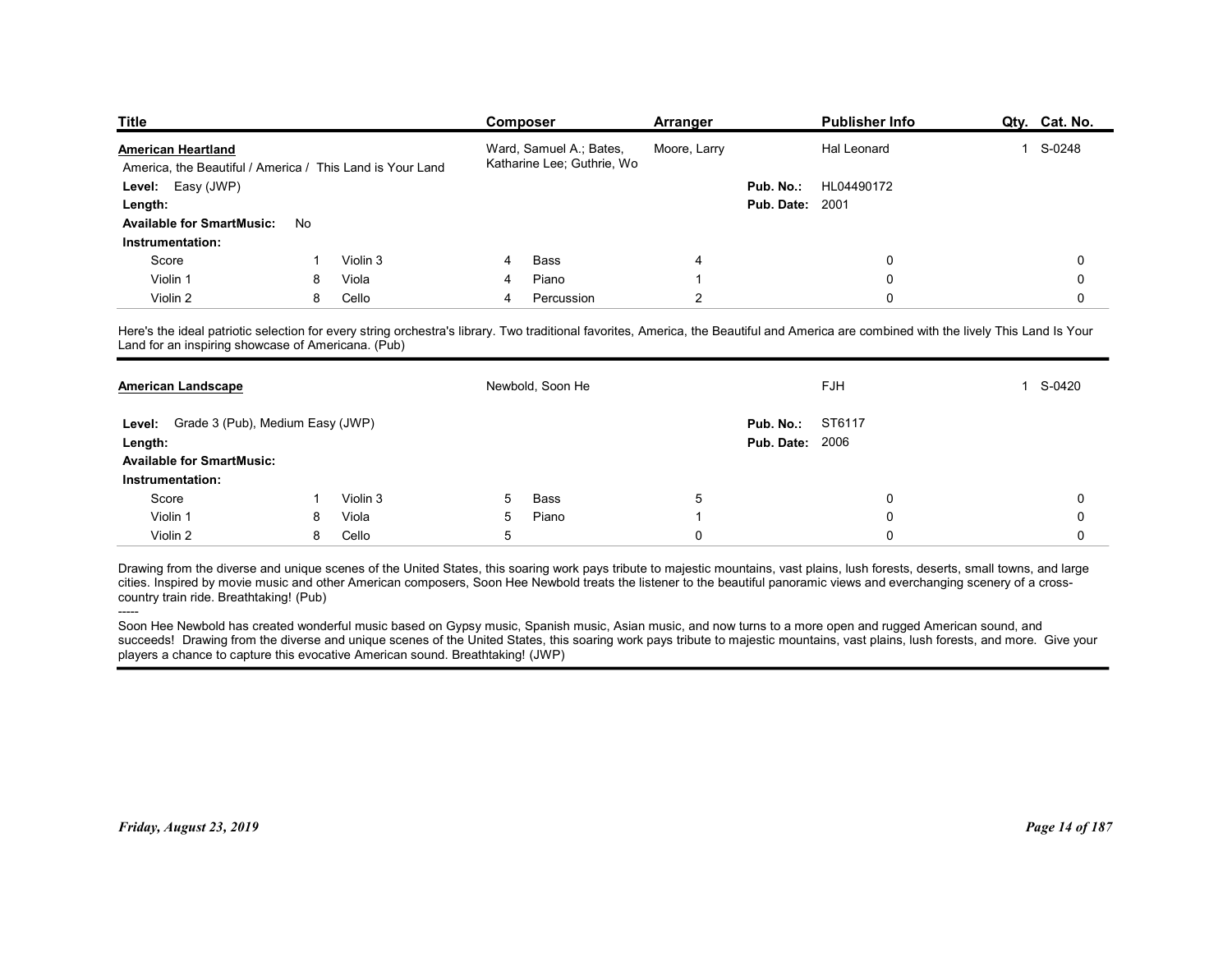| <b>Title</b>                                                                                                        |                          | <b>Composer</b>     | <b>Arranger</b>         | <b>Publisher Info</b>                          | Qty. Cat. No. |
|---------------------------------------------------------------------------------------------------------------------|--------------------------|---------------------|-------------------------|------------------------------------------------|---------------|
| <b>American Portrait, An</b>                                                                                        |                          | Rocherolle, Eugenie | Elledge, Chuck          | Neil A. Kjos                                   | 3 S-0229      |
| Level: Grade 5 (Pub), Medium Advanced (JWP)<br>Length:<br><b>Available for SmartMusic:</b>                          | No                       |                     | Pub. No.:<br>Pub. Date: | GSO23C<br>1991                                 |               |
| Instrumentation:<br>Score                                                                                           | Viola<br>-1              | 5                   | 0                       | 0                                              | 0             |
| 1st Violin                                                                                                          | Cello<br>8               | 5                   | $\boldsymbol{0}$        | 0                                              | 0             |
| 2nd Violin<br>Set #3 missing<br>(2 of 8) 1st Violin<br>$(4 \text{ of } 8)$ 2nd Violin<br>$(1 of 5)$ Cello           | 8<br>Bass                | 5                   | $\mathbf 0$             | $\mathbf 0$                                    | 0             |
| <b>American Quartet, Themes From</b><br>1st Movement                                                                |                          | Dvorak, Antonin     | Hoffman, Jamin          | Hal Leonard                                    | 1 S-0398      |
| Level: Level 3 to 4 (Pub), Medium (JWP)<br>02:25<br>Length:<br><b>Available for SmartMusic:</b><br>Instrumentation: |                          |                     |                         | Pub. No.: HL04491958<br><b>Pub. Date: 2017</b> |               |
| Score                                                                                                               | Violin 3<br>$\mathbf{1}$ | Bass<br>4           | 4                       | $\bf{0}$                                       | 0             |
| Violin 1                                                                                                            | Viola<br>8               | Piano<br>4<br>4     | -1<br>$\mathbf 0$       | $\mathbf 0$<br>$\mathbf 0$                     | 0<br>0        |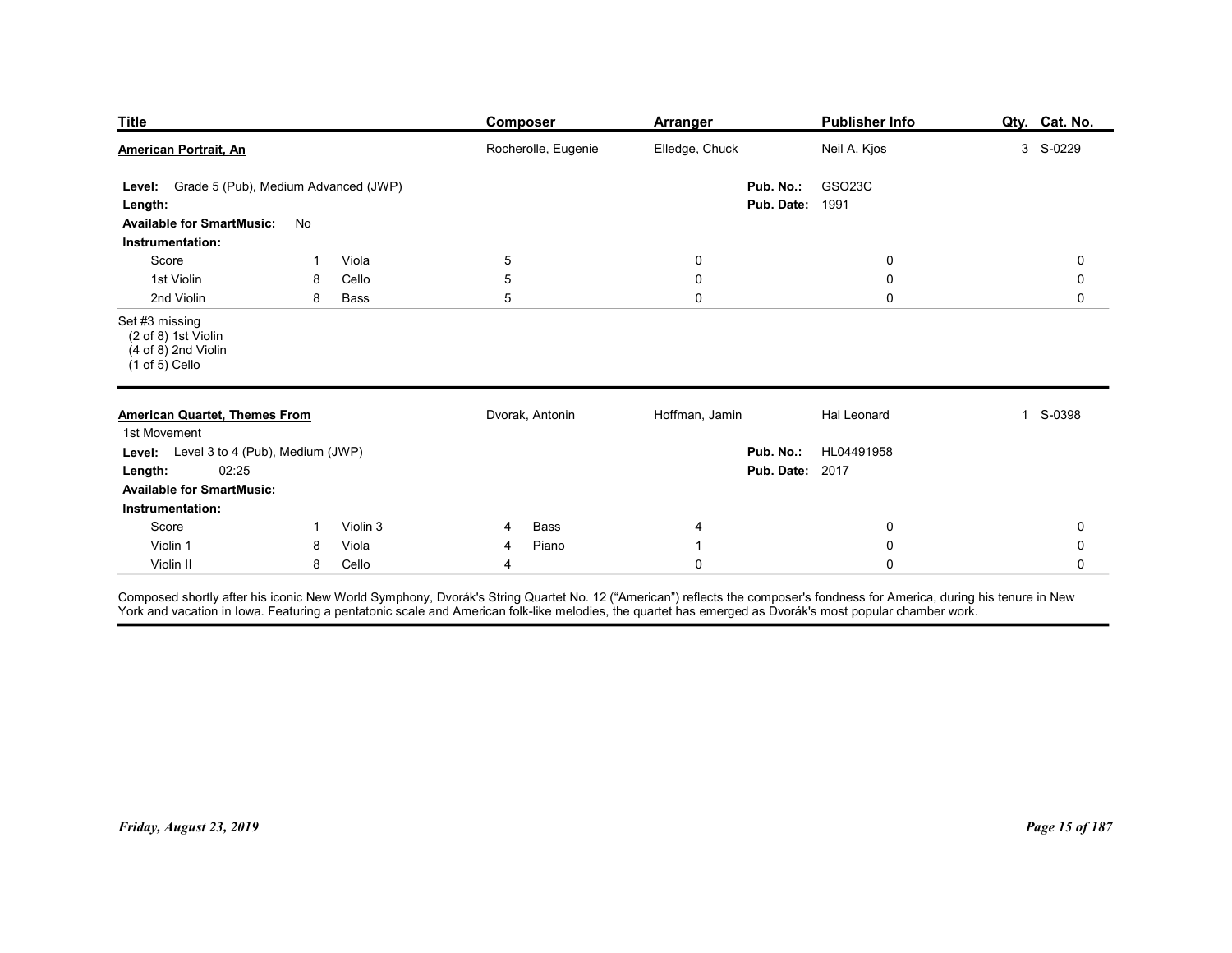| <b>Title</b>                                 |        |               | Composer         | Arranger         | <b>Publisher Info</b>                                                                                                                                                                                                                                                                                                                                              | Qty. Cat. No.    |
|----------------------------------------------|--------|---------------|------------------|------------------|--------------------------------------------------------------------------------------------------------------------------------------------------------------------------------------------------------------------------------------------------------------------------------------------------------------------------------------------------------------------|------------------|
| <b>American Sketches</b>                     |        |               | Reznicow, Joshua |                  | Latham                                                                                                                                                                                                                                                                                                                                                             | 3 S-0371         |
| Level: Medium Advanced (JWP)                 |        |               |                  |                  | Pub. No.:<br>52250538                                                                                                                                                                                                                                                                                                                                              |                  |
| 05:11<br>Length:                             |        |               |                  |                  | <b>Pub. Date: 2010</b>                                                                                                                                                                                                                                                                                                                                             |                  |
| <b>Available for SmartMusic:</b>             |        |               |                  |                  |                                                                                                                                                                                                                                                                                                                                                                    |                  |
| Instrumentation:                             |        |               |                  |                  |                                                                                                                                                                                                                                                                                                                                                                    |                  |
| Score                                        |        | Viola         | 5                | 0                | 0                                                                                                                                                                                                                                                                                                                                                                  | 0                |
| Violin 1                                     | 8      | Cello         | 5                | 0                | 0                                                                                                                                                                                                                                                                                                                                                                  | 0                |
| Violin 2                                     | 8      | Bass          | 5                | 0                | 0                                                                                                                                                                                                                                                                                                                                                                  | 0                |
|                                              |        |               |                  |                  |                                                                                                                                                                                                                                                                                                                                                                    |                  |
| conclusion. (JWP)                            |        |               |                  |                  | A rousing concert ender, this work will challenge all sections with a wide range (every part shifts), running passage work, trills, and syncopated rhythms. The B section, a lyric<br>waltz theme, shows off the principal players with extended solos. The return of the A section superimposes the waltz melody on the original syncopated theme for a wonderful |                  |
| <b>Andante Festivo</b>                       |        |               | Sibelius, Jean   |                  | Southern Music / Edwin F.<br>Kalmus                                                                                                                                                                                                                                                                                                                                | 6 S-0168         |
|                                              |        |               |                  |                  | 01-003111-767 / A5702<br>Pub. No.:                                                                                                                                                                                                                                                                                                                                 |                  |
| Level: Medium Easy (JWP)<br>05:00<br>Length: |        |               |                  |                  | <b>Pub. Date: 1941</b>                                                                                                                                                                                                                                                                                                                                             |                  |
| Available for SmartMusic: No                 |        |               |                  |                  |                                                                                                                                                                                                                                                                                                                                                                    |                  |
| Instrumentation:                             |        |               |                  |                  |                                                                                                                                                                                                                                                                                                                                                                    |                  |
| Score                                        |        | Viola         | Timpani<br>5     | -1               | 0                                                                                                                                                                                                                                                                                                                                                                  | 0                |
| Violin 1<br>Violin 2                         | 8<br>8 | Cello<br>Bass | 5<br>$\sqrt{5}$  | 0<br>$\mathbf 0$ | 0<br>$\mathbf 0$                                                                                                                                                                                                                                                                                                                                                   | 0<br>$\mathbf 0$ |

|                                                                                                                                                            |              |             | Reznicow, Joshua                                                                                                                                                                                                                                                                                                                                                   |                |                                     | Latham                              | 3 S-0371    |
|------------------------------------------------------------------------------------------------------------------------------------------------------------|--------------|-------------|--------------------------------------------------------------------------------------------------------------------------------------------------------------------------------------------------------------------------------------------------------------------------------------------------------------------------------------------------------------------|----------------|-------------------------------------|-------------------------------------|-------------|
| Medium Advanced (JWP)<br>Level:<br>05:11<br>Length:<br><b>Available for SmartMusic:</b>                                                                    |              |             |                                                                                                                                                                                                                                                                                                                                                                    |                | Pub. No.:<br><b>Pub. Date: 2010</b> | 52250538                            |             |
| Instrumentation:                                                                                                                                           |              |             |                                                                                                                                                                                                                                                                                                                                                                    |                |                                     |                                     |             |
| Score                                                                                                                                                      | $\mathbf{1}$ | Viola       | 5                                                                                                                                                                                                                                                                                                                                                                  | $\overline{0}$ |                                     | $\mathbf 0$                         | 0           |
| Violin 1                                                                                                                                                   | 8            | Cello       | $\sqrt{5}$                                                                                                                                                                                                                                                                                                                                                         | $\mathbf 0$    |                                     | $\mathbf 0$                         | 0           |
| Violin 2                                                                                                                                                   | 8            | <b>Bass</b> | $5\phantom{.0}$                                                                                                                                                                                                                                                                                                                                                    | $\pmb{0}$      |                                     | $\mathbf 0$                         | $\mathbf 0$ |
| conclusion. (JWP)                                                                                                                                          |              |             | A rousing concert ender, this work will challenge all sections with a wide range (every part shifts), running passage work, trills, and syncopated rhythms. The B section, a lyric<br>waltz theme, shows off the principal players with extended solos. The return of the A section superimposes the waltz melody on the original syncopated theme for a wonderful |                |                                     |                                     |             |
| <b>Andante Festivo</b>                                                                                                                                     |              |             | Sibelius, Jean                                                                                                                                                                                                                                                                                                                                                     |                |                                     | Southern Music / Edwin F.<br>Kalmus | 6 S-0168    |
| Medium Easy (JWP)<br>Level:                                                                                                                                |              |             |                                                                                                                                                                                                                                                                                                                                                                    |                | Pub. No.:                           | 01-003111-767 / A5702               |             |
| 05:00<br>Length:                                                                                                                                           |              |             |                                                                                                                                                                                                                                                                                                                                                                    |                | <b>Pub. Date: 1941</b>              |                                     |             |
| <b>Available for SmartMusic:</b>                                                                                                                           | No           |             |                                                                                                                                                                                                                                                                                                                                                                    |                |                                     |                                     |             |
| Instrumentation:                                                                                                                                           |              |             |                                                                                                                                                                                                                                                                                                                                                                    |                |                                     |                                     |             |
| Score                                                                                                                                                      | -1           | Viola       | $\overline{5}$<br>Timpani                                                                                                                                                                                                                                                                                                                                          | $\overline{1}$ |                                     | $\mathbf 0$                         | $\mathbf 0$ |
| Violin 1                                                                                                                                                   | 8            | Cello       | $\sqrt{5}$                                                                                                                                                                                                                                                                                                                                                         | $\pmb{0}$      |                                     | $\mathbf 0$                         | $\mathbf 0$ |
| Violin 2                                                                                                                                                   | 8            | Bass        | $5\phantom{.0}$                                                                                                                                                                                                                                                                                                                                                    | $\pmb{0}$      |                                     | $\mathbf 0$                         | 0           |
| Sets #1, #2 & #3 from Southern Music (smaller page size)<br>Sets #4, #5 & #6 from Edwin F. Kalmus (larger page size)                                       |              |             |                                                                                                                                                                                                                                                                                                                                                                    |                |                                     |                                     |             |
| Set #2 missing<br>$(1 of 1)$ Score                                                                                                                         |              |             |                                                                                                                                                                                                                                                                                                                                                                    |                |                                     |                                     |             |
| Set #3 missing<br>$(1 of 1)$ Score<br>$(2 \text{ of } 8)$ Violin I<br>$(3 \text{ of } 5)$ Cello<br>$(1 \text{ of } 5)$ Bass<br>$(1 \text{ of } 1)$ Timpani |              |             |                                                                                                                                                                                                                                                                                                                                                                    |                |                                     |                                     |             |
| Set #6 missing<br>(1 of 8) Violin I                                                                                                                        |              |             |                                                                                                                                                                                                                                                                                                                                                                    |                |                                     |                                     |             |
|                                                                                                                                                            |              |             |                                                                                                                                                                                                                                                                                                                                                                    |                |                                     |                                     |             |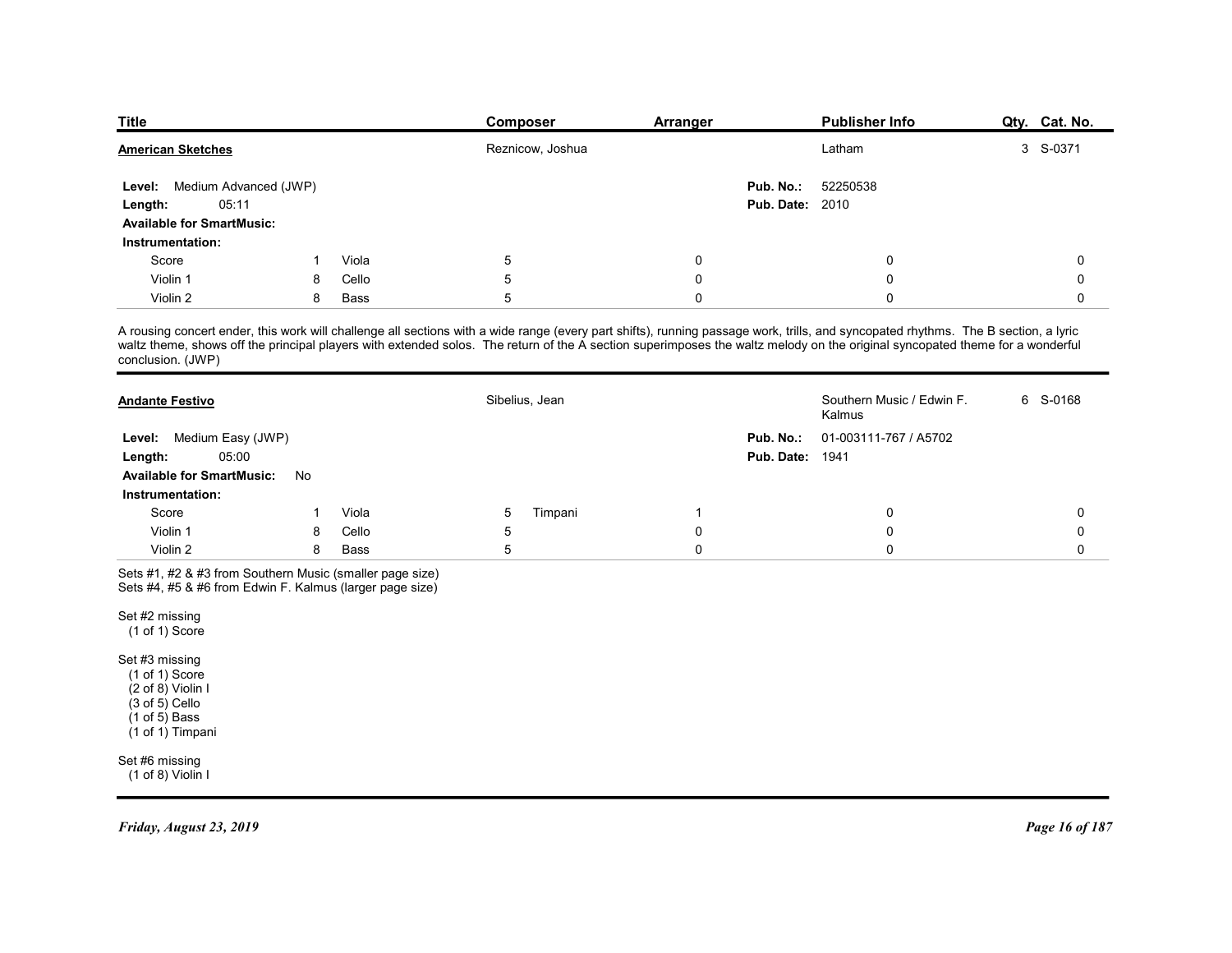| <b>Title</b>                                                                                                              |     |            | <b>Composer</b>                                                                                                                                                                                                                                                       | <b>Arranger</b>  | <b>Publisher Info</b>                        | Qty. Cat. No. |
|---------------------------------------------------------------------------------------------------------------------------|-----|------------|-----------------------------------------------------------------------------------------------------------------------------------------------------------------------------------------------------------------------------------------------------------------------|------------------|----------------------------------------------|---------------|
| <b>Antique Dances and Airs</b><br>Ballet Corps / Variation on the Ballet / Galliard / Dance of the<br>Drones / Masquerade |     |            | Respighi, Ottorino                                                                                                                                                                                                                                                    | Alshin, Harry A. | <b>Kendor Music</b>                          | 2 S-0179      |
| Grade 3 (Pub), Medium Easy (JWP)<br>Level:                                                                                |     |            |                                                                                                                                                                                                                                                                       |                  | 9791<br>Pub. No.:                            |               |
| 05:15<br>Length:                                                                                                          |     |            |                                                                                                                                                                                                                                                                       |                  | <b>Pub. Date: 1991</b>                       |               |
| <b>Available for SmartMusic:</b><br>Instrumentation:                                                                      | No  |            |                                                                                                                                                                                                                                                                       |                  |                                              |               |
| Score                                                                                                                     |     | Viola      | $\,$ 5 $\,$                                                                                                                                                                                                                                                           | 0                | 0                                            | 0             |
| 1st Violin                                                                                                                | 8   | Cello      | $\,$ 5 $\,$                                                                                                                                                                                                                                                           | $\boldsymbol{0}$ | 0                                            | 0             |
| 2nd Violin                                                                                                                | 8   | Bass       | 5                                                                                                                                                                                                                                                                     | $\mathsf 0$      | $\mathbf 0$                                  | $\mathbf 0$   |
| Set #2 missing<br>(1 of 8) 1st Violin<br>(1 of 5) Viola                                                                   |     |            |                                                                                                                                                                                                                                                                       |                  |                                              |               |
|                                                                                                                           |     |            | Featuring five movements in diverse styles and forms by Italy's most important composer of the post-Romantic era, this marvelous collection is a refreshing departure from the<br>symphonic poems, such as Pines of Rome, for which the composer is best known. (JWP) |                  |                                              |               |
| <b>Arlington Sketches</b>                                                                                                 |     |            | Del Borgo, Elliot                                                                                                                                                                                                                                                     |                  | Highland/Etling / Alfred                     | 5 S-0222      |
| Level: Grade 3 (Pub), Medium (JWP), Medium (SM)<br>04:30<br>Length:                                                       |     |            |                                                                                                                                                                                                                                                                       |                  | 11783<br>Pub. No.:<br><b>Pub. Date: 1994</b> |               |
| <b>Available for SmartMusic:</b><br>Instrumentation:                                                                      | Yes |            |                                                                                                                                                                                                                                                                       |                  |                                              |               |
| Score                                                                                                                     |     | Violin III | 3<br>Bass                                                                                                                                                                                                                                                             | $\overline{5}$   | $\mathbf 0$                                  | $\mathbf 0$   |
| Violin I                                                                                                                  | 8   | Viola      | $5\phantom{.0}$                                                                                                                                                                                                                                                       | $\pmb{0}$        | 0                                            | $\mathbf 0$   |
| Violin II                                                                                                                 | 8   | Cello      | $5\phantom{.0}$                                                                                                                                                                                                                                                       | $\mathbf 0$      | $\mathbf 0$                                  | $\mathbf 0$   |
|                                                                                                                           |     |            |                                                                                                                                                                                                                                                                       |                  |                                              |               |

| Ballet Corps / Variation on the Ballet / Galliard / Dance of the                                                                                                                                                                                                              |     |            |             | Respighi, Ottorino | Alshin, Harry A. |                        | Kendor Music             | 2 S-0179    |
|-------------------------------------------------------------------------------------------------------------------------------------------------------------------------------------------------------------------------------------------------------------------------------|-----|------------|-------------|--------------------|------------------|------------------------|--------------------------|-------------|
| Drones / Masquerade                                                                                                                                                                                                                                                           |     |            |             |                    |                  |                        |                          |             |
| Level: Grade 3 (Pub), Medium Easy (JWP)                                                                                                                                                                                                                                       |     |            |             |                    |                  | Pub. No.:              | 9791                     |             |
| 05:15<br>Length:                                                                                                                                                                                                                                                              |     |            |             |                    |                  | <b>Pub. Date: 1991</b> |                          |             |
| <b>Available for SmartMusic:</b><br>No                                                                                                                                                                                                                                        |     |            |             |                    |                  |                        |                          |             |
| Instrumentation:                                                                                                                                                                                                                                                              |     |            |             |                    |                  |                        |                          |             |
| Score                                                                                                                                                                                                                                                                         | -1  | Viola      | 5           |                    | $\boldsymbol{0}$ |                        | $\mathbf 0$              | $\mathbf 0$ |
| 1st Violin                                                                                                                                                                                                                                                                    | 8   | Cello      | $\sqrt{5}$  |                    | $\pmb{0}$        |                        | 0                        | 0           |
| 2nd Violin                                                                                                                                                                                                                                                                    | 8   | Bass       | 5           |                    | $\pmb{0}$        |                        | $\mathbf 0$              | $\mathbf 0$ |
| Set #2 missing<br>$(1 of 8)$ 1st Violin<br>$(1 of 5)$ Viola                                                                                                                                                                                                                   |     |            |             |                    |                  |                        |                          |             |
| Featuring five movements in diverse styles and forms by Italy's most important composer of the post-Romantic era, this marvelous collection is a refreshing departure from the<br>symphonic poems, such as Pines of Rome, for which the composer is best known. (JWP)         |     |            |             |                    |                  |                        |                          |             |
| <b>Arlington Sketches</b>                                                                                                                                                                                                                                                     |     |            |             | Del Borgo, Elliot  |                  |                        | Highland/Etling / Alfred | 5 S-0222    |
| Level: Grade 3 (Pub), Medium (JWP), Medium (SM)                                                                                                                                                                                                                               |     |            |             |                    |                  | Pub. No.:              | 11783                    |             |
| 04:30<br>Length:                                                                                                                                                                                                                                                              |     |            |             |                    |                  | <b>Pub. Date: 1994</b> |                          |             |
| <b>Available for SmartMusic:</b>                                                                                                                                                                                                                                              | Yes |            |             |                    |                  |                        |                          |             |
| Instrumentation:                                                                                                                                                                                                                                                              |     |            |             |                    |                  |                        |                          |             |
| Score                                                                                                                                                                                                                                                                         | -1  | Violin III | 3           | Bass               | $\sqrt{5}$       |                        | 0                        | 0           |
| Violin I                                                                                                                                                                                                                                                                      | 8   | Viola      | $\,$ 5 $\,$ |                    | $\pmb{0}$        |                        | $\mathbf 0$              | 0           |
| Violin II                                                                                                                                                                                                                                                                     | 8   | Cello      | $\mathbf 5$ |                    | $\pmb{0}$        |                        | $\mathsf 0$              | 0           |
| Set #5 missing<br>(1 of 1) Score<br>$(1 of 8)$ Violin II.                                                                                                                                                                                                                     |     |            |             |                    |                  |                        |                          |             |
| Here is a classic Del Borgo piece-rhythmically exciting and harmonically rich. In addition, the contrasting middle section allows for attention to tonal development, balance and<br>blend. Arlington Sketches is a guaranteed winner with your intermediate orchestra. (Pub) |     |            |             |                    |                  |                        |                          |             |

 $(1 \text{ of } 8)$  1st Violin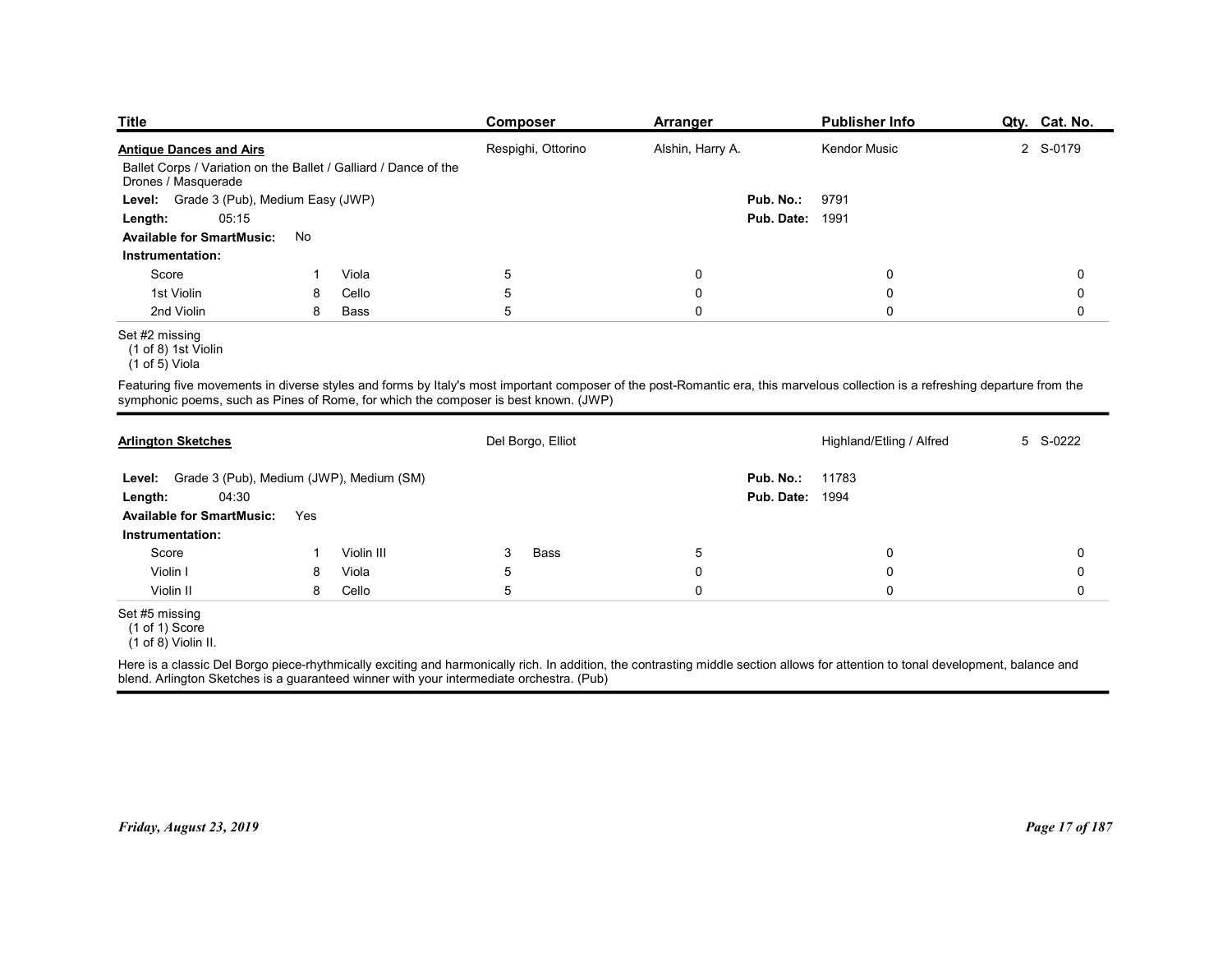| <b>Title</b>                                                                                                             |     |            |   | <b>Composer</b>    | <b>Arranger</b> |                        | <b>Publisher Info</b>                                                                                                                                                | Qty. Cat. No. |
|--------------------------------------------------------------------------------------------------------------------------|-----|------------|---|--------------------|-----------------|------------------------|----------------------------------------------------------------------------------------------------------------------------------------------------------------------|---------------|
| <b>Ashokan Farewell</b>                                                                                                  |     |            |   | Ungar, Jay         | Custer, Calvin  |                        | Warner Brothers / Belwin /                                                                                                                                           | 2 S-0162      |
| from The Civil War                                                                                                       |     |            |   |                    |                 |                        | Alfred                                                                                                                                                               |               |
| Level: Grade 2.5 (Pub), Medium Easy (JWP), Medium Easy (SM)                                                              |     |            |   |                    |                 | Pub. No.:              | WBSO9401                                                                                                                                                             |               |
| Length:                                                                                                                  |     |            |   |                    |                 | <b>Pub. Date: 1990</b> |                                                                                                                                                                      |               |
| <b>Available for SmartMusic:</b><br>Instrumentation:                                                                     | Yes |            |   |                    |                 |                        |                                                                                                                                                                      |               |
| Score                                                                                                                    |     | 3rd Violin | 5 | <b>String Bass</b> | 5               | Percussion 2           | $\overline{c}$                                                                                                                                                       | 0             |
| 1st Violin                                                                                                               | 8   | Viola      | 5 | Piano              | -1              |                        | 0                                                                                                                                                                    | 0             |
| 2nd Violin                                                                                                               | 8   | Cello      | 5 | Percussion 1       | $\overline{c}$  |                        | $\mathbf 0$                                                                                                                                                          | 0             |
| Set #2 missing<br>$(1 of 1)$ Score<br>(2 of 8) 1st Violin<br>(1 of 5) Viola                                              |     |            |   |                    |                 |                        |                                                                                                                                                                      |               |
| This theme to the television production of "The Civil War" is beautifully arranged by Calvin Custer for orchestra. (Pub) |     |            |   |                    |                 |                        |                                                                                                                                                                      |               |
| -----                                                                                                                    |     |            |   |                    |                 |                        |                                                                                                                                                                      |               |
| percussion. This is technically quite easy, but very emotional. (JWP)                                                    |     |            |   |                    |                 |                        | The simple, memorable theme from the acclaimed PBS series makes excellent concert fare. Calvin Custer's realistic treatment includes the easy violin solo, piano and |               |
|                                                                                                                          |     |            |   |                    |                 |                        |                                                                                                                                                                      |               |
| <b>Ballet Scenes I</b>                                                                                                   |     |            |   | Quagenti, Samuel   |                 |                        | Belwin-Mills                                                                                                                                                         | 1 S-0050      |
| Level:                                                                                                                   |     |            |   |                    |                 | Pub. No.:              | <b>BSO 42</b>                                                                                                                                                        |               |
|                                                                                                                          |     |            |   |                    |                 | Pub. Date:             |                                                                                                                                                                      |               |
| Length:                                                                                                                  |     |            |   |                    |                 |                        |                                                                                                                                                                      |               |
| Available for SmartMusic: No                                                                                             |     |            |   |                    |                 |                        |                                                                                                                                                                      |               |

|                                                                                                                                                                                                                                                        |     | Level: Grade 2.5 (Pub), Medium Easy (JWP), Medium Easy (SM) |        |                    |                | <b>Pub. Date: 1990</b> | Pub. No.: WBSO9401      |                |
|--------------------------------------------------------------------------------------------------------------------------------------------------------------------------------------------------------------------------------------------------------|-----|-------------------------------------------------------------|--------|--------------------|----------------|------------------------|-------------------------|----------------|
| Length:<br><b>Available for SmartMusic:</b><br>Instrumentation:                                                                                                                                                                                        | Yes |                                                             |        |                    |                |                        |                         |                |
| Score                                                                                                                                                                                                                                                  | -1  | 3rd Violin                                                  | 5      | <b>String Bass</b> | 5              | Percussion 2           | $\overline{\mathbf{c}}$ | 0              |
| 1st Violin                                                                                                                                                                                                                                             | 8   | Viola                                                       | 5      | Piano              | -1             |                        | $\mathbf 0$             | $\mathbf 0$    |
| 2nd Violin                                                                                                                                                                                                                                             | 8   | Cello                                                       | 5      | Percussion 1       | $\overline{2}$ |                        | 0                       | 0              |
| Set #2 missing<br>$(1 of 1)$ Score<br>(2 of 8) 1st Violin<br>(1 of 5) Viola                                                                                                                                                                            |     |                                                             |        |                    |                |                        |                         |                |
| This theme to the television production of "The Civil War" is beautifully arranged by Calvin Custer for orchestra. (Pub)                                                                                                                               |     |                                                             |        |                    |                |                        |                         |                |
| -----<br>The simple, memorable theme from the acclaimed PBS series makes excellent concert fare. Calvin Custer's realistic treatment includes the easy violin solo, piano and<br>percussion. This is technically quite easy, but very emotional. (JWP) |     |                                                             |        |                    |                |                        |                         |                |
| <b>Ballet Scenes I</b>                                                                                                                                                                                                                                 |     |                                                             |        | Quagenti, Samuel   |                |                        | <b>Belwin-Mills</b>     | 1 S-0050       |
| Level:                                                                                                                                                                                                                                                 |     |                                                             |        |                    |                | Pub. No.:              | <b>BSO 42</b>           |                |
| Length:                                                                                                                                                                                                                                                |     |                                                             |        |                    |                | Pub. Date:             |                         |                |
| <b>Available for SmartMusic:</b>                                                                                                                                                                                                                       | No  |                                                             |        |                    |                |                        |                         |                |
| Instrumentation:                                                                                                                                                                                                                                       |     |                                                             |        |                    |                |                        |                         |                |
| Score                                                                                                                                                                                                                                                  | -1  | 3rd Violin                                                  | 8      | Bass               | $15$           |                        | 0                       | 0              |
| 1st Violin                                                                                                                                                                                                                                             | 24  | Viola                                                       | 15     | Piano              | $\overline{1}$ |                        | 0                       | 0              |
| 2nd Violin                                                                                                                                                                                                                                             | 24  | Cello                                                       | $15\,$ |                    | $\pmb{0}$      |                        | 0                       | $\mathbf 0$    |
|                                                                                                                                                                                                                                                        |     |                                                             |        |                    |                |                        |                         |                |
|                                                                                                                                                                                                                                                        |     |                                                             |        |                    |                |                        |                         | Page 18 of 187 |

 <sup>(1</sup> of 5) Viola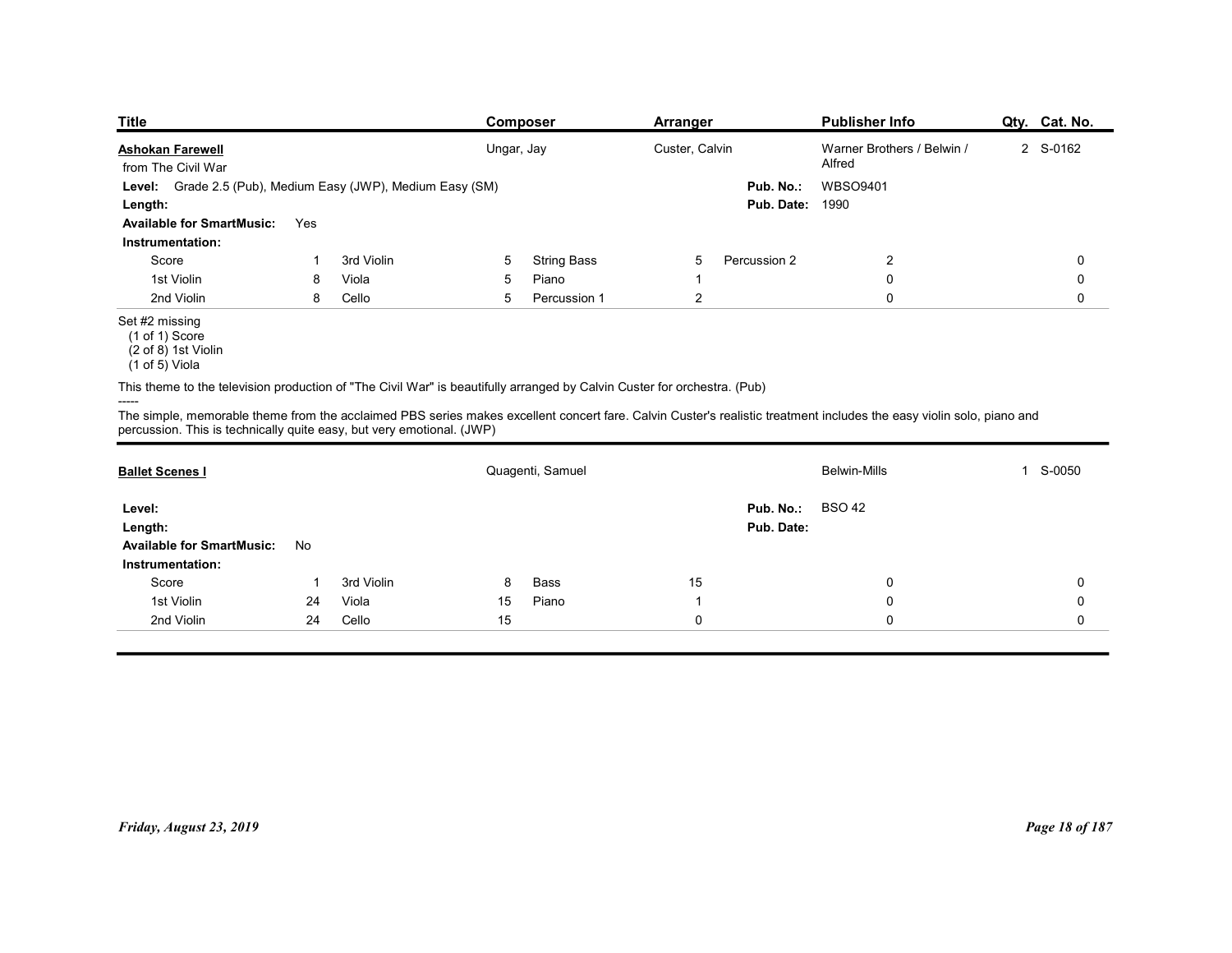| <b>Publisher Info</b><br>Composer<br>Arranger<br>Mosier, Kirt N.<br>Neil A. Kjos<br>3 S-0178<br>Grade 4 (Pub), Medium (JWP), Medium (SM)<br>Pub. No.:<br>SO129C<br>Level:<br>04:35<br>Pub. Date:<br>Length:<br><b>Available for SmartMusic:</b><br>Yes<br>Instrumentation:<br>Viola<br>5<br>Score<br>0<br>0<br>0<br>-1<br>5<br>1st Violin<br>Cello<br>8<br>0<br>0<br>0<br>2nd Violin<br>5<br>0<br>$\mathbf 0$<br>8<br><b>String Bass</b><br>0<br>$(1 of 8)$ 1st Violin<br>$(1 of 5)$ Cello<br>Rossini, Gioachino<br>Highland/Etling / Alfred<br>Alshin, Harry A.<br>2 S-0182<br>Level: Grade 3 (Pub), Medium (JWP)<br>Pub. No.:<br>4333<br><b>Pub. Date: 1993</b><br>05:00<br>Length:<br>Available for SmartMusic: No<br>Instrumentation:<br>Score<br>Violin III<br>Bass<br>3<br>$5\phantom{.0}$<br>0<br>0<br>$\overline{1}$<br>Violin I<br>$\mathbf 0$<br>Viola<br>5<br>$\mathbf 0$<br>8<br>0<br>Violin II<br>Cello<br>$\overline{5}$<br>$\mathbf 0$<br>8<br>$\mathbf 0$<br>0<br>----- | Qty. Cat. No.                                                                                                                                                                                                                                                                  |  |  |  |  |
|-----------------------------------------------------------------------------------------------------------------------------------------------------------------------------------------------------------------------------------------------------------------------------------------------------------------------------------------------------------------------------------------------------------------------------------------------------------------------------------------------------------------------------------------------------------------------------------------------------------------------------------------------------------------------------------------------------------------------------------------------------------------------------------------------------------------------------------------------------------------------------------------------------------------------------------------------------------------------------------------|--------------------------------------------------------------------------------------------------------------------------------------------------------------------------------------------------------------------------------------------------------------------------------|--|--|--|--|
| <b>Barber of Seville, Overture from The</b>                                                                                                                                                                                                                                                                                                                                                                                                                                                                                                                                                                                                                                                                                                                                                                                                                                                                                                                                             |                                                                                                                                                                                                                                                                                |  |  |  |  |
|                                                                                                                                                                                                                                                                                                                                                                                                                                                                                                                                                                                                                                                                                                                                                                                                                                                                                                                                                                                         |                                                                                                                                                                                                                                                                                |  |  |  |  |
|                                                                                                                                                                                                                                                                                                                                                                                                                                                                                                                                                                                                                                                                                                                                                                                                                                                                                                                                                                                         |                                                                                                                                                                                                                                                                                |  |  |  |  |
| <b>Baltic Dance</b><br>Set #3 missing<br>Harry Alshin brings us a well-orchestrated taste of Rossini's famous opera. Students will enjoy playing the themes they may have heard for years. The first violins get a real<br>to refine spiccato and martelé bowing, this piece is sure to become a favorite in the literature transcribed for strings. It also works well as a companion to Mr. Alshin's<br>arrangement of "Figaro" from the same opera. (Pub)<br>This is an absolute joy to play and hear! Harry Alshin has done a superb job adapting this perennial favorite for school string orchestras. All the parts are animated and fun to                                                                                                                                                                                                                                                                                                                                       | workout while supporting parts are animated and fun to play. Range is limited to third position for vilolins with optional position work for other instruments. An excellent opportunity<br>play, and it will give your students a musical experience they won't forget! (JWP) |  |  |  |  |
| <b>Title</b>                                                                                                                                                                                                                                                                                                                                                                                                                                                                                                                                                                                                                                                                                                                                                                                                                                                                                                                                                                            |                                                                                                                                                                                                                                                                                |  |  |  |  |
|                                                                                                                                                                                                                                                                                                                                                                                                                                                                                                                                                                                                                                                                                                                                                                                                                                                                                                                                                                                         |                                                                                                                                                                                                                                                                                |  |  |  |  |
|                                                                                                                                                                                                                                                                                                                                                                                                                                                                                                                                                                                                                                                                                                                                                                                                                                                                                                                                                                                         |                                                                                                                                                                                                                                                                                |  |  |  |  |
|                                                                                                                                                                                                                                                                                                                                                                                                                                                                                                                                                                                                                                                                                                                                                                                                                                                                                                                                                                                         |                                                                                                                                                                                                                                                                                |  |  |  |  |
|                                                                                                                                                                                                                                                                                                                                                                                                                                                                                                                                                                                                                                                                                                                                                                                                                                                                                                                                                                                         |                                                                                                                                                                                                                                                                                |  |  |  |  |
|                                                                                                                                                                                                                                                                                                                                                                                                                                                                                                                                                                                                                                                                                                                                                                                                                                                                                                                                                                                         |                                                                                                                                                                                                                                                                                |  |  |  |  |
|                                                                                                                                                                                                                                                                                                                                                                                                                                                                                                                                                                                                                                                                                                                                                                                                                                                                                                                                                                                         |                                                                                                                                                                                                                                                                                |  |  |  |  |
|                                                                                                                                                                                                                                                                                                                                                                                                                                                                                                                                                                                                                                                                                                                                                                                                                                                                                                                                                                                         |                                                                                                                                                                                                                                                                                |  |  |  |  |
|                                                                                                                                                                                                                                                                                                                                                                                                                                                                                                                                                                                                                                                                                                                                                                                                                                                                                                                                                                                         |                                                                                                                                                                                                                                                                                |  |  |  |  |
|                                                                                                                                                                                                                                                                                                                                                                                                                                                                                                                                                                                                                                                                                                                                                                                                                                                                                                                                                                                         |                                                                                                                                                                                                                                                                                |  |  |  |  |
|                                                                                                                                                                                                                                                                                                                                                                                                                                                                                                                                                                                                                                                                                                                                                                                                                                                                                                                                                                                         |                                                                                                                                                                                                                                                                                |  |  |  |  |
|                                                                                                                                                                                                                                                                                                                                                                                                                                                                                                                                                                                                                                                                                                                                                                                                                                                                                                                                                                                         |                                                                                                                                                                                                                                                                                |  |  |  |  |
|                                                                                                                                                                                                                                                                                                                                                                                                                                                                                                                                                                                                                                                                                                                                                                                                                                                                                                                                                                                         |                                                                                                                                                                                                                                                                                |  |  |  |  |
|                                                                                                                                                                                                                                                                                                                                                                                                                                                                                                                                                                                                                                                                                                                                                                                                                                                                                                                                                                                         |                                                                                                                                                                                                                                                                                |  |  |  |  |
|                                                                                                                                                                                                                                                                                                                                                                                                                                                                                                                                                                                                                                                                                                                                                                                                                                                                                                                                                                                         |                                                                                                                                                                                                                                                                                |  |  |  |  |
|                                                                                                                                                                                                                                                                                                                                                                                                                                                                                                                                                                                                                                                                                                                                                                                                                                                                                                                                                                                         |                                                                                                                                                                                                                                                                                |  |  |  |  |
|                                                                                                                                                                                                                                                                                                                                                                                                                                                                                                                                                                                                                                                                                                                                                                                                                                                                                                                                                                                         |                                                                                                                                                                                                                                                                                |  |  |  |  |
|                                                                                                                                                                                                                                                                                                                                                                                                                                                                                                                                                                                                                                                                                                                                                                                                                                                                                                                                                                                         |                                                                                                                                                                                                                                                                                |  |  |  |  |
|                                                                                                                                                                                                                                                                                                                                                                                                                                                                                                                                                                                                                                                                                                                                                                                                                                                                                                                                                                                         |                                                                                                                                                                                                                                                                                |  |  |  |  |
|                                                                                                                                                                                                                                                                                                                                                                                                                                                                                                                                                                                                                                                                                                                                                                                                                                                                                                                                                                                         |                                                                                                                                                                                                                                                                                |  |  |  |  |
|                                                                                                                                                                                                                                                                                                                                                                                                                                                                                                                                                                                                                                                                                                                                                                                                                                                                                                                                                                                         |                                                                                                                                                                                                                                                                                |  |  |  |  |
|                                                                                                                                                                                                                                                                                                                                                                                                                                                                                                                                                                                                                                                                                                                                                                                                                                                                                                                                                                                         |                                                                                                                                                                                                                                                                                |  |  |  |  |
|                                                                                                                                                                                                                                                                                                                                                                                                                                                                                                                                                                                                                                                                                                                                                                                                                                                                                                                                                                                         |                                                                                                                                                                                                                                                                                |  |  |  |  |
|                                                                                                                                                                                                                                                                                                                                                                                                                                                                                                                                                                                                                                                                                                                                                                                                                                                                                                                                                                                         |                                                                                                                                                                                                                                                                                |  |  |  |  |
|                                                                                                                                                                                                                                                                                                                                                                                                                                                                                                                                                                                                                                                                                                                                                                                                                                                                                                                                                                                         |                                                                                                                                                                                                                                                                                |  |  |  |  |
|                                                                                                                                                                                                                                                                                                                                                                                                                                                                                                                                                                                                                                                                                                                                                                                                                                                                                                                                                                                         |                                                                                                                                                                                                                                                                                |  |  |  |  |
|                                                                                                                                                                                                                                                                                                                                                                                                                                                                                                                                                                                                                                                                                                                                                                                                                                                                                                                                                                                         |                                                                                                                                                                                                                                                                                |  |  |  |  |
|                                                                                                                                                                                                                                                                                                                                                                                                                                                                                                                                                                                                                                                                                                                                                                                                                                                                                                                                                                                         |                                                                                                                                                                                                                                                                                |  |  |  |  |
| Friday, August 23, 2019                                                                                                                                                                                                                                                                                                                                                                                                                                                                                                                                                                                                                                                                                                                                                                                                                                                                                                                                                                 | Page 19 of 187                                                                                                                                                                                                                                                                 |  |  |  |  |
|                                                                                                                                                                                                                                                                                                                                                                                                                                                                                                                                                                                                                                                                                                                                                                                                                                                                                                                                                                                         |                                                                                                                                                                                                                                                                                |  |  |  |  |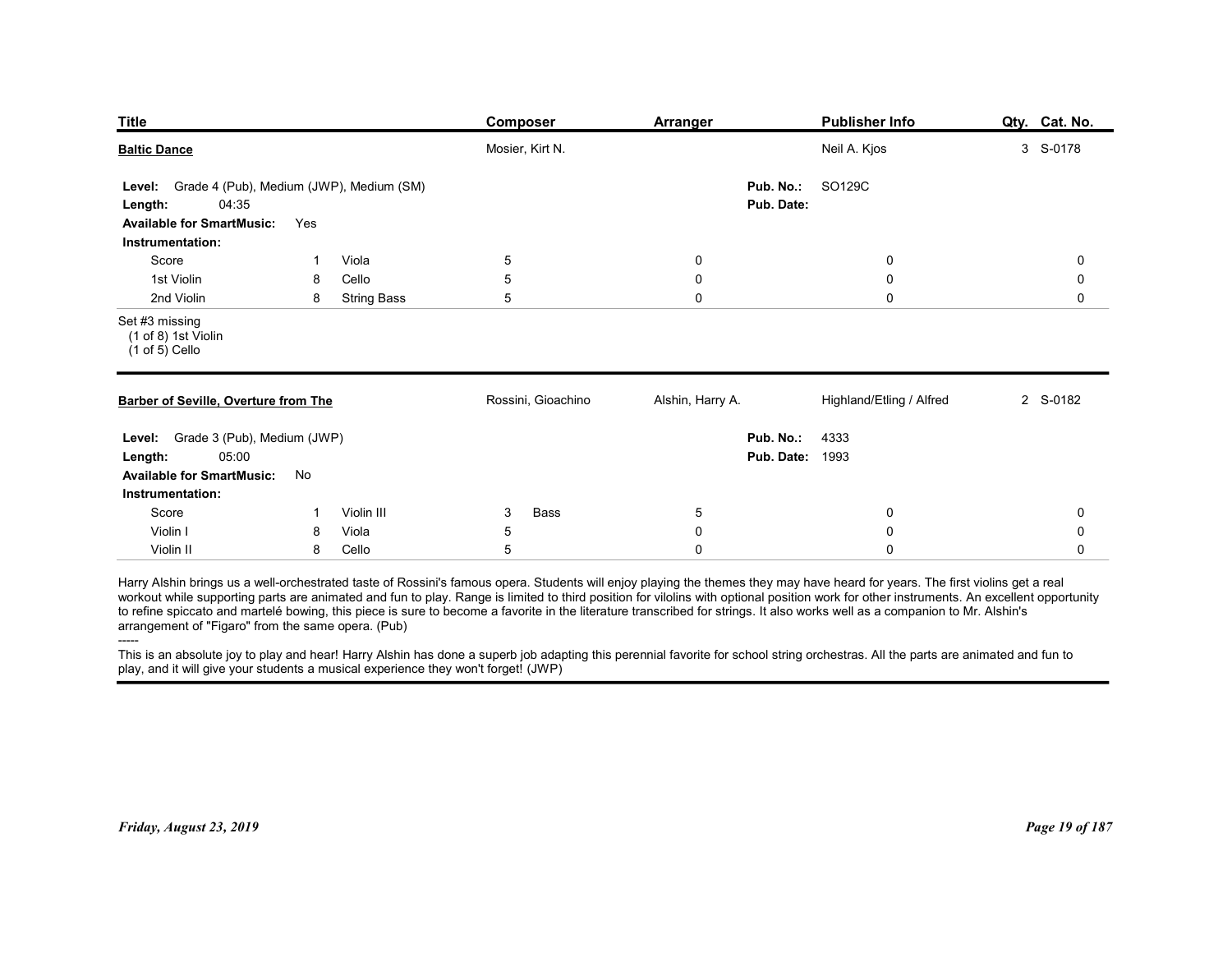| Title                              |                             |       | Composer                                                                                                                                                                           | Arranger      | <b>Publisher Info</b>  | Qty. Cat. No. |
|------------------------------------|-----------------------------|-------|------------------------------------------------------------------------------------------------------------------------------------------------------------------------------------|---------------|------------------------|---------------|
| <b>Barber Seville, The</b>         |                             |       | Rossini, Gioachino                                                                                                                                                                 | McLeod, James | Neil A. Kjos           | 1 S-0408      |
| Level:                             | Grade 4 (Pub), Medium (JWP) |       |                                                                                                                                                                                    | Pub. No.:     | GSO16C                 |               |
| Length:                            |                             |       |                                                                                                                                                                                    |               | <b>Pub. Date: 1991</b> |               |
|                                    |                             |       |                                                                                                                                                                                    |               |                        |               |
| <b>Available for SmartMusic:</b>   |                             |       |                                                                                                                                                                                    |               |                        |               |
| Instrumentation:<br>Score          | -1                          | Viola | 5<br>Piano                                                                                                                                                                         | -1            | $\mathbf 0$            | 0             |
| 1st Violin                         | 8                           | Cello | 5                                                                                                                                                                                  | $\mathbf 0$   | $\mathbf 0$            | $\mathbf 0$   |
| 2nd Violin                         | 8                           | Bass  | $5\phantom{.0}$                                                                                                                                                                    | $\mathbf 0$   | $\mathbf 0$            | 0             |
|                                    |                             |       |                                                                                                                                                                                    |               |                        |               |
|                                    |                             |       | Rossini's "Barber Of Seville" is one of the most famous and beloved operas of all time, and this arrangement for string orchestra will be great fun to rehearse and perform. (JWP) |               |                        |               |
| <b>Battle Hymn of the Republic</b> |                             |       | Steffe, William; Howe, Julia Wilhousky, Peter J.<br>Ward                                                                                                                           |               | Carl Fischer           | 3 S-0088      |
| Level:                             |                             |       |                                                                                                                                                                                    | Pub. No.:     | C120                   |               |
| Length:                            |                             |       |                                                                                                                                                                                    |               | <b>Pub. Date: 1944</b> |               |
| <b>Available for SmartMusic:</b>   | No                          |       |                                                                                                                                                                                    |               |                        |               |

| <b>Title</b>                                                                                             |              |       | <b>Composer</b>                                                                                                                                                                    | <b>Arranger</b> |                                     | <b>Publisher Info</b> | Qty. Cat. No.  |
|----------------------------------------------------------------------------------------------------------|--------------|-------|------------------------------------------------------------------------------------------------------------------------------------------------------------------------------------|-----------------|-------------------------------------|-----------------------|----------------|
| <b>Barber Seville, The</b>                                                                               |              |       | Rossini, Gioachino                                                                                                                                                                 | McLeod, James   |                                     | Neil A. Kjos          | 1 S-0408       |
| Grade 4 (Pub), Medium (JWP)<br>Level:<br>Length:<br><b>Available for SmartMusic:</b><br>Instrumentation: |              |       |                                                                                                                                                                                    |                 | Pub. No.:<br><b>Pub. Date: 1991</b> | GSO16C                |                |
| Score                                                                                                    | $\mathbf{1}$ | Viola | Piano<br>5                                                                                                                                                                         | -1              |                                     | 0                     | $\mathbf 0$    |
| 1st Violin                                                                                               | 8            | Cello | $\mathbf 5$                                                                                                                                                                        | $\pmb{0}$       |                                     | 0                     | 0              |
| 2nd Violin                                                                                               | 8            | Bass  | $\sqrt{5}$                                                                                                                                                                         | $\pmb{0}$       |                                     | $\mathbf 0$           | $\mathbf 0$    |
|                                                                                                          |              |       | Rossini's "Barber Of Seville" is one of the most famous and beloved operas of all time, and this arrangement for string orchestra will be great fun to rehearse and perform. (JWP) |                 |                                     |                       |                |
| <b>Battle Hymn of the Republic</b>                                                                       |              |       | Steffe, William; Howe, Julia Wilhousky, Peter J.<br>Ward                                                                                                                           |                 |                                     | Carl Fischer          | 3 S-0088       |
| Level:<br>Length:                                                                                        |              |       |                                                                                                                                                                                    |                 | Pub. No.:<br><b>Pub. Date: 1944</b> | C120                  |                |
| <b>Available for SmartMusic:</b><br>Instrumentation:                                                     | No           |       |                                                                                                                                                                                    |                 |                                     |                       |                |
| Score                                                                                                    | -1           | Viola | $\overline{5}$                                                                                                                                                                     | $\mathbf 0$     |                                     | 0                     | 0              |
| Violin I                                                                                                 | 8            | Cello | $\mathbf 5$                                                                                                                                                                        | $\mathbf 0$     |                                     | 0                     | 0              |
| Violin II                                                                                                | 8            | Bass  | $\sqrt{5}$                                                                                                                                                                         | $\mathbf 0$     |                                     | $\mathbf 0$           | 0              |
| Sets #1 missing<br>$(1 of 1)$ Score                                                                      |              |       |                                                                                                                                                                                    |                 |                                     |                       |                |
| Sets #2 missing<br>$(1 of 1)$ Score                                                                      |              |       |                                                                                                                                                                                    |                 |                                     |                       |                |
| Sets #3 missing<br>(1 of 1) Score                                                                        |              |       |                                                                                                                                                                                    |                 |                                     |                       |                |
| Friday, August 23, 2019                                                                                  |              |       |                                                                                                                                                                                    |                 |                                     |                       | Page 20 of 187 |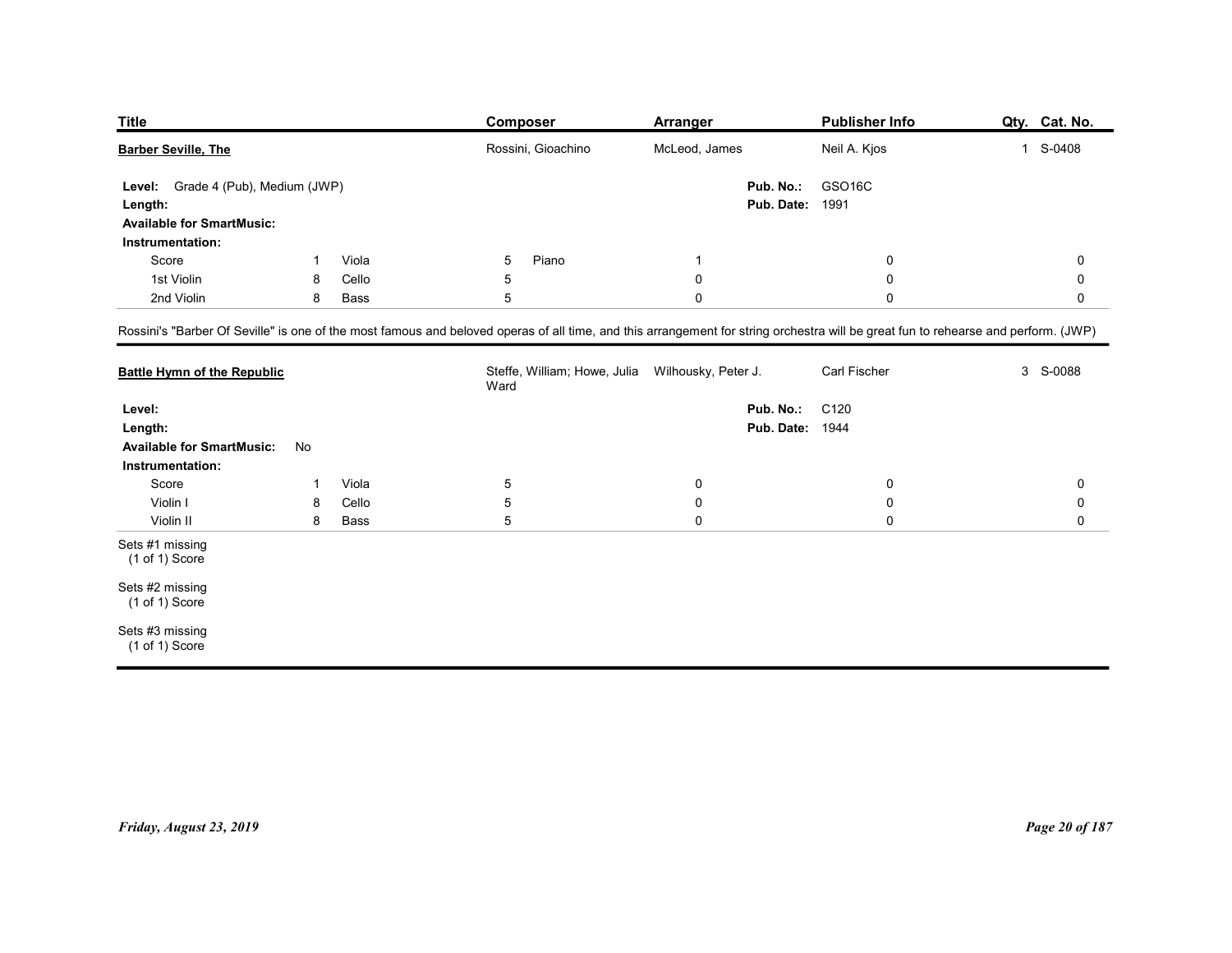| <b>Title</b>                                                                                           |                          | <b>Composer</b>                                                                                                                                                                                                                   | <b>Arranger</b>                                   | Publisher Info             | Qty. Cat. No.            |
|--------------------------------------------------------------------------------------------------------|--------------------------|-----------------------------------------------------------------------------------------------------------------------------------------------------------------------------------------------------------------------------------|---------------------------------------------------|----------------------------|--------------------------|
| <b>Beauty and the Beast, Highlights From</b>                                                           |                          | Menken, Alan; Ashman,<br>Howard                                                                                                                                                                                                   | Custer, Calvin                                    | Jenson / Hal Leonard       | 1 S-0143                 |
| Belle / Beauty and the Beast / Be Our Guest<br>Level: Grade 2 to 3 (Pub), Medium Easy (JWP)<br>Length: |                          |                                                                                                                                                                                                                                   | Pub. No.:<br><b>Pub. Date: 1992</b>               | 59225050                   |                          |
| <b>Available for SmartMusic:</b>                                                                       | No                       |                                                                                                                                                                                                                                   |                                                   |                            |                          |
| Instrumentation:<br>Score                                                                              | Violin 3<br>1            | Bass<br>4                                                                                                                                                                                                                         | Percussion 2<br>4                                 | $\overline{2}$             | 0                        |
| Violin 1<br>Violin 2                                                                                   | Viola<br>8               | Piano<br>4                                                                                                                                                                                                                        | $\overline{1}$                                    | $\mathbf 0$<br>$\mathbf 0$ | 0                        |
|                                                                                                        | 8<br>Cello               | Percussion 1<br>4                                                                                                                                                                                                                 | $\overline{2}$                                    |                            | 0                        |
| <b>Beethoven Lullaby, A</b><br>Air on Ode to Joy                                                       |                          | Beethoven, Ludwig Von                                                                                                                                                                                                             | Balmages, Brian                                   | <b>FJH Music</b>           | 1 S-0245                 |
| Level: Very Easy (JWP)<br><b>Length:</b> 02:00                                                         |                          |                                                                                                                                                                                                                                   | <b>Pub. No.: ST6280</b><br><b>Pub. Date: 2012</b> |                            |                          |
| <b>Available for SmartMusic:</b><br>Instrumentation:                                                   | No                       |                                                                                                                                                                                                                                   |                                                   |                            |                          |
| Score                                                                                                  | Violin 3<br>$\mathbf{1}$ | Double Bass<br>$5\overline{)}$                                                                                                                                                                                                    | $\overline{5}$                                    | $\mathbf 0$                | 0                        |
| Violin 1<br>Violin 2                                                                                   | Viola<br>8<br>Cello<br>8 | Piano<br>$5\phantom{.0}$<br>$5\phantom{.0}$                                                                                                                                                                                       | $\mathbf{1}$<br>$\pmb{0}$                         | $\pmb{0}$<br>$\mathbf 0$   | $\pmb{0}$<br>$\mathbf 0$ |
| boundless musical potential. (Pub)                                                                     |                          | Inspired by the endless possibilities of this incredible melody from Beethoven's Symphony No. 9, Brian Balmages presents it in a sensitive and harmonically intricate setting while<br>also making the work accessible to the you |                                                   |                            |                          |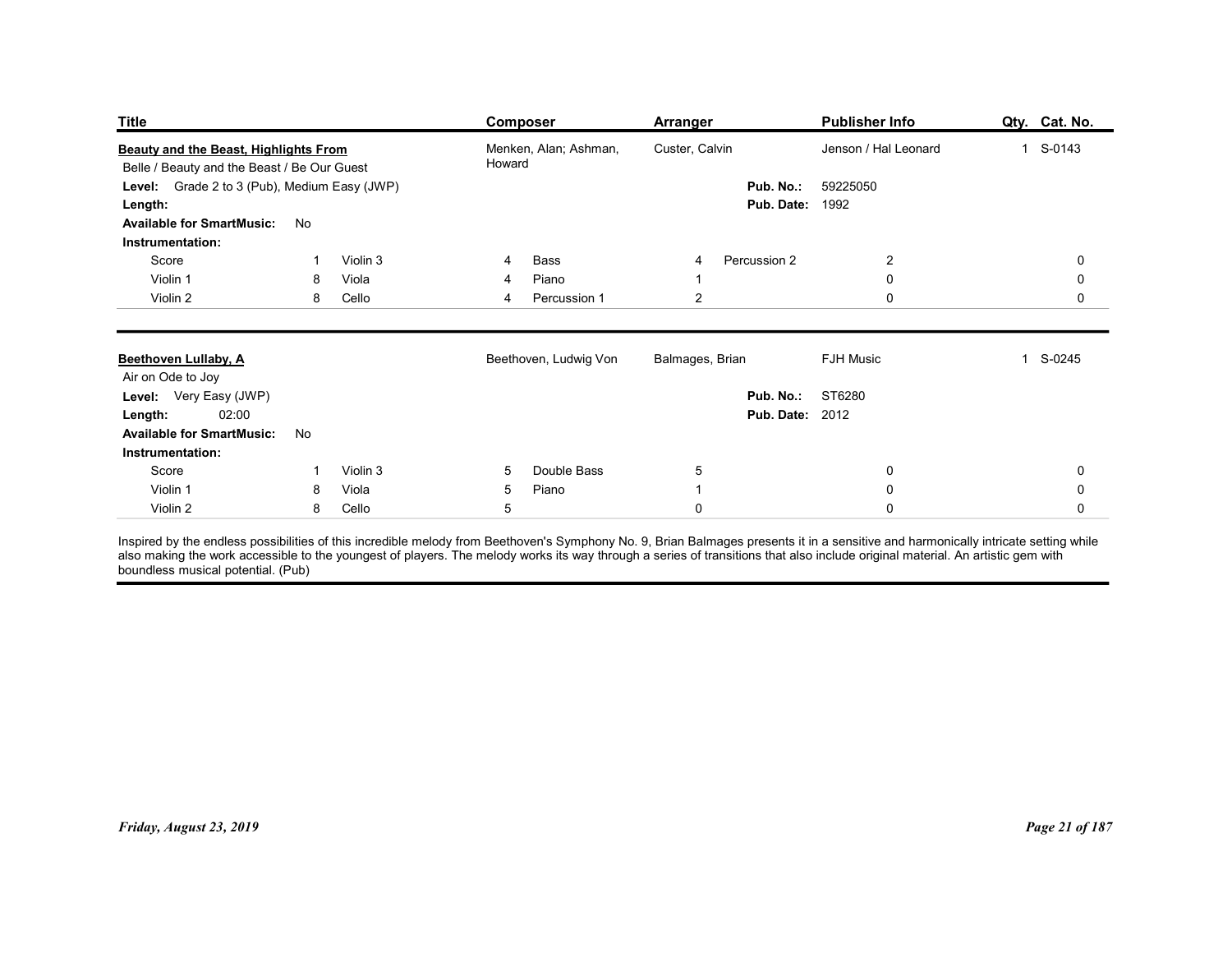| <b>Title</b>                                                                               |    |                        | Composer                                                                                                                                                                     | Arranger       | <b>Publisher Info</b>  | Qty. Cat. No.            |
|--------------------------------------------------------------------------------------------|----|------------------------|------------------------------------------------------------------------------------------------------------------------------------------------------------------------------|----------------|------------------------|--------------------------|
| <b>Bell Carol Rock</b>                                                                     |    |                        | Leontovych, Mykota D.                                                                                                                                                        | Fraley, Ryan   | <b>FJH Music</b>       | S-0284<br>$\overline{1}$ |
| Grade 2.5 (Pub), Medium Easy (JWP)<br>Level:                                               |    |                        |                                                                                                                                                                              | Pub. No.:      | ST6390                 |                          |
| 02:00<br>Length:                                                                           |    |                        |                                                                                                                                                                              |                | <b>Pub. Date: 2015</b> |                          |
| <b>Available for SmartMusic:</b>                                                           |    |                        |                                                                                                                                                                              |                |                        |                          |
| Instrumentation:                                                                           |    |                        |                                                                                                                                                                              |                |                        |                          |
| Score                                                                                      |    | Violin 3               | Double Bass<br>5                                                                                                                                                             | Drum Set<br>5  |                        | 0                        |
| Violin 1                                                                                   | 8  | Viola                  | Rehearsal Piano<br>5                                                                                                                                                         |                | $\Omega$               | 0                        |
| Violin 2                                                                                   | 8  | Cello                  | 5<br>Chimes                                                                                                                                                                  |                | $\mathbf 0$            | 0                        |
| concert favorite and one that people will be singing long after the concert is over! (Pub) |    |                        | The well-known Ukrainian Bell Carol gets a rock mash-up in this high-energy arrangement that includes drum set. Optional chimes add even more color. This is certain to be a |                |                        |                          |
| <b>Billy Tell Overture, The</b>                                                            |    |                        | Rossini, Gioacchino                                                                                                                                                          | Meyer, Richard | Alfred                 | S-0282<br>1              |
| Level: Grade 2 (Pub), Medium (JWP)                                                         |    |                        |                                                                                                                                                                              | Pub. No.:      | 00-36015               |                          |
| Length:                                                                                    |    |                        |                                                                                                                                                                              |                | <b>Pub. Date: 2011</b> |                          |
|                                                                                            |    |                        |                                                                                                                                                                              |                |                        |                          |
| <b>Available for SmartMusic:</b>                                                           |    |                        |                                                                                                                                                                              |                |                        |                          |
| Instrumentation:                                                                           |    | Viola                  | $\sqrt{5}$                                                                                                                                                                   | 0              | 0                      | 0                        |
| Score                                                                                      | -1 |                        | 5                                                                                                                                                                            | 0              |                        | 0                        |
| Violin I                                                                                   | 8  | Cello<br>8 String Bass |                                                                                                                                                                              | $\mathbf 0$    | $\Omega$               | 0                        |

| <b>Billy Tell Overture, The</b>                      |   |                    | Rossini, Gioacchino | Meyer, Richard | Alfred                                       | S-0282         |
|------------------------------------------------------|---|--------------------|---------------------|----------------|----------------------------------------------|----------------|
| Level: Grade 2 (Pub), Medium (JWP)<br>Length:        |   |                    |                     |                | Pub. No.: 00-36015<br><b>Pub. Date: 2011</b> |                |
| <b>Available for SmartMusic:</b><br>Instrumentation: |   |                    |                     |                |                                              |                |
| Score                                                |   | Viola              | 5                   | 0              | 0                                            | $\Omega$       |
| Violin I                                             | 8 | Cello              | 5                   | $\mathbf 0$    | $\mathbf 0$                                  |                |
| Viola (Alternate Violin)                             | 8 | <b>String Bass</b> | 5                   | $\Omega$       | $\Omega$                                     | $\Omega$       |
|                                                      |   |                    |                     |                |                                              |                |
|                                                      |   |                    |                     |                |                                              |                |
|                                                      |   |                    |                     |                |                                              |                |
|                                                      |   |                    |                     |                |                                              |                |
|                                                      |   |                    |                     |                |                                              |                |
| Friday, August 23, 2019                              |   |                    |                     |                |                                              | Page 22 of 187 |
|                                                      |   |                    |                     |                |                                              |                |
|                                                      |   |                    |                     |                |                                              |                |
|                                                      |   |                    |                     |                |                                              |                |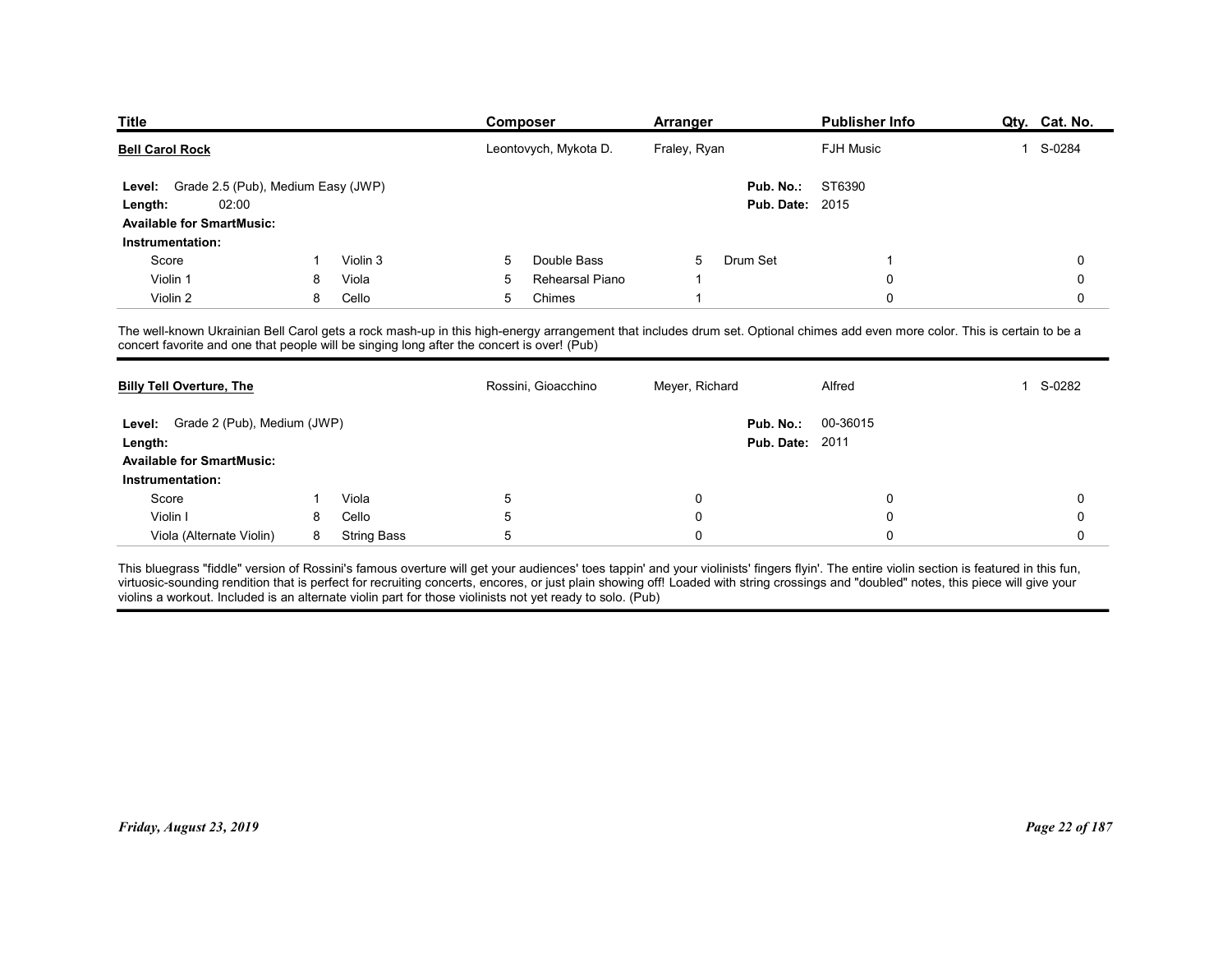| <b>Title</b><br><b>Black and White Rag</b>                                                                                                                            |                                              | <b>Composer</b><br>Botsford, George | <b>Arranger</b><br>McLeod, James "Red"        | Publisher Info<br>Kendor Music  | Qty. Cat. No.<br>4 S-0128 |
|-----------------------------------------------------------------------------------------------------------------------------------------------------------------------|----------------------------------------------|-------------------------------------|-----------------------------------------------|---------------------------------|---------------------------|
| Level: Grade 2-1/2 (Pub), Medium Easy (JWP)<br>03:45<br>Length:<br><b>Available for SmartMusic:</b>                                                                   | No                                           |                                     | Pub. No.:<br>Pub. Date:                       | 8930                            |                           |
| Instrumentation:                                                                                                                                                      |                                              |                                     |                                               |                                 |                           |
| Score<br>1st Violin<br>2nd Violin                                                                                                                                     | 3rd Violin<br>-1<br>5<br>Viola<br>5<br>Cello | Bass<br>-1<br>Piano<br>3<br>3       | $\mathbf{3}$<br>$\overline{1}$<br>$\mathbf 0$ | 0<br>$\mathbf 0$<br>$\mathbf 0$ | 0<br>0<br>0               |
| Set #4 missing<br>$(1 of 1)$ Score<br>(1 of 1) 3rd Violin<br>$(1 of 1)$ Piano                                                                                         |                                              |                                     |                                               |                                 |                           |
| Set #5 missing<br>$(1 \text{ of } 1)$ Score<br>$(1 of 5)$ 1st Violin<br>$(1 \text{ of } 5)$ 2nd Violin<br>$(1 \text{ of } 1)$ 3rd Violin<br>$(1 \text{ of } 1)$ Piano |                                              |                                     |                                               |                                 |                           |
| <b>Blazing Bows of the West!</b><br>The Magnificent Seven / How the West Was Won (Main Title)<br>/ Blazing Saddles                                                    |                                              | Various                             | Story, Michael                                | Alfred                          | 2 S-0305                  |
| Level: Grade 3 (Pub), Medium Easy (JWP)<br>Length:<br><b>Available for SmartMusic:</b>                                                                                |                                              |                                     | Pub. No.:                                     | 38448<br><b>Pub. Date: 2012</b> |                           |
| Instrumentation:<br>Score                                                                                                                                             | Viola<br>$\mathbf{1}$                        | $\overline{5}$                      | $\bf{0}$                                      | 0                               | 0                         |
| 1st Violin                                                                                                                                                            | Cello<br>8                                   | $5\phantom{.0}$                     | $\mathsf{O}\xspace$                           | $\mathbf 0$                     | 0                         |

|            | There are been the completed through this collection and also of Martine and the man the trainible at fractional and concern the ballistics of the March 1986 and Corresponding the Corresponding the Corresponding the Corres |  |  |
|------------|--------------------------------------------------------------------------------------------------------------------------------------------------------------------------------------------------------------------------------|--|--|
| 2nd Violin | String Bass                                                                                                                                                                                                                    |  |  |
| 1st Violin | Cello                                                                                                                                                                                                                          |  |  |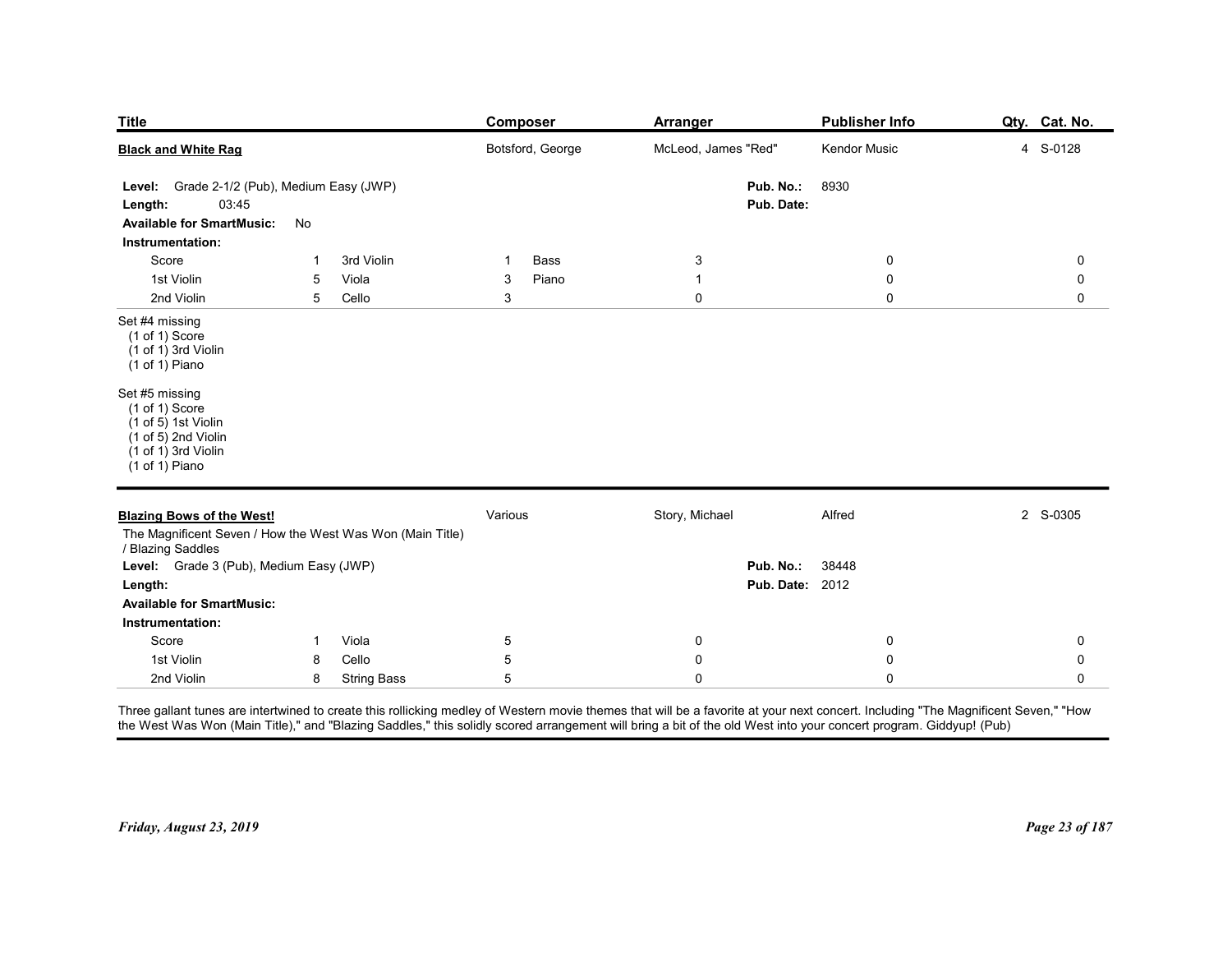| <b>Publisher Info</b><br>Qty. Cat. No.<br>Composer<br>Arranger<br>Graham, Brendon; Downes, Longfield, Rogert<br>1 S-0247<br>Hal Leonard<br>David<br>Grade 2 (Pub), Medium Easy (JWP)<br>Pub. No.:<br>HL04490941<br>Level:<br>03:35<br><b>Pub. Date: 2010</b><br>No<br>Instrumentation:<br>Score<br>Violin 3<br>Bass<br>0<br>0<br>4<br>Violin 1<br>Viola<br>Piano<br>0<br>0<br>8<br>-1<br>4<br>Violin 2<br>$\mathbf 0$<br>$\mathbf 0$<br>8<br>Cello<br>0<br>4<br>$(1$ of 8) Violin 1<br>Mosier, Kirt N.<br>2 S-0317<br>Wingert Jones<br>3030371<br>Pub. No.:<br><b>Pub. Date: 2005</b><br>Score<br>Violin 3<br>Contrabass<br>$\sqrt{5}$<br>3<br>0<br>0<br>1<br>Violin 1<br>Viola<br>$\mathbf 0$<br>8<br>0<br>0<br>5<br>Violin 2<br>Cello<br>$\mathbf 0$<br>8<br>5<br>$\mathbf 0$<br>0 |                                                                              |  |  |  |
|--------------------------------------------------------------------------------------------------------------------------------------------------------------------------------------------------------------------------------------------------------------------------------------------------------------------------------------------------------------------------------------------------------------------------------------------------------------------------------------------------------------------------------------------------------------------------------------------------------------------------------------------------------------------------------------------------------------------------------------------------------------------------------------|------------------------------------------------------------------------------|--|--|--|
| Length:<br><b>Available for SmartMusic:</b><br>Level: Grade 2.5 / Medium Easy (Pub), Medium Easy (JWP)<br>Length:<br><b>Available for SmartMusic:</b><br>Instrumentation:                                                                                                                                                                                                                                                                                                                                                                                                                                                                                                                                                                                                            |                                                                              |  |  |  |
| <b>Blessing, The</b><br>From the powerful stage show Celtic Woman comes this simple song that translates wonderfully for strings. Bob Longfield's skilled setting for younger players features ample                                                                                                                                                                                                                                                                                                                                                                                                                                                                                                                                                                                 |                                                                              |  |  |  |
|                                                                                                                                                                                                                                                                                                                                                                                                                                                                                                                                                                                                                                                                                                                                                                                      |                                                                              |  |  |  |
| <b>Title</b><br>Set missing<br>opportunities to teach expressive playing, rubato, and musical nuance. (Pub)<br><b>Blue Rhythmico</b>                                                                                                                                                                                                                                                                                                                                                                                                                                                                                                                                                                                                                                                 |                                                                              |  |  |  |
|                                                                                                                                                                                                                                                                                                                                                                                                                                                                                                                                                                                                                                                                                                                                                                                      |                                                                              |  |  |  |
|                                                                                                                                                                                                                                                                                                                                                                                                                                                                                                                                                                                                                                                                                                                                                                                      |                                                                              |  |  |  |
|                                                                                                                                                                                                                                                                                                                                                                                                                                                                                                                                                                                                                                                                                                                                                                                      |                                                                              |  |  |  |
|                                                                                                                                                                                                                                                                                                                                                                                                                                                                                                                                                                                                                                                                                                                                                                                      |                                                                              |  |  |  |
|                                                                                                                                                                                                                                                                                                                                                                                                                                                                                                                                                                                                                                                                                                                                                                                      |                                                                              |  |  |  |
|                                                                                                                                                                                                                                                                                                                                                                                                                                                                                                                                                                                                                                                                                                                                                                                      |                                                                              |  |  |  |
|                                                                                                                                                                                                                                                                                                                                                                                                                                                                                                                                                                                                                                                                                                                                                                                      |                                                                              |  |  |  |
|                                                                                                                                                                                                                                                                                                                                                                                                                                                                                                                                                                                                                                                                                                                                                                                      |                                                                              |  |  |  |
|                                                                                                                                                                                                                                                                                                                                                                                                                                                                                                                                                                                                                                                                                                                                                                                      |                                                                              |  |  |  |
|                                                                                                                                                                                                                                                                                                                                                                                                                                                                                                                                                                                                                                                                                                                                                                                      |                                                                              |  |  |  |
|                                                                                                                                                                                                                                                                                                                                                                                                                                                                                                                                                                                                                                                                                                                                                                                      |                                                                              |  |  |  |
|                                                                                                                                                                                                                                                                                                                                                                                                                                                                                                                                                                                                                                                                                                                                                                                      |                                                                              |  |  |  |
|                                                                                                                                                                                                                                                                                                                                                                                                                                                                                                                                                                                                                                                                                                                                                                                      |                                                                              |  |  |  |
|                                                                                                                                                                                                                                                                                                                                                                                                                                                                                                                                                                                                                                                                                                                                                                                      |                                                                              |  |  |  |
|                                                                                                                                                                                                                                                                                                                                                                                                                                                                                                                                                                                                                                                                                                                                                                                      |                                                                              |  |  |  |
|                                                                                                                                                                                                                                                                                                                                                                                                                                                                                                                                                                                                                                                                                                                                                                                      |                                                                              |  |  |  |
|                                                                                                                                                                                                                                                                                                                                                                                                                                                                                                                                                                                                                                                                                                                                                                                      |                                                                              |  |  |  |
|                                                                                                                                                                                                                                                                                                                                                                                                                                                                                                                                                                                                                                                                                                                                                                                      |                                                                              |  |  |  |
|                                                                                                                                                                                                                                                                                                                                                                                                                                                                                                                                                                                                                                                                                                                                                                                      |                                                                              |  |  |  |
|                                                                                                                                                                                                                                                                                                                                                                                                                                                                                                                                                                                                                                                                                                                                                                                      |                                                                              |  |  |  |
|                                                                                                                                                                                                                                                                                                                                                                                                                                                                                                                                                                                                                                                                                                                                                                                      |                                                                              |  |  |  |
|                                                                                                                                                                                                                                                                                                                                                                                                                                                                                                                                                                                                                                                                                                                                                                                      |                                                                              |  |  |  |
|                                                                                                                                                                                                                                                                                                                                                                                                                                                                                                                                                                                                                                                                                                                                                                                      |                                                                              |  |  |  |
|                                                                                                                                                                                                                                                                                                                                                                                                                                                                                                                                                                                                                                                                                                                                                                                      |                                                                              |  |  |  |
|                                                                                                                                                                                                                                                                                                                                                                                                                                                                                                                                                                                                                                                                                                                                                                                      |                                                                              |  |  |  |
| This original work uses "blue" notes, jazzy riffs, and an ostinato bass line (lower strings) to build to a nice full sound. A conductors' favorite, newly revised for 2015. (Pub)                                                                                                                                                                                                                                                                                                                                                                                                                                                                                                                                                                                                    | Set #1 has (5) Violin 3 and (3) Viola instead of the standard configuration. |  |  |  |

#### Set missing

|                                                                                                                               | David                                                                                                                                                                                      | Graham, Brendon; Downes, Longfield, Rogert | Hal Leonard   | 1 S-0247    |
|-------------------------------------------------------------------------------------------------------------------------------|--------------------------------------------------------------------------------------------------------------------------------------------------------------------------------------------|--------------------------------------------|---------------|-------------|
| Grade 2 (Pub), Medium Easy (JWP)<br>Level:<br>03:35<br>Length:<br><b>Available for SmartMusic:</b><br>No                      |                                                                                                                                                                                            | Pub. No.:<br><b>Pub. Date: 2010</b>        | HL04490941    |             |
| Instrumentation:                                                                                                              |                                                                                                                                                                                            |                                            |               |             |
| Score<br>Violin 3<br>-1                                                                                                       | Bass<br>4                                                                                                                                                                                  | 4                                          | 0             | 0           |
| Violin 1<br>8<br>Viola                                                                                                        | Piano<br>4                                                                                                                                                                                 | $\overline{1}$                             | $\mathbf 0$   | 0           |
| Violin 2<br>8<br>Cello                                                                                                        | $\overline{4}$                                                                                                                                                                             | $\mathbf 0$                                | $\mathbf 0$   | 0           |
| Set missing<br>$(1$ of 8) Violin 1                                                                                            |                                                                                                                                                                                            |                                            |               |             |
| opportunities to teach expressive playing, rubato, and musical nuance. (Pub)                                                  | From the powerful stage show Celtic Woman comes this simple song that translates wonderfully for strings. Bob Longfield's skilled setting for younger players features ample               |                                            |               |             |
| <b>Blue Rhythmico</b>                                                                                                         | Mosier, Kirt N.                                                                                                                                                                            |                                            | Wingert Jones | 2 S-0317    |
| Grade 2.5 / Medium Easy (Pub), Medium Easy (JWP)<br>Level:<br>Length:<br><b>Available for SmartMusic:</b><br>Instrumentation: |                                                                                                                                                                                            | Pub. No.:<br><b>Pub. Date: 2005</b>        | 3030371       |             |
| Score<br>Violin 3<br>-1                                                                                                       | Contrabass<br>3                                                                                                                                                                            | $\overline{5}$                             | 0             | 0           |
| Violin 1<br>Viola<br>8                                                                                                        | 5                                                                                                                                                                                          | $\pmb{0}$                                  | $\mathbf 0$   | 0           |
| Cello<br>Violin 2<br>8                                                                                                        | $\sqrt{5}$                                                                                                                                                                                 | $\pmb{0}$                                  | $\mathbf 0$   | $\mathbf 0$ |
| Set #1 has (5) Violin 3 and (3) Viola instead of the standard configuration.                                                  |                                                                                                                                                                                            |                                            |               |             |
|                                                                                                                               | This original work uses "blue" notes, jazzy riffs, and an ostinato bass line (lower strings) to build to a nice full sound. A conductors' favorite, newly revised for 2015. (Pub)          |                                            |               |             |
| to build up to a powerful sound. (Pub)                                                                                        | Like the title implies, there's a powerful rhythm and some jazzy blue notes, nothing subtle here! This original uses guitar-like riffs and a driving ostinato bass line in the low strings |                                            |               |             |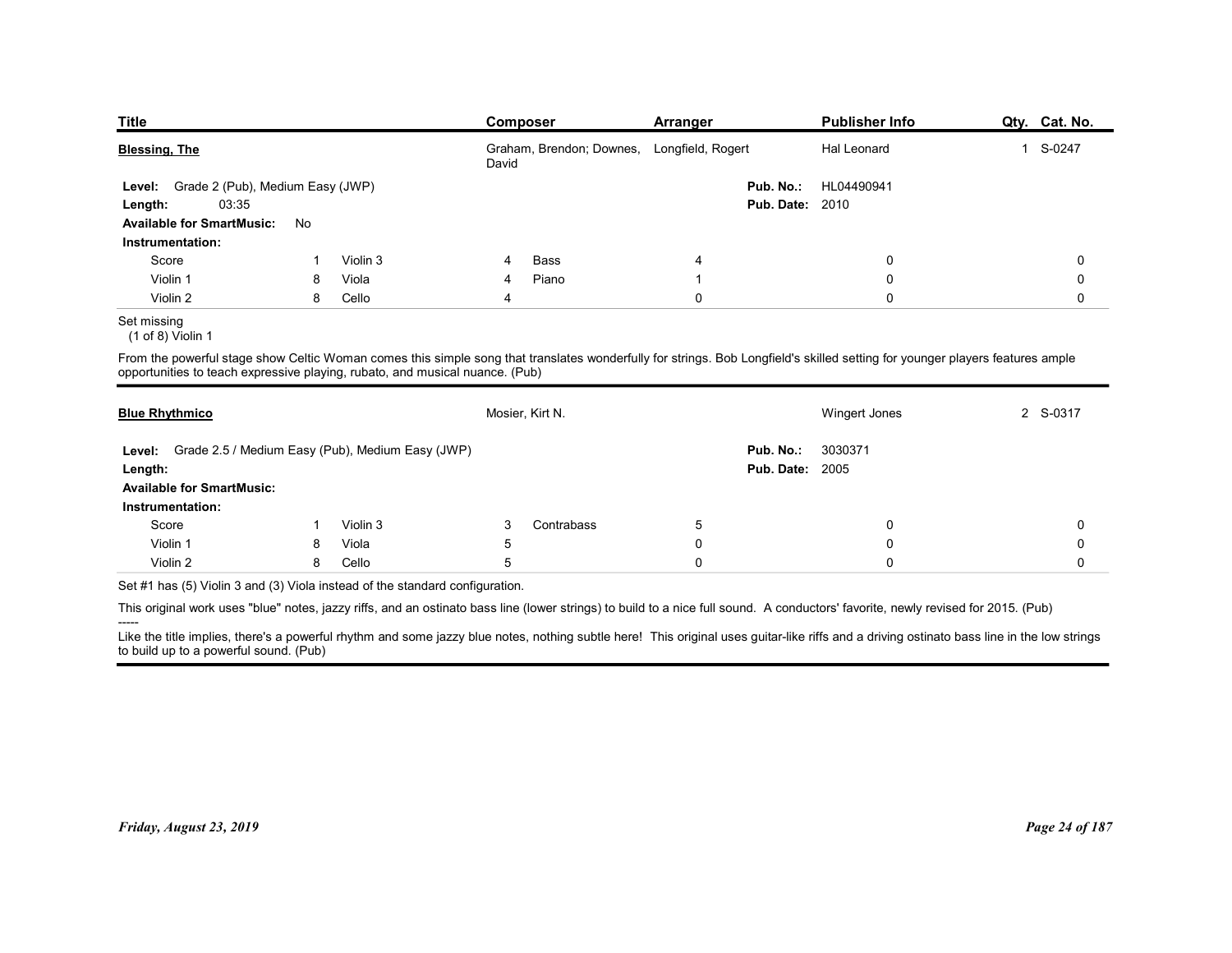| <b>Title</b>                                                                      |    |          | Composer                                                                                                                                                                                                                                                                       | <b>Arranger</b> |                        | <b>Publisher Info</b>          | Qty. Cat. No. |
|-----------------------------------------------------------------------------------|----|----------|--------------------------------------------------------------------------------------------------------------------------------------------------------------------------------------------------------------------------------------------------------------------------------|-----------------|------------------------|--------------------------------|---------------|
| <b>Blue-Fire Fiddler</b>                                                          |    |          | Newbold, Soon-Hee                                                                                                                                                                                                                                                              |                 |                        | FJH                            | 4 S-0412      |
| Level: Grade 3 (Pub), Medium Easy (JWP)                                           |    |          |                                                                                                                                                                                                                                                                                |                 | Pub. No.:              | ST6028                         |               |
| Length:                                                                           |    |          |                                                                                                                                                                                                                                                                                |                 | <b>Pub. Date: 2003</b> |                                |               |
| <b>Available for SmartMusic:</b><br>Instrumentation:                              |    |          |                                                                                                                                                                                                                                                                                |                 |                        |                                |               |
| Score                                                                             | -1 | Violin 3 | 5<br>Bass                                                                                                                                                                                                                                                                      | $5\phantom{.0}$ |                        | 0                              | 0             |
| Violin 1                                                                          | 8  | Viola    | 5                                                                                                                                                                                                                                                                              | 0               |                        | 0                              | 0             |
| Violin 2                                                                          | 8  | Cello    | 5                                                                                                                                                                                                                                                                              | $\mathbf 0$     |                        | $\mathbf 0$                    | 0             |
| Set #4 missing<br>$(2 of 8)$ Violin 2                                             |    |          |                                                                                                                                                                                                                                                                                |                 |                        |                                |               |
|                                                                                   |    |          | This dynamic fiddlin' piece will be a huge hit with your students and audience! Soon Hee Newbold draws from her diverse experiences as a violinist to offer a work that is much<br>easier to perform than it sounds. Everyone gets in on the action. Highly recommended! (Pub) |                 |                        |                                |               |
| lend themselves to fast playing. This is sure to be the hit of the concert! (JWP) |    |          | This kickin' fiddle tune is energetic, exciting and fun. The fast and furious fiddling sounds much harder than it really is. Riffs, finger patterns and bowings are very idiomatic and                                                                                         |                 |                        |                                |               |
| <b>Bluegrass Country</b>                                                          |    |          | Nunez, Carold                                                                                                                                                                                                                                                                  |                 |                        | Shawnee Press / Hal<br>Leonard | 1 S-0071      |
|                                                                                   |    |          |                                                                                                                                                                                                                                                                                |                 | Pub. No.:              | J85 / HL35002225               |               |
| Level: Grade 2 (Pub), Medium (JWP)                                                |    |          |                                                                                                                                                                                                                                                                                |                 |                        |                                |               |
| 03:30<br>Length:<br>Available for SmartMusic: No                                  |    |          |                                                                                                                                                                                                                                                                                |                 | <b>Pub. Date: 1981</b> |                                |               |

## Set #4 missing

|                                                                                   |                 | Level: Grade 3 (Pub), Medium Easy (JWP) |                                                                                             |             | Pub. No.:<br>ST6028                                                                                                                                                                    |             |
|-----------------------------------------------------------------------------------|-----------------|-----------------------------------------|---------------------------------------------------------------------------------------------|-------------|----------------------------------------------------------------------------------------------------------------------------------------------------------------------------------------|-------------|
| Length:                                                                           |                 |                                         |                                                                                             |             | <b>Pub. Date: 2003</b>                                                                                                                                                                 |             |
| <b>Available for SmartMusic:</b><br>Instrumentation:                              |                 |                                         |                                                                                             |             |                                                                                                                                                                                        |             |
| Score                                                                             | -1              | Violin 3                                | 5<br>Bass                                                                                   | 5           | 0                                                                                                                                                                                      | 0           |
| Violin 1                                                                          | 8               | Viola                                   | 5                                                                                           | $\pmb{0}$   | $\mathbf 0$                                                                                                                                                                            | 0           |
| Violin 2                                                                          | 8               | Cello                                   | 5                                                                                           | $\mathbf 0$ | 0                                                                                                                                                                                      | $\mathbf 0$ |
| Set #4 missing<br>$(2 of 8)$ Violin 2                                             |                 |                                         |                                                                                             |             |                                                                                                                                                                                        |             |
|                                                                                   |                 |                                         | easier to perform than it sounds. Everyone gets in on the action. Highly recommended! (Pub) |             | This dynamic fiddlin' piece will be a huge hit with your students and audience! Soon Hee Newbold draws from her diverse experiences as a violinist to offer a work that is much        |             |
| lend themselves to fast playing. This is sure to be the hit of the concert! (JWP) |                 |                                         |                                                                                             |             | This kickin' fiddle tune is energetic, exciting and fun. The fast and furious fiddling sounds much harder than it really is. Riffs, finger patterns and bowings are very idiomatic and |             |
| <b>Bluegrass Country</b>                                                          |                 |                                         | Nunez, Carold                                                                               |             | Shawnee Press / Hal<br>Leonard                                                                                                                                                         | 1 S-0071    |
| Level: Grade 2 (Pub), Medium (JWP)                                                |                 |                                         |                                                                                             |             | Pub. No.:<br>J85 / HL35002225                                                                                                                                                          |             |
| 03:30<br>Length:                                                                  |                 |                                         |                                                                                             |             | <b>Pub. Date: 1981</b>                                                                                                                                                                 |             |
| <b>Available for SmartMusic:</b>                                                  | No              |                                         |                                                                                             |             |                                                                                                                                                                                        |             |
| Instrumentation:                                                                  |                 |                                         |                                                                                             |             |                                                                                                                                                                                        |             |
| Score                                                                             | -1              | Viola                                   | 3                                                                                           | $\mathbf 0$ | $\mathbf 0$                                                                                                                                                                            | 0           |
| 1st Violin                                                                        | 5               | Cello                                   | $\mathbf{3}$                                                                                | $\mathbf 0$ | 0                                                                                                                                                                                      | 0           |
| 2nd Violin                                                                        | $5\overline{)}$ | Bass                                    | 3                                                                                           | $\mathbf 0$ | $\mathbf 0$                                                                                                                                                                            | $\mathbf 0$ |
|                                                                                   |                 |                                         |                                                                                             |             | Easy double stops, a pickin' and grinnin' country tune, and all with a fun country fiddlin' style, and you've got the recipe for a crowd-pleasing program number. (Pub)                |             |
|                                                                                   |                 |                                         |                                                                                             |             |                                                                                                                                                                                        |             |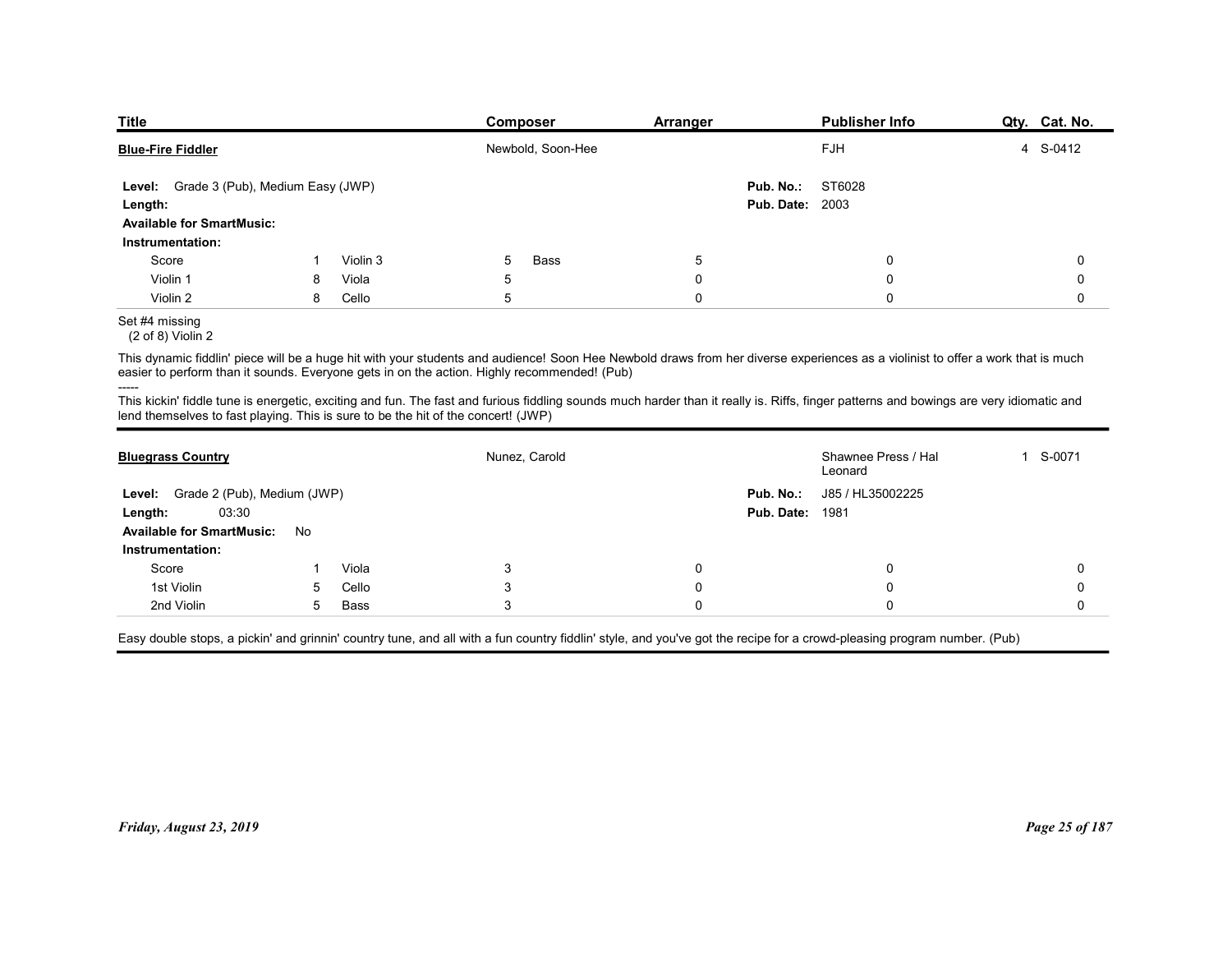| Publisher Info<br>Qty. Cat. No.<br><b>Composer</b><br><b>Arranger</b><br>Leidig, Vernon F.<br>Highland/Etling / Alfred<br>Dvorak, Antonin<br>2 S-0115<br>12833<br>Pub. No.:<br>Pub. Date:<br>No<br>Violin III<br>Score<br>Bass<br>$\overline{5}$<br>$\mathbf 0$<br>0<br>3<br>-1<br>Violin I<br>Viola<br>5<br>Piano<br>$\mathbf 0$<br>0<br>8<br>$\overline{1}$<br>Violin II<br>5<br>$\mathsf{O}\xspace$<br>$\mathbf 0$<br>8<br>Cello<br>$\mathsf{O}$<br>$(1 of 1)$ Score |
|-------------------------------------------------------------------------------------------------------------------------------------------------------------------------------------------------------------------------------------------------------------------------------------------------------------------------------------------------------------------------------------------------------------------------------------------------------------------------|
| <b>Title</b><br><b>Bohemian Dance</b><br>Level: Grade 2 (Pub), Medium (JWP)<br>Length:<br><b>Available for SmartMusic:</b><br>Instrumentation:<br>Set #2 missing                                                                                                                                                                                                                                                                                                        |
|                                                                                                                                                                                                                                                                                                                                                                                                                                                                         |
|                                                                                                                                                                                                                                                                                                                                                                                                                                                                         |
|                                                                                                                                                                                                                                                                                                                                                                                                                                                                         |
|                                                                                                                                                                                                                                                                                                                                                                                                                                                                         |
|                                                                                                                                                                                                                                                                                                                                                                                                                                                                         |
|                                                                                                                                                                                                                                                                                                                                                                                                                                                                         |
| Parrish, Todd<br>Highland/Etling / Alfred<br>S-0316<br>$\mathbf{1}$<br><b>Boreas</b>                                                                                                                                                                                                                                                                                                                                                                                    |
| The Cold, North Wind<br>Level: Grade 2.5 (Pub)<br><b>Pub. No.: 41258</b><br><b>Pub. Date: 2014</b><br>03:30<br>Length:                                                                                                                                                                                                                                                                                                                                                  |
| <b>Available for SmartMusic:</b><br>No<br>Instrumentation:                                                                                                                                                                                                                                                                                                                                                                                                              |
| Score<br>Viola<br>$5\phantom{.0}$<br>$\pmb{0}$<br>$\mathbf 0$<br>$\pmb{0}$<br>$\mathbf{1}$                                                                                                                                                                                                                                                                                                                                                                              |
| $\,$ 5 $\,$<br>Violin I<br>Cello<br>$\pmb{0}$<br>$\pmb{0}$<br>$\pmb{0}$<br>8<br>5 <sup>5</sup><br>$\pmb{0}$<br>$\mathsf 0$<br>Violin II<br>8<br>Bass                                                                                                                                                                                                                                                                                                                    |
| $\mathbf 0$<br>Set has (5) instead of (3) Violin III and (3) instead of (5) Viola                                                                                                                                                                                                                                                                                                                                                                                       |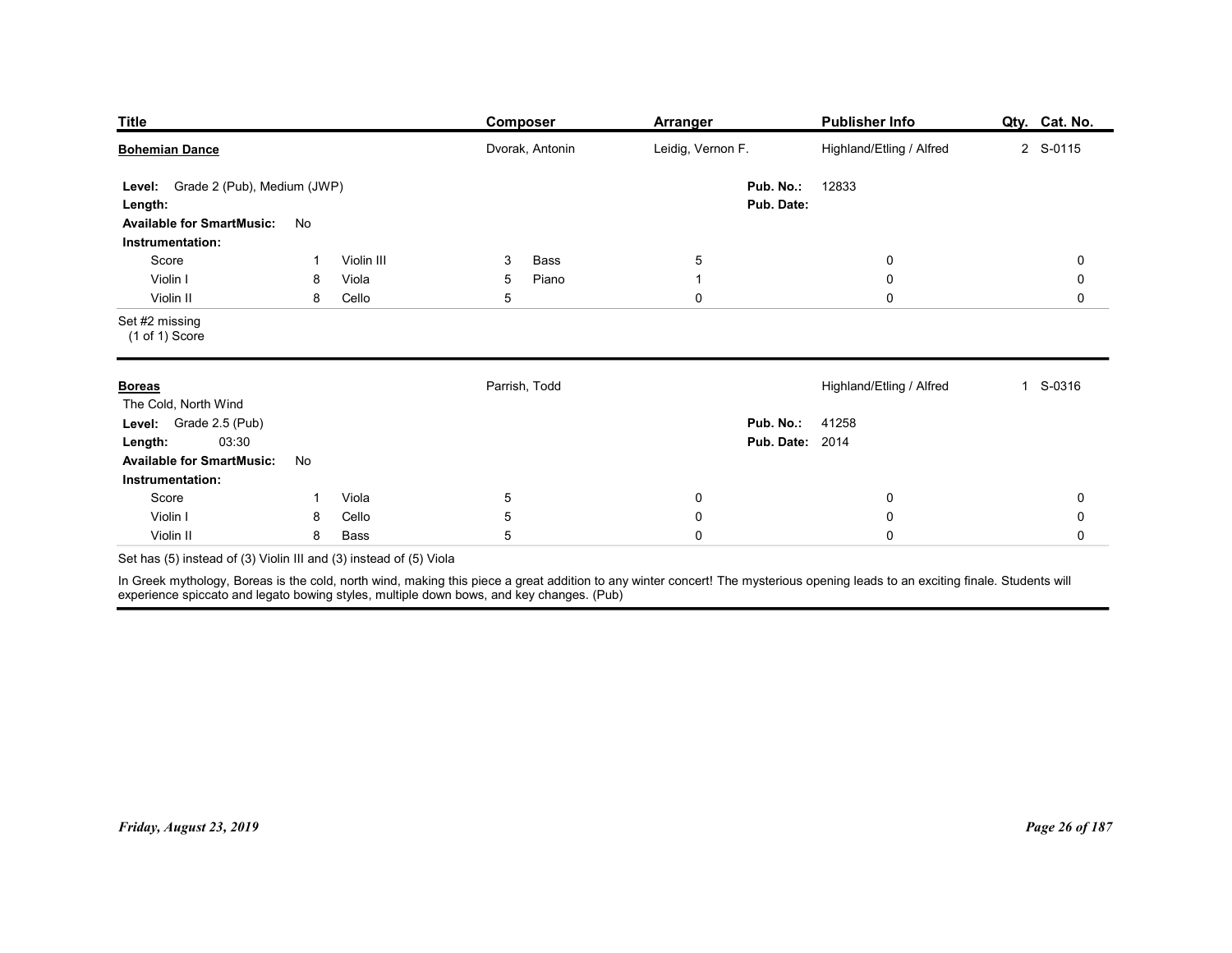| <b>Title</b>                                                                                      |    |                    | Composer    |                        | Arranger             | <b>Publisher Info</b>                                                                                                                                                                                                                                                                                                                                                                                                                                                                                                                                     | Qty. Cat. No. |
|---------------------------------------------------------------------------------------------------|----|--------------------|-------------|------------------------|----------------------|-----------------------------------------------------------------------------------------------------------------------------------------------------------------------------------------------------------------------------------------------------------------------------------------------------------------------------------------------------------------------------------------------------------------------------------------------------------------------------------------------------------------------------------------------------------|---------------|
| <b>Bossa Verde</b>                                                                                |    |                    | Ligon, Bert |                        |                      | Alfred                                                                                                                                                                                                                                                                                                                                                                                                                                                                                                                                                    | 2 S-0253      |
|                                                                                                   |    |                    |             |                        | Pub. No.:            | 24984                                                                                                                                                                                                                                                                                                                                                                                                                                                                                                                                                     |               |
| Grade 3.5 (Pub), Medium (JWP)<br>Level:<br>04:05<br>Length:                                       |    |                    |             |                        |                      | <b>Pub. Date: 2006</b>                                                                                                                                                                                                                                                                                                                                                                                                                                                                                                                                    |               |
| <b>Available for SmartMusic:</b>                                                                  | No |                    |             |                        |                      |                                                                                                                                                                                                                                                                                                                                                                                                                                                                                                                                                           |               |
| Instrumentation:                                                                                  |    |                    |             |                        |                      |                                                                                                                                                                                                                                                                                                                                                                                                                                                                                                                                                           |               |
| Score<br>Violin I                                                                                 | 8  | Viola<br>Cello     | 5<br>5      | Drumset<br>Piano       | -1                   | 0<br>0                                                                                                                                                                                                                                                                                                                                                                                                                                                                                                                                                    | 0<br>0        |
| Violin II                                                                                         | 8  | <b>String Bass</b> | 5           |                        | $\mathbf 0$          | $\mathbf 0$                                                                                                                                                                                                                                                                                                                                                                                                                                                                                                                                               | 0             |
| Set #2 missing<br>(1 of 8) Violin I<br>(2 of 8) Violin II<br>(1 of 5) Viola<br>$(1 of 5)$ Cello   |    |                    |             |                        |                      |                                                                                                                                                                                                                                                                                                                                                                                                                                                                                                                                                           |               |
| the 2003 ASTA convention in Ohio. (Pub)                                                           |    |                    |             |                        |                      | "Bossa Verde" is a very pretty bossa nova over familiar chord changes for string ensemble and rhythm section. This piece is accessible for younger players and interesting for the<br>experienced players. Counterpoint is contrasted with ensemble playing and room for improvisation. Beginning improvisers will be successful playing in the key of one sharp and<br>experienced players will enjoy digging into the chord changes. Suggested written out solos are provided in all parts so no improvisation is required. This piece was performed at |               |
| experienced players will enjoy digging into the chord changes. It's a great change of pace! (JWP) |    |                    |             |                        |                      | Here's a passionate bossa nova over very familiar chord changes for string ensemble and rhythm section. This piece is accessible for younger players and interesting for the<br>experienced players. Counterpoint is contrasted with ensemble playing and room for improvisation. Beginning improvisers can succeed with the written-out solos while                                                                                                                                                                                                      |               |
| <b>Bourree</b>                                                                                    |    |                    |             | Bach, Johann Sebastian | Muller, J. Frederick | Neil A. Kjos                                                                                                                                                                                                                                                                                                                                                                                                                                                                                                                                              | 1 S-0060      |
| Level:                                                                                            |    |                    |             |                        | Pub. No.:            | SO-31                                                                                                                                                                                                                                                                                                                                                                                                                                                                                                                                                     |               |
| 02:10<br>Length:                                                                                  |    |                    |             |                        | Pub. Date:           |                                                                                                                                                                                                                                                                                                                                                                                                                                                                                                                                                           |               |
| <b>Available for SmartMusic:</b>                                                                  | No |                    |             |                        |                      |                                                                                                                                                                                                                                                                                                                                                                                                                                                                                                                                                           |               |
|                                                                                                   |    |                    |             |                        |                      |                                                                                                                                                                                                                                                                                                                                                                                                                                                                                                                                                           |               |

### Set #2 missing

| $\Omega$<br>$\Omega$<br>"Bossa Verde" is a very pretty bossa nova over familiar chord changes for string ensemble and rhythm section. This piece is accessible for younger players and interesting for the<br>experienced players. Counterpoint is contrasted with ensemble playing and room for improvisation. Beginning improvisers will be successful playing in the key of one sharp and<br>experienced players will enjoy digging into the chord changes. Suggested written out solos are provided in all parts so no improvisation is required. This piece was performed at<br>Here's a passionate bossa nova over very familiar chord changes for string ensemble and rhythm section. This piece is accessible for younger players and interesting for the<br>1 S-0060 |
|-------------------------------------------------------------------------------------------------------------------------------------------------------------------------------------------------------------------------------------------------------------------------------------------------------------------------------------------------------------------------------------------------------------------------------------------------------------------------------------------------------------------------------------------------------------------------------------------------------------------------------------------------------------------------------------------------------------------------------------------------------------------------------|
|                                                                                                                                                                                                                                                                                                                                                                                                                                                                                                                                                                                                                                                                                                                                                                               |
|                                                                                                                                                                                                                                                                                                                                                                                                                                                                                                                                                                                                                                                                                                                                                                               |
|                                                                                                                                                                                                                                                                                                                                                                                                                                                                                                                                                                                                                                                                                                                                                                               |
|                                                                                                                                                                                                                                                                                                                                                                                                                                                                                                                                                                                                                                                                                                                                                                               |
|                                                                                                                                                                                                                                                                                                                                                                                                                                                                                                                                                                                                                                                                                                                                                                               |
|                                                                                                                                                                                                                                                                                                                                                                                                                                                                                                                                                                                                                                                                                                                                                                               |
|                                                                                                                                                                                                                                                                                                                                                                                                                                                                                                                                                                                                                                                                                                                                                                               |
|                                                                                                                                                                                                                                                                                                                                                                                                                                                                                                                                                                                                                                                                                                                                                                               |
|                                                                                                                                                                                                                                                                                                                                                                                                                                                                                                                                                                                                                                                                                                                                                                               |
|                                                                                                                                                                                                                                                                                                                                                                                                                                                                                                                                                                                                                                                                                                                                                                               |
|                                                                                                                                                                                                                                                                                                                                                                                                                                                                                                                                                                                                                                                                                                                                                                               |
| $\mathbf 0$                                                                                                                                                                                                                                                                                                                                                                                                                                                                                                                                                                                                                                                                                                                                                                   |
| $\Omega$                                                                                                                                                                                                                                                                                                                                                                                                                                                                                                                                                                                                                                                                                                                                                                      |
| $\Omega$                                                                                                                                                                                                                                                                                                                                                                                                                                                                                                                                                                                                                                                                                                                                                                      |
| Page 27 of 187                                                                                                                                                                                                                                                                                                                                                                                                                                                                                                                                                                                                                                                                                                                                                                |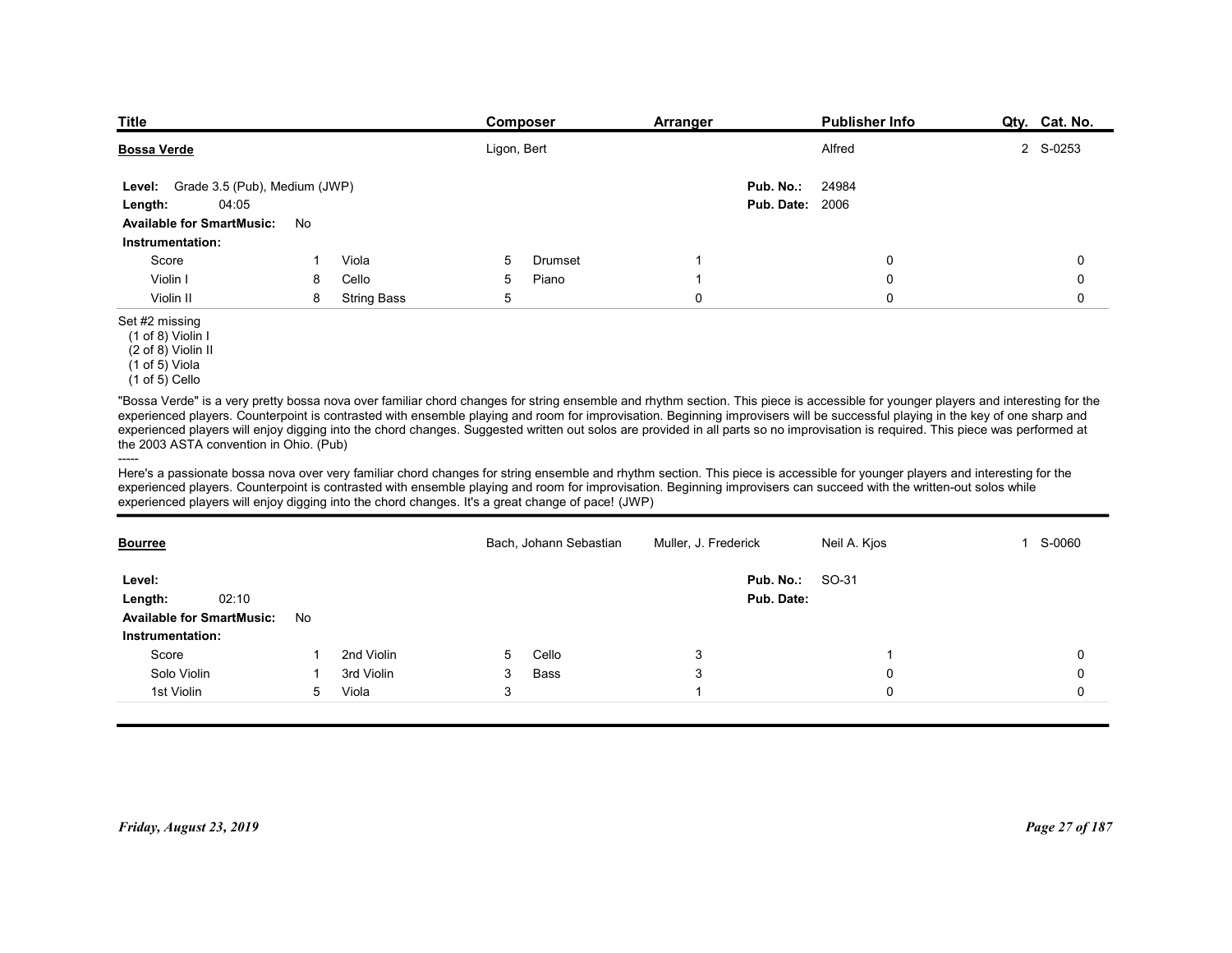| <b>Title</b>                                                                                               |                                                |                                   | Composer                                                                                | <b>Arranger</b>                                    |                                       | <b>Publisher Info</b>                | Qty. Cat. No.                                     |
|------------------------------------------------------------------------------------------------------------|------------------------------------------------|-----------------------------------|-----------------------------------------------------------------------------------------|----------------------------------------------------|---------------------------------------|--------------------------------------|---------------------------------------------------|
| Brandenburg Concerto No. 3 in G<br>Same as S-0091<br>Level:<br>Length:<br><b>Available for SmartMusic:</b> | No                                             |                                   | Bach, Johann Sebastian                                                                  |                                                    | Pub. No.:<br>Pub. Date:               | Breitkopf & Hartel<br>4303           | 2 S-0085                                          |
| Instrumentation:<br>Score<br>Violin I<br>Violin II<br>Set #2 missing                                       | -1<br>8<br>8                                   | Violin III<br>Viola I<br>Viola II | $5\overline{)}$<br>Viola III<br>$\overline{2}$<br>Cello I<br>$\overline{2}$<br>Cello II | $\overline{2}$<br>$\overline{2}$<br>$\overline{2}$ | Cello III<br>Bass                     | $\overline{2}$<br>4<br>$\mathsf 0$   | $\mathbf 0$<br>$\mathbf 0$<br>$\mathbf 0$         |
| (1 of 2) Viola I<br>(2 of 2) Viola II<br>Brandenburg Concerto No. 3 in G Major                             |                                                |                                   | Bach, Johann Sebastian                                                                  |                                                    |                                       | Edwin F. Kalmus                      | 1 S-0091                                          |
| Same as A-0085<br>Level: Advanced (JWP)<br>12:00<br>Length:<br><b>Available for SmartMusic:</b>            | No                                             |                                   |                                                                                         |                                                    | <b>Pub. No.:</b> A 1002<br>Pub. Date: |                                      |                                                   |
| Instrumentation:<br>Score<br>Violin I<br>Violin II                                                         | $\mathbf{1}$<br>$\overline{1}$<br>$\mathbf{1}$ | Violin III<br>Viola I<br>Viola II | Viola III<br>$\mathbf{1}$<br>Cello I<br>$\mathbf{1}$<br>Cello II<br>$\overline{1}$      | $\overline{1}$<br>$\overline{1}$<br>$\overline{1}$ | Cello III<br>Bass<br>Harpsichord      | -1<br>$\mathbf{1}$<br>$\overline{1}$ | $\mathbf 0$<br>$\mathsf{O}\xspace$<br>$\mathbf 0$ |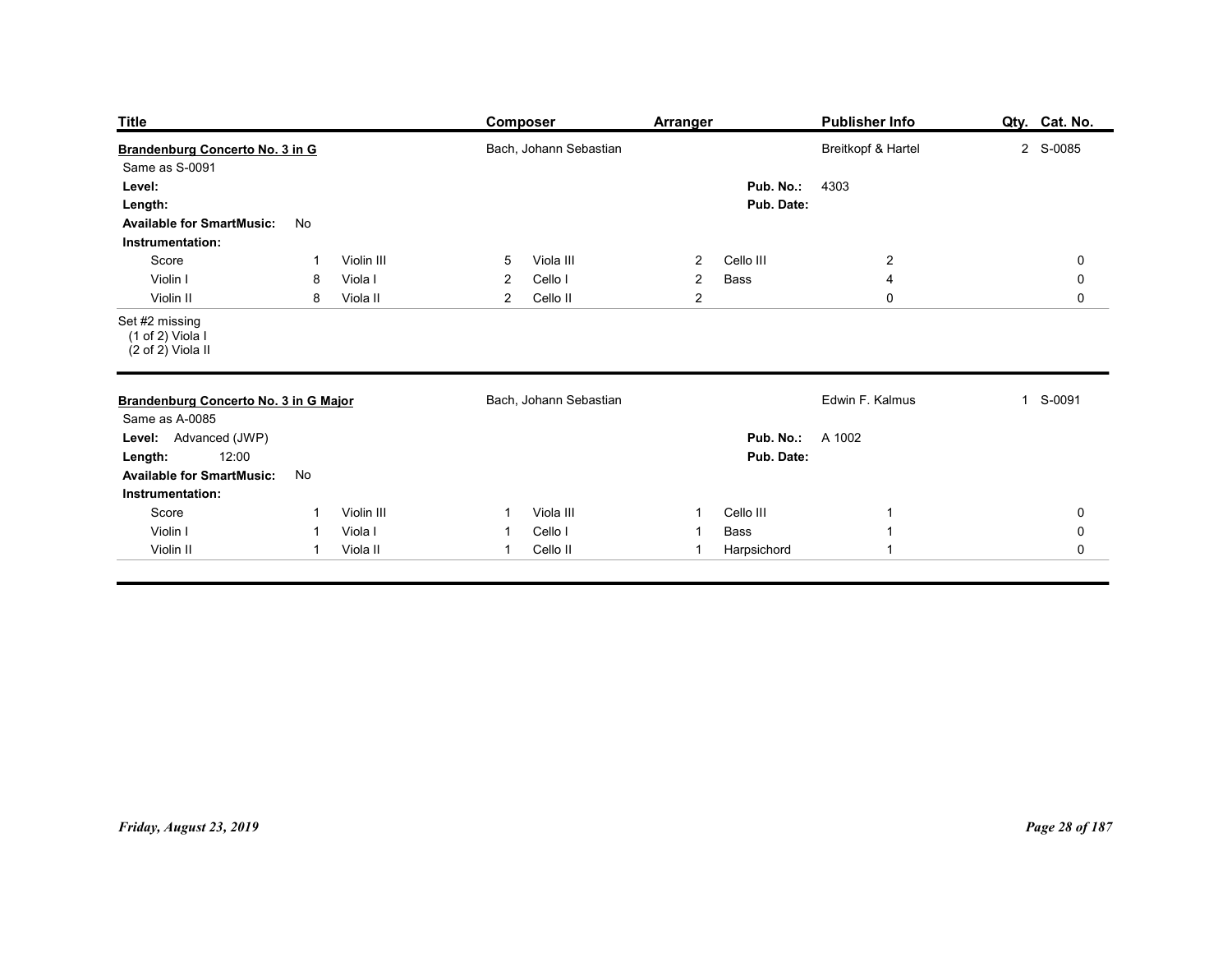| <b>Title</b>                                                                           |        |                |                     | <b>Composer</b>        | <b>Arranger</b>               |                                     | <b>Publisher Info</b>                                                                                                                                                               | Qty. Cat. No. |
|----------------------------------------------------------------------------------------|--------|----------------|---------------------|------------------------|-------------------------------|-------------------------------------|-------------------------------------------------------------------------------------------------------------------------------------------------------------------------------------|---------------|
| Brandenburg Concerto, No. 3                                                            |        |                |                     | Bach, Johann Sebastian | Isaac, Merle J.               |                                     | Highland/Etling                                                                                                                                                                     | 7 S-0106      |
| 1st & 2nd Move. Abridged                                                               |        |                |                     |                        |                               |                                     |                                                                                                                                                                                     |               |
| Level: Grade 3 (Pub), Medium (JWP), Medium (SM)                                        |        |                |                     |                        |                               | Pub. No.:<br><b>Pub. Date: 1976</b> | 12756                                                                                                                                                                               |               |
| 08:15<br>Length:<br><b>Available for SmartMusic:</b>                                   | Yes    |                |                     |                        |                               |                                     |                                                                                                                                                                                     |               |
| Instrumentation:                                                                       |        |                |                     |                        |                               |                                     |                                                                                                                                                                                     |               |
| Score                                                                                  | -1     | Violin III     | 3                   | <b>Bass</b>            | 5                             |                                     | $\mathbf 0$                                                                                                                                                                         | 0             |
| Violin I<br>Violin II                                                                  | 8<br>8 | Viola<br>Cello | 5 <sub>5</sub><br>5 | Piano                  | $\overline{1}$<br>$\mathbf 0$ |                                     | $\pmb{0}$<br>$\mathsf{O}\xspace$                                                                                                                                                    | 0<br>0        |
| Set #7 missing<br>$(1 \text{ of } 1)$ Score<br>$(1 of 1)$ Piano                        |        |                |                     |                        |                               |                                     |                                                                                                                                                                                     |               |
|                                                                                        |        |                |                     |                        |                               |                                     | An excellent work for string orchestra! Perfect for both rehearsal and performance, this is a superb selection to develop confidence in each section and in each individual player. |               |
| (JWP)                                                                                  |        |                |                     | Bach, Johann Sebastian | Isaac, Merle J.               |                                     | Highland/Etling / Alfred                                                                                                                                                            | 4 S-0005      |
| Brandenburg Concerto, No. 5                                                            |        |                |                     |                        |                               |                                     | 12757                                                                                                                                                                               |               |
| 1st Movement - Abridged                                                                |        |                |                     |                        |                               |                                     |                                                                                                                                                                                     |               |
| Level: Grade 3 (Pub), Medium Easy (JWP), Level 2 (NYSSMA), Medium Easy (SM)<br>Length: |        |                |                     |                        |                               | Pub. No.:<br><b>Pub. Date: 1979</b> |                                                                                                                                                                                     |               |

## Set #7 missing

|                                                                                                                                                                                              | Brandenburg Concerto, No. 3 |            |            | Bach, Johann Sebastian | Isaac, Merle J. |                        | Highland/Etling          | 7 S-0106    |
|----------------------------------------------------------------------------------------------------------------------------------------------------------------------------------------------|-----------------------------|------------|------------|------------------------|-----------------|------------------------|--------------------------|-------------|
| 1st & 2nd Move. Abridged<br>Level: Grade 3 (Pub), Medium (JWP), Medium (SM)                                                                                                                  |                             |            |            |                        |                 | Pub. No.:              | 12756                    |             |
| 08:15<br>Length:                                                                                                                                                                             |                             |            |            |                        |                 | <b>Pub. Date: 1976</b> |                          |             |
| <b>Available for SmartMusic:</b>                                                                                                                                                             | Yes                         |            |            |                        |                 |                        |                          |             |
| Instrumentation:                                                                                                                                                                             |                             |            |            |                        |                 |                        |                          |             |
| Score                                                                                                                                                                                        | -1                          | Violin III | 3          | Bass                   | $\overline{5}$  |                        | $\pmb{0}$                | $\mathbf 0$ |
| Violin I                                                                                                                                                                                     | 8                           | Viola      | $\sqrt{5}$ | Piano                  | $\overline{1}$  |                        | $\pmb{0}$                | $\pmb{0}$   |
| Violin II                                                                                                                                                                                    | 8                           | Cello      | $\sqrt{5}$ |                        | $\pmb{0}$       |                        | $\mathbf 0$              | 0           |
| Set #7 missing<br>$(1 of 1)$ Score<br>$(1 \text{ of } 1)$ Piano                                                                                                                              |                             |            |            |                        |                 |                        |                          |             |
| An excellent work for string orchestra! Perfect for both rehearsal and performance, this is a superb selection to develop confidence in each section and in each individual player.<br>(JWP) |                             |            |            |                        |                 |                        |                          |             |
| Brandenburg Concerto, No. 5<br>1st Movement - Abridged                                                                                                                                       |                             |            |            | Bach, Johann Sebastian | Isaac, Merle J. |                        | Highland/Etling / Alfred | 4 S-0005    |
| Level: Grade 3 (Pub), Medium Easy (JWP), Level 2 (NYSSMA), Medium Easy (SM)                                                                                                                  |                             |            |            |                        |                 | Pub. No.:              | 12757                    |             |
| Length:                                                                                                                                                                                      |                             |            |            |                        |                 | <b>Pub. Date: 1979</b> |                          |             |
| <b>Available for SmartMusic:</b>                                                                                                                                                             | Yes                         |            |            |                        |                 |                        |                          |             |
| Instrumentation:                                                                                                                                                                             |                             |            |            |                        |                 |                        |                          |             |
| Score                                                                                                                                                                                        | $\mathbf 1$                 | 3rd Violin | 3          | <b>Bass</b>            | 5               |                        | $\mathbf 0$              | 0           |
| 1st Violin                                                                                                                                                                                   | 8                           | Viola      | $\sqrt{5}$ | Piano                  | $\overline{1}$  |                        | $\mathbf 0$              | $\mathbf 0$ |
| 2nd Violin                                                                                                                                                                                   | 8                           | Cello      | $\sqrt{5}$ |                        | $\mathbf 0$     |                        | $\mathbf 0$              | 0           |
| Set #4 is (5/5 (2)/2/3/3) & missing<br>$(1 of 1)$ Score                                                                                                                                      |                             |            |            |                        |                 |                        |                          |             |
|                                                                                                                                                                                              |                             |            |            |                        |                 |                        |                          |             |
| The first movement from this Bach classic is arranged in a very playable manner to allow the young string player to comprehend and perform a Bach masterwork. (JWP)                          |                             |            |            |                        |                 |                        |                          |             |
|                                                                                                                                                                                              |                             |            |            |                        |                 |                        |                          |             |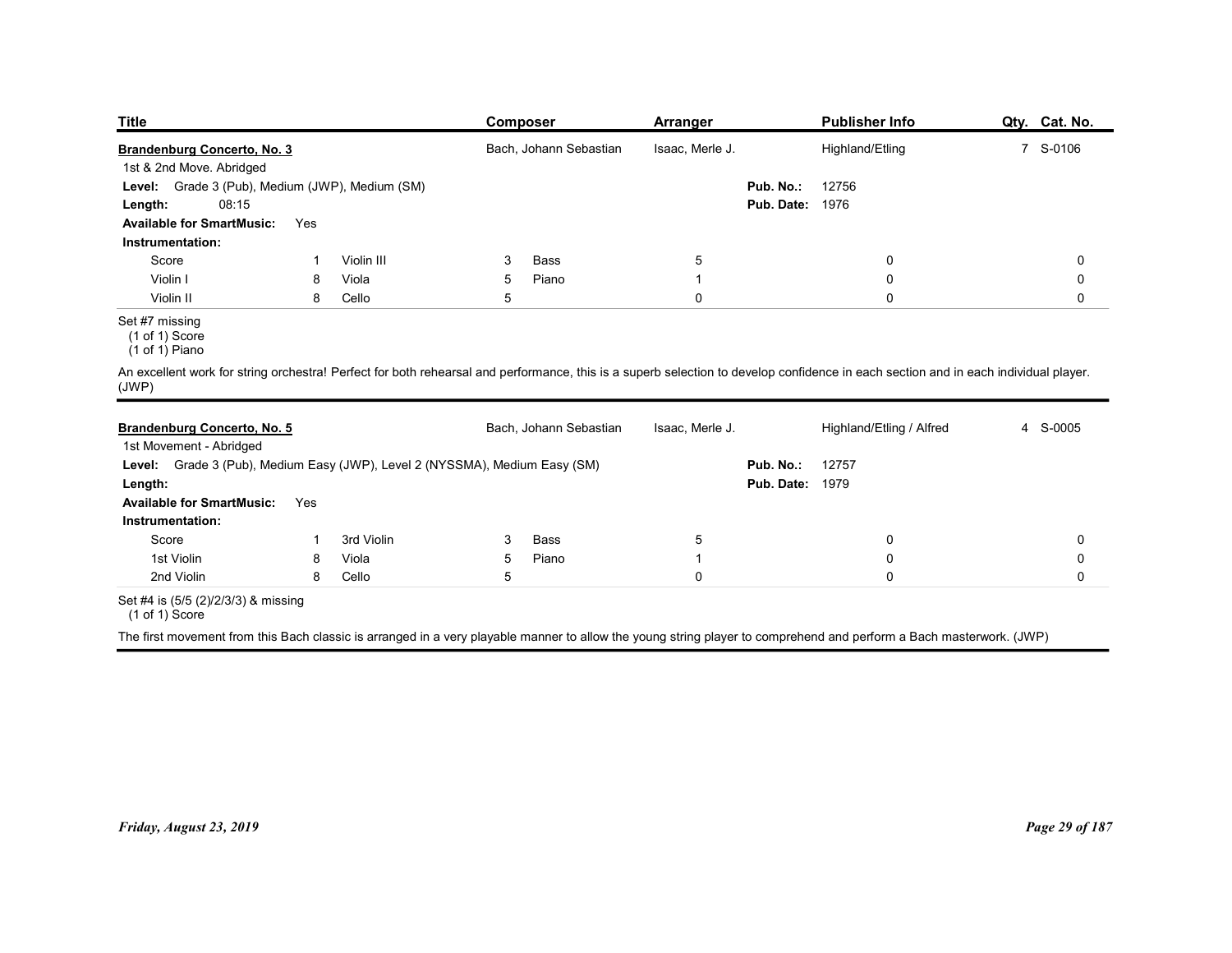| <b>Title</b>                                                     |        |               |        |                 |          |                        | <b>Publisher Info</b>                                                                                                                                                                                                                                                                                                                                                   |               |
|------------------------------------------------------------------|--------|---------------|--------|-----------------|----------|------------------------|-------------------------------------------------------------------------------------------------------------------------------------------------------------------------------------------------------------------------------------------------------------------------------------------------------------------------------------------------------------------------|---------------|
|                                                                  |        |               |        | <b>Composer</b> | Arranger |                        |                                                                                                                                                                                                                                                                                                                                                                         | Qty. Cat. No. |
| <b>Brook Green Suite</b>                                         |        |               |        | Holst, Gustav   |          |                        | J. Curwen / G. Schirmer /<br>Hal Leonard                                                                                                                                                                                                                                                                                                                                | 3 S-0327      |
| Prelude / Air / Dance<br>Level: Grade 3 to 4 (Pub), Medium (JWP) |        |               |        |                 |          | Pub. No.:              | HL50344170                                                                                                                                                                                                                                                                                                                                                              |               |
| Length:                                                          |        |               |        |                 |          | Pub. Date:             | 1934                                                                                                                                                                                                                                                                                                                                                                    |               |
| <b>Available for SmartMusic:</b>                                 |        |               |        |                 |          |                        |                                                                                                                                                                                                                                                                                                                                                                         |               |
| Instrumentation:                                                 |        |               |        |                 |          |                        |                                                                                                                                                                                                                                                                                                                                                                         |               |
| Score                                                            |        | Viola         | 3      | Flute           |          | Bassoon                | -1                                                                                                                                                                                                                                                                                                                                                                      | 0             |
| Violin I                                                         | 5      | Cello         | 3      | Oboe            |          |                        | $\Omega$                                                                                                                                                                                                                                                                                                                                                                | 0             |
| Violin II                                                        | 5      | Bass          | 3      | Clarinet in Bb  |          |                        | $\Omega$                                                                                                                                                                                                                                                                                                                                                                | $\mathbf 0$   |
|                                                                  |        |               |        |                 |          |                        | A long-time favorite in the string repertoire, this 3-movement classic continues to dominate festival performances. Holst created this masterwork with student players in mind<br>during his tenure at St. Paul's Girls School, where his career also flourished in music education. As an added feature, four optional woodwind parts (flute, oboe, clarinet, bassoon) |               |
| created by Holst have been included in the publication. (Pub)    |        |               |        |                 |          |                        | <b>FJH Music</b>                                                                                                                                                                                                                                                                                                                                                        | 1 S-0334      |
| Burst!                                                           |        |               |        | Balmages, Brian |          |                        |                                                                                                                                                                                                                                                                                                                                                                         |               |
| Level: Grade 1.5 (Pub), Easy (JWP)                               |        |               |        |                 |          | Pub. No.:              | ST6235                                                                                                                                                                                                                                                                                                                                                                  |               |
| 01:30<br>Length:                                                 |        |               |        |                 |          | <b>Pub. Date: 2011</b> |                                                                                                                                                                                                                                                                                                                                                                         |               |
| <b>Available for SmartMusic:</b>                                 |        |               |        |                 |          |                        |                                                                                                                                                                                                                                                                                                                                                                         |               |
| Instrumentation:                                                 |        |               |        |                 |          |                        |                                                                                                                                                                                                                                                                                                                                                                         |               |
| Score                                                            |        | Viola         | 5      | Piano           |          |                        | 0                                                                                                                                                                                                                                                                                                                                                                       | 0             |
| Violin 1<br>Violin 2                                             | 8<br>8 | Cello<br>Bass | 5<br>5 |                 | 0<br>0   |                        | 0<br>0                                                                                                                                                                                                                                                                                                                                                                  | 0<br>0        |

| Prelude / Air / Dance<br>Level: Grade 3 to 4 (Pub), Medium (JWP)                                                                                                                                                                                                                                     |              |       |                 | Holst, Gustav   |                |                        | J. Curwen / G. Schirmer /<br>Hal Leonard                                                                                                                                                                                                                                                                                                                                | 3 S-0327    |
|------------------------------------------------------------------------------------------------------------------------------------------------------------------------------------------------------------------------------------------------------------------------------------------------------|--------------|-------|-----------------|-----------------|----------------|------------------------|-------------------------------------------------------------------------------------------------------------------------------------------------------------------------------------------------------------------------------------------------------------------------------------------------------------------------------------------------------------------------|-------------|
|                                                                                                                                                                                                                                                                                                      |              |       |                 |                 |                | Pub. No.:              | HL50344170                                                                                                                                                                                                                                                                                                                                                              |             |
| Length:                                                                                                                                                                                                                                                                                              |              |       |                 |                 |                | <b>Pub. Date: 1934</b> |                                                                                                                                                                                                                                                                                                                                                                         |             |
| <b>Available for SmartMusic:</b>                                                                                                                                                                                                                                                                     |              |       |                 |                 |                |                        |                                                                                                                                                                                                                                                                                                                                                                         |             |
| Instrumentation:                                                                                                                                                                                                                                                                                     |              |       |                 |                 |                |                        |                                                                                                                                                                                                                                                                                                                                                                         |             |
| Score                                                                                                                                                                                                                                                                                                | $\mathbf{1}$ | Viola | 3               | Flute           |                | Bassoon                | $\overline{1}$                                                                                                                                                                                                                                                                                                                                                          | 0           |
| Violin I                                                                                                                                                                                                                                                                                             | 5            | Cello | 3               | Oboe            |                |                        | $\mathbf 0$                                                                                                                                                                                                                                                                                                                                                             | 0           |
| Violin II                                                                                                                                                                                                                                                                                            | 5            | Bass  | 3               | Clarinet in Bb  | $\overline{1}$ |                        | $\Omega$                                                                                                                                                                                                                                                                                                                                                                | $\mathbf 0$ |
| created by Holst have been included in the publication. (Pub)                                                                                                                                                                                                                                        |              |       |                 |                 |                |                        | A long-time favorite in the string repertoire, this 3-movement classic continues to dominate festival performances. Holst created this masterwork with student players in mind<br>during his tenure at St. Paul's Girls School, where his career also flourished in music education. As an added feature, four optional woodwind parts (flute, oboe, clarinet, bassoon) |             |
| Burst!                                                                                                                                                                                                                                                                                               |              |       |                 | Balmages, Brian |                |                        | <b>FJH Music</b>                                                                                                                                                                                                                                                                                                                                                        | 1 S-0334    |
| Grade 1.5 (Pub), Easy (JWP)<br>Level:                                                                                                                                                                                                                                                                |              |       |                 |                 |                | Pub. No.:              | ST6235                                                                                                                                                                                                                                                                                                                                                                  |             |
| 01:30<br>Length:                                                                                                                                                                                                                                                                                     |              |       |                 |                 |                | <b>Pub. Date: 2011</b> |                                                                                                                                                                                                                                                                                                                                                                         |             |
| <b>Available for SmartMusic:</b>                                                                                                                                                                                                                                                                     |              |       |                 |                 |                |                        |                                                                                                                                                                                                                                                                                                                                                                         |             |
| Instrumentation:                                                                                                                                                                                                                                                                                     |              |       |                 |                 |                |                        |                                                                                                                                                                                                                                                                                                                                                                         |             |
| Score                                                                                                                                                                                                                                                                                                | 1            | Viola | $5\phantom{.0}$ | Piano           | -1             |                        | $\mathbf 0$                                                                                                                                                                                                                                                                                                                                                             | $\mathbf 0$ |
| Violin 1                                                                                                                                                                                                                                                                                             | 8            | Cello | $\sqrt{5}$      |                 | $\pmb{0}$      |                        |                                                                                                                                                                                                                                                                                                                                                                         |             |
|                                                                                                                                                                                                                                                                                                      |              |       |                 |                 |                |                        | $\mathbf 0$                                                                                                                                                                                                                                                                                                                                                             | 0           |
| Violin 2                                                                                                                                                                                                                                                                                             | 8            | Bass  | $5\phantom{.0}$ |                 | $\pmb{0}$      |                        | $\Omega$<br>Open your concert with an explosion of energy! This aggressive work will immediately command your audience's attention as it combines bold and powerful lines with moments of                                                                                                                                                                               | 0           |
| delicacy and lyricism. Violin players are introduced to the G string and get to explore limited divisi. An outstanding concert opener! (Pub)<br>create the "burst" of energy by playing eighth-note passages off the string. Also incorporates simple string crossing and brief violin divisi. (JWP) |              |       |                 |                 |                |                        | Brian Balmages' energetic fanfare is brimming with bravado and makes the most of your first-year students' skills. Dynamic interplay with contrasting legato and detache bowing                                                                                                                                                                                         |             |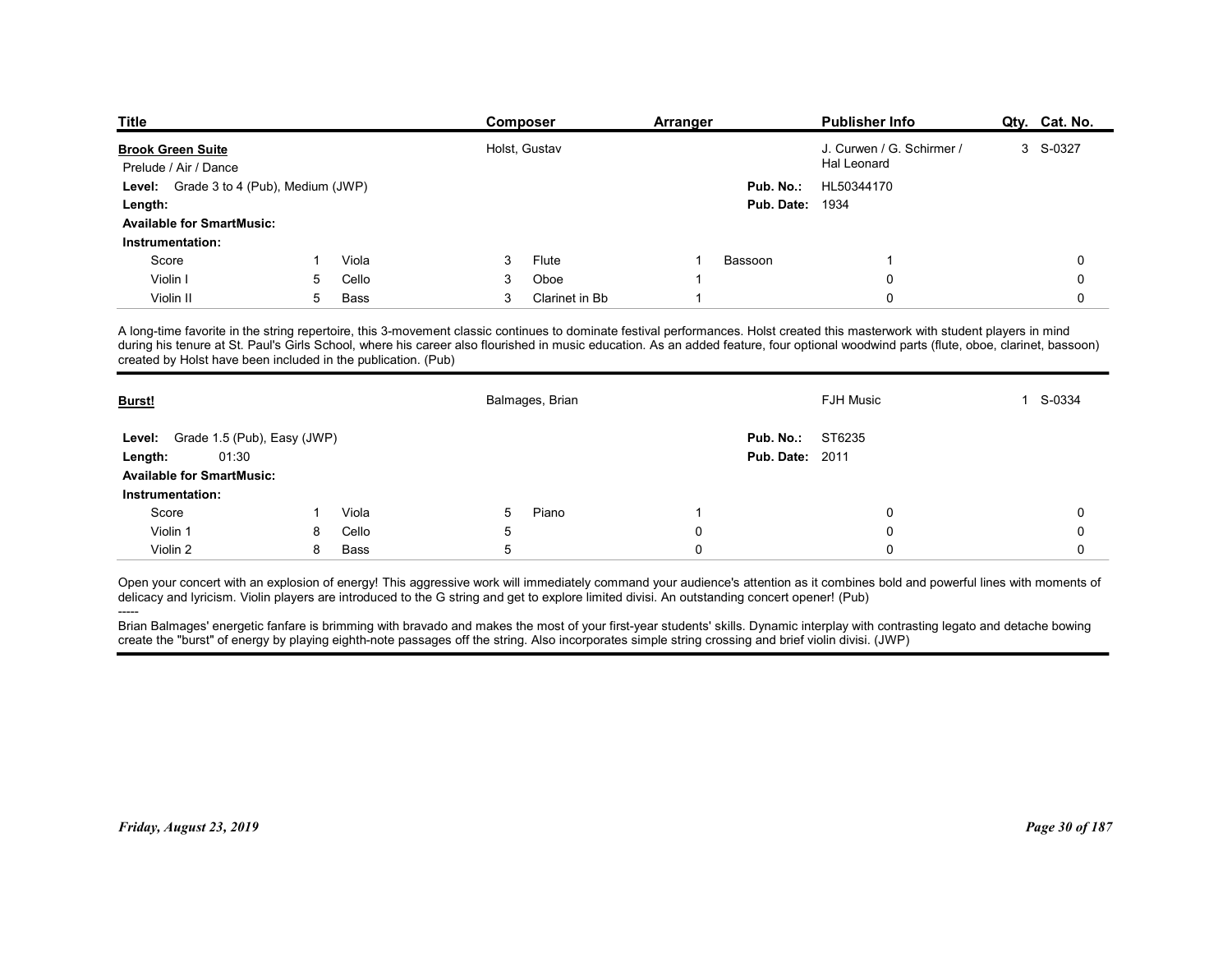| <b>Title</b>                                                     |     |            | Composer                                                                                                                                                                        | Arranger               | <b>Publisher Info</b> | Qty. Cat. No. |
|------------------------------------------------------------------|-----|------------|---------------------------------------------------------------------------------------------------------------------------------------------------------------------------------|------------------------|-----------------------|---------------|
| Canarios                                                         |     |            | Sanz, Gaspar                                                                                                                                                                    | Longfield, Robert      | <b>Ludwig Masters</b> | 1 S-0358      |
| From Suite Espanola                                              |     |            |                                                                                                                                                                                 |                        |                       |               |
| Medium Easy (JWP)<br>Level:                                      |     |            |                                                                                                                                                                                 | Pub. No.:              | 50250109              |               |
| Length:                                                          |     |            |                                                                                                                                                                                 | <b>Pub. Date: 2016</b> |                       |               |
| <b>Available for SmartMusic:</b>                                 |     |            |                                                                                                                                                                                 |                        |                       |               |
| Instrumentation:                                                 |     |            |                                                                                                                                                                                 |                        |                       |               |
| Score                                                            |     | Viola      | 5                                                                                                                                                                               | 0                      | 0                     | 0             |
| Violin 1                                                         | 8   | Cello      | 5                                                                                                                                                                               | 0                      | 0                     | 0             |
| Violin 2                                                         | 8   | Bass       | 5                                                                                                                                                                               | 0                      | 0                     | $\mathbf 0$   |
| Spanish influence gives it a unique take on Baroque music. (Pub) |     |            | The guitar music of Gaspar Sanz retains its popularity to this day. This particular excerpt for string orchestra exudes rhythmic vitality and a fascinating use of hemiola. The |                        |                       |               |
| <b>Canyon Sunset</b>                                             |     |            | Caponegro, John                                                                                                                                                                 |                        | Kendor Music          | 2 S-0318      |
|                                                                  |     |            |                                                                                                                                                                                 | <b>Pub. No.: 8190</b>  |                       |               |
|                                                                  |     |            |                                                                                                                                                                                 | <b>Pub. Date: 2002</b> |                       |               |
| Level: Grade 1 (Pub), Easy (JWP)<br>02:30                        |     |            |                                                                                                                                                                                 |                        |                       |               |
| Length:<br><b>Available for SmartMusic:</b>                      | Yes |            |                                                                                                                                                                                 |                        |                       |               |
| Instrumentation:                                                 |     |            |                                                                                                                                                                                 |                        |                       |               |
| Score                                                            |     | 3rd Violin | 3<br>Bass                                                                                                                                                                       | $5\phantom{.0}$        | 0                     | 0             |
| 1st Violin<br>2nd Violin                                         | 8   | Viola      | Piano<br>5<br>Temple Block                                                                                                                                                      |                        | 0                     | 0             |

| Level: Grade 1 (Pub), Easy (JWP)<br>Pub. No.:<br>8190<br>02:30<br><b>Pub. Date: 2002</b><br>Length:<br><b>Available for SmartMusic:</b><br>Yes<br>Instrumentation:<br>3rd Violin<br>Score<br>Bass<br>3<br>-5<br>0<br>$\mathbf 0$<br>1st Violin<br>Viola<br>Piano<br>0<br>8<br>5<br>0<br>2nd Violin<br>Cello<br><b>Temple Block</b><br>8<br>5<br>$\Omega$<br>$\Omega$<br>Scored in G major, this original in ABA form paints a convincing picture of twilight time in the old American West. The optional percussion part for temple blocks imitates the<br>sound of horse's hooves in the A segments, and divisi 1st Violin and cello parts in the B section add harmonic depth and drama. The piece ends with a gradual diminuendo and<br>ritard before the final pianissimo chord is played. (Pub)<br>-----<br>Your strings will enjoy the chance to paint this musical picture! Composer and arranger John Caponegro is well-known for his fine writing for young string players. (JWP)<br>Page 31 of 187<br>Friday, August 23, 2019 | <b>Canyon Sunset</b> |  | Caponegro, John |  | <b>Kendor Music</b> | 2 S-0318 |
|-----------------------------------------------------------------------------------------------------------------------------------------------------------------------------------------------------------------------------------------------------------------------------------------------------------------------------------------------------------------------------------------------------------------------------------------------------------------------------------------------------------------------------------------------------------------------------------------------------------------------------------------------------------------------------------------------------------------------------------------------------------------------------------------------------------------------------------------------------------------------------------------------------------------------------------------------------------------------------------------------------------------------------------------|----------------------|--|-----------------|--|---------------------|----------|
|                                                                                                                                                                                                                                                                                                                                                                                                                                                                                                                                                                                                                                                                                                                                                                                                                                                                                                                                                                                                                                         |                      |  |                 |  |                     |          |
|                                                                                                                                                                                                                                                                                                                                                                                                                                                                                                                                                                                                                                                                                                                                                                                                                                                                                                                                                                                                                                         |                      |  |                 |  |                     |          |
|                                                                                                                                                                                                                                                                                                                                                                                                                                                                                                                                                                                                                                                                                                                                                                                                                                                                                                                                                                                                                                         |                      |  |                 |  |                     |          |
|                                                                                                                                                                                                                                                                                                                                                                                                                                                                                                                                                                                                                                                                                                                                                                                                                                                                                                                                                                                                                                         |                      |  |                 |  |                     |          |
|                                                                                                                                                                                                                                                                                                                                                                                                                                                                                                                                                                                                                                                                                                                                                                                                                                                                                                                                                                                                                                         |                      |  |                 |  |                     |          |
|                                                                                                                                                                                                                                                                                                                                                                                                                                                                                                                                                                                                                                                                                                                                                                                                                                                                                                                                                                                                                                         |                      |  |                 |  |                     |          |
|                                                                                                                                                                                                                                                                                                                                                                                                                                                                                                                                                                                                                                                                                                                                                                                                                                                                                                                                                                                                                                         |                      |  |                 |  |                     |          |
|                                                                                                                                                                                                                                                                                                                                                                                                                                                                                                                                                                                                                                                                                                                                                                                                                                                                                                                                                                                                                                         |                      |  |                 |  |                     |          |
|                                                                                                                                                                                                                                                                                                                                                                                                                                                                                                                                                                                                                                                                                                                                                                                                                                                                                                                                                                                                                                         |                      |  |                 |  |                     |          |
|                                                                                                                                                                                                                                                                                                                                                                                                                                                                                                                                                                                                                                                                                                                                                                                                                                                                                                                                                                                                                                         |                      |  |                 |  |                     |          |
|                                                                                                                                                                                                                                                                                                                                                                                                                                                                                                                                                                                                                                                                                                                                                                                                                                                                                                                                                                                                                                         |                      |  |                 |  |                     |          |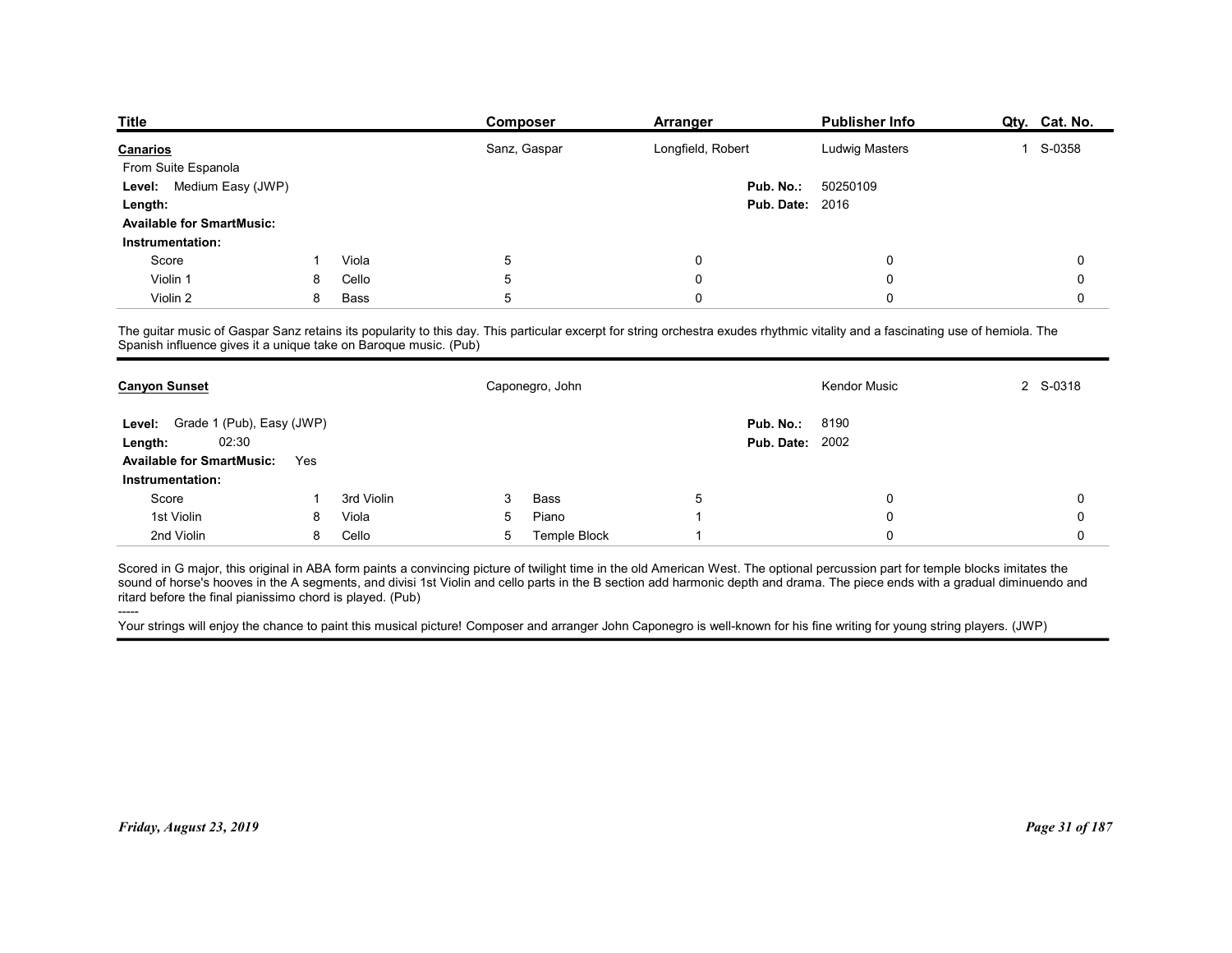| <b>Title</b>                                                                                                                                                                                                                                                                                                                                                                 |                            |                                                                            | Composer                                           |                                                                              | <b>Arranger</b>                                    |                                     | <b>Publisher Info</b>                                                                                                                                    | Qty. Cat. No. |
|------------------------------------------------------------------------------------------------------------------------------------------------------------------------------------------------------------------------------------------------------------------------------------------------------------------------------------------------------------------------------|----------------------------|----------------------------------------------------------------------------|----------------------------------------------------|------------------------------------------------------------------------------|----------------------------------------------------|-------------------------------------|----------------------------------------------------------------------------------------------------------------------------------------------------------|---------------|
| Canzona                                                                                                                                                                                                                                                                                                                                                                      |                            |                                                                            |                                                    | Gabrielli, Giovanni                                                          | Napolitano, F.M.                                   |                                     | Luck's Music                                                                                                                                             | 3 S-0213      |
| for Double String Orchestra<br>Level:<br>06:00<br>Length:<br><b>Available for SmartMusic:</b><br>Instrumentation:                                                                                                                                                                                                                                                            | No                         |                                                                            |                                                    |                                                                              |                                                    | Pub. No.:<br>Pub. Date:             | 01086                                                                                                                                                    |               |
| Score<br>Violin 1 (Orchestra I)<br>Violin II (Orchestra I)                                                                                                                                                                                                                                                                                                                   | -1<br>-1<br>$\overline{1}$ | Viola (Orchestra I)<br>Cello/Bass (Orchestra I)<br>Violin I (Orchestra II) | $\overline{1}$<br>$\overline{2}$<br>$\overline{1}$ | Violin II (Orchestra II)<br>Viola (Orchestra II)<br>Cello/Bass (Orchestra II | $\overline{1}$<br>$\overline{1}$<br>$\overline{2}$ |                                     | 0<br>$\mathbf 0$<br>0                                                                                                                                    | 0<br>0<br>0   |
| Capriol<br>Basse-Danse / Pavane / Tordion / Bransles / Pieds-en-L'air /<br>Mattachins                                                                                                                                                                                                                                                                                        |                            |                                                                            | Warlock, Peter                                     |                                                                              |                                                    |                                     | G. Schirmer                                                                                                                                              | 7 S-0095      |
| Sets numbered 4 through 10<br>Level: Medium Advanced (JWP), Grade 3-4 (SMP)<br>Length:                                                                                                                                                                                                                                                                                       |                            |                                                                            |                                                    |                                                                              |                                                    | Pub. No.:<br><b>Pub. Date: 1927</b> | 42900c / 50500500                                                                                                                                        |               |
| <b>Available for SmartMusic:</b>                                                                                                                                                                                                                                                                                                                                             | Yes                        |                                                                            |                                                    |                                                                              |                                                    |                                     |                                                                                                                                                          |               |
| Instrumentation:<br>Score                                                                                                                                                                                                                                                                                                                                                    | -1                         | Viola                                                                      | $\mathbf{3}$                                       |                                                                              | 0                                                  |                                     | 0                                                                                                                                                        | 0             |
| Violin I                                                                                                                                                                                                                                                                                                                                                                     | 5                          | Cello                                                                      | $\sqrt{3}$                                         |                                                                              | 0                                                  |                                     | $\mathbf 0$                                                                                                                                              | 0             |
| Violin II<br>Set #10 missing                                                                                                                                                                                                                                                                                                                                                 | 5                          | Bass                                                                       | 3                                                  |                                                                              | $\mathbf 0$                                        |                                     | $\mathbf 0$                                                                                                                                              | 0             |
| $(1 of 1)$ Score                                                                                                                                                                                                                                                                                                                                                             |                            |                                                                            |                                                    |                                                                              |                                                    |                                     |                                                                                                                                                          |               |
| This staple of the string orchestra repertoire, composed in 1927, is based on a suite of six Renaissance dances. Each dance offers a different mood and rhythm, and together<br>they form an excellent concert work. Original edition. (JWP)                                                                                                                                 |                            |                                                                            |                                                    |                                                                              |                                                    |                                     |                                                                                                                                                          |               |
| -----<br>"Peter Warlock" was a pseudonym for Philip Heseltine, an Anglo-Welsh music critic of the early 20th century. Warlock (who also wrote the well-known "Three Carols" in The<br>Oxford Book of Carols) originally wrote Capriol Suite for piano duet, but it is his own arrangement for string orchestra that is enduringly regarded by musicians and listeners alike, |                            |                                                                            |                                                    |                                                                              |                                                    |                                     | thanks to Warlock's treatment of ancient dance and folksong combined with a 20th century compositional approach. A "must" for your string library! (SMP) |               |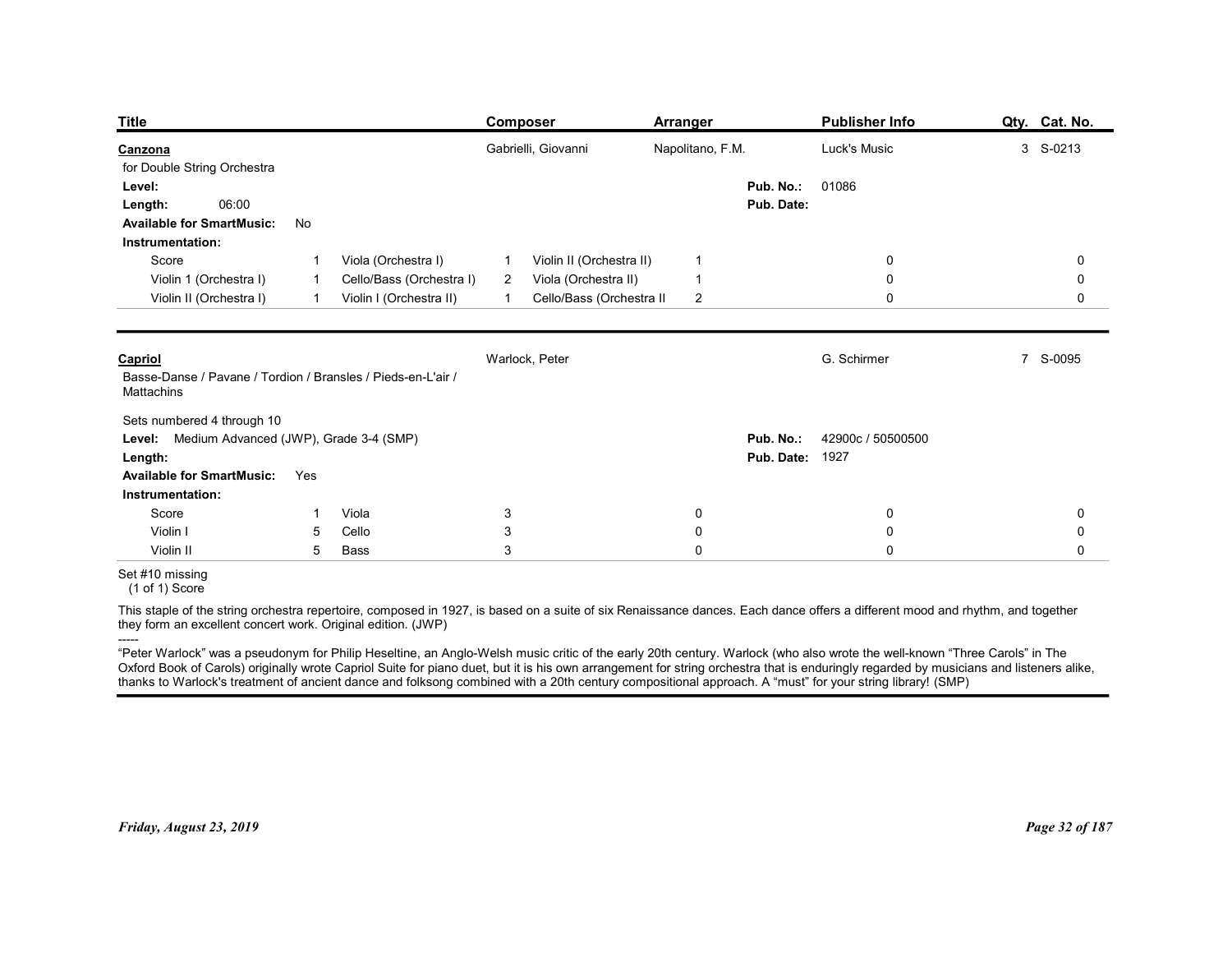| <b>Title</b>                                           |              |                | <b>Composer</b>                                                                            | <b>Arranger</b>   |                         | <b>Publisher Info</b>     | Qty. Cat. No.       |
|--------------------------------------------------------|--------------|----------------|--------------------------------------------------------------------------------------------|-------------------|-------------------------|---------------------------|---------------------|
| <b>Carefree Caper</b>                                  |              |                | Frost, Robert S.                                                                           |                   |                         | Neil A. Kjos              | 1 S-0081            |
| Level: Grade 3 (Pub)<br>03:50                          |              |                |                                                                                            |                   | Pub. No.:<br>Pub. Date: | <b>SO33</b>               |                     |
| Length:<br><b>Available for SmartMusic:</b>            | No           |                |                                                                                            |                   |                         |                           |                     |
| Instrumentation:                                       |              |                |                                                                                            |                   |                         |                           |                     |
| Score<br>1st Violin                                    | -1<br>5      | Viola<br>Cello | Piano<br>3<br>3                                                                            | -1<br>$\mathbf 0$ |                         | 0<br>$\boldsymbol{0}$     | $\mathbf 0$<br>0    |
| 2nd Violin                                             | 5            | Bass           | 3                                                                                          | $\mathbf 0$       |                         | $\mathbf 0$               | 0                   |
| <b>Caribbean Cruise</b>                                |              |                | Rowe, Howard                                                                               |                   |                         | Northfield Press          | 3 S-0303            |
| Level: Intermediate (Pub), Medium Easy (JWP)           |              |                |                                                                                            |                   |                         | Pub. No.: CARRIBEAN CRUIS |                     |
| 02:50<br>Length:<br><b>Available for SmartMusic:</b>   |              |                |                                                                                            |                   | <b>Pub. Date: 2003</b>  |                           |                     |
| Instrumentation:<br>Score                              | $\mathbf{1}$ | Viola          | Piano<br>6                                                                                 | $\mathbf{1}$      |                         | $\pmb{0}$                 | $\mathbf 0$         |
| Violin 1                                               | 8            | Cello          | Viola (Treble Clef)<br>6                                                                   | $\overline{1}$    |                         | $\pmb{0}$                 | $\mathbf 0$         |
| Violin 2                                               | 8            | Bass           | 4                                                                                          | $\mathbf 0$       |                         | $\pmb{0}$                 | $\mathsf{O}\xspace$ |
| Set #3 missing<br>$(1 of 6)$ Cello                     |              |                |                                                                                            |                   |                         |                           |                     |
|                                                        |              |                | In a hot Salsa tempo, these lively rhythms and tunes fit the string idiom perfectly. (Pub) |                   |                         |                           |                     |
| <b>Carmen Suite</b>                                    |              |                | Bizet, Georges                                                                             | Leidig, Vernon F. |                         | Highland/Etling           | 1 S-0189            |
| Habanera / Bullfight / Toreador Song / Bullfight       |              |                |                                                                                            |                   |                         |                           |                     |
| Level: Grade 2 (Pub), Medium (JWP)<br>04:00<br>Length: |              |                |                                                                                            |                   | Pub. No.:<br>Pub. Date: | 12867                     |                     |
| <b>Available for SmartMusic:</b><br>Instrumentation:   | No           |                |                                                                                            |                   |                         |                           |                     |
| Score                                                  | -1           | Violin III     | <b>String Bass</b><br>3                                                                    | $\overline{5}$    |                         | $\mathbf 0$               | $\mathbf 0$         |
| Violin I                                               | 8            | Viola          | Piano<br>$5\overline{)}$                                                                   | $\overline{1}$    |                         | $\mathbf 0$               | $\mathbf 0$         |
| Violin II                                              | 8            | Cello          | $5\,$                                                                                      | $\pmb{0}$         |                         | $\mathbf 0$               | 0                   |
|                                                        |              |                |                                                                                            |                   |                         |                           |                     |
| Friday, August 23, 2019                                |              |                |                                                                                            |                   |                         |                           | Page 33 of 187      |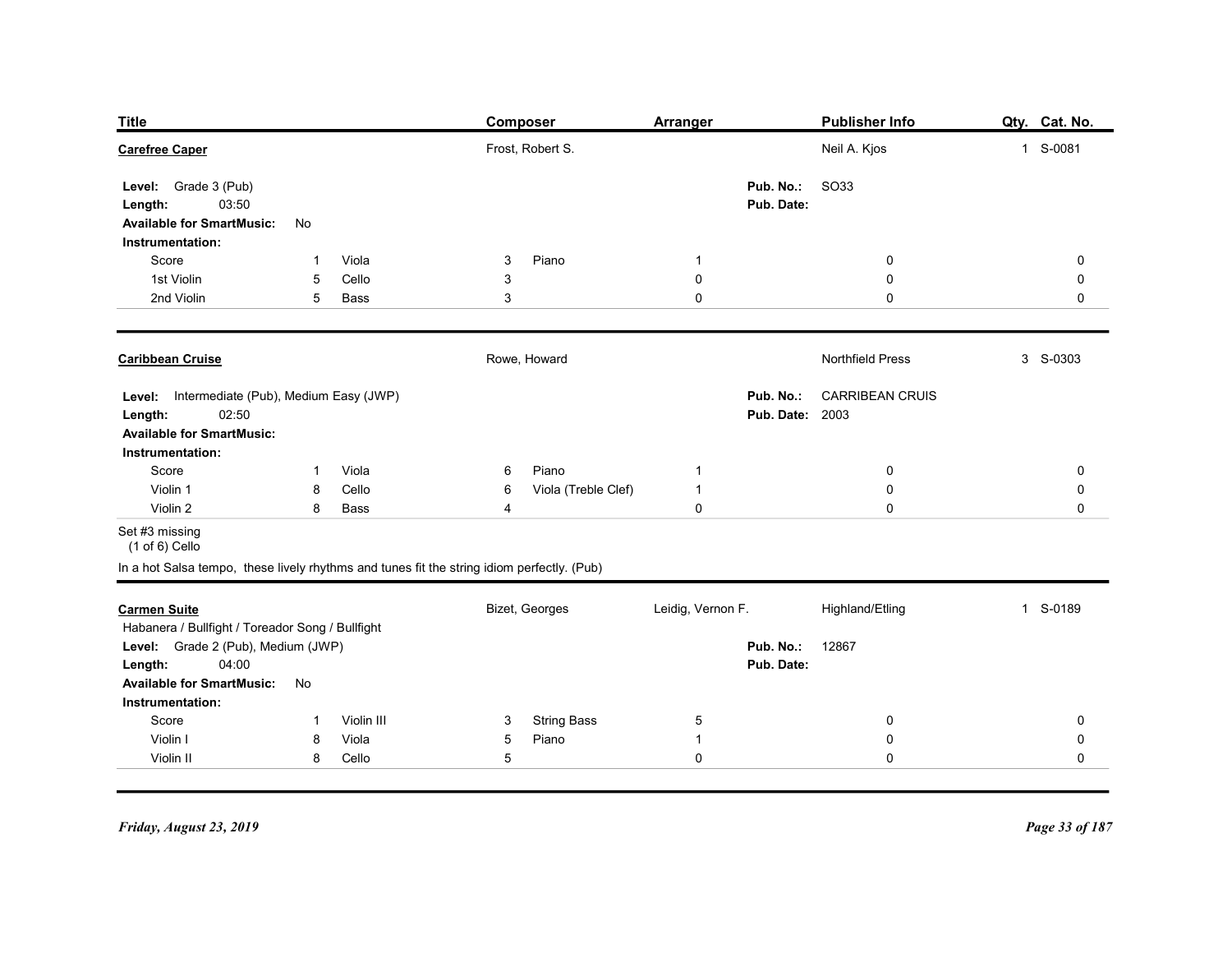| <b>Title</b>                                                   |   |          |        | Composer       | Arranger         |                        | <b>Publisher Info</b>                                                                                                                                                             | Qty. Cat. No. |
|----------------------------------------------------------------|---|----------|--------|----------------|------------------|------------------------|-----------------------------------------------------------------------------------------------------------------------------------------------------------------------------------|---------------|
| <b>Carol For Another Christmas</b>                             |   |          |        | Mancini, Henry | O'Loughlin, Sean |                        | Hal Leonard                                                                                                                                                                       | 1 S-0243      |
| Level: Grade 2 (Pub), Easy (JWP)                               |   |          |        |                |                  | Pub. No.:              | HL04491119                                                                                                                                                                        |               |
|                                                                |   |          |        |                |                  |                        |                                                                                                                                                                                   |               |
| 02:25<br>Length:                                               |   |          |        |                |                  | <b>Pub. Date: 2011</b> |                                                                                                                                                                                   |               |
| Available for SmartMusic: No                                   |   |          |        |                |                  |                        |                                                                                                                                                                                   |               |
| Instrumentation:                                               |   |          |        |                |                  |                        |                                                                                                                                                                                   |               |
| Score                                                          |   | Violin 3 | 4      | Bass           | 4                |                        | $\mathbf 0$                                                                                                                                                                       | 0             |
| Violin 1                                                       | 8 | Viola    | 4<br>4 | Piano          | $\overline{1}$   |                        | $\mathbf 0$<br>$\mathbf{0}$                                                                                                                                                       | 0             |
| Violin 2                                                       | 8 | Cello    |        | Percussion     |                  |                        |                                                                                                                                                                                   | 0             |
|                                                                |   |          |        |                |                  |                        | Henry Mancini's lovely carol is yet another memorable melody from his rich library of film music. The song was featured in a 1964 film of the same name, a re-telling of Dickens' |               |
|                                                                |   |          |        |                |                  |                        | A Christmas Carol. This simple, elegant song is sure to please audiences and your players with this well-crafted arrangement for string ensemble. (Pub)                           |               |
|                                                                |   |          |        |                |                  |                        |                                                                                                                                                                                   |               |
| Carpriol                                                       |   |          |        | Warlock, Peter |                  |                        | Curwen / G. Schirmer / Hal<br>Leonard                                                                                                                                             | 1 S-0329      |
| Suite for String Orchestra                                     |   |          |        |                |                  |                        |                                                                                                                                                                                   |               |
| Basse-Danse / Pavane / Tordion / Bransles / Pieds-en-L'Air /   |   |          |        |                |                  |                        |                                                                                                                                                                                   |               |
| Mattachins<br>Level: Grade 3 to 4 (Pub), Medium Advanced (JWP) |   |          |        |                |                  | Pub. No.:              | 42900c / HL50500500                                                                                                                                                               |               |

| Pub. No.:<br>Level: Grade 2 (Pub), Easy (JWP)<br>HL04491119<br>02:25<br><b>Pub. Date: 2011</b><br>Length:<br><b>Available for SmartMusic:</b><br>No<br>Instrumentation:<br>Violin 3<br>Bass<br>$\Omega$<br>Score<br>$\mathbf 0$<br>4<br>4<br>Piano<br>$\Omega$<br>$\mathbf 0$<br>Violin 1<br>Viola<br>$\overline{1}$<br>8<br>Violin 2<br>Cello<br>8<br>Percussion<br>$\overline{1}$<br>$\Omega$<br>$\Omega$<br>4<br>Henry Mancini's lovely carol is yet another memorable melody from his rich library of film music. The song was featured in a 1964 film of the same name, a re-telling of Dickens'<br>A Christmas Carol. This simple, elegant song is sure to please audiences and your players with this well-crafted arrangement for string ensemble. (Pub)<br>Warlock, Peter<br>Curwen / G. Schirmer / Hal<br>1 S-0329<br>Carpriol<br>Leonard<br>Suite for String Orchestra<br>Basse-Danse / Pavane / Tordion / Bransles / Pieds-en-L'Air /<br>Mattachins<br>Level: Grade 3 to 4 (Pub), Medium Advanced (JWP)<br>Pub. No.:<br>42900c / HL50500500<br><b>Pub. Date: 1927</b><br>Length:<br><b>Available for SmartMusic:</b><br>Instrumentation: |
|------------------------------------------------------------------------------------------------------------------------------------------------------------------------------------------------------------------------------------------------------------------------------------------------------------------------------------------------------------------------------------------------------------------------------------------------------------------------------------------------------------------------------------------------------------------------------------------------------------------------------------------------------------------------------------------------------------------------------------------------------------------------------------------------------------------------------------------------------------------------------------------------------------------------------------------------------------------------------------------------------------------------------------------------------------------------------------------------------------------------------------------------------|
|                                                                                                                                                                                                                                                                                                                                                                                                                                                                                                                                                                                                                                                                                                                                                                                                                                                                                                                                                                                                                                                                                                                                                      |
|                                                                                                                                                                                                                                                                                                                                                                                                                                                                                                                                                                                                                                                                                                                                                                                                                                                                                                                                                                                                                                                                                                                                                      |
|                                                                                                                                                                                                                                                                                                                                                                                                                                                                                                                                                                                                                                                                                                                                                                                                                                                                                                                                                                                                                                                                                                                                                      |
|                                                                                                                                                                                                                                                                                                                                                                                                                                                                                                                                                                                                                                                                                                                                                                                                                                                                                                                                                                                                                                                                                                                                                      |
|                                                                                                                                                                                                                                                                                                                                                                                                                                                                                                                                                                                                                                                                                                                                                                                                                                                                                                                                                                                                                                                                                                                                                      |
|                                                                                                                                                                                                                                                                                                                                                                                                                                                                                                                                                                                                                                                                                                                                                                                                                                                                                                                                                                                                                                                                                                                                                      |
|                                                                                                                                                                                                                                                                                                                                                                                                                                                                                                                                                                                                                                                                                                                                                                                                                                                                                                                                                                                                                                                                                                                                                      |
|                                                                                                                                                                                                                                                                                                                                                                                                                                                                                                                                                                                                                                                                                                                                                                                                                                                                                                                                                                                                                                                                                                                                                      |
|                                                                                                                                                                                                                                                                                                                                                                                                                                                                                                                                                                                                                                                                                                                                                                                                                                                                                                                                                                                                                                                                                                                                                      |
|                                                                                                                                                                                                                                                                                                                                                                                                                                                                                                                                                                                                                                                                                                                                                                                                                                                                                                                                                                                                                                                                                                                                                      |
|                                                                                                                                                                                                                                                                                                                                                                                                                                                                                                                                                                                                                                                                                                                                                                                                                                                                                                                                                                                                                                                                                                                                                      |
|                                                                                                                                                                                                                                                                                                                                                                                                                                                                                                                                                                                                                                                                                                                                                                                                                                                                                                                                                                                                                                                                                                                                                      |
| Viola<br>3<br>$\Omega$<br>$\mathbf 0$<br>0<br>Score                                                                                                                                                                                                                                                                                                                                                                                                                                                                                                                                                                                                                                                                                                                                                                                                                                                                                                                                                                                                                                                                                                  |
| 3<br>$\Omega$<br>1st Violin<br>Cello<br>$\Omega$<br>$\Omega$<br>5                                                                                                                                                                                                                                                                                                                                                                                                                                                                                                                                                                                                                                                                                                                                                                                                                                                                                                                                                                                                                                                                                    |
| 3<br>$\Omega$<br>2nd Violin<br>5<br>Bass<br>$\Omega$<br>$\Omega$                                                                                                                                                                                                                                                                                                                                                                                                                                                                                                                                                                                                                                                                                                                                                                                                                                                                                                                                                                                                                                                                                     |
| "Peter Warlock" was a pseudonym for Philip Heseltine, an Anglo-Welsh music critic of the early 20th century. Warlock (who also wrote the well-known "Three Carols" in The<br>Oxford Book of Carols) originally wrote Capriol Suite for piano duet, but it is his own arrangement for string orchestra that is enduringly regarded by musicians and listeners alike,<br>thanks to Warlock's treatment of ancient dance and folksong combined with a 20th century compositional approach. A "must" for your string library! (Pub)<br>This staple of the string orchestra repertoire, composed in 1927, is based on a suite of six Renaissance dances. Each dance offers a different mood and rhythm, and together<br>they form an excellent concert work. Original edition. (JWP)                                                                                                                                                                                                                                                                                                                                                                      |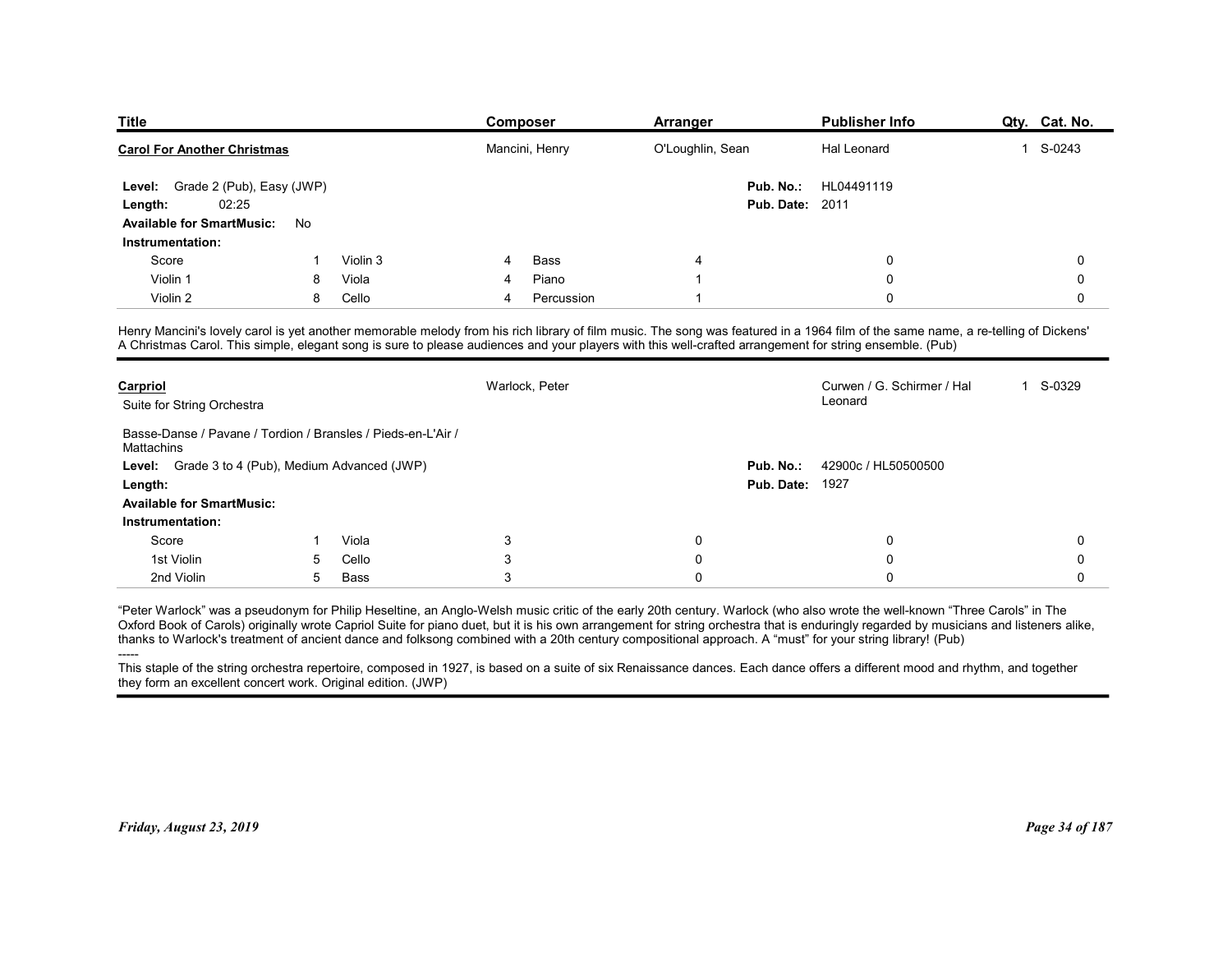| <b>Title</b>                                                                |    |                   | <b>Composer</b>                                                                                                                                                            | <b>Arranger</b> | <b>Publisher Info</b>  | Qty. Cat. No. |
|-----------------------------------------------------------------------------|----|-------------------|----------------------------------------------------------------------------------------------------------------------------------------------------------------------------|-----------------|------------------------|---------------|
| <b>Catharsis</b>                                                            |    |                   | Cann, Amy                                                                                                                                                                  | Philips, Bob    | Belwin / Alfred        | 2 S-0259      |
| Grade 3 (Pub), Medium Easy (JWP)<br>Level:                                  |    |                   |                                                                                                                                                                            | Pub. No.:       | 38427                  |               |
| Length:                                                                     |    |                   |                                                                                                                                                                            |                 | <b>Pub. Date: 2012</b> |               |
| <b>Available for SmartMusic:</b>                                            |    |                   |                                                                                                                                                                            |                 |                        |               |
| Instrumentation:                                                            |    |                   |                                                                                                                                                                            |                 |                        |               |
| Score                                                                       |    | 3rd Violin        | <b>String Bass</b><br>5                                                                                                                                                    | 5               | 0                      | 0             |
| 1st Violin                                                                  | 8  | Viola             | 5                                                                                                                                                                          | 0               | 0                      | 0             |
| 2nd Violin<br>Set #2 missing<br>(1 of 8) 1st Violin<br>(1 of 5) String Bass | 8  | Cello             | 5                                                                                                                                                                          | $\mathbf 0$     | $\mathbf 0$            | 0             |
| rhythmic drive that is, unexpectedly, set in G minor. (Pub)                 |    |                   | One of most popular contemporary fiddle tunes, many notable artists, including Natalie McMaster, have performed this piece. It is just a super cool tune with a compelling |                 |                        |               |
| <b>Celtic Roots</b>                                                         |    |                   | Newbold, Soon Hee                                                                                                                                                          |                 | <b>FJH Musicany</b>    | 2 S-0188      |
| Level: Medium Easy (JWP)                                                    |    |                   |                                                                                                                                                                            | Pub. No.:       | ST6019                 |               |
| Length:<br><b>Available for SmartMusic:</b><br>Instrumentation:             | No |                   |                                                                                                                                                                            |                 | <b>Pub. Date: 2002</b> |               |
| Score                                                                       | -1 | Violin 2          | Violoncello<br>8                                                                                                                                                           | 5               | 0                      | 0             |
|                                                                             | -1 | Optional Violin 3 | Double Bass<br>5                                                                                                                                                           | 5               | $\mathbf 0$            | 0             |
| Solo Violin                                                                 | 8  | Viola             | $5\phantom{.0}$                                                                                                                                                            | $\mathbf 0$     | $\mathbf 0$            | 0             |

#### Set #2 missing

| Grade 3 (Pub), Medium Easy (JWP)<br>Level:<br>Length:<br><b>Available for SmartMusic:</b><br>Instrumentation:                                                                                                                                                                                                                                                                                                                                                                                                                                                                                                                                                                                         |    |                          |                | Cann, Amy          | Philips, Bob |                                     | Belwin / Alfred     | 2 S-0259    |
|-------------------------------------------------------------------------------------------------------------------------------------------------------------------------------------------------------------------------------------------------------------------------------------------------------------------------------------------------------------------------------------------------------------------------------------------------------------------------------------------------------------------------------------------------------------------------------------------------------------------------------------------------------------------------------------------------------|----|--------------------------|----------------|--------------------|--------------|-------------------------------------|---------------------|-------------|
|                                                                                                                                                                                                                                                                                                                                                                                                                                                                                                                                                                                                                                                                                                       |    |                          |                |                    |              | Pub. No.:<br><b>Pub. Date: 2012</b> | 38427               |             |
|                                                                                                                                                                                                                                                                                                                                                                                                                                                                                                                                                                                                                                                                                                       | -1 | 3rd Violin               | 5              | <b>String Bass</b> | $\sqrt{5}$   |                                     | 0                   | $\mathbf 0$ |
| Score<br>1st Violin                                                                                                                                                                                                                                                                                                                                                                                                                                                                                                                                                                                                                                                                                   | 8  | Viola                    | $\overline{5}$ |                    | $\pmb{0}$    |                                     | $\mathbf 0$         | $\mathbf 0$ |
| 2nd Violin                                                                                                                                                                                                                                                                                                                                                                                                                                                                                                                                                                                                                                                                                            | 8  | Cello                    | 5              |                    | $\pmb{0}$    |                                     | $\mathbf 0$         | 0           |
| Set #2 missing<br>(1 of 8) 1st Violin<br>(1 of 5) String Bass                                                                                                                                                                                                                                                                                                                                                                                                                                                                                                                                                                                                                                         |    |                          |                |                    |              |                                     |                     |             |
| One of most popular contemporary fiddle tunes, many notable artists, including Natalie McMaster, have performed this piece. It is just a super cool tune with a compelling<br>rhythmic drive that is, unexpectedly, set in G minor. (Pub)                                                                                                                                                                                                                                                                                                                                                                                                                                                             |    |                          |                |                    |              |                                     |                     |             |
| <b>Celtic Roots</b>                                                                                                                                                                                                                                                                                                                                                                                                                                                                                                                                                                                                                                                                                   |    |                          |                | Newbold, Soon Hee  |              |                                     | <b>FJH Musicany</b> | 2 S-0188    |
| Medium Easy (JWP)<br>Level:<br>Length:<br><b>Available for SmartMusic:</b><br>No<br>Instrumentation:                                                                                                                                                                                                                                                                                                                                                                                                                                                                                                                                                                                                  |    |                          |                |                    |              | Pub. No.:<br><b>Pub. Date: 2002</b> | ST6019              |             |
| Score                                                                                                                                                                                                                                                                                                                                                                                                                                                                                                                                                                                                                                                                                                 |    | Violin 2                 | 8              | Violoncello        | 5            |                                     | 0                   | 0           |
| Solo Violin                                                                                                                                                                                                                                                                                                                                                                                                                                                                                                                                                                                                                                                                                           | -1 | <b>Optional Violin 3</b> | 5              | Double Bass        | 5            |                                     | $\mathbf 0$         | 0           |
| Violin 1                                                                                                                                                                                                                                                                                                                                                                                                                                                                                                                                                                                                                                                                                              | 8  | Viola                    | 5              |                    | $\mathbf 0$  |                                     | 0                   | 0           |
| After a short, chant-like opening featuring bass and cello, this work moves quickly into a jig. Featuring a solo violin, this section establishes a solid groove and works exceptionally<br>well for string orchestra. A reel establishes the final section and the work accelerates to a joyous conclusion. (Pub)<br>This one has it all! A slow introduction, evocative of an ancient chant, breaks through to a sprightly jig that features solo violin. Once the full orchestra has joined into the rollicking<br>tune, the solo fiddle takes it up another notch by introducing an even faster reel. The excitement builds as each section joins in and accelerates to the rousing finish! (JWP) |    |                          |                |                    |              |                                     |                     |             |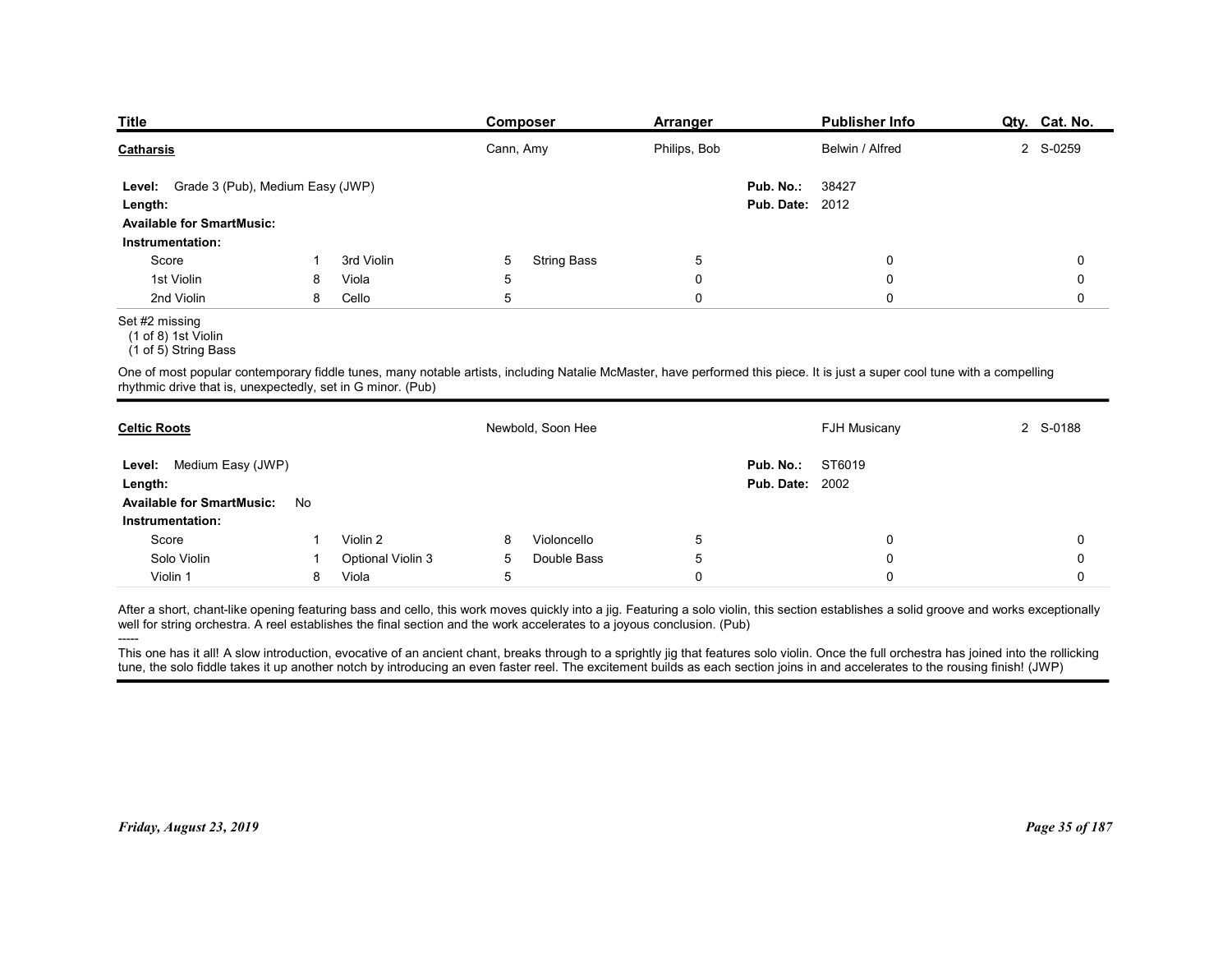| <b>Title</b>                                                                                                                          |                                |                     | <b>Composer</b>                      | <b>Arranger</b>             | <b>Publisher Info</b>              | Qty. Cat. No.              |
|---------------------------------------------------------------------------------------------------------------------------------------|--------------------------------|---------------------|--------------------------------------|-----------------------------|------------------------------------|----------------------------|
| <b>Chanukah Music for Strings</b><br>Prayer / Dreidel / Rock of Ages / Chanukah, Oh Chanukah /                                        |                                |                     | Traditional                          | Shapiro, Marsha Chusmir     | Forest R. Etling                   | 1 S-0006                   |
| Zum Gali Gali<br>Level: Medium Easy (JWP)                                                                                             |                                |                     |                                      | Pub. No.:                   |                                    |                            |
| 04:15<br>Length:                                                                                                                      |                                |                     |                                      | Pub. Date:                  |                                    |                            |
| <b>Available for SmartMusic:</b><br>Instrumentation:                                                                                  | No                             |                     |                                      |                             |                                    |                            |
| Score                                                                                                                                 | -1                             | 3rd Violin          | Bass<br>$\overline{2}$               | $\mathbf{3}$                | $\bf{0}$                           | $\pmb{0}$                  |
| 1st Violin<br>2nd Violin                                                                                                              | 5<br>5                         | Viola<br>Cello      | Piano<br>$\mathbf{3}$<br>$\mathsf 3$ | $\overline{1}$<br>$\pmb{0}$ | $\mathbf 0$<br>$\mathsf{O}\xspace$ | $\mathbf 0$<br>$\mathbf 0$ |
|                                                                                                                                       |                                |                     |                                      |                             |                                    |                            |
| <b>Chorale and Fugue</b>                                                                                                              |                                |                     | Siennicki, Edmund                    |                             | Neil A. Kjos                       | 1 S-0008                   |
| Level: Medium Easy (JWP)                                                                                                              |                                |                     |                                      | Pub. No.:                   | <b>SO-7</b>                        |                            |
| Length:<br>Available for SmartMusic: No                                                                                               |                                |                     |                                      | Pub. Date:                  |                                    |                            |
| Instrumentation:                                                                                                                      |                                |                     |                                      |                             |                                    |                            |
| Score<br>1st Violin                                                                                                                   | $\mathbf 1$<br>$5\phantom{.0}$ | 3rd Violin<br>Viola | Bass<br>$\mathbf{3}$<br>$\mathbf{3}$ | $\mathbf{3}$                | $\mathbf 0$<br>$\mathbf 0$         | $\pmb{0}$<br>$\mathbf 0$   |
| 2nd Violin                                                                                                                            | $5\phantom{.0}$                | Cello               | $\mathfrak{S}$                       | $\mathbf 0$                 | $\mathbf 0$                        | $\mathsf{O}\xspace$        |
| Set missing<br>$(1 \text{ of } 5)$ 1st Violin<br>$(4 \text{ of } 5)$ 2nd Violin<br>$(1 \text{ of } 3)$ 3rd Violin<br>$(1 of 3)$ Cello |                                |                     |                                      |                             |                                    |                            |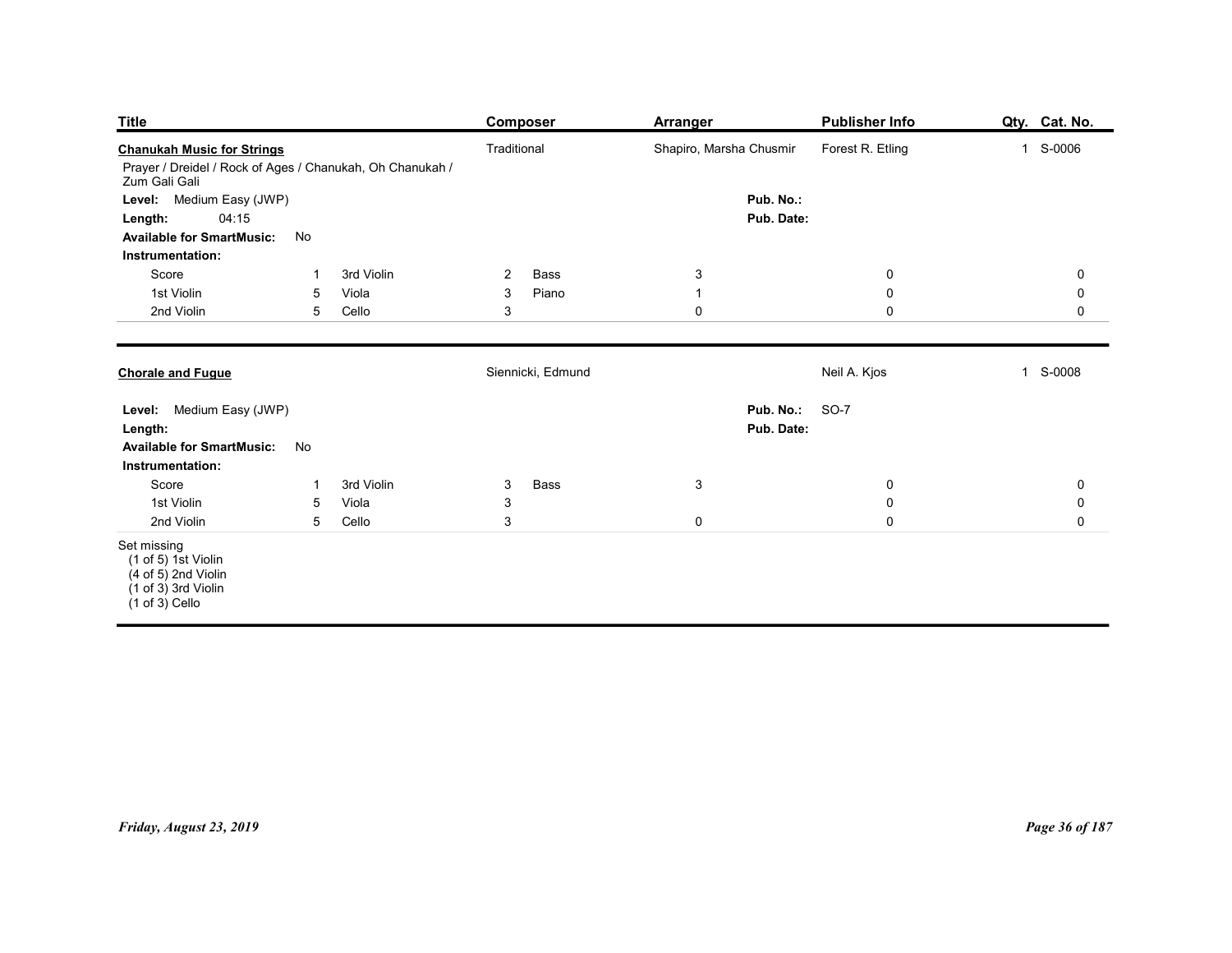| <b>Publisher Info</b><br>Qty. Cat. No.<br>Composer<br><b>Arranger</b><br>Forest R. Etling<br>1 S-0007<br>Various<br>Isaac, Merle J.<br>Here We Come A-Caroling / The Moon Shines Bright / What<br>Child is This? / O Sanctissima / Bring a Torch, Jeannette,<br>Isabella / Go, Tell It On the Mountains<br>Pub. No.:<br>Level:<br>05:00<br>Pub. Date:<br>Length:<br>No<br><b>Available for SmartMusic:</b><br>Instrumentation:<br>Score<br>0<br>3rd Violin<br>2<br>Bass<br>3<br>$\mathbf 0$<br>1st Violin<br>5<br>Viola<br>3<br>Piano<br>$\mathbf 0$<br>0<br>-1<br>$\ensuremath{\mathsf{3}}$<br>2nd Violin<br>$\mathbf 0$<br>$\mathbf 0$<br>5<br>Cello<br>$\mathbf 0$<br>O'Neill, Paul; Kinkel, Robert Phillips, Bob<br>2 S-0404<br><b>Belwin/Alfred</b><br>Level: Grade 3.5 (Pub), Medium (JWP)<br>33755<br>Pub. No.:<br><b>Pub. Date: 2010</b><br><b>Available for SmartMusic:</b><br>Instrumentation:<br>Score<br>Viola<br>Guitar<br>Drumset<br>$\mathbf 0$<br>5<br>$\overline{1}$<br>-1<br>Violin 1<br>Cello<br>$\mathbf 0$<br>$\mathbf 0$<br>8<br><b>Electric Bass</b><br>5<br>Violin 2<br>Bass<br>$5\overline{)}$<br>Piano<br>$\pmb{0}$<br>8<br>$\mathbf 0$<br>$\overline{1}$ |  |  |  |
|-------------------------------------------------------------------------------------------------------------------------------------------------------------------------------------------------------------------------------------------------------------------------------------------------------------------------------------------------------------------------------------------------------------------------------------------------------------------------------------------------------------------------------------------------------------------------------------------------------------------------------------------------------------------------------------------------------------------------------------------------------------------------------------------------------------------------------------------------------------------------------------------------------------------------------------------------------------------------------------------------------------------------------------------------------------------------------------------------------------------------------------------------------------------------------------|--|--|--|
| <b>Title</b><br><b>Christmas Carols (Second Set)</b><br>Christmas Eve/Sarajevo 12/24<br>Length:                                                                                                                                                                                                                                                                                                                                                                                                                                                                                                                                                                                                                                                                                                                                                                                                                                                                                                                                                                                                                                                                                     |  |  |  |
|                                                                                                                                                                                                                                                                                                                                                                                                                                                                                                                                                                                                                                                                                                                                                                                                                                                                                                                                                                                                                                                                                                                                                                                     |  |  |  |
|                                                                                                                                                                                                                                                                                                                                                                                                                                                                                                                                                                                                                                                                                                                                                                                                                                                                                                                                                                                                                                                                                                                                                                                     |  |  |  |
|                                                                                                                                                                                                                                                                                                                                                                                                                                                                                                                                                                                                                                                                                                                                                                                                                                                                                                                                                                                                                                                                                                                                                                                     |  |  |  |
|                                                                                                                                                                                                                                                                                                                                                                                                                                                                                                                                                                                                                                                                                                                                                                                                                                                                                                                                                                                                                                                                                                                                                                                     |  |  |  |
|                                                                                                                                                                                                                                                                                                                                                                                                                                                                                                                                                                                                                                                                                                                                                                                                                                                                                                                                                                                                                                                                                                                                                                                     |  |  |  |
|                                                                                                                                                                                                                                                                                                                                                                                                                                                                                                                                                                                                                                                                                                                                                                                                                                                                                                                                                                                                                                                                                                                                                                                     |  |  |  |
|                                                                                                                                                                                                                                                                                                                                                                                                                                                                                                                                                                                                                                                                                                                                                                                                                                                                                                                                                                                                                                                                                                                                                                                     |  |  |  |
|                                                                                                                                                                                                                                                                                                                                                                                                                                                                                                                                                                                                                                                                                                                                                                                                                                                                                                                                                                                                                                                                                                                                                                                     |  |  |  |
|                                                                                                                                                                                                                                                                                                                                                                                                                                                                                                                                                                                                                                                                                                                                                                                                                                                                                                                                                                                                                                                                                                                                                                                     |  |  |  |
|                                                                                                                                                                                                                                                                                                                                                                                                                                                                                                                                                                                                                                                                                                                                                                                                                                                                                                                                                                                                                                                                                                                                                                                     |  |  |  |
|                                                                                                                                                                                                                                                                                                                                                                                                                                                                                                                                                                                                                                                                                                                                                                                                                                                                                                                                                                                                                                                                                                                                                                                     |  |  |  |
|                                                                                                                                                                                                                                                                                                                                                                                                                                                                                                                                                                                                                                                                                                                                                                                                                                                                                                                                                                                                                                                                                                                                                                                     |  |  |  |
|                                                                                                                                                                                                                                                                                                                                                                                                                                                                                                                                                                                                                                                                                                                                                                                                                                                                                                                                                                                                                                                                                                                                                                                     |  |  |  |
|                                                                                                                                                                                                                                                                                                                                                                                                                                                                                                                                                                                                                                                                                                                                                                                                                                                                                                                                                                                                                                                                                                                                                                                     |  |  |  |
|                                                                                                                                                                                                                                                                                                                                                                                                                                                                                                                                                                                                                                                                                                                                                                                                                                                                                                                                                                                                                                                                                                                                                                                     |  |  |  |
| As seen in the mind-boggling Trans-Siberian stage show! This thought-provoking medley of Christmas tunes describes a lone cellist playing Christmas carols in the midst of the Bosnian war. The piece reflects the power, dram                                                                                                                                                                                                                                                                                                                                                                                                                                                                                                                                                                                                                                                                                                                                                                                                                                                                                                                                                      |  |  |  |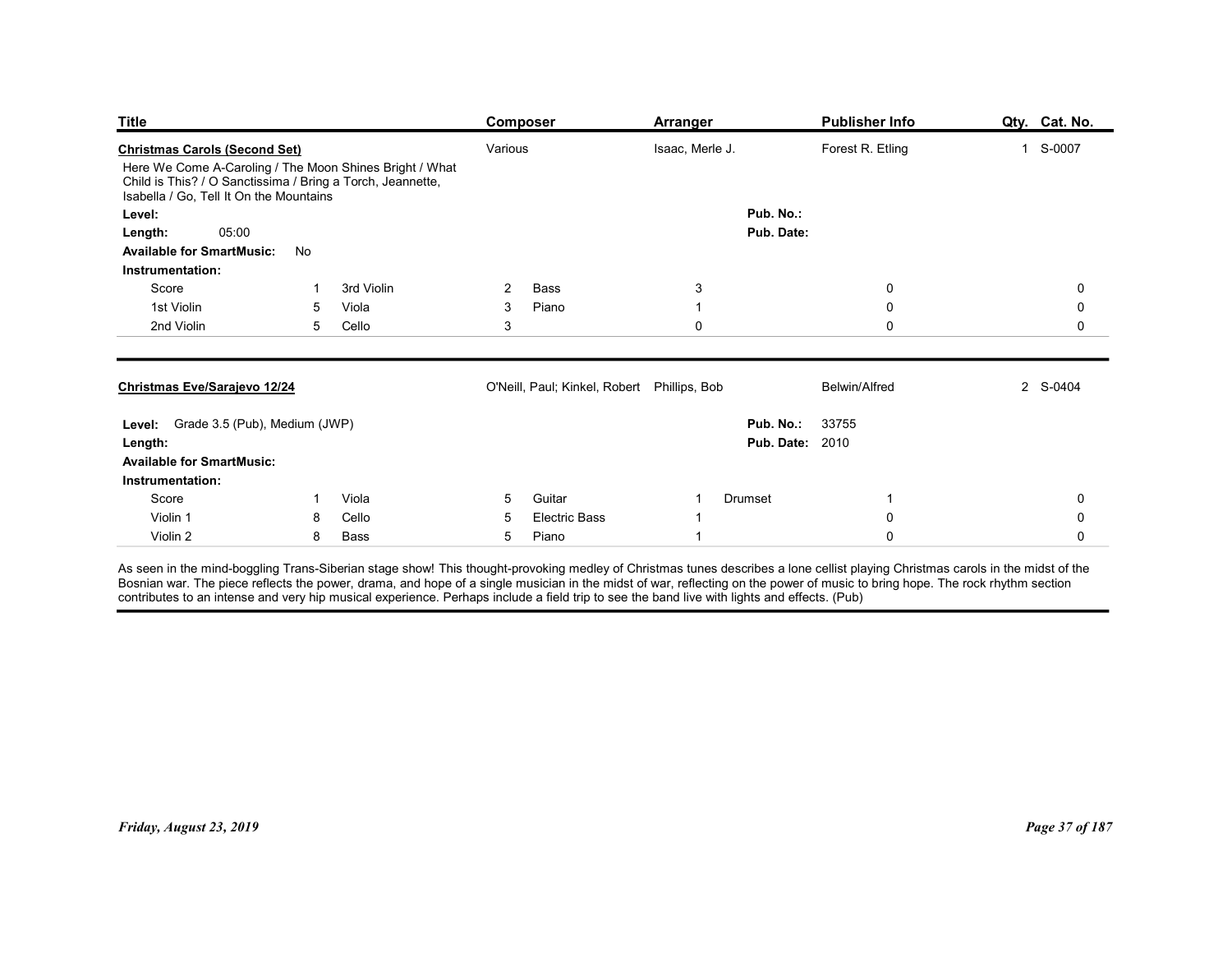| <b>Title</b>                                     |        |                    | Composer                                                                                                                                                                     | <b>Arranger</b> |                        | <b>Publisher Info</b>    | Qty. Cat. No.          |
|--------------------------------------------------|--------|--------------------|------------------------------------------------------------------------------------------------------------------------------------------------------------------------------|-----------------|------------------------|--------------------------|------------------------|
| <b>Christmas Time is Here</b>                    |        |                    | Guaraldi, Vince;<br>Mendelson, Lee                                                                                                                                           | Kazik, James    |                        | Hal Leonard              | S-0242<br>$\mathbf{1}$ |
| Grade 2 (Pub), Easy (JWP)<br><b>Level:</b>       |        |                    |                                                                                                                                                                              |                 | Pub. No.:              | HL04491105               |                        |
| 02:35<br>Length:                                 |        |                    |                                                                                                                                                                              |                 | <b>Pub. Date: 2011</b> |                          |                        |
| Available for SmartMusic: No<br>Instrumentation: |        |                    |                                                                                                                                                                              |                 |                        |                          |                        |
| Score                                            |        | Violin 3           | Bass<br>4                                                                                                                                                                    | 4               |                        | 0                        | 0                      |
| Violin 1                                         | 8      | Viola              | Piano<br>4                                                                                                                                                                   |                 |                        | 0                        | 0                      |
| Violin 2                                         | 8      | Cello              | Percussion<br>4                                                                                                                                                              |                 |                        | 0                        | 0                      |
| assure success. (Pub)                            |        |                    | The tender ballad from A Charlie Brown Christmas is a perfect jazz-flavored choice for younger orchestras. Well-crafted moving lines within the the skilled ensemble writing |                 |                        |                          |                        |
| <b>City of Steel</b>                             |        |                    | Spata, Doug                                                                                                                                                                  |                 |                        | Highland/Etling / Alfred | 2 S-0360               |
| Level: Grade 3 (Pub), Medium (JWP)               |        |                    |                                                                                                                                                                              |                 | Pub. No.:              | 43827                    |                        |
| 04:30<br>Length:                                 |        |                    |                                                                                                                                                                              |                 | <b>Pub. Date: 2015</b> |                          |                        |
| <b>Available for SmartMusic:</b>                 |        |                    |                                                                                                                                                                              |                 |                        |                          |                        |
| Instrumentation:                                 |        |                    |                                                                                                                                                                              |                 |                        |                          |                        |
|                                                  | -1     | Viola              | $\sqrt{5}$                                                                                                                                                                   | 0               |                        | 0                        | 0                      |
| Score                                            |        | Cello              | 5                                                                                                                                                                            | 0               |                        | 0                        | $\mathbf 0$            |
| Violin I<br>Violin II                            | 8<br>8 | <b>String Bass</b> | $\mathbf 5$                                                                                                                                                                  | 0               |                        | 0                        | 0                      |

| <b>City of Steel</b>                                                                          |    |                    | Spata, Doug |             |                                     | Highland/Etling / Alfred | 2 S-0360       |
|-----------------------------------------------------------------------------------------------|----|--------------------|-------------|-------------|-------------------------------------|--------------------------|----------------|
| Grade 3 (Pub), Medium (JWP)<br>Level:<br>04:30<br>Length:<br><b>Available for SmartMusic:</b> |    |                    |             |             | Pub. No.:<br><b>Pub. Date: 2015</b> | 43827                    |                |
| Instrumentation:                                                                              |    |                    |             |             |                                     |                          |                |
| Score                                                                                         | -1 | Viola              | 5           | 0           |                                     | 0                        | 0              |
| Violin I                                                                                      | 8  | Cello              | $\sqrt{5}$  | $\mathbf 0$ |                                     | 0                        | $\Omega$       |
| Violin II                                                                                     | 8  | <b>String Bass</b> | 5           | $\mathbf 0$ |                                     | 0                        | 0              |
|                                                                                               |    |                    |             |             |                                     |                          |                |
| Friday, August 23, 2019                                                                       |    |                    |             |             |                                     |                          | Page 38 of 187 |
|                                                                                               |    |                    |             |             |                                     |                          |                |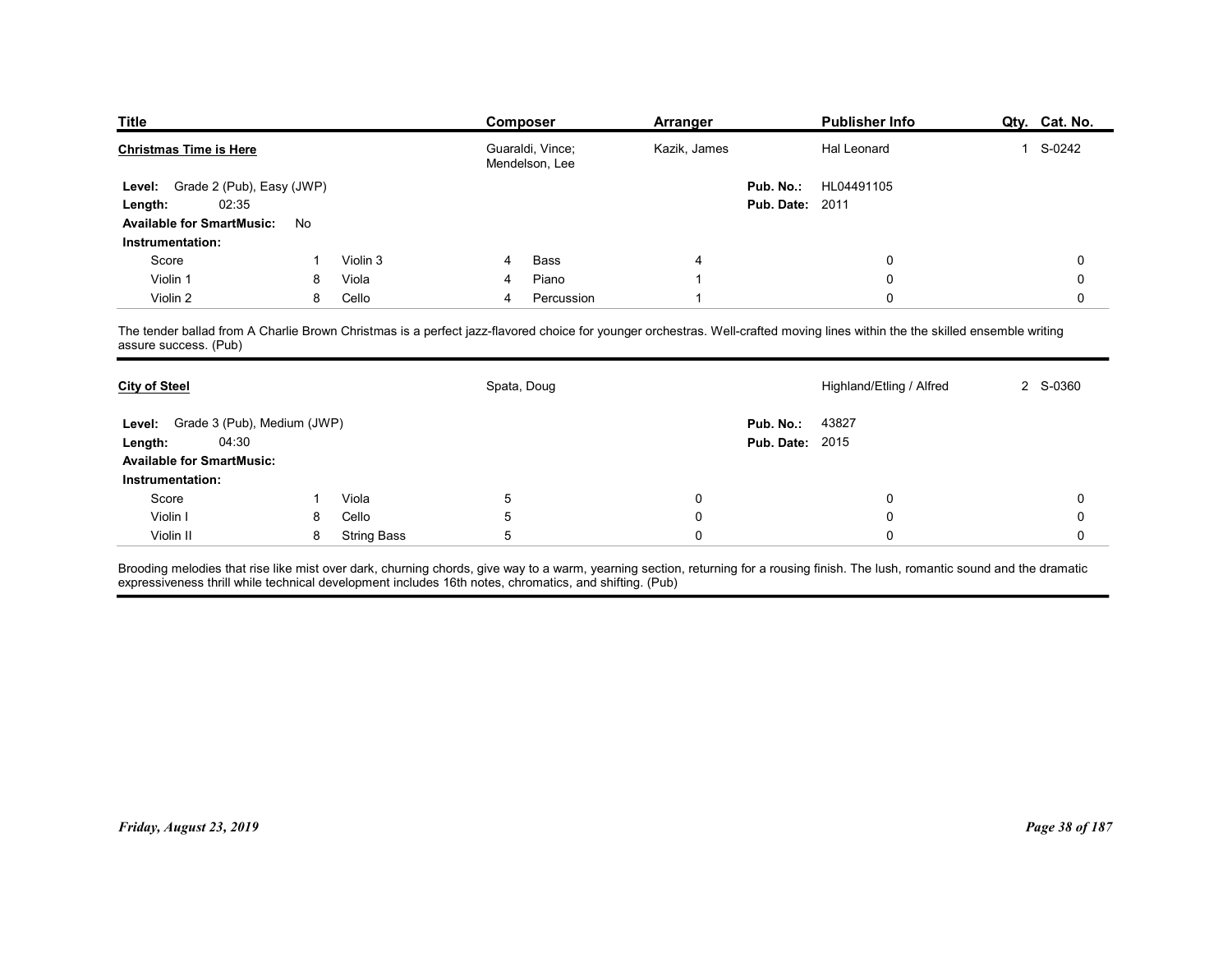| <b>Publisher Info</b><br>Composer<br><b>Arranger</b><br>Forest R. Etling<br>3 S-0084<br>Debussy, Claude<br>Isaac, Merle J.<br>Pub. No.:<br>03:30<br>Pub. Date:<br>No<br>Score<br>3rd Violin<br>Bass<br>$\overline{5}$<br>$\overline{0}$<br>$\mathbf 0$<br>3<br>-1<br>1st Violin<br>Piano<br>$\mathbf 0$<br>$\mathbf 0$<br>8<br>Viola<br>5<br>$\overline{1}$<br>5<br>$\mathbf 0$<br>2nd Violin<br>$\mathbf 0$<br>8<br>Cello<br>0<br>Sharp, Thom<br><b>Ludwig Masters</b><br>1 S-0389<br>50250124<br>Pub. No.:<br><b>Pub. Date: 2018</b><br>Bass<br>Score<br>Violin 3<br>$\overline{a}$<br>$\overline{5}$<br>$\overline{0}$<br>0<br>$\mathbf{1}$<br>Violin 1<br>Viola<br>5<br>0<br>$\boldsymbol{0}$<br>0<br>8 | Violin 2<br>Cello<br>$5\phantom{.0}$<br>$\mathbf 0$<br>$\mathbf 0$<br>8<br>0                                                                                                                                                                                                          |                         |  |  |                |
|-------------------------------------------------------------------------------------------------------------------------------------------------------------------------------------------------------------------------------------------------------------------------------------------------------------------------------------------------------------------------------------------------------------------------------------------------------------------------------------------------------------------------------------------------------------------------------------------------------------------------------------------------------------------------------------------------------------|---------------------------------------------------------------------------------------------------------------------------------------------------------------------------------------------------------------------------------------------------------------------------------------|-------------------------|--|--|----------------|
| from Suite Bergamasque<br>Length:<br><b>Available for SmartMusic:</b><br>Set #3 missing<br>(1 of 8) 1st Violin<br>$(1 of 8)$ 2nd Violin<br>$(1 of 5)$ Bass<br>(1 of 1) Piano<br>Level: Grade 1-1/2 (Pub), Very Easy (JWP)<br><b>Available for SmartMusic:</b><br>Instrumentation:                                                                                                                                                                                                                                                                                                                                                                                                                           | Persistent pizzicato in the first violins sets up a ticking clock rhythmic base for a lyric melody in the violas and cellos that is then passed around the orchestra. Valuable teaching<br>points are the key of G, rhythmic ties, and low-2 finger patterns for upper strings. (JWP) |                         |  |  |                |
|                                                                                                                                                                                                                                                                                                                                                                                                                                                                                                                                                                                                                                                                                                             |                                                                                                                                                                                                                                                                                       |                         |  |  |                |
|                                                                                                                                                                                                                                                                                                                                                                                                                                                                                                                                                                                                                                                                                                             |                                                                                                                                                                                                                                                                                       |                         |  |  |                |
|                                                                                                                                                                                                                                                                                                                                                                                                                                                                                                                                                                                                                                                                                                             |                                                                                                                                                                                                                                                                                       |                         |  |  |                |
|                                                                                                                                                                                                                                                                                                                                                                                                                                                                                                                                                                                                                                                                                                             |                                                                                                                                                                                                                                                                                       | <b>Title</b>            |  |  | Qty. Cat. No.  |
|                                                                                                                                                                                                                                                                                                                                                                                                                                                                                                                                                                                                                                                                                                             |                                                                                                                                                                                                                                                                                       | <b>Clair De Lune</b>    |  |  |                |
|                                                                                                                                                                                                                                                                                                                                                                                                                                                                                                                                                                                                                                                                                                             |                                                                                                                                                                                                                                                                                       | Level: Medium (JWP)     |  |  |                |
|                                                                                                                                                                                                                                                                                                                                                                                                                                                                                                                                                                                                                                                                                                             |                                                                                                                                                                                                                                                                                       | Instrumentation:        |  |  |                |
|                                                                                                                                                                                                                                                                                                                                                                                                                                                                                                                                                                                                                                                                                                             |                                                                                                                                                                                                                                                                                       |                         |  |  |                |
|                                                                                                                                                                                                                                                                                                                                                                                                                                                                                                                                                                                                                                                                                                             |                                                                                                                                                                                                                                                                                       |                         |  |  |                |
|                                                                                                                                                                                                                                                                                                                                                                                                                                                                                                                                                                                                                                                                                                             |                                                                                                                                                                                                                                                                                       |                         |  |  |                |
|                                                                                                                                                                                                                                                                                                                                                                                                                                                                                                                                                                                                                                                                                                             |                                                                                                                                                                                                                                                                                       | <b>Clockworks</b>       |  |  |                |
|                                                                                                                                                                                                                                                                                                                                                                                                                                                                                                                                                                                                                                                                                                             |                                                                                                                                                                                                                                                                                       | Length:                 |  |  |                |
|                                                                                                                                                                                                                                                                                                                                                                                                                                                                                                                                                                                                                                                                                                             |                                                                                                                                                                                                                                                                                       |                         |  |  |                |
|                                                                                                                                                                                                                                                                                                                                                                                                                                                                                                                                                                                                                                                                                                             |                                                                                                                                                                                                                                                                                       |                         |  |  |                |
|                                                                                                                                                                                                                                                                                                                                                                                                                                                                                                                                                                                                                                                                                                             |                                                                                                                                                                                                                                                                                       |                         |  |  |                |
|                                                                                                                                                                                                                                                                                                                                                                                                                                                                                                                                                                                                                                                                                                             |                                                                                                                                                                                                                                                                                       |                         |  |  |                |
|                                                                                                                                                                                                                                                                                                                                                                                                                                                                                                                                                                                                                                                                                                             |                                                                                                                                                                                                                                                                                       |                         |  |  |                |
|                                                                                                                                                                                                                                                                                                                                                                                                                                                                                                                                                                                                                                                                                                             |                                                                                                                                                                                                                                                                                       |                         |  |  |                |
|                                                                                                                                                                                                                                                                                                                                                                                                                                                                                                                                                                                                                                                                                                             |                                                                                                                                                                                                                                                                                       | Friday, August 23, 2019 |  |  | Page 39 of 187 |
|                                                                                                                                                                                                                                                                                                                                                                                                                                                                                                                                                                                                                                                                                                             |                                                                                                                                                                                                                                                                                       |                         |  |  |                |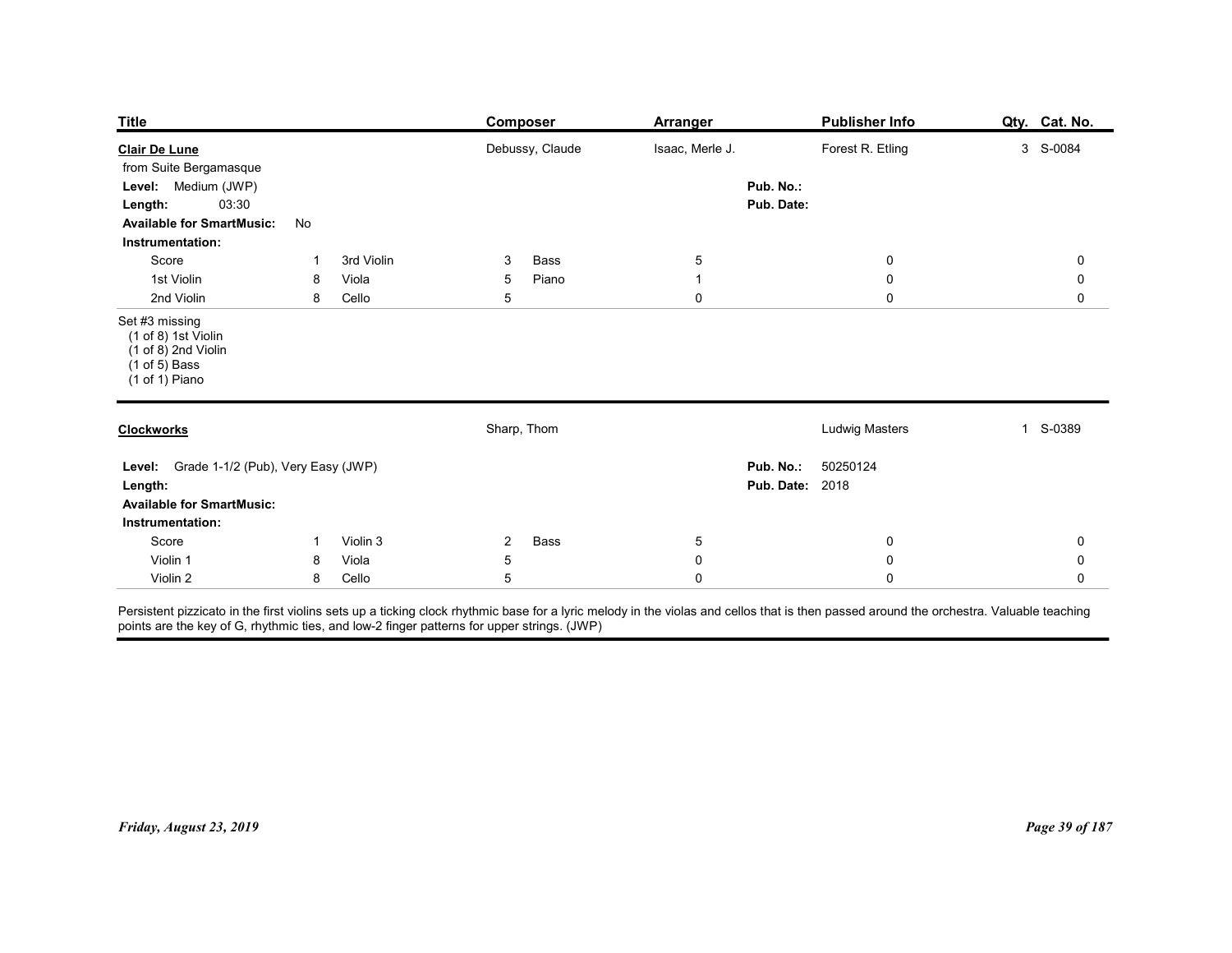| <b>Title</b>                                                                                                               |                |                              | Composer                       | <b>Arranger</b>                |                                     | <b>Publisher Info</b>                               | Qty. Cat. No. |
|----------------------------------------------------------------------------------------------------------------------------|----------------|------------------------------|--------------------------------|--------------------------------|-------------------------------------|-----------------------------------------------------|---------------|
| <b>Come, Sweet Death</b>                                                                                                   |                |                              | Bach, Johann Sebastian         | Elkan, Henri                   |                                     | Elkan-Vogel                                         | 1 S-0009      |
| Level:<br>Length:<br><b>Available for SmartMusic:</b><br>Instrumentation:                                                  | No             |                              |                                |                                | Pub. No.:<br>Pub. Date:             |                                                     |               |
| Score<br>1st Violin<br>2nd Violin                                                                                          | -1<br>5<br>5   | 3rd Violin<br>Viola<br>Cello | 3<br>Bass<br>3<br>$\mathbf{3}$ | $\mathbf{3}$<br>$\pmb{0}$      |                                     | $\boldsymbol{0}$<br>$\boldsymbol{0}$<br>$\mathbf 0$ | 0<br>0<br>0   |
| Set missing<br>(1 of 5) 1st Violin<br>(2 of 5) 2nd Violin                                                                  |                |                              |                                |                                |                                     |                                                     |               |
| <b>Concert Piece for Strings</b>                                                                                           |                |                              | Del Borgo, Elliot A.           |                                |                                     | Kendor Music                                        | 2 S-0136      |
| Level: Grade 2 (Pub), Easy (JWP), Level 2 (NYSSMA)<br>04:05<br>Length:<br>Available for SmartMusic: No<br>Instrumentation: |                |                              |                                |                                | Pub. No.:<br><b>Pub. Date: 1988</b> | 9005                                                |               |
| Score                                                                                                                      | $\overline{1}$ | 3rd Violin<br>Viola          | Bass<br>$\mathbf{1}$           | $5\phantom{.0}$<br>$\mathbf 0$ |                                     | $\overline{0}$                                      | 0             |
| 1st Violin                                                                                                                 | 8              |                              | $\sqrt{5}$                     |                                |                                     | $\mathsf{O}\xspace$                                 | 0             |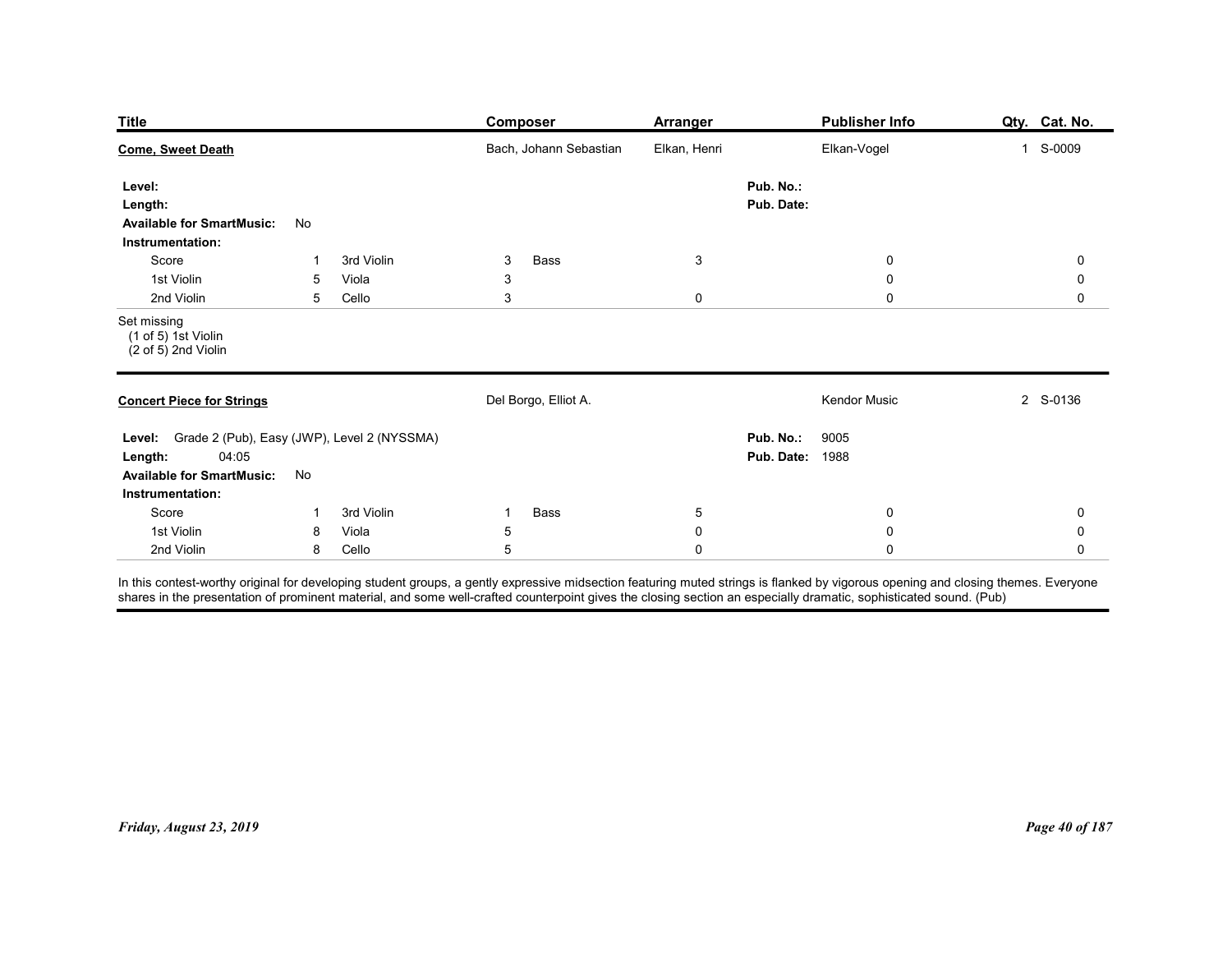| <b>Title</b>                                                                                                                                                                    | Composer             | <b>Arranger</b>     | <b>Publisher Info</b>                       | Qty. Cat. No.              |
|---------------------------------------------------------------------------------------------------------------------------------------------------------------------------------|----------------------|---------------------|---------------------------------------------|----------------------------|
| <b>Concerto Alla Rustica</b>                                                                                                                                                    | Vivaldi, Antonio     |                     | Edwin F. Kalmus                             | 3 S-0099                   |
| (Sinfonia) in G (Op. 51/4, Rv 151/F.XI:11)<br>Level:                                                                                                                            |                      |                     | Pub. No.:<br>A2215                          |                            |
| 05:00<br>Length:<br>No<br><b>Available for SmartMusic:</b><br>Instrumentation:                                                                                                  |                      |                     | Pub. Date:                                  |                            |
| Viola<br>Score<br>$\overline{1}$<br>Violin I<br>Cello/Bass<br>8                                                                                                                 | $\overline{5}$<br>10 | 0<br>0              | $\mathbf 0$<br>$\mathbf 0$                  | $\mathbf 0$<br>$\mathbf 0$ |
| Violin II<br>Harpsichord<br>8                                                                                                                                                   | $\overline{1}$       | $\mathsf{O}\xspace$ | $\mathbf 0$                                 | $\mathbf 0$                |
| Set #2 missing<br>$(1 of 1)$ Score<br>(1 of 1) Harpsichord<br>Set #3 missing<br>$(1 of 1)$ Score<br>$(3 of 8)$ Violin II<br>$(2 \text{ of } 5)$ Viola<br>$(1 of 1)$ Harpsichord |                      |                     |                                             |                            |
| <b>Concerto Grosso</b><br>For String Orchestra with Piano Obbligato                                                                                                             | Bloch, Ernest        |                     | <b>Broude Brothers</b>                      | 3 S-0349                   |
| Prelude / Dirge / Pastorale and Rustic Dances / Fugue<br>Level: Advanced (JWP)<br>22:30<br>Length:<br><b>Available for SmartMusic:</b>                                          |                      |                     | Pub. No.:<br>3033<br><b>Pub. Date: 1982</b> |                            |
| Instrumentation:                                                                                                                                                                |                      | $\mathbf 0$         | $\pmb{0}$                                   | $\mathbf 0$                |
| Score<br>1 Viola                                                                                                                                                                | $\mathbf{3}$         |                     |                                             |                            |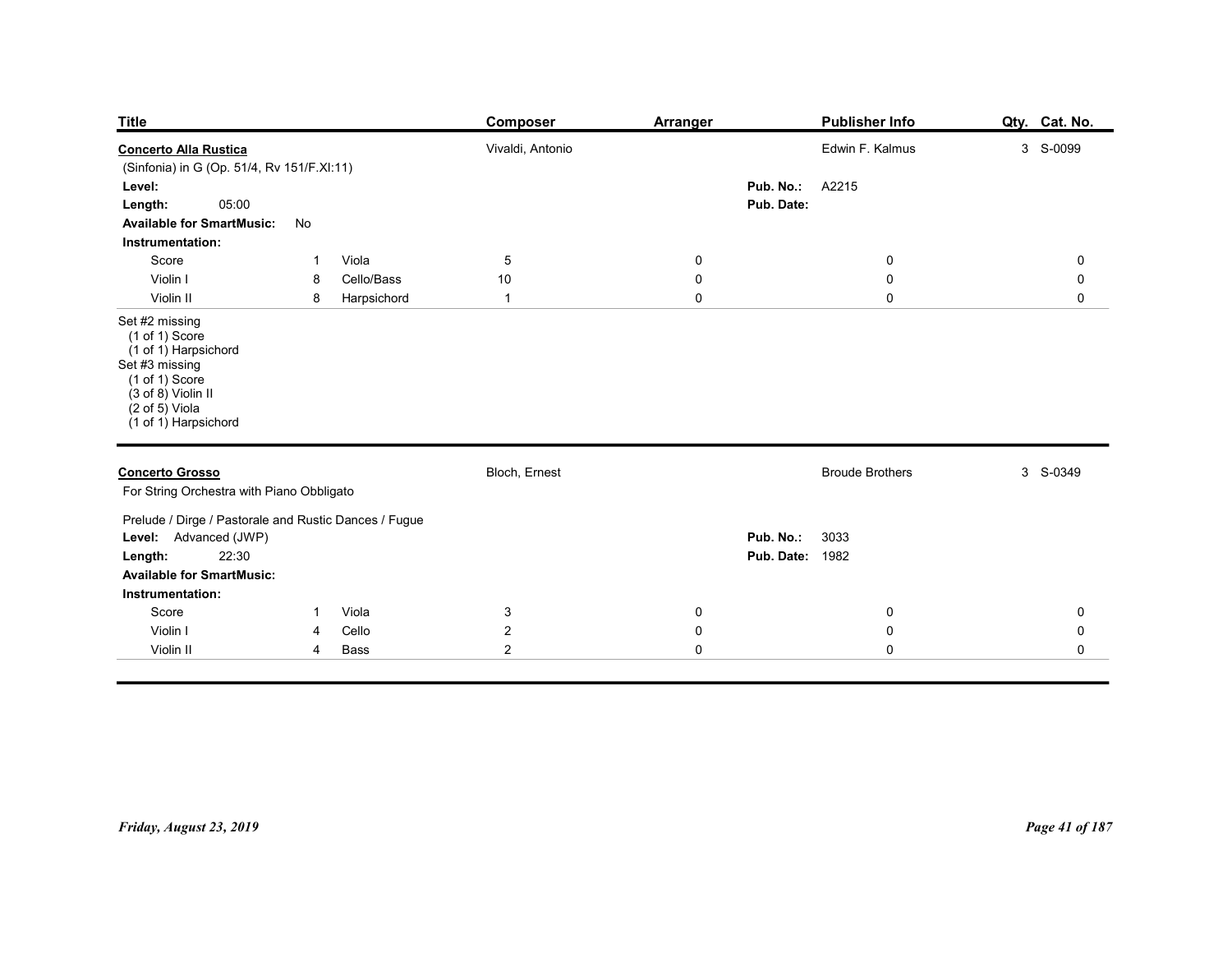| <b>Title</b><br><b>Concerto Grosso in D Minor</b>                                                                            |                                                  |                                           | <b>Composer</b><br>Vivaldi, Antonio            | <b>Arranger</b>                                      | <b>Publisher Info</b><br>Breitkopf & Hartel | Qty. Cat. No.<br>1 S-0010                       |
|------------------------------------------------------------------------------------------------------------------------------|--------------------------------------------------|-------------------------------------------|------------------------------------------------|------------------------------------------------------|---------------------------------------------|-------------------------------------------------|
| Level:<br>Length:<br><b>Available for SmartMusic:</b>                                                                        | No                                               |                                           |                                                |                                                      | Pub. No.:<br>4962<br>Pub. Date:             |                                                 |
| Instrumentation:<br>Score<br>1st Violin<br>2nd Violin                                                                        | $\overline{1}$<br>$5\phantom{.0}$<br>$\,$ 5 $\,$ | Viola<br>Cello/Bass                       | $\mathbf{3}$<br>$\,6\,$<br>$\mathsf{O}\xspace$ | 0<br>0<br>$\mathsf{O}\xspace$                        | $\bf{0}$<br>$\mathbf 0$<br>$\mathsf 0$      | $\mathbf 0$<br>$\mathbf 0$<br>$\mathsf 0$       |
| Set missing<br>$(1 of 5)$ 1st Violin<br>$(3 of 5)$ 2nd Violin<br>$(2 \text{ of } 3)$ Viola<br>$(1 \text{ of } 6)$ Cello/Bass |                                                  |                                           |                                                |                                                      |                                             |                                                 |
| <b>Concerto Grosso in D Minor</b>                                                                                            |                                                  |                                           | Vivaldi, Antonio                               |                                                      | Edwin F. Kalmus                             | 2 S-0194                                        |
| Level:<br>Length:<br>Available for SmartMusic: No<br>Instrumentation:                                                        |                                                  |                                           |                                                |                                                      | <b>Pub. No.:</b> A 4535<br>Pub. Date:       |                                                 |
| Score<br>Violin I<br>Violin II                                                                                               | $\mathbf{1}$<br>8<br>$\bf 8$                     | Viola I/II<br>Cello & Bass<br>Harpsichord | $\overline{5}$<br>$10\,$<br>$\overline{1}$     | $\overline{0}$<br>$\mathbf 0$<br>$\mathsf{O}\xspace$ | $\mathbf 0$<br>$\mathbf 0$<br>$\mathbf 0$   | $\mathbf 0$<br>$\pmb{0}$<br>$\mathsf{O}\xspace$ |
| Sets #1 missing<br>(1 of 1) Score<br>(1 of 1) Harpsichord                                                                    |                                                  |                                           |                                                |                                                      |                                             |                                                 |
| Sets #2 missing<br>$(1 of 1)$ Score<br>(1 of 1) Harpsichord                                                                  |                                                  |                                           |                                                |                                                      |                                             |                                                 |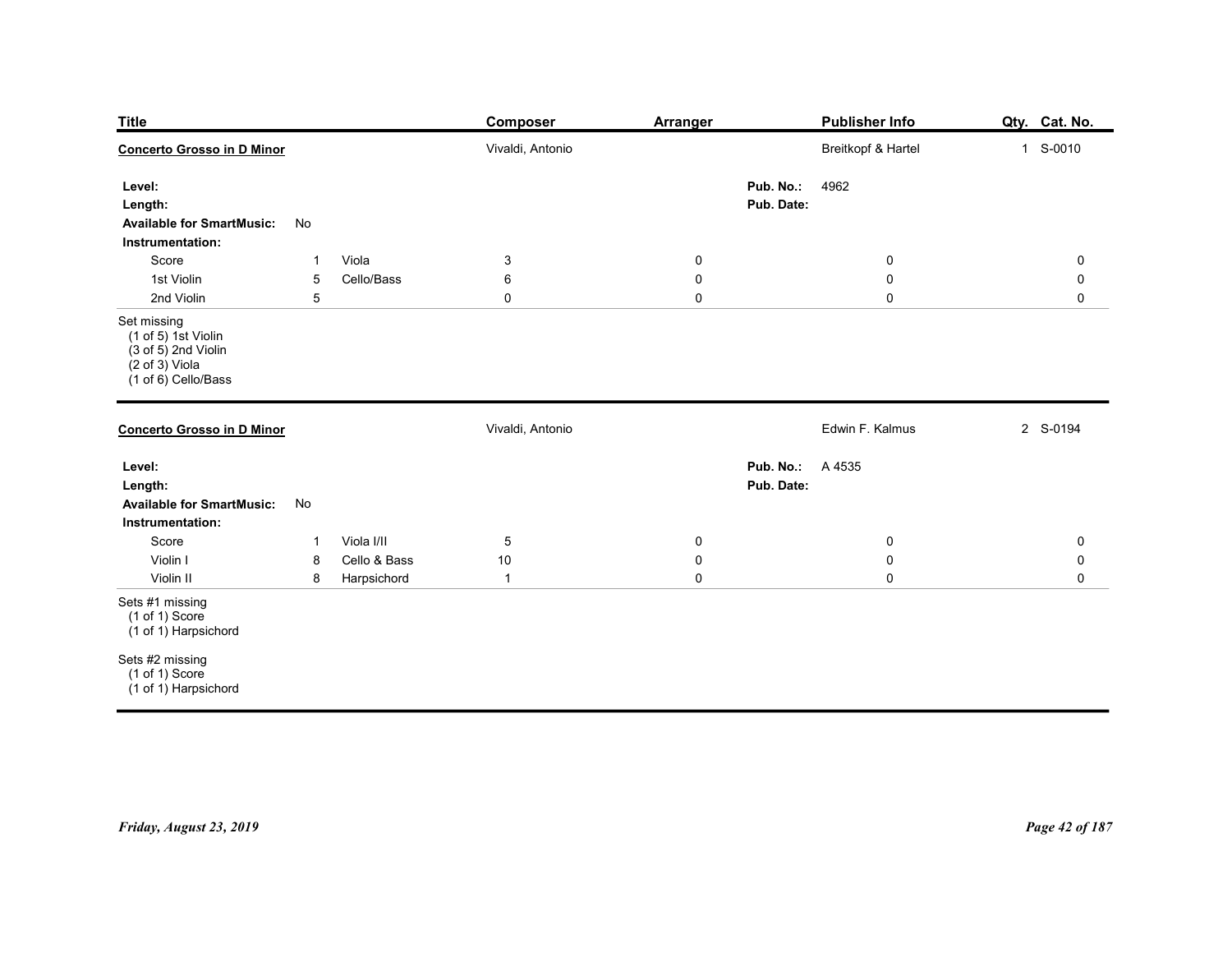| <b>Title</b>                                                                                             |                        |                                        | <b>Composer</b>                                               | <b>Arranger</b>               |                         | <b>Publisher Info</b>                  | Qty. Cat. No.                             |
|----------------------------------------------------------------------------------------------------------|------------------------|----------------------------------------|---------------------------------------------------------------|-------------------------------|-------------------------|----------------------------------------|-------------------------------------------|
| <b>Concerto Grosso in D Minor</b><br>Op. 3 No. 11<br>Medium Advanced (JWP)<br>Level:<br>15:00<br>Length: |                        |                                        | Vivaldi, Antonio                                              | Einstein, Alfred              | Pub. No.:<br>Pub. Date: | Luck's<br>01333                        | 3 S-0272                                  |
| <b>Available for SmartMusic:</b><br>Instrumentation:                                                     |                        |                                        |                                                               |                               |                         |                                        |                                           |
| Score<br>Violin I<br>Violin II                                                                           | $\mathbf{1}$<br>4<br>4 | Viola<br>Cello and Bass<br>Harpsichord | $\mathbf{3}$<br>4<br>$\overline{1}$                           | 0<br>0<br>$\mathsf{O}\xspace$ |                         | $\bf{0}$<br>$\mathbf 0$<br>$\mathbf 0$ | $\mathbf 0$<br>$\mathbf 0$<br>$\mathbf 0$ |
| Set #2 missing<br>$(1 of 1)$ Score                                                                       |                        |                                        |                                                               |                               |                         |                                        |                                           |
| Set #3 missing<br>$(1 of 1)$ Score<br>$(2 \text{ of } 4)$ Violin I<br>$(2 \text{ of } 4)$ Cello and Bass |                        |                                        |                                                               |                               |                         |                                        |                                           |
| Concerto Grosso in E                                                                                     |                        |                                        | Handel, George Frederick                                      |                               |                         | Luck's Music                           | 3 S-0257                                  |
| Op. 6 No. 3<br>Level:<br>14:00<br>Length:<br><b>Available for SmartMusic:</b><br>Instrumentation:        |                        |                                        |                                                               |                               | Pub. No.:<br>Pub. Date: | 05727                                  |                                           |
| Score<br>Violin I Ripieno                                                                                | $\overline{4}$         | 1 Viola<br>Cello & Bass                | Violin II Concertino<br>$\mathbf{3}$<br>Cello Concertino<br>4 | $\mathbf{1}$<br>$\mathbf{1}$  |                         | $\mathbf 0$<br>$\mathbf 0$             | ${\bf 0}$<br>${\bf 0}$                    |
| Violin II Ripieno                                                                                        | $\overline{4}$         | Violin I Concertino                    | $\overline{1}$                                                | $\overline{0}$                |                         | $\mathbf 0$                            | $\mathbf 0$                               |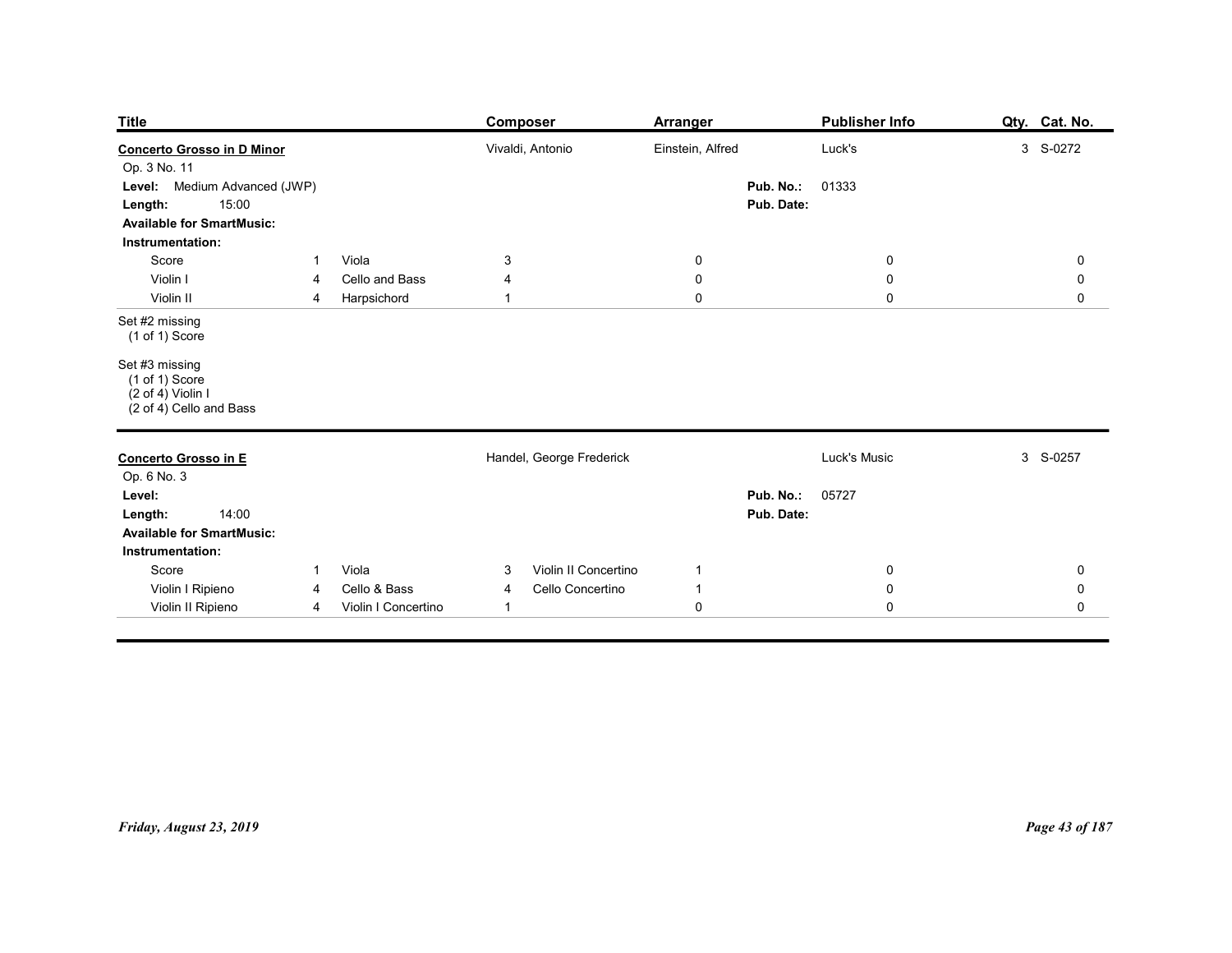| <b>Title</b>                                                                                                                      |                          |                                            | <b>Composer</b>                                                    | <b>Arranger</b>                                     |                                     | <b>Publisher Info</b>                | Qty. Cat. No.                             |
|-----------------------------------------------------------------------------------------------------------------------------------|--------------------------|--------------------------------------------|--------------------------------------------------------------------|-----------------------------------------------------|-------------------------------------|--------------------------------------|-------------------------------------------|
| Concerto Grosso in G<br>Op. 6, No. 1<br>Level:<br>12:00<br>Length:                                                                |                          |                                            | Handal, George Frideric                                            | Seiffert, Max                                       | Pub. No.:<br>Pub. Date:             | Edwin Kalmus<br>A1150                | 3 S-0311                                  |
| <b>Available for SmartMusic:</b><br>Instrumentation:<br>Score<br>Violin I<br>Violin II                                            | $\overline{1}$<br>4<br>4 | Viola<br>Cello/Bass<br>Violin I Concertino | Violin II Concertino<br>3<br>Cello Concertino<br>4<br>$\mathbf{1}$ | $\mathbf{1}$<br>$\mathbf{1}$<br>$\mathsf{O}\xspace$ |                                     | $\bf{0}$<br>$\pmb{0}$<br>$\mathbf 0$ | $\mathbf 0$<br>$\mathbf 0$<br>$\mathbf 0$ |
| Set #1 missing<br>(1 of 1) Score<br>Set #2 missing<br>(1 of 1) Score<br>Set #3 missing<br>$(1 of 1)$ Score<br>(1 of 4) Cello/Bass |                          |                                            |                                                                    |                                                     |                                     |                                      |                                           |
| <b>Concerto Grosso, Moderato from</b><br>Op. 6, No. 1                                                                             |                          |                                            | Handel, George Fridericv                                           | Harris, Jerry Weseley                               |                                     | Young World Publications             | 3 S-0147                                  |
| Level: Grade 3 (Pub), Medium Easy (JWP)<br>Length:<br><b>Available for SmartMusic:</b>                                            | No                       |                                            |                                                                    |                                                     | Pub. No.:<br><b>Pub. Date: 1990</b> | SO 315                               |                                           |
| Instrumentation:<br>Score                                                                                                         | $\overline{1}$           | 3rd Violin                                 | Bass<br>4                                                          | $5\phantom{.0}$                                     |                                     | $\mathbf 0$                          | $\mathbf 0$                               |
| 1st Violin<br>2nd Violin                                                                                                          | 8<br>8                   | Viola<br>Cello                             | $\,$ 5 $\,$<br>$\sqrt{5}$                                          | $\pmb{0}$<br>$\mathbf 0$                            |                                     | $\pmb{0}$<br>$\pmb{0}$               | $\mathbf 0$<br>$\mathsf 0$                |
| Set #3 missing<br>$(1 of 8)$ 1st Violin<br>$(1 \text{ of } 8)$ 2nd Violin                                                         |                          |                                            |                                                                    |                                                     |                                     |                                      |                                           |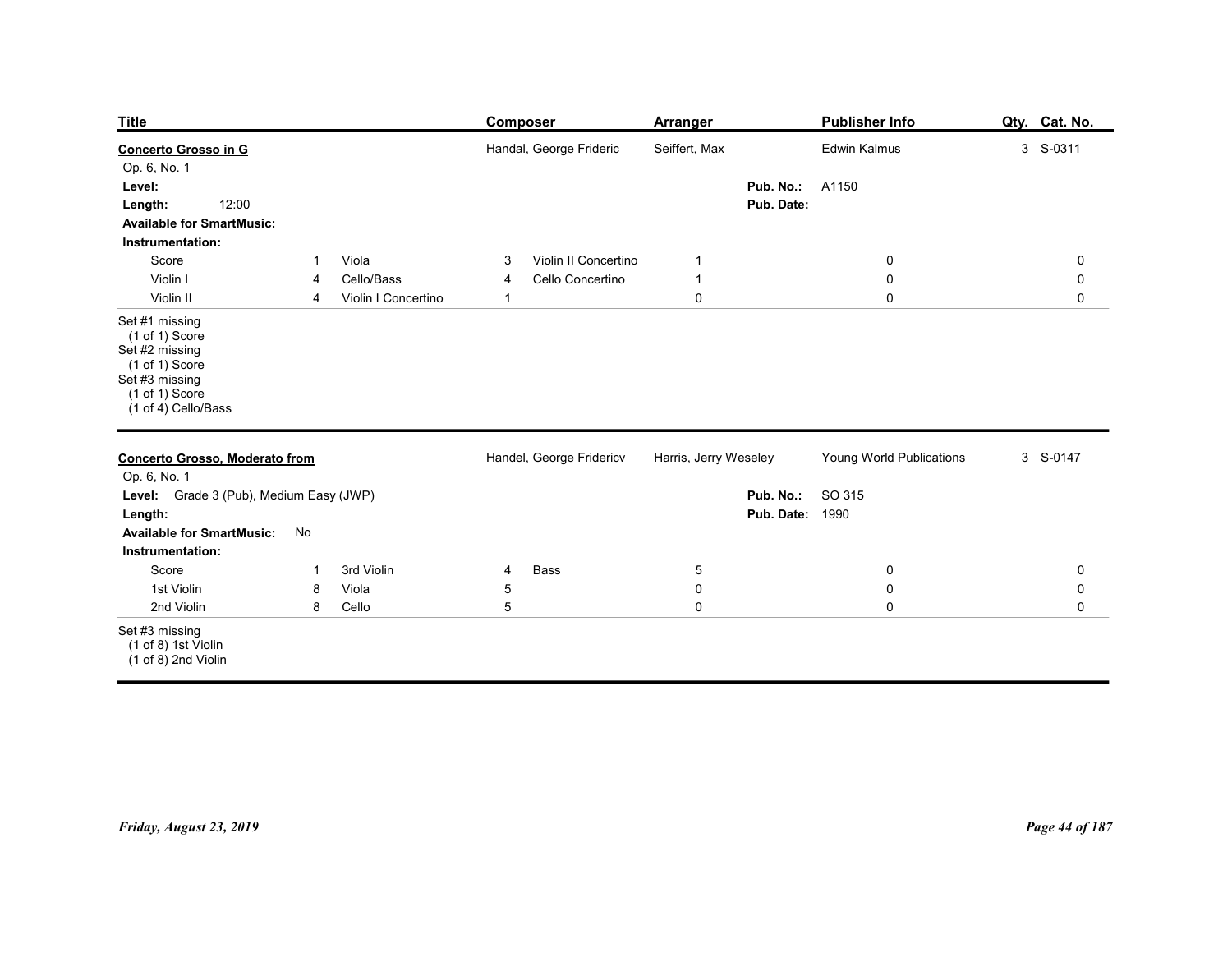| <b>Title</b>                                                                                                                                                                                                                                                                         |                |                        |                | Composer                | <b>Arranger</b> |                        | <b>Publisher Info</b> | Qty. Cat. No.            |
|--------------------------------------------------------------------------------------------------------------------------------------------------------------------------------------------------------------------------------------------------------------------------------------|----------------|------------------------|----------------|-------------------------|-----------------|------------------------|-----------------------|--------------------------|
| Concerto Grosso, Op. 6 No. 8                                                                                                                                                                                                                                                         |                |                        |                | Corelli, Arcangelo      | Woehl, Waldemer |                        | Kalmus                | 3 S-0374                 |
| in G Minor "Christmas Concerto"                                                                                                                                                                                                                                                      |                |                        |                |                         |                 |                        |                       |                          |
| Level: Medium Advanced (JWP)                                                                                                                                                                                                                                                         |                |                        |                |                         |                 | Pub. No.:              | A1022                 |                          |
| 16:00<br>Length:                                                                                                                                                                                                                                                                     |                |                        |                |                         |                 | Pub. Date:             |                       |                          |
| <b>Available for SmartMusic:</b>                                                                                                                                                                                                                                                     |                |                        |                |                         |                 |                        |                       |                          |
| Instrumentation:                                                                                                                                                                                                                                                                     |                |                        |                |                         |                 |                        |                       |                          |
| Score                                                                                                                                                                                                                                                                                |                | Violino Cencertato II  |                | Violino di ripieno II   | 4               |                        | 0                     | 0                        |
| Harpsichord                                                                                                                                                                                                                                                                          |                | Violoncello Concertato | $\mathbf{1}$   | Viola                   | 3               |                        | 0                     | 0                        |
| Violino Concertato I                                                                                                                                                                                                                                                                 | $\overline{1}$ | Violino di ripieno I   | $\overline{4}$ | Cello / Bass            | 4               |                        | 0                     | 0                        |
| Here is Corelli's "Christmas Concerto" in its original form. Corelli's addition of the lovely Pastorale movement made it into a Christmas tradition. This set of parts (Set C) from<br>Kalmus includes soloists and continuo parts, including the harpsichord (keyboard) part. (JWP) |                |                        |                |                         |                 |                        |                       |                          |
| Concerto Grosso, Op. 6, No. 1 Allegro                                                                                                                                                                                                                                                |                |                        |                | Handel, George Frederic | Dackow, Sandra  |                        | Tempo Press           | $\overline{2}$<br>S-0228 |
| Level: Grade 3 (Pub), Medium (JWP)                                                                                                                                                                                                                                                   |                |                        |                |                         |                 | Pub. No.:              | 10250031              |                          |
| 02:45<br>Length:                                                                                                                                                                                                                                                                     |                |                        |                |                         |                 | <b>Pub. Date: 1987</b> |                       |                          |
| <b>Available for SmartMusic:</b>                                                                                                                                                                                                                                                     | No             |                        |                |                         |                 |                        |                       |                          |
| Instrumentation:                                                                                                                                                                                                                                                                     |                |                        |                |                         |                 |                        |                       |                          |
|                                                                                                                                                                                                                                                                                      |                | Violin III             | 3              | Bass                    | $\sqrt{5}$      |                        | 0                     | $\mathbf 0$              |
| Score                                                                                                                                                                                                                                                                                | 8              | Viola                  | 5              | Piano                   | $\overline{1}$  |                        | 0                     | $\mathbf 0$              |
| Violin I                                                                                                                                                                                                                                                                             |                | Cello                  | $\mathbf 5$    |                         | $\mathbf 0$     |                        | $\pmb{0}$             | $\mathsf{O}\xspace$      |
| Violin II                                                                                                                                                                                                                                                                            | 8              |                        |                |                         |                 |                        |                       |                          |

|                                                                                                                                                                                                                                                                                                                                           | Concerto Grosso, Op. 6, No. 1 Allegro |            |   | Handel, George Frederic | Dackow, Sandra |                                     | <b>Tempo Press</b> | 2 S-0228       |
|-------------------------------------------------------------------------------------------------------------------------------------------------------------------------------------------------------------------------------------------------------------------------------------------------------------------------------------------|---------------------------------------|------------|---|-------------------------|----------------|-------------------------------------|--------------------|----------------|
| Level: Grade 3 (Pub), Medium (JWP)<br>02:45<br>Length:<br><b>Available for SmartMusic:</b>                                                                                                                                                                                                                                                | No                                    |            |   |                         |                | Pub. No.:<br><b>Pub. Date: 1987</b> | 10250031           |                |
| Instrumentation:<br>Score                                                                                                                                                                                                                                                                                                                 |                                       | Violin III | 3 | Bass                    | 5              |                                     | 0                  | 0              |
| Violin I                                                                                                                                                                                                                                                                                                                                  | 8                                     | Viola      | 5 | Piano                   |                |                                     | 0                  | 0              |
| Violin II                                                                                                                                                                                                                                                                                                                                 | 8                                     | Cello      | 5 |                         | $\mathbf 0$    |                                     | $\Omega$           | 0              |
| (1 of 8) Violin II<br>$(1 of 5)$ Viola<br>$(2 \text{ of } 5)$ Bass<br>In this arrangement, the 8-part concertino/ripieno texture has been compressed into a 4-part string orchestra. While the difficult contrapuntal lines have been modified, no cuts                                                                                   |                                       |            |   |                         |                |                                     |                    |                |
| have been made in the music. This arrangement works extremely well as chamber music, with one player per part, or with an entire string orchestra. (Pub)<br>-----<br>An excellent showcase for the mature string orchestra, Sandra Dackow's arrangement of this Handel work will inspire your students and delight their audiences! (JWP) |                                       |            |   |                         |                |                                     |                    |                |
|                                                                                                                                                                                                                                                                                                                                           |                                       |            |   |                         |                |                                     |                    |                |
| Friday, August 23, 2019                                                                                                                                                                                                                                                                                                                   |                                       |            |   |                         |                |                                     |                    | Page 45 of 187 |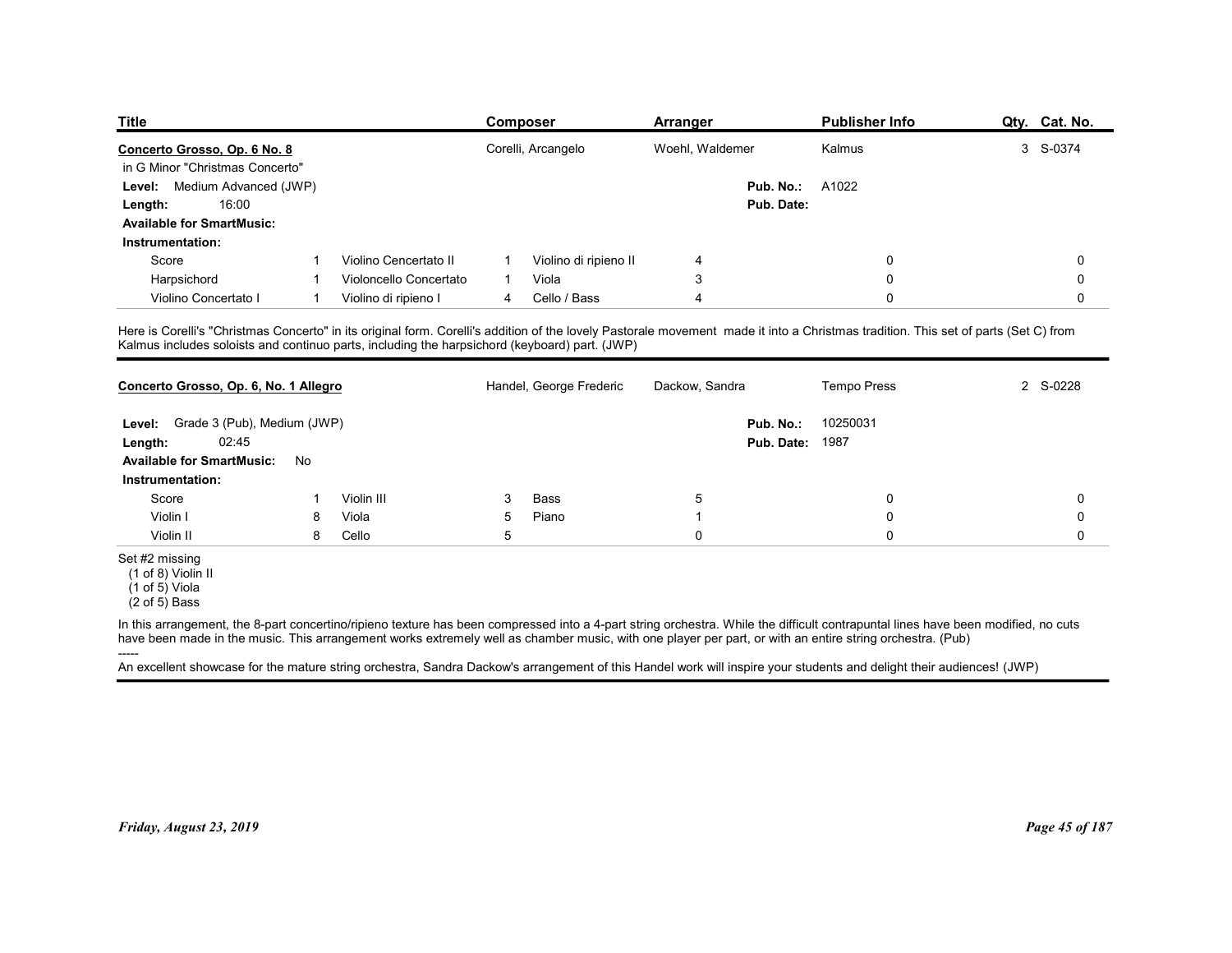| <b>Title</b>                                                                                                                                                                                      |                |                      |                | <b>Composer</b>    | Arranger       |                                     | Publisher Info                          | Qty. Cat. No. |
|---------------------------------------------------------------------------------------------------------------------------------------------------------------------------------------------------|----------------|----------------------|----------------|--------------------|----------------|-------------------------------------|-----------------------------------------|---------------|
| Concerto Grosso, Op. 6, Nr. 8                                                                                                                                                                     |                |                      |                | Corelli, Arcangelo |                |                                     | C.F. Peters / Broude<br><b>Brothers</b> | 1 S-0159      |
| Level:                                                                                                                                                                                            |                |                      |                |                    |                | Pub. No.:                           | 4488 / B.B. 272                         |               |
| 15:00<br>Length:                                                                                                                                                                                  |                |                      |                |                    |                | Pub. Date:                          |                                         |               |
| <b>Available for SmartMusic:</b>                                                                                                                                                                  | No             |                      |                |                    |                |                                     |                                         |               |
| Instrumentation:<br>Score                                                                                                                                                                         |                | Violin di ripieno I  | 8              | Cello Concertato   | $\overline{2}$ |                                     | $\mathbf 0$                             | $\mathbf 0$   |
| Violin Concertato                                                                                                                                                                                 | $\overline{2}$ | Violin de ripieno II | 8              | Cello/Bass         | 10             |                                     | 0                                       | 0             |
| Violin Concertato II                                                                                                                                                                              | $\overline{2}$ | Viola                | 6              | Harpsichord/Organ  | $\overline{2}$ |                                     | 0                                       | 0             |
|                                                                                                                                                                                                   |                |                      |                |                    |                |                                     |                                         |               |
| <b>Concerto in G Major</b>                                                                                                                                                                        |                |                      |                | Vivaldi, Antonio   | LaJoie, Thomas |                                     | Highland/Etling                         | 2 S-0180      |
| <b>First Movement</b>                                                                                                                                                                             |                |                      |                |                    |                |                                     |                                         |               |
| Level: Grade 3-1/2 (Pub), Medium (JWP)<br><b>Length:</b> 02:20                                                                                                                                    |                |                      |                |                    |                | Pub. No.:<br><b>Pub. Date: 2004</b> | 22317                                   |               |
| <b>Available for SmartMusic:</b>                                                                                                                                                                  | No             |                      |                |                    |                |                                     |                                         |               |
| Instrumentation:                                                                                                                                                                                  |                |                      |                |                    |                |                                     |                                         |               |
| Score                                                                                                                                                                                             |                | Viola                | $\overline{5}$ |                    | 0              |                                     | 0                                       | 0             |
|                                                                                                                                                                                                   | 8              | Cello/Bass           | $10$           |                    | 0              |                                     | 0                                       | 0             |
| Violin I                                                                                                                                                                                          |                |                      | $\pmb{0}$      |                    | 0              |                                     | $\mathbf 0$                             | 0             |
| Violin II                                                                                                                                                                                         | 8              |                      |                |                    |                |                                     |                                         |               |
| Set #2 missing                                                                                                                                                                                    |                |                      |                |                    |                |                                     |                                         |               |
| (1 of 5) Viola<br>This work was arranged for the Myers Park Repertory Orchestra. The concerto is the third from the set of opus 3 concerti titled L'estro Harmonico ("The Harmonic Inspiration"). |                |                      |                |                    |                |                                     |                                         |               |

| Level: Grade 3-1/2 (Pub), Medium (JWP)<br>Pub. No.: 22317<br><b>Pub. Date: 2004</b><br>02:20<br>Length:<br><b>Available for SmartMusic:</b><br>No<br>Instrumentation:<br>Viola<br>5<br>0<br>0<br>$\Omega$<br>Score<br>Cello/Bass<br>10<br>Violin I<br>$\mathbf 0$<br>0<br>0<br>8<br>Violin II<br>0<br>0<br>$\Omega$<br>$\Omega$<br>8<br>Set #2 missing<br>(1 of 5) Viola<br>This work was arranged for the Myers Park Repertory Orchestra. The concerto is the third from the set of opus 3 concerti titled L'estro Harmonico ("The Harmonic Inspiration").<br>The work, originally for solo violin and orchestra, has been adapted for 1st violins and ripieno parts distributed amongst the 2nd violins, violas, and basso continuo. (Pub)<br>Originally for solo violin and orchestra, this has been carefully adapted into a string orchestra piece your players will enjoy playing again and again. The concerto is the third from<br>opus 3, L'estro Harmonico (The Harmonic Inspiration). All the counterpoint, rhythmic excitement and energy of the Italian Baroque are there for you students to bring out! (JWP) |
|-----------------------------------------------------------------------------------------------------------------------------------------------------------------------------------------------------------------------------------------------------------------------------------------------------------------------------------------------------------------------------------------------------------------------------------------------------------------------------------------------------------------------------------------------------------------------------------------------------------------------------------------------------------------------------------------------------------------------------------------------------------------------------------------------------------------------------------------------------------------------------------------------------------------------------------------------------------------------------------------------------------------------------------------------------------------------------------------------------------------------------|
|                                                                                                                                                                                                                                                                                                                                                                                                                                                                                                                                                                                                                                                                                                                                                                                                                                                                                                                                                                                                                                                                                                                             |
|                                                                                                                                                                                                                                                                                                                                                                                                                                                                                                                                                                                                                                                                                                                                                                                                                                                                                                                                                                                                                                                                                                                             |
|                                                                                                                                                                                                                                                                                                                                                                                                                                                                                                                                                                                                                                                                                                                                                                                                                                                                                                                                                                                                                                                                                                                             |
|                                                                                                                                                                                                                                                                                                                                                                                                                                                                                                                                                                                                                                                                                                                                                                                                                                                                                                                                                                                                                                                                                                                             |
|                                                                                                                                                                                                                                                                                                                                                                                                                                                                                                                                                                                                                                                                                                                                                                                                                                                                                                                                                                                                                                                                                                                             |
|                                                                                                                                                                                                                                                                                                                                                                                                                                                                                                                                                                                                                                                                                                                                                                                                                                                                                                                                                                                                                                                                                                                             |
|                                                                                                                                                                                                                                                                                                                                                                                                                                                                                                                                                                                                                                                                                                                                                                                                                                                                                                                                                                                                                                                                                                                             |
|                                                                                                                                                                                                                                                                                                                                                                                                                                                                                                                                                                                                                                                                                                                                                                                                                                                                                                                                                                                                                                                                                                                             |
|                                                                                                                                                                                                                                                                                                                                                                                                                                                                                                                                                                                                                                                                                                                                                                                                                                                                                                                                                                                                                                                                                                                             |
|                                                                                                                                                                                                                                                                                                                                                                                                                                                                                                                                                                                                                                                                                                                                                                                                                                                                                                                                                                                                                                                                                                                             |
| Page 46 of 187<br>Friday, August 23, 2019                                                                                                                                                                                                                                                                                                                                                                                                                                                                                                                                                                                                                                                                                                                                                                                                                                                                                                                                                                                                                                                                                   |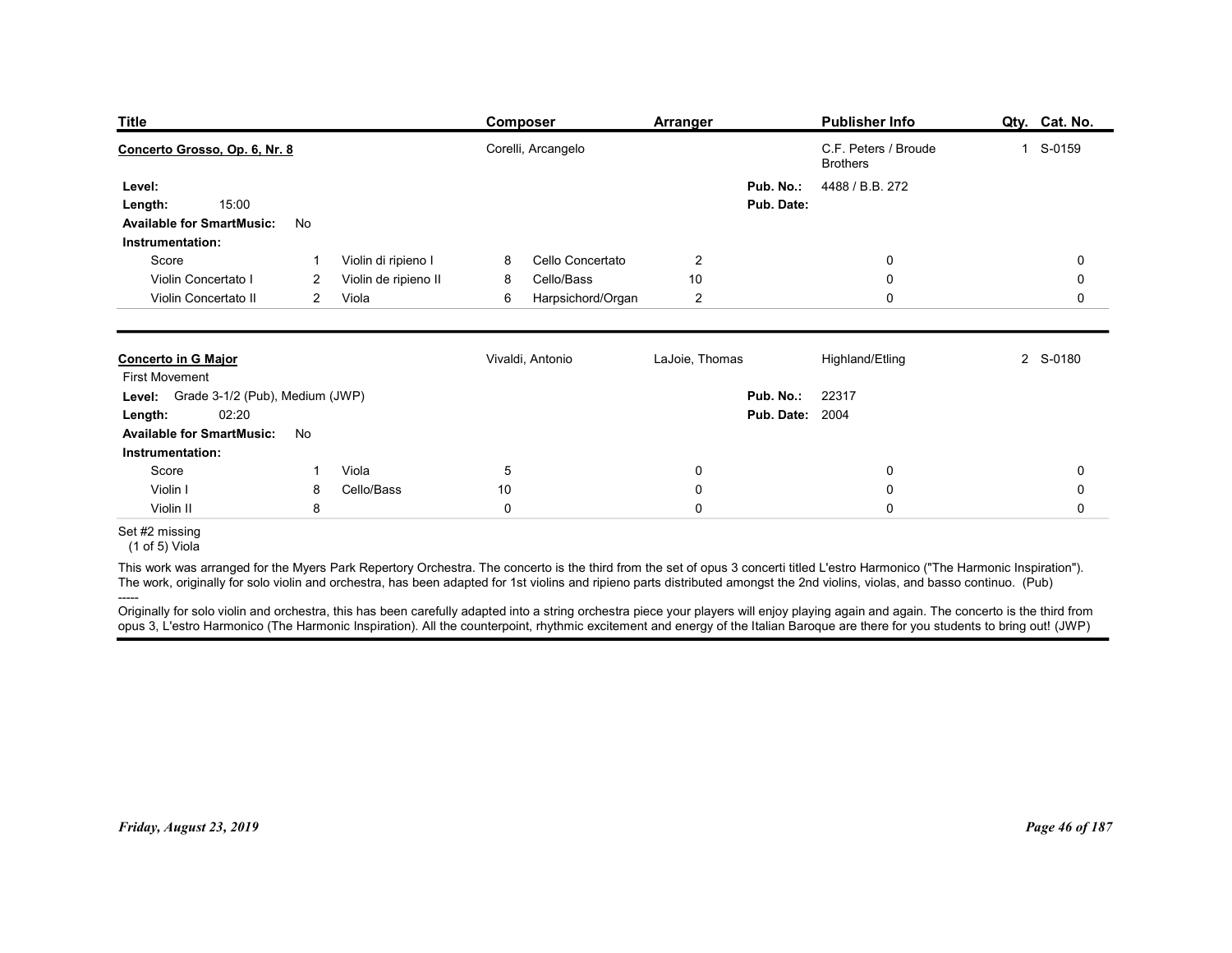| <b>Title</b>                            |                                  |               | Composer                                                                                                                                                                                                                                                                                                                                     | Arranger         |                        | <b>Publisher Info</b>      | Qty. Cat. No. |
|-----------------------------------------|----------------------------------|---------------|----------------------------------------------------------------------------------------------------------------------------------------------------------------------------------------------------------------------------------------------------------------------------------------------------------------------------------------------|------------------|------------------------|----------------------------|---------------|
| Conquistador!                           |                                  |               | Monday, Deborah Baker                                                                                                                                                                                                                                                                                                                        |                  |                        | Highland/Etling / Alfred   | 1 S-0322      |
| Level:                                  | Grade 2 (Pub), Medium Easy (JWP) |               |                                                                                                                                                                                                                                                                                                                                              |                  | Pub. No.:              | 23353                      |               |
|                                         |                                  |               |                                                                                                                                                                                                                                                                                                                                              |                  | <b>Pub. Date: 2005</b> |                            |               |
| 04:10<br>Length:                        |                                  |               |                                                                                                                                                                                                                                                                                                                                              |                  |                        |                            |               |
| Available for SmartMusic: Yes           |                                  |               |                                                                                                                                                                                                                                                                                                                                              |                  |                        |                            |               |
| Instrumentation:                        |                                  |               |                                                                                                                                                                                                                                                                                                                                              |                  |                        |                            |               |
| Score                                   | -1<br>8                          | Viola         | Piano<br>5                                                                                                                                                                                                                                                                                                                                   | $\overline{1}$   |                        | $\mathbf 0$                | 0             |
| Violin I<br>Violin II                   | 8                                | Cello<br>Bass | 5<br>5                                                                                                                                                                                                                                                                                                                                       | 0<br>$\mathbf 0$ |                        | $\mathbf 0$<br>$\mathbf 0$ | 0<br>0        |
|                                         |                                  |               |                                                                                                                                                                                                                                                                                                                                              |                  |                        |                            |               |
|                                         |                                  |               | A dramatic work with a hint of romance, Conquistador! depicts the life and adventures of the Spanish explorers known as Conquistadors. Repeated note passages in A minor<br>provide a glimpse into life on the trail, and the softer, lyrical section depicts the restful time. A great way to bring history into the music rehearsal! (Pub) |                  |                        |                            |               |
|                                         |                                  |               |                                                                                                                                                                                                                                                                                                                                              |                  |                        |                            |               |
| <b>Contrasts in E Minor</b>             |                                  |               | Feese, Francis L.                                                                                                                                                                                                                                                                                                                            |                  |                        | Young World Publications   | 3 S-0011      |
| Level: Grade 3 (Pub), Medium Easy (JWP) |                                  |               |                                                                                                                                                                                                                                                                                                                                              |                  | Pub. No.:              | SO 92                      |               |
| Length:                                 |                                  |               |                                                                                                                                                                                                                                                                                                                                              |                  | <b>Pub. Date: 1979</b> |                            |               |
| Available for SmartMusic: No            |                                  |               |                                                                                                                                                                                                                                                                                                                                              |                  |                        |                            |               |

| <b>Title</b>                                                                                                                                                                                                                                                                                                                                 |              |            |            | <b>Composer</b>       | <b>Arranger</b> |                                     | <b>Publisher Info</b>    | Qty. Cat. No.  |
|----------------------------------------------------------------------------------------------------------------------------------------------------------------------------------------------------------------------------------------------------------------------------------------------------------------------------------------------|--------------|------------|------------|-----------------------|-----------------|-------------------------------------|--------------------------|----------------|
| Conquistador!                                                                                                                                                                                                                                                                                                                                |              |            |            | Monday, Deborah Baker |                 |                                     | Highland/Etling / Alfred | 1 S-0322       |
| Level: Grade 2 (Pub), Medium Easy (JWP)<br>04:10<br>Length:                                                                                                                                                                                                                                                                                  |              |            |            |                       |                 | Pub. No.:<br><b>Pub. Date: 2005</b> | 23353                    |                |
| <b>Available for SmartMusic:</b>                                                                                                                                                                                                                                                                                                             | Yes          |            |            |                       |                 |                                     |                          |                |
| Instrumentation:                                                                                                                                                                                                                                                                                                                             |              |            |            |                       |                 |                                     |                          |                |
| Score                                                                                                                                                                                                                                                                                                                                        | $\mathbf{1}$ | Viola      | 5          | Piano                 | -1              |                                     | 0                        | 0              |
| Violin I                                                                                                                                                                                                                                                                                                                                     | 8            | Cello      | 5          |                       | $\mathbf 0$     |                                     | 0                        | 0              |
| Violin II                                                                                                                                                                                                                                                                                                                                    | 8            | Bass       | 5          |                       | $\mathbf 0$     |                                     | 0                        | 0              |
| A dramatic work with a hint of romance, Conquistador! depicts the life and adventures of the Spanish explorers known as Conquistadors. Repeated note passages in A minor<br>provide a glimpse into life on the trail, and the softer, lyrical section depicts the restful time. A great way to bring history into the music rehearsal! (Pub) |              |            |            |                       |                 |                                     |                          |                |
| <b>Contrasts in E Minor</b>                                                                                                                                                                                                                                                                                                                  |              |            |            | Feese, Francis L.     |                 |                                     | Young World Publications | 3 S-0011       |
| Level: Grade 3 (Pub), Medium Easy (JWP)                                                                                                                                                                                                                                                                                                      |              |            |            |                       |                 | Pub. No.:                           | SO 92                    |                |
| Length:                                                                                                                                                                                                                                                                                                                                      |              |            |            |                       |                 | <b>Pub. Date: 1979</b>              |                          |                |
| <b>Available for SmartMusic:</b>                                                                                                                                                                                                                                                                                                             | No           |            |            |                       |                 |                                     |                          |                |
| Instrumentation:                                                                                                                                                                                                                                                                                                                             |              |            |            |                       |                 |                                     |                          |                |
| Score                                                                                                                                                                                                                                                                                                                                        | $\mathbf{1}$ | 3rd Violin | 4          | Bass                  | $\sqrt{5}$      |                                     | 0                        | 0              |
| 1st Violin                                                                                                                                                                                                                                                                                                                                   | 8            | Viola      | $\sqrt{5}$ |                       | $\mathbf 0$     |                                     | $\mathbf 0$              | 0              |
| 2nd Violin                                                                                                                                                                                                                                                                                                                                   | 8            | Cello      | $\sqrt{5}$ |                       | $\pmb{0}$       |                                     | $\mathbf 0$              | 0              |
| Set #3 missing<br>$(1 of 8)$ 1st Violin<br>$(1 of 8)$ 2nd Violin<br>$(3 of 4)$ 3rd Violin                                                                                                                                                                                                                                                    |              |            |            |                       |                 |                                     |                          |                |
|                                                                                                                                                                                                                                                                                                                                              |              |            |            |                       |                 |                                     |                          |                |
| Friday, August 23, 2019                                                                                                                                                                                                                                                                                                                      |              |            |            |                       |                 |                                     |                          | Page 47 of 187 |
|                                                                                                                                                                                                                                                                                                                                              |              |            |            |                       |                 |                                     |                          |                |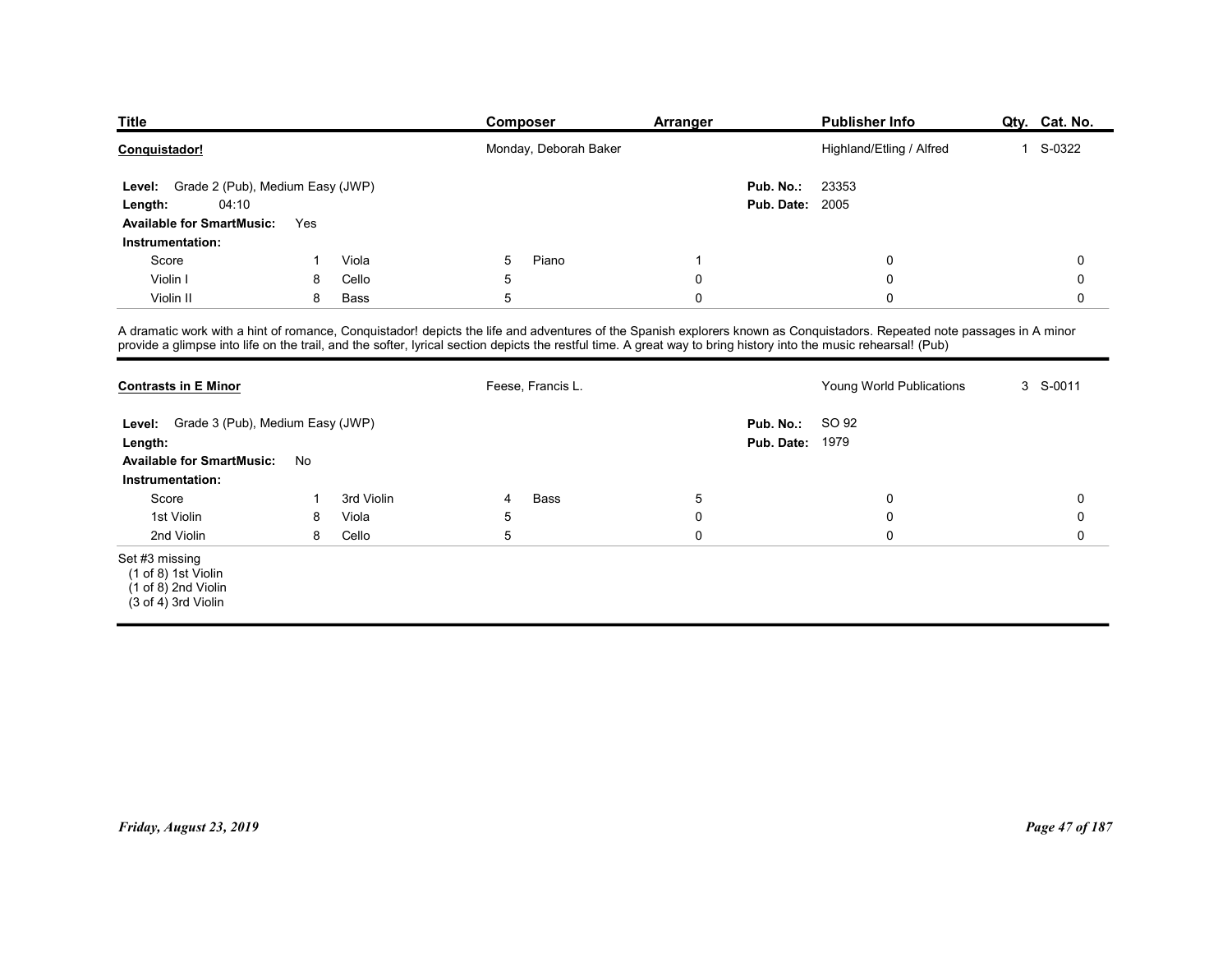| <b>Title</b>                                                                                                                                                                                                                                                                                                                                                                                                                                                                                                                                                                                                                       |                |                     | <b>Composer</b>                             | <b>Arranger</b>                 |                                                   | <b>Publisher Info</b>      | Qty. Cat. No.              |
|------------------------------------------------------------------------------------------------------------------------------------------------------------------------------------------------------------------------------------------------------------------------------------------------------------------------------------------------------------------------------------------------------------------------------------------------------------------------------------------------------------------------------------------------------------------------------------------------------------------------------------|----------------|---------------------|---------------------------------------------|---------------------------------|---------------------------------------------------|----------------------------|----------------------------|
| <b>Conversations in Silence</b>                                                                                                                                                                                                                                                                                                                                                                                                                                                                                                                                                                                                    |                |                     | Ellisor, Connie                             |                                 |                                                   | Self Published             | 2 S-0254                   |
| Level:<br>Length:<br><b>Available for SmartMusic:</b>                                                                                                                                                                                                                                                                                                                                                                                                                                                                                                                                                                              |                |                     |                                             |                                 | Pub. No.:<br>Pub. Date:                           |                            |                            |
| Instrumentation:<br>Score                                                                                                                                                                                                                                                                                                                                                                                                                                                                                                                                                                                                          | -1             | Viola               | $\overline{5}$                              | $\boldsymbol{0}$                |                                                   | $\boldsymbol{0}$           | 0                          |
| Volin 1<br>Violin 2                                                                                                                                                                                                                                                                                                                                                                                                                                                                                                                                                                                                                | 8<br>8         | Cello<br>Bass       | 5<br>4                                      | $\boldsymbol{0}$<br>$\mathbf 0$ |                                                   | $\mathbf 0$<br>$\mathbf 0$ | 0<br>0                     |
| Set #2 missing<br>(1 of 1) Score                                                                                                                                                                                                                                                                                                                                                                                                                                                                                                                                                                                                   |                |                     |                                             |                                 |                                                   |                            |                            |
| <b>Country Hoedown</b>                                                                                                                                                                                                                                                                                                                                                                                                                                                                                                                                                                                                             |                |                     | Newbold, Soon Hee                           |                                 |                                                   | FJH Music                  | S-0280<br>1                |
| Level: Grade 2 (Pub), Easy (JWP)<br>01:45<br>Length:<br><b>Available for SmartMusic:</b><br>Instrumentation:                                                                                                                                                                                                                                                                                                                                                                                                                                                                                                                       |                |                     |                                             |                                 | <b>Pub. No.: ST6253</b><br><b>Pub. Date: 2011</b> |                            |                            |
| Score                                                                                                                                                                                                                                                                                                                                                                                                                                                                                                                                                                                                                              | $\overline{1}$ | Violin 3 (Viola TC) | Bass<br>5 <sup>5</sup>                      | $\overline{5}$                  |                                                   | $\mathbf 0$                | 0                          |
| Violin 1<br>Violin 2                                                                                                                                                                                                                                                                                                                                                                                                                                                                                                                                                                                                               | 8<br>8         | Viola<br>Cello      | Piano<br>$5\overline{)}$<br>$5\phantom{.0}$ | $\mathbf{1}$<br>$\mathbf 0$     |                                                   | $\mathbf 0$<br>$\mathbf 0$ | $\mathbf 0$<br>$\mathbf 0$ |
| Knee slappin' and stompin' fun! Immerse yourself in a wagon hayride, square dancing, and even a good old-fashioned barn raising. With open stringed double stops, integration<br>of melody in all voices and some interactive rhythms based on clapping and stomping, players will want to yell out a few "Yee-haws" as they get into the action! (Pub)<br>-----<br>Soon Hee Newbold delivers a kicky romp, inspired by traditions of the American outlands. This lively piece demonstrates the contrast of legato quarter notes versus percussive<br>eighth notes, and brims with clever syncopations and section features. (JWP) |                |                     |                                             |                                 |                                                   |                            |                            |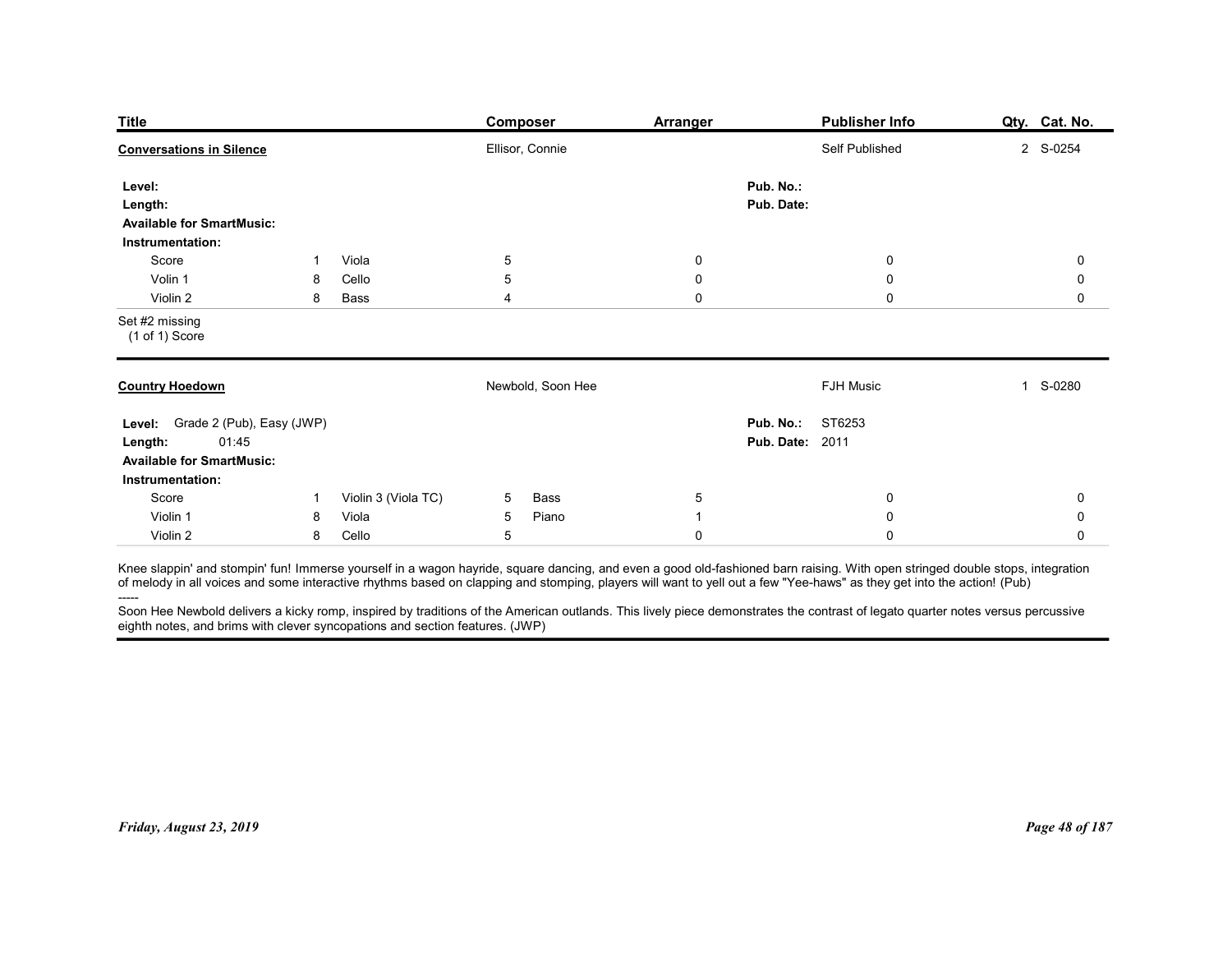| <b>Title</b>                                                                                                                  |                                               | <b>Composer</b>                          | <b>Arranger</b>                           | Publisher Info                                           | Qty. Cat. No.                                     |
|-------------------------------------------------------------------------------------------------------------------------------|-----------------------------------------------|------------------------------------------|-------------------------------------------|----------------------------------------------------------|---------------------------------------------------|
| <b>Cypresses, The</b><br>10 Love Songs<br>Level:<br>Length:<br><b>Available for SmartMusic:</b>                               | No                                            | Dvorak, Antonin                          |                                           | Edwin F. Kalmus<br><b>Pub. No.: A 5337</b><br>Pub. Date: | 3 S-0113                                          |
| Instrumentation:<br>Score<br>Violin I<br>Violin II                                                                            | Viola<br>$\mathbf{1}$<br>Cello<br>8<br>$\bf8$ | $\overline{5}$<br>8<br>$\mathbf 0$       | $\mathbf 0$<br>$\mathbf 0$<br>$\mathbf 0$ | $\overline{0}$<br>$\pmb{0}$<br>$\mathbf 0$               | $\mathbf 0$<br>$\mathsf{O}\xspace$<br>$\mathsf 0$ |
| Set #2 missing<br>(1 of 1) Score<br>Set #3 missing                                                                            |                                               |                                          |                                           |                                                          |                                                   |
| (1 of 1) Score<br><b>Dance Movements</b>                                                                                      |                                               | Mele, Frank                              |                                           | Theodore Presser                                         | 1 S-0063                                          |
| Celtic Dance / Gaelic Air / Sakura / Siciiana / Waltz /<br>Slovakian Dance / Cradle Song / Country Dance / Jig /<br>Polonaise |                                               |                                          |                                           |                                                          |                                                   |
| Level: Easy (JWP)<br>Length:<br>Available for SmartMusic: No<br>Instrumentation:                                              |                                               |                                          |                                           | Pub. No.: 414-41119<br>Pub. Date:                        |                                                   |
| Score<br>1st Violin                                                                                                           | 3rd Violin<br>$\mathbf{1}$<br>Viola           | Bass<br>$\overline{2}$<br>$\overline{2}$ | $\overline{2}$<br>$\mathbf 0$             | $\overline{0}$<br>$\mathbf 0$                            | $\mathbf 0$<br>$\mathsf{O}\xspace$                |
|                                                                                                                               | $\mathbf{3}$                                  |                                          |                                           |                                                          |                                                   |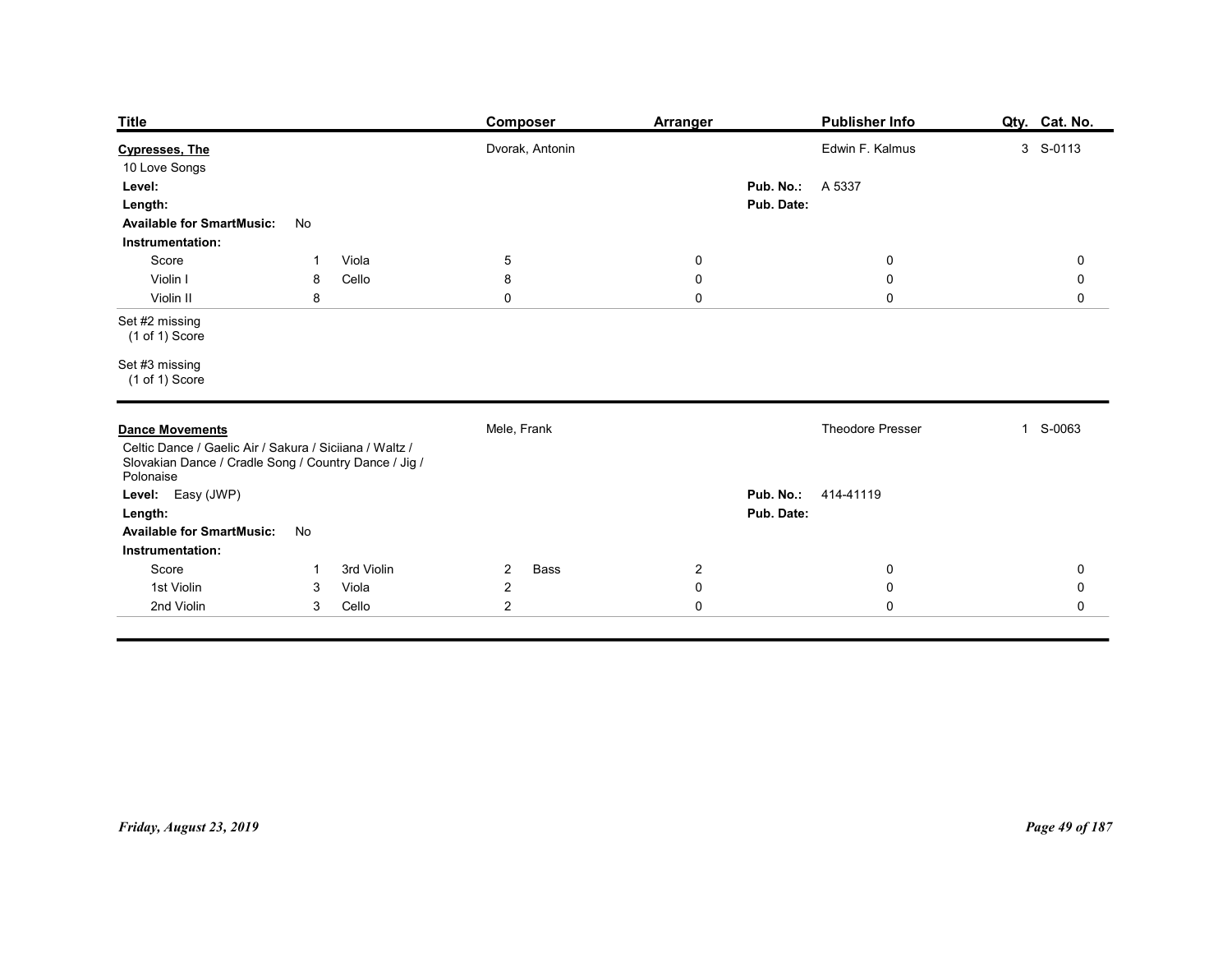| <b>Title</b>                                                                                     |        |            | <b>Composer</b>                                                                                                                                                               | <b>Arranger</b> | <b>Publisher Info</b>                     | Qty. Cat. No. |
|--------------------------------------------------------------------------------------------------|--------|------------|-------------------------------------------------------------------------------------------------------------------------------------------------------------------------------|-----------------|-------------------------------------------|---------------|
| Dance of Iscariot                                                                                |        |            | Mosier, Kirt                                                                                                                                                                  |                 | Neil A. Kjos                              | 1 S-0418      |
| Grade 4 (Pub), Medium Easy (JWP)<br><b>Level:</b><br>Length:<br><b>Available for SmartMusic:</b> |        |            |                                                                                                                                                                               |                 | SO140C<br>Pub. No.:<br>Pub. Date:<br>1997 |               |
| Instrumentation:                                                                                 |        |            |                                                                                                                                                                               |                 |                                           |               |
| Score                                                                                            |        | 3rd Violin | <b>String Bass</b><br>5                                                                                                                                                       | $\sqrt{5}$      | 0                                         | 0             |
| 1st Violin                                                                                       | 8      | Viola      | 5                                                                                                                                                                             | 0               | 0                                         | 0             |
| 2nd Violin                                                                                       | 8      | Cello      | 5                                                                                                                                                                             | 0               | 0                                         | 0             |
|                                                                                                  |        |            | A rhythmically-charged composition for students. All parts playable in first position. (Pub)                                                                                  |                 |                                           |               |
|                                                                                                  |        |            |                                                                                                                                                                               |                 |                                           |               |
| <b>Dance of the Tumblers</b>                                                                     |        |            | Rimsky-Korsakov, Nikolai                                                                                                                                                      | Dackow, Sandra  | Ludwig Music / Tempo                      | 1 S-0141      |
| from The Snow Maiden                                                                             |        |            |                                                                                                                                                                               |                 | Press                                     |               |
|                                                                                                  |        |            | Level: Grade 2 (Pub), Medium Easy (JWP), Level 2 (NYSSMA), Medium Easy (SM)                                                                                                   |                 | Pub. No.:<br>STRO-25 / 10250025           |               |
| Length:                                                                                          |        |            |                                                                                                                                                                               |                 | <b>Pub. Date: 1985</b>                    |               |
| <b>Available for SmartMusic:</b>                                                                 | Yes    |            |                                                                                                                                                                               |                 |                                           |               |
| Instrumentation:                                                                                 |        |            |                                                                                                                                                                               |                 |                                           |               |
| Score                                                                                            | -1     | Violin 3   | Bass<br>3                                                                                                                                                                     | $\sqrt{5}$      | $\mathbf 0$                               | 0             |
| Violin 1                                                                                         | 8<br>8 | Viola      | Piano<br>5<br>5                                                                                                                                                               | -1              | $\mathbf 0$                               | 0<br>0        |
| Violin 2<br>Set #2 missing<br>(1 of 8) Violin I                                                  |        | Cello      |                                                                                                                                                                               | $\mathbf 0$     | $\pmb{0}$                                 |               |
| $(1 \text{ of } 8)$ Violin II                                                                    |        |            | This arrangement has been a favorite of students, teachers and audiences since it was published. All sections make important contributions, and all players have something to |                 |                                           |               |

| <b>Dance of the Tumblers</b>                                                                                                                                                                                                                                                                                   |     |          |   | Rimsky-Korsakov, Nikolai | Dackow, Sandra |                        | Ludwig Music / Tempo<br>Press | 1 S-0141       |
|----------------------------------------------------------------------------------------------------------------------------------------------------------------------------------------------------------------------------------------------------------------------------------------------------------------|-----|----------|---|--------------------------|----------------|------------------------|-------------------------------|----------------|
| from The Snow Maiden<br>Level: Grade 2 (Pub), Medium Easy (JWP), Level 2 (NYSSMA), Medium Easy (SM)                                                                                                                                                                                                            |     |          |   |                          |                | Pub. No.:              | STRO-25 / 10250025            |                |
| Length:                                                                                                                                                                                                                                                                                                        |     |          |   |                          |                | <b>Pub. Date: 1985</b> |                               |                |
| <b>Available for SmartMusic:</b>                                                                                                                                                                                                                                                                               | Yes |          |   |                          |                |                        |                               |                |
| Instrumentation:                                                                                                                                                                                                                                                                                               |     |          |   |                          |                |                        |                               |                |
| Score                                                                                                                                                                                                                                                                                                          |     | Violin 3 | 3 | Bass                     | 5              |                        | 0                             | 0              |
| Violin 1                                                                                                                                                                                                                                                                                                       | 8   | Viola    | 5 | Piano                    |                |                        | 0                             | 0              |
| Violin 2                                                                                                                                                                                                                                                                                                       | 8   | Cello    | 5 |                          | $\Omega$       |                        | $\mathbf 0$                   | $\Omega$       |
| Set #2 missing<br>(1 of 8) Violin I<br>(1 of 8) Violin II                                                                                                                                                                                                                                                      |     |          |   |                          |                |                        |                               |                |
| This arrangement has been a favorite of students, teachers and audiences since it was published. All sections make important contributions, and all players have something to<br>do. Originally arranged for an elementary school orchestra, this arrangement sounds more difficult than it actually is. (Pub) |     |          |   |                          |                |                        |                               |                |
| This delightful work by Rimsky-Korsakoff will be a great selection on any concert, and is especially suitable for festivals or contests. (JWP)                                                                                                                                                                 |     |          |   |                          |                |                        |                               |                |
|                                                                                                                                                                                                                                                                                                                |     |          |   |                          |                |                        |                               |                |
|                                                                                                                                                                                                                                                                                                                |     |          |   |                          |                |                        |                               |                |
|                                                                                                                                                                                                                                                                                                                |     |          |   |                          |                |                        |                               |                |
|                                                                                                                                                                                                                                                                                                                |     |          |   |                          |                |                        |                               |                |
|                                                                                                                                                                                                                                                                                                                |     |          |   |                          |                |                        |                               |                |
|                                                                                                                                                                                                                                                                                                                |     |          |   |                          |                |                        |                               |                |
|                                                                                                                                                                                                                                                                                                                |     |          |   |                          |                |                        |                               |                |
|                                                                                                                                                                                                                                                                                                                |     |          |   |                          |                |                        |                               |                |
|                                                                                                                                                                                                                                                                                                                |     |          |   |                          |                |                        |                               |                |
| Friday, August 23, 2019                                                                                                                                                                                                                                                                                        |     |          |   |                          |                |                        |                               | Page 50 of 187 |
|                                                                                                                                                                                                                                                                                                                |     |          |   |                          |                |                        |                               |                |
|                                                                                                                                                                                                                                                                                                                |     |          |   |                          |                |                        |                               |                |
|                                                                                                                                                                                                                                                                                                                |     |          |   |                          |                |                        |                               |                |
|                                                                                                                                                                                                                                                                                                                |     |          |   |                          |                |                        |                               |                |
|                                                                                                                                                                                                                                                                                                                |     |          |   |                          |                |                        |                               |                |
|                                                                                                                                                                                                                                                                                                                |     |          |   |                          |                |                        |                               |                |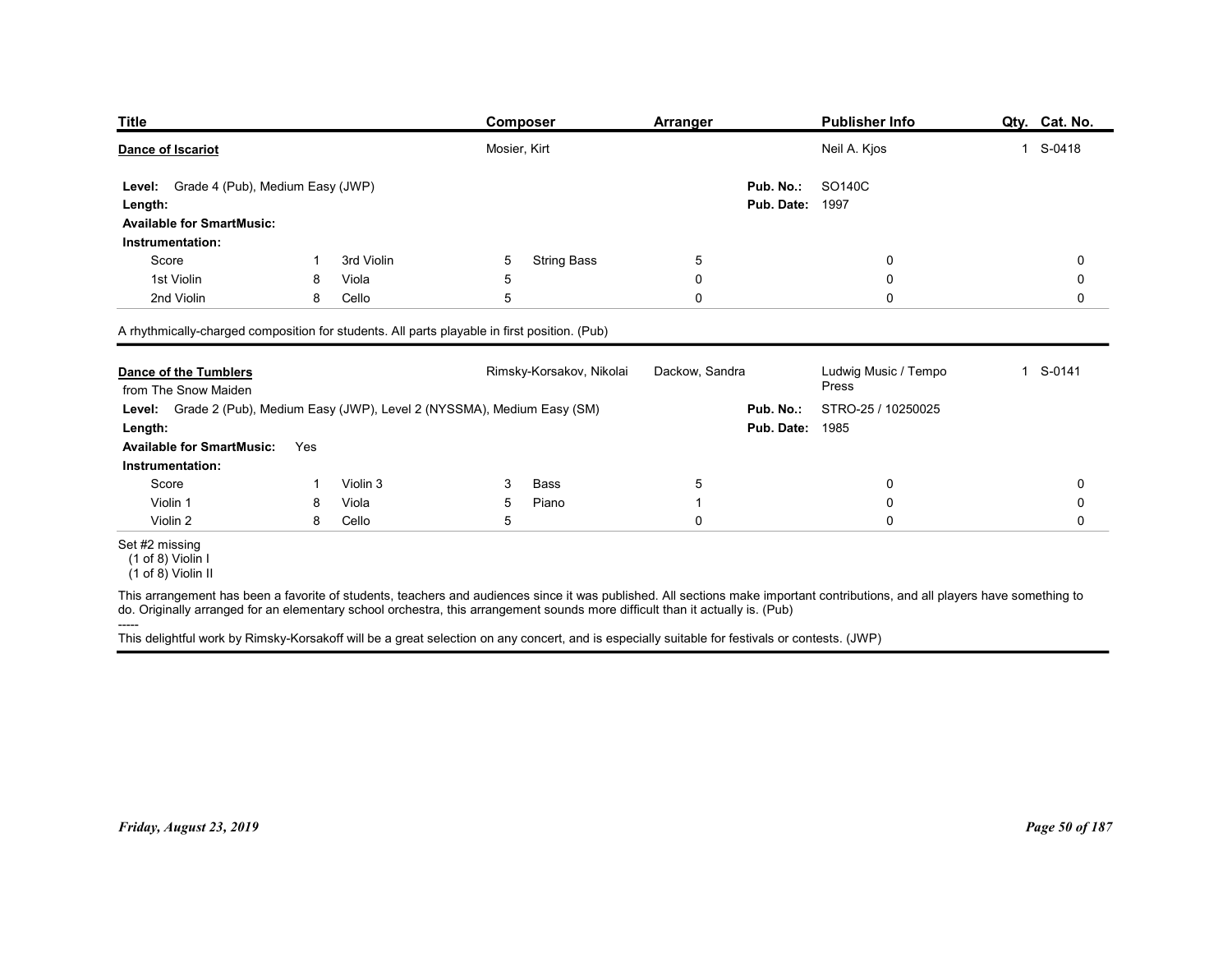| <b>Title</b><br>Publisher Info<br>Qty. Cat. No.<br>Composer<br><b>Arranger</b><br>Forest R. Etling<br>1 S-0012<br><b>Dancing Basses</b><br>Isaac, Merle J.<br>SO 92<br>Level: Medium Easy (JWP)<br>Pub. No.:<br>Pub. Date:<br>Length:<br><b>Available for SmartMusic:</b><br>No<br>Instrumentation:<br>3rd Violin<br>3<br>Score<br>$\overline{2}$<br>Bass<br>0<br>0<br>-1<br>1st Violin<br>5<br>Viola<br>3<br>Piano<br>0<br>0<br>-1<br>2nd Violin<br>0<br>$\mathbf 0$<br>5<br>Cello<br>3<br>0 |
|-----------------------------------------------------------------------------------------------------------------------------------------------------------------------------------------------------------------------------------------------------------------------------------------------------------------------------------------------------------------------------------------------------------------------------------------------------------------------------------------------|
|                                                                                                                                                                                                                                                                                                                                                                                                                                                                                               |
|                                                                                                                                                                                                                                                                                                                                                                                                                                                                                               |
|                                                                                                                                                                                                                                                                                                                                                                                                                                                                                               |
|                                                                                                                                                                                                                                                                                                                                                                                                                                                                                               |
|                                                                                                                                                                                                                                                                                                                                                                                                                                                                                               |
|                                                                                                                                                                                                                                                                                                                                                                                                                                                                                               |
|                                                                                                                                                                                                                                                                                                                                                                                                                                                                                               |
|                                                                                                                                                                                                                                                                                                                                                                                                                                                                                               |
|                                                                                                                                                                                                                                                                                                                                                                                                                                                                                               |
|                                                                                                                                                                                                                                                                                                                                                                                                                                                                                               |
|                                                                                                                                                                                                                                                                                                                                                                                                                                                                                               |
|                                                                                                                                                                                                                                                                                                                                                                                                                                                                                               |
|                                                                                                                                                                                                                                                                                                                                                                                                                                                                                               |
| Morales, Erik<br>FJH<br>Traditional<br>2 S-0216<br>Danny Boy                                                                                                                                                                                                                                                                                                                                                                                                                                  |
| Pub. No.: ST6189<br>Level: Medium Easy (JWP), Grade 3 (SMP)                                                                                                                                                                                                                                                                                                                                                                                                                                   |
| 04:15<br><b>Pub. Date: 2009</b><br>Length:<br><b>Available for SmartMusic:</b><br>No                                                                                                                                                                                                                                                                                                                                                                                                          |
| Instrumentation:<br>Score<br>$5\phantom{.0}$<br>$\bf{0}$<br>Violin 3<br>5<br>Bass<br>0<br>-1                                                                                                                                                                                                                                                                                                                                                                                                  |
| $\pmb{0}$<br>$\pmb{0}$<br>Violin 1<br>Viola<br>$\mathbf 0$<br>8<br>5                                                                                                                                                                                                                                                                                                                                                                                                                          |
| 5<br>$\pmb{0}$<br>$\pmb{0}$<br>$\mathsf 0$<br>Violin 2<br>Cello<br>8                                                                                                                                                                                                                                                                                                                                                                                                                          |
| Set #2 missing<br>$(1 of 8)$ Violin 2<br>$(1 \text{ of } 5)$ Viola<br>$(1 of 5)$ Cello                                                                                                                                                                                                                                                                                                                                                                                                        |
| The magical setting of this cherished melody combines exquisite orchestration with dramatic harmonies. At times, the arrangement is quite plaintive sounding, which is balanced<br>with more contemporary harmonies and powerful countermelodies. Endless opportunities for music making abound, and there certainly will not be a dry eye in the house when<br>the group plays the final chord after a haunting violin solo. Inspirational (Pub)                                             |
| $-----$<br>This arrangement is a setting of Londonderry Air, the popular anthem from northern Ireland. The tune was given lyrics in 1913 by an English lawyer named Frederick Edward<br>Weatherly, and would then become known as Danny Boy. (SMP)                                                                                                                                                                                                                                            |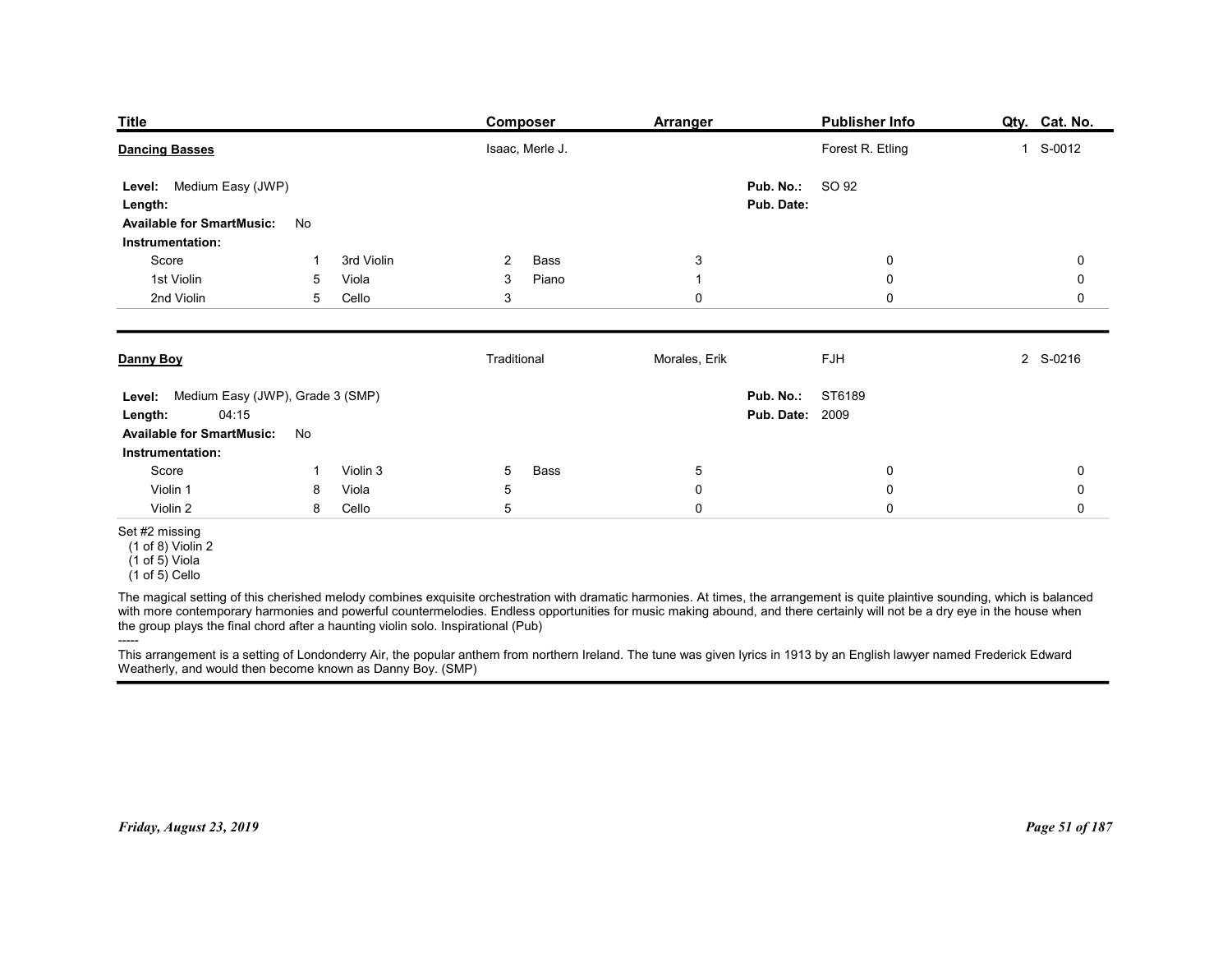| <b>Title</b>                                                         |    |                    | Composer           | <b>Arranger</b>                                                                                                                                                                  | <b>Publisher Info</b>    | Qty. Cat. No. |
|----------------------------------------------------------------------|----|--------------------|--------------------|----------------------------------------------------------------------------------------------------------------------------------------------------------------------------------|--------------------------|---------------|
| Danza                                                                |    |                    | Nelhybel, Vaclav   |                                                                                                                                                                                  | E.C. Kerby / Hal Leonard | 2 S-0206      |
| Medium Easy (JWP)<br>Level:                                          |    |                    |                    | Pub. No.:                                                                                                                                                                        | ECK735 / HL50480907      |               |
| 07:00<br>Length:                                                     |    |                    |                    | Pub. Date:                                                                                                                                                                       | 1971                     |               |
| <b>Available for SmartMusic:</b>                                     | No |                    |                    |                                                                                                                                                                                  |                          |               |
| Instrumentation:                                                     |    | Viola C Clef       | 5                  | 0                                                                                                                                                                                | 0                        | 0             |
| Score<br>Violin I                                                    | 8  | Viola TC           | 3                  | 0                                                                                                                                                                                | 0                        | 0             |
| Violin II                                                            | 8  | Cello & Contrabass | 10                 | $\mathbf 0$                                                                                                                                                                      | $\mathbf 0$              | 0             |
| Set #2 missing<br>(2 of 8) Violin II<br>$(2 \text{ of } 3)$ Viola TC |    |                    |                    |                                                                                                                                                                                  |                          |               |
|                                                                      |    |                    |                    | Nelhybel's intriguing work is divided into three sections, Adagio; Allegro, and Vivo. Nelhybel's contribution to the world of music is fast becoming recognized worldwide. (JWP) |                          |               |
| <b>Danza Final</b>                                                   |    |                    | Ginastera, Alberto | Longfield, Robert                                                                                                                                                                | Hal Leonard              | 1 S-0249      |
| Young Edition                                                        |    |                    |                    |                                                                                                                                                                                  |                          |               |
|                                                                      |    |                    |                    |                                                                                                                                                                                  | Pub. No.: HL48030031     |               |
| Level: Grade 2 (Pub), Easy (JWP)                                     |    |                    |                    | <b>Pub. Date: 2011</b>                                                                                                                                                           |                          |               |
| 01:45<br>Length:                                                     |    |                    |                    |                                                                                                                                                                                  |                          |               |
| <b>Available for SmartMusic:</b>                                     | No |                    |                    |                                                                                                                                                                                  |                          |               |
| Instrumentation:                                                     |    |                    |                    |                                                                                                                                                                                  |                          |               |
| Score<br>Violin 1                                                    | 8  | Violin 3<br>Viola  | Bass<br>4<br>Piano | Percussion 2<br>4                                                                                                                                                                | 0                        | 0<br>0        |

## Set #2 missing

| Medium Easy (JWP)<br>Level:<br>07:00<br>Length:<br><b>Available for SmartMusic:</b><br>No<br>Instrumentation:<br>Viola C Clef<br>Score<br>$\mathbf 1$<br>Viola TC<br>Violin I<br>8<br>Violin II<br>8<br>Set #2 missing<br>$(2 of 8)$ Violin II<br>$(2 \text{ of } 3)$ Viola TC                          | $\overline{5}$<br>$\sqrt{3}$<br>Cello & Contrabass<br>10 | Pub. No.:<br><b>Pub. Date: 1971</b><br>$\mathbf 0$<br>$\pmb{0}$<br>$\mathbf 0$ | ECK735 / HL50480907<br>0<br>0<br>$\Omega$ | 0<br>0<br>$\mathbf 0$ |
|---------------------------------------------------------------------------------------------------------------------------------------------------------------------------------------------------------------------------------------------------------------------------------------------------------|----------------------------------------------------------|--------------------------------------------------------------------------------|-------------------------------------------|-----------------------|
|                                                                                                                                                                                                                                                                                                         |                                                          |                                                                                |                                           |                       |
|                                                                                                                                                                                                                                                                                                         |                                                          |                                                                                |                                           |                       |
|                                                                                                                                                                                                                                                                                                         |                                                          |                                                                                |                                           |                       |
|                                                                                                                                                                                                                                                                                                         |                                                          |                                                                                |                                           |                       |
|                                                                                                                                                                                                                                                                                                         |                                                          |                                                                                |                                           |                       |
| Nelhybel's intriguing work is divided into three sections, Adagio; Allegro, and Vivo. Nelhybel's contribution to the world of music is fast becoming recognized worldwide. (JWP)                                                                                                                        |                                                          |                                                                                |                                           |                       |
| Danza Final<br><b>Young Edition</b>                                                                                                                                                                                                                                                                     | Ginastera, Alberto                                       | Longfield, Robert                                                              | Hal Leonard                               | 1 S-0249              |
| Level: Grade 2 (Pub), Easy (JWP)<br>01:45<br>Length:<br>Available for SmartMusic: No<br>Instrumentation:                                                                                                                                                                                                |                                                          | <b>Pub. Date: 2011</b>                                                         | Pub. No.: HL48030031                      |                       |
| Score<br>Violin 3<br>-1                                                                                                                                                                                                                                                                                 | <b>Bass</b><br>4                                         | Percussion 2<br>$\overline{4}$                                                 | -1                                        | 0                     |
| Violin 1<br>Viola<br>8                                                                                                                                                                                                                                                                                  | Piano<br>4                                               | -1                                                                             | 0                                         | 0                     |
| Cello<br>Violin 2<br>8                                                                                                                                                                                                                                                                                  | Percussion 1<br>4                                        | $\overline{c}$                                                                 | $\mathsf 0$                               | $\mathbf 0$           |
| The music of this classic Argentinian composer has been a favorite of orchestras throughout the world, marked by its distinctive Latin symphonic sound. Danza Final (from the<br>ballet Estancia) is one of Ginastera's most famous movements and is now available for developing string players. (Pub) |                                                          |                                                                                |                                           |                       |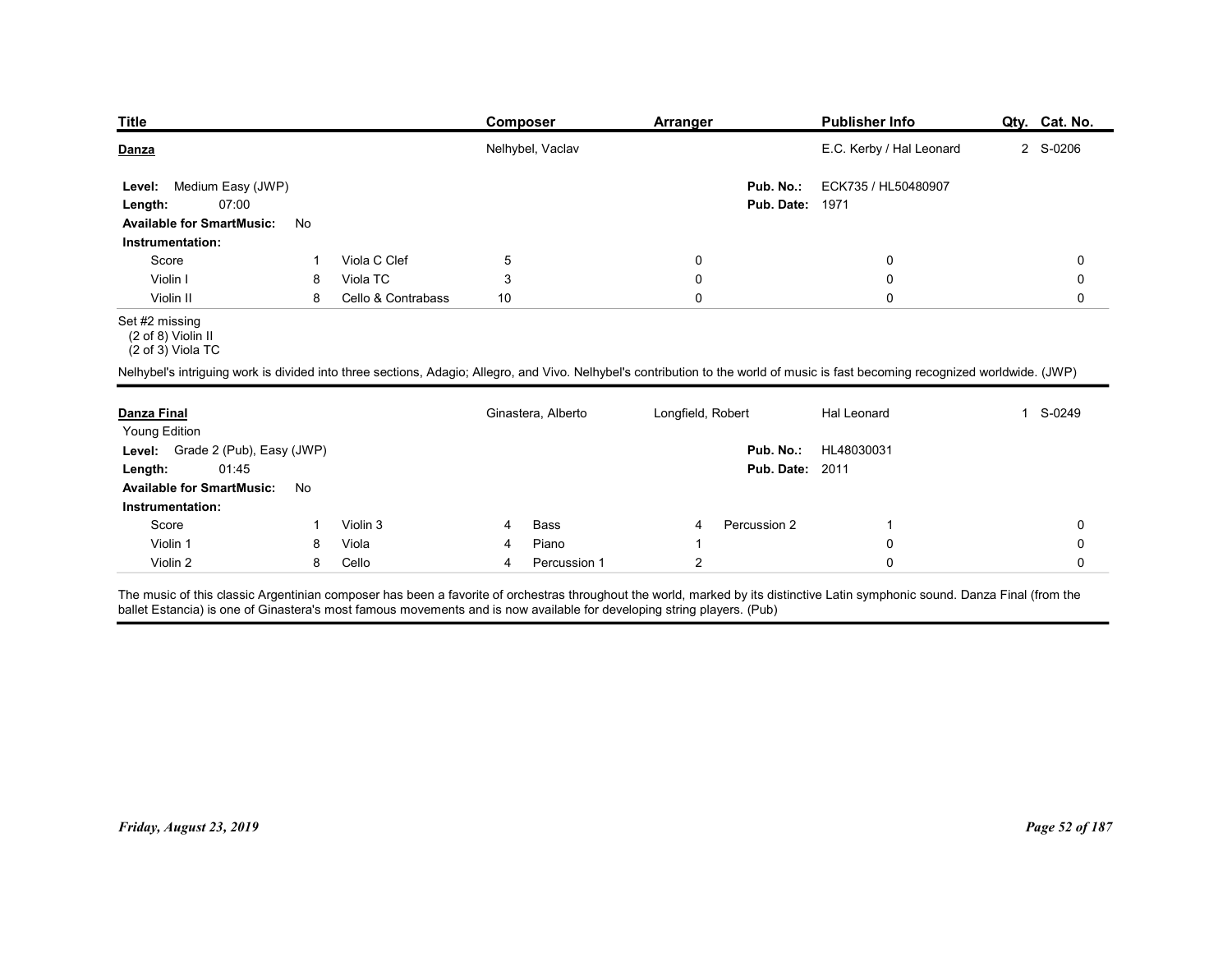| <b>Title</b>                                         |                    | Composer             | Arranger                   | Publisher Info             | Qty. Cat. No.              |
|------------------------------------------------------|--------------------|----------------------|----------------------------|----------------------------|----------------------------|
|                                                      |                    |                      |                            |                            |                            |
|                                                      |                    |                      |                            |                            |                            |
| Danzas de Panama                                     |                    | Still, William Grant |                            | Peer Music                 | 3 S-0348                   |
| Tamborito / Mejorana / Punto / Cumbia                |                    |                      |                            |                            |                            |
| Level: Advanced (JWP)                                |                    |                      |                            | Pub. No.:<br>00229206      |                            |
| 12:30<br>Length:                                     |                    |                      |                            | <b>Pub. Date: 1953</b>     |                            |
| <b>Available for SmartMusic:</b><br>Instrumentation: |                    |                      |                            |                            |                            |
|                                                      | Viola              | 5                    | $\mathbf 0$                | $\mathbf 0$                | 0                          |
| Score                                                | 8                  |                      |                            |                            |                            |
| Violin I<br>Violin II                                | Cello<br>8<br>Bass | $5\phantom{.0}$<br>5 | $\mathbf 0$<br>$\mathbf 0$ | $\mathsf 0$<br>$\mathbf 0$ | $\mathbf 0$<br>$\mathbf 0$ |

A suite on Panamanian dance themes collected by Elizabeth Waldo, for either string quartet or string orchestra. There is a distinct unity and a touch of Caribbean color in the four dances. The first and last are African in origin, probably brought by the first slaves imported into Panama, while the second and third are of Spanish-Indian derivation. 1. Tamborito: This dance is performed with percussive instruments and voice, or with strings and percussion. The drum introduction is repeated at the end of the dance. 2. Mejorana: Usually in the major mode, the Mejorana is improvisatory in style. The instruments used are the Mejoraneras (guitars playing in counterpoint) and the Rabel (threestringed violin). 3. Punto: This is a graceful dance in six-eight time, distinguished by the Zapateo (shoe-tapping) section and a Paseo (Promenade), which occur in the Mejorana as well. 4. Cumbia: Most sensuous of all the dances, and completely lacking in European elements. When it is danced in the streets, the women hold lighted candles in their upraised hands, while the men dance about them in an abandoned manner. A more refined Cumbia is adopted for other occasions. (Pub) atingstruding, S. Purtio. This is a groad uldered in the intellection in European oterance Who http://the Motorscheep.com/intellection. The Motorscheep.com/intellections/informations/informations/informations/informations/

----- There is a distinct unity and a touch of Caribbean color in the four dances: I. Tamborito; II. Mejorana y Socavon; III. Punto; IV. Cumbia y Congo. The first and last are African in origin, probably brought by the first slaves into Panama, while the second and third are of Spanish-Indian derivation. (JWP)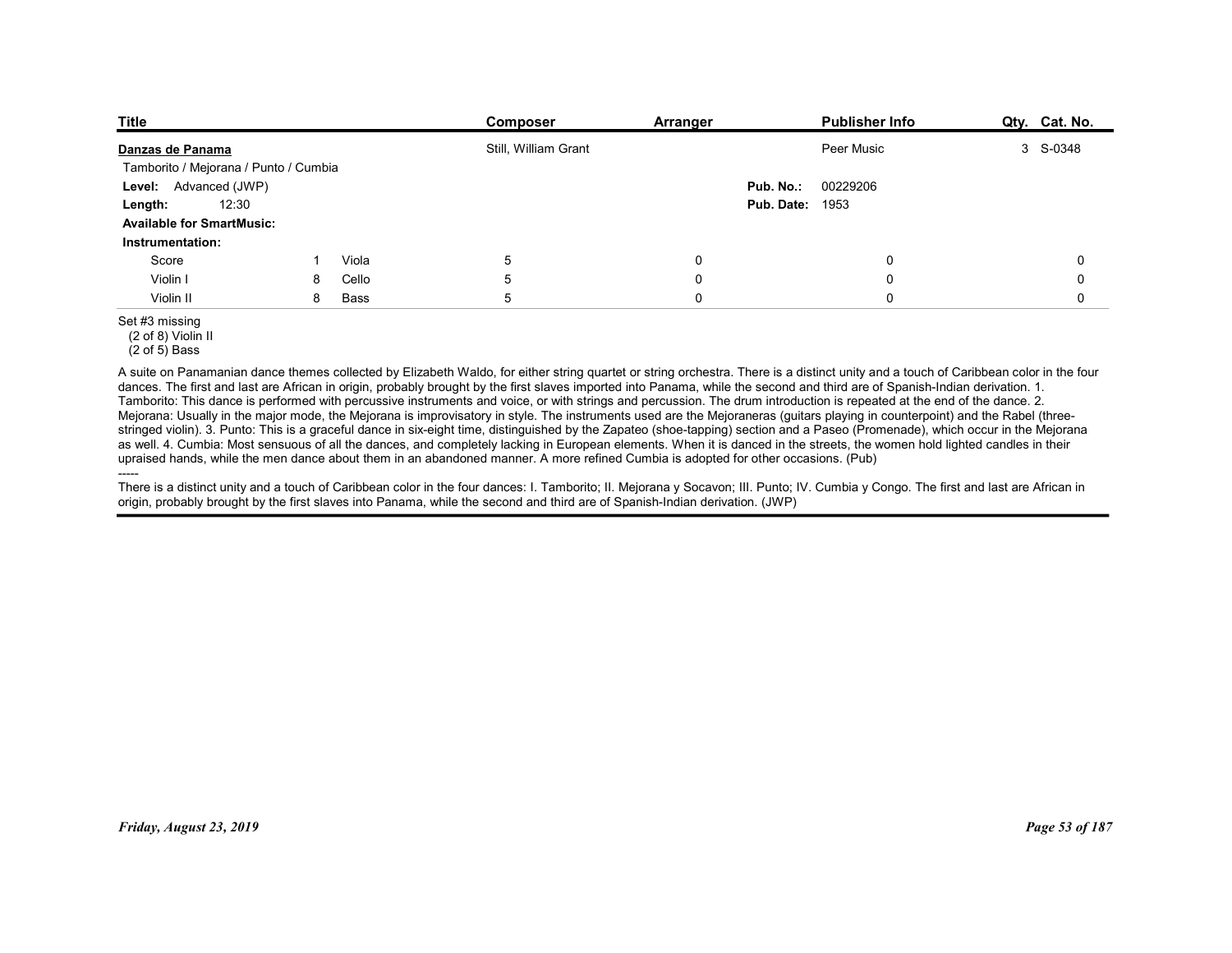| <b>Title</b>                                               | <b>Composer</b>                    | Arranger               | <b>Publisher Info</b> | Qty. Cat. No. |
|------------------------------------------------------------|------------------------------------|------------------------|-----------------------|---------------|
| <b>Deep River</b>                                          | Traditional                        | Gruselle, Carrie Lane  | <b>FJH</b>            | 3 S-0226      |
| Grade 2.5 (Pub), Medium Easy (JWP)<br><b>Level:</b>        |                                    | Pub. No.:              | ST6074                |               |
| 03:30<br>Length:                                           |                                    | <b>Pub. Date: 2005</b> |                       |               |
| <b>Available for SmartMusic:</b><br>No<br>Instrumentation: |                                    |                        |                       |               |
|                                                            | Violin III (Viola TC)<br>Bass<br>5 | 5                      | $\Omega$              | 0             |
| Score                                                      |                                    |                        |                       |               |
| Violin I<br>Viola<br>8                                     | 5<br>Rehearsal Piano               |                        | $\Omega$              | 0             |

| <u>Deep River</u>                                                                                                                                                                                                                                                                                                                                                                                                                                                          |                 |                       | <i>i</i> raditional |                  | Gruselle, Carrie Lane |                                     | FJH          | 3 S-0220       |
|----------------------------------------------------------------------------------------------------------------------------------------------------------------------------------------------------------------------------------------------------------------------------------------------------------------------------------------------------------------------------------------------------------------------------------------------------------------------------|-----------------|-----------------------|---------------------|------------------|-----------------------|-------------------------------------|--------------|----------------|
| Level: Grade 2.5 (Pub), Medium Easy (JWP)<br>03:30<br>Length:                                                                                                                                                                                                                                                                                                                                                                                                              |                 |                       |                     |                  |                       | Pub. No.:<br><b>Pub. Date: 2005</b> | ST6074       |                |
| <b>Available for SmartMusic:</b>                                                                                                                                                                                                                                                                                                                                                                                                                                           | No              |                       |                     |                  |                       |                                     |              |                |
| Instrumentation:                                                                                                                                                                                                                                                                                                                                                                                                                                                           |                 |                       |                     |                  |                       |                                     |              |                |
| Score                                                                                                                                                                                                                                                                                                                                                                                                                                                                      | -1              | Violin III (Viola TC) | 5                   | Bass             | 5                     |                                     | 0            | 0              |
| Violin I                                                                                                                                                                                                                                                                                                                                                                                                                                                                   | 8               | Viola                 | 5                   | Rehearsal Piano  | $\overline{1}$        |                                     | $\mathbf 0$  | 0              |
| Violin II                                                                                                                                                                                                                                                                                                                                                                                                                                                                  | 8               | Cello                 | $\sqrt{5}$          |                  | $\pmb{0}$             |                                     | $\mathbf 0$  | $\mathbf 0$    |
| This timeless spiritual allows students to develop their musicianship with long phrases, rich tone, purity of intonation and vibrato. With minimal shifting required, your students can<br>concentrate on producing an expressive and mature sound that will touch the hearts of your audience. Absolutely beautiful! (Pub)<br>-----                                                                                                                                       |                 |                       |                     |                  |                       |                                     |              |                |
| This arrangement is sure to bring out your students' most expressive performance yet! Deep River is a timeless African-American spiritual that can be performed in any setting.<br>This lush arrangement allows students to develop their musicianship with long phrases, rich tone, purity of intonation and vibrato. There is some basic third position for the first<br>violins, but overall, the work is not difficult and will make your group sound wonderful! (JWP) |                 |                       |                     |                  |                       |                                     |              |                |
| <b>Dialogue</b>                                                                                                                                                                                                                                                                                                                                                                                                                                                            |                 |                       |                     | Frost, Robert S. |                       |                                     | Neil A. Kjos | 1 S-0080       |
| Level: Grade 3 (Pub)                                                                                                                                                                                                                                                                                                                                                                                                                                                       |                 |                       |                     |                  |                       | Pub. No.:                           | SO34         |                |
| 02:00<br>Length:                                                                                                                                                                                                                                                                                                                                                                                                                                                           |                 |                       |                     |                  |                       | Pub. Date:                          |              |                |
| <b>Available for SmartMusic:</b>                                                                                                                                                                                                                                                                                                                                                                                                                                           | No              |                       |                     |                  |                       |                                     |              |                |
| Instrumentation:                                                                                                                                                                                                                                                                                                                                                                                                                                                           |                 |                       |                     |                  |                       |                                     |              |                |
| Score                                                                                                                                                                                                                                                                                                                                                                                                                                                                      | -1              | Viola                 | 3                   | Piano            | $\overline{1}$        |                                     | 0            | 0              |
| 1st Violin                                                                                                                                                                                                                                                                                                                                                                                                                                                                 | 5               | Cello                 | 3                   |                  | $\pmb{0}$             |                                     | 0            | 0              |
| 2nd Violin                                                                                                                                                                                                                                                                                                                                                                                                                                                                 | $5\overline{)}$ | Bass                  | 3                   |                  | $\mathbf 0$           |                                     | 0            | 0              |
|                                                                                                                                                                                                                                                                                                                                                                                                                                                                            |                 |                       |                     |                  |                       |                                     |              |                |
|                                                                                                                                                                                                                                                                                                                                                                                                                                                                            |                 |                       |                     |                  |                       |                                     |              |                |
|                                                                                                                                                                                                                                                                                                                                                                                                                                                                            |                 |                       |                     |                  |                       |                                     |              |                |
|                                                                                                                                                                                                                                                                                                                                                                                                                                                                            |                 |                       |                     |                  |                       |                                     |              |                |
|                                                                                                                                                                                                                                                                                                                                                                                                                                                                            |                 |                       |                     |                  |                       |                                     |              |                |
|                                                                                                                                                                                                                                                                                                                                                                                                                                                                            |                 |                       |                     |                  |                       |                                     |              |                |
|                                                                                                                                                                                                                                                                                                                                                                                                                                                                            |                 |                       |                     |                  |                       |                                     |              |                |
|                                                                                                                                                                                                                                                                                                                                                                                                                                                                            |                 |                       |                     |                  |                       |                                     |              |                |
|                                                                                                                                                                                                                                                                                                                                                                                                                                                                            |                 |                       |                     |                  |                       |                                     |              |                |
|                                                                                                                                                                                                                                                                                                                                                                                                                                                                            |                 |                       |                     |                  |                       |                                     |              |                |
|                                                                                                                                                                                                                                                                                                                                                                                                                                                                            |                 |                       |                     |                  |                       |                                     |              |                |
| Friday, August 23, 2019                                                                                                                                                                                                                                                                                                                                                                                                                                                    |                 |                       |                     |                  |                       |                                     |              | Page 54 of 187 |
|                                                                                                                                                                                                                                                                                                                                                                                                                                                                            |                 |                       |                     |                  |                       |                                     |              |                |
|                                                                                                                                                                                                                                                                                                                                                                                                                                                                            |                 |                       |                     |                  |                       |                                     |              |                |
|                                                                                                                                                                                                                                                                                                                                                                                                                                                                            |                 |                       |                     |                  |                       |                                     |              |                |
|                                                                                                                                                                                                                                                                                                                                                                                                                                                                            |                 |                       |                     |                  |                       |                                     |              |                |
|                                                                                                                                                                                                                                                                                                                                                                                                                                                                            |                 |                       |                     |                  |                       |                                     |              |                |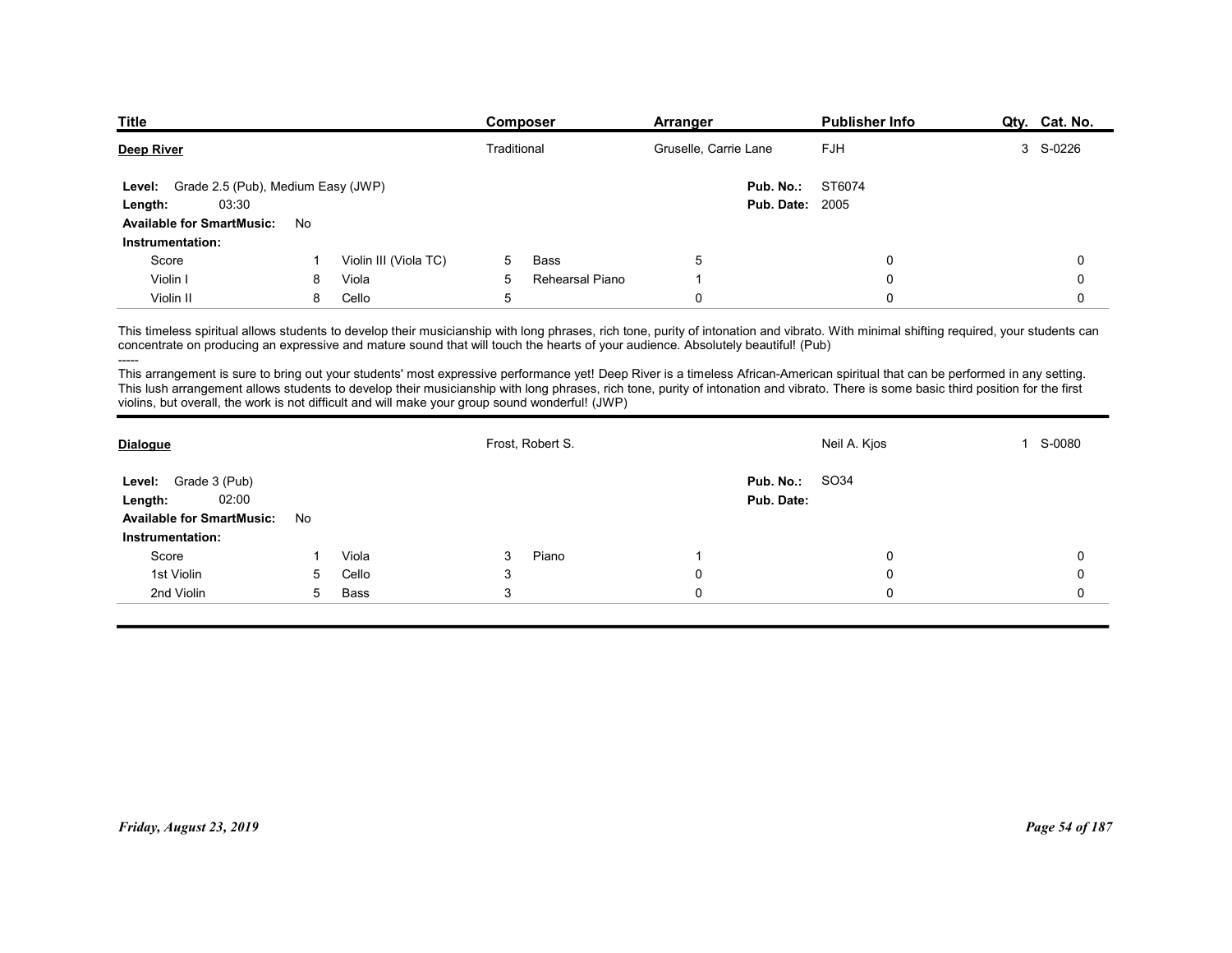| <b>Title</b>                                                                                                                                                                                                                                                                                                                                                                                                                             |     |            | Composer                                     | Arranger                              |                        | <b>Publisher Info</b> | Qty. Cat. No. |
|------------------------------------------------------------------------------------------------------------------------------------------------------------------------------------------------------------------------------------------------------------------------------------------------------------------------------------------------------------------------------------------------------------------------------------------|-----|------------|----------------------------------------------|---------------------------------------|------------------------|-----------------------|---------------|
| Don't Stop Believin'                                                                                                                                                                                                                                                                                                                                                                                                                     |     |            | Cain, Jonathan; Schon,<br>Neil; Perry, Steve | Phillips, Bob                         |                        | Belwin / Alfred       | 3 S-0219      |
| Level: Grade 3 (Pub), Medium Easy (JWP)                                                                                                                                                                                                                                                                                                                                                                                                  |     |            |                                              |                                       | Pub. No.:              | 33674                 |               |
|                                                                                                                                                                                                                                                                                                                                                                                                                                          |     |            |                                              |                                       | <b>Pub. Date: 2009</b> |                       |               |
| 04:00<br>Length:                                                                                                                                                                                                                                                                                                                                                                                                                         |     |            |                                              |                                       |                        |                       |               |
| <b>Available for SmartMusic:</b>                                                                                                                                                                                                                                                                                                                                                                                                         | No  |            |                                              |                                       |                        |                       |               |
| Instrumentation:                                                                                                                                                                                                                                                                                                                                                                                                                         |     |            |                                              |                                       |                        |                       |               |
| Score                                                                                                                                                                                                                                                                                                                                                                                                                                    | -1  | 3rd Violin | <b>String Bass</b><br>5                      | 5                                     |                        | $\mathbf 0$           | 0             |
| 1st Violin                                                                                                                                                                                                                                                                                                                                                                                                                               | 8   | Viola      | 5                                            | Piano Accompaniment<br>$\overline{1}$ |                        | $\mathbf 0$           | $\mathbf 0$   |
| 2nd Violin                                                                                                                                                                                                                                                                                                                                                                                                                               | 8   | Cello      | 5<br>Drumset                                 | $\overline{1}$                        |                        | $\mathbf 0$           | $\mathbf 0$   |
| From the hit TV shows, Glee and American Idol, Journey's timeless tune will delight audiences. First debuted in 1981, this classic rock piece has been used in many movies as<br>well. Arranged to convey the authentic sound of rock and roll, every player gets a shot at the melody they know so well and there is really nice third position playing for the first<br>violins. Very cool drumset and piano parts are included. (Pub) |     |            |                                              |                                       |                        |                       |               |
|                                                                                                                                                                                                                                                                                                                                                                                                                                          |     |            |                                              |                                       |                        |                       |               |
| <b>Dorian Variations</b>                                                                                                                                                                                                                                                                                                                                                                                                                 |     |            | Israel, Brian                                |                                       |                        | Ludwig Music          | 4 S-0087      |
|                                                                                                                                                                                                                                                                                                                                                                                                                                          |     |            |                                              |                                       |                        |                       |               |
| Level: Grade 2 (Pub), Medium Easy (JWP), Medium Easy (SM)                                                                                                                                                                                                                                                                                                                                                                                |     |            |                                              |                                       | Pub. No.:              | 10250018              |               |
| 04:30<br>Length:<br><b>Available for SmartMusic:</b>                                                                                                                                                                                                                                                                                                                                                                                     | Yes |            |                                              |                                       | Pub. Date:             | 1983                  |               |

| <b>Title</b>                                                                                                                                                                                                                                                                        |     |            | Composer       |                                              | <b>Arranger</b>         |                                     | <b>Publisher Info</b> | Qty. Cat. No.  |
|-------------------------------------------------------------------------------------------------------------------------------------------------------------------------------------------------------------------------------------------------------------------------------------|-----|------------|----------------|----------------------------------------------|-------------------------|-------------------------------------|-----------------------|----------------|
| Don't Stop Believin'                                                                                                                                                                                                                                                                |     |            |                | Cain, Jonathan; Schon,<br>Neil; Perry, Steve | Phillips, Bob           |                                     | Belwin / Alfred       | 3 S-0219       |
| Grade 3 (Pub), Medium Easy (JWP)<br>Level:<br>04:00<br>Length:                                                                                                                                                                                                                      |     |            |                |                                              |                         | Pub. No.:<br><b>Pub. Date: 2009</b> | 33674                 |                |
| <b>Available for SmartMusic:</b><br>Instrumentation:                                                                                                                                                                                                                                | No  |            |                |                                              |                         |                                     |                       |                |
| Score                                                                                                                                                                                                                                                                               |     | 3rd Violin | 5              | <b>String Bass</b>                           | $\overline{5}$          |                                     | 0                     | 0              |
| 1st Violin                                                                                                                                                                                                                                                                          | 8   | Viola      | 5              | Piano Accompaniment                          | $\overline{1}$          |                                     | 0                     | 0              |
| 2nd Violin                                                                                                                                                                                                                                                                          | 8   | Cello      | $\overline{5}$ | Drumset                                      | $\overline{\mathbf{1}}$ |                                     | 0                     | 0              |
| well. Arranged to convey the authentic sound of rock and roll, every player gets a shot at the melody they know so well and there is really nice third position playing for the first<br>violins. Very cool drumset and piano parts are included. (Pub)<br><b>Dorian Variations</b> |     |            | Israel, Brian  |                                              |                         |                                     | Ludwig Music          | 4 S-0087       |
| Level: Grade 2 (Pub), Medium Easy (JWP), Medium Easy (SM)                                                                                                                                                                                                                           |     |            |                |                                              |                         | Pub. No.:                           | 10250018              |                |
| 04:30<br>Length:                                                                                                                                                                                                                                                                    |     |            |                |                                              |                         | <b>Pub. Date: 1983</b>              |                       |                |
| <b>Available for SmartMusic:</b>                                                                                                                                                                                                                                                    | Yes |            |                |                                              |                         |                                     |                       |                |
| Instrumentation:                                                                                                                                                                                                                                                                    |     |            |                |                                              |                         |                                     |                       |                |
| Score                                                                                                                                                                                                                                                                               | -1  | Viola      | $\overline{5}$ |                                              | $\mathbf 0$             |                                     | 0                     | 0              |
| 1st Violin                                                                                                                                                                                                                                                                          | 8   | Cello      | $\overline{5}$ |                                              | $\boldsymbol{0}$        |                                     | $\mathbf 0$           | 0              |
| 2nd Violin                                                                                                                                                                                                                                                                          | 8   | Bass       | $\overline{5}$ |                                              | $\mathbf 0$             |                                     | $\mathbf 0$           | 0              |
| Set #4 missing<br>(5 of 5) Bass                                                                                                                                                                                                                                                     |     |            |                |                                              |                         |                                     |                       |                |
|                                                                                                                                                                                                                                                                                     |     |            |                |                                              |                         |                                     |                       |                |
| Friday, August 23, 2019                                                                                                                                                                                                                                                             |     |            |                |                                              |                         |                                     |                       | Page 55 of 187 |
|                                                                                                                                                                                                                                                                                     |     |            |                |                                              |                         |                                     |                       |                |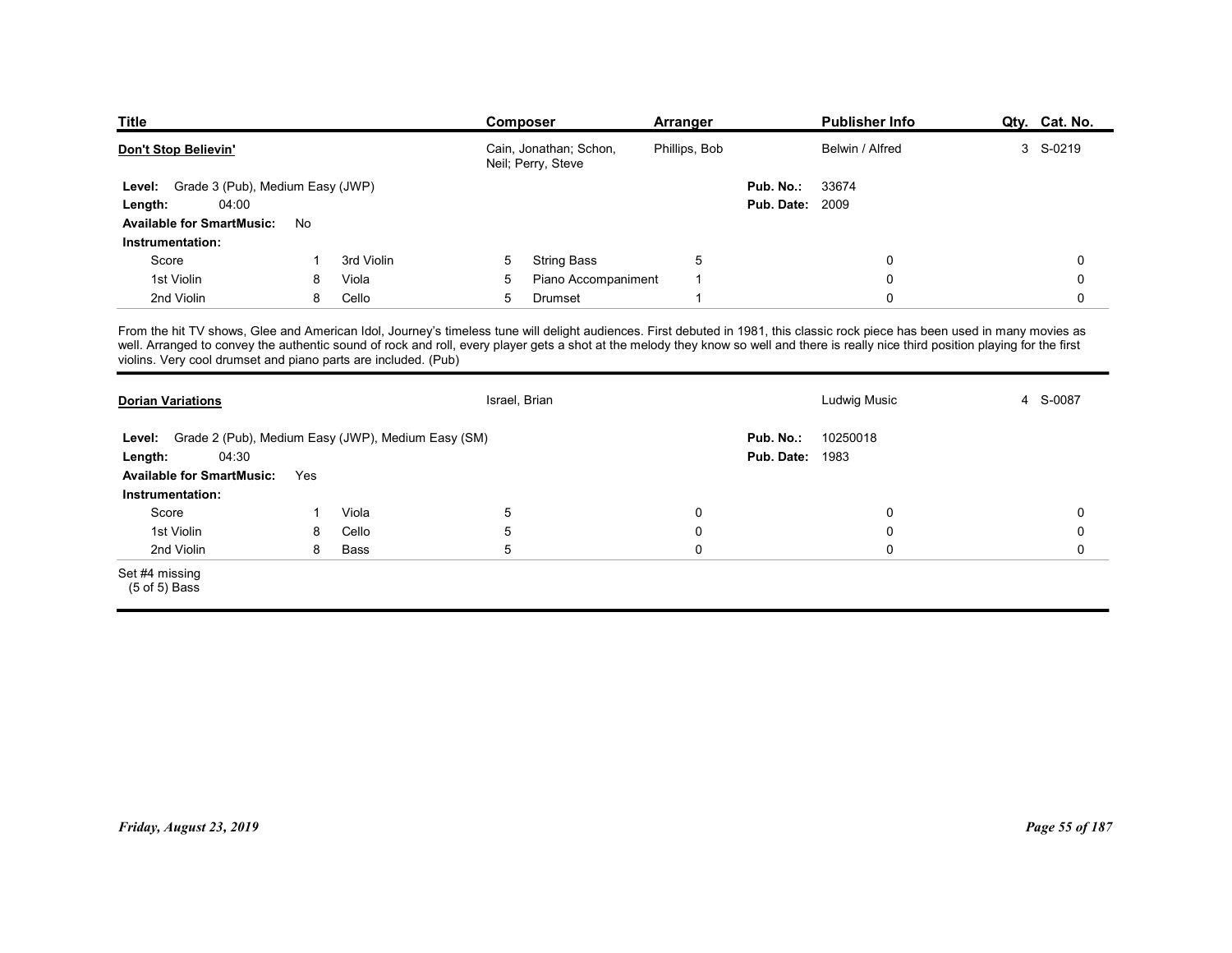| <b>Title</b>                                         |            | Composer          | <b>Arranger</b> |                        | <b>Publisher Info</b> | Qty. Cat. No. |
|------------------------------------------------------|------------|-------------------|-----------------|------------------------|-----------------------|---------------|
| <b>Dragon Dances</b>                                 |            | Newbold, Soon Hee |                 |                        | <b>FJH Music</b>      | 1 S-0339      |
| Level: Grade 2 (Pub), Easy (JWP)                     |            |                   |                 | Pub. No.:              | ST6032                |               |
| 02:02<br>Length:<br><b>Available for SmartMusic:</b> |            |                   |                 | <b>Pub. Date: 2003</b> |                       |               |
| Instrumentation:                                     |            |                   |                 |                        |                       |               |
| Score                                                | Violin 3   | Bass<br>5         | $\sqrt{5}$      |                        | 0                     | 0             |
| Violin 1<br>8                                        | Viola<br>5 | Piano             | -1              |                        | 0                     | 0             |
|                                                      |            |                   |                 |                        |                       |               |

|                                                                                                                                                                                                                                                                                                                                                                                                                                                                                                                  |     |            |    | Newbold, Soon Hee   |                |                        | <b>FJH MUSIC</b> |          | ১-০২২৯      |
|------------------------------------------------------------------------------------------------------------------------------------------------------------------------------------------------------------------------------------------------------------------------------------------------------------------------------------------------------------------------------------------------------------------------------------------------------------------------------------------------------------------|-----|------------|----|---------------------|----------------|------------------------|------------------|----------|-------------|
| Level: Grade 2 (Pub), Easy (JWP)                                                                                                                                                                                                                                                                                                                                                                                                                                                                                 |     |            |    |                     |                | Pub. No.:              | ST6032           |          |             |
| 02:02<br>Length:                                                                                                                                                                                                                                                                                                                                                                                                                                                                                                 |     |            |    |                     |                | <b>Pub. Date: 2003</b> |                  |          |             |
| <b>Available for SmartMusic:</b>                                                                                                                                                                                                                                                                                                                                                                                                                                                                                 |     |            |    |                     |                |                        |                  |          |             |
| Instrumentation:                                                                                                                                                                                                                                                                                                                                                                                                                                                                                                 |     |            |    |                     |                |                        |                  |          |             |
| Score                                                                                                                                                                                                                                                                                                                                                                                                                                                                                                            | -1  | Violin 3   | .5 | Bass                | 5              |                        |                  | 0        | 0           |
| Violin 1                                                                                                                                                                                                                                                                                                                                                                                                                                                                                                         | 8   | Viola      | 5  | Piano               | $\overline{1}$ |                        |                  | $\Omega$ | $\mathbf 0$ |
| Violin 2                                                                                                                                                                                                                                                                                                                                                                                                                                                                                                         | 8   | Cello      | 5  |                     | $\mathbf 0$    |                        |                  | $\Omega$ | $\Omega$    |
| This Far-Eastern style work is sure to become a bestseller this year! An ostinato figure is presented in the violins before the lower voices introduce the melody. A pizzicato<br>section gives the work a very unique and authentic sound. Strongly consider this work for your next performance. (Pub)<br>-----<br>Here's a very creative and exciting work with an exotic Far-Eastern sound. First the upper strings create anticipation with an ostinato pattern that continues as the lower strings         |     |            |    |                     |                |                        |                  |          |             |
| present the main melody. Later, a quiet pizzicato section by all players brings to mind the sound of oriental stringed instruments. This is an excellent work that is suited for all<br>players at the easy to medium easy level. (JWP)                                                                                                                                                                                                                                                                          |     |            |    |                     |                |                        |                  |          |             |
| <b>Dragonhunter</b>                                                                                                                                                                                                                                                                                                                                                                                                                                                                                              |     |            |    | Meyer, Richard      |                |                        | Alfred           |          | 1 S-0266    |
| Level: Grade 1 (Pub), Beginners (JWP)                                                                                                                                                                                                                                                                                                                                                                                                                                                                            |     |            |    |                     |                | Pub. No.:              | 20797            |          |             |
| Length:                                                                                                                                                                                                                                                                                                                                                                                                                                                                                                          |     |            |    |                     |                | <b>Pub. Date: 2003</b> |                  |          |             |
| <b>Available for SmartMusic:</b>                                                                                                                                                                                                                                                                                                                                                                                                                                                                                 | Yes |            |    |                     |                |                        |                  |          |             |
| Instrumentation:                                                                                                                                                                                                                                                                                                                                                                                                                                                                                                 |     |            |    |                     |                |                        |                  |          |             |
| Score                                                                                                                                                                                                                                                                                                                                                                                                                                                                                                            | -1  | Violin III | 3  | Bass                | 5              |                        |                  | 0        | 0           |
| Violin I                                                                                                                                                                                                                                                                                                                                                                                                                                                                                                         | 8   | Viola      | 5  | Piano Accompaniment | $\overline{1}$ |                        |                  | $\Omega$ | 0           |
| Violin II                                                                                                                                                                                                                                                                                                                                                                                                                                                                                                        | 8   | Cello      | 5  |                     | $\mathbf 0$    |                        |                  | $\Omega$ | $\mathbf 0$ |
| Using only the notes of the D major scale, Richard Meyer has fashioned a medieval-sounding piece that is sure to fascinate your beginning string students. The minor key, modal<br>harmonies and driving rhythms give this piece a very mature sound. The aggressive main theme is introduced by violins and violas, with cello and bass in counterpoint. The<br>theme later returns in canon, with cellos and basses being chased (hunted) by the violins and violas. Very dramatic from start to finish! (Pub) |     |            |    |                     |                |                        |                  |          |             |
| There's a dragon on the loose (you can hear him in the bass and cello sections) and your strings are in on the hunt! The medieval-sounding excitement is all created using notes<br>from the D scale, no slurs, and no sixteenth notes. (JWP)                                                                                                                                                                                                                                                                    |     |            |    |                     |                |                        |                  |          |             |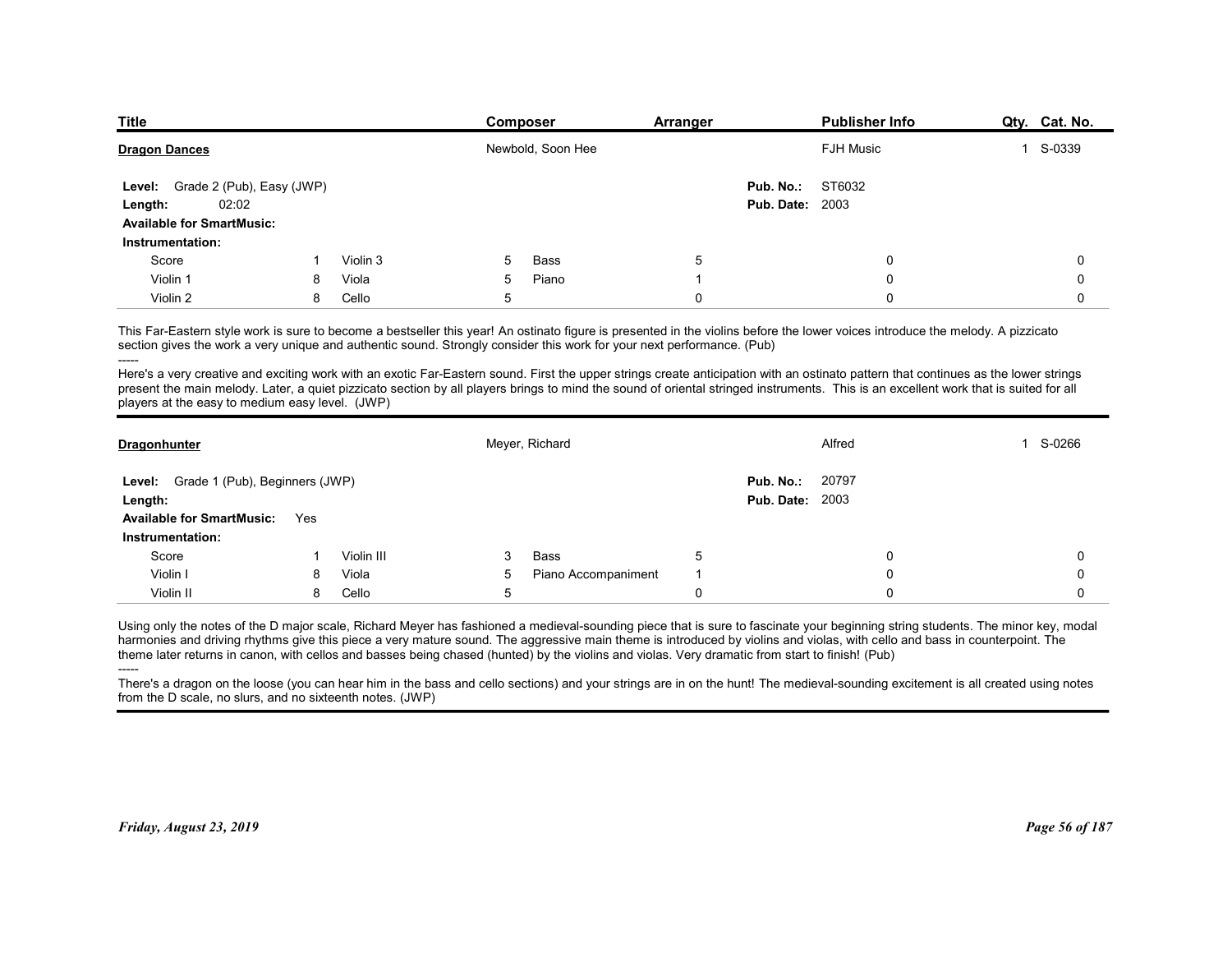| <b>Title</b>                                                                                                                                                                                                                                                                                                 |     |                                                     | Composer          | Arranger    |                        | <b>Publisher Info</b>    | Qty. Cat. No.          |
|--------------------------------------------------------------------------------------------------------------------------------------------------------------------------------------------------------------------------------------------------------------------------------------------------------------|-----|-----------------------------------------------------|-------------------|-------------|------------------------|--------------------------|------------------------|
| <b>Dramatic Essay</b>                                                                                                                                                                                                                                                                                        |     |                                                     | Williams, Mark    |             |                        | Highland/Etling / Alfred | S-0314<br>$\mathbf{1}$ |
|                                                                                                                                                                                                                                                                                                              |     |                                                     |                   |             |                        |                          |                        |
| Level:                                                                                                                                                                                                                                                                                                       |     | Grade 1 (Pub Site), Grade 2 (Pub Music), Easy (JWP) |                   |             | Pub. No.:              | 11773                    |                        |
| 02:50<br>Length:                                                                                                                                                                                                                                                                                             |     |                                                     |                   |             | Pub. Date:             | 1994                     |                        |
| <b>Available for SmartMusic:</b><br>Instrumentation:                                                                                                                                                                                                                                                         | Yes |                                                     |                   |             |                        |                          |                        |
| Score                                                                                                                                                                                                                                                                                                        |     | Violin III                                          | Bass<br>3         | 5           |                        | $\mathbf 0$              | 0                      |
| Violin I                                                                                                                                                                                                                                                                                                     | 8   | Viola                                               | 5<br>Piano        | -1          |                        | $\Omega$                 | 0                      |
| Violin II                                                                                                                                                                                                                                                                                                    | 8   | Cello                                               | 5                 | $\mathbf 0$ |                        | $\mathbf 0$              | 0                      |
| This remarkably simple, yet sophisticated sounding piece from Mark Williams allows for the development of many expressive possibilities in young players. Syncopation and<br>spicatto are explored and developed in a context of changing moods. This is a must-do for second or third year ensembles. (Pub) |     |                                                     |                   |             |                        |                          |                        |
| <b>Drifen</b>                                                                                                                                                                                                                                                                                                |     |                                                     | Atwell, Shirl Jae |             |                        | Neil A. Kjos             | 3 S-0177               |
| Level: Grade 4 (Pub), Medium (JWP), Medium (SM)                                                                                                                                                                                                                                                              |     |                                                     |                   |             | Pub. No.: SO145C       |                          |                        |
| 04:00<br>Length:                                                                                                                                                                                                                                                                                             |     |                                                     |                   |             | <b>Pub. Date: 1997</b> |                          |                        |
| Available for SmartMusic: Yes                                                                                                                                                                                                                                                                                |     |                                                     |                   |             |                        |                          |                        |
|                                                                                                                                                                                                                                                                                                              |     |                                                     |                   |             |                        |                          |                        |
| Instrumentation:                                                                                                                                                                                                                                                                                             |     | Viola                                               | $\,$ 5 $\,$       | 0           |                        | 0                        | $\boldsymbol{0}$       |
| Score                                                                                                                                                                                                                                                                                                        | -1  |                                                     |                   | 0           |                        | 0                        | $\boldsymbol{0}$       |
| 1st Violin                                                                                                                                                                                                                                                                                                   | 8   | Cello                                               | $\,$ 5 $\,$       |             |                        |                          |                        |
| 2nd Violin                                                                                                                                                                                                                                                                                                   | 8   | <b>String Bass</b>                                  | $\,$ 5 $\,$       | $\pmb{0}$   |                        | $\mathbf 0$              | $\mathbf 0$            |
| Set #3 missing<br>(2 of 8) 1st Violin<br>$(2 \text{ of } 5)$ Cello                                                                                                                                                                                                                                           |     |                                                     |                   |             |                        |                          |                        |
| Energetically-charged winner of the 1997 Texas Orchestra Directors Association Composition Contest. Drifen (pronounced Dri'ven) is derived from the Middle English spelling of<br>driven and means to drive. (Pub)                                                                                           |     |                                                     |                   |             |                        |                          |                        |

| <b>Drifen</b>                                                                                                                  |     |                    | Atwell, Shirl Jae |             | Neil A. Kjos                                                                                                                                                                       | 3 S-0177       |
|--------------------------------------------------------------------------------------------------------------------------------|-----|--------------------|-------------------|-------------|------------------------------------------------------------------------------------------------------------------------------------------------------------------------------------|----------------|
| Grade 4 (Pub), Medium (JWP), Medium (SM)<br>Level:<br>04:00<br>Length:<br><b>Available for SmartMusic:</b><br>Instrumentation: | Yes |                    |                   |             | SO145C<br>Pub. No.:<br><b>Pub. Date: 1997</b>                                                                                                                                      |                |
| Score                                                                                                                          |     | Viola              | 5                 | $\mathbf 0$ | 0                                                                                                                                                                                  | $\mathbf 0$    |
| 1st Violin                                                                                                                     | 8   | Cello              | 5                 | $\mathbf 0$ | 0                                                                                                                                                                                  | 0              |
| 2nd Violin                                                                                                                     | 8   | <b>String Bass</b> | 5                 | $\mathbf 0$ | $\mathbf 0$                                                                                                                                                                        | $\mathbf 0$    |
| Set #3 missing<br>(2 of 8) 1st Violin<br>$(2 \text{ of } 5)$ Cello                                                             |     |                    |                   |             |                                                                                                                                                                                    |                |
| driven and means to drive. (Pub)                                                                                               |     |                    |                   |             | Energetically-charged winner of the 1997 Texas Orchestra Directors Association Composition Contest. Drifen (pronounced Dri'ven) is derived from the Middle English spelling of     |                |
| -----<br>really impress your audience! (JWP)                                                                                   |     |                    |                   |             | This original work is incredibly rhythmic and driving, which is exactly what the title means! Winner of the 1997 T.O.D.A. Composition Contest, It's a forceful showpiece that will |                |
| Friday, August 23, 2019                                                                                                        |     |                    |                   |             |                                                                                                                                                                                    | Page 57 of 187 |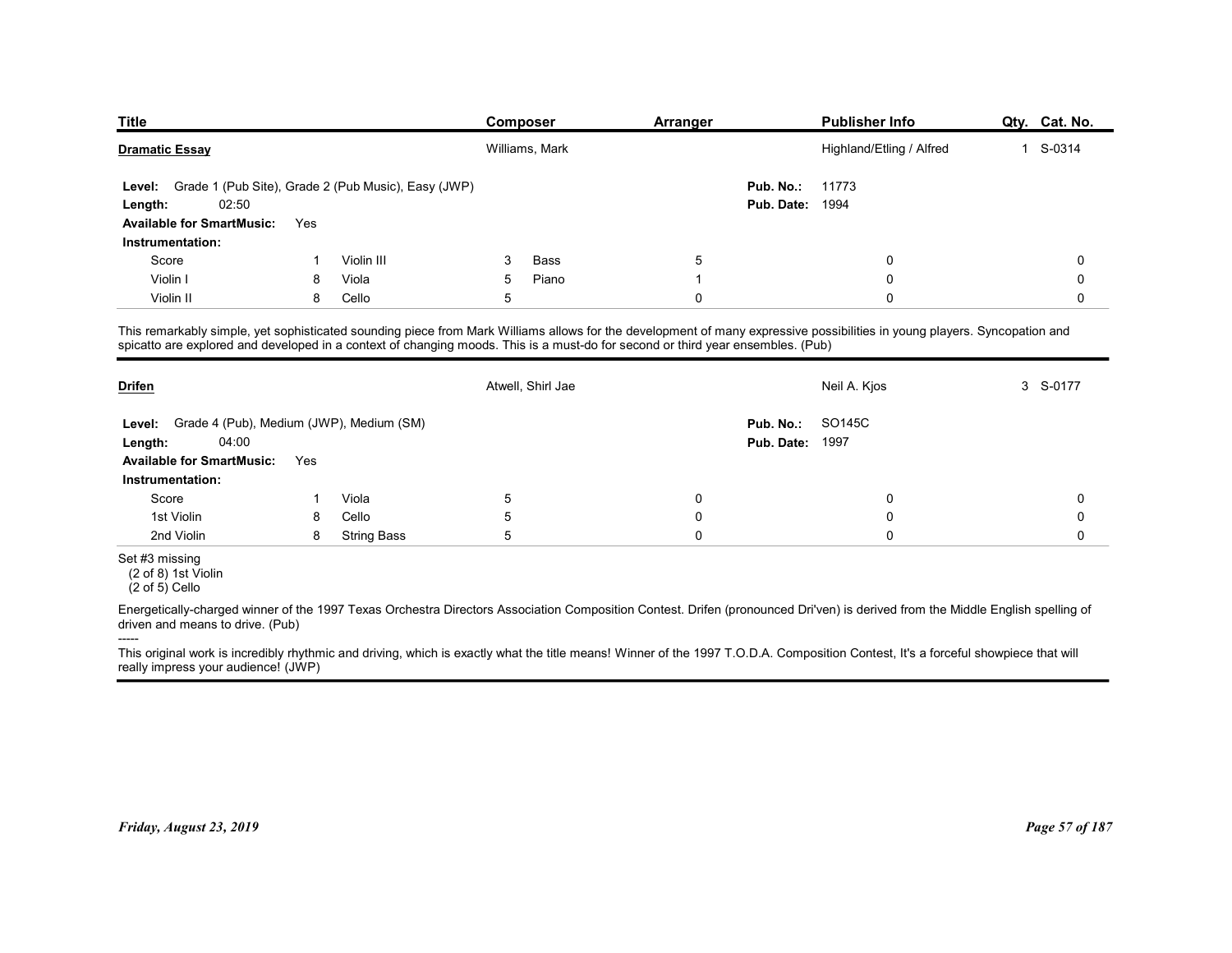| <b>Title</b>                                         |   |       | Composer                                                                                                                                                                                                                                                                                                                                                                                                                                                                                                       | Arranger                | <b>Publisher Info</b> | Qty. Cat. No. |
|------------------------------------------------------|---|-------|----------------------------------------------------------------------------------------------------------------------------------------------------------------------------------------------------------------------------------------------------------------------------------------------------------------------------------------------------------------------------------------------------------------------------------------------------------------------------------------------------------------|-------------------------|-----------------------|---------------|
| <b>Egmont Overture</b>                               |   |       | Beethoven, Ludwig van                                                                                                                                                                                                                                                                                                                                                                                                                                                                                          | McCashin, Robert D.     | <b>FJH</b>            | 3 S-0345      |
| Level: Medium Advanced (JWP)                         |   |       |                                                                                                                                                                                                                                                                                                                                                                                                                                                                                                                | Pub. No.:               | ST6034                |               |
| 05:37<br>Length:                                     |   |       |                                                                                                                                                                                                                                                                                                                                                                                                                                                                                                                | <b>Pub. Date: 2003</b>  |                       |               |
| <b>Available for SmartMusic:</b><br>Instrumentation: |   |       |                                                                                                                                                                                                                                                                                                                                                                                                                                                                                                                |                         |                       |               |
| Score                                                |   | Viola | 6                                                                                                                                                                                                                                                                                                                                                                                                                                                                                                              | 0                       | 0                     | 0             |
| Violin 1                                             | 8 | Cello | 5                                                                                                                                                                                                                                                                                                                                                                                                                                                                                                              | $\Omega$                | $\Omega$              | $\Omega$      |
| Violin 2                                             | 8 | Bass  | 5                                                                                                                                                                                                                                                                                                                                                                                                                                                                                                              | $\Omega$                | $\Omega$              | $\mathbf 0$   |
|                                                      |   |       | Beethoven's Egmont Overture is one of the most famous pieces in the orchestral repertoire. Until now, there has not been a string version that captures the full effect of the<br>original. Since many directors have expressed the need for good literature for larger string programs, Robert McCashin is pleased to offer this shorter arrangement which<br>effectively utilizes the full string orchestra. Excellent for exposing your students to a classic without having to recruit wind players. (Pub) |                         |                       |               |
|                                                      |   |       | Magnificent! String players have gained a new addition to the string repertoire with this arrangement of Beethoven's most famous overture. The strings have been split in 8<br>voices: 4 violin, 2 viola, 1 cello, and 1 bass, making this ideal for larger, more mature string programs, combined or mass string orchestras, or even to be played as an octet in                                                                                                                                              |                         |                       |               |
| chamber music programs. (JWP)                        |   |       | Mozart, Wolfgang Amadeus                                                                                                                                                                                                                                                                                                                                                                                                                                                                                       |                         | Barenreiter           | 2 S-0193      |
| <b>Eine Kleine Nachtmusik</b>                        |   |       |                                                                                                                                                                                                                                                                                                                                                                                                                                                                                                                |                         | <b>BA 4701</b>        |               |
|                                                      |   |       |                                                                                                                                                                                                                                                                                                                                                                                                                                                                                                                |                         |                       |               |
| Level: Grade 3 (SMP)<br>15:00<br>Length:             |   |       |                                                                                                                                                                                                                                                                                                                                                                                                                                                                                                                | Pub. No.:<br>Pub. Date: |                       |               |
| Available for SmartMusic: No<br>Instrumentation:     |   |       |                                                                                                                                                                                                                                                                                                                                                                                                                                                                                                                |                         |                       |               |

| Level: Medium Advanced (JWP)<br>05:37<br>Length:<br><b>Available for SmartMusic:</b> |                         |            |                                                                                                                                                                                                                                                                                                                                                                                                                                                                                                                |             | ST6034<br>Pub. No.:<br><b>Pub. Date: 2003</b> |                |
|--------------------------------------------------------------------------------------|-------------------------|------------|----------------------------------------------------------------------------------------------------------------------------------------------------------------------------------------------------------------------------------------------------------------------------------------------------------------------------------------------------------------------------------------------------------------------------------------------------------------------------------------------------------------|-------------|-----------------------------------------------|----------------|
| Instrumentation:                                                                     |                         |            |                                                                                                                                                                                                                                                                                                                                                                                                                                                                                                                |             |                                               |                |
| Score                                                                                | $\mathbf{1}$            | Viola      | 6                                                                                                                                                                                                                                                                                                                                                                                                                                                                                                              | $\mathbf 0$ | $\mathbf 0$                                   | $\mathbf 0$    |
| Violin 1                                                                             | 8                       | Cello      | $\,$ 5 $\,$                                                                                                                                                                                                                                                                                                                                                                                                                                                                                                    | $\pmb{0}$   | $\mathbf 0$                                   | $\Omega$       |
| Violin 2                                                                             | 8                       | Bass       | $\,$ 5 $\,$                                                                                                                                                                                                                                                                                                                                                                                                                                                                                                    | $\mathbf 0$ | $\mathbf 0$                                   | $\mathbf 0$    |
| -----                                                                                |                         |            | Beethoven's Egmont Overture is one of the most famous pieces in the orchestral repertoire. Until now, there has not been a string version that captures the full effect of the<br>original. Since many directors have expressed the need for good literature for larger string programs, Robert McCashin is pleased to offer this shorter arrangement which<br>effectively utilizes the full string orchestra. Excellent for exposing your students to a classic without having to recruit wind players. (Pub) |             |                                               |                |
| chamber music programs. (JWP)                                                        |                         |            | Magnificent! String players have gained a new addition to the string repertoire with this arrangement of Beethoven's most famous overture. The strings have been split in 8<br>voices: 4 violin, 2 viola, 1 cello, and 1 bass, making this ideal for larger, more mature string programs, combined or mass string orchestras, or even to be played as an octet in                                                                                                                                              |             |                                               |                |
| <b>Eine Kleine Nachtmusik</b>                                                        |                         |            | Mozart, Wolfgang Amadeus                                                                                                                                                                                                                                                                                                                                                                                                                                                                                       |             | Barenreiter                                   | 2 S-0193       |
| Level: Grade 3 (SMP)                                                                 |                         |            |                                                                                                                                                                                                                                                                                                                                                                                                                                                                                                                |             | Pub. No.:<br><b>BA 4701</b>                   |                |
| 15:00<br>Length:                                                                     |                         |            |                                                                                                                                                                                                                                                                                                                                                                                                                                                                                                                |             | Pub. Date:                                    |                |
| <b>Available for SmartMusic:</b>                                                     | No                      |            |                                                                                                                                                                                                                                                                                                                                                                                                                                                                                                                |             |                                               |                |
| Instrumentation:                                                                     |                         |            |                                                                                                                                                                                                                                                                                                                                                                                                                                                                                                                |             |                                               |                |
| Score                                                                                | 1                       | Viola      | 3                                                                                                                                                                                                                                                                                                                                                                                                                                                                                                              | $\mathbf 0$ | 0                                             | 0              |
| Violin I                                                                             | $\overline{\mathbf{4}}$ | Cello/Bass | $\overline{4}$                                                                                                                                                                                                                                                                                                                                                                                                                                                                                                 | $\mathbf 0$ | $\mathbf 0$                                   | $\mathbf 0$    |
| Violin II                                                                            | 4                       |            | $\mathbf 0$                                                                                                                                                                                                                                                                                                                                                                                                                                                                                                    | $\mathbf 0$ | $\Omega$                                      | $\Omega$       |
| Set #2 missing<br>(1 of 4) Violin I                                                  |                         |            |                                                                                                                                                                                                                                                                                                                                                                                                                                                                                                                |             |                                               |                |
| Friday, August 23, 2019                                                              |                         |            |                                                                                                                                                                                                                                                                                                                                                                                                                                                                                                                |             |                                               | Page 58 of 187 |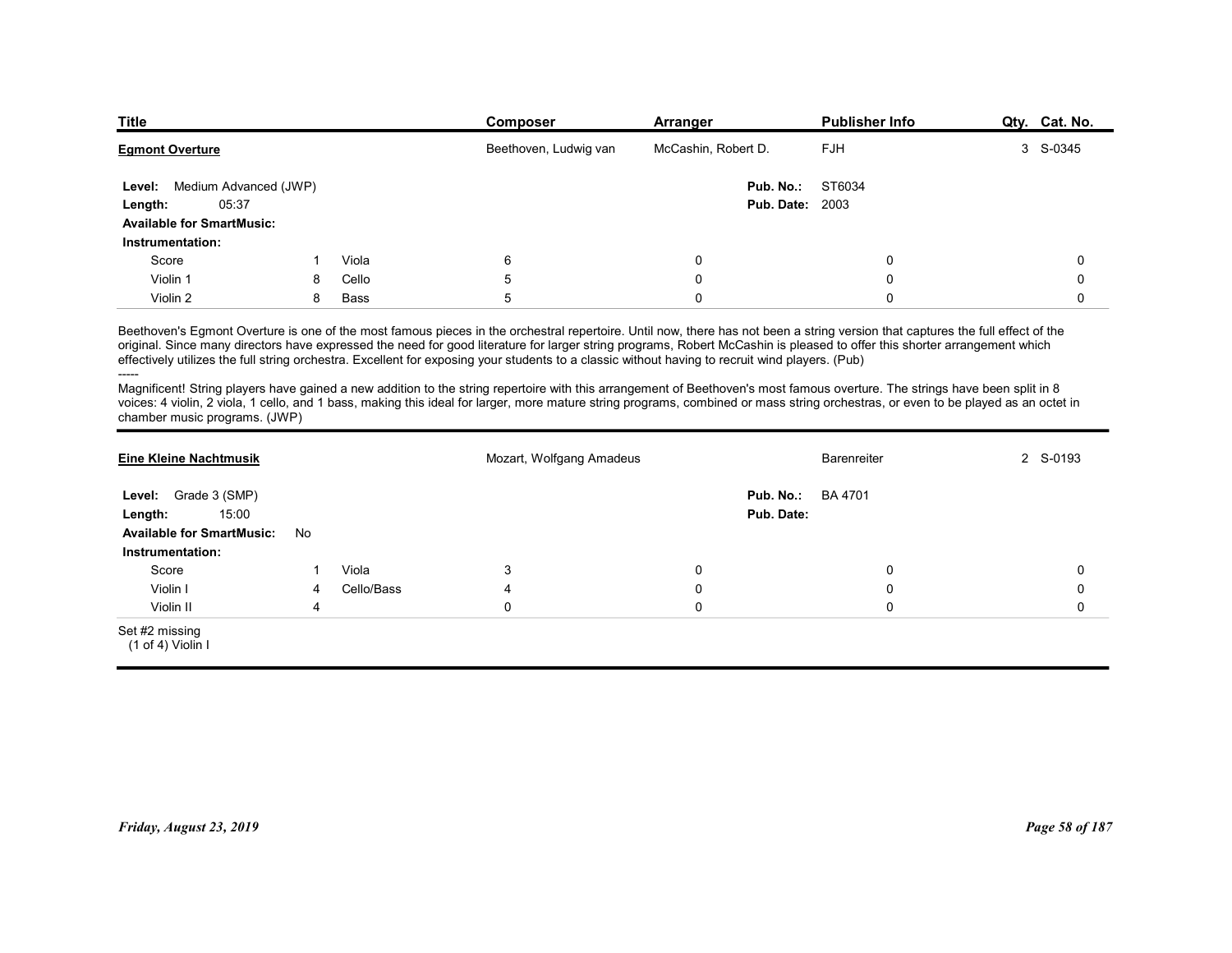| <b>Title</b>                                                                                                                         | <b>Composer</b>                          | <b>Arranger</b>     |                                           | <b>Publisher Info</b>                                                                                                                                                                                                             | Qty. Cat. No.         |
|--------------------------------------------------------------------------------------------------------------------------------------|------------------------------------------|---------------------|-------------------------------------------|-----------------------------------------------------------------------------------------------------------------------------------------------------------------------------------------------------------------------------------|-----------------------|
| <b>Eine Kleine Nachtmusik</b><br>First Movement-Abbridged<br>Grade 3 (Pub), Medium (JWP)<br>Level:<br>Length:                        | Mozart, Wolfgang Amadeus Isaac, Merle J. |                     | Pub. No.:<br>Pub. Date:                   | Highland/Etling / Alfred<br>12774                                                                                                                                                                                                 | 3 S-0108              |
| <b>Available for SmartMusic:</b><br>No                                                                                               |                                          |                     |                                           |                                                                                                                                                                                                                                   |                       |
| Instrumentation:<br>2nd Violin<br>Score<br>-1<br>1st Violin (Advanced)<br>3rd Violin<br>4<br>1st Violin (1st Position)<br>Viola<br>8 | Cello<br>8<br>Bass<br>3<br>Piano<br>5    | 5<br>5<br>-1        |                                           | $\mathbf 0$<br>0<br>$\mathbf 0$                                                                                                                                                                                                   | 0<br>0<br>$\mathbf 0$ |
| Set #3 missing<br>$(1 of 1)$ Score<br>$(3 of 5)$ Bass<br>(1 of 1) Piano                                                              |                                          |                     |                                           |                                                                                                                                                                                                                                   |                       |
| <b>Eine Kleine Nachtmusik</b><br>Mvt. 1, K. 525                                                                                      | Mozart, Wolfgang Amadeus Phillips, Bob   |                     |                                           | Belwin / Alfred                                                                                                                                                                                                                   | 1 S-0332              |
| Level: Grade 2-1/2 (Pub), Medium Easy (JWP)<br>Length:<br>Available for SmartMusic: Yes                                              |                                          |                     | Pub. No.: 26647<br><b>Pub. Date: 2007</b> |                                                                                                                                                                                                                                   |                       |
| Instrumentation:<br>Score<br>3rd Violin<br>$\mathbf{1}$                                                                              | <b>String Bass</b><br>5                  | $\overline{5}$      |                                           | $\overline{0}$                                                                                                                                                                                                                    | $\mathbf 0$           |
| 1st Violin<br>Viola<br>8<br>2nd Violin                                                                                               | 5                                        | $\mathsf 0$         |                                           | $\pmb{0}$                                                                                                                                                                                                                         | $\mathsf 0$           |
| Cello<br>8<br><b>Set Missing</b><br>$(1 of 8)$ 1st Violin                                                                            | $5\phantom{.0}$                          | $\mathsf{O}\xspace$ |                                           | $\pmb{0}$                                                                                                                                                                                                                         | $\mathbf 0$           |
| $(1 \text{ of } 8)$ 2nd Violin                                                                                                       |                                          |                     |                                           | Authentic Mozart for young players! Brilliantly arranged, this selection results in a reduced, shortened version of the ever-popular first movement that is very accessible and<br>approachable for young orchestras. Minimal cha |                       |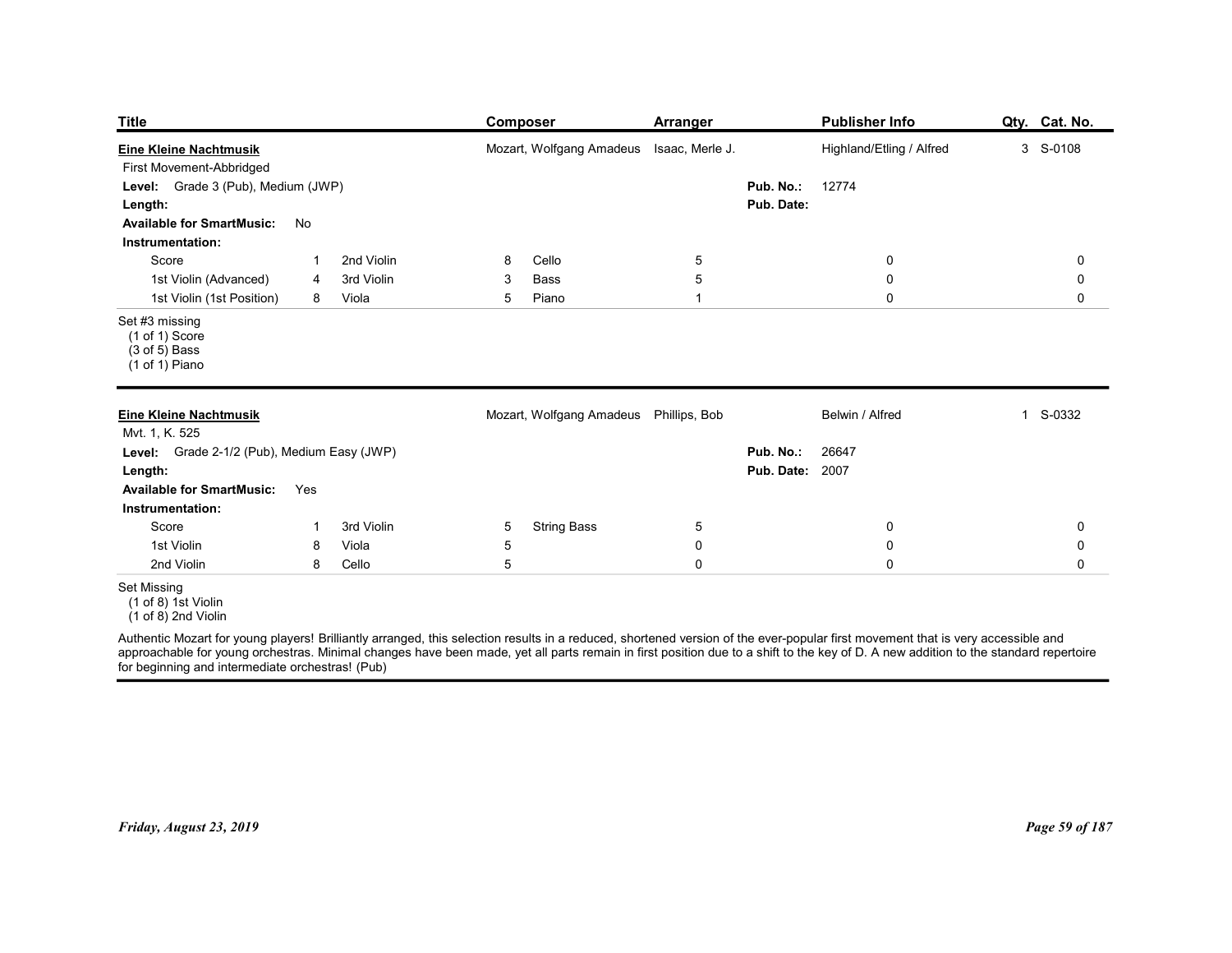| <b>Title</b>                        |     |            | Composer                                                                                                                                                                                                                                                                                                                                                                                                                                                                                                                                                                                                                                                                                      | Arranger    |                         | <b>Publisher Info</b>    | Qty. Cat. No. |
|-------------------------------------|-----|------------|-----------------------------------------------------------------------------------------------------------------------------------------------------------------------------------------------------------------------------------------------------------------------------------------------------------------------------------------------------------------------------------------------------------------------------------------------------------------------------------------------------------------------------------------------------------------------------------------------------------------------------------------------------------------------------------------------|-------------|-------------------------|--------------------------|---------------|
| El Toro                             |     |            | Brubaker, Don                                                                                                                                                                                                                                                                                                                                                                                                                                                                                                                                                                                                                                                                                 |             |                         | Highland/Etling / Alfred | 1 S-0325      |
| Grade 2 (Pub), Easy (JWP)<br>Level: |     |            |                                                                                                                                                                                                                                                                                                                                                                                                                                                                                                                                                                                                                                                                                               |             | Pub. No.:               | 14001                    |               |
| 02:27<br>Length:                    |     |            |                                                                                                                                                                                                                                                                                                                                                                                                                                                                                                                                                                                                                                                                                               |             | Pub. Date:              | 1995                     |               |
| <b>Available for SmartMusic:</b>    | Yes |            |                                                                                                                                                                                                                                                                                                                                                                                                                                                                                                                                                                                                                                                                                               |             |                         |                          |               |
| Instrumentation:<br>Score           |     | Violin III | 3<br><b>Bass</b>                                                                                                                                                                                                                                                                                                                                                                                                                                                                                                                                                                                                                                                                              | 5           |                         | $\mathbf 0$              | $\mathbf 0$   |
| Violin I                            | 8   | Viola      | 5                                                                                                                                                                                                                                                                                                                                                                                                                                                                                                                                                                                                                                                                                             | $\mathbf 0$ |                         | $\mathbf 0$              | 0             |
| Violin II                           | 8   | Cello      | 5                                                                                                                                                                                                                                                                                                                                                                                                                                                                                                                                                                                                                                                                                             | $\mathbf 0$ |                         | $\mathbf 0$              | $\mathbf 0$   |
|                                     |     |            | "El Toro" is a Spanish dance reminiscent of an exciting bullfight in Madrid. (El toro means "the bull" in Spanish.) After a castanet-style introduction, the theme is passed from high<br>strings to low strings and back again. A transition leads to a stop in the action of the bullfight where the matador (a solo violin) and the bull (a solo cello) "discuss" the situation.<br>Then the fight gradually picks up again and the theme is restated. The exciting castanet-like rhythm brings the fight to an end. (Pub)<br>This bold Spanish composition includes easy solos for violin and cello. The excitement and color of the bullfight are displayed in the playable music. (JWP) |             |                         |                          |               |
| -----                               |     |            |                                                                                                                                                                                                                                                                                                                                                                                                                                                                                                                                                                                                                                                                                               |             |                         | Wingert-Jones            | 3 S-0271      |
| <u>Elegy</u>                        |     |            | Beckham, Dwight                                                                                                                                                                                                                                                                                                                                                                                                                                                                                                                                                                                                                                                                               |             |                         |                          |               |
|                                     |     |            |                                                                                                                                                                                                                                                                                                                                                                                                                                                                                                                                                                                                                                                                                               |             |                         |                          |               |
| Level: Medium (JWP)<br>Length:      |     |            |                                                                                                                                                                                                                                                                                                                                                                                                                                                                                                                                                                                                                                                                                               |             | Pub. No.:<br>Pub. Date: | 3030111<br>1997          |               |

| El Toro                                                                                                                                                                                                                                                                                                                                                                                                                                                                                                                                                                                                                                                                                                |              |                    |                | Brubaker, Don   |                |                                     | Highland/Etling / Alfred | 1 S-0325       |
|--------------------------------------------------------------------------------------------------------------------------------------------------------------------------------------------------------------------------------------------------------------------------------------------------------------------------------------------------------------------------------------------------------------------------------------------------------------------------------------------------------------------------------------------------------------------------------------------------------------------------------------------------------------------------------------------------------|--------------|--------------------|----------------|-----------------|----------------|-------------------------------------|--------------------------|----------------|
| Grade 2 (Pub), Easy (JWP)<br>Level:<br>Length:<br>02:27<br><b>Available for SmartMusic:</b><br>Instrumentation:                                                                                                                                                                                                                                                                                                                                                                                                                                                                                                                                                                                        | Yes          |                    |                |                 |                | Pub. No.:<br><b>Pub. Date: 1995</b> | 14001                    |                |
| Score                                                                                                                                                                                                                                                                                                                                                                                                                                                                                                                                                                                                                                                                                                  | $\mathbf{1}$ | Violin III         | 3              | <b>Bass</b>     | 5              |                                     | $\mathbf 0$              | 0              |
| Violin I                                                                                                                                                                                                                                                                                                                                                                                                                                                                                                                                                                                                                                                                                               | 8            | Viola              | $\overline{5}$ |                 | $\mathbf 0$    |                                     | $\mathbf 0$              | 0              |
| Violin II                                                                                                                                                                                                                                                                                                                                                                                                                                                                                                                                                                                                                                                                                              | 8            | Cello              | 5              |                 | $\mathbf 0$    |                                     | $\mathbf 0$              | 0              |
| "El Toro" is a Spanish dance reminiscent of an exciting bullfight in Madrid. (El toro means "the bull" in Spanish.) After a castanet-style introduction, the theme is passed from high<br>strings to low strings and back again. A transition leads to a stop in the action of the bullfight where the matador (a solo violin) and the bull (a solo cello) "discuss" the situation.<br>Then the fight gradually picks up again and the theme is restated. The exciting castanet-like rhythm brings the fight to an end. (Pub)<br>-----<br>This bold Spanish composition includes easy solos for violin and cello. The excitement and color of the bullfight are displayed in the playable music. (JWP) |              |                    |                |                 |                |                                     |                          |                |
| Elegy                                                                                                                                                                                                                                                                                                                                                                                                                                                                                                                                                                                                                                                                                                  |              |                    |                | Beckham, Dwight |                |                                     | Wingert-Jones            | 3 S-0271       |
| Level: Medium (JWP)<br>Length:<br><b>Available for SmartMusic:</b><br>Instrumentation:                                                                                                                                                                                                                                                                                                                                                                                                                                                                                                                                                                                                                 |              |                    |                |                 |                | Pub. No.:<br><b>Pub. Date: 1997</b> | 3030111                  |                |
| Score                                                                                                                                                                                                                                                                                                                                                                                                                                                                                                                                                                                                                                                                                                  | -1           | Viola              | 5              | Harp (Optional) | $\overline{1}$ |                                     | $\mathbf 0$              | 0              |
| Violin 1                                                                                                                                                                                                                                                                                                                                                                                                                                                                                                                                                                                                                                                                                               | 8            | Cello              | $\overline{5}$ |                 | $\mathbf 0$    |                                     | $\mathbf 0$              | $\mathbf 0$    |
| Violin 2                                                                                                                                                                                                                                                                                                                                                                                                                                                                                                                                                                                                                                                                                               | 8            | <b>String Bass</b> | $\sqrt{5}$     |                 | $\pmb{0}$      |                                     | $\mathbf 0$              | $\mathbf 0$    |
| Set #3 missing<br>$(1 of 8)$ Violin 1<br>$(1 of 8)$ Violin 2<br>$(1 of 5)$ Viola<br>$(1 \text{ of } 5)$ Cello<br>(1 of 5) String Bass                                                                                                                                                                                                                                                                                                                                                                                                                                                                                                                                                                  |              |                    |                |                 |                |                                     |                          |                |
| Friday, August 23, 2019                                                                                                                                                                                                                                                                                                                                                                                                                                                                                                                                                                                                                                                                                |              |                    |                |                 |                |                                     |                          | Page 60 of 187 |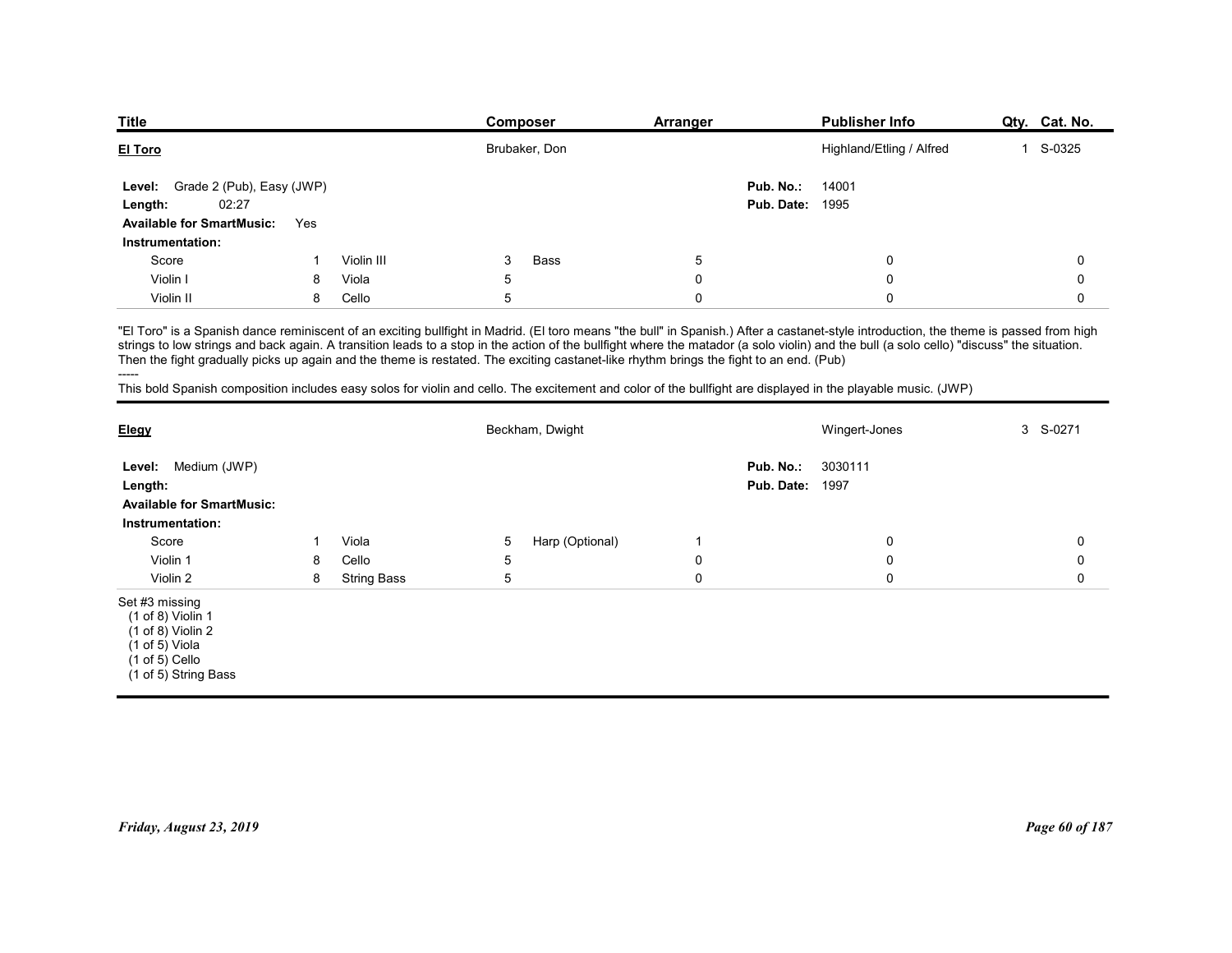| <b>Title</b>                                                                                                                                                                                                                                                                                 |                 |                              | <b>Composer</b>              | <b>Arranger</b>                         | <b>Publisher Info</b>                             | Qty. Cat. No.                             |
|----------------------------------------------------------------------------------------------------------------------------------------------------------------------------------------------------------------------------------------------------------------------------------------------|-----------------|------------------------------|------------------------------|-----------------------------------------|---------------------------------------------------|-------------------------------------------|
| <b>Emperor Waltz</b>                                                                                                                                                                                                                                                                         |                 |                              | Strauss II, Johann           | Isaac, Merle J.                         | Highland/Etling                                   | 2 S-0116                                  |
| Level: Medium Easy (JWP)<br>04:00<br>Length:<br><b>Available for SmartMusic:</b>                                                                                                                                                                                                             | No              |                              |                              | Pub. No.:<br>Pub. Date:                 |                                                   |                                           |
| Instrumentation:<br>Score<br>1st Violin<br>2nd Violin                                                                                                                                                                                                                                        | -1<br>8<br>8    | 3rd Violin<br>Viola<br>Cello | Bass<br>3<br>5<br>Piano<br>5 | $\sqrt{5}$<br>$\mathbf{1}$<br>$\pmb{0}$ | $\overline{0}$<br>$\boldsymbol{0}$<br>$\mathbf 0$ | $\mathbf 0$<br>$\mathbf 0$<br>$\mathbf 0$ |
| Set #2 missing<br>$(1 of 1)$ Score                                                                                                                                                                                                                                                           |                 |                              |                              |                                         |                                                   |                                           |
| <b>Ensemble Time For Strings (Book 1)</b><br>Fifteen pieces to be used in ensambles or as solo practice.<br>Each arranged in three parts.                                                                                                                                                    |                 |                              | Various                      | Isaac, Merle J.                         | Forest R. Etling                                  | S-0013<br>$\mathbf{1}$                    |
| Dempster March / Syncope / Chippewa Dance / Waverly<br>Waltz / O Come, Little Children / Etude / Waltz in B Minor /<br>Chorale in G / Pitsi - Kahto / Jolly Old Saint Nicholas / At<br>Pierrot's Door / Our Boys Will Shine Tonight / Oats and Beans<br>/ Meldoy in E Minor / Oriental Dance |                 |                              |                              |                                         |                                                   |                                           |
| Level:<br>Length:<br><b>Available for SmartMusic:</b>                                                                                                                                                                                                                                        | No              |                              |                              | Pub. No.:<br>Pub. Date:                 |                                                   |                                           |
| Instrumentation:<br>Full Score                                                                                                                                                                                                                                                               | $\overline{1}$  | Cello                        | $\overline{5}$               | $\mathbf 0$                             | $\overline{0}$                                    | 0                                         |
| Violin                                                                                                                                                                                                                                                                                       | 18              | Bass                         | 5                            | $\pmb{0}$                               | $\mathbf 0$                                       | 0                                         |
| Viola                                                                                                                                                                                                                                                                                        | $5\phantom{.0}$ | Piano                        | $\mathbf{1}$                 | $\pmb{0}$                               | $\mathbf 0$                                       | $\mathbf 0$                               |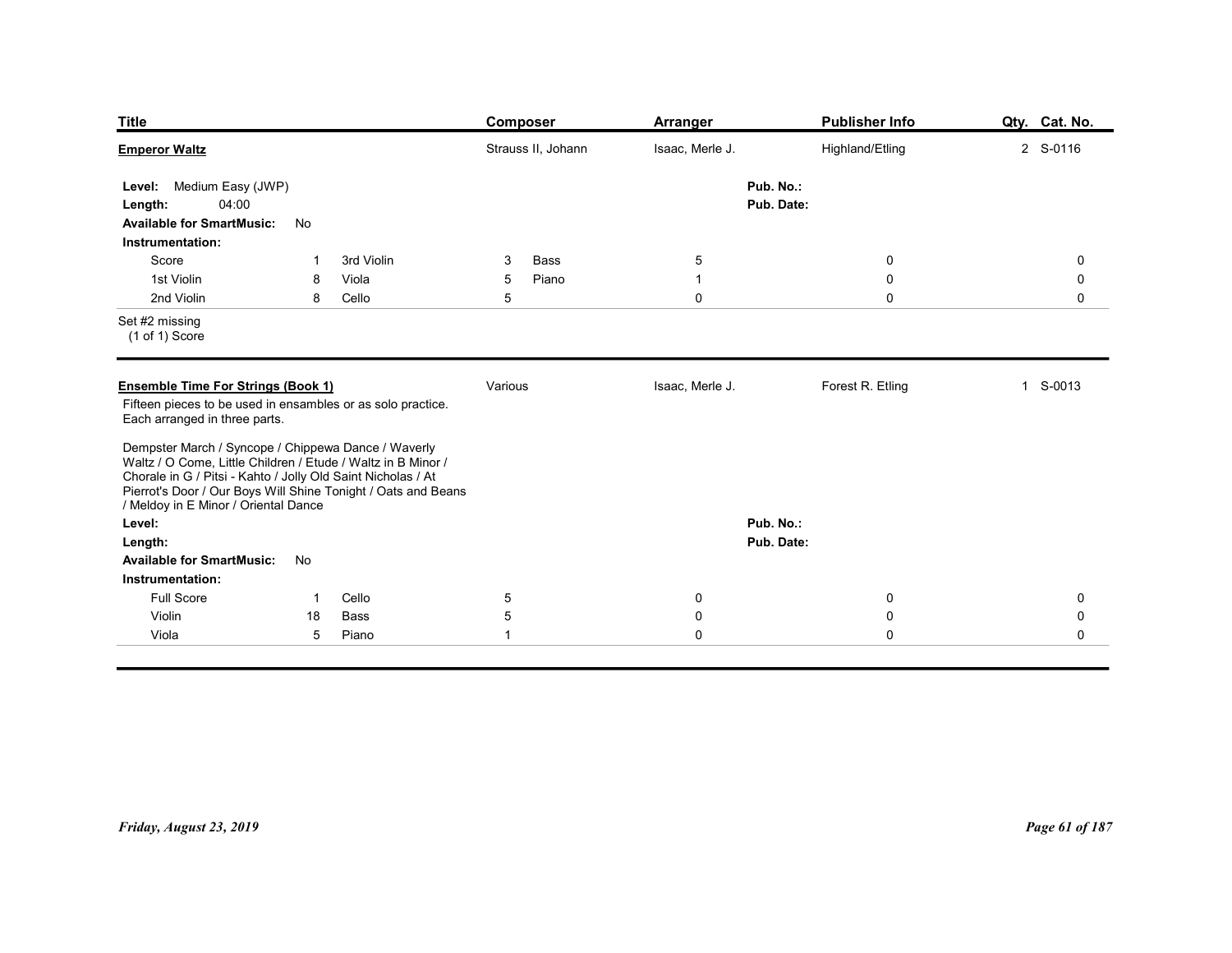| <b>Title</b><br><b>Publisher Info</b><br><b>Composer</b><br><b>Arranger</b><br>Joplin, Scott<br>Buchtel, Forrest L.<br>Neil A. Kjos<br>1 S-0078<br>Level: Grade 3-4 (Pub), Medium (JWP)<br>Pub. No.:<br>SO37<br>02:30<br>Pub. Date:<br>Length:<br><b>Available for SmartMusic:</b><br>No<br>Instrumentation:<br>Score<br>3rd Violin<br>Bass<br>3<br>$\mathbf 0$<br>3<br>$\mathbf 0$<br>-1<br>Harp/Piano<br>1st Violin<br>Viola<br>3<br>$\mathbf 0$<br>$\mathbf 0$<br>5<br>$\overline{1}$<br>2nd Violin<br>$\ensuremath{\mathsf{3}}$<br>Cello<br>0<br>$\mathbf 0$<br>$\mathbf 0$<br>5 <sup>5</sup><br>Handel, G.F.<br>Fisher, H.B.<br>Highland/Etling / Alfred<br>1 S-0315<br>From Solomon<br>Level: Grade 2 (Pub), Medium Eady (JWP)<br>Pub. No.: 11780<br><b>Pub. Date: 1994</b><br><b>Length:</b> 03:30<br><b>Available for SmartMusic:</b><br>Yes<br>Instrumentation:<br>Score<br>Violin III<br>Alternate Viola<br>Piano<br>5 <sub>5</sub><br>$\mathbf 0$<br>$\overline{1}$<br>$\mathbf{3}$<br>$\mathbf{1}$<br>Cello<br>Violin I<br>Alternate Violin<br>$\pmb{0}$<br>$\mathbf{3}$<br>$\overline{5}$<br>$\mathbf 0$<br>8<br>$\sqrt{5}$<br>Violin II<br>Viola<br>5 String Bass<br>$\mathbf 0$<br>8<br>$\mathsf{O}\xspace$ |  |  |               |
|----------------------------------------------------------------------------------------------------------------------------------------------------------------------------------------------------------------------------------------------------------------------------------------------------------------------------------------------------------------------------------------------------------------------------------------------------------------------------------------------------------------------------------------------------------------------------------------------------------------------------------------------------------------------------------------------------------------------------------------------------------------------------------------------------------------------------------------------------------------------------------------------------------------------------------------------------------------------------------------------------------------------------------------------------------------------------------------------------------------------------------------------------------------------------------------------------------------------------|--|--|---------------|
| <b>Entertainer, The</b><br><b>Entrance of the Queen of Sheba</b><br>A sure winner with your violin section, this festive arrangement makes use of staccato bowing and eigth-note passage work. The divisi cello part calls for extensions in the lower<br>part. (Pub)                                                                                                                                                                                                                                                                                                                                                                                                                                                                                                                                                                                                                                                                                                                                                                                                                                                                                                                                                      |  |  | Qty. Cat. No. |
|                                                                                                                                                                                                                                                                                                                                                                                                                                                                                                                                                                                                                                                                                                                                                                                                                                                                                                                                                                                                                                                                                                                                                                                                                            |  |  |               |
|                                                                                                                                                                                                                                                                                                                                                                                                                                                                                                                                                                                                                                                                                                                                                                                                                                                                                                                                                                                                                                                                                                                                                                                                                            |  |  |               |
|                                                                                                                                                                                                                                                                                                                                                                                                                                                                                                                                                                                                                                                                                                                                                                                                                                                                                                                                                                                                                                                                                                                                                                                                                            |  |  |               |
|                                                                                                                                                                                                                                                                                                                                                                                                                                                                                                                                                                                                                                                                                                                                                                                                                                                                                                                                                                                                                                                                                                                                                                                                                            |  |  |               |
|                                                                                                                                                                                                                                                                                                                                                                                                                                                                                                                                                                                                                                                                                                                                                                                                                                                                                                                                                                                                                                                                                                                                                                                                                            |  |  |               |
|                                                                                                                                                                                                                                                                                                                                                                                                                                                                                                                                                                                                                                                                                                                                                                                                                                                                                                                                                                                                                                                                                                                                                                                                                            |  |  |               |
|                                                                                                                                                                                                                                                                                                                                                                                                                                                                                                                                                                                                                                                                                                                                                                                                                                                                                                                                                                                                                                                                                                                                                                                                                            |  |  |               |
|                                                                                                                                                                                                                                                                                                                                                                                                                                                                                                                                                                                                                                                                                                                                                                                                                                                                                                                                                                                                                                                                                                                                                                                                                            |  |  |               |
|                                                                                                                                                                                                                                                                                                                                                                                                                                                                                                                                                                                                                                                                                                                                                                                                                                                                                                                                                                                                                                                                                                                                                                                                                            |  |  |               |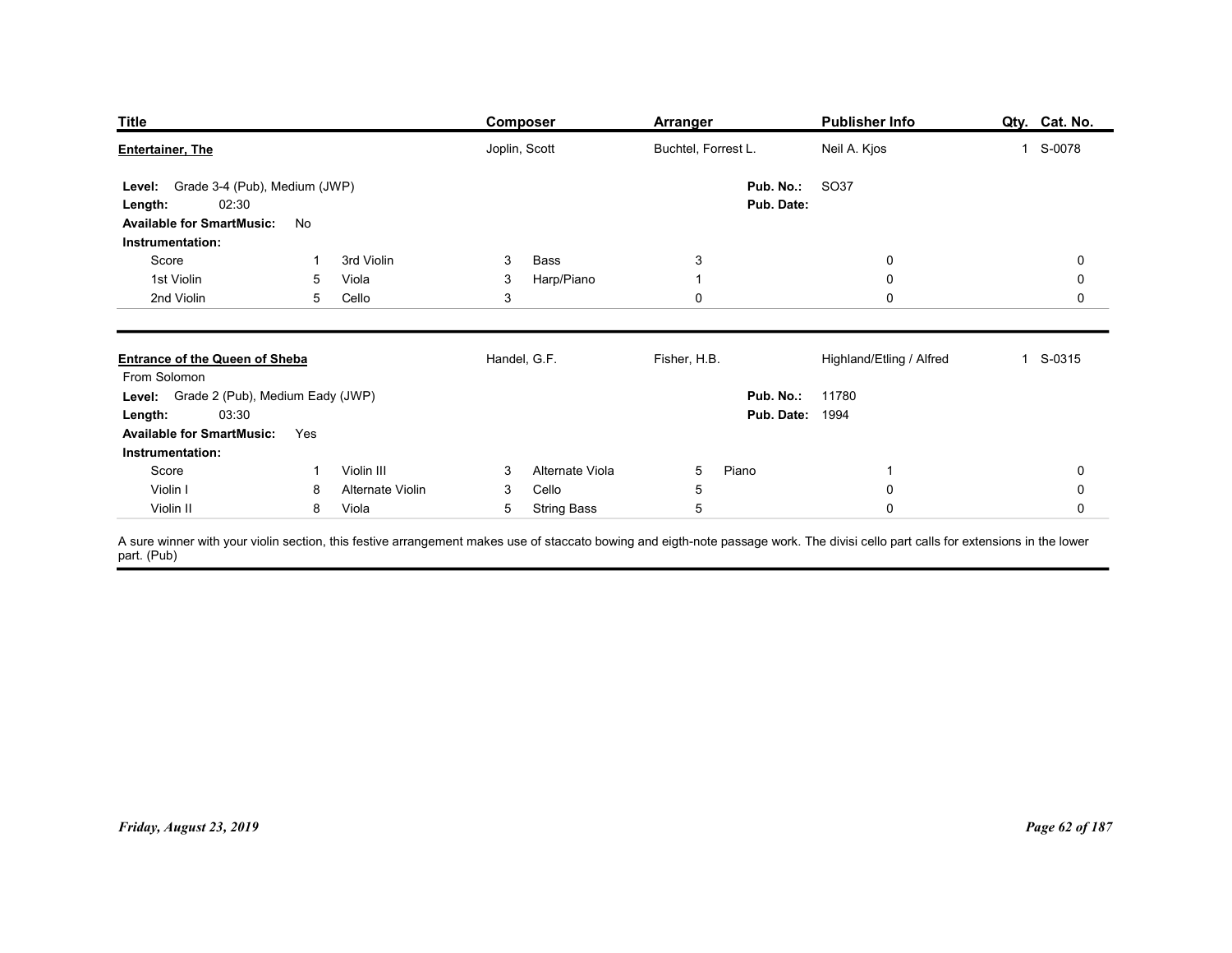| <b>Title</b>                                                              |                                                                      | <b>Composer</b>                                          | Arranger                                      | <b>Publisher Info</b>                          | Qty. Cat. No.                                             |
|---------------------------------------------------------------------------|----------------------------------------------------------------------|----------------------------------------------------------|-----------------------------------------------|------------------------------------------------|-----------------------------------------------------------|
| <b>Entrance of the Queen of Sheba</b>                                     |                                                                      | Handel, George Frideric                                  | Velke, Fritz                                  | Velke Publishing                               | 4 S-0187                                                  |
| Level:<br>Length:<br><b>Available for SmartMusic:</b><br>Instrumentation: | No                                                                   |                                                          |                                               | Pub. No.:<br>0124<br>Pub. Date:                |                                                           |
| Score<br>Violin 1<br>Violin 2                                             | Violin 3<br>-1<br>Viola<br>8<br>Cello<br>8                           | Bass<br>$\mathbf{3}$<br>$\,$ 5 $\,$<br>5                 | $5\phantom{.0}$<br>$\mathbf 0$<br>$\mathsf 0$ | $\boldsymbol{0}$<br>$\mathbf 0$<br>$\mathbf 0$ | $\mathbf 0$<br>$\mathsf{O}\xspace$<br>$\mathbf 0$         |
| Set #4 missing<br>(1 of 8) Violin I                                       |                                                                      |                                                          |                                               |                                                |                                                           |
| <b>Erotik</b>                                                             |                                                                      | Grieg, Edvard                                            |                                               | <b>Belwin-Mills</b>                            | 1 S-0014                                                  |
| Level:<br>Length:<br><b>Available for SmartMusic:</b><br>Instrumentation: | No                                                                   |                                                          |                                               | <b>Pub. No.: BSO 41</b><br>Pub. Date:          |                                                           |
| Score<br>1st Violin<br>2nd Violin                                         | 3rd Violin<br>$\overline{1}$<br>4th Violin<br>$\,$ 5 $\,$<br>5 Viola | Cello<br>$\mathbf{1}$<br>Bass<br>$\mathbf{1}$<br>3 Piano | $\mathbf{3}$<br>$\mathsf 3$<br>$\mathbf{1}$   | $\overline{0}$<br>${\bf 0}$<br>$\mathbf 0$     | $\mathbf 0$<br>$\mathsf{O}\xspace$<br>$\mathsf{O}\xspace$ |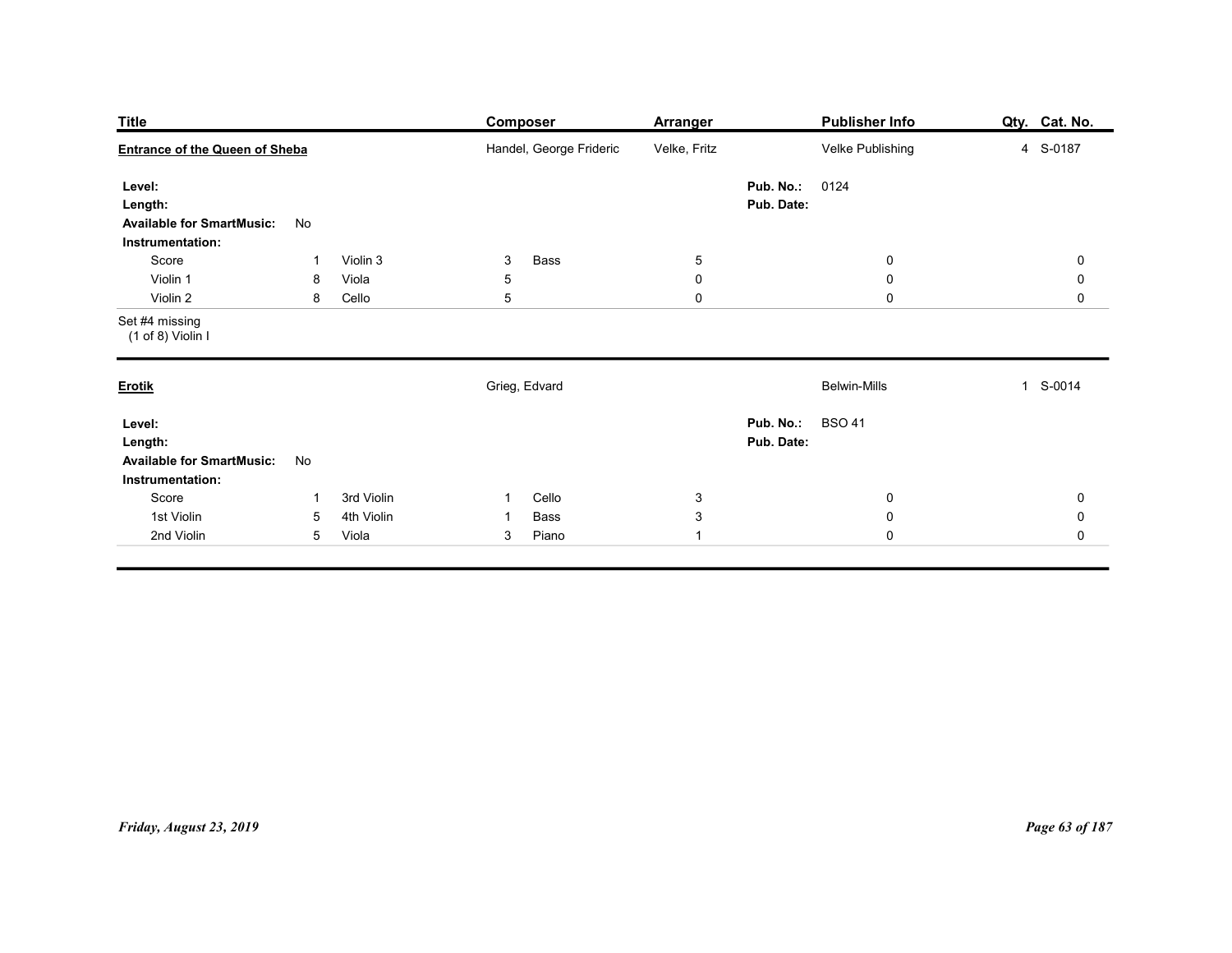| <b>Title</b>                                                                  |    |                       | <b>Composer</b>                                                                                            | Arranger      | Publisher Info                                                                                                                                                                                                                                                                                                                                                                                                                                                                                                                                    | Qty. Cat. No.          |
|-------------------------------------------------------------------------------|----|-----------------------|------------------------------------------------------------------------------------------------------------|---------------|---------------------------------------------------------------------------------------------------------------------------------------------------------------------------------------------------------------------------------------------------------------------------------------------------------------------------------------------------------------------------------------------------------------------------------------------------------------------------------------------------------------------------------------------------|------------------------|
| <b>Evil Eye and the Hideous Heart, The</b>                                    |    |                       | Silva, Alan Lee                                                                                            |               | Carl Fischer                                                                                                                                                                                                                                                                                                                                                                                                                                                                                                                                      | S-0262<br>$\mathbf{1}$ |
| Level: Grade 4 (Pub), Medium Easy (JWP)                                       |    |                       |                                                                                                            | Pub. No.:     | CA 557                                                                                                                                                                                                                                                                                                                                                                                                                                                                                                                                            |                        |
| 04:52<br>Length:                                                              |    |                       |                                                                                                            |               | <b>Pub. Date: 2010</b>                                                                                                                                                                                                                                                                                                                                                                                                                                                                                                                            |                        |
| <b>Available for SmartMusic:</b>                                              |    |                       |                                                                                                            |               |                                                                                                                                                                                                                                                                                                                                                                                                                                                                                                                                                   |                        |
| Instrumentation:                                                              |    |                       |                                                                                                            |               |                                                                                                                                                                                                                                                                                                                                                                                                                                                                                                                                                   |                        |
| Score                                                                         |    | Violin III (Viola TC) | 2<br>Bass                                                                                                  | 5             | Percussion (Optional)<br>$\overline{2}$                                                                                                                                                                                                                                                                                                                                                                                                                                                                                                           | 0                      |
| Violin I                                                                      | 8  | Viola                 | Piano<br>5                                                                                                 |               | $\Omega$                                                                                                                                                                                                                                                                                                                                                                                                                                                                                                                                          | 0                      |
| Violin II                                                                     | 8  | Cello                 | 5<br>Harp (Optional)                                                                                       | -1            | $\mathbf 0$                                                                                                                                                                                                                                                                                                                                                                                                                                                                                                                                       | 0                      |
|                                                                               |    |                       | danger, and the upper voices represent the insanity of the narrator's twisted plan. A real thriller! (Pub) |               | Based on the classic Edgar Allan Poe short story The Tell-Tale Heart, composer Alan Lee Silva shows a more dramatic and darker side to his writing. Originally commissioned as<br>a work reminiscent of a classic Hollywood horror movie theme, the piece follows the story of one of Poe's most famous thrillers. An excellent literary tie-in for your students<br>studying the structure of a story in Language Arts, it appeals to their sense of mystery with a delicious touch of the macabre. The basses act as the low, ominous threat of |                        |
|                                                                               |    |                       | Hansard, Glen; Irglova,                                                                                    | McMillen, Jim | Belwin/Alfred                                                                                                                                                                                                                                                                                                                                                                                                                                                                                                                                     | 1 S-0403               |
|                                                                               |    |                       | Marketa                                                                                                    |               |                                                                                                                                                                                                                                                                                                                                                                                                                                                                                                                                                   |                        |
| <b>Falling Slowly</b><br>From the Motion Picture and Broadway production Once |    |                       |                                                                                                            |               | Pub. No.:<br>44819                                                                                                                                                                                                                                                                                                                                                                                                                                                                                                                                |                        |
| Level: Grade 3 (Pub), Medium (JWP)                                            |    |                       |                                                                                                            |               | <b>Pub. Date: 2016</b>                                                                                                                                                                                                                                                                                                                                                                                                                                                                                                                            |                        |
| 03:35<br>Length:                                                              |    |                       |                                                                                                            |               |                                                                                                                                                                                                                                                                                                                                                                                                                                                                                                                                                   |                        |
| <b>Available for SmartMusic:</b>                                              |    |                       |                                                                                                            |               |                                                                                                                                                                                                                                                                                                                                                                                                                                                                                                                                                   |                        |
| Instrumentation:                                                              |    |                       |                                                                                                            |               |                                                                                                                                                                                                                                                                                                                                                                                                                                                                                                                                                   |                        |
| Score                                                                         | -1 | Viola                 | 5                                                                                                          |               |                                                                                                                                                                                                                                                                                                                                                                                                                                                                                                                                                   | 0                      |
| Violin 1<br>Violin 2                                                          | 8  | Cello<br>Bass         |                                                                                                            |               |                                                                                                                                                                                                                                                                                                                                                                                                                                                                                                                                                   | 0                      |

| Level: Grade 4 (Pub), Medium Easy (JWP)<br>Pub. No.:<br>CA 557<br>04:52<br><b>Pub. Date: 2010</b><br>Length:<br><b>Available for SmartMusic:</b><br>Instrumentation:<br>Violin III (Viola TC)<br>Bass<br>Percussion (Optional)<br>$\overline{2}$<br>Score<br>-5<br>$\Omega$<br>2<br>1<br>Violin I<br>8<br>5<br>Piano<br>$\mathbf 0$<br>Viola<br>$\Omega$<br>Violin II<br>Cello<br>5<br>Harp (Optional)<br>8<br>$\overline{\mathbf{1}}$<br>0<br>$\Omega$<br>Based on the classic Edgar Allan Poe short story The Tell-Tale Heart, composer Alan Lee Silva shows a more dramatic and darker side to his writing. Originally commissioned as<br>a work reminiscent of a classic Hollywood horror movie theme, the piece follows the story of one of Poe's most famous thrillers. An excellent literary tie-in for your students<br>studying the structure of a story in Language Arts, it appeals to their sense of mystery with a delicious touch of the macabre. The basses act as the low, ominous threat of<br>danger, and the upper voices represent the insanity of the narrator's twisted plan. A real thriller! (Pub)<br>Hansard, Glen; Irglova,<br>McMillen, Jim<br>1 S-0403<br><b>Falling Slowly</b><br><b>Belwin/Alfred</b><br>Marketa<br>From the Motion Picture and Broadway production Once<br>Level: Grade 3 (Pub), Medium (JWP)<br>Pub. No.:<br>44819<br><b>Pub. Date: 2016</b><br>03:35<br>Length:<br><b>Available for SmartMusic:</b><br>Instrumentation:<br>Score<br>Viola<br>5<br>$\Omega$<br>$\Omega$<br>$\Omega$<br>1<br>5<br>Violin 1<br>Cello<br>$\Omega$<br>$\Omega$<br>$\Omega$<br>8<br>5<br>Violin 2<br>8<br><b>Bass</b><br>$\Omega$<br>$\Omega$<br>$\Omega$<br>Enchant audiences with VSQ's breathtaking rendition of the hit ballad from the motion picture and Broadway production Once. Vitamin String Quartet (VSQ) is an innovative |
|-------------------------------------------------------------------------------------------------------------------------------------------------------------------------------------------------------------------------------------------------------------------------------------------------------------------------------------------------------------------------------------------------------------------------------------------------------------------------------------------------------------------------------------------------------------------------------------------------------------------------------------------------------------------------------------------------------------------------------------------------------------------------------------------------------------------------------------------------------------------------------------------------------------------------------------------------------------------------------------------------------------------------------------------------------------------------------------------------------------------------------------------------------------------------------------------------------------------------------------------------------------------------------------------------------------------------------------------------------------------------------------------------------------------------------------------------------------------------------------------------------------------------------------------------------------------------------------------------------------------------------------------------------------------------------------------------------------------------------------------------------------------------------------------------------------------------------------------------------------------|
|                                                                                                                                                                                                                                                                                                                                                                                                                                                                                                                                                                                                                                                                                                                                                                                                                                                                                                                                                                                                                                                                                                                                                                                                                                                                                                                                                                                                                                                                                                                                                                                                                                                                                                                                                                                                                                                                   |
|                                                                                                                                                                                                                                                                                                                                                                                                                                                                                                                                                                                                                                                                                                                                                                                                                                                                                                                                                                                                                                                                                                                                                                                                                                                                                                                                                                                                                                                                                                                                                                                                                                                                                                                                                                                                                                                                   |
|                                                                                                                                                                                                                                                                                                                                                                                                                                                                                                                                                                                                                                                                                                                                                                                                                                                                                                                                                                                                                                                                                                                                                                                                                                                                                                                                                                                                                                                                                                                                                                                                                                                                                                                                                                                                                                                                   |
|                                                                                                                                                                                                                                                                                                                                                                                                                                                                                                                                                                                                                                                                                                                                                                                                                                                                                                                                                                                                                                                                                                                                                                                                                                                                                                                                                                                                                                                                                                                                                                                                                                                                                                                                                                                                                                                                   |
|                                                                                                                                                                                                                                                                                                                                                                                                                                                                                                                                                                                                                                                                                                                                                                                                                                                                                                                                                                                                                                                                                                                                                                                                                                                                                                                                                                                                                                                                                                                                                                                                                                                                                                                                                                                                                                                                   |
|                                                                                                                                                                                                                                                                                                                                                                                                                                                                                                                                                                                                                                                                                                                                                                                                                                                                                                                                                                                                                                                                                                                                                                                                                                                                                                                                                                                                                                                                                                                                                                                                                                                                                                                                                                                                                                                                   |
|                                                                                                                                                                                                                                                                                                                                                                                                                                                                                                                                                                                                                                                                                                                                                                                                                                                                                                                                                                                                                                                                                                                                                                                                                                                                                                                                                                                                                                                                                                                                                                                                                                                                                                                                                                                                                                                                   |
|                                                                                                                                                                                                                                                                                                                                                                                                                                                                                                                                                                                                                                                                                                                                                                                                                                                                                                                                                                                                                                                                                                                                                                                                                                                                                                                                                                                                                                                                                                                                                                                                                                                                                                                                                                                                                                                                   |
|                                                                                                                                                                                                                                                                                                                                                                                                                                                                                                                                                                                                                                                                                                                                                                                                                                                                                                                                                                                                                                                                                                                                                                                                                                                                                                                                                                                                                                                                                                                                                                                                                                                                                                                                                                                                                                                                   |
|                                                                                                                                                                                                                                                                                                                                                                                                                                                                                                                                                                                                                                                                                                                                                                                                                                                                                                                                                                                                                                                                                                                                                                                                                                                                                                                                                                                                                                                                                                                                                                                                                                                                                                                                                                                                                                                                   |
|                                                                                                                                                                                                                                                                                                                                                                                                                                                                                                                                                                                                                                                                                                                                                                                                                                                                                                                                                                                                                                                                                                                                                                                                                                                                                                                                                                                                                                                                                                                                                                                                                                                                                                                                                                                                                                                                   |
|                                                                                                                                                                                                                                                                                                                                                                                                                                                                                                                                                                                                                                                                                                                                                                                                                                                                                                                                                                                                                                                                                                                                                                                                                                                                                                                                                                                                                                                                                                                                                                                                                                                                                                                                                                                                                                                                   |
|                                                                                                                                                                                                                                                                                                                                                                                                                                                                                                                                                                                                                                                                                                                                                                                                                                                                                                                                                                                                                                                                                                                                                                                                                                                                                                                                                                                                                                                                                                                                                                                                                                                                                                                                                                                                                                                                   |
| collective of classical musicians who create and perform cutting-edge string renditions of classic and modern rock songs. Fusing virtuoso technique with the hits of contemporary<br>artists, VSQ has sold millions of recordings and amassed an incredible following, especially among high school and college students around the world.<br>Vitamin String Quartet (VSQ) is an innovative collective of classical musicians who create and perform cutting-edge string renditions of classic and modern rock songs. Fusing<br>virtuoso technique with the hits of contemporary artists, VSQ has sold millions of recordings and amassed an incredible following, especially among high school and college<br>students around the world. (Pub)                                                                                                                                                                                                                                                                                                                                                                                                                                                                                                                                                                                                                                                                                                                                                                                                                                                                                                                                                                                                                                                                                                                   |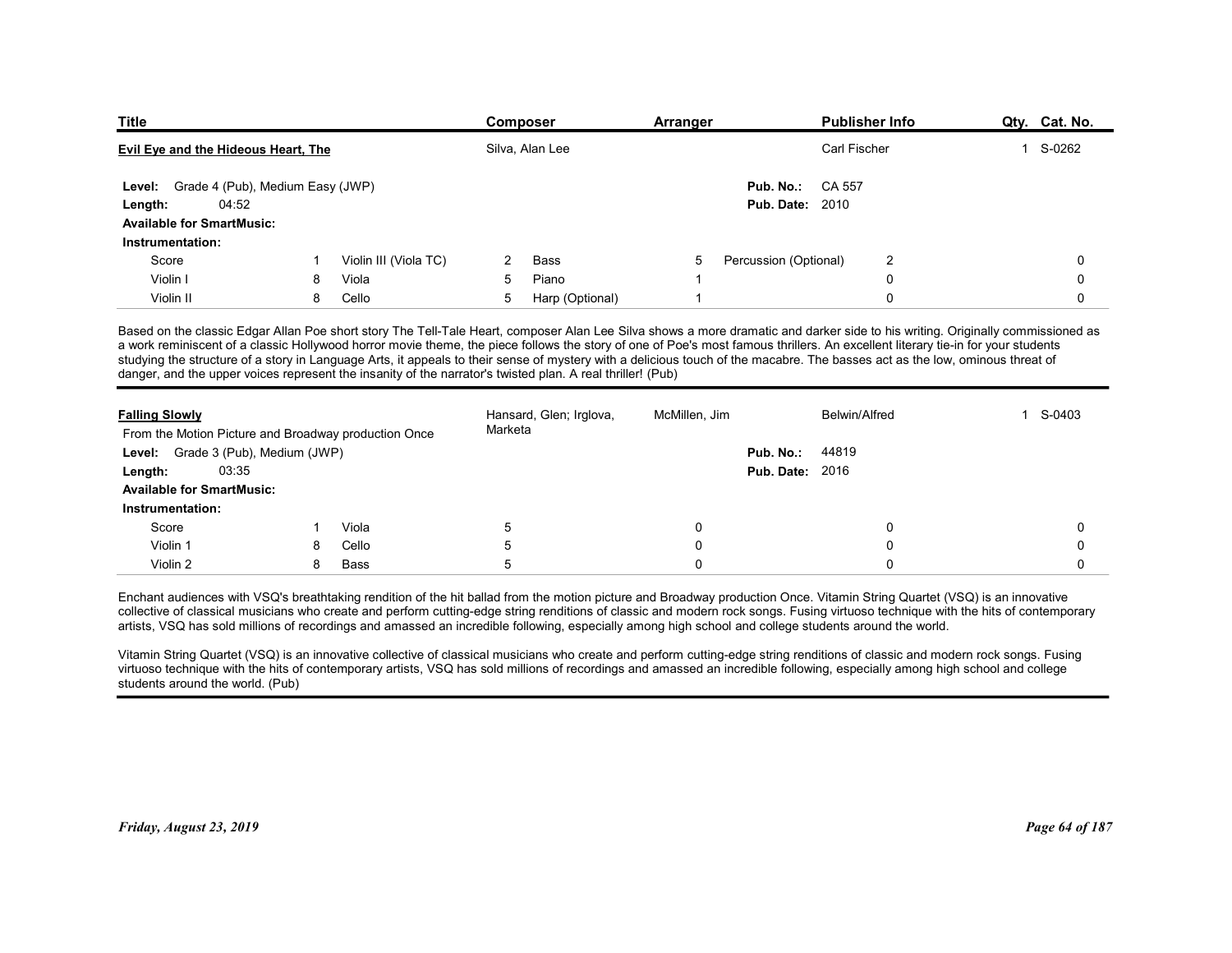| <b>Title</b>                              |                 |                | Composer                                                                                                                                                                                                                                                                                       | <b>Arranger</b>        | <b>Publisher Info</b> | Qty. Cat. No. |
|-------------------------------------------|-----------------|----------------|------------------------------------------------------------------------------------------------------------------------------------------------------------------------------------------------------------------------------------------------------------------------------------------------|------------------------|-----------------------|---------------|
| <b>Fandango</b>                           |                 |                | Boccherini, Luigi                                                                                                                                                                                                                                                                              | McAlsiter, Clark       | Ludwig Masters        | 1 S-0363      |
| Medium Advanced (JWP)<br>Level:           |                 |                |                                                                                                                                                                                                                                                                                                | Pub. No.:              | M8050                 |               |
| Length:                                   |                 |                |                                                                                                                                                                                                                                                                                                | <b>Pub. Date: 2016</b> |                       |               |
| <b>Available for SmartMusic:</b>          |                 |                |                                                                                                                                                                                                                                                                                                |                        |                       |               |
| Instrumentation:                          |                 |                |                                                                                                                                                                                                                                                                                                |                        |                       |               |
| Score<br>Violin 1                         | 8               | Viola<br>Cello | 5<br>Percussion<br>5                                                                                                                                                                                                                                                                           | -1<br>0                | 0<br>0                | 0<br>0        |
| Violin 2                                  | 8               | Bass           | 5                                                                                                                                                                                                                                                                                              | $\mathbf 0$            | 0                     | 0             |
|                                           |                 |                |                                                                                                                                                                                                                                                                                                |                        |                       |               |
|                                           |                 |                | Fandango is one of Boccherini's most popular works. Its Spanish influence gives it a unique Classical sound, and it works beautifully for strings. (JWP)                                                                                                                                       |                        |                       |               |
|                                           |                 |                | Del Borgo, Elliot A.                                                                                                                                                                                                                                                                           |                        | Belwin-Mills / Alfred | 2 S-0142      |
| <b>Fantasia for Strings</b>               |                 |                |                                                                                                                                                                                                                                                                                                | Pub. No.:              | <b>BSO 00080</b>      |               |
| Level: Grade 3.5 (Pub), Medium Easy (JWP) |                 |                |                                                                                                                                                                                                                                                                                                | Pub. Date:             |                       |               |
| Length:                                   |                 |                |                                                                                                                                                                                                                                                                                                |                        |                       |               |
| Available for SmartMusic: No              |                 |                |                                                                                                                                                                                                                                                                                                |                        |                       |               |
| Instrumentation:                          |                 |                |                                                                                                                                                                                                                                                                                                |                        |                       |               |
| Score                                     | -1              | 3rd Violin     | <b>String Bass</b><br>5                                                                                                                                                                                                                                                                        | 3                      | 0                     | 0             |
| 1st Violin                                | $5\overline{)}$ | Viola          | 3                                                                                                                                                                                                                                                                                              | $\mathbf 0$            | 0                     | 0             |
| 2nd Violin                                |                 | 5 Cello        | 3                                                                                                                                                                                                                                                                                              | $\mathbf 0$            | $\mathbf 0$           | 0             |
|                                           |                 |                | An energetic piece in familiar ABA form. The first section is vigorous with a rhythmic pulse at its core. The middle section is a contrast with a melodic statement carried by the<br>first violins. A reprise of the first section and a strong ending completes this interesting work. (Pub) |                        |                       |               |

| Level: Grade 3.5 (Pub), Medium Easy (JWP)<br>Pub. No.:<br><b>BSO 00080</b><br>Pub. Date:<br>3rd Violin<br><b>String Bass</b><br>Score<br>5<br>3<br>$\mathbf 0$<br>0<br>1st Violin<br>Viola<br>3<br>$\mathbf 0$<br>$\Omega$<br>0<br>5<br>2nd Violin<br>Cello<br>3<br>5<br>$\Omega$<br>$\mathbf 0$<br>$\Omega$<br>-----                                                                                                                                                                              | <b>Fantasia for Strings</b> |  | Del Borgo, Elliot A. | Belwin-Mills / Alfred | 2 S-0142       |
|----------------------------------------------------------------------------------------------------------------------------------------------------------------------------------------------------------------------------------------------------------------------------------------------------------------------------------------------------------------------------------------------------------------------------------------------------------------------------------------------------|-----------------------------|--|----------------------|-----------------------|----------------|
| Available for SmartMusic: No<br>Instrumentation:                                                                                                                                                                                                                                                                                                                                                                                                                                                   | Length:                     |  |                      |                       |                |
| An energetic piece in familiar ABA form. The first section is vigorous with a rhythmic pulse at its core. The middle section is a contrast with a melodic statement carried by the<br>first violins. A reprise of the first section and a strong ending completes this interesting work. (Pub)<br>This fine work begins in a vigorous style, followed by a contrasting melodic statement and an energetic reprise. An excellent selection for developing strings. (JWP)<br>Friday, August 23, 2019 |                             |  |                      |                       |                |
|                                                                                                                                                                                                                                                                                                                                                                                                                                                                                                    |                             |  |                      |                       |                |
|                                                                                                                                                                                                                                                                                                                                                                                                                                                                                                    |                             |  |                      |                       |                |
|                                                                                                                                                                                                                                                                                                                                                                                                                                                                                                    |                             |  |                      |                       |                |
|                                                                                                                                                                                                                                                                                                                                                                                                                                                                                                    |                             |  |                      |                       |                |
|                                                                                                                                                                                                                                                                                                                                                                                                                                                                                                    |                             |  |                      |                       |                |
|                                                                                                                                                                                                                                                                                                                                                                                                                                                                                                    |                             |  |                      |                       |                |
|                                                                                                                                                                                                                                                                                                                                                                                                                                                                                                    |                             |  |                      |                       | Page 65 of 187 |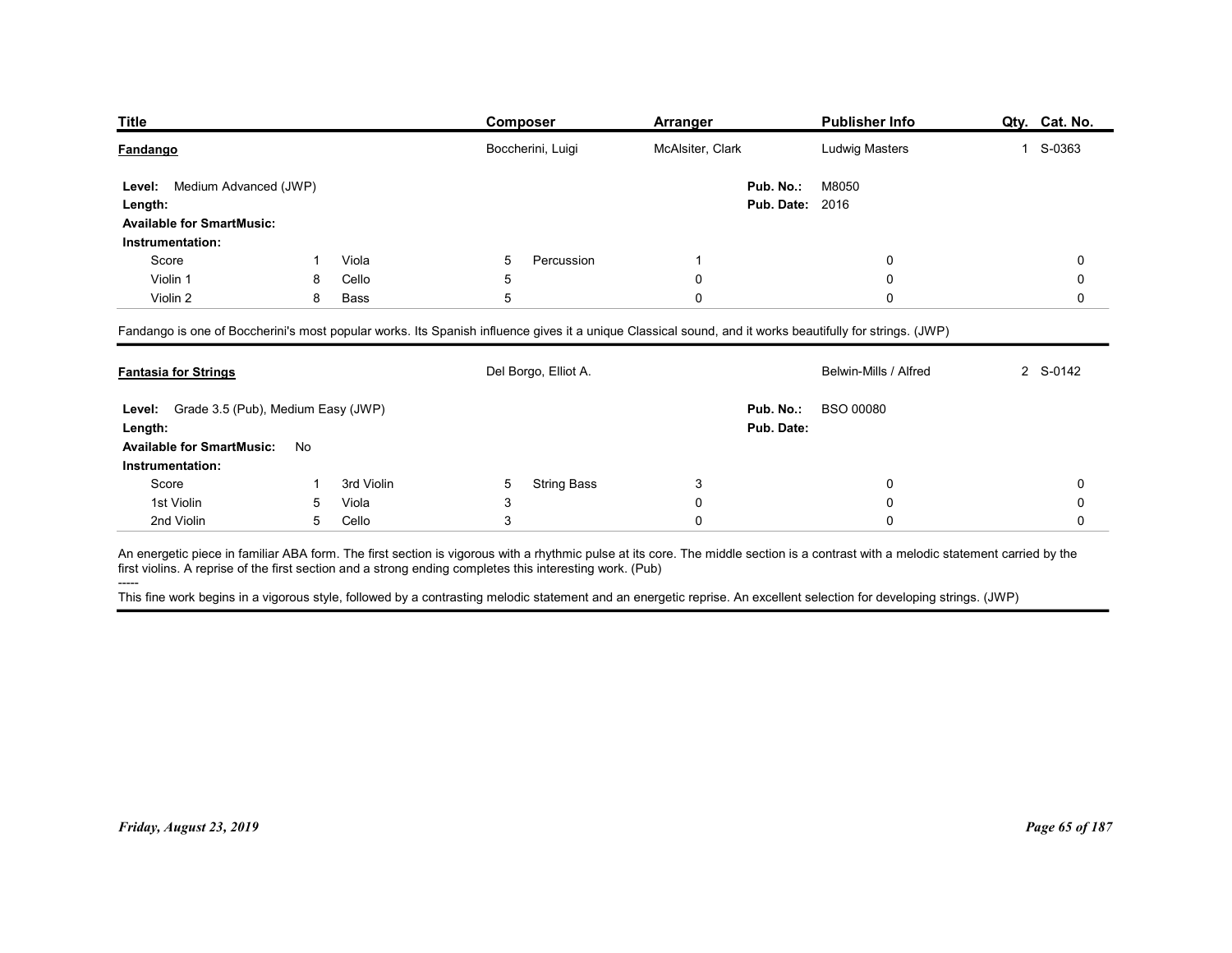| <b>Title</b><br>Fantasia on an Original Theme                                                                                                                                                                                                                                                                                                                                                 |                    | <b>Composer</b><br>Phillips, Joseph J. | Arranger                    | <b>Publisher Info</b><br>Highland/Etling / Alfred | Qty. Cat. No.<br>3 S-0160 |
|-----------------------------------------------------------------------------------------------------------------------------------------------------------------------------------------------------------------------------------------------------------------------------------------------------------------------------------------------------------------------------------------------|--------------------|----------------------------------------|-----------------------------|---------------------------------------------------|---------------------------|
|                                                                                                                                                                                                                                                                                                                                                                                               |                    |                                        |                             |                                                   |                           |
| Grade 3 (Pub), Medium Easy (JWP), Medium Easy (SM)<br>Level:<br>03:15<br>Length:                                                                                                                                                                                                                                                                                                              |                    |                                        | Pub. No.:<br>Pub. Date:     | 11789<br>1994                                     |                           |
| <b>Available for SmartMusic:</b><br>Yes                                                                                                                                                                                                                                                                                                                                                       |                    |                                        |                             |                                                   |                           |
| Instrumentation:<br>Score                                                                                                                                                                                                                                                                                                                                                                     | Viola              | Piano/Harp<br>5                        | -1                          | 0                                                 | 0                         |
| 1st Violin<br>8                                                                                                                                                                                                                                                                                                                                                                               | Cello              | 5                                      | 0                           | 0                                                 | 0                         |
| 2nd Violin<br>8                                                                                                                                                                                                                                                                                                                                                                               | <b>String Bass</b> | 5                                      | $\mathbf 0$                 | 0                                                 | 0                         |
| <b>Fantasia on Greensleeves</b>                                                                                                                                                                                                                                                                                                                                                               |                    | Williams, Vaughan                      | Greaves, Ralph              | Goodmusic Publishing                              | 1 S-0386                  |
| Adapted from the Opera 'Sir John in Love'<br>Level: Level D (Pub), Medium Advanced (JWP)                                                                                                                                                                                                                                                                                                      |                    |                                        | Pub. No.:                   | GMCL128                                           |                           |
| Length:                                                                                                                                                                                                                                                                                                                                                                                       |                    |                                        | <b>Pub. Date: 1934</b>      |                                                   |                           |
| <b>Available for SmartMusic:</b><br>Instrumentation:                                                                                                                                                                                                                                                                                                                                          |                    |                                        |                             |                                                   |                           |
| Score<br>-1                                                                                                                                                                                                                                                                                                                                                                                   | Viola              | Flutes 1 & 2<br>3                      | $\overline{2}$              | 0                                                 | 0                         |
| Violin 1<br>4<br>Violin 2<br>4                                                                                                                                                                                                                                                                                                                                                                | Cello<br>Bass      | Harp<br>4<br>$\overline{2}$            | $\mathbf{1}$<br>$\mathbf 0$ | $\pmb{0}$<br>$\mathsf 0$                          | 0<br>0                    |
| This is the original orchestral version of Vaughan Williams' famous fantasia which first appeared in his opera "Sir John in Love". Apart from the main folk-tune "Greensleeves",<br>the centre section uses another folk-tune entitled "Lovely Joan". This version, adapted and arranged by Ralph Greaves, has been popular in the concert hall and in recordings<br>since it first appeared. |                    |                                        |                             |                                                   |                           |
| Now out of print in the Oxford University Press catalogue, this work has been newly engraved and reissued in this Goodmusic edition but otherwise unaltered. (Pub)                                                                                                                                                                                                                            |                    |                                        |                             |                                                   |                           |
| Here is the original and beloved fantasia that calls for string orchestra, harp, and two soloists-usually flutes but often substituted with violins. This lush arrangement of the English                                                                                                                                                                                                     |                    |                                        |                             |                                                   |                           |
| folksong is a classic in the string repertoire and a wonderful example of the Vaughan Williams sound. A must-have for every orchestra library! (JWP)                                                                                                                                                                                                                                          |                    |                                        |                             |                                                   |                           |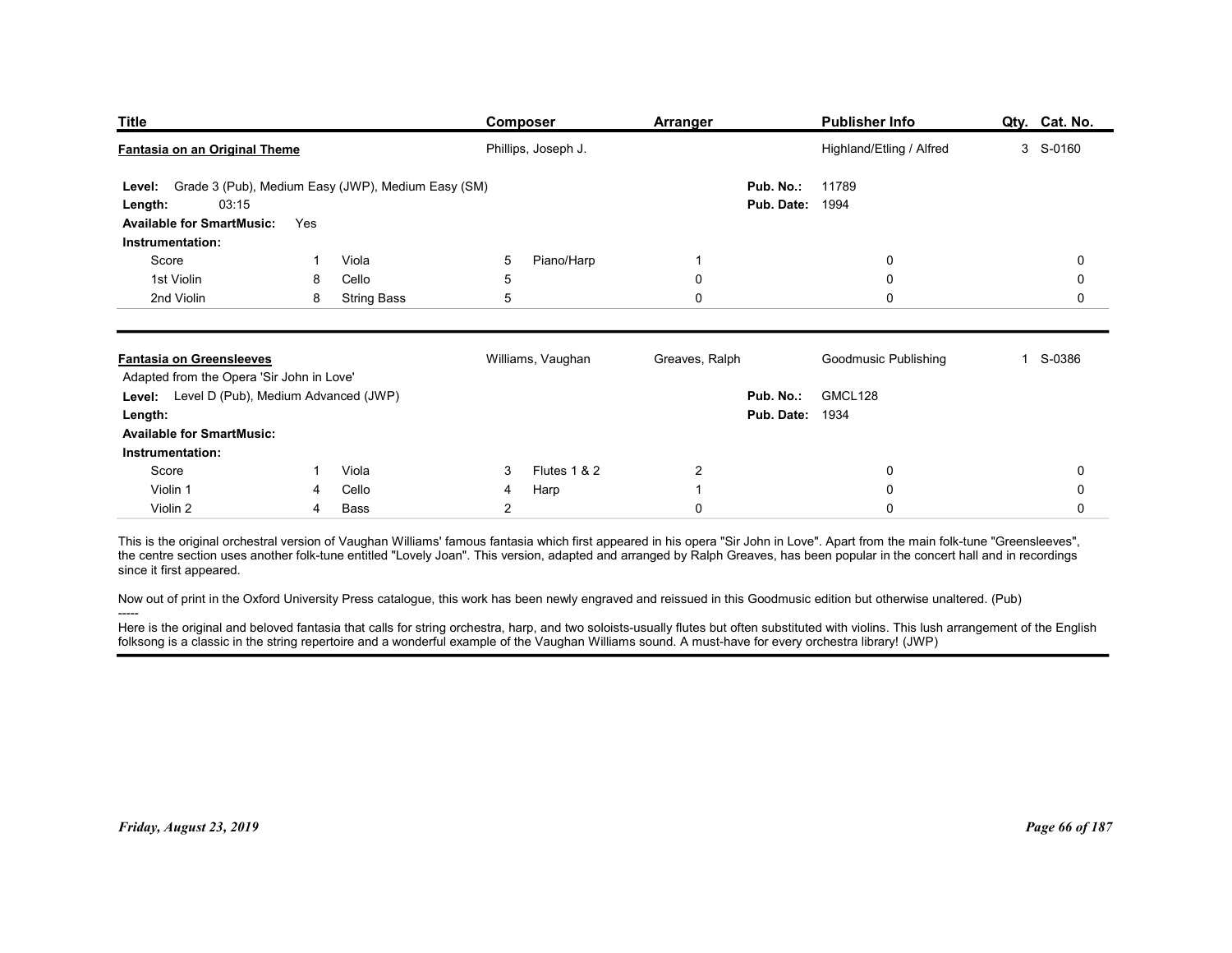| <b>Title</b>                                                        |                             | Composer                                                                                                                                                                                                                                                                                                                                | Arranger        |                        | <b>Publisher Info</b>    | Qty. Cat. No. |
|---------------------------------------------------------------------|-----------------------------|-----------------------------------------------------------------------------------------------------------------------------------------------------------------------------------------------------------------------------------------------------------------------------------------------------------------------------------------|-----------------|------------------------|--------------------------|---------------|
| Fantasy on a Japanese Folk Song                                     |                             | Balmages, Brian                                                                                                                                                                                                                                                                                                                         |                 |                        | FJH                      | 1 S-0380      |
| Level:                                                              | Grade 1.5 (Pub), Easy (JWP) |                                                                                                                                                                                                                                                                                                                                         |                 | Pub. No.:              | ST6328                   |               |
| 03:45<br>Length:                                                    |                             |                                                                                                                                                                                                                                                                                                                                         |                 | <b>Pub. Date: 2013</b> |                          |               |
|                                                                     |                             |                                                                                                                                                                                                                                                                                                                                         |                 |                        |                          |               |
| <b>Available for SmartMusic:</b>                                    |                             |                                                                                                                                                                                                                                                                                                                                         |                 |                        |                          |               |
| Instrumentation:                                                    |                             |                                                                                                                                                                                                                                                                                                                                         |                 |                        |                          |               |
| Score                                                               | Violin 3<br>-1              | 5<br>Bass                                                                                                                                                                                                                                                                                                                               | $\sqrt{5}$      |                        | $\mathbf 0$              | 0             |
| Violin 1                                                            | Viola<br>8                  | 5<br>Piano                                                                                                                                                                                                                                                                                                                              | $\overline{1}$  |                        | $\mathbf 0$              | 0             |
| Violin 2                                                            | 8<br>Cello                  | 5                                                                                                                                                                                                                                                                                                                                       | $\mathbf 0$     |                        | $\Omega$                 | 0             |
|                                                                     |                             |                                                                                                                                                                                                                                                                                                                                         |                 |                        |                          |               |
|                                                                     |                             | The haunting melody of Sakura, Sakura moves through a series of stunning and beautiful transformations before finally coming to rest in this musical fantasy. Tonal centers<br>switch between minor and major as traditional melodies intertwine with thoughtful countermelodies and contemporary harmonies. Absolutely stunning. (Pub) |                 |                        |                          |               |
|                                                                     |                             |                                                                                                                                                                                                                                                                                                                                         |                 |                        |                          |               |
| <b>Farandole</b>                                                    |                             | Bizet, Georges                                                                                                                                                                                                                                                                                                                          | Isaac, Merle J. |                        | Highland/Etling / Alfred | 5 S-0212      |
| From L'Arlesienne Suite No. 2                                       |                             |                                                                                                                                                                                                                                                                                                                                         |                 |                        |                          |               |
| Level: Grade 3 (Pub), Medium Easy to Medium (JWP), Medium Easy (SM) |                             |                                                                                                                                                                                                                                                                                                                                         |                 | Pub. No.:              | 12777                    |               |
| Length:                                                             |                             |                                                                                                                                                                                                                                                                                                                                         |                 | <b>Pub. Date: 1990</b> |                          |               |
| <b>Available for SmartMusic:</b> Yes                                |                             |                                                                                                                                                                                                                                                                                                                                         |                 |                        |                          |               |

| <b>Title</b>                                                                                                                                                                                                                                                                                                                            |     |            |   | <b>Composer</b>     | <b>Arranger</b> |                                     | <b>Publisher Info</b>    | Qty. Cat. No.  |
|-----------------------------------------------------------------------------------------------------------------------------------------------------------------------------------------------------------------------------------------------------------------------------------------------------------------------------------------|-----|------------|---|---------------------|-----------------|-------------------------------------|--------------------------|----------------|
| Fantasy on a Japanese Folk Song                                                                                                                                                                                                                                                                                                         |     |            |   | Balmages, Brian     |                 |                                     | FJH                      | 1 S-0380       |
| Grade 1.5 (Pub), Easy (JWP)<br>Level:<br>03:45<br>Length:<br><b>Available for SmartMusic:</b>                                                                                                                                                                                                                                           |     |            |   |                     |                 | Pub. No.:<br><b>Pub. Date: 2013</b> | ST6328                   |                |
| Instrumentation:                                                                                                                                                                                                                                                                                                                        |     |            |   |                     |                 |                                     |                          |                |
| Score                                                                                                                                                                                                                                                                                                                                   | -1  | Violin 3   | 5 | Bass                | 5               |                                     | 0                        | 0              |
| Violin 1                                                                                                                                                                                                                                                                                                                                | 8   | Viola      | 5 | Piano               | $\overline{1}$  |                                     | 0                        | 0              |
| Violin 2                                                                                                                                                                                                                                                                                                                                | 8   | Cello      | 5 |                     | $\mathbf 0$     |                                     | $\Omega$                 | 0              |
| The haunting melody of Sakura, Sakura moves through a series of stunning and beautiful transformations before finally coming to rest in this musical fantasy. Tonal centers<br>switch between minor and major as traditional melodies intertwine with thoughtful countermelodies and contemporary harmonies. Absolutely stunning. (Pub) |     |            |   |                     |                 |                                     |                          |                |
| <b>Farandole</b><br>From L'Arlesienne Suite No. 2                                                                                                                                                                                                                                                                                       |     |            |   | Bizet, Georges      | Isaac, Merle J. |                                     | Highland/Etling / Alfred | 5 S-0212       |
| Grade 3 (Pub), Medium Easy to Medium (JWP), Medium Easy (SM)<br>Level:                                                                                                                                                                                                                                                                  |     |            |   |                     |                 | Pub. No.:                           | 12777                    |                |
| Length:                                                                                                                                                                                                                                                                                                                                 |     |            |   |                     |                 | <b>Pub. Date: 1990</b>              |                          |                |
| <b>Available for SmartMusic:</b><br>Instrumentation:                                                                                                                                                                                                                                                                                    | Yes |            |   |                     |                 |                                     |                          |                |
| Score                                                                                                                                                                                                                                                                                                                                   | -1  | 3rd Violin | 3 | Bass                | 5               |                                     | 0                        | 0              |
| 1st Violin                                                                                                                                                                                                                                                                                                                              | 8   | Viola      | 5 | Percussion          | $\overline{1}$  |                                     | 0                        | 0              |
| 2nd Violin                                                                                                                                                                                                                                                                                                                              | 8   | Cello      | 5 | Piano Accompaniment | $\overline{1}$  |                                     | 0                        | 0              |
| Set #5 missing<br>$(1 of 8)$ 1st Violin<br>(1 of 8) 2nd Violin<br>$(1 of 5)$ Cello                                                                                                                                                                                                                                                      |     |            |   |                     |                 |                                     |                          |                |
| This spirited, well-loved work by Georges Bizet is an absolutely delightful work for both rehearsal and performance! (JWP)                                                                                                                                                                                                              |     |            |   |                     |                 |                                     |                          |                |
|                                                                                                                                                                                                                                                                                                                                         |     |            |   |                     |                 |                                     |                          |                |
| Friday, August 23, 2019                                                                                                                                                                                                                                                                                                                 |     |            |   |                     |                 |                                     |                          | Page 67 of 187 |
|                                                                                                                                                                                                                                                                                                                                         |     |            |   |                     |                 |                                     |                          |                |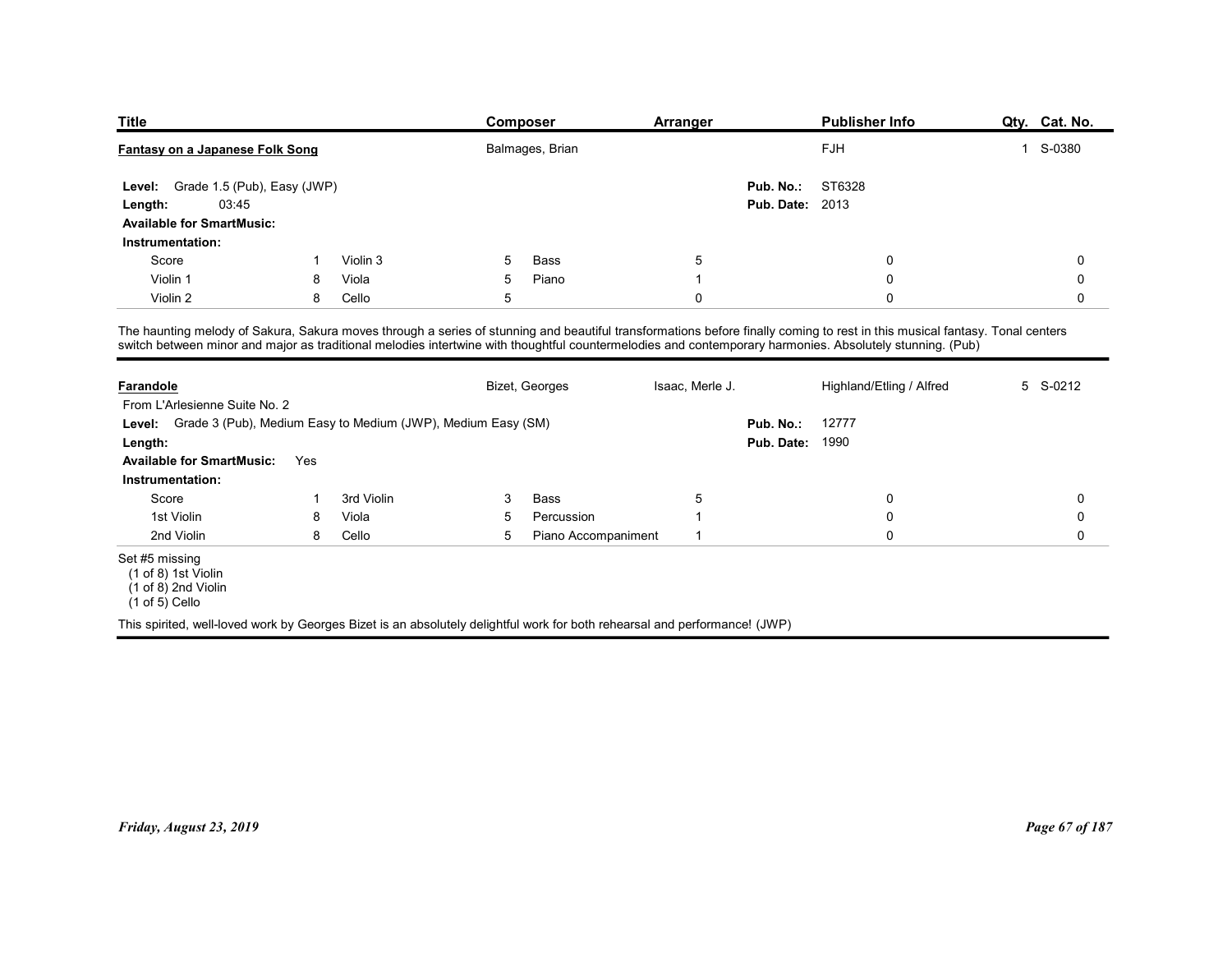| <b>Title</b>                                                                                                              | <b>Composer</b>                                    | <b>Arranger</b>                       | <b>Publisher Info</b>                           | Qty. Cat. No.                                   |
|---------------------------------------------------------------------------------------------------------------------------|----------------------------------------------------|---------------------------------------|-------------------------------------------------|-------------------------------------------------|
| <b>Festival at Newport</b>                                                                                                | Feese, Francis L.                                  |                                       | Young World Publications                        | 2 S-0015                                        |
| Level: Grade 3 (Pub), Medium Easy (JWP)<br>03:06<br>Length:<br><b>Available for SmartMusic:</b><br>No<br>Instrumentation: |                                                    | Pub. No.:<br>Pub. Date:               | SO 42                                           |                                                 |
| 3rd Violin<br>Score<br>-1<br>1st Violin<br>8<br>Viola<br>2nd Violin<br>8<br>Cello                                         | Bass<br>$\overline{4}$<br>Piano<br>5<br>5<br>Drums | Guitar<br>5<br>-1                     | $\overline{1}$<br>$\overline{0}$<br>$\mathbf 0$ | $\mathbf 0$<br>0<br>$\mathbf 0$                 |
| Set #2 missing<br>(1 of 8) 1st Violin<br>$(1 \text{ of } 8)$ 2nd Violin<br>$(1 of 5)$ Cello                               |                                                    |                                       |                                                 |                                                 |
| <b>Festive Moods</b>                                                                                                      | Quagenti, Samuel                                   |                                       | <b>Belwin-Mills</b>                             | 1 S-0048                                        |
| Level:<br>Length:<br><b>Available for SmartMusic:</b><br>No<br>Instrumentation:                                           |                                                    | <b>Pub. No.: BSO 43</b><br>Pub. Date: |                                                 |                                                 |
| Score<br>3rd Violin<br>$\overline{1}$<br>Viola<br>1st Violin<br>24<br>2nd Violin<br>24<br>Cello                           | Bass<br>8<br>15<br>Piano<br>15                     | 15<br>$\overline{1}$<br>$\mathbf 0$   | $\overline{0}$<br>$\mathbf 0$<br>$\mathbf 0$    | $\mathbf 0$<br>$\pmb{0}$<br>$\mathsf{O}\xspace$ |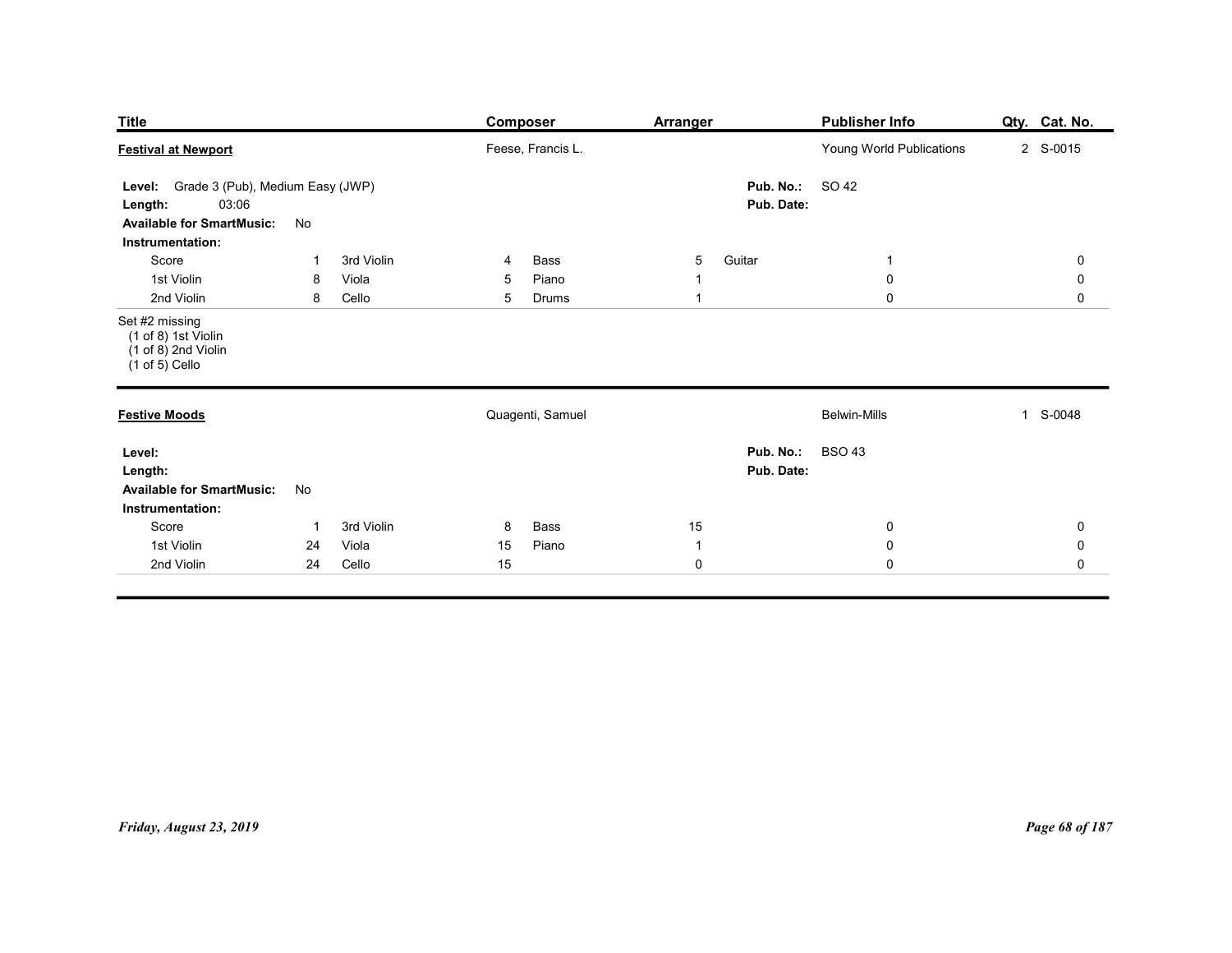| <b>Title</b>                                                                            |     |            | Composer                 | Arranger                                                                                                                                                                            | <b>Publisher Info</b>     | Qty. Cat. No. |
|-----------------------------------------------------------------------------------------|-----|------------|--------------------------|-------------------------------------------------------------------------------------------------------------------------------------------------------------------------------------|---------------------------|---------------|
| Fiddler on the Roof, Selections from                                                    |     |            | Bock, Jerry; Harnick,    | Baumel, Herbert                                                                                                                                                                     | New York Times Music      | 3 S-0017      |
| Tradition / Anatevka / If I Were a Rich Man / Matchmaker /<br>Sunrise, Sunset / To Life |     |            | Sheldon                  |                                                                                                                                                                                     | Corporation / Hal Leonard |               |
| Level: Medium (JWP)                                                                     |     |            |                          | Pub. No.:                                                                                                                                                                           | i5009 / HL04626369        |               |
| Length:                                                                                 |     |            |                          | Pub. Date:                                                                                                                                                                          |                           |               |
| <b>Available for SmartMusic:</b>                                                        | No  |            |                          |                                                                                                                                                                                     |                           |               |
| Instrumentation:                                                                        |     |            |                          |                                                                                                                                                                                     |                           |               |
| Score                                                                                   |     | Violin 3   | 5<br>Bass                | $\sqrt{5}$                                                                                                                                                                          | 0                         | 0             |
| Violin 1                                                                                | 8   | Viola      | 5                        | $\mathbf 0$                                                                                                                                                                         | 0                         | 0             |
| Violin 2                                                                                | 8   | Cello      | 5                        | $\mathbf 0$                                                                                                                                                                         | $\mathbf 0$               | 0             |
| Set #3 missing<br>$(1 of 8)$ Violin 2                                                   |     |            |                          |                                                                                                                                                                                     |                           |               |
|                                                                                         |     |            |                          | Here's a terrific suite arranged for school string ensembles by the original fiddler from the Broadway show, Herbert Baumel. Mr. Baumel's carefully crafted collection is presented |                           |               |
|                                                                                         |     |            |                          | in separate movements that can be performed in various combinations. Includes: Tradition, Anatevka, If I Were a Rich Man, Matchmaker, Sunrise, Sunset, and To Life. (Pub)           |                           |               |
|                                                                                         |     |            |                          |                                                                                                                                                                                     |                           |               |
| <b>Fiddles on Fire</b>                                                                  |     |            | Williams, Mark           |                                                                                                                                                                                     | Alfred                    | 1 S-0263      |
| Level: Grade 1 (Pub), Easy (JWP)                                                        |     |            |                          | Pub. No.:                                                                                                                                                                           | 16821                     |               |
| Length:                                                                                 |     |            |                          | <b>Pub. Date: 1996</b>                                                                                                                                                              |                           |               |
|                                                                                         | Yes |            |                          |                                                                                                                                                                                     |                           |               |
| <b>Available for SmartMusic:</b>                                                        |     |            |                          |                                                                                                                                                                                     |                           |               |
| Instrumentation:                                                                        | -1  | Violin III | Bass<br>3                | 5                                                                                                                                                                                   | 0                         | 0             |
| Score                                                                                   | 8   | Viola      | Piano Accompaniment<br>5 |                                                                                                                                                                                     | 0                         | 0             |
| Violin I<br>Violin II                                                                   | 8   | Cello      | 5                        | $\mathbf 0$                                                                                                                                                                         | 0                         | 0             |

| Tradition / Anatevka / If I Were a Rich Man / Matchmaker /<br>Sunrise, Sunset / To Life<br>Level: Medium (JWP)<br>Length:                                                                                                                                                                                                                                                                                                                                                                                                                                                                                                                                             |     |            |             |                     |                |                        |                           | $3 - 5 - 0011$ |  |
|-----------------------------------------------------------------------------------------------------------------------------------------------------------------------------------------------------------------------------------------------------------------------------------------------------------------------------------------------------------------------------------------------------------------------------------------------------------------------------------------------------------------------------------------------------------------------------------------------------------------------------------------------------------------------|-----|------------|-------------|---------------------|----------------|------------------------|---------------------------|----------------|--|
|                                                                                                                                                                                                                                                                                                                                                                                                                                                                                                                                                                                                                                                                       |     |            | Sheldon     |                     |                |                        | Corporation / Hal Leonard |                |  |
|                                                                                                                                                                                                                                                                                                                                                                                                                                                                                                                                                                                                                                                                       |     |            |             |                     |                | Pub. No.:              | i5009 / HL04626369        |                |  |
|                                                                                                                                                                                                                                                                                                                                                                                                                                                                                                                                                                                                                                                                       |     |            |             |                     |                | Pub. Date:             |                           |                |  |
| <b>Available for SmartMusic:</b>                                                                                                                                                                                                                                                                                                                                                                                                                                                                                                                                                                                                                                      | No  |            |             |                     |                |                        |                           |                |  |
| Instrumentation:                                                                                                                                                                                                                                                                                                                                                                                                                                                                                                                                                                                                                                                      |     |            |             |                     |                |                        |                           |                |  |
| Score                                                                                                                                                                                                                                                                                                                                                                                                                                                                                                                                                                                                                                                                 | -1  | Violin 3   | 5           | Bass                | 5              |                        | 0                         | 0              |  |
| Violin 1                                                                                                                                                                                                                                                                                                                                                                                                                                                                                                                                                                                                                                                              | 8   | Viola      | 5           |                     | $\pmb{0}$      |                        | 0                         | $\mathbf 0$    |  |
| Violin 2                                                                                                                                                                                                                                                                                                                                                                                                                                                                                                                                                                                                                                                              | 8   | Cello      | 5           |                     | $\mathbf 0$    |                        | $\mathbf 0$               | $\mathbf 0$    |  |
| Set #3 missing<br>$(1 of 8)$ Violin 2                                                                                                                                                                                                                                                                                                                                                                                                                                                                                                                                                                                                                                 |     |            |             |                     |                |                        |                           |                |  |
| Here's a terrific suite arranged for school string ensembles by the original fiddler from the Broadway show, Herbert Baumel. Mr. Baumel's carefully crafted collection is presented<br>in separate movements that can be performed in various combinations. Includes: Tradition, Anatevka, If I Were a Rich Man, Matchmaker, Sunrise, Sunset, and To Life. (Pub)                                                                                                                                                                                                                                                                                                      |     |            |             |                     |                |                        |                           |                |  |
| <b>Fiddles on Fire</b>                                                                                                                                                                                                                                                                                                                                                                                                                                                                                                                                                                                                                                                |     |            |             | Williams, Mark      |                |                        | Alfred                    | 1 S-0263       |  |
| Level: Grade 1 (Pub), Easy (JWP)                                                                                                                                                                                                                                                                                                                                                                                                                                                                                                                                                                                                                                      |     |            |             |                     |                | Pub. No.:              | 16821                     |                |  |
| Length:                                                                                                                                                                                                                                                                                                                                                                                                                                                                                                                                                                                                                                                               |     |            |             |                     |                | <b>Pub. Date: 1996</b> |                           |                |  |
| <b>Available for SmartMusic:</b>                                                                                                                                                                                                                                                                                                                                                                                                                                                                                                                                                                                                                                      | Yes |            |             |                     |                |                        |                           |                |  |
| Instrumentation:                                                                                                                                                                                                                                                                                                                                                                                                                                                                                                                                                                                                                                                      |     |            |             |                     |                |                        |                           |                |  |
| Score                                                                                                                                                                                                                                                                                                                                                                                                                                                                                                                                                                                                                                                                 | -1  | Violin III | 3           | Bass                | 5              |                        | 0                         | 0              |  |
| Violin I                                                                                                                                                                                                                                                                                                                                                                                                                                                                                                                                                                                                                                                              | 8   | Viola      | 5           | Piano Accompaniment | $\overline{1}$ |                        | $\mathbf 0$               | $\Omega$       |  |
| Violin II                                                                                                                                                                                                                                                                                                                                                                                                                                                                                                                                                                                                                                                             | 8   | Cello      | $\,$ 5 $\,$ |                     | $\pmb{0}$      |                        | $\Omega$                  | $\Omega$       |  |
| Rosin up the bow, call out the fire department, and let's go! This lively, energetic piece gives students a chance to show off their newly learned C natural (on the A string) in a<br>modal display of beginning virtuosity. Students will want to play this one again and again. (Pub)<br>Rosin up the bow, call out the Fire Department, and let's go! This thrilling work is a modal display of beginning virtuosity, and takes full advantage of that open 5th "fiddle sound."<br>You'll have parents "do-si-do-ing" in the aisles, and students clamoring to play this one again and again! Without a doubt this is a superb piece for beginning players! (JWP) |     |            |             |                     |                |                        |                           |                |  |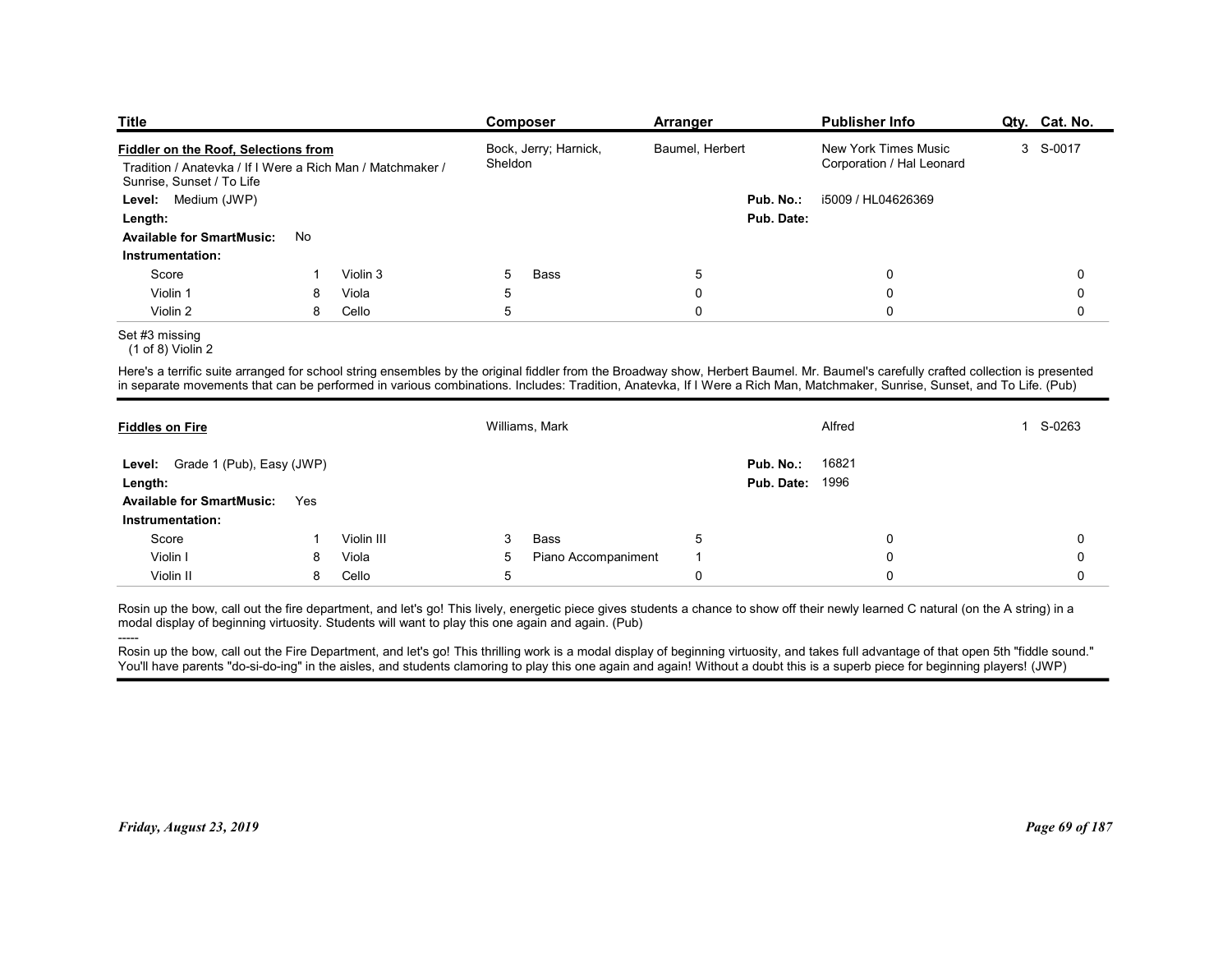| <b>Title</b>                                                                                                                                                                  |                |            | <b>Composer</b> |                            | Arranger              |                  | <b>Publisher Info</b> | Qty. Cat. No.                              |
|-------------------------------------------------------------------------------------------------------------------------------------------------------------------------------|----------------|------------|-----------------|----------------------------|-----------------------|------------------|-----------------------|--------------------------------------------|
| <b>Fiddlin' With the Classics</b>                                                                                                                                             |                |            |                 | Beethoven, Ludwig Van;     | Monday, Deborah Baker |                  | <b>FJH Music</b>      | 1 S-0246                                   |
| Includes snippets of Eine Kleine Nachtmusik, Hallelujah                                                                                                                       |                |            |                 | Handel, Frederick; Mozart, |                       |                  |                       |                                            |
| Chorus, Li'l Liza Jane, Boil Them Cabbage Down and Ode to                                                                                                                     |                |            |                 |                            |                       |                  |                       |                                            |
| Joy<br>Level: Grade 1 (Pub), Very Easy (JWP)                                                                                                                                  |                |            |                 |                            |                       | Pub. No.:        | ST6298                |                                            |
| 01:15<br>Length:                                                                                                                                                              |                |            |                 |                            |                       | Pub. Date:       |                       |                                            |
| Available for SmartMusic: No                                                                                                                                                  |                |            |                 |                            |                       |                  |                       |                                            |
| Instrumentation:                                                                                                                                                              |                |            |                 |                            |                       |                  |                       |                                            |
| Score                                                                                                                                                                         |                | Viola      | 5               | Piano                      |                       |                  | 0                     | 0                                          |
| Violin 1                                                                                                                                                                      | 8              | Cello      | 5               |                            | 0                     |                  | 0                     | 0                                          |
| Violin 2                                                                                                                                                                      | 8              | Bass       | 5               |                            | $\mathbf 0$           |                  | $\Omega$              | $\mathbf 0$                                |
| Combining famous classical melodies with popular American folk songs, this clever work ties everything together in a fun, fiddlin' atmosphere! Works by Beethoven, Handel and |                |            |                 |                            |                       |                  |                       |                                            |
| Mozart are woven into folk tunes like Boil Them Cabbage, Li'l Liza Jane, and hints of Dixie. A fun piece that "fiddles" with tunes in the classic fiddle tradition! (Pub)     |                |            |                 |                            |                       |                  |                       |                                            |
| <b>Fiesta Mexicana</b>                                                                                                                                                        |                |            |                 | Quagenti, Samuel           |                       |                  | Belwin-Mills / Alfred | 1 S-0047                                   |
|                                                                                                                                                                               |                |            |                 |                            |                       |                  |                       |                                            |
| Level: Medium (JWP), Level 2 (NYSSMA)                                                                                                                                         |                |            |                 |                            |                       | Pub. No.: BSO 44 |                       |                                            |
| Length:                                                                                                                                                                       |                |            |                 |                            |                       | Pub. Date:       |                       |                                            |
|                                                                                                                                                                               |                |            |                 |                            |                       |                  |                       |                                            |
| Available for SmartMusic: No                                                                                                                                                  |                |            |                 |                            |                       |                  |                       |                                            |
| Instrumentation:                                                                                                                                                              | $\overline{1}$ | 3rd Violin | 8               | Bass                       | $15\,$                |                  | $\mathbf 0$           | $\mathbf 0$                                |
| Score                                                                                                                                                                         |                | Viola      | 15<br>15        | Percussion<br>Piano        | $\sqrt{2}$            |                  | $\pmb{0}$             | $\mathsf{O}\xspace$<br>$\mathsf{O}\xspace$ |
| 1st Violin<br>2nd Violin                                                                                                                                                      | 25<br>24       | Cello      |                 |                            | -1                    |                  | $\pmb{0}$             |                                            |

| Includes snippets of Eine Kleine Nachtmusik, Hallelujah<br>Chorus, Li'l Liza Jane, Boil Them Cabbage Down and Ode to |                         |            |            | Handel, Frederick; Mozart, |                |                         |                                                                                                                                                                                                                                                                                                                                                            |                |  |  |
|----------------------------------------------------------------------------------------------------------------------|-------------------------|------------|------------|----------------------------|----------------|-------------------------|------------------------------------------------------------------------------------------------------------------------------------------------------------------------------------------------------------------------------------------------------------------------------------------------------------------------------------------------------------|----------------|--|--|
| Joy<br>Level: Grade 1 (Pub), Very Easy (JWP)                                                                         |                         |            |            |                            |                | <b>Pub. No.: ST6298</b> |                                                                                                                                                                                                                                                                                                                                                            |                |  |  |
| 01:15<br>Length:                                                                                                     |                         |            |            | Pub. Date:                 |                |                         |                                                                                                                                                                                                                                                                                                                                                            |                |  |  |
| <b>Available for SmartMusic:</b>                                                                                     | No                      |            |            |                            |                |                         |                                                                                                                                                                                                                                                                                                                                                            |                |  |  |
| Instrumentation:                                                                                                     |                         |            |            |                            |                |                         |                                                                                                                                                                                                                                                                                                                                                            |                |  |  |
| Score                                                                                                                | -1                      | Viola      | 5          | Piano                      | $\overline{1}$ |                         | 0                                                                                                                                                                                                                                                                                                                                                          | 0              |  |  |
| Violin 1                                                                                                             | 8                       | Cello      | $\sqrt{5}$ |                            | $\pmb{0}$      |                         | $\mathbf 0$                                                                                                                                                                                                                                                                                                                                                | $\mathbf 0$    |  |  |
| Violin 2                                                                                                             | 8                       | Bass       | $\sqrt{5}$ |                            | $\overline{0}$ |                         | $\mathbf 0$                                                                                                                                                                                                                                                                                                                                                | $\mathbf 0$    |  |  |
|                                                                                                                      |                         |            |            |                            |                |                         | Combining famous classical melodies with popular American folk songs, this clever work ties everything together in a fun, fiddlin' atmosphere! Works by Beethoven, Handel and<br>Mozart are woven into folk tunes like Boil Them Cabbage, Li'l Liza Jane, and hints of Dixie. A fun piece that "fiddles" with tunes in the classic fiddle tradition! (Pub) |                |  |  |
| <b>Fiesta Mexicana</b>                                                                                               |                         |            |            | Quagenti, Samuel           |                |                         | Belwin-Mills / Alfred                                                                                                                                                                                                                                                                                                                                      | 1 S-0047       |  |  |
| Level: Medium (JWP), Level 2 (NYSSMA)<br>Length:                                                                     |                         |            |            |                            |                | Pub. No.:<br>Pub. Date: | <b>BSO 44</b>                                                                                                                                                                                                                                                                                                                                              |                |  |  |
| <b>Available for SmartMusic:</b>                                                                                     | No                      |            |            |                            |                |                         |                                                                                                                                                                                                                                                                                                                                                            |                |  |  |
| Instrumentation:                                                                                                     |                         |            |            |                            |                |                         |                                                                                                                                                                                                                                                                                                                                                            |                |  |  |
| Score                                                                                                                | $\overline{\mathbf{1}}$ | 3rd Violin | 8          | Bass                       | 15             |                         | 0                                                                                                                                                                                                                                                                                                                                                          | 0              |  |  |
| 1st Violin                                                                                                           | 25                      | Viola      | 15         | Percussion                 | $\overline{2}$ |                         | 0                                                                                                                                                                                                                                                                                                                                                          | 0              |  |  |
| 2nd Violin                                                                                                           | 24                      | Cello      | 15         | Piano                      | $\overline{1}$ |                         | $\mathbf 0$                                                                                                                                                                                                                                                                                                                                                | $\mathbf 0$    |  |  |
|                                                                                                                      |                         |            |            |                            |                |                         |                                                                                                                                                                                                                                                                                                                                                            |                |  |  |
| Friday, August 23, 2019                                                                                              |                         |            |            |                            |                |                         |                                                                                                                                                                                                                                                                                                                                                            | Page 70 of 187 |  |  |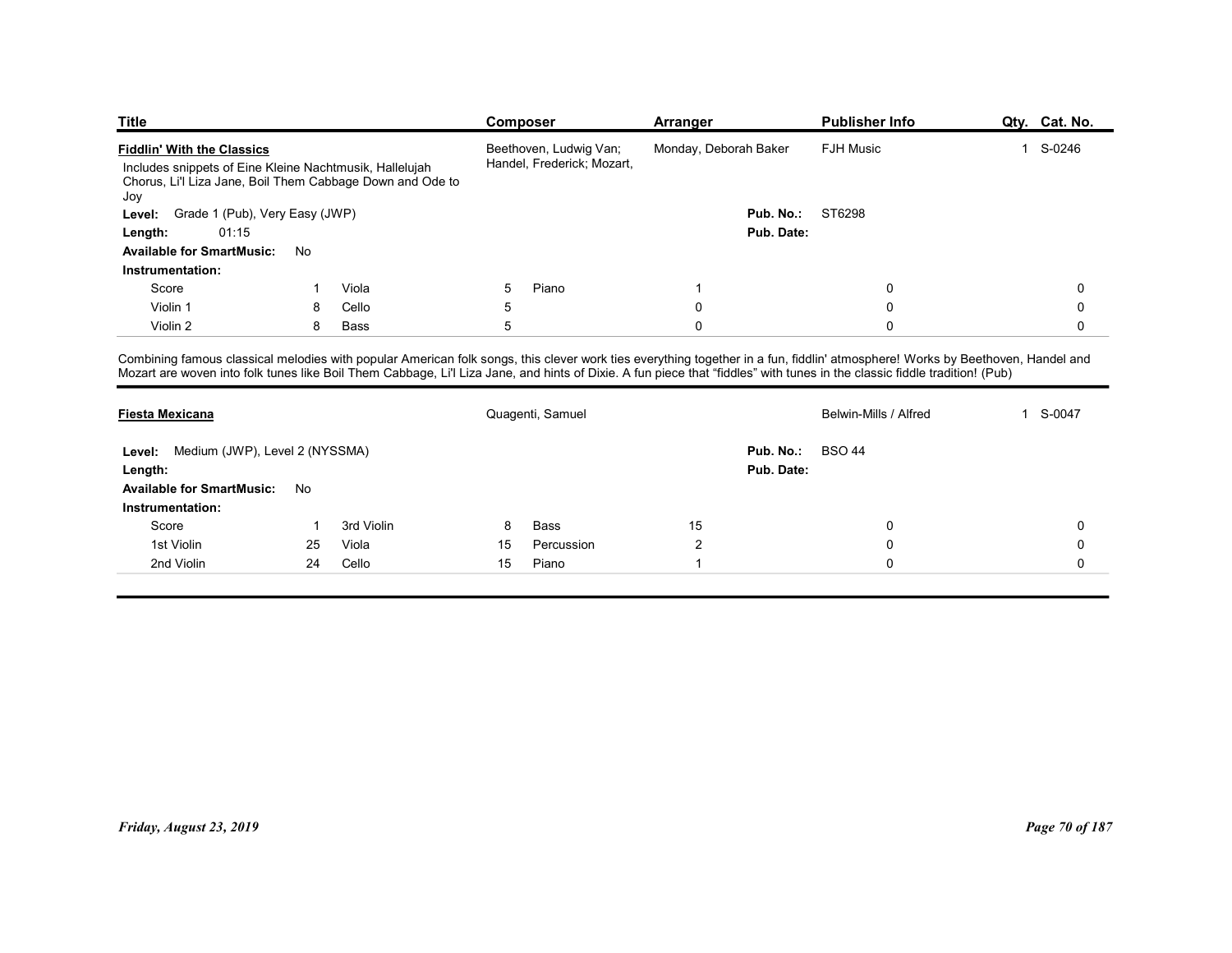| <b>Title</b>                                                  |     |             | Composer                                                                                                                                                                                                                                                                                                                                                                   | Arranger      |                        | <b>Publisher Info</b> | Qty. Cat. No. |
|---------------------------------------------------------------|-----|-------------|----------------------------------------------------------------------------------------------------------------------------------------------------------------------------------------------------------------------------------------------------------------------------------------------------------------------------------------------------------------------------|---------------|------------------------|-----------------------|---------------|
| <b>Final Quest</b>                                            |     |             | Chisham, Daniel                                                                                                                                                                                                                                                                                                                                                            |               |                        | Alfred                | 3 S-0227      |
| Level: Grade 3 (Pub), Medium Easy (JWP), Medium Easy (SM)     |     |             |                                                                                                                                                                                                                                                                                                                                                                            |               | Pub. No.:              | 20288                 |               |
| Length:                                                       |     |             |                                                                                                                                                                                                                                                                                                                                                                            |               | <b>Pub. Date: 2001</b> |                       |               |
| <b>Available for SmartMusic:</b><br>Instrumentation:          | Yes |             |                                                                                                                                                                                                                                                                                                                                                                            |               |                        |                       |               |
| Score                                                         |     | Viola       | 5                                                                                                                                                                                                                                                                                                                                                                          | 0             |                        | 0                     | 0             |
| Violin I                                                      | 8   | Cello       | 5                                                                                                                                                                                                                                                                                                                                                                          | 0             |                        | 0                     | 0             |
| Violin II                                                     | 8   | String Bass | 5                                                                                                                                                                                                                                                                                                                                                                          | 0             |                        | $\Omega$              | 0             |
| concert! (Pub)                                                |     |             | The title Final Quest reflects energetic and intense fortitude, illustrated by the rapid fire of notes throughout the fast sections of this piece. The mood is further expressed in the<br>gradual minor to major progression that takes place from the beginning of the piece to the end. Intense and rhythmically exciting, Final Quest is sure to wow them at your next |               |                        |                       |               |
| ------                                                        |     |             | Unique and captivating with a bold contemporary sound! A relentless rhythmic drive is created by the constant sixteenth-note pulse that passes from section to section. This<br>creates a sense of excitement and anticipation that permeates the music from its intense minor mode beginning, to the romantic slow interlude, to its rich and full-sounding major         |               |                        |                       |               |
| key conclusion. Exciting music! (JWP)                         |     |             | Tchaikovksy, Peter Ilyich                                                                                                                                                                                                                                                                                                                                                  | Holmes, Brian |                        | Wingert Jones         | 1 S-0396      |
|                                                               |     |             |                                                                                                                                                                                                                                                                                                                                                                            |               |                        |                       |               |
| Finale From Symphony No. 5<br>Themes From the Fourth Movement |     |             |                                                                                                                                                                                                                                                                                                                                                                            |               | Pub. No.:              | 3036031               |               |
| Level:                                                        |     |             |                                                                                                                                                                                                                                                                                                                                                                            |               |                        |                       |               |
| 05:05<br>Length:                                              |     |             |                                                                                                                                                                                                                                                                                                                                                                            |               | <b>Pub. Date: 2018</b> |                       |               |
| <b>Available for SmartMusic:</b><br>Instrumentation:          |     |             |                                                                                                                                                                                                                                                                                                                                                                            |               |                        |                       |               |

| Level: Grade 3 (Pub), Medium Easy (JWP), Medium Easy (SM)                                                                                                                                                                                                                                                                                                                                             |     |                    |                                                                                                                                                                                                                                                                                                                                                                    |                | Pub. No.:<br><b>Pub. Date: 2001</b> | 20288         |                |
|-------------------------------------------------------------------------------------------------------------------------------------------------------------------------------------------------------------------------------------------------------------------------------------------------------------------------------------------------------------------------------------------------------|-----|--------------------|--------------------------------------------------------------------------------------------------------------------------------------------------------------------------------------------------------------------------------------------------------------------------------------------------------------------------------------------------------------------|----------------|-------------------------------------|---------------|----------------|
| Length:<br><b>Available for SmartMusic:</b>                                                                                                                                                                                                                                                                                                                                                           | Yes |                    |                                                                                                                                                                                                                                                                                                                                                                    |                |                                     |               |                |
| Instrumentation:                                                                                                                                                                                                                                                                                                                                                                                      |     |                    |                                                                                                                                                                                                                                                                                                                                                                    |                |                                     |               |                |
| Score                                                                                                                                                                                                                                                                                                                                                                                                 | -1  | Viola              | $\overline{5}$                                                                                                                                                                                                                                                                                                                                                     | $\pmb{0}$      |                                     | 0             | 0              |
| Violin I                                                                                                                                                                                                                                                                                                                                                                                              | 8   | Cello              | $\overline{5}$                                                                                                                                                                                                                                                                                                                                                     | $\pmb{0}$      |                                     | $\mathbf 0$   | $\mathbf 0$    |
| Violin II                                                                                                                                                                                                                                                                                                                                                                                             | 8   | <b>String Bass</b> | 5                                                                                                                                                                                                                                                                                                                                                                  | $\mathbf 0$    |                                     | 0             | $\mathbf 0$    |
| The title Final Quest reflects energetic and intense fortitude, illustrated by the rapid fire of notes throughout the fast sections of this piece. The mood is further expressed in the<br>gradual minor to major progression that takes place from the beginning of the piece to the end. Intense and rhythmically exciting, Final Quest is sure to wow them at your next<br>concert! (Pub)<br>----- |     |                    |                                                                                                                                                                                                                                                                                                                                                                    |                |                                     |               |                |
| key conclusion. Exciting music! (JWP)                                                                                                                                                                                                                                                                                                                                                                 |     |                    | Unique and captivating with a bold contemporary sound! A relentless rhythmic drive is created by the constant sixteenth-note pulse that passes from section to section. This<br>creates a sense of excitement and anticipation that permeates the music from its intense minor mode beginning, to the romantic slow interlude, to its rich and full-sounding major |                |                                     |               |                |
| Finale From Symphony No. 5<br>Themes From the Fourth Movement                                                                                                                                                                                                                                                                                                                                         |     |                    | Tchaikovksy, Peter Ilyich                                                                                                                                                                                                                                                                                                                                          | Holmes, Brian  |                                     | Wingert Jones | 1 S-0396       |
| Level:                                                                                                                                                                                                                                                                                                                                                                                                |     |                    |                                                                                                                                                                                                                                                                                                                                                                    |                | Pub. No.:                           | 3036031       |                |
| 05:05<br>Length:                                                                                                                                                                                                                                                                                                                                                                                      |     |                    |                                                                                                                                                                                                                                                                                                                                                                    |                | <b>Pub. Date: 2018</b>              |               |                |
| <b>Available for SmartMusic:</b>                                                                                                                                                                                                                                                                                                                                                                      |     |                    |                                                                                                                                                                                                                                                                                                                                                                    |                |                                     |               |                |
| Instrumentation:                                                                                                                                                                                                                                                                                                                                                                                      |     |                    |                                                                                                                                                                                                                                                                                                                                                                    |                |                                     |               |                |
| Score                                                                                                                                                                                                                                                                                                                                                                                                 | -1  | Viola              | Timpani<br>5                                                                                                                                                                                                                                                                                                                                                       | $\overline{1}$ |                                     | 0             | 0              |
| Violin I                                                                                                                                                                                                                                                                                                                                                                                              | 8   | Cello              | 5                                                                                                                                                                                                                                                                                                                                                                  | $\pmb{0}$      |                                     | $\mathbf 0$   | $\mathbf 0$    |
| Violin II                                                                                                                                                                                                                                                                                                                                                                                             | 8   | <b>Bass</b>        | 5                                                                                                                                                                                                                                                                                                                                                                  | $\mathbf 0$    |                                     | $\Omega$      | $\Omega$       |
|                                                                                                                                                                                                                                                                                                                                                                                                       |     |                    |                                                                                                                                                                                                                                                                                                                                                                    |                |                                     |               |                |
| Friday, August 23, 2019                                                                                                                                                                                                                                                                                                                                                                               |     |                    |                                                                                                                                                                                                                                                                                                                                                                    |                |                                     |               | Page 71 of 187 |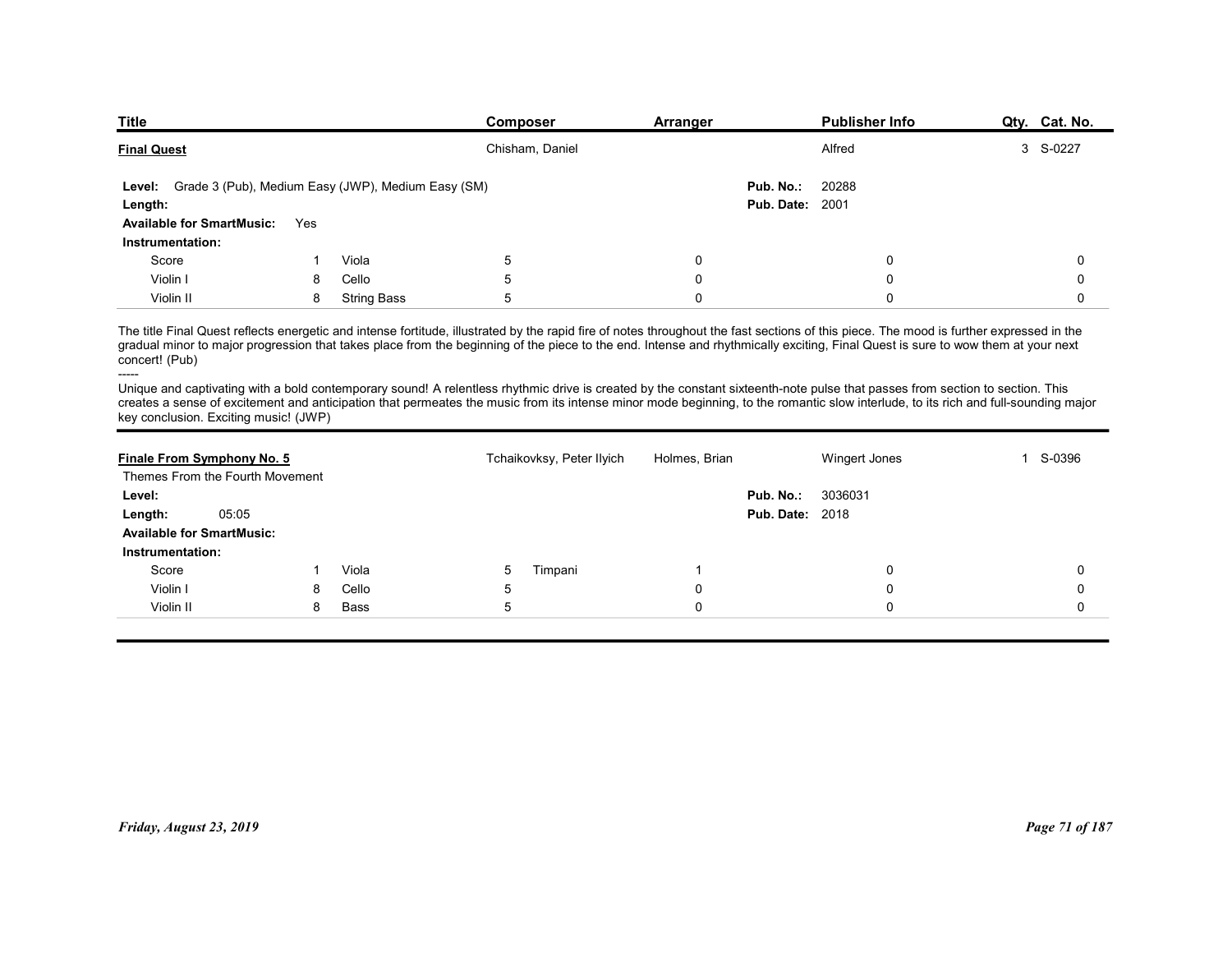| <b>Title</b>                                                        |    |          | Composer        | <b>Arranger</b>                                                                                                                                                                                                                                                                                                                                                       | <b>Publisher Info</b> | Qty. Cat. No. |
|---------------------------------------------------------------------|----|----------|-----------------|-----------------------------------------------------------------------------------------------------------------------------------------------------------------------------------------------------------------------------------------------------------------------------------------------------------------------------------------------------------------------|-----------------------|---------------|
|                                                                     |    |          |                 |                                                                                                                                                                                                                                                                                                                                                                       | <b>FHJ</b>            | 1 S-0378      |
| Fire in the Bow                                                     |    |          | Balmages, Brian |                                                                                                                                                                                                                                                                                                                                                                       |                       |               |
| Grade 2 (Pub), Easy (JWP)<br>Level:                                 |    |          |                 | Pub. No.:                                                                                                                                                                                                                                                                                                                                                             | ST6402                |               |
| 01:40<br>Length:                                                    |    |          |                 | <b>Pub. Date: 2016</b>                                                                                                                                                                                                                                                                                                                                                |                       |               |
| <b>Available for SmartMusic:</b>                                    |    |          |                 |                                                                                                                                                                                                                                                                                                                                                                       |                       |               |
| Instrumentation:                                                    |    |          |                 |                                                                                                                                                                                                                                                                                                                                                                       |                       |               |
| Score                                                               |    | Violin 3 | Bass<br>5       | 5                                                                                                                                                                                                                                                                                                                                                                     | 0                     | 0             |
| Violin 1                                                            | 8  | Viola    | 5<br>Piano      | -1                                                                                                                                                                                                                                                                                                                                                                    | 0                     | 0             |
| Violin 2                                                            | 8  | Cello    | 5               | 0                                                                                                                                                                                                                                                                                                                                                                     | $\Omega$              | 0             |
|                                                                     |    |          |                 | Conceived as an energetic and musically rewarding work, this piece also happens to be an excellent vehicle for teaching and reinforcing low 1 fingerings (violin/viola), "backward"<br>extensions (cello), and half position (bass). The piece avoids augmented seconds and focuses on simple finger patterns while exploring dynamic harmonies that create wonderful |                       |               |
| tension and release throughout. A fantastic opener or closer! (Pub) |    |          |                 |                                                                                                                                                                                                                                                                                                                                                                       |                       |               |
|                                                                     |    |          |                 |                                                                                                                                                                                                                                                                                                                                                                       | <b>Grand Mesa</b>     | 2 S-0359      |
|                                                                     |    |          | Allen, Ted      | Law, J. Cameron                                                                                                                                                                                                                                                                                                                                                       |                       |               |
| Fire in the Forge                                                   |    |          |                 |                                                                                                                                                                                                                                                                                                                                                                       | GMMOR124              |               |
| Level: Grade 3+ (Pub), Medium (JWP)<br>02:51                        |    |          |                 | Pub. No.:<br><b>Pub. Date: 2014</b>                                                                                                                                                                                                                                                                                                                                   |                       |               |
| Length:<br><b>Available for SmartMusic:</b>                         |    |          |                 |                                                                                                                                                                                                                                                                                                                                                                       |                       |               |
| Instrumentation:                                                    |    |          |                 |                                                                                                                                                                                                                                                                                                                                                                       |                       |               |
| Score                                                               | -1 | Viola    | 6               | 0                                                                                                                                                                                                                                                                                                                                                                     | 0                     | 0             |
| Violin 1                                                            | 10 | Cello    | $\,6\,$         | 0                                                                                                                                                                                                                                                                                                                                                                     | 0                     | 0             |
| Violin 2                                                            | 10 | Bass     | $\,6\,$         | $\mathbf 0$                                                                                                                                                                                                                                                                                                                                                           | $\mathbf 0$           | 0             |

| ST6402<br>Grade 2 (Pub), Easy (JWP)<br>Pub. No.:<br>Level:<br><b>Pub. Date: 2016</b><br>01:40<br>Length:<br><b>Available for SmartMusic:</b><br>Instrumentation:<br>5<br>Score<br>Violin 3<br><b>Bass</b><br>$\mathbf 0$<br>5<br>$\mathbf{1}$<br>Viola<br>Violin 1<br>5<br>Piano<br>$\mathbf 0$<br>8<br>$\overline{1}$<br>Violin 2<br>8<br>Cello<br>5<br>$\mathbf 0$<br>$\Omega$<br>Conceived as an energetic and musically rewarding work, this piece also happens to be an excellent vehicle for teaching and reinforcing low 1 fingerings (violin/viola), "backward"<br>extensions (cello), and half position (bass). The piece avoids augmented seconds and focuses on simple finger patterns while exploring dynamic harmonies that create wonderful<br>tension and release throughout. A fantastic opener or closer! (Pub) | 0<br>0<br>$\mathbf 0$ |
|----------------------------------------------------------------------------------------------------------------------------------------------------------------------------------------------------------------------------------------------------------------------------------------------------------------------------------------------------------------------------------------------------------------------------------------------------------------------------------------------------------------------------------------------------------------------------------------------------------------------------------------------------------------------------------------------------------------------------------------------------------------------------------------------------------------------------------|-----------------------|
|                                                                                                                                                                                                                                                                                                                                                                                                                                                                                                                                                                                                                                                                                                                                                                                                                                  |                       |
|                                                                                                                                                                                                                                                                                                                                                                                                                                                                                                                                                                                                                                                                                                                                                                                                                                  |                       |
|                                                                                                                                                                                                                                                                                                                                                                                                                                                                                                                                                                                                                                                                                                                                                                                                                                  |                       |
|                                                                                                                                                                                                                                                                                                                                                                                                                                                                                                                                                                                                                                                                                                                                                                                                                                  |                       |
|                                                                                                                                                                                                                                                                                                                                                                                                                                                                                                                                                                                                                                                                                                                                                                                                                                  |                       |
|                                                                                                                                                                                                                                                                                                                                                                                                                                                                                                                                                                                                                                                                                                                                                                                                                                  |                       |
| Law, J. Cameron<br>Allen, Ted<br><b>Grand Mesa</b><br>2 S-0359<br>Fire in the Forge                                                                                                                                                                                                                                                                                                                                                                                                                                                                                                                                                                                                                                                                                                                                              |                       |
| GMMOR124<br>Grade 3+ (Pub), Medium (JWP)<br>Pub. No.:<br>Level:                                                                                                                                                                                                                                                                                                                                                                                                                                                                                                                                                                                                                                                                                                                                                                  |                       |
| 02:51<br><b>Pub. Date: 2014</b><br>Length:                                                                                                                                                                                                                                                                                                                                                                                                                                                                                                                                                                                                                                                                                                                                                                                       |                       |
| <b>Available for SmartMusic:</b>                                                                                                                                                                                                                                                                                                                                                                                                                                                                                                                                                                                                                                                                                                                                                                                                 |                       |
| Instrumentation:                                                                                                                                                                                                                                                                                                                                                                                                                                                                                                                                                                                                                                                                                                                                                                                                                 |                       |
| Viola<br>$\,6\,$<br>$\pmb{0}$<br>Score<br>$\mathbf 0$<br>$\overline{1}$                                                                                                                                                                                                                                                                                                                                                                                                                                                                                                                                                                                                                                                                                                                                                          | $\mathbf 0$           |
| Cello<br>$6\phantom{1}6$<br>$\pmb{0}$<br>$\pmb{0}$<br>Violin 1<br>10                                                                                                                                                                                                                                                                                                                                                                                                                                                                                                                                                                                                                                                                                                                                                             | 0                     |
| Violin 2<br>10<br>Bass<br>6<br>$\pmb{0}$<br>$\mathbf 0$                                                                                                                                                                                                                                                                                                                                                                                                                                                                                                                                                                                                                                                                                                                                                                          | 0                     |
| Set #2 missing<br>$(1 of 6)$ Bass                                                                                                                                                                                                                                                                                                                                                                                                                                                                                                                                                                                                                                                                                                                                                                                                |                       |
| Marked "Heavy Speed Metal", this piece will make your string orchestra feel like the hippest group around! San Francisco Bay Area string instructor Allen has here created an<br>intense cello and bass driven rocker that makes the "string metal" genre accessible to younger players in this exciting, edgy work. Launched by the Finnish cello quarted<br>"Apocalyptica" in 1993, and taken up by American groups such as "Judgment Day", "string metal" adapts heavy metal guitar stylings to the bowed strings. (Pub)                                                                                                                                                                                                                                                                                                      |                       |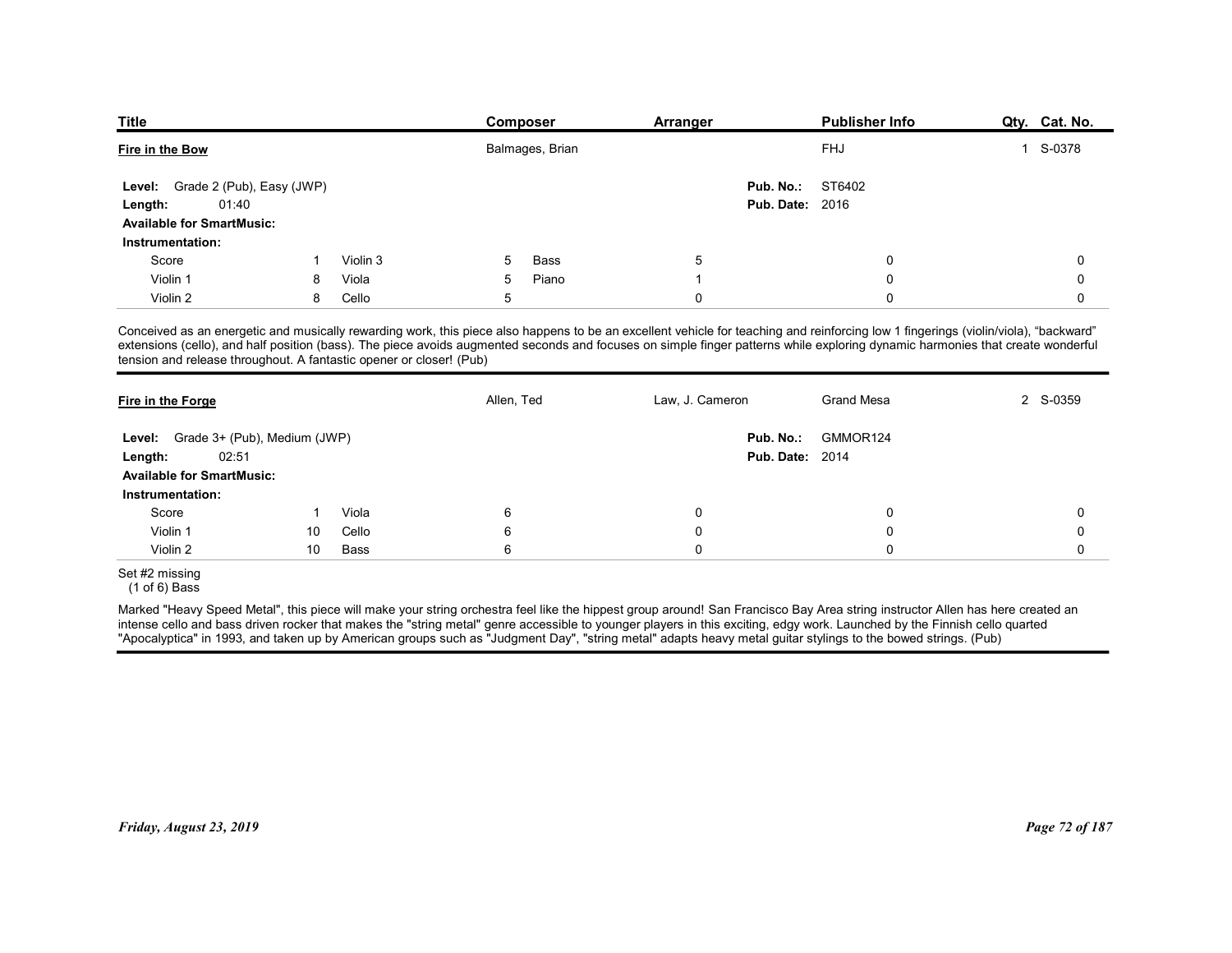| <b>Publisher Info</b><br>Qty. Cat. No.<br>Composer<br>Arranger<br>Eriksen; Hermansen; Dean; Longfield, Robert<br>S-0235<br>Hal Leonard<br>$\overline{1}$<br>Perry; Wilhelm<br>Grade 2 (Pub), Easy (JWP)<br>Pub. No.:<br>HL04491103<br><b>Level:</b><br>02:15<br><b>Pub. Date: 2011</b><br>Length:<br><b>Available for SmartMusic:</b><br>No<br>Instrumentation:<br>Violin 3/Viola TC<br>Score<br>Bass<br>$\Omega$<br>0<br>4<br>Violin 1<br>Viola<br>Piano<br>0<br>8<br>$\Omega$<br>4<br>Violin 2<br>8<br>Cello<br>Percussion<br>$\Omega$<br>0<br>4<br>Perry, Katy; Eriksen,<br>2 S-0407<br>Parrish, Todd<br>Belwin / Alfred<br>Mikkel, et. al.<br>Level: Grade 2.5 (Pub), Medium Easy (JWP)<br>Pub. No.:<br>38408<br><b>Pub. Date: 2012</b><br>03:44<br>Length:<br><b>Available for SmartMusic:</b><br><b>String Bass</b><br>$\sqrt{5}$<br>Score<br>3rd Violin (Viola TC)<br>0<br>5<br>0<br>-1<br>1st Violin<br>Viola<br>Drumset<br>0<br>8<br>5<br>0<br>-1<br>$\sqrt{5}$<br>$\pmb{0}$<br>2nd Violin<br>8<br>Cello<br>0<br>0 |                 |  |  |  |  |  |
|-----------------------------------------------------------------------------------------------------------------------------------------------------------------------------------------------------------------------------------------------------------------------------------------------------------------------------------------------------------------------------------------------------------------------------------------------------------------------------------------------------------------------------------------------------------------------------------------------------------------------------------------------------------------------------------------------------------------------------------------------------------------------------------------------------------------------------------------------------------------------------------------------------------------------------------------------------------------------------------------------------------------------------|-----------------|--|--|--|--|--|
| This hit recorded by Katy Perry is arranged here in a very effective setting for young strings by Robert Longfield. The piece builds intensity throughout to the familiar anthem-like<br>chorus played by the entire ensemble. Sure to be an audience pleaser. (Pub)<br>Instrumentation:                                                                                                                                                                                                                                                                                                                                                                                                                                                                                                                                                                                                                                                                                                                                    |                 |  |  |  |  |  |
|                                                                                                                                                                                                                                                                                                                                                                                                                                                                                                                                                                                                                                                                                                                                                                                                                                                                                                                                                                                                                             |                 |  |  |  |  |  |
|                                                                                                                                                                                                                                                                                                                                                                                                                                                                                                                                                                                                                                                                                                                                                                                                                                                                                                                                                                                                                             |                 |  |  |  |  |  |
|                                                                                                                                                                                                                                                                                                                                                                                                                                                                                                                                                                                                                                                                                                                                                                                                                                                                                                                                                                                                                             |                 |  |  |  |  |  |
|                                                                                                                                                                                                                                                                                                                                                                                                                                                                                                                                                                                                                                                                                                                                                                                                                                                                                                                                                                                                                             |                 |  |  |  |  |  |
|                                                                                                                                                                                                                                                                                                                                                                                                                                                                                                                                                                                                                                                                                                                                                                                                                                                                                                                                                                                                                             |                 |  |  |  |  |  |
|                                                                                                                                                                                                                                                                                                                                                                                                                                                                                                                                                                                                                                                                                                                                                                                                                                                                                                                                                                                                                             |                 |  |  |  |  |  |
|                                                                                                                                                                                                                                                                                                                                                                                                                                                                                                                                                                                                                                                                                                                                                                                                                                                                                                                                                                                                                             |                 |  |  |  |  |  |
|                                                                                                                                                                                                                                                                                                                                                                                                                                                                                                                                                                                                                                                                                                                                                                                                                                                                                                                                                                                                                             |                 |  |  |  |  |  |
|                                                                                                                                                                                                                                                                                                                                                                                                                                                                                                                                                                                                                                                                                                                                                                                                                                                                                                                                                                                                                             |                 |  |  |  |  |  |
|                                                                                                                                                                                                                                                                                                                                                                                                                                                                                                                                                                                                                                                                                                                                                                                                                                                                                                                                                                                                                             |                 |  |  |  |  |  |
|                                                                                                                                                                                                                                                                                                                                                                                                                                                                                                                                                                                                                                                                                                                                                                                                                                                                                                                                                                                                                             |                 |  |  |  |  |  |
|                                                                                                                                                                                                                                                                                                                                                                                                                                                                                                                                                                                                                                                                                                                                                                                                                                                                                                                                                                                                                             |                 |  |  |  |  |  |
|                                                                                                                                                                                                                                                                                                                                                                                                                                                                                                                                                                                                                                                                                                                                                                                                                                                                                                                                                                                                                             | <b>Title</b>    |  |  |  |  |  |
|                                                                                                                                                                                                                                                                                                                                                                                                                                                                                                                                                                                                                                                                                                                                                                                                                                                                                                                                                                                                                             | <b>Firework</b> |  |  |  |  |  |
|                                                                                                                                                                                                                                                                                                                                                                                                                                                                                                                                                                                                                                                                                                                                                                                                                                                                                                                                                                                                                             |                 |  |  |  |  |  |
|                                                                                                                                                                                                                                                                                                                                                                                                                                                                                                                                                                                                                                                                                                                                                                                                                                                                                                                                                                                                                             |                 |  |  |  |  |  |
|                                                                                                                                                                                                                                                                                                                                                                                                                                                                                                                                                                                                                                                                                                                                                                                                                                                                                                                                                                                                                             |                 |  |  |  |  |  |
|                                                                                                                                                                                                                                                                                                                                                                                                                                                                                                                                                                                                                                                                                                                                                                                                                                                                                                                                                                                                                             |                 |  |  |  |  |  |
|                                                                                                                                                                                                                                                                                                                                                                                                                                                                                                                                                                                                                                                                                                                                                                                                                                                                                                                                                                                                                             |                 |  |  |  |  |  |
|                                                                                                                                                                                                                                                                                                                                                                                                                                                                                                                                                                                                                                                                                                                                                                                                                                                                                                                                                                                                                             |                 |  |  |  |  |  |
|                                                                                                                                                                                                                                                                                                                                                                                                                                                                                                                                                                                                                                                                                                                                                                                                                                                                                                                                                                                                                             |                 |  |  |  |  |  |
|                                                                                                                                                                                                                                                                                                                                                                                                                                                                                                                                                                                                                                                                                                                                                                                                                                                                                                                                                                                                                             |                 |  |  |  |  |  |
|                                                                                                                                                                                                                                                                                                                                                                                                                                                                                                                                                                                                                                                                                                                                                                                                                                                                                                                                                                                                                             | <b>Firework</b> |  |  |  |  |  |
|                                                                                                                                                                                                                                                                                                                                                                                                                                                                                                                                                                                                                                                                                                                                                                                                                                                                                                                                                                                                                             |                 |  |  |  |  |  |
|                                                                                                                                                                                                                                                                                                                                                                                                                                                                                                                                                                                                                                                                                                                                                                                                                                                                                                                                                                                                                             |                 |  |  |  |  |  |
|                                                                                                                                                                                                                                                                                                                                                                                                                                                                                                                                                                                                                                                                                                                                                                                                                                                                                                                                                                                                                             |                 |  |  |  |  |  |
|                                                                                                                                                                                                                                                                                                                                                                                                                                                                                                                                                                                                                                                                                                                                                                                                                                                                                                                                                                                                                             |                 |  |  |  |  |  |
|                                                                                                                                                                                                                                                                                                                                                                                                                                                                                                                                                                                                                                                                                                                                                                                                                                                                                                                                                                                                                             |                 |  |  |  |  |  |
|                                                                                                                                                                                                                                                                                                                                                                                                                                                                                                                                                                                                                                                                                                                                                                                                                                                                                                                                                                                                                             |                 |  |  |  |  |  |
|                                                                                                                                                                                                                                                                                                                                                                                                                                                                                                                                                                                                                                                                                                                                                                                                                                                                                                                                                                                                                             |                 |  |  |  |  |  |
| Set #2 missing<br>(1 of 8) Violin I                                                                                                                                                                                                                                                                                                                                                                                                                                                                                                                                                                                                                                                                                                                                                                                                                                                                                                                                                                                         |                 |  |  |  |  |  |

|                                                                  |   |                       | Mikkel, et. al. | Perry, Katy; Eriksen, | Parrish, Todd |                                     | Belwin / Alfred | 2 S-0407       |
|------------------------------------------------------------------|---|-----------------------|-----------------|-----------------------|---------------|-------------------------------------|-----------------|----------------|
| Grade 2.5 (Pub), Medium Easy (JWP)<br>Level:<br>03:44<br>Length: |   |                       |                 |                       |               | Pub. No.:<br><b>Pub. Date: 2012</b> | 38408           |                |
| <b>Available for SmartMusic:</b>                                 |   |                       |                 |                       |               |                                     |                 |                |
| Instrumentation:                                                 |   |                       |                 |                       |               |                                     |                 |                |
| Score                                                            |   | 3rd Violin (Viola TC) | 5               | <b>String Bass</b>    | 5             |                                     | 0               | $\Omega$       |
| 1st Violin                                                       | 8 | Viola                 | 5               | Drumset               |               |                                     | 0               | 0              |
| 2nd Violin                                                       | 8 | Cello                 | 5               |                       | $\Omega$      |                                     | $\Omega$        | $\Omega$       |
| Set #2 missing<br>$(1 of 8)$ Violin I                            |   |                       |                 |                       |               |                                     |                 |                |
|                                                                  |   |                       |                 |                       |               |                                     |                 |                |
|                                                                  |   |                       |                 |                       |               |                                     |                 |                |
|                                                                  |   |                       |                 |                       |               |                                     |                 |                |
|                                                                  |   |                       |                 |                       |               |                                     |                 |                |
| Friday, August 23, 2019                                          |   |                       |                 |                       |               |                                     |                 |                |
|                                                                  |   |                       |                 |                       |               |                                     |                 | Page 73 of 187 |
|                                                                  |   |                       |                 |                       |               |                                     |                 |                |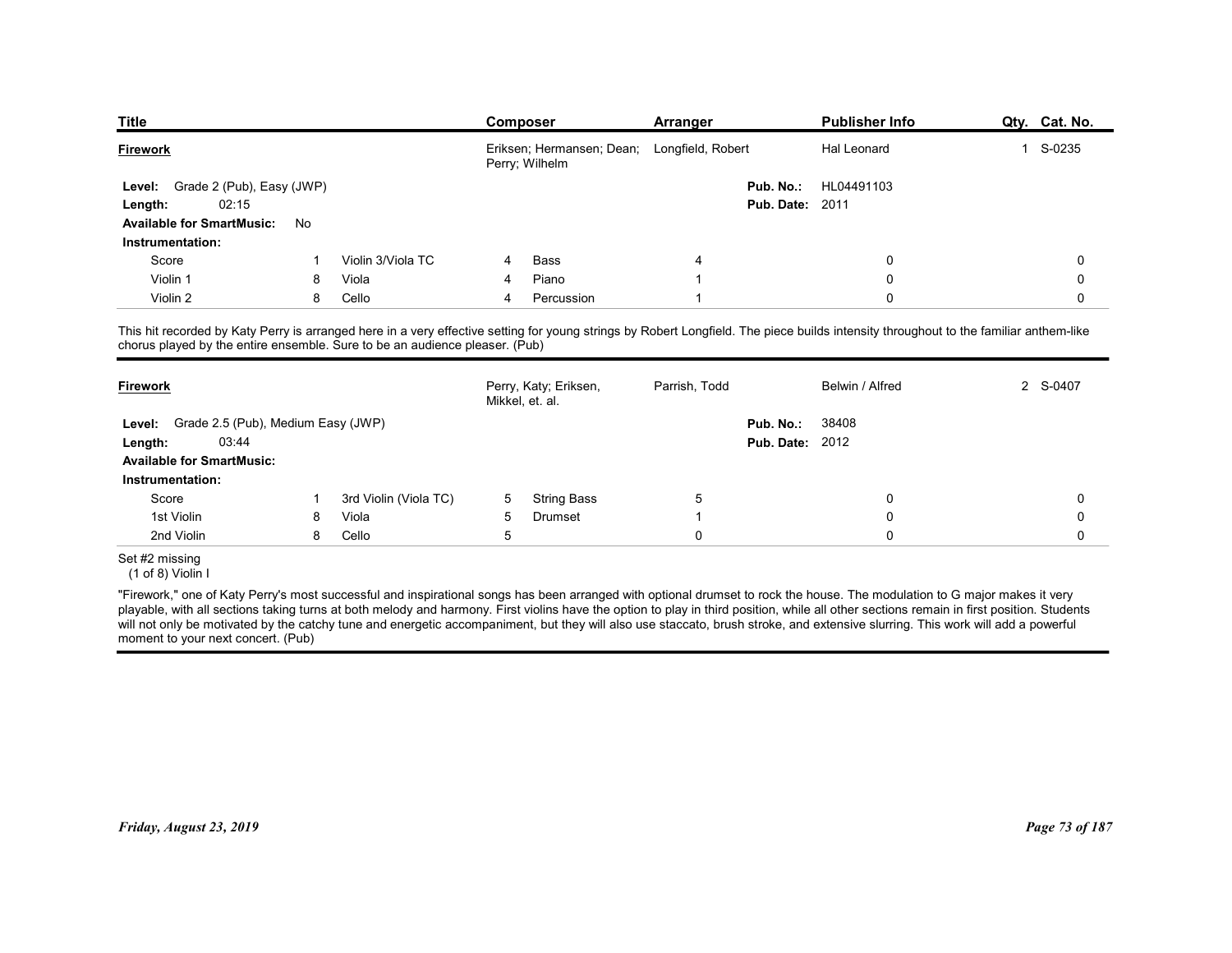| <b>Title</b>                                                                                                                 |              |                                | Composer                                                                                                                                                                                                                         | <b>Arranger</b>                                               |                                     | <b>Publisher Info</b>                               | Qty. Cat. No.              |
|------------------------------------------------------------------------------------------------------------------------------|--------------|--------------------------------|----------------------------------------------------------------------------------------------------------------------------------------------------------------------------------------------------------------------------------|---------------------------------------------------------------|-------------------------------------|-----------------------------------------------------|----------------------------|
| <b>Five Variatns of Dives and Lazarus</b>                                                                                    |              |                                | Vaughan-Williams, Ralph                                                                                                                                                                                                          |                                                               |                                     | Luck's                                              | 3 S-0347                   |
| Medium Advanced (JWP)<br>Level:<br>11:00<br>Length:<br><b>Available for SmartMusic:</b><br>Instrumentation:                  |              |                                |                                                                                                                                                                                                                                  |                                                               | Pub. No.:<br><b>Pub. Date: 2003</b> | 12133                                               |                            |
| Score<br>Violin I<br>Violin II                                                                                               | -1<br>5<br>5 | Viola I<br>Viola II<br>Cello I | Cello II<br>$\overline{2}$<br>$\overline{2}$<br>Bass<br>$\overline{a}$<br>Harp                                                                                                                                                   | $\overline{2}$<br>$\ensuremath{\mathsf{3}}$<br>$\overline{1}$ |                                     | $\boldsymbol{0}$<br>$\boldsymbol{0}$<br>$\mathbf 0$ | 0<br>0<br>0                |
| Set #3 missing<br>(1 of 5) Violin II                                                                                         |              |                                |                                                                                                                                                                                                                                  |                                                               |                                     |                                                     |                            |
| <b>Folk Song and Shanty</b>                                                                                                  |              |                                | Meyer, Richard                                                                                                                                                                                                                   |                                                               |                                     | Highland/Etling / Alfred                            | 2 S-0170                   |
| Level: Grade 3 (Pub), Medium Easy (JWP), Medium Easy (SM)<br>Length:<br><b>Available for SmartMusic:</b><br>Instrumentation: | Yes          |                                |                                                                                                                                                                                                                                  |                                                               | Pub. No.:<br><b>Pub. Date: 1995</b> | 14011                                               |                            |
| Score<br>Violin I                                                                                                            | -1<br>8      | Viola<br>Cello                 | $5\phantom{.0}$<br>5                                                                                                                                                                                                             | $\mathbf 0$<br>$\pmb{0}$                                      |                                     | $\pmb{0}$<br>$\pmb{0}$                              | $\mathbf 0$<br>$\mathbf 0$ |
| Violin II                                                                                                                    | 8            | <b>String Bass</b>             | 5                                                                                                                                                                                                                                | $\pmb{0}$                                                     |                                     | $\mathsf{O}\xspace$                                 | $\mathbf 0$                |
| Set #2 missing<br>$(2 \text{ of } 8)$ Violin I<br>$(2 \text{ of } 8)$ Violin II<br>concert selection. (Pub)                  |              |                                | An original work written in the British folk-song style by Richard Meyer, the two contrasting movements provide a variety of enriching musical experiences. The first movement<br>features cantabile solos for cello and violin, |                                                               |                                     |                                                     |                            |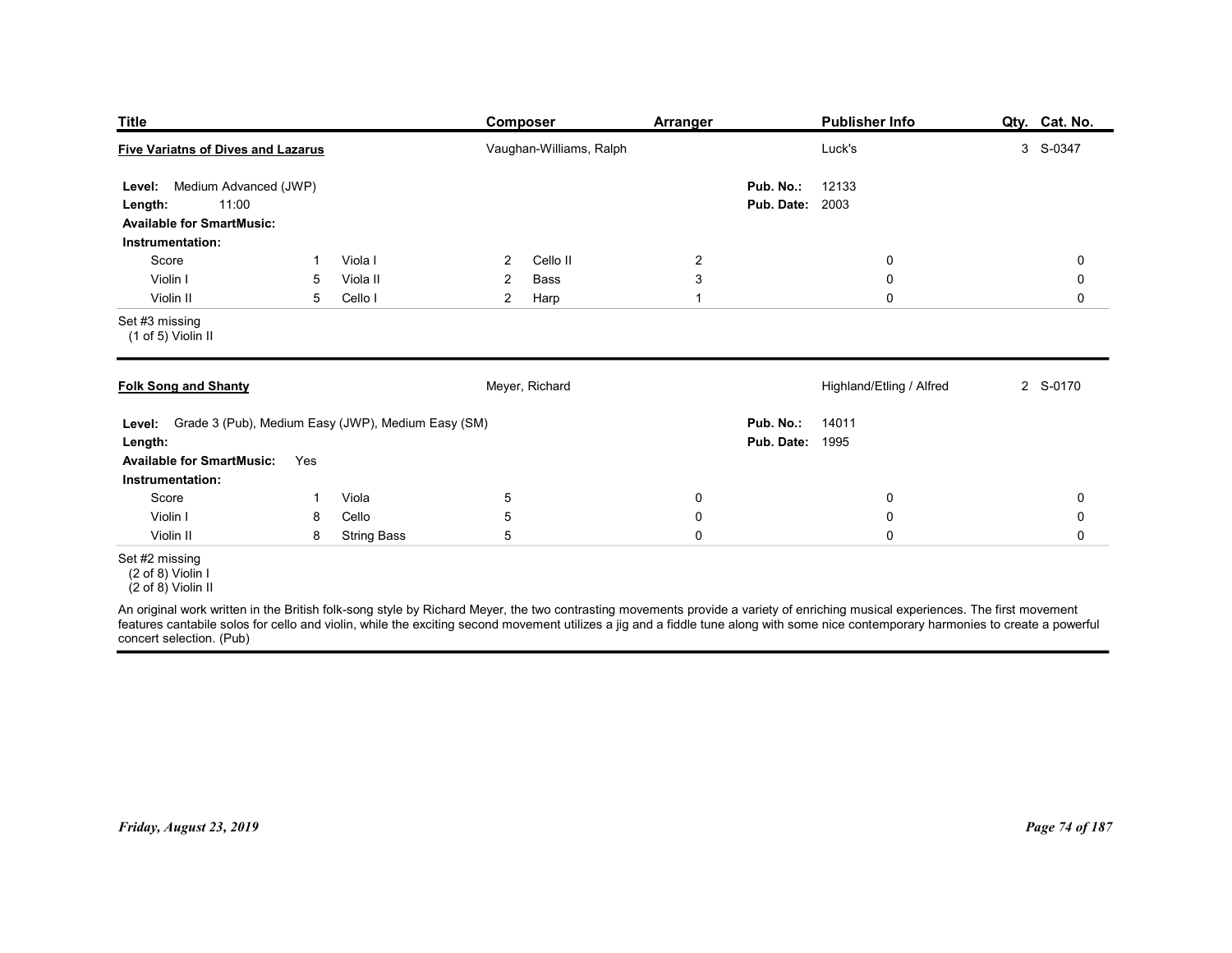| <b>Publisher Info</b><br>Composer<br><b>Arranger</b><br>Folk Tune Air and Fiddler's Fury<br>Safford, Alexander<br>Alfred<br>23360<br>Level: Grade 4 (Pub), Medium (JWP)<br>Pub. No.:<br><b>Pub. Date: 2005</b><br><b>Available for SmartMusic:</b><br>Instrumentation:<br>5<br>Score<br>Viola<br>0<br>0<br>-1<br>Violin I<br>5<br>Cello<br>0<br>0<br>8<br>$5\phantom{.0}$<br>0<br>$\mathbf 0$<br>Violin II<br>8<br>Bass<br>(1 of 8) Violin I<br>$(1 of 5)$ Bass<br>Showcase your strings with Folk Tune Air and Fiddler's Fury! From the lyric melody of the first section to the shuffle bowing, finger slides, and furious fiddling of the second<br>section, your orchestra will love practicing this one! Grab your bow and let's get fiddlin! (Pub)<br>This work contrasts the two very different areas of folk fiddling. A concert and contest favorite! (JWP)<br>Fletcher, Percy E.<br>Boosey & Hawkes<br>3 S-0156<br><b>Folk Tune and Fiddle Dance</b><br>Level: Medium Easy (JWP), Medium Easy (SM)<br>M-060-04765-7 / H.& S. 5230<br>Pub. No.:<br>09:00<br><b>Pub. Date: 1914</b><br>Available for SmartMusic: Yes<br>Instrumentation: |                |  |  |  |               |
|--------------------------------------------------------------------------------------------------------------------------------------------------------------------------------------------------------------------------------------------------------------------------------------------------------------------------------------------------------------------------------------------------------------------------------------------------------------------------------------------------------------------------------------------------------------------------------------------------------------------------------------------------------------------------------------------------------------------------------------------------------------------------------------------------------------------------------------------------------------------------------------------------------------------------------------------------------------------------------------------------------------------------------------------------------------------------------------------------------------------------------------------------|----------------|--|--|--|---------------|
|                                                                                                                                                                                                                                                                                                                                                                                                                                                                                                                                                                                                                                                                                                                                                                                                                                                                                                                                                                                                                                                                                                                                                  |                |  |  |  |               |
|                                                                                                                                                                                                                                                                                                                                                                                                                                                                                                                                                                                                                                                                                                                                                                                                                                                                                                                                                                                                                                                                                                                                                  |                |  |  |  |               |
|                                                                                                                                                                                                                                                                                                                                                                                                                                                                                                                                                                                                                                                                                                                                                                                                                                                                                                                                                                                                                                                                                                                                                  |                |  |  |  |               |
|                                                                                                                                                                                                                                                                                                                                                                                                                                                                                                                                                                                                                                                                                                                                                                                                                                                                                                                                                                                                                                                                                                                                                  |                |  |  |  |               |
|                                                                                                                                                                                                                                                                                                                                                                                                                                                                                                                                                                                                                                                                                                                                                                                                                                                                                                                                                                                                                                                                                                                                                  |                |  |  |  |               |
|                                                                                                                                                                                                                                                                                                                                                                                                                                                                                                                                                                                                                                                                                                                                                                                                                                                                                                                                                                                                                                                                                                                                                  |                |  |  |  |               |
|                                                                                                                                                                                                                                                                                                                                                                                                                                                                                                                                                                                                                                                                                                                                                                                                                                                                                                                                                                                                                                                                                                                                                  |                |  |  |  |               |
|                                                                                                                                                                                                                                                                                                                                                                                                                                                                                                                                                                                                                                                                                                                                                                                                                                                                                                                                                                                                                                                                                                                                                  |                |  |  |  |               |
|                                                                                                                                                                                                                                                                                                                                                                                                                                                                                                                                                                                                                                                                                                                                                                                                                                                                                                                                                                                                                                                                                                                                                  |                |  |  |  |               |
|                                                                                                                                                                                                                                                                                                                                                                                                                                                                                                                                                                                                                                                                                                                                                                                                                                                                                                                                                                                                                                                                                                                                                  |                |  |  |  |               |
|                                                                                                                                                                                                                                                                                                                                                                                                                                                                                                                                                                                                                                                                                                                                                                                                                                                                                                                                                                                                                                                                                                                                                  |                |  |  |  |               |
|                                                                                                                                                                                                                                                                                                                                                                                                                                                                                                                                                                                                                                                                                                                                                                                                                                                                                                                                                                                                                                                                                                                                                  | <b>Title</b>   |  |  |  | Qty. Cat. No. |
|                                                                                                                                                                                                                                                                                                                                                                                                                                                                                                                                                                                                                                                                                                                                                                                                                                                                                                                                                                                                                                                                                                                                                  |                |  |  |  | 4 S-0301      |
|                                                                                                                                                                                                                                                                                                                                                                                                                                                                                                                                                                                                                                                                                                                                                                                                                                                                                                                                                                                                                                                                                                                                                  |                |  |  |  |               |
|                                                                                                                                                                                                                                                                                                                                                                                                                                                                                                                                                                                                                                                                                                                                                                                                                                                                                                                                                                                                                                                                                                                                                  | Length:        |  |  |  |               |
|                                                                                                                                                                                                                                                                                                                                                                                                                                                                                                                                                                                                                                                                                                                                                                                                                                                                                                                                                                                                                                                                                                                                                  |                |  |  |  |               |
|                                                                                                                                                                                                                                                                                                                                                                                                                                                                                                                                                                                                                                                                                                                                                                                                                                                                                                                                                                                                                                                                                                                                                  |                |  |  |  | 0             |
|                                                                                                                                                                                                                                                                                                                                                                                                                                                                                                                                                                                                                                                                                                                                                                                                                                                                                                                                                                                                                                                                                                                                                  |                |  |  |  | 0             |
|                                                                                                                                                                                                                                                                                                                                                                                                                                                                                                                                                                                                                                                                                                                                                                                                                                                                                                                                                                                                                                                                                                                                                  |                |  |  |  | 0             |
|                                                                                                                                                                                                                                                                                                                                                                                                                                                                                                                                                                                                                                                                                                                                                                                                                                                                                                                                                                                                                                                                                                                                                  | Set #4 missing |  |  |  |               |
|                                                                                                                                                                                                                                                                                                                                                                                                                                                                                                                                                                                                                                                                                                                                                                                                                                                                                                                                                                                                                                                                                                                                                  |                |  |  |  |               |
|                                                                                                                                                                                                                                                                                                                                                                                                                                                                                                                                                                                                                                                                                                                                                                                                                                                                                                                                                                                                                                                                                                                                                  | -----          |  |  |  |               |
|                                                                                                                                                                                                                                                                                                                                                                                                                                                                                                                                                                                                                                                                                                                                                                                                                                                                                                                                                                                                                                                                                                                                                  |                |  |  |  |               |
|                                                                                                                                                                                                                                                                                                                                                                                                                                                                                                                                                                                                                                                                                                                                                                                                                                                                                                                                                                                                                                                                                                                                                  |                |  |  |  |               |
|                                                                                                                                                                                                                                                                                                                                                                                                                                                                                                                                                                                                                                                                                                                                                                                                                                                                                                                                                                                                                                                                                                                                                  |                |  |  |  |               |
|                                                                                                                                                                                                                                                                                                                                                                                                                                                                                                                                                                                                                                                                                                                                                                                                                                                                                                                                                                                                                                                                                                                                                  |                |  |  |  |               |
|                                                                                                                                                                                                                                                                                                                                                                                                                                                                                                                                                                                                                                                                                                                                                                                                                                                                                                                                                                                                                                                                                                                                                  | Length:        |  |  |  |               |

| Grade 4 (Pub), Medium (JWP)<br>Level:<br>Length:<br><b>Available for SmartMusic:</b>                                                          |     |            |                |                    |             | Pub. No.:<br><b>Pub. Date: 2005</b> | 23360                                                                                                                                                                                |                |
|-----------------------------------------------------------------------------------------------------------------------------------------------|-----|------------|----------------|--------------------|-------------|-------------------------------------|--------------------------------------------------------------------------------------------------------------------------------------------------------------------------------------|----------------|
| Instrumentation:                                                                                                                              |     |            |                |                    |             |                                     |                                                                                                                                                                                      |                |
| Score                                                                                                                                         | -1  | Viola      | 5              |                    | $\mathbf 0$ |                                     | 0                                                                                                                                                                                    | 0              |
| Violin I                                                                                                                                      | 8   | Cello      | 5              |                    | $\mathbf 0$ |                                     | $\mathbf 0$                                                                                                                                                                          | 0              |
| Violin II                                                                                                                                     | 8   | Bass       | 5              |                    | $\mathbf 0$ |                                     | $\Omega$                                                                                                                                                                             | 0              |
| Set #4 missing<br>$(1$ of 8) Violin I<br>$(1 of 5)$ Bass                                                                                      |     |            |                |                    |             |                                     |                                                                                                                                                                                      |                |
| section, your orchestra will love practicing this one! Grab your bow and let's get fiddlin"! (Pub)                                            |     |            |                |                    |             |                                     | Showcase your strings with Folk Tune Air and Fiddler's Fury! From the lyric melody of the first section to the shuffle bowing, finger slides, and furious fiddling of the second     |                |
| This work contrasts the two very different areas of folk fiddling. A concert and contest favorite! (JWP)                                      |     |            |                |                    |             |                                     |                                                                                                                                                                                      |                |
| <b>Folk Tune and Fiddle Dance</b>                                                                                                             |     |            |                | Fletcher, Percy E. |             |                                     | Boosey & Hawkes                                                                                                                                                                      | 3 S-0156       |
| Level: Medium Easy (JWP), Medium Easy (SM)<br>09:00<br>Length:                                                                                |     |            |                |                    |             | Pub. No.:<br><b>Pub. Date: 1914</b> | M-060-04765-7 / H.& S. 5230                                                                                                                                                          |                |
| <b>Available for SmartMusic:</b>                                                                                                              | Yes |            |                |                    |             |                                     |                                                                                                                                                                                      |                |
| Instrumentation:                                                                                                                              |     |            |                |                    |             |                                     |                                                                                                                                                                                      |                |
| Score                                                                                                                                         | -1  | 3rd Violin | 4              | <b>Bass</b>        | 4           |                                     | $\mathbf 0$                                                                                                                                                                          | $\Omega$       |
| 1st Violin                                                                                                                                    | 8   | Viola      | $\overline{4}$ |                    | $\mathbf 0$ |                                     | $\mathbf 0$                                                                                                                                                                          | $\Omega$       |
| 2nd Violin                                                                                                                                    | 8   | Cello      | $\overline{4}$ |                    | $\mathbf 0$ |                                     | $\mathbf 0$                                                                                                                                                                          | $\mathbf 0$    |
| Set #3 missing<br>(1 of 4) 3rd Violin                                                                                                         |     |            |                |                    |             |                                     |                                                                                                                                                                                      |                |
| the Fiddle Dance gives both violins and violas idiomatic fiddling passages. (JWP)                                                             |     |            |                |                    |             |                                     | Composed in 1914 in the era of Holst's Saint Paul Suite and Warlok's Capriol Suite this is a fine work for developing string orchestras. The Folk Tune offers lyrical passages while |                |
| movement has multiple sections in varying styles and meters, and the second movement is rhythmic, energetic fiddle writing at its best. (SMP) |     |            |                |                    |             |                                     | A long-time favorite for festival and contest, Percy Fletcher's two-movement suite has been a choice teaching piece for school orchestras. In true English folk style, the first     |                |
| Friday, August 23, 2019                                                                                                                       |     |            |                |                    |             |                                     |                                                                                                                                                                                      | Page 75 of 187 |

<sup>-----</sup>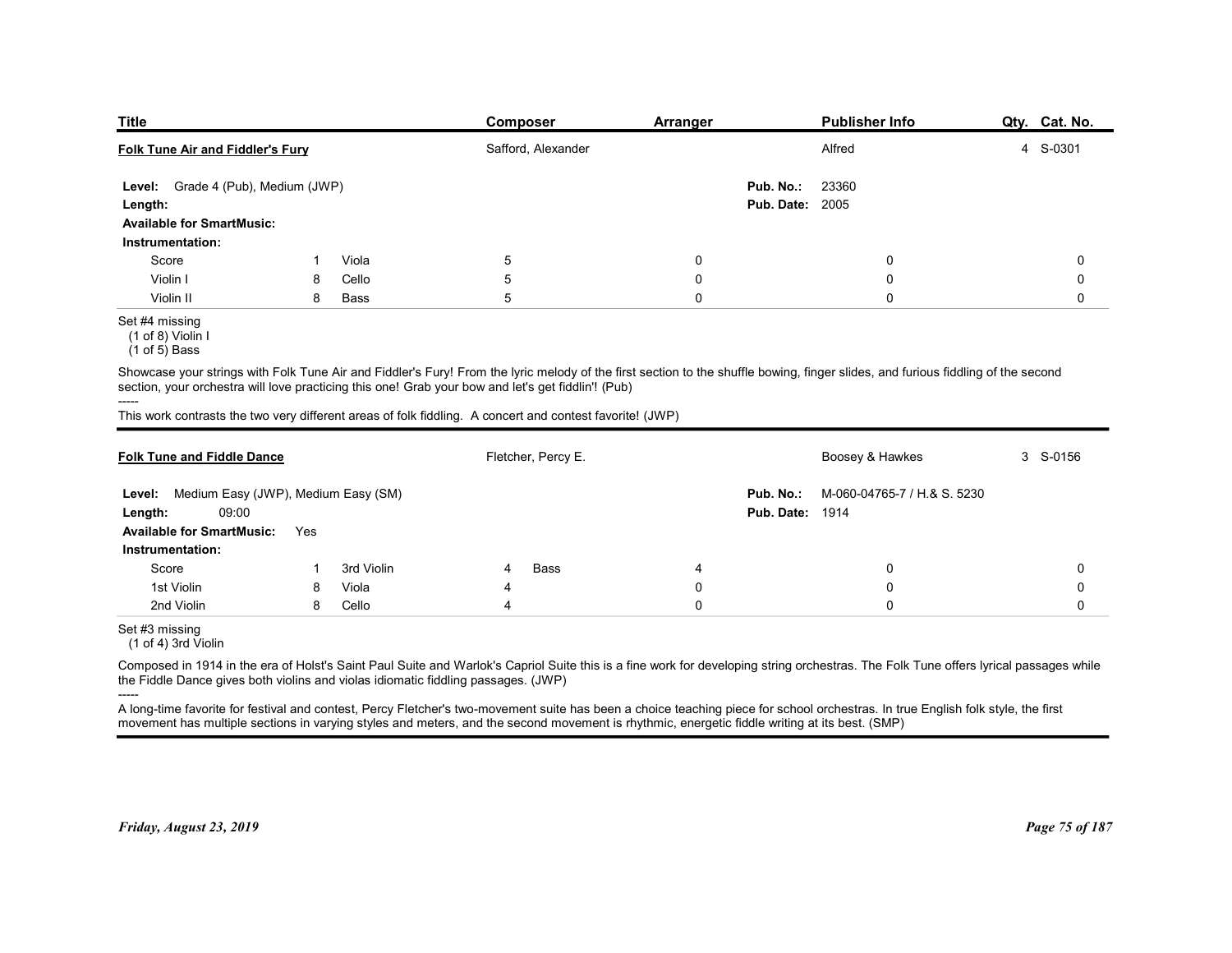| <b>Title</b><br><b>Publisher Info</b><br>Qty. Cat. No.<br><b>Composer</b><br><b>Arranger</b>                                                                                                                                                                                                                                                                 |
|--------------------------------------------------------------------------------------------------------------------------------------------------------------------------------------------------------------------------------------------------------------------------------------------------------------------------------------------------------------|
| 1 S-0252<br><b>For Good</b><br>Schwartz, Stephen<br>Kazik, Jim<br>Hal Leonard                                                                                                                                                                                                                                                                                |
| Duet Feature From Wicked                                                                                                                                                                                                                                                                                                                                     |
| Grade 3-4 (Pub), Medium Easy (JWP)<br>Pub. No.:<br>HL04626413<br>Level:                                                                                                                                                                                                                                                                                      |
| <b>Pub. Date: 2009</b><br>Length:                                                                                                                                                                                                                                                                                                                            |
| <b>Available for SmartMusic:</b>                                                                                                                                                                                                                                                                                                                             |
|                                                                                                                                                                                                                                                                                                                                                              |
| Instrumentation:                                                                                                                                                                                                                                                                                                                                             |
| Score<br>Featured Viola - Part 2<br>Violin 1<br>Percussion 1<br>$\overline{2}$<br>8<br>Viola<br>$\mathbf 1$<br>1<br>$\overline{4}$                                                                                                                                                                                                                           |
| Violin 2<br>Featured Violin - Part 1<br>Female Vocal - Part 1<br>Cello<br>Percussion 2<br>8<br>$\mathbf{1}$<br>$\mathbf{1}$<br>-1<br>4                                                                                                                                                                                                                       |
| Featured Violin - Part 2<br>Female Vocal - Part 2<br>Violin 3<br>Piano<br>$\overline{1}$<br>$\overline{1}$<br>$\overline{4}$<br>Bass<br>4<br>$\overline{1}$                                                                                                                                                                                                  |
| Additional Score and Voice Parts available.                                                                                                                                                                                                                                                                                                                  |
| The musical Wicked continues its phenomenal run, placing it clearly in the upper ranks of Broadway successes. This memorable duet between characters Glinda and Elphaba is<br>transformed into a dramatic moment for string orchestras. Jim's flexible format allows you to feature either two violins or a violin and viola. The ensemble accompaniment can |
| also be used with two vocalists. (Pub)                                                                                                                                                                                                                                                                                                                       |
|                                                                                                                                                                                                                                                                                                                                                              |
| 4 S-0207<br>For the Star of County Down<br><b>Traditional Irish Songs</b><br>Monday, Deborah Baker<br>Neil A. Kjos<br>The Gallagher Gal<br>Gravelwalk / The Star of County Down / The Rakes of Kildare                                                                                                                                                       |
| Grade 2-1/2 (Pub), Medium Easy (JWP), Medium Easy (SM)<br>SO175C<br>Pub. No.:<br>Level:                                                                                                                                                                                                                                                                      |
| 05:30<br><b>Pub. Date: 2000</b><br>Length:                                                                                                                                                                                                                                                                                                                   |

| <b>For Good</b>                                                                                                                                                                                                                                                                                                                                                                                        |              |                         |              | Schwartz, Stephen              | Kazik, Jim |                |                                     | Hal Leonard    |              | 1 S-0252       |
|--------------------------------------------------------------------------------------------------------------------------------------------------------------------------------------------------------------------------------------------------------------------------------------------------------------------------------------------------------------------------------------------------------|--------------|-------------------------|--------------|--------------------------------|------------|----------------|-------------------------------------|----------------|--------------|----------------|
| Duet Feature From Wicked                                                                                                                                                                                                                                                                                                                                                                               |              |                         |              |                                |            |                |                                     |                |              |                |
| Level: Grade 3-4 (Pub), Medium Easy (JWP)<br>Length:                                                                                                                                                                                                                                                                                                                                                   |              |                         |              |                                |            |                | Pub. No.:<br><b>Pub. Date: 2009</b> | HL04626413     |              |                |
| <b>Available for SmartMusic:</b>                                                                                                                                                                                                                                                                                                                                                                       |              |                         |              |                                |            |                |                                     |                |              |                |
| Instrumentation:                                                                                                                                                                                                                                                                                                                                                                                       |              |                         |              |                                |            |                |                                     |                |              |                |
| Score                                                                                                                                                                                                                                                                                                                                                                                                  | $\mathbf{1}$ | Featured Viola - Part 2 | $\mathbf{1}$ | Violin 1                       |            | 8              | Viola                               | 4              | Percussion 1 | 2              |
| Featured Violin - Part 1                                                                                                                                                                                                                                                                                                                                                                               | $\mathbf{1}$ | Female Vocal - Part 1   | $\mathbf{1}$ | Violin 2                       |            | 8              | Cello                               | $\overline{4}$ | Percussion 2 | $\overline{1}$ |
| Featured Violin - Part 2                                                                                                                                                                                                                                                                                                                                                                               | $\mathbf{1}$ | Female Vocal - Part 2   | $\mathbf{1}$ | Violin 3                       |            | $\overline{4}$ | Bass                                | 4              | Piano        | $\mathbf{1}$   |
| Additional Score and Voice Parts available.                                                                                                                                                                                                                                                                                                                                                            |              |                         |              |                                |            |                |                                     |                |              |                |
| The musical Wicked continues its phenomenal run, placing it clearly in the upper ranks of Broadway successes. This memorable duet between characters Glinda and Elphaba is<br>transformed into a dramatic moment for string orchestras. Jim's flexible format allows you to feature either two violins or a violin and viola. The ensemble accompaniment can<br>also be used with two vocalists. (Pub) |              |                         |              |                                |            |                |                                     |                |              |                |
| For the Star of County Down<br>The Gallagher Gal<br>Gravelwalk / The Star of County Down / The Rakes of Kildare                                                                                                                                                                                                                                                                                        |              |                         |              | <b>Traditional Irish Songs</b> |            |                | Monday, Deborah Baker               | Neil A. Kjos   |              | 4 S-0207       |
| Level: Grade 2-1/2 (Pub), Medium Easy (JWP), Medium Easy (SM)<br>05:30<br>Length:<br><b>Available for SmartMusic:</b><br>Yes                                                                                                                                                                                                                                                                           |              |                         |              |                                |            |                | Pub. No.:<br><b>Pub. Date: 2000</b> | SO175C         |              |                |
| Instrumentation:                                                                                                                                                                                                                                                                                                                                                                                       |              |                         |              |                                |            |                |                                     |                |              |                |
| Score                                                                                                                                                                                                                                                                                                                                                                                                  | -1           | 3rd Violin (Viola TC)   | 5            | Bass                           |            | 5              |                                     | $\mathbf 0$    |              | 0              |
| 1st Violin                                                                                                                                                                                                                                                                                                                                                                                             | 8            | Viola                   | $\sqrt{5}$   | Piano Accompaniment (          |            | $\overline{1}$ |                                     | $\mathbf 0$    |              | $\mathbf 0$    |
| 2nd Violin                                                                                                                                                                                                                                                                                                                                                                                             | 8            | Cello                   | $\sqrt{5}$   |                                |            | $\mathbf 0$    |                                     | $\mathbf 0$    |              | 0              |
| Set #4 missing<br>(2 of 8) 2nd Violin<br>$(1 of 5)$ Cello<br>$(1 of 5)$ Bass<br>(1 of 1) Piano Accompaniment                                                                                                                                                                                                                                                                                           |              |                         |              |                                |            |                |                                     |                |              |                |
| Friday, August 23, 2019                                                                                                                                                                                                                                                                                                                                                                                |              |                         |              |                                |            |                |                                     |                |              | Page 76 of 187 |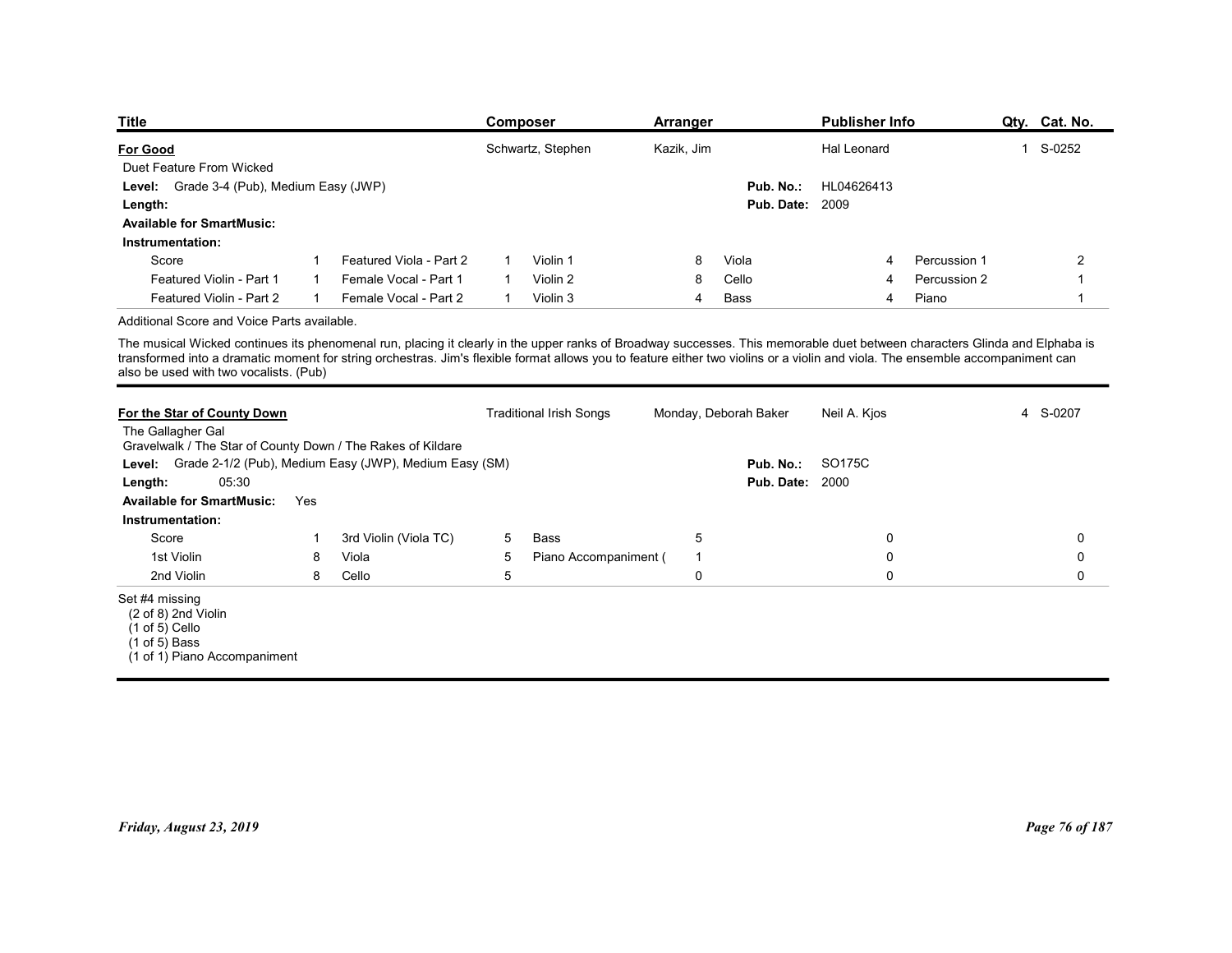| <b>Title</b>                                     |                                    |          | Composer                                                                                                                                                                                                                                                                                                           | Arranger       | <b>Publisher Info</b>  | Qty. Cat. No. |
|--------------------------------------------------|------------------------------------|----------|--------------------------------------------------------------------------------------------------------------------------------------------------------------------------------------------------------------------------------------------------------------------------------------------------------------------|----------------|------------------------|---------------|
| Forever Joyful!                                  |                                    |          | Balmages, Brian                                                                                                                                                                                                                                                                                                    |                | ${\sf FJH}$            | 1 S-0379      |
| Level:                                           | Grade 2.5 (Pub), Medium Easy (JWP) |          |                                                                                                                                                                                                                                                                                                                    |                | Pub. No.:<br>ST6384    |               |
| 02:30<br>Length:                                 |                                    |          |                                                                                                                                                                                                                                                                                                                    |                | <b>Pub. Date: 2015</b> |               |
| <b>Available for SmartMusic:</b>                 |                                    |          |                                                                                                                                                                                                                                                                                                                    |                |                        |               |
| Instrumentation:                                 | -1                                 | Violin 3 | Bass<br>5                                                                                                                                                                                                                                                                                                          | $\sqrt{5}$     | $\mathbf 0$            | $\mathbf 0$   |
|                                                  |                                    | Viola    | 5<br>Piano                                                                                                                                                                                                                                                                                                         | $\overline{1}$ | $\mathbf 0$            | 0             |
| Score                                            |                                    |          | $5\phantom{.0}$                                                                                                                                                                                                                                                                                                    | $\mathsf{O}$   | $\mathbf 0$            | 0             |
| Violin 1<br>Violin 2                             | 8<br>8                             | Cello    |                                                                                                                                                                                                                                                                                                                    |                |                        |               |
|                                                  |                                    |          |                                                                                                                                                                                                                                                                                                                    |                |                        |               |
|                                                  |                                    |          | Inspired by pure joy, this work explores uplifting and lighthearted emotions. The music has a constant rhythmic pulse that gently interacts with graceful melodic lines and<br>countermelodies. Engaging harmonies create a complex tapestry without overtaxing any of the individual performers. Wonderful! (Pub) |                |                        |               |
|                                                  |                                    |          |                                                                                                                                                                                                                                                                                                                    |                |                        |               |
| <b>Four Early American Tunes</b>                 |                                    |          | Traditional                                                                                                                                                                                                                                                                                                        | Adler, Samuel  | G. Schirmer            | 1 S-0018      |
| Level:                                           |                                    |          |                                                                                                                                                                                                                                                                                                                    |                | Pub. No.:<br>45415c    |               |
| Length:                                          |                                    |          |                                                                                                                                                                                                                                                                                                                    |                | Pub. Date:             |               |
| Available for SmartMusic: No<br>Instrumentation: |                                    |          |                                                                                                                                                                                                                                                                                                                    |                |                        |               |

| <b>Title</b>                                                                                                   |              |            | <b>Composer</b>                                                                                                                                                                                                                                                                                                    | <b>Arranger</b> | <b>Publisher Info</b>                         | Qty. Cat. No.  |
|----------------------------------------------------------------------------------------------------------------|--------------|------------|--------------------------------------------------------------------------------------------------------------------------------------------------------------------------------------------------------------------------------------------------------------------------------------------------------------------|-----------------|-----------------------------------------------|----------------|
| Forever Joyful!                                                                                                |              |            | Balmages, Brian                                                                                                                                                                                                                                                                                                    |                 | FJH                                           | 1 S-0379       |
| Level: Grade 2.5 (Pub), Medium Easy (JWP)<br>02:30<br>Length:<br><b>Available for SmartMusic:</b>              |              |            |                                                                                                                                                                                                                                                                                                                    |                 | Pub. No.:<br>ST6384<br><b>Pub. Date: 2015</b> |                |
| Instrumentation:                                                                                               |              |            |                                                                                                                                                                                                                                                                                                                    |                 |                                               |                |
| Score                                                                                                          | $\mathbf{1}$ | Violin 3   | Bass<br>5                                                                                                                                                                                                                                                                                                          | $5\phantom{.0}$ | 0                                             | 0              |
| Violin 1                                                                                                       | 8            | Viola      | Piano<br>5                                                                                                                                                                                                                                                                                                         | $\overline{1}$  | 0                                             | 0              |
| Violin 2                                                                                                       | 8            | Cello      | $\sqrt{5}$                                                                                                                                                                                                                                                                                                         | $\mathbf 0$     | $\mathbf 0$                                   | $\mathbf 0$    |
|                                                                                                                |              |            | Inspired by pure joy, this work explores uplifting and lighthearted emotions. The music has a constant rhythmic pulse that gently interacts with graceful melodic lines and<br>countermelodies. Engaging harmonies create a complex tapestry without overtaxing any of the individual performers. Wonderful! (Pub) |                 |                                               |                |
| <b>Four Early American Tunes</b>                                                                               |              |            | Traditional                                                                                                                                                                                                                                                                                                        | Adler, Samuel   | G. Schirmer                                   | 1 S-0018       |
| Level:<br>Length:<br><b>Available for SmartMusic:</b><br>Instrumentation:                                      | No           |            |                                                                                                                                                                                                                                                                                                                    |                 | 45415c<br>Pub. No.:<br>Pub. Date:             |                |
| Score                                                                                                          | $\mathbf{1}$ | 3rd Violin | Bass<br>8                                                                                                                                                                                                                                                                                                          | $\sqrt{5}$      | 0                                             | 0              |
| 1st Violin                                                                                                     | 8            | Viola      | $\mathbf 5$                                                                                                                                                                                                                                                                                                        | $\mathbf 0$     | 0                                             | 0              |
| 2nd Violin                                                                                                     | 8            | Cello      | $\sqrt{5}$                                                                                                                                                                                                                                                                                                         | $\mathbf 0$     | 0                                             | $\mathbf 0$    |
| Set missing<br>(1 of 8) 1st Violin<br>(3 of 8) 2nd Violin<br>$(1 of 8)$ 3rd Violin<br>$(2 \text{ of } 5)$ Bass |              |            |                                                                                                                                                                                                                                                                                                                    |                 |                                               |                |
|                                                                                                                |              |            |                                                                                                                                                                                                                                                                                                                    |                 |                                               |                |
| Friday, August 23, 2019                                                                                        |              |            |                                                                                                                                                                                                                                                                                                                    |                 |                                               | Page 77 of 187 |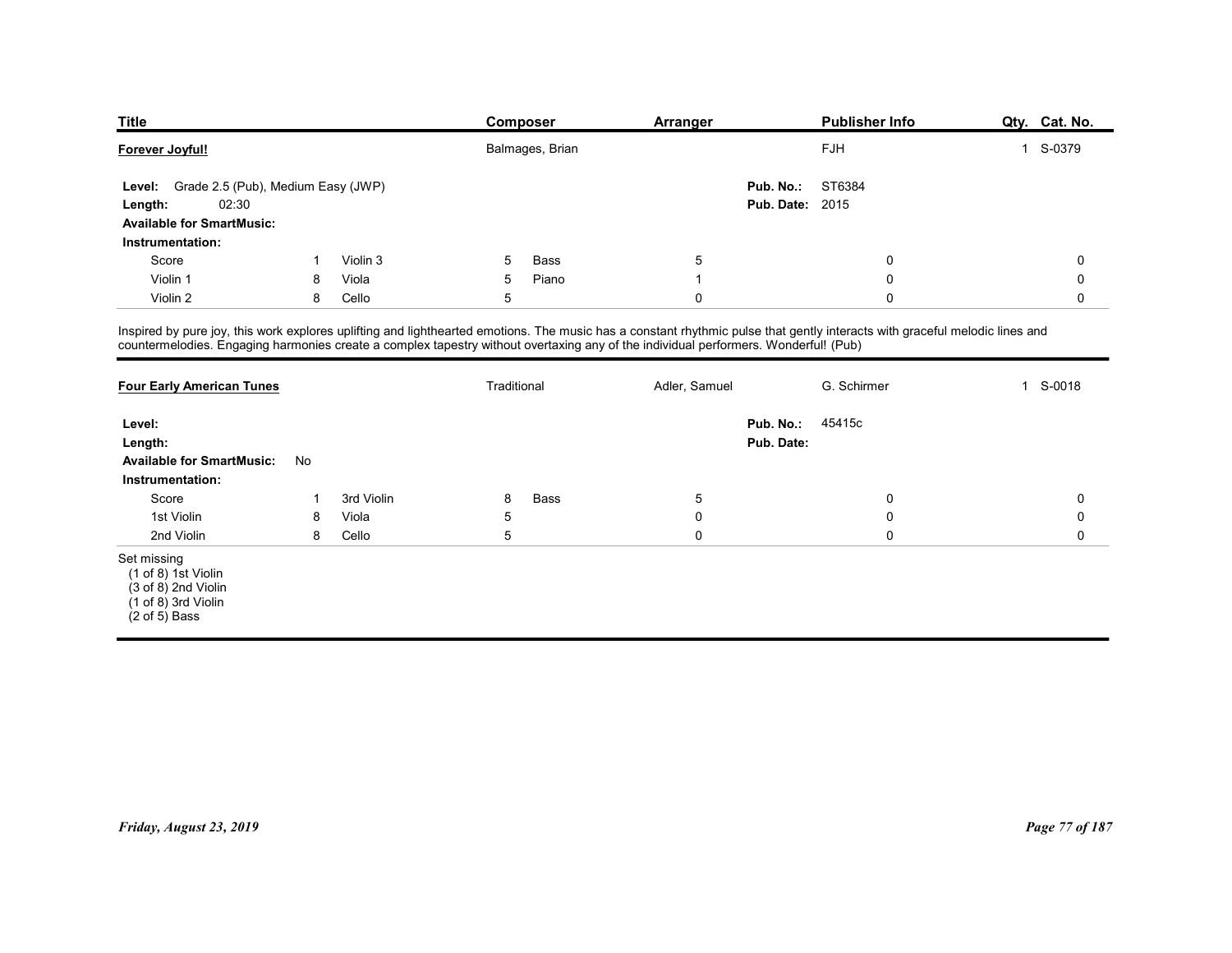| <b>Title</b>                                                                                                                                                                                                   |    |            | <b>Composer</b>              | <b>Arranger</b>                                                                                                                                                                | <b>Publisher Info</b> | Qty. Cat. No. |
|----------------------------------------------------------------------------------------------------------------------------------------------------------------------------------------------------------------|----|------------|------------------------------|--------------------------------------------------------------------------------------------------------------------------------------------------------------------------------|-----------------------|---------------|
| <b>Fright Night</b><br>(An Instant Concert For Halloween)                                                                                                                                                      |    |            | Various                      | Moore, Larry                                                                                                                                                                   | Hal Leonard           | 1 S-0331      |
|                                                                                                                                                                                                                |    |            |                              |                                                                                                                                                                                |                       |               |
| Psycho (The Murder) / The Sorcerer's Apprentice / The<br>Addams Family Theme / Night on Bald Mountain / The<br>Munsters Theme / Funeral March of a Marionette / Theme<br>From Jaws / The Phaontom of the Opera |    |            |                              |                                                                                                                                                                                |                       |               |
| Grade 2 to 3 (Pub), Easy (JWP)<br>Level:                                                                                                                                                                       |    |            |                              | Pub. No.:                                                                                                                                                                      | HL04490660            |               |
| 02:45<br>Length:                                                                                                                                                                                               |    |            |                              | <b>Pub. Date: 2007</b>                                                                                                                                                         |                       |               |
| <b>Available for SmartMusic:</b>                                                                                                                                                                               |    |            |                              |                                                                                                                                                                                |                       |               |
| Instrumentation:                                                                                                                                                                                               |    |            |                              |                                                                                                                                                                                |                       |               |
| Score                                                                                                                                                                                                          |    | Violin 3   | Bass                         | Percussion 2                                                                                                                                                                   | $\overline{2}$        | 0             |
| Violin 1                                                                                                                                                                                                       | 8  | Viola      | Piano                        |                                                                                                                                                                                | 0                     | 0             |
| Violin 2                                                                                                                                                                                                       | 8  | Cello      | Percussion 1<br>4            | $\overline{c}$                                                                                                                                                                 | $\mathbf 0$           | 0             |
|                                                                                                                                                                                                                |    |            |                              | Here are all your favorite "scare tactic" tunes, assembled in clever fashion in a quick-fire medley by Larry Moore. Includes as many as will fit into 2 minutes or less. (Pub) |                       |               |
| Fugue in F                                                                                                                                                                                                     |    |            | Handel, George Frideric      | Frost, Robert S.                                                                                                                                                               | Kjos West             | 3 S-0119      |
|                                                                                                                                                                                                                |    |            |                              |                                                                                                                                                                                |                       |               |
|                                                                                                                                                                                                                |    |            |                              | Pub. No.:                                                                                                                                                                      | SO40                  |               |
| Level: Grade 3 (Pub), Medium (JSP)                                                                                                                                                                             |    |            |                              | Pub. Date:                                                                                                                                                                     |                       |               |
| Length:                                                                                                                                                                                                        | No |            |                              |                                                                                                                                                                                |                       |               |
| <b>Available for SmartMusic:</b>                                                                                                                                                                               |    |            |                              |                                                                                                                                                                                |                       |               |
| Instrumentation:                                                                                                                                                                                               |    |            | <b>String Bass</b><br>3      | $\mathbf{3}$                                                                                                                                                                   | 0                     | $\mathbf 0$   |
| Score                                                                                                                                                                                                          |    | 3rd Violin |                              | $\overline{1}$                                                                                                                                                                 | 0                     | $\mathbf 0$   |
| 1st Violin                                                                                                                                                                                                     | 5  | Viola      | Optional Rehearsal Pian<br>3 |                                                                                                                                                                                |                       |               |
| 2nd Violin                                                                                                                                                                                                     | 5  | Cello      | $\ensuremath{\mathsf{3}}$    | $\pmb{0}$                                                                                                                                                                      | $\mathsf 0$           | 0             |

| Psycho (The Murder) / The Sorcerer's Apprentice / The<br>Addams Family Theme / Night on Bald Mountain / The<br>Munsters Theme / Funeral March of a Marionette / Theme<br>From Jaws / The Phaontom of the Opera |                 |            |              |                         |                  |                         |                |                |
|----------------------------------------------------------------------------------------------------------------------------------------------------------------------------------------------------------------|-----------------|------------|--------------|-------------------------|------------------|-------------------------|----------------|----------------|
| Level: Grade 2 to 3 (Pub), Easy (JWP)                                                                                                                                                                          |                 |            |              |                         |                  | Pub. No.:               | HL04490660     |                |
| 02:45<br>Length:                                                                                                                                                                                               |                 |            |              |                         |                  | <b>Pub. Date: 2007</b>  |                |                |
| <b>Available for SmartMusic:</b>                                                                                                                                                                               |                 |            |              |                         |                  |                         |                |                |
| Instrumentation:                                                                                                                                                                                               |                 |            |              |                         |                  |                         |                |                |
| Score                                                                                                                                                                                                          | $\mathbf{1}$    | Violin 3   | 4            | Bass                    | $\overline{4}$   | Percussion 2            | $\overline{c}$ | $\mathsf 0$    |
| Violin 1                                                                                                                                                                                                       | 8               | Viola      | 4            | Piano                   | $\overline{1}$   |                         | $\mathbf 0$    | $\mathbf 0$    |
| Violin 2                                                                                                                                                                                                       | 8               | Cello      | 4            | Percussion 1            | $\overline{2}$   |                         | $\mathbf 0$    | 0              |
| Here are all your favorite "scare tactic" tunes, assembled in clever fashion in a quick-fire medley by Larry Moore. Includes as many as will fit into 2 minutes or less. (Pub)                                 |                 |            |              |                         |                  |                         |                |                |
| Fugue in F                                                                                                                                                                                                     |                 |            |              | Handel, George Frideric | Frost, Robert S. |                         | Kjos West      | 3 S-0119       |
| Level: Grade 3 (Pub), Medium (JSP)<br>Length:                                                                                                                                                                  |                 |            |              |                         |                  | Pub. No.:<br>Pub. Date: | SO40           |                |
| <b>Available for SmartMusic:</b>                                                                                                                                                                               | No              |            |              |                         |                  |                         |                |                |
| Instrumentation:                                                                                                                                                                                               |                 |            |              |                         |                  |                         |                |                |
| Score                                                                                                                                                                                                          | $\mathbf{1}$    | 3rd Violin | 3            | <b>String Bass</b>      | $\mathbf{3}$     |                         | $\mathbf 0$    | 0              |
| 1st Violin                                                                                                                                                                                                     | $5\phantom{.0}$ | Viola      | 3            | Optional Rehearsal Pian | $\overline{1}$   |                         | $\mathbf 0$    | $\mathbf 0$    |
| 2nd Violin                                                                                                                                                                                                     | 5               | Cello      | $\mathbf{3}$ |                         | $\mathsf 0$      |                         | $\mathbf 0$    | $\mathbf 0$    |
|                                                                                                                                                                                                                |                 |            |              |                         |                  |                         |                |                |
| Additional string parts available.                                                                                                                                                                             |                 |            |              |                         |                  |                         |                |                |
|                                                                                                                                                                                                                |                 |            |              |                         |                  |                         |                |                |
| Friday, August 23, 2019                                                                                                                                                                                        |                 |            |              |                         |                  |                         |                | Page 78 of 187 |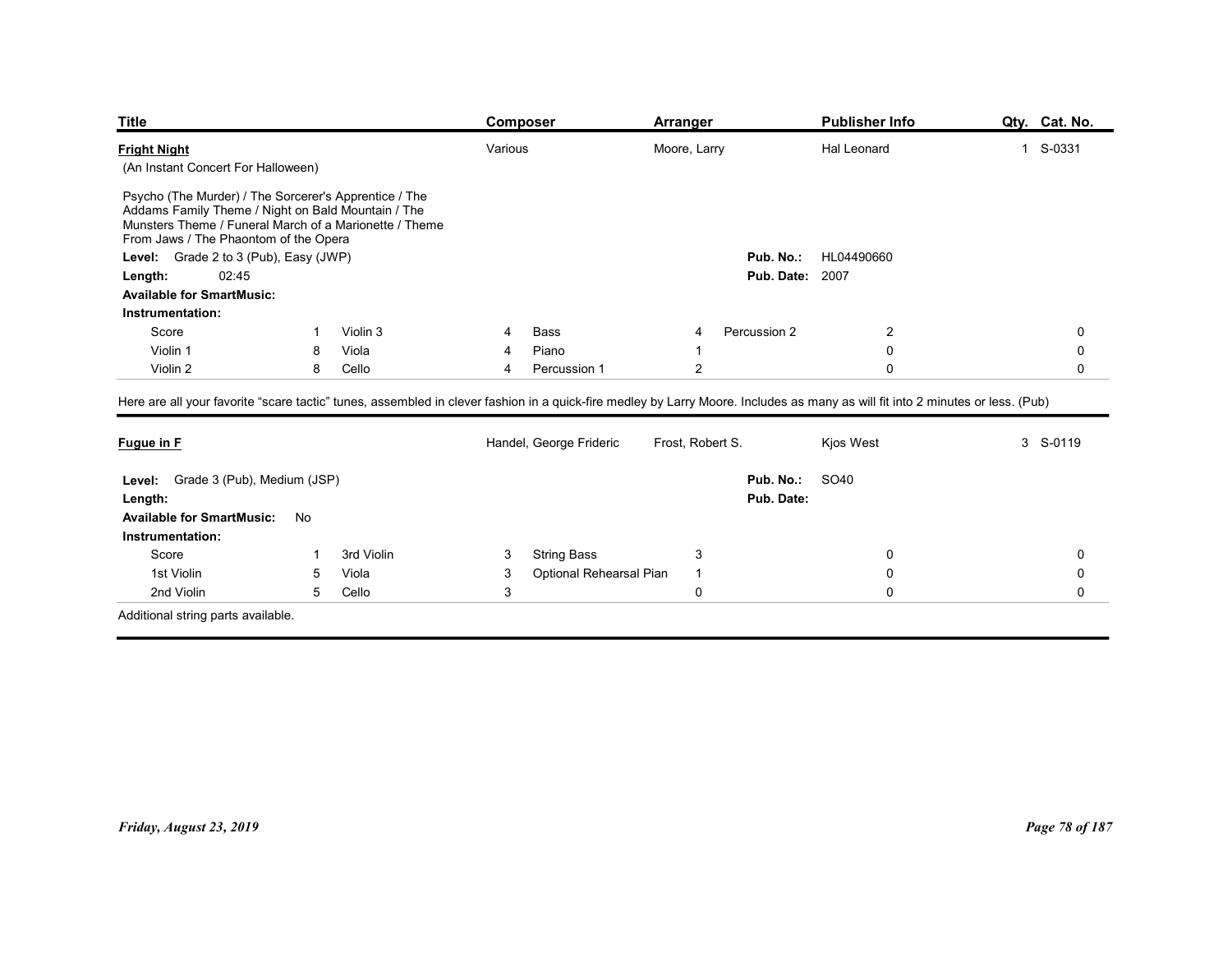| <b>Title</b>                                                                                                            |                                                          | <b>Composer</b>                                                                                                                   | <b>Arranger</b>        |                         | <b>Publisher Info</b>          | Qty. Cat. No.          |
|-------------------------------------------------------------------------------------------------------------------------|----------------------------------------------------------|-----------------------------------------------------------------------------------------------------------------------------------|------------------------|-------------------------|--------------------------------|------------------------|
| Fugue No. 7                                                                                                             |                                                          | Bach, Johann Sebastian                                                                                                            | Errante, Belisario     |                         | Mosaic Music                   | 1 S-0077               |
| from the Well-Tempered Clavichord<br>02:30<br>Length:<br><b>Available for SmartMusic:</b>                               | Level: Junior/Senior High School (Pub), Easy (JWP)<br>No |                                                                                                                                   |                        | Pub. No.:<br>Pub. Date: | MM-1004                        |                        |
| Instrumentation:<br>Score                                                                                               | 3rd Violin<br>-1                                         | Bass<br>3                                                                                                                         | $5\phantom{.0}$        |                         | $\mathbf 0$                    | 0                      |
| 1st Violin                                                                                                              | Viola<br>8                                               | 5                                                                                                                                 | $\boldsymbol{0}$       |                         | $\mathbf 0$                    | 0                      |
| 2nd Violin                                                                                                              | Cello<br>8                                               | 5                                                                                                                                 | $\mathbf 0$            |                         | $\mathsf{0}$                   | 0                      |
| <b>Funny Fiddlin'</b><br>A Teaching Piece                                                                               |                                                          | Nunez, Carold                                                                                                                     |                        |                         | Shawnee Press / Hal<br>Leonard | 1 S-0019               |
| Level: Grade 2 (Pub), Medium Easy (JWP)<br><b>Length:</b> 02:45<br><b>Available for SmartMusic:</b><br>Instrumentation: | No                                                       |                                                                                                                                   |                        | <b>Pub. Date: 1980</b>  | Pub. No.: HL35007451           |                        |
| Score                                                                                                                   | Viola<br>$\mathbf{1}$                                    | $\overline{5}$                                                                                                                    | $\pmb{0}$              |                         | $\mathbf 0$                    | $\pmb{0}$              |
| 1st Violin<br>2nd Violin                                                                                                | Cello<br>8<br>Bass<br>8                                  | $\sqrt{5}$<br>$\overline{5}$                                                                                                      | $\pmb{0}$<br>$\pmb{0}$ |                         | $\mathbf 0$<br>$\pmb{0}$       | $\pmb{0}$<br>$\pmb{0}$ |
| Set missing<br>(1 of 8) 1st Violin                                                                                      |                                                          | Here's a wonderful teaching piece that gives students a fun introduction to country fiddling style, as well as to cut time. (Pub) |                        |                         |                                |                        |

#### Set missing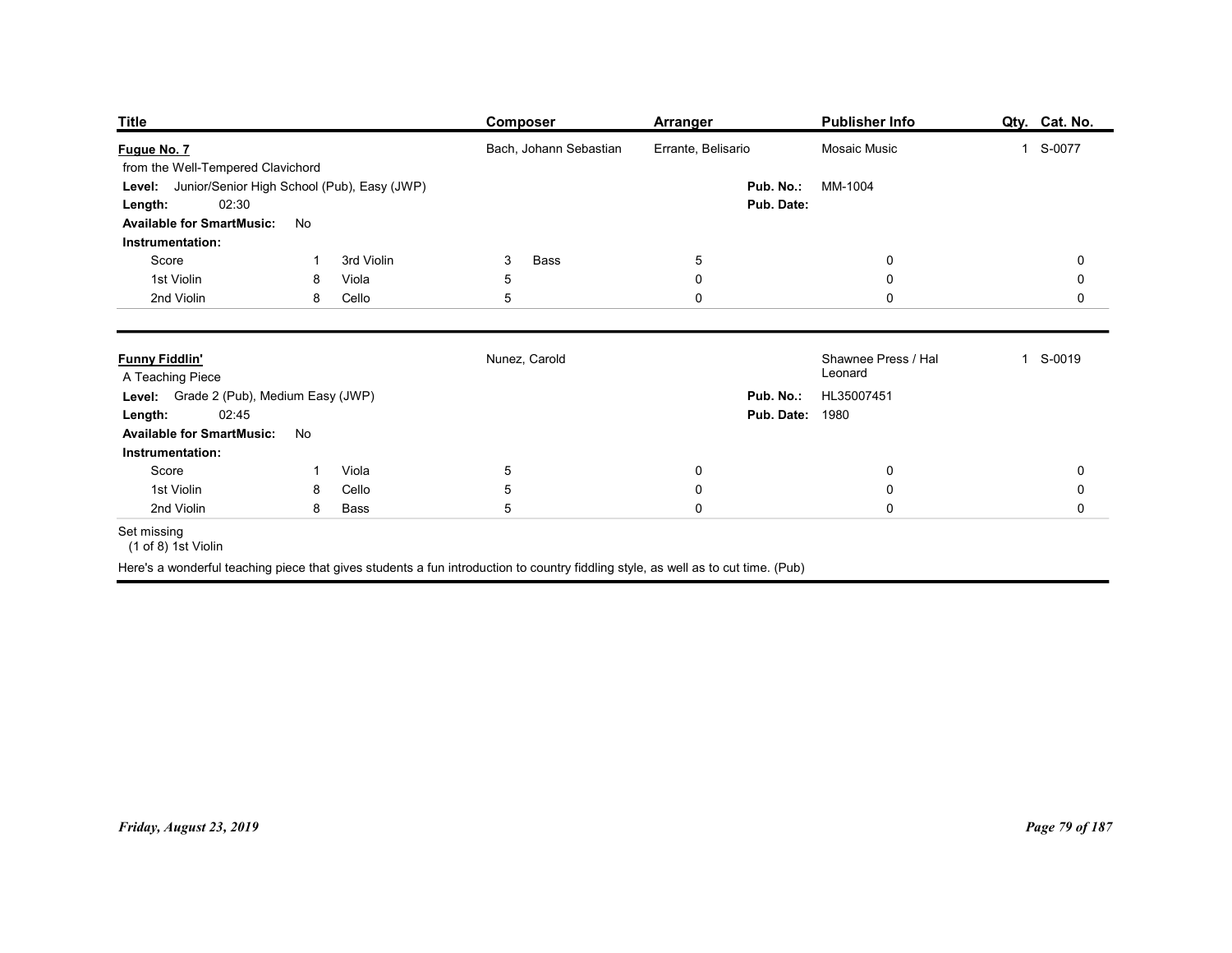| <b>Title</b><br>Composer                                    | Arranger  | <b>Publisher Info</b>  | Qty. Cat. No. |
|-------------------------------------------------------------|-----------|------------------------|---------------|
| Spata, Doug<br>Gargoyles                                    |           | Alfred                 | 1 S-0309      |
| Level: Grade 2 (Pub), Easy (JWP)                            | Pub. No.: | 20287                  |               |
| Length:                                                     |           | <b>Pub. Date: 2001</b> |               |
| <b>Available for SmartMusic:</b><br>Yes<br>Instrumentation: |           |                        |               |
| Score<br>Viola<br>5                                         | 0         | 0                      | 0             |
| Violin I<br>Cello<br>5<br>8                                 | 0         | $\Omega$               | 0             |
| 5<br>Violin II<br>8<br><b>String Bass</b>                   | 0         | $\Omega$               | 0             |

|                                           |     |             | spata, Doug                                                                                                                                                                                                                                                                                                                                                                                                                                                                                                                                                                                                                                                                                                                                                 |             | <b>Altred</b>          | 2-0309      |
|-------------------------------------------|-----|-------------|-------------------------------------------------------------------------------------------------------------------------------------------------------------------------------------------------------------------------------------------------------------------------------------------------------------------------------------------------------------------------------------------------------------------------------------------------------------------------------------------------------------------------------------------------------------------------------------------------------------------------------------------------------------------------------------------------------------------------------------------------------------|-------------|------------------------|-------------|
| Level: Grade 2 (Pub), Easy (JWP)          |     |             |                                                                                                                                                                                                                                                                                                                                                                                                                                                                                                                                                                                                                                                                                                                                                             |             | 20287<br>Pub. No.:     |             |
| Length:                                   |     |             |                                                                                                                                                                                                                                                                                                                                                                                                                                                                                                                                                                                                                                                                                                                                                             |             | <b>Pub. Date: 2001</b> |             |
| <b>Available for SmartMusic:</b>          | Yes |             |                                                                                                                                                                                                                                                                                                                                                                                                                                                                                                                                                                                                                                                                                                                                                             |             |                        |             |
| Instrumentation:                          |     |             |                                                                                                                                                                                                                                                                                                                                                                                                                                                                                                                                                                                                                                                                                                                                                             |             |                        |             |
| Score                                     | -1  | Viola       | 5                                                                                                                                                                                                                                                                                                                                                                                                                                                                                                                                                                                                                                                                                                                                                           | $\mathbf 0$ | $\Omega$               | $\Omega$    |
| Violin I                                  | 8   | Cello       | 5                                                                                                                                                                                                                                                                                                                                                                                                                                                                                                                                                                                                                                                                                                                                                           | $\mathbf 0$ | $\Omega$               | $\mathbf 0$ |
| Violin II                                 | 8   | String Bass | 5                                                                                                                                                                                                                                                                                                                                                                                                                                                                                                                                                                                                                                                                                                                                                           | $\mathbf 0$ | $\Omega$               | $\Omega$    |
|                                           |     |             | The ancient, brooding stone protectors are brought to life with fury and flourish in this dramatic concert piece. Growling melodies are passed between all sections of the orchestra<br>while the modal harmonies evoke ancient chants. The notes and rhythms are accessible for younger students, and more advanced players can use Gargoyles to reinforce<br>spiccato bowing techniques. This piece is sure to keep audiences on the edge of their seats! (Pub)<br>This is one you won't want to miss. A fiery ostinato pattern in a minor mode sets the mood for this dark-sounding musical adventure. Melodic fragments pass from one section to<br>another as the tension builds. This is exciting music and your students will love playing it! (JWP) |             |                        |             |
| Gauntlet                                  |     |             | Spata, Doug                                                                                                                                                                                                                                                                                                                                                                                                                                                                                                                                                                                                                                                                                                                                                 |             | Alfred                 | 1 S-0264    |
| <b>Level:</b> Grade 2 (Pub), $E$ (JWP)    |     |             |                                                                                                                                                                                                                                                                                                                                                                                                                                                                                                                                                                                                                                                                                                                                                             | Pub. No.:   | 18853                  |             |
| Length:                                   |     |             |                                                                                                                                                                                                                                                                                                                                                                                                                                                                                                                                                                                                                                                                                                                                                             |             | Pub. Date:<br>1999     |             |
| <b>Available for SmartMusic:</b>          | Yes |             |                                                                                                                                                                                                                                                                                                                                                                                                                                                                                                                                                                                                                                                                                                                                                             |             |                        |             |
| Instrumentation:                          |     |             |                                                                                                                                                                                                                                                                                                                                                                                                                                                                                                                                                                                                                                                                                                                                                             |             |                        |             |
| Score                                     | -1  | Viola       | 5                                                                                                                                                                                                                                                                                                                                                                                                                                                                                                                                                                                                                                                                                                                                                           | $\mathbf 0$ | 0                      | 0           |
| Violin I                                  | 8   | Cello       | 5                                                                                                                                                                                                                                                                                                                                                                                                                                                                                                                                                                                                                                                                                                                                                           | 0           | $\Omega$               | $\Omega$    |
| Violin II                                 | 8   | Bass        | 5                                                                                                                                                                                                                                                                                                                                                                                                                                                                                                                                                                                                                                                                                                                                                           | $\mathbf 0$ | $\mathbf 0$            | 0           |
| -----<br>be thrilled with this one! (JWP) |     |             | The dark harmonies and driving tempo of this original overture are sure to make this one a favorite with your students. Designed to reinforce B-flats, this piece highlights every<br>section of the orchestra using a bold, contemporary sound not often found in music at this level. (Pub)<br>The driving rhythmic intensity of the music is something rarely found at this level! Combine that with its darker modal sound and you get a captivating work your students will love<br>to learn. Like music in the climactic scene of a movie, short repeated motives are passed among the sections, building tension from start to finish! Your players and audience will                                                                                |             |                        |             |
|                                           |     |             |                                                                                                                                                                                                                                                                                                                                                                                                                                                                                                                                                                                                                                                                                                                                                             |             |                        |             |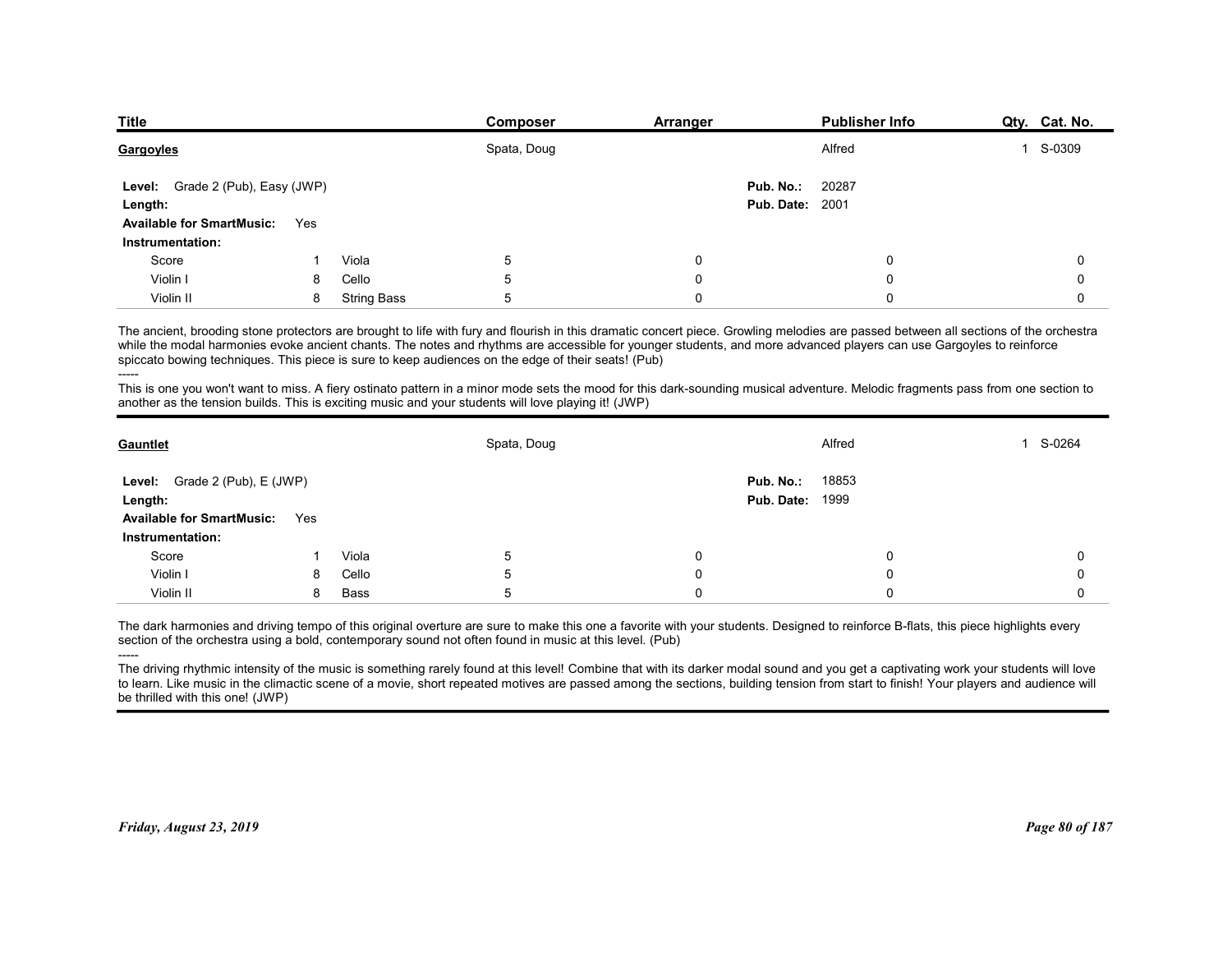| <b>Title</b>                                |     |                    | Composer        | <b>Arranger</b> | <b>Publisher Info</b> | Qty. Cat. No. |
|---------------------------------------------|-----|--------------------|-----------------|-----------------|-----------------------|---------------|
|                                             |     |                    |                 |                 |                       |               |
| <b>Geometric Dances</b>                     |     |                    | Meyer, Richard  |                 | Alfred                | 3 S-0238      |
| Square-Dance / Round-Dance / Triangle Dance |     |                    |                 |                 |                       |               |
| Level: Grade 3 (Pub), Medium Easy (JWP)     |     |                    |                 |                 | Pub. No.:<br>16824    |               |
| Length:                                     |     |                    |                 |                 | 1996<br>Pub. Date:    |               |
| <b>Available for SmartMusic:</b>            | Yes |                    |                 |                 |                       |               |
| Instrumentation:                            |     |                    |                 |                 |                       |               |
| Score                                       | -1  | Viola              | 5<br>Percussion | $\mathbf{1}$    | 0                     | 0             |
| Violin I                                    | 8   | Cello              | 5               | $\mathbf 0$     | $\pmb{0}$             | 0             |
| Violin II                                   | 8   | <b>String Bass</b> | 5               | $\pmb{0}$       | $\mathbf 0$           | $\mathsf{O}$  |

----- Consider this excellent original piece for your next concert or contest...an incredible amount of variety, creativity and cleverness have gone into the creation of its three separate movements: Square Dance; Round Dance and Triangle Dance. Each is musically satisfying and offers a variety of challenging playing techniques. Winner of the 1995 Texas Orchestra Director's Association Composition Contest! (JWP) movements. Stause Danies Tourious Connections. Each is musically salielying and offers a variety of challenging playing lischniques. Winner of the 1985 Texas<br>Orchestra Directors Association Composition Contast! (JWP)<br>Prida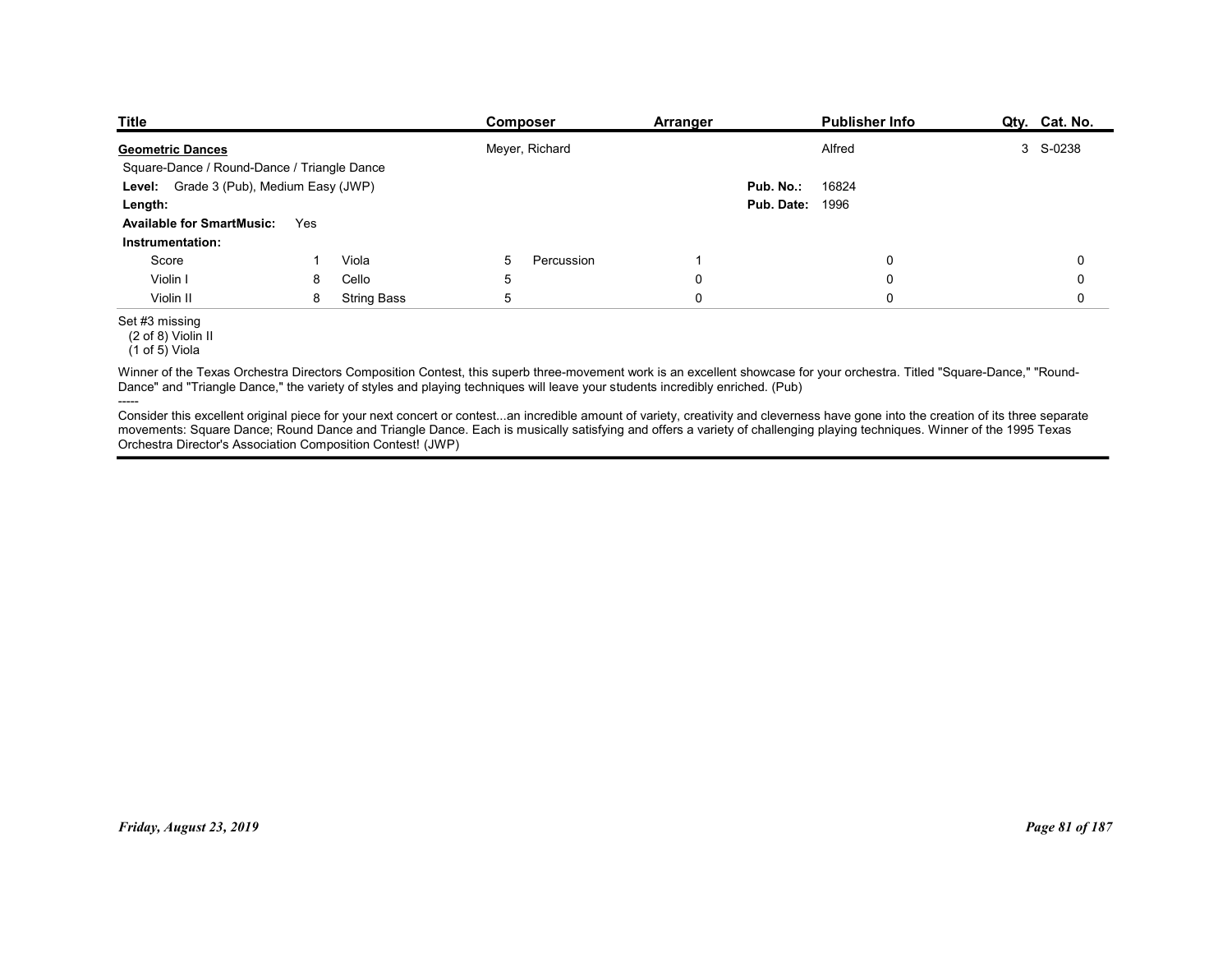| <b>Title</b>                                                                   |        |                             | Composer         | Arranger | Publisher Info                                                                                                                                                                                                                                                                                                                                                   | Qty. Cat. No. |
|--------------------------------------------------------------------------------|--------|-----------------------------|------------------|----------|------------------------------------------------------------------------------------------------------------------------------------------------------------------------------------------------------------------------------------------------------------------------------------------------------------------------------------------------------------------|---------------|
| <b>Ghosts of Brandenburg</b>                                                   |        |                             | Meyer, Richard   |          | Alfred                                                                                                                                                                                                                                                                                                                                                           | 3 S-0270      |
| Level: Grade 4 (Pub), Medium (JWP)                                             |        |                             |                  |          | 29729<br>Pub. No.:                                                                                                                                                                                                                                                                                                                                               |               |
| 08:00<br>Length:<br><b>Available for SmartMusic:</b>                           |        |                             |                  |          | <b>Pub. Date: 2008</b>                                                                                                                                                                                                                                                                                                                                           |               |
| Instrumentation:                                                               |        |                             |                  |          |                                                                                                                                                                                                                                                                                                                                                                  |               |
| Score                                                                          | 1      | Viola                       | 5                | 0        | 0                                                                                                                                                                                                                                                                                                                                                                | 0             |
| Violin I<br>Violin II                                                          | 8<br>8 | Cello<br><b>String Bass</b> | 5<br>5           | 0<br>0   | 0<br>$\mathbf 0$                                                                                                                                                                                                                                                                                                                                                 | 0<br>0        |
| Set #3 missing<br>(1 of 8) Violin II<br>(1 of 5) Viola<br>(1 of 5) String Bass |        |                             |                  |          |                                                                                                                                                                                                                                                                                                                                                                  |               |
| Introduction and a Finale both based on Brandenburg 3. (Pub)                   |        |                             |                  |          | Imagine a fantasy based on all six of the Brandenburg Concerti! This seven-part piece includes fabulous features for each section of the string orchestra framed by an                                                                                                                                                                                           |               |
| -----                                                                          |        |                             |                  |          | Imagine a fantasy based on all six of the "Brandenburg Concerti!" Not just a cute novelty, but an entirely new work! It captures the spirit of the "Brandenburgs," but sets most of<br>them in minor keys, or uses darker tones, pizzicato, and meter changes J.S. Bach would never have imagined! This is an inventive and challenging work that will take your |               |
|                                                                                |        |                             |                  |          | intermediate strings on an almost nine-minute tour de force that will build their endurance along with their musicality! Highly recommended for concert and contest! (JWP)                                                                                                                                                                                       |               |
| Gift, The                                                                      |        |                             | Hofeldt, William |          | Opus One Music / Neil A.<br>Kjos                                                                                                                                                                                                                                                                                                                                 | 3 S-0155      |
| Level: Grade 3 (Pub), Medium Easy (JWP), Medium Easy (SM)                      |        |                             |                  |          | SOP7C<br>Pub. No.:                                                                                                                                                                                                                                                                                                                                               |               |
| 04:00<br>Length:                                                               |        |                             |                  |          | <b>Pub. Date: 1992</b>                                                                                                                                                                                                                                                                                                                                           |               |
| Available for SmartMusic: Yes                                                  |        |                             |                  |          |                                                                                                                                                                                                                                                                                                                                                                  |               |

| Length:<br><b>08:00</b>                                                            |             |                                                    |                  | <b>Pub. Date: 2008</b>                                                                                                                                                                                                                                                                                                                                                                                                                                                                                                                         |                                  |                |
|------------------------------------------------------------------------------------|-------------|----------------------------------------------------|------------------|------------------------------------------------------------------------------------------------------------------------------------------------------------------------------------------------------------------------------------------------------------------------------------------------------------------------------------------------------------------------------------------------------------------------------------------------------------------------------------------------------------------------------------------------|----------------------------------|----------------|
| <b>Available for SmartMusic:</b>                                                   |             |                                                    |                  |                                                                                                                                                                                                                                                                                                                                                                                                                                                                                                                                                |                                  |                |
| Instrumentation:                                                                   |             |                                                    |                  |                                                                                                                                                                                                                                                                                                                                                                                                                                                                                                                                                |                                  |                |
| Score                                                                              | $\mathbf 1$ | Viola                                              | $\,$ 5 $\,$      | $\mathbf 0$                                                                                                                                                                                                                                                                                                                                                                                                                                                                                                                                    | 0                                | 0              |
| Violin I                                                                           | 8           | Cello                                              | 5                | $\mathbf 0$                                                                                                                                                                                                                                                                                                                                                                                                                                                                                                                                    | $\mathbf 0$                      | $\mathbf 0$    |
| Violin II                                                                          | 8           | <b>String Bass</b>                                 | 5                | $\mathbf 0$                                                                                                                                                                                                                                                                                                                                                                                                                                                                                                                                    | $\Omega$                         | 0              |
| Set #3 missing<br>(1 of 8) Violin II<br>$(1 of 5)$ Viola<br>(1 of 5) String Bass   |             |                                                    |                  |                                                                                                                                                                                                                                                                                                                                                                                                                                                                                                                                                |                                  |                |
| Introduction and a Finale both based on Brandenburg 3. (Pub)                       |             |                                                    |                  | Imagine a fantasy based on all six of the Brandenburg Concerti! This seven-part piece includes fabulous features for each section of the string orchestra framed by an                                                                                                                                                                                                                                                                                                                                                                         |                                  |                |
|                                                                                    |             |                                                    |                  | Imagine a fantasy based on all six of the "Brandenburg Concerti!" Not just a cute novelty, but an entirely new work! It captures the spirit of the "Brandenburgs," but sets most of<br>them in minor keys, or uses darker tones, pizzicato, and meter changes J.S. Bach would never have imagined! This is an inventive and challenging work that will take your<br>intermediate strings on an almost nine-minute tour de force that will build their endurance along with their musicality! Highly recommended for concert and contest! (JWP) |                                  |                |
| Gift, The                                                                          |             |                                                    | Hofeldt, William |                                                                                                                                                                                                                                                                                                                                                                                                                                                                                                                                                | Opus One Music / Neil A.<br>Kjos | 3 S-0155       |
| Level:                                                                             |             | Grade 3 (Pub), Medium Easy (JWP), Medium Easy (SM) |                  | Pub. No.:                                                                                                                                                                                                                                                                                                                                                                                                                                                                                                                                      | SOP7C                            |                |
| 04:00<br>Length:                                                                   |             |                                                    |                  | <b>Pub. Date: 1992</b>                                                                                                                                                                                                                                                                                                                                                                                                                                                                                                                         |                                  |                |
| <b>Available for SmartMusic:</b>                                                   | Yes         |                                                    |                  |                                                                                                                                                                                                                                                                                                                                                                                                                                                                                                                                                |                                  |                |
| Instrumentation:                                                                   |             |                                                    |                  |                                                                                                                                                                                                                                                                                                                                                                                                                                                                                                                                                |                                  |                |
| Score                                                                              | 1           | Viola                                              | 5                | $\mathbf 0$                                                                                                                                                                                                                                                                                                                                                                                                                                                                                                                                    | 0                                | 0              |
| 1st Violin                                                                         | 8           | Cello                                              | 5                | $\mathbf 0$                                                                                                                                                                                                                                                                                                                                                                                                                                                                                                                                    | $\mathbf 0$                      | $\Omega$       |
| 2nd Violin                                                                         | 8           | <b>String Bass</b>                                 | 5                | $\mathbf 0$                                                                                                                                                                                                                                                                                                                                                                                                                                                                                                                                    | $\Omega$                         | $\Omega$       |
| Set #3 missing<br>$(1 of 8)$ 1st Violin<br>(2 of 8) 2nd Violin<br>$(1 of 5)$ Cello |             |                                                    |                  |                                                                                                                                                                                                                                                                                                                                                                                                                                                                                                                                                |                                  |                |
| time. Every library should have this one! (Pub)                                    |             |                                                    |                  | This 4-minute aria was written in honor of the birth of the composers son. Appropriate for a variety of concert settings, it is designed to be mastered with a minimum of rehearsal                                                                                                                                                                                                                                                                                                                                                            |                                  |                |
|                                                                                    |             |                                                    |                  | An original "Aria" for string orchestra, The Gift allows you to work on expression and sustained playing and contains some extremely beautiful chromatic passages! (JWP)                                                                                                                                                                                                                                                                                                                                                                       |                                  |                |
|                                                                                    |             |                                                    |                  |                                                                                                                                                                                                                                                                                                                                                                                                                                                                                                                                                |                                  |                |
| Friday, August 23, 2019                                                            |             |                                                    |                  |                                                                                                                                                                                                                                                                                                                                                                                                                                                                                                                                                |                                  | Page 82 of 187 |
|                                                                                    |             |                                                    |                  |                                                                                                                                                                                                                                                                                                                                                                                                                                                                                                                                                |                                  |                |
|                                                                                    |             |                                                    |                  |                                                                                                                                                                                                                                                                                                                                                                                                                                                                                                                                                |                                  |                |
|                                                                                    |             |                                                    |                  |                                                                                                                                                                                                                                                                                                                                                                                                                                                                                                                                                |                                  |                |
|                                                                                    |             |                                                    |                  |                                                                                                                                                                                                                                                                                                                                                                                                                                                                                                                                                |                                  |                |

 <sup>(1</sup> of 8) Violin II

 $(1$  of 5) Viola

 <sup>(1</sup> of 5) String Bass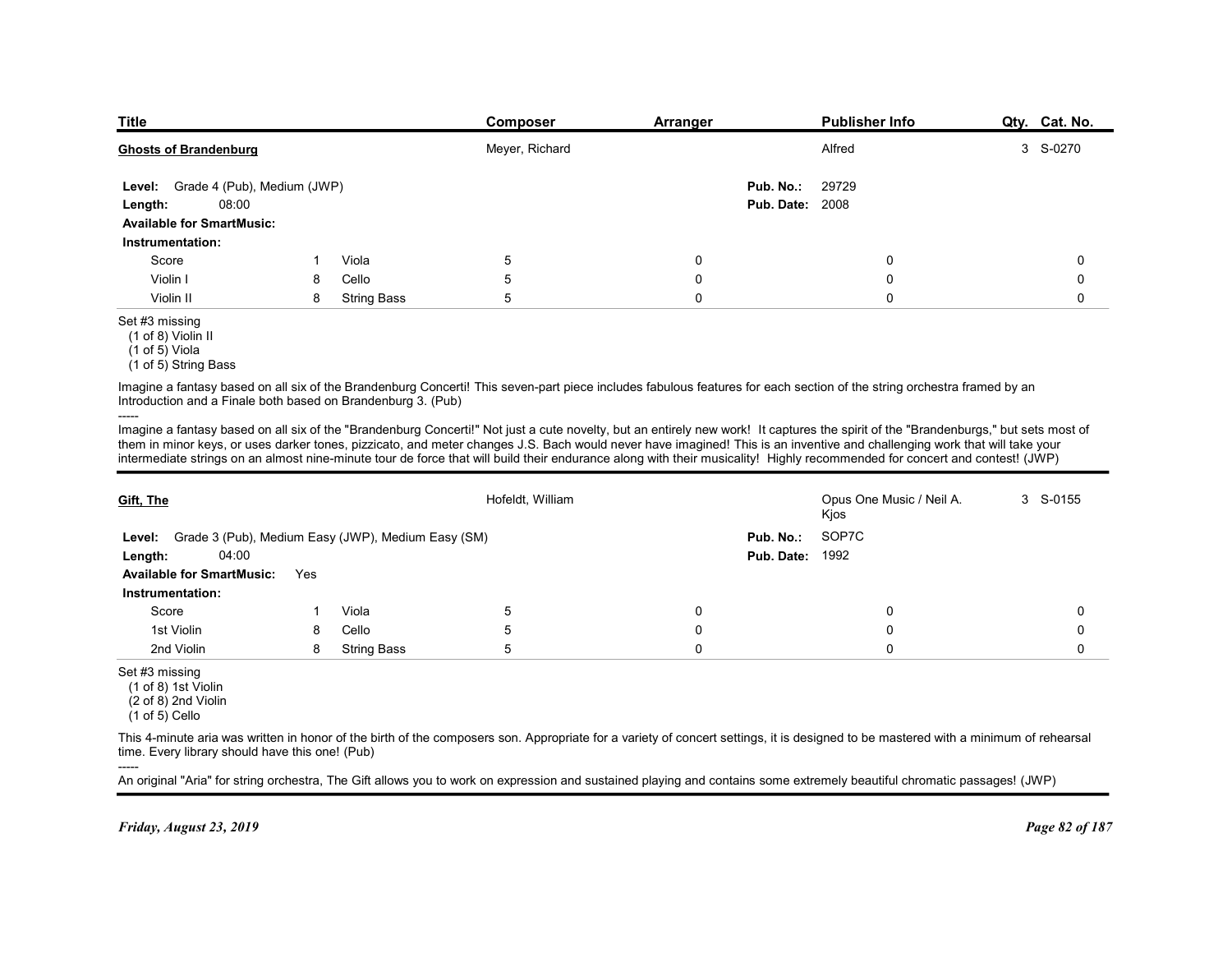| <b>Title</b><br>Publisher Info<br>Qty. Cat. No.<br><b>Composer</b><br><b>Arranger</b><br>Debussy, Claude<br>Siennicki, Edmund J.<br>Forest R. Etling<br>1 S-0020                                                                                       |                |
|--------------------------------------------------------------------------------------------------------------------------------------------------------------------------------------------------------------------------------------------------------|----------------|
| <b>Girl With the Flaxen Hair, The</b>                                                                                                                                                                                                                  |                |
|                                                                                                                                                                                                                                                        |                |
| Pub. No.:<br>Level:<br>Pub. Date:<br>Length:<br><b>Available for SmartMusic:</b><br>No<br>Instrumentation:                                                                                                                                             |                |
| Score<br>Viola<br>$\mathbf{3}$<br>0<br>0                                                                                                                                                                                                               | 0              |
| 1st Violin<br>$\mathsf 3$<br>Cello<br>$\boldsymbol{0}$<br>$\mathbf 0$<br>5<br>2nd Violin<br>3<br>0<br>$\mathbf 0$<br>5<br>Bass                                                                                                                         | 0<br>0         |
| Vivaldi, Antonio<br>Brubaker, Don<br>Highland/Etling / Alfred<br>1 S-0321<br>Gloria in Excelsis Deo                                                                                                                                                    |                |
| Level: Grade 2 (Pub), Easy (JWP)<br>Pub. No.:<br>29735<br><b>Pub. Date: 2008</b><br>02:15<br>Length:<br><b>Available for SmartMusic:</b><br>Yes<br>Instrumentation:                                                                                    |                |
| Solo Viola<br>$\sqrt{5}$<br>Score<br>Violin I<br>Cello<br>8<br>-1<br>$\mathbf{1}$<br>Bass<br>$\,$ 5 $\,$<br>Solo Violin I<br>Solo Cello<br>Violin II<br>8<br>-1<br>-1                                                                                  | 0<br>$\pmb{0}$ |
| Viola<br>$\overline{5}$<br>$\mathbf 0$<br>Solo Violin II<br>Solo Bass<br>$\mathbf{1}$<br>$\mathbf{1}$                                                                                                                                                  | $\mathbf 0$    |
| Looking to introduce your orchestra to the glorious music of Antonio Vivaldi? This string orchestra arrangement of the first movement from Vivaldi's choral masterwork is the<br>perfect introduction for young string players. I<br>masterwork. (Pub) |                |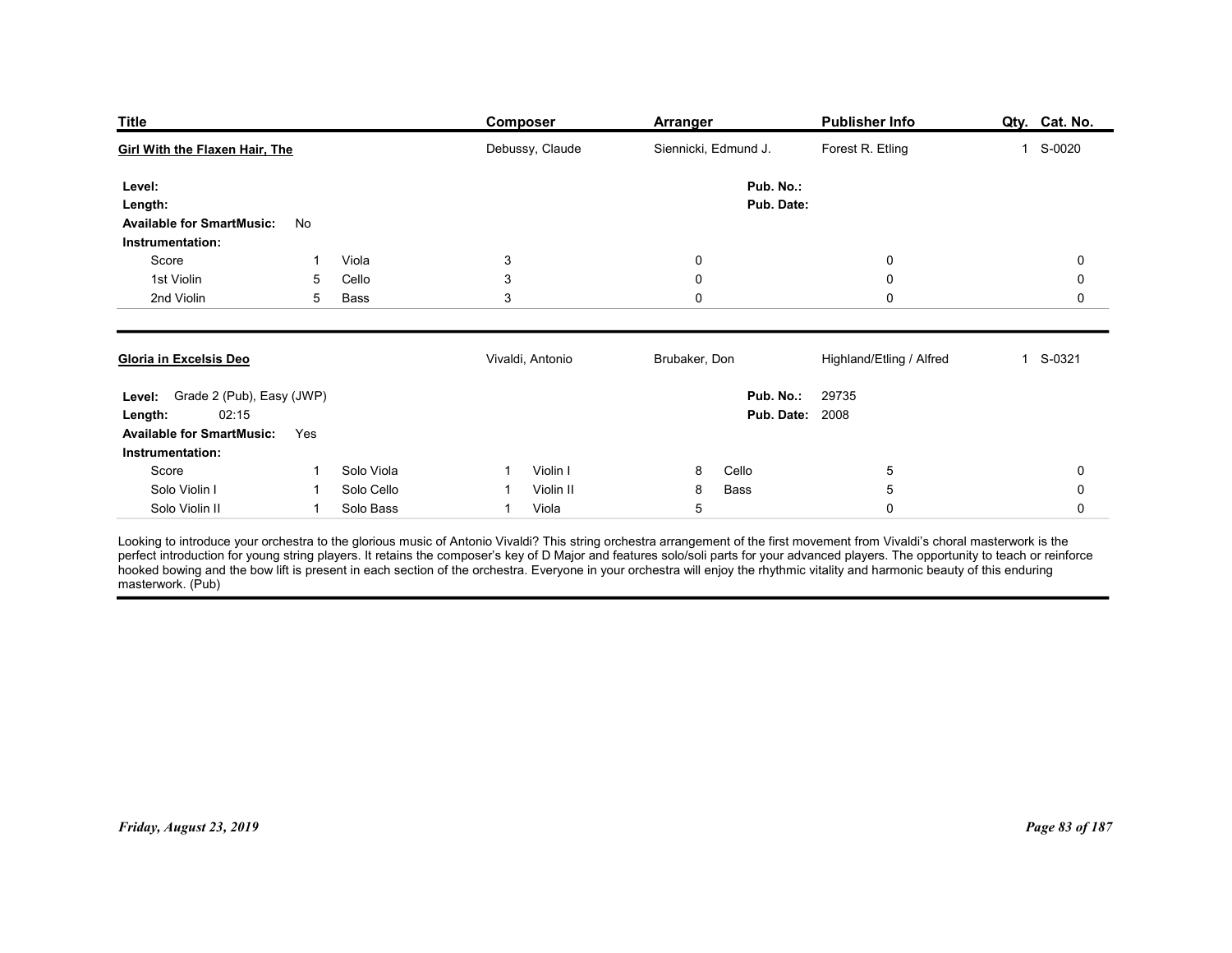| <b>Title</b>                                                                                                          |                                                       | <b>Composer</b>          | Arranger                      | <b>Publisher Info</b>                      | Qty. Cat. No.          |
|-----------------------------------------------------------------------------------------------------------------------|-------------------------------------------------------|--------------------------|-------------------------------|--------------------------------------------|------------------------|
| <b>Gypsy Melodies</b>                                                                                                 |                                                       | Traditional              | Errante, Belisario            | Mosaic Music                               | 1 S-0066               |
| Level:<br>02:00<br>Length:<br><b>Available for SmartMusic:</b><br>Instrumentation:                                    | Elementary/Junior High (Pub), Medium Easy (JWP)<br>No |                          | Pub. No.:<br>Pub. Date:       | MM-1001                                    |                        |
| Score                                                                                                                 | 3rd Violin<br>-1                                      | Bass<br>3                | $\sqrt{5}$                    | $\overline{0}$                             | $\mathbf 0$            |
| 1st Violin<br>2nd Violin                                                                                              | Viola<br>8<br>Cello<br>8                              | 5<br>Piano<br>5          | $\overline{1}$<br>$\mathbf 0$ | $\overline{0}$<br>$\mathsf 0$              | 0<br>$\mathbf 0$       |
| Halcyon                                                                                                               |                                                       | Hofeldt, William         |                               | Opus One Music / Neil A.<br>Kjos           | 2 S-0190               |
| Level: Grade 3 (Pub), Medium Easy (JWP)<br>08:00<br>Length:<br><b>Available for SmartMusic:</b><br>Instrumentation:   | No                                                    |                          |                               | Pub. No.: SOP15C<br><b>Pub. Date: 1997</b> |                        |
| Score<br>1st Violin                                                                                                   | Viola<br>$\mathbf{1}$<br>Cello<br>8                   | $\sqrt{5}$<br>$\sqrt{5}$ | $\pmb{0}$<br>$\pmb{0}$        | $\overline{0}$<br>$\mathbf 0$              | $\pmb{0}$<br>$\pmb{0}$ |
| 2nd Violin                                                                                                            | 8<br><b>String Bass</b>                               | $\overline{5}$           | $\pmb{0}$                     | $\mathbf 0$                                | $\mathbf 0$            |
| Set #2 missing<br>(1 of 8) 1st Violin<br>(2 of 8) 2nd Violin<br>$(1 \text{ of } 5)$ Viola<br>$(2 \text{ of } 5)$ Bass |                                                       |                          |                               |                                            |                        |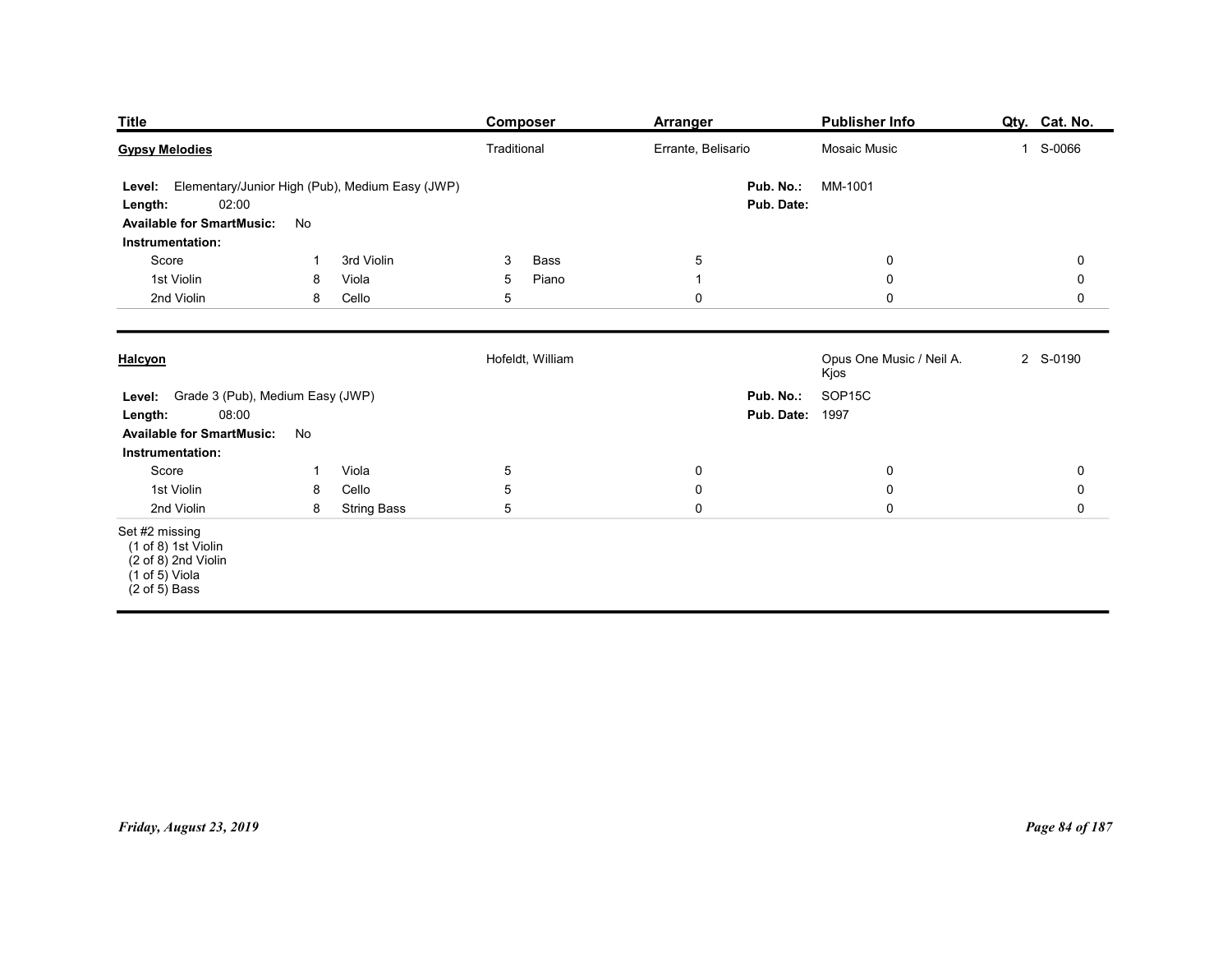| <b>Title</b>                                      |              |                     |   | Composer                         | Arranger          | <b>Publisher Info</b>                                                                                                                                                                                                                                                                                                            | Qty. Cat. No.            |
|---------------------------------------------------|--------------|---------------------|---|----------------------------------|-------------------|----------------------------------------------------------------------------------------------------------------------------------------------------------------------------------------------------------------------------------------------------------------------------------------------------------------------------------|--------------------------|
| Hallelujah                                        |              |                     |   | Cohen, Leonard                   | Longfield, Robert | Hal Leonard                                                                                                                                                                                                                                                                                                                      | S-0397<br>$\overline{1}$ |
| Grade 2 (Pub), Medium Easy (JWP)<br><b>Level:</b> |              |                     |   |                                  | Pub. No.:         | HL04491001                                                                                                                                                                                                                                                                                                                       |                          |
| 02:10<br>Length:                                  |              |                     |   |                                  |                   | <b>Pub. Date: 2010</b>                                                                                                                                                                                                                                                                                                           |                          |
| <b>Available for SmartMusic:</b>                  |              |                     |   |                                  |                   |                                                                                                                                                                                                                                                                                                                                  |                          |
| Instrumentation:                                  |              |                     |   |                                  |                   |                                                                                                                                                                                                                                                                                                                                  |                          |
| Score                                             |              | Violin 3            |   | Bass                             | 4                 | $\Omega$                                                                                                                                                                                                                                                                                                                         | 0                        |
| Violin 1                                          | 8            | Viola               | 4 | Piano                            |                   | $\Omega$                                                                                                                                                                                                                                                                                                                         | 0                        |
| Violin 2                                          | 8            | Cello               | 4 | Percussion                       |                   | $\Omega$                                                                                                                                                                                                                                                                                                                         | 0                        |
|                                                   |              |                     |   |                                  |                   | Recorded by such diverse artists as Bob Dylan, Bon Jovi and Justin Timberlake, Hallelujah was also heard in the movie Shrek and most recently during the 2010 Winter<br>Olympics opening ceremony in Vancouver. Robert's setting is just right for string groups who want to perform popular songs from artists they love. (Pub) |                          |
| Hatikva                                           |              |                     |   | <b>Traditional Hebrew Melody</b> | Williams, John    | Hal Leonard                                                                                                                                                                                                                                                                                                                      | S-0401<br>1              |
|                                                   |              |                     |   |                                  |                   |                                                                                                                                                                                                                                                                                                                                  |                          |
|                                                   |              |                     |   |                                  |                   |                                                                                                                                                                                                                                                                                                                                  |                          |
| The Hope<br>From Munich                           |              |                     |   |                                  | Pub. No.:         | HL04490506                                                                                                                                                                                                                                                                                                                       |                          |
| Level: Grade 3 to 4 (Pub), Medium Easy (JWP)      |              |                     |   |                                  |                   | <b>Pub. Date: 2005</b>                                                                                                                                                                                                                                                                                                           |                          |
| Length:                                           |              |                     |   |                                  |                   |                                                                                                                                                                                                                                                                                                                                  |                          |
| <b>Available for SmartMusic:</b>                  |              |                     |   |                                  |                   |                                                                                                                                                                                                                                                                                                                                  |                          |
| Instrumentation:                                  |              |                     |   |                                  |                   |                                                                                                                                                                                                                                                                                                                                  |                          |
| Score                                             | $\mathbf{1}$ | Violin 1            | 8 | Cello                            |                   | $\Omega$                                                                                                                                                                                                                                                                                                                         | 0                        |
| Flute/Oboe/Bb Clarinet (<br>Horn 1-3 (Opt)        | 3            | Violin 2<br>3 Viola | 8 | Bass<br>Harp                     |                   | 0                                                                                                                                                                                                                                                                                                                                | 0                        |

| Hallelujah<br>Grade 2 (Pub), Medium Easy (JWP)<br>Level:                                                                                                                                                                                                                                                                                                                                                                                                                                                                                                                                                                                                                                                                                                                    |    |          |   |                                  | Arranger                |                                      |             |
|-----------------------------------------------------------------------------------------------------------------------------------------------------------------------------------------------------------------------------------------------------------------------------------------------------------------------------------------------------------------------------------------------------------------------------------------------------------------------------------------------------------------------------------------------------------------------------------------------------------------------------------------------------------------------------------------------------------------------------------------------------------------------------|----|----------|---|----------------------------------|-------------------------|--------------------------------------|-------------|
|                                                                                                                                                                                                                                                                                                                                                                                                                                                                                                                                                                                                                                                                                                                                                                             |    |          |   | Cohen, Leonard                   | Longfield, Robert       | Hal Leonard                          | 1 S-0397    |
| 02:10<br>Length:<br><b>Available for SmartMusic:</b><br>Instrumentation:                                                                                                                                                                                                                                                                                                                                                                                                                                                                                                                                                                                                                                                                                                    |    |          |   |                                  | Pub. No.:               | HL04491001<br><b>Pub. Date: 2010</b> |             |
| Score                                                                                                                                                                                                                                                                                                                                                                                                                                                                                                                                                                                                                                                                                                                                                                       |    | Violin 3 |   | Bass                             | -4                      | 0                                    | $\mathbf 0$ |
| Violin 1                                                                                                                                                                                                                                                                                                                                                                                                                                                                                                                                                                                                                                                                                                                                                                    | 8  | Viola    |   | Piano                            | $\overline{\mathbf{1}}$ | $\mathbf 0$                          | 0           |
| Violin 2                                                                                                                                                                                                                                                                                                                                                                                                                                                                                                                                                                                                                                                                                                                                                                    | 8  | Cello    | 4 | Percussion                       | -1                      | 0                                    | 0           |
| Recorded by such diverse artists as Bob Dylan, Bon Jovi and Justin Timberlake, Hallelujah was also heard in the movie Shrek and most recently during the 2010 Winter<br>Olympics opening ceremony in Vancouver. Robert's setting is just right for string groups who want to perform popular songs from artists they love. (Pub)                                                                                                                                                                                                                                                                                                                                                                                                                                            |    |          |   |                                  |                         |                                      |             |
| <u>Hatikva</u>                                                                                                                                                                                                                                                                                                                                                                                                                                                                                                                                                                                                                                                                                                                                                              |    |          |   | <b>Traditional Hebrew Melody</b> | Williams, John          | Hal Leonard                          | 1 S-0401    |
| The Hope<br>From Munich                                                                                                                                                                                                                                                                                                                                                                                                                                                                                                                                                                                                                                                                                                                                                     |    |          |   |                                  |                         |                                      |             |
| Level: Grade 3 to 4 (Pub), Medium Easy (JWP)                                                                                                                                                                                                                                                                                                                                                                                                                                                                                                                                                                                                                                                                                                                                |    |          |   |                                  | Pub. No.:               | HL04490506                           |             |
| Length:                                                                                                                                                                                                                                                                                                                                                                                                                                                                                                                                                                                                                                                                                                                                                                     |    |          |   |                                  |                         | <b>Pub. Date: 2005</b>               |             |
| <b>Available for SmartMusic:</b>                                                                                                                                                                                                                                                                                                                                                                                                                                                                                                                                                                                                                                                                                                                                            |    |          |   |                                  |                         |                                      |             |
| Instrumentation:                                                                                                                                                                                                                                                                                                                                                                                                                                                                                                                                                                                                                                                                                                                                                            |    |          |   |                                  |                         |                                      |             |
| Score                                                                                                                                                                                                                                                                                                                                                                                                                                                                                                                                                                                                                                                                                                                                                                       | -1 | Violin 1 | 8 | Cello                            | 4                       | 0                                    | $\Omega$    |
| Flute/Oboe/Bb Clarinet (                                                                                                                                                                                                                                                                                                                                                                                                                                                                                                                                                                                                                                                                                                                                                    | 3  | Violin 2 | 8 | Bass                             | $\overline{4}$          | 0                                    | 0           |
| Horn 1-3 (Opt)                                                                                                                                                                                                                                                                                                                                                                                                                                                                                                                                                                                                                                                                                                                                                              | 3  | Viola    | 4 | Harp                             | $\overline{\mathbf{1}}$ | $\Omega$                             | $\Omega$    |
| As heard in the recent docudrama film by Steven Spielberg, John Williams' treatment of the Israeli national anthem gives a special reverence and power to this beloved hymn.<br>This is the authentic edition as played in the film. (Includes optional parts for flute, oboe, clarinet and three horns) (Pub)<br>Here is the authentic edition direct from John Williams and exactly as played in the film. Although this is the original film music, it is understated and remains at the medium-easy<br>level. The string parts contain lots of divisi writing and there are parts for optional flute, oboe, clarinet, French horn, and harp. John Williams' treatment of the Israeli national<br>anthem gives a special reverence and power to this beloved hymn. (JWP) |    |          |   |                                  |                         |                                      |             |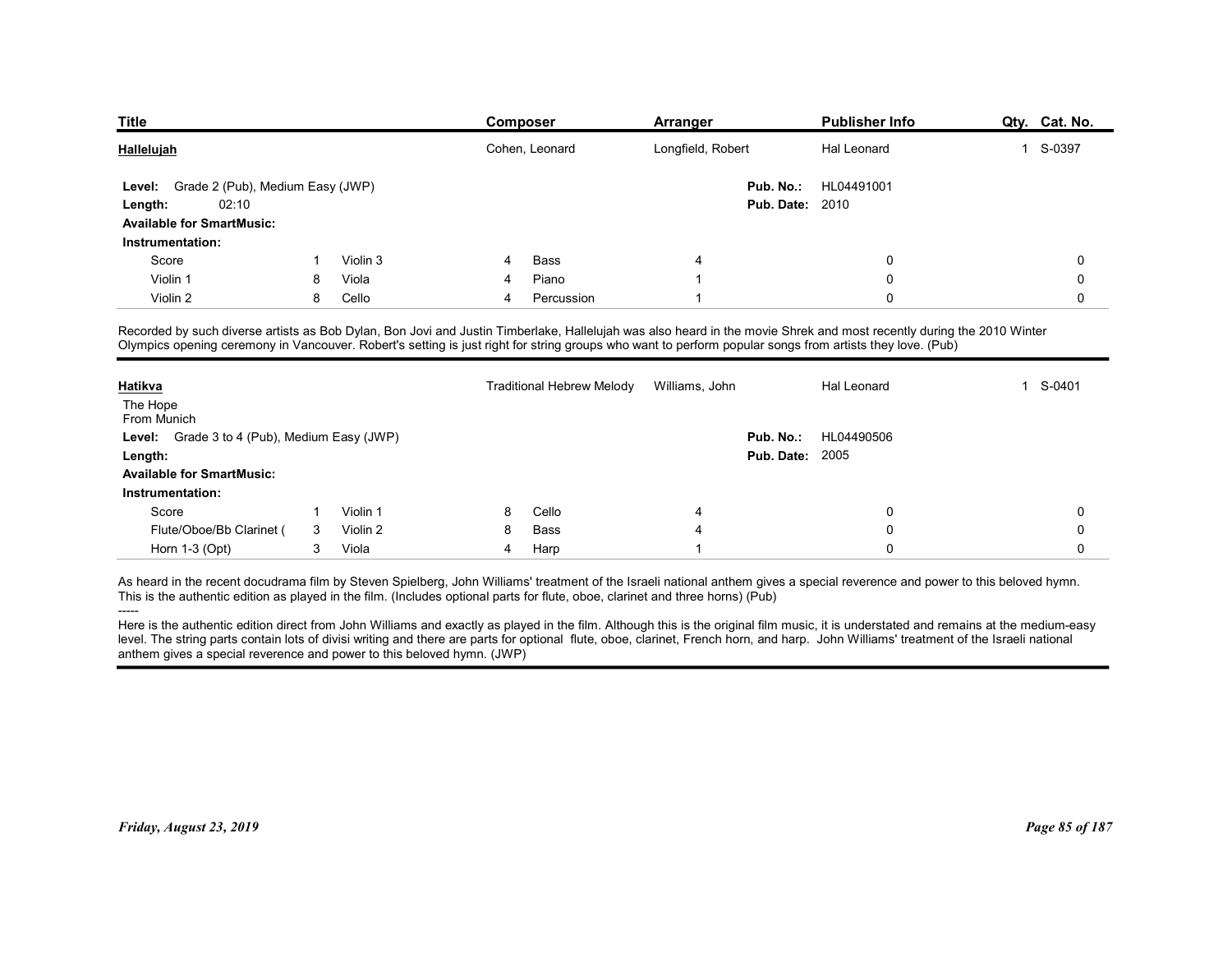| <b>Title</b><br><b>Publisher Info</b><br><b>Composer</b><br><b>Arranger</b><br>Frost, Robert S.<br>Kendor Music<br>1 S-0076<br>Level: Younger (Pub), Medium Easy (JWP)<br>Pub. No.:<br>7087<br>02:30<br>Pub. Date:<br>Length:    | Qty. Cat. No.            |
|----------------------------------------------------------------------------------------------------------------------------------------------------------------------------------------------------------------------------------|--------------------------|
| <b>Heber Creeper, The</b>                                                                                                                                                                                                        |                          |
|                                                                                                                                                                                                                                  |                          |
| <b>Available for SmartMusic:</b><br>No                                                                                                                                                                                           |                          |
| Instrumentation:<br>Score<br>3rd Violin<br>Bass<br>$\mathbf{3}$<br>0<br>-1                                                                                                                                                       | 0                        |
| 1st Violin<br>Viola<br>Piano<br>$\mathbf 0$<br>5<br>3<br>$\overline{1}$<br>2nd Violin<br>Cello<br>3<br>$\mathbf 0$<br>5                                                                                                          | 0<br>0                   |
| $\boldsymbol{0}$                                                                                                                                                                                                                 |                          |
| Adkins, Adele; Kurstin, Greg Moore, Larry<br>Hello<br>Hal Leonard                                                                                                                                                                | 1 S-0352                 |
| Level: Grade 3 to 4 (Pub), Medium (JWP)<br>Pub. No.: HL04491668<br><b>Pub. Date: 2015</b><br>02:45<br>Length:<br><b>Available for SmartMusic:</b><br>Instrumentation:                                                            |                          |
| Score<br>$\overline{5}$<br>Violin 3<br>Bass<br>$\bf{0}$<br>$\overline{4}$<br>$\mathbf{1}$                                                                                                                                        | 0                        |
| Piano<br>Violin 1<br>Viola<br>$\mathbf 0$<br>$\mathbf{1}$<br>8<br>4<br>8 Cello<br>$\mathbf 0$<br>Violin 2<br>Percussion<br>$\overline{4}$<br>$\overline{1}$                                                                      | $\pmb{0}$<br>$\mathbf 0$ |
| English singer-songwriter Adele returned to the pop charts in spectacular style, breaking records and achieving tremendous commercial success. This soulful ballad evokes<br>themes of nostalgia and reflection for a compelling |                          |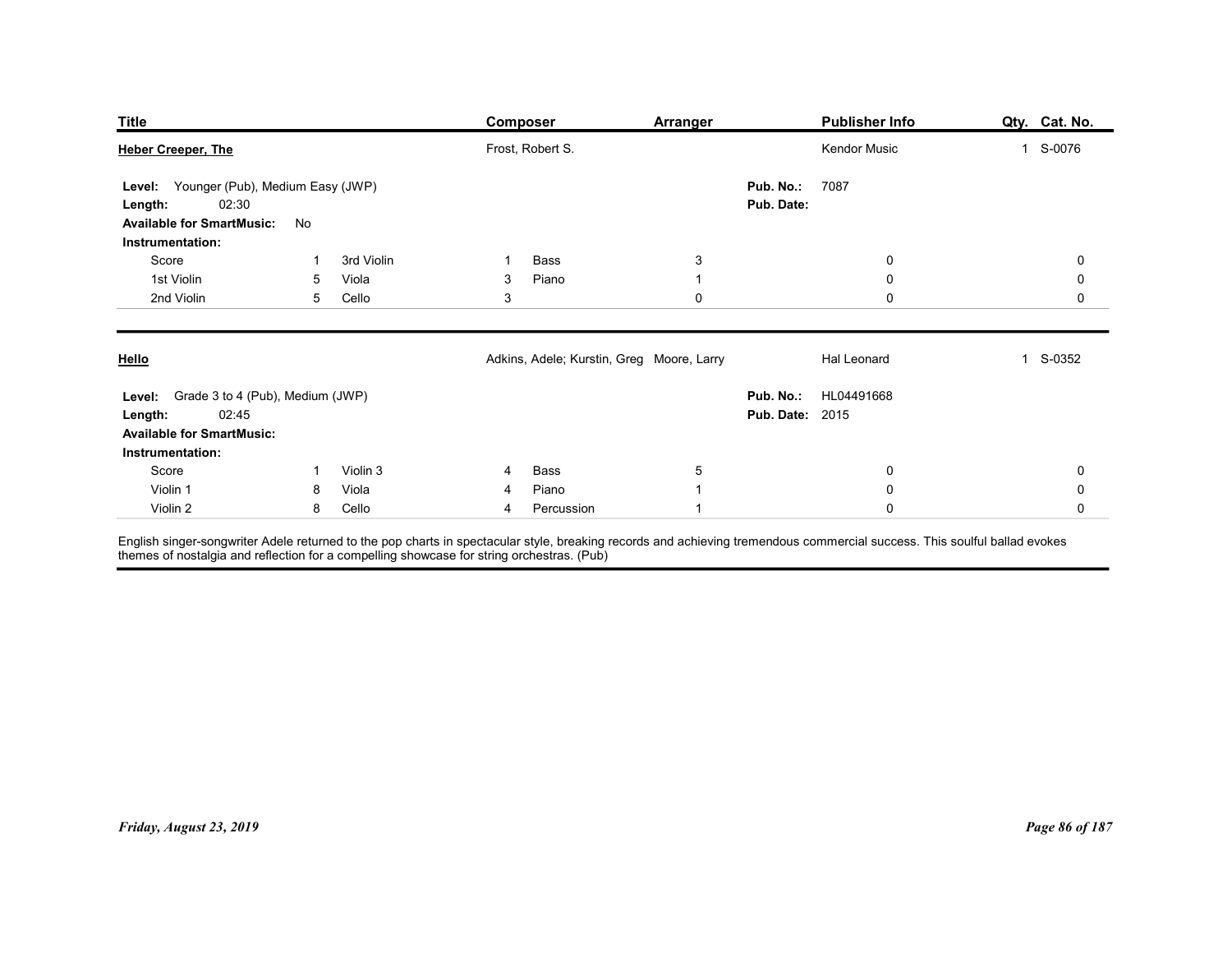| <b>Title</b>                                                                                         |             |       | <b>Composer</b>                                                                                                                                                                | Arranger    |                                     | <b>Publisher Info</b>          | Qty. Cat. No. |
|------------------------------------------------------------------------------------------------------|-------------|-------|--------------------------------------------------------------------------------------------------------------------------------------------------------------------------------|-------------|-------------------------------------|--------------------------------|---------------|
| <b>Hoe Down</b>                                                                                      |             |       | Copland, Aaron                                                                                                                                                                 |             |                                     | Boosey & Hawkes / Hal          | 2 S-0132      |
| from Rodeo                                                                                           |             |       |                                                                                                                                                                                |             |                                     | Leonard                        |               |
| Level: Advanced (JWP)                                                                                |             |       |                                                                                                                                                                                |             | Pub. No.:<br><b>Pub. Date: 1972</b> | SOB41SS / M051704118 / HL48007 |               |
| Length:<br><b>Available for SmartMusic:</b>                                                          | No          |       |                                                                                                                                                                                |             |                                     |                                |               |
| Instrumentation:                                                                                     |             |       |                                                                                                                                                                                |             |                                     |                                |               |
| Score                                                                                                | $\mathbf 1$ | Viola | 6                                                                                                                                                                              | 0           |                                     | $\mathsf{0}$                   | 0             |
| 1st Violin                                                                                           | 8           | Cello | 6                                                                                                                                                                              | $\mathbf 0$ |                                     | $\mathbf 0$                    | 0             |
| 2nd Violin                                                                                           | 8           | Bass  | 6                                                                                                                                                                              | $\pmb{0}$   |                                     | $\mathsf 0$                    | $\mathbf 0$   |
| Set #2 missing<br>$(2 \text{ of } 6)$ Cello                                                          |             |       |                                                                                                                                                                                |             |                                     |                                |               |
|                                                                                                      |             |       | With its recent popularity in a television commercial, Hoe Down has become one of Aaron Copland's most recognized orchestral works. Here is the string orchestra version based |             |                                     |                                |               |
| on the original, for advanced string players. (JWP)                                                  |             |       |                                                                                                                                                                                |             |                                     |                                | 3 S-0275      |
|                                                                                                      |             |       |                                                                                                                                                                                |             |                                     | Edwin F. Kalmus                |               |
| <b>Holberg Suite</b><br>Aus Holbergs Zeit, Op. 40<br>From Holberg's Time, Suite For String Orchestra |             |       | Grieg, Edvard                                                                                                                                                                  |             |                                     |                                |               |
| Praeludium / Sarabande / Gavotte / Air / Rigaudon                                                    |             |       |                                                                                                                                                                                |             |                                     |                                |               |
| Level:<br>21.00<br>Langth:                                                                           |             |       |                                                                                                                                                                                |             | <b>Pub. No.: A1042</b><br>Pub Date: |                                |               |

# Set #2 missing

| from Rodeo                                                                   |              |               |                                                                                                                                                                                |                          |                        | Leonard                        |                            |
|------------------------------------------------------------------------------|--------------|---------------|--------------------------------------------------------------------------------------------------------------------------------------------------------------------------------|--------------------------|------------------------|--------------------------------|----------------------------|
| Level: Advanced (JWP)                                                        |              |               |                                                                                                                                                                                |                          | Pub. No.:              | SOB41SS / M051704118 / HL48007 |                            |
| Length:                                                                      |              |               |                                                                                                                                                                                |                          | <b>Pub. Date: 1972</b> |                                |                            |
| <b>Available for SmartMusic:</b>                                             | No           |               |                                                                                                                                                                                |                          |                        |                                |                            |
| Instrumentation:                                                             |              |               |                                                                                                                                                                                |                          |                        |                                |                            |
| Score                                                                        | $\mathbf{1}$ | Viola         | $\,6\,$                                                                                                                                                                        | $\pmb{0}$                |                        | $\pmb{0}$                      | $\mathsf 0$                |
| 1st Violin                                                                   | 8            | Cello         | $\,6\,$                                                                                                                                                                        | $\pmb{0}$                |                        | $\pmb{0}$                      | $\mathbf 0$                |
| 2nd Violin                                                                   | 8            | Bass          | $6\phantom{1}6$                                                                                                                                                                | $\mathbf 0$              |                        | $\mathbf 0$                    | $\mathsf{O}$               |
| Set #2 missing<br>$(2 \text{ of } 6)$ Cello                                  |              |               |                                                                                                                                                                                |                          |                        |                                |                            |
| on the original, for advanced string players. (JWP)                          |              |               | With its recent popularity in a television commercial, Hoe Down has become one of Aaron Copland's most recognized orchestral works. Here is the string orchestra version based |                          |                        |                                |                            |
| <b>Holberg Suite</b>                                                         |              |               | Grieg, Edvard                                                                                                                                                                  |                          |                        | Edwin F. Kalmus                | 3 S-0275                   |
| Aus Holbergs Zeit, Op. 40<br>From Holberg's Time, Suite For String Orchestra |              |               |                                                                                                                                                                                |                          |                        |                                |                            |
| Praeludium / Sarabande / Gavotte / Air / Rigaudon                            |              |               |                                                                                                                                                                                |                          |                        |                                |                            |
| Level:                                                                       |              |               |                                                                                                                                                                                |                          | <b>Pub. No.: A1042</b> |                                |                            |
| 21:00<br>Length:                                                             |              |               |                                                                                                                                                                                |                          | Pub. Date:             |                                |                            |
| <b>Available for SmartMusic:</b>                                             |              |               |                                                                                                                                                                                |                          |                        |                                |                            |
| Instrumentation:                                                             |              |               |                                                                                                                                                                                |                          |                        |                                |                            |
| Score                                                                        | $\mathbf{1}$ | Viola         | $\overline{5}$                                                                                                                                                                 | $\mathbf 0$              |                        | $\mathbf 0$                    | $\mathbf 0$                |
| Violin I<br>Violin II                                                        | 8<br>8       | Cello<br>Bass | $\sqrt{5}$<br>$\sqrt{5}$                                                                                                                                                       | $\pmb{0}$<br>$\mathbf 0$ |                        | $\pmb{0}$<br>$\mathbf 0$       | $\mathbf 0$<br>$\mathbf 0$ |
|                                                                              |              |               |                                                                                                                                                                                |                          |                        |                                |                            |
| Set #3 missing<br>(1 of 1) Score                                             |              |               |                                                                                                                                                                                |                          |                        |                                |                            |
|                                                                              |              |               |                                                                                                                                                                                |                          |                        |                                |                            |
|                                                                              |              |               |                                                                                                                                                                                |                          |                        |                                |                            |
| Friday, August 23, 2019                                                      |              |               |                                                                                                                                                                                |                          |                        |                                | Page 87 of 187             |
|                                                                              |              |               |                                                                                                                                                                                |                          |                        |                                |                            |
|                                                                              |              |               |                                                                                                                                                                                |                          |                        |                                |                            |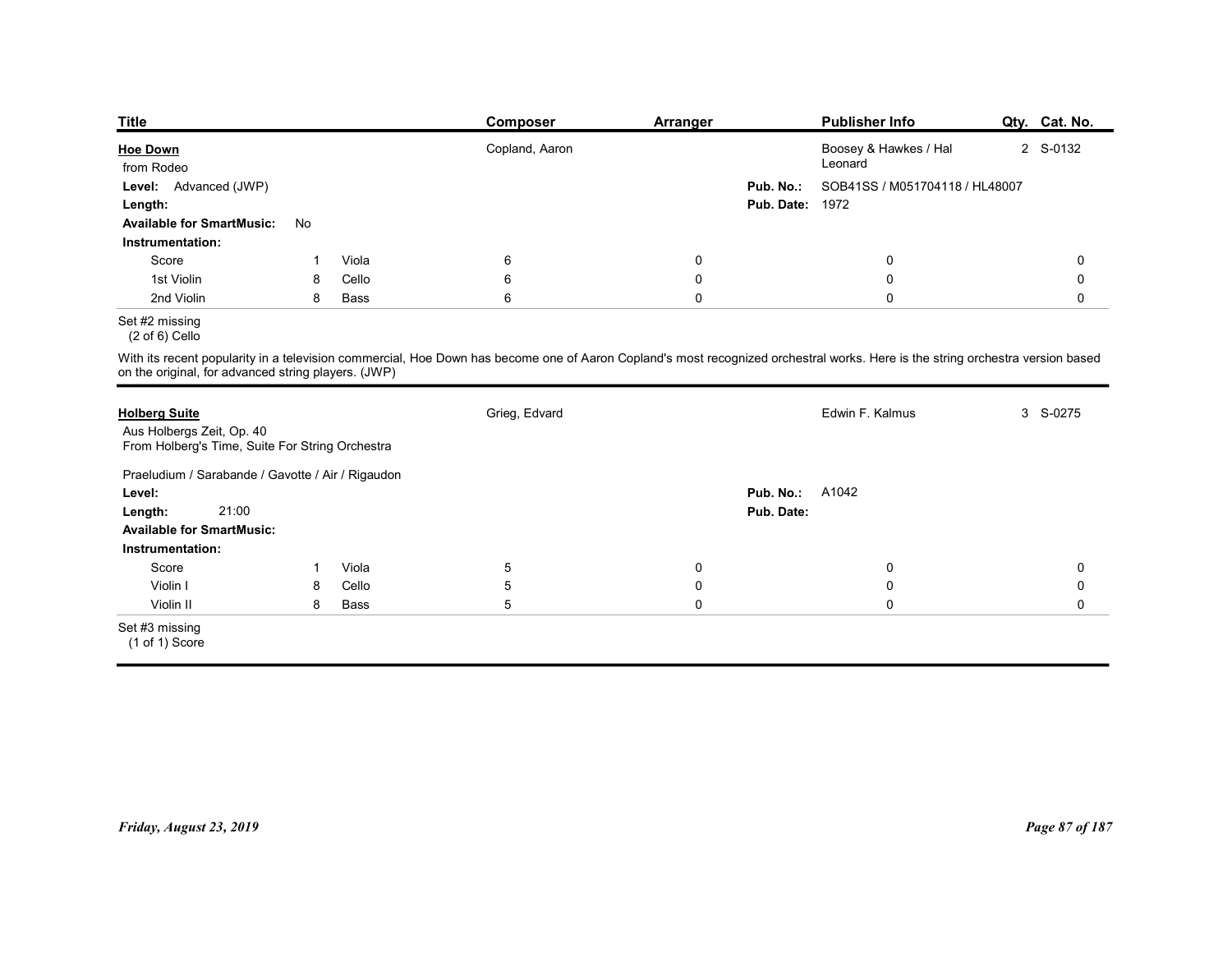| <b>Title</b>                                              |     |          | Composer           | Arranger        | <b>Publisher Info</b>                                                                                                                                                                                                                                                                                                                                             | Qty. Cat. No. |
|-----------------------------------------------------------|-----|----------|--------------------|-----------------|-------------------------------------------------------------------------------------------------------------------------------------------------------------------------------------------------------------------------------------------------------------------------------------------------------------------------------------------------------------------|---------------|
| <b>Honor and Glory</b>                                    |     |          | Newbold, Soon Hee  |                 | FJH                                                                                                                                                                                                                                                                                                                                                               | 1 S-0406      |
|                                                           |     |          |                    |                 |                                                                                                                                                                                                                                                                                                                                                                   |               |
| Level: Grade 1 (Pub), Very Easy (JWP)<br>02:10<br>Length: |     |          |                    | Pub. No.:       | ST6164<br><b>Pub. Date: 2008</b>                                                                                                                                                                                                                                                                                                                                  |               |
| <b>Available for SmartMusic:</b>                          |     |          |                    |                 |                                                                                                                                                                                                                                                                                                                                                                   |               |
| Instrumentation:                                          |     |          |                    |                 |                                                                                                                                                                                                                                                                                                                                                                   |               |
| Score                                                     | -1  | Violin 3 | <b>Bass</b><br>5   | 5               | $\mathbf 0$                                                                                                                                                                                                                                                                                                                                                       | 0             |
| Violin 1                                                  | 8   | Viola    | Piano<br>5         | $\overline{1}$  | $\mathbf 0$                                                                                                                                                                                                                                                                                                                                                       | $\mathbf 0$   |
|                                                           | 8   | Cello    | 5                  | $\mathbf 0$     | $\mathbf 0$                                                                                                                                                                                                                                                                                                                                                       | 0             |
| Violin 2                                                  |     |          |                    |                 | Dedicated to the brave men and women who risk their lives to protect others and serve in the name of freedom, Honor and Glory has bold and majestic themes throughout. The<br>lyrical melody soars over the rhythmic bass line as harmonies intertwine to create a touching and memorable portion of your next concert. Truly inspirational and characteristic of |               |
| the fine writing associated with Soon Hee Newbold. (Pub)  |     |          |                    |                 |                                                                                                                                                                                                                                                                                                                                                                   |               |
|                                                           |     |          |                    |                 |                                                                                                                                                                                                                                                                                                                                                                   |               |
| <b>Hopak</b>                                              |     |          | Mussorgsky, Modest | Isaac, Merle J. | Highland/Etling / Alfred                                                                                                                                                                                                                                                                                                                                          | 3 S-0130      |
| from The Fair at Sorochinsk                               |     |          |                    |                 |                                                                                                                                                                                                                                                                                                                                                                   |               |
| Level: Medium Easy (JWP), Grade 3 (SMP), Medium Easy (SM) |     |          |                    | Pub. No.:       | 12786                                                                                                                                                                                                                                                                                                                                                             |               |
| Length:<br><b>Available for SmartMusic:</b>               | Yes |          |                    |                 | <b>Pub. Date: 1975</b>                                                                                                                                                                                                                                                                                                                                            |               |

| <b>Title</b>                                                                                                                      |     |            | Composer                                                                                                                                                                                                                                                                                                                                                          | <b>Arranger</b> |                                     | <b>Publisher Info</b>    | Qty. Cat. No.  |
|-----------------------------------------------------------------------------------------------------------------------------------|-----|------------|-------------------------------------------------------------------------------------------------------------------------------------------------------------------------------------------------------------------------------------------------------------------------------------------------------------------------------------------------------------------|-----------------|-------------------------------------|--------------------------|----------------|
| <b>Honor and Glory</b>                                                                                                            |     |            | Newbold, Soon Hee                                                                                                                                                                                                                                                                                                                                                 |                 |                                     | FJH                      | 1 S-0406       |
| Grade 1 (Pub), Very Easy (JWP)<br>Level:<br>02:10<br>Length:<br><b>Available for SmartMusic:</b>                                  |     |            |                                                                                                                                                                                                                                                                                                                                                                   |                 | Pub. No.:<br><b>Pub. Date: 2008</b> | ST6164                   |                |
| Instrumentation:<br>Score                                                                                                         |     | Violin 3   | Bass<br>5                                                                                                                                                                                                                                                                                                                                                         |                 |                                     |                          | 0              |
| Violin 1                                                                                                                          | 8   | Viola      | Piano<br>5                                                                                                                                                                                                                                                                                                                                                        | 5<br>-1         |                                     | 0<br>0                   | 0              |
| Violin 2                                                                                                                          | 8   | Cello      | 5                                                                                                                                                                                                                                                                                                                                                                 | $\mathbf 0$     |                                     | $\Omega$                 | 0              |
| the fine writing associated with Soon Hee Newbold. (Pub)                                                                          |     |            | Dedicated to the brave men and women who risk their lives to protect others and serve in the name of freedom, Honor and Glory has bold and majestic themes throughout. The<br>lyrical melody soars over the rhythmic bass line as harmonies intertwine to create a touching and memorable portion of your next concert. Truly inspirational and characteristic of |                 |                                     |                          |                |
| Hopak<br>from The Fair at Sorochinsk                                                                                              |     |            | Mussorgsky, Modest                                                                                                                                                                                                                                                                                                                                                | Isaac, Merle J. |                                     | Highland/Etling / Alfred | 3 S-0130       |
| Medium Easy (JWP), Grade 3 (SMP), Medium Easy (SM)<br>Level:                                                                      |     |            |                                                                                                                                                                                                                                                                                                                                                                   |                 | Pub. No.:                           | 12786                    |                |
| Length:                                                                                                                           |     |            |                                                                                                                                                                                                                                                                                                                                                                   |                 | <b>Pub. Date: 1975</b>              |                          |                |
| <b>Available for SmartMusic:</b>                                                                                                  | Yes |            |                                                                                                                                                                                                                                                                                                                                                                   |                 |                                     |                          |                |
| Instrumentation:                                                                                                                  |     |            |                                                                                                                                                                                                                                                                                                                                                                   |                 |                                     |                          |                |
| Score                                                                                                                             |     | 3rd Violin | Bass<br>3                                                                                                                                                                                                                                                                                                                                                         | $\sqrt{5}$      |                                     | 0                        | 0              |
| 1st Violin                                                                                                                        | 8   | Viola      | Piano<br>5                                                                                                                                                                                                                                                                                                                                                        | -1              |                                     | 0                        | 0              |
| 2nd Violin                                                                                                                        | 8   | Cello      | 5                                                                                                                                                                                                                                                                                                                                                                 | $\mathbf 0$     |                                     | $\mathbf 0$              | 0              |
| Set #3 missing<br>$(1 of 1)$ Score<br>(3 of 8) 1st Violin<br>$(2 \text{ of } 8)$ 2nd Violin<br>(2 of 5) Viola<br>$(1 of 5)$ Cello |     |            |                                                                                                                                                                                                                                                                                                                                                                   |                 |                                     |                          |                |
|                                                                                                                                   |     |            | This lively Russian dance comes from the brilliant orchestral music of Mussorgsky. Merle Isaac's excellent adaptation has long been a classic of school orchestras. (JWP)                                                                                                                                                                                         |                 |                                     |                          |                |
| Friday, August 23, 2019                                                                                                           |     |            |                                                                                                                                                                                                                                                                                                                                                                   |                 |                                     |                          | Page 88 of 187 |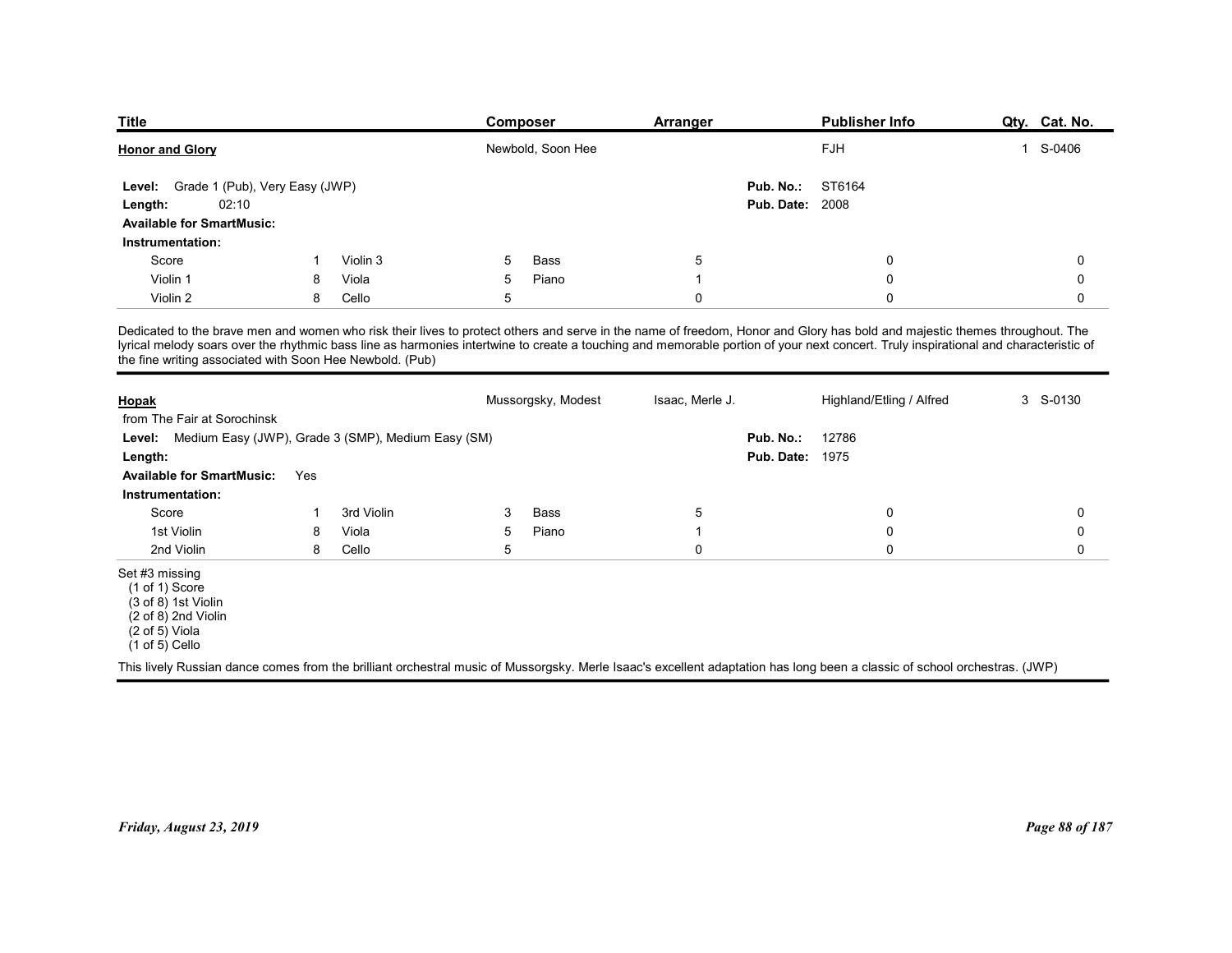| <b>Title</b>                                                |                 |                     | <b>Composer</b>                                                                                                                                                             | <b>Arranger</b>  | <b>Publisher Info</b>  | Qty. Cat. No.                              |
|-------------------------------------------------------------|-----------------|---------------------|-----------------------------------------------------------------------------------------------------------------------------------------------------------------------------|------------------|------------------------|--------------------------------------------|
| <b>How Does a Moment Last Forever</b>                       |                 |                     | Menken, Alan; Rice, Tim                                                                                                                                                     | O'Loughlin, Sean | Hal Leonard            | 1 S-0405                                   |
| From Beauty and the Beast                                   |                 |                     |                                                                                                                                                                             | Pub. No.:        | HL04492032             |                                            |
| Level: Grade 3 to 4 (Pub), Medium (JWP)<br>03:30<br>Length: |                 |                     |                                                                                                                                                                             |                  | <b>Pub. Date: 2017</b> |                                            |
| <b>Available for SmartMusic:</b>                            |                 |                     |                                                                                                                                                                             |                  |                        |                                            |
| Instrumentation:                                            |                 |                     |                                                                                                                                                                             |                  |                        |                                            |
| Score                                                       |                 | Violin 3            | Bass<br>4                                                                                                                                                                   | 4                | $\mathbf 0$            | 0                                          |
| Violin 1                                                    | 8               | Viola               | Piano<br>4                                                                                                                                                                  |                  | $\mathbf 0$            | 0                                          |
| Violin 2                                                    | 8               | Cello               | Percussion<br>4                                                                                                                                                             |                  | $\mathbf 0$            | 0                                          |
| performance on the soundtrack. (Pub)                        |                 |                     | The story and characters audiences know and love come to life in the live-action film of Disney's Beauty and the Beast, and this new song soars with Celine Dion's stunning |                  |                        |                                            |
|                                                             |                 |                     | Brahms, Johannes                                                                                                                                                            | Isaac, Merle J.  | Forest R. Etling       | 2 S-0021                                   |
| Hungarian Dance No. 4                                       |                 |                     |                                                                                                                                                                             |                  |                        |                                            |
|                                                             |                 |                     |                                                                                                                                                                             | Pub. No.:        |                        |                                            |
| Level: Medium (JWP)                                         |                 |                     |                                                                                                                                                                             |                  |                        |                                            |
| 03:45<br>Length:                                            |                 |                     |                                                                                                                                                                             | Pub. Date:       |                        |                                            |
| <b>Available for SmartMusic:</b>                            | No              |                     |                                                                                                                                                                             |                  |                        |                                            |
| Instrumentation:                                            | -1              |                     |                                                                                                                                                                             |                  |                        |                                            |
| Score<br>1st Violin                                         | $5\overline{)}$ | 3rd Violin<br>Viola | Bass<br>$\overline{2}$<br>Piano<br>3                                                                                                                                        | 3                | 0<br>0                 | $\mathsf{O}\xspace$<br>$\mathsf{O}\xspace$ |

| <b>How Does a Moment Last Forever</b>   |                 |            |                | Menken, Alan; Rice, Tim | O'Loughlin, Sean | Hal Leonard                                                                                                                                                                 | 1 S-0405       |
|-----------------------------------------|-----------------|------------|----------------|-------------------------|------------------|-----------------------------------------------------------------------------------------------------------------------------------------------------------------------------|----------------|
| From Beauty and the Beast               |                 |            |                |                         |                  |                                                                                                                                                                             |                |
| Level: Grade 3 to 4 (Pub), Medium (JWP) |                 |            |                |                         |                  | Pub. No.: HL04492032                                                                                                                                                        |                |
| 03:30<br>Length:                        |                 |            |                |                         |                  | <b>Pub. Date: 2017</b>                                                                                                                                                      |                |
| <b>Available for SmartMusic:</b>        |                 |            |                |                         |                  |                                                                                                                                                                             |                |
| Instrumentation:                        |                 |            |                |                         |                  |                                                                                                                                                                             |                |
| Score                                   | $\mathbf{1}$    | Violin 3   | 4              | Bass                    | 4                | $\mathbf 0$                                                                                                                                                                 | $\mathbf 0$    |
| Violin 1                                | 8               | Viola      | 4              | Piano                   |                  | $\mathbf 0$                                                                                                                                                                 | $\mathbf 0$    |
| Violin 2                                | 8               | Cello      | 4              | Percussion              |                  | $\mathbf 0$                                                                                                                                                                 | $\mathbf 0$    |
| performance on the soundtrack. (Pub)    |                 |            |                |                         |                  | The story and characters audiences know and love come to life in the live-action film of Disney's Beauty and the Beast, and this new song soars with Celine Dion's stunning |                |
| Hungarian Dance No. 4                   |                 |            |                | Brahms, Johannes        | Isaac, Merle J.  | Forest R. Etling                                                                                                                                                            | 2 S-0021       |
| Level: Medium (JWP)                     |                 |            |                |                         | Pub. No.:        |                                                                                                                                                                             |                |
| 03:45<br>Length:                        |                 |            |                |                         | Pub. Date:       |                                                                                                                                                                             |                |
| <b>Available for SmartMusic:</b>        | No              |            |                |                         |                  |                                                                                                                                                                             |                |
| Instrumentation:                        |                 |            |                |                         |                  |                                                                                                                                                                             |                |
| Score                                   | 1               | 3rd Violin | $\overline{2}$ | Bass                    | $\mathbf{3}$     | $\mathbf 0$                                                                                                                                                                 | $\mathbf 0$    |
| 1st Violin                              | $5\overline{)}$ | Viola      | 3              | Piano                   | $\overline{1}$   | $\mathbf 0$                                                                                                                                                                 | 0              |
| 2nd Violin                              | 5               | Cello      | 3              |                         | $\mathbf 0$      | $\mathbf 0$                                                                                                                                                                 | $\mathsf{O}$   |
|                                         |                 |            |                |                         |                  |                                                                                                                                                                             |                |
|                                         |                 |            |                |                         |                  |                                                                                                                                                                             |                |
|                                         |                 |            |                |                         |                  |                                                                                                                                                                             |                |
|                                         |                 |            |                |                         |                  |                                                                                                                                                                             |                |
|                                         |                 |            |                |                         |                  |                                                                                                                                                                             |                |
|                                         |                 |            |                |                         |                  |                                                                                                                                                                             |                |
|                                         |                 |            |                |                         |                  |                                                                                                                                                                             |                |
|                                         |                 |            |                |                         |                  |                                                                                                                                                                             |                |
|                                         |                 |            |                |                         |                  |                                                                                                                                                                             |                |
|                                         |                 |            |                |                         |                  |                                                                                                                                                                             |                |
|                                         |                 |            |                |                         |                  |                                                                                                                                                                             |                |
|                                         |                 |            |                |                         |                  |                                                                                                                                                                             |                |
|                                         |                 |            |                |                         |                  |                                                                                                                                                                             |                |
|                                         |                 |            |                |                         |                  |                                                                                                                                                                             |                |
|                                         |                 |            |                |                         |                  |                                                                                                                                                                             |                |
| Friday, August 23, 2019                 |                 |            |                |                         |                  |                                                                                                                                                                             | Page 89 of 187 |
|                                         |                 |            |                |                         |                  |                                                                                                                                                                             |                |
|                                         |                 |            |                |                         |                  |                                                                                                                                                                             |                |
|                                         |                 |            |                |                         |                  |                                                                                                                                                                             |                |
|                                         |                 |            |                |                         |                  |                                                                                                                                                                             |                |
|                                         |                 |            |                |                         |                  |                                                                                                                                                                             |                |
|                                         |                 |            |                |                         |                  |                                                                                                                                                                             |                |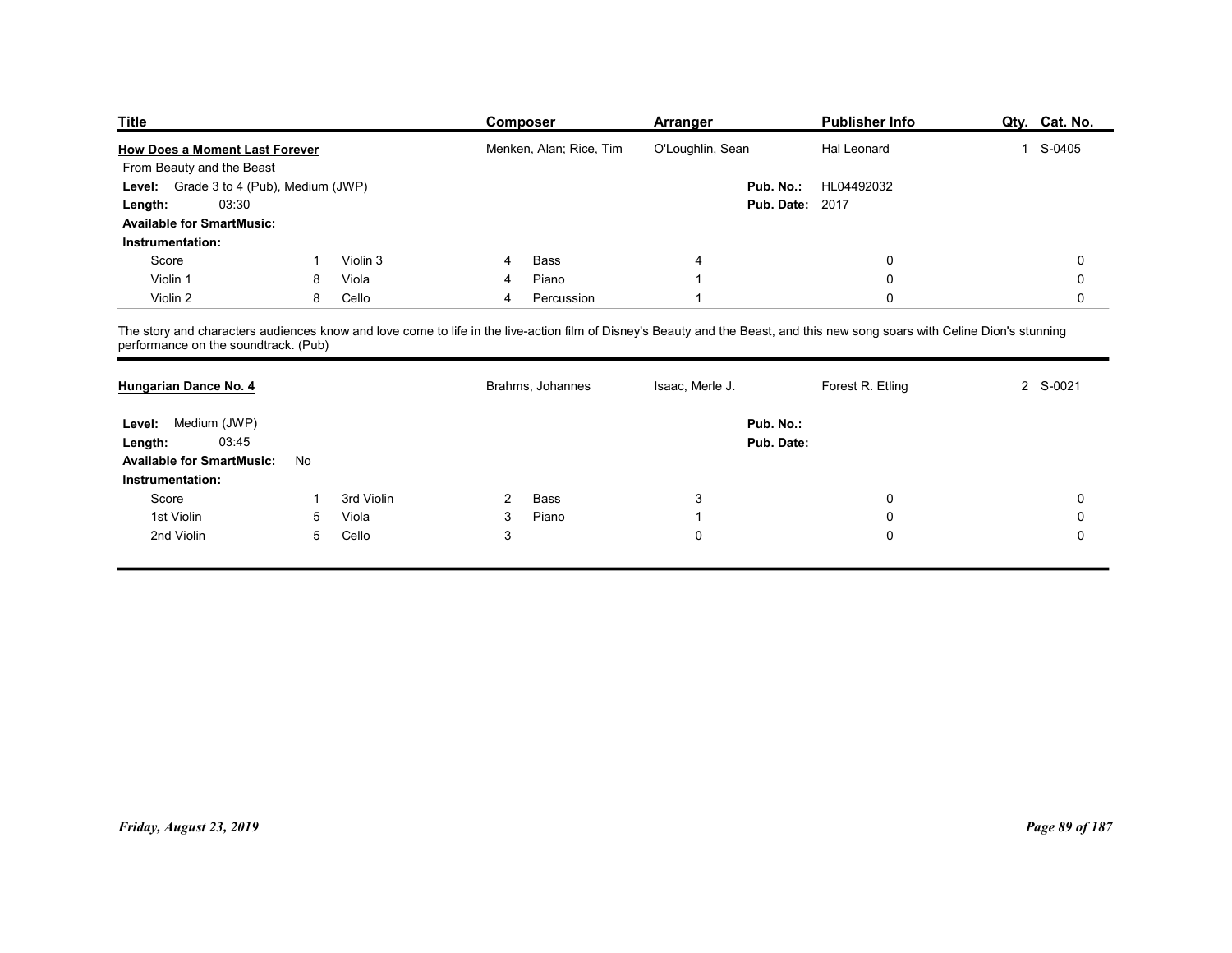| <b>Title</b>                                                                                                    |                                                        | <b>Composer</b>                                                                                                                                                             | <b>Arranger</b>                                  | <b>Publisher Info</b>                               | Qty. Cat. No.                                   |
|-----------------------------------------------------------------------------------------------------------------|--------------------------------------------------------|-----------------------------------------------------------------------------------------------------------------------------------------------------------------------------|--------------------------------------------------|-----------------------------------------------------|-------------------------------------------------|
| Hungarian Dance No. 5                                                                                           |                                                        | Brahms, Johannes                                                                                                                                                            | Isaac, Merle                                     | Alfred                                              | 3 S-0239                                        |
| Grade 3 (Pub), Medium (JWP)<br>Level:<br>Length:<br><b>Available for SmartMusic:</b>                            | No                                                     |                                                                                                                                                                             | Pub. No.:                                        | 12789<br><b>Pub. Date: 1982</b>                     |                                                 |
| Instrumentation:<br>Score<br>Violin I<br>Violin II                                                              | Violin III<br>-1<br>8<br>Viola<br>8<br>Cello           | Bass<br>3<br>Piano<br>$5^{\circ}$<br>$5\,$                                                                                                                                  | $5\phantom{.0}$<br>$\overline{1}$<br>$\mathbf 0$ | $\boldsymbol{0}$<br>$\boldsymbol{0}$<br>$\mathbf 0$ | $\mathbf 0$<br>$\mathbf 0$<br>$\mathbf 0$       |
| Set #3 missing<br>(1 of 8) 1st Violin<br>(4 of 8) 2nd Violin<br>$(2 \text{ of } 5)$ Cello                       |                                                        |                                                                                                                                                                             |                                                  |                                                     |                                                 |
| Hungarian Dance No. 6                                                                                           |                                                        | Great fun! And a whole lot more! This exciting, familiar work will give new life to your rehearsals and will be a standout on any concert. Enjoy! (JWP)<br>Brahms, Johannes | Isaac, Merle J.                                  | Highland/Etling / Alfred                            | 2 S-0231                                        |
| Level: Grade 3 (Pub), Medium Easy (JWP)<br>03:30<br>Length:<br>Available for SmartMusic: No<br>Instrumentation: |                                                        |                                                                                                                                                                             | Pub. No.:                                        | 12790<br><b>Pub. Date: 1974</b>                     |                                                 |
| Score<br>1st Violin<br>2nd Violin                                                                               | 3rd Violin<br>$\mathbf{1}$<br>Viola<br>8<br>8<br>Cello | $\mathbf{3}$<br>Bass<br>Piano<br>$5\phantom{.0}$<br>$5\phantom{.0}$                                                                                                         | $5\phantom{.0}$<br>$\overline{1}$<br>$\mathbf 0$ | $\mathsf 0$<br>$\pmb{0}$<br>$\pmb{0}$               | $\mathsf{O}\xspace$<br>$\pmb{0}$<br>$\mathbf 0$ |
| Set #2 missing<br>(1 of 5) Bass                                                                                 |                                                        |                                                                                                                                                                             |                                                  |                                                     |                                                 |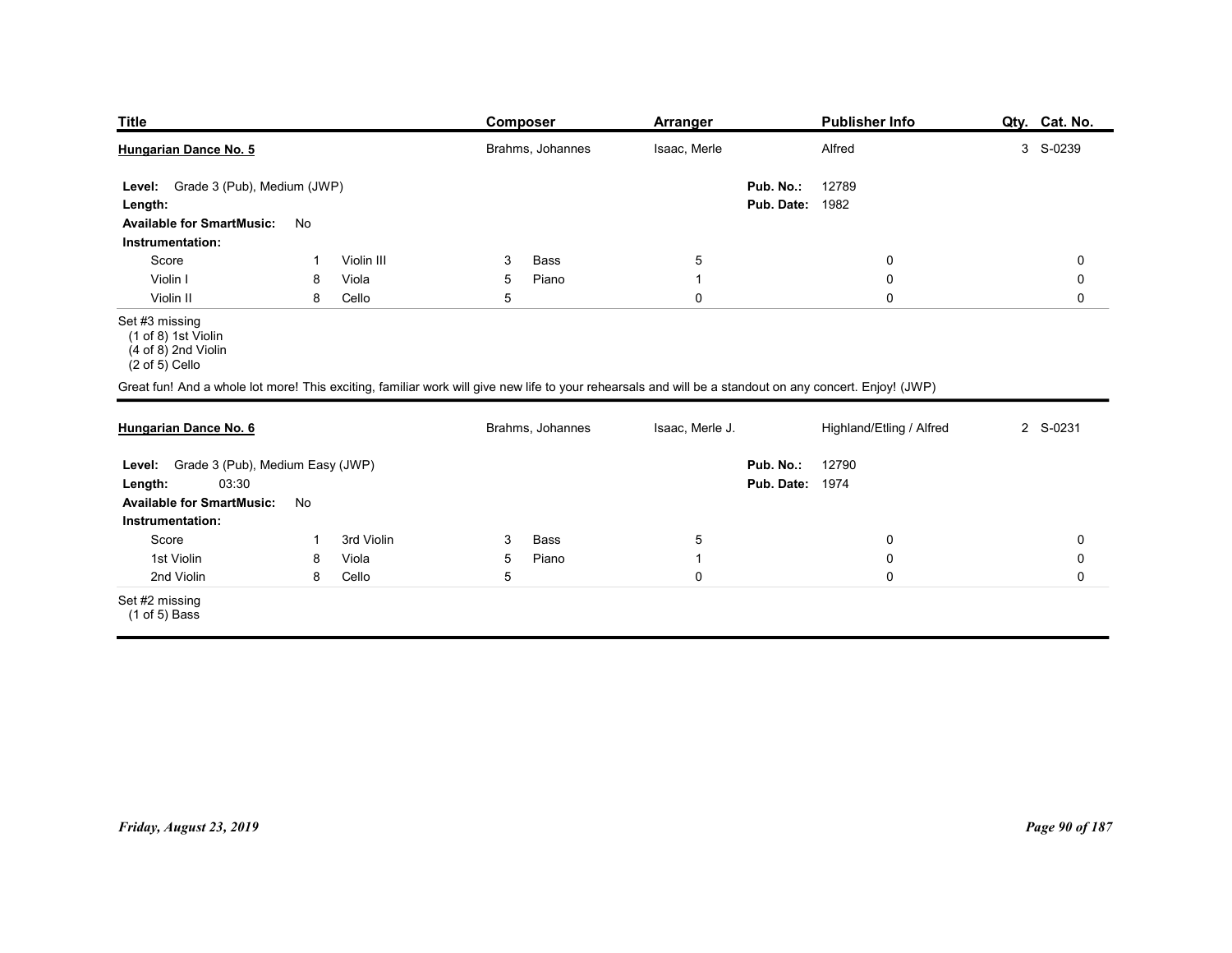| <b>Title</b>                                |       |                  | <b>Composer</b>                                                                                                                                                                                                                   | Arranger               | <b>Publisher Info</b> | Qty. Cat. No. |
|---------------------------------------------|-------|------------------|-----------------------------------------------------------------------------------------------------------------------------------------------------------------------------------------------------------------------------------|------------------------|-----------------------|---------------|
| Hungarian Dances Nos. 5 and 6               |       | Brahms, Johannes | McAlister, Clark                                                                                                                                                                                                                  | <b>Ludwig Masters</b>  | 3 S-0422              |               |
| Level: Grade 4 (Pub), Medium Advanced (JWP) |       |                  |                                                                                                                                                                                                                                   | Pub. No.:              | M8002                 |               |
| Length:                                     | 07:00 |                  |                                                                                                                                                                                                                                   | <b>Pub. Date: 2013</b> |                       |               |
| <b>Available for SmartMusic:</b>            |       |                  |                                                                                                                                                                                                                                   |                        |                       |               |
| Instrumentation:                            |       |                  |                                                                                                                                                                                                                                   |                        |                       |               |
|                                             | -1    | Viola            | $\sqrt{5}$                                                                                                                                                                                                                        | 0                      | $\mathbf 0$           | 0             |
| Score                                       |       |                  | 5                                                                                                                                                                                                                                 | $\mathbf 0$            | $\mathbf 0$           | $\mathbf 0$   |
| Violin 1                                    | 8     | Cello            |                                                                                                                                                                                                                                   | $\mathbf 0$            | $\mathbf 0$           | $\mathbf 0$   |
| Violin 2                                    |       | Bass<br>8        | 5                                                                                                                                                                                                                                 |                        |                       |               |
|                                             |       |                  | The Stringmasters Series, based on the success of the Concertmasters Series, is a collection of full orchestra music carefully transcribed for string orchestras. This great<br>literature has been arranged by master orchestrat |                        |                       |               |
| Play them together or separately. (JWP)     |       |                  |                                                                                                                                                                                                                                   |                        |                       |               |
| <b>Idyll</b>                                |       |                  | Janacek, Leos                                                                                                                                                                                                                     |                        | Luck's Music Library  | 2 S-0172      |
| Level:                                      |       |                  |                                                                                                                                                                                                                                   | Pub. No.:              | 10274                 |               |
| Length:<br>Available for SmartMusic: No     | 21:00 |                  |                                                                                                                                                                                                                                   | Pub. Date:             |                       |               |

| <b>Title</b>                                                                                                               |    |       | <b>Composer</b>                                                                                                                                                                                  | <b>Arranger</b>  | <b>Publisher Info</b>           | Qty. Cat. No.  |
|----------------------------------------------------------------------------------------------------------------------------|----|-------|--------------------------------------------------------------------------------------------------------------------------------------------------------------------------------------------------|------------------|---------------------------------|----------------|
| Hungarian Dances Nos. 5 and 6                                                                                              |    |       | Brahms, Johannes                                                                                                                                                                                 | McAlister, Clark | <b>Ludwig Masters</b>           | 3 S-0422       |
| Grade 4 (Pub), Medium Advanced (JWP)<br>Level:<br>07:00<br>Length:<br><b>Available for SmartMusic:</b><br>Instrumentation: |    |       |                                                                                                                                                                                                  | Pub. No.:        | M8002<br><b>Pub. Date: 2013</b> |                |
| Score                                                                                                                      | -1 | Viola | $\sqrt{5}$                                                                                                                                                                                       | $\mathbf 0$      | 0                               | 0              |
| Violin 1                                                                                                                   | 8  | Cello | $\sqrt{5}$                                                                                                                                                                                       | $\mathbf 0$      | 0                               | 0              |
| Violin 2                                                                                                                   | 8  | Bass  | 5                                                                                                                                                                                                | $\mathbf 0$      | $\Omega$                        | 0              |
| Play them together or separately. (JWP)<br><u>Idyll</u>                                                                    |    |       | literature has been arranged by master orchestrators and tested on string orchestras for years before its release! Here are two of the most well known of the Hungarian Dances.<br>Janacek, Leos |                  | Luck's Music Library            | 2 S-0172       |
|                                                                                                                            |    |       |                                                                                                                                                                                                  | Pub. No.:        | 10274                           |                |
| Level:<br>21:00<br>Length:<br><b>Available for SmartMusic:</b>                                                             | No |       |                                                                                                                                                                                                  | Pub. Date:       |                                 |                |
| Instrumentation:<br>Score                                                                                                  | -1 | Viola | 6                                                                                                                                                                                                | $\mathbf 0$      | 0                               | 0              |
| Violin I                                                                                                                   | 8  | Cello | 4                                                                                                                                                                                                | $\mathbf 0$      | 0                               | 0              |
| Violin II                                                                                                                  | 8  | Bass  | 4                                                                                                                                                                                                | $\mathbf 0$      | $\mathbf 0$                     | $\mathbf 0$    |
| Set #2 missing<br>(1 of 1) Score                                                                                           |    |       |                                                                                                                                                                                                  |                  |                                 |                |
|                                                                                                                            |    |       |                                                                                                                                                                                                  |                  |                                 |                |
| Friday, August 23, 2019                                                                                                    |    |       |                                                                                                                                                                                                  |                  |                                 | Page 91 of 187 |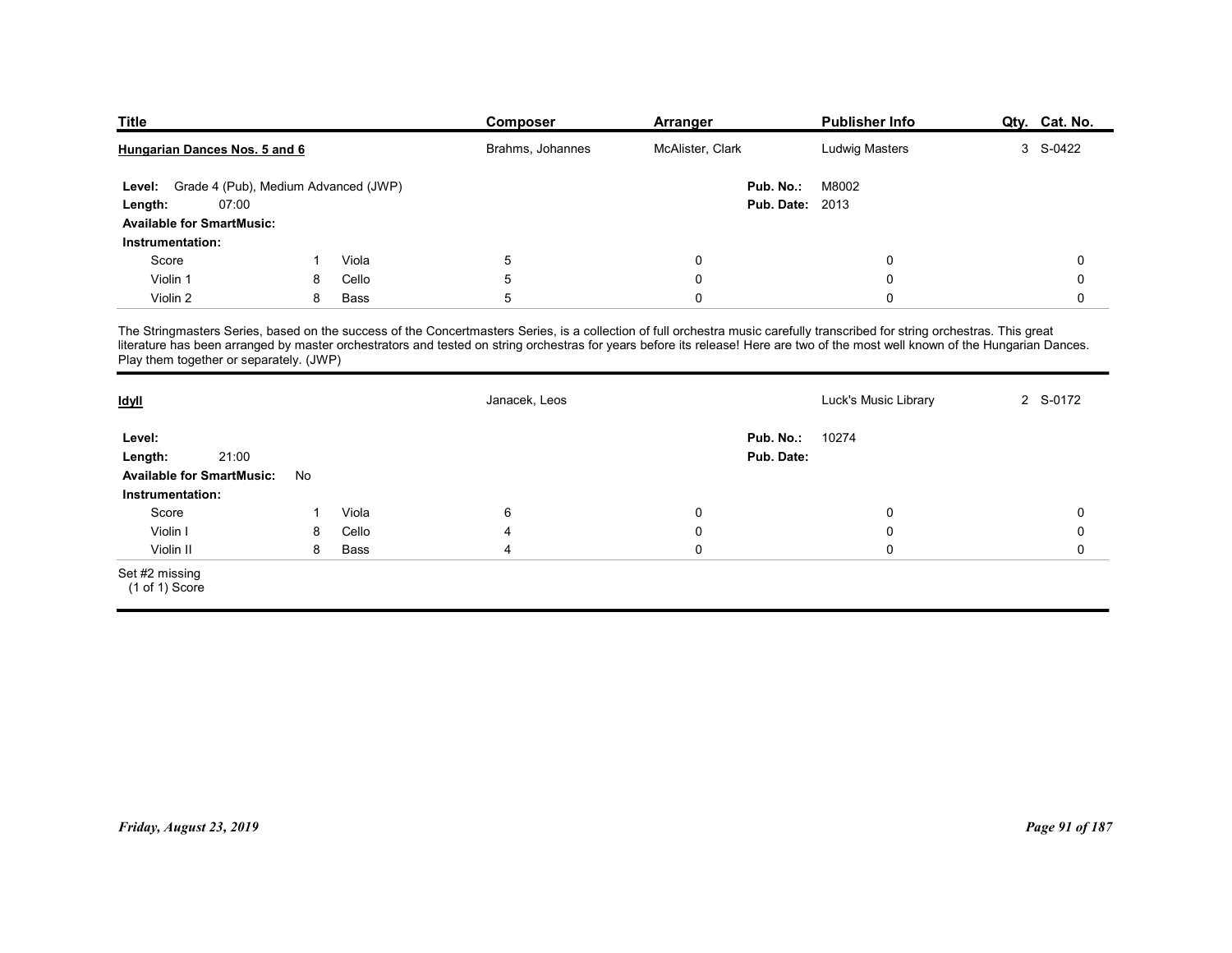| <b>Title</b>                                     |    |                | Composer                                                                                                                                                                                                                                                                                                                                                     | <b>Arranger</b> | <b>Publisher Info</b>  | Qty. Cat. No.            |
|--------------------------------------------------|----|----------------|--------------------------------------------------------------------------------------------------------------------------------------------------------------------------------------------------------------------------------------------------------------------------------------------------------------------------------------------------------------|-----------------|------------------------|--------------------------|
| <u>Impulse</u>                                   |    |                | Balmages, Brian                                                                                                                                                                                                                                                                                                                                              |                 | <b>FJH Music</b>       | S-0338<br>1              |
| Grade 1/2 (Pub), Beginner (JWP)<br><b>Level:</b> |    |                |                                                                                                                                                                                                                                                                                                                                                              | Pub. No.:       | ST6389                 |                          |
| 01:15<br>Length:                                 |    |                |                                                                                                                                                                                                                                                                                                                                                              |                 | <b>Pub. Date: 2015</b> |                          |
| <b>Available for SmartMusic:</b>                 |    |                |                                                                                                                                                                                                                                                                                                                                                              |                 |                        |                          |
| Instrumentation:                                 |    |                |                                                                                                                                                                                                                                                                                                                                                              |                 |                        |                          |
| Score                                            |    | Viola          | Piano<br>5                                                                                                                                                                                                                                                                                                                                                   | -1              | $\Omega$               | 0                        |
| Violin 1                                         | 8  | Cello          | 5                                                                                                                                                                                                                                                                                                                                                            | 0               | $\Omega$               | 0                        |
| Violin 2                                         | 8  | Bass           | 5                                                                                                                                                                                                                                                                                                                                                            | $\Omega$        | $\Omega$               | 0                        |
| for first-year students! (Pub)                   |    |                | For the very youngest musicians, this highly energetic piece does not use any eighth notes, is based on a one-octave D Major scale, and uses mostly stepwise motion<br>throughout. Almost all string crossings involve an open string, and all instruments stay in 1st position. Despite these features, the music is powerful and aggressive. A great piece |                 |                        |                          |
| In the Company of Angels                         |    |                | Hofeldt, William                                                                                                                                                                                                                                                                                                                                             |                 | Neil A. Kjos           | S-0333<br>$\overline{1}$ |
|                                                  |    |                |                                                                                                                                                                                                                                                                                                                                                              | Pub. No.:       | SO348C                 |                          |
|                                                  |    |                |                                                                                                                                                                                                                                                                                                                                                              |                 | <b>Pub. Date: 2015</b> |                          |
| Level: Grade 3-1/2 (Pub), Medium (JWP)           |    |                |                                                                                                                                                                                                                                                                                                                                                              |                 |                        |                          |
| 04:40<br>Length:                                 |    |                |                                                                                                                                                                                                                                                                                                                                                              |                 |                        |                          |
| <b>Available for SmartMusic:</b>                 |    |                |                                                                                                                                                                                                                                                                                                                                                              |                 |                        |                          |
| Instrumentation:<br>Score                        | -1 |                | 5                                                                                                                                                                                                                                                                                                                                                            |                 | 0                      | 0                        |
| 1st Violin                                       | 8  | Viola<br>Cello | Harp<br>5                                                                                                                                                                                                                                                                                                                                                    | 0               | $\Omega$               | 0                        |

| <u>Impulse</u>                                                                                                                         |    |             |                | Balmages, Brian                                                                                                                                                                |                         | <b>FJH Music</b>                                                                                                                                                                                                                                                                                                                                                                                                                                                                                                                                            | 1 S-0338    |
|----------------------------------------------------------------------------------------------------------------------------------------|----|-------------|----------------|--------------------------------------------------------------------------------------------------------------------------------------------------------------------------------|-------------------------|-------------------------------------------------------------------------------------------------------------------------------------------------------------------------------------------------------------------------------------------------------------------------------------------------------------------------------------------------------------------------------------------------------------------------------------------------------------------------------------------------------------------------------------------------------------|-------------|
| Grade 1/2 (Pub), Beginner (JWP)<br>Level:<br>01:15<br>Length:<br><b>Available for SmartMusic:</b>                                      |    |             |                |                                                                                                                                                                                |                         | ST6389<br>Pub. No.:<br><b>Pub. Date: 2015</b>                                                                                                                                                                                                                                                                                                                                                                                                                                                                                                               |             |
| Instrumentation:                                                                                                                       |    |             |                |                                                                                                                                                                                |                         |                                                                                                                                                                                                                                                                                                                                                                                                                                                                                                                                                             |             |
| Score                                                                                                                                  | -1 | Viola       | 5              | Piano                                                                                                                                                                          | $\overline{1}$          | $\mathbf 0$                                                                                                                                                                                                                                                                                                                                                                                                                                                                                                                                                 | 0           |
| Violin 1                                                                                                                               | 8  | Cello       | 5              |                                                                                                                                                                                | $\mathbf 0$             | 0                                                                                                                                                                                                                                                                                                                                                                                                                                                                                                                                                           | 0           |
| Violin 2                                                                                                                               | 8  | <b>Bass</b> | 5              |                                                                                                                                                                                | $\overline{0}$          | $\Omega$                                                                                                                                                                                                                                                                                                                                                                                                                                                                                                                                                    | $\mathbf 0$ |
| for first-year students! (Pub)                                                                                                         |    |             |                |                                                                                                                                                                                |                         | For the very youngest musicians, this highly energetic piece does not use any eighth notes, is based on a one-octave D Major scale, and uses mostly stepwise motion<br>throughout. Almost all string crossings involve an open string, and all instruments stay in 1st position. Despite these features, the music is powerful and aggressive. A great piece                                                                                                                                                                                                |             |
| In the Company of Angels                                                                                                               |    |             |                | Hofeldt, William                                                                                                                                                               |                         | Neil A. Kjos                                                                                                                                                                                                                                                                                                                                                                                                                                                                                                                                                | 1 S-0333    |
| Grade 3-1/2 (Pub), Medium (JWP)<br>Level:                                                                                              |    |             |                |                                                                                                                                                                                |                         | Pub. No.:<br>SO348C                                                                                                                                                                                                                                                                                                                                                                                                                                                                                                                                         |             |
| 04:40<br>Length:                                                                                                                       |    |             |                |                                                                                                                                                                                |                         | <b>Pub. Date: 2015</b>                                                                                                                                                                                                                                                                                                                                                                                                                                                                                                                                      |             |
| <b>Available for SmartMusic:</b>                                                                                                       |    |             |                |                                                                                                                                                                                |                         |                                                                                                                                                                                                                                                                                                                                                                                                                                                                                                                                                             |             |
| Instrumentation:                                                                                                                       |    |             |                |                                                                                                                                                                                |                         |                                                                                                                                                                                                                                                                                                                                                                                                                                                                                                                                                             |             |
| Score                                                                                                                                  | -1 | Viola       | 5              | Harp                                                                                                                                                                           | $\overline{\mathbf{1}}$ | $\mathbf 0$                                                                                                                                                                                                                                                                                                                                                                                                                                                                                                                                                 | $\mathbf 0$ |
| 1st Violin                                                                                                                             | 8  | Cello       | $\overline{5}$ |                                                                                                                                                                                | $\mathbf 0$             | $\mathbf 0$                                                                                                                                                                                                                                                                                                                                                                                                                                                                                                                                                 | 0           |
| 2nd Violin                                                                                                                             | 8  | Bass        | $\overline{5}$ |                                                                                                                                                                                | $\pmb{0}$               | $\mathbf 0$                                                                                                                                                                                                                                                                                                                                                                                                                                                                                                                                                 | 0           |
| with music, they bring today's musicians and audiences a fitting legacy, through the inspiration and mastery of William Hofeldt. (Pub) |    |             |                | This gorgeous and gentle ballad is dedicated to a young violinist from Elmhurst, Illinois, as well as Ms. Dorothy Straub, whose lifelong career in music education has touched |                         | In the Company of Angels is a gentle ballad requiring an extremely legato style, a solid focus on good intonation, and sensitivity to the dynamic contrasts. The score is written for<br>string orchestra and harp. The harp adds a special timbre, but is optional and the piece is entirely playable without the harp part. In the Company of Angels, uniquely enough,<br>connects the journeys of two special people: a young violinist from Elmhurst, Illinois and lifetime educator Dorothy Straub. Through their experience of music their excitement |             |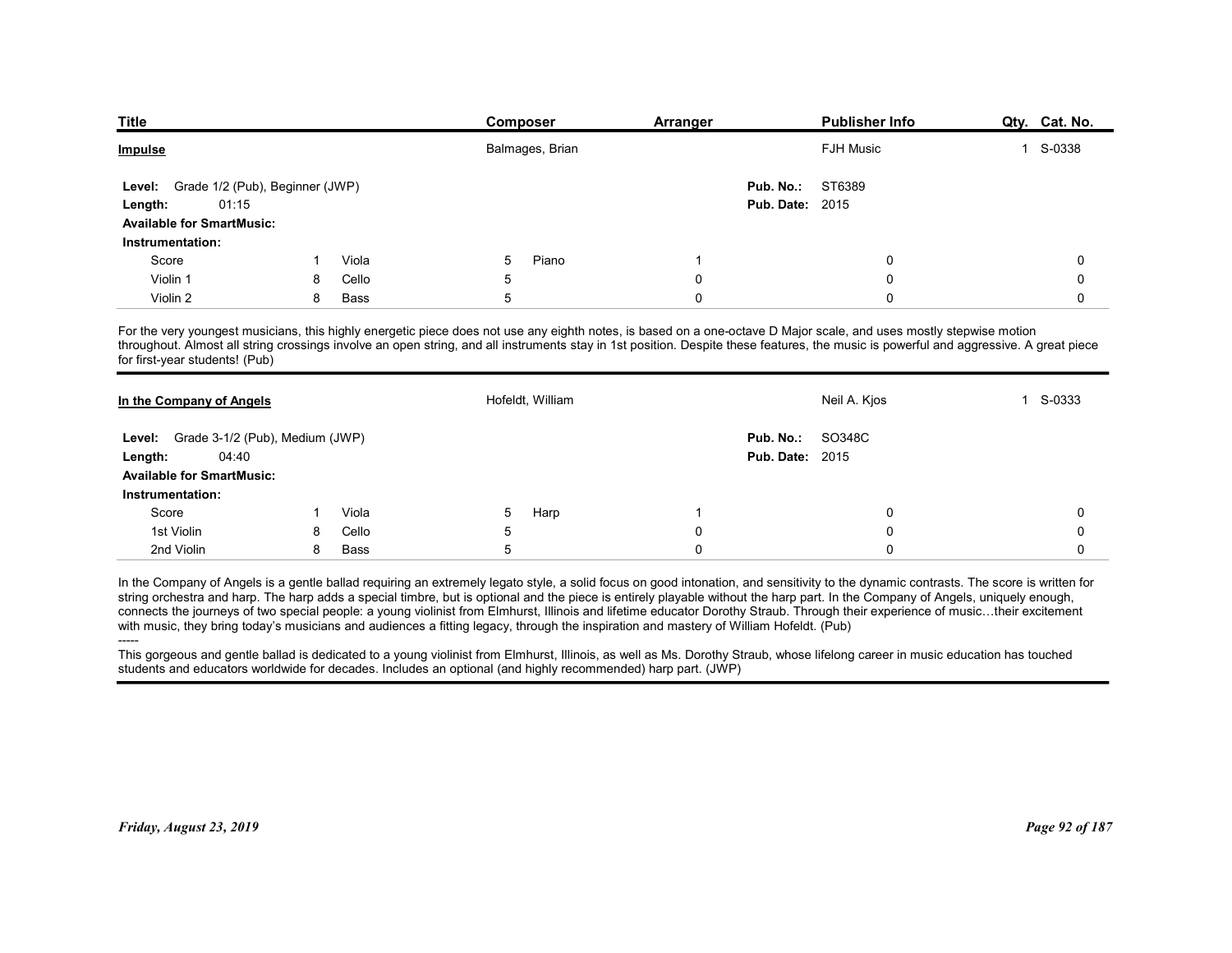| <b>Title</b>                                            |    |                    | <b>Composer</b>                                                                                                         | <b>Arranger</b>                                                                                                                                                                 | <b>Publisher Info</b>    | Qty. Cat. No. |
|---------------------------------------------------------|----|--------------------|-------------------------------------------------------------------------------------------------------------------------|---------------------------------------------------------------------------------------------------------------------------------------------------------------------------------|--------------------------|---------------|
| In the Hall of the Mountain King                        |    |                    | Grieg, Edvard                                                                                                           | Monday, Deborah Baker                                                                                                                                                           | Wynn Music               | 3 S-0185      |
|                                                         |    |                    |                                                                                                                         |                                                                                                                                                                                 |                          |               |
| Level: Meddium Easy (JWP)<br>Length:                    |    |                    |                                                                                                                         | Pub. No.:<br>Pub. Date:                                                                                                                                                         | 881555<br>1999           |               |
| <b>Available for SmartMusic:</b>                        | No |                    |                                                                                                                         |                                                                                                                                                                                 |                          |               |
| Instrumentation:                                        |    |                    |                                                                                                                         |                                                                                                                                                                                 |                          |               |
| Score                                                   |    | Violin II          | Cello<br>8                                                                                                              | $\overline{5}$                                                                                                                                                                  | 0                        | 0             |
| Piano                                                   | -1 | Violin III         | Bass<br>-1                                                                                                              | 5                                                                                                                                                                               | 0                        | 0             |
| Violin I                                                | 8  | Viola              | 5                                                                                                                       | $\mathbf 0$                                                                                                                                                                     | $\mathbf 0$              | 0             |
| Set #3 missing<br>(1 of 8) Violin I<br>$(1 of 5)$ Cello |    |                    |                                                                                                                         |                                                                                                                                                                                 |                          |               |
|                                                         |    |                    | exceptionally dramatic and lets your musicians bring this Norwegian legend to life! A perennial audience pleaser! (JWP) | The ever-popular Grieg classic is a natural in this carefully edited version for string orchestra! Keeping as true to the original as possible, Deborah Monday's arrangement is |                          |               |
|                                                         |    |                    | Meyer, Richard                                                                                                          |                                                                                                                                                                                 | Highland/Etling / Alfred | 3 S-0202      |
| <b>Incantations</b>                                     |    |                    |                                                                                                                         | Pub. No.:                                                                                                                                                                       | 22310                    |               |
| Level: Grade 4 (Pub), Medium (JWP), Medium (SM)         |    |                    |                                                                                                                         | Pub. Date:                                                                                                                                                                      |                          |               |
| Length:                                                 |    |                    |                                                                                                                         |                                                                                                                                                                                 |                          |               |
| Available for SmartMusic: Yes<br>Instrumentation:       |    |                    |                                                                                                                         |                                                                                                                                                                                 |                          |               |
| Score                                                   | -1 | Viola              | $\sqrt{5}$                                                                                                              | $\overline{0}$                                                                                                                                                                  | $\mathbf 0$              | 0             |
| Violin I                                                | 8  | Cello              | $5\phantom{.0}$                                                                                                         | $\boldsymbol{0}$                                                                                                                                                                | $\mathbf 0$              | 0             |
| Violin II                                               | 8  | <b>String Bass</b> | $5\overline{)}$                                                                                                         | $\mathbf 0$                                                                                                                                                                     | $\mathbf 0$              | 0             |

### Set #3 missing

| 881555<br>Level: Meddium Easy (JWP)<br>Pub. No.:<br><b>Pub. Date: 1999</b><br>Length:<br><b>Available for SmartMusic:</b><br>No<br>Instrumentation:<br>Violin II<br>Cello<br>$\sqrt{5}$<br>$\mathbf 0$<br>0<br>Score<br>-1<br>8<br>$\,$ 5 $\,$<br>$\mathbf 0$<br>Piano<br>Violin III<br>Bass<br>0<br>$\mathbf{1}$<br>-1<br>$\pmb{0}$<br>Viola<br>5<br>Violin I<br>8<br>$\mathbf 0$<br>0<br>Set #3 missing<br>$(1 of 8)$ Violin I<br>$(1 of 5)$ Cello<br>The ever-popular Grieg classic is a natural in this carefully edited version for string orchestra! Keeping as true to the original as possible, Deborah Monday's arrangement is<br>exceptionally dramatic and lets your musicians bring this Norwegian legend to life! A perennial audience pleaser! (JWP)<br>3 S-0202<br>Meyer, Richard<br>Highland/Etling / Alfred<br><b>Incantations</b><br>22310<br>Grade 4 (Pub), Medium (JWP), Medium (SM)<br>Pub. No.:<br>Level:<br>Pub. Date:<br>Length:<br><b>Available for SmartMusic:</b><br>Yes |
|-----------------------------------------------------------------------------------------------------------------------------------------------------------------------------------------------------------------------------------------------------------------------------------------------------------------------------------------------------------------------------------------------------------------------------------------------------------------------------------------------------------------------------------------------------------------------------------------------------------------------------------------------------------------------------------------------------------------------------------------------------------------------------------------------------------------------------------------------------------------------------------------------------------------------------------------------------------------------------------------------------|
|                                                                                                                                                                                                                                                                                                                                                                                                                                                                                                                                                                                                                                                                                                                                                                                                                                                                                                                                                                                                     |
|                                                                                                                                                                                                                                                                                                                                                                                                                                                                                                                                                                                                                                                                                                                                                                                                                                                                                                                                                                                                     |
|                                                                                                                                                                                                                                                                                                                                                                                                                                                                                                                                                                                                                                                                                                                                                                                                                                                                                                                                                                                                     |
|                                                                                                                                                                                                                                                                                                                                                                                                                                                                                                                                                                                                                                                                                                                                                                                                                                                                                                                                                                                                     |
|                                                                                                                                                                                                                                                                                                                                                                                                                                                                                                                                                                                                                                                                                                                                                                                                                                                                                                                                                                                                     |
|                                                                                                                                                                                                                                                                                                                                                                                                                                                                                                                                                                                                                                                                                                                                                                                                                                                                                                                                                                                                     |
|                                                                                                                                                                                                                                                                                                                                                                                                                                                                                                                                                                                                                                                                                                                                                                                                                                                                                                                                                                                                     |
|                                                                                                                                                                                                                                                                                                                                                                                                                                                                                                                                                                                                                                                                                                                                                                                                                                                                                                                                                                                                     |
|                                                                                                                                                                                                                                                                                                                                                                                                                                                                                                                                                                                                                                                                                                                                                                                                                                                                                                                                                                                                     |
|                                                                                                                                                                                                                                                                                                                                                                                                                                                                                                                                                                                                                                                                                                                                                                                                                                                                                                                                                                                                     |
| Instrumentation:                                                                                                                                                                                                                                                                                                                                                                                                                                                                                                                                                                                                                                                                                                                                                                                                                                                                                                                                                                                    |
| Viola<br>5<br>$\mathbf 0$<br>0<br>0<br>Score<br>-1                                                                                                                                                                                                                                                                                                                                                                                                                                                                                                                                                                                                                                                                                                                                                                                                                                                                                                                                                  |
| Cello<br>5<br>$\mathbf 0$<br>$\mathbf 0$<br>$\mathbf 0$<br>Violin I<br>8                                                                                                                                                                                                                                                                                                                                                                                                                                                                                                                                                                                                                                                                                                                                                                                                                                                                                                                            |
| 5<br>$\mathbf 0$<br>$\mathbf 0$<br>Violin II<br><b>String Bass</b><br>0<br>8                                                                                                                                                                                                                                                                                                                                                                                                                                                                                                                                                                                                                                                                                                                                                                                                                                                                                                                        |
| Set #3 missing<br>(2 of 8) Violin I<br>$(3 of 5)$ Cello                                                                                                                                                                                                                                                                                                                                                                                                                                                                                                                                                                                                                                                                                                                                                                                                                                                                                                                                             |
| "Energetic" and "hard-driving" best describe this tour de force for high school orchestra. Two solo violins and a solo viola introduce this piece through a haunting, lyrical theme.<br>The theme is subsequently taken up by the entire orchestra and expanded, gradually morphing into a fast and frenetic second theme that is aggressive and virtuosic in nature.<br>This second theme is developed in an equally vigorous pizzicato section. The two themes are then heard at the same time, each vying for attention. The pace slackens<br>momentarily before a wildly frantic coda closes the piece. Full of color and intriguing tonalities, this highly original work gives every section of the mature string orchestra a chance<br>to shine. (Pub)                                                                                                                                                                                                                                       |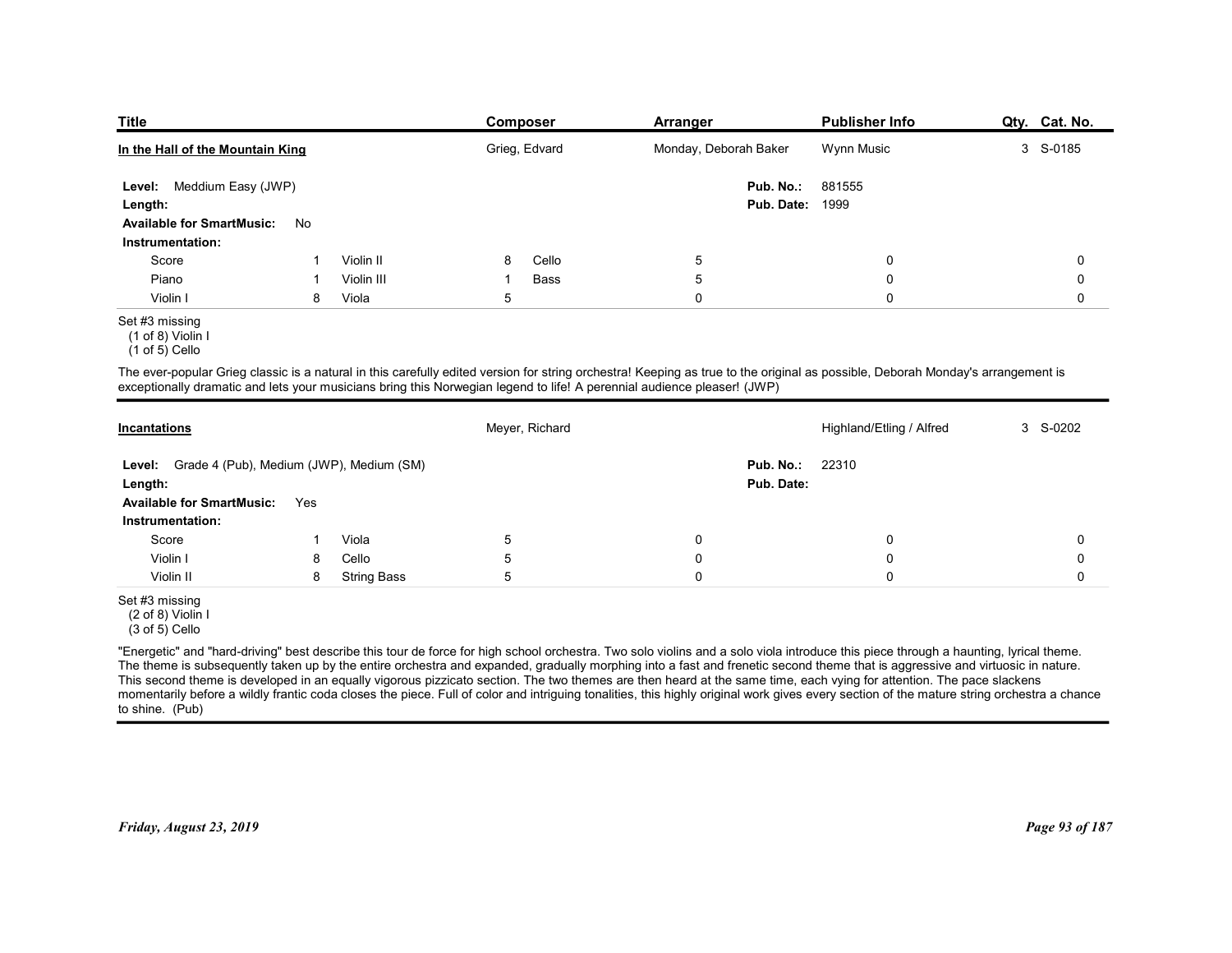| <b>Title</b>                                                                                                                                                                                             |    |            | Composer          |                      | <b>Arranger</b>  |                                     | <b>Publisher Info</b> | Qty. Cat. No.                                                                                                                                                                           |
|----------------------------------------------------------------------------------------------------------------------------------------------------------------------------------------------------------|----|------------|-------------------|----------------------|------------------|-------------------------------------|-----------------------|-----------------------------------------------------------------------------------------------------------------------------------------------------------------------------------------|
| <b>International Jingle Bells</b>                                                                                                                                                                        |    |            |                   | Pierpont, James Lord |                  | Caponegro, John                     | <b>Kendor Music</b>   | 1 S-0073                                                                                                                                                                                |
| Mexico / Japan / Vienna / Scotland / U.S.A.<br>Level: Grade 1 (Pub), Very Easy (JWP)                                                                                                                     |    |            | 7239<br>Pub. No.: |                      |                  |                                     |                       |                                                                                                                                                                                         |
| 04:00<br>Length:                                                                                                                                                                                         |    |            |                   |                      |                  | <b>Pub. Date: 1981</b>              |                       |                                                                                                                                                                                         |
| <b>Available for SmartMusic:</b>                                                                                                                                                                         | No |            |                   |                      |                  |                                     |                       |                                                                                                                                                                                         |
| Instrumentation:                                                                                                                                                                                         |    |            |                   |                      |                  |                                     |                       |                                                                                                                                                                                         |
| Score                                                                                                                                                                                                    |    | 3rd Violin |                   | Bass                 | 3                | Percussion                          | $\overline{2}$        | 0                                                                                                                                                                                       |
| 1st Violin                                                                                                                                                                                               | 5  | Viola      | 3                 | Piano                |                  |                                     | 0                     | 0                                                                                                                                                                                       |
| 2nd Violin                                                                                                                                                                                               | 5  | Cello      | 3                 | Narrator             | -1               |                                     | $\mathbf 0$           | 0                                                                                                                                                                                       |
| Set missing<br>(1 of 5) Violin I<br>$(1 of 3)$ Bass                                                                                                                                                      |    |            |                   |                      |                  |                                     |                       |                                                                                                                                                                                         |
| Patterned after the arranger's highly successful band arrangement of Jingle Bells Around The World, this delightful creation for beginning string groups takes you on a musical<br>and percussion. (JWP) |    |            |                   |                      |                  |                                     |                       | tour via the vehicle of Jingle Bells. Arranged as it might sound in Mexico, Japan, Austria, Scotland and the U.S.A., this very effective work also includes optional parts for narrator |
| <b>Introduction &amp; Allegro</b>                                                                                                                                                                        |    |            | Vitali, G.B.      |                      | Alshin, Harry A. |                                     | <b>Kendor Music</b>   | S-0053<br>$\mathbf{1}$                                                                                                                                                                  |
|                                                                                                                                                                                                          |    |            |                   |                      |                  |                                     |                       |                                                                                                                                                                                         |
|                                                                                                                                                                                                          |    |            |                   |                      |                  |                                     |                       |                                                                                                                                                                                         |
| Level:<br>03:20<br>Length:                                                                                                                                                                               |    |            |                   |                      |                  | <b>Pub. No.: 7139</b><br>Pub. Date: |                       |                                                                                                                                                                                         |

## Set missing

| Mexico / Japan / Vienna / Scotland / U.S.A.                                                                                                                                                                                                                                                                                                                                                         |                |
|-----------------------------------------------------------------------------------------------------------------------------------------------------------------------------------------------------------------------------------------------------------------------------------------------------------------------------------------------------------------------------------------------------|----------------|
|                                                                                                                                                                                                                                                                                                                                                                                                     |                |
| Level: Grade 1 (Pub), Very Easy (JWP)<br>Pub. No.:<br>7239                                                                                                                                                                                                                                                                                                                                          |                |
| <b>Pub. Date: 1981</b><br>04:00<br>Length:                                                                                                                                                                                                                                                                                                                                                          |                |
| <b>Available for SmartMusic:</b><br>No                                                                                                                                                                                                                                                                                                                                                              |                |
| Instrumentation:                                                                                                                                                                                                                                                                                                                                                                                    |                |
| $\overline{2}$<br>Score<br>3rd Violin<br>Bass<br>3<br>Percussion<br>-1<br>-1                                                                                                                                                                                                                                                                                                                        | $\mathbf 0$    |
| 1st Violin<br>Piano<br>5<br>Viola<br>$\mathbf 0$<br>3<br>$\overline{1}$                                                                                                                                                                                                                                                                                                                             | $\mathbf 0$    |
| 2nd Violin<br>5<br>Cello<br>$\mathbf 0$<br>3<br>Narrator<br>$\overline{1}$                                                                                                                                                                                                                                                                                                                          | $\mathbf 0$    |
| Set missing<br>(1 of 5) Violin I<br>$(1 \text{ of } 3)$ Bass                                                                                                                                                                                                                                                                                                                                        |                |
| Patterned after the arranger's highly successful band arrangement of Jingle Bells Around The World, this delightful creation for beginning string groups takes you on a musical<br>tour via the vehicle of Jingle Bells. Arranged as it might sound in Mexico, Japan, Austria, Scotland and the U.S.A., this very effective work also includes optional parts for narrator<br>and percussion. (JWP) |                |
| Vitali, G.B.<br>Alshin, Harry A.<br>Kendor Music<br><b>Introduction &amp; Allegro</b>                                                                                                                                                                                                                                                                                                               | 1 S-0053       |
| <b>Pub. No.: 7139</b><br>Level:                                                                                                                                                                                                                                                                                                                                                                     |                |
| 03:20<br>Pub. Date:<br>Length:                                                                                                                                                                                                                                                                                                                                                                      |                |
| <b>Available for SmartMusic:</b><br>No                                                                                                                                                                                                                                                                                                                                                              |                |
| Instrumentation:                                                                                                                                                                                                                                                                                                                                                                                    |                |
| Piano<br>Score<br>Viola<br>$\mathbf{3}$<br>$\mathsf{O}$<br>$\overline{1}$<br>-1                                                                                                                                                                                                                                                                                                                     | $\pmb{0}$      |
| 1st Violin<br>Cello<br>$\mathbf{3}$<br>$\pmb{0}$<br>$\mathbf 0$<br>5                                                                                                                                                                                                                                                                                                                                | 0              |
| 2nd Violin<br>$\mathbf{3}$<br>5<br>Bass<br>$\mathbf 0$<br>$\mathbf 0$                                                                                                                                                                                                                                                                                                                               | $\mathbf 0$    |
|                                                                                                                                                                                                                                                                                                                                                                                                     |                |
|                                                                                                                                                                                                                                                                                                                                                                                                     |                |
|                                                                                                                                                                                                                                                                                                                                                                                                     |                |
|                                                                                                                                                                                                                                                                                                                                                                                                     |                |
|                                                                                                                                                                                                                                                                                                                                                                                                     |                |
|                                                                                                                                                                                                                                                                                                                                                                                                     |                |
|                                                                                                                                                                                                                                                                                                                                                                                                     |                |
|                                                                                                                                                                                                                                                                                                                                                                                                     |                |
|                                                                                                                                                                                                                                                                                                                                                                                                     |                |
|                                                                                                                                                                                                                                                                                                                                                                                                     |                |
|                                                                                                                                                                                                                                                                                                                                                                                                     |                |
| Friday, August 23, 2019                                                                                                                                                                                                                                                                                                                                                                             | Page 94 of 187 |
|                                                                                                                                                                                                                                                                                                                                                                                                     |                |
|                                                                                                                                                                                                                                                                                                                                                                                                     |                |
|                                                                                                                                                                                                                                                                                                                                                                                                     |                |
|                                                                                                                                                                                                                                                                                                                                                                                                     |                |
|                                                                                                                                                                                                                                                                                                                                                                                                     |                |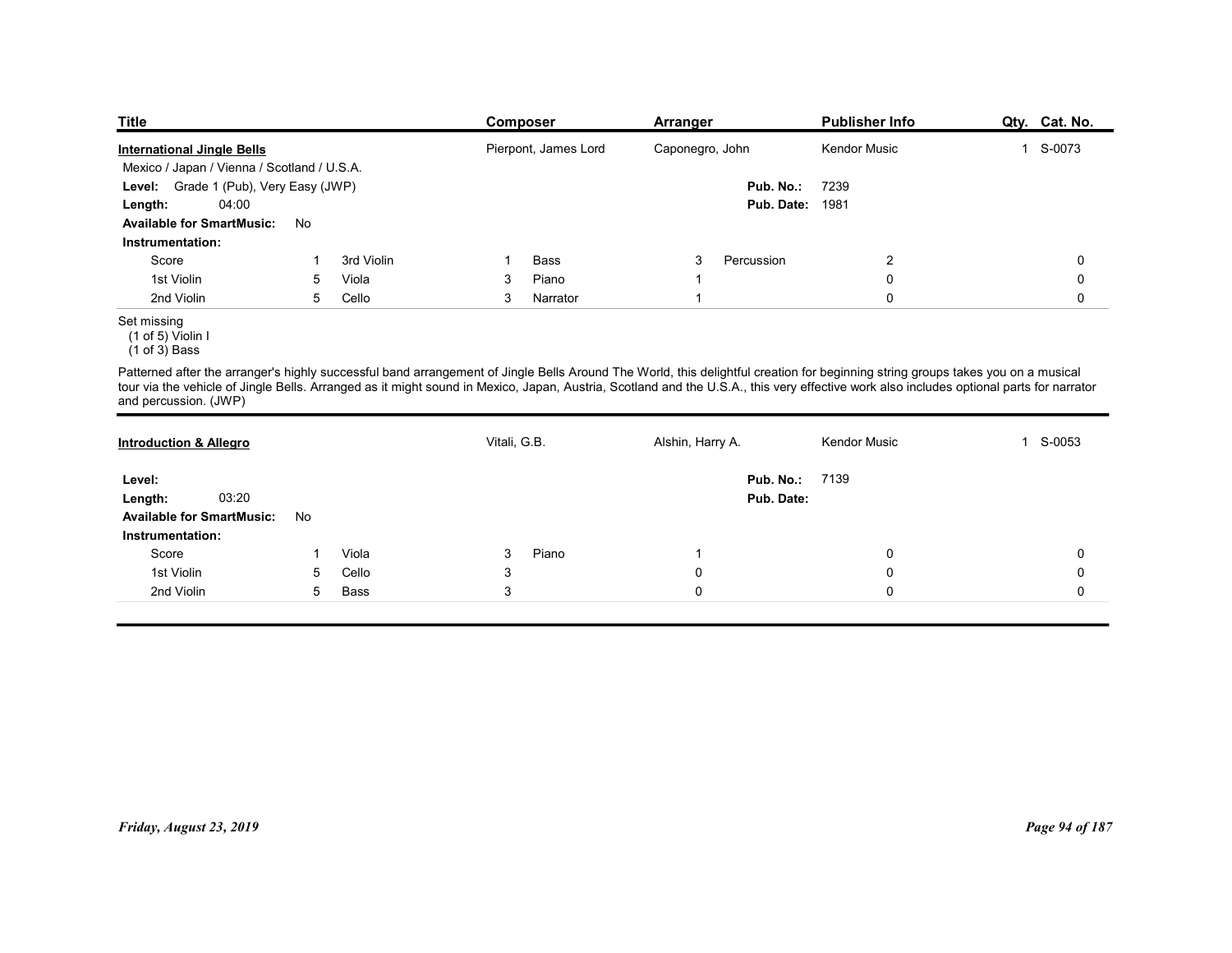| <b>Title</b>                                                                               |                |                | Composer                   | <b>Arranger</b>            |                        | <b>Publisher Info</b>      | Qty. Cat. No.                              |
|--------------------------------------------------------------------------------------------|----------------|----------------|----------------------------|----------------------------|------------------------|----------------------------|--------------------------------------------|
| <b>Introduction and Allegro for Strings</b>                                                |                |                | Elgar, Edward              |                            |                        | Edwin F. Kalmus            | 3 S-0094                                   |
| Level: Advanced (JWP)                                                                      |                |                |                            |                            | Pub. No.:              | A1030                      |                                            |
| 15:00<br>Length:                                                                           |                |                |                            |                            | Pub. Date:             |                            |                                            |
| <b>Available for SmartMusic:</b><br>Instrumentation:                                       | No             |                |                            |                            |                        |                            |                                            |
| Old Configuration:                                                                         |                | Violin II      | Bass<br>8                  | $\overline{5}$             |                        | $\mathbf 0$                | $\mathbf 0$                                |
| Score<br>Violin I                                                                          | -1<br>8        | Viola<br>Cello | 5<br>5                     | 0<br>$\mathbf 0$           |                        | $\mathbf 0$<br>$\mathbf 0$ | 0<br>0                                     |
| Sets #1 & #2 in old configuration (8/8/5/5/5)                                              |                |                |                            |                            |                        |                            |                                            |
| Set #3 in new configuration (4/4/3/2/2 Plus Quartet)                                       |                |                |                            |                            |                        |                            |                                            |
| <b>Inverno</b>                                                                             |                |                | Vivaldi, Antonio           | Parrish, Todd              |                        | Wingert Jones              | 1 S-0319                                   |
| Scenes From Vivaldi's Winter<br>Level: Grade 3 (Pub), Medium (JWP)                         |                |                |                            |                            | Pub. No.:              | 3035111                    |                                            |
| Length:                                                                                    |                |                |                            |                            | <b>Pub. Date: 2014</b> |                            |                                            |
| <b>Available for SmartMusic:</b><br>Instrumentation:                                       |                |                |                            |                            |                        |                            |                                            |
| Score                                                                                      | $\overline{1}$ | Viola          | $\overline{5}$             | $\mathbf 0$                |                        | 0                          | $\mathbf 0$                                |
| Violin I<br>Violin II                                                                      | 8<br>8         | Cello<br>Bass  | $\,$ 5 $\,$<br>$\,$ 5 $\,$ | $\mathbf 0$<br>$\mathbf 0$ |                        | $\pmb{0}$<br>$\pmb{0}$     | $\mathsf{O}\xspace$<br>$\mathsf{O}\xspace$ |
| Set #1 missing                                                                             |                |                |                            |                            |                        |                            |                                            |
| (2 of 8) Violin I<br>$(1 \text{ of } 8)$ Violin II<br>$(1 of 5)$ Viola<br>$(1 of 5)$ Cello |                |                |                            |                            |                        |                            |                                            |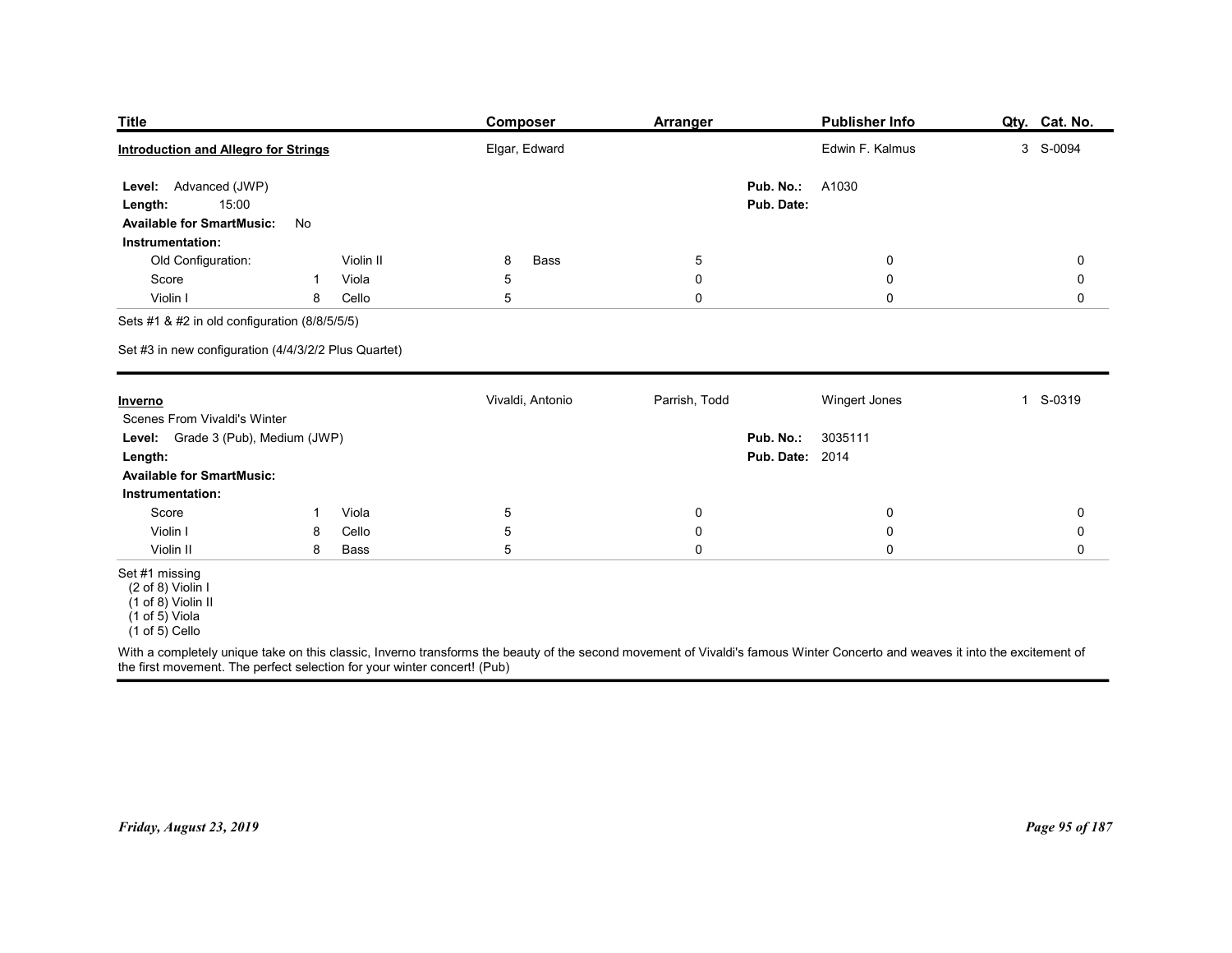| <b>Publisher Info</b><br>Composer<br>Arranger<br>Grainger, Percy<br>Wagner, Douglas E.<br>1 S-0409<br>Alfred | <b>Title</b><br>Qty. Cat. No.<br><b>Irish Tune from County Derry</b><br>Level: Grade 3.5 (Pub), Medium (JWP)<br>Pub. No.:<br><b>BSOM05006</b><br>03:31<br><b>Pub. Date: 2005</b><br>Length:<br><b>Available for SmartMusic:</b><br>Instrumentation:<br>Viola<br>5<br>0<br>0<br>Score<br>0<br>1st Violin<br>Cello<br>5<br>0<br>0<br>0<br>8<br>2nd Violin<br>5<br>8<br>Bass<br>0<br>$\Omega$<br>$\mathbf 0$<br>Irish Tune from County Derry is a Grainger classic that has long been a staple in the wind literature. Rich with lush textures and closely knit harmonies, this tune, sometimes<br>know as "Danny Boy" or "Londonderry Aire," is certain to touch the hearts of all. (Pub)<br>Irish Tune from County Derry has been arranged by many, but Percy Grainger's classic version, long a staple in the wind literature, is the basis for this string version. Rich with<br>lush textures and closely knit harmonies, this tune, sometimes known as Danny Boy or Londonderry Aire, is certain to touch the hearts of all. If your first violins are comfortable<br>moving up through 3rd and 5th positions, they will love this beautiful soaring version. (JWP) |  |                   |        |          |
|--------------------------------------------------------------------------------------------------------------|------------------------------------------------------------------------------------------------------------------------------------------------------------------------------------------------------------------------------------------------------------------------------------------------------------------------------------------------------------------------------------------------------------------------------------------------------------------------------------------------------------------------------------------------------------------------------------------------------------------------------------------------------------------------------------------------------------------------------------------------------------------------------------------------------------------------------------------------------------------------------------------------------------------------------------------------------------------------------------------------------------------------------------------------------------------------------------------------------------------------------------------------------------------------|--|-------------------|--------|----------|
|                                                                                                              |                                                                                                                                                                                                                                                                                                                                                                                                                                                                                                                                                                                                                                                                                                                                                                                                                                                                                                                                                                                                                                                                                                                                                                        |  |                   |        |          |
|                                                                                                              |                                                                                                                                                                                                                                                                                                                                                                                                                                                                                                                                                                                                                                                                                                                                                                                                                                                                                                                                                                                                                                                                                                                                                                        |  |                   |        |          |
|                                                                                                              |                                                                                                                                                                                                                                                                                                                                                                                                                                                                                                                                                                                                                                                                                                                                                                                                                                                                                                                                                                                                                                                                                                                                                                        |  |                   |        |          |
|                                                                                                              |                                                                                                                                                                                                                                                                                                                                                                                                                                                                                                                                                                                                                                                                                                                                                                                                                                                                                                                                                                                                                                                                                                                                                                        |  |                   |        |          |
|                                                                                                              |                                                                                                                                                                                                                                                                                                                                                                                                                                                                                                                                                                                                                                                                                                                                                                                                                                                                                                                                                                                                                                                                                                                                                                        |  |                   |        |          |
|                                                                                                              |                                                                                                                                                                                                                                                                                                                                                                                                                                                                                                                                                                                                                                                                                                                                                                                                                                                                                                                                                                                                                                                                                                                                                                        |  |                   |        |          |
|                                                                                                              |                                                                                                                                                                                                                                                                                                                                                                                                                                                                                                                                                                                                                                                                                                                                                                                                                                                                                                                                                                                                                                                                                                                                                                        |  |                   |        |          |
|                                                                                                              |                                                                                                                                                                                                                                                                                                                                                                                                                                                                                                                                                                                                                                                                                                                                                                                                                                                                                                                                                                                                                                                                                                                                                                        |  |                   |        |          |
|                                                                                                              |                                                                                                                                                                                                                                                                                                                                                                                                                                                                                                                                                                                                                                                                                                                                                                                                                                                                                                                                                                                                                                                                                                                                                                        |  |                   |        |          |
|                                                                                                              |                                                                                                                                                                                                                                                                                                                                                                                                                                                                                                                                                                                                                                                                                                                                                                                                                                                                                                                                                                                                                                                                                                                                                                        |  |                   |        |          |
|                                                                                                              |                                                                                                                                                                                                                                                                                                                                                                                                                                                                                                                                                                                                                                                                                                                                                                                                                                                                                                                                                                                                                                                                                                                                                                        |  |                   |        |          |
|                                                                                                              |                                                                                                                                                                                                                                                                                                                                                                                                                                                                                                                                                                                                                                                                                                                                                                                                                                                                                                                                                                                                                                                                                                                                                                        |  |                   |        |          |
|                                                                                                              |                                                                                                                                                                                                                                                                                                                                                                                                                                                                                                                                                                                                                                                                                                                                                                                                                                                                                                                                                                                                                                                                                                                                                                        |  |                   |        |          |
|                                                                                                              |                                                                                                                                                                                                                                                                                                                                                                                                                                                                                                                                                                                                                                                                                                                                                                                                                                                                                                                                                                                                                                                                                                                                                                        |  |                   |        |          |
|                                                                                                              |                                                                                                                                                                                                                                                                                                                                                                                                                                                                                                                                                                                                                                                                                                                                                                                                                                                                                                                                                                                                                                                                                                                                                                        |  |                   |        |          |
|                                                                                                              |                                                                                                                                                                                                                                                                                                                                                                                                                                                                                                                                                                                                                                                                                                                                                                                                                                                                                                                                                                                                                                                                                                                                                                        |  |                   |        |          |
|                                                                                                              |                                                                                                                                                                                                                                                                                                                                                                                                                                                                                                                                                                                                                                                                                                                                                                                                                                                                                                                                                                                                                                                                                                                                                                        |  |                   |        |          |
|                                                                                                              |                                                                                                                                                                                                                                                                                                                                                                                                                                                                                                                                                                                                                                                                                                                                                                                                                                                                                                                                                                                                                                                                                                                                                                        |  |                   |        |          |
|                                                                                                              |                                                                                                                                                                                                                                                                                                                                                                                                                                                                                                                                                                                                                                                                                                                                                                                                                                                                                                                                                                                                                                                                                                                                                                        |  |                   |        |          |
|                                                                                                              |                                                                                                                                                                                                                                                                                                                                                                                                                                                                                                                                                                                                                                                                                                                                                                                                                                                                                                                                                                                                                                                                                                                                                                        |  |                   |        |          |
|                                                                                                              |                                                                                                                                                                                                                                                                                                                                                                                                                                                                                                                                                                                                                                                                                                                                                                                                                                                                                                                                                                                                                                                                                                                                                                        |  | Fesse, Francis L. |        | 2 S-0121 |
|                                                                                                              | Young World Publications<br><b>Jazz Moods</b>                                                                                                                                                                                                                                                                                                                                                                                                                                                                                                                                                                                                                                                                                                                                                                                                                                                                                                                                                                                                                                                                                                                          |  |                   | SO 222 |          |
| Level: Grade 3 (Pub), Medium (JWP)<br>Pub. No.:                                                              |                                                                                                                                                                                                                                                                                                                                                                                                                                                                                                                                                                                                                                                                                                                                                                                                                                                                                                                                                                                                                                                                                                                                                                        |  |                   |        |          |
| Pub. Date:<br>Length:                                                                                        |                                                                                                                                                                                                                                                                                                                                                                                                                                                                                                                                                                                                                                                                                                                                                                                                                                                                                                                                                                                                                                                                                                                                                                        |  |                   |        |          |
| Available for SmartMusic: No                                                                                 |                                                                                                                                                                                                                                                                                                                                                                                                                                                                                                                                                                                                                                                                                                                                                                                                                                                                                                                                                                                                                                                                                                                                                                        |  |                   |        |          |

| <u>Irish Tune from County Derry</u>                                                           |              |            |             | Grainger, Percy    | wagner, Douglas E. |                        | Altrea                                                                                                                                                                                                                                                                                                                                                                     | $1 - 2 - 0409$ |
|-----------------------------------------------------------------------------------------------|--------------|------------|-------------|--------------------|--------------------|------------------------|----------------------------------------------------------------------------------------------------------------------------------------------------------------------------------------------------------------------------------------------------------------------------------------------------------------------------------------------------------------------------|----------------|
| Level: Grade 3.5 (Pub), Medium (JWP)                                                          |              |            |             |                    |                    | Pub. No.:              | <b>BSOM05006</b>                                                                                                                                                                                                                                                                                                                                                           |                |
| 03:31<br>Length:                                                                              |              |            |             |                    |                    | <b>Pub. Date: 2005</b> |                                                                                                                                                                                                                                                                                                                                                                            |                |
| <b>Available for SmartMusic:</b>                                                              |              |            |             |                    |                    |                        |                                                                                                                                                                                                                                                                                                                                                                            |                |
| Instrumentation:                                                                              |              |            |             |                    |                    |                        |                                                                                                                                                                                                                                                                                                                                                                            |                |
| Score                                                                                         | $\mathbf{1}$ | Viola      | 5           |                    | $\boldsymbol{0}$   |                        | 0                                                                                                                                                                                                                                                                                                                                                                          | $\mathbf 0$    |
| 1st Violin                                                                                    | 8            | Cello      | $\sqrt{5}$  |                    | $\pmb{0}$          |                        | $\mathbf 0$                                                                                                                                                                                                                                                                                                                                                                | 0              |
| 2nd Violin                                                                                    | 8            | Bass       | 5           |                    | $\pmb{0}$          |                        | $\mathbf 0$                                                                                                                                                                                                                                                                                                                                                                | $\Omega$       |
| know as "Danny Boy" or "Londonderry Aire," is certain to touch the hearts of all. (Pub)       |              |            |             |                    |                    |                        | Irish Tune from County Derry is a Grainger classic that has long been a staple in the wind literature. Rich with lush textures and closely knit harmonies, this tune, sometimes                                                                                                                                                                                            |                |
| moving up through 3rd and 5th positions, they will love this beautiful soaring version. (JWP) |              |            |             |                    |                    |                        | Irish Tune from County Derry has been arranged by many, but Percy Grainger's classic version, long a staple in the wind literature, is the basis for this string version. Rich with<br>lush textures and closely knit harmonies, this tune, sometimes known as Danny Boy or Londonderry Aire, is certain to touch the hearts of all. If your first violins are comfortable |                |
| <b>Jazz Moods</b>                                                                             |              |            |             | Fesse, Francis L.  |                    |                        | Young World Publications                                                                                                                                                                                                                                                                                                                                                   | 2 S-0121       |
| Level: Grade 3 (Pub), Medium (JWP)                                                            |              |            |             |                    |                    | Pub. No.:              | SO 222                                                                                                                                                                                                                                                                                                                                                                     |                |
| Length:                                                                                       |              |            |             |                    |                    | Pub. Date:             |                                                                                                                                                                                                                                                                                                                                                                            |                |
| <b>Available for SmartMusic:</b>                                                              | No           |            |             |                    |                    |                        |                                                                                                                                                                                                                                                                                                                                                                            |                |
| Instrumentation:                                                                              |              |            |             |                    |                    |                        |                                                                                                                                                                                                                                                                                                                                                                            |                |
| Score                                                                                         | -1           | 3rd Violin | 4           | <b>String Bass</b> | 5                  |                        | 0                                                                                                                                                                                                                                                                                                                                                                          | 0              |
| 1st Violin                                                                                    | 8            | Viola      | 5           | Piano              | $\overline{1}$     |                        | 0                                                                                                                                                                                                                                                                                                                                                                          | 0              |
| 2nd Violin                                                                                    | 8            | Cello      | $\,$ 5 $\,$ |                    | $\mathbf 0$        |                        | 0                                                                                                                                                                                                                                                                                                                                                                          | $\mathbf 0$    |
|                                                                                               |              |            |             |                    |                    |                        |                                                                                                                                                                                                                                                                                                                                                                            |                |
|                                                                                               |              |            |             |                    |                    |                        |                                                                                                                                                                                                                                                                                                                                                                            |                |
|                                                                                               |              |            |             |                    |                    |                        |                                                                                                                                                                                                                                                                                                                                                                            |                |
|                                                                                               |              |            |             |                    |                    |                        |                                                                                                                                                                                                                                                                                                                                                                            |                |
|                                                                                               |              |            |             |                    |                    |                        |                                                                                                                                                                                                                                                                                                                                                                            |                |
|                                                                                               |              |            |             |                    |                    |                        |                                                                                                                                                                                                                                                                                                                                                                            |                |
|                                                                                               |              |            |             |                    |                    |                        |                                                                                                                                                                                                                                                                                                                                                                            |                |
|                                                                                               |              |            |             |                    |                    |                        |                                                                                                                                                                                                                                                                                                                                                                            |                |
|                                                                                               |              |            |             |                    |                    |                        |                                                                                                                                                                                                                                                                                                                                                                            |                |
|                                                                                               |              |            |             |                    |                    |                        |                                                                                                                                                                                                                                                                                                                                                                            |                |
|                                                                                               |              |            |             |                    |                    |                        |                                                                                                                                                                                                                                                                                                                                                                            |                |
| Friday, August 23, 2019                                                                       |              |            |             |                    |                    |                        |                                                                                                                                                                                                                                                                                                                                                                            | Page 96 of 187 |
|                                                                                               |              |            |             |                    |                    |                        |                                                                                                                                                                                                                                                                                                                                                                            |                |
|                                                                                               |              |            |             |                    |                    |                        |                                                                                                                                                                                                                                                                                                                                                                            |                |
|                                                                                               |              |            |             |                    |                    |                        |                                                                                                                                                                                                                                                                                                                                                                            |                |
|                                                                                               |              |            |             |                    |                    |                        |                                                                                                                                                                                                                                                                                                                                                                            |                |
|                                                                                               |              |            |             |                    |                    |                        |                                                                                                                                                                                                                                                                                                                                                                            |                |
|                                                                                               |              |            |             |                    |                    |                        |                                                                                                                                                                                                                                                                                                                                                                            |                |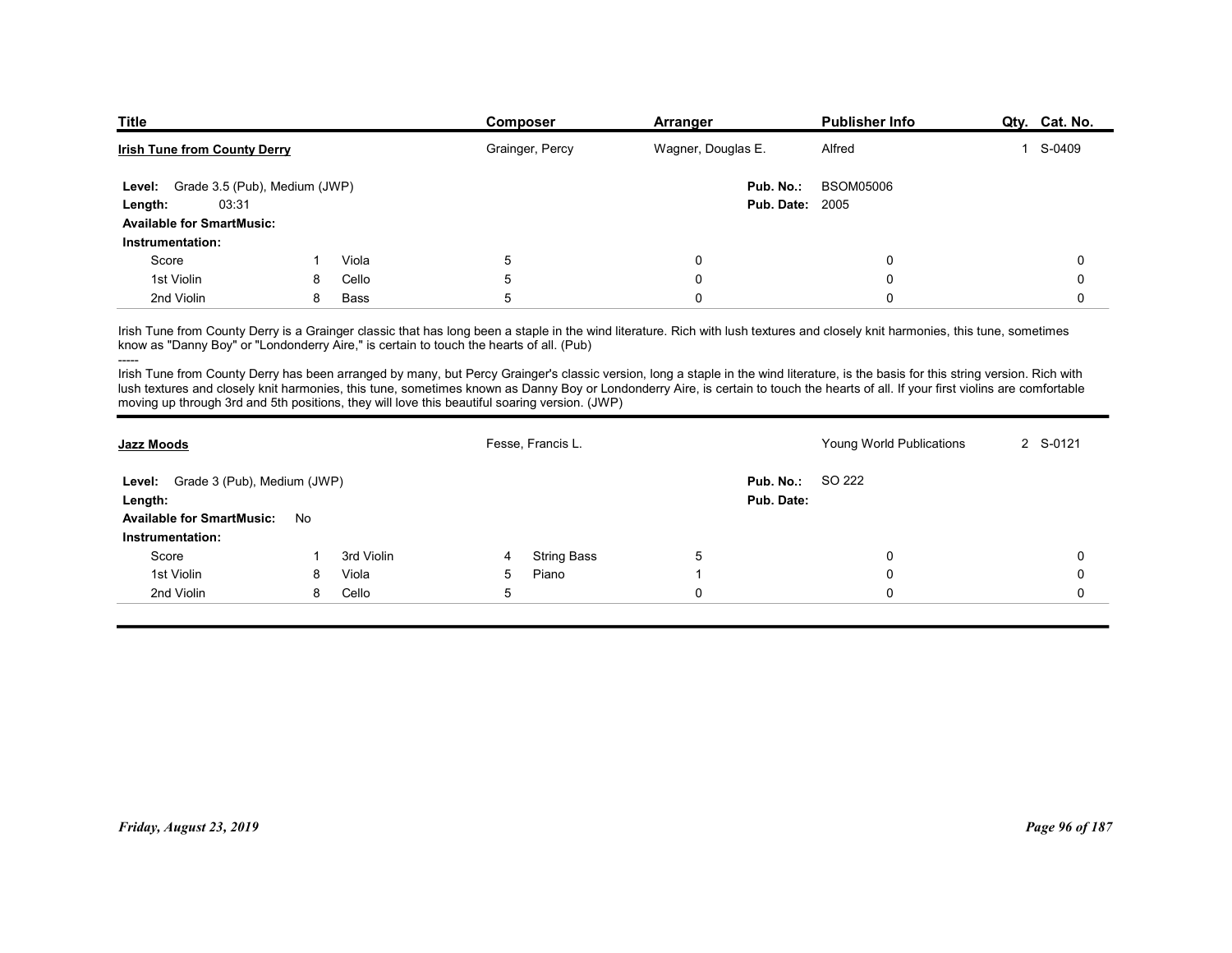| <b>Title</b>                                         |    |                      |   | <b>Composer</b>   | <b>Arranger</b>                                                                                                                                                                                                                                                                                                                                                                                                                                                                                                                                                                                                                                                                                                | <b>Publisher Info</b>         | Qty. Cat. No. |
|------------------------------------------------------|----|----------------------|---|-------------------|----------------------------------------------------------------------------------------------------------------------------------------------------------------------------------------------------------------------------------------------------------------------------------------------------------------------------------------------------------------------------------------------------------------------------------------------------------------------------------------------------------------------------------------------------------------------------------------------------------------------------------------------------------------------------------------------------------------|-------------------------------|---------------|
| Jazz Pizzicato                                       |    |                      |   | Anderson, Leroy   | Applebaum, Samuel                                                                                                                                                                                                                                                                                                                                                                                                                                                                                                                                                                                                                                                                                              | Mills Music / Belwin / Alfred | 2 S-0072      |
| Grade 3.5 (Pub), Medium (JWP)<br>Level:              |    |                      |   |                   | Pub. No.:                                                                                                                                                                                                                                                                                                                                                                                                                                                                                                                                                                                                                                                                                                      | BSO 46 / BSO09707             |               |
| 01:58<br>Length:                                     |    |                      |   |                   | Pub. Date:                                                                                                                                                                                                                                                                                                                                                                                                                                                                                                                                                                                                                                                                                                     | 1967                          |               |
| <b>Available for SmartMusic:</b><br>Instrumentation: | No |                      |   |                   |                                                                                                                                                                                                                                                                                                                                                                                                                                                                                                                                                                                                                                                                                                                |                               |               |
| Score                                                |    | 3rd Violin           | 5 | Cello             | 5                                                                                                                                                                                                                                                                                                                                                                                                                                                                                                                                                                                                                                                                                                              | $\mathbf 0$                   | $\mathbf 0$   |
| 1st Violin                                           | 6  | Open String - Violin | 3 | Bass              | 5                                                                                                                                                                                                                                                                                                                                                                                                                                                                                                                                                                                                                                                                                                              | $\mathbf 0$                   | $\mathbf 0$   |
| 2nd Violin                                           | 6  | Viola                | 5 | Piano             | $\overline{1}$                                                                                                                                                                                                                                                                                                                                                                                                                                                                                                                                                                                                                                                                                                 | $\mathbf{0}$                  | $\mathbf 0$   |
|                                                      |    |                      |   |                   | The composer is legendary, the arranger is an institution, and the tune is known the world over. An exercise in perfection and the final ingredient will appear when you program<br>this magnificent work; your players and audience will share in the joy of playing and hearing one of those rare, will-last-forever melodies. Classic charm! (Pub)<br>The composer is legendary, the arranger is an institution, and the tune is known the world over. An exercise in perfection and the final ingredient will appear when you program<br>this magnificent work; your players and audience will share in the joy of playing and hearing one of those rare, will-last-forever melodies. Classic charm! (JWP) |                               |               |
|                                                      |    |                      |   | Feese, Francis L. |                                                                                                                                                                                                                                                                                                                                                                                                                                                                                                                                                                                                                                                                                                                | Young World Publications      | 1 S-0022      |
| <b>Jazz Waltz for Strings</b>                        |    |                      |   |                   |                                                                                                                                                                                                                                                                                                                                                                                                                                                                                                                                                                                                                                                                                                                |                               |               |
|                                                      |    |                      |   |                   |                                                                                                                                                                                                                                                                                                                                                                                                                                                                                                                                                                                                                                                                                                                |                               |               |
| Level: Grade 3 (Pub), Medium Easy (JWP)<br>Length:   |    |                      |   |                   | Pub. No.:<br>Pub. Date:                                                                                                                                                                                                                                                                                                                                                                                                                                                                                                                                                                                                                                                                                        | SO 72                         |               |
| Available for SmartMusic: No                         |    |                      |   |                   |                                                                                                                                                                                                                                                                                                                                                                                                                                                                                                                                                                                                                                                                                                                |                               |               |

| Jazz Pizzicato                                                                                                   |              |                      |   | Anderson, Leroy   |                         | Applebaum, Samuel                   | Mills Music / Belwin / Alfred                                                                                                                                                                                                                                                                                                                                                                                                                                                                                                                                                                                                                                                                                  | 2 S-0072       |
|------------------------------------------------------------------------------------------------------------------|--------------|----------------------|---|-------------------|-------------------------|-------------------------------------|----------------------------------------------------------------------------------------------------------------------------------------------------------------------------------------------------------------------------------------------------------------------------------------------------------------------------------------------------------------------------------------------------------------------------------------------------------------------------------------------------------------------------------------------------------------------------------------------------------------------------------------------------------------------------------------------------------------|----------------|
| Level: Grade 3.5 (Pub), Medium (JWP)<br>01:58<br>Length:<br><b>Available for SmartMusic:</b><br>Instrumentation: | No           |                      |   |                   |                         | Pub. No.:<br><b>Pub. Date: 1967</b> | BSO 46 / BSO09707                                                                                                                                                                                                                                                                                                                                                                                                                                                                                                                                                                                                                                                                                              |                |
| Score                                                                                                            | $\mathbf{1}$ | 3rd Violin           | 5 | Cello             | $\overline{5}$          |                                     | $\mathbf 0$                                                                                                                                                                                                                                                                                                                                                                                                                                                                                                                                                                                                                                                                                                    | 0              |
| 1st Violin                                                                                                       | 6            | Open String - Violin | 3 | Bass              | 5                       |                                     | $\mathbf 0$                                                                                                                                                                                                                                                                                                                                                                                                                                                                                                                                                                                                                                                                                                    | 0              |
| 2nd Violin                                                                                                       | 6            | Viola                | 5 | Piano             | -1                      |                                     | $\mathbf 0$                                                                                                                                                                                                                                                                                                                                                                                                                                                                                                                                                                                                                                                                                                    | 0              |
|                                                                                                                  |              |                      |   |                   |                         |                                     | The composer is legendary, the arranger is an institution, and the tune is known the world over. An exercise in perfection and the final ingredient will appear when you program<br>this magnificent work; your players and audience will share in the joy of playing and hearing one of those rare, will-last-forever melodies. Classic charm! (Pub)<br>The composer is legendary, the arranger is an institution, and the tune is known the world over. An exercise in perfection and the final ingredient will appear when you program<br>this magnificent work; your players and audience will share in the joy of playing and hearing one of those rare, will-last-forever melodies. Classic charm! (JWP) |                |
| <b>Jazz Waltz for Strings</b>                                                                                    |              |                      |   | Feese, Francis L. |                         |                                     | Young World Publications                                                                                                                                                                                                                                                                                                                                                                                                                                                                                                                                                                                                                                                                                       | 1 S-0022       |
| Level: Grade 3 (Pub), Medium Easy (JWP)<br>Length:<br><b>Available for SmartMusic:</b><br>Instrumentation:       | No           |                      |   |                   |                         | Pub. No.:<br>Pub. Date:             | SO 72                                                                                                                                                                                                                                                                                                                                                                                                                                                                                                                                                                                                                                                                                                          |                |
| Score                                                                                                            | -1           | 3rd Violin           | 4 | Bass              | 5                       | Guitar                              | -1                                                                                                                                                                                                                                                                                                                                                                                                                                                                                                                                                                                                                                                                                                             | 0              |
| 1st Violin                                                                                                       | 8            | Viola                | 5 | Piano             | $\overline{\mathbf{1}}$ |                                     | $\mathbf 0$                                                                                                                                                                                                                                                                                                                                                                                                                                                                                                                                                                                                                                                                                                    | $\mathbf 0$    |
| 2nd Violin                                                                                                       | 8            | Cello                | 5 | <b>Drums</b>      | $\overline{1}$          |                                     | $\mathbf 0$                                                                                                                                                                                                                                                                                                                                                                                                                                                                                                                                                                                                                                                                                                    | $\mathbf 0$    |
|                                                                                                                  |              |                      |   |                   |                         |                                     |                                                                                                                                                                                                                                                                                                                                                                                                                                                                                                                                                                                                                                                                                                                |                |
| Friday, August 23, 2019                                                                                          |              |                      |   |                   |                         |                                     |                                                                                                                                                                                                                                                                                                                                                                                                                                                                                                                                                                                                                                                                                                                | Page 97 of 187 |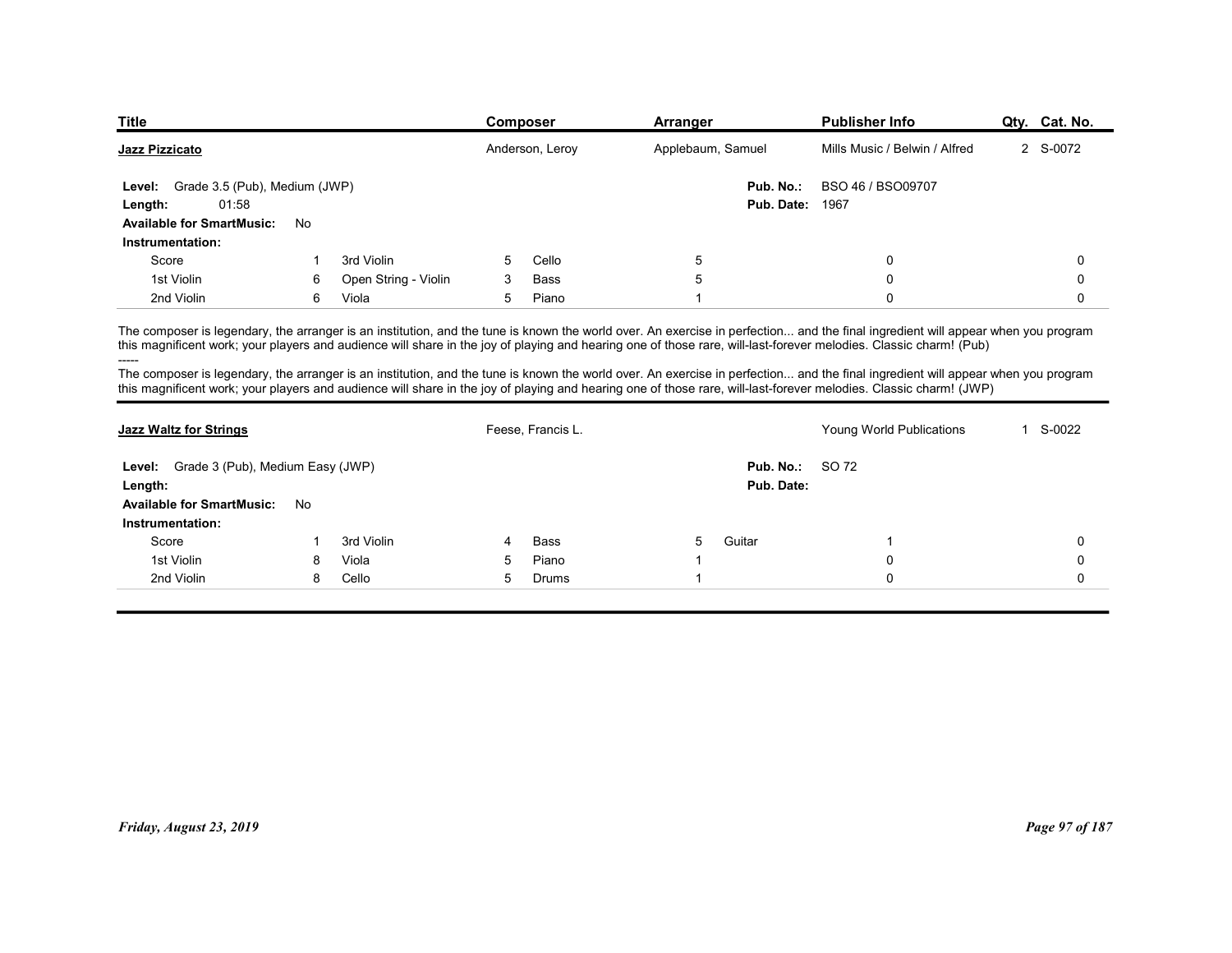| <b>Title</b>                                                                                                           |                |                             | <b>Composer</b>                                                                                                         | <b>Arranger</b>               | <b>Publisher Info</b>                                                                                                                                                        | Qty. Cat. No.    |
|------------------------------------------------------------------------------------------------------------------------|----------------|-----------------------------|-------------------------------------------------------------------------------------------------------------------------|-------------------------------|------------------------------------------------------------------------------------------------------------------------------------------------------------------------------|------------------|
| <b>Jicarilla Territory</b>                                                                                             |                |                             | Keuning, Ked                                                                                                            |                               | Young World Publications /<br><b>RBC</b> Music                                                                                                                               | 1 S-0023         |
| Level: Grade 2 (Pub)<br>Length:<br><b>Available for SmartMusic:</b>                                                    | No             |                             |                                                                                                                         | Pub. No.:<br>Pub. Date:       | SO 107                                                                                                                                                                       |                  |
| Instrumentation:                                                                                                       | -1             | 3rd Violin                  | 4                                                                                                                       |                               |                                                                                                                                                                              |                  |
| Score<br>1st Violin                                                                                                    | 8              | Viola                       | Bass<br>Piano<br>5                                                                                                      | $\sqrt{5}$<br>$\mathbf{1}$    | $\boldsymbol{0}$<br>$\boldsymbol{0}$                                                                                                                                         | 0<br>$\mathbf 0$ |
| 2nd Violin                                                                                                             | 8              | Cello                       | 5                                                                                                                       | 0                             | 0                                                                                                                                                                            | 0                |
| <b>John Williams Trilogy</b><br>Star Wars (Main Theme and End Credits) / Theme From<br>"Jurassic Park" / Raiders March |                |                             | Williams, John                                                                                                          | Custer, Calvin                | Hal Leonard                                                                                                                                                                  | 2 S-0175         |
| Level: Medium (Pub), Medium (JWP)<br>Length:<br><b>Available for SmartMusic:</b><br>Instrumentation:                   | No             |                             |                                                                                                                         |                               | Pub. No.: 04626082<br><b>Pub. Date: 1998</b>                                                                                                                                 |                  |
| Conductor                                                                                                              | $\overline{1}$ | Viola                       | Piano<br>-4                                                                                                             | $\mathbf{1}$                  | $\mathbf 0$                                                                                                                                                                  | 0                |
| Violin 1<br>Violin 2                                                                                                   | 8<br>8         | Cello<br><b>String Bass</b> | Percussion<br>4<br>4                                                                                                    | $\overline{2}$<br>$\mathbf 0$ | $\mathbf 0$<br>$\mathsf{O}\xspace$                                                                                                                                           | 0<br>0           |
| Set #2 missing<br>$(1 of 8)$ Violin 1<br>$(3 \text{ of } 8)$ Violin 2<br>$(1 of 4)$ Viola                              |                |                             | for your orchestra! Includes: Star Wars Main Title And End Credits; Theme from "Jurassic Park" and Raiders March. (JWP) |                               | What a fabulous medley of blockbuster themes from the pen of master film composer John Williams! And with the arranging talent of Calvin Custer, you know this one will work |                  |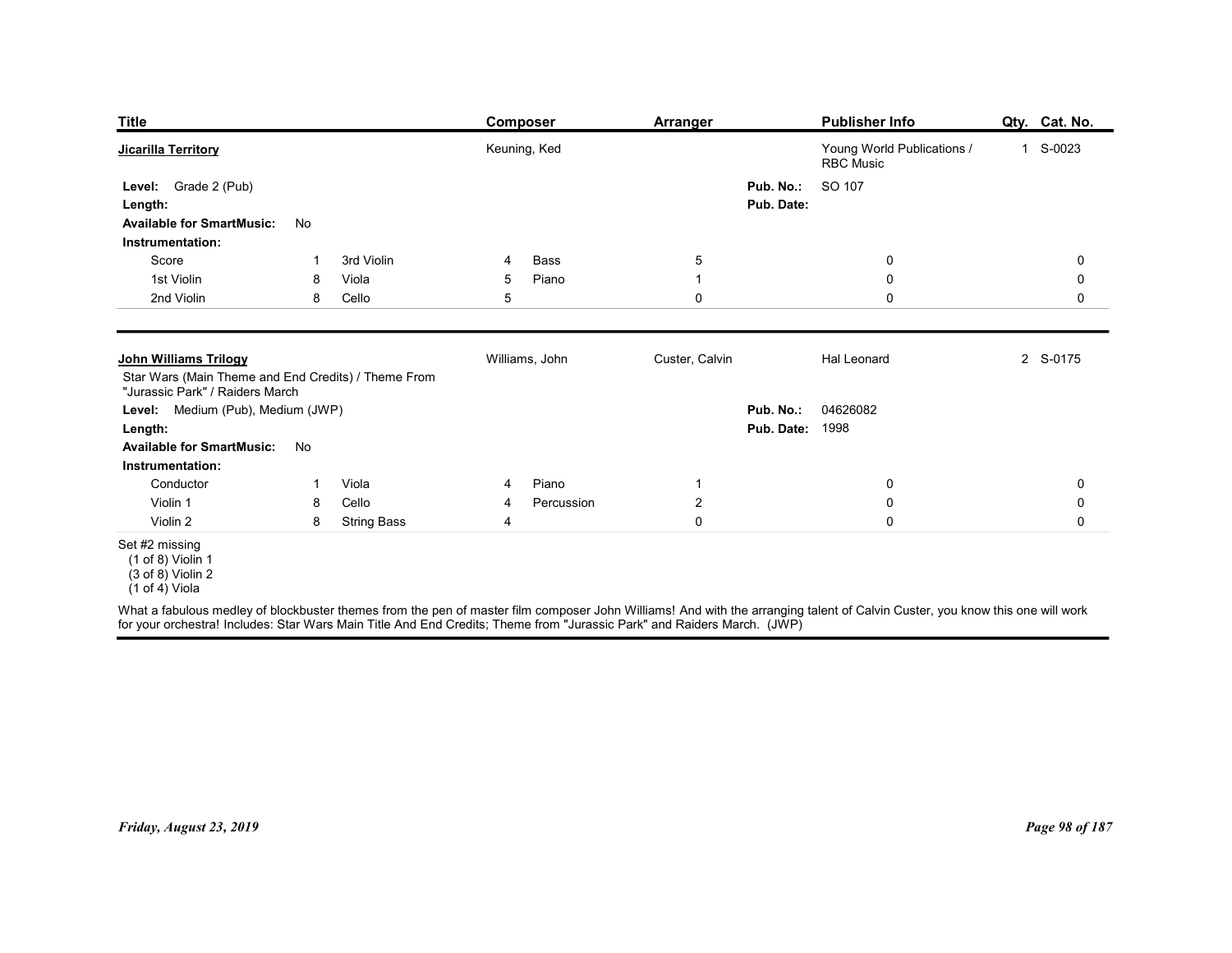| <b>Title</b>                                                  |    |            |         | <b>Composer</b>         | <b>Arranger</b>       | <b>Publisher Info</b>                                                                                                                                                                                                                                                                                                                                     | Qty. Cat. No.          |
|---------------------------------------------------------------|----|------------|---------|-------------------------|-----------------------|-----------------------------------------------------------------------------------------------------------------------------------------------------------------------------------------------------------------------------------------------------------------------------------------------------------------------------------------------------------|------------------------|
| <b>Jupiter</b>                                                |    |            |         | Holst, Gustav           | Monday, Deborah Baker | Neil A. Kjos                                                                                                                                                                                                                                                                                                                                              | 2 S-0258               |
| From The Planets, Op. 32                                      |    |            |         |                         |                       |                                                                                                                                                                                                                                                                                                                                                           |                        |
| Grade 2 (Pub), Easy (JWP)<br>Level:                           |    |            |         |                         | Pub. No.:             | SO236C                                                                                                                                                                                                                                                                                                                                                    |                        |
| 02:55<br>Length:                                              |    |            |         |                         |                       | <b>Pub. Date: 2006</b>                                                                                                                                                                                                                                                                                                                                    |                        |
| <b>Available for SmartMusic:</b>                              |    |            |         |                         |                       |                                                                                                                                                                                                                                                                                                                                                           |                        |
| Instrumentation:<br>Score                                     |    | 3rd Violin |         | 5<br><b>String Bass</b> | $\overline{5}$        | 0                                                                                                                                                                                                                                                                                                                                                         | 0                      |
| 1st Violin                                                    | 8  | Viola      |         | Piano<br>5              | $\mathbf{1}$          | 0                                                                                                                                                                                                                                                                                                                                                         | 0                      |
| 2nd Violin                                                    | 8  | Cello      |         | 5                       | 0                     | $\mathbf 0$                                                                                                                                                                                                                                                                                                                                               | 0                      |
| Set #2 missing<br>(1 of 8) 1st Violin<br>(1 of 5) String Bass |    |            |         |                         |                       |                                                                                                                                                                                                                                                                                                                                                           |                        |
| recommended! (Pub)                                            |    |            |         |                         |                       | This is not to be missed! Rarely do young string orchestras get the chance to play a work of this importance. This arrangement, in G Major throughout, features the beautiful<br>central hymn melody. Perfect for young players, this publication also includes a "Learning Bank" containing basic information about Gustav Holst and The Planets. Highly |                        |
| <b>Just for Strings</b>                                       |    |            | Various |                         | Frost, Robert S.      | <b>Kendor Music</b>                                                                                                                                                                                                                                                                                                                                       | S-0057<br>$\mathbf{1}$ |
|                                                               |    |            |         |                         |                       | <b>Pub. No.: 7088</b>                                                                                                                                                                                                                                                                                                                                     |                        |
|                                                               |    |            |         |                         |                       |                                                                                                                                                                                                                                                                                                                                                           |                        |
| Level: Younger (Pub)                                          |    |            |         |                         |                       |                                                                                                                                                                                                                                                                                                                                                           |                        |
| 03:30<br>Length:<br><b>Available for SmartMusic:</b>          | No |            |         |                         | Pub. Date:            |                                                                                                                                                                                                                                                                                                                                                           |                        |

| <u>Jupiter</u>                                                |              |            |              | Holst, Gustav      | Monday, Deborah Baker | Neil A. Kjos                                                                                                                                                                                                                                                                                                                                              | 2 S-0258       |
|---------------------------------------------------------------|--------------|------------|--------------|--------------------|-----------------------|-----------------------------------------------------------------------------------------------------------------------------------------------------------------------------------------------------------------------------------------------------------------------------------------------------------------------------------------------------------|----------------|
| From The Planets, Op. 32                                      |              |            |              |                    |                       |                                                                                                                                                                                                                                                                                                                                                           |                |
| Level: Grade 2 (Pub), Easy (JWP)                              |              |            |              |                    | Pub. No.:             | SO236C                                                                                                                                                                                                                                                                                                                                                    |                |
| 02:55<br>Length:                                              |              |            |              |                    |                       | <b>Pub. Date: 2006</b>                                                                                                                                                                                                                                                                                                                                    |                |
| <b>Available for SmartMusic:</b>                              |              |            |              |                    |                       |                                                                                                                                                                                                                                                                                                                                                           |                |
| Instrumentation:                                              |              |            |              |                    |                       |                                                                                                                                                                                                                                                                                                                                                           |                |
| Score                                                         | $\mathbf{1}$ | 3rd Violin | 5            | <b>String Bass</b> | $\overline{5}$        | $\mathbf 0$                                                                                                                                                                                                                                                                                                                                               | $\mathbf 0$    |
| 1st Violin                                                    | 8            | Viola      | $\sqrt{5}$   | Piano              | $\overline{1}$        | $\mathbf 0$                                                                                                                                                                                                                                                                                                                                               | $\mathbf 0$    |
| 2nd Violin                                                    | 8            | Cello      | $\sqrt{5}$   |                    | $\mathsf 0$           | $\mathbf 0$                                                                                                                                                                                                                                                                                                                                               | $\mathbf 0$    |
| Set #2 missing<br>(1 of 8) 1st Violin<br>(1 of 5) String Bass |              |            |              |                    |                       |                                                                                                                                                                                                                                                                                                                                                           |                |
| recommended! (Pub)                                            |              |            |              |                    |                       | This is not to be missed! Rarely do young string orchestras get the chance to play a work of this importance. This arrangement, in G Major throughout, features the beautiful<br>central hymn melody. Perfect for young players, this publication also includes a "Learning Bank" containing basic information about Gustav Holst and The Planets. Highly |                |
| <b>Just for Strings</b>                                       |              |            | Various      |                    | Frost, Robert S.      | Kendor Music                                                                                                                                                                                                                                                                                                                                              | 1 S-0057       |
| Level: Younger (Pub)                                          |              |            |              |                    |                       | Pub. No.: 7088                                                                                                                                                                                                                                                                                                                                            |                |
| 03:30<br>Length:                                              |              |            |              |                    | Pub. Date:            |                                                                                                                                                                                                                                                                                                                                                           |                |
| <b>Available for SmartMusic:</b>                              | No           |            |              |                    |                       |                                                                                                                                                                                                                                                                                                                                                           |                |
| Instrumentation:                                              |              |            |              |                    |                       |                                                                                                                                                                                                                                                                                                                                                           |                |
| Score                                                         | -1           | 3rd Violin | -1           | Bass               | $\mathbf{3}$          | $\mathbf 0$                                                                                                                                                                                                                                                                                                                                               | $\mathbf 0$    |
| 1st Violin                                                    | 5            | Viola      | 3            | Piano              | $\overline{1}$        | $\mathbf 0$                                                                                                                                                                                                                                                                                                                                               | 0              |
| 2nd Violin                                                    | 5            | Cello      | $\mathbf{3}$ |                    | $\mathsf 0$           | $\mathbf 0$                                                                                                                                                                                                                                                                                                                                               | $\mathbf 0$    |
|                                                               |              |            |              |                    |                       |                                                                                                                                                                                                                                                                                                                                                           |                |
|                                                               |              |            |              |                    |                       |                                                                                                                                                                                                                                                                                                                                                           |                |
|                                                               |              |            |              |                    |                       |                                                                                                                                                                                                                                                                                                                                                           |                |
|                                                               |              |            |              |                    |                       |                                                                                                                                                                                                                                                                                                                                                           |                |
|                                                               |              |            |              |                    |                       |                                                                                                                                                                                                                                                                                                                                                           |                |
|                                                               |              |            |              |                    |                       |                                                                                                                                                                                                                                                                                                                                                           |                |
|                                                               |              |            |              |                    |                       |                                                                                                                                                                                                                                                                                                                                                           |                |
|                                                               |              |            |              |                    |                       |                                                                                                                                                                                                                                                                                                                                                           |                |
|                                                               |              |            |              |                    |                       |                                                                                                                                                                                                                                                                                                                                                           |                |
|                                                               |              |            |              |                    |                       |                                                                                                                                                                                                                                                                                                                                                           |                |
|                                                               |              |            |              |                    |                       |                                                                                                                                                                                                                                                                                                                                                           |                |
|                                                               |              |            |              |                    |                       |                                                                                                                                                                                                                                                                                                                                                           |                |
| Friday, August 23, 2019                                       |              |            |              |                    |                       |                                                                                                                                                                                                                                                                                                                                                           | Page 99 of 187 |
|                                                               |              |            |              |                    |                       |                                                                                                                                                                                                                                                                                                                                                           |                |
|                                                               |              |            |              |                    |                       |                                                                                                                                                                                                                                                                                                                                                           |                |
|                                                               |              |            |              |                    |                       |                                                                                                                                                                                                                                                                                                                                                           |                |
|                                                               |              |            |              |                    |                       |                                                                                                                                                                                                                                                                                                                                                           |                |
|                                                               |              |            |              |                    |                       |                                                                                                                                                                                                                                                                                                                                                           |                |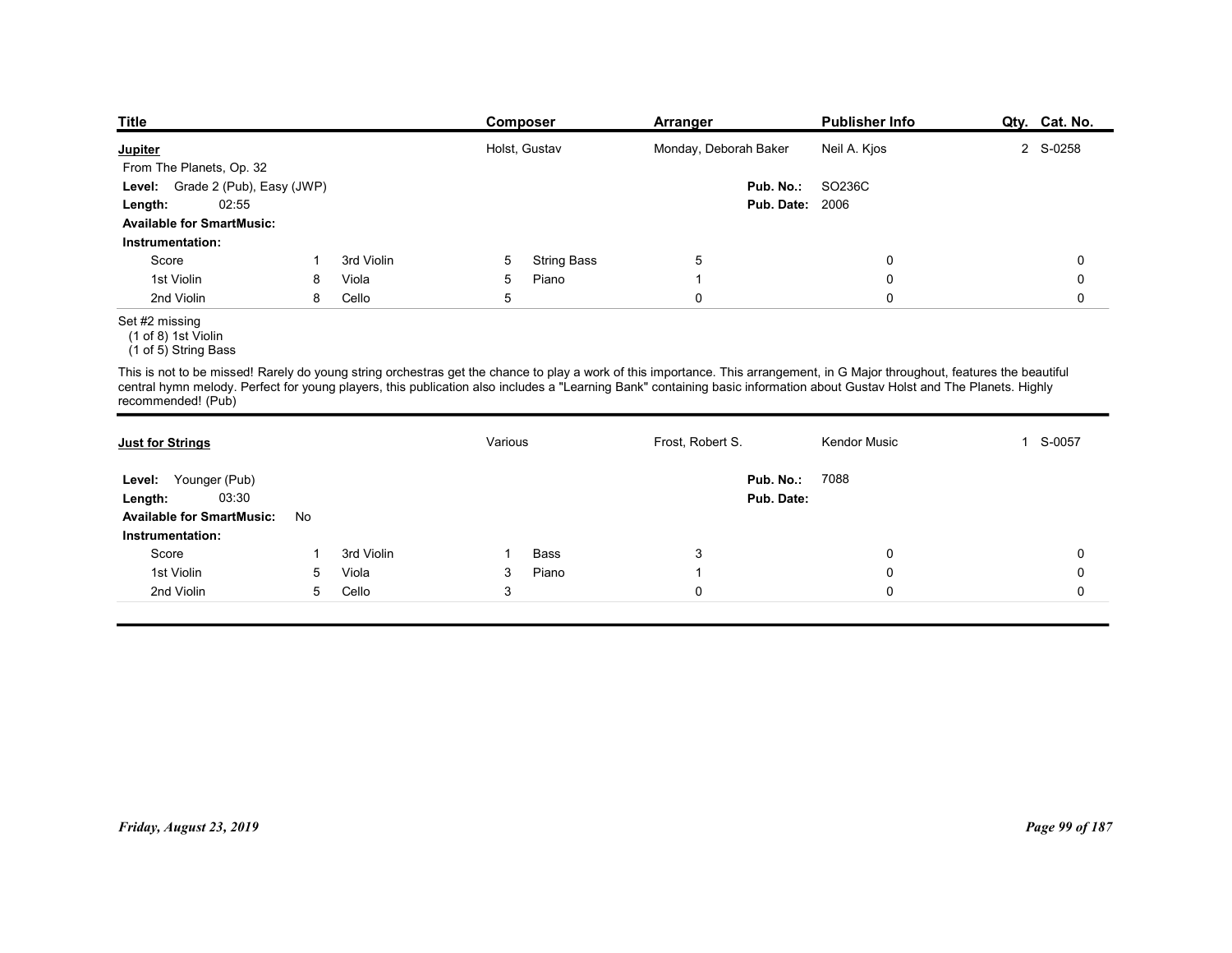| <b>Title</b>                                                                                                                                                                                                                                                                                                                                                                                                                              |    |                                | <b>Composer</b> |                                             | Arranger                      |                                     | <b>Publisher Info</b> | Qty. Cat. No. |
|-------------------------------------------------------------------------------------------------------------------------------------------------------------------------------------------------------------------------------------------------------------------------------------------------------------------------------------------------------------------------------------------------------------------------------------------|----|--------------------------------|-----------------|---------------------------------------------|-------------------------------|-------------------------------------|-----------------------|---------------|
| <u>Kashmir</u>                                                                                                                                                                                                                                                                                                                                                                                                                            |    |                                |                 | Page, Jimmy; Plant,<br>Robert; Bonham, John | McCarrick, Tim                |                                     | Alfred                | 4 S-0302      |
| Level: Grade 3 (Pub), Medium Easy (JWP)                                                                                                                                                                                                                                                                                                                                                                                                   |    |                                |                 |                                             |                               | Pub. No.:<br><b>Pub. Date: 2009</b> | 31546                 |               |
| Length:<br><b>Available for SmartMusic:</b>                                                                                                                                                                                                                                                                                                                                                                                               |    |                                |                 |                                             |                               |                                     |                       |               |
| Instrumentation:<br>Score                                                                                                                                                                                                                                                                                                                                                                                                                 | -1 |                                | 5               | 2nd Cello                                   |                               |                                     | $\mathbf 0$           | 0             |
| 1st Violin                                                                                                                                                                                                                                                                                                                                                                                                                                | 8  | 3rd Violin (Viola TC)<br>Viola | $5\phantom{.0}$ | Bass                                        | $\overline{2}$<br>$\,$ 5 $\,$ |                                     | $\mathbf 0$           | 0             |
| 2nd Violin                                                                                                                                                                                                                                                                                                                                                                                                                                | 8  | 1st Cello                      | $\overline{5}$  |                                             | $\mathsf 0$                   |                                     | $\mathsf 0$           | 0             |
|                                                                                                                                                                                                                                                                                                                                                                                                                                           |    |                                |                 |                                             |                               |                                     |                       |               |
| Set #4 missing<br>(1 of 5) 2nd Violin                                                                                                                                                                                                                                                                                                                                                                                                     |    |                                |                 |                                             |                               |                                     |                       |               |
| Why look for a rock tune arranged for strings when this classic rock hit was written FOR strings! Released in 1975, the original included an orchestra of middle-eastern string<br>players that created an unforgettable sound! Kashmir took everyone by surprise and elevated Led Zeppelin to the status of rock icons. Transcribed from the original, this piece<br>includes all the classic riffs. Great as an opener or encore! (Pub) |    |                                |                 |                                             |                               |                                     |                       |               |
| La Boca Grande                                                                                                                                                                                                                                                                                                                                                                                                                            |    |                                | "Casey"         | Kriechbaum, Jr., C.B.                       |                               |                                     | Neil A. Kjos          | 1 S-0061      |

| <b>Kashmir</b>                                                                                                                                                                                                                                                                                                                                                                                                                            |              |                       |            | Page, Jimmy; Plant,<br>Robert; Bonham, John | McCarrick, Tim |                                     | Alfred       | 4 S-0302        |
|-------------------------------------------------------------------------------------------------------------------------------------------------------------------------------------------------------------------------------------------------------------------------------------------------------------------------------------------------------------------------------------------------------------------------------------------|--------------|-----------------------|------------|---------------------------------------------|----------------|-------------------------------------|--------------|-----------------|
| Grade 3 (Pub), Medium Easy (JWP)<br>Level:<br>Length:<br><b>Available for SmartMusic:</b>                                                                                                                                                                                                                                                                                                                                                 |              |                       |            |                                             |                | Pub. No.:<br><b>Pub. Date: 2009</b> | 31546        |                 |
| Instrumentation:                                                                                                                                                                                                                                                                                                                                                                                                                          |              |                       |            |                                             |                |                                     |              |                 |
| Score                                                                                                                                                                                                                                                                                                                                                                                                                                     | $\mathbf{1}$ | 3rd Violin (Viola TC) | 5          | 2nd Cello                                   | $\sqrt{2}$     |                                     | 0            | $\pmb{0}$       |
| 1st Violin                                                                                                                                                                                                                                                                                                                                                                                                                                | 8            | Viola                 | $\sqrt{5}$ | Bass                                        | $\mathbf 5$    |                                     | $\pmb{0}$    | $\mathbf 0$     |
| 2nd Violin                                                                                                                                                                                                                                                                                                                                                                                                                                | 8            | 1st Cello             | $\sqrt{5}$ |                                             | $\mathbf 0$    |                                     | $\mathbf 0$  | 0               |
| Set #4 missing<br>$(1 of 5)$ 2nd Violin                                                                                                                                                                                                                                                                                                                                                                                                   |              |                       |            |                                             |                |                                     |              |                 |
| Why look for a rock tune arranged for strings when this classic rock hit was written FOR strings! Released in 1975, the original included an orchestra of middle-eastern string<br>players that created an unforgettable sound! Kashmir took everyone by surprise and elevated Led Zeppelin to the status of rock icons. Transcribed from the original, this piece<br>includes all the classic riffs. Great as an opener or encore! (Pub) |              |                       |            |                                             |                |                                     |              |                 |
| La Boca Grande                                                                                                                                                                                                                                                                                                                                                                                                                            |              |                       | "Casey"    | Kriechbaum, Jr., C.B.                       |                |                                     | Neil A. Kjos | 1 S-0061        |
| Level: Grade 3 (Pub), Easy (JWP), Easy (SM)<br>02:30<br>Length:<br><b>Available for SmartMusic:</b><br>Instrumentation:                                                                                                                                                                                                                                                                                                                   | Yes          |                       |            |                                             |                | Pub. No.:<br>Pub. Date:             | WS01B        |                 |
| Score                                                                                                                                                                                                                                                                                                                                                                                                                                     | 1            | 3rd Violin            | 3          | Bass                                        | 3              | Percussion 2                        | -1           | 0               |
| 1st Violin                                                                                                                                                                                                                                                                                                                                                                                                                                | 5            | Viola                 | 3          | Timpani                                     | $\mathbf{1}$   | Piano                               | 1            | $\mathbf 0$     |
| 2nd Violin                                                                                                                                                                                                                                                                                                                                                                                                                                | 5            | Cello                 | 3          | Percussion 1                                | $\mathbf{1}$   |                                     | $\mathbf 0$  | 0               |
|                                                                                                                                                                                                                                                                                                                                                                                                                                           |              |                       |            |                                             |                |                                     |              |                 |
| Friday, August 23, 2019                                                                                                                                                                                                                                                                                                                                                                                                                   |              |                       |            |                                             |                |                                     |              | Page 100 of 187 |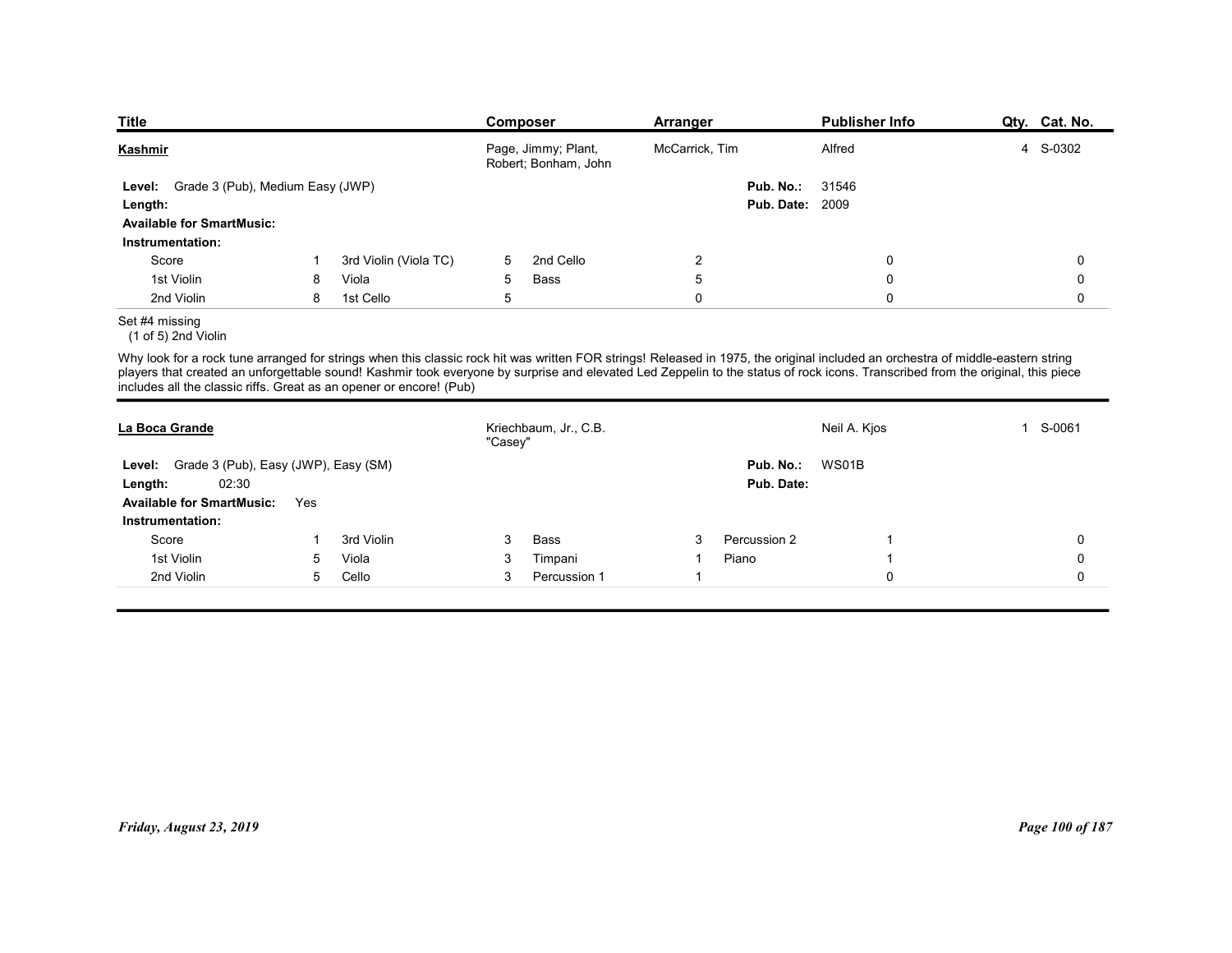| <b>Title</b>                                                                                         |        |                            | Composer                                                                                                                                                                    | Arranger               | <b>Publisher Info</b>      | Qty. Cat. No.    |
|------------------------------------------------------------------------------------------------------|--------|----------------------------|-----------------------------------------------------------------------------------------------------------------------------------------------------------------------------|------------------------|----------------------------|------------------|
| La La Land, Music From                                                                               |        |                            | Hurwitz, Justin; Pasek, Benj Longfield, Robert                                                                                                                              |                        | Hal Leonard                | 1 S-0399         |
| Mia & Sebastian's Theme / Another Day in the Sun / Audition<br>(The Fools Who Dream) / City of Stars |        |                            |                                                                                                                                                                             |                        |                            |                  |
| Level: Grade 3 to 4 (Pub), Medium (JPW)                                                              |        |                            |                                                                                                                                                                             | Pub. No.:              | HL04491978                 |                  |
| Length:                                                                                              |        |                            |                                                                                                                                                                             | <b>Pub. Date: 2016</b> |                            |                  |
| <b>Available for SmartMusic:</b>                                                                     |        |                            |                                                                                                                                                                             |                        |                            |                  |
| Instrumentation:                                                                                     |        |                            |                                                                                                                                                                             |                        |                            |                  |
| Score                                                                                                |        | Violin 3                   | Bass                                                                                                                                                                        |                        | 0                          | 0                |
| Violin 1<br>Violin 2                                                                                 | 8<br>8 | Viola<br>Cello             | Piano<br>Percussion<br>4                                                                                                                                                    |                        | 0<br>$\mathbf 0$           | $\Omega$         |
|                                                                                                      |        |                            |                                                                                                                                                                             |                        |                            |                  |
|                                                                                                      |        |                            | With 14 Oscar® nominations and six wins, La La Land and its charismatic cast cultivated a new worldwide audience for film musicals. With memorable songs by composer Justin |                        |                            |                  |
|                                                                                                      |        |                            | Hurwitz (including Oscar winner "City of Stars"), Robert Longfield's superb arrangement is great entertainment for most any performance. Includes Mia & Sebastian's Theme,  |                        |                            |                  |
|                                                                                                      |        |                            |                                                                                                                                                                             |                        |                            |                  |
| Another Day of Sun, Audition (The Fools Who Dream), City of Stars. (Pub)                             |        |                            | Telemann, Georg Philipp                                                                                                                                                     | McCashin, Robert D.    | Wingert Jones              | 1 S-0388         |
| La Rejouissance, Sarabande, and Gigue                                                                |        |                            |                                                                                                                                                                             |                        |                            |                  |
| from Suite in D, TWV 55:D8                                                                           |        |                            |                                                                                                                                                                             |                        |                            |                  |
| Level: Medium Easy to Medium (Pub), Medium Easy to Medium (JWP)                                      |        |                            |                                                                                                                                                                             | Pub. No.: 3035951      |                            |                  |
| 05:30<br>Length:                                                                                     |        |                            |                                                                                                                                                                             | <b>Pub. Date: 2018</b> |                            |                  |
| <b>Available for SmartMusic:</b>                                                                     |        |                            |                                                                                                                                                                             |                        |                            |                  |
| Instrumentation:                                                                                     |        |                            |                                                                                                                                                                             |                        |                            |                  |
| Score                                                                                                | -1     | Violin 3/Viola TC          | Cello<br>3                                                                                                                                                                  | 5                      | 0                          | 0                |
| Violin 1<br>Violin 2                                                                                 | 8<br>8 | Viola/Violin 2 AC<br>Viola | Bass<br>3<br>$5\phantom{.0}$                                                                                                                                                | 5<br>$\boldsymbol{0}$  | $\mathbf 0$<br>$\mathbf 0$ | $\mathbf 0$<br>0 |

| (The Fools Who Dream) / City of Stars                                                                                                                                                                                                                                                                                                                                                                                                 |    | Mia & Sebastian's Theme / Another Day in the Sun / Audition |                |                         |                     |                        |             |
|---------------------------------------------------------------------------------------------------------------------------------------------------------------------------------------------------------------------------------------------------------------------------------------------------------------------------------------------------------------------------------------------------------------------------------------|----|-------------------------------------------------------------|----------------|-------------------------|---------------------|------------------------|-------------|
| Level: Grade 3 to 4 (Pub), Medium (JPW)                                                                                                                                                                                                                                                                                                                                                                                               |    |                                                             |                |                         |                     | Pub. No.: HL04491978   |             |
| Length:                                                                                                                                                                                                                                                                                                                                                                                                                               |    |                                                             |                |                         |                     | <b>Pub. Date: 2016</b> |             |
| <b>Available for SmartMusic:</b>                                                                                                                                                                                                                                                                                                                                                                                                      |    |                                                             |                |                         |                     |                        |             |
| Instrumentation:                                                                                                                                                                                                                                                                                                                                                                                                                      |    |                                                             |                |                         |                     |                        |             |
| Score                                                                                                                                                                                                                                                                                                                                                                                                                                 | -1 | Violin 3                                                    | 4              | Bass                    | 4                   | 0                      | 0           |
| Violin 1                                                                                                                                                                                                                                                                                                                                                                                                                              | -8 | Viola                                                       |                | Piano                   |                     | 0                      | $\Omega$    |
| Violin 2                                                                                                                                                                                                                                                                                                                                                                                                                              | 8  | Cello                                                       | 4              | Percussion              | -1                  | $\mathbf 0$            | $\mathbf 0$ |
| With 14 Oscar® nominations and six wins, La La Land and its charismatic cast cultivated a new worldwide audience for film musicals. With memorable songs by composer Justin<br>Hurwitz (including Oscar winner "City of Stars"), Robert Longfield's superb arrangement is great entertainment for most any performance. Includes Mia & Sebastian's Theme,<br>Another Day of Sun, Audition (The Fools Who Dream), City of Stars. (Pub) |    |                                                             |                |                         |                     |                        |             |
| La Rejouissance, Sarabande, and Gigue<br>from Suite in D. TWV 55:D8                                                                                                                                                                                                                                                                                                                                                                   |    |                                                             |                | Telemann, Georg Philipp | McCashin, Robert D. | <b>Wingert Jones</b>   | 1 S-0388    |
| Level: Medium Easy to Medium (Pub), Medium Easy to Medium (JWP)                                                                                                                                                                                                                                                                                                                                                                       |    |                                                             |                |                         | Pub. No.:           | 3035951                |             |
| 05:30<br>Length:                                                                                                                                                                                                                                                                                                                                                                                                                      |    |                                                             |                |                         |                     | <b>Pub. Date: 2018</b> |             |
| <b>Available for SmartMusic:</b>                                                                                                                                                                                                                                                                                                                                                                                                      |    |                                                             |                |                         |                     |                        |             |
| Instrumentation:                                                                                                                                                                                                                                                                                                                                                                                                                      |    |                                                             |                |                         |                     |                        |             |
| Score                                                                                                                                                                                                                                                                                                                                                                                                                                 | -1 | Violin 3/Viola TC                                           | 3              | Cello                   | 5                   | 0                      | 0           |
| Violin 1                                                                                                                                                                                                                                                                                                                                                                                                                              | 8  | Viola/Violin 2 AC                                           | 3              | Bass                    | 5                   | 0                      | $\Omega$    |
| Violin 2                                                                                                                                                                                                                                                                                                                                                                                                                              | 8  | Viola                                                       | $\overline{5}$ |                         | $\mathbf 0$         | $\mathbf 0$            | $\Omega$    |
| These three movements: La Rejouissance, Sarabande, and Gigue, are taken from Telemann's seven movement Suite in D, originally composed for trumpet and orchestra. An<br>excellent introduction to late Baroque style playing for intermediate students, featuring contrasting tempos, dotted rhythms, and compound time signatures in playable first<br>position. (Pub)                                                               |    |                                                             |                |                         |                     |                        |             |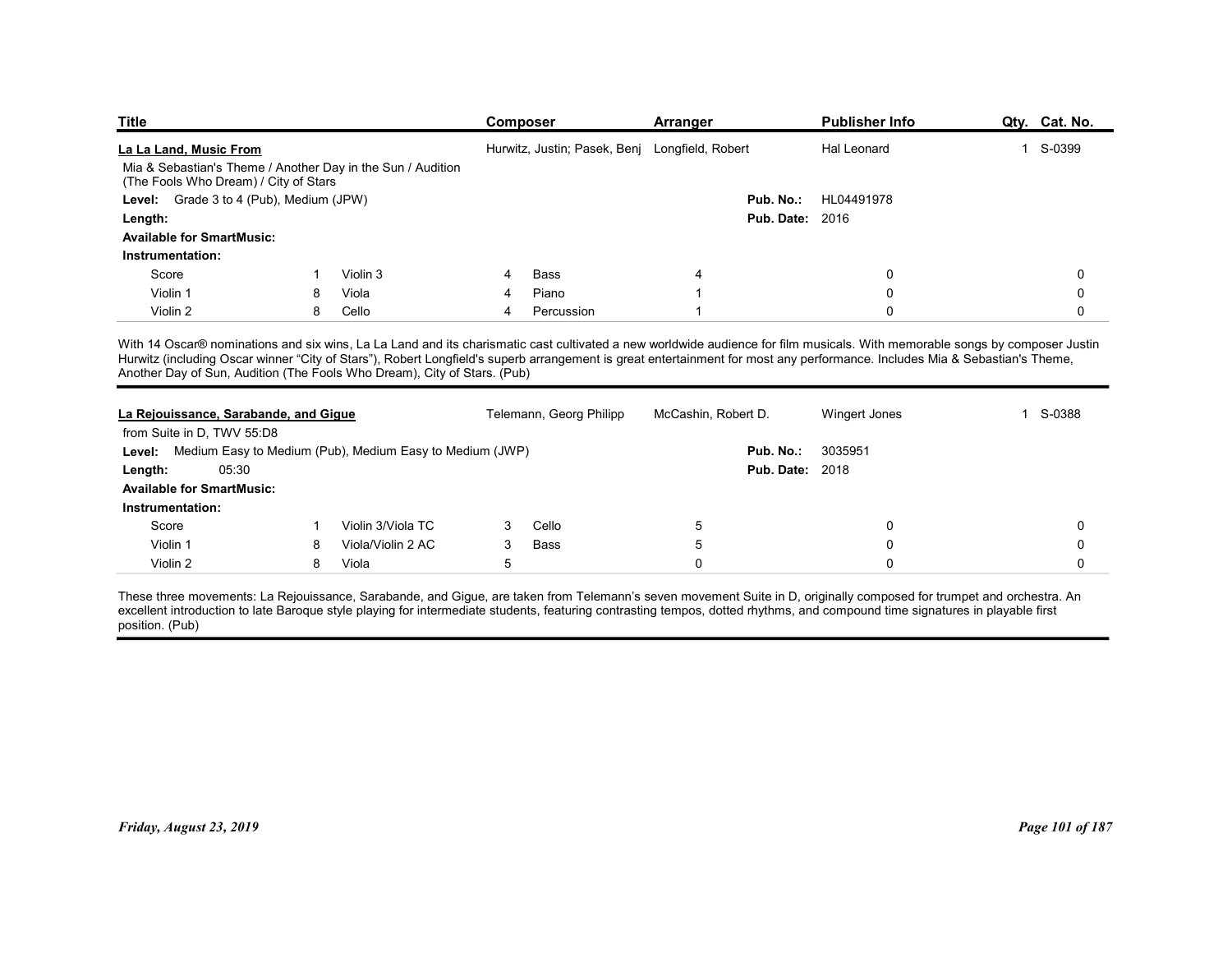| <b>Title</b>                                                           |    |       | Composer                                                                                                                                                                                                                                                                                                                                                               | Arranger      |                                     | <b>Publisher Info</b>    | Qty. Cat. No. |
|------------------------------------------------------------------------|----|-------|------------------------------------------------------------------------------------------------------------------------------------------------------------------------------------------------------------------------------------------------------------------------------------------------------------------------------------------------------------------------|---------------|-------------------------------------|--------------------------|---------------|
| <b>Last Spring</b>                                                     |    |       | Grieg, Edvard                                                                                                                                                                                                                                                                                                                                                          | O'Neill, John |                                     | Ludwig / Hal Leonard     | 2 S-0232      |
| Two Elegaic Melodies, Op. 34. No. 2: Varen                             |    |       |                                                                                                                                                                                                                                                                                                                                                                        |               |                                     |                          |               |
| Level: Grade 3 (Pub), Medium Easy (JWP)                                |    |       |                                                                                                                                                                                                                                                                                                                                                                        |               | Pub. No.:<br><b>Pub. Date: 2007</b> | 10250139                 |               |
| Length:<br><b>Available for SmartMusic:</b>                            | No |       |                                                                                                                                                                                                                                                                                                                                                                        |               |                                     |                          |               |
| Instrumentation:                                                       |    |       |                                                                                                                                                                                                                                                                                                                                                                        |               |                                     |                          |               |
| Score                                                                  |    | Viola | 5                                                                                                                                                                                                                                                                                                                                                                      | 0             |                                     | 0                        | 0             |
| Violin 1                                                               | 8  | Cello | $5\phantom{.0}$                                                                                                                                                                                                                                                                                                                                                        | 0             |                                     | 0                        | 0             |
| Violin 2                                                               | 8  | Bass  | $5\phantom{.0}$                                                                                                                                                                                                                                                                                                                                                        | 0             |                                     | $\mathbf 0$              | $\mathbf 0$   |
| Set #2 missing<br>$(1 of 8)$ Violin 1<br>$(1 of 5)$ Cello              |    |       |                                                                                                                                                                                                                                                                                                                                                                        |               |                                     |                          |               |
| quality, Last Spring will find frequent use with your orchestra. (Pub) |    |       | The Norwegian master's beloved melody has been sensitively arranged for strings. With multiple expressive opportunities throughout, this work is the most fun for the conductor!<br>(All of our recording conductors wanted to conduct this piece!) The string bass is rarely used, yet is important in this delicate work. A great study in ensemble playing and tone |               |                                     |                          |               |
| Legend                                                                 |    |       | O'Fallon, David                                                                                                                                                                                                                                                                                                                                                        |               |                                     | Highland/Etling / Alfred | 3 S-0210      |
|                                                                        |    |       |                                                                                                                                                                                                                                                                                                                                                                        |               | Pub. No.:                           | 18550                    |               |
|                                                                        |    |       |                                                                                                                                                                                                                                                                                                                                                                        |               | <b>Pub. Date: 1998</b>              |                          |               |
| Level: Grade 3 (Pub), Medium Easy (JWP)                                |    |       |                                                                                                                                                                                                                                                                                                                                                                        |               |                                     |                          |               |
| 04:00<br>Length:<br>Available for SmartMusic: No                       |    |       |                                                                                                                                                                                                                                                                                                                                                                        |               |                                     |                          |               |

## Set #2 missing

| Two Elegaic Melodies, Op. 34. No. 2: Varen<br>Level: Grade 3 (Pub), Medium Easy (JWP) |    |             |                 |             | Ludwig / Hal Leonard                                                                                                                                                                                                                                                                                                                                                                                                                                                                                                                                    | 2 S-0232    |
|---------------------------------------------------------------------------------------|----|-------------|-----------------|-------------|---------------------------------------------------------------------------------------------------------------------------------------------------------------------------------------------------------------------------------------------------------------------------------------------------------------------------------------------------------------------------------------------------------------------------------------------------------------------------------------------------------------------------------------------------------|-------------|
|                                                                                       |    |             |                 |             |                                                                                                                                                                                                                                                                                                                                                                                                                                                                                                                                                         |             |
|                                                                                       |    |             |                 | Pub. No.:   | 10250139                                                                                                                                                                                                                                                                                                                                                                                                                                                                                                                                                |             |
| Length:                                                                               |    |             |                 |             | <b>Pub. Date: 2007</b>                                                                                                                                                                                                                                                                                                                                                                                                                                                                                                                                  |             |
| <b>Available for SmartMusic:</b>                                                      | No |             |                 |             |                                                                                                                                                                                                                                                                                                                                                                                                                                                                                                                                                         |             |
| Instrumentation:                                                                      |    |             |                 |             |                                                                                                                                                                                                                                                                                                                                                                                                                                                                                                                                                         |             |
| Score                                                                                 | -1 | Viola       | $\overline{5}$  | $\mathbf 0$ | 0                                                                                                                                                                                                                                                                                                                                                                                                                                                                                                                                                       | $\mathbf 0$ |
| Violin 1                                                                              | 8  | Cello       | $\sqrt{5}$      | 0           | 0                                                                                                                                                                                                                                                                                                                                                                                                                                                                                                                                                       | 0           |
| Violin 2                                                                              | 8  | <b>Bass</b> | 5               | $\Omega$    | $\Omega$                                                                                                                                                                                                                                                                                                                                                                                                                                                                                                                                                | $\mathbf 0$ |
| Set #2 missing<br>$(1 of 8)$ Violin 1<br>$(1 of 5)$ Cello                             |    |             |                 |             |                                                                                                                                                                                                                                                                                                                                                                                                                                                                                                                                                         |             |
| quality, Last Spring will find frequent use with your orchestra. (Pub)                |    |             |                 |             | The Norwegian master's beloved melody has been sensitively arranged for strings. With multiple expressive opportunities throughout, this work is the most fun for the conductor!<br>(All of our recording conductors wanted to conduct this piece!) The string bass is rarely used, yet is important in this delicate work. A great study in ensemble playing and tone                                                                                                                                                                                  |             |
| <u>Legend</u>                                                                         |    |             | O'Fallon, David |             | Highland/Etling / Alfred                                                                                                                                                                                                                                                                                                                                                                                                                                                                                                                                | 3 S-0210    |
| Grade 3 (Pub), Medium Easy (JWP)<br>Level:                                            |    |             |                 | Pub. No.:   | 18550                                                                                                                                                                                                                                                                                                                                                                                                                                                                                                                                                   |             |
| 04:00<br>Length:                                                                      |    |             |                 |             | <b>Pub. Date: 1998</b>                                                                                                                                                                                                                                                                                                                                                                                                                                                                                                                                  |             |
| <b>Available for SmartMusic:</b>                                                      | No |             |                 |             |                                                                                                                                                                                                                                                                                                                                                                                                                                                                                                                                                         |             |
| Instrumentation:                                                                      |    |             |                 |             |                                                                                                                                                                                                                                                                                                                                                                                                                                                                                                                                                         |             |
| Score                                                                                 | -1 | Viola       | $\mathbf 5$     | $\mathbf 0$ | 0                                                                                                                                                                                                                                                                                                                                                                                                                                                                                                                                                       | $\Omega$    |
| Violin I                                                                              | 8  | Cello       | $\sqrt{5}$      | $\mathbf 0$ | 0                                                                                                                                                                                                                                                                                                                                                                                                                                                                                                                                                       | $\mathbf 0$ |
| Violin II                                                                             | 8  | <b>Bass</b> | 5               | $\Omega$    | $\mathbf{0}$                                                                                                                                                                                                                                                                                                                                                                                                                                                                                                                                            | $\Omega$    |
| program. (Pub)<br>and sound through the study of this music. (JWP)                    |    |             |                 |             | We can't think of any better way to say it - This piece ROCKS! Loaded with driving rhythms and special effects, you won't believe that a piece sounding this sophisticated could<br>play this easy! Using standard orchestral techniques to create a true contemporary sound, this piece will provide a powerful and motivational contrast on your next concert<br>You'll want to take this one "con fuoco!" With a very contemporary sound, this piece holds its own with the true classics of string literature. Your orchestra will grow in maturity |             |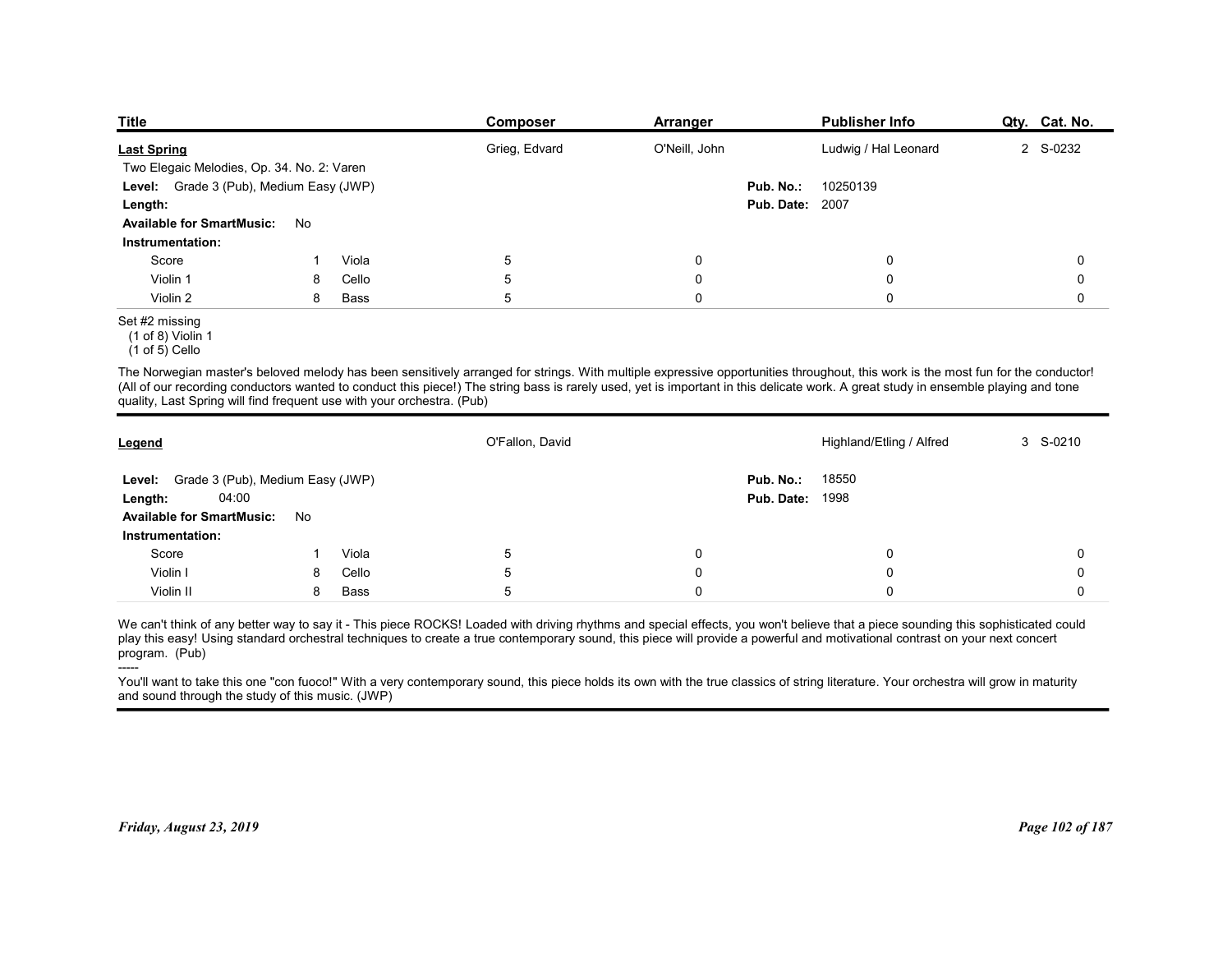| Title                                                                                            |     |       | <b>Composer</b>                                                                                                                                                                                                                                                                                                                                                      | <b>Arranger</b>  |                                     | <b>Publisher Info</b>    | Qty. Cat. No. |
|--------------------------------------------------------------------------------------------------|-----|-------|----------------------------------------------------------------------------------------------------------------------------------------------------------------------------------------------------------------------------------------------------------------------------------------------------------------------------------------------------------------------|------------------|-------------------------------------|--------------------------|---------------|
| <b>Legend of Sleepy Hollow</b>                                                                   |     |       | Meyer, Richard                                                                                                                                                                                                                                                                                                                                                       |                  |                                     | Highland/Etling / Alfred | 2 S-0350      |
| Level: Grade 4 (Pub), Medium (JWP)                                                               |     |       |                                                                                                                                                                                                                                                                                                                                                                      |                  | Pub. No.:                           | 31606                    |               |
| Length:<br><b>Available for SmartMusic:</b>                                                      | Yes |       |                                                                                                                                                                                                                                                                                                                                                                      |                  | <b>Pub. Date: 2009</b>              |                          |               |
| Instrumentation:                                                                                 |     |       |                                                                                                                                                                                                                                                                                                                                                                      |                  |                                     |                          |               |
| Score                                                                                            | -1  | Viola | 5                                                                                                                                                                                                                                                                                                                                                                    | 0                |                                     | $\mathbf 0$              | 0             |
| Violin I                                                                                         | 8   | Cello | 5                                                                                                                                                                                                                                                                                                                                                                    | $\boldsymbol{0}$ |                                     | $\pmb{0}$                | 0             |
| Violin II                                                                                        | 8   | Bass  | 5                                                                                                                                                                                                                                                                                                                                                                    | $\pmb{0}$        |                                     | $\pmb{0}$                | 0             |
| Set #2 missing                                                                                   |     |       |                                                                                                                                                                                                                                                                                                                                                                      |                  |                                     |                          |               |
| (1 of 8) Violin II                                                                               |     |       | An exciting and colorful tone poem based on Washington Irving's famous short story, your students will love this musical depiction of the fateful night when Schoolmaster Ichabod<br>Crane meets up with the fabled Headless Horseman. Whimsical, romantic and frightening, this piece is sure to stir the imaginations of your students and their audience. A great |                  |                                     |                          |               |
| challenge for the more advanced string orchestra, and a wonderful lesson in tone painting. (Pub) |     |       |                                                                                                                                                                                                                                                                                                                                                                      |                  |                                     |                          |               |
|                                                                                                  |     |       |                                                                                                                                                                                                                                                                                                                                                                      |                  |                                     | <b>Hal Leonard</b>       |               |
| Les Miserables, Selections From<br>Do You Hear the People Sing? / I Dreamed a Dream / Master     |     |       | Schonberg, Claude-Michel                                                                                                                                                                                                                                                                                                                                             | Moore, Larry     |                                     |                          | 2 S-0276      |
| of the House / Work Song<br>Level: Grade 3 to 4 (Pub), Medium Easy (JWP)<br>Length:              |     |       |                                                                                                                                                                                                                                                                                                                                                                      |                  | Pub. No.:<br><b>Pub. Date: 1998</b> | HL04626112               |               |

# Set #2 missing

|                                                                                                  |     |                     | Meyer, Richard |                          |                |                                     | Highland/Etling / Alfred                                                                                                                                                                                                                                                                                                                                             | 2 S-0350    |
|--------------------------------------------------------------------------------------------------|-----|---------------------|----------------|--------------------------|----------------|-------------------------------------|----------------------------------------------------------------------------------------------------------------------------------------------------------------------------------------------------------------------------------------------------------------------------------------------------------------------------------------------------------------------|-------------|
| Level: Grade 4 (Pub), Medium (JWP)<br>Length:                                                    |     |                     |                |                          |                | Pub. No.:<br><b>Pub. Date: 2009</b> | 31606                                                                                                                                                                                                                                                                                                                                                                |             |
| <b>Available for SmartMusic:</b>                                                                 | Yes |                     |                |                          |                |                                     |                                                                                                                                                                                                                                                                                                                                                                      |             |
| Instrumentation:                                                                                 |     |                     |                |                          |                |                                     |                                                                                                                                                                                                                                                                                                                                                                      |             |
| Score                                                                                            | -1  | Viola               | $\sqrt{5}$     |                          | $\mathbf 0$    |                                     | $\mathbf 0$                                                                                                                                                                                                                                                                                                                                                          | 0           |
| Violin I                                                                                         | 8   | Cello               | 5              |                          | $\Omega$       |                                     | $\Omega$                                                                                                                                                                                                                                                                                                                                                             | $\mathbf 0$ |
| Violin II                                                                                        | 8   | Bass                | 5              |                          | $\mathbf 0$    |                                     | 0                                                                                                                                                                                                                                                                                                                                                                    | $\mathbf 0$ |
| Set #2 missing<br>(1 of 8) Violin II                                                             |     |                     |                |                          |                |                                     |                                                                                                                                                                                                                                                                                                                                                                      |             |
| challenge for the more advanced string orchestra, and a wonderful lesson in tone painting. (Pub) |     |                     |                |                          |                |                                     | An exciting and colorful tone poem based on Washington Irving's famous short story, your students will love this musical depiction of the fateful night when Schoolmaster Ichabod<br>Crane meets up with the fabled Headless Horseman. Whimsical, romantic and frightening, this piece is sure to stir the imaginations of your students and their audience. A great |             |
| Les Miserables, Selections From<br>Do You Hear the People Sing? / I Dreamed a Dream / Master     |     |                     |                | Schonberg, Claude-Michel | Moore, Larry   |                                     | Hal Leonard                                                                                                                                                                                                                                                                                                                                                          | 2 S-0276    |
| of the House / Work Song                                                                         |     |                     |                |                          |                |                                     |                                                                                                                                                                                                                                                                                                                                                                      |             |
| Level: Grade 3 to 4 (Pub), Medium Easy (JWP)                                                     |     |                     |                |                          |                | Pub. No.:                           | HL04626112                                                                                                                                                                                                                                                                                                                                                           |             |
| Length:                                                                                          |     |                     |                |                          |                | <b>Pub. Date: 1998</b>              |                                                                                                                                                                                                                                                                                                                                                                      |             |
| <b>Available for SmartMusic:</b>                                                                 |     |                     |                |                          |                |                                     |                                                                                                                                                                                                                                                                                                                                                                      |             |
| Instrumentation:                                                                                 |     |                     |                |                          |                |                                     |                                                                                                                                                                                                                                                                                                                                                                      |             |
| Score                                                                                            | -1  | Violin 3 (Viola TC) | 4              | <b>String Bass</b>       | 4              | Percussion 2                        | $\overline{c}$                                                                                                                                                                                                                                                                                                                                                       | $\mathbf 0$ |
| Violin 1                                                                                         | 8   | Viola               | 4              | Piano                    | -1             |                                     | $\mathbf 0$                                                                                                                                                                                                                                                                                                                                                          | 0           |
| Violin 2                                                                                         | 8   | Cello               | 4              | Percussion 1             | $\overline{2}$ |                                     | 0                                                                                                                                                                                                                                                                                                                                                                    | 0           |
| and Work Song into a outstanding medley for intermediate string orchestra! (JWP)                 |     |                     |                |                          |                |                                     | This monumental show continues to captivate audiences around the world. Larry Moore has combined Do You Hear the People Sing?, I Dreamed a Dream, Master of the House                                                                                                                                                                                                |             |
|                                                                                                  |     |                     |                |                          |                |                                     |                                                                                                                                                                                                                                                                                                                                                                      |             |
|                                                                                                  |     |                     |                |                          |                |                                     |                                                                                                                                                                                                                                                                                                                                                                      |             |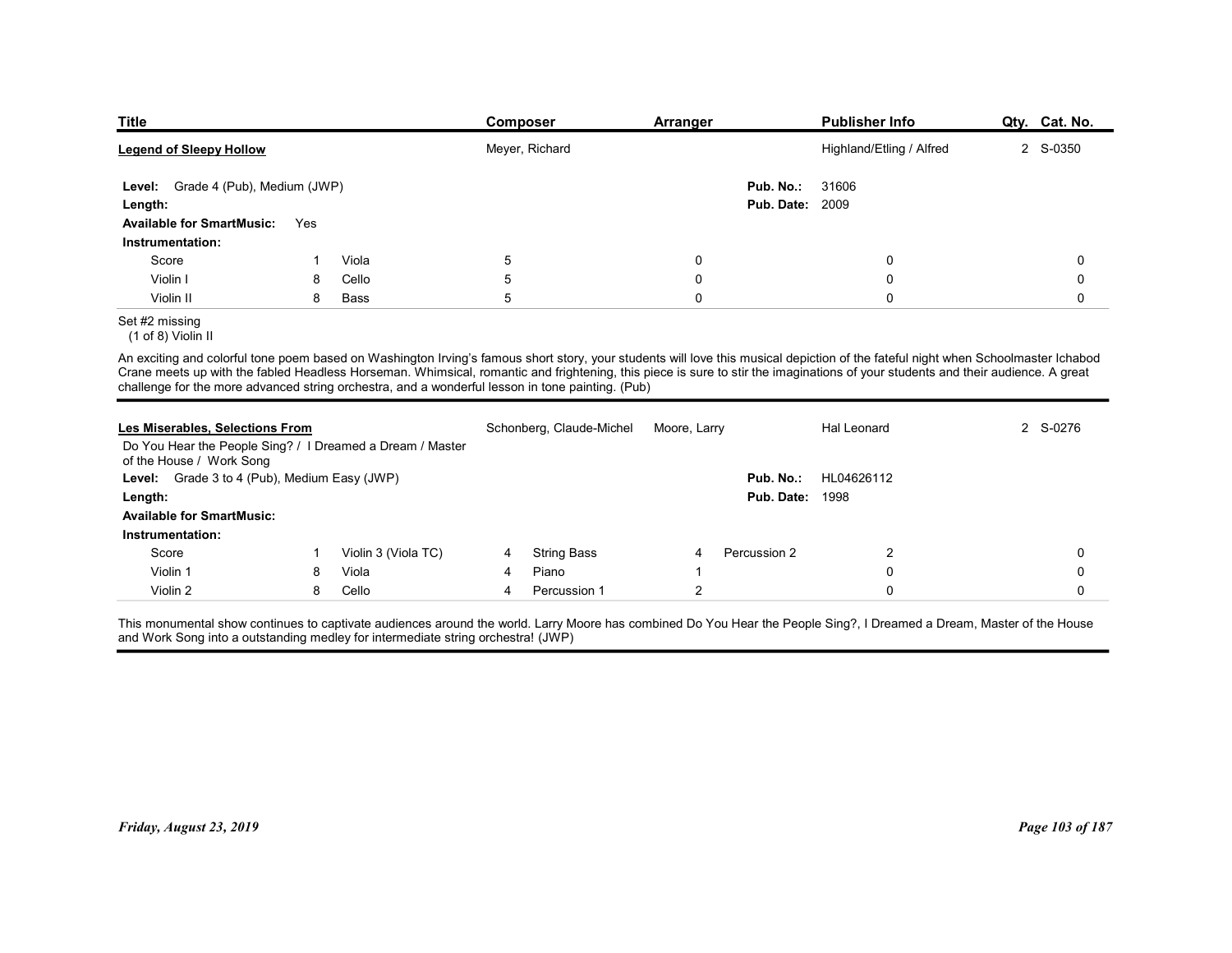| <b>Title</b><br><b>Publisher Info</b><br>Composer<br><b>Arranger</b>                                                                                                                                                                       | Qty. Cat. No.                   |
|--------------------------------------------------------------------------------------------------------------------------------------------------------------------------------------------------------------------------------------------|---------------------------------|
| <b>Light Cavalry Overture</b><br>Suppe, Franz von<br>Isaac, Merle J.<br>Wynn Music<br>Excerpt                                                                                                                                              | 3 S-0197                        |
| Medium (JWP)<br>C-7294<br>Pub. No.:<br>Level:<br>01:30<br>Pub. Date:<br>Length:<br><b>Available for SmartMusic:</b><br>No<br>Instrumentation:                                                                                              |                                 |
| 2nd Violin<br>1st Cello<br>Score<br>$\sqrt{5}$<br>$\boldsymbol{0}$<br>8<br>-1<br>Piano<br>3rd Violin<br>2nd Cello<br>$\boldsymbol{0}$<br>$\overline{1}$<br>-1<br>-1<br>$\,$ 5 $\,$<br>$\mathbf 0$<br>1st Violin<br>8<br>Viola<br>5<br>Bass | $\mathbf 0$<br>0<br>$\mathbf 0$ |
| Set #3 missing<br>$(1 of 8)$ 2nd Violin                                                                                                                                                                                                    |                                 |
| Newbold, Soon Hee<br><b>FJH Music</b><br><b>Lion City</b>                                                                                                                                                                                  | S-0335<br>$\mathbf{1}$          |
| Level: Grade 3 (Pub), Medium Easy (JWP)<br><b>Pub. No.: ST6190</b><br><b>Pub. Date: 2009</b><br>04:30<br>Length:<br><b>Available for SmartMusic:</b><br>Instrumentation:                                                                   |                                 |
| Score<br>Violin 3<br>Bass<br>$\mathbf 0$<br>$5\overline{)}$<br>$5\phantom{.0}$<br>$\overline{1}$                                                                                                                                           | 0                               |
| Violin 1<br>Viola<br>5<br>$\pmb{0}$<br>$\mathbf 0$<br>8<br>Cello<br>5<br>Violin 2<br>8<br>$\pmb{0}$<br>$\mathbf 0$                                                                                                                         | 0<br>$\mathbf 0$                |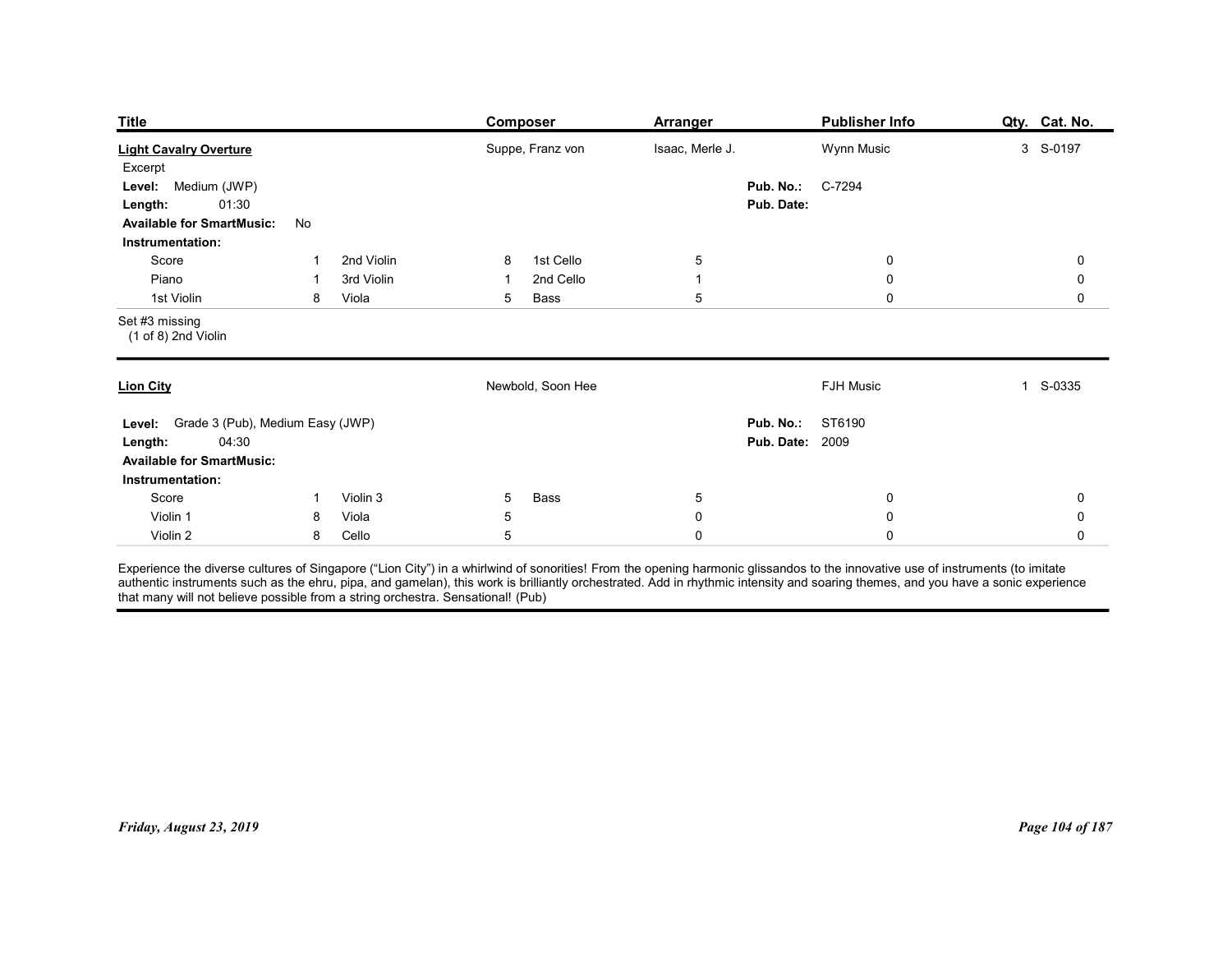| <b>Title</b>                                         |     |       | Composer                                                                                                                                                                                                                                                                                                                                                                                                                                                                                                                                                                      | <b>Arranger</b> |                                     | <b>Publisher Info</b>    | Qty. Cat. No. |
|------------------------------------------------------|-----|-------|-------------------------------------------------------------------------------------------------------------------------------------------------------------------------------------------------------------------------------------------------------------------------------------------------------------------------------------------------------------------------------------------------------------------------------------------------------------------------------------------------------------------------------------------------------------------------------|-----------------|-------------------------------------|--------------------------|---------------|
| <b>Lonestar Variations</b>                           |     |       | Meyer, Richard                                                                                                                                                                                                                                                                                                                                                                                                                                                                                                                                                                |                 |                                     | Highland/Etling / Alfred | 3 S-0344      |
| Level: Grade 3.5 (Pub), Medium Easy (JWP)<br>Length: |     |       |                                                                                                                                                                                                                                                                                                                                                                                                                                                                                                                                                                               |                 | Pub. No.:<br><b>Pub. Date: 2011</b> | 38473                    |               |
| <b>Available for SmartMusic:</b>                     | Yes |       |                                                                                                                                                                                                                                                                                                                                                                                                                                                                                                                                                                               |                 |                                     |                          |               |
| Instrumentation:                                     |     |       |                                                                                                                                                                                                                                                                                                                                                                                                                                                                                                                                                                               |                 |                                     |                          |               |
| Score                                                | 1   | Viola | 5                                                                                                                                                                                                                                                                                                                                                                                                                                                                                                                                                                             | 0               |                                     | 0                        | 0             |
| Violin I                                             | 8   | Cello | 5                                                                                                                                                                                                                                                                                                                                                                                                                                                                                                                                                                             | 0               |                                     | 0                        | 0             |
| Violin II                                            | 8   | Bass  | 5                                                                                                                                                                                                                                                                                                                                                                                                                                                                                                                                                                             | $\mathbf 0$     |                                     | $\mathbf 0$              | 0             |
| Set #3 missing<br>(1 of 5) Viola                     |     |       |                                                                                                                                                                                                                                                                                                                                                                                                                                                                                                                                                                               |                 |                                     |                          |               |
| (Pub)                                                |     |       | Written in honor of the Texas Orchestra Directors Association 50th anniversary, Lonestar Variations is the perfect way to show off all facets of your orchestra's playing abilities.<br>The five variations on the folk tune "Streets of Laredo" go through five different keys, five different time signatures, and five very distinct moods. Each section is featured in their<br>own variation, followed by a virtuosic finale that is sure to stir up everyone in your audience. As educational as they come, this selection is a must for your next festival or contest! |                 |                                     |                          |               |
|                                                      |     |       |                                                                                                                                                                                                                                                                                                                                                                                                                                                                                                                                                                               |                 |                                     |                          |               |
| Lord of the Dance, The                               |     |       | Hardiman, Ronan                                                                                                                                                                                                                                                                                                                                                                                                                                                                                                                                                               | Moore, Larry    |                                     | Hal Leonard              | 3 S-0236      |
|                                                      |     |       | Level: Grade 2 to 3 (Pub - Catalog), Easy (Pub - Music), Medium Easy (JWP)                                                                                                                                                                                                                                                                                                                                                                                                                                                                                                    |                 |                                     | Pub. No.: HL04490445     |               |
|                                                      |     |       |                                                                                                                                                                                                                                                                                                                                                                                                                                                                                                                                                                               |                 | <b>Pub. Date: 2005</b>              |                          |               |
| 03:00<br>Length:                                     |     |       |                                                                                                                                                                                                                                                                                                                                                                                                                                                                                                                                                                               |                 |                                     |                          |               |
| Available for SmartMusic: No                         |     |       |                                                                                                                                                                                                                                                                                                                                                                                                                                                                                                                                                                               |                 |                                     |                          |               |

## Set #3 missing

| <u> Lonestar Variations</u>                                                                                                                                                                                                                                                                                                                                                                                                                                                                                                                                                            |     |                     |   | Meyer, Richard  |                |                                     | Highland/Etling / Alfred | 3 S-0344        |
|----------------------------------------------------------------------------------------------------------------------------------------------------------------------------------------------------------------------------------------------------------------------------------------------------------------------------------------------------------------------------------------------------------------------------------------------------------------------------------------------------------------------------------------------------------------------------------------|-----|---------------------|---|-----------------|----------------|-------------------------------------|--------------------------|-----------------|
| Level: Grade 3.5 (Pub), Medium Easy (JWP)                                                                                                                                                                                                                                                                                                                                                                                                                                                                                                                                              |     |                     |   |                 |                | Pub. No.:                           | 38473                    |                 |
| Length:                                                                                                                                                                                                                                                                                                                                                                                                                                                                                                                                                                                |     |                     |   |                 |                | <b>Pub. Date: 2011</b>              |                          |                 |
| <b>Available for SmartMusic:</b>                                                                                                                                                                                                                                                                                                                                                                                                                                                                                                                                                       | Yes |                     |   |                 |                |                                     |                          |                 |
| Instrumentation:                                                                                                                                                                                                                                                                                                                                                                                                                                                                                                                                                                       |     |                     |   |                 |                |                                     |                          |                 |
| Score                                                                                                                                                                                                                                                                                                                                                                                                                                                                                                                                                                                  | -1  | Viola               | 5 |                 | 0              |                                     | $\mathbf{0}$             | $\Omega$        |
| Violin I                                                                                                                                                                                                                                                                                                                                                                                                                                                                                                                                                                               | 8   | Cello               | 5 |                 | 0              |                                     | 0                        | $\Omega$        |
| Violin II                                                                                                                                                                                                                                                                                                                                                                                                                                                                                                                                                                              | 8   | Bass                | 5 |                 | $\Omega$       |                                     | $\Omega$                 | $\mathbf 0$     |
| Set #3 missing<br>(1 of 5) Viola                                                                                                                                                                                                                                                                                                                                                                                                                                                                                                                                                       |     |                     |   |                 |                |                                     |                          |                 |
| Written in honor of the Texas Orchestra Directors Association 50th anniversary, Lonestar Variations is the perfect way to show off all facets of your orchestra's playing abilities.<br>The five variations on the folk tune "Streets of Laredo" go through five different keys, five different time signatures, and five very distinct moods. Each section is featured in their<br>own variation, followed by a virtuosic finale that is sure to stir up everyone in your audience. As educational as they come, this selection is a must for your next festival or contest!<br>(Pub) |     |                     |   |                 |                |                                     |                          |                 |
| <b>Lord of the Dance, The</b>                                                                                                                                                                                                                                                                                                                                                                                                                                                                                                                                                          |     |                     |   | Hardiman, Ronan | Moore, Larry   |                                     | Hal Leonard              | 3 S-0236        |
| Level: Grade 2 to 3 (Pub - Catalog), Easy (Pub - Music), Medium Easy (JWP)<br>03:00<br>Length:                                                                                                                                                                                                                                                                                                                                                                                                                                                                                         |     |                     |   |                 |                | Pub. No.:<br><b>Pub. Date: 2005</b> | HL04490445               |                 |
| <b>Available for SmartMusic: No</b>                                                                                                                                                                                                                                                                                                                                                                                                                                                                                                                                                    |     |                     |   |                 |                |                                     |                          |                 |
| Instrumentation:                                                                                                                                                                                                                                                                                                                                                                                                                                                                                                                                                                       |     |                     |   |                 |                |                                     |                          |                 |
| Score                                                                                                                                                                                                                                                                                                                                                                                                                                                                                                                                                                                  |     | Violin 3 (Viola TC) | 4 | <b>Bass</b>     | 4              | Percussion 2                        | $\overline{2}$           | $\Omega$        |
| Violin 1                                                                                                                                                                                                                                                                                                                                                                                                                                                                                                                                                                               | 8   | Viola               | 4 | Piano           | -1             |                                     | $\mathbf 0$              | $\Omega$        |
| Violin 2                                                                                                                                                                                                                                                                                                                                                                                                                                                                                                                                                                               | 8   | Cello               | 4 | Percussion 1    | $\overline{2}$ |                                     | $\Omega$                 | $\Omega$        |
| Set #3 missing<br>$(1 of 8)$ Violin 2                                                                                                                                                                                                                                                                                                                                                                                                                                                                                                                                                  |     |                     |   |                 |                |                                     |                          |                 |
| Kids love to play the energetic fiddling style of Celtic music that continues to be a hit with the incredible success of both the Lord of the Dance and Riverdance stage productions.<br>With this new arrangement geared for developing orchestras, you can perform the exciting, contemporary stylings of this traditional music. It's tuneful, rhythmic, and fun to teach.<br>(Pub)                                                                                                                                                                                                 |     |                     |   |                 |                |                                     |                          |                 |
| -----<br>From the spectacular dance production starring Michael Flatley, the combination of Irish-style music and ethnic dance has taken the country by storm. This exciting arrangement<br>at the Easy to Medium-Easy level captures all of the rhythmic energy and drive found in the top-selling CD and video! (JWP)                                                                                                                                                                                                                                                                |     |                     |   |                 |                |                                     |                          |                 |
| Friday, August 23, 2019                                                                                                                                                                                                                                                                                                                                                                                                                                                                                                                                                                |     |                     |   |                 |                |                                     |                          | Page 105 of 187 |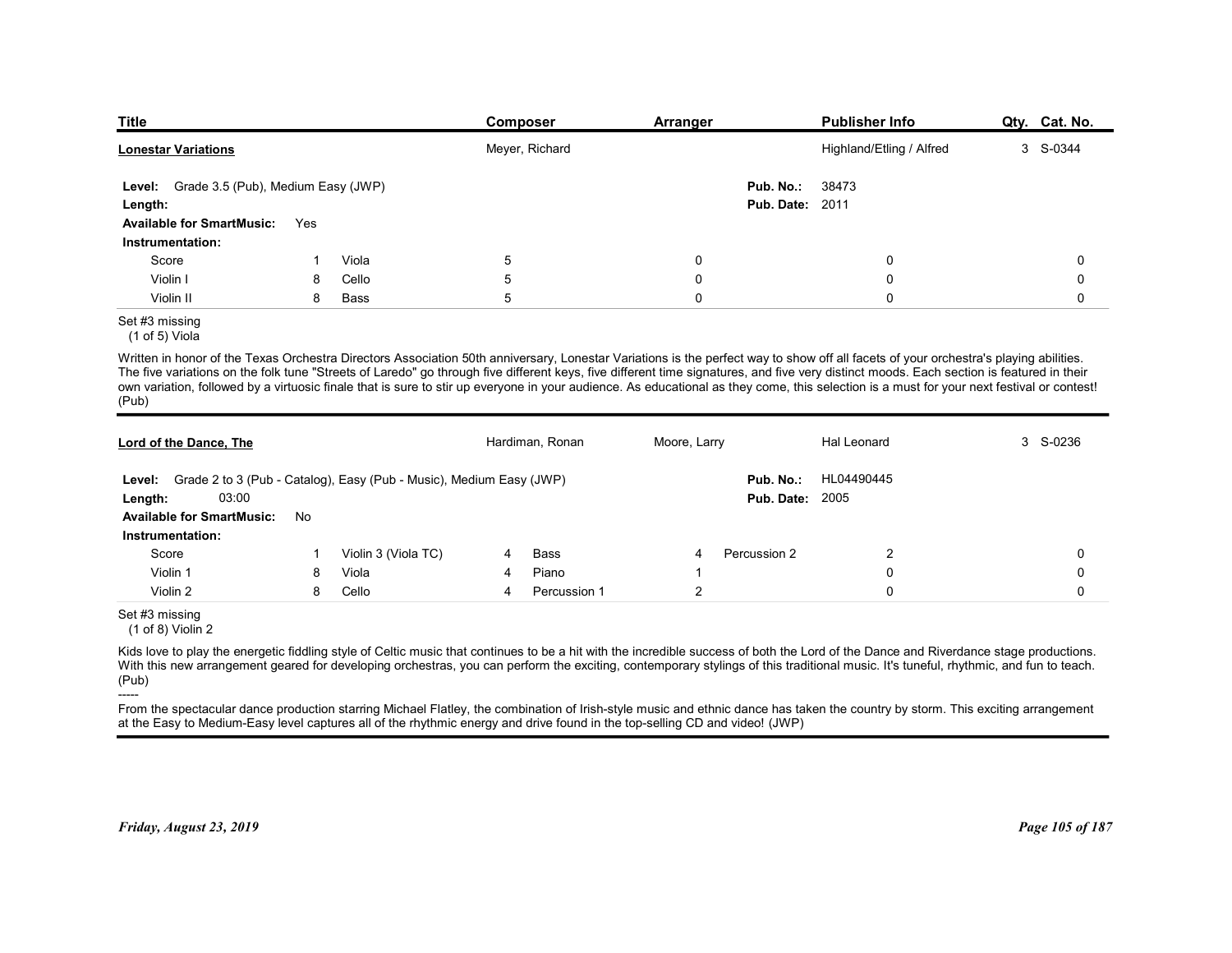| <b>Title</b>                                              |                   |                | Composer                     | <b>Arranger</b>      | <b>Publisher Info</b>                                                                                                                                      | Qty. Cat. No. |
|-----------------------------------------------------------|-------------------|----------------|------------------------------|----------------------|------------------------------------------------------------------------------------------------------------------------------------------------------------|---------------|
| <b>Ludwig's Dance Party</b>                               |                   |                | Kazik, James                 |                      | Hal Leonard                                                                                                                                                | 1 S-0237      |
| Grade 1-1.5 (Pub), Easy (JWP)<br>Level:                   |                   |                |                              |                      | Pub. No.:<br>HL04491107                                                                                                                                    |               |
| 02:00<br>Length:                                          |                   |                |                              |                      | <b>Pub. Date: 2011</b>                                                                                                                                     |               |
| <b>Available for SmartMusic:</b><br>Instrumentation:      | No                |                |                              |                      |                                                                                                                                                            |               |
| Score                                                     | -1                | Violin 3       | Bass<br>4                    | 4                    | 0                                                                                                                                                          | 0             |
| Violin 1                                                  | 8                 | Viola          | Piano<br>4                   | -1                   | $\boldsymbol{0}$                                                                                                                                           | 0             |
| Violin 2                                                  | 8                 | Cello          | Percussion<br>$\overline{4}$ |                      | $\mathbf 0$                                                                                                                                                | $\mathbf 0$   |
| Set missing<br>$(1 of 8)$ Violin 2                        |                   |                |                              |                      |                                                                                                                                                            |               |
|                                                           |                   |                |                              |                      | Who says Beethoven can't be fun? Here's a clever spin on classical music's most famous four-note motif, done up right in a current techno-dance treatment. |               |
|                                                           |                   |                |                              |                      |                                                                                                                                                            |               |
|                                                           |                   |                | Hofeldt, William             |                      | Neil A. Kjos                                                                                                                                               | 3 S-0157      |
| Lullaby                                                   |                   |                |                              |                      | Pub. No.: WS02C                                                                                                                                            |               |
| Level: Grade 3 (Pub), Medium Easy (JWP), Medium Easy (SM) |                   |                |                              |                      | <b>Pub. Date: 1984</b>                                                                                                                                     |               |
| 04:03<br>Length:                                          |                   |                |                              |                      |                                                                                                                                                            |               |
| <b>Available for SmartMusic:</b>                          | Yes               |                |                              |                      |                                                                                                                                                            |               |
| Instrumentation:                                          |                   |                |                              |                      |                                                                                                                                                            |               |
| Score<br>1st Violin                                       | $\mathbf{1}$<br>8 | Viola<br>Cello | $5\overline{)}$<br>5         | Rehearsal Piano<br>0 | 0<br>0                                                                                                                                                     | 0<br>0        |

| <u><b>Litie</b></u>                                                                                                                                        |                |                    |                | <u>Composer</u>  | <u>Arranger</u>                  |                                     | <u>Publisher Info</u> | <u>uty. cat.no.</u>      |
|------------------------------------------------------------------------------------------------------------------------------------------------------------|----------------|--------------------|----------------|------------------|----------------------------------|-------------------------------------|-----------------------|--------------------------|
| <b>Ludwig's Dance Party</b>                                                                                                                                |                |                    |                | Kazik, James     |                                  |                                     | Hal Leonard           | 1 S-0237                 |
| Level: Grade 1-1.5 (Pub), Easy (JWP)<br>02:00<br>Length:<br><b>Available for SmartMusic:</b>                                                               | No             |                    |                |                  |                                  | Pub. No.:<br><b>Pub. Date: 2011</b> | HL04491107            |                          |
| Instrumentation:                                                                                                                                           |                |                    |                |                  |                                  |                                     |                       |                          |
| Score                                                                                                                                                      | $\overline{1}$ | Violin 3           | 4              | Bass             | 4                                |                                     | $\pmb{0}$             | $\pmb{0}$                |
| Violin 1                                                                                                                                                   | 8              | Viola              | 4              | Piano            | $\overline{1}$<br>$\overline{1}$ |                                     | 0<br>0                | $\pmb{0}$<br>$\mathbf 0$ |
| Violin 2<br>Set missing<br>$(1 of 8)$ Violin 2                                                                                                             | 8              | Cello              | $\overline{4}$ | Percussion       |                                  |                                     |                       |                          |
| Who says Beethoven can't be fun? Here's a clever spin on classical music's most famous four-note motif, done up right in a current techno-dance treatment. |                |                    |                |                  |                                  |                                     |                       |                          |
| Lullaby                                                                                                                                                    |                |                    |                | Hofeldt, William |                                  |                                     | Neil A. Kjos          | 3 S-0157                 |
| Grade 3 (Pub), Medium Easy (JWP), Medium Easy (SM)<br>Level:<br>04:03<br>Length:<br><b>Available for SmartMusic:</b><br>Instrumentation:                   | Yes            |                    |                |                  |                                  | Pub. No.:<br><b>Pub. Date: 1984</b> | <b>WS02C</b>          |                          |
| Score                                                                                                                                                      | $\mathbf{1}$   | Viola              | 5              | Rehearsal Piano  | $\overline{\phantom{a}}$         |                                     | 0                     | 0                        |
| 1st Violin                                                                                                                                                 | 8              | Cello              | $\sqrt{5}$     |                  | $\mathbf 0$                      |                                     | $\pmb{0}$             | $\pmb{0}$                |
| 2nd Violin                                                                                                                                                 | 8              | <b>String Bass</b> | $\,$ 5 $\,$    |                  | $\mathsf{O}$                     |                                     | 0                     | $\mathsf 0$              |
| Here is a work of simplicity and beauty with some contemporary harmonies. (JWP)                                                                            |                |                    |                |                  |                                  |                                     |                       |                          |
| Friday, August 23, 2019                                                                                                                                    |                |                    |                |                  |                                  |                                     |                       | Page 106 of 187          |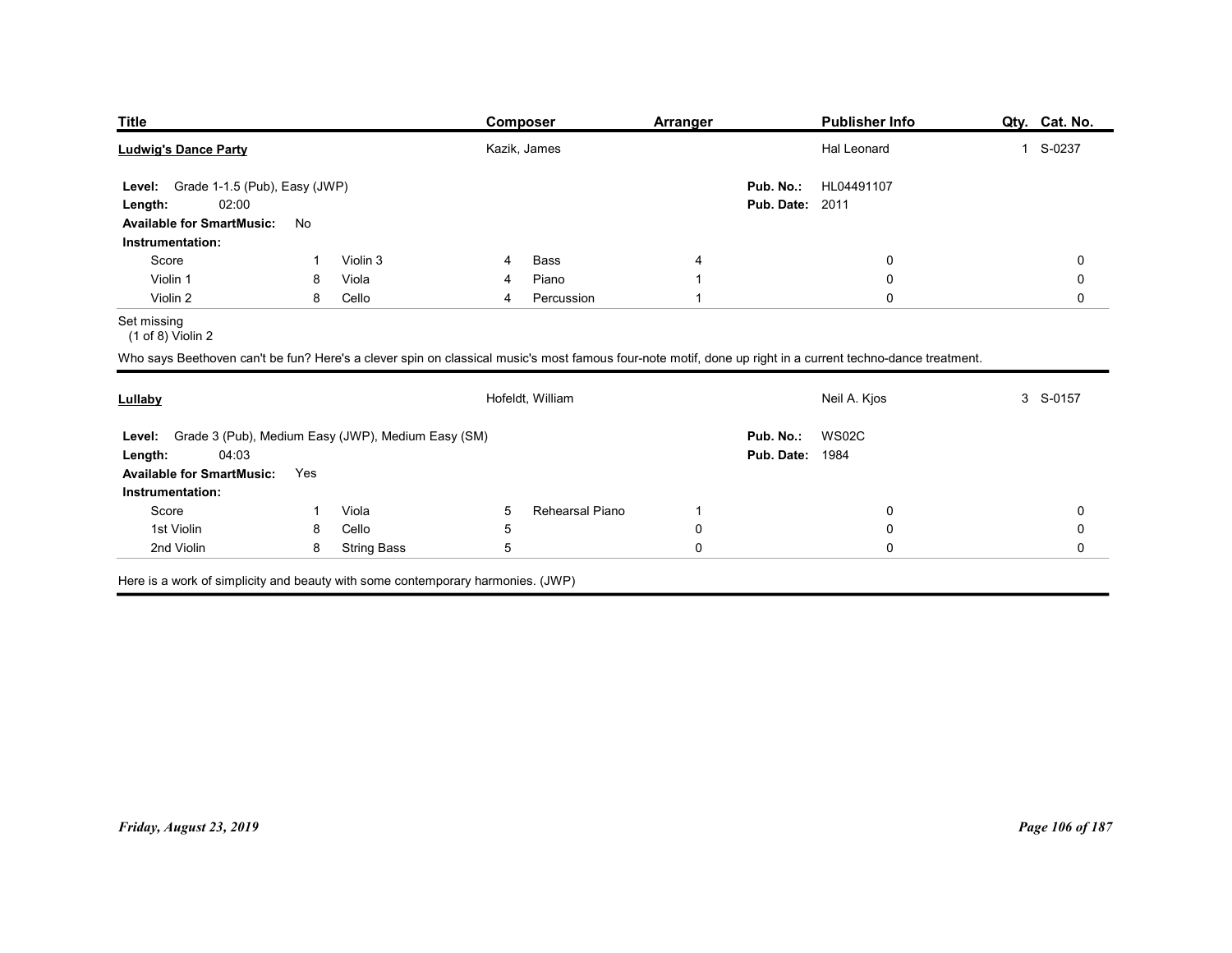| <b>Title</b>                                         |   |                       | Composer        | <b>Arranger</b>                                                                                                                                                                 | <b>Publisher Info</b>  | Qty. Cat. No. |
|------------------------------------------------------|---|-----------------------|-----------------|---------------------------------------------------------------------------------------------------------------------------------------------------------------------------------|------------------------|---------------|
| <b>Lullaby to the Moon</b>                           |   |                       | Balmages, Brian |                                                                                                                                                                                 | <b>FJH Music</b>       | 1 S-0337      |
| Grade 2 (Pub), Medium Easy (JWP)<br>Level:           |   |                       |                 | Pub. No.:                                                                                                                                                                       | ST6386                 |               |
| 04:15<br>Length:                                     |   |                       |                 |                                                                                                                                                                                 | <b>Pub. Date: 2015</b> |               |
| <b>Available for SmartMusic:</b>                     |   |                       |                 |                                                                                                                                                                                 |                        |               |
| Instrumentation:                                     |   |                       |                 |                                                                                                                                                                                 |                        |               |
| Score                                                |   | Violin 3              | Bass<br>5       | 5                                                                                                                                                                               | 0                      | 0             |
| Violin 1                                             | 8 | Viola                 | 5<br>Piano<br>5 | -1                                                                                                                                                                              | $\Omega$<br>$\Omega$   | 0             |
| Violin 2                                             | 8 | Cello                 |                 | 0                                                                                                                                                                               |                        | 0             |
|                                                      |   |                       |                 | Many fictional works portray the moon as a living being, alone in space looking at the Earth. This lullaby honors this "living moon," portraying various emotions including the |                        |               |
| you have a grade 2 or a grade 6 ensemble. (Pub)      |   |                       |                 | loneliness of seeing us from space. It also includes moments of comfort as the moon proudly watches over us, much as a parent watches over a child. Simply stunning, whether    |                        |               |
|                                                      |   |                       |                 |                                                                                                                                                                                 |                        |               |
| Luminescence                                         |   |                       | Silva, Alan Lee |                                                                                                                                                                                 | Carl Fischer           | 1 S-0355      |
|                                                      |   |                       |                 | Pub. No.:                                                                                                                                                                       | FAS67                  |               |
|                                                      |   |                       |                 |                                                                                                                                                                                 | <b>Pub. Date: 2011</b> |               |
| Level: Easy (JWP)                                    |   |                       |                 |                                                                                                                                                                                 |                        |               |
| 02:28<br>Length:                                     |   |                       |                 |                                                                                                                                                                                 |                        |               |
| <b>Available for SmartMusic:</b><br>Instrumentation: |   |                       |                 |                                                                                                                                                                                 |                        |               |
| Score                                                |   | Violin III (Viola TC) | Bass<br>2       | 5                                                                                                                                                                               | 0                      | 0             |
| Violin I                                             | 8 | Viola                 | Piano<br>5      |                                                                                                                                                                                 | 0                      | 0             |

| <b>Lullaby to the Moon</b>                                                                                                                                                                                                                                                                                                                                                                |    |                       |                | Balmages, Brian |                | FJH Music                                                                                                                                                                                                                                                                                                                                                       | 1 S-0337    |
|-------------------------------------------------------------------------------------------------------------------------------------------------------------------------------------------------------------------------------------------------------------------------------------------------------------------------------------------------------------------------------------------|----|-----------------------|----------------|-----------------|----------------|-----------------------------------------------------------------------------------------------------------------------------------------------------------------------------------------------------------------------------------------------------------------------------------------------------------------------------------------------------------------|-------------|
| Level: Grade 2 (Pub), Medium Easy (JWP)<br>04:15<br>Length:<br><b>Available for SmartMusic:</b>                                                                                                                                                                                                                                                                                           |    |                       |                |                 |                | ST6386<br>Pub. No.:<br><b>Pub. Date: 2015</b>                                                                                                                                                                                                                                                                                                                   |             |
| Instrumentation:                                                                                                                                                                                                                                                                                                                                                                          |    |                       |                |                 |                |                                                                                                                                                                                                                                                                                                                                                                 |             |
| Score                                                                                                                                                                                                                                                                                                                                                                                     | -1 | Violin 3              | 5              | Bass            | 5              | 0                                                                                                                                                                                                                                                                                                                                                               | 0           |
| Violin 1                                                                                                                                                                                                                                                                                                                                                                                  | 8  | Viola                 | 5              | Piano           | $\overline{1}$ | 0                                                                                                                                                                                                                                                                                                                                                               | 0           |
| Violin 2                                                                                                                                                                                                                                                                                                                                                                                  | 8  | Cello                 | $\sqrt{5}$     |                 | $\mathbf 0$    | $\Omega$                                                                                                                                                                                                                                                                                                                                                        | $\mathbf 0$ |
| you have a grade 2 or a grade 6 ensemble. (Pub)                                                                                                                                                                                                                                                                                                                                           |    |                       |                |                 |                | Many fictional works portray the moon as a living being, alone in space looking at the Earth. This lullaby honors this "living moon," portraying various emotions including the<br>loneliness of seeing us from space. It also includes moments of comfort as the moon proudly watches over us, much as a parent watches over a child. Simply stunning, whether |             |
| <u>Luminescence</u>                                                                                                                                                                                                                                                                                                                                                                       |    |                       |                | Silva, Alan Lee |                | Carl Fischer                                                                                                                                                                                                                                                                                                                                                    | 1 S-0355    |
| Level: Easy (JWP)                                                                                                                                                                                                                                                                                                                                                                         |    |                       |                |                 |                | Pub. No.:<br>FAS67                                                                                                                                                                                                                                                                                                                                              |             |
| 02:28<br>Length:                                                                                                                                                                                                                                                                                                                                                                          |    |                       |                |                 |                | <b>Pub. Date: 2011</b>                                                                                                                                                                                                                                                                                                                                          |             |
| <b>Available for SmartMusic:</b>                                                                                                                                                                                                                                                                                                                                                          |    |                       |                |                 |                |                                                                                                                                                                                                                                                                                                                                                                 |             |
| Instrumentation:                                                                                                                                                                                                                                                                                                                                                                          |    |                       |                |                 |                |                                                                                                                                                                                                                                                                                                                                                                 |             |
| Score                                                                                                                                                                                                                                                                                                                                                                                     | -1 | Violin III (Viola TC) | $\overline{2}$ | Bass            | 5              | $\mathbf 0$                                                                                                                                                                                                                                                                                                                                                     | $\mathbf 0$ |
| Violin I                                                                                                                                                                                                                                                                                                                                                                                  | 8  | Viola                 | $\sqrt{5}$     | Piano           | $\mathbf{1}$   | $\mathbf 0$                                                                                                                                                                                                                                                                                                                                                     | $\mathbf 0$ |
| Violin II                                                                                                                                                                                                                                                                                                                                                                                 | 8  | Cello                 | $\sqrt{5}$     |                 | $\pmb{0}$      | $\mathbf 0$                                                                                                                                                                                                                                                                                                                                                     | 0           |
| accompaniments. (Pub)<br>Shimmering with joyful enthusiasm, the energetic opening ensemble figures shine through to the very end. A flowing melody dances on top of a pulsing accompaniment as the<br>piece surges forward, transitioning to a majestic, yet haunting, statement. Returning to the cheerful theme, the piece reprises the introduction material with glistening notes and |    |                       |                |                 |                | Alan Lee Silva's Luminescence grabs you right from the start with a sharp, confident opening, and is followed by wonderfully lyrical melodies that soar over the more angular                                                                                                                                                                                   |             |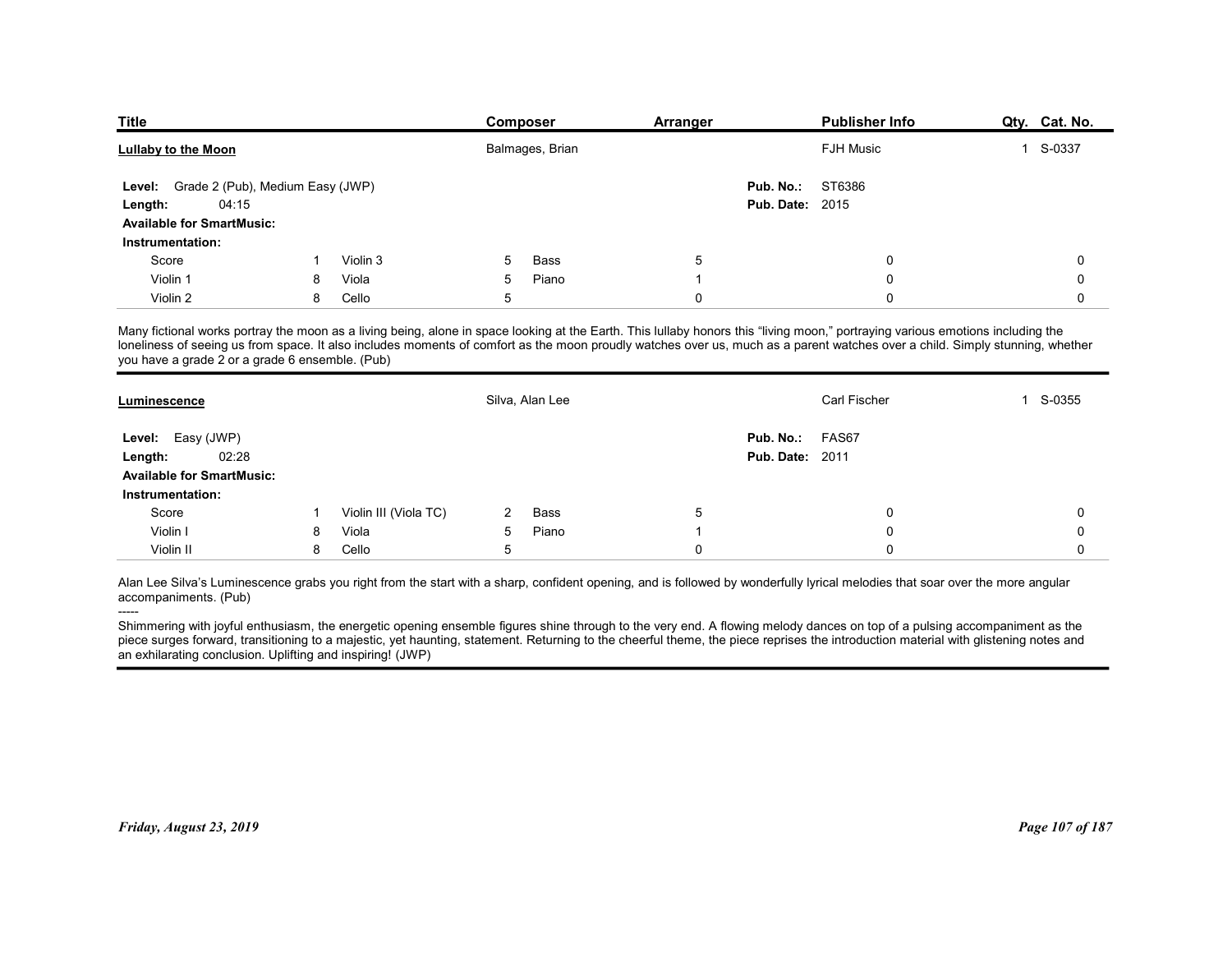| <b>Title</b><br><b>Publisher Info</b><br>Qty. Cat. No.<br>Composer<br>Arranger                           |
|----------------------------------------------------------------------------------------------------------|
|                                                                                                          |
|                                                                                                          |
|                                                                                                          |
|                                                                                                          |
|                                                                                                          |
|                                                                                                          |
|                                                                                                          |
|                                                                                                          |
|                                                                                                          |
|                                                                                                          |
|                                                                                                          |
|                                                                                                          |
|                                                                                                          |
| M to the Third Power<br>Nunez, Carold<br>Shawnee Press / Hal<br>1 S-0326<br>Leonard<br>(Minor Meter Mix) |
| Level: Grade 2.5 (Pub), Medium Easy (JWP)<br>Pub. No.:<br>HL35013617                                     |
| 03:00<br>Pub. Date:<br>1985<br>Length:<br><b>Available for SmartMusic:</b>                               |
| Instrumentation:                                                                                         |
| Score<br>Violin 3<br>Bass<br>$\mathbf 0$<br>0<br>4                                                       |
| Violin 1<br>Viola<br>0<br>0<br>8<br>$\Omega$<br>C                                                        |
| Violin 2<br>8<br>Cello<br>0<br>$\Omega$<br>0                                                             |

| <u>M to the Third Power</u><br>(Minor Meter Mix)                                                                 |     |            |              | Nunez, Carold    |                             | Shawnee Press / Hai<br>Leonard                                                                                                                                                                                                                                                                                                                                         | Т.<br>S-0326    |
|------------------------------------------------------------------------------------------------------------------|-----|------------|--------------|------------------|-----------------------------|------------------------------------------------------------------------------------------------------------------------------------------------------------------------------------------------------------------------------------------------------------------------------------------------------------------------------------------------------------------------|-----------------|
| Level: Grade 2.5 (Pub), Medium Easy (JWP)                                                                        |     |            |              |                  |                             | Pub. No.:<br>HL35013617                                                                                                                                                                                                                                                                                                                                                |                 |
| 03:00<br>Length:                                                                                                 |     |            |              |                  |                             | <b>Pub. Date: 1985</b>                                                                                                                                                                                                                                                                                                                                                 |                 |
| <b>Available for SmartMusic:</b>                                                                                 |     |            |              |                  |                             |                                                                                                                                                                                                                                                                                                                                                                        |                 |
| Instrumentation:                                                                                                 |     |            |              |                  |                             |                                                                                                                                                                                                                                                                                                                                                                        |                 |
| Score                                                                                                            | -1  | Violin 3   | 4            | Bass             | 4                           | 0                                                                                                                                                                                                                                                                                                                                                                      | $\mathbf 0$     |
| Violin 1                                                                                                         | 8   | Viola      |              |                  | $\mathbf 0$<br>$\mathtt{C}$ | 0                                                                                                                                                                                                                                                                                                                                                                      | 0               |
| Violin 2                                                                                                         | 8   | Cello      | 4            |                  | $\mathbf 0$                 | $\Omega$                                                                                                                                                                                                                                                                                                                                                               | $\mathbf{0}$    |
| learning the aggressive, bold style that comes with the changing rhythms. (Pub)<br>-----                         |     |            |              |                  |                             | This impressive teaching piece features a mixture of the melodic and harmonic minor forms, and a shifting of accents brought about by changing meters. Your students will love<br>The title refers to the three "M's" of Minor; Meter, and Mix and it is a dynamic piece for teaching and performing. This impressive teaching piece features a mixture of the melodic |                 |
| rhythms. (JWP)                                                                                                   |     |            |              |                  |                             | and harmonic minor forms, and a shifting of accents brought about by changing meters. Your students will love learning the aggressive, bold style that comes with the changing                                                                                                                                                                                         |                 |
| <b>Majestic March</b>                                                                                            |     |            |              | Frost, Robert S. |                             | <b>Kendor Music</b>                                                                                                                                                                                                                                                                                                                                                    | 1 S-0075        |
| Level: Elementary (Pub), Very Easy (JWP), Very Easy (SM)<br>02:15<br>Length:<br><b>Available for SmartMusic:</b> | Yes |            |              |                  |                             | Pub. No.:<br>7236<br><b>Pub. Date: 1981</b>                                                                                                                                                                                                                                                                                                                            |                 |
| Instrumentation:                                                                                                 |     |            |              |                  |                             |                                                                                                                                                                                                                                                                                                                                                                        |                 |
| Score                                                                                                            | -1  | 3rd Violin | -1           | Bass             | 3                           | 0                                                                                                                                                                                                                                                                                                                                                                      | 0               |
| 1st Violin                                                                                                       | 5   | Viola      | 3            | Piano            | -1                          | 0                                                                                                                                                                                                                                                                                                                                                                      | $\mathbf 0$     |
| 2nd Violin                                                                                                       | 5   | Cello      | $\mathbf{3}$ |                  | $\mathbf 0$                 | 0                                                                                                                                                                                                                                                                                                                                                                      | 0               |
|                                                                                                                  |     |            |              |                  |                             |                                                                                                                                                                                                                                                                                                                                                                        |                 |
| Friday, August 23, 2019                                                                                          |     |            |              |                  |                             |                                                                                                                                                                                                                                                                                                                                                                        | Page 108 of 187 |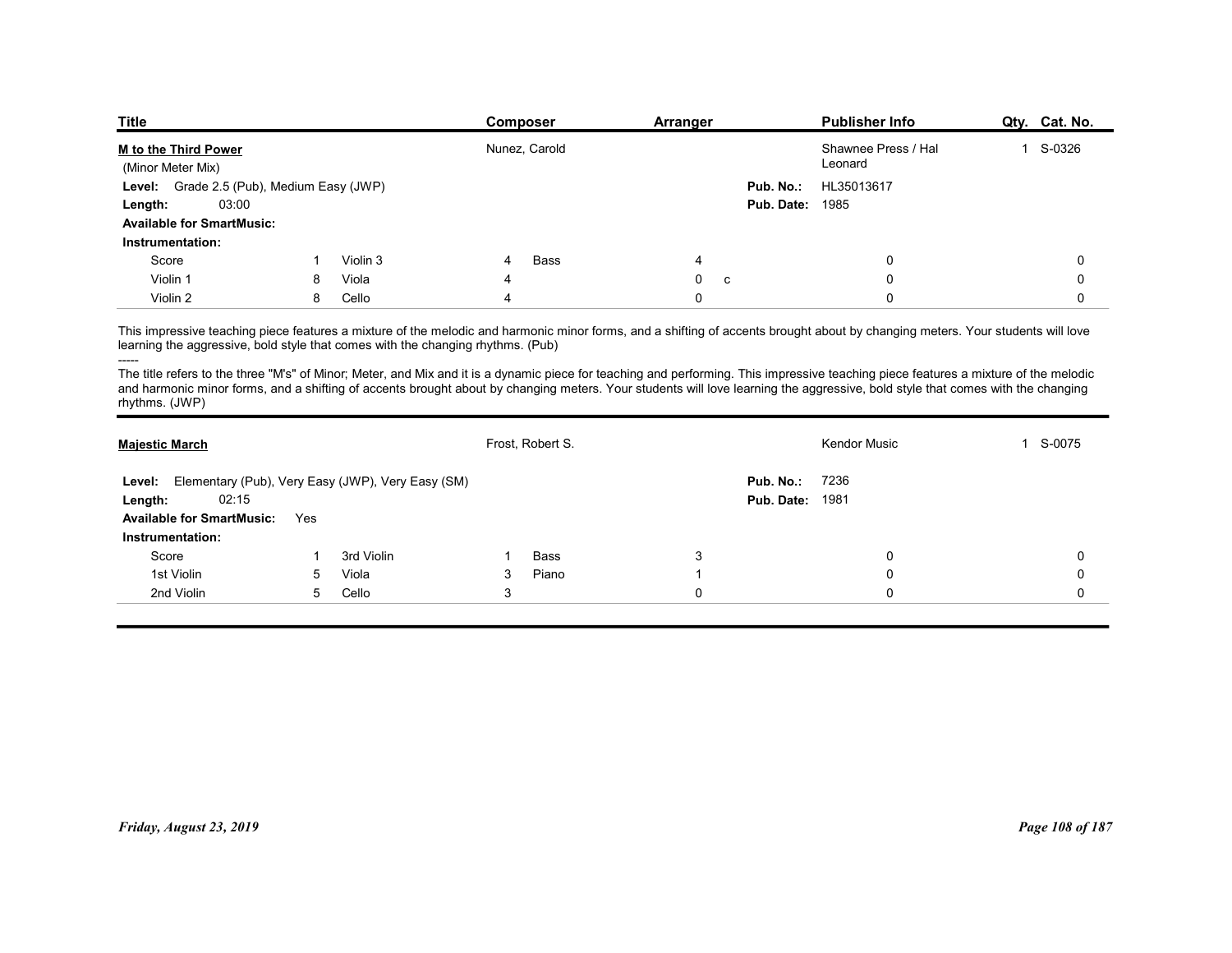| <b>Title</b>                                                                                                                       |                |                | Composer                                                                                                                                                                                                                                                                                                            | <b>Arranger</b>          |                                     | Publisher Info                  | Qty. Cat. No.              |
|------------------------------------------------------------------------------------------------------------------------------------|----------------|----------------|---------------------------------------------------------------------------------------------------------------------------------------------------------------------------------------------------------------------------------------------------------------------------------------------------------------------|--------------------------|-------------------------------------|---------------------------------|----------------------------|
| <b>Malaguena</b>                                                                                                                   |                |                | Lucuona, Ernesto                                                                                                                                                                                                                                                                                                    | Marsh, Gerry Jon         |                                     | Hal Leonard                     | 1 S-0065                   |
| Level: Level Two, Easy (Pub), Easy (JWP)<br>Length:<br><b>Available for SmartMusic:</b>                                            | No             |                |                                                                                                                                                                                                                                                                                                                     |                          | Pub. No.:<br><b>Pub. Date: 1980</b> | 04845300 / 34                   |                            |
| Instrumentation:<br>Score                                                                                                          | $\overline{1}$ | 3rd Violin     | Bass<br>4                                                                                                                                                                                                                                                                                                           | 4                        |                                     | $\boldsymbol{0}$                | $\mathbf 0$                |
| 1st Violin<br>2nd Violin                                                                                                           | 8<br>8         | Viola<br>Cello | Piano<br>4<br>Drums<br>4                                                                                                                                                                                                                                                                                            | -1<br>1                  |                                     | $\boldsymbol{0}$<br>$\mathbf 0$ | 0<br>$\mathbf 0$           |
| Set missing<br>(1 of 8) 1st Violin<br>$(1 of 4)$ Viola<br>$(1 of 4)$ Cello<br>$(1 of 4)$ Bass                                      |                |                |                                                                                                                                                                                                                                                                                                                     |                          |                                     |                                 |                            |
| <b>Mantras</b>                                                                                                                     |                |                | Meyer, Richard                                                                                                                                                                                                                                                                                                      |                          |                                     | Highland/Etling / Alfred        | 2 S-0152                   |
| Level: Grade 3 (Pub), Medium Easy (JWP), Medium Easy (SM)<br>04:30<br>Length:<br>Available for SmartMusic: Yes<br>Instrumentation: |                |                |                                                                                                                                                                                                                                                                                                                     |                          | Pub. No.:<br><b>Pub. Date: 1997</b> | 17355                           |                            |
| Score<br>Violin I                                                                                                                  | $\mathbf{1}$   | Viola<br>Cello | $\overline{5}$<br>$\sqrt{5}$                                                                                                                                                                                                                                                                                        | $\mathbf 0$              |                                     | $\boldsymbol{0}$<br>$\mathbf 0$ | 0                          |
| Violin II                                                                                                                          | 8<br>8         | Bass           | $5\phantom{.0}$                                                                                                                                                                                                                                                                                                     | $\mathbf 0$<br>$\pmb{0}$ |                                     | $\mathsf 0$                     | $\mathbf 0$<br>$\mathbf 0$ |
| Set #2 missing<br>(1 of 5) Viola<br>$(1 of 5)$ Bass                                                                                |                |                |                                                                                                                                                                                                                                                                                                                     |                          |                                     |                                 |                            |
|                                                                                                                                    |                |                | This fascinating original by Richard Meyer incorporates easy mixed meter, modal scales and driving syncopations to create a level of excitement not often found in works at this<br>grade level. The energetic Allegro sections surround a Largo section of intense beauty. An ideal concert and contest selection. |                          |                                     |                                 |                            |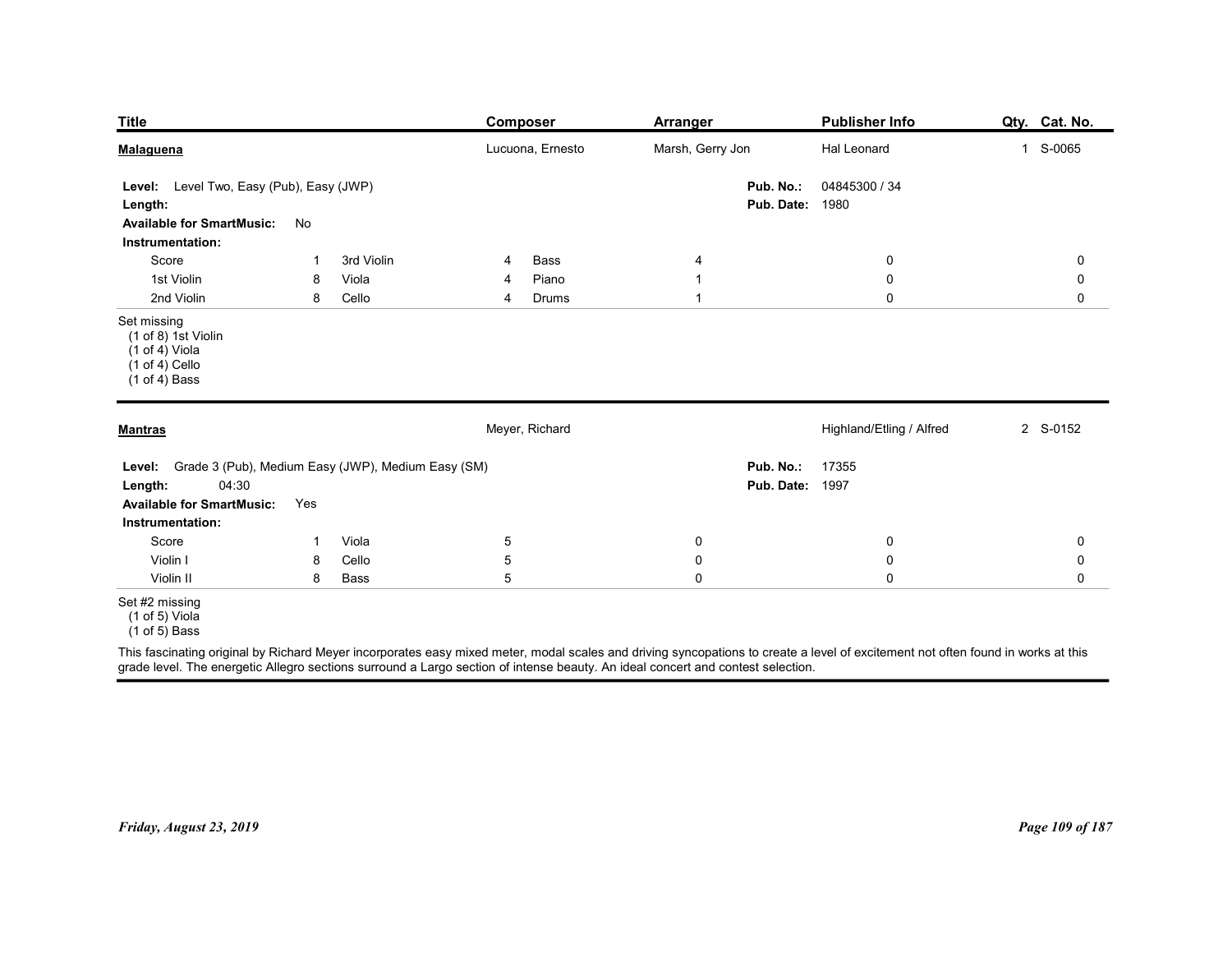|                                                                                       |              |                | <b>Composer</b>                          | <b>Arranger</b>             |                        | <b>Publisher Info</b>      | Qty. Cat. No.                      |
|---------------------------------------------------------------------------------------|--------------|----------------|------------------------------------------|-----------------------------|------------------------|----------------------------|------------------------------------|
| <b>Title</b><br><b>March and Sonatina</b>                                             |              |                | Mozart, Wolfgang Amadeus Isaac, Merle J. |                             |                        | Forest R. Etling           | 1 S-0025                           |
| March of the Priests (from The Magic Flute) / Sonatina in C<br>Major (First Movement) |              |                |                                          |                             |                        |                            |                                    |
| Level:                                                                                |              |                |                                          |                             | Pub. No.:              |                            |                                    |
| Length:<br><b>Available for SmartMusic:</b>                                           | No           |                |                                          |                             | Pub. Date:             |                            |                                    |
| Instrumentation:                                                                      |              |                |                                          |                             |                        |                            |                                    |
| Score                                                                                 |              | 3rd Violin     | 3<br>Bass                                | $\,$ 5 $\,$                 |                        | $\mathbf 0$                | $\mathsf{O}\xspace$                |
| 1st Violin<br>2nd Violin                                                              | 8<br>8       | Viola<br>Cello | Piano<br>5 <sub>5</sub><br>$\mathbf 5$   | $\mathbf{1}$<br>$\mathbf 0$ |                        | $\mathbf 0$<br>$\mathsf 0$ | $\mathsf{O}\xspace$<br>$\mathbf 0$ |
|                                                                                       |              |                |                                          |                             |                        |                            |                                    |
| <b>March of the Metro Gnome</b>                                                       |              |                | Hubbell, Fred                            |                             |                        | Kendor Music               | 1 S-0209                           |
| Level: Grade 1 (Pub), Very Easy (JWP), Very Easy (SM)                                 |              |                |                                          |                             | <b>Pub. No.: 8430</b>  |                            |                                    |
| 01:30<br>Length:                                                                      |              |                |                                          |                             | <b>Pub. Date: 1968</b> |                            |                                    |
| Available for SmartMusic: Yes<br>Instrumentation:                                     |              |                |                                          |                             |                        |                            |                                    |
| Score                                                                                 | $\mathbf{1}$ | 3rd Violin     | Bass & Woodblock<br>$\mathbf{3}$         | $\sqrt{5}$                  |                        | $\mathbf 0$                | $\pmb{0}$                          |
| 1st Violin                                                                            | 8            | Viola          | $\sqrt{5}$                               | $\pmb{0}$                   |                        | $\mathbf 0$                | $\mathbf 0$                        |
| 2nd Violin                                                                            |              | 8 Cello        | $\sqrt{5}$                               | $\mathbf 0$                 |                        | $\mathbf 0$                | $\mathbf 0$                        |
| An easy novelty piece that students love to play. (JWP)                               |              |                |                                          |                             |                        |                            |                                    |
|                                                                                       |              |                |                                          |                             |                        |                            |                                    |
|                                                                                       |              |                |                                          |                             |                        |                            |                                    |
|                                                                                       |              |                |                                          |                             |                        |                            |                                    |
|                                                                                       |              |                |                                          |                             |                        |                            |                                    |
|                                                                                       |              |                |                                          |                             |                        |                            |                                    |
|                                                                                       |              |                |                                          |                             |                        |                            |                                    |
|                                                                                       |              |                |                                          |                             |                        |                            |                                    |
|                                                                                       |              |                |                                          |                             |                        |                            |                                    |
|                                                                                       |              |                |                                          |                             |                        |                            |                                    |
|                                                                                       |              |                |                                          |                             |                        |                            |                                    |
|                                                                                       |              |                |                                          |                             |                        |                            |                                    |
| Friday, August 23, 2019                                                               |              |                |                                          |                             |                        |                            | Page 110 of 187                    |
|                                                                                       |              |                |                                          |                             |                        |                            |                                    |
|                                                                                       |              |                |                                          |                             |                        |                            |                                    |
|                                                                                       |              |                |                                          |                             |                        |                            |                                    |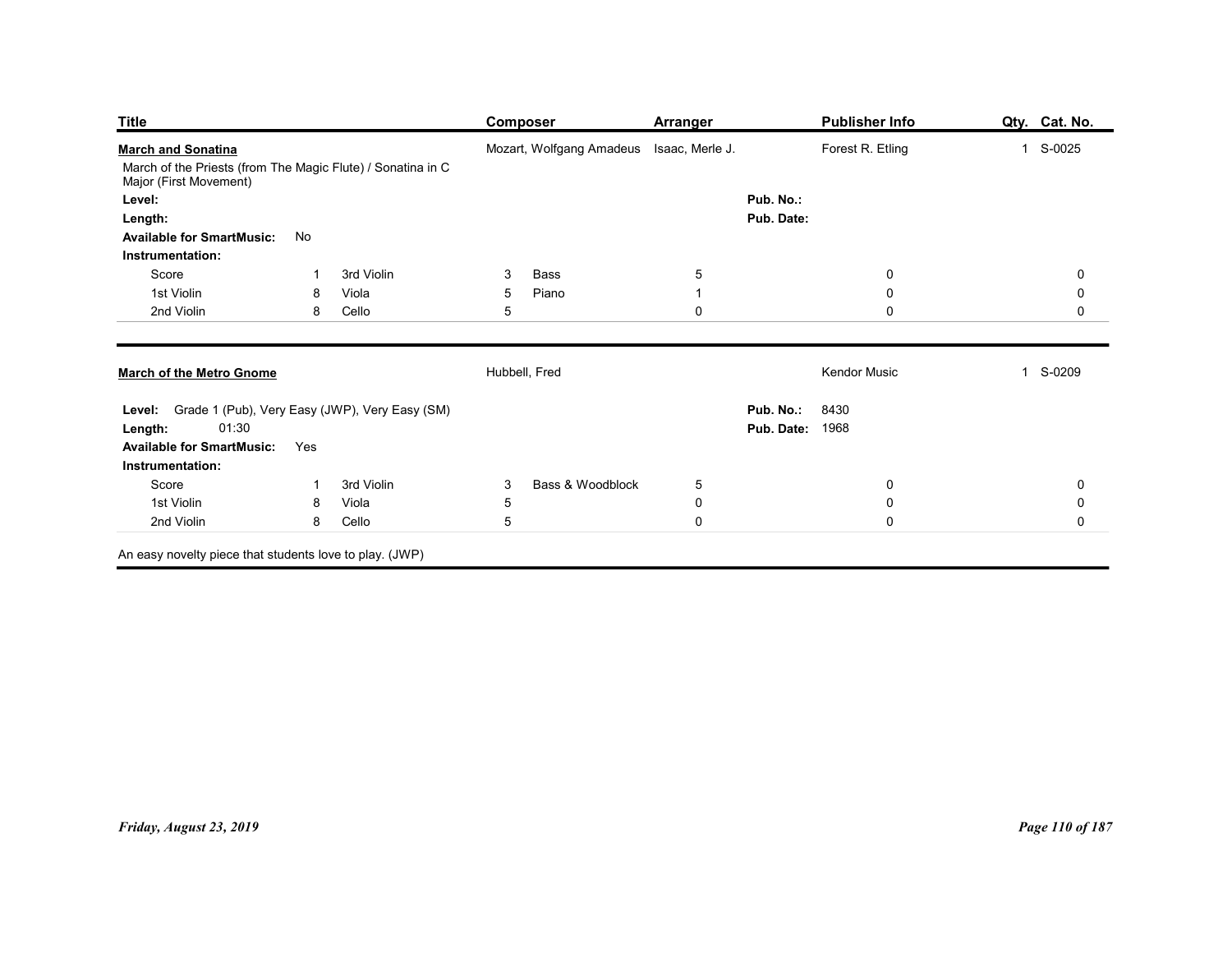| <b>Publisher Info</b><br>Qty. Cat. No.<br><b>Composer</b><br><b>Arranger</b><br>Mazas, Jacques-Fereol<br>Rothrock, Carson<br>Musicians Publications<br>5 S-0101<br><u>Mazas</u><br>SO201<br>Level: Medium Easy (JWP)<br>Pub. No.:<br>Pub. Date:<br>Length:<br><b>Available for SmartMusic:</b><br>No<br>Instrumentation:<br>Violin III<br>Bass<br>Score<br>$5\phantom{.0}$<br>$\mathbf 0$<br>$\mathbf 0$<br>$\mathbf{1}$<br>-1<br>Violin 1<br>Viola<br>$\overline{5}$<br>$\mathbf 0$<br>$\boldsymbol{0}$<br>0<br>8<br>$5\phantom{.0}$<br>$\mathbf 0$<br>$\mathbf 0$<br>Violin II<br>$\mathbf 0$<br>8<br>Cello<br>$(1 of 8)$ Violin 1<br>$(1 \text{ of } 8)$ Violin 2<br>$(1 of 1)$ Violin 3<br>Cortes, Ramiro<br>Wimbledon Music<br>1 S-0026<br><b>Meditation on Christ lag in Todesbanden</b><br><b>Pub. No.: W1200</b><br>Pub. Date:<br>Available for SmartMusic: No<br>Instrumentation:<br>Score<br>Viola<br>$\overline{5}$<br>$\mathbf 0$<br>$\mathbf 0$<br>$\mathbf 0$<br>$\mathbf{1}$<br>$\sqrt{5}$<br>1st Violin<br>$\mathbf 0$<br>$\pmb{0}$<br>$\pmb{0}$<br>Cello<br>8<br>$\sqrt{5}$<br>$\mathbf 0$<br>$\pmb{0}$<br>$\mathbf 0$<br>2nd Violin<br>Bass<br>8<br>(1 of 8) 1st Violin<br>A wonderful composition based upon the Bach chorale "Christ lag in Todesbanden" (Pub) |                         |  |  |                 |
|------------------------------------------------------------------------------------------------------------------------------------------------------------------------------------------------------------------------------------------------------------------------------------------------------------------------------------------------------------------------------------------------------------------------------------------------------------------------------------------------------------------------------------------------------------------------------------------------------------------------------------------------------------------------------------------------------------------------------------------------------------------------------------------------------------------------------------------------------------------------------------------------------------------------------------------------------------------------------------------------------------------------------------------------------------------------------------------------------------------------------------------------------------------------------------------------------------------------------------------------------------------------------------|-------------------------|--|--|-----------------|
|                                                                                                                                                                                                                                                                                                                                                                                                                                                                                                                                                                                                                                                                                                                                                                                                                                                                                                                                                                                                                                                                                                                                                                                                                                                                                    |                         |  |  |                 |
|                                                                                                                                                                                                                                                                                                                                                                                                                                                                                                                                                                                                                                                                                                                                                                                                                                                                                                                                                                                                                                                                                                                                                                                                                                                                                    |                         |  |  |                 |
|                                                                                                                                                                                                                                                                                                                                                                                                                                                                                                                                                                                                                                                                                                                                                                                                                                                                                                                                                                                                                                                                                                                                                                                                                                                                                    |                         |  |  |                 |
|                                                                                                                                                                                                                                                                                                                                                                                                                                                                                                                                                                                                                                                                                                                                                                                                                                                                                                                                                                                                                                                                                                                                                                                                                                                                                    | <b>Title</b>            |  |  |                 |
|                                                                                                                                                                                                                                                                                                                                                                                                                                                                                                                                                                                                                                                                                                                                                                                                                                                                                                                                                                                                                                                                                                                                                                                                                                                                                    | Op. 38, No. 2           |  |  |                 |
|                                                                                                                                                                                                                                                                                                                                                                                                                                                                                                                                                                                                                                                                                                                                                                                                                                                                                                                                                                                                                                                                                                                                                                                                                                                                                    |                         |  |  |                 |
|                                                                                                                                                                                                                                                                                                                                                                                                                                                                                                                                                                                                                                                                                                                                                                                                                                                                                                                                                                                                                                                                                                                                                                                                                                                                                    |                         |  |  |                 |
|                                                                                                                                                                                                                                                                                                                                                                                                                                                                                                                                                                                                                                                                                                                                                                                                                                                                                                                                                                                                                                                                                                                                                                                                                                                                                    |                         |  |  |                 |
|                                                                                                                                                                                                                                                                                                                                                                                                                                                                                                                                                                                                                                                                                                                                                                                                                                                                                                                                                                                                                                                                                                                                                                                                                                                                                    | Set #5 missing          |  |  |                 |
|                                                                                                                                                                                                                                                                                                                                                                                                                                                                                                                                                                                                                                                                                                                                                                                                                                                                                                                                                                                                                                                                                                                                                                                                                                                                                    |                         |  |  |                 |
|                                                                                                                                                                                                                                                                                                                                                                                                                                                                                                                                                                                                                                                                                                                                                                                                                                                                                                                                                                                                                                                                                                                                                                                                                                                                                    | Level:<br>Length:       |  |  |                 |
|                                                                                                                                                                                                                                                                                                                                                                                                                                                                                                                                                                                                                                                                                                                                                                                                                                                                                                                                                                                                                                                                                                                                                                                                                                                                                    |                         |  |  |                 |
|                                                                                                                                                                                                                                                                                                                                                                                                                                                                                                                                                                                                                                                                                                                                                                                                                                                                                                                                                                                                                                                                                                                                                                                                                                                                                    |                         |  |  |                 |
|                                                                                                                                                                                                                                                                                                                                                                                                                                                                                                                                                                                                                                                                                                                                                                                                                                                                                                                                                                                                                                                                                                                                                                                                                                                                                    |                         |  |  |                 |
|                                                                                                                                                                                                                                                                                                                                                                                                                                                                                                                                                                                                                                                                                                                                                                                                                                                                                                                                                                                                                                                                                                                                                                                                                                                                                    | Set missing             |  |  |                 |
|                                                                                                                                                                                                                                                                                                                                                                                                                                                                                                                                                                                                                                                                                                                                                                                                                                                                                                                                                                                                                                                                                                                                                                                                                                                                                    |                         |  |  |                 |
|                                                                                                                                                                                                                                                                                                                                                                                                                                                                                                                                                                                                                                                                                                                                                                                                                                                                                                                                                                                                                                                                                                                                                                                                                                                                                    |                         |  |  |                 |
|                                                                                                                                                                                                                                                                                                                                                                                                                                                                                                                                                                                                                                                                                                                                                                                                                                                                                                                                                                                                                                                                                                                                                                                                                                                                                    |                         |  |  |                 |
|                                                                                                                                                                                                                                                                                                                                                                                                                                                                                                                                                                                                                                                                                                                                                                                                                                                                                                                                                                                                                                                                                                                                                                                                                                                                                    |                         |  |  |                 |
|                                                                                                                                                                                                                                                                                                                                                                                                                                                                                                                                                                                                                                                                                                                                                                                                                                                                                                                                                                                                                                                                                                                                                                                                                                                                                    |                         |  |  |                 |
|                                                                                                                                                                                                                                                                                                                                                                                                                                                                                                                                                                                                                                                                                                                                                                                                                                                                                                                                                                                                                                                                                                                                                                                                                                                                                    |                         |  |  |                 |
|                                                                                                                                                                                                                                                                                                                                                                                                                                                                                                                                                                                                                                                                                                                                                                                                                                                                                                                                                                                                                                                                                                                                                                                                                                                                                    |                         |  |  |                 |
|                                                                                                                                                                                                                                                                                                                                                                                                                                                                                                                                                                                                                                                                                                                                                                                                                                                                                                                                                                                                                                                                                                                                                                                                                                                                                    | Friday, August 23, 2019 |  |  | Page 111 of 187 |
|                                                                                                                                                                                                                                                                                                                                                                                                                                                                                                                                                                                                                                                                                                                                                                                                                                                                                                                                                                                                                                                                                                                                                                                                                                                                                    |                         |  |  |                 |
|                                                                                                                                                                                                                                                                                                                                                                                                                                                                                                                                                                                                                                                                                                                                                                                                                                                                                                                                                                                                                                                                                                                                                                                                                                                                                    |                         |  |  |                 |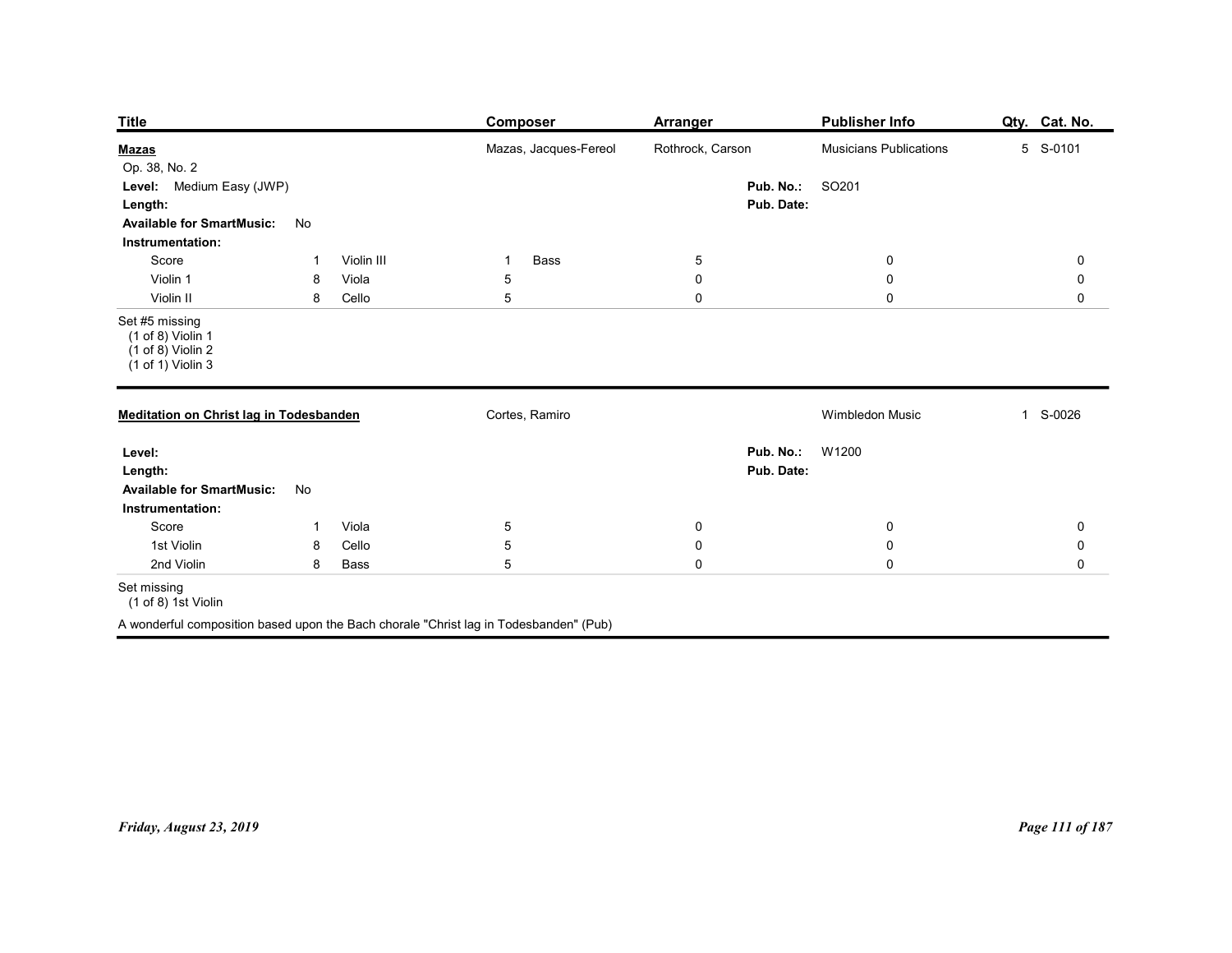| <b>Title</b>                                                                                                                                                                                                                                               |   |                       | Composer                           | <b>Arranger</b>                                                                                                                                                                                                                                                                                                                                                                                                                                                                                                                                           | <b>Publisher Info</b> | Qty. Cat. No.          |
|------------------------------------------------------------------------------------------------------------------------------------------------------------------------------------------------------------------------------------------------------------|---|-----------------------|------------------------------------|-----------------------------------------------------------------------------------------------------------------------------------------------------------------------------------------------------------------------------------------------------------------------------------------------------------------------------------------------------------------------------------------------------------------------------------------------------------------------------------------------------------------------------------------------------------|-----------------------|------------------------|
| <b>Mele Kalikimaka</b>                                                                                                                                                                                                                                     |   |                       | Anderson, R. Alex                  | Farrar-Royce, Jan                                                                                                                                                                                                                                                                                                                                                                                                                                                                                                                                         | Belwin / Alfred       | S-0410<br>$\mathbf{1}$ |
| Level: Grade 2 (Pub), Easy (JWP)                                                                                                                                                                                                                           |   |                       |                                    | Pub. No.:                                                                                                                                                                                                                                                                                                                                                                                                                                                                                                                                                 | 46695                 |                        |
| Length:                                                                                                                                                                                                                                                    |   |                       |                                    | <b>Pub. Date: 2017</b>                                                                                                                                                                                                                                                                                                                                                                                                                                                                                                                                    |                       |                        |
| <b>Available for SmartMusic:</b>                                                                                                                                                                                                                           |   |                       |                                    |                                                                                                                                                                                                                                                                                                                                                                                                                                                                                                                                                           |                       |                        |
| Instrumentation:<br>Score                                                                                                                                                                                                                                  |   | 3rd Violin (Viola TC) | 5<br><b>Bass</b>                   | 5                                                                                                                                                                                                                                                                                                                                                                                                                                                                                                                                                         | $\mathbf 0$           | $\mathbf 0$            |
| 1st Violin                                                                                                                                                                                                                                                 | 8 | Viola                 | 5                                  | $\mathbf 0$                                                                                                                                                                                                                                                                                                                                                                                                                                                                                                                                               | $\mathbf 0$           | $\Omega$               |
| 2nd Violin                                                                                                                                                                                                                                                 | 8 | Cello                 | 5                                  | $\mathbf 0$                                                                                                                                                                                                                                                                                                                                                                                                                                                                                                                                               | $\mathbf 0$           | $\mathbf 0$            |
|                                                                                                                                                                                                                                                            |   |                       |                                    | "Mele Kalikimaka," the closest approximation of saying "Merry Christmas" that there is in the Hawaiian language, was written in 1949 and recorded by Bing Crosby and The<br>Andrew Sisters in 1950. This first rendition of the tune is still popular today and many of your students and audience members will recognize it with delight! It is almost impossible<br>not to sing the syncopated title phrase and beginning it on an up-bow helps create accents and fun! The accidentals are all familiar ones that give the piece color and interesting |                       |                        |
| parts. Every section has their own entrances and gets a chance to play the main melodies and important supporting parts. "Mele Kalikimaka," arranged by Jan Farrar-Royce, is a<br>fun and musically educational way to celebrate the holiday season! (Pub) |   |                       |                                    |                                                                                                                                                                                                                                                                                                                                                                                                                                                                                                                                                           |                       |                        |
|                                                                                                                                                                                                                                                            |   |                       |                                    |                                                                                                                                                                                                                                                                                                                                                                                                                                                                                                                                                           |                       |                        |
| <b>Mikado, The, Selections from</b><br>Entrance of the Mikado / Youth Must Have Its Fling / Tit<br>Willow / He's Going to Marry Yum-Yum / Here's a State of                                                                                                |   |                       | Gilbert, W.S.; Sullivan,<br>Arthur | Isaac, Merle J.                                                                                                                                                                                                                                                                                                                                                                                                                                                                                                                                           | Highland/Etling       | 4 S-0118               |
| Things / With a Joyful Shout<br>Medium (JWP)<br>Level:                                                                                                                                                                                                     |   |                       |                                    | Pub. No.:                                                                                                                                                                                                                                                                                                                                                                                                                                                                                                                                                 |                       |                        |
| 03:30<br>Length:                                                                                                                                                                                                                                           |   |                       |                                    | Pub. Date:                                                                                                                                                                                                                                                                                                                                                                                                                                                                                                                                                |                       |                        |

| Level: Grade 2 (Pub), Easy (JWP)                                                                                                                                                     |    |                       |        |                          |                          | Pub. No.:<br>46695                                                                                                                                                                                                                                                                                                                                                                                                                                                                                                                                                                                                                                                                                                                          |                      |
|--------------------------------------------------------------------------------------------------------------------------------------------------------------------------------------|----|-----------------------|--------|--------------------------|--------------------------|---------------------------------------------------------------------------------------------------------------------------------------------------------------------------------------------------------------------------------------------------------------------------------------------------------------------------------------------------------------------------------------------------------------------------------------------------------------------------------------------------------------------------------------------------------------------------------------------------------------------------------------------------------------------------------------------------------------------------------------------|----------------------|
| Length:                                                                                                                                                                              |    |                       |        |                          |                          | <b>Pub. Date: 2017</b>                                                                                                                                                                                                                                                                                                                                                                                                                                                                                                                                                                                                                                                                                                                      |                      |
| <b>Available for SmartMusic:</b>                                                                                                                                                     |    |                       |        |                          |                          |                                                                                                                                                                                                                                                                                                                                                                                                                                                                                                                                                                                                                                                                                                                                             |                      |
| Instrumentation:                                                                                                                                                                     |    |                       |        |                          |                          |                                                                                                                                                                                                                                                                                                                                                                                                                                                                                                                                                                                                                                                                                                                                             |                      |
| Score                                                                                                                                                                                | -1 | 3rd Violin (Viola TC) | 5      | Bass                     | 5                        | 0                                                                                                                                                                                                                                                                                                                                                                                                                                                                                                                                                                                                                                                                                                                                           | $\Omega$             |
| 1st Violin                                                                                                                                                                           | 8  | Viola                 | 5      |                          | $\Omega$<br>$\mathbf{0}$ | $\Omega$                                                                                                                                                                                                                                                                                                                                                                                                                                                                                                                                                                                                                                                                                                                                    | $\Omega$<br>$\Omega$ |
| 2nd Violin                                                                                                                                                                           | 8  | Cello                 | 5      |                          |                          | $\mathbf 0$                                                                                                                                                                                                                                                                                                                                                                                                                                                                                                                                                                                                                                                                                                                                 |                      |
| fun and musically educational way to celebrate the holiday season! (Pub)                                                                                                             |    |                       |        |                          |                          | "Mele Kalikimaka," the closest approximation of saying "Merry Christmas" that there is in the Hawaiian language, was written in 1949 and recorded by Bing Crosby and The<br>Andrew Sisters in 1950. This first rendition of the tune is still popular today and many of your students and audience members will recognize it with delight! It is almost impossible<br>not to sing the syncopated title phrase and beginning it on an up-bow helps create accents and fun! The accidentals are all familiar ones that give the piece color and interesting<br>parts. Every section has their own entrances and gets a chance to play the main melodies and important supporting parts. "Mele Kalikimaka," arranged by Jan Farrar-Royce, is a |                      |
| Mikado, The, Selections from<br>Entrance of the Mikado / Youth Must Have Its Fling / Tit<br>Willow / He's Going to Marry Yum-Yum / Here's a State of<br>Things / With a Joyful Shout |    |                       | Arthur | Gilbert, W.S.; Sullivan, | Isaac, Merle J.          | Highland/Etling                                                                                                                                                                                                                                                                                                                                                                                                                                                                                                                                                                                                                                                                                                                             | 4 S-0118             |
| Level: Medium (JWP)                                                                                                                                                                  |    |                       |        |                          |                          | Pub. No.:                                                                                                                                                                                                                                                                                                                                                                                                                                                                                                                                                                                                                                                                                                                                   |                      |
| 03:30<br>Length:                                                                                                                                                                     |    |                       |        |                          |                          | Pub. Date:                                                                                                                                                                                                                                                                                                                                                                                                                                                                                                                                                                                                                                                                                                                                  |                      |
| <b>Available for SmartMusic:</b>                                                                                                                                                     | No |                       |        |                          |                          |                                                                                                                                                                                                                                                                                                                                                                                                                                                                                                                                                                                                                                                                                                                                             |                      |
| Instrumentation:                                                                                                                                                                     |    |                       |        |                          |                          |                                                                                                                                                                                                                                                                                                                                                                                                                                                                                                                                                                                                                                                                                                                                             |                      |
| Score                                                                                                                                                                                |    | 3rd Violin            | 3      | <b>Bass</b>              | 5                        | 0                                                                                                                                                                                                                                                                                                                                                                                                                                                                                                                                                                                                                                                                                                                                           | $\mathbf 0$          |
| 1st Violin                                                                                                                                                                           | 8  | Viola                 | 5      | Piano                    |                          | $\Omega$                                                                                                                                                                                                                                                                                                                                                                                                                                                                                                                                                                                                                                                                                                                                    | $\Omega$             |
| 2nd Violin                                                                                                                                                                           | 8  | Cello                 | 5      |                          | $\mathbf 0$              | $\mathbf 0$                                                                                                                                                                                                                                                                                                                                                                                                                                                                                                                                                                                                                                                                                                                                 | $\Omega$             |
| Set #4 is Set B (5/5(2)/3/3/3)                                                                                                                                                       |    |                       |        |                          |                          |                                                                                                                                                                                                                                                                                                                                                                                                                                                                                                                                                                                                                                                                                                                                             |                      |
|                                                                                                                                                                                      |    |                       |        |                          |                          |                                                                                                                                                                                                                                                                                                                                                                                                                                                                                                                                                                                                                                                                                                                                             |                      |
|                                                                                                                                                                                      |    |                       |        |                          |                          |                                                                                                                                                                                                                                                                                                                                                                                                                                                                                                                                                                                                                                                                                                                                             |                      |
| Friday, August 23, 2019                                                                                                                                                              |    |                       |        |                          |                          |                                                                                                                                                                                                                                                                                                                                                                                                                                                                                                                                                                                                                                                                                                                                             | Page 112 of 187      |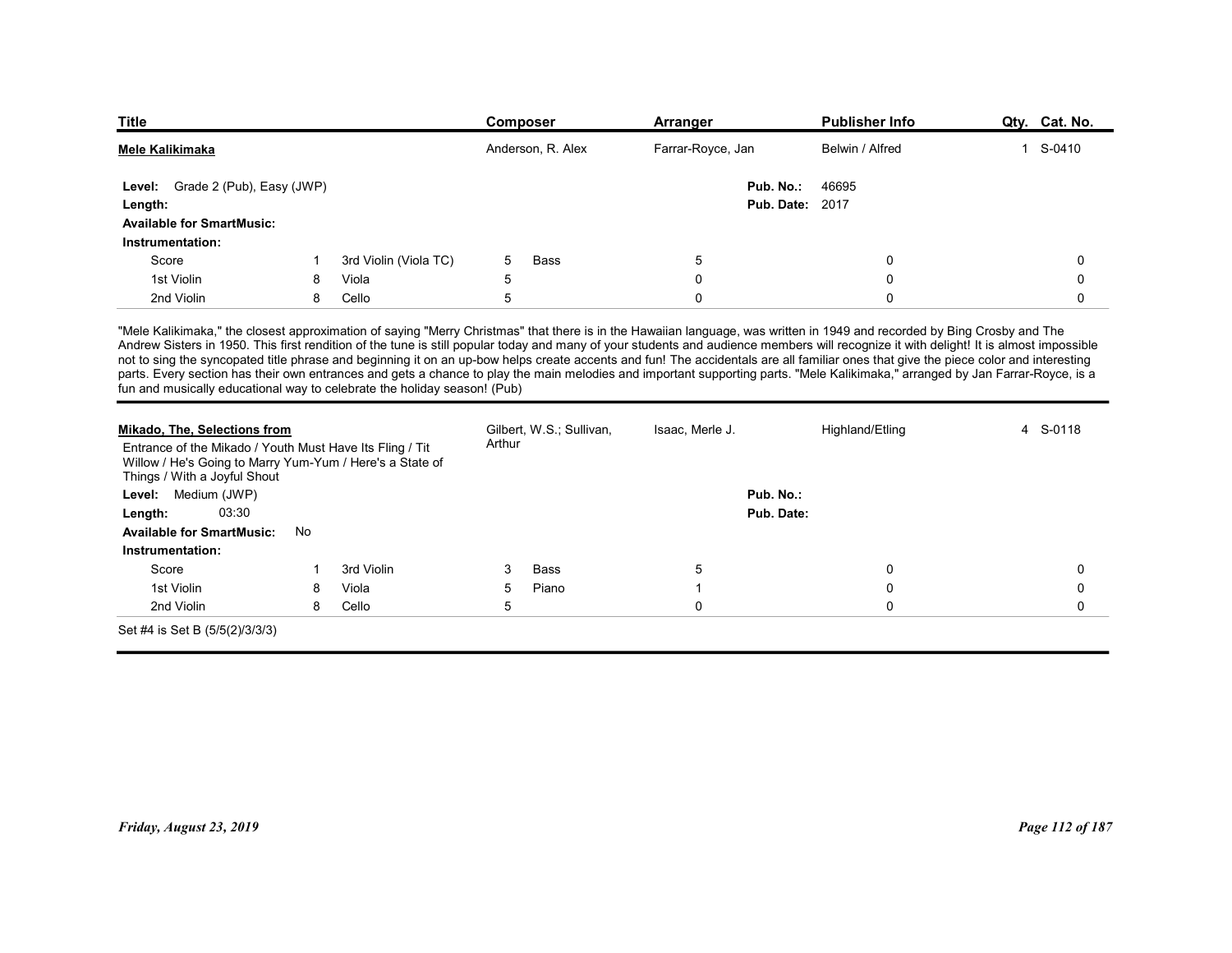| <b>Minuetto Antico</b><br>Quagenti, Samuel<br>Belwin-Mills / Alfred<br>1 S-0049<br><b>BSO 45</b><br>Pub. No.:<br>Level:<br>Pub. Date:<br>Length:<br><b>Available for SmartMusic:</b><br>No<br>Instrumentation:<br>$15\,$<br>Score<br>3rd Violin<br>Bass<br>9<br>$\bf{0}$<br>$\mathbf 0$<br>-1<br>1st Violin<br>Piano<br>$\mathsf{O}\xspace$<br>24<br>Viola<br>15<br>$\mathbf 0$<br>$\overline{1}$<br>15<br>2nd Violin<br>24<br>Cello<br>$\boldsymbol{0}$<br>$\mathbf 0$<br>$\mathbf 0$<br>Lambro, Phillip<br>Wimbledon Music<br>1 S-0027<br>Pub. No.: W1180<br>Level:<br>Pub. Date:<br>Length:<br><b>Available for SmartMusic:</b><br>No<br>Instrumentation:<br>Score<br>Viola<br>$\overline{5}$<br>$\mathbf 0$<br>$\mathbf 0$<br>$\pmb{0}$<br>$\mathbf{1}$<br>$\sqrt{5}$<br>$\pmb{0}$<br>Cello<br>$\pmb{0}$<br>1st Violin<br>$\pmb{0}$<br>8 | $\overline{5}$<br>$\mathbf 0$<br>$\mathbf 0$<br>2nd Violin<br>Bass<br>8 |           |
|----------------------------------------------------------------------------------------------------------------------------------------------------------------------------------------------------------------------------------------------------------------------------------------------------------------------------------------------------------------------------------------------------------------------------------------------------------------------------------------------------------------------------------------------------------------------------------------------------------------------------------------------------------------------------------------------------------------------------------------------------------------------------------------------------------------------------------------------|-------------------------------------------------------------------------|-----------|
| <b>Miraflores</b>                                                                                                                                                                                                                                                                                                                                                                                                                                                                                                                                                                                                                                                                                                                                                                                                                            |                                                                         |           |
|                                                                                                                                                                                                                                                                                                                                                                                                                                                                                                                                                                                                                                                                                                                                                                                                                                              |                                                                         |           |
|                                                                                                                                                                                                                                                                                                                                                                                                                                                                                                                                                                                                                                                                                                                                                                                                                                              |                                                                         |           |
|                                                                                                                                                                                                                                                                                                                                                                                                                                                                                                                                                                                                                                                                                                                                                                                                                                              |                                                                         |           |
|                                                                                                                                                                                                                                                                                                                                                                                                                                                                                                                                                                                                                                                                                                                                                                                                                                              |                                                                         |           |
|                                                                                                                                                                                                                                                                                                                                                                                                                                                                                                                                                                                                                                                                                                                                                                                                                                              |                                                                         | $\pmb{0}$ |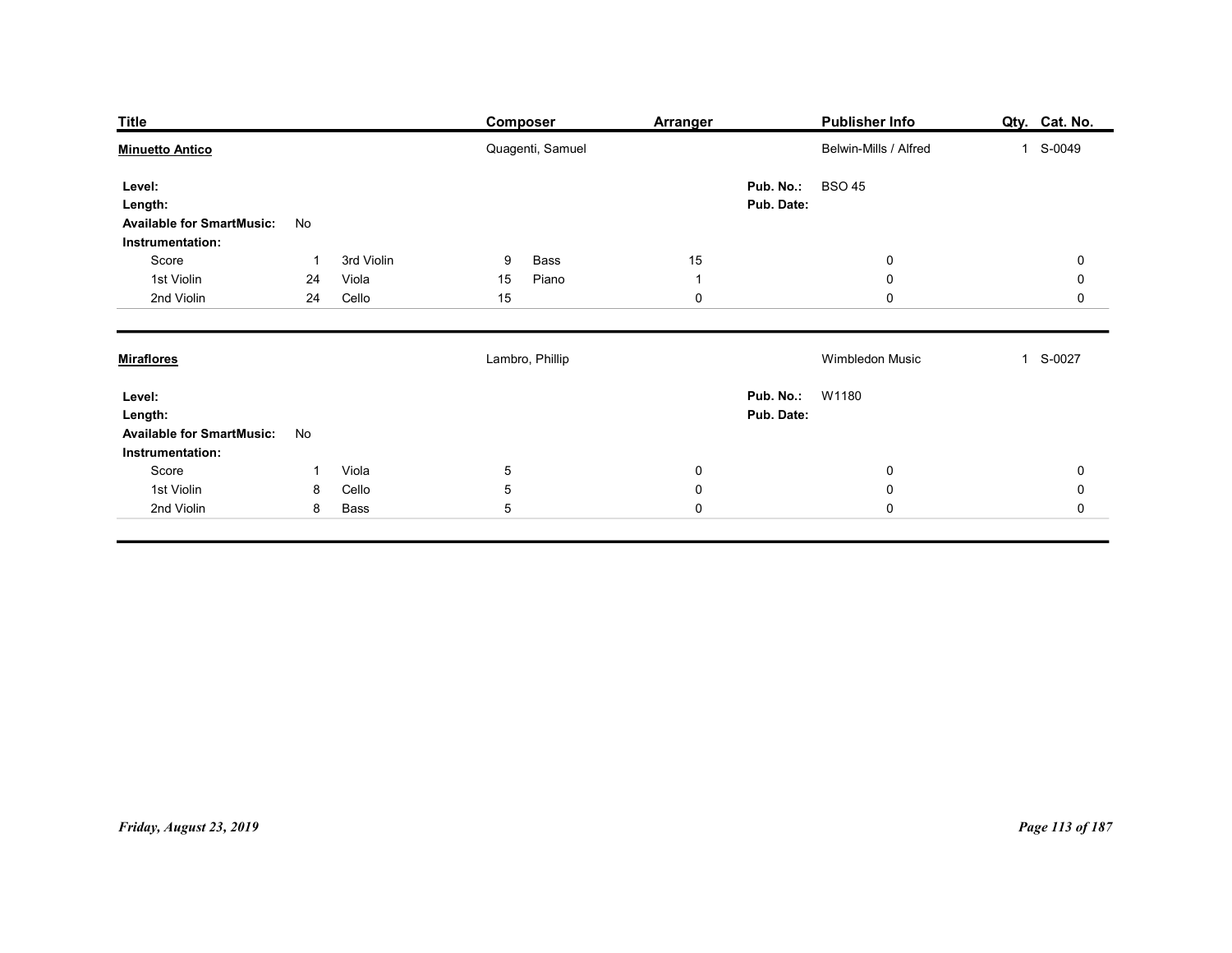| Publisher Info<br><b>Composer</b><br><b>Arranger</b><br>Granger, Percy Aldridge<br>Dackow, Sandra<br>Tempo Press<br>Level: Grade 3 (Pub), Medium (JWP)<br>Pub. No.:<br>10250085<br><b>Pub. Date: 1996</b><br>Length:<br><b>Available for SmartMusic:</b><br>Instrumentation:<br>Violin III<br>Piano<br>Score<br>5<br>Violoncello I<br>3<br>-1<br>Violin I<br>Violin IV/T.C. Viola<br>Violoncello II<br>2<br>0<br>5<br>3<br>5<br>$\mathbf 0$<br>Violin II<br>5<br>Viola<br>Contrabass<br>5<br>(1 of 3) Violincello I<br>-----<br>Marsh, Gerry Jon<br>Hal Leonard                                                                                                                                                                                                                               |               |
|-----------------------------------------------------------------------------------------------------------------------------------------------------------------------------------------------------------------------------------------------------------------------------------------------------------------------------------------------------------------------------------------------------------------------------------------------------------------------------------------------------------------------------------------------------------------------------------------------------------------------------------------------------------------------------------------------------------------------------------------------------------------------------------------------|---------------|
| <b>Title</b><br><b>Mock Morris</b><br>Set #2 missing<br>Originally, a seven-part chamber work, this intermediate work has something for everyone. It divides the orchestra into first, second and third violin, viola, first and second cello,<br>and bass. String orchestras of every size can perform this arrangement, and it makes a wonderful festival finale. The jaunty themes and layered counterpoint insure that the work<br>will be a delight for both performers and audiences. (Pub)<br>"Always merry and bright" is how Grainger described this cheerful tune! Composed in the style of the traditional English "Morris Dance," this completely original work could be<br>described as sort of an English "Brandenburg Concerto." Delightful! (JWP)<br><b>Modal Festival, A</b> |               |
|                                                                                                                                                                                                                                                                                                                                                                                                                                                                                                                                                                                                                                                                                                                                                                                               |               |
|                                                                                                                                                                                                                                                                                                                                                                                                                                                                                                                                                                                                                                                                                                                                                                                               |               |
|                                                                                                                                                                                                                                                                                                                                                                                                                                                                                                                                                                                                                                                                                                                                                                                               |               |
|                                                                                                                                                                                                                                                                                                                                                                                                                                                                                                                                                                                                                                                                                                                                                                                               |               |
|                                                                                                                                                                                                                                                                                                                                                                                                                                                                                                                                                                                                                                                                                                                                                                                               |               |
|                                                                                                                                                                                                                                                                                                                                                                                                                                                                                                                                                                                                                                                                                                                                                                                               |               |
|                                                                                                                                                                                                                                                                                                                                                                                                                                                                                                                                                                                                                                                                                                                                                                                               |               |
|                                                                                                                                                                                                                                                                                                                                                                                                                                                                                                                                                                                                                                                                                                                                                                                               |               |
|                                                                                                                                                                                                                                                                                                                                                                                                                                                                                                                                                                                                                                                                                                                                                                                               |               |
|                                                                                                                                                                                                                                                                                                                                                                                                                                                                                                                                                                                                                                                                                                                                                                                               | Qty. Cat. No. |
|                                                                                                                                                                                                                                                                                                                                                                                                                                                                                                                                                                                                                                                                                                                                                                                               | 2 S-0278      |
|                                                                                                                                                                                                                                                                                                                                                                                                                                                                                                                                                                                                                                                                                                                                                                                               |               |
|                                                                                                                                                                                                                                                                                                                                                                                                                                                                                                                                                                                                                                                                                                                                                                                               |               |
|                                                                                                                                                                                                                                                                                                                                                                                                                                                                                                                                                                                                                                                                                                                                                                                               |               |
|                                                                                                                                                                                                                                                                                                                                                                                                                                                                                                                                                                                                                                                                                                                                                                                               | 0             |
|                                                                                                                                                                                                                                                                                                                                                                                                                                                                                                                                                                                                                                                                                                                                                                                               | 0<br>0        |
|                                                                                                                                                                                                                                                                                                                                                                                                                                                                                                                                                                                                                                                                                                                                                                                               |               |
|                                                                                                                                                                                                                                                                                                                                                                                                                                                                                                                                                                                                                                                                                                                                                                                               |               |
|                                                                                                                                                                                                                                                                                                                                                                                                                                                                                                                                                                                                                                                                                                                                                                                               |               |
|                                                                                                                                                                                                                                                                                                                                                                                                                                                                                                                                                                                                                                                                                                                                                                                               | 1 S-0056      |
| 04845675<br>Level: Easy (Pub), Easy (JWP)<br>Pub. No.:                                                                                                                                                                                                                                                                                                                                                                                                                                                                                                                                                                                                                                                                                                                                        |               |
| Pub. Date:<br>Length:                                                                                                                                                                                                                                                                                                                                                                                                                                                                                                                                                                                                                                                                                                                                                                         |               |
| Available for SmartMusic: No<br>Instrumentation:                                                                                                                                                                                                                                                                                                                                                                                                                                                                                                                                                                                                                                                                                                                                              |               |

# Set #2 missing

### -----

| Level: Grade 3 (Pub), Medium (JWP)                                                                                                                                                                                                                                                                                                                                                                                                        |              |                      |                |                  |                | Pub. No.:              | 10250085    |                 |
|-------------------------------------------------------------------------------------------------------------------------------------------------------------------------------------------------------------------------------------------------------------------------------------------------------------------------------------------------------------------------------------------------------------------------------------------|--------------|----------------------|----------------|------------------|----------------|------------------------|-------------|-----------------|
| Length:                                                                                                                                                                                                                                                                                                                                                                                                                                   |              |                      |                |                  |                | <b>Pub. Date: 1996</b> |             |                 |
| <b>Available for SmartMusic:</b>                                                                                                                                                                                                                                                                                                                                                                                                          |              |                      |                |                  |                |                        |             |                 |
| Instrumentation:                                                                                                                                                                                                                                                                                                                                                                                                                          |              |                      |                |                  |                |                        |             |                 |
| Score                                                                                                                                                                                                                                                                                                                                                                                                                                     | $\mathbf{1}$ | Violin III           | 5              | Violoncello I    | 3              | Piano                  |             | 0               |
| Violin I                                                                                                                                                                                                                                                                                                                                                                                                                                  | 5            | Violin IV/T.C. Viola | 3              | Violoncello II   | $\overline{2}$ |                        | 0           | $\mathbf 0$     |
| Violin II                                                                                                                                                                                                                                                                                                                                                                                                                                 | 5            | Viola                | 5              | Contrabass       | 5              |                        | $\Omega$    | $\mathbf 0$     |
| Set #2 missing<br>(1 of 3) Violincello I                                                                                                                                                                                                                                                                                                                                                                                                  |              |                      |                |                  |                |                        |             |                 |
| Originally, a seven-part chamber work, this intermediate work has something for everyone. It divides the orchestra into first, second and third violin, viola, first and second cello,<br>and bass. String orchestras of every size can perform this arrangement, and it makes a wonderful festival finale. The jaunty themes and layered counterpoint insure that the work<br>will be a delight for both performers and audiences. (Pub) |              |                      |                |                  |                |                        |             |                 |
| -----<br>"Always merry and bright" is how Grainger described this cheerful tune! Composed in the style of the traditional English "Morris Dance," this completely original work could be<br>described as sort of an English "Brandenburg Concerto." Delightful! (JWP)                                                                                                                                                                     |              |                      |                |                  |                |                        |             |                 |
| <b>Modal Festival, A</b>                                                                                                                                                                                                                                                                                                                                                                                                                  |              |                      |                | Marsh, Gerry Jon |                |                        | Hal Leonard | 1 S-0056        |
| Level: Easy (Pub), Easy (JWP)                                                                                                                                                                                                                                                                                                                                                                                                             |              |                      |                |                  |                | Pub. No.:              | 04845675    |                 |
| Length:                                                                                                                                                                                                                                                                                                                                                                                                                                   |              |                      |                |                  |                | Pub. Date:             |             |                 |
| <b>Available for SmartMusic:</b>                                                                                                                                                                                                                                                                                                                                                                                                          | No           |                      |                |                  |                |                        |             |                 |
| Instrumentation:                                                                                                                                                                                                                                                                                                                                                                                                                          |              |                      |                |                  |                |                        |             |                 |
| Score                                                                                                                                                                                                                                                                                                                                                                                                                                     | -1           | 3rd Violin           |                | Bass             | 4              |                        | 0           | $\mathbf 0$     |
| 1st Violin                                                                                                                                                                                                                                                                                                                                                                                                                                | 8            | Viola                | 4              | Piano            | -1             |                        | 0           | $\mathbf 0$     |
| 2nd Violin                                                                                                                                                                                                                                                                                                                                                                                                                                | 8            | Cello                | $\overline{4}$ | Percussion       | -1             |                        | 0           | $\mathbf 0$     |
|                                                                                                                                                                                                                                                                                                                                                                                                                                           |              |                      |                |                  |                |                        |             |                 |
| Friday, August 23, 2019                                                                                                                                                                                                                                                                                                                                                                                                                   |              |                      |                |                  |                |                        |             | Page 114 of 187 |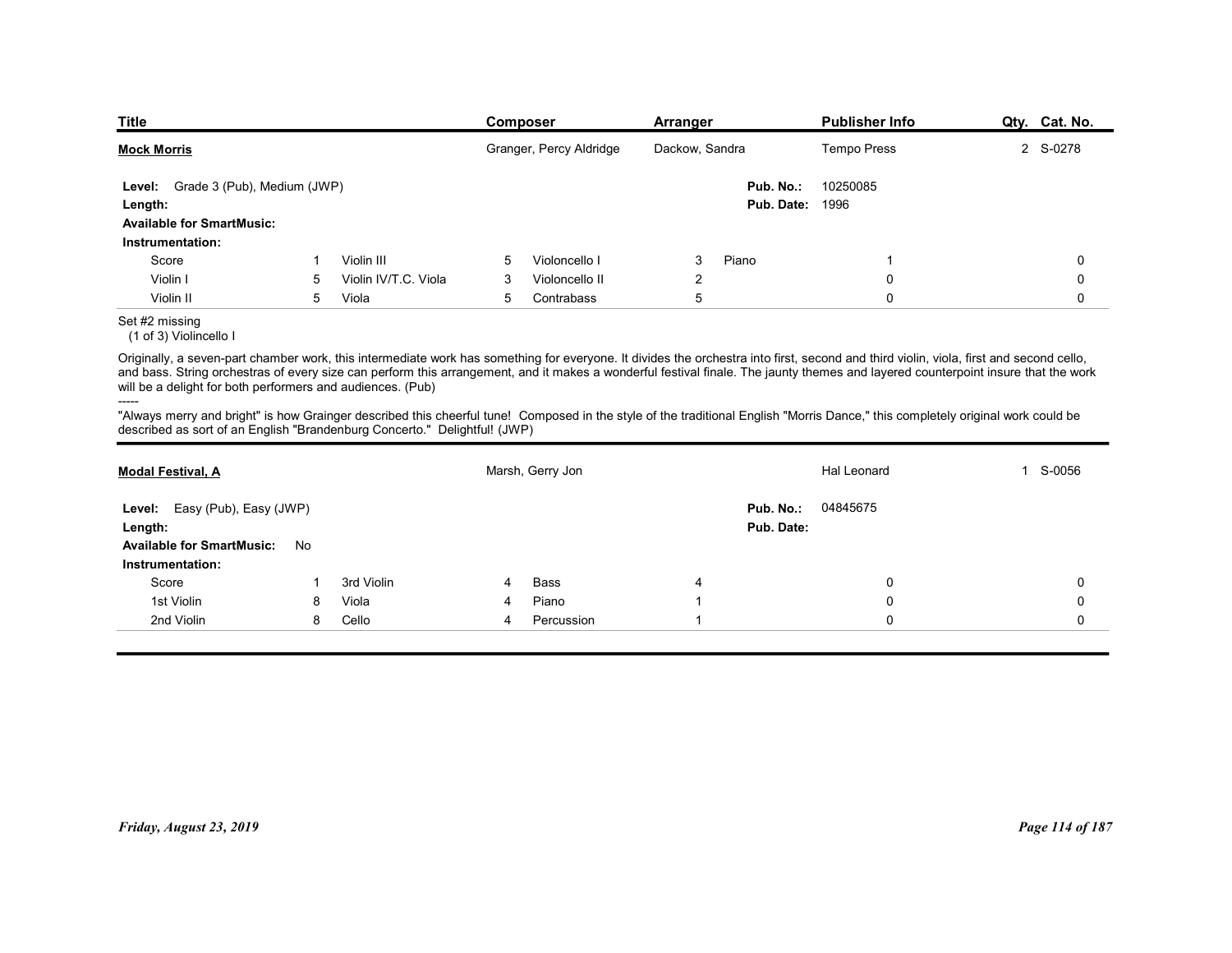| <b>Title</b>                                                                                                                  |    |            |                | <b>Composer</b>  | Arranger            |                        | <b>Publisher Info</b> | Qty. Cat. No. |
|-------------------------------------------------------------------------------------------------------------------------------|----|------------|----------------|------------------|---------------------|------------------------|-----------------------|---------------|
|                                                                                                                               |    |            |                |                  |                     |                        |                       |               |
| <b>Moldau, Themes From the</b>                                                                                                |    |            |                | Smetana, Bedrich | Frost, Robert S.    |                        | Kendor                | 4 S-0211      |
| Level: Grade 2+ to 3 (Pub), Medium Easy (JWP)                                                                                 |    |            |                |                  |                     | Pub. No.:              | 9560                  |               |
| 04:25<br>Length:                                                                                                              |    |            |                |                  |                     | Pub. Date:             | 1982                  |               |
| <b>Available for SmartMusic:</b><br>Instrumentation:                                                                          | No |            |                |                  |                     |                        |                       |               |
| Score                                                                                                                         | 1  | 3rd Violin | 3              | Bass             | $\overline{5}$      |                        | 0                     | 0             |
| 1st Violin                                                                                                                    | 8  | Viola      | 5              | Piano (Optional) | $\mathbf{1}$        |                        | 0                     | 0             |
| 2nd Violin                                                                                                                    | 8  | Cello      | 5              |                  | $\boldsymbol{0}$    |                        | $\mathbf 0$           | 0             |
| Set #3 missing<br>$(1 of 3)$ 3rd Violin                                                                                       |    |            |                |                  |                     |                        |                       |               |
| Set #4 missing                                                                                                                |    |            |                |                  |                     |                        |                       |               |
| (1 of 8) Violin<br>$(2 \text{ of } 8)$ 2nd Violin                                                                             |    |            |                |                  |                     |                        |                       |               |
| (3 of 3) 3rd Violin                                                                                                           |    |            |                |                  |                     |                        |                       |               |
| $(1 of 5)$ Viola                                                                                                              |    |            |                |                  |                     |                        |                       |               |
| An excellent rehearsal/performance selection which will be very beneficial in building maturity in your string players. (JWP) |    |            |                |                  |                     |                        |                       |               |
| <b>Mountain Chase</b>                                                                                                         |    |            |                | Silva, Alan Lee  |                     |                        | Carl Fischer          | 3 S-0387      |
| Level: Medium (JWP)                                                                                                           |    |            |                |                  |                     | Pub. No.:              | CAS19                 |               |
| Length:                                                                                                                       |    |            |                |                  |                     | <b>Pub. Date: 2004</b> |                       |               |
| <b>Available for SmartMusic:</b>                                                                                              |    |            |                |                  |                     |                        |                       |               |
| Instrumentation:                                                                                                              |    |            |                |                  |                     |                        |                       |               |
| Score                                                                                                                         | -1 | Violin III | $\overline{2}$ | Bass             | $5\overline{)}$     |                        | 0                     | 0             |
| Violin I                                                                                                                      | 8  | Viola      | 5              | Piano            | $\overline{1}$      |                        | $\mathbf 0$           | 0             |
| Violin II                                                                                                                     | 8  | Cello      | 5              |                  | $\mathsf{O}\xspace$ |                        | $\mathbf 0$           | 0             |
| Set #3 missing:<br>(2 of 8) Violin II                                                                                         |    |            |                |                  |                     |                        |                       |               |

|                                                                   |   |            |                | Silva, Alan Lee |           | Carl Fischer                                                                                                                                                                                                                                                                                                                                                      | 3 S-0387        |
|-------------------------------------------------------------------|---|------------|----------------|-----------------|-----------|-------------------------------------------------------------------------------------------------------------------------------------------------------------------------------------------------------------------------------------------------------------------------------------------------------------------------------------------------------------------|-----------------|
| Medium (JWP)<br>Level:                                            |   |            |                |                 | Pub. No.: | CAS <sub>19</sub>                                                                                                                                                                                                                                                                                                                                                 |                 |
| Length:                                                           |   |            |                |                 |           | <b>Pub. Date: 2004</b>                                                                                                                                                                                                                                                                                                                                            |                 |
| <b>Available for SmartMusic:</b>                                  |   |            |                |                 |           |                                                                                                                                                                                                                                                                                                                                                                   |                 |
| Instrumentation:                                                  |   |            |                |                 |           |                                                                                                                                                                                                                                                                                                                                                                   |                 |
| Score                                                             |   | Violin III | $\overline{2}$ | Bass            | 5         |                                                                                                                                                                                                                                                                                                                                                                   | $\Omega$        |
| Violin I                                                          | 8 | Viola      | 5              | Piano           |           |                                                                                                                                                                                                                                                                                                                                                                   |                 |
| Violin II                                                         | 8 | Cello      | 5              |                 |           |                                                                                                                                                                                                                                                                                                                                                                   |                 |
| Set #3 missing:<br>(2 of 8) Violin II<br>$(2 \text{ of } 5)$ Bass |   |            |                |                 |           |                                                                                                                                                                                                                                                                                                                                                                   |                 |
|                                                                   |   |            |                |                 |           | Copland-esque sounds abound in this energetic original where everyone fiddles! This wild combination of fiddling and contemporary harmony offers your players engaging lines to<br>play as well as technical challenges. This should be played with an "edge-of-your-seat" aggressiveness and precision. Program this fiery fiddling as your closer or even as an |                 |
| encore. (Pub)                                                     |   |            |                |                 |           |                                                                                                                                                                                                                                                                                                                                                                   |                 |
|                                                                   |   |            |                |                 |           |                                                                                                                                                                                                                                                                                                                                                                   |                 |
| Friday, August 23, 2019                                           |   |            |                |                 |           |                                                                                                                                                                                                                                                                                                                                                                   | Page 115 of 187 |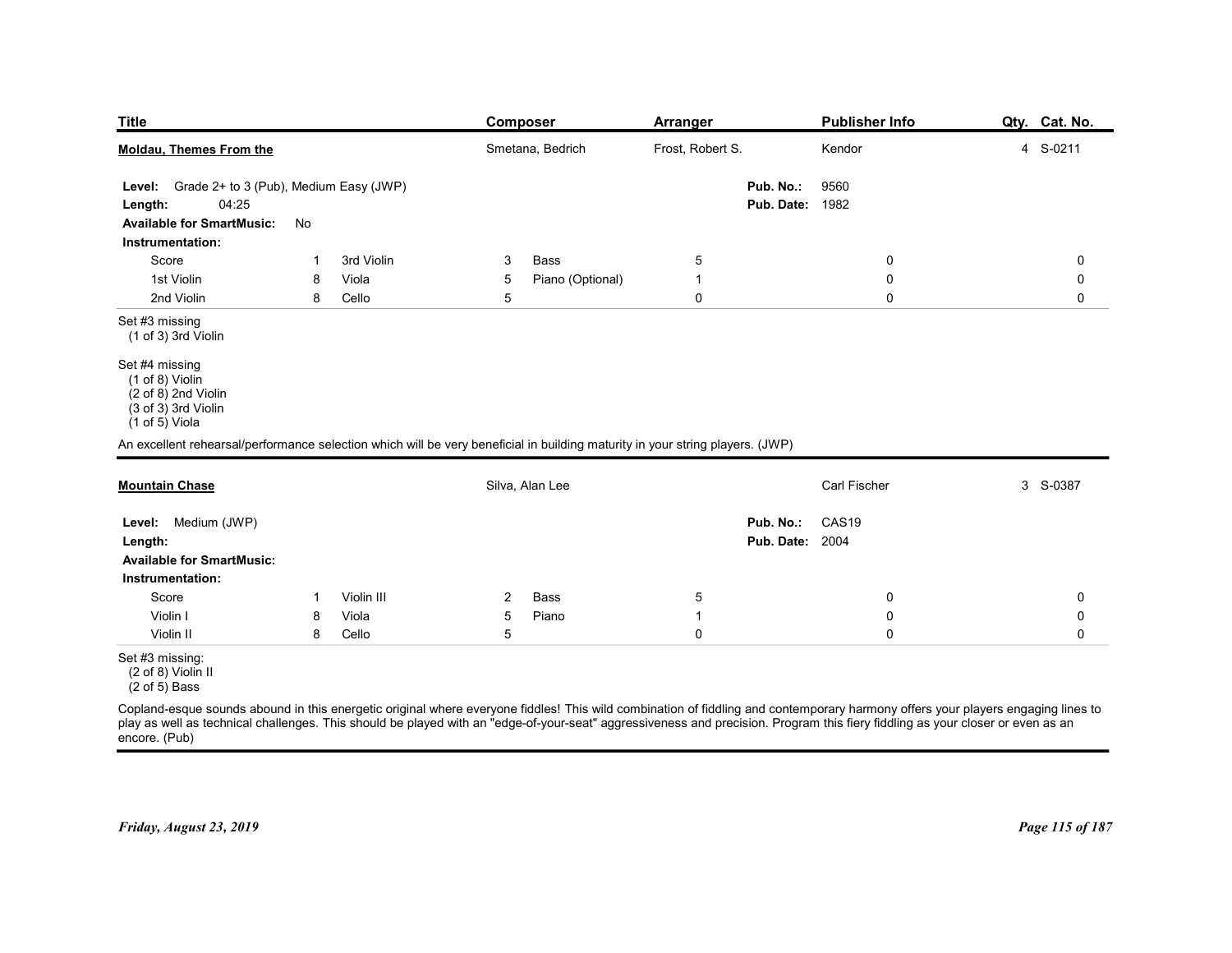| <b>Title</b>                                |    |                                                                                     |                        |                                                                                                                                                                                                                                                                                                                                                                    | <b>Publisher Info</b> |               |
|---------------------------------------------|----|-------------------------------------------------------------------------------------|------------------------|--------------------------------------------------------------------------------------------------------------------------------------------------------------------------------------------------------------------------------------------------------------------------------------------------------------------------------------------------------------------|-----------------------|---------------|
|                                             |    |                                                                                     | Composer               | <b>Arranger</b>                                                                                                                                                                                                                                                                                                                                                    |                       | Qty. Cat. No. |
| <b>Mountain Hymn</b>                        |    |                                                                                     | Cunalata, Janelle Zook |                                                                                                                                                                                                                                                                                                                                                                    | Wingert-Jones         | 1 S-0356      |
| Easy (Pub), Easy (JWP)<br>Level:            |    |                                                                                     |                        | Pub. No.:                                                                                                                                                                                                                                                                                                                                                          | 3035481               |               |
| Length:                                     |    |                                                                                     |                        | <b>Pub. Date: 2016</b>                                                                                                                                                                                                                                                                                                                                             |                       |               |
| <b>Available for SmartMusic:</b>            |    |                                                                                     |                        |                                                                                                                                                                                                                                                                                                                                                                    |                       |               |
| Instrumentation:                            |    |                                                                                     |                        |                                                                                                                                                                                                                                                                                                                                                                    |                       |               |
| Score                                       |    | Violin III (Viola TC)                                                               | 3<br>Bass              | 5                                                                                                                                                                                                                                                                                                                                                                  | 0                     | 0             |
| Violin I                                    | 8  | Viola                                                                               | 5                      | 0                                                                                                                                                                                                                                                                                                                                                                  | 0                     | 0             |
| Violin II                                   | 8  | Cello                                                                               | 5                      | 0                                                                                                                                                                                                                                                                                                                                                                  | 0                     | $\mathbf 0$   |
|                                             |    | within a piece in D major that falls very easily on young musicians' fingers. (Pub) |                        | You can almost hear the choir in the background as you listen to the sentimentally beautiful Mountain Hymn. The piece is dedicated to the composer's two nieces who came from<br>Mexico to be baptized at a small church near her home in the Ecuadorian highlands. This work will give young musicians practice with lyrical playing and expressive dynamics, all |                       |               |
|                                             |    |                                                                                     | Wollstenhulme, Jerry   |                                                                                                                                                                                                                                                                                                                                                                    | Neil A. Kjos          | 2 S-0414      |
| <b>Mystical Towers</b>                      |    |                                                                                     |                        |                                                                                                                                                                                                                                                                                                                                                                    |                       |               |
| Level: Grade 3 (Pub), Medium (JWP)          |    |                                                                                     |                        | Pub. No.: SO304                                                                                                                                                                                                                                                                                                                                                    |                       |               |
| 03:14                                       |    |                                                                                     |                        | <b>Pub. Date: 2005</b>                                                                                                                                                                                                                                                                                                                                             |                       |               |
| Length:<br><b>Available for SmartMusic:</b> |    |                                                                                     |                        |                                                                                                                                                                                                                                                                                                                                                                    |                       |               |
| Instrumentation:                            |    |                                                                                     |                        |                                                                                                                                                                                                                                                                                                                                                                    |                       |               |
| Score                                       | -1 | Viola                                                                               | 5                      | 0                                                                                                                                                                                                                                                                                                                                                                  | 0                     | 0             |
| 1st Violin                                  | 8  | Cello                                                                               | 5                      | 0                                                                                                                                                                                                                                                                                                                                                                  | 0                     | 0             |

| Level: Easy (Pub), Easy (JWP)<br>Length:<br><b>Available for SmartMusic:</b><br>Instrumentation:<br>Score<br>Violin III (Viola TC)<br>3<br>Bass<br>-1<br>$\overline{5}$<br>Violin I<br>Viola<br>8<br>5<br>Violin II<br>8<br>Cello                                                                                                                                                                                                                         | Pub. No.:<br>5<br>$\mathbf 0$ | 3035481<br><b>Pub. Date: 2016</b><br>0 |             |
|-----------------------------------------------------------------------------------------------------------------------------------------------------------------------------------------------------------------------------------------------------------------------------------------------------------------------------------------------------------------------------------------------------------------------------------------------------------|-------------------------------|----------------------------------------|-------------|
|                                                                                                                                                                                                                                                                                                                                                                                                                                                           |                               |                                        |             |
|                                                                                                                                                                                                                                                                                                                                                                                                                                                           |                               |                                        |             |
|                                                                                                                                                                                                                                                                                                                                                                                                                                                           |                               |                                        | 0           |
|                                                                                                                                                                                                                                                                                                                                                                                                                                                           |                               | 0                                      | 0           |
|                                                                                                                                                                                                                                                                                                                                                                                                                                                           | $\mathbf 0$                   | $\mathbf 0$                            | $\mathbf 0$ |
| You can almost hear the choir in the background as you listen to the sentimentally beautiful Mountain Hymn. The piece is dedicated to the composer's two nieces who came from<br>Mexico to be baptized at a small church near her home in the Ecuadorian highlands. This work will give young musicians practice with lyrical playing and expressive dynamics, all<br>within a piece in D major that falls very easily on young musicians' fingers. (Pub) |                               |                                        |             |
| Wollstenhulme, Jerry<br><b>Mystical Towers</b>                                                                                                                                                                                                                                                                                                                                                                                                            |                               | Neil A. Kjos                           | 2 S-0414    |
| Grade 3 (Pub), Medium (JWP)<br>Level:                                                                                                                                                                                                                                                                                                                                                                                                                     | Pub. No.:                     | SO304                                  |             |
| 03:14<br>Length:                                                                                                                                                                                                                                                                                                                                                                                                                                          |                               | <b>Pub. Date: 2005</b>                 |             |
| <b>Available for SmartMusic:</b>                                                                                                                                                                                                                                                                                                                                                                                                                          |                               |                                        |             |
| Instrumentation:                                                                                                                                                                                                                                                                                                                                                                                                                                          |                               |                                        |             |
| Viola<br>$\sqrt{5}$<br>Score<br>1                                                                                                                                                                                                                                                                                                                                                                                                                         | $\mathbf 0$                   | $\mathbf 0$                            | 0           |
| 1st Violin<br>Cello<br>$\sqrt{5}$<br>8                                                                                                                                                                                                                                                                                                                                                                                                                    | $\mathbf 0$                   | $\mathbf 0$                            | $\mathbf 0$ |
| 5<br>2nd Violin<br>8<br><b>String Bass</b>                                                                                                                                                                                                                                                                                                                                                                                                                | $\mathbf 0$                   | $\mathbf 0$                            | 0           |
| Favorite composer Jeremy Woolstenhulme presents the story of the hero journey during an exploration of the ruins of two ancient magical towers. Energy and excitement prevail<br>from the first measure to the end. Written especially for middle school students! Pub)<br>This will capture the imagination of your developing players! (JWP)                                                                                                            |                               |                                        |             |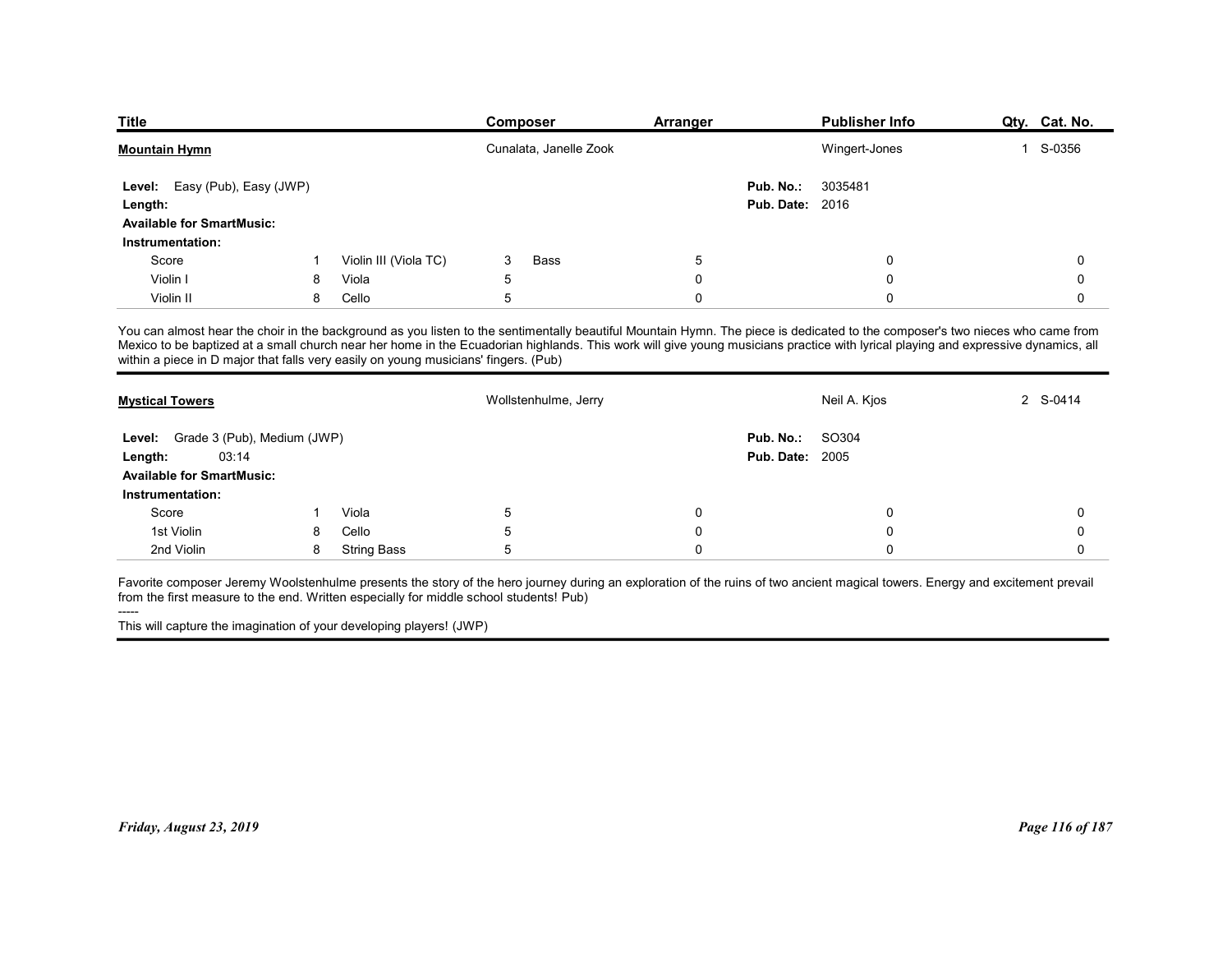| <b>Title</b>                                         |    |                    | <b>Composer</b> | <b>Arranger</b>                                                                                                                                                              | <b>Publisher Info</b> | Qty. Cat. No. |
|------------------------------------------------------|----|--------------------|-----------------|------------------------------------------------------------------------------------------------------------------------------------------------------------------------------|-----------------------|---------------|
| <b>New World Symphony</b>                            |    |                    | Dvorak, Antonin | Allen, Michael                                                                                                                                                               | Hal Leonard           | 1 S-0267      |
| Theme                                                |    |                    |                 |                                                                                                                                                                              |                       |               |
| Level .5 (Beginner) (Pub), Beginners (JWP)<br>Level: |    |                    |                 | Pub. No.:                                                                                                                                                                    | HL00864003            |               |
| Length:                                              |    |                    |                 | <b>Pub. Date: 1995</b>                                                                                                                                                       |                       |               |
| <b>Available for SmartMusic:</b><br>Instrumentation: |    |                    |                 |                                                                                                                                                                              |                       |               |
| Score                                                |    | Viola              | Piano           |                                                                                                                                                                              | 0                     | 0             |
| Violin 1                                             | 8  | Cello              |                 | 0                                                                                                                                                                            | 0                     | 0             |
| Violin 2                                             | 8  | <b>String Bass</b> |                 | 0                                                                                                                                                                            | 0                     | 0             |
|                                                      |    |                    |                 |                                                                                                                                                                              |                       |               |
|                                                      |    |                    |                 | Dvorak's most memorable symphonic theme is arranged here for the youngest of beginning groups. Correlated with Essential Elements For Strings at the "Explorer" level. (JWP) |                       |               |
| <b>New World Symphony, Themes From The</b>           |    |                    | Dvorak, Antonin | Gruselle, Carrie Lane                                                                                                                                                        | <b>FJH</b>            | 2 S-0217      |
|                                                      |    |                    |                 |                                                                                                                                                                              |                       |               |
|                                                      |    |                    |                 | Pub. No.:                                                                                                                                                                    | ST6102                |               |
| Level: Medium Easy (JWP), Grade 3 (SMP)              |    |                    |                 | <b>Pub. Date: 2006</b>                                                                                                                                                       |                       |               |
| 05:50<br>Length:                                     |    |                    |                 |                                                                                                                                                                              |                       |               |
| <b>Available for SmartMusic:</b>                     | No |                    |                 |                                                                                                                                                                              |                       |               |
| Instrumentation:                                     |    |                    | Bass<br>5       | $\sqrt{5}$<br>$\mathbf 0$                                                                                                                                                    | 0<br>$\mathbf 0$      | 0<br>0        |
| Score                                                |    | Violin 3           |                 |                                                                                                                                                                              |                       |               |
| Violin 1                                             | 8  | Viola              | 5               |                                                                                                                                                                              |                       |               |
| Violin 2<br>Set #2 missing<br>$(1 of 8)$ Violin 2    | 8  | Cello              | $5\phantom{.0}$ | $\mathbf 0$                                                                                                                                                                  | $\mathsf 0$           | 0             |

| New World Symphony, Themes From The                         |    |          | Dvorak, Antonin                                                                                                                                                                                                                                                                                                                                                                                                                                                                                                                                                                                                                                     | Gruselle, Carrie Lane               | <b>FJH</b> | 2 S-0217        |
|-------------------------------------------------------------|----|----------|-----------------------------------------------------------------------------------------------------------------------------------------------------------------------------------------------------------------------------------------------------------------------------------------------------------------------------------------------------------------------------------------------------------------------------------------------------------------------------------------------------------------------------------------------------------------------------------------------------------------------------------------------------|-------------------------------------|------------|-----------------|
| Level: Medium Easy (JWP), Grade 3 (SMP)<br>05:50<br>Length: |    |          |                                                                                                                                                                                                                                                                                                                                                                                                                                                                                                                                                                                                                                                     | Pub. No.:<br><b>Pub. Date: 2006</b> | ST6102     |                 |
| <b>Available for SmartMusic:</b>                            | No |          |                                                                                                                                                                                                                                                                                                                                                                                                                                                                                                                                                                                                                                                     |                                     |            |                 |
| Instrumentation:                                            |    |          |                                                                                                                                                                                                                                                                                                                                                                                                                                                                                                                                                                                                                                                     |                                     |            |                 |
| Score                                                       |    | Violin 3 | <b>Bass</b>                                                                                                                                                                                                                                                                                                                                                                                                                                                                                                                                                                                                                                         | 5                                   | $\Omega$   | 0               |
| Violin 1                                                    |    | Viola    | 5                                                                                                                                                                                                                                                                                                                                                                                                                                                                                                                                                                                                                                                   | $\mathbf 0$                         | $\Omega$   | $\Omega$        |
| Violin 2                                                    | 8  | Cello    | .5                                                                                                                                                                                                                                                                                                                                                                                                                                                                                                                                                                                                                                                  | $\Omega$                            | $\Omega$   | $\Omega$        |
| Set #2 missing<br>$(1$ of 8) Violin 2                       |    |          |                                                                                                                                                                                                                                                                                                                                                                                                                                                                                                                                                                                                                                                     |                                     |            |                 |
|                                                             |    |          | Rich musically, and approachable technically, your orchestra will feel like professional symphony performers with this sampler of tunes from Dvorák's most famous symphony.<br>Representing three of the four movements, this masterful arrangement makes full use of all the sonorities available to the orchestra. Simply outstanding! (Pub)                                                                                                                                                                                                                                                                                                      |                                     |            |                 |
| outstanding! (JWP)                                          |    |          | Your orchestra will feel a great sense of accomplishment when they perform this well-arranged sampler of tunes from Dvorak's most famous symphony! This medley moves from<br>one famous theme to another and manages to give the violas and cellos some really nice parts! This masterful arrangement makes a great addition to any performance! Simply                                                                                                                                                                                                                                                                                             |                                     |            |                 |
|                                                             |    |          | Dvorak's masterpiece New World Symphony was written in 1893, the same year that American String Quartet was written. This most famous of his symphonies endears itself to<br>its audiences through the folk character and simplicity of its melodies and rhythms. The tunes and motives are reminiscent of the American folk styles that Dvorak was exploring<br>while visiting the United States, and of the Bohemian folk style that he knew so well from his Czech home. Musically rich and technically approachable, this arrangement is a<br>sampler for young musicians. Three of the four movements from the symphony are represented. (SMP) |                                     |            |                 |
|                                                             |    |          |                                                                                                                                                                                                                                                                                                                                                                                                                                                                                                                                                                                                                                                     |                                     |            |                 |
| Friday, August 23, 2019                                     |    |          |                                                                                                                                                                                                                                                                                                                                                                                                                                                                                                                                                                                                                                                     |                                     |            | Page 117 of 187 |
|                                                             |    |          |                                                                                                                                                                                                                                                                                                                                                                                                                                                                                                                                                                                                                                                     |                                     |            |                 |
|                                                             |    |          |                                                                                                                                                                                                                                                                                                                                                                                                                                                                                                                                                                                                                                                     |                                     |            |                 |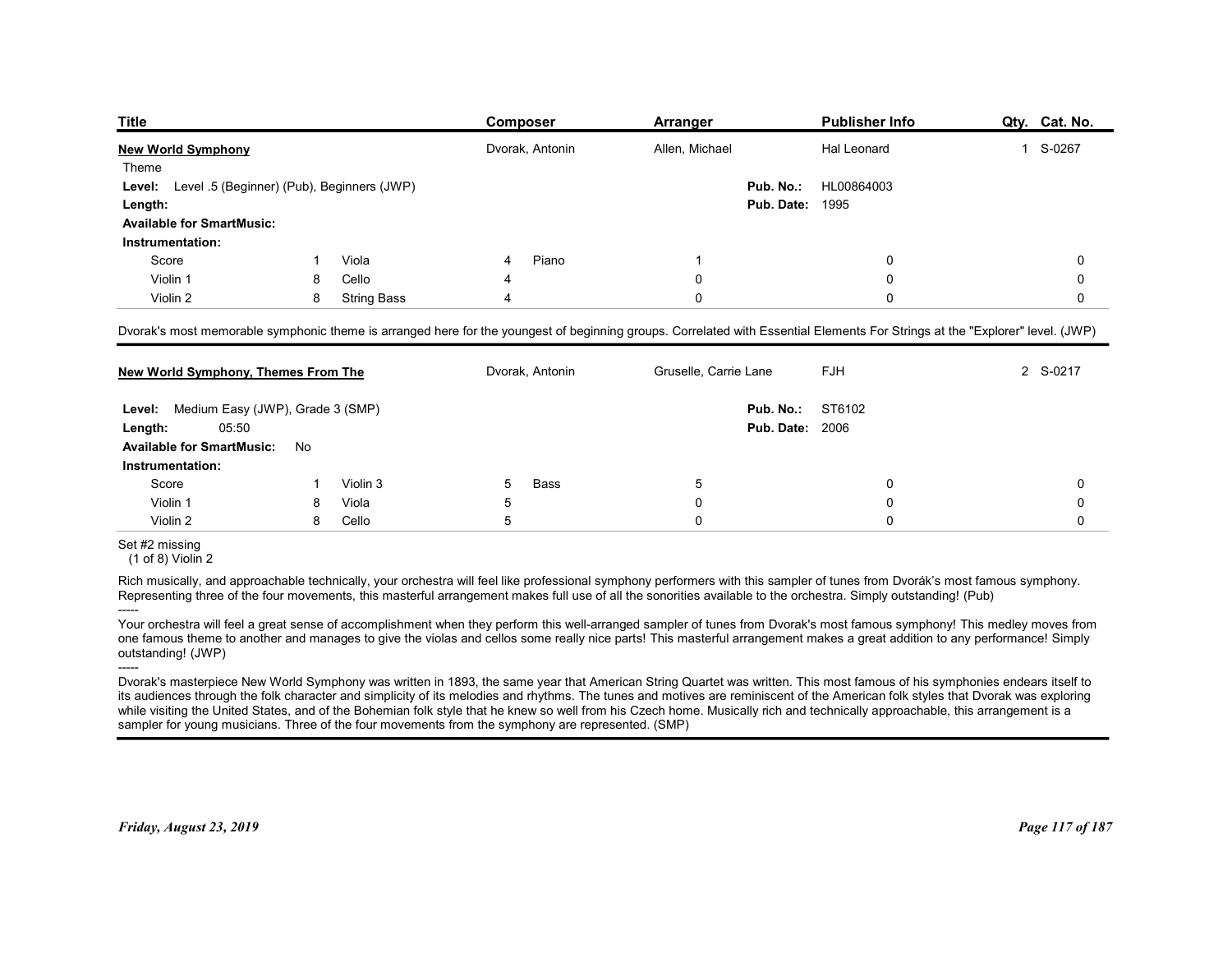| <b>Title</b>                                                                                                                                                                                                                                                                     |    |                                                     |                | <b>Composer</b>     | Arranger       |                        | <b>Publisher Info</b>    | Qty. Cat. No.          |
|----------------------------------------------------------------------------------------------------------------------------------------------------------------------------------------------------------------------------------------------------------------------------------|----|-----------------------------------------------------|----------------|---------------------|----------------|------------------------|--------------------------|------------------------|
| <b>Night on Bald Mountain</b>                                                                                                                                                                                                                                                    |    |                                                     |                | Mussorgsky, Modeste | Segnitz, Eric  |                        | Hal Leonard              | S-0223<br>$\mathbf{1}$ |
| Grade 3 (Pub), Medium Advanced (JWP)<br>Level:                                                                                                                                                                                                                                   |    |                                                     |                |                     |                | Pub. No.:              | 04626238                 |                        |
| 01:45<br>Length:                                                                                                                                                                                                                                                                 |    |                                                     |                |                     |                | <b>Pub. Date: 2002</b> |                          |                        |
| <b>Available for SmartMusic:</b>                                                                                                                                                                                                                                                 | No |                                                     |                |                     |                |                        |                          |                        |
| Instrumentation:<br>Score                                                                                                                                                                                                                                                        |    | Violin 3 (Viola TC)                                 | 4              | <b>String Bass</b>  | 4              | Timpani                | -1                       | 0                      |
| Violin 1                                                                                                                                                                                                                                                                         | 8  | Viola                                               | 4              | Piano/Organ (opt)   | -1             |                        | $\mathbf 0$              | 0                      |
| Violin 2                                                                                                                                                                                                                                                                         | 8  | Cello                                               | $\overline{4}$ | Percussion          | $\overline{2}$ |                        | $\mathbf 0$              | $\mathbf 0$            |
| Eric Segnitz brings us this welcome edition of a symphonic classic, written for a mature string group. Your players will love to prepare and perform this version that displays the<br>power and intensity of the original orchestral score. (Pub)                               |    |                                                     |                |                     |                |                        |                          |                        |
|                                                                                                                                                                                                                                                                                  |    |                                                     |                |                     |                |                        |                          |                        |
| Thrilling! Well-known in its full orchestra version or from its scenes in Disney's "Fantasia," this arrangement is scored for string orchestra with optional piano or organ, percussion,<br>and timpani! This is a dynamic rendition that could open or close any concert! (JWP) |    |                                                     |                |                     |                |                        | Highland/Etling / Alfred | 1 S-0313               |
| <b>Night Shift</b>                                                                                                                                                                                                                                                               |    |                                                     |                | Meyer, Richard      |                |                        |                          |                        |
| Level:                                                                                                                                                                                                                                                                           |    | Grade 1 (Pub Site), Grade 2 (Pub Music), Easy (JWP) |                |                     |                | Pub. No.:              | 16838                    |                        |

|                                                                                                                                                                                                                                                                                                                                                                                                                                                                                                                                                                                                                                                                                    |     |                     |   | Mussorgsky, Modeste | Segnitz, Eric  |                                     | Hal Leonard                                                                                                                                                                                                                                                                                                                                                                     | 1 S-0223     |
|------------------------------------------------------------------------------------------------------------------------------------------------------------------------------------------------------------------------------------------------------------------------------------------------------------------------------------------------------------------------------------------------------------------------------------------------------------------------------------------------------------------------------------------------------------------------------------------------------------------------------------------------------------------------------------|-----|---------------------|---|---------------------|----------------|-------------------------------------|---------------------------------------------------------------------------------------------------------------------------------------------------------------------------------------------------------------------------------------------------------------------------------------------------------------------------------------------------------------------------------|--------------|
| Grade 3 (Pub), Medium Advanced (JWP)<br>Level:<br>01:45<br>Length:<br><b>Available for SmartMusic:</b><br>Instrumentation:                                                                                                                                                                                                                                                                                                                                                                                                                                                                                                                                                         | No  |                     |   |                     |                | Pub. No.:<br><b>Pub. Date: 2002</b> | 04626238                                                                                                                                                                                                                                                                                                                                                                        |              |
| Score                                                                                                                                                                                                                                                                                                                                                                                                                                                                                                                                                                                                                                                                              | -1  | Violin 3 (Viola TC) | 4 | <b>String Bass</b>  | 4              | Timpani                             |                                                                                                                                                                                                                                                                                                                                                                                 | 0            |
| Violin 1                                                                                                                                                                                                                                                                                                                                                                                                                                                                                                                                                                                                                                                                           | 8   | Viola               | 4 | Piano/Organ (opt)   | -1             |                                     | 0                                                                                                                                                                                                                                                                                                                                                                               | $\Omega$     |
| Violin 2                                                                                                                                                                                                                                                                                                                                                                                                                                                                                                                                                                                                                                                                           | 8   | Cello               | 4 | Percussion          | $\overline{2}$ |                                     | 0                                                                                                                                                                                                                                                                                                                                                                               | 0            |
| power and intensity of the original orchestral score. (Pub)<br>and timpani! This is a dynamic rendition that could open or close any concert! (JWP)                                                                                                                                                                                                                                                                                                                                                                                                                                                                                                                                |     |                     |   |                     |                |                                     | Eric Segnitz brings us this welcome edition of a symphonic classic, written for a mature string group. Your players will love to prepare and perform this version that displays the<br>Thrilling! Well-known in its full orchestra version or from its scenes in Disney's "Fantasia," this arrangement is scored for string orchestra with optional piano or organ, percussion, |              |
| <b>Night Shift</b>                                                                                                                                                                                                                                                                                                                                                                                                                                                                                                                                                                                                                                                                 |     |                     |   | Meyer, Richard      |                |                                     | Highland/Etling / Alfred                                                                                                                                                                                                                                                                                                                                                        | 1 S-0313     |
| Level: Grade 1 (Pub Site), Grade 2 (Pub Music), Easy (JWP)<br>02:10<br>Length:<br><b>Available for SmartMusic:</b><br>Instrumentation:                                                                                                                                                                                                                                                                                                                                                                                                                                                                                                                                             | Yes |                     |   |                     |                | Pub. No.:<br><b>Pub. Date: 1996</b> | 16838                                                                                                                                                                                                                                                                                                                                                                           |              |
| Score                                                                                                                                                                                                                                                                                                                                                                                                                                                                                                                                                                                                                                                                              |     | Violin III          | 3 | <b>String Bass</b>  | 5              |                                     | $\mathbf{0}$                                                                                                                                                                                                                                                                                                                                                                    | $\Omega$     |
| Violin I                                                                                                                                                                                                                                                                                                                                                                                                                                                                                                                                                                                                                                                                           | 8   | Viola               | 5 | Piano               |                |                                     | $\mathbf{0}$                                                                                                                                                                                                                                                                                                                                                                    | $\Omega$     |
| Violin II                                                                                                                                                                                                                                                                                                                                                                                                                                                                                                                                                                                                                                                                          | 8   | Cello               | 5 |                     | $\Omega$       |                                     | $\Omega$                                                                                                                                                                                                                                                                                                                                                                        | $\mathbf{0}$ |
| What better way to practice early shifting than with this exciting original work by Richard Meyer. The exciting rhythms and sounds of this creative work will inspire your students to<br>attain new heights of skill and musicianship. First violins and violas use third position, cellos use fourth position, while second violins and basses remain in first. (Pub)<br>Take a look at this driving, modal composition that's loaded with some great techniques! As the title implies, early shifting is the main focus, with pizzicato and easy 16th notes<br>added for variety. All around, this is an excellent and very mature sounding piece for your young players! (JWP) |     |                     |   |                     |                |                                     |                                                                                                                                                                                                                                                                                                                                                                                 |              |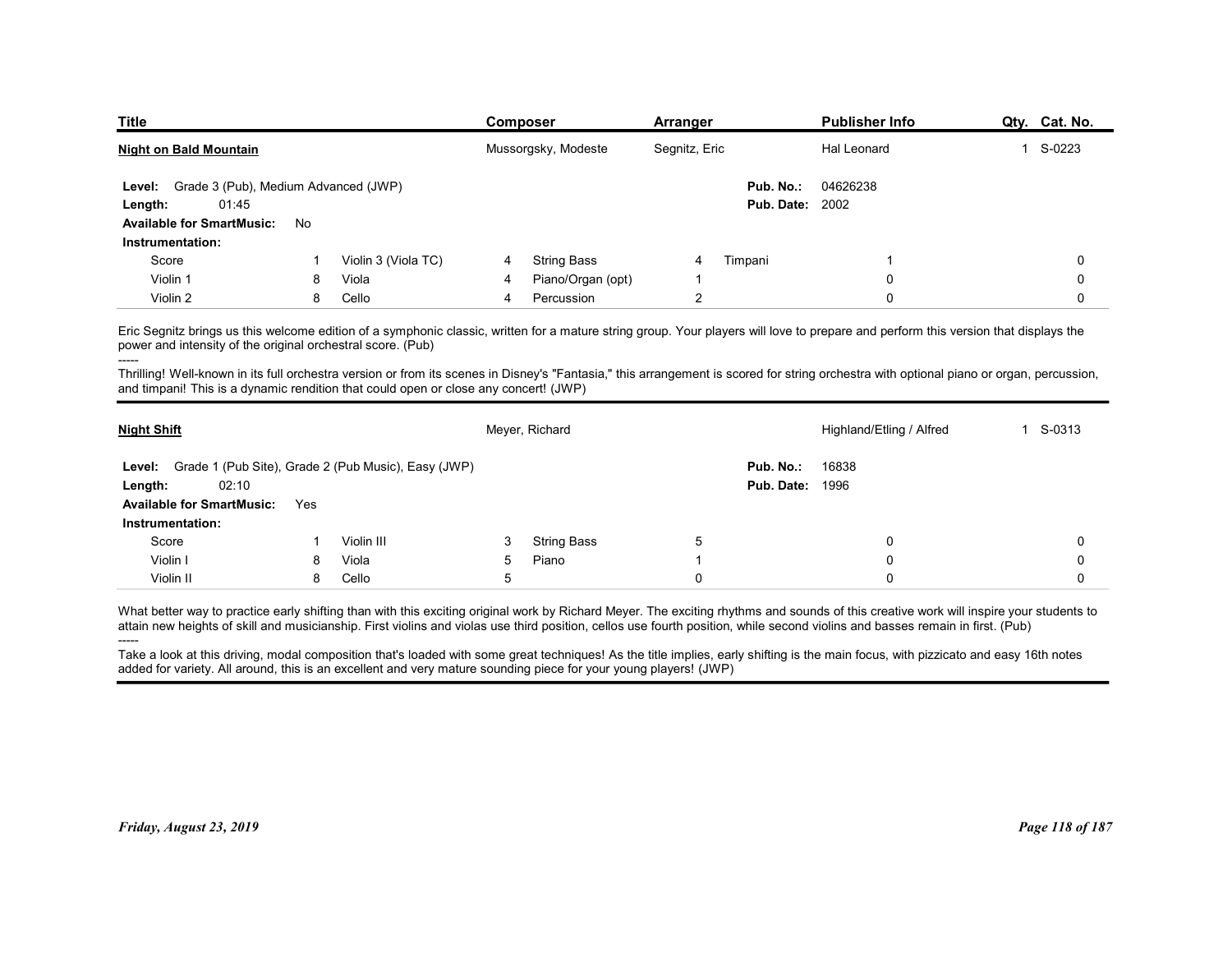| <b>Title</b>                                         |    |       | Composer                                                                                                                                                                                                                          | <b>Arranger</b>  | Publisher Info         | Qty. Cat. No.       |
|------------------------------------------------------|----|-------|-----------------------------------------------------------------------------------------------------------------------------------------------------------------------------------------------------------------------------------|------------------|------------------------|---------------------|
| <b>No Worries</b>                                    |    |       | Sharp, Thom                                                                                                                                                                                                                       |                  | Ludwig Masters         | 1 S-0391            |
| Grade 2 (Pub), Easy (JWP)<br>Level:                  |    |       |                                                                                                                                                                                                                                   | Pub. No.:        | 50250132               |                     |
| Length:                                              |    |       |                                                                                                                                                                                                                                   |                  | <b>Pub. Date: 2018</b> |                     |
| <b>Available for SmartMusic:</b><br>Instrumentation: |    |       |                                                                                                                                                                                                                                   |                  |                        |                     |
| Score                                                |    | Viola | $5\phantom{.0}$                                                                                                                                                                                                                   | 0                | 0                      | 0                   |
| Violin 1                                             | 8  | Cello | 5                                                                                                                                                                                                                                 | 0                | 0                      | 0                   |
| Violin 2                                             | 8  | Bass  | 5                                                                                                                                                                                                                                 | $\mathbf 0$      | 0                      | 0                   |
|                                                      |    |       | This carefree, yet lively swing tune in G major encompasses many teaching points, including swing playing, high and low two finger patterns, and third finger extensions in viola.<br>The easy-going theme is played both pizzica |                  |                        |                     |
| <b>Nocturne</b><br>from String Quartet No. 2         |    |       | Borodin, Alexander<br>Porfiryevich                                                                                                                                                                                                | Sargent, Malcolm | Boosey & Hawkes        | 3 S-0086            |
| Level:                                               |    |       |                                                                                                                                                                                                                                   | Pub. No.:        |                        |                     |
| 09:00<br>Length:                                     |    |       |                                                                                                                                                                                                                                   |                  | <b>Pub. Date: 1949</b> |                     |
| <b>Available for SmartMusic:</b><br>Instrumentation: | No |       |                                                                                                                                                                                                                                   |                  |                        |                     |
| Score                                                | -1 | Viola | $\,6\,$                                                                                                                                                                                                                           | $\pmb{0}$        | 0                      | $\mathbf 0$         |
| Violin I                                             | 15 | Cello | 8                                                                                                                                                                                                                                 | $\pmb{0}$        | 0                      | $\mathsf{O}\xspace$ |
|                                                      | 14 | Bass  | $\ensuremath{\mathsf{3}}$                                                                                                                                                                                                         | $\pmb{0}$        | $\mathsf 0$            | $\mathsf{O}\xspace$ |
| Violin II                                            |    |       |                                                                                                                                                                                                                                   |                  |                        |                     |
|                                                      |    |       | Wonderful piece for strings! Too bad it is now out of print. - Gary Siegel, Liberty Middle School                                                                                                                                 |                  |                        |                     |

| Length:                                |    |             |                                                                                                                                                                                                                                                                                                                     |                  | <b>Pub. Date: 2018</b>     |             |
|----------------------------------------|----|-------------|---------------------------------------------------------------------------------------------------------------------------------------------------------------------------------------------------------------------------------------------------------------------------------------------------------------------|------------------|----------------------------|-------------|
| <b>Available for SmartMusic:</b>       |    |             |                                                                                                                                                                                                                                                                                                                     |                  |                            |             |
| Instrumentation:                       |    |             |                                                                                                                                                                                                                                                                                                                     |                  |                            |             |
| Score                                  |    | Viola       | 5                                                                                                                                                                                                                                                                                                                   | 0                | 0                          | 0           |
| Violin 1                               | 8  | Cello       | 5                                                                                                                                                                                                                                                                                                                   | $\mathbf 0$      | $\mathbf 0$                | 0           |
| Violin 2                               | 8  | <b>Bass</b> | 5                                                                                                                                                                                                                                                                                                                   | $\Omega$         | $\mathbf 0$                | $\Omega$    |
|                                        |    |             | This carefree, yet lively swing tune in G major encompasses many teaching points, including swing playing, high and low two finger patterns, and third finger extensions in viola.<br>The easy-going theme is played both pizzicato and arco, with slurs and longer bow strokes in the lyrical countermelody. (JWP) |                  |                            |             |
| <b>Nocturne</b>                        |    |             | Borodin, Alexander                                                                                                                                                                                                                                                                                                  | Sargent, Malcolm | Boosey & Hawkes            | S-0086<br>3 |
| from String Quartet No. 2              |    |             | Porfiryevich                                                                                                                                                                                                                                                                                                        |                  |                            |             |
| Level:                                 |    |             |                                                                                                                                                                                                                                                                                                                     |                  | Pub. No.:                  |             |
| 09:00<br>Length:                       |    |             |                                                                                                                                                                                                                                                                                                                     |                  | Pub. Date:<br>1949         |             |
| <b>Available for SmartMusic:</b>       | No |             |                                                                                                                                                                                                                                                                                                                     |                  |                            |             |
| Instrumentation:                       |    |             |                                                                                                                                                                                                                                                                                                                     |                  |                            |             |
| Score                                  |    | Viola       | 6                                                                                                                                                                                                                                                                                                                   | 0                | 0                          | 0           |
| Violin I                               | 15 | Cello       | 8                                                                                                                                                                                                                                                                                                                   | 0                | 0                          | 0           |
| Violin II                              | 14 | <b>Bass</b> | 3                                                                                                                                                                                                                                                                                                                   | $\Omega$         | $\Omega$                   | $\Omega$    |
|                                        |    |             | Wonderful piece for strings! Too bad it is now out of print. - Gary Siegel, Liberty Middle School                                                                                                                                                                                                                   |                  |                            |             |
| <b>Notturno</b>                        |    |             | Borodin, Alexander                                                                                                                                                                                                                                                                                                  | Farago, Frank    | <b>Belwin-Mills</b>        | S-0028      |
| 3rd Movement from String Quartet No. 2 |    |             | Porfiryevich                                                                                                                                                                                                                                                                                                        |                  |                            |             |
| Level:                                 |    |             |                                                                                                                                                                                                                                                                                                                     |                  | Pub. No.:<br><b>BSO 36</b> |             |
| Length:                                |    |             |                                                                                                                                                                                                                                                                                                                     |                  | Pub. Date:                 |             |
| <b>Available for SmartMusic:</b>       | No |             |                                                                                                                                                                                                                                                                                                                     |                  |                            |             |
| Instrumentation:                       |    |             |                                                                                                                                                                                                                                                                                                                     |                  |                            |             |

| from String Quartet No. 2                                 |    |            | Borodin, Alexander<br>Porfiryevich | Sargent, Malcolm | Boosey & Hawkes        | 3 S-0086    |
|-----------------------------------------------------------|----|------------|------------------------------------|------------------|------------------------|-------------|
| Level:                                                    |    |            |                                    | Pub. No.:        |                        |             |
| 09:00<br>Length:                                          |    |            |                                    |                  | <b>Pub. Date: 1949</b> |             |
| <b>Available for SmartMusic:</b>                          | No |            |                                    |                  |                        |             |
| Instrumentation:                                          |    |            |                                    |                  |                        |             |
| Score                                                     |    | Viola      | $6\phantom{1}6$                    | $\mathbf 0$      | 0                      | 0           |
| Violin I                                                  | 15 | Cello      | 8                                  | $\Omega$         | $\Omega$               | 0           |
| Violin II                                                 | 14 | Bass       | 3                                  | $\mathbf 0$      | 0                      | 0           |
|                                                           |    |            |                                    |                  |                        |             |
| <b>Notturno</b><br>3rd Movement from String Quartet No. 2 |    |            | Borodin, Alexander<br>Porfiryevich | Farago, Frank    | <b>Belwin-Mills</b>    | 1 S-0028    |
| Level:                                                    |    |            |                                    | Pub. No.:        | <b>BSO 36</b>          |             |
| Length:<br><b>Available for SmartMusic:</b>               | No |            |                                    | Pub. Date:       |                        |             |
| Instrumentation:                                          |    |            |                                    |                  |                        |             |
| Score                                                     |    | 3rd Violin | <b>Bass</b>                        | 3                | 0                      | 0           |
| 1st Violin                                                | 5  | Viola      | Piano<br>3                         | -1               | $\Omega$               | $\mathbf 0$ |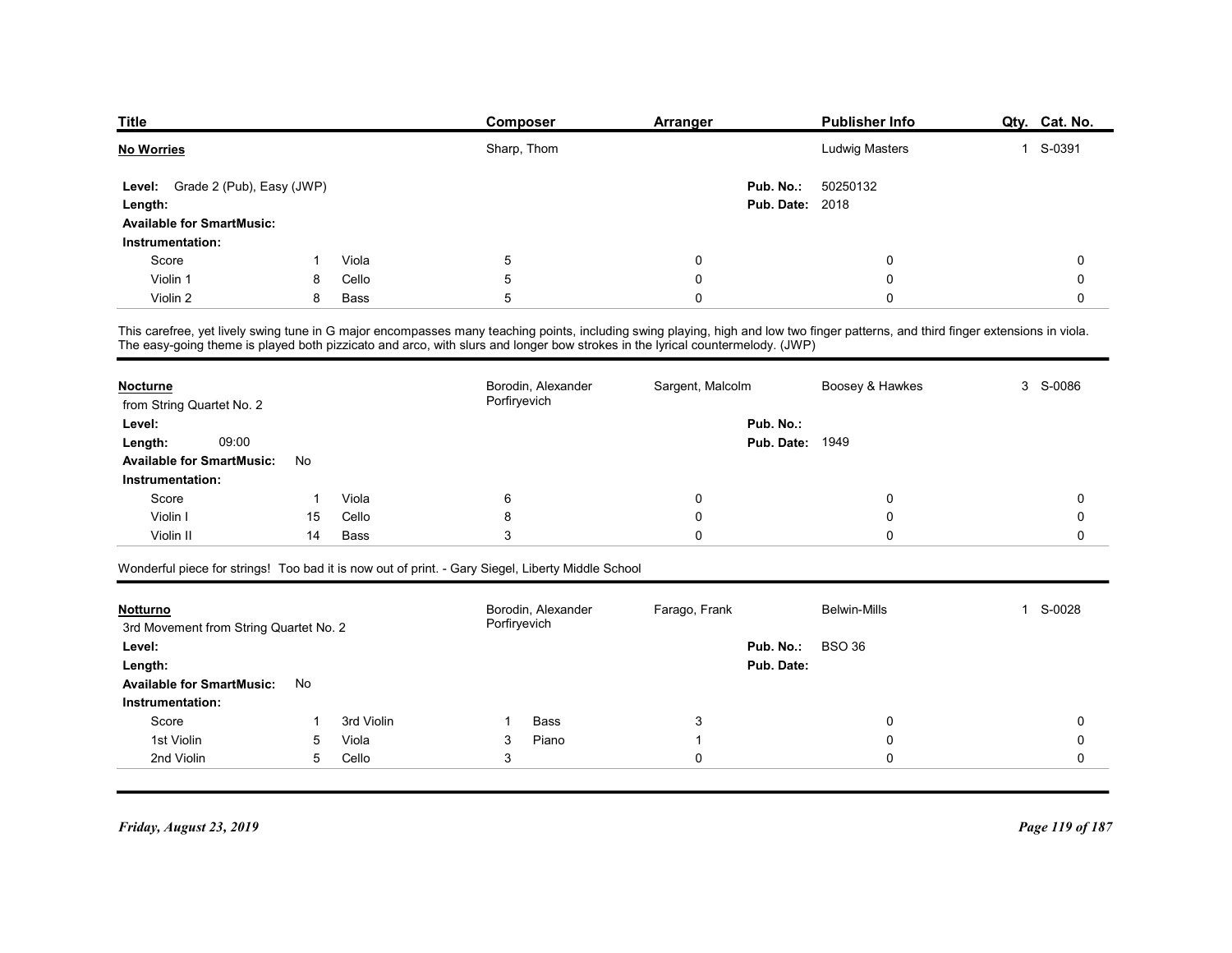| <b>Title</b>                                                                                                                         |   |       | Composer       |                   | Arranger       |                        | <b>Publisher Info</b>                                                                                                                                                              | Qty. Cat. No. |
|--------------------------------------------------------------------------------------------------------------------------------------|---|-------|----------------|-------------------|----------------|------------------------|------------------------------------------------------------------------------------------------------------------------------------------------------------------------------------|---------------|
| O Magnum Mysterium                                                                                                                   |   |       |                | Lauridsen, Morten | Dackow, Sandra |                        | Peer Music / Hal Leonard                                                                                                                                                           | 4 S-0330      |
| Level: Medium (JWP)                                                                                                                  |   |       |                |                   |                | Pub. No.:              | HL00229125                                                                                                                                                                         |               |
| Length:                                                                                                                              |   |       |                |                   |                | <b>Pub. Date: 2006</b> |                                                                                                                                                                                    |               |
| <b>Available for SmartMusic:</b>                                                                                                     |   |       |                |                   |                |                        |                                                                                                                                                                                    |               |
| Instrumentation:                                                                                                                     |   |       |                |                   |                |                        |                                                                                                                                                                                    |               |
| Score                                                                                                                                |   | Viola | 4              |                   | 0              |                        | 0                                                                                                                                                                                  | 0             |
| Violin I                                                                                                                             | 8 | Cello |                |                   | 0              |                        | $\Omega$                                                                                                                                                                           | 0             |
| Violin II                                                                                                                            | 8 | Bass  |                |                   | 0              |                        | $\Omega$                                                                                                                                                                           | 0             |
| now! A serene and expressive composition, the fluid lines and lovely harmonies will both challenge and engage your performers. (JWP) |   |       |                |                   |                |                        | First it was the choral masterpiece from Lauridsen. Then it took the instrumental world by storm as a concert band arrangement. But it has never been available for strings, until |               |
| October                                                                                                                              |   |       | Whitacre, Eric |                   | Lavendar, Paul |                        | Hal Leonard                                                                                                                                                                        | 6<br>S-0220   |
|                                                                                                                                      |   |       |                |                   |                | Pub. No.:              | HL04490700                                                                                                                                                                         |               |
|                                                                                                                                      |   |       |                |                   |                | <b>Pub. Date: 2008</b> |                                                                                                                                                                                    |               |
| Level: Grade 3-4 (Pub), Medium (JWP)<br>Length:                                                                                      |   |       |                |                   |                |                        |                                                                                                                                                                                    |               |
| Available for SmartMusic: No                                                                                                         |   |       |                |                   |                |                        |                                                                                                                                                                                    |               |
| Instrumentation:                                                                                                                     |   |       |                |                   |                |                        | 0                                                                                                                                                                                  | $\mathbf 0$   |
| Score                                                                                                                                |   | Viola |                | Percussion 1      | $\overline{a}$ |                        |                                                                                                                                                                                    |               |
| Violin 1                                                                                                                             | 8 | Cello |                | Percussion II     | $\overline{2}$ |                        | 0                                                                                                                                                                                  | 0             |
| Violin 2                                                                                                                             | 8 | Bass  | 4              |                   | $\mathbf 0$    |                        | $\pmb{0}$                                                                                                                                                                          | 0             |
| Set #6 missing<br>$(1 of 8)$ Violin 2                                                                                                |   |       |                |                   |                |                        |                                                                                                                                                                                    |               |

|                                                                                                              |    |       | Whitacre, Eric |               | Lavendar, Paul | Hal Leonard                                                                                                                                                             | 6 S-0220        |
|--------------------------------------------------------------------------------------------------------------|----|-------|----------------|---------------|----------------|-------------------------------------------------------------------------------------------------------------------------------------------------------------------------|-----------------|
| Grade 3-4 (Pub), Medium (JWP)<br>Level:<br>Length:<br><b>Available for SmartMusic:</b>                       |    |       |                |               |                | HL04490700<br>Pub. No.:<br><b>Pub. Date: 2008</b>                                                                                                                       |                 |
| Instrumentation:                                                                                             | No |       |                |               |                |                                                                                                                                                                         |                 |
| Score                                                                                                        |    | Viola | 4              | Percussion 1  | $\overline{2}$ | 0                                                                                                                                                                       | 0               |
| Violin 1                                                                                                     | 8  | Cello | 4              | Percussion II | $\overline{2}$ | 0                                                                                                                                                                       | 0               |
| Violin 2                                                                                                     | 8  | Bass  | 4              |               | $\mathbf 0$    | 0                                                                                                                                                                       | $\mathbf 0$     |
| Set #6 missing<br>$(1 of 8)$ Violin 2                                                                        |    |       |                |               |                |                                                                                                                                                                         |                 |
|                                                                                                              |    |       |                |               |                | The continuing popularity of Eric Whitacre's dramatic and evocative music is evident in concert programming everywhere, with his symphonic, choral, and operatic works. |                 |
| October is arguably his most notable symphonic work, now adapted in this stunning version for strings. (Pub) |    |       |                |               |                |                                                                                                                                                                         |                 |
|                                                                                                              |    |       |                |               |                |                                                                                                                                                                         |                 |
|                                                                                                              |    |       |                |               |                |                                                                                                                                                                         |                 |
| Friday, August 23, 2019                                                                                      |    |       |                |               |                |                                                                                                                                                                         | Page 120 of 187 |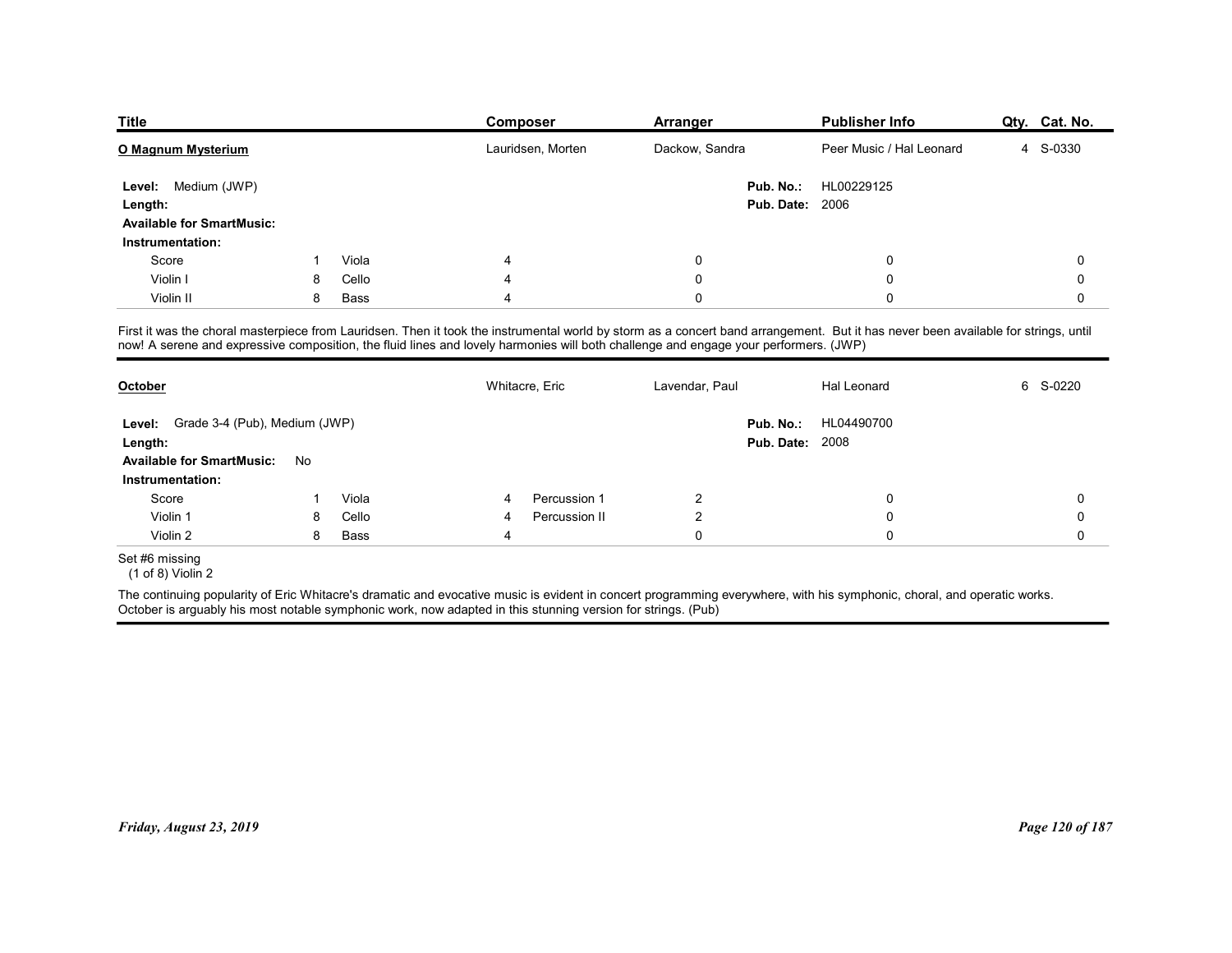| <b>Title</b>                                                                                                                                                                                                                                                                                                                                                                                                                                                                                                                                                |                  |                | <b>Composer</b>                           | <b>Arranger</b>          |                                              | <b>Publisher Info</b>      | Qty. Cat. No. |
|-------------------------------------------------------------------------------------------------------------------------------------------------------------------------------------------------------------------------------------------------------------------------------------------------------------------------------------------------------------------------------------------------------------------------------------------------------------------------------------------------------------------------------------------------------------|------------------|----------------|-------------------------------------------|--------------------------|----------------------------------------------|----------------------------|---------------|
| <b>Olympic Spirit, The</b>                                                                                                                                                                                                                                                                                                                                                                                                                                                                                                                                  |                  |                | Williams, John                            | Lavender, Paul           |                                              | Hal Leonard                | 1 S-0402      |
| Created for the NBC Broadcast of the 1988 Summer Games<br>Level: Grade 3 to 4 (Pub), Easy (JWP)<br>Length:<br><b>Available for SmartMusic:</b>                                                                                                                                                                                                                                                                                                                                                                                                              |                  |                |                                           |                          | Pub. No.:<br><b>Pub. Date: 1989</b>          | HL04626044                 |               |
| Instrumentation:                                                                                                                                                                                                                                                                                                                                                                                                                                                                                                                                            |                  |                |                                           |                          |                                              |                            |               |
| Score                                                                                                                                                                                                                                                                                                                                                                                                                                                                                                                                                       |                  | Violin 3       | Bass<br>4                                 | $\overline{4}$           |                                              | 0                          | 0             |
| Violin 1<br>Violin 2                                                                                                                                                                                                                                                                                                                                                                                                                                                                                                                                        | 8<br>8           | Viola<br>Cello | Drums<br>4<br>Piano<br>4                  | $\overline{2}$<br>1      |                                              | 0<br>$\mathbf 0$           | 0<br>0        |
| Over the Rainbow                                                                                                                                                                                                                                                                                                                                                                                                                                                                                                                                            |                  |                | Arlen, Harold; Harburg, E.Y. Cerulli, Bob |                          |                                              | Belwin / Alfred            | 1 S-0419      |
| Level: Grade 1 (Pub), Easy (JWP)<br>02:22<br>Length:<br><b>Available for SmartMusic:</b><br>Instrumentation:                                                                                                                                                                                                                                                                                                                                                                                                                                                |                  |                |                                           |                          | Pub. No.: T8785OB4<br><b>Pub. Date: 1967</b> |                            |               |
| Score                                                                                                                                                                                                                                                                                                                                                                                                                                                                                                                                                       | $\overline{1}$   | Cello          | $\overline{5}$                            | $\bf{0}$                 |                                              | $\mathbf 0$                | 0             |
| Violin<br>Viola                                                                                                                                                                                                                                                                                                                                                                                                                                                                                                                                             | 10<br>$\sqrt{5}$ | Bass<br>Piano  | $5\,$<br>1                                | $\mathbf 0$<br>$\pmb{0}$ |                                              | $\mathbf 0$<br>$\mathbf 0$ | 0<br>0        |
| This is the standard heard for the first time in the motion picture The Wizard of Oz. It has grown to become one of the most popular songs in the world. This easy arrangement is geared for strings after one year of instruc<br>-----<br>This timeless classic from "The Wizard Of Oz" was actually named Song Of The Century! Cerulli's arrangement takes advantage of all the basic skills young string players have<br>acquired and uses them to produce fantastic results. It's a warm, rich setting that both players and audience will enjoy. (JWP) |                  |                |                                           |                          |                                              |                            |               |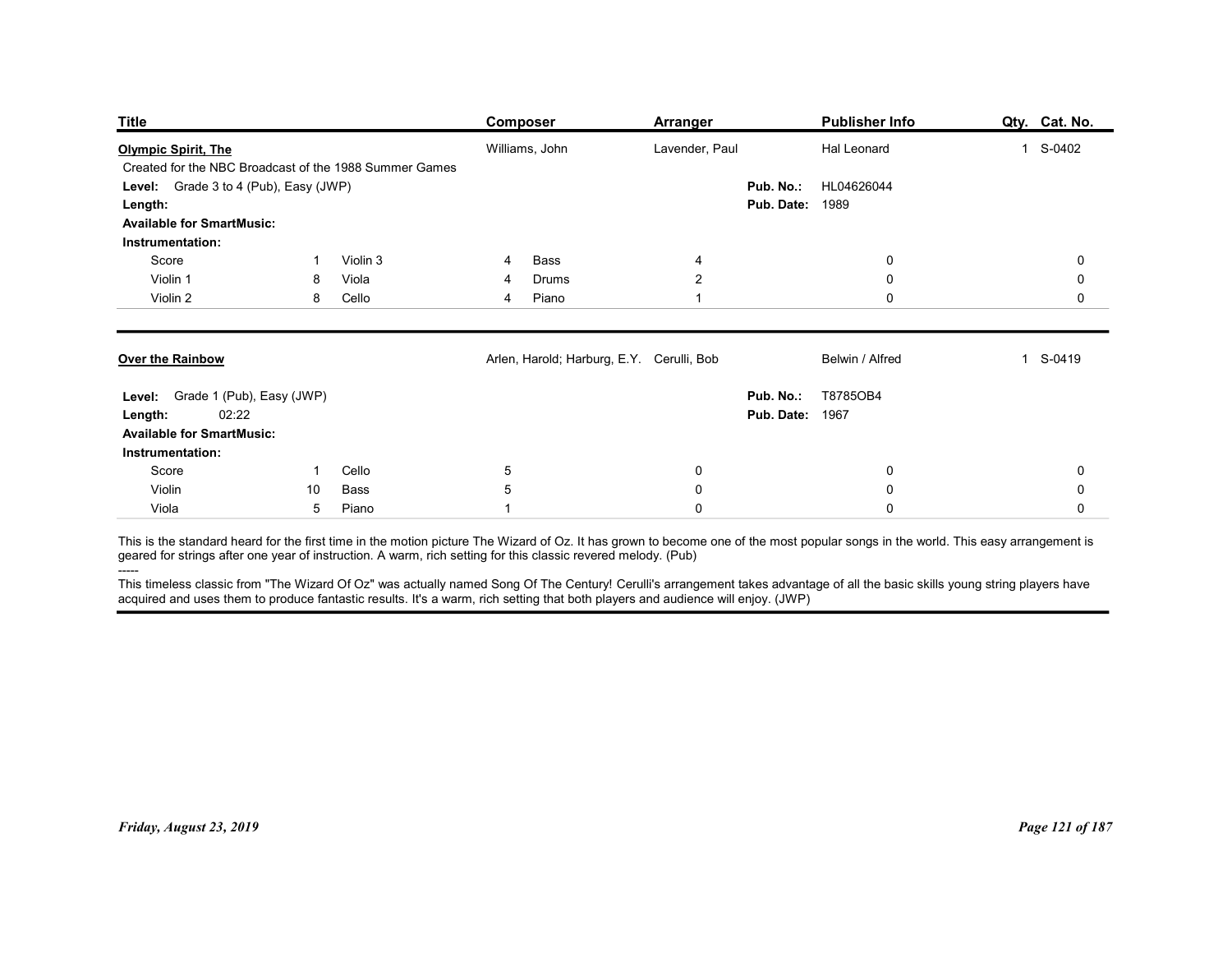| <b>Title</b>                                                                                                                                          |        |                                                 |                 | <b>Composer</b>                         | <b>Arranger</b>   |                        | <b>Publisher Info</b>         | Qty. Cat. No. |
|-------------------------------------------------------------------------------------------------------------------------------------------------------|--------|-------------------------------------------------|-----------------|-----------------------------------------|-------------------|------------------------|-------------------------------|---------------|
| Overture to Lucio Silla                                                                                                                               |        |                                                 |                 | Mozart, Wolfgang Amadeus Dackow, Sandra |                   |                        | Ludwig Music / Tempo<br>Press | 5 S-0163      |
| Level:                                                                                                                                                |        | Intermediate / Grade 3 (Pub), Medium Easy (JWP) |                 |                                         |                   | Pub. No.:              | 41 / 10250041                 |               |
| 03:30<br>Length:                                                                                                                                      |        |                                                 |                 |                                         |                   | <b>Pub. Date: 1987</b> |                               |               |
| <b>Available for SmartMusic:</b><br>Instrumentation:                                                                                                  | No     |                                                 |                 |                                         |                   |                        |                               |               |
| Score                                                                                                                                                 |        | 3rd Violin                                      | 3               | Bass                                    | $\sqrt{5}$        |                        | 0                             | 0             |
| 1st Violin<br>2nd Violin                                                                                                                              | 8<br>8 | Viola<br>Cello                                  | 5<br>5          | Piano                                   | -1<br>$\mathbf 0$ |                        | 0<br>$\mathbf 0$              | 0<br>0        |
| Set #5 missing<br>(1 of 8) 1st Violin<br>(4 of 8) 2nd Violin<br>(2 of 5) Viola<br>$(1 of 5)$ Cello<br>$(2 of 5)$ Bass                                 |        |                                                 |                 |                                         |                   |                        |                               |               |
| Written during Mozart's teenage years, this is a bold and robust overture. It is a worthy addition to advancing string repertoires. (Pub)             |        |                                                 |                 |                                         |                   |                        |                               |               |
| <b>Overture to Nabucco</b>                                                                                                                            |        |                                                 |                 | Verdi, Giuseppe                         | Dackow, Sandra    |                        | <b>Tempo Press</b>            | 2 S-0256      |
| Level: Grade 4 (Pub), Medium (JWP)                                                                                                                    |        |                                                 |                 |                                         |                   | Pub. No.:              | 10250075                      |               |
| 05:30<br>Length:                                                                                                                                      |        |                                                 |                 |                                         |                   | <b>Pub. Date: 1995</b> |                               |               |
| <b>Available for SmartMusic:</b>                                                                                                                      |        |                                                 |                 |                                         |                   |                        |                               |               |
| Instrumentation:<br>Score                                                                                                                             | -1     | Violin III                                      | 3               | Bass                                    | $\overline{5}$    |                        | 0                             | 0             |
| Violin I                                                                                                                                              | 8      | Viola                                           | $5\phantom{.0}$ | Piano                                   | -1                |                        | 0                             | 0             |
| Violin II                                                                                                                                             | 8      | Cello                                           | $5\,$           |                                         | $\pmb{0}$         |                        | 0                             | $\mathbf 0$   |
| Set #2 missing<br>(2 of 8) Violin I<br>$(1 \text{ of } 5)$ Cello                                                                                      |        |                                                 |                 |                                         |                   |                        |                               |               |
|                                                                                                                                                       |        |                                                 |                 |                                         |                   |                        |                               |               |
| Divided cellos and basses open this arrangement. This 19th Century potboiler is best suited for a large advanced-intermediate string orchestra. (Pub) |        |                                                 |                 |                                         |                   |                        |                               |               |

| Overture to Nabucco                                                                           |   |            | Verdi, Giuseppe | Dackow, Sandra                                                                                                                                                                                                                                                                                                                                                                  | <b>Tempo Press</b>     | 2 S-0256        |
|-----------------------------------------------------------------------------------------------|---|------------|-----------------|---------------------------------------------------------------------------------------------------------------------------------------------------------------------------------------------------------------------------------------------------------------------------------------------------------------------------------------------------------------------------------|------------------------|-----------------|
| Grade 4 (Pub), Medium (JWP)<br>Level:                                                         |   |            |                 | Pub. No.:                                                                                                                                                                                                                                                                                                                                                                       | 10250075               |                 |
| 05:30<br>Length:                                                                              |   |            |                 |                                                                                                                                                                                                                                                                                                                                                                                 | <b>Pub. Date: 1995</b> |                 |
| <b>Available for SmartMusic:</b>                                                              |   |            |                 |                                                                                                                                                                                                                                                                                                                                                                                 |                        |                 |
| Instrumentation:                                                                              |   |            |                 |                                                                                                                                                                                                                                                                                                                                                                                 |                        |                 |
| Score                                                                                         |   | Violin III | Bass<br>3       | 5                                                                                                                                                                                                                                                                                                                                                                               |                        |                 |
| Violin I                                                                                      |   | Viola      | Piano<br>5      |                                                                                                                                                                                                                                                                                                                                                                                 |                        |                 |
| Violin II                                                                                     | 8 | Cello      | 5               |                                                                                                                                                                                                                                                                                                                                                                                 |                        |                 |
| Set #2 missing<br>(2 of 8) Violin I<br>$(1 of 5)$ Cello                                       |   |            |                 |                                                                                                                                                                                                                                                                                                                                                                                 |                        |                 |
|                                                                                               |   |            |                 | Divided cellos and basses open this arrangement. This 19th Century potboiler is best suited for a large advanced-intermediate string orchestra. (Pub)                                                                                                                                                                                                                           |                        |                 |
| -----<br>Treat your students to some of the best music they're likely to play all year! (JWP) |   |            |                 | Now your string orchestra can enjoy the brilliance of Verdi's operatic compositions! Suitable for ME and M levels, this excellent Sandy Dackow arrangement captures all of the full<br>orchestra glory and spreads it out among all the parts. There's a lot of meat here, (this is the piece that launched Verdi's career) and the grand Italian opera style is fully evident. |                        |                 |
| Friday, August 23, 2019                                                                       |   |            |                 |                                                                                                                                                                                                                                                                                                                                                                                 |                        | Page 122 of 187 |
|                                                                                               |   |            |                 |                                                                                                                                                                                                                                                                                                                                                                                 |                        |                 |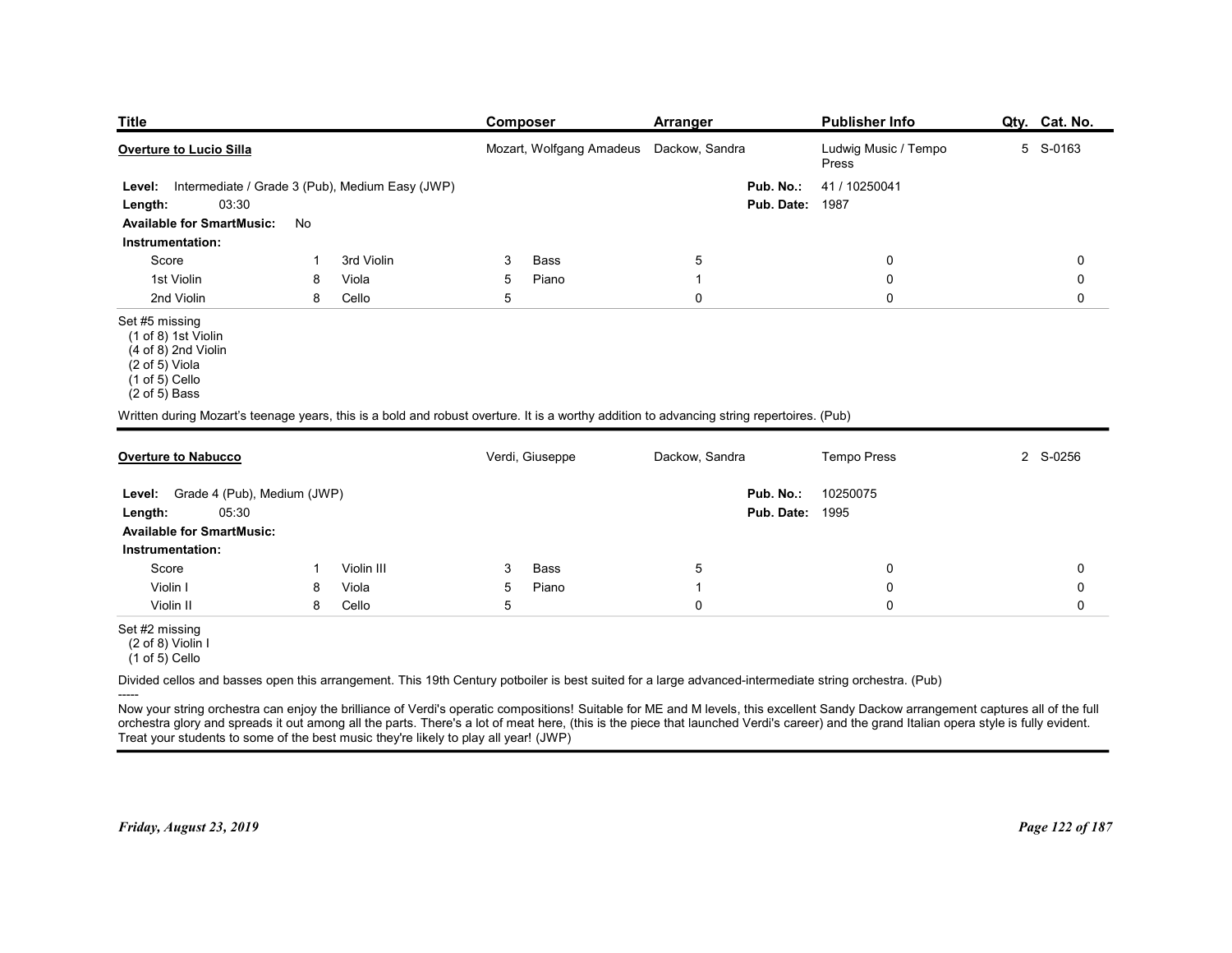| <b>Title</b>                                   |        |                    | Composer                                                                                                 |                  | Publisher Info                                                                                                                                                                  |                        |
|------------------------------------------------|--------|--------------------|----------------------------------------------------------------------------------------------------------|------------------|---------------------------------------------------------------------------------------------------------------------------------------------------------------------------------|------------------------|
|                                                |        |                    |                                                                                                          | Arranger         |                                                                                                                                                                                 | Qty. Cat. No.          |
| Overture to the Wind                           |        |                    | Mosier, Kirt N.                                                                                          |                  | Neil A. Kjos                                                                                                                                                                    | S-0376<br>$\mathbf{1}$ |
| Grade 5 (Pub), Medium Advanced (JWP)<br>Level: |        |                    |                                                                                                          | Pub. No.:        | SO89C                                                                                                                                                                           |                        |
| 06:00<br>Length:                               |        |                    |                                                                                                          | Pub. Date:       | 1991                                                                                                                                                                            |                        |
| <b>Available for SmartMusic:</b>               |        |                    |                                                                                                          |                  |                                                                                                                                                                                 |                        |
| Instrumentation:                               |        |                    |                                                                                                          |                  |                                                                                                                                                                                 |                        |
| Score                                          | -1     | Viola              | 5                                                                                                        | 0                | $\Omega$                                                                                                                                                                        | 0                      |
| 1st & 2nd Violin                               | 12     | Cello              | 5                                                                                                        | $\Omega$         | $\Omega$                                                                                                                                                                        | 0                      |
| 3rd Violin                                     | 6      | <b>String Bass</b> | 5                                                                                                        | $\Omega$         | $\Omega$                                                                                                                                                                        | 0                      |
|                                                |        |                    |                                                                                                          |                  | Expressing the many different moods and events of a storm, the opening begins with the violins playing a gripping ostinato pattern suggesting that a storm is coming. The first |                        |
|                                                |        |                    | then grows in intensity as the final statement combines all the elements (or themes) of the storm. (Pub) |                  | two themes convey the erratic tendency of powerful gusty winds. The storm moves into a peaceful lull with a melancholy third theme played by a solo violin and viola. The storm |                        |
|                                                |        |                    |                                                                                                          |                  |                                                                                                                                                                                 |                        |
| Palladio                                       |        |                    | Jenkins, Karl                                                                                            |                  | Boosey & Hawkes / Hal<br>Leonard                                                                                                                                                | 4 S-0164               |
| Level: Easy (Pub), Medium Advanced (JWP)       |        |                    |                                                                                                          | Pub. No.:        | SOB-781 / M-051077811-9 / HL4800                                                                                                                                                |                        |
|                                                |        |                    |                                                                                                          |                  | <b>Pub. Date: 1996</b>                                                                                                                                                          |                        |
| Length:                                        | No     |                    |                                                                                                          |                  |                                                                                                                                                                                 |                        |
| <b>Available for SmartMusic:</b>               |        |                    |                                                                                                          |                  |                                                                                                                                                                                 |                        |
| Instrumentation:                               |        |                    | 6                                                                                                        | 0                | 0                                                                                                                                                                               | 0                      |
| Score                                          | -1     | Viola              |                                                                                                          |                  | 0                                                                                                                                                                               | 0                      |
| Violin 1<br>Violin 2                           | 8<br>8 | Cello<br>Bass      | 6<br>6                                                                                                   | 0<br>$\mathbf 0$ | $\Omega$                                                                                                                                                                        | 0                      |

| Grade 5 (Pub), Medium Advanced (JWP)<br>Level:<br>06:00<br>Length: |              |                    |                                                                                                                     |              |                                                                                                                                                                                                                                                                                                                                                                    |             |
|--------------------------------------------------------------------|--------------|--------------------|---------------------------------------------------------------------------------------------------------------------|--------------|--------------------------------------------------------------------------------------------------------------------------------------------------------------------------------------------------------------------------------------------------------------------------------------------------------------------------------------------------------------------|-------------|
| <b>Available for SmartMusic:</b>                                   |              |                    |                                                                                                                     |              | SO89C<br>Pub. No.:<br><b>Pub. Date: 1991</b>                                                                                                                                                                                                                                                                                                                       |             |
| Instrumentation:<br>Score                                          | $\mathbf{1}$ | Viola              | 5                                                                                                                   | $\mathbf 0$  | 0                                                                                                                                                                                                                                                                                                                                                                  | 0           |
| 1st & 2nd Violin                                                   | 12           | Cello              | 5                                                                                                                   | $\Omega$     | 0                                                                                                                                                                                                                                                                                                                                                                  | 0           |
| 3rd Violin                                                         | 6            | <b>String Bass</b> | 5                                                                                                                   | $\Omega$     | $\mathbf 0$                                                                                                                                                                                                                                                                                                                                                        | $\mathbf 0$ |
|                                                                    |              |                    |                                                                                                                     |              |                                                                                                                                                                                                                                                                                                                                                                    |             |
|                                                                    |              |                    | then grows in intensity as the final statement combines all the elements (or themes) of the storm. (Pub)            |              | Expressing the many different moods and events of a storm, the opening begins with the violins playing a gripping ostinato pattern suggesting that a storm is coming. The first<br>two themes convey the erratic tendency of powerful gusty winds. The storm moves into a peaceful lull with a melancholy third theme played by a solo violin and viola. The storm |             |
| Palladio                                                           |              |                    | Jenkins, Karl                                                                                                       |              | Boosey & Hawkes / Hal<br>Leonard                                                                                                                                                                                                                                                                                                                                   | 4 S-0164    |
| Level: Easy (Pub), Medium Advanced (JWP)                           |              |                    |                                                                                                                     |              | Pub. No.:<br>SOB-781 / M-051077811-9 / HL4800                                                                                                                                                                                                                                                                                                                      |             |
| Length:                                                            |              |                    |                                                                                                                     |              | <b>Pub. Date: 1996</b>                                                                                                                                                                                                                                                                                                                                             |             |
| <b>Available for SmartMusic:</b>                                   | No           |                    |                                                                                                                     |              |                                                                                                                                                                                                                                                                                                                                                                    |             |
| Instrumentation:                                                   |              |                    |                                                                                                                     |              |                                                                                                                                                                                                                                                                                                                                                                    |             |
| Score                                                              | -1           | Viola              | $\,6\,$                                                                                                             | $\mathbf 0$  | $\mathbf 0$                                                                                                                                                                                                                                                                                                                                                        | 0           |
| Violin 1                                                           | 8            | Cello              | $6\phantom{1}6$                                                                                                     | $\mathbf 0$  | $\mathbf 0$                                                                                                                                                                                                                                                                                                                                                        | $\mathbf 0$ |
| Violin 2                                                           | 8            | Bass               | $\,6\,$                                                                                                             | $\mathbf{0}$ | 0                                                                                                                                                                                                                                                                                                                                                                  | 0           |
|                                                                    |              |                    |                                                                                                                     |              | This is the enchanting music used in the De Beers "Diamonds" commercial! Subtitled Concerto Grosso, it consists of three separate movements, each eminently attractive and                                                                                                                                                                                         |             |
|                                                                    |              |                    | using some "minimalist" techniques. Not an arrangement, this is the original work as written by the composer. (JWP) |              |                                                                                                                                                                                                                                                                                                                                                                    |             |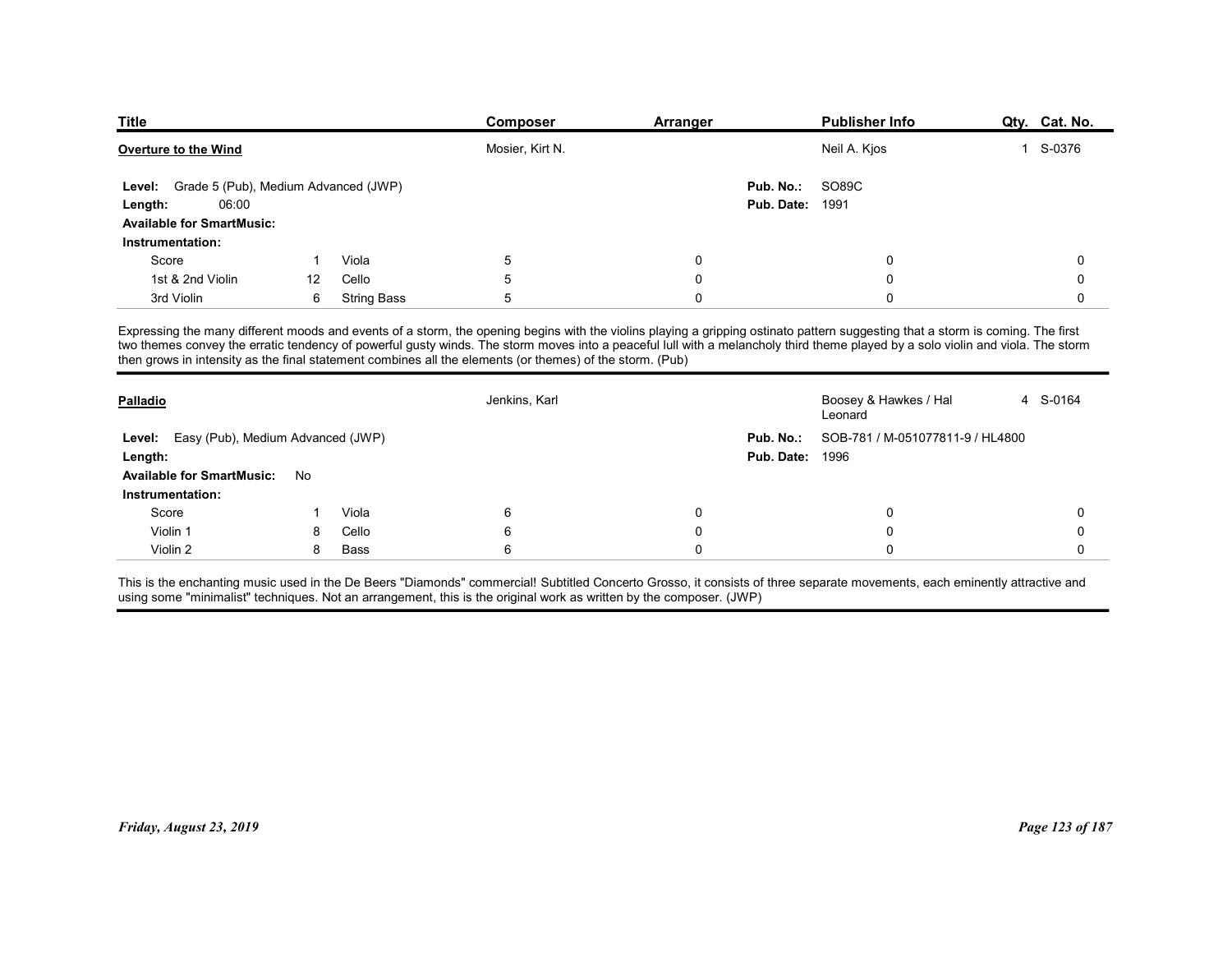| <b>Title</b>                                                                                            |   |          | <b>Composer</b>                                                                                                                                                                                                                                                                                                                                                   | <b>Arranger</b>   |                                     | Publisher Info                   | Qty. Cat. No. |
|---------------------------------------------------------------------------------------------------------|---|----------|-------------------------------------------------------------------------------------------------------------------------------------------------------------------------------------------------------------------------------------------------------------------------------------------------------------------------------------------------------------------|-------------------|-------------------------------------|----------------------------------|---------------|
| <b>Palladio</b>                                                                                         |   |          | Jenkins, Karl                                                                                                                                                                                                                                                                                                                                                     | Longfield, Robert |                                     | Boosey & Hawkes / Hal<br>Leonard | 2 S-0260      |
| Grade 3 to 4 (Pub), Medium Easy (JWP)<br>Level:<br>02:30<br>Length:<br><b>Available for SmartMusic:</b> |   |          |                                                                                                                                                                                                                                                                                                                                                                   |                   | Pub. No.:<br><b>Pub. Date: 2005</b> | M051778447 / HL48018919          |               |
| Instrumentation:                                                                                        |   |          |                                                                                                                                                                                                                                                                                                                                                                   |                   |                                     |                                  |               |
| Score                                                                                                   |   | Violin 3 | Bass                                                                                                                                                                                                                                                                                                                                                              | 4                 |                                     | 0                                | 0             |
| Violin 1                                                                                                | 8 | Viola    | Piano<br>4                                                                                                                                                                                                                                                                                                                                                        | $\overline{1}$    |                                     | 0                                | 0             |
| Violin 2                                                                                                | 8 | Cello    | 4                                                                                                                                                                                                                                                                                                                                                                 | $\mathbf 0$       |                                     | $\mathbf 0$                      | 0             |
| Set #2 missing<br>(1 of 8) Violin 1<br>$(1 of 4)$ Bass                                                  |   |          |                                                                                                                                                                                                                                                                                                                                                                   |                   |                                     |                                  |               |
| (Pub)                                                                                                   |   |          | Robert Longfield's version of the famous diamond commercial music includes just the first movement of Karl Jenkins' original suite. With skilled scoring for developing groups,<br>Robert's arrangement puts this memorable theme well within the reach of most groups. Rhythmic and dramatic, its neo-Baroque style is perfect for string orchestra programming. |                   |                                     |                                  |               |
| -----                                                                                                   |   |          | This great arrangement of the famous diamond commercial includes just the first movement of Karl Jenkins' original suite. Skilled scoring for developing groups puts this                                                                                                                                                                                         |                   |                                     |                                  |               |
|                                                                                                         |   |          | memorable theme well within the reach of most groups. It's rhythmic, dramatic, and its neo-Baroque style is perfect for young string orchestras. (JWP)                                                                                                                                                                                                            |                   |                                     |                                  |               |
|                                                                                                         |   |          |                                                                                                                                                                                                                                                                                                                                                                   |                   |                                     |                                  |               |
| Passacaglia                                                                                             |   |          | Handel, George Frederic                                                                                                                                                                                                                                                                                                                                           | Frost, Robert S.  |                                     | Kendor                           | 3 S-0369      |
|                                                                                                         |   |          |                                                                                                                                                                                                                                                                                                                                                                   |                   | Pub. No.:                           | 10095                            |               |
| Level: Grade 4 (Pub), Medium Advanced (JWP)                                                             |   |          |                                                                                                                                                                                                                                                                                                                                                                   |                   | <b>Pub. Date: 2012</b>              |                                  |               |
| 02:45<br>Length:                                                                                        |   |          |                                                                                                                                                                                                                                                                                                                                                                   |                   |                                     |                                  |               |
| <b>Available for SmartMusic:</b>                                                                        |   |          |                                                                                                                                                                                                                                                                                                                                                                   |                   |                                     |                                  |               |

| Create $\sigma$ to $\tau$ (r ap), ividentificately (by $\tau$ ) |                                                                                                                                                                |                                                                                                |                              |                              |                                                                                                                                                                                                                                                                                                                                                                                                                                                                                                                                                                                                                                                                                                                                                                                                                                                                                                                                                                                                                                                                                                                                                                       |
|-----------------------------------------------------------------|----------------------------------------------------------------------------------------------------------------------------------------------------------------|------------------------------------------------------------------------------------------------|------------------------------|------------------------------|-----------------------------------------------------------------------------------------------------------------------------------------------------------------------------------------------------------------------------------------------------------------------------------------------------------------------------------------------------------------------------------------------------------------------------------------------------------------------------------------------------------------------------------------------------------------------------------------------------------------------------------------------------------------------------------------------------------------------------------------------------------------------------------------------------------------------------------------------------------------------------------------------------------------------------------------------------------------------------------------------------------------------------------------------------------------------------------------------------------------------------------------------------------------------|
| 02:30                                                           |                                                                                                                                                                |                                                                                                |                              |                              |                                                                                                                                                                                                                                                                                                                                                                                                                                                                                                                                                                                                                                                                                                                                                                                                                                                                                                                                                                                                                                                                                                                                                                       |
|                                                                 |                                                                                                                                                                |                                                                                                |                              |                              |                                                                                                                                                                                                                                                                                                                                                                                                                                                                                                                                                                                                                                                                                                                                                                                                                                                                                                                                                                                                                                                                                                                                                                       |
|                                                                 |                                                                                                                                                                |                                                                                                |                              |                              |                                                                                                                                                                                                                                                                                                                                                                                                                                                                                                                                                                                                                                                                                                                                                                                                                                                                                                                                                                                                                                                                                                                                                                       |
|                                                                 | Violin 3                                                                                                                                                       | Bass<br>4                                                                                      | 4                            | 0                            | 0                                                                                                                                                                                                                                                                                                                                                                                                                                                                                                                                                                                                                                                                                                                                                                                                                                                                                                                                                                                                                                                                                                                                                                     |
|                                                                 | Viola                                                                                                                                                          |                                                                                                | -1                           | $\mathbf 0$                  | 0                                                                                                                                                                                                                                                                                                                                                                                                                                                                                                                                                                                                                                                                                                                                                                                                                                                                                                                                                                                                                                                                                                                                                                     |
|                                                                 | Cello                                                                                                                                                          | $\overline{4}$                                                                                 | $\mathbf 0$                  | $\mathbf 0$                  | $\mathbf 0$                                                                                                                                                                                                                                                                                                                                                                                                                                                                                                                                                                                                                                                                                                                                                                                                                                                                                                                                                                                                                                                                                                                                                           |
|                                                                 |                                                                                                                                                                |                                                                                                |                              |                              |                                                                                                                                                                                                                                                                                                                                                                                                                                                                                                                                                                                                                                                                                                                                                                                                                                                                                                                                                                                                                                                                                                                                                                       |
|                                                                 |                                                                                                                                                                |                                                                                                |                              |                              |                                                                                                                                                                                                                                                                                                                                                                                                                                                                                                                                                                                                                                                                                                                                                                                                                                                                                                                                                                                                                                                                                                                                                                       |
|                                                                 |                                                                                                                                                                |                                                                                                |                              |                              |                                                                                                                                                                                                                                                                                                                                                                                                                                                                                                                                                                                                                                                                                                                                                                                                                                                                                                                                                                                                                                                                                                                                                                       |
|                                                                 |                                                                                                                                                                | Handel, George Frederic                                                                        | Frost, Robert S.             | Kendor                       | 3 S-0369                                                                                                                                                                                                                                                                                                                                                                                                                                                                                                                                                                                                                                                                                                                                                                                                                                                                                                                                                                                                                                                                                                                                                              |
| 02:45                                                           |                                                                                                                                                                |                                                                                                |                              | 10095                        |                                                                                                                                                                                                                                                                                                                                                                                                                                                                                                                                                                                                                                                                                                                                                                                                                                                                                                                                                                                                                                                                                                                                                                       |
|                                                                 |                                                                                                                                                                |                                                                                                |                              |                              |                                                                                                                                                                                                                                                                                                                                                                                                                                                                                                                                                                                                                                                                                                                                                                                                                                                                                                                                                                                                                                                                                                                                                                       |
|                                                                 |                                                                                                                                                                |                                                                                                |                              |                              | 0                                                                                                                                                                                                                                                                                                                                                                                                                                                                                                                                                                                                                                                                                                                                                                                                                                                                                                                                                                                                                                                                                                                                                                     |
|                                                                 |                                                                                                                                                                |                                                                                                |                              |                              | 0                                                                                                                                                                                                                                                                                                                                                                                                                                                                                                                                                                                                                                                                                                                                                                                                                                                                                                                                                                                                                                                                                                                                                                     |
|                                                                 |                                                                                                                                                                |                                                                                                |                              |                              | $\mathbf 0$                                                                                                                                                                                                                                                                                                                                                                                                                                                                                                                                                                                                                                                                                                                                                                                                                                                                                                                                                                                                                                                                                                                                                           |
|                                                                 |                                                                                                                                                                |                                                                                                |                              |                              |                                                                                                                                                                                                                                                                                                                                                                                                                                                                                                                                                                                                                                                                                                                                                                                                                                                                                                                                                                                                                                                                                                                                                                       |
|                                                                 |                                                                                                                                                                |                                                                                                |                              |                              |                                                                                                                                                                                                                                                                                                                                                                                                                                                                                                                                                                                                                                                                                                                                                                                                                                                                                                                                                                                                                                                                                                                                                                       |
|                                                                 |                                                                                                                                                                |                                                                                                |                              |                              | Page 124 of 187                                                                                                                                                                                                                                                                                                                                                                                                                                                                                                                                                                                                                                                                                                                                                                                                                                                                                                                                                                                                                                                                                                                                                       |
| (1 of 8) Violin 1                                               | <b>Available for SmartMusic:</b><br>Instrumentation:<br><b>Available for SmartMusic:</b><br>Instrumentation:<br>(1 of 8) 2nd Violin<br>Friday, August 23, 2019 | -1<br>8<br>8<br>Grade 4 (Pub), Medium Advanced (JWP)<br>3rd Violin<br>Viola<br>8<br>Cello<br>8 | Piano<br>Bass<br>3<br>5<br>5 | 5<br>$\Omega$<br>$\mathbf 0$ | <b>Pub. Date: 2005</b><br>Robert Longfield's version of the famous diamond commercial music includes just the first movement of Karl Jenkins' original suite. With skilled scoring for developing groups,<br>Robert's arrangement puts this memorable theme well within the reach of most groups. Rhythmic and dramatic, its neo-Baroque style is perfect for string orchestra programming.<br>This great arrangement of the famous diamond commercial includes just the first movement of Karl Jenkins' original suite. Skilled scoring for developing groups puts this<br>memorable theme well within the reach of most groups. It's rhythmic, dramatic, and its neo-Baroque style is perfect for young string orchestras. (JWP)<br>Pub. No.:<br><b>Pub. Date: 2012</b><br>0<br>0<br>$\mathbf 0$<br>Originally written for keyboard, this arrangement showcases George Frederic Handel's mastery of this Baroque form. It freely treats most of the variations to incorporate the use<br>of a variety of string performance techniques. The techniques, tempo changes, style and position requirements for various sections make it ideal for grade 4 groups. (Pub) |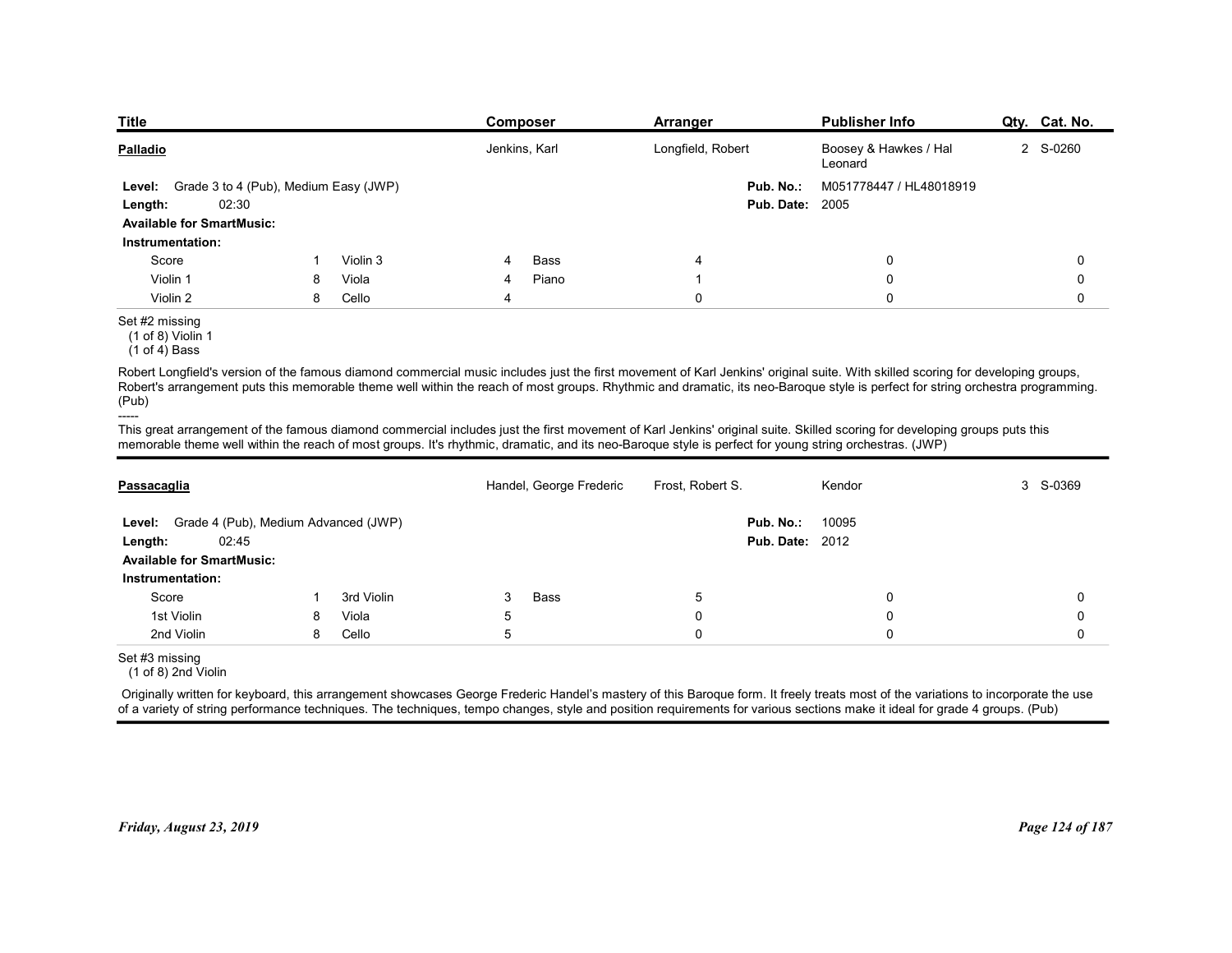| <b>Title</b>                                                                                                                                                                                                                                                                                                                                                    |        |                |   | Composer                | Arranger         |                        | <b>Publisher Info</b> | Qty. Cat. No.            |
|-----------------------------------------------------------------------------------------------------------------------------------------------------------------------------------------------------------------------------------------------------------------------------------------------------------------------------------------------------------------|--------|----------------|---|-------------------------|------------------|------------------------|-----------------------|--------------------------|
| Passacaglia                                                                                                                                                                                                                                                                                                                                                     |        |                |   | Handel, George Frederic | Frost, Robert S. |                        | Kendor                | S-0382<br>$\overline{1}$ |
| Grade 4 (Pub), Medium Advanced (JWP)                                                                                                                                                                                                                                                                                                                            |        |                |   |                         |                  | Pub. No.:              | 10095                 |                          |
| <b>Level:</b><br>02:45<br>Length:                                                                                                                                                                                                                                                                                                                               |        |                |   |                         |                  | <b>Pub. Date: 2012</b> |                       |                          |
| <b>Available for SmartMusic:</b>                                                                                                                                                                                                                                                                                                                                | Yes    |                |   |                         |                  |                        |                       |                          |
| Instrumentation:                                                                                                                                                                                                                                                                                                                                                |        |                |   |                         |                  |                        |                       |                          |
| Score                                                                                                                                                                                                                                                                                                                                                           |        | 3rd Violin     | 3 | Bass                    | 5                |                        | $\Omega$              |                          |
| 1st Violin                                                                                                                                                                                                                                                                                                                                                      | 8      | Viola          | 5 |                         | $\mathbf 0$      |                        | $\Omega$              |                          |
| 2nd Violin                                                                                                                                                                                                                                                                                                                                                      | 8      | Cello          | 5 |                         | $\mathbf 0$      |                        | $\mathbf 0$           |                          |
| Originally written for keyboard, this arrangement showcases George Frederic Handel's mastery of this Baroque form. It freely treats most of the variations to incorporate the use<br>of a variety of string performance techniques. The techniques, tempo changes, style and position requirements for various sections make it ideal for grade 4 groups. (Pub) |        |                |   |                         |                  |                        |                       |                          |
| Patriot, The                                                                                                                                                                                                                                                                                                                                                    |        |                |   | Williams, John          | Moss, John       |                        | Hal Leonard           | S-0400<br>1              |
| From the Motion Picture The Patriot                                                                                                                                                                                                                                                                                                                             |        |                |   |                         |                  |                        |                       |                          |
| Level: Grade 3 to 4 (Pub), Medium Easy (JWP)                                                                                                                                                                                                                                                                                                                    |        |                |   |                         |                  |                        | Pub. No.: HL04626184  |                          |
| Length:                                                                                                                                                                                                                                                                                                                                                         |        |                |   |                         |                  | <b>Pub. Date: 2000</b> |                       |                          |
|                                                                                                                                                                                                                                                                                                                                                                 |        |                |   |                         |                  |                        |                       |                          |
| <b>Available for SmartMusic:</b>                                                                                                                                                                                                                                                                                                                                |        |                |   |                         |                  |                        |                       |                          |
| Instrumentation:                                                                                                                                                                                                                                                                                                                                                |        |                | 4 | Bass                    |                  |                        | 0                     |                          |
| Score                                                                                                                                                                                                                                                                                                                                                           | -1     | Violin 3       |   |                         |                  |                        |                       |                          |
| Violin 1<br>Violin 2                                                                                                                                                                                                                                                                                                                                            | 8<br>8 | Viola<br>Cello | 4 | Piano<br>Percussion     |                  |                        |                       |                          |

| <b>Patriot, The</b><br>From the Motion Picture The Patriot |   |          |   | Williams, John | Moss, John | <b>Hal Leonard</b>      | 1 S-0400        |
|------------------------------------------------------------|---|----------|---|----------------|------------|-------------------------|-----------------|
| Level: Grade 3 to 4 (Pub), Medium Easy (JWP)               |   |          |   |                |            | HL04626184<br>Pub. No.: |                 |
| Length:                                                    |   |          |   |                |            | <b>Pub. Date: 2000</b>  |                 |
| <b>Available for SmartMusic:</b>                           |   |          |   |                |            |                         |                 |
| Instrumentation:                                           |   |          |   |                |            |                         |                 |
| Score                                                      |   | Violin 3 |   | Bass           |            | 0                       | 0               |
| Violin 1                                                   | 8 | Viola    |   | Piano          |            |                         |                 |
| Violin 2                                                   | 8 | Cello    | 4 | Percussion     |            | 0                       | $\Omega$        |
|                                                            |   |          |   |                |            |                         |                 |
|                                                            |   |          |   |                |            |                         |                 |
|                                                            |   |          |   |                |            |                         |                 |
|                                                            |   |          |   |                |            |                         |                 |
|                                                            |   |          |   |                |            |                         |                 |
|                                                            |   |          |   |                |            |                         |                 |
|                                                            |   |          |   |                |            |                         |                 |
|                                                            |   |          |   |                |            |                         |                 |
| Friday, August 23, 2019                                    |   |          |   |                |            |                         | Page 125 of 187 |
|                                                            |   |          |   |                |            |                         |                 |
|                                                            |   |          |   |                |            |                         |                 |
|                                                            |   |          |   |                |            |                         |                 |
|                                                            |   |          |   |                |            |                         |                 |
|                                                            |   |          |   |                |            |                         |                 |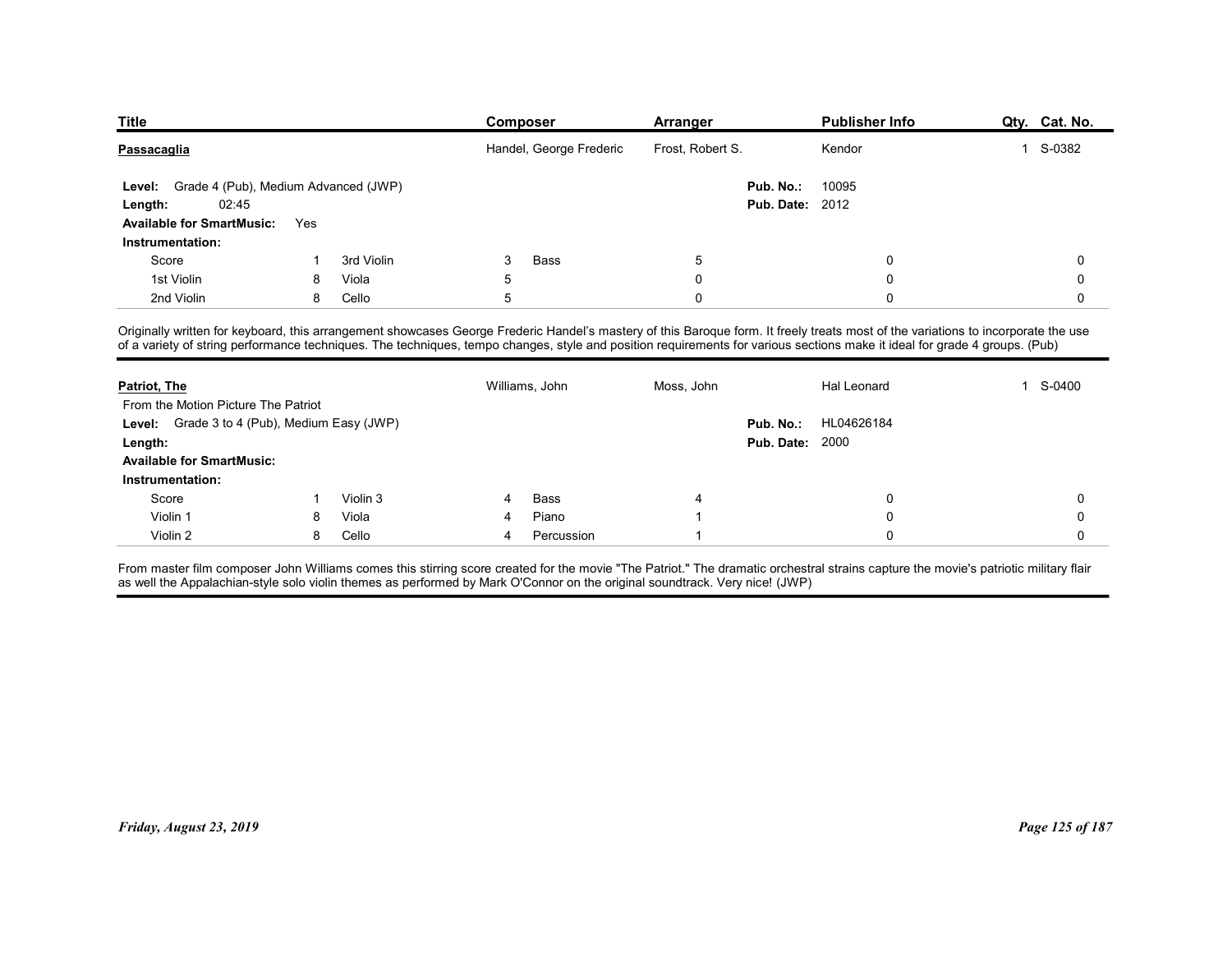| <b>Title</b>                                                                                                                 |              |                | <b>Composer</b>                  | <b>Arranger</b>  |                                                   | <b>Publisher Info</b> | Qty. Cat. No.    |
|------------------------------------------------------------------------------------------------------------------------------|--------------|----------------|----------------------------------|------------------|---------------------------------------------------|-----------------------|------------------|
| Pelimannimuotokuvia                                                                                                          |              |                | Nordgren, Pehr Henrik            |                  |                                                   | Fennica Gehrman       | 3 S-0261         |
| Portraits of Country Fiddlers<br>Op. 26<br>The Plucker / The Thinker / The Old Man's Minuet / The<br>Fiddler's Favorite Tune |              |                |                                  |                  |                                                   |                       |                  |
| Level:                                                                                                                       |              |                |                                  |                  | Pub. No.:<br><b>Pub. Date: 1976</b>               | 042-05948-7           |                  |
| Length:<br><b>Available for SmartMusic:</b>                                                                                  |              |                |                                  |                  |                                                   |                       |                  |
| Instrumentation:                                                                                                             |              |                |                                  |                  |                                                   |                       |                  |
| Score<br>Violin 1                                                                                                            | -1<br>3      | Viola<br>Cello | $\overline{2}$<br>$\overline{2}$ | $\mathbf 0$<br>0 |                                                   | $\mathbf 0$<br>0      | $\mathbf 0$<br>0 |
| Violin 2                                                                                                                     | 3            | Bass           | $\overline{1}$                   | $\mathbf 0$      |                                                   | $\mathbf 0$           | $\mathbf 0$      |
| Set #3 missing<br>(1 of 1) Score                                                                                             |              |                |                                  |                  |                                                   |                       |                  |
| <b>Perpetual Fiddle Motion</b>                                                                                               |              |                | Balmages, Brian                  |                  |                                                   | <b>FJH Music</b>      | 2 S-0417         |
| Level: Grade 2.5 (Pub) / Medium Easy (JWP)<br>02:30<br>Length:<br><b>Available for SmartMusic:</b>                           |              |                |                                  |                  | <b>Pub. No.: ST6365</b><br><b>Pub. Date: 2014</b> |                       |                  |
| Instrumentation:<br>Score                                                                                                    | $\mathbf{1}$ | Violin 3       | Bass<br>$5\overline{)}$          | $\sqrt{5}$       |                                                   | $\mathsf{0}$          | 0                |
|                                                                                                                              | 8            | Viola          | Piano<br>$5\phantom{.0}$         | $\overline{1}$   |                                                   | $\mathbf 0$           | $\mathbf 0$      |
| Violin 1                                                                                                                     |              | Cello          | $5\phantom{.0}$                  | $\mathbf 0$      |                                                   | $\mathbf 0$           | 0                |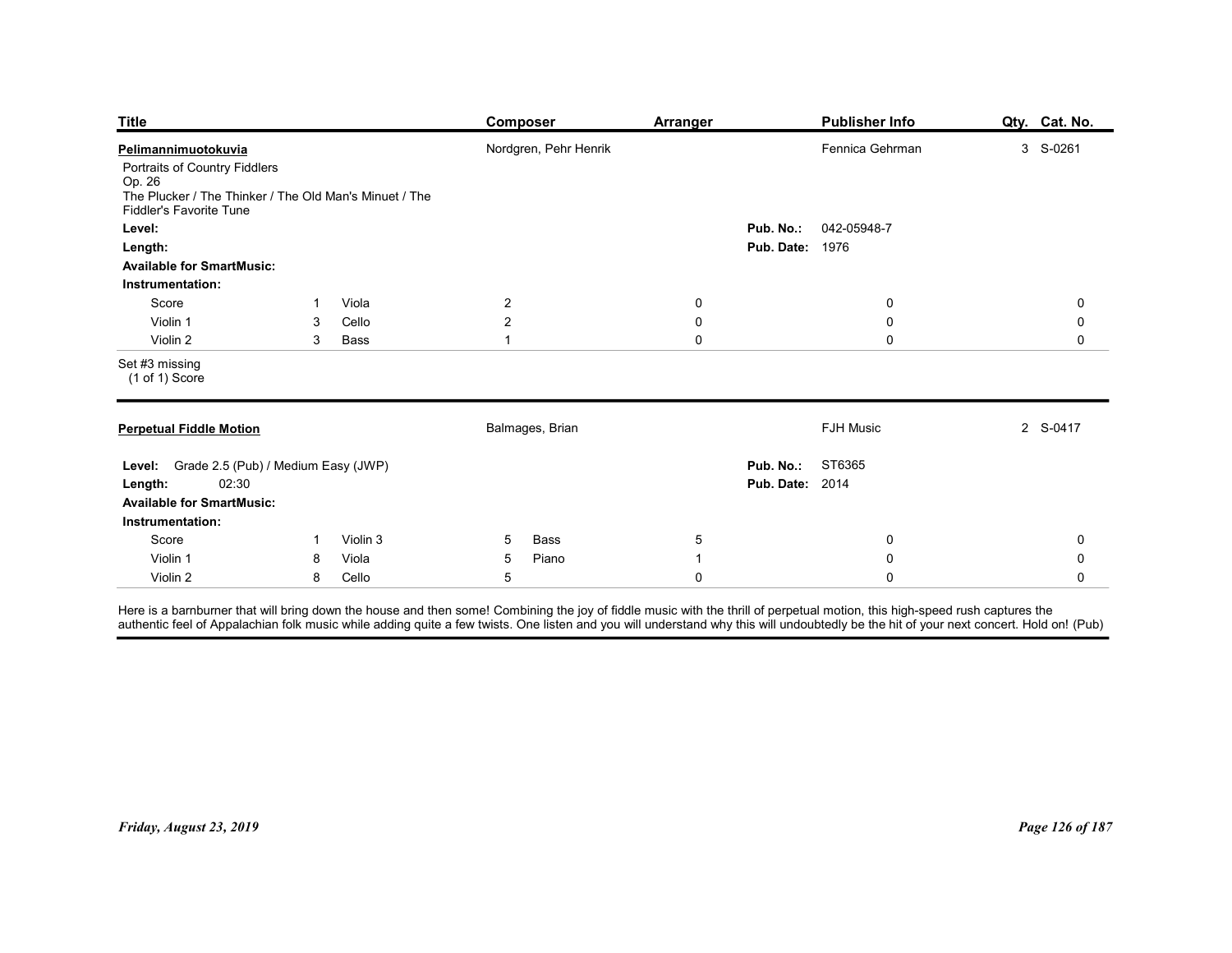| <b>Publisher Info</b><br>Composer<br>Arranger<br>Newbold, Soon Hee<br><b>FJH Music</b><br>ST6171<br>Grade 5 (Pub), Medium Advanced (JWP)<br>Pub. No.:<br>05:45<br><b>Pub. Date: 2009</b><br><b>Available for SmartMusic:</b><br>Instrumentation:<br>Score<br>Viola<br>5<br>0<br>0<br>Violin 1<br>Cello<br>5<br>0<br>0<br>8<br>5<br>$\mathbf 0$<br>$\mathbf 0$<br>Violin 2<br>8<br>Bass<br>Set missing<br>$(1 of 5)$ Cello<br>Riveting! Take a journey with the legendary hero Perseus in this dynamic and stunning symphonic work as he slays the snake-haired Medusa and rescues the princess<br>Andromeda. From the opening rhythmic figures to the soaring melodies, this piece will command the attention of your audience and plunge them into a whirlwind of adventure!<br>Take a journey with the legendary hero Perseus in this dynamic and stunning work as he slays the snake-haired Medusa and rescues the princess Andromeda! From the<br>opening rhythmic figures to the soaring melodies, this piece will command the attention of your audience and plunge them into a whirlwind of adventure! Riveting! (JWP)<br>Frost, Robert S.<br>Kendor Music<br>Pub. No.: 7079<br>Level: Grade 2 (Pub)<br>Pub. Date:<br>02:15<br><b>Available for SmartMusic:</b><br>No |                     |  |  |               |
|------------------------------------------------------------------------------------------------------------------------------------------------------------------------------------------------------------------------------------------------------------------------------------------------------------------------------------------------------------------------------------------------------------------------------------------------------------------------------------------------------------------------------------------------------------------------------------------------------------------------------------------------------------------------------------------------------------------------------------------------------------------------------------------------------------------------------------------------------------------------------------------------------------------------------------------------------------------------------------------------------------------------------------------------------------------------------------------------------------------------------------------------------------------------------------------------------------------------------------------------------------------------------|---------------------|--|--|---------------|
|                                                                                                                                                                                                                                                                                                                                                                                                                                                                                                                                                                                                                                                                                                                                                                                                                                                                                                                                                                                                                                                                                                                                                                                                                                                                              |                     |  |  |               |
|                                                                                                                                                                                                                                                                                                                                                                                                                                                                                                                                                                                                                                                                                                                                                                                                                                                                                                                                                                                                                                                                                                                                                                                                                                                                              |                     |  |  |               |
|                                                                                                                                                                                                                                                                                                                                                                                                                                                                                                                                                                                                                                                                                                                                                                                                                                                                                                                                                                                                                                                                                                                                                                                                                                                                              |                     |  |  |               |
|                                                                                                                                                                                                                                                                                                                                                                                                                                                                                                                                                                                                                                                                                                                                                                                                                                                                                                                                                                                                                                                                                                                                                                                                                                                                              |                     |  |  |               |
|                                                                                                                                                                                                                                                                                                                                                                                                                                                                                                                                                                                                                                                                                                                                                                                                                                                                                                                                                                                                                                                                                                                                                                                                                                                                              |                     |  |  |               |
|                                                                                                                                                                                                                                                                                                                                                                                                                                                                                                                                                                                                                                                                                                                                                                                                                                                                                                                                                                                                                                                                                                                                                                                                                                                                              |                     |  |  |               |
|                                                                                                                                                                                                                                                                                                                                                                                                                                                                                                                                                                                                                                                                                                                                                                                                                                                                                                                                                                                                                                                                                                                                                                                                                                                                              |                     |  |  |               |
|                                                                                                                                                                                                                                                                                                                                                                                                                                                                                                                                                                                                                                                                                                                                                                                                                                                                                                                                                                                                                                                                                                                                                                                                                                                                              |                     |  |  |               |
|                                                                                                                                                                                                                                                                                                                                                                                                                                                                                                                                                                                                                                                                                                                                                                                                                                                                                                                                                                                                                                                                                                                                                                                                                                                                              |                     |  |  |               |
|                                                                                                                                                                                                                                                                                                                                                                                                                                                                                                                                                                                                                                                                                                                                                                                                                                                                                                                                                                                                                                                                                                                                                                                                                                                                              |                     |  |  |               |
|                                                                                                                                                                                                                                                                                                                                                                                                                                                                                                                                                                                                                                                                                                                                                                                                                                                                                                                                                                                                                                                                                                                                                                                                                                                                              | <b>Title</b>        |  |  | Qty. Cat. No. |
|                                                                                                                                                                                                                                                                                                                                                                                                                                                                                                                                                                                                                                                                                                                                                                                                                                                                                                                                                                                                                                                                                                                                                                                                                                                                              | <b>Perseus</b>      |  |  | 1 S-0341      |
|                                                                                                                                                                                                                                                                                                                                                                                                                                                                                                                                                                                                                                                                                                                                                                                                                                                                                                                                                                                                                                                                                                                                                                                                                                                                              | Level:              |  |  |               |
|                                                                                                                                                                                                                                                                                                                                                                                                                                                                                                                                                                                                                                                                                                                                                                                                                                                                                                                                                                                                                                                                                                                                                                                                                                                                              | Length:             |  |  |               |
|                                                                                                                                                                                                                                                                                                                                                                                                                                                                                                                                                                                                                                                                                                                                                                                                                                                                                                                                                                                                                                                                                                                                                                                                                                                                              |                     |  |  |               |
|                                                                                                                                                                                                                                                                                                                                                                                                                                                                                                                                                                                                                                                                                                                                                                                                                                                                                                                                                                                                                                                                                                                                                                                                                                                                              |                     |  |  | 0             |
|                                                                                                                                                                                                                                                                                                                                                                                                                                                                                                                                                                                                                                                                                                                                                                                                                                                                                                                                                                                                                                                                                                                                                                                                                                                                              |                     |  |  | 0             |
|                                                                                                                                                                                                                                                                                                                                                                                                                                                                                                                                                                                                                                                                                                                                                                                                                                                                                                                                                                                                                                                                                                                                                                                                                                                                              |                     |  |  | 0             |
|                                                                                                                                                                                                                                                                                                                                                                                                                                                                                                                                                                                                                                                                                                                                                                                                                                                                                                                                                                                                                                                                                                                                                                                                                                                                              |                     |  |  |               |
|                                                                                                                                                                                                                                                                                                                                                                                                                                                                                                                                                                                                                                                                                                                                                                                                                                                                                                                                                                                                                                                                                                                                                                                                                                                                              | (Pub)               |  |  |               |
|                                                                                                                                                                                                                                                                                                                                                                                                                                                                                                                                                                                                                                                                                                                                                                                                                                                                                                                                                                                                                                                                                                                                                                                                                                                                              | -----               |  |  |               |
|                                                                                                                                                                                                                                                                                                                                                                                                                                                                                                                                                                                                                                                                                                                                                                                                                                                                                                                                                                                                                                                                                                                                                                                                                                                                              | <b>Petite Rondo</b> |  |  | 2 S-0137      |
|                                                                                                                                                                                                                                                                                                                                                                                                                                                                                                                                                                                                                                                                                                                                                                                                                                                                                                                                                                                                                                                                                                                                                                                                                                                                              |                     |  |  |               |
|                                                                                                                                                                                                                                                                                                                                                                                                                                                                                                                                                                                                                                                                                                                                                                                                                                                                                                                                                                                                                                                                                                                                                                                                                                                                              | Length:             |  |  |               |
| Instrumentation:                                                                                                                                                                                                                                                                                                                                                                                                                                                                                                                                                                                                                                                                                                                                                                                                                                                                                                                                                                                                                                                                                                                                                                                                                                                             |                     |  |  |               |

| Level: Grade 5 (Pub), Medium Advanced (JWP)<br>05:45<br>Length:                                                                                                                                                                                                                                                                                           |              |            |                  |             | Pub. No.: ST6171<br><b>Pub. Date: 2009</b> |              |                 |
|-----------------------------------------------------------------------------------------------------------------------------------------------------------------------------------------------------------------------------------------------------------------------------------------------------------------------------------------------------------|--------------|------------|------------------|-------------|--------------------------------------------|--------------|-----------------|
| <b>Available for SmartMusic:</b><br>Instrumentation:                                                                                                                                                                                                                                                                                                      |              |            |                  |             |                                            |              |                 |
| Score                                                                                                                                                                                                                                                                                                                                                     | $\mathbf{1}$ | Viola      | $\,$ 5 $\,$      | $\mathbf 0$ |                                            | 0            | 0               |
| Violin 1                                                                                                                                                                                                                                                                                                                                                  | 8            | Cello      | 5                | $\mathbf 0$ |                                            | $\mathbf 0$  | $\mathbf 0$     |
| Violin 2                                                                                                                                                                                                                                                                                                                                                  | 8            | Bass       | 5                | $\mathbf 0$ |                                            | 0            | $\mathbf 0$     |
| Set missing<br>$(1 of 5)$ Cello                                                                                                                                                                                                                                                                                                                           |              |            |                  |             |                                            |              |                 |
| Riveting! Take a journey with the legendary hero Perseus in this dynamic and stunning symphonic work as he slays the snake-haired Medusa and rescues the princess<br>Andromeda. From the opening rhythmic figures to the soaring melodies, this piece will command the attention of your audience and plunge them into a whirlwind of adventure!<br>(Pub) |              |            |                  |             |                                            |              |                 |
| -----<br>Take a journey with the legendary hero Perseus in this dynamic and stunning work as he slays the snake-haired Medusa and rescues the princess Andromeda! From the<br>opening rhythmic figures to the soaring melodies, this piece will command the attention of your audience and plunge them into a whirlwind of adventure! Riveting! (JWP)     |              |            |                  |             |                                            |              |                 |
| <b>Petite Rondo</b>                                                                                                                                                                                                                                                                                                                                       |              |            | Frost, Robert S. |             |                                            | Kendor Music | 2 S-0137        |
| Level: Grade 2 (Pub)<br>02:15<br>Length:<br><b>Available for SmartMusic:</b>                                                                                                                                                                                                                                                                              | No           |            |                  |             | 7079<br>Pub. No.:<br>Pub. Date:            |              |                 |
| Instrumentation:                                                                                                                                                                                                                                                                                                                                          |              |            |                  |             |                                            |              |                 |
| Score                                                                                                                                                                                                                                                                                                                                                     |              | 3rd Violin | Bass             | 5           |                                            | 0            | 0               |
| 1st Violin                                                                                                                                                                                                                                                                                                                                                | 8            | Viola      | Piano<br>5       |             |                                            | 0            | $\mathbf 0$     |
| 2nd Violin                                                                                                                                                                                                                                                                                                                                                | 8            | Cello      | $\mathbf 5$      | $\mathbf 0$ |                                            | 0            | $\mathbf 0$     |
| Set #2 missing<br>$(1 of 5)$ Viola                                                                                                                                                                                                                                                                                                                        |              |            |                  |             |                                            |              |                 |
|                                                                                                                                                                                                                                                                                                                                                           |              |            |                  |             |                                            |              |                 |
| Friday, August 23, 2019                                                                                                                                                                                                                                                                                                                                   |              |            |                  |             |                                            |              | Page 127 of 187 |
|                                                                                                                                                                                                                                                                                                                                                           |              |            |                  |             |                                            |              |                 |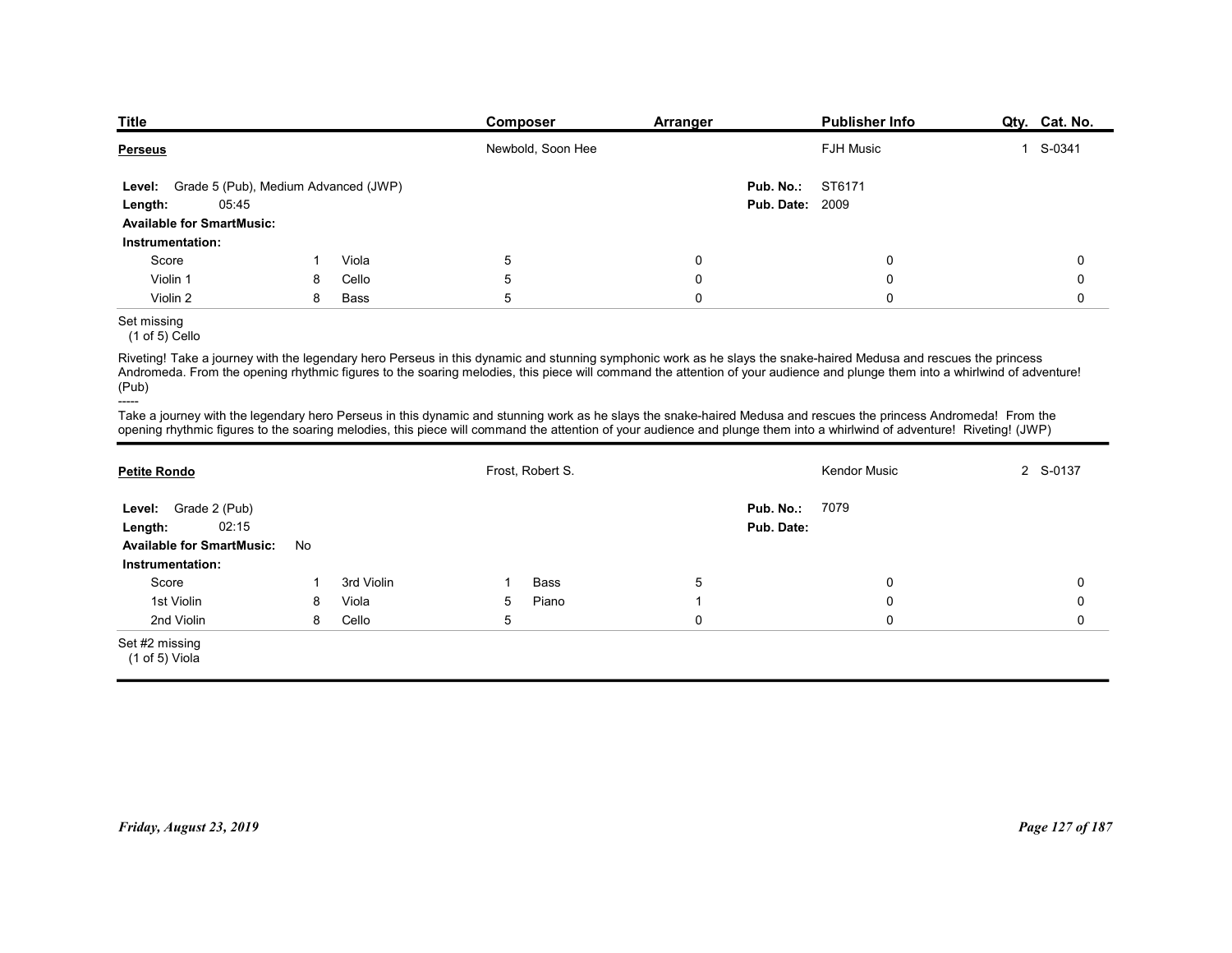| <b>Title</b>                                     |        |                    | Composer              |                  | <b>Arranger</b>  |                        | <b>Publisher Info</b>                                                                                                                                                                | Qty. Cat. No. |
|--------------------------------------------------|--------|--------------------|-----------------------|------------------|------------------|------------------------|--------------------------------------------------------------------------------------------------------------------------------------------------------------------------------------|---------------|
| <b>Phantom's Night</b>                           |        |                    |                       | Reznicow, Joshua |                  |                        | Ludwig Masters                                                                                                                                                                       | 1 S-0392      |
| Legends of Cuba Road                             |        |                    |                       |                  |                  |                        |                                                                                                                                                                                      |               |
| Level: Grade 2 (Pub), Medium Easy (JWP)          |        |                    |                       |                  |                  | Pub. No.:              | 50250133                                                                                                                                                                             |               |
| Length:                                          |        |                    |                       |                  |                  | <b>Pub. Date: 2018</b> |                                                                                                                                                                                      |               |
| <b>Available for SmartMusic:</b>                 |        |                    |                       |                  |                  |                        |                                                                                                                                                                                      |               |
| Instrumentation:                                 |        |                    |                       |                  |                  |                        |                                                                                                                                                                                      |               |
| Score<br>Violin 1                                |        | Viola              | 5                     | Bass             | $\sqrt{5}$       |                        | 0                                                                                                                                                                                    | 0             |
| Violin 2                                         | 8<br>8 | Cello 1<br>Cello 2 | 3<br>3                |                  | $\mathbf 0$<br>0 |                        | $\mathbf 0$<br>$\mathbf 0$                                                                                                                                                           | 0<br>0        |
|                                                  |        |                    |                       |                  |                  |                        |                                                                                                                                                                                      |               |
|                                                  |        |                    |                       |                  |                  |                        | Perfect for that Halloween concert, this spooky piece in G minor has a good bit of divisi in the violins. There are two cello parts - one that shifts and one that does not. Special |               |
| sections. (Pub)                                  |        |                    |                       |                  |                  |                        | effects such as glissandi and tremolo abound, including heavy accents and easy double stops. Basses use half position extensively, and there are many chromatic notes in all         |               |
|                                                  |        |                    |                       |                  |                  |                        |                                                                                                                                                                                      |               |
| Pineapple Upside-Down Cakewalk                   |        |                    | Frost, Robert S.      |                  |                  |                        | Neil A. Kjos                                                                                                                                                                         | 2 S-0192      |
|                                                  |        |                    |                       |                  |                  |                        |                                                                                                                                                                                      |               |
| Level: Grade 3 (Pub), Medium Easy (JWP)          |        |                    |                       |                  |                  | <b>Pub. No.: SO50</b>  |                                                                                                                                                                                      |               |
| 02:25<br>Length:                                 |        |                    |                       |                  |                  | <b>Pub. Date: 1986</b> |                                                                                                                                                                                      |               |
| Available for SmartMusic: No<br>Instrumentation: |        |                    |                       |                  |                  |                        |                                                                                                                                                                                      |               |
|                                                  | -1     | 3rd Violin         | $\boldsymbol{\Delta}$ | Bass             | 5                |                        | 0                                                                                                                                                                                    | 0             |
|                                                  | 8      | Viola              | 5                     | Piano            |                  |                        | 0                                                                                                                                                                                    | 0             |
| Score                                            |        | Cello              | $\,$ 5 $\,$           |                  | 0                |                        | 0                                                                                                                                                                                    | $\mathbf 0$   |
| 1st Violin<br>2nd Violin                         | 8      |                    |                       |                  |                  |                        |                                                                                                                                                                                      |               |

|                                                                                                                                                                                                                                                   |              |            | <b>COMPOSE</b> |                  | Allallyel       |                                     | <b>L'ANNISTIEI IIIIO</b> | Qiy. Cai. NO.   |
|---------------------------------------------------------------------------------------------------------------------------------------------------------------------------------------------------------------------------------------------------|--------------|------------|----------------|------------------|-----------------|-------------------------------------|--------------------------|-----------------|
| <b>Phantom's Night</b><br>Legends of Cuba Road                                                                                                                                                                                                    |              |            |                | Reznicow, Joshua |                 |                                     | <b>Ludwig Masters</b>    | 1 S-0392        |
| Level: Grade 2 (Pub), Medium Easy (JWP)                                                                                                                                                                                                           |              |            |                |                  |                 | Pub. No.:                           | 50250133                 |                 |
| Length:                                                                                                                                                                                                                                           |              |            |                |                  |                 | <b>Pub. Date: 2018</b>              |                          |                 |
| <b>Available for SmartMusic:</b>                                                                                                                                                                                                                  |              |            |                |                  |                 |                                     |                          |                 |
| Instrumentation:                                                                                                                                                                                                                                  |              |            |                |                  |                 |                                     |                          |                 |
| Score                                                                                                                                                                                                                                             | $\mathbf{1}$ | Viola      | 5              | Bass             | $5\phantom{.0}$ |                                     | 0                        | 0               |
| Violin 1                                                                                                                                                                                                                                          | 8            | Cello 1    | 3              |                  | $\mathbf 0$     |                                     | 0                        | $\mathsf 0$     |
| Violin 2                                                                                                                                                                                                                                          | 8            | Cello 2    | $\mathbf{3}$   |                  | $\mathbf 0$     |                                     | 0                        | $\mathbf 0$     |
| Perfect for that Halloween concert, this spooky piece in G minor has a good bit of divisi in the violins. There are two cello parts - one that shifts and one that does not. Special effects such as glissandi and tremolo abo<br>sections. (Pub) |              |            |                |                  |                 |                                     |                          |                 |
| Pineapple Upside-Down Cakewalk                                                                                                                                                                                                                    |              |            |                | Frost, Robert S. |                 |                                     | Neil A. Kjos             | 2 S-0192        |
| Level: Grade 3 (Pub), Medium Easy (JWP)<br>02:25<br>Length:<br><b>Available for SmartMusic:</b>                                                                                                                                                   | No           |            |                |                  |                 | Pub. No.:<br><b>Pub. Date: 1986</b> | SO50                     |                 |
| Instrumentation:                                                                                                                                                                                                                                  |              |            |                |                  |                 |                                     |                          |                 |
| Score                                                                                                                                                                                                                                             | $\mathbf{1}$ | 3rd Violin | 4              | Bass             | $5\phantom{.0}$ |                                     | 0                        | 0               |
| 1st Violin                                                                                                                                                                                                                                        | 8            | Viola      | 5              | Piano            | $\overline{1}$  |                                     | 0                        | $\mathbf 0$     |
| 2nd Violin                                                                                                                                                                                                                                        | 8            | Cello      | 5              |                  | $\mathbf 0$     |                                     | 0                        | $\mathbf 0$     |
|                                                                                                                                                                                                                                                   |              |            |                |                  |                 |                                     |                          |                 |
|                                                                                                                                                                                                                                                   |              |            |                |                  |                 |                                     |                          |                 |
|                                                                                                                                                                                                                                                   |              |            |                |                  |                 |                                     |                          |                 |
|                                                                                                                                                                                                                                                   |              |            |                |                  |                 |                                     |                          |                 |
| Friday, August 23, 2019                                                                                                                                                                                                                           |              |            |                |                  |                 |                                     |                          | Page 128 of 187 |
|                                                                                                                                                                                                                                                   |              |            |                |                  |                 |                                     |                          |                 |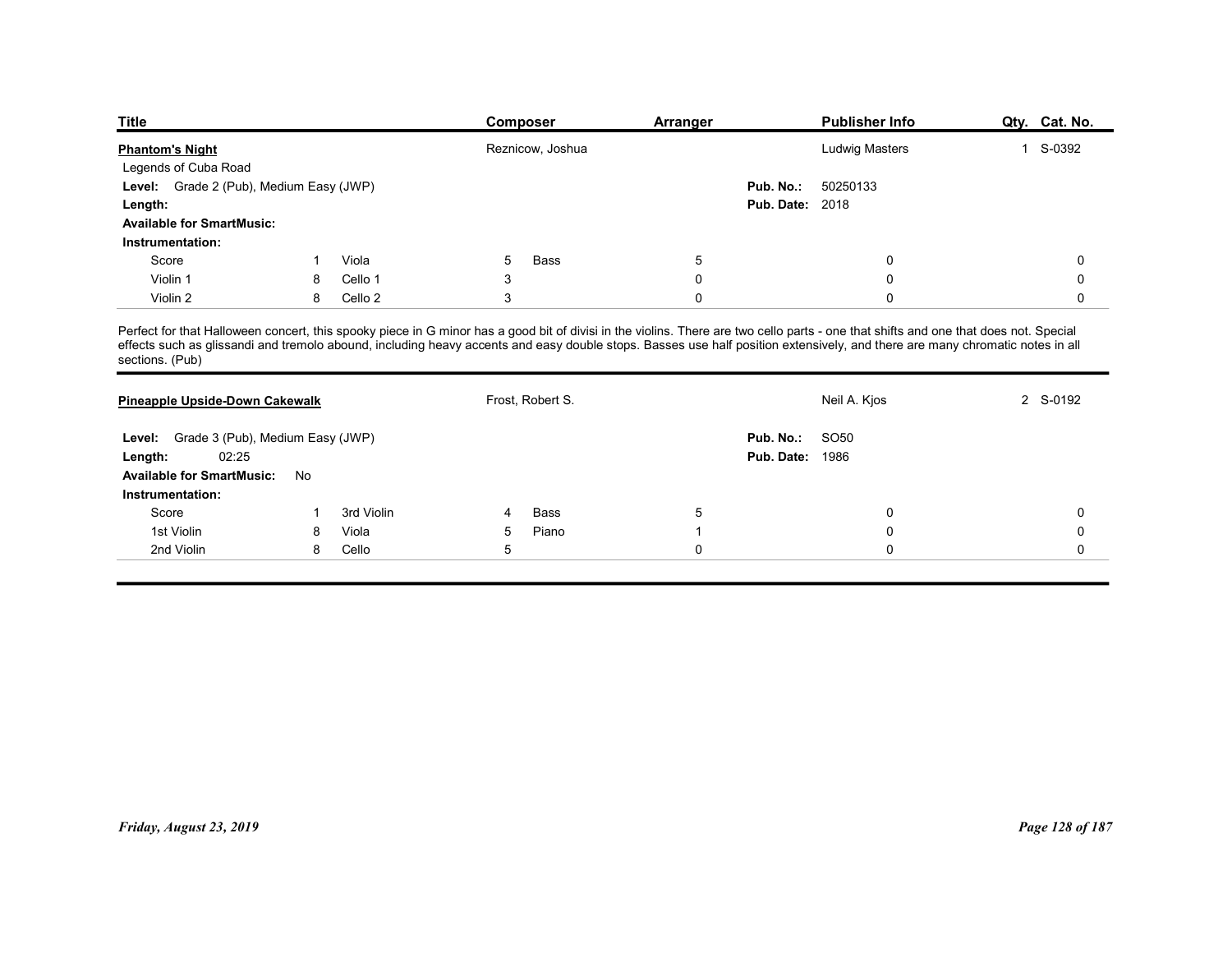| <b>Publisher Info</b><br>Composer<br>Arranger<br>2 S-0181<br>Newbold, Soon Hee<br><b>FJH Music</b><br>Pirate's Legend, A | Grade 3 (Pub), Medium Easy (JWP), Medium Easy (SM)<br>ST6067<br>Pub. No.:<br>Level:<br><b>Pub. Date: 2004</b><br>05:13<br>Length:<br><b>Available for SmartMusic:</b><br>Yes<br>Instrumentation:<br>$\sqrt{5}$<br>Score<br>Optional Violin 3 (Viola)<br>0<br>0<br>$5\overline{)}$<br>Bass<br>Violin 1<br>Viola<br>$\mathbf 0$<br>$\mathsf 0$<br>$\mathbf 0$<br>8<br>5 | Cello<br>5<br>$\mathsf 0$<br>$\mathbf 0$<br>Violin 2<br>8<br>$\mathbf 0$<br>$(1 of 8)$ Violin 1 | $(1 of 5)$ Bass<br>Fabulous! Soon Hee Newbold incorporates a wide variety of effects in this thrilling, programmatic work including harmonics, col legno, and mutes. Celli even use artificial |  |  |  |  |
|--------------------------------------------------------------------------------------------------------------------------|-----------------------------------------------------------------------------------------------------------------------------------------------------------------------------------------------------------------------------------------------------------------------------------------------------------------------------------------------------------------------|-------------------------------------------------------------------------------------------------|------------------------------------------------------------------------------------------------------------------------------------------------------------------------------------------------|--|--|--|--|
| <b>Title</b><br>Qty. Cat. No.                                                                                            |                                                                                                                                                                                                                                                                                                                                                                       |                                                                                                 | Set #2 missing                                                                                                                                                                                 |  |  |  |  |
|                                                                                                                          |                                                                                                                                                                                                                                                                                                                                                                       |                                                                                                 |                                                                                                                                                                                                |  |  |  |  |
|                                                                                                                          |                                                                                                                                                                                                                                                                                                                                                                       |                                                                                                 |                                                                                                                                                                                                |  |  |  |  |
|                                                                                                                          |                                                                                                                                                                                                                                                                                                                                                                       |                                                                                                 |                                                                                                                                                                                                |  |  |  |  |
|                                                                                                                          |                                                                                                                                                                                                                                                                                                                                                                       |                                                                                                 |                                                                                                                                                                                                |  |  |  |  |
|                                                                                                                          |                                                                                                                                                                                                                                                                                                                                                                       |                                                                                                 |                                                                                                                                                                                                |  |  |  |  |
|                                                                                                                          |                                                                                                                                                                                                                                                                                                                                                                       |                                                                                                 |                                                                                                                                                                                                |  |  |  |  |
|                                                                                                                          |                                                                                                                                                                                                                                                                                                                                                                       |                                                                                                 |                                                                                                                                                                                                |  |  |  |  |
|                                                                                                                          |                                                                                                                                                                                                                                                                                                                                                                       |                                                                                                 |                                                                                                                                                                                                |  |  |  |  |
|                                                                                                                          |                                                                                                                                                                                                                                                                                                                                                                       |                                                                                                 |                                                                                                                                                                                                |  |  |  |  |
|                                                                                                                          |                                                                                                                                                                                                                                                                                                                                                                       |                                                                                                 |                                                                                                                                                                                                |  |  |  |  |
|                                                                                                                          |                                                                                                                                                                                                                                                                                                                                                                       |                                                                                                 |                                                                                                                                                                                                |  |  |  |  |
|                                                                                                                          |                                                                                                                                                                                                                                                                                                                                                                       |                                                                                                 |                                                                                                                                                                                                |  |  |  |  |
|                                                                                                                          |                                                                                                                                                                                                                                                                                                                                                                       |                                                                                                 |                                                                                                                                                                                                |  |  |  |  |
|                                                                                                                          |                                                                                                                                                                                                                                                                                                                                                                       |                                                                                                 |                                                                                                                                                                                                |  |  |  |  |
|                                                                                                                          |                                                                                                                                                                                                                                                                                                                                                                       |                                                                                                 |                                                                                                                                                                                                |  |  |  |  |
|                                                                                                                          |                                                                                                                                                                                                                                                                                                                                                                       |                                                                                                 |                                                                                                                                                                                                |  |  |  |  |
|                                                                                                                          |                                                                                                                                                                                                                                                                                                                                                                       |                                                                                                 |                                                                                                                                                                                                |  |  |  |  |
|                                                                                                                          |                                                                                                                                                                                                                                                                                                                                                                       |                                                                                                 |                                                                                                                                                                                                |  |  |  |  |
|                                                                                                                          |                                                                                                                                                                                                                                                                                                                                                                       |                                                                                                 |                                                                                                                                                                                                |  |  |  |  |
|                                                                                                                          |                                                                                                                                                                                                                                                                                                                                                                       |                                                                                                 |                                                                                                                                                                                                |  |  |  |  |
|                                                                                                                          |                                                                                                                                                                                                                                                                                                                                                                       |                                                                                                 |                                                                                                                                                                                                |  |  |  |  |
|                                                                                                                          |                                                                                                                                                                                                                                                                                                                                                                       |                                                                                                 |                                                                                                                                                                                                |  |  |  |  |
|                                                                                                                          |                                                                                                                                                                                                                                                                                                                                                                       |                                                                                                 |                                                                                                                                                                                                |  |  |  |  |

# Set #2 missing

Fabulous! Soon Hee Newbold incorporates a wide variety of effects in this thrilling, programmatic work including harmonics, col legno, and mutes. Celli even use artificial harmonics (clearly explained in the notes) to create the sound of seagulls flying over a deserted island. The opening viola solo is cued in all instruments so you can easily feature any soloist, section, or mixed group. Come experience a pirate story complete with the dreaded flag, the Jolly Roger, buried treasure, and adventure on the high seas! (Pub) ------

This is exciting! Soon Hee Newbold has created a musical adventure filled with pirates, buried treasure, and struggle on the high seas! Sections are entitled: Calm Before the Storm; The Jolly Roger; The Storm; Deserted Island and Treasure. To tell this musical story, your orchestra will learn to use a wide variety of effects including harmonics, col legno, and mutes. Celli create the sound of seagulls flying over a deserted island using artificial harmonics (clearly explained in the notes). The opening viola solo is cued in all instruments so you can easily feature any soloist, section, or mixed group. This thrilling adventure is sure to be the hit of your concert! (JWP) This is excluding Boom the Nederland including filed with plates. United the main and stories of the high season. The older for the main of the filed of the first of the filed of the first of the filed of the filed of the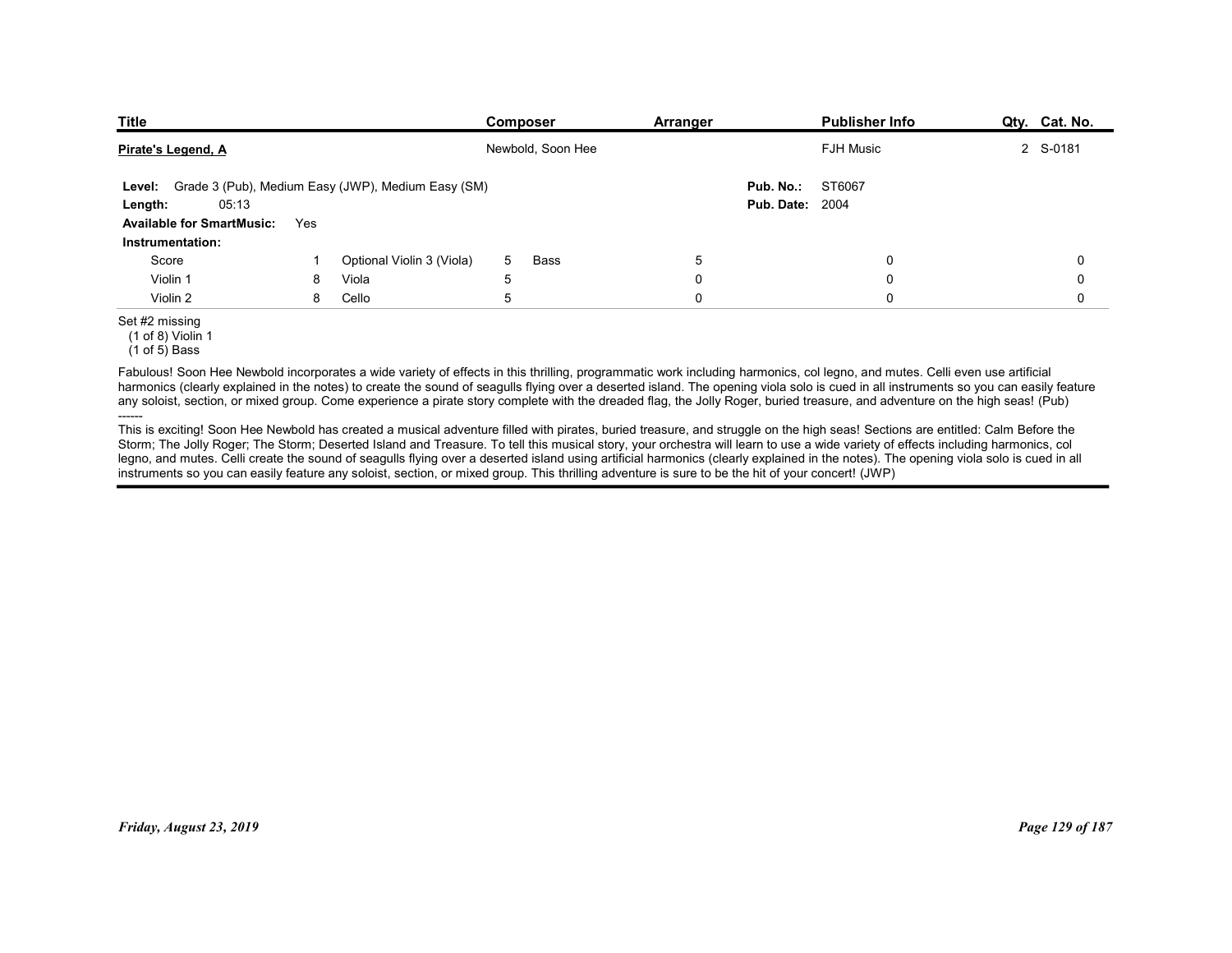| <b>Title</b><br>Plink, Plank, Plunk!<br>Grade 3.5 (Pub), Medium (JWP), Medium (SM)<br>Level:<br>02:20<br>Length: |     |       |                                                                                                                                                                                                                                                                                                                                                                        |             |                      |                       |               |
|------------------------------------------------------------------------------------------------------------------|-----|-------|------------------------------------------------------------------------------------------------------------------------------------------------------------------------------------------------------------------------------------------------------------------------------------------------------------------------------------------------------------------------|-------------|----------------------|-----------------------|---------------|
|                                                                                                                  |     |       |                                                                                                                                                                                                                                                                                                                                                                        |             |                      |                       |               |
|                                                                                                                  |     |       |                                                                                                                                                                                                                                                                                                                                                                        |             |                      |                       |               |
|                                                                                                                  |     |       |                                                                                                                                                                                                                                                                                                                                                                        |             |                      |                       |               |
|                                                                                                                  |     |       |                                                                                                                                                                                                                                                                                                                                                                        |             |                      |                       |               |
|                                                                                                                  |     |       |                                                                                                                                                                                                                                                                                                                                                                        |             |                      |                       |               |
|                                                                                                                  |     |       |                                                                                                                                                                                                                                                                                                                                                                        |             |                      |                       |               |
|                                                                                                                  |     |       |                                                                                                                                                                                                                                                                                                                                                                        |             |                      |                       |               |
|                                                                                                                  |     |       |                                                                                                                                                                                                                                                                                                                                                                        |             |                      |                       |               |
|                                                                                                                  |     |       |                                                                                                                                                                                                                                                                                                                                                                        |             |                      |                       |               |
|                                                                                                                  |     |       |                                                                                                                                                                                                                                                                                                                                                                        |             |                      |                       |               |
|                                                                                                                  |     |       | Composer                                                                                                                                                                                                                                                                                                                                                               | Arranger    |                      | <b>Publisher Info</b> | Qty. Cat. No. |
|                                                                                                                  |     |       | Anderson, Leroy                                                                                                                                                                                                                                                                                                                                                        |             |                      | Belwin-Mills / Alfred | 4 S-0133      |
|                                                                                                                  |     |       |                                                                                                                                                                                                                                                                                                                                                                        |             | Pub. No.:            | 87481                 |               |
| <b>Available for SmartMusic:</b>                                                                                 | Yes |       |                                                                                                                                                                                                                                                                                                                                                                        |             | Pub. Date: 1951/1979 |                       |               |
| Instrumentation:                                                                                                 |     |       |                                                                                                                                                                                                                                                                                                                                                                        |             |                      |                       |               |
| Score                                                                                                            |     | Viola | 5<br>Piano                                                                                                                                                                                                                                                                                                                                                             | -1          |                      | 0                     | 0             |
| 1st Violin                                                                                                       | 8   | Cello | 5                                                                                                                                                                                                                                                                                                                                                                      | 0           |                      | 0                     | 0             |
| 2nd Violin<br>Set #4 missing<br>$(1 \text{ of } 1)$ Score<br>(1 of 8) 1st Violin                                 | 8   | Bass  | 5                                                                                                                                                                                                                                                                                                                                                                      | $\mathbf 0$ |                      | $\mathbf 0$           | 0             |
| (1 of 1) Piano                                                                                                   |     |       | One of the most entertaining and useful sounds that string performers can bring to a concert stage is the pizzicato effect of the "plucked" string. What better way to describe (and                                                                                                                                                                                   |             |                      |                       |               |
| -----                                                                                                            |     |       | to hear) this resonant phenomenon than in Leroy Anderson's classic Plink, Plank, Plunk. The title says it all! (Pub)                                                                                                                                                                                                                                                   |             |                      |                       |               |
| this American master. (JWP)                                                                                      |     |       | Pizzicato playing is fascinating to play and to watch, but coming from the skilled pen of Leroy Anderson, it becomes an event! Let your kids put down their bows and dazzle the<br>audience with this one! (All sections get to make the "squeak" special effect!) If you're going to program a novelty piece for strings, your students and audience deserve one from |             |                      |                       |               |
| <b>Polyphonic Variations</b>                                                                                     |     |       | Nelhybel, Vaclav                                                                                                                                                                                                                                                                                                                                                       |             |                      | J. Christopher Music  | 3 S-0117      |
| Level: Medium Easy (JWP)                                                                                         |     |       |                                                                                                                                                                                                                                                                                                                                                                        |             | Pub. No.:            | JCMC <sub>7</sub>     |               |
| 06:15<br>Length:                                                                                                 |     |       |                                                                                                                                                                                                                                                                                                                                                                        |             | Pub. Date:           |                       |               |
| <b>Available for SmartMusic:</b><br>No<br>Instrumentation:                                                       |     |       |                                                                                                                                                                                                                                                                                                                                                                        |             |                      |                       |               |

# Set #4 missing

| <b>Available for SmartMusic:</b><br>Yes<br>Instrumentation:<br>Score<br>Viola<br>5<br>Piano<br>$\mathbf 0$<br>-1<br>1st Violin<br>5<br>$\mathbf 0$<br>$\mathbf 0$<br>Cello<br>8<br>5<br>2nd Violin<br><b>Bass</b><br>$\mathbf{0}$<br>0<br>8<br>$(1 of 1)$ Score<br>$(1 of 8)$ 1st Violin<br>$(1 of 1)$ Piano<br>Nelhybel, Vaclav<br>J. Christopher Music<br>JCMC 7<br>Level: Medium Easy (JWP)<br>Pub. No.:<br>06:15<br>Pub. Date:<br>Length:<br><b>Available for SmartMusic:</b><br>No<br>Instrumentation:<br>Viola<br>8<br>Score<br>0<br>0<br>-1<br>Cello/Bass<br>$10$<br>$\mathbf 0$<br>Violin I<br>$\Omega$<br>8<br>5<br>Violin II<br><b>Bb Trumpet</b><br>$\mathbf{0}$<br>$\mathbf{0}$<br>8<br>$(2 of 8)$ Violin I<br>$(1 \text{ of } 8)$ Violin II<br>$(2 \text{ of } 8)$ Viola |             |
|---------------------------------------------------------------------------------------------------------------------------------------------------------------------------------------------------------------------------------------------------------------------------------------------------------------------------------------------------------------------------------------------------------------------------------------------------------------------------------------------------------------------------------------------------------------------------------------------------------------------------------------------------------------------------------------------------------------------------------------------------------------------------------------|-------------|
|                                                                                                                                                                                                                                                                                                                                                                                                                                                                                                                                                                                                                                                                                                                                                                                       |             |
|                                                                                                                                                                                                                                                                                                                                                                                                                                                                                                                                                                                                                                                                                                                                                                                       |             |
| Set #4 missing<br>One of the most entertaining and useful sounds that string performers can bring to a concert stage is the pizzicato effect of the "plucked" string. What better way to describe (and<br>to hear) this resonant phenomenon than in Leroy Anderson's classic Plink, Plank, Plunk. The title says it all! (Pub)<br>audience with this one! (All sections get to make the "squeak" special effect!) If you're going to program a novelty piece for strings, your students and audience deserve one from<br>this American master. (JWP)<br><b>Polyphonic Variations</b><br>Set #3 missing                                                                                                                                                                                | $\Omega$    |
| Pizzicato playing is fascinating to play and to watch, but coming from the skilled pen of Leroy Anderson, it becomes an event! Let your kids put down their bows and dazzle the                                                                                                                                                                                                                                                                                                                                                                                                                                                                                                                                                                                                       | $\mathbf 0$ |
|                                                                                                                                                                                                                                                                                                                                                                                                                                                                                                                                                                                                                                                                                                                                                                                       | $\Omega$    |
|                                                                                                                                                                                                                                                                                                                                                                                                                                                                                                                                                                                                                                                                                                                                                                                       |             |
|                                                                                                                                                                                                                                                                                                                                                                                                                                                                                                                                                                                                                                                                                                                                                                                       |             |
|                                                                                                                                                                                                                                                                                                                                                                                                                                                                                                                                                                                                                                                                                                                                                                                       |             |
|                                                                                                                                                                                                                                                                                                                                                                                                                                                                                                                                                                                                                                                                                                                                                                                       | 3 S-0117    |
|                                                                                                                                                                                                                                                                                                                                                                                                                                                                                                                                                                                                                                                                                                                                                                                       |             |
|                                                                                                                                                                                                                                                                                                                                                                                                                                                                                                                                                                                                                                                                                                                                                                                       |             |
|                                                                                                                                                                                                                                                                                                                                                                                                                                                                                                                                                                                                                                                                                                                                                                                       | 0           |
|                                                                                                                                                                                                                                                                                                                                                                                                                                                                                                                                                                                                                                                                                                                                                                                       | $\Omega$    |
|                                                                                                                                                                                                                                                                                                                                                                                                                                                                                                                                                                                                                                                                                                                                                                                       | $\Omega$    |
| (1 of 4) Bb Trumpet                                                                                                                                                                                                                                                                                                                                                                                                                                                                                                                                                                                                                                                                                                                                                                   |             |
| Nelhybel's variations for trumpet and strings provides a nice feature for your star trumpet player and a nice chance for your orchestra to learn the art of accompaniment. (JWP)                                                                                                                                                                                                                                                                                                                                                                                                                                                                                                                                                                                                      |             |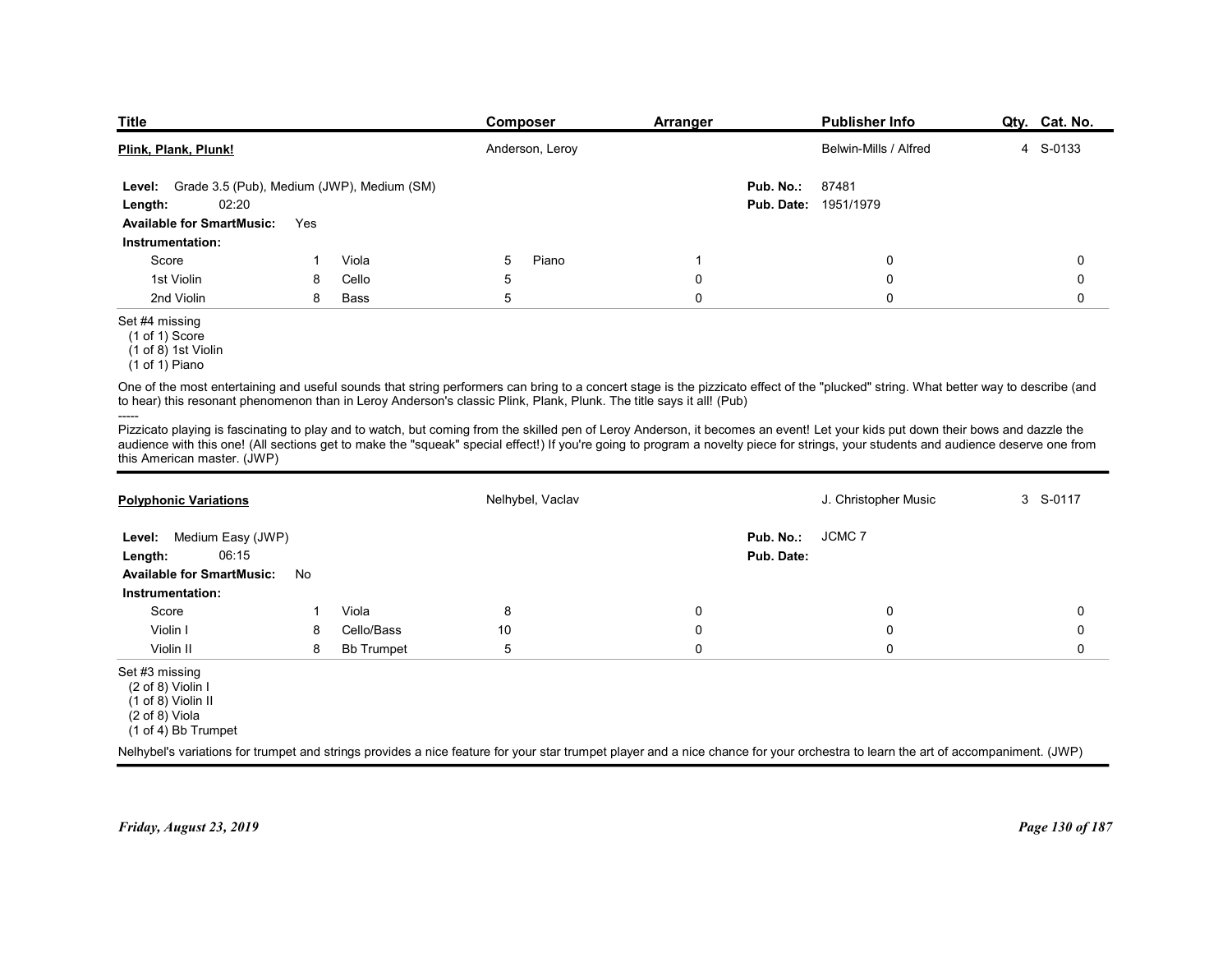| <b>Title</b>                                                                                                                                                                     |        |                   |   | Composer       | Arranger          |                        | <b>Publisher Info</b> | Qty. Cat. No.              |
|----------------------------------------------------------------------------------------------------------------------------------------------------------------------------------|--------|-------------------|---|----------------|-------------------|------------------------|-----------------------|----------------------------|
| <b>Prayer For Peace, A</b>                                                                                                                                                       |        |                   |   | Williams, John |                   |                        | Hal Leonard           | 3 S-0373                   |
| Avner's Theme From Munich                                                                                                                                                        |        |                   |   |                |                   |                        |                       |                            |
| Grade 3 to 4 (Pub), Medium (JWP)<br>Level:                                                                                                                                       |        |                   |   |                |                   | Pub. No.:              | HL04490525            |                            |
| 03:30<br>Length:                                                                                                                                                                 |        |                   |   |                |                   | <b>Pub. Date: 2005</b> |                       |                            |
| <b>Available for SmartMusic:</b>                                                                                                                                                 |        |                   |   |                |                   |                        |                       |                            |
| Instrumentation:                                                                                                                                                                 |        |                   |   |                |                   |                        |                       |                            |
| Score                                                                                                                                                                            |        | Viola             |   | Harp           |                   |                        | 0                     | 0                          |
| Violin 1<br>Violin 2                                                                                                                                                             | 8<br>8 | Cello<br>Bass     |   |                | 0<br>0            |                        | 0<br>$\Omega$         | 0<br>0                     |
|                                                                                                                                                                                  |        |                   |   |                |                   |                        |                       |                            |
| A hauntingly beautiful melody becomes the dramatic focal point of this powerful work for strings by the master of cinema music, John Williams. Once again, the brilliant writing |        |                   |   |                |                   |                        |                       |                            |
| creates an emotional and sensitive backdrop for the film, but works just as effectively when presented in a concert setting. (Pub)                                               |        |                   |   |                |                   |                        |                       |                            |
|                                                                                                                                                                                  |        |                   |   |                |                   |                        |                       |                            |
| Priates of the Caribbean: At World's End                                                                                                                                         |        |                   |   | Zimmer, Hans   | Longfield, Robert |                        | Hal Leonard           | S-0250<br>1                |
|                                                                                                                                                                                  |        |                   |   |                |                   |                        | Pub. No.: HL04490672  |                            |
| Singapore / Hoist the Colour / Drink Up Me Hearties                                                                                                                              |        |                   |   |                |                   | <b>Pub. Date: 2007</b> |                       |                            |
| Level: Grade 2 - 3 (Pub), Easy (JWP)                                                                                                                                             |        |                   |   |                |                   |                        |                       |                            |
| 02:15<br>Length:                                                                                                                                                                 |        |                   |   |                |                   |                        |                       |                            |
| Available for SmartMusic: No                                                                                                                                                     |        |                   |   |                |                   |                        |                       |                            |
| Instrumentation:                                                                                                                                                                 |        |                   | 4 |                |                   |                        |                       |                            |
| Score<br>Violin 1                                                                                                                                                                | 8      | Violin 3<br>Viola | 4 | Bass<br>Piano  |                   | Percussion 2           | 0                     | $\mathbf 0$<br>$\mathbf 0$ |

| Priates of the Caribbean: At World's End<br>Singapore / Hoist the Colour / Drink Up Me Hearties |    |          |   | Zimmer, Hans | Longfield, Robert |                        | Hal Leonard | 1 S-0250        |
|-------------------------------------------------------------------------------------------------|----|----------|---|--------------|-------------------|------------------------|-------------|-----------------|
| Level: Grade 2 - 3 (Pub), Easy (JWP)                                                            |    |          |   |              |                   | Pub. No.:              | HL04490672  |                 |
| 02:15                                                                                           |    |          |   |              |                   | <b>Pub. Date: 2007</b> |             |                 |
| Length:<br><b>Available for SmartMusic:</b>                                                     | No |          |   |              |                   |                        |             |                 |
| Instrumentation:                                                                                |    |          |   |              |                   |                        |             |                 |
| Score                                                                                           |    | Violin 3 |   | Bass         | 4                 | Percussion 2           |             | $\mathbf 0$     |
| Violin 1                                                                                        | 8  | Viola    |   | Piano        |                   |                        | 0           | 0               |
| Violin 2                                                                                        | 8  | Cello    | 4 | Percussion 1 | $\overline{2}$    |                        | $\mathbf 0$ | $\mathbf 0$     |
|                                                                                                 |    |          |   |              |                   |                        |             |                 |
|                                                                                                 |    |          |   |              |                   |                        |             |                 |
|                                                                                                 |    |          |   |              |                   |                        |             |                 |
|                                                                                                 |    |          |   |              |                   |                        |             |                 |
|                                                                                                 |    |          |   |              |                   |                        |             |                 |
|                                                                                                 |    |          |   |              |                   |                        |             |                 |
|                                                                                                 |    |          |   |              |                   |                        |             |                 |
| Friday, August 23, 2019                                                                         |    |          |   |              |                   |                        |             | Page 131 of 187 |
|                                                                                                 |    |          |   |              |                   |                        |             |                 |
|                                                                                                 |    |          |   |              |                   |                        |             |                 |
|                                                                                                 |    |          |   |              |                   |                        |             |                 |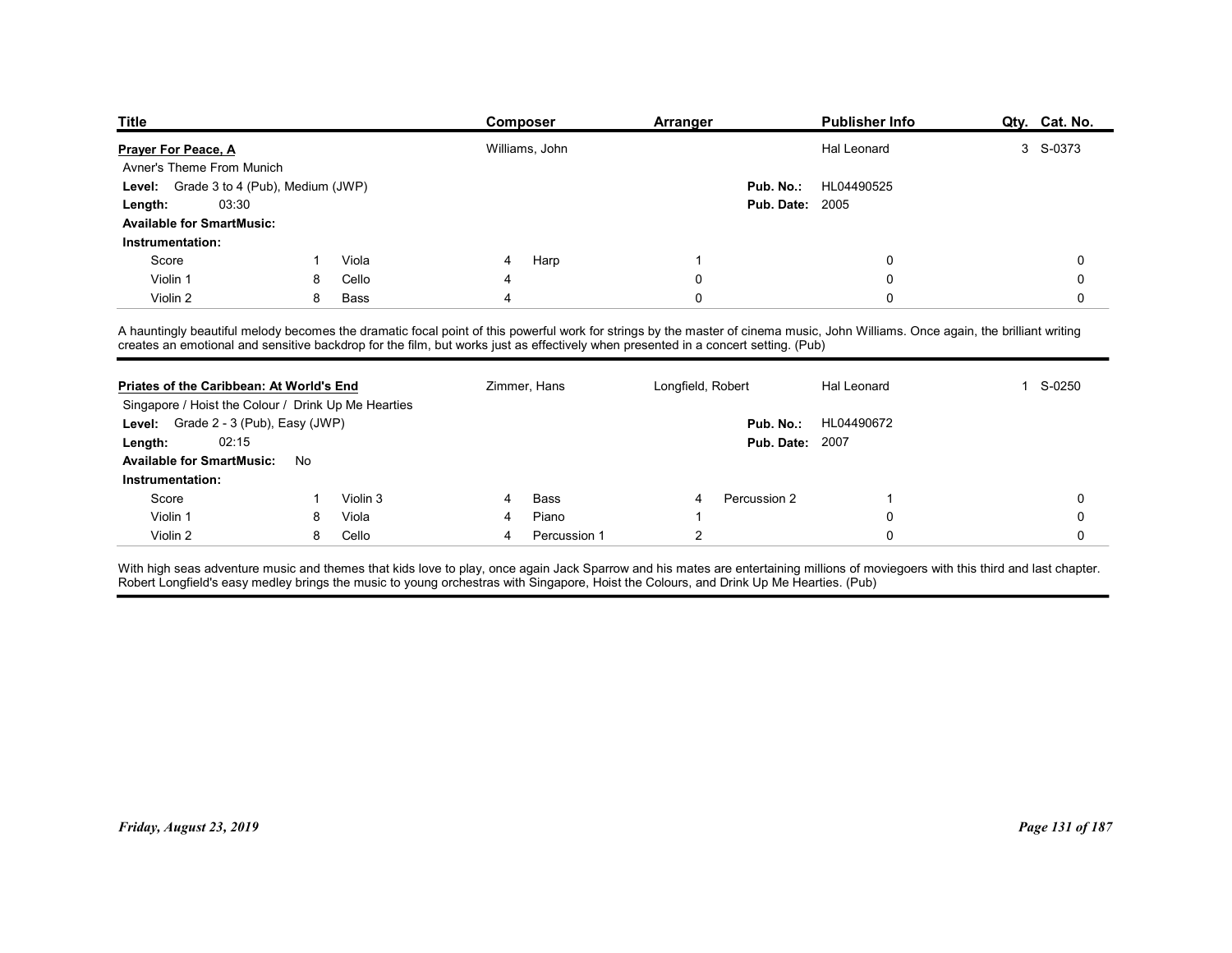| <b>Title</b>                                   |                          | <b>Composer</b>         | Arranger                     | <b>Publisher Info</b>                       | Qty. Cat. No.            |
|------------------------------------------------|--------------------------|-------------------------|------------------------------|---------------------------------------------|--------------------------|
| <b>Promendade and Hoe-Down</b>                 |                          | Traditional             | Halen, Walter J.             | Shawnee Press                               | 1 S-0029                 |
| In Good Old Colony Times / The Old Brass Wagon |                          |                         |                              |                                             |                          |
| Level:<br>03:40<br>Length:                     |                          |                         | Pub. No.:<br>Pub. Date:      | 553333                                      |                          |
| <b>Available for SmartMusic:</b>               | No                       |                         |                              |                                             |                          |
| Instrumentation:                               | -1                       |                         |                              |                                             |                          |
| Score<br>1st Violin                            | 3rd Violin<br>Viola<br>5 | Bass<br>3<br>Piano<br>3 | $\mathbf{3}$<br>$\mathbf{1}$ | $\overline{0}$<br>$\boldsymbol{0}$          | $\mathbf 0$<br>0         |
| 2nd Violin                                     | Cello<br>5               | 3                       | 0                            | $\mathbf 0$                                 | $\mathbf 0$              |
| Psalm & Fugue                                  |                          | Hovhaness, Alan         |                              | <b>Edition Peters</b>                       | 5 S-0126                 |
| Op. 40a                                        |                          |                         |                              |                                             |                          |
| Level:<br>06:00                                |                          |                         |                              | Pub. No.: EP6112A<br><b>Pub. Date: 1958</b> |                          |
| Length:<br><b>Available for SmartMusic:</b>    | No                       |                         |                              |                                             |                          |
| Instrumentation:                               |                          |                         |                              |                                             |                          |
| Score                                          | Viola<br>$\overline{1}$  | $\sqrt{5}$              | $\bf{0}$                     | $\mathbf 0$                                 | $\mathbf 0$              |
| Violin I<br>Violin II                          | Cello & Bass<br>8<br>8   | 10<br>$\pmb{0}$         | $\pmb{0}$<br>$\pmb{0}$       | $\pmb{0}$<br>$\pmb{0}$                      | $\mathbf 0$<br>$\pmb{0}$ |
|                                                |                          |                         |                              |                                             |                          |
| <b>Quartet</b>                                 |                          | Schubert, Franz         | Herrmann, Carl               | C.F. Peters                                 | 1 S-0300                 |
| For 2 Violins, Viola and Cello<br>Level:       |                          |                         | Pub. No.:                    | 7245                                        |                          |
| Length:                                        |                          |                         | Pub. Date:                   |                                             |                          |
| <b>Available for SmartMusic:</b>               |                          |                         |                              |                                             |                          |
| Instrumentation:<br>Violin I                   | Cello<br>$\overline{1}$  |                         |                              |                                             |                          |
| Violin II                                      |                          | 1<br>0                  | $\mathbf 0$<br>$\pmb{0}$     | $\overline{0}$<br>$\pmb{0}$                 | 0<br>$\mathbf 0$         |
| Viola                                          |                          | $\mathsf{O}\xspace$     | $\mathbf 0$                  | $\mathbf 0$                                 | $\mathbf 0$              |
|                                                |                          |                         |                              |                                             |                          |
|                                                |                          |                         |                              |                                             |                          |
|                                                |                          |                         |                              |                                             |                          |
| Friday, August 23, 2019                        |                          |                         |                              |                                             | Page 132 of 187          |
|                                                |                          |                         |                              |                                             |                          |
|                                                |                          |                         |                              |                                             |                          |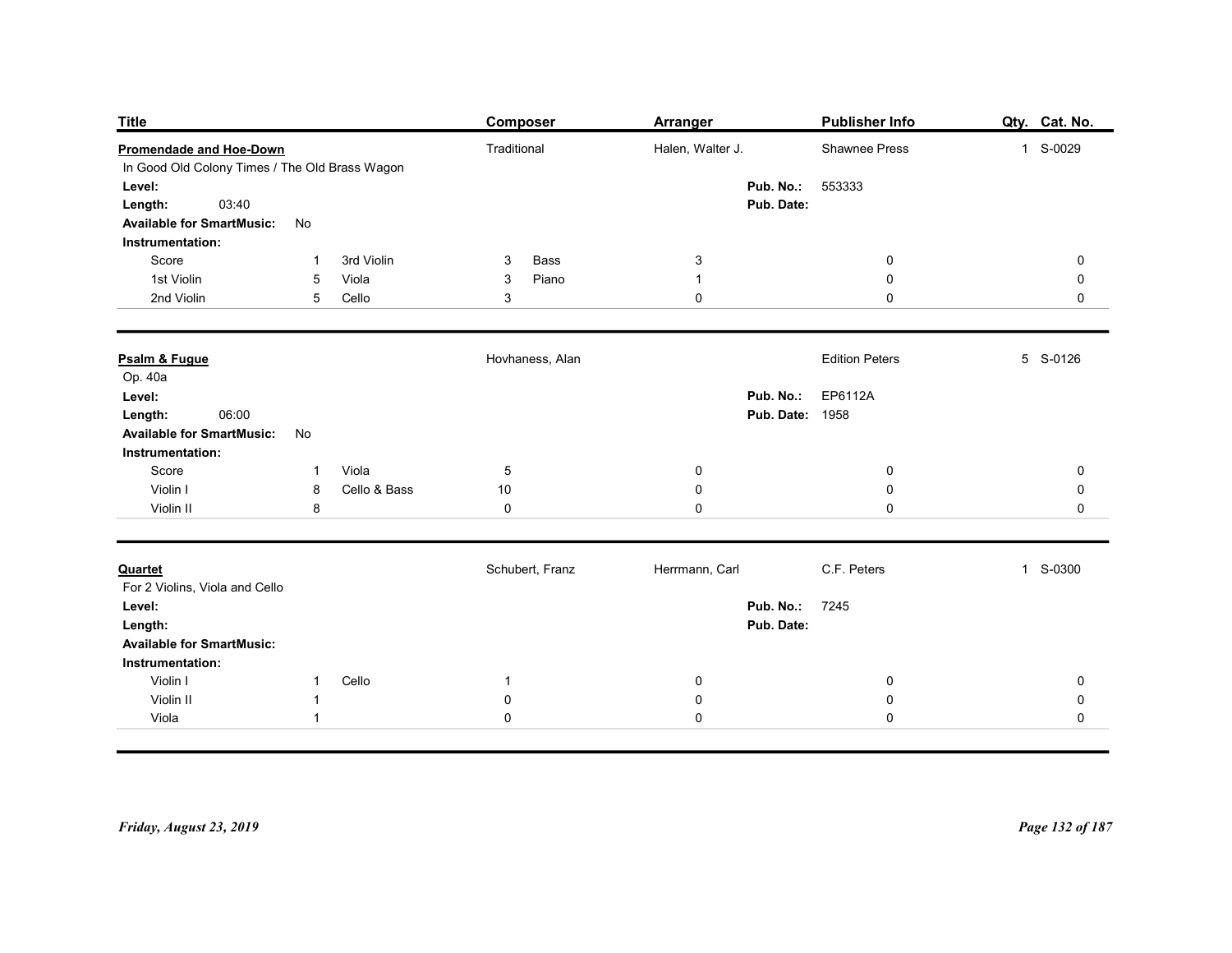| <b>Title</b>                                                                      |    |                    | Composer                                                                                                                                                                             | <b>Arranger</b> |            | Publisher Info             | Qty. Cat. No. |
|-----------------------------------------------------------------------------------|----|--------------------|--------------------------------------------------------------------------------------------------------------------------------------------------------------------------------------|-----------------|------------|----------------------------|---------------|
| <b>Queen Noor Suite</b>                                                           |    |                    | Washburn, Robert                                                                                                                                                                     |                 |            | Belwin-Mills / Alfred      | 1 S-0150      |
| Level: Grade 3.5 (Pub), Medium (JWP)                                              |    |                    |                                                                                                                                                                                      |                 | Pub. No.:  | BSO 00089                  |               |
| Length:                                                                           |    |                    |                                                                                                                                                                                      |                 | Pub. Date: |                            |               |
| <b>Available for SmartMusic:</b>                                                  | No |                    |                                                                                                                                                                                      |                 |            |                            |               |
| Instrumentation:<br>Conductor                                                     |    | Viola              | 5                                                                                                                                                                                    | 0               |            | 0                          | 0             |
| 1st Violin                                                                        | 8  | Cello              | 5                                                                                                                                                                                    | 0               |            | 0                          | 0             |
| 2nd Violin                                                                        | 8  | <b>String Bass</b> | 5                                                                                                                                                                                    | $\mathbf 0$     |            | $\mathbf 0$                | 0             |
| Set missing<br>$(1 of 1)$ Score<br>(1 of 8) 1st Violin                            |    |                    |                                                                                                                                                                                      |                 |            |                            |               |
| (Pub)                                                                             |    |                    | This contemporary suite is in two movements and is characteristic of Robert Washburn's work. Although moderate technique is needed, the piece is interesting for the performer.      |                 |            |                            |               |
| -----<br>definitely want to incorporate into your string orchestra program. (JWP) |    |                    | This stunning contemporary suite in three movements is a top-notch choice for concert or contest! Brilliantly conceived and orchestrated, it is a work of rare quality that you will |                 |            |                            |               |
|                                                                                   |    |                    | Franck, Cesar                                                                                                                                                                        |                 |            | <b>International Music</b> | 1 S-0299      |
| <b>Quintet in F Minor</b><br>For Piano, Two Violins, Viola and Cello              |    |                    |                                                                                                                                                                                      |                 |            | Company                    |               |
| Level:                                                                            |    |                    |                                                                                                                                                                                      |                 | Pub. No.:  | 2265                       |               |
|                                                                                   |    |                    |                                                                                                                                                                                      |                 | Pub. Date: |                            |               |
| Length:                                                                           |    |                    |                                                                                                                                                                                      |                 |            |                            |               |
| <b>Available for SmartMusic:</b>                                                  |    |                    |                                                                                                                                                                                      |                 |            |                            |               |

| Level: Grade 3.5 (Pub), Medium (JWP)<br>Length:                                   |                |                    |                | Pub. Date:   | Pub. No.: BSO 00089                                                                                                                                                                  |                 |
|-----------------------------------------------------------------------------------|----------------|--------------------|----------------|--------------|--------------------------------------------------------------------------------------------------------------------------------------------------------------------------------------|-----------------|
| Available for SmartMusic: No<br>Instrumentation:                                  |                |                    |                |              |                                                                                                                                                                                      |                 |
| Conductor                                                                         | $\overline{1}$ | Viola              | $\sqrt{5}$     | 0            | 0                                                                                                                                                                                    | 0               |
| 1st Violin                                                                        | 8              | Cello              | $\,$ 5 $\,$    | $\mathbf 0$  | $\mathbf 0$                                                                                                                                                                          | $\mathbf 0$     |
| 2nd Violin                                                                        | 8              | <b>String Bass</b> | 5              | $\mathbf 0$  | $\mathbf 0$                                                                                                                                                                          | $\mathbf 0$     |
| Set missing<br>$(1 \text{ of } 1)$ Score<br>$(1 of 8)$ 1st Violin                 |                |                    |                |              |                                                                                                                                                                                      |                 |
| (Pub)                                                                             |                |                    |                |              | This contemporary suite is in two movements and is characteristic of Robert Washburn's work. Although moderate technique is needed, the piece is interesting for the performer.      |                 |
| -----<br>definitely want to incorporate into your string orchestra program. (JWP) |                |                    |                |              | This stunning contemporary suite in three movements is a top-notch choice for concert or contest! Brilliantly conceived and orchestrated, it is a work of rare quality that you will |                 |
| <b>Quintet in F Minor</b>                                                         |                |                    | Franck, Cesar  |              | <b>International Music</b>                                                                                                                                                           | 1 S-0299        |
| For Piano, Two Violins, Viola and Cello                                           |                |                    |                |              | Company                                                                                                                                                                              |                 |
| Level:                                                                            |                |                    |                | Pub. No.:    | 2265                                                                                                                                                                                 |                 |
| Length:                                                                           |                |                    |                | Pub. Date:   |                                                                                                                                                                                      |                 |
| <b>Available for SmartMusic:</b>                                                  |                |                    |                |              |                                                                                                                                                                                      |                 |
| Instrumentation:                                                                  |                |                    |                |              |                                                                                                                                                                                      |                 |
| Piano / Score                                                                     | $\mathbf{1}$   | Viola              | $\overline{1}$ | $\mathsf{O}$ | $\mathbf 0$                                                                                                                                                                          | $\mathbf 0$     |
| Violin I                                                                          | 1              | Cello              | $\overline{1}$ | 0            | 0                                                                                                                                                                                    | $\mathbf 0$     |
| Violin II                                                                         | $\overline{1}$ |                    | $\pmb{0}$      | $\pmb{0}$    | 0                                                                                                                                                                                    | $\mathbf 0$     |
|                                                                                   |                |                    |                |              |                                                                                                                                                                                      |                 |
|                                                                                   |                |                    |                |              |                                                                                                                                                                                      |                 |
|                                                                                   |                |                    |                |              |                                                                                                                                                                                      |                 |
|                                                                                   |                |                    |                |              |                                                                                                                                                                                      |                 |
| Friday, August 23, 2019                                                           |                |                    |                |              |                                                                                                                                                                                      | Page 133 of 187 |
|                                                                                   |                |                    |                |              |                                                                                                                                                                                      |                 |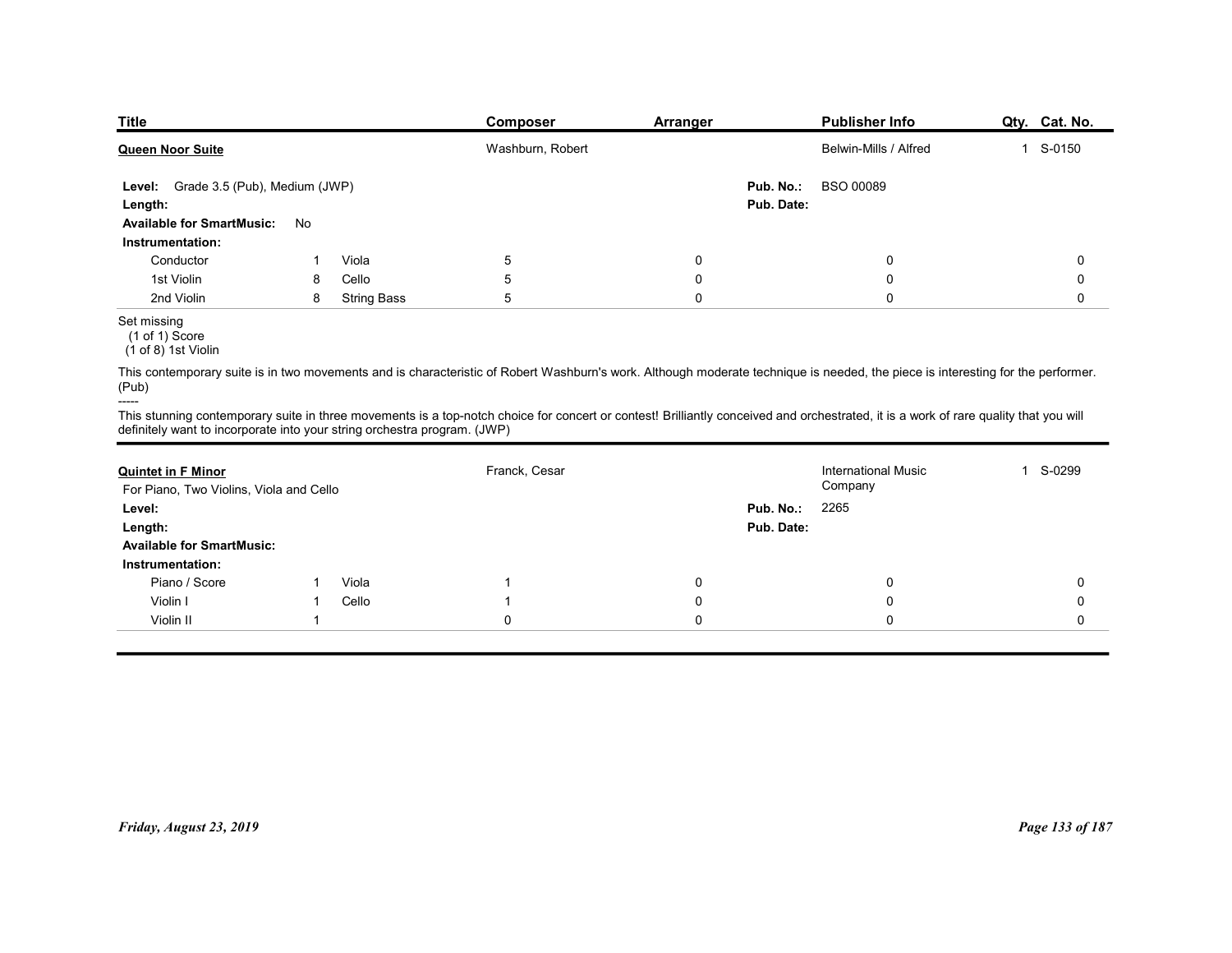| <b>Title</b>                                         |              |            | Composer                                                                                                                                                                                                                                                                                                                        | <b>Arranger</b> |                        | <b>Publisher Info</b>                   | Qty. Cat. No. |
|------------------------------------------------------|--------------|------------|---------------------------------------------------------------------------------------------------------------------------------------------------------------------------------------------------------------------------------------------------------------------------------------------------------------------------------|-----------------|------------------------|-----------------------------------------|---------------|
| Raspberry Ramble (Hoedown)                           |              |            | Siennicki, Edmund                                                                                                                                                                                                                                                                                                               |                 |                        | Lake State Publications                 | 2 S-0195      |
| Intermediate (Pub), Medium Easy (JWP)<br>Level:      |              |            |                                                                                                                                                                                                                                                                                                                                 |                 | Pub. No.:              | SO87008                                 |               |
| Length:                                              |              |            |                                                                                                                                                                                                                                                                                                                                 |                 | Pub. Date:             |                                         |               |
| <b>Available for SmartMusic:</b><br>Instrumentation: | No           |            |                                                                                                                                                                                                                                                                                                                                 |                 |                        |                                         |               |
| Score                                                |              | 3rd Violin | Bass<br>3                                                                                                                                                                                                                                                                                                                       | 5               |                        | 0                                       | 0             |
| 1st Violin                                           | 8            | Viola      | 5<br>Piano                                                                                                                                                                                                                                                                                                                      | $\mathbf 1$     |                        | 0                                       | 0             |
| 2nd Violin                                           | 8            | Cello      | 5                                                                                                                                                                                                                                                                                                                               | 0               |                        | $\mathbf 0$                             | 0             |
| <b>Reverie</b>                                       |              |            | Corigliano, James                                                                                                                                                                                                                                                                                                               |                 |                        | Hal Leonard                             | 1 S-0366      |
| Level: Grade 2 (Pub), Medium Easy (JWP)              |              |            |                                                                                                                                                                                                                                                                                                                                 |                 |                        | Pub. No.: HL35018227                    |               |
| 02:30<br>Length:                                     |              |            |                                                                                                                                                                                                                                                                                                                                 |                 | <b>Pub. Date: 1978</b> |                                         |               |
| <b>Available for SmartMusic:</b><br>Instrumentation: |              |            |                                                                                                                                                                                                                                                                                                                                 |                 |                        |                                         |               |
| Conductor                                            | $\mathbf{1}$ | Violin 3   | 5<br>Bass                                                                                                                                                                                                                                                                                                                       | $5\phantom{.0}$ |                        | 0                                       | 0             |
| Violin 1                                             | 8            | Viola      | 5                                                                                                                                                                                                                                                                                                                               | 0               |                        | $\boldsymbol{0}$                        | 0             |
| Violin 2                                             | 8            | Cello      | 5                                                                                                                                                                                                                                                                                                                               | 0               |                        | $\mathbf 0$                             | 0             |
|                                                      |              |            | A thoughtful lyric movement for strings, Reverie for String Orchestra continues to be a favorite of orchestra directors, particularly as an expressive program piece for festival and<br>contest. This work offers plenty of opportunities to present dramatic and sensitive musical expression from the entire ensemble. (Pub) |                 |                        |                                         |               |
| <b>Rhythmical Transformations</b>                    |              |            | Frost, Robert F.                                                                                                                                                                                                                                                                                                                |                 |                        | Young World Publications /<br>RBC Music | 1 S-0031      |
| Level: Grade 3 (Pub), Medium (JWP)                   |              |            |                                                                                                                                                                                                                                                                                                                                 |                 | Pub. No.:              | SO 91                                   |               |
| Length:                                              |              |            |                                                                                                                                                                                                                                                                                                                                 |                 | <b>Pub. Date: 1979</b> |                                         |               |
| <b>Available for SmartMusic:</b>                     | No           |            |                                                                                                                                                                                                                                                                                                                                 |                 |                        |                                         |               |
|                                                      | -1           | 3rd Violin | <b>String Bass</b><br>$\overline{4}$                                                                                                                                                                                                                                                                                            | 5               |                        | $\boldsymbol{0}$                        | $\mathbf 0$   |
| Instrumentation:                                     | 8            | Viola      | 5                                                                                                                                                                                                                                                                                                                               | 0               |                        | $\boldsymbol{0}$                        | 0             |
| Score<br>1st Violin                                  |              | Cello      | $5\phantom{.0}$                                                                                                                                                                                                                                                                                                                 | $\mathsf{O}$    |                        | $\mathbf 0$                             |               |

| Reverie                                                                                         |    |                | Corigliano, James                                                                                                                                                                                                                                                                                                               |               | Hal Leonard                                       | S-0366<br>$\mathbf{1}$ |
|-------------------------------------------------------------------------------------------------|----|----------------|---------------------------------------------------------------------------------------------------------------------------------------------------------------------------------------------------------------------------------------------------------------------------------------------------------------------------------|---------------|---------------------------------------------------|------------------------|
| Level: Grade 2 (Pub), Medium Easy (JWP)<br>02:30<br>Length:<br><b>Available for SmartMusic:</b> |    |                |                                                                                                                                                                                                                                                                                                                                 |               | HL35018227<br>Pub. No.:<br><b>Pub. Date: 1978</b> |                        |
| Instrumentation:                                                                                |    |                |                                                                                                                                                                                                                                                                                                                                 |               |                                                   |                        |
| Conductor                                                                                       |    | Violin 3       | Bass<br>5                                                                                                                                                                                                                                                                                                                       | 5             | 0                                                 | $\mathbf 0$            |
| Violin 1<br>Violin 2                                                                            | 8  | Viola<br>Cello | 5<br>5                                                                                                                                                                                                                                                                                                                          | 0<br>$\Omega$ | 0                                                 |                        |
|                                                                                                 | 8  |                |                                                                                                                                                                                                                                                                                                                                 |               |                                                   |                        |
|                                                                                                 |    |                | A thoughtful lyric movement for strings, Reverie for String Orchestra continues to be a favorite of orchestra directors, particularly as an expressive program piece for festival and<br>contest. This work offers plenty of opportunities to present dramatic and sensitive musical expression from the entire ensemble. (Pub) |               |                                                   |                        |
| <b>Rhythmical Transformations</b>                                                               |    |                | Frost, Robert F.                                                                                                                                                                                                                                                                                                                |               | Young World Publications /<br><b>RBC Music</b>    | 1 S-0031               |
| Level: Grade 3 (Pub), Medium (JWP)                                                              |    |                |                                                                                                                                                                                                                                                                                                                                 |               | SO 91<br>Pub. No.:                                |                        |
| Length:                                                                                         |    |                |                                                                                                                                                                                                                                                                                                                                 |               | <b>Pub. Date: 1979</b>                            |                        |
| <b>Available for SmartMusic:</b>                                                                | No |                |                                                                                                                                                                                                                                                                                                                                 |               |                                                   |                        |
| Instrumentation:                                                                                |    |                |                                                                                                                                                                                                                                                                                                                                 |               |                                                   |                        |
| Score                                                                                           |    | 3rd Violin     | <b>String Bass</b><br>4                                                                                                                                                                                                                                                                                                         | 5             | 0                                                 | $\Omega$               |
| 1st Violin                                                                                      | 8  | Viola          | 5                                                                                                                                                                                                                                                                                                                               | 0             |                                                   |                        |
| 2nd Violin                                                                                      | 8  | Cello          | 5                                                                                                                                                                                                                                                                                                                               | $\Omega$      |                                                   |                        |
| Friday, August 23, 2019                                                                         |    |                |                                                                                                                                                                                                                                                                                                                                 |               |                                                   | Page 134 of 187        |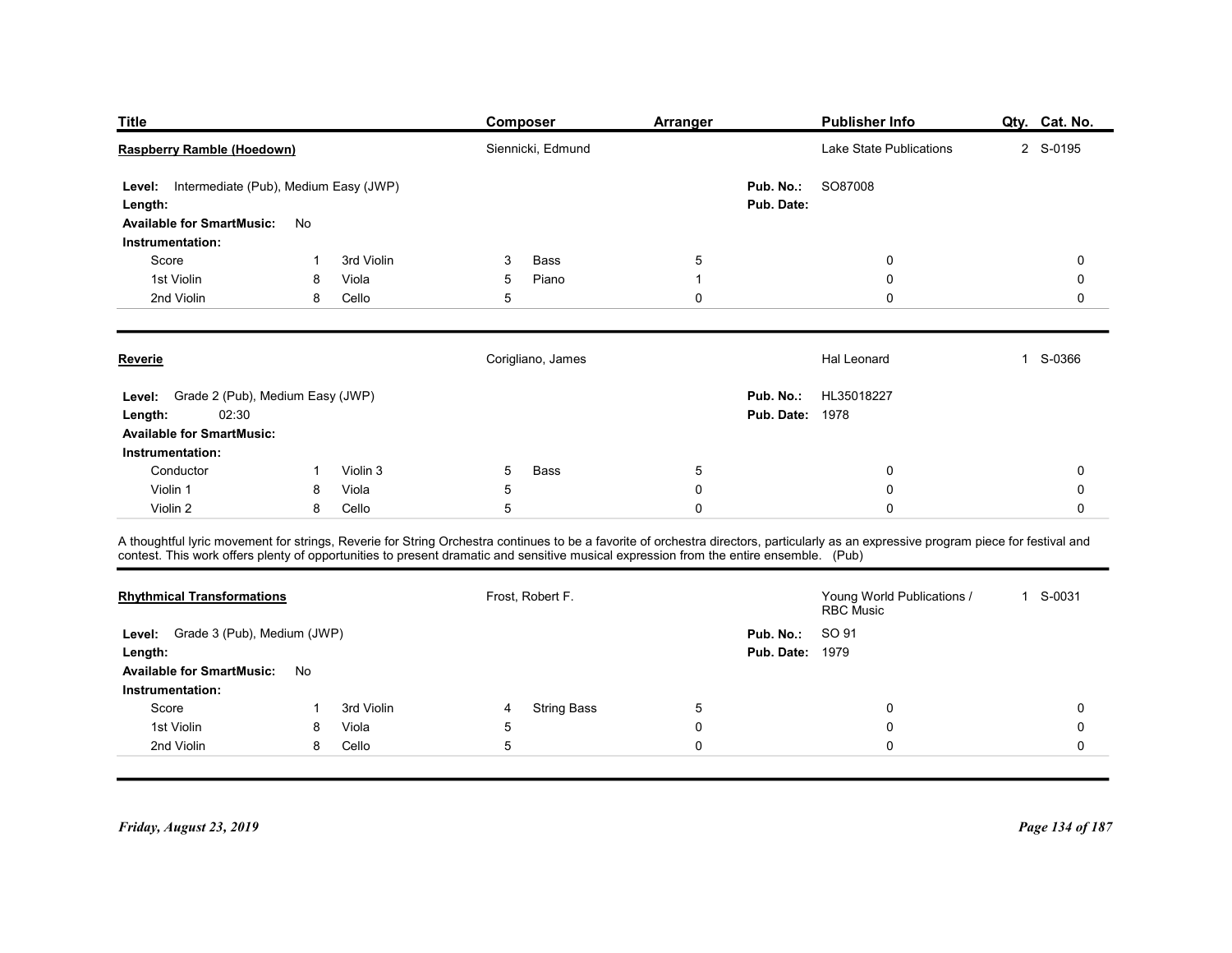| <b>Title</b>                                                                                                                                                                                                                                                                                                                                                                                                                                                                                                                                 |       | Composer           | <b>Arranger</b> |                        | <b>Publisher Info</b> | Qty. Cat. No. |
|----------------------------------------------------------------------------------------------------------------------------------------------------------------------------------------------------------------------------------------------------------------------------------------------------------------------------------------------------------------------------------------------------------------------------------------------------------------------------------------------------------------------------------------------|-------|--------------------|-----------------|------------------------|-----------------------|---------------|
| <b>Ride That Chariot</b>                                                                                                                                                                                                                                                                                                                                                                                                                                                                                                                     |       | Burns, Reynard     |                 |                        | Tempo Press / Luck's  | 3 S-0362      |
| Swing Low Sweet Chariot / Nobody Knows the Trouble I've<br>Seen / Ride the Chariot                                                                                                                                                                                                                                                                                                                                                                                                                                                           |       |                    |                 |                        |                       |               |
| Level: Medium (Pub), Medium (JWP)                                                                                                                                                                                                                                                                                                                                                                                                                                                                                                            |       |                    |                 | Pub. No.:              | 10350196 / 40800      |               |
| Length:<br><b>Available for SmartMusic:</b>                                                                                                                                                                                                                                                                                                                                                                                                                                                                                                  |       |                    |                 | <b>Pub. Date: 2014</b> |                       |               |
| Instrumentation:                                                                                                                                                                                                                                                                                                                                                                                                                                                                                                                             |       |                    |                 |                        |                       |               |
| Score                                                                                                                                                                                                                                                                                                                                                                                                                                                                                                                                        | Viola | $\sqrt{5}$         | 0               |                        | 0                     | 0             |
| Violin I<br>8                                                                                                                                                                                                                                                                                                                                                                                                                                                                                                                                | Cello | 5                  | $\mathbf 0$     |                        | $\boldsymbol{0}$      | 0             |
| Violin II<br>8                                                                                                                                                                                                                                                                                                                                                                                                                                                                                                                               | Bass  | 5                  | $\mathbf 0$     |                        | $\mathbf 0$           | $\mathbf 0$   |
| Set #3 missing<br>$(1 \text{ of } 1)$ Score<br>(1 of 8) Violin II                                                                                                                                                                                                                                                                                                                                                                                                                                                                            |       |                    |                 |                        |                       |               |
| Three Spirituals provides a novel approach to three familiar spirituals. Swing Low Sweet Chariot is presented in a style reminiscent of Dvorak's American String Quartet with its<br>driving inner parts and exhilarating treatment of the melody. The presentation of Nobody Knows the Trouble I've Seen conveys the sorrow and despair using an interesting mix of<br>tonal colors and chords. With modern harmonies and catchy rhythms, Ride That Chariot completes this challenging work that is also fun to play. (Strings Sheet Music) |       |                    |                 |                        |                       |               |
|                                                                                                                                                                                                                                                                                                                                                                                                                                                                                                                                              |       | Blackwood, Michael |                 |                        | <b>Ludwig Masters</b> | 1 S-0390      |
| Rogue's Revenge                                                                                                                                                                                                                                                                                                                                                                                                                                                                                                                              |       |                    |                 | Pub. No.:<br>50250129  |                       |               |
|                                                                                                                                                                                                                                                                                                                                                                                                                                                                                                                                              |       |                    |                 |                        |                       |               |
| Level: Grade 1-1/2 (Pub), Very Easy to Easy (JWP)                                                                                                                                                                                                                                                                                                                                                                                                                                                                                            |       |                    |                 |                        |                       |               |
| Length:<br><b>Available for SmartMusic:</b>                                                                                                                                                                                                                                                                                                                                                                                                                                                                                                  |       |                    |                 | <b>Pub. Date: 2018</b> |                       |               |

Set #3 missing

| Seen / Ride the Chariot<br>Level: Medium (Pub), Medium (JWP)                                     |    | Swing Low Sweet Chariot / Nobody Knows the Trouble I've |                       |                |                                                                                                                                                                                                                                                                                                                                                                                                                                                                                                                                              |             |
|--------------------------------------------------------------------------------------------------|----|---------------------------------------------------------|-----------------------|----------------|----------------------------------------------------------------------------------------------------------------------------------------------------------------------------------------------------------------------------------------------------------------------------------------------------------------------------------------------------------------------------------------------------------------------------------------------------------------------------------------------------------------------------------------------|-------------|
|                                                                                                  |    |                                                         |                       |                | 10350196 / 40800<br>Pub. No.:                                                                                                                                                                                                                                                                                                                                                                                                                                                                                                                |             |
| Length:                                                                                          |    |                                                         |                       |                | <b>Pub. Date: 2014</b>                                                                                                                                                                                                                                                                                                                                                                                                                                                                                                                       |             |
| <b>Available for SmartMusic:</b>                                                                 |    |                                                         |                       |                |                                                                                                                                                                                                                                                                                                                                                                                                                                                                                                                                              |             |
| Instrumentation:                                                                                 |    |                                                         |                       |                |                                                                                                                                                                                                                                                                                                                                                                                                                                                                                                                                              |             |
| Score                                                                                            | -1 | Viola                                                   | $\overline{5}$        | $\mathbf 0$    | 0                                                                                                                                                                                                                                                                                                                                                                                                                                                                                                                                            | $\mathbf 0$ |
| Violin I                                                                                         | 8  | Cello                                                   | 5                     | $\mathbf 0$    | 0                                                                                                                                                                                                                                                                                                                                                                                                                                                                                                                                            | $\Omega$    |
| Violin II                                                                                        | 8  | <b>Bass</b>                                             | 5                     | $\mathbf 0$    | $\Omega$                                                                                                                                                                                                                                                                                                                                                                                                                                                                                                                                     | $\mathbf 0$ |
| Set #3 missing<br>(1 of 1) Score<br>(1 of 8) Violin II                                           |    |                                                         |                       |                |                                                                                                                                                                                                                                                                                                                                                                                                                                                                                                                                              |             |
|                                                                                                  |    |                                                         |                       |                | Three Spirituals provides a novel approach to three familiar spirituals. Swing Low Sweet Chariot is presented in a style reminiscent of Dvorak's American String Quartet with its<br>driving inner parts and exhilarating treatment of the melody. The presentation of Nobody Knows the Trouble I've Seen conveys the sorrow and despair using an interesting mix of<br>tonal colors and chords. With modern harmonies and catchy rhythms, Ride That Chariot completes this challenging work that is also fun to play. (Strings Sheet Music) |             |
| Rogue's Revenge                                                                                  |    |                                                         | Blackwood, Michael    |                | <b>Ludwig Masters</b>                                                                                                                                                                                                                                                                                                                                                                                                                                                                                                                        | 1 S-0390    |
| Level: Grade 1-1/2 (Pub), Very Easy to Easy (JWP)<br>Length:<br><b>Available for SmartMusic:</b> |    |                                                         |                       |                | Pub. No.:<br>50250129<br><b>Pub. Date: 2018</b>                                                                                                                                                                                                                                                                                                                                                                                                                                                                                              |             |
| Instrumentation:                                                                                 |    |                                                         |                       |                |                                                                                                                                                                                                                                                                                                                                                                                                                                                                                                                                              |             |
| Score                                                                                            | 1  | Easy Viola                                              | <b>Advanced Cello</b> | 4              | 0                                                                                                                                                                                                                                                                                                                                                                                                                                                                                                                                            | $\Omega$    |
| Easy Violin                                                                                      | 8  | <b>Advanced Viola</b>                                   | Bass                  | 5              | $\mathbf{0}$                                                                                                                                                                                                                                                                                                                                                                                                                                                                                                                                 | $\Omega$    |
| <b>Advanced Violin</b>                                                                           | 8  | Easy Cello                                              | Drum Set<br>4         | $\overline{1}$ | $\Omega$                                                                                                                                                                                                                                                                                                                                                                                                                                                                                                                                     | $\Omega$    |
| rocking drum set will keep the ensemble together. (Pub)                                          |    |                                                         |                       |                | An E minor driving rock beat and two sets of parts will allow you to combine absolute beginners and second year students with great success. The easier parts are simple<br>rhythms, and use limited range with no low-2 finger patterns. Advanced parts use 4th finger, high and low 2, and have some longer note values for developing counting skills. The                                                                                                                                                                                |             |

 <sup>(1</sup> of 1) Score

 <sup>(1</sup> of 8) Violin II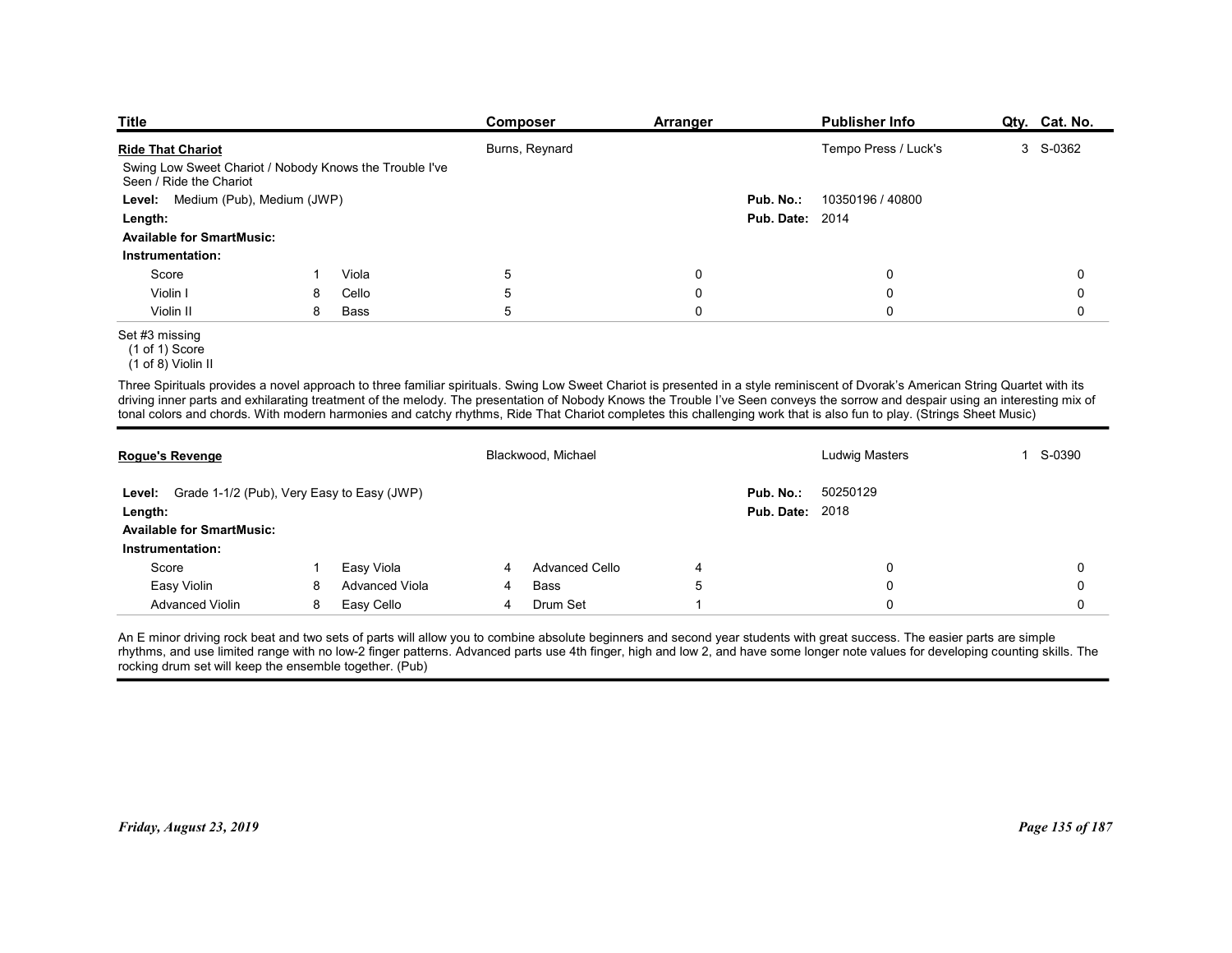| <b>Title</b><br><b>Publisher Info</b><br>Qty. Cat. No.<br>Composer<br><b>Arranger</b><br>Sibelius, Jean<br>Edwin F. Kalmus<br>5 S-0096<br>Op. 42<br>Pub. No.:<br>A 5369<br>Level:<br>06:00<br>Pub. Date:<br>Length:<br><b>Available for SmartMusic:</b><br>No<br>Instrumentation:<br>Score<br>Viola<br>5<br>$\boldsymbol{0}$<br>$\mathbf 0$<br>0<br>-1<br>5<br>Violin 1<br>Cello<br>0<br>$\boldsymbol{0}$<br>0<br>8<br>5<br>$\pmb{0}$<br>$\mathbf 0$<br>Violin 2<br>Bass<br>0<br>8<br>$(2 \text{ of } 5)$ Bass<br>Bartok, Bela<br>Monday, Deborah Baker<br>Neil A. Kjos<br>2 S-0346<br>Joc Cu Bata (Dance with Sticks) / Buciumeana (Horn Dance) /<br>Poarca Romanesca (Romanian Polka) / Maruntel (First Dance)<br>Level: Grade 4 (Pub), Medium (JWP)<br>Pub. No.: SO185C<br><b>Pub. Date: 2004</b><br>04:50<br>Length:<br><b>Available for SmartMusic:</b><br>Instrumentation:<br>Score<br>1 Viola<br>$5\phantom{.0}$<br>$\overline{0}$<br>$\mathbf 0$<br>0<br>$5\phantom{.0}$<br>1st Violin<br>Cello<br>$\mathbf 0$<br>8<br>$\mathbf 0$<br>0 |                                                                            |
|-------------------------------------------------------------------------------------------------------------------------------------------------------------------------------------------------------------------------------------------------------------------------------------------------------------------------------------------------------------------------------------------------------------------------------------------------------------------------------------------------------------------------------------------------------------------------------------------------------------------------------------------------------------------------------------------------------------------------------------------------------------------------------------------------------------------------------------------------------------------------------------------------------------------------------------------------------------------------------------------------------------------------------------------------|----------------------------------------------------------------------------|
| Romance in C<br>Set #5 missing<br><b>Romanian Folk Dances</b>                                                                                                                                                                                                                                                                                                                                                                                                                                                                                                                                                                                                                                                                                                                                                                                                                                                                                                                                                                                   |                                                                            |
|                                                                                                                                                                                                                                                                                                                                                                                                                                                                                                                                                                                                                                                                                                                                                                                                                                                                                                                                                                                                                                                 |                                                                            |
|                                                                                                                                                                                                                                                                                                                                                                                                                                                                                                                                                                                                                                                                                                                                                                                                                                                                                                                                                                                                                                                 |                                                                            |
|                                                                                                                                                                                                                                                                                                                                                                                                                                                                                                                                                                                                                                                                                                                                                                                                                                                                                                                                                                                                                                                 |                                                                            |
|                                                                                                                                                                                                                                                                                                                                                                                                                                                                                                                                                                                                                                                                                                                                                                                                                                                                                                                                                                                                                                                 |                                                                            |
|                                                                                                                                                                                                                                                                                                                                                                                                                                                                                                                                                                                                                                                                                                                                                                                                                                                                                                                                                                                                                                                 |                                                                            |
|                                                                                                                                                                                                                                                                                                                                                                                                                                                                                                                                                                                                                                                                                                                                                                                                                                                                                                                                                                                                                                                 |                                                                            |
|                                                                                                                                                                                                                                                                                                                                                                                                                                                                                                                                                                                                                                                                                                                                                                                                                                                                                                                                                                                                                                                 |                                                                            |
|                                                                                                                                                                                                                                                                                                                                                                                                                                                                                                                                                                                                                                                                                                                                                                                                                                                                                                                                                                                                                                                 |                                                                            |
|                                                                                                                                                                                                                                                                                                                                                                                                                                                                                                                                                                                                                                                                                                                                                                                                                                                                                                                                                                                                                                                 | 2nd Violin<br>$5\phantom{.0}$<br>8 Bass<br>$\mathbf 0$<br>$\mathbf 0$<br>0 |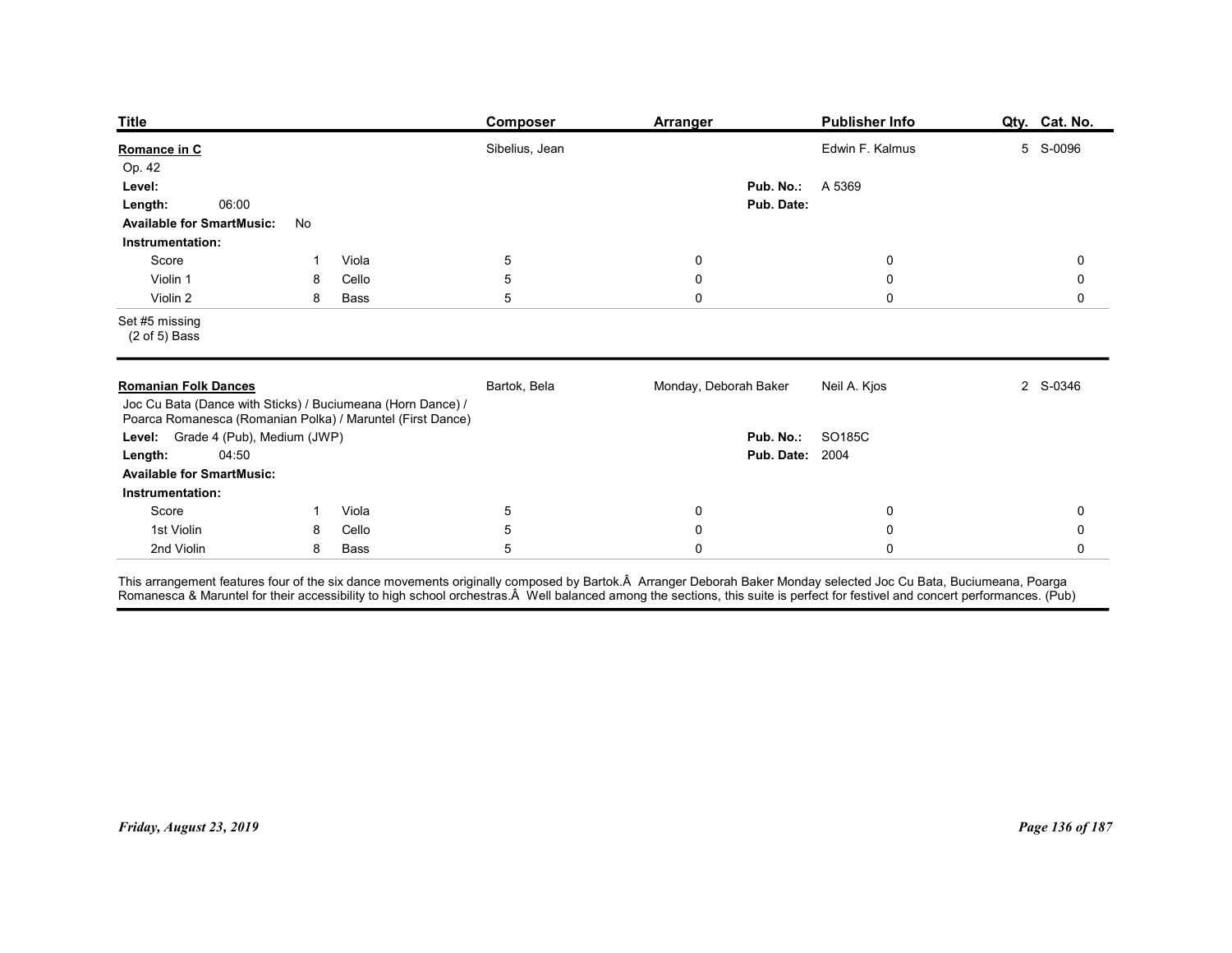| <b>Title</b>                                         |             |               | <b>Composer</b>                                                                                                                                                                                                                                                                                                                                                                                                                                                                                     | Arranger         | <b>Publisher Info</b>    | Qty. Cat. No.   |
|------------------------------------------------------|-------------|---------------|-----------------------------------------------------------------------------------------------------------------------------------------------------------------------------------------------------------------------------------------------------------------------------------------------------------------------------------------------------------------------------------------------------------------------------------------------------------------------------------------------------|------------------|--------------------------|-----------------|
| Rondo in Blue                                        |             |               | Longfield, Robert                                                                                                                                                                                                                                                                                                                                                                                                                                                                                   |                  | <b>FJH Music</b>         | 2 S-0200        |
| Grade 4 (Pub), Medium (JWP)<br>Level:                |             |               |                                                                                                                                                                                                                                                                                                                                                                                                                                                                                                     | Pub. No.:        | ST6037                   |                 |
| 03:07<br>Length:<br><b>Available for SmartMusic:</b> | No          |               |                                                                                                                                                                                                                                                                                                                                                                                                                                                                                                     | Pub. Date:       |                          |                 |
| Instrumentation:                                     |             |               |                                                                                                                                                                                                                                                                                                                                                                                                                                                                                                     |                  |                          |                 |
| Score                                                |             | Viola         | 5                                                                                                                                                                                                                                                                                                                                                                                                                                                                                                   | 0                | 0                        | 0               |
| Violin 1<br>Violin 2                                 | 8<br>8      | Cello<br>Bass | 5<br>5                                                                                                                                                                                                                                                                                                                                                                                                                                                                                              | 0<br>$\mathbf 0$ | 0<br>$\mathbf 0$         | 0<br>0          |
| <b>Rosin Eating Zombies From Outer Space</b>         |             |               | Meyer, Richard                                                                                                                                                                                                                                                                                                                                                                                                                                                                                      |                  | Highland/Etling / Alfrid | 1 S-0324        |
| Level: Grade 3 (Pub), Medium Easy (JWP)              |             |               |                                                                                                                                                                                                                                                                                                                                                                                                                                                                                                     | Pub. No.:        | 19573                    |                 |
| 03:00<br>Length:<br><b>Available for SmartMusic:</b> | Yes         |               |                                                                                                                                                                                                                                                                                                                                                                                                                                                                                                     |                  | <b>Pub. Date: 2000</b>   |                 |
| Instrumentation:<br>Score                            | $\mathbf 1$ | Viola         | $5\phantom{.0}$                                                                                                                                                                                                                                                                                                                                                                                                                                                                                     | $\bf{0}$         | $\mathbf 0$              | 0               |
| Violin I                                             | 8           | Cello         | $\sqrt{5}$                                                                                                                                                                                                                                                                                                                                                                                                                                                                                          | $\pmb{0}$        | $\mathbf 0$              | 0               |
| Violin II                                            | 8           | Bass          | 5                                                                                                                                                                                                                                                                                                                                                                                                                                                                                                   | $\pmb{0}$        | $\mathsf{O}\xspace$      | 0               |
|                                                      |             |               | This humorous nod to the "B" monster movies of the 1950s is sure to be the hit of your next concert! The blood-curdling scream in the introdcuction sets the mood for the wild<br>ride ahead. A great way to introduce your students to a variety of modern techniques and effects, including glissandos, Bartók pizzicatos, ponticello and moreall clearly<br>explained and notated. The only trouble you'll h                                                                                     |                  |                          |                 |
| $-----$                                              |             |               | Don't miss this! If there is one piece your developing orchestra will love rehearsing and performing, it's this one! This programmatic piece spins a tale of mayhem and mischief as<br>the rosin eating zombies take over your stage complete with blood-curdling screams, glissandos, ponticello and more. All the eerie effects are clearly explained and notated, so<br>the only trouble you'll have is getting your students to stop playing it. It's a wild ride you won't want to miss! (JWP) |                  |                          |                 |
|                                                      |             |               |                                                                                                                                                                                                                                                                                                                                                                                                                                                                                                     |                  |                          |                 |
|                                                      |             |               |                                                                                                                                                                                                                                                                                                                                                                                                                                                                                                     |                  |                          |                 |
|                                                      |             |               |                                                                                                                                                                                                                                                                                                                                                                                                                                                                                                     |                  |                          |                 |
|                                                      |             |               |                                                                                                                                                                                                                                                                                                                                                                                                                                                                                                     |                  |                          |                 |
|                                                      |             |               |                                                                                                                                                                                                                                                                                                                                                                                                                                                                                                     |                  |                          |                 |
|                                                      |             |               |                                                                                                                                                                                                                                                                                                                                                                                                                                                                                                     |                  |                          |                 |
|                                                      |             |               |                                                                                                                                                                                                                                                                                                                                                                                                                                                                                                     |                  |                          |                 |
|                                                      |             |               |                                                                                                                                                                                                                                                                                                                                                                                                                                                                                                     |                  |                          |                 |
| Friday, August 23, 2019                              |             |               |                                                                                                                                                                                                                                                                                                                                                                                                                                                                                                     |                  |                          |                 |
|                                                      |             |               |                                                                                                                                                                                                                                                                                                                                                                                                                                                                                                     |                  |                          |                 |
|                                                      |             |               |                                                                                                                                                                                                                                                                                                                                                                                                                                                                                                     |                  |                          |                 |
|                                                      |             |               |                                                                                                                                                                                                                                                                                                                                                                                                                                                                                                     |                  |                          | Page 137 of 187 |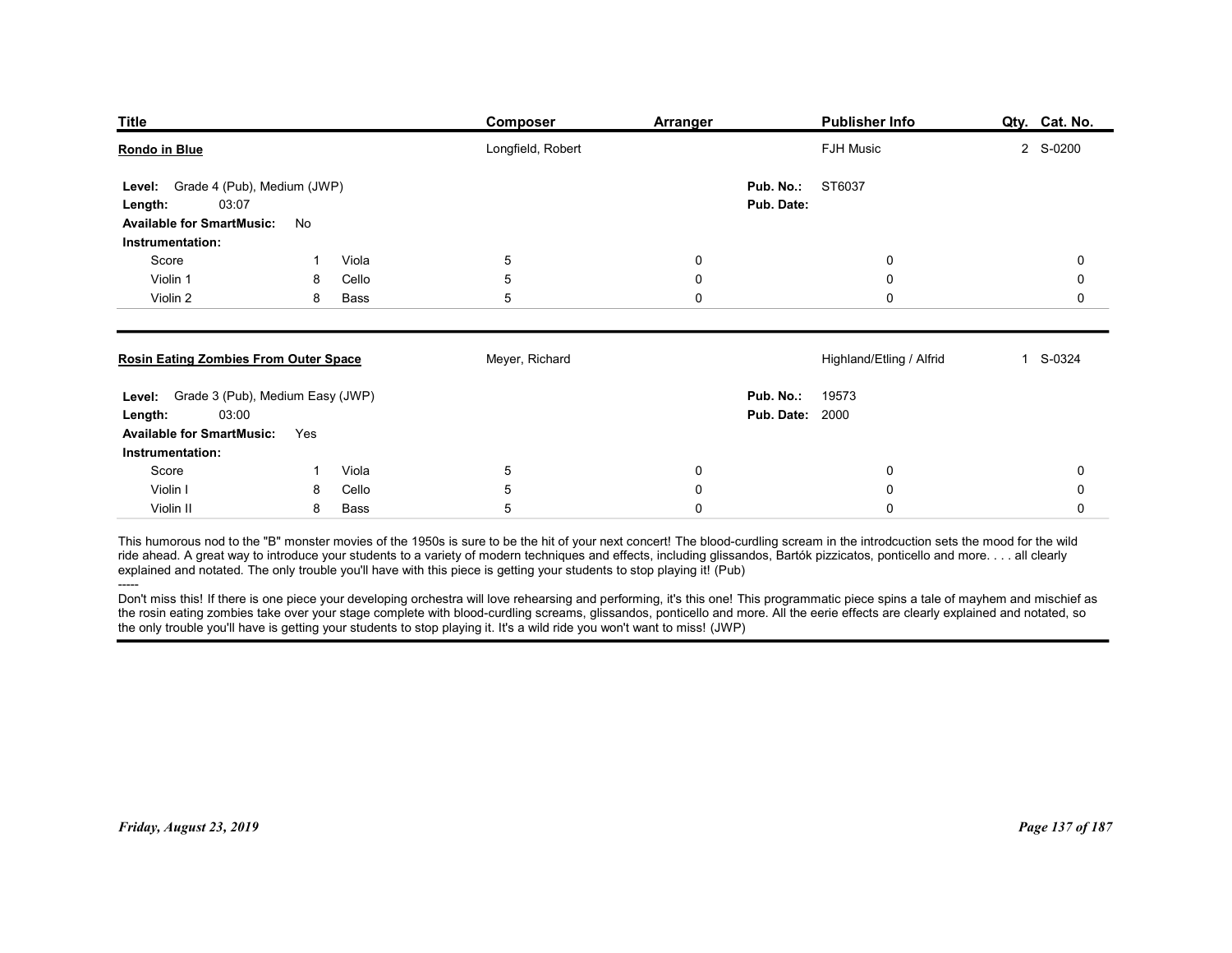| <b>Title</b>                       |                             |                | <b>Composer</b>                                                                                                                                                                                                                                                                                                                                                 | <b>Arranger</b> |                        | <b>Publisher Info</b>            | Qty. Cat. No.                      |
|------------------------------------|-----------------------------|----------------|-----------------------------------------------------------------------------------------------------------------------------------------------------------------------------------------------------------------------------------------------------------------------------------------------------------------------------------------------------------------|-----------------|------------------------|----------------------------------|------------------------------------|
| <b>Round Dance</b>                 |                             |                | Levin, Andrew                                                                                                                                                                                                                                                                                                                                                   |                 |                        | Ludwig Masters                   | 1 S-0393                           |
| Level: Grade 2 (Pub), Easy (JWP)   |                             |                |                                                                                                                                                                                                                                                                                                                                                                 |                 | Pub. No.:              | 50250134                         |                                    |
| Length:                            |                             |                |                                                                                                                                                                                                                                                                                                                                                                 |                 | <b>Pub. Date: 2018</b> |                                  |                                    |
| <b>Available for SmartMusic:</b>   |                             |                |                                                                                                                                                                                                                                                                                                                                                                 |                 |                        |                                  |                                    |
| Instrumentation:<br>Score          |                             | Viola          | 5                                                                                                                                                                                                                                                                                                                                                               | 0               |                        | 0                                | 0                                  |
| Violin 1                           | 8                           | Cello          | 5                                                                                                                                                                                                                                                                                                                                                               | $\mathbf 0$     |                        | 0                                | 0                                  |
| Violin 2                           | 8                           | Bass           | 5                                                                                                                                                                                                                                                                                                                                                               | 0               |                        | 0                                | 0                                  |
| ending. (Pub)                      |                             |                | A short piece that is packed with valuable teaching points, this dance in D minor introduces 16th notes and two note slurs, some of which include string crossings. Upper strings<br>use low-1 and 2 finger patterns, cellos play backward extensions, and basses use half position. The contrasting lyric theme combines with the opening motif for a dramatic |                 |                        |                                  |                                    |
| <b>Rounds for String Orchestra</b> |                             |                | Diamond, David                                                                                                                                                                                                                                                                                                                                                  |                 |                        | Elkan-Vogel                      | 4 S-0167                           |
| Level: Medium Advanced (JWP)       |                             |                |                                                                                                                                                                                                                                                                                                                                                                 |                 | Pub. No.:              | 166-00005                        |                                    |
| 12:00<br>Length:                   |                             |                |                                                                                                                                                                                                                                                                                                                                                                 |                 | Pub. Date:             |                                  |                                    |
| Available for SmartMusic: No       |                             |                |                                                                                                                                                                                                                                                                                                                                                                 |                 |                        |                                  |                                    |
| Instrumentation:                   |                             |                |                                                                                                                                                                                                                                                                                                                                                                 |                 |                        |                                  |                                    |
| Score<br>Violin 1                  | $\mathbf 1$<br>5            | Viola<br>Cello | $\sqrt{3}$<br>$\mathsf 3$                                                                                                                                                                                                                                                                                                                                       | 0<br>0          |                        | 0<br>0                           | $\mathbf 0$<br>$\mathsf{O}\xspace$ |
| Violin 2                           | $5^{\circ}$                 | Bass           | $\mathsf 3$                                                                                                                                                                                                                                                                                                                                                     | $\mathsf 0$     |                        | 0                                | $\mathbf 0$                        |
|                                    |                             |                |                                                                                                                                                                                                                                                                                                                                                                 |                 |                        |                                  |                                    |
|                                    | <b>Rumanian Folk Dances</b> |                | Bartok, Bela                                                                                                                                                                                                                                                                                                                                                    | Willner, Arthur |                        | Boosey & Hawkes / Hal<br>Leonard | 2 S-0154                           |

| <b>Round Dance</b>                                                              |    |               | Levin, Andrew  |                 |                                     | Ludwig Masters                   | S-0393      |
|---------------------------------------------------------------------------------|----|---------------|----------------|-----------------|-------------------------------------|----------------------------------|-------------|
| Level: Grade 2 (Pub), Easy (JWP)<br>Length:<br><b>Available for SmartMusic:</b> |    |               |                |                 | Pub. No.:<br><b>Pub. Date: 2018</b> | 50250134                         |             |
| Instrumentation:                                                                |    |               |                |                 |                                     |                                  |             |
| Score                                                                           |    | Viola         | 5              | $\Omega$        |                                     | $\Omega$                         | 0           |
| Violin 1                                                                        | 8  | Cello         | 5              | 0               |                                     | 0                                | 0           |
| Violin 2                                                                        | 8  | <b>Bass</b>   | 5              | $\Omega$        |                                     | $\Omega$                         | $\Omega$    |
| ending. (Pub)<br><b>Rounds for String Orchestra</b>                             |    |               | Diamond, David |                 |                                     | Elkan-Vogel                      | S-0167<br>4 |
|                                                                                 |    |               |                |                 |                                     |                                  |             |
| Medium Advanced (JWP)<br>Level:                                                 |    |               |                |                 | Pub. No.:                           | 166-00005                        |             |
| 12:00<br>Length:                                                                |    |               |                |                 | Pub. Date:                          |                                  |             |
| <b>Available for SmartMusic:</b>                                                | No |               |                |                 |                                     |                                  |             |
| Instrumentation:                                                                |    |               |                |                 |                                     |                                  |             |
| Score<br>Violin 1                                                               | 5  | Viola         | 3              | 0               |                                     | 0                                | 0           |
| Violin 2                                                                        | 5  | Cello<br>Bass | 3<br>3         | 0<br>0          |                                     | 0<br>0                           | 0<br>0      |
|                                                                                 |    |               |                |                 |                                     |                                  |             |
| <b>Rumanian Folk Dances</b>                                                     |    |               | Bartok, Bela   | Willner, Arthur |                                     | Boosey & Hawkes / Hal<br>Leonard | 2 S-0154    |
| Medium Advanced (JWP)<br>Level:                                                 |    |               |                |                 | Pub. No.:                           | 16231 / HL48007145               |             |
| Length:                                                                         |    |               |                |                 | Pub. Date:                          |                                  |             |
| <b>Available for SmartMusic:</b>                                                | No |               |                |                 |                                     |                                  |             |
| Instrumentation:                                                                |    |               |                |                 |                                     |                                  |             |

| <b>Rounds for String Orchestra</b> |    |                | Diamond, David  |                 |            | Elkan-Vogel                      | 4 S-0167        |
|------------------------------------|----|----------------|-----------------|-----------------|------------|----------------------------------|-----------------|
| Level: Medium Advanced (JWP)       |    |                |                 |                 | Pub. No.:  | 166-00005                        |                 |
| 12:00<br>Length:                   |    |                |                 |                 | Pub. Date: |                                  |                 |
| <b>Available for SmartMusic:</b>   | No |                |                 |                 |            |                                  |                 |
| Instrumentation:                   |    |                |                 |                 |            |                                  | $\Omega$        |
| Score<br>Violin 1                  | 5  | Viola<br>Cello | $\sqrt{3}$<br>3 | 0<br>$\Omega$   |            | 0<br>O                           |                 |
| Violin 2                           | 5  | Bass           | 3               | $\mathbf 0$     |            | U                                | $\cap$          |
|                                    |    |                |                 |                 |            |                                  |                 |
| <b>Rumanian Folk Dances</b>        |    |                | Bartok, Bela    | Willner, Arthur |            | Boosey & Hawkes / Hal<br>Leonard | 2 S-0154        |
| Medium Advanced (JWP)<br>Level:    |    |                |                 |                 | Pub. No.:  | 16231 / HL48007145               |                 |
| Length:                            |    |                |                 |                 | Pub. Date: |                                  |                 |
| <b>Available for SmartMusic:</b>   | No |                |                 |                 |            |                                  |                 |
| Instrumentation:                   |    |                |                 |                 |            |                                  |                 |
| Score                              |    | Viola          | 6               | 0               |            | 0                                | $\Omega$        |
| Violin 1                           | 8  | Cello          | 6               | $\Omega$        |            | 0                                |                 |
| Violin 2                           | 8  | <b>Bass</b>    | $6\phantom{1}6$ | $\mathbf 0$     |            | 0                                | $\Omega$        |
|                                    |    |                |                 |                 |            |                                  |                 |
| Friday, August 23, 2019            |    |                |                 |                 |            |                                  | Page 138 of 187 |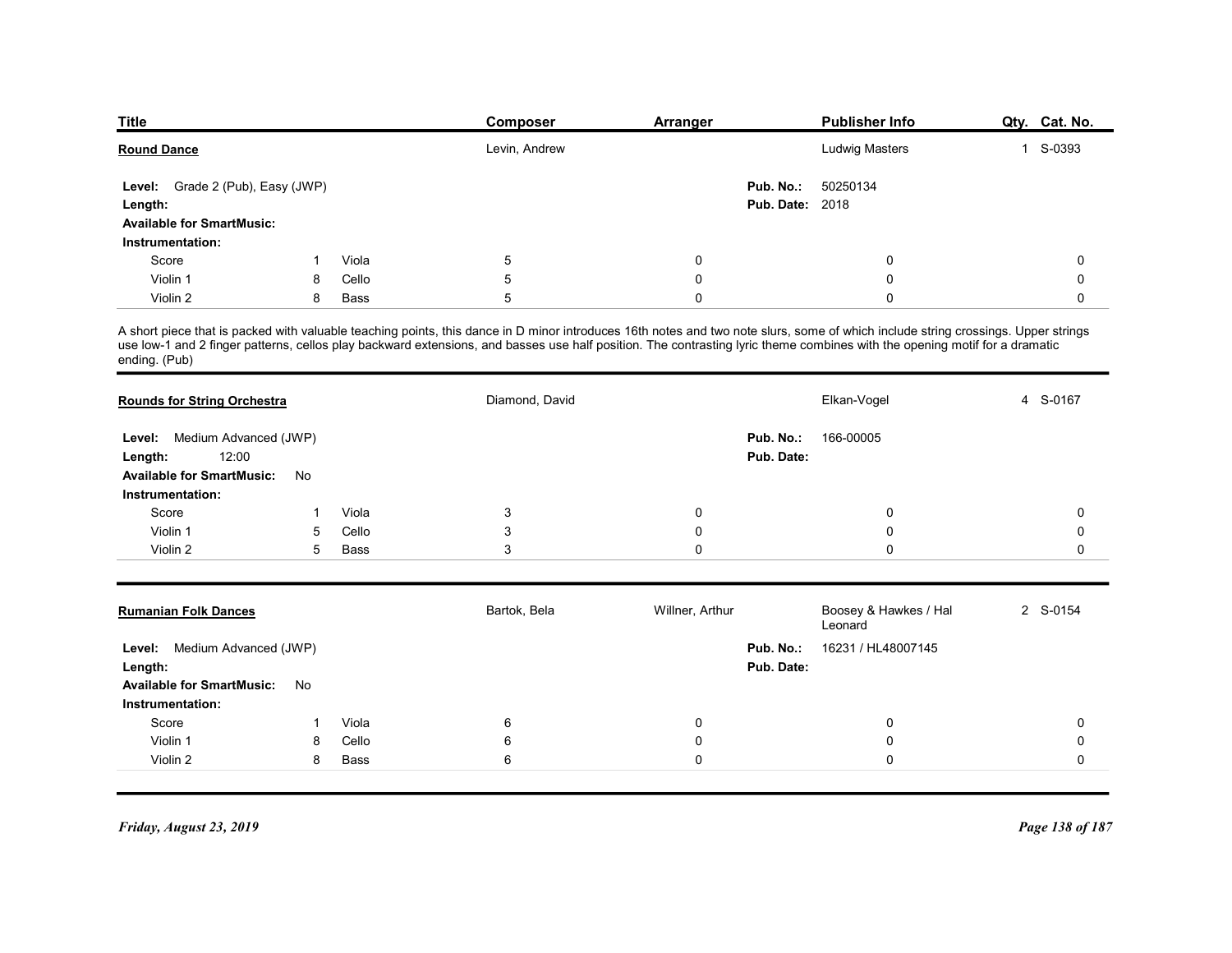| <b>Title</b>                                              |    |       | <b>Composer</b>                                                                                                                                                                                                                                                                                               | <b>Arranger</b>        | <b>Publisher Info</b> | Qty. Cat. No. |  |
|-----------------------------------------------------------|----|-------|---------------------------------------------------------------------------------------------------------------------------------------------------------------------------------------------------------------------------------------------------------------------------------------------------------------|------------------------|-----------------------|---------------|--|
| Ruslan and Ludmila, Overture to                           |    |       | Glinka, Mikhail Ivanovich                                                                                                                                                                                                                                                                                     | McCashin, Robert D.    | <b>FJH Music</b>      | 2 S-0215      |  |
| Level: Grade 5 (Pub), Advanced (JWP)                      |    |       |                                                                                                                                                                                                                                                                                                               | Pub. No.:              | ST6213                |               |  |
| 03:00<br>Length:                                          |    |       |                                                                                                                                                                                                                                                                                                               | <b>Pub. Date: 2010</b> |                       |               |  |
| <b>Available for SmartMusic:</b><br>Instrumentation:      | No |       |                                                                                                                                                                                                                                                                                                               |                        |                       |               |  |
| Score                                                     |    | Viola | 5                                                                                                                                                                                                                                                                                                             | 0                      | 0                     | 0             |  |
| Violin 1                                                  | 8  | Cello | 5                                                                                                                                                                                                                                                                                                             | 0                      | 0                     | 0             |  |
| Violin 2                                                  | 8  | Bass  | 5                                                                                                                                                                                                                                                                                                             | $\mathbf 0$            | 0                     | 0             |  |
| Set #2 missing<br>$(1 of 8)$ Violin 2<br>$(1 of 5)$ Cello |    |       |                                                                                                                                                                                                                                                                                                               |                        |                       |               |  |
|                                                           |    |       | Full of driving rhythmic figures, vigorous themes and popping bass lines, this shortened and simplified version of Glinka's masterpiece brings it within reach of nearly all moderate-<br>toadvanced high school performers. Excellent writing that is sure to be a highlight of your next performance! (Pub) |                        |                       |               |  |
| -----                                                     |    |       | Although an overture, Glinka fashioned this introduction to his second opera in a Classical sonata form. His use of enchanting Persian influenced totalities expanded the breadth<br>of European classical music of the late 1800's and offers a rewarding challenge for confident string groups. (JWP)       |                        |                       |               |  |
| <b>Russian Music Box, The</b>                             |    |       | Newbold, Soon Hee                                                                                                                                                                                                                                                                                             |                        | FJH Music             | 1 S-0340      |  |
| Level: Grade 1 (Pub), Beginner (JWP)                      |    |       |                                                                                                                                                                                                                                                                                                               | Pub. No.: ST6068       |                       |               |  |
| 01:18<br>Length:                                          |    |       |                                                                                                                                                                                                                                                                                                               | <b>Pub. Date: 2004</b> |                       |               |  |
|                                                           |    |       |                                                                                                                                                                                                                                                                                                               |                        |                       |               |  |
| <b>Available for SmartMusic:</b>                          |    |       |                                                                                                                                                                                                                                                                                                               |                        |                       |               |  |

### Set #2 missing

| <b>Pub. Date: 2010</b><br>03:00<br>Length:<br><b>Available for SmartMusic:</b><br>No<br>Instrumentation:<br>5<br>Score<br>Viola<br>0<br>0<br>0<br>1<br>5<br>$\Omega$<br>$\mathbf 0$<br>Violin 1<br>Cello<br>$\Omega$<br>8<br>Violin 2<br>Bass<br>5<br>$\Omega$<br>$\mathbf 0$<br>8<br>$\Omega$<br>Set #2 missing<br>$(1$ of 8) Violin 2<br>$(1 of 5)$ Cello<br>Full of driving rhythmic figures, vigorous themes and popping bass lines, this shortened and simplified version of Glinka's masterpiece brings it within reach of nearly all moderate-<br>toadvanced high school performers. Excellent writing that is sure to be a highlight of your next performance! (Pub)<br>-----<br>Although an overture, Glinka fashioned this introduction to his second opera in a Classical sonata form. His use of enchanting Persian influenced totalities expanded the breadth<br>of European classical music of the late 1800's and offers a rewarding challenge for confident string groups. (JWP)<br>Newbold, Soon Hee<br><b>FJH Music</b><br>1 S-0340<br><b>Russian Music Box, The</b> |
|----------------------------------------------------------------------------------------------------------------------------------------------------------------------------------------------------------------------------------------------------------------------------------------------------------------------------------------------------------------------------------------------------------------------------------------------------------------------------------------------------------------------------------------------------------------------------------------------------------------------------------------------------------------------------------------------------------------------------------------------------------------------------------------------------------------------------------------------------------------------------------------------------------------------------------------------------------------------------------------------------------------------------------------------------------------------------------------|
|                                                                                                                                                                                                                                                                                                                                                                                                                                                                                                                                                                                                                                                                                                                                                                                                                                                                                                                                                                                                                                                                                        |
|                                                                                                                                                                                                                                                                                                                                                                                                                                                                                                                                                                                                                                                                                                                                                                                                                                                                                                                                                                                                                                                                                        |
|                                                                                                                                                                                                                                                                                                                                                                                                                                                                                                                                                                                                                                                                                                                                                                                                                                                                                                                                                                                                                                                                                        |
|                                                                                                                                                                                                                                                                                                                                                                                                                                                                                                                                                                                                                                                                                                                                                                                                                                                                                                                                                                                                                                                                                        |
|                                                                                                                                                                                                                                                                                                                                                                                                                                                                                                                                                                                                                                                                                                                                                                                                                                                                                                                                                                                                                                                                                        |
|                                                                                                                                                                                                                                                                                                                                                                                                                                                                                                                                                                                                                                                                                                                                                                                                                                                                                                                                                                                                                                                                                        |
|                                                                                                                                                                                                                                                                                                                                                                                                                                                                                                                                                                                                                                                                                                                                                                                                                                                                                                                                                                                                                                                                                        |
|                                                                                                                                                                                                                                                                                                                                                                                                                                                                                                                                                                                                                                                                                                                                                                                                                                                                                                                                                                                                                                                                                        |
|                                                                                                                                                                                                                                                                                                                                                                                                                                                                                                                                                                                                                                                                                                                                                                                                                                                                                                                                                                                                                                                                                        |
|                                                                                                                                                                                                                                                                                                                                                                                                                                                                                                                                                                                                                                                                                                                                                                                                                                                                                                                                                                                                                                                                                        |
| ST6068<br>Pub. No.:                                                                                                                                                                                                                                                                                                                                                                                                                                                                                                                                                                                                                                                                                                                                                                                                                                                                                                                                                                                                                                                                    |
| Level: Grade 1 (Pub), Beginner (JWP)<br><b>Pub. Date: 2004</b><br>01:18                                                                                                                                                                                                                                                                                                                                                                                                                                                                                                                                                                                                                                                                                                                                                                                                                                                                                                                                                                                                                |
| Length:<br><b>Available for SmartMusic:</b>                                                                                                                                                                                                                                                                                                                                                                                                                                                                                                                                                                                                                                                                                                                                                                                                                                                                                                                                                                                                                                            |
|                                                                                                                                                                                                                                                                                                                                                                                                                                                                                                                                                                                                                                                                                                                                                                                                                                                                                                                                                                                                                                                                                        |
| Instrumentation:                                                                                                                                                                                                                                                                                                                                                                                                                                                                                                                                                                                                                                                                                                                                                                                                                                                                                                                                                                                                                                                                       |
| Piano<br>$\mathbf 0$<br>$\mathbf 0$<br>Score<br>Viola<br>5<br>-1                                                                                                                                                                                                                                                                                                                                                                                                                                                                                                                                                                                                                                                                                                                                                                                                                                                                                                                                                                                                                       |
| $\mathbf 0$<br>Violin 1<br>Cello<br>5<br>$\Omega$<br>$\Omega$<br>8                                                                                                                                                                                                                                                                                                                                                                                                                                                                                                                                                                                                                                                                                                                                                                                                                                                                                                                                                                                                                     |
| Bass<br>5<br>$\mathbf 0$<br>Violin 2<br>8<br>$\mathbf 0$<br>$\mathbf 0$                                                                                                                                                                                                                                                                                                                                                                                                                                                                                                                                                                                                                                                                                                                                                                                                                                                                                                                                                                                                                |
| Violinist and composer Soon Hee Newbold offers this delightful new work based on the sounds of Russia. You'll be amazed at how interesting this work can sound using note<br>values no smaller than a quarter note. Simple imitation enhances the overall sound and helps students learn to play independently of each other without having to learn a new<br>part. Violin 2 doubles the viola to provide flexible performing options. Exquisite writing for beginning orchestras from one of the country's most respected string composers! (Pub)<br>Here is some exquisite writing for beginning orchestra! The B minor/modal tonality brings out that melancholy Russian sound while using notes familiar to all players. Thanks to<br>some simple imitation, easy divisi writing, and doubling of viola by violin 2, this work sounds rich and interesting while using only quarter, half, and whole note values. Piano is<br>optional. (JWP)                                                                                                                                      |

<sup>-----</sup>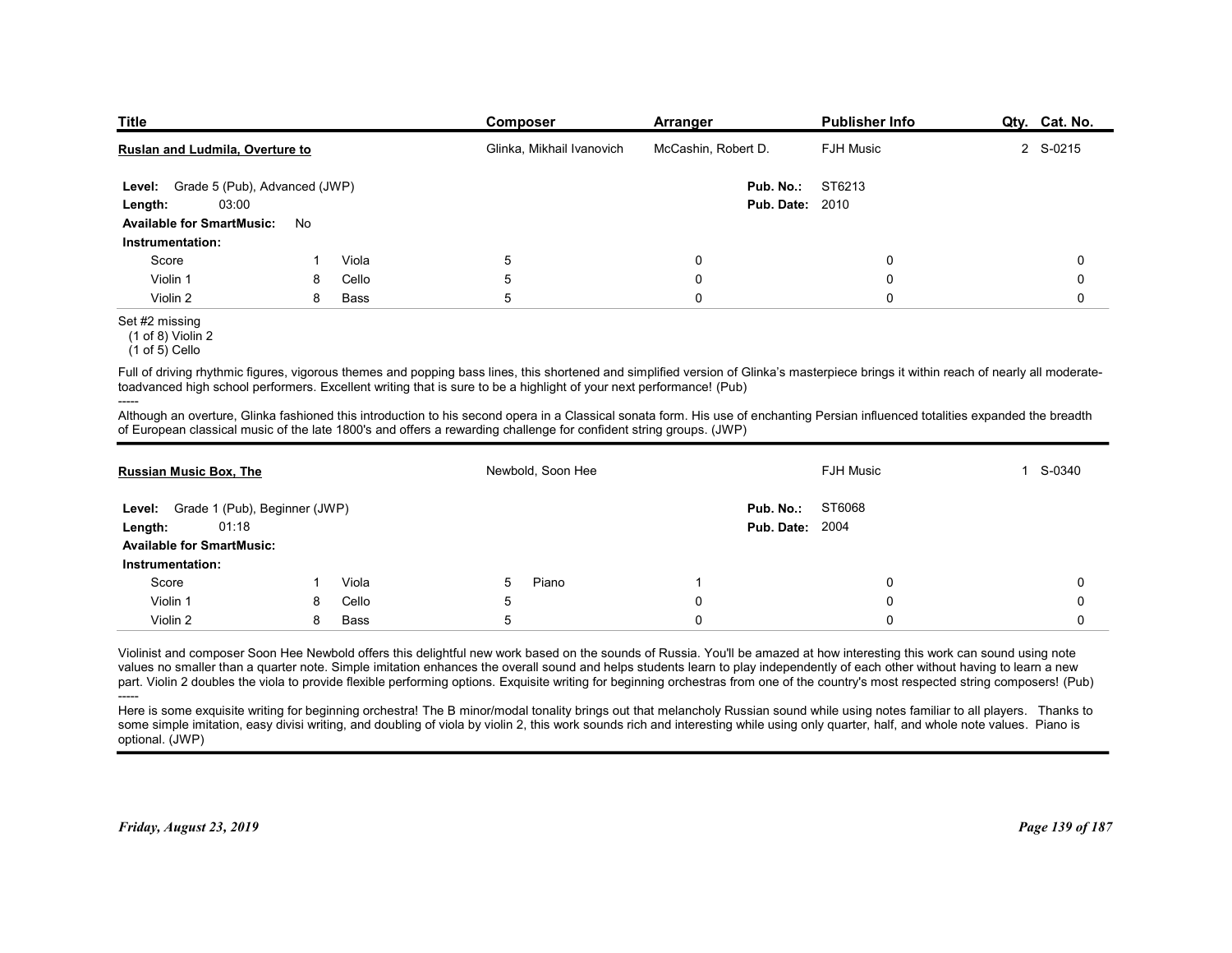| <b>Title</b>                                                                                                                                                                                                                                                                                                                                                                                                               | <b>Composer</b>                          | <b>Arranger</b>  | <b>Publisher Info</b>                          | Qty. Cat. No. |
|----------------------------------------------------------------------------------------------------------------------------------------------------------------------------------------------------------------------------------------------------------------------------------------------------------------------------------------------------------------------------------------------------------------------------|------------------------------------------|------------------|------------------------------------------------|---------------|
| <b>Sabre Dance</b>                                                                                                                                                                                                                                                                                                                                                                                                         | Khachaturian, Aram                       | Frost, Robert S. | Neil A. Kjos                                   | 3 S-0122      |
| Grade 3 (Pub)<br>Level:<br>02:15<br>Length:<br><b>Available for SmartMusic:</b><br>No<br>Instrumentation:                                                                                                                                                                                                                                                                                                                  |                                          |                  | <b>SO35</b><br>Pub. No.:<br>1981<br>Pub. Date: |               |
| Score<br>Viola                                                                                                                                                                                                                                                                                                                                                                                                             | Piano<br>5                               | -1               | 0                                              | 0             |
| 1st Violin<br>Cello<br>8                                                                                                                                                                                                                                                                                                                                                                                                   | 5                                        | 0                | $\mathbf 0$                                    | 0             |
| 2nd Violin<br>8<br><b>String Bass</b><br>Sets #1 & #2 are 8/8/5/5/5                                                                                                                                                                                                                                                                                                                                                        | 5                                        | $\mathbf 0$      | $\mathbf 0$                                    | 0             |
| Set #3 is 5/5/3/3/3                                                                                                                                                                                                                                                                                                                                                                                                        |                                          |                  |                                                |               |
| <b>Sahara Crossing</b>                                                                                                                                                                                                                                                                                                                                                                                                     | Meyer, Richard                           |                  | Alfred                                         | 2 S-0265      |
| Level: Grade 1 (Pub), Easy (JWP)                                                                                                                                                                                                                                                                                                                                                                                           |                                          |                  | Pub. No.:<br>19557<br><b>Pub. Date: 2000</b>   |               |
| Length:<br>Available for SmartMusic: Yes<br>Instrumentation:                                                                                                                                                                                                                                                                                                                                                               |                                          |                  |                                                |               |
| Score<br>Violin III<br>$\mathbf 1$                                                                                                                                                                                                                                                                                                                                                                                         | Bass<br>$\mathbf{3}$                     | $\sqrt{5}$       | $\mathbf 0$                                    | 0             |
| Violin I<br>Viola<br>8                                                                                                                                                                                                                                                                                                                                                                                                     | Finger Cymbals & Tamb<br>$5\phantom{.0}$ | $\mathbf{1}$     | $\pmb{0}$                                      | 0             |
| Violin II<br>Cello<br>8<br>Set #2 missing                                                                                                                                                                                                                                                                                                                                                                                  | Piano Accompaniment<br>$5\phantom{.0}$   | $\mathbf{1}$     | $\mathsf 0$                                    | 0             |
| $(1 of 5)$ Bass<br>Take your students on a desert caravan in this fun and exciting piece written to introduce low first-finger notes (E-flat and B-flat). All students-even your more advanced players-<br>will love the Far Eastern harmonic minor sound, complete with bouncing cello/bass accompaniment and parts for tambourine and finger cymbals. Very mature sounding, yet<br>simple. A great teaching piece! (Pub) |                                          |                  |                                                |               |
| -----<br>Sounds of a desert caravan are found in this fun and exciting original by Richard Meyer. It's an excellent piece to reinforce the tonal color of low first finger notes (Eb and Bb). The                                                                                                                                                                                                                          |                                          |                  |                                                |               |
| bouncing cello and bass parts and optional tambourine and finger cymbal parts add just the right exotic flavor. Wonderful! (JWP)                                                                                                                                                                                                                                                                                           |                                          |                  |                                                |               |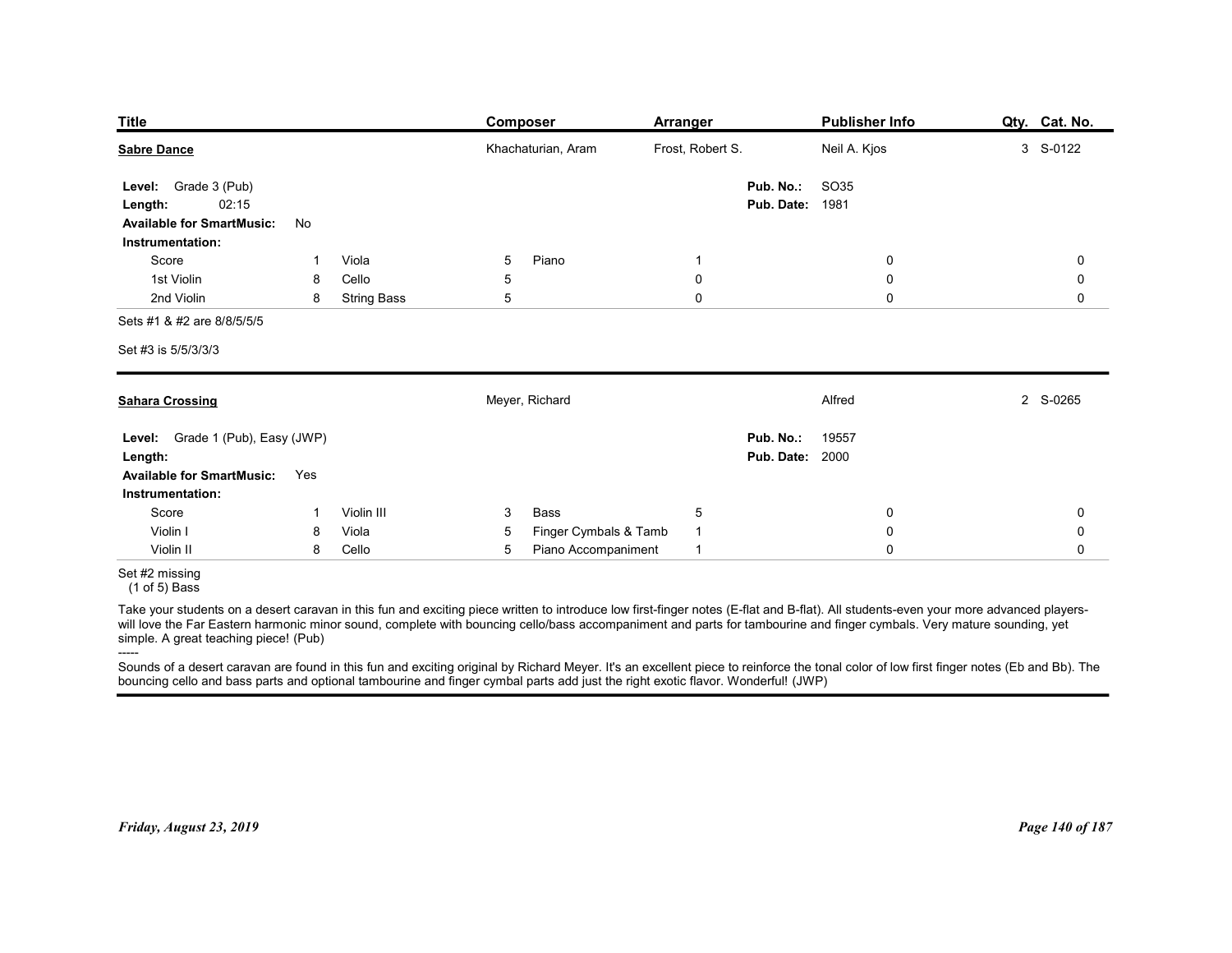| <b>Title</b>                                                                                                                         |                                                  | Composer                                                           | <b>Arranger</b>                                     |                                     | <b>Publisher Info</b>                      | Qty. Cat. No.                                      |
|--------------------------------------------------------------------------------------------------------------------------------------|--------------------------------------------------|--------------------------------------------------------------------|-----------------------------------------------------|-------------------------------------|--------------------------------------------|----------------------------------------------------|
| Saison de Cordes<br>Level: Grade 3 (Pub), Medium Easy (JWP)<br>Length:<br><b>Available for SmartMusic:</b>                           |                                                  | Feese, Francis                                                     |                                                     | Pub. No.:<br><b>Pub. Date: 1981</b> | Young World Publications<br>SO210          | 2 S-0354                                           |
| Instrumentation:<br>Score<br>1st Violin<br>2nd Violin                                                                                | 3rd Violin<br>-1<br>Viola<br>8<br>Cello<br>8     | <b>String Bass</b><br>4<br>$\sqrt{5}$<br>$5\phantom{.0}$           | $5\phantom{.0}$<br>$\pmb{0}$<br>$\mathsf{O}\xspace$ |                                     | $\bf{0}$<br>$\mathbf 0$<br>$\mathbf 0$     | 0<br>$\pmb{0}$<br>$\mathsf{O}$                     |
| Set #2 missing<br>(1 of 8) 1st Violin                                                                                                |                                                  |                                                                    |                                                     |                                     |                                            |                                                    |
| <b>Scherzo</b><br>Level: Medium Easy (JWP)<br>Length:<br><b>Available for SmartMusic:</b><br>Instrumentation:<br>Score<br>1st Violin | No<br>3rd Violin<br>$\overline{1}$<br>Viola<br>8 | Siennicki, Edmund<br><b>String Bass</b><br>$\overline{4}$<br>$5\,$ | $\overline{5}$<br>$\pmb{0}$                         | <b>Pub. No.: SO-8</b><br>Pub. Date: | Neil A. Kjos<br>$\mathbf 0$<br>$\mathbf 0$ | S-0032<br>$\mathbf{1}$<br>$\mathbf 0$<br>$\pmb{0}$ |
| 2nd Violin<br>Set missing<br>$(1 of 5)$ Viola                                                                                        | 8 Cello                                          | $5\phantom{.0}$                                                    | $\mathbf 0$                                         |                                     | $\mathbf 0$                                | $\mathsf{O}\xspace$                                |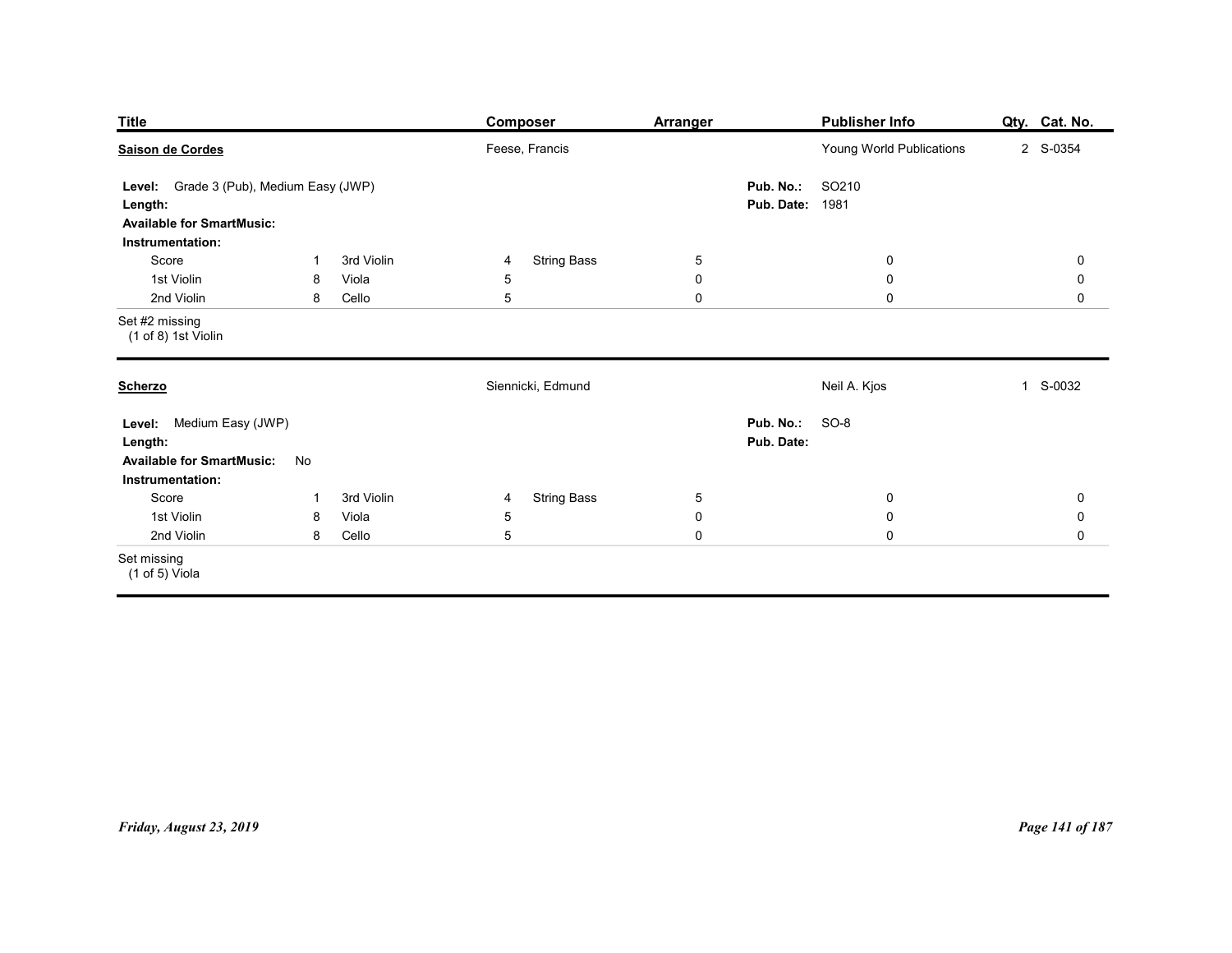| <b>Title</b>                                |                                                 | Composer                             | <b>Arranger</b>                  | Publisher Info             | Qty. Cat. No.          |
|---------------------------------------------|-------------------------------------------------|--------------------------------------|----------------------------------|----------------------------|------------------------|
| <b>Scherzo in G Minor</b>                   |                                                 | Bruni, Antonio B.                    | Errante, Belisario               | Mosaic Music               | 1 S-0070               |
| Level:                                      | Junior/Senior High School (Pub), Medium (JWP)   |                                      | Pub. No.:                        | MM-1002                    |                        |
| 04:00<br>Length:                            |                                                 |                                      | Pub. Date:                       |                            |                        |
| <b>Available for SmartMusic:</b>            | No                                              |                                      |                                  |                            |                        |
| Instrumentation:<br>Score                   | 3rd Violin<br>1                                 | Bass<br>3                            | $\overline{5}$                   | 0                          | 0                      |
| 1st Violin                                  | Viola<br>8                                      | $\sqrt{5}$                           | $\boldsymbol{0}$                 | $\mathbf 0$                | 0                      |
| 2nd Violin                                  | Cello<br>8                                      | 5                                    | $\boldsymbol{0}$                 | $\mathbf 0$                | 0                      |
| Send in the Clowns                          |                                                 | Sondheim, Stephen                    | Forsblad, Leland                 | Hal Leonard                | 1 S-0058               |
| from A Little Night Music                   |                                                 |                                      |                                  |                            |                        |
| Level: Easy (Pub), Medium Easy (JWP)        |                                                 |                                      |                                  | Pub. No.: 04846800         |                        |
| Length:<br><b>Available for SmartMusic:</b> | No                                              |                                      | <b>Pub. Date: 1980</b>           |                            |                        |
| Instrumentation:                            |                                                 |                                      |                                  |                            |                        |
| Score                                       | 3rd Violin<br>1                                 | Bass<br>4                            | Drums<br>4                       | -1                         | $\pmb{0}$              |
| 1st Violin<br>2nd Violin                    | Viola<br>8<br>Cello<br>8                        | Piano<br>4<br>Guitar<br>4            | 1<br>$\overline{1}$              | $\pmb{0}$<br>$\mathbf 0$   | $\pmb{0}$<br>$\pmb{0}$ |
|                                             |                                                 |                                      |                                  |                            |                        |
| <b>Send One Your Love</b>                   |                                                 | Wonder, Stevie                       | Lowden, Bob                      | Jobete Music               | 1 S-0033               |
| Level:                                      |                                                 |                                      | Pub. No.:                        | 1462SB4X                   |                        |
| Length:                                     |                                                 |                                      | Pub. Date:                       |                            |                        |
| <b>Available for SmartMusic:</b>            | No                                              |                                      |                                  |                            |                        |
| Instrumentation:                            |                                                 |                                      |                                  |                            |                        |
| Score<br>1st Violin                         | Viola<br>$\mathbf 1$<br>Cello<br>$\overline{5}$ | Piano<br>3<br>Vibes<br>3             | Drum Set<br>$\overline{1}$<br>-1 | $\overline{1}$<br>$\bf{0}$ | 0<br>$\pmb{0}$         |
| 2nd Violin                                  | $5\phantom{.0}$<br>Bass                         | <b>Electric Bass</b><br>$\mathbf{3}$ | $\overline{1}$                   | $\mathbf 0$                | $\mathsf{O}\xspace$    |
|                                             |                                                 |                                      |                                  |                            |                        |
|                                             |                                                 |                                      |                                  |                            |                        |
|                                             |                                                 |                                      |                                  |                            |                        |
|                                             |                                                 |                                      |                                  |                            | Page 142 of 187        |
|                                             |                                                 |                                      |                                  |                            |                        |
| Friday, August 23, 2019                     |                                                 |                                      |                                  |                            |                        |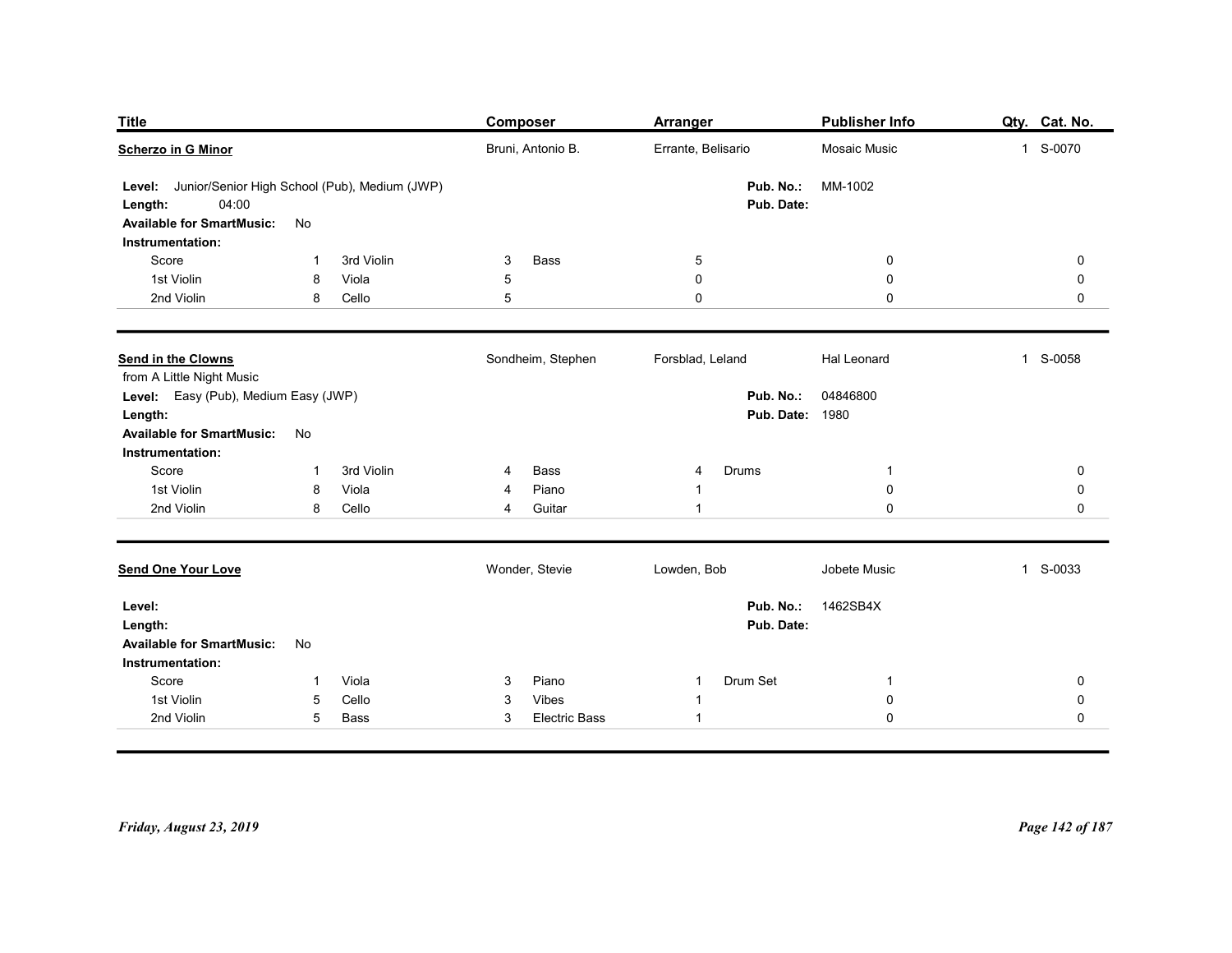| <b>Title</b>                                                                                                                  |                                             | <b>Composer</b>                                          | Arranger                                          | <b>Publisher Info</b>                                                        | Qty. Cat. No.                                  |
|-------------------------------------------------------------------------------------------------------------------------------|---------------------------------------------|----------------------------------------------------------|---------------------------------------------------|------------------------------------------------------------------------------|------------------------------------------------|
| Serenade<br>Level: Advanced (JWP)<br>22:00<br>Length:<br><b>Available for SmartMusic:</b>                                     | No                                          | Dvorak, Antonin                                          |                                                   | Edwin F. Kalmus<br>Pub. No.:<br>Pub. Date:                                   | 1 S-0105                                       |
| Instrumentation:<br>Violin I<br>Violin II<br>Viola<br>Violin I & II Only                                                      | Cello<br>19<br>Bass<br>$\overline{7}$<br>0  | $\overline{0}$<br>$\overline{0}$<br>$\mathbf 0$          | $\overline{0}$<br>$\boldsymbol{0}$<br>$\mathbf 0$ | $\bf{0}$<br>$\mathbf 0$<br>$\mathbf 0$                                       | $\pmb{0}$<br>$\pmb{0}$<br>$\mathbf 0$          |
| Serenade<br>Op. 48<br>Level:<br>26:00<br>Length:<br><b>Available for SmartMusic:</b><br>Instrumentation:<br>Score<br>Violin I | No<br>Viola<br>$\overline{1}$<br>Cello<br>8 | Tchaikovsky, Peter Ilich<br>$\overline{5}$<br>$\sqrt{5}$ | Soldan, Kurt<br>$\mathbf 0$<br>$\mathbf 0$        | C.F. Peters<br>4397<br>Pub. No.:<br>Pub. Date:<br>$\mathbf 0$<br>$\mathbf 0$ | 3 S-0100<br>$\mathbf 0$<br>$\mathsf{O}\xspace$ |
| Violin II<br>Set #3 missing<br>(1 of 1) Score<br>$(1 \text{ of } 3)$ Bass                                                     | Bass<br>8                                   | $\mathbf{3}$                                             | $\mathbf 0$                                       | $\mathbf 0$                                                                  | $\mathbf 0$                                    |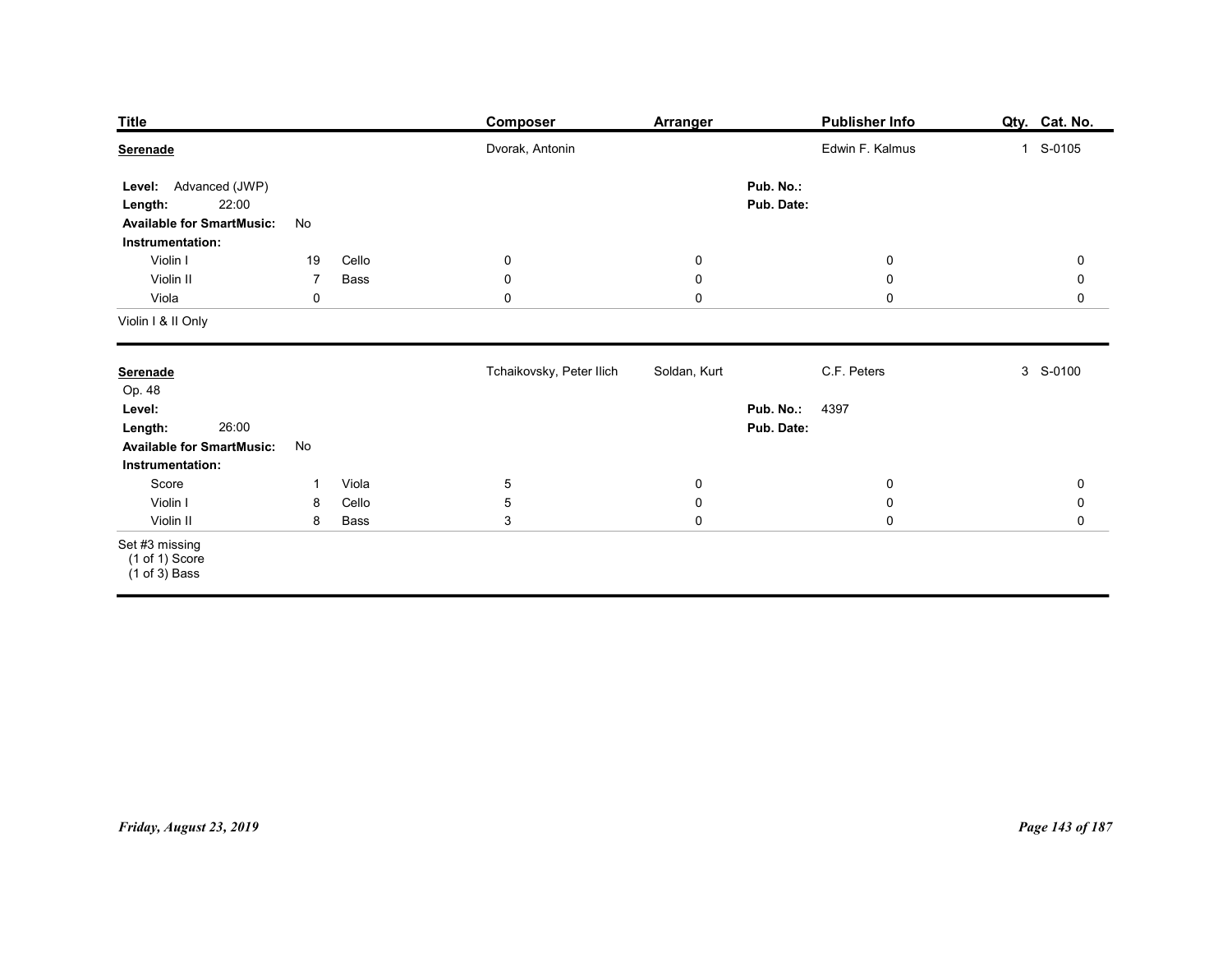| <b>Title</b><br><b>Serenade for String Orchestra</b><br>in E Minor, Op. 20<br>Level: Advanced (JWP), Advanced (SM)<br>15:00<br>Length: |                                                      | <b>Composer</b><br>Elgar, Edward | Arranger                                  | Pub. No.:<br>Pub. Date: | <b>Publisher Info</b><br>Edwin F. Kalmus/Luck's<br>Music Library<br>A1031 | Qty. Cat. No.<br>2 S-0158                  |
|----------------------------------------------------------------------------------------------------------------------------------------|------------------------------------------------------|----------------------------------|-------------------------------------------|-------------------------|---------------------------------------------------------------------------|--------------------------------------------|
| <b>Available for SmartMusic:</b><br>Instrumentation:                                                                                   | Yes                                                  |                                  |                                           |                         |                                                                           |                                            |
| Score<br>1st Violin<br>2nd Violin                                                                                                      | Viola<br>-1<br>Cello<br>8<br>8<br><b>String Bass</b> | $5\phantom{.0}$<br>5<br>5        | $\mathbf 0$<br>$\mathbf 0$<br>$\mathbf 0$ |                         | $\overline{0}$<br>$\mathbf 0$<br>$\mathbf 0$                              | $\mathbf 0$<br>$\mathbf 0$<br>$\mathsf{O}$ |
| Set #2 missing<br>$(1 of 1)$ Score<br>(1 of 5) String Bass                                                                             |                                                      |                                  |                                           |                         |                                                                           |                                            |
| <b>Serenade for String Orchestra</b><br>Op. 48                                                                                         |                                                      | Tchaikovsky, Peter Ilich         |                                           |                         | Breitkopf & Hartel                                                        | 2 S-0034                                   |
| Level:<br>28:00<br>Length:<br><b>Available for SmartMusic:</b><br>Instrumentation:                                                     | No                                                   |                                  |                                           | Pub. No.:<br>Pub. Date: | 4024                                                                      |                                            |
| Score<br>Violin I                                                                                                                      | Viola<br>$\overline{1}$<br>Cello<br>8                | $\overline{5}$<br>$\sqrt{5}$     | $\mathbf 0$<br>$\mathbf 0$                |                         | $\mathbf 0$<br>${\bf 0}$                                                  | $\mathbf 0$<br>$\mathbf 0$                 |
| Violin II                                                                                                                              | Bass<br>8                                            | $\sqrt{5}$                       | $\mathbf 0$                               |                         | $\mathbf 0$                                                               | $\mathbf 0$                                |
| Set #1 missing<br>$(1 of 1)$ Score                                                                                                     |                                                      |                                  |                                           |                         |                                                                           |                                            |
| Set #2 missing<br>(1 of 1) Score<br>$(1 \text{ of } 8)$ Violin I                                                                       |                                                      |                                  |                                           |                         |                                                                           |                                            |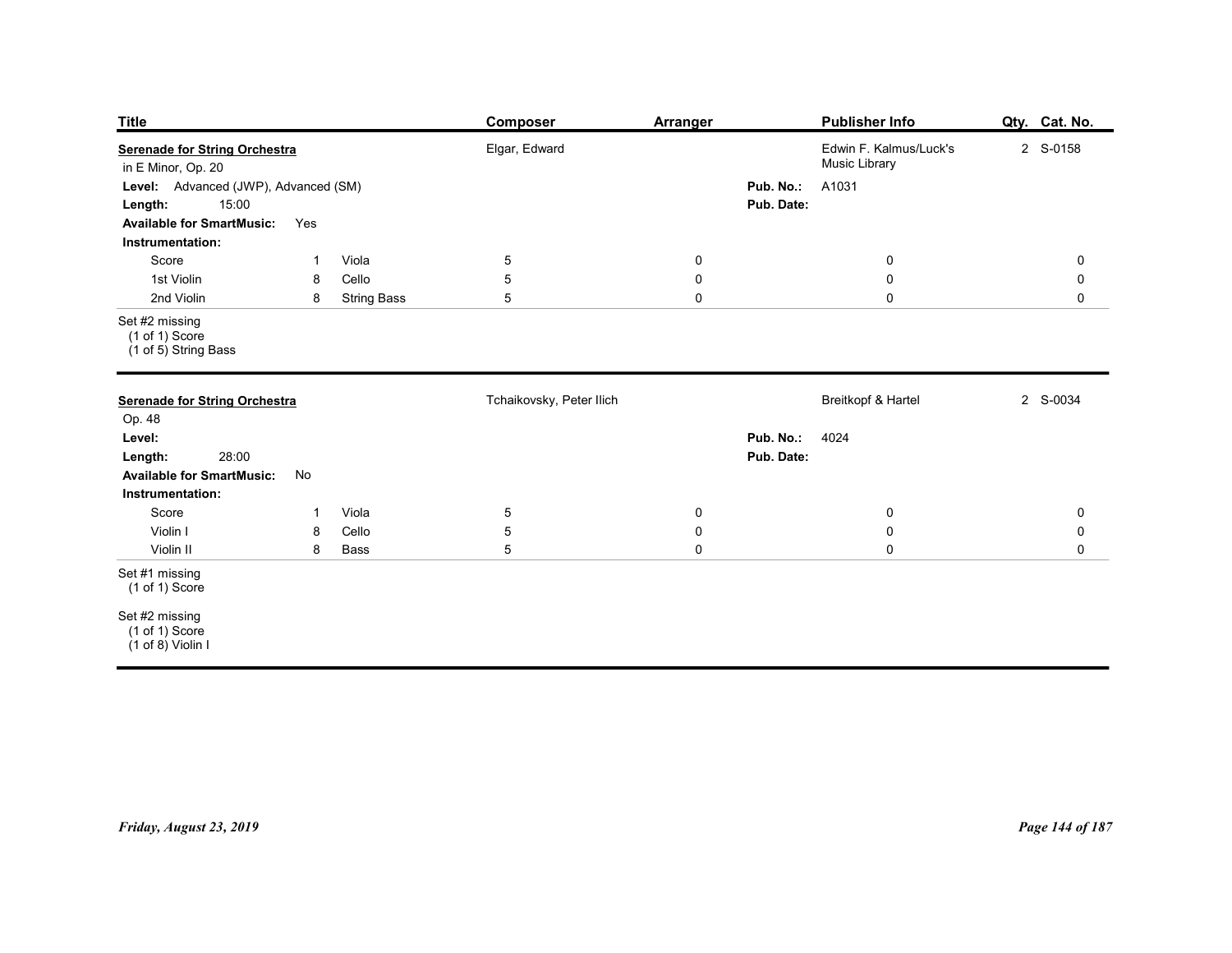| <b>Title</b>                                                                                                        |                     |                     | <b>Composer</b>               | <b>Arranger</b>                  | <b>Publisher Info</b>                            | Qty. Cat. No.          |
|---------------------------------------------------------------------------------------------------------------------|---------------------|---------------------|-------------------------------|----------------------------------|--------------------------------------------------|------------------------|
| <b>Serenade For Strings</b>                                                                                         |                     |                     | Dvorak, Antonin               |                                  | Edwin F. Kalmus                                  | 3 S-0274               |
| Op. 22 / B. 52<br>Level: Advanced (JWP)<br>22:00<br>Length:<br><b>Available for SmartMusic:</b><br>Instrumentation: |                     |                     |                               |                                  | Pub. No.:<br>A1028<br>Pub. Date:                 |                        |
| Score<br>Violin I                                                                                                   | -1<br>8             | Viola<br>Cello      | $\overline{5}$<br>$5\,$       | $\overline{0}$<br>$\overline{0}$ | $\bf{0}$<br>$\mathbf 0$                          | 0<br>0                 |
| Violin II<br>Set #3 missing<br>$(2 \text{ of } 8)$ Violin I<br>(1 of 8) Violin II<br>(3 of 5) Cello and Bass        | 8                   | Bass                | $5\phantom{.0}$               | $\mathbf 0$                      | $\mathbf 0$                                      | $\mathsf{O}$           |
| <b>Serenade for Strings</b>                                                                                         |                     |                     | Suk, Josef                    |                                  | Edwin F. Kalmus                                  | 2 S-0112               |
| Level: Advanced (JWP)<br>25:00<br>Length:<br><b>Available for SmartMusic:</b><br>Instrumentation:                   | No                  |                     |                               |                                  | <b>Pub. No.: A1079</b><br><b>Pub. Date: 1988</b> |                        |
| Score<br>Violin I                                                                                                   | $\overline{1}$<br>8 | Violin III<br>Cello | $5\phantom{.0}$<br>$\sqrt{5}$ | $\mathbf 0$<br>$\pmb{0}$         | $\mathbf 0$<br>$\mathbf 0$                       | $\pmb{0}$<br>$\pmb{0}$ |
| Violin II                                                                                                           | 8                   | Bass                | $\overline{5}$                | $\pmb{0}$                        | $\pmb{0}$                                        | $\mathsf{O}\xspace$    |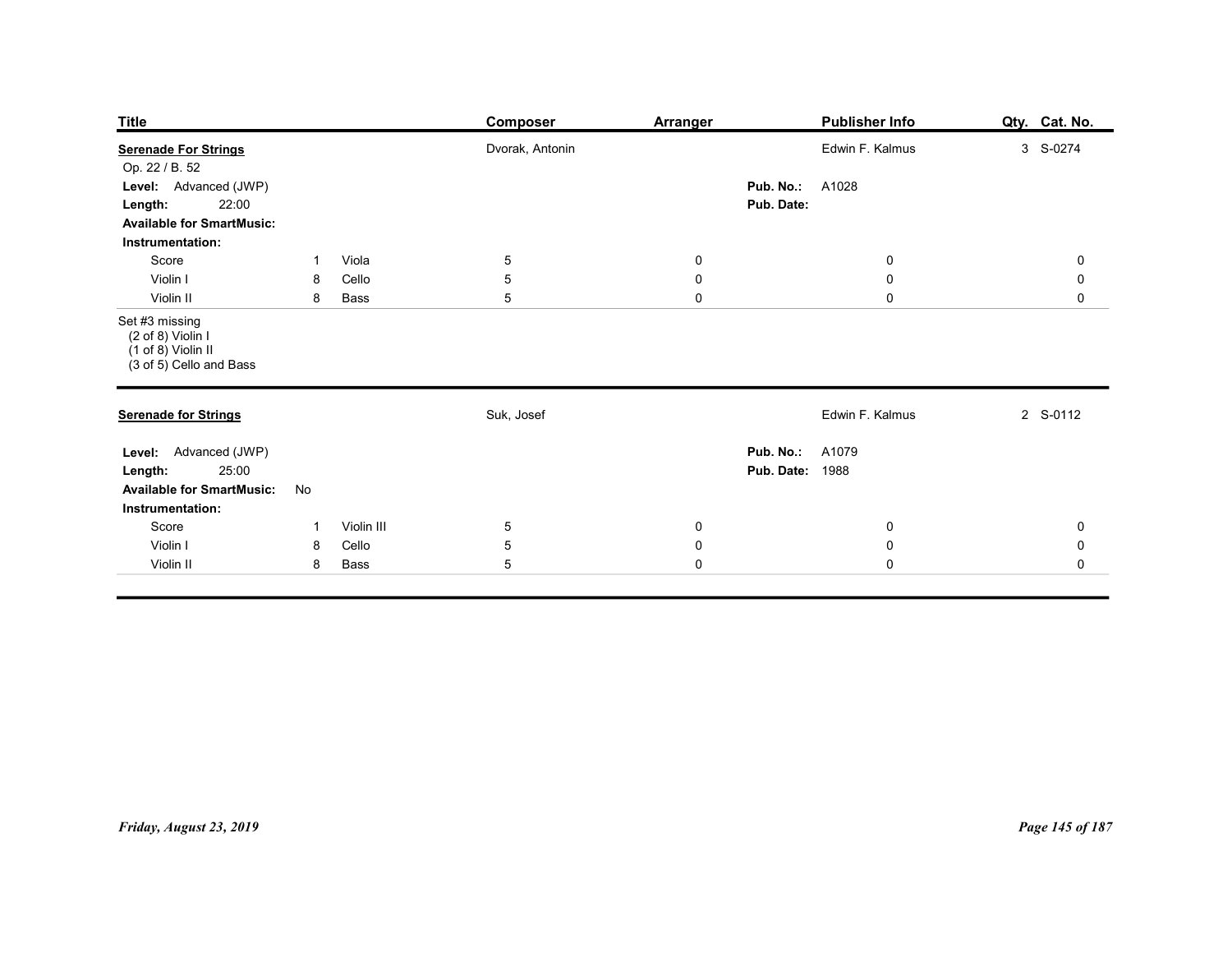| <b>Title</b>                                                                                                                                                                                                                                                                                                                          | Composer                 | <b>Arranger</b>        | <b>Publisher Info</b>          | Qty. Cat. No.    |
|---------------------------------------------------------------------------------------------------------------------------------------------------------------------------------------------------------------------------------------------------------------------------------------------------------------------------------------|--------------------------|------------------------|--------------------------------|------------------|
| <b>Serenade for Strings</b>                                                                                                                                                                                                                                                                                                           | Tchaikovsky, Peter Ilich |                        | Edwin F. Kalmus                | 6 S-0035         |
| aka Serenade in C<br>Op. 48<br>Advanced (JWP)                                                                                                                                                                                                                                                                                         |                          | Pub. No.:              | A 1085                         |                  |
| Level:<br>32:00<br>Length:<br><b>Available for SmartMusic:</b>                                                                                                                                                                                                                                                                        |                          | Pub. Date:             |                                |                  |
| No<br>Instrumentation:                                                                                                                                                                                                                                                                                                                |                          |                        |                                |                  |
| Viola<br>Score<br>-1<br>Cello<br>Violin I<br>8                                                                                                                                                                                                                                                                                        | 5<br>5                   | 0<br>$\pmb{0}$         | $\mathbf 0$<br>$\pmb{0}$       | 0<br>0           |
| Violin II<br>Bass<br>8<br>Set #3 missing                                                                                                                                                                                                                                                                                              | $\overline{4}$           | $\pmb{0}$              | $\mathbf 0$                    | $\mathbf 0$      |
| (1 of 1) Score                                                                                                                                                                                                                                                                                                                        |                          |                        |                                |                  |
| Set #4 missing<br>(1 of 1) Score                                                                                                                                                                                                                                                                                                      |                          |                        |                                |                  |
| Set #5 missing<br>$(1 of 1)$ Score                                                                                                                                                                                                                                                                                                    |                          |                        |                                |                  |
| Set #6 missing<br>(1 of 1) Score                                                                                                                                                                                                                                                                                                      |                          |                        |                                |                  |
|                                                                                                                                                                                                                                                                                                                                       |                          |                        |                                |                  |
| <b>Serenade for Strings</b><br>Waltz - 2nd Movement                                                                                                                                                                                                                                                                                   | Tchaikovsky, Peter Ilich | Del Borgo, Elliot      | Kendor Music                   | 2 S-0191         |
| Level: Grade 3 (Pub), Medium Easy (JWP)<br>02:05<br>Length:                                                                                                                                                                                                                                                                           |                          | Pub. No.:              | 9874<br><b>Pub. Date: 1991</b> |                  |
| No<br><b>Available for SmartMusic:</b><br>Instrumentation:                                                                                                                                                                                                                                                                            |                          |                        |                                |                  |
| Score<br>Viola<br>$\overline{1}$                                                                                                                                                                                                                                                                                                      | $5\phantom{.0}$          | $\overline{0}$         | $\mathbf 0$                    | 0                |
| 1st Violin<br>Cello<br>8<br>2nd Violin<br>Bass<br>8                                                                                                                                                                                                                                                                                   | 5<br>5                   | $\pmb{0}$<br>$\pmb{0}$ | $\pmb{0}$<br>$\mathbf 0$       | 0<br>$\mathbf 0$ |
| Set #2 missing                                                                                                                                                                                                                                                                                                                        |                          |                        |                                |                  |
| (1 of 5) Viola                                                                                                                                                                                                                                                                                                                        |                          |                        |                                |                  |
| Now available in four separate movements for grade III string orchestras, this incomparable Tchaikovsky masterwork will provide a very positive musical experience for your<br>developing players! Each of the four movements, Pe<br>movements. This is good, solid program material that you will want to use year after year! (JWP) |                          |                        |                                |                  |
|                                                                                                                                                                                                                                                                                                                                       |                          |                        |                                |                  |
| Friday, August 23, 2019                                                                                                                                                                                                                                                                                                               |                          |                        |                                |                  |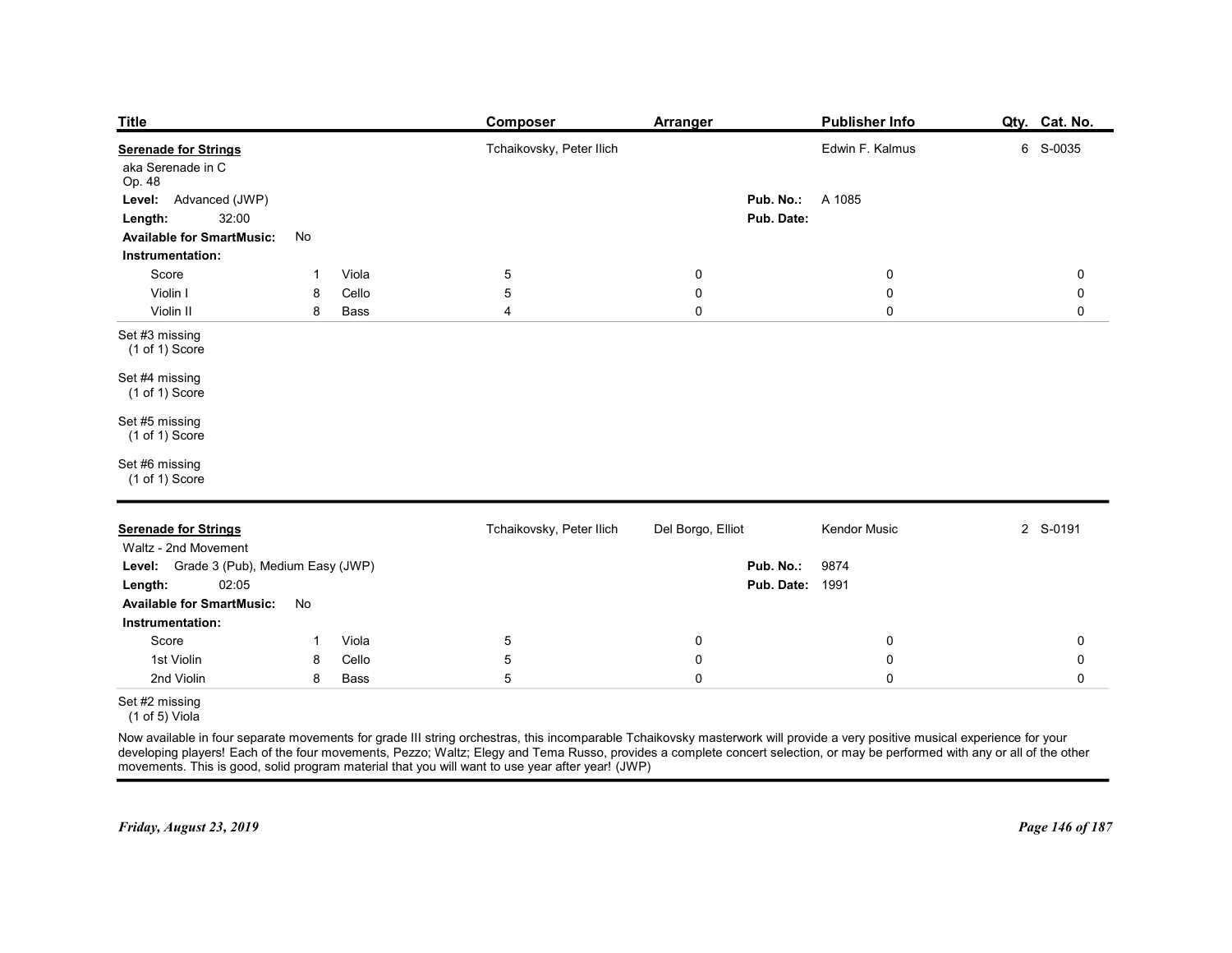| <b>Title</b>                                                         |                                     | <b>Composer</b>          | <b>Arranger</b>         | Publisher Info                                                                                                                                                               | Qty. Cat. No.   |
|----------------------------------------------------------------------|-------------------------------------|--------------------------|-------------------------|------------------------------------------------------------------------------------------------------------------------------------------------------------------------------|-----------------|
| <b>Serenade for Strings</b>                                          |                                     | Washburn, Robert         |                         | <b>Oxford University Press</b>                                                                                                                                               | 2 S-0110        |
|                                                                      |                                     |                          |                         |                                                                                                                                                                              |                 |
| Level: Easy (Pub), Advanced (JWP), Advanced (SM)<br>08:00<br>Length: |                                     |                          | Pub. No.:<br>Pub. Date: | 92.704                                                                                                                                                                       |                 |
| <b>Available for SmartMusic:</b>                                     | Yes                                 |                          |                         |                                                                                                                                                                              |                 |
| Instrumentation:                                                     |                                     |                          |                         |                                                                                                                                                                              |                 |
| Score                                                                | Viola<br>-1                         | 5                        | 0                       | 0                                                                                                                                                                            | 0               |
| Violin I<br>Violin II                                                | Cello<br>8<br>8<br>Bass             | 5<br>5                   | 0<br>0                  | 0<br>0                                                                                                                                                                       | 0<br>0          |
|                                                                      |                                     |                          |                         |                                                                                                                                                                              |                 |
|                                                                      |                                     |                          |                         |                                                                                                                                                                              |                 |
| <b>Serenade for Strings - Elegy</b><br>3rd Movement                  |                                     | Tchaikovsky, Peter Ilich | Del Borgo, Elliot       | Kendor Music                                                                                                                                                                 | 3 S-0131        |
| Level: Grade 3 (Pub), Medium Easy (JWP)                              |                                     |                          |                         | Pub. No.: 9875                                                                                                                                                               |                 |
| <b>Length:</b> 03:25                                                 |                                     |                          |                         | Pub. Date:                                                                                                                                                                   |                 |
| <b>Available for SmartMusic:</b>                                     | No                                  |                          |                         |                                                                                                                                                                              |                 |
| Instrumentation:<br>Score                                            | Viola<br>$\overline{1}$             | $\,$ 5 $\,$              | 0                       | $\mathbf 0$                                                                                                                                                                  | 0               |
| 1st Violin                                                           | Cello<br>8                          | 5                        | $\pmb{0}$               | $\pmb{0}$                                                                                                                                                                    | 0               |
| 2nd Violin                                                           | Bass<br>8                           | 5                        | $\pmb{0}$               | $\pmb{0}$                                                                                                                                                                    | 0               |
|                                                                      |                                     |                          |                         |                                                                                                                                                                              |                 |
| She Will Hang the Night With Stars                                   |                                     | Hofeldt, William         |                         | Neil A. Kjos                                                                                                                                                                 | 1 S-0375        |
| Level: Grade 3 (Pub), Medium (JWP)                                   |                                     |                          | Pub. No.:               | SO379C                                                                                                                                                                       |                 |
| 04:37<br>Length:                                                     |                                     |                          |                         | <b>Pub. Date: 2016</b>                                                                                                                                                       |                 |
| <b>Available for SmartMusic:</b>                                     |                                     |                          |                         |                                                                                                                                                                              |                 |
| Instrumentation:                                                     |                                     |                          |                         |                                                                                                                                                                              |                 |
| Score<br>1st Violin                                                  | Viola<br>$\mathbf{1}$<br>Cello<br>8 | $\,$ 5 $\,$<br>5         | $\mathbf 0$<br>0        | $\boldsymbol{0}$<br>$\boldsymbol{0}$                                                                                                                                         | 0<br>0          |
| 2nd Violin                                                           | 8<br><b>String Bass</b>             | 5                        | $\pmb{0}$               | $\mathbf 0$                                                                                                                                                                  | 0               |
| Shifting work during octave divisi moments. (Pub)                    |                                     |                          |                         | William Hofeldt's inspiration comes from the Oscar Wilde poem with the same name. It's sheer depth and beauty is clearly Hofeldt at his best, once again. G Major. 3/4 time. |                 |
|                                                                      |                                     |                          |                         |                                                                                                                                                                              |                 |
|                                                                      |                                     |                          |                         |                                                                                                                                                                              |                 |
| Friday, August 23, 2019                                              |                                     |                          |                         |                                                                                                                                                                              | Page 147 of 187 |
|                                                                      |                                     |                          |                         |                                                                                                                                                                              |                 |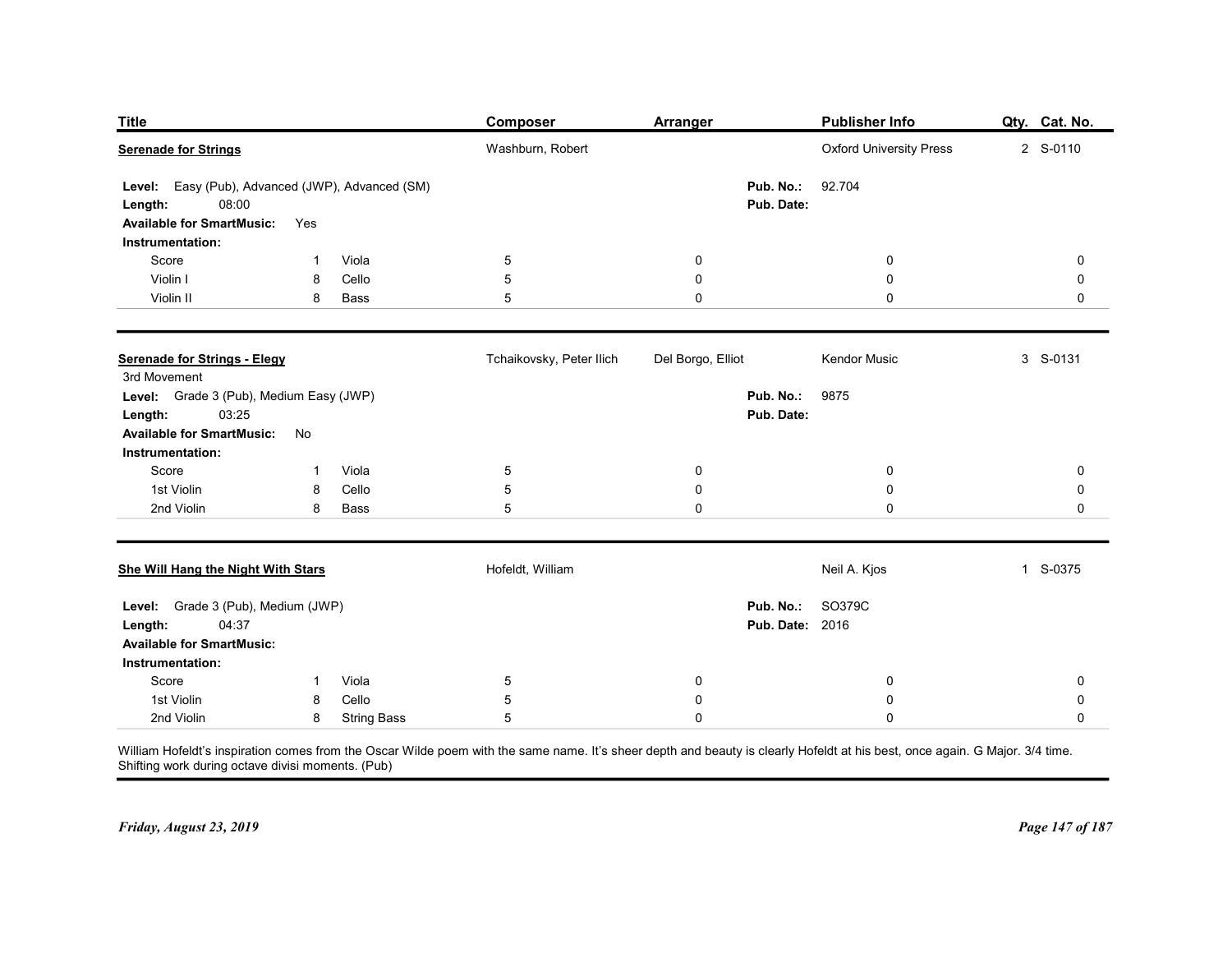| <b>Title</b>                                                                                                                                                                                                            |        |                       | Composer                 |                           | <b>Arranger</b> |                        | <b>Publisher Info</b>      | Qty. Cat. No.            |
|-------------------------------------------------------------------------------------------------------------------------------------------------------------------------------------------------------------------------|--------|-----------------------|--------------------------|---------------------------|-----------------|------------------------|----------------------------|--------------------------|
| <b>Shepherd's Hey</b>                                                                                                                                                                                                   |        |                       |                          | Grainger, Percy Aldridge  | Dackow, Sandra  |                        | Tempo Press                | S-0240<br>$\overline{4}$ |
| Grade 3 (Pub), Medium (JWP)<br>Level:                                                                                                                                                                                   |        |                       |                          |                           |                 | Pub. No.:              | 10250107                   |                          |
| 02:00<br>Length:                                                                                                                                                                                                        |        |                       |                          |                           |                 | Pub. Date:             | 1999                       |                          |
| <b>Available for SmartMusic:</b>                                                                                                                                                                                        | No     |                       |                          |                           |                 |                        |                            |                          |
| Instrumentation:                                                                                                                                                                                                        |        |                       |                          |                           |                 |                        |                            |                          |
| Score                                                                                                                                                                                                                   |        | Violin III            | Viola<br>5               |                           | 5               | Contrabass             | 5                          | 0                        |
| Violin I<br>Violin II                                                                                                                                                                                                   | 5<br>5 | Violin IV<br>Violin V | Cello I<br>5<br>3        | Cello II                  | 5<br>5          | Piano                  | -1<br>$\mathbf 0$          | 0<br>0                   |
| Set #4 missing<br>(1 of 5) Violin I                                                                                                                                                                                     |        |                       |                          |                           |                 |                        |                            |                          |
| (1 of 5) Violin II                                                                                                                                                                                                      |        |                       |                          |                           |                 |                        |                            |                          |
| The unusual scoring of Graingers's original morris dance tune has been retained, with some adjustments, in this arrangement creating many layers of counterpoint, all of which<br>are engaging and not difficult. (Pub) |        |                       |                          |                           |                 |                        |                            |                          |
|                                                                                                                                                                                                                         |        |                       |                          |                           |                 |                        |                            |                          |
| <b>Shut Up and Dance</b>                                                                                                                                                                                                |        |                       | McMahon, Ryan, et al     | Berger, Ben; Maiman, Eli; | Moore, Larry    |                        | Hal Leonard                | 1 S-0384                 |
| Level: Grade 3 to 4 (Pub), Medium Easy (JWP)                                                                                                                                                                            |        |                       |                          |                           |                 | Pub. No.:              | HL04491621                 |                          |
| Length:                                                                                                                                                                                                                 |        |                       |                          |                           |                 | <b>Pub. Date: 2014</b> |                            |                          |
| <b>Available for SmartMusic:</b>                                                                                                                                                                                        |        |                       |                          |                           |                 |                        |                            |                          |
|                                                                                                                                                                                                                         |        |                       |                          |                           |                 |                        |                            |                          |
| Instrumentation:                                                                                                                                                                                                        |        | Violin 3              | Bass                     |                           |                 |                        | 0                          | 0                        |
| Score<br>Violin 1                                                                                                                                                                                                       | 8      | Viola                 | Piano<br>Percussion<br>4 |                           |                 |                        | $\mathbf 0$<br>$\mathbf 0$ | 0                        |

### Set #4 missing

| Level: Grade 3 (Pub), Medium (JWP)<br>02:00<br>Length:                                                                                                                                                                                             |              |            |   |                                                   |                         | Pub. No.:<br><b>Pub. Date: 1999</b> | 10250107    |             |
|----------------------------------------------------------------------------------------------------------------------------------------------------------------------------------------------------------------------------------------------------|--------------|------------|---|---------------------------------------------------|-------------------------|-------------------------------------|-------------|-------------|
| <b>Available for SmartMusic:</b>                                                                                                                                                                                                                   | No           |            |   |                                                   |                         |                                     |             |             |
| Instrumentation:                                                                                                                                                                                                                                   |              |            |   |                                                   |                         |                                     |             |             |
| Score                                                                                                                                                                                                                                              | -1           | Violin III | 5 | Viola                                             | 5                       | Contrabass                          | 5           | 0           |
| Violin I                                                                                                                                                                                                                                           | 5            | Violin IV  | 5 | Cello I                                           | 5                       | Piano                               |             | $\mathbf 0$ |
| Violin II                                                                                                                                                                                                                                          | 5            | Violin V   | 3 | Cello II                                          | 5                       |                                     | 0           | $\mathsf 0$ |
| Set #4 missing<br>$(1 of 5)$ Violin I<br>(1 of 5) Violin II                                                                                                                                                                                        |              |            |   |                                                   |                         |                                     |             |             |
| The unusual scoring of Graingers's original morris dance tune has been retained, with some adjustments, in this arrangement creating many layers of counterpoint, all of which<br>are engaging and not difficult. (Pub)                            |              |            |   |                                                   |                         |                                     |             |             |
| <b>Shut Up and Dance</b>                                                                                                                                                                                                                           |              |            |   | Berger, Ben; Maiman, Eli;<br>McMahon, Ryan, et al | Moore, Larry            |                                     | Hal Leonard | 1 S-0384    |
| Level: Grade 3 to 4 (Pub), Medium Easy (JWP)                                                                                                                                                                                                       |              |            |   |                                                   |                         | Pub. No.:                           | HL04491621  |             |
| Length:                                                                                                                                                                                                                                            |              |            |   |                                                   |                         | <b>Pub. Date: 2014</b>              |             |             |
| <b>Available for SmartMusic:</b>                                                                                                                                                                                                                   |              |            |   |                                                   |                         |                                     |             |             |
| Instrumentation:                                                                                                                                                                                                                                   |              |            |   |                                                   |                         |                                     |             |             |
| Score                                                                                                                                                                                                                                              | $\mathbf{1}$ | Violin 3   | 4 | Bass                                              | 4                       |                                     | 0           | 0           |
|                                                                                                                                                                                                                                                    |              |            |   | Piano                                             | $\overline{\mathbf{1}}$ |                                     | 0           | $\mathbf 0$ |
| Violin 1                                                                                                                                                                                                                                           | 8            | Viola      | 4 |                                                   |                         |                                     |             |             |
| Violin 2                                                                                                                                                                                                                                           | 8            | Cello      | 4 | Percussion                                        | -1                      |                                     | $\Omega$    | $\mathbf 0$ |
| Recorded by American pop group Walk The Moon, this upbeat rock hit has already demonstrated remarkable longevity. Carefully crafted for string groups, this lively tune is fun<br>for all players, and sure to be a great student motivator. (Pub) |              |            |   |                                                   |                         |                                     |             |             |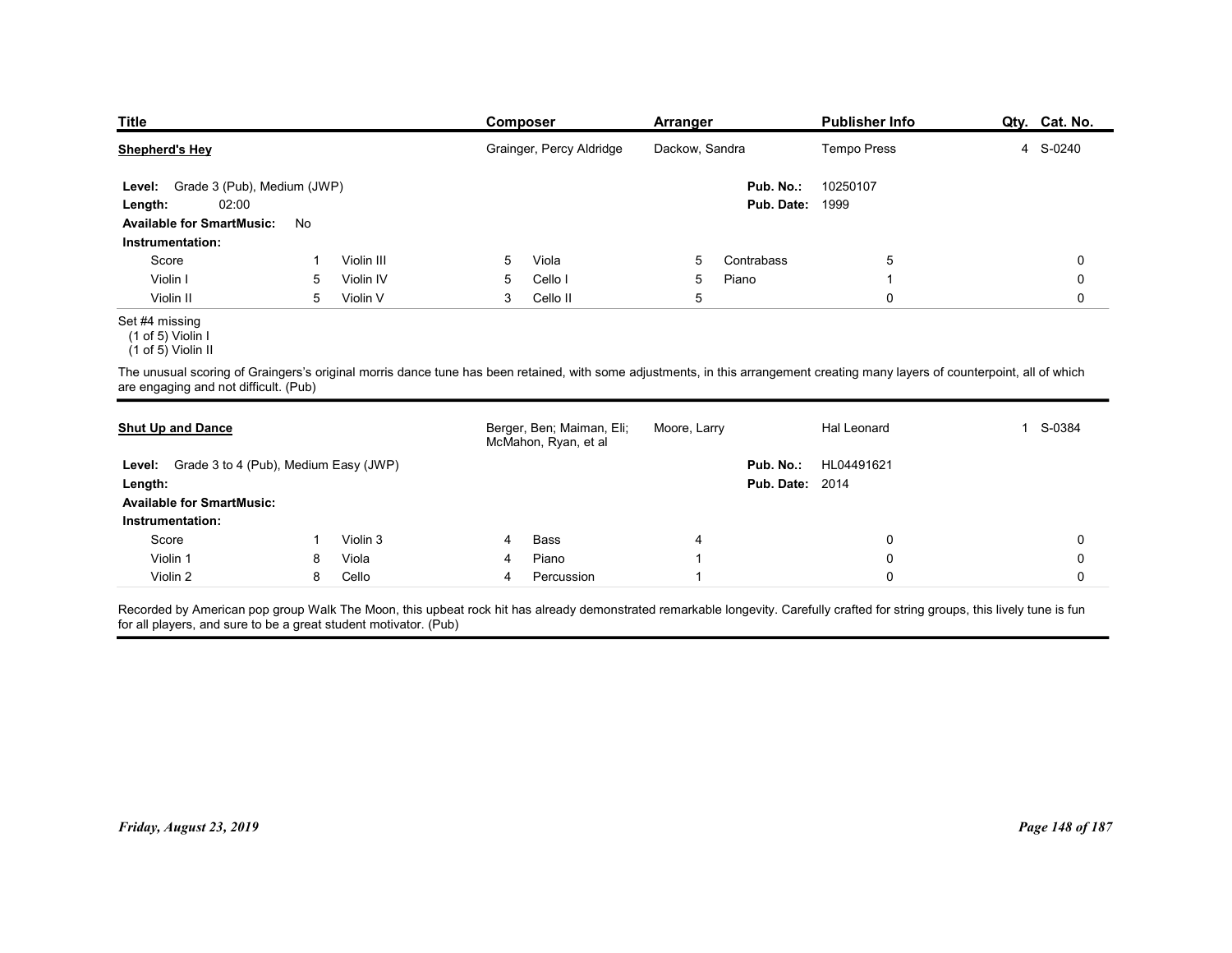| <b>Title</b>                                                                         |     |                                             | <b>Composer</b>                                                                                                                                                               | <b>Arranger</b>  |                        | <b>Publisher Info</b>          | Qty. Cat. No. |
|--------------------------------------------------------------------------------------|-----|---------------------------------------------|-------------------------------------------------------------------------------------------------------------------------------------------------------------------------------|------------------|------------------------|--------------------------------|---------------|
| <b>Simple Symphony</b>                                                               |     |                                             | Britten, Benjamin                                                                                                                                                             |                  |                        | <b>Oxford University Press</b> | 5 S-0036      |
| Boisterous Bourree / Playful Pizzicato / Sentimental Saraband<br>/ Frolicsome Finale |     |                                             |                                                                                                                                                                               |                  |                        |                                |               |
| Level:                                                                               |     | Medium Advanced (JWP), Medium Advanced (SM) |                                                                                                                                                                               |                  | Pub. No.:              | 9780193619319                  |               |
| 16:00<br>Length:                                                                     |     |                                             |                                                                                                                                                                               |                  | <b>Pub. Date: 1963</b> |                                |               |
| <b>Available for SmartMusic:</b>                                                     | Yes |                                             |                                                                                                                                                                               |                  |                        |                                |               |
| Instrumentation:<br>Score                                                            | -1  | Viola                                       | 4                                                                                                                                                                             | $\boldsymbol{0}$ |                        | 0                              | 0             |
| Violin I                                                                             | 8   | Cello                                       | 4                                                                                                                                                                             | $\mathbf 0$      |                        | $\boldsymbol{0}$               | 0             |
| Violin II                                                                            | 8   | Bass                                        | $\overline{4}$                                                                                                                                                                | $\mathbf 0$      |                        | $\mathbf 0$                    | $\mathbf 0$   |
| Set #3 missing<br>(1 of 1) Score                                                     |     |                                             |                                                                                                                                                                               |                  |                        |                                |               |
| Set #4 missing<br>(1 of 1) Score                                                     |     |                                             |                                                                                                                                                                               |                  |                        |                                |               |
| Set #5 missing<br>(1 of 1) Score                                                     |     |                                             |                                                                                                                                                                               |                  |                        |                                |               |
|                                                                                      |     |                                             | Set in the style of a baroque dance suite, Britten's famous work for strings is actually based upon musical themes he composed in his childhood. The movements are Boisterous |                  |                        |                                |               |
|                                                                                      |     |                                             | Bouree; Playful Pizzicato; Sentimental Sarabande and Frolicsome Finale. Every string orchestra should try this gem of the literature! (JWP)                                   |                  |                        |                                |               |
| <b>Sinfonia</b>                                                                      |     |                                             | Bach, Johann Sebastian                                                                                                                                                        | Farago, Frank    |                        | Belwin-Mills                   | 2 S-0037      |
| Level:                                                                               |     |                                             |                                                                                                                                                                               |                  | Pub. No.:              | <b>BSO 37</b>                  |               |
| Length:                                                                              |     |                                             |                                                                                                                                                                               |                  | Pub. Date:             |                                |               |
| <b>Available for SmartMusic:</b>                                                     | No  |                                             |                                                                                                                                                                               |                  |                        |                                |               |
| Instrumentation:                                                                     |     |                                             |                                                                                                                                                                               |                  |                        |                                |               |

# Set #5 missing

|     |                                                                      |                         |                | <b>Pub. Date: 1963</b> |                                                                                                                                                                                                                                                                                                                                                         |
|-----|----------------------------------------------------------------------|-------------------------|----------------|------------------------|---------------------------------------------------------------------------------------------------------------------------------------------------------------------------------------------------------------------------------------------------------------------------------------------------------------------------------------------------------|
| Yes |                                                                      |                         |                |                        |                                                                                                                                                                                                                                                                                                                                                         |
|     |                                                                      |                         |                |                        |                                                                                                                                                                                                                                                                                                                                                         |
| -1  | Viola                                                                | 4                       | 0              | 0                      | 0                                                                                                                                                                                                                                                                                                                                                       |
| 8   | Cello                                                                | $\overline{4}$          | $\pmb{0}$      | $\pmb{0}$              | $\pmb{0}$                                                                                                                                                                                                                                                                                                                                               |
| 8   | Bass                                                                 | $\overline{\mathbf{4}}$ | $\mathbf 0$    | $\mathsf{O}$           | $\mathsf 0$                                                                                                                                                                                                                                                                                                                                             |
|     |                                                                      |                         |                |                        |                                                                                                                                                                                                                                                                                                                                                         |
|     |                                                                      |                         |                |                        |                                                                                                                                                                                                                                                                                                                                                         |
|     |                                                                      |                         |                |                        |                                                                                                                                                                                                                                                                                                                                                         |
|     |                                                                      |                         |                |                        |                                                                                                                                                                                                                                                                                                                                                         |
|     |                                                                      | Bach, Johann Sebastian  | Farago, Frank  | Belwin-Mills           | 2 S-0037                                                                                                                                                                                                                                                                                                                                                |
|     |                                                                      |                         |                | <b>BSO 37</b>          |                                                                                                                                                                                                                                                                                                                                                         |
|     |                                                                      |                         |                |                        |                                                                                                                                                                                                                                                                                                                                                         |
| No  |                                                                      |                         |                |                        |                                                                                                                                                                                                                                                                                                                                                         |
|     |                                                                      |                         |                |                        |                                                                                                                                                                                                                                                                                                                                                         |
| -1  | 3rd Violin                                                           | Bass<br>$\mathbf{1}$    | 3              | 0                      | 0                                                                                                                                                                                                                                                                                                                                                       |
| 5   | Viola                                                                | Piano<br>$\mathbf{3}$   | $\overline{1}$ | $\mathbf 0$            | $\mathbf 0$                                                                                                                                                                                                                                                                                                                                             |
| 5   | Cello                                                                | $\mathbf{3}$            | $\mathbf 0$    | $\mathbf 0$            | $\mathbf 0$                                                                                                                                                                                                                                                                                                                                             |
|     |                                                                      |                         |                |                        |                                                                                                                                                                                                                                                                                                                                                         |
|     | <b>Available for SmartMusic:</b><br><b>Available for SmartMusic:</b> |                         |                |                        | Set in the style of a baroque dance suite, Britten's famous work for strings is actually based upon musical themes he composed in his childhood. The movements are Boisterous<br>Bouree; Playful Pizzicato; Sentimental Sarabande and Frolicsome Finale. Every string orchestra should try this gem of the literature! (JWP)<br>Pub. No.:<br>Pub. Date: |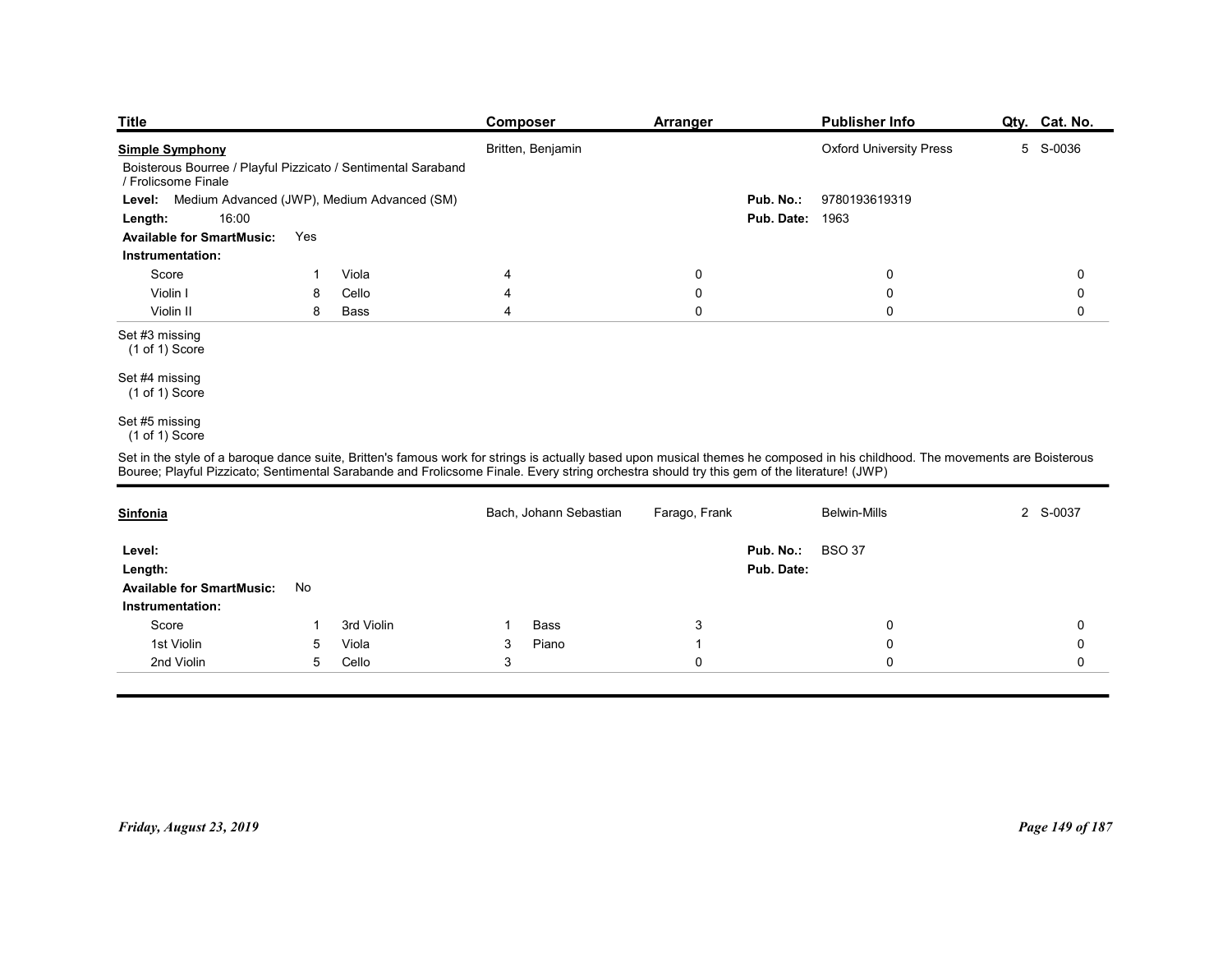| <b>Title</b>                                                                                                                                                                                                                                                                                                                                                                                                   |    |            | Composer           | Arranger                                  |                         | <b>Publisher Info</b> | Qty. Cat. No. |
|----------------------------------------------------------------------------------------------------------------------------------------------------------------------------------------------------------------------------------------------------------------------------------------------------------------------------------------------------------------------------------------------------------------|----|------------|--------------------|-------------------------------------------|-------------------------|-----------------------|---------------|
| Sinfonia in G                                                                                                                                                                                                                                                                                                                                                                                                  |    |            | Del Borgo, Elliot  |                                           |                         | Kendor Music          | 3 S-0225      |
| Grade 2 (Pub), Easy (JWP), Level 2 (NYSSMA)<br>Level:                                                                                                                                                                                                                                                                                                                                                          |    |            |                    |                                           | Pub. No.:               | 09465                 |               |
| 05:10<br>Length:<br><b>Available for SmartMusic:</b>                                                                                                                                                                                                                                                                                                                                                           | No |            |                    |                                           | Pub. Date:              | 1991                  |               |
| Instrumentation:                                                                                                                                                                                                                                                                                                                                                                                               |    |            |                    |                                           |                         |                       |               |
| Score                                                                                                                                                                                                                                                                                                                                                                                                          |    | 3rd Violin | Bass<br>3          | $\sqrt{5}$                                |                         | 0                     | 0             |
| 1st Violin                                                                                                                                                                                                                                                                                                                                                                                                     | 8  | Viola      | 5                  | $\mathbf 0$                               |                         | $\mathbf 0$           | 0             |
| 2nd Violin                                                                                                                                                                                                                                                                                                                                                                                                     | 8  | Cello      | 5                  | $\mathbf 0$                               |                         | $\mathbf 0$           | 0             |
| Set #3 missing<br>(2 of 5) Viola<br>$(1 of 5)$ Cello                                                                                                                                                                                                                                                                                                                                                           |    |            |                    |                                           |                         |                       |               |
| Recreating the stylistic and formal ideals of the early Classical symphonic format, this rewarding original features vigorous opening and closing themes with a gentle, lyrical theme<br>between. Even at softer dynamic levels, Del Borgo says that tone should be strong and well-focused, and the finale should be played with great energy and conviction. Perfect as<br>a concert opener or closer! (Pub) |    |            |                    |                                           |                         |                       |               |
| Sinfonia IX (Sinfonie in C)                                                                                                                                                                                                                                                                                                                                                                                    |    |            | Mendelssohn, Felix | Wolff, Hellmuth Christian;<br>Draw, Lucas |                         | Edwin F. Kalmus       | 3 S-0139      |
| Level:                                                                                                                                                                                                                                                                                                                                                                                                         |    |            |                    |                                           | <b>Pub. No.: A 7749</b> |                       |               |
| 26:00<br>Length:                                                                                                                                                                                                                                                                                                                                                                                               |    |            |                    |                                           | Pub. Date:              |                       |               |

### Set #3 missing

| Sinfonia in G                                                 |                |            | Del Borgo, Elliot                                                                                                                                                                                                                |                                           | Kendor Music    | 3 S-0225        |
|---------------------------------------------------------------|----------------|------------|----------------------------------------------------------------------------------------------------------------------------------------------------------------------------------------------------------------------------------|-------------------------------------------|-----------------|-----------------|
| Level: Grade 2 (Pub), Easy (JWP), Level 2 (NYSSMA)            |                |            |                                                                                                                                                                                                                                  | Pub. No.:                                 | 09465           |                 |
| 05:10<br>Length:                                              |                |            |                                                                                                                                                                                                                                  | <b>Pub. Date: 1991</b>                    |                 |                 |
| Available for SmartMusic: No                                  |                |            |                                                                                                                                                                                                                                  |                                           |                 |                 |
| Instrumentation:                                              |                |            |                                                                                                                                                                                                                                  |                                           |                 |                 |
| Score                                                         | -1             | 3rd Violin | <b>Bass</b><br>3                                                                                                                                                                                                                 | $\overline{5}$                            | $\mathbf 0$     | $\pmb{0}$       |
| 1st Violin                                                    | 8              | Viola      | 5                                                                                                                                                                                                                                | $\mathbf 0$                               | 0               | $\pmb{0}$       |
| 2nd Violin                                                    | 8              | Cello      | $5\phantom{.0}$                                                                                                                                                                                                                  | $\mathbf 0$                               | $\mathbf 0$     | $\mathsf 0$     |
| Set #3 missing<br>(2 of 5) Viola<br>$(1 \text{ of } 5)$ Cello |                |            |                                                                                                                                                                                                                                  |                                           |                 |                 |
| a concert opener or closer! (Pub)                             |                |            | Recreating the stylistic and formal ideals of the early Classical symphonic format, this rewarding original features vigorous opening and closing themes with a gentle, lyrical theme<br>between. Even at softer dynamic levels, |                                           |                 |                 |
| Sinfonia IX (Sinfonie in C)                                   |                |            | Mendelssohn, Felix                                                                                                                                                                                                               | Wolff, Hellmuth Christian;<br>Draw, Lucas | Edwin F. Kalmus | 3 S-0139        |
| Level:                                                        |                |            |                                                                                                                                                                                                                                  | Pub. No.:                                 | A 7749          |                 |
| 26:00<br>Length:                                              |                |            |                                                                                                                                                                                                                                  | Pub. Date:                                |                 |                 |
| <b>Available for SmartMusic:</b>                              | No             |            |                                                                                                                                                                                                                                  |                                           |                 |                 |
| Instrumentation:                                              |                |            |                                                                                                                                                                                                                                  |                                           |                 |                 |
| Score                                                         | $\overline{1}$ | Viola I    | 4                                                                                                                                                                                                                                | $\mathbf 0$                               | $\mathbf 0$     | $\pmb{0}$       |
| Violin I                                                      | 8              | Viola II   | 4                                                                                                                                                                                                                                | $\mathbf 0$                               | $\mathbf 0$     | $\pmb{0}$       |
| Violin II                                                     | 8              | Cello/Bass | 8                                                                                                                                                                                                                                | $\mathbf 0$                               | $\mathbf 0$     | $\mathsf 0$     |
| Set #2 missing<br>(1 of 1) Score                              |                |            |                                                                                                                                                                                                                                  |                                           |                 |                 |
| Set #3 missing<br>$(1 of 1)$ Score                            |                |            |                                                                                                                                                                                                                                  |                                           |                 |                 |
| Friday, August 23, 2019                                       |                |            |                                                                                                                                                                                                                                  |                                           |                 | Page 150 of 187 |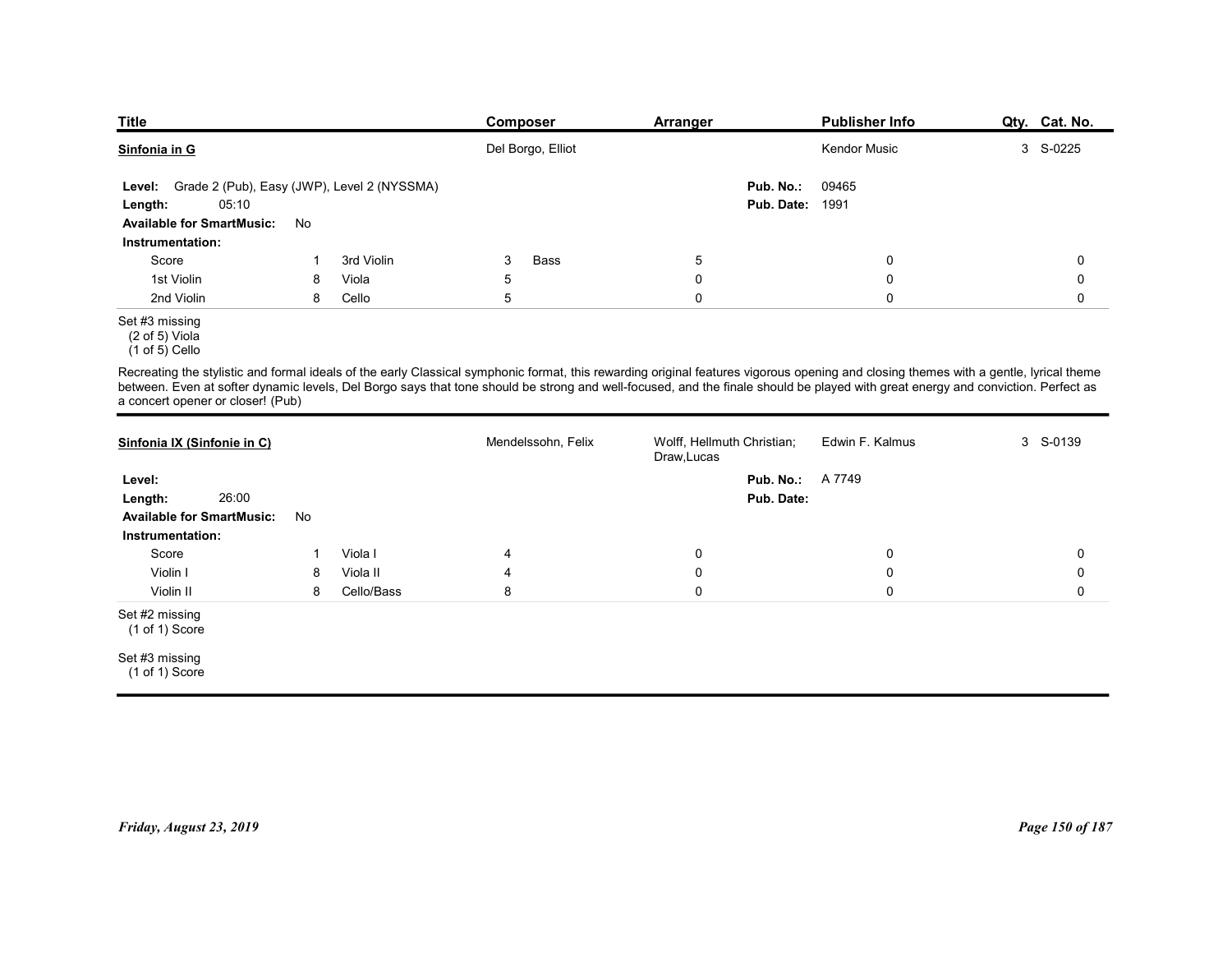| <b>Publisher Info</b><br><b>Title</b><br>Composer<br><b>Arranger</b><br>Luck's Music Library<br>2 S-0230<br>Mendelssohn, Felix<br>Pub. No.:<br>05580<br>Level:<br>11:00<br>Pub. Date:<br>Length:<br><b>Available for SmartMusic:</b><br>No<br>Instrumentation:<br>Viola<br>$\ensuremath{\mathsf{3}}$<br>Score<br>$\bf{0}$<br>$\mathbf 0$<br>0<br>1<br>Violin I<br>Cello/Bass<br>$\mathbf 0$<br>$\mathbf 0$<br>4<br>$\mathbf 0$<br>4<br>$\pmb{0}$<br>Violin II<br>$\mathbf 0$<br>$\mathbf 0$<br>0<br>4<br>(1 of 4) Cello/Bass<br>Mendelssohn, Felix<br>Moss, Kirk<br>Belwin / Alfred<br>3 S-0368<br>Movement 1<br>Level: Grade 4.5 (Pub), Medium Advanced (JWP)<br><b>Pub. No.: 40441</b><br>Pub. Date:<br>Length:<br>Available for SmartMusic: Yes<br>Instrumentation:<br>Score<br>Viola<br>$5\phantom{.0}$<br>$\boldsymbol{0}$<br>$\pmb{0}$<br>$\pmb{0}$<br>$\overline{1}$ |            |   |       |            |           |           |               |
|-----------------------------------------------------------------------------------------------------------------------------------------------------------------------------------------------------------------------------------------------------------------------------------------------------------------------------------------------------------------------------------------------------------------------------------------------------------------------------------------------------------------------------------------------------------------------------------------------------------------------------------------------------------------------------------------------------------------------------------------------------------------------------------------------------------------------------------------------------------------------------|------------|---|-------|------------|-----------|-----------|---------------|
| Sinfonia No. 2 in D Major<br>Set #2 missing<br>Sinfonia No. 2 in D Major                                                                                                                                                                                                                                                                                                                                                                                                                                                                                                                                                                                                                                                                                                                                                                                                    |            |   |       |            |           |           | Qty. Cat. No. |
|                                                                                                                                                                                                                                                                                                                                                                                                                                                                                                                                                                                                                                                                                                                                                                                                                                                                             |            |   |       |            |           |           |               |
|                                                                                                                                                                                                                                                                                                                                                                                                                                                                                                                                                                                                                                                                                                                                                                                                                                                                             |            |   |       |            |           |           |               |
|                                                                                                                                                                                                                                                                                                                                                                                                                                                                                                                                                                                                                                                                                                                                                                                                                                                                             |            |   |       |            |           |           |               |
|                                                                                                                                                                                                                                                                                                                                                                                                                                                                                                                                                                                                                                                                                                                                                                                                                                                                             |            |   |       |            |           |           |               |
|                                                                                                                                                                                                                                                                                                                                                                                                                                                                                                                                                                                                                                                                                                                                                                                                                                                                             |            |   |       |            |           |           |               |
|                                                                                                                                                                                                                                                                                                                                                                                                                                                                                                                                                                                                                                                                                                                                                                                                                                                                             |            |   |       |            |           |           |               |
|                                                                                                                                                                                                                                                                                                                                                                                                                                                                                                                                                                                                                                                                                                                                                                                                                                                                             |            |   |       |            |           |           |               |
|                                                                                                                                                                                                                                                                                                                                                                                                                                                                                                                                                                                                                                                                                                                                                                                                                                                                             | 1st Violin | 8 | Cello | $\sqrt{5}$ | $\pmb{0}$ | $\pmb{0}$ | $\pmb{0}$     |
| 5 <sub>5</sub><br>2nd Violin<br><b>Bass</b><br>$\pmb{0}$<br>$\mathbf 0$<br>8<br>An exciting opener for any concert or festival, the educationally appropriate bowings and fingerings in this original literature will save precious rehearsal time and lead to a<br>professional sound. A perfect piece to develo                                                                                                                                                                                                                                                                                                                                                                                                                                                                                                                                                           |            |   |       |            |           |           | $\mathbf 0$   |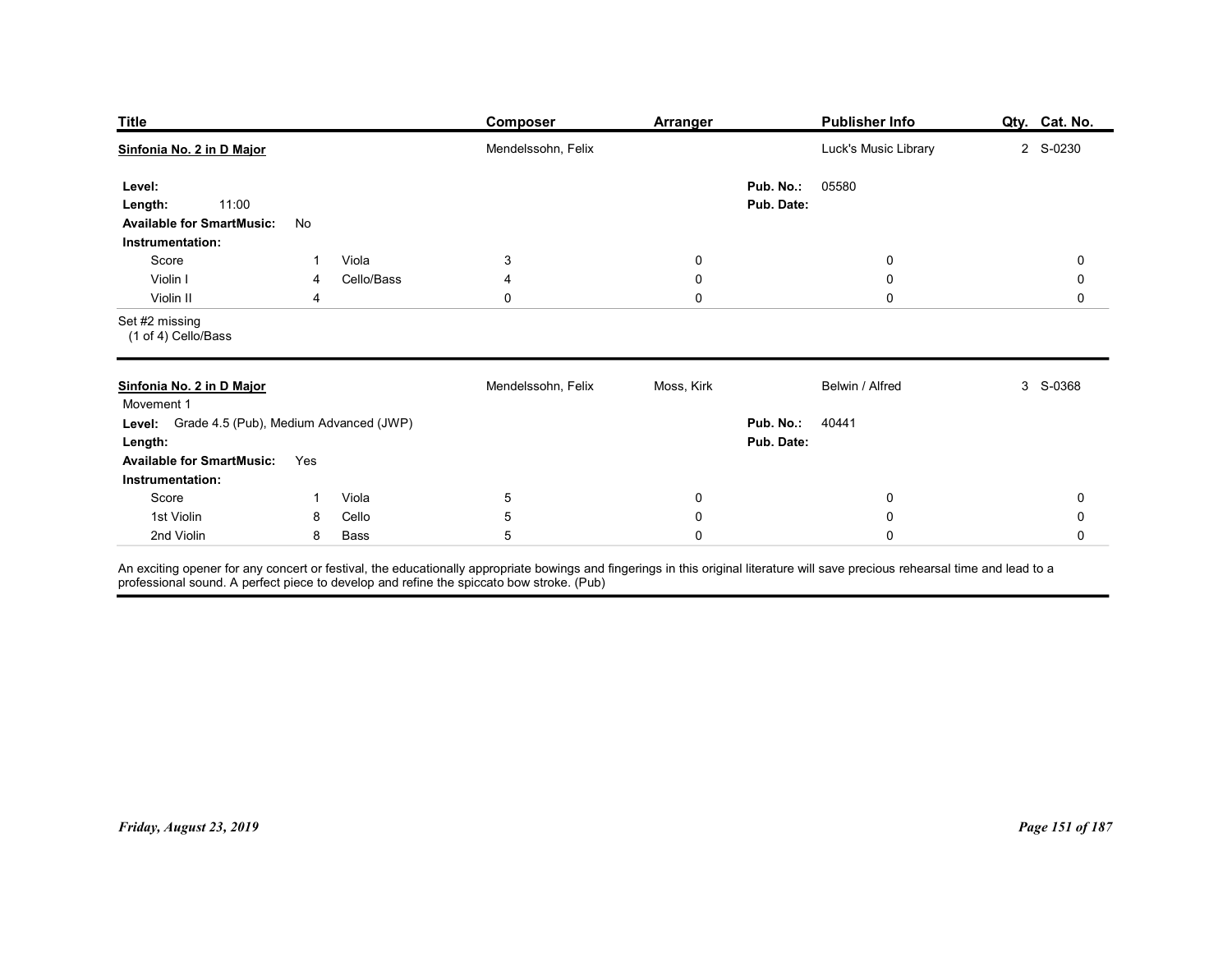| <b>Title</b>                                                                       |                                                                 | <b>Composer</b>                                 | <b>Arranger</b>                           | <b>Publisher Info</b>                                | Qty. Cat. No.              |
|------------------------------------------------------------------------------------|-----------------------------------------------------------------|-------------------------------------------------|-------------------------------------------|------------------------------------------------------|----------------------------|
| Sinfonia No. 7                                                                     |                                                                 | Mendelssohn, Felix                              |                                           | Luck's                                               | 5 S-0351                   |
| Level:<br>21:00<br>Length:<br><b>Available for SmartMusic:</b><br>Instrumentation: |                                                                 |                                                 |                                           | Pub. No.:<br>06997<br>Pub. Date:                     |                            |
| Score<br>Violin I                                                                  | Viola<br>$\mathbf{1}$<br>Cello/Bass<br>4                        | $\mathbf{3}$<br>4                               | $\mathbf 0$<br>$\pmb{0}$                  | $\bf{0}$<br>$\pmb{0}$                                | $\mathbf 0$<br>$\mathbf 0$ |
| Violin II                                                                          | 4                                                               | 0                                               | $\mathbf 0$                               | $\pmb{0}$                                            | $\mathbf 0$                |
| Set #3 missing<br>(1 of 1) Score                                                   |                                                                 |                                                 |                                           |                                                      |                            |
| Set #4 missing<br>(1 of 1) Score                                                   |                                                                 |                                                 |                                           |                                                      |                            |
| Set #5 missing<br>$(1 of 1)$ Score                                                 |                                                                 |                                                 |                                           |                                                      |                            |
| <b>Skylife</b>                                                                     |                                                                 | Balakrishnan, David                             |                                           | <b>Shar Products</b>                                 | 2 S-0173                   |
| Length:<br><b>Available for SmartMusic:</b><br>Instrumentation:                    | Level: Intermediate-Advanced (Pub), Medium Advanced (JWP)<br>No |                                                 |                                           | Pub. No.:<br>SHAR 7251-150<br><b>Pub. Date: 1996</b> |                            |
| Score                                                                              | Viola<br>$\mathbf{1}$<br>Violin 3                               | <b>String Bass</b><br>8<br>Violin Blues Phrases | $\overline{2}$                            | Cello Blues Phrases<br>$\mathbf{1}$                  | $\mathbf 0$                |
| Violin 1<br>Violin 2                                                               | 10<br>Cello<br>10                                               | 4<br>Viola Blues Phrases<br>6                   | $\overline{1}$<br>$\overline{\mathbf{1}}$ | $\mathbf 0$<br>$\pmb{0}$                             | $\mathbf 0$<br>$\mathbf 0$ |
| Set #2 missing<br>(2 of 10) Violin I<br>(1 of 10) Violin II<br>(1 of 8) Viola      |                                                                 |                                                 |                                           |                                                      |                            |
|                                                                                    |                                                                 |                                                 |                                           |                                                      |                            |
|                                                                                    |                                                                 |                                                 |                                           |                                                      |                            |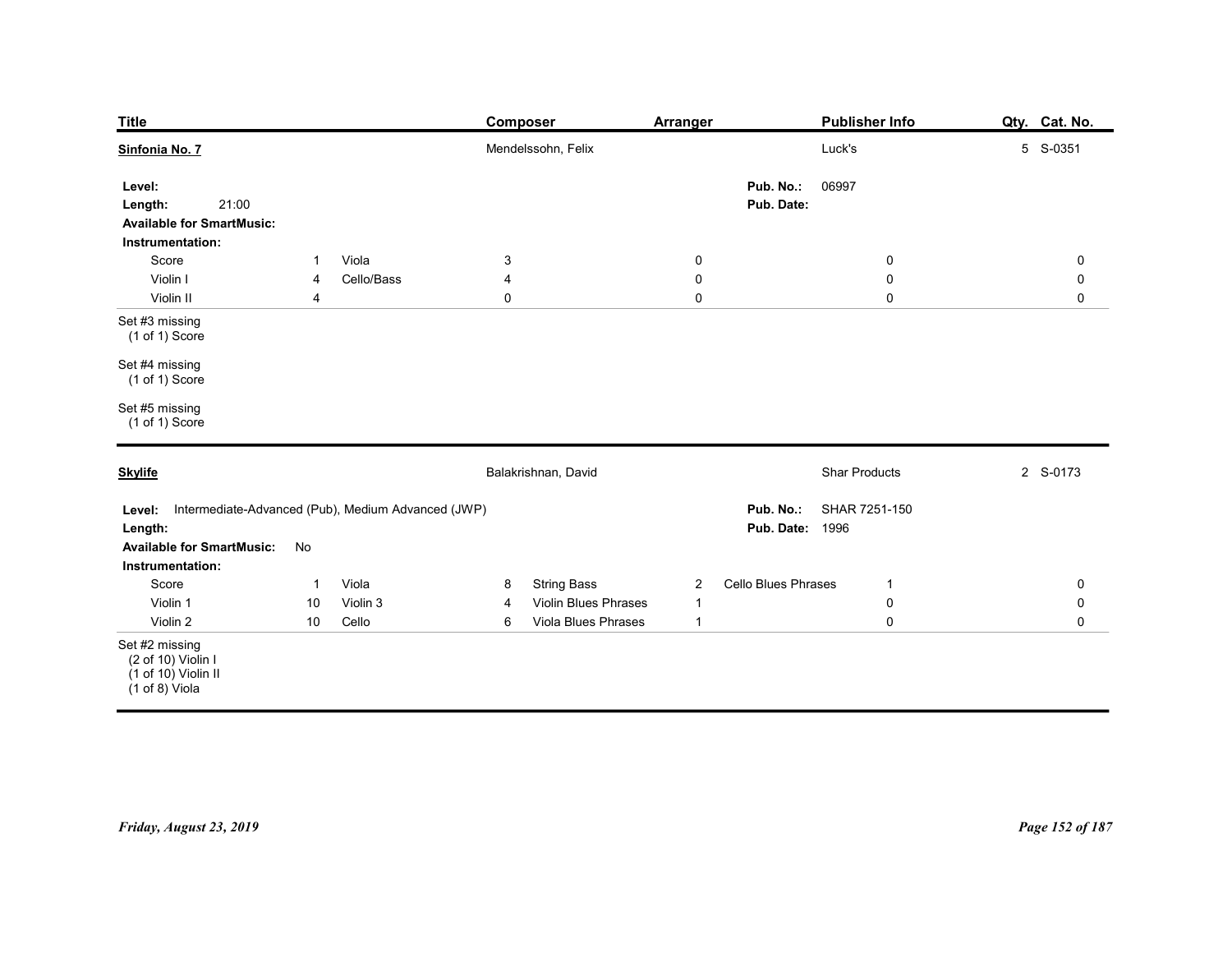| <b>Title</b>                                                                                                                                                                                                                                                                                                                                                               |    |          |   | Composer                                              | <b>Arranger</b> |                        | <b>Publisher Info</b>            | Qty. Cat. No. |
|----------------------------------------------------------------------------------------------------------------------------------------------------------------------------------------------------------------------------------------------------------------------------------------------------------------------------------------------------------------------------|----|----------|---|-------------------------------------------------------|-----------------|------------------------|----------------------------------|---------------|
| <b>Smoke on the Water</b>                                                                                                                                                                                                                                                                                                                                                  |    |          |   | Blackmore, Ritchie; Lord,<br>Jon; Glover, Roger; et a | Moore, Larry    |                        | Hal Leonard                      | 3 S-0214      |
| Grade 3-4 (Pub), Medium Easy (JWP)<br>Level:                                                                                                                                                                                                                                                                                                                               |    |          |   |                                                       |                 | Pub. No.:              | HL04490618                       |               |
| 04:00<br>Length:<br><b>Available for SmartMusic:</b>                                                                                                                                                                                                                                                                                                                       | No |          |   |                                                       |                 | <b>Pub. Date: 2007</b> |                                  |               |
| Instrumentation:                                                                                                                                                                                                                                                                                                                                                           |    |          |   |                                                       |                 |                        |                                  |               |
| Score                                                                                                                                                                                                                                                                                                                                                                      |    | Violin 3 | 4 | <b>Bass/Electric Bass</b>                             | 4               | Percussion/Drum Set    | $\overline{1}$                   | 0             |
| Violin 1                                                                                                                                                                                                                                                                                                                                                                   | 8  | Viola    | 4 | Guitar                                                |                 |                        | 0                                | 0             |
| Violin 2                                                                                                                                                                                                                                                                                                                                                                   | 8  | Cello    | 4 | Piano                                                 |                 |                        | $\mathbf 0$                      | 0             |
| Set #3 missing<br>(1 of 8) Violin 1                                                                                                                                                                                                                                                                                                                                        |    |          |   |                                                       |                 |                        |                                  |               |
| Rosin up and let's riff and rock with THE heavy-metal standard from Deep Purple. Forget that it was a hit in the '70s and that strings don't typically "get down" a little, because<br>today's string kids will love it. Larry Moore has even provided a spot for an optional guest guitar soloist (like your principal who knows 3 chords on his vintage Les Paul). (Pub) |    |          |   |                                                       |                 |                        |                                  |               |
| Apparently, funky Claude was running in and out! This is a rock riff for the ages and everyone seems to know it. Arranged here for your young strings to get a break from too<br>much serious music! (JWP)                                                                                                                                                                 |    |          |   |                                                       |                 |                        |                                  |               |
| Somewhere<br>from West Side Story                                                                                                                                                                                                                                                                                                                                          |    |          |   | Bernstein, Leonard;<br>Sondheim, Stephen              | Moss, John      |                        | Boosey & Hawkes / Hal<br>Leonard | 2 S-0199      |
| Level: Grade 2 (Pub), Easy (JWP)                                                                                                                                                                                                                                                                                                                                           |    |          |   |                                                       |                 | Pub. No.:              | HL00450092                       |               |
|                                                                                                                                                                                                                                                                                                                                                                            |    |          |   |                                                       |                 | <b>Pub. Date: 2004</b> |                                  |               |
| 02:40<br>Length:                                                                                                                                                                                                                                                                                                                                                           |    |          |   |                                                       |                 |                        |                                  |               |
| Available for SmartMusic: No                                                                                                                                                                                                                                                                                                                                               |    |          |   |                                                       |                 |                        |                                  |               |

## Set #3 missing

| Grade 3-4 (Pub), Medium Easy (JWP)<br>Level:                |    |          |                | Jon; Glover, Roger; et a  |            |                        |                                                                                                                                                                                                                                                                                                                                                                            |             |
|-------------------------------------------------------------|----|----------|----------------|---------------------------|------------|------------------------|----------------------------------------------------------------------------------------------------------------------------------------------------------------------------------------------------------------------------------------------------------------------------------------------------------------------------------------------------------------------------|-------------|
|                                                             |    |          |                |                           |            | Pub. No.:              | HL04490618                                                                                                                                                                                                                                                                                                                                                                 |             |
| 04:00<br>Length:                                            |    |          |                |                           |            | <b>Pub. Date: 2007</b> |                                                                                                                                                                                                                                                                                                                                                                            |             |
| <b>Available for SmartMusic:</b>                            | No |          |                |                           |            |                        |                                                                                                                                                                                                                                                                                                                                                                            |             |
| Instrumentation:                                            |    |          |                |                           |            |                        |                                                                                                                                                                                                                                                                                                                                                                            |             |
| Score                                                       | -1 | Violin 3 | $\overline{4}$ | <b>Bass/Electric Bass</b> | 4          | Percussion/Drum Set    | -1                                                                                                                                                                                                                                                                                                                                                                         | 0           |
| Violin 1                                                    | 8  | Viola    | 4              | Guitar                    | -1         |                        | $\pmb{0}$                                                                                                                                                                                                                                                                                                                                                                  | $\mathbf 0$ |
| Violin 2                                                    | 8  | Cello    | $\overline{4}$ | Piano                     | -1         |                        | $\mathbf 0$                                                                                                                                                                                                                                                                                                                                                                | $\mathbf 0$ |
| Set #3 missing<br>$(1 of 8)$ Violin 1                       |    |          |                |                           |            |                        |                                                                                                                                                                                                                                                                                                                                                                            |             |
|                                                             |    |          |                |                           |            |                        | Rosin up and let's riff and rock with THE heavy-metal standard from Deep Purple. Forget that it was a hit in the '70s and that strings don't typically "get down" a little, because<br>today's string kids will love it. Larry Moore has even provided a spot for an optional guest guitar soloist (like your principal who knows 3 chords on his vintage Les Paul). (Pub) |             |
| much serious music! (JWP)                                   |    |          |                |                           |            |                        | Apparently, funky Claude was running in and out! This is a rock riff for the ages and everyone seems to know it. Arranged here for your young strings to get a break from too                                                                                                                                                                                              |             |
| Somewhere                                                   |    |          |                | Bernstein, Leonard;       | Moss, John |                        | Boosey & Hawkes / Hal                                                                                                                                                                                                                                                                                                                                                      | 2 S-0199    |
| from West Side Story                                        |    |          |                | Sondheim, Stephen         |            |                        | Leonard                                                                                                                                                                                                                                                                                                                                                                    |             |
| Level: Grade 2 (Pub), Easy (JWP)                            |    |          |                |                           |            | Pub. No.:              | HL00450092                                                                                                                                                                                                                                                                                                                                                                 |             |
| 02:40<br>Length:                                            |    |          |                |                           |            | <b>Pub. Date: 2004</b> |                                                                                                                                                                                                                                                                                                                                                                            |             |
| <b>Available for SmartMusic:</b>                            | No |          |                |                           |            |                        |                                                                                                                                                                                                                                                                                                                                                                            |             |
| Instrumentation:                                            |    |          |                |                           |            |                        |                                                                                                                                                                                                                                                                                                                                                                            |             |
| Score                                                       | -1 | Violin 3 | 4              | <b>Bass</b>               | 4          | Percussion 2           | $\overline{2}$                                                                                                                                                                                                                                                                                                                                                             | $\mathbf 0$ |
| Violin 1                                                    | 8  | Viola    |                | Piano                     | -1         |                        | $\mathbf 0$                                                                                                                                                                                                                                                                                                                                                                | $\mathbf 0$ |
| Violin 2                                                    | 8  | Cello    | $\overline{4}$ | Percussion 1              | 2          |                        | $\mathbf 0$                                                                                                                                                                                                                                                                                                                                                                | $\mathbf 0$ |
| Set #2 missing<br>$(1 of 4)$ Bass                           |    |          |                |                           |            |                        |                                                                                                                                                                                                                                                                                                                                                                            |             |
| orchestra - a piece you'll program for years to come. (Pub) |    |          |                |                           |            |                        | One of Bernstein's most memorable and beloved melodies is long overdue in a version for developing strings. John Moss has carefully crafted an exquisite showcase for your                                                                                                                                                                                                 |             |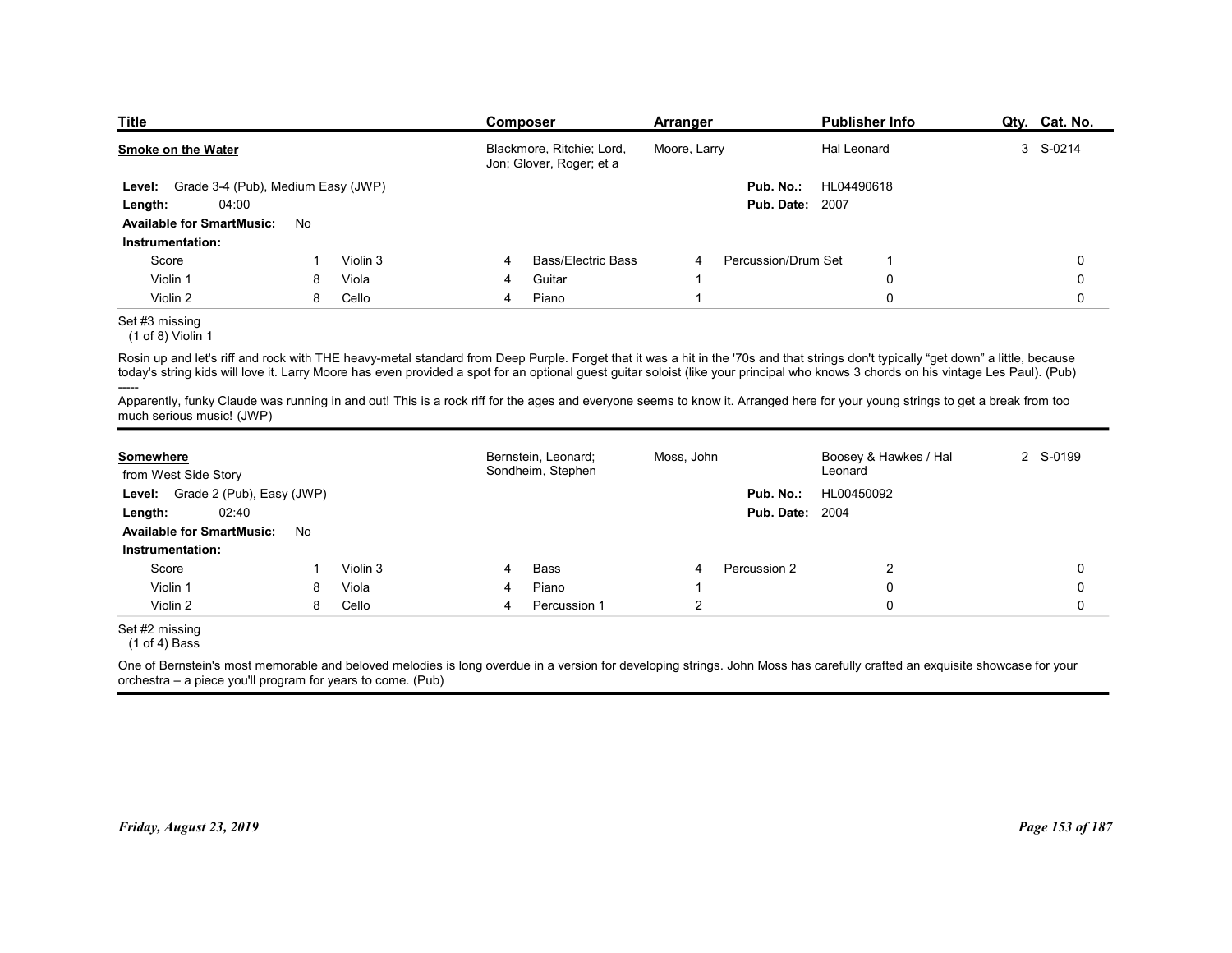| <b>Title</b>                                                                                                            |              |                | <b>Composer</b>                   | <b>Arranger</b>               | <b>Publisher Info</b>                                        | Qty. Cat. No.                      |
|-------------------------------------------------------------------------------------------------------------------------|--------------|----------------|-----------------------------------|-------------------------------|--------------------------------------------------------------|------------------------------------|
| <b>Song and Dance</b><br>Level: Medium Easy (JWP)<br>Length:                                                            |              |                | Washburn, Robert                  | Pub. No.:                     | Boosey & Hawkes<br><b>B.S.O.44</b><br><b>Pub. Date: 1980</b> | 3 S-0054                           |
| <b>Available for SmartMusic:</b><br>Instrumentation:                                                                    | No           |                |                                   |                               |                                                              |                                    |
| Score<br>1st Violin                                                                                                     | $\mathbf{1}$ | Viola          | $\overline{5}$                    | $\mathbf 0$                   | $\boldsymbol{0}$                                             | $\mathbf 0$                        |
| 2nd Violin                                                                                                              | 8<br>8       | Cello<br>Bass  | $5\phantom{.0}$<br>$\overline{5}$ | $\pmb{0}$<br>$\mathbf 0$      | $\mathbf 0$<br>$\mathbf 0$                                   | $\mathsf{O}\xspace$<br>$\mathbf 0$ |
| Set #3 is 5/5/3/3/3                                                                                                     |              |                |                                   |                               |                                                              |                                    |
| <b>Songs of Early America</b>                                                                                           |              |                | Traditional                       | Errante, Belisario            | Mosaic Music                                                 | 1 S-0062                           |
| Oh! Susanna (1:30) / Short'nin' Bread (1:00) / Li'l 'Liza Jane<br>(2:30) / Skip to My Lou (2:00) / Sailor's Song (2:00) |              |                |                                   |                               |                                                              |                                    |
| Level: Easy (JWP)<br>09:00<br>Length:                                                                                   |              |                |                                   |                               | Pub. No.: MM-EA<br><b>Pub. Date: 1981</b>                    |                                    |
| <b>Available for SmartMusic:</b>                                                                                        | No           |                |                                   |                               |                                                              |                                    |
| Instrumentation:<br>Score                                                                                               | $\mathbf{1}$ | 3rd Violin     | Bass<br>$\mathbf{3}$              | $\overline{5}$                | $\pmb{0}$                                                    | $\mathbf 0$                        |
| 1st Violin                                                                                                              | 8<br>8       | Viola<br>Cello | Piano<br>$\sqrt{5}$<br>$\sqrt{5}$ | $\overline{1}$<br>$\mathbf 0$ | $\pmb{0}$<br>$\mathbf 0$                                     | $\mathbf 0$<br>$\mathsf{O}\xspace$ |
| 2nd Violin                                                                                                              |              |                |                                   |                               |                                                              |                                    |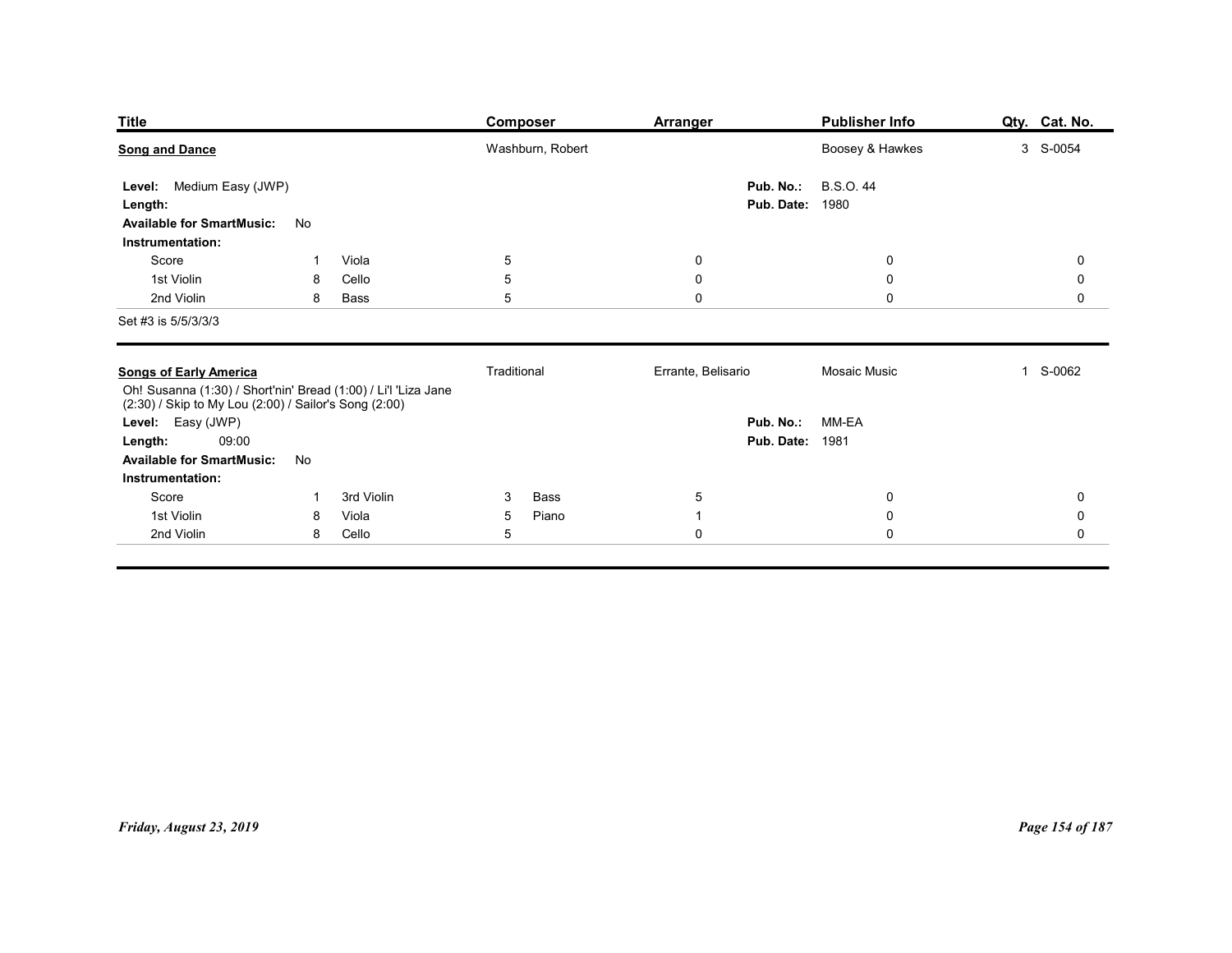| <b>Title</b>                                                                                                                                                                                                                                                                                                                                                                                                                                                                                                                                    |   |       | <b>Composer</b>                                                                                                                           | Arranger    |                        | <b>Publisher Info</b>    | Qty. Cat. No. |
|-------------------------------------------------------------------------------------------------------------------------------------------------------------------------------------------------------------------------------------------------------------------------------------------------------------------------------------------------------------------------------------------------------------------------------------------------------------------------------------------------------------------------------------------------|---|-------|-------------------------------------------------------------------------------------------------------------------------------------------|-------------|------------------------|--------------------------|---------------|
| Spark of Courage, A                                                                                                                                                                                                                                                                                                                                                                                                                                                                                                                             |   |       | Spata, Doug                                                                                                                               |             |                        | Highland/Etling / Alfred | 1 S-0357      |
| Grade 1.5 (Pub), Easy (JWP)<br>Level:                                                                                                                                                                                                                                                                                                                                                                                                                                                                                                           |   |       |                                                                                                                                           |             | Pub. No.:              | 44837                    |               |
| 02:00<br>Length:                                                                                                                                                                                                                                                                                                                                                                                                                                                                                                                                |   |       |                                                                                                                                           |             | <b>Pub. Date: 2016</b> |                          |               |
| <b>Available for SmartMusic:</b><br>Instrumentation:                                                                                                                                                                                                                                                                                                                                                                                                                                                                                            |   |       |                                                                                                                                           |             |                        |                          |               |
| Score                                                                                                                                                                                                                                                                                                                                                                                                                                                                                                                                           |   | Viola | $\,$ 5 $\,$                                                                                                                               | $\mathbf 0$ |                        | $\mathbf 0$              | $\mathbf 0$   |
| Violin I                                                                                                                                                                                                                                                                                                                                                                                                                                                                                                                                        | 8 | Cello | 5                                                                                                                                         | $\mathbf 0$ |                        | $\mathbf 0$              | $\mathbf 0$   |
| Violin II                                                                                                                                                                                                                                                                                                                                                                                                                                                                                                                                       | 8 | Bass  | 5                                                                                                                                         | $\mathbf 0$ |                        | $\mathbf 0$              | $\mathbf 0$   |
| A modern, joyful piece by Doug Spata that uses only the notes of the D major scale on the D and A strings with quarter and eighth notes, this piece is a great way for beginners to<br>proudly demonstrate their bowing and ensemble playing skills! Each section gets a turn playing both the carefree melodies and sparkling accompaniments. (Pub)<br>----<br>This modern, joyful piece uses only the notes of the D Major scale on the D and A strings with quarter and eighth notes. It is a great way for beginners to proudly demonstrate |   |       | their bowing and ensemble playing skills! Each section gets a turn playing both the carefree melodies and sparkling accompaniments. (JWP) |             |                        |                          |               |
|                                                                                                                                                                                                                                                                                                                                                                                                                                                                                                                                                 |   |       | <b>Brian Balmages</b>                                                                                                                     |             |                        | <b>FJH Music</b>         | 2 S-0308      |
| <b>Spartacus</b>                                                                                                                                                                                                                                                                                                                                                                                                                                                                                                                                |   |       |                                                                                                                                           |             | Pub. No.:              | ST6163                   |               |
|                                                                                                                                                                                                                                                                                                                                                                                                                                                                                                                                                 |   |       |                                                                                                                                           |             |                        |                          |               |
| Level: Grade 2.5 (Pub), Medium Easy (JWP)<br>03:00<br>Length:                                                                                                                                                                                                                                                                                                                                                                                                                                                                                   |   |       |                                                                                                                                           |             | <b>Pub. Date: 2008</b> |                          |               |
| <b>Available for SmartMusic:</b>                                                                                                                                                                                                                                                                                                                                                                                                                                                                                                                |   |       |                                                                                                                                           |             |                        |                          |               |

|                                                                                                                                           |    |          |            | Spata, Doug           |             | Highland/Etling / Alfred                                                                                                                                                                                                                                                                                                                                                                                                                                                                                                                | 1 S-0357    |
|-------------------------------------------------------------------------------------------------------------------------------------------|----|----------|------------|-----------------------|-------------|-----------------------------------------------------------------------------------------------------------------------------------------------------------------------------------------------------------------------------------------------------------------------------------------------------------------------------------------------------------------------------------------------------------------------------------------------------------------------------------------------------------------------------------------|-------------|
| Grade 1.5 (Pub), Easy (JWP)<br>Level:<br>02:00<br>Length:<br><b>Available for SmartMusic:</b><br>Instrumentation:                         |    |          |            |                       |             | Pub. No.:<br>44837<br><b>Pub. Date: 2016</b>                                                                                                                                                                                                                                                                                                                                                                                                                                                                                            |             |
| Score                                                                                                                                     | 1  | Viola    | 5          |                       | 0           | 0                                                                                                                                                                                                                                                                                                                                                                                                                                                                                                                                       | $\mathbf 0$ |
| Violin I                                                                                                                                  | 8  | Cello    | 5          |                       | $\mathbf 0$ | 0                                                                                                                                                                                                                                                                                                                                                                                                                                                                                                                                       | $\mathbf 0$ |
| Violin II                                                                                                                                 | 8  | Bass     | 5          |                       | $\Omega$    | 0                                                                                                                                                                                                                                                                                                                                                                                                                                                                                                                                       | 0           |
| their bowing and ensemble playing skills! Each section gets a turn playing both the carefree melodies and sparkling accompaniments. (JWP) |    |          |            |                       |             | A modern, joyful piece by Doug Spata that uses only the notes of the D major scale on the D and A strings with quarter and eighth notes, this piece is a great way for beginners to<br>proudly demonstrate their bowing and ensemble playing skills! Each section gets a turn playing both the carefree melodies and sparkling accompaniments. (Pub)<br>This modern, joyful piece uses only the notes of the D Major scale on the D and A strings with quarter and eighth notes. It is a great way for beginners to proudly demonstrate |             |
| <b>Spartacus</b>                                                                                                                          |    |          |            | <b>Brian Balmages</b> |             | <b>FJH Music</b>                                                                                                                                                                                                                                                                                                                                                                                                                                                                                                                        | 2 S-0308    |
| Level: Grade 2.5 (Pub), Medium Easy (JWP)<br>03:00<br>Length:<br><b>Available for SmartMusic:</b><br>Instrumentation:                     |    |          |            |                       |             | ST6163<br>Pub. No.:<br><b>Pub. Date: 2008</b>                                                                                                                                                                                                                                                                                                                                                                                                                                                                                           |             |
| Score                                                                                                                                     | -1 | Violin 3 | 5          | Bass                  | 5           | $\mathbf{0}$                                                                                                                                                                                                                                                                                                                                                                                                                                                                                                                            | $\Omega$    |
| Violin 1                                                                                                                                  | 8  | Viola    | $\sqrt{5}$ | Piano                 | -1          | $\mathbf{0}$                                                                                                                                                                                                                                                                                                                                                                                                                                                                                                                            | $\Omega$    |
| Violin 2                                                                                                                                  | 8  | Cello    | $\sqrt{5}$ |                       | $\mathbf 0$ | $\Omega$                                                                                                                                                                                                                                                                                                                                                                                                                                                                                                                                | $\Omega$    |
| Set #2 missing<br>(6 of 8) Violin 2<br>(1 of 5) Cello8/19<br>make this piece unforgettable! (Pub)                                         |    |          |            |                       |             | Return to the time of the Roman Empire and Spartacus, one of the most famous gladiators to have lived during that era. The opening of the music signifies the harsh life of a<br>gladiator while a fast, energetic section pays homage to his brilliance as a military tactician. Explosive rhythms, memorable melodies, and innovative harmonies all combine to                                                                                                                                                                        |             |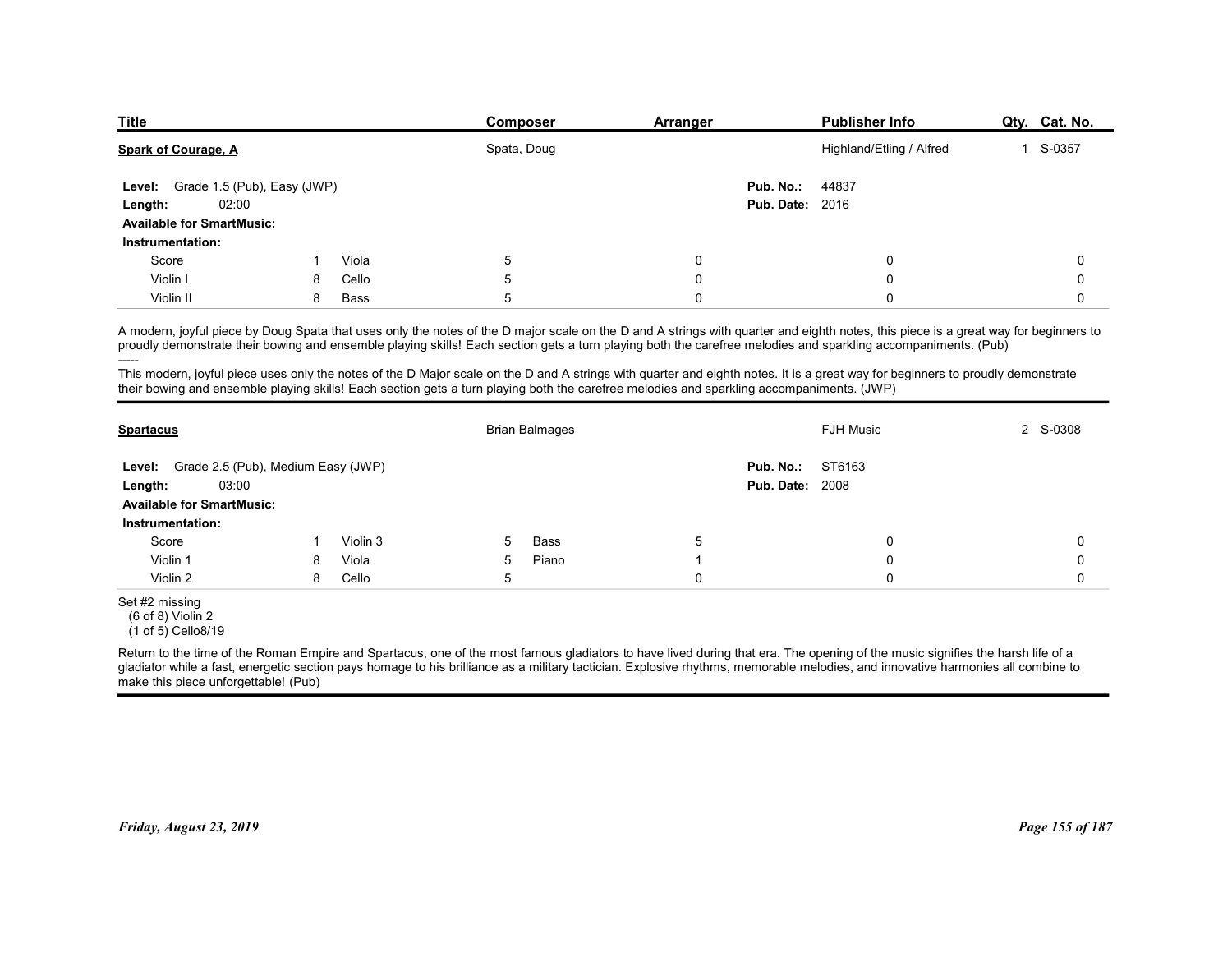| Title                                                                                                                                                                                                                                                                                                                                                                                                                                                                                                                                                         |         |                                |        | <b>Composer</b>    | <b>Arranger</b>  |                         | <b>Publisher Info</b>    | Qty. Cat. No. |
|---------------------------------------------------------------------------------------------------------------------------------------------------------------------------------------------------------------------------------------------------------------------------------------------------------------------------------------------------------------------------------------------------------------------------------------------------------------------------------------------------------------------------------------------------------------|---------|--------------------------------|--------|--------------------|------------------|-------------------------|--------------------------|---------------|
| <b>Spider Dance</b>                                                                                                                                                                                                                                                                                                                                                                                                                                                                                                                                           |         |                                |        | Hopkins, Michael   |                  |                         | Alfred                   | 2 S-0233      |
| Level: Grade 3 (Pub), Medium Easy (JWP)                                                                                                                                                                                                                                                                                                                                                                                                                                                                                                                       |         |                                |        |                    |                  | Pub. No.:               | 35920                    |               |
| Length:<br><b>Available for SmartMusic:</b>                                                                                                                                                                                                                                                                                                                                                                                                                                                                                                                   | No      |                                |        |                    |                  | <b>Pub. Date: 2011</b>  |                          |               |
| Instrumentation:                                                                                                                                                                                                                                                                                                                                                                                                                                                                                                                                              |         |                                |        |                    |                  |                         |                          |               |
| Score<br>1st Violin                                                                                                                                                                                                                                                                                                                                                                                                                                                                                                                                           | -1<br>8 | 3rd Violin (Viola TC)<br>Viola | 5<br>5 | <b>String Bass</b> | 5<br>$\mathbf 0$ |                         | $\mathbf 0$<br>$\pmb{0}$ | 0<br>0        |
| 2nd Violin                                                                                                                                                                                                                                                                                                                                                                                                                                                                                                                                                    | 8       | Cello                          | 5      |                    | $\mathsf 0$      |                         | $\mathsf{O}\xspace$      | 0             |
| Set #2 missing<br>(1 of 8) 1st Violin                                                                                                                                                                                                                                                                                                                                                                                                                                                                                                                         |         |                                |        |                    |                  |                         |                          |               |
| This energetic and spooky scherzo is a great piece for teaching the key of G minor to a young orchestra. It features a melody based on a scale in broken thirds with short fast<br>bow strokes. All the instruments get the melody and the double basses get lots of interesting material. Some shifting to 3rd position for first violin and bass is included as well as<br>2nd position for cello. Perfect for developing trills, dynamics, and bow distribution, this piece also includes several poco rits and fermatas for teaching tempo changes. (Pub) |         |                                |        |                    |                  |                         |                          |               |
| <b>Spiritual</b>                                                                                                                                                                                                                                                                                                                                                                                                                                                                                                                                              |         |                                |        | Marsh, Gerry Jon   |                  |                         | Hal Leonard              | 1 S-0074      |
| Level: Easy (Pub)                                                                                                                                                                                                                                                                                                                                                                                                                                                                                                                                             |         |                                |        |                    |                  | Pub. No.:<br>Pub. Date: | 04847100                 |               |
| Length:<br><b>Available for SmartMusic:</b>                                                                                                                                                                                                                                                                                                                                                                                                                                                                                                                   | No      |                                |        |                    |                  |                         |                          |               |

| <b>Spider Dance</b>                                                                                                                                                                                                                                                                                                                                                                                                                                                                                                                                           |              |                       |                 | Hopkins, Michael   |                |                                     | Alfred      | 2 S-0233        |
|---------------------------------------------------------------------------------------------------------------------------------------------------------------------------------------------------------------------------------------------------------------------------------------------------------------------------------------------------------------------------------------------------------------------------------------------------------------------------------------------------------------------------------------------------------------|--------------|-----------------------|-----------------|--------------------|----------------|-------------------------------------|-------------|-----------------|
| Level: Grade 3 (Pub), Medium Easy (JWP)<br>Length:<br><b>Available for SmartMusic:</b><br>Instrumentation:                                                                                                                                                                                                                                                                                                                                                                                                                                                    | No           |                       |                 |                    |                | Pub. No.:<br><b>Pub. Date: 2011</b> | 35920       |                 |
| Score                                                                                                                                                                                                                                                                                                                                                                                                                                                                                                                                                         | $\mathbf{1}$ | 3rd Violin (Viola TC) | $5\phantom{.0}$ | <b>String Bass</b> | 5              |                                     | 0           | $\mathbf 0$     |
| 1st Violin                                                                                                                                                                                                                                                                                                                                                                                                                                                                                                                                                    | 8            | Viola                 | $\sqrt{5}$      |                    | $\pmb{0}$      |                                     | $\mathbf 0$ | $\mathsf 0$     |
| 2nd Violin                                                                                                                                                                                                                                                                                                                                                                                                                                                                                                                                                    | 8            | Cello                 | $\sqrt{5}$      |                    | $\mathbf 0$    |                                     | 0           | $\mathbf 0$     |
| Set #2 missing<br>(1 of 8) 1st Violin                                                                                                                                                                                                                                                                                                                                                                                                                                                                                                                         |              |                       |                 |                    |                |                                     |             |                 |
| This energetic and spooky scherzo is a great piece for teaching the key of G minor to a young orchestra. It features a melody based on a scale in broken thirds with short fast<br>bow strokes. All the instruments get the melody and the double basses get lots of interesting material. Some shifting to 3rd position for first violin and bass is included as well as<br>2nd position for cello. Perfect for developing trills, dynamics, and bow distribution, this piece also includes several poco rits and fermatas for teaching tempo changes. (Pub) |              |                       |                 |                    |                |                                     |             |                 |
| <b>Spiritual</b>                                                                                                                                                                                                                                                                                                                                                                                                                                                                                                                                              |              |                       |                 | Marsh, Gerry Jon   |                |                                     | Hal Leonard | 1 S-0074        |
| Level: Easy (Pub)<br>Length:<br><b>Available for SmartMusic:</b><br>Instrumentation:                                                                                                                                                                                                                                                                                                                                                                                                                                                                          | No           |                       |                 |                    |                | Pub. No.:<br>Pub. Date:             | 04847100    |                 |
| Score                                                                                                                                                                                                                                                                                                                                                                                                                                                                                                                                                         | -1           | 3rd Violin            | 4               | Bass               | 4              | <b>Drums</b>                        | 1           | $\mathbf 0$     |
| 1st Violin                                                                                                                                                                                                                                                                                                                                                                                                                                                                                                                                                    | 8            | Viola                 | $\overline{4}$  | Piano              | -1             |                                     | $\mathbf 0$ | $\mathbf 0$     |
| 2nd Violin                                                                                                                                                                                                                                                                                                                                                                                                                                                                                                                                                    | 8            | Cello                 | $\overline{4}$  | Guitar             | $\overline{1}$ |                                     | 0           | 0               |
|                                                                                                                                                                                                                                                                                                                                                                                                                                                                                                                                                               |              |                       |                 |                    |                |                                     |             |                 |
| Friday, August 23, 2019                                                                                                                                                                                                                                                                                                                                                                                                                                                                                                                                       |              |                       |                 |                    |                |                                     |             | Page 156 of 187 |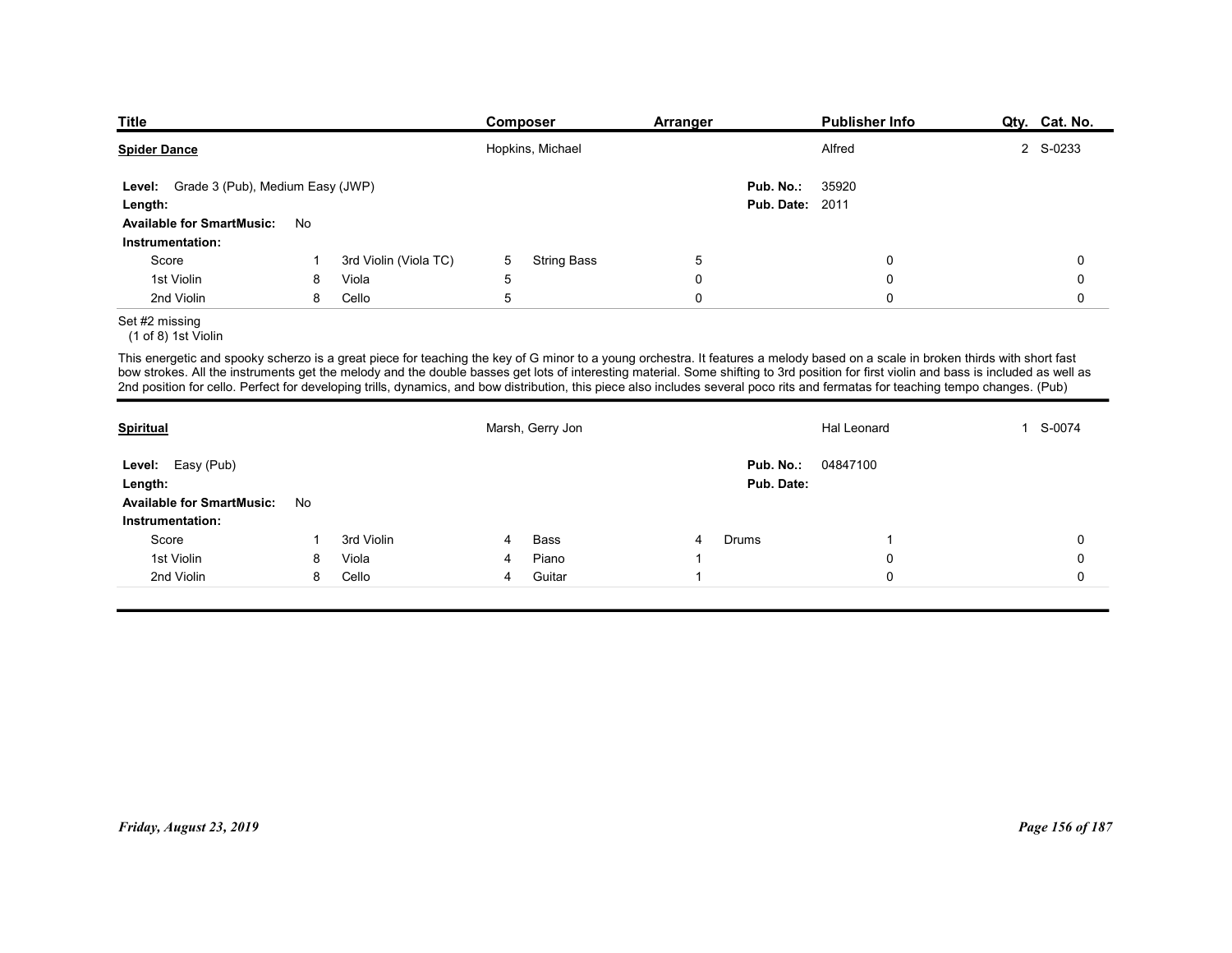| <b>Title</b>                                            |   |            | Composer            | Arranger                                                                                                                                                                                                                                                                                                                                                               | <b>Publisher Info</b>         | Qty. Cat. No. |
|---------------------------------------------------------|---|------------|---------------------|------------------------------------------------------------------------------------------------------------------------------------------------------------------------------------------------------------------------------------------------------------------------------------------------------------------------------------------------------------------------|-------------------------------|---------------|
| <b>Spring</b>                                           |   |            | Vivaldi, Antonio    | Meyer, Richard                                                                                                                                                                                                                                                                                                                                                         | Higland/Etling / Alfred       | 1 S-0323      |
| From the Four Seasons                                   |   |            |                     |                                                                                                                                                                                                                                                                                                                                                                        |                               |               |
| Grade 1 (Pub Site), Grade 2 (Pub Music)<br>Level:       |   |            |                     | Pub. No.:                                                                                                                                                                                                                                                                                                                                                              | 18837                         |               |
| 02:30<br>Length:                                        |   |            |                     | Pub. Date:                                                                                                                                                                                                                                                                                                                                                             | 1994                          |               |
| <b>Available for SmartMusic:</b>                        |   |            |                     |                                                                                                                                                                                                                                                                                                                                                                        |                               |               |
| Instrumentation:                                        |   | Violin III | Bass<br>3           |                                                                                                                                                                                                                                                                                                                                                                        | 0                             |               |
| Score<br>Violin I                                       | 8 | Viola      | 5<br>Piano          | 5                                                                                                                                                                                                                                                                                                                                                                      | 0                             | 0<br>0        |
| Violin II                                               | 8 | Cello      | 5                   | 0                                                                                                                                                                                                                                                                                                                                                                      | $\Omega$                      | 0             |
|                                                         |   |            |                     |                                                                                                                                                                                                                                                                                                                                                                        |                               |               |
|                                                         |   |            |                     | This well-crafted arrangement, very faithful to the original, is sure to be enjoyed by orchestras of all levels. Notes and rhythms are well within the reach of younger orchestras,<br>while more advanced groups will be challenged by the stylistic demands. Contains solo passages for violin and cello. (Pub)                                                      |                               |               |
| -----                                                   |   |            |                     | Your chance to teach a high-quality simplified arrangement of this masterpiece has arrived! Richard Meyer changed key to G, removed several difficult syncopations, and even<br>offered an optional easier solo for the brief violin solo passage that features your best player. All the joy and vigor of the original is present! This is a must for every teacher's |                               |               |
| library! (JWP)                                          |   |            |                     |                                                                                                                                                                                                                                                                                                                                                                        |                               |               |
|                                                         |   |            |                     |                                                                                                                                                                                                                                                                                                                                                                        |                               |               |
|                                                         |   |            | Haydn, Franz Joseph | Dackow, Sandra                                                                                                                                                                                                                                                                                                                                                         | Ludwig Music / Tempo<br>Press | 3 S-0196      |
| <b>St. Anthony Chorale</b>                              |   |            |                     | Pub. No.:                                                                                                                                                                                                                                                                                                                                                              | STRO 30 / 10250030            |               |
| Level: Easy (Pub), Grade 1 (Pub), Easy (JWP), Easy (SM) |   |            |                     |                                                                                                                                                                                                                                                                                                                                                                        |                               |               |
| 02:00<br>Length:                                        |   |            |                     | Pub. Date:                                                                                                                                                                                                                                                                                                                                                             |                               |               |
| Available for SmartMusic: Yes                           |   |            |                     |                                                                                                                                                                                                                                                                                                                                                                        |                               |               |

|                                                         |     |            |            |                     | Meyer, Richard                                                                                                             |                                                                                                                                                                                                                                                                                                                                                                                                                                                                                                                                                               |             |
|---------------------------------------------------------|-----|------------|------------|---------------------|----------------------------------------------------------------------------------------------------------------------------|---------------------------------------------------------------------------------------------------------------------------------------------------------------------------------------------------------------------------------------------------------------------------------------------------------------------------------------------------------------------------------------------------------------------------------------------------------------------------------------------------------------------------------------------------------------|-------------|
| From the Four Seasons                                   |     |            |            |                     |                                                                                                                            |                                                                                                                                                                                                                                                                                                                                                                                                                                                                                                                                                               |             |
| Level: Grade 1 (Pub Site), Grade 2 (Pub Music)          |     |            |            |                     | Pub. No.:                                                                                                                  | 18837                                                                                                                                                                                                                                                                                                                                                                                                                                                                                                                                                         |             |
| 02:30<br>Length:                                        |     |            |            |                     |                                                                                                                            | <b>Pub. Date: 1994</b>                                                                                                                                                                                                                                                                                                                                                                                                                                                                                                                                        |             |
| <b>Available for SmartMusic:</b>                        |     |            |            |                     |                                                                                                                            |                                                                                                                                                                                                                                                                                                                                                                                                                                                                                                                                                               |             |
| Instrumentation:                                        |     |            |            |                     |                                                                                                                            |                                                                                                                                                                                                                                                                                                                                                                                                                                                                                                                                                               |             |
| Score                                                   | -1  | Violin III | -3         | Bass                | 5                                                                                                                          | 0                                                                                                                                                                                                                                                                                                                                                                                                                                                                                                                                                             | 0           |
| Violin I                                                | 8   | Viola      | 5          | Piano               | -1                                                                                                                         | 0                                                                                                                                                                                                                                                                                                                                                                                                                                                                                                                                                             | 0           |
| Violin II                                               | 8   | Cello      | $\sqrt{5}$ |                     | $\mathbf 0$                                                                                                                | $\Omega$                                                                                                                                                                                                                                                                                                                                                                                                                                                                                                                                                      | $\Omega$    |
| -----<br>library! (JWP)                                 |     |            |            |                     | while more advanced groups will be challenged by the stylistic demands. Contains solo passages for violin and cello. (Pub) | This well-crafted arrangement, very faithful to the original, is sure to be enjoyed by orchestras of all levels. Notes and rhythms are well within the reach of younger orchestras,<br>Your chance to teach a high-quality simplified arrangement of this masterpiece has arrived! Richard Meyer changed key to G, removed several difficult syncopations, and even<br>offered an optional easier solo for the brief violin solo passage that features your best player. All the joy and vigor of the original is present! This is a must for every teacher's |             |
| <b>St. Anthony Chorale</b>                              |     |            |            | Haydn, Franz Joseph | Dackow, Sandra                                                                                                             | Ludwig Music / Tempo<br>Press                                                                                                                                                                                                                                                                                                                                                                                                                                                                                                                                 | 3 S-0196    |
| Level: Easy (Pub), Grade 1 (Pub), Easy (JWP), Easy (SM) |     |            |            |                     | Pub. No.:                                                                                                                  | STRO 30 / 10250030                                                                                                                                                                                                                                                                                                                                                                                                                                                                                                                                            |             |
| 02:00<br>Length:                                        |     |            |            |                     | Pub. Date:                                                                                                                 |                                                                                                                                                                                                                                                                                                                                                                                                                                                                                                                                                               |             |
| <b>Available for SmartMusic:</b>                        | Yes |            |            |                     |                                                                                                                            |                                                                                                                                                                                                                                                                                                                                                                                                                                                                                                                                                               |             |
| Instrumentation:                                        |     |            |            |                     |                                                                                                                            |                                                                                                                                                                                                                                                                                                                                                                                                                                                                                                                                                               |             |
| Score                                                   | -1  | 3rd Violin | -1         | Bass                | 5                                                                                                                          | 0                                                                                                                                                                                                                                                                                                                                                                                                                                                                                                                                                             | $\mathbf 0$ |
| 1st Violin                                              | 8   | Viola      | 5          | Piano               | -1                                                                                                                         | 0                                                                                                                                                                                                                                                                                                                                                                                                                                                                                                                                                             | $\mathbf 0$ |
| 2nd Violin                                              | 8   | Cello      | 5          |                     | $\mathbf 0$                                                                                                                | 0                                                                                                                                                                                                                                                                                                                                                                                                                                                                                                                                                             | $\mathbf 0$ |
| extremely well for young performers. (Pub)              |     |            |            |                     |                                                                                                                            | Used by Haydn in his divertimento of the same name, and later by Brahms as the basis for his famous variations. This very easy G major arrangement is lovely and works                                                                                                                                                                                                                                                                                                                                                                                        |             |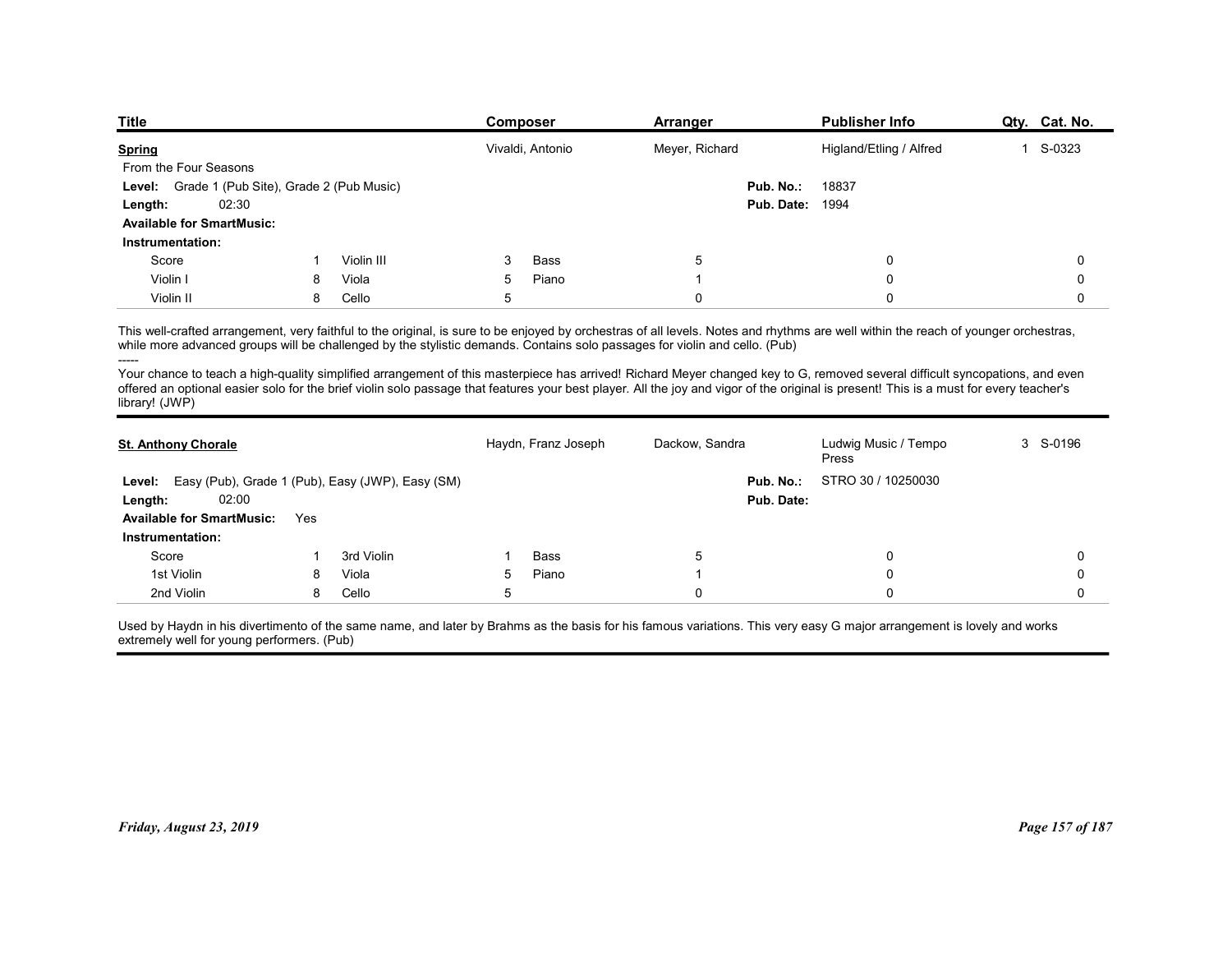| <b>Title</b>                                                           |    |       | Composer                                                                                                                                                                                                                                                                                                      | Arranger            |            | <b>Publisher Info</b> | Qty. Cat. No. |
|------------------------------------------------------------------------|----|-------|---------------------------------------------------------------------------------------------------------------------------------------------------------------------------------------------------------------------------------------------------------------------------------------------------------------|---------------------|------------|-----------------------|---------------|
| <b>St. Paul's Suite</b>                                                |    |       | Holst, Gustav                                                                                                                                                                                                                                                                                                 |                     |            | G. Schirmer           | 4 S-0120      |
| Op. 29, No. 2<br>Jig / Ostinato / Intermezzo / Finale (The Dargason)   |    |       |                                                                                                                                                                                                                                                                                                               |                     |            |                       |               |
| Level: Medium Advanced (JWP)                                           |    |       |                                                                                                                                                                                                                                                                                                               |                     | Pub. No.:  | HL50342170            |               |
| 12:00<br>Length:                                                       |    |       |                                                                                                                                                                                                                                                                                                               |                     | Pub. Date: | 1922                  |               |
| <b>Available for SmartMusic:</b><br>Instrumentation:                   | No |       |                                                                                                                                                                                                                                                                                                               |                     |            |                       |               |
| Score                                                                  |    | Viola | 4                                                                                                                                                                                                                                                                                                             | 0                   |            | 0                     | 0             |
| Violin I                                                               | 8  | Cello | 3                                                                                                                                                                                                                                                                                                             | 0                   |            | 0                     | 0             |
| Violin II                                                              | 8  | Bass  | Δ                                                                                                                                                                                                                                                                                                             | $\mathbf 0$         |            | $\mathbf 0$           | $\mathbf 0$   |
| Set #4 missing<br>$(3 of 8)$ Violin I<br>(6 of 8) Violin II            |    |       |                                                                                                                                                                                                                                                                                                               |                     |            |                       |               |
| Unsimplified, this is a worthy piece for the best of orchestras! (JWP) |    |       | Best known for his full orchestral suite "The Planets," Holst also wrote some particularly beautiful string music. This suite is a prime example of his writing based on folk tunes.                                                                                                                          |                     |            |                       |               |
|                                                                        |    |       | St. Paul's Suite continues as one of Holst's most remembered works for strings, written when he was an educator at the St. Paul's School for Girls. In four movements, the style<br>reflects the craftsmanship of Holst's transformation of simple English folk tunes into powerful symphonic settings. (SMP) |                     |            |                       |               |
|                                                                        |    |       |                                                                                                                                                                                                                                                                                                               |                     |            |                       |               |
| <b>Star Spangled Banner, The</b>                                       |    |       | Smith, John Stafford; Key,<br><b>Francis Scott</b>                                                                                                                                                                                                                                                            | McLeod, James "Red" |            | Neil A. Kjos          | 4 S-0169      |
| Level: Grade 3 (Pub), Easy (JWP)                                       |    |       |                                                                                                                                                                                                                                                                                                               |                     | Pub. No.:  | GS06                  |               |
| 01:15<br>Length:                                                       |    |       |                                                                                                                                                                                                                                                                                                               |                     | Pub. Date: |                       |               |
| Available for SmartMusic: No                                           |    |       |                                                                                                                                                                                                                                                                                                               |                     |            |                       |               |
| Instrumentation:                                                       |    |       |                                                                                                                                                                                                                                                                                                               |                     |            |                       |               |

Set #4 missing

| Level: Medium Advanced (JWP)                                           |    |                    |                                                                                                                                                                                                                                                                                                               | Pub. No.:              | HL50342170   |                 |
|------------------------------------------------------------------------|----|--------------------|---------------------------------------------------------------------------------------------------------------------------------------------------------------------------------------------------------------------------------------------------------------------------------------------------------------|------------------------|--------------|-----------------|
| 12:00<br>Length:                                                       |    |                    |                                                                                                                                                                                                                                                                                                               | <b>Pub. Date: 1922</b> |              |                 |
| <b>Available for SmartMusic:</b>                                       | No |                    |                                                                                                                                                                                                                                                                                                               |                        |              |                 |
| Instrumentation:                                                       |    |                    |                                                                                                                                                                                                                                                                                                               |                        |              |                 |
| Score                                                                  | -1 | Viola              | $\overline{4}$                                                                                                                                                                                                                                                                                                | 0                      | 0            | 0               |
| Violin I                                                               | 8  | Cello              | 3                                                                                                                                                                                                                                                                                                             | 0                      | 0            | 0               |
| Violin II                                                              | 8  | Bass               | $\overline{4}$                                                                                                                                                                                                                                                                                                | $\mathbf 0$            | $\mathbf 0$  | $\mathbf 0$     |
| Set #4 missing<br>$(3 of 8)$ Violin I<br>(6 of 8) Violin II            |    |                    |                                                                                                                                                                                                                                                                                                               |                        |              |                 |
| Unsimplified, this is a worthy piece for the best of orchestras! (JWP) |    |                    | Best known for his full orchestral suite "The Planets," Holst also wrote some particularly beautiful string music. This suite is a prime example of his writing based on folk tunes.                                                                                                                          |                        |              |                 |
|                                                                        |    |                    | St. Paul's Suite continues as one of Holst's most remembered works for strings, written when he was an educator at the St. Paul's School for Girls. In four movements, the style<br>reflects the craftsmanship of Holst's transformation of simple English folk tunes into powerful symphonic settings. (SMP) |                        |              |                 |
| <b>Star Spangled Banner, The</b>                                       |    |                    | Smith, John Stafford; Key,<br>Francis Scott                                                                                                                                                                                                                                                                   | McLeod, James "Red"    | Neil A. Kjos | 4 S-0169        |
| Level: Grade 3 (Pub), Easy (JWP)                                       |    |                    |                                                                                                                                                                                                                                                                                                               | Pub. No.:              | GS06         |                 |
| 01:15<br>Length:                                                       |    |                    |                                                                                                                                                                                                                                                                                                               | Pub. Date:             |              |                 |
| Available for SmartMusic: No                                           |    |                    |                                                                                                                                                                                                                                                                                                               |                        |              |                 |
| Instrumentation:                                                       |    |                    |                                                                                                                                                                                                                                                                                                               |                        |              |                 |
| Score                                                                  | -1 | Cello              | 3                                                                                                                                                                                                                                                                                                             | 0                      | 0            | 0               |
| Violins                                                                | 10 | <b>String Bass</b> | 3                                                                                                                                                                                                                                                                                                             | 0                      | $\mathbf 0$  | 0               |
| Viola                                                                  | 3  | Piano              | $\overline{1}$                                                                                                                                                                                                                                                                                                | $\mathbf 0$            | 0            | $\mathbf{0}$    |
|                                                                        |    |                    |                                                                                                                                                                                                                                                                                                               |                        |              |                 |
| Friday, August 23, 2019                                                |    |                    |                                                                                                                                                                                                                                                                                                               |                        |              | Page 158 of 187 |

 $(3 \text{ of } 8)$  Violin I

 <sup>(6</sup> of 8) Violin II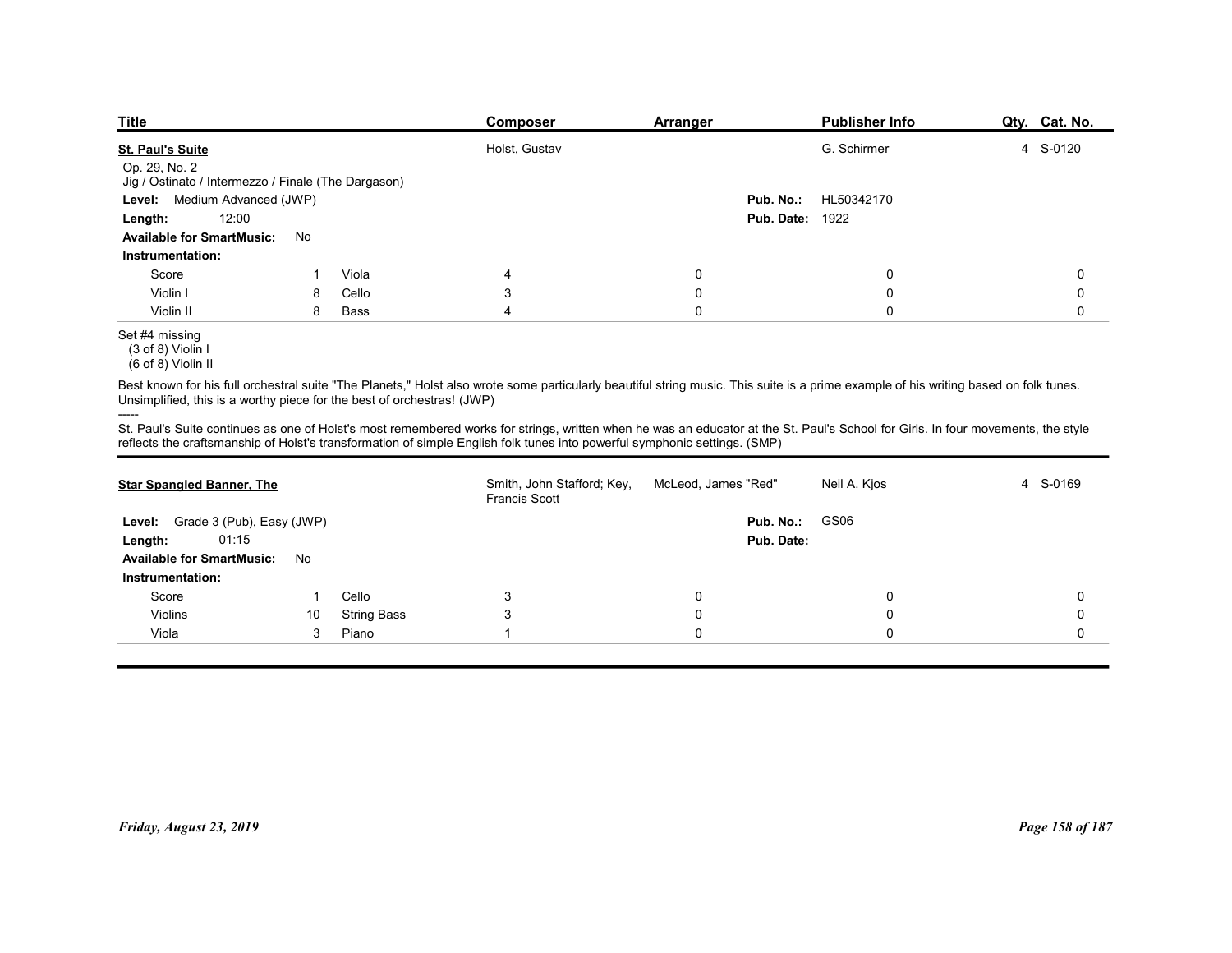| <b>Title</b>                                                                           |                 |          | <b>Composer</b>                                                                                                                                                                                                                                | <b>Arranger</b>                        | <b>Publisher Info</b>                          | Qty. Cat. No.          |
|----------------------------------------------------------------------------------------|-----------------|----------|------------------------------------------------------------------------------------------------------------------------------------------------------------------------------------------------------------------------------------------------|----------------------------------------|------------------------------------------------|------------------------|
| <b>Star Spangled Banner, The (Fanfare and Chorus)</b>                                  |                 |          | Smith, John Stafford; Key,<br>Francis Scott                                                                                                                                                                                                    | Barker, Warren; Chase,<br><b>Bruce</b> | Jenson                                         | 3 S-0109               |
| Level:<br>Length:<br><b>Available for SmartMusic:</b>                                  | No              |          |                                                                                                                                                                                                                                                | Pub. No.:<br>Pub. Date:                | SD2-19070                                      |                        |
| Instrumentation:<br>Violin 1                                                           | 5               | Cello    | $\ensuremath{\mathsf{3}}$                                                                                                                                                                                                                      | $\mathbf 0$                            | $\mathbf 0$                                    | 0                      |
| Violin 2                                                                               | $5\phantom{.0}$ | Bass     | $\mathsf 3$                                                                                                                                                                                                                                    | $\mathbf 0$                            | $\mathbf 0$                                    | $\mathbf 0$            |
| Viola<br>Set #3 missing                                                                | $\mathfrak{S}$  |          | $\mathsf{O}\xspace$                                                                                                                                                                                                                            | $\pmb{0}$                              | $\mathbf 0$                                    | $\mathsf{O}$           |
| $(1 of 3)$ Bass                                                                        |                 |          |                                                                                                                                                                                                                                                |                                        |                                                |                        |
| <b>Stargazer</b>                                                                       |                 |          | Buckley, Robert                                                                                                                                                                                                                                |                                        | Hal Leonard                                    | S-0365<br>$\mathbf{1}$ |
| Level: Grade 2 (Pub), Medium Easy (JWP)<br>Length:<br><b>Available for SmartMusic:</b> |                 |          |                                                                                                                                                                                                                                                |                                        | Pub. No.: HL04491763<br><b>Pub. Date: 2016</b> |                        |
|                                                                                        |                 |          |                                                                                                                                                                                                                                                |                                        |                                                |                        |
| Violin 1                                                                               | 8               | Viola    | Piano<br>4                                                                                                                                                                                                                                     | $\mathbf{1}$                           | $\pmb{0}$                                      | $\pmb{0}$              |
| Violin 2                                                                               |                 | 8 Cello  | $\overline{4}$                                                                                                                                                                                                                                 | $\pmb{0}$                              | $\mathbf 0$                                    | $\mathbf 0$            |
| Instrumentation:<br>Conductor                                                          | $\overline{1}$  | Violin 3 | Bass<br>4<br>Composer Robert Buckley has created an engaging work that's filled with programmatic elements and sounds terrific with younger players. Students will love its film score<br>atmosphere and the opportunity to play dramatic musi | 4                                      | $\mathbf 0$                                    | $\pmb{0}$              |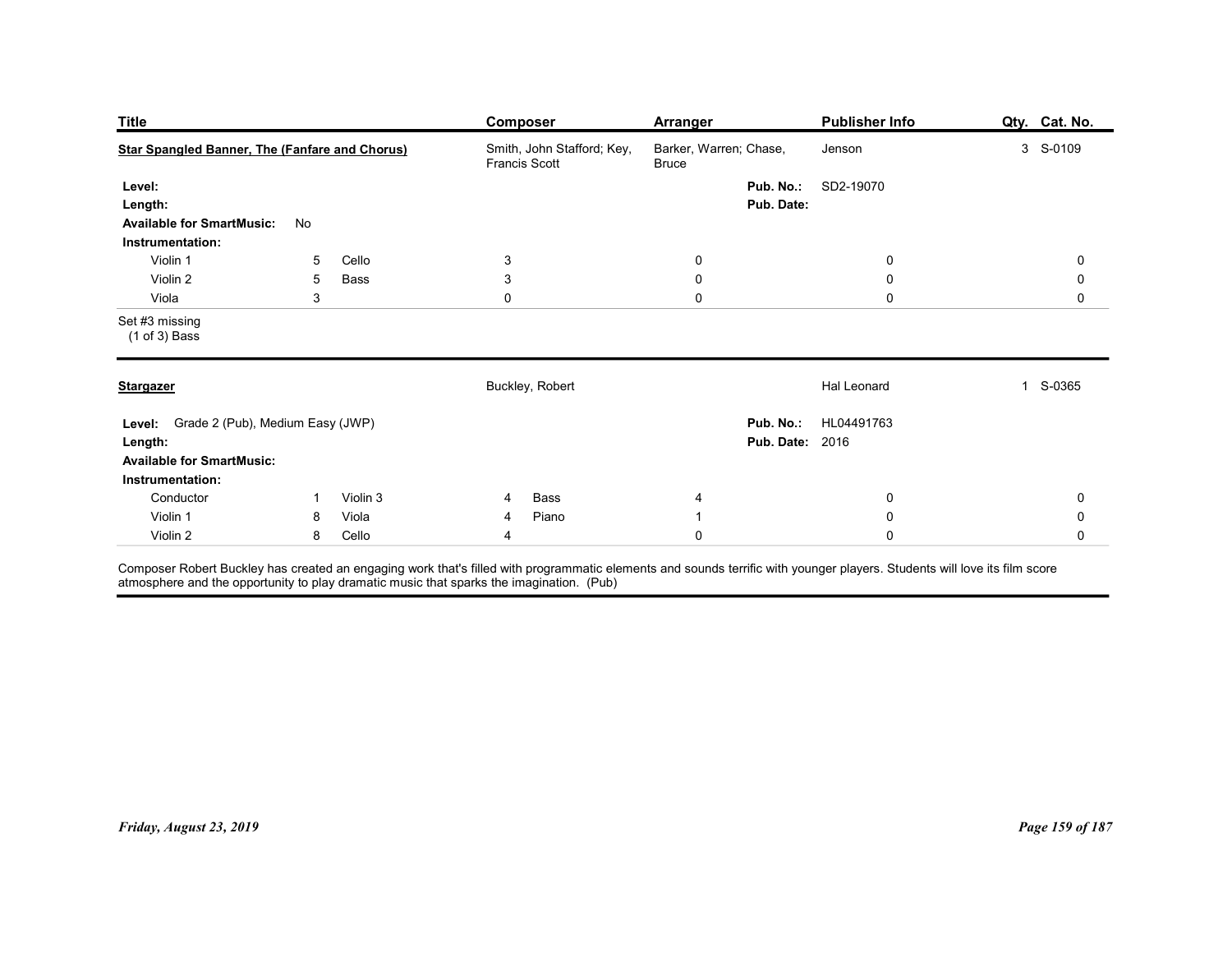| Publisher Info<br>Qty. Cat. No.<br><b>Title</b><br><b>Composer</b><br><b>Arranger</b><br>Step Ladder (A Fantasy on Scales)<br>Frost. Robert S.<br>Kendor Music<br>1 S-0068<br>7235<br>Level: Grade 1, Elementary (Pub), Very Easy (JWP)<br>Pub. No.:<br>02:00<br><b>Pub. Date: 1980</b><br>Length:<br><b>Available for SmartMusic:</b><br>No<br>Instrumentation: |
|------------------------------------------------------------------------------------------------------------------------------------------------------------------------------------------------------------------------------------------------------------------------------------------------------------------------------------------------------------------|
|                                                                                                                                                                                                                                                                                                                                                                  |
|                                                                                                                                                                                                                                                                                                                                                                  |
|                                                                                                                                                                                                                                                                                                                                                                  |
|                                                                                                                                                                                                                                                                                                                                                                  |
|                                                                                                                                                                                                                                                                                                                                                                  |
|                                                                                                                                                                                                                                                                                                                                                                  |
|                                                                                                                                                                                                                                                                                                                                                                  |
|                                                                                                                                                                                                                                                                                                                                                                  |
|                                                                                                                                                                                                                                                                                                                                                                  |
|                                                                                                                                                                                                                                                                                                                                                                  |
|                                                                                                                                                                                                                                                                                                                                                                  |
| 3rd Violin<br>Bass<br>$\mathbf{3}$<br>Score<br>0<br>0<br>-1<br>-1                                                                                                                                                                                                                                                                                                |
| 1st Violin<br>Piano<br>$\boldsymbol{0}$<br>0<br>5<br>Viola<br>3<br>$\mathbf 1$                                                                                                                                                                                                                                                                                   |
| 2nd Violin<br>3<br>0<br>$\mathbf 0$<br>5<br>Cello<br>0                                                                                                                                                                                                                                                                                                           |
| Young World Publications /<br>RBC Publications<br><b>Strawberry Canyon / Playful Polka</b><br>Frost, Robert S.<br>1 S-0038                                                                                                                                                                                                                                       |
|                                                                                                                                                                                                                                                                                                                                                                  |
| Level: Grade 2 (Pub), Medium Easy (JWP)<br>Pub. No.: SO 71 / SO071<br><b>Pub. Date: 1977</b><br>Length:                                                                                                                                                                                                                                                          |
| <b>Available for SmartMusic:</b><br>No                                                                                                                                                                                                                                                                                                                           |
| Instrumentation:                                                                                                                                                                                                                                                                                                                                                 |
| 3rd Violin<br>Score<br>Bass<br>$\sqrt{5}$<br>$\overline{0}$<br>$\mathbf 0$<br>4<br>-1                                                                                                                                                                                                                                                                            |
| Piano<br>$\pmb{0}$<br>1st Violin<br>Viola<br>$\mathbf{1}$<br>$\mathbf 0$<br>8<br>$5\phantom{.0}$<br>2nd Violin<br>Cello<br>5<br>$\pmb{0}$<br>$\pmb{0}$<br>$\mathbf 0$<br>8                                                                                                                                                                                       |
|                                                                                                                                                                                                                                                                                                                                                                  |
| Joplin, Scott<br>Buchtel, Forrest L.<br>Neil A. Kjos<br>1 S-0082<br><b>Strenuous Life, The</b>                                                                                                                                                                                                                                                                   |
| Pub. No.:<br>SO38<br>Level: Grade 3-4 (Pub)                                                                                                                                                                                                                                                                                                                      |
| 02:30<br>Pub. Date:<br>Length:                                                                                                                                                                                                                                                                                                                                   |
| <b>Available for SmartMusic:</b><br>No                                                                                                                                                                                                                                                                                                                           |
| Instrumentation:<br>Score<br>3rd Violin<br>Bass<br>$\mathbf{3}$<br>$\mathbf{3}$<br>$\overline{0}$<br>$\mathbf 0$<br>-1                                                                                                                                                                                                                                           |
| 1st Violin<br>Harp/Piano<br>Viola<br>$\boldsymbol{0}$<br>5<br>$\mathbf{3}$<br>$\mathbf 0$<br>$\mathbf{1}$                                                                                                                                                                                                                                                        |
| 2nd Violin<br>$\mathfrak{S}$<br>$\mathbf 0$<br>5 <sub>5</sub><br>Cello<br>$\mathbf 0$<br>$\mathbf 0$                                                                                                                                                                                                                                                             |
|                                                                                                                                                                                                                                                                                                                                                                  |
|                                                                                                                                                                                                                                                                                                                                                                  |
|                                                                                                                                                                                                                                                                                                                                                                  |
| Page 160 of 187<br>Friday, August 23, 2019                                                                                                                                                                                                                                                                                                                       |
|                                                                                                                                                                                                                                                                                                                                                                  |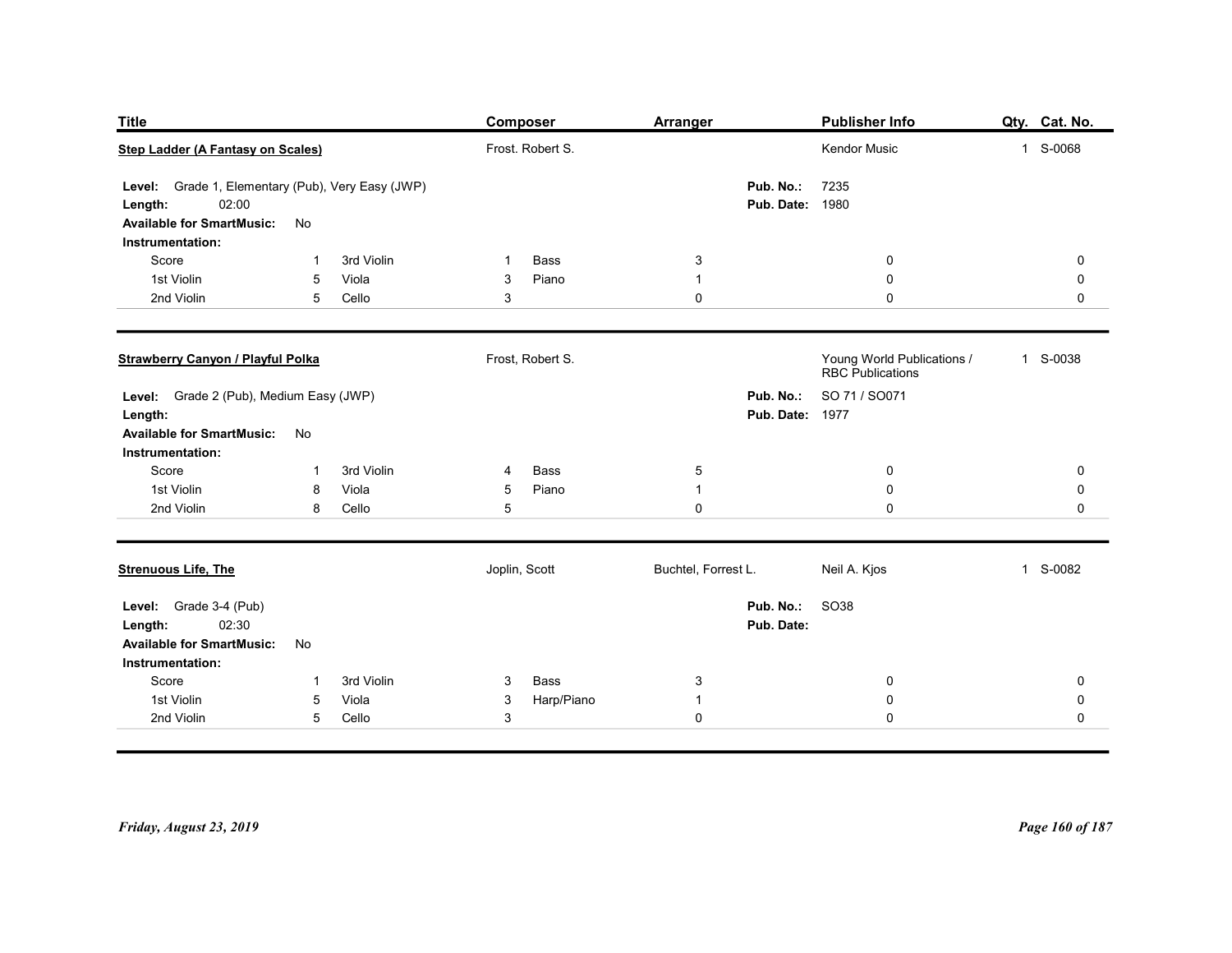| <b>Title</b>                                                                                                                                                                                                                                                          |                                       | Composer                     | <b>Arranger</b>      |                                     | <b>Publisher Info</b>                                | Qty. Cat. No.            |
|-----------------------------------------------------------------------------------------------------------------------------------------------------------------------------------------------------------------------------------------------------------------------|---------------------------------------|------------------------------|----------------------|-------------------------------------|------------------------------------------------------|--------------------------|
| <b>String Quartets</b>                                                                                                                                                                                                                                                |                                       | Beethoven, Ludwig van        |                      |                                     | G. Schirmer                                          | 2 S-0296                 |
| String Quartet in F Major / String Quartet in G Major / String<br>Quartet in D Major / String Quartet in C Minor / String Quartet<br>in A Major / String Quartet in Bb Major<br>Level:<br>Length:<br><b>Available for SmartMusic:</b><br>Instrumentation:<br>Violin I | Violoncello<br>-1                     | $\overline{1}$               | $\mathbf 0$          | Pub. No.:<br>Pub. Date:             | 1808<br>0                                            | 0                        |
| Violin II                                                                                                                                                                                                                                                             |                                       | 0                            | 0                    |                                     | $\mathbf 0$                                          | 0                        |
| Viola                                                                                                                                                                                                                                                                 |                                       | $\mathsf 0$                  | $\mathbf 0$          |                                     | $\mathbf 0$                                          | 0                        |
| <b>String Swing</b><br>A Teaching Piece<br>Level: Grade 2 (Pub), Medium Easy (JWP)<br>01:45<br>Length:<br>Available for SmartMusic: No<br>Instrumentation:                                                                                                            |                                       | Nunez, Carold                |                      | Pub. No.:<br><b>Pub. Date: 1980</b> | Shawnee Press / Hal<br>Leonard<br>55333 / HL35021957 | 1 S-0039                 |
| Score<br>Violin 1                                                                                                                                                                                                                                                     | Viola<br>$\overline{1}$<br>Cello<br>8 | $\overline{5}$<br>$\sqrt{5}$ | $\bf{0}$<br>$\bf{0}$ |                                     | $\mathbf 0$<br>$\pmb{0}$                             | $\mathbf 0$<br>$\pmb{0}$ |
| Violin 2                                                                                                                                                                                                                                                              | Bass<br>8                             | $\sqrt{5}$                   | $\mathbf 0$          |                                     | $\pmb{0}$                                            | $\mathsf{O}\xspace$      |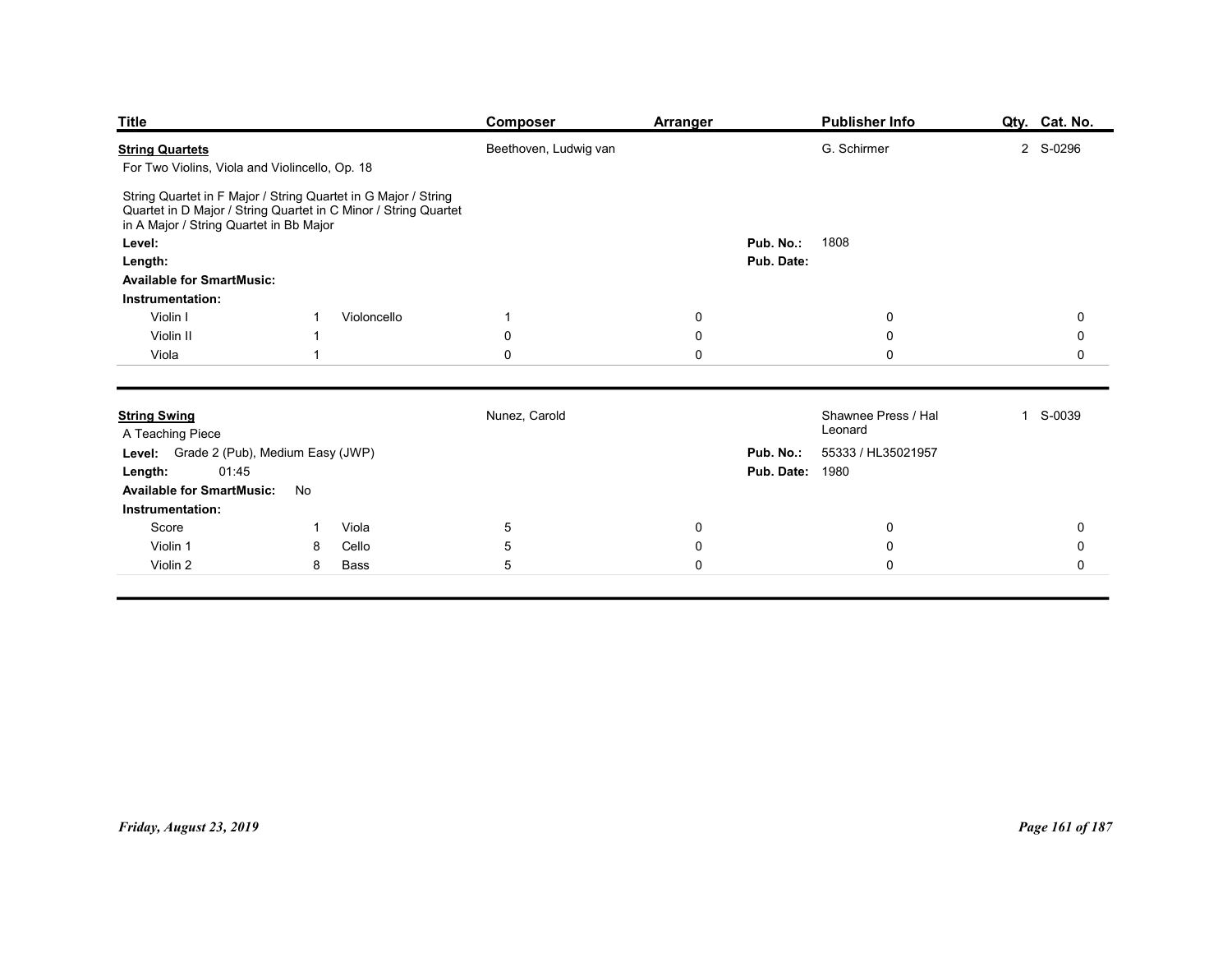| <b>Title</b>                                                                                                                                                                                                                     |                     |                   | <b>Composer</b>          | <b>Arranger</b>            |                        | <b>Publisher Info</b>            | Qty. Cat. No.              |
|----------------------------------------------------------------------------------------------------------------------------------------------------------------------------------------------------------------------------------|---------------------|-------------------|--------------------------|----------------------------|------------------------|----------------------------------|----------------------------|
| <b>Strings in the Round</b><br>Puffer Billies / Grace / The Ferry / For Health and Strength /<br>Te Bell Doth Toll / Ah, Poor Bird / Good Night To You All /<br>White Choral Bells / Little Tom Tinker / The Scale               |                     |                   | Traditional              | Frost, Robert S.           |                        | Kendor Music                     | S-0059<br>$\mathbf{1}$     |
| Level: Elementary (Pub)                                                                                                                                                                                                          |                     |                   |                          |                            | Pub. No.:              | 7238                             |                            |
| Length:<br><b>Available for SmartMusic:</b><br>No                                                                                                                                                                                |                     |                   |                          |                            | Pub. Date:             |                                  |                            |
| Instrumentation:                                                                                                                                                                                                                 |                     |                   |                          |                            |                        |                                  |                            |
| Score                                                                                                                                                                                                                            | 2                   | Cello             | $\mathbf{3}$             | 0                          |                        | $\mathbf 0$                      | 0                          |
| Violin<br>Viola                                                                                                                                                                                                                  | 10<br>$\mathbf{3}$  | Bass              | 3<br>$\sqrt{5}$          | $\mathbf 0$<br>$\mathbf 0$ |                        | $\mathbf 0$<br>$\Omega$          | $\mathbf 0$<br>$\mathbf 0$ |
|                                                                                                                                                                                                                                  |                     |                   |                          |                            |                        |                                  |                            |
| <b>Strong</b>                                                                                                                                                                                                                    |                     |                   | Doyle, Patrick; Branagh, | Kazik, James               |                        | Hal Leonard                      | S-0353<br>$\mathbf{1}$     |
| From Disney's Cinderella                                                                                                                                                                                                         |                     |                   | Kenneth; Danvers, Tommy  |                            |                        |                                  |                            |
| Level: Grade 3 to 4 (Pub), Medium Easy (JWP)<br>02:30<br>Length:                                                                                                                                                                 |                     |                   |                          |                            | <b>Pub. Date: 2015</b> | Pub. No.: HL04491593             |                            |
| <b>Available for SmartMusic:</b>                                                                                                                                                                                                 |                     |                   |                          |                            |                        |                                  |                            |
| Instrumentation:                                                                                                                                                                                                                 |                     |                   |                          |                            |                        |                                  |                            |
| Score<br>Violin 1                                                                                                                                                                                                                | $\overline{1}$<br>8 | Violin 3<br>Viola | Bass<br>4<br>Piano<br>4  | 5                          | Percussion 2           | $\mathbf{1}$<br>$\boldsymbol{0}$ | 0<br>0                     |
| Violin 2                                                                                                                                                                                                                         | 8                   | Cello             | Percussion 1<br>4        | $\mathbf{1}$               |                        | $\mathbf 0$                      | 0                          |
|                                                                                                                                                                                                                                  |                     |                   |                          |                            |                        |                                  |                            |
| Orchestras and audiences will love the power and drama of this ballad from the live action Disney film Cinderella. Strength, believing in yourself, courage and kindness are part of<br>the message, superbly captured musically |                     |                   |                          |                            |                        |                                  |                            |
|                                                                                                                                                                                                                                  |                     |                   |                          |                            |                        |                                  |                            |
|                                                                                                                                                                                                                                  |                     |                   |                          |                            |                        |                                  |                            |
|                                                                                                                                                                                                                                  |                     |                   |                          |                            |                        |                                  |                            |
|                                                                                                                                                                                                                                  |                     |                   |                          |                            |                        |                                  |                            |
|                                                                                                                                                                                                                                  |                     |                   |                          |                            |                        |                                  |                            |
|                                                                                                                                                                                                                                  |                     |                   |                          |                            |                        |                                  |                            |
|                                                                                                                                                                                                                                  |                     |                   |                          |                            |                        |                                  |                            |
|                                                                                                                                                                                                                                  |                     |                   |                          |                            |                        |                                  |                            |
|                                                                                                                                                                                                                                  |                     |                   |                          |                            |                        |                                  |                            |
|                                                                                                                                                                                                                                  |                     |                   |                          |                            |                        |                                  |                            |
|                                                                                                                                                                                                                                  |                     |                   |                          |                            |                        |                                  |                            |
|                                                                                                                                                                                                                                  |                     |                   |                          |                            |                        |                                  | Page 162 of 187            |
| Friday, August 23, 2019                                                                                                                                                                                                          |                     |                   |                          |                            |                        |                                  |                            |
|                                                                                                                                                                                                                                  |                     |                   |                          |                            |                        |                                  |                            |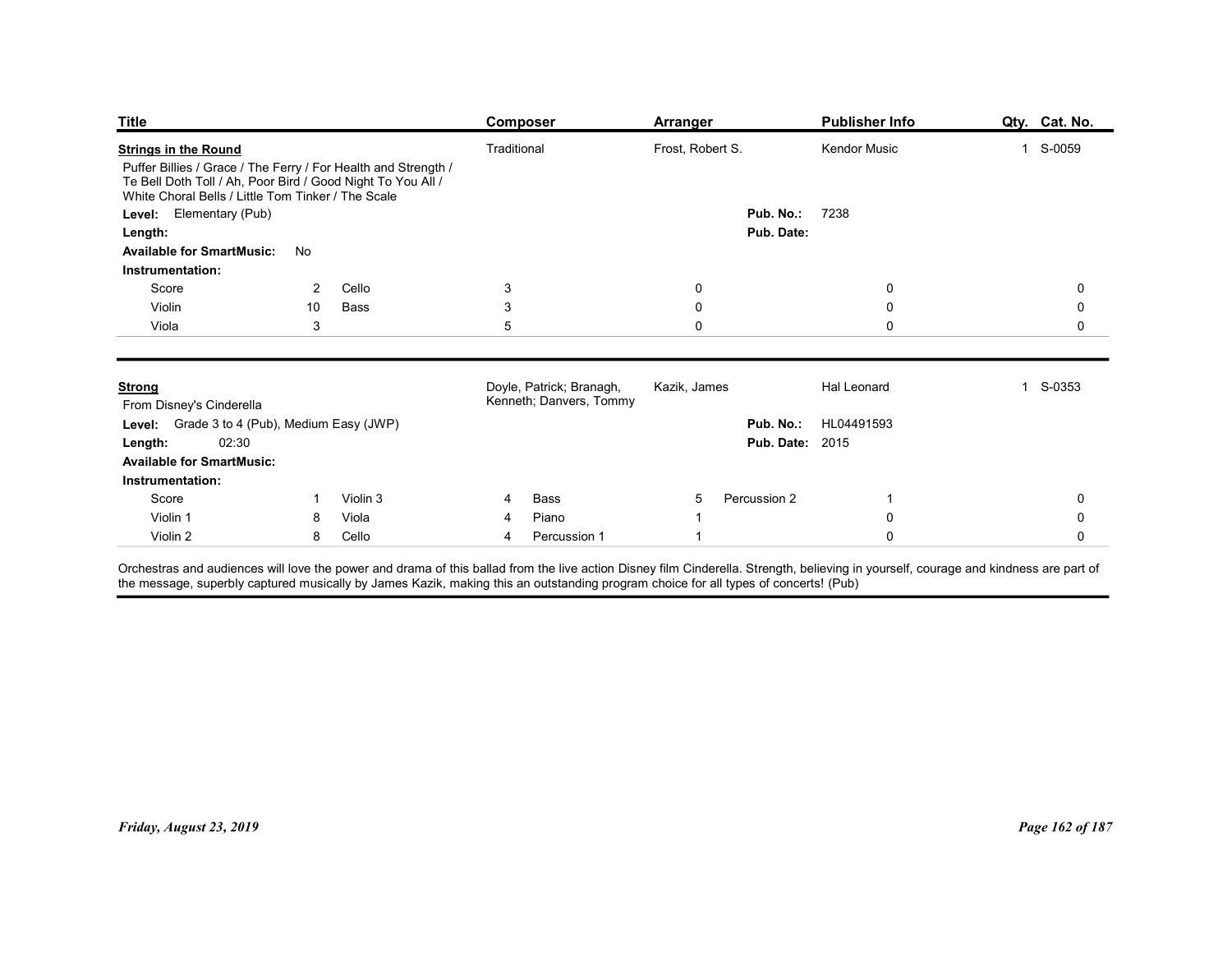| <b>Title</b>                                                                       |                   |                | <b>Composer</b>                                                                                 | <b>Arranger</b>          |                                      | <b>Publisher Info</b>          | Qty. Cat. No.          |
|------------------------------------------------------------------------------------|-------------------|----------------|-------------------------------------------------------------------------------------------------|--------------------------|--------------------------------------|--------------------------------|------------------------|
| <b>Suite for String Orchestra</b>                                                  |                   |                | Janacek, Leos                                                                                   |                          |                                      | Edwin F. Kalmus                | 2 S-0198               |
| Level:                                                                             |                   |                |                                                                                                 |                          | Pub. No.:                            | A 6363                         |                        |
| 19:00<br>Length:                                                                   |                   |                |                                                                                                 |                          | Pub. Date:                           |                                |                        |
| <b>Available for SmartMusic:</b><br>Instrumentation:                               | No                |                |                                                                                                 |                          |                                      |                                |                        |
| Score                                                                              | 1                 | Viola          | $\overline{5}$                                                                                  | 0                        |                                      | 0                              | 0                      |
| Violin I                                                                           | 8                 | Cello          | $\sqrt{5}$                                                                                      | $\boldsymbol{0}$         |                                      | $\mathbf 0$                    | 0                      |
| Violin II                                                                          | 8                 | Bass           | 3                                                                                               | 0                        |                                      | $\mathbf 0$                    | 0                      |
| <b>Suite for String Orchestras</b>                                                 |                   |                | Corelli, Arcangelo                                                                              |                          |                                      | Edwin F. Kalmus                | 2 S-0097               |
| Sarabanda / Giga / Badinerie                                                       |                   |                |                                                                                                 |                          |                                      |                                |                        |
| Level:<br>08:00<br>Length:                                                         |                   |                |                                                                                                 |                          | <b>Pub. No.: A1023</b><br>Pub. Date: |                                |                        |
| <b>Available for SmartMusic:</b>                                                   | No                |                |                                                                                                 |                          |                                      |                                |                        |
| Instrumentation:                                                                   |                   |                |                                                                                                 |                          |                                      |                                |                        |
| Score<br>Violin I                                                                  | $\mathbf{1}$<br>8 | Viola<br>Cello | $\overline{5}$<br>$\sqrt{5}$                                                                    | $\mathbf 0$<br>$\pmb{0}$ |                                      | $\bf{0}$<br>${\bf 0}$          | $\pmb{0}$<br>$\pmb{0}$ |
| Violin II                                                                          | 8                 | Bass           | $\sqrt{5}$                                                                                      | $\pmb{0}$                |                                      | $\mathbf 0$                    | $\pmb{0}$              |
|                                                                                    |                   |                |                                                                                                 |                          |                                      |                                |                        |
| <b>Suite for Strings</b>                                                           |                   |                | Washburn, Robert                                                                                |                          |                                      | <b>Oxford University Press</b> | 2 S-0111               |
| Little March / Song / Scherzo / Finale<br>Level: Easy (Pub), Easy (JWP), Easy (SM) |                   |                |                                                                                                 |                          | Pub. No.:                            | 92.701                         |                        |
| 09:00<br>Length:                                                                   |                   |                |                                                                                                 |                          | <b>Pub. Date: 1959</b>               |                                |                        |
| <b>Available for SmartMusic:</b>                                                   | Yes               |                |                                                                                                 |                          |                                      |                                |                        |
| Instrumentation:<br>Score                                                          | $\mathbf 1$       | Viola          | $5\phantom{.0}$                                                                                 | $\overline{0}$           |                                      | $\mathbf 0$                    | 0                      |
| Violin I                                                                           | 8                 | Cello          | $\overline{5}$                                                                                  | $\mathbf 0$              |                                      | $\bf{0}$                       | 0                      |
| Violin II                                                                          | 8                 | Bass           | $5\phantom{.0}$                                                                                 | $\mathsf{O}\xspace$      |                                      | $\mathbf 0$                    | $\mathbf 0$            |
| Set #2 missing<br>$(1 of 1)$ Score                                                 |                   |                |                                                                                                 |                          |                                      |                                |                        |
|                                                                                    |                   |                | This suite is made of four movements in varying moods from lyrical and gentle to vibrant. (Pub) |                          |                                      |                                |                        |
|                                                                                    |                   |                |                                                                                                 |                          |                                      |                                |                        |
| Friday, August 23, 2019                                                            |                   |                |                                                                                                 |                          |                                      |                                | Page 163 of 187        |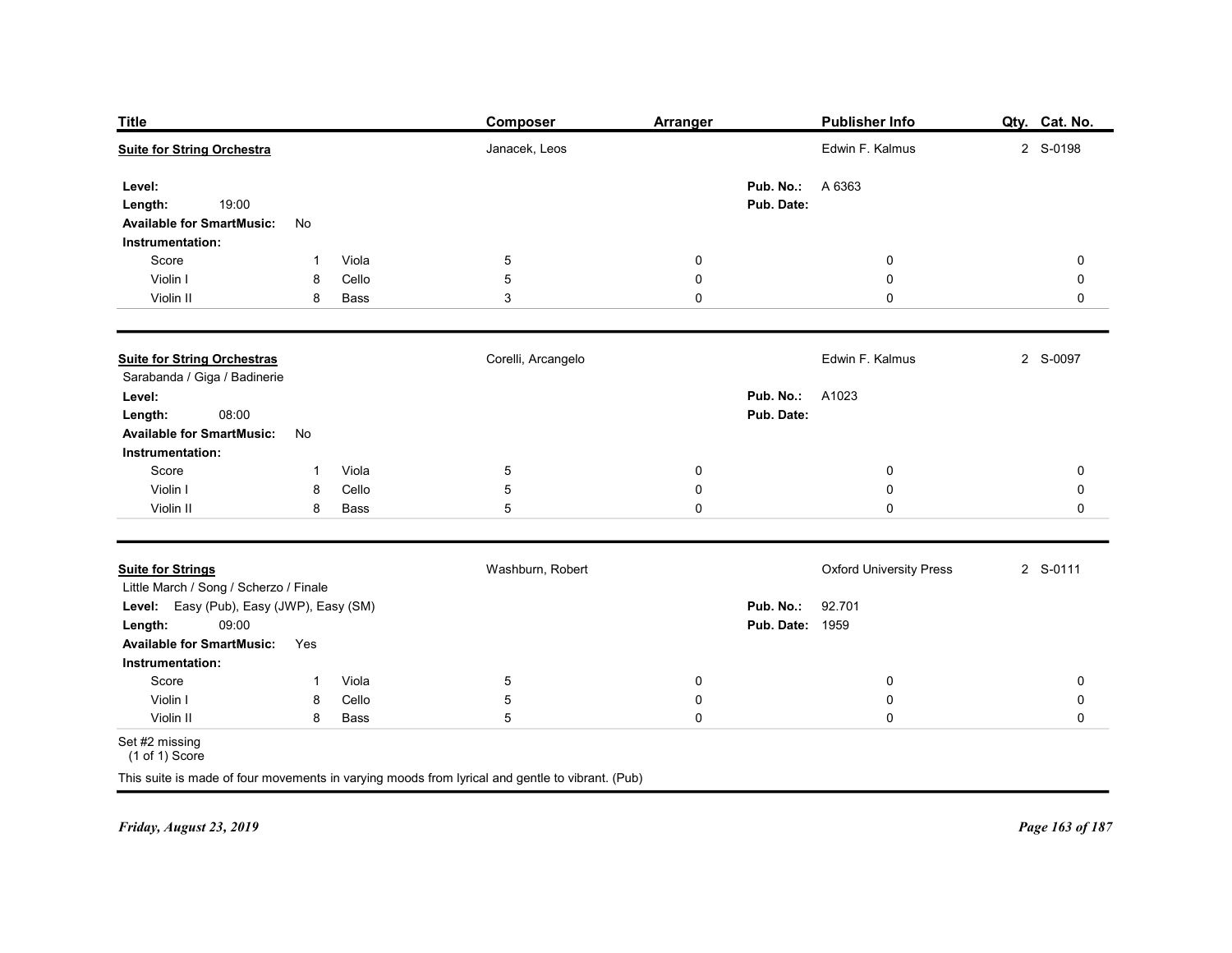| Frescobaldi, Girolamo<br>Elkan, Henri<br>Elkan-Vogel<br>1 S-0040<br>Suite in D<br>Canzona / Andante Con Moto / Toccata<br>Pub. No.:<br>Level:<br>Pub. Date:<br>Length:<br><b>Available for SmartMusic:</b><br>No<br>Instrumentation:<br>Score<br>Violin 3<br>Bass<br>$\mathbf{3}$<br>$\overline{0}$<br>$\overline{4}$<br>-1<br>Violin 1<br>$\mathbf 0$<br>$\mathbf 0$<br>Viola<br>3<br>4<br>$\mathbf{3}$<br>$\mathbf 0$<br>$\mathbf 0$<br>Violin 2<br>Cello<br>4<br>$(1 of 4)$ Violin 2<br>Ervin, Max T.<br>Kendor Music<br>1 S-0045<br><b>Pub. No.: 7230</b><br>Level: Elementary (Pub)<br>01:00<br>Pub. Date:<br>Length: |
|----------------------------------------------------------------------------------------------------------------------------------------------------------------------------------------------------------------------------------------------------------------------------------------------------------------------------------------------------------------------------------------------------------------------------------------------------------------------------------------------------------------------------------------------------------------------------------------------------------------------------|
| Set missing<br><b>Summer Waltz</b>                                                                                                                                                                                                                                                                                                                                                                                                                                                                                                                                                                                         |
|                                                                                                                                                                                                                                                                                                                                                                                                                                                                                                                                                                                                                            |
|                                                                                                                                                                                                                                                                                                                                                                                                                                                                                                                                                                                                                            |
|                                                                                                                                                                                                                                                                                                                                                                                                                                                                                                                                                                                                                            |
|                                                                                                                                                                                                                                                                                                                                                                                                                                                                                                                                                                                                                            |
|                                                                                                                                                                                                                                                                                                                                                                                                                                                                                                                                                                                                                            |
|                                                                                                                                                                                                                                                                                                                                                                                                                                                                                                                                                                                                                            |
| <b>Available for SmartMusic:</b><br>No                                                                                                                                                                                                                                                                                                                                                                                                                                                                                                                                                                                     |
| Instrumentation:<br>Score<br>Viola<br>5 <sub>5</sub><br>Piano<br>$\overline{0}$<br>$\overline{1}$<br>$\overline{1}$                                                                                                                                                                                                                                                                                                                                                                                                                                                                                                        |
| 1st & 2nd Violin<br>Cello<br>$\sqrt{5}$<br>$\pmb{0}$<br>${\bf 0}$<br>16<br>$\mathbf 0$<br>$\mathbf 0$<br>Bass<br>$\sqrt{5}$<br>3rd Violin<br>$\overline{1}$                                                                                                                                                                                                                                                                                                                                                                                                                                                                |
|                                                                                                                                                                                                                                                                                                                                                                                                                                                                                                                                                                                                                            |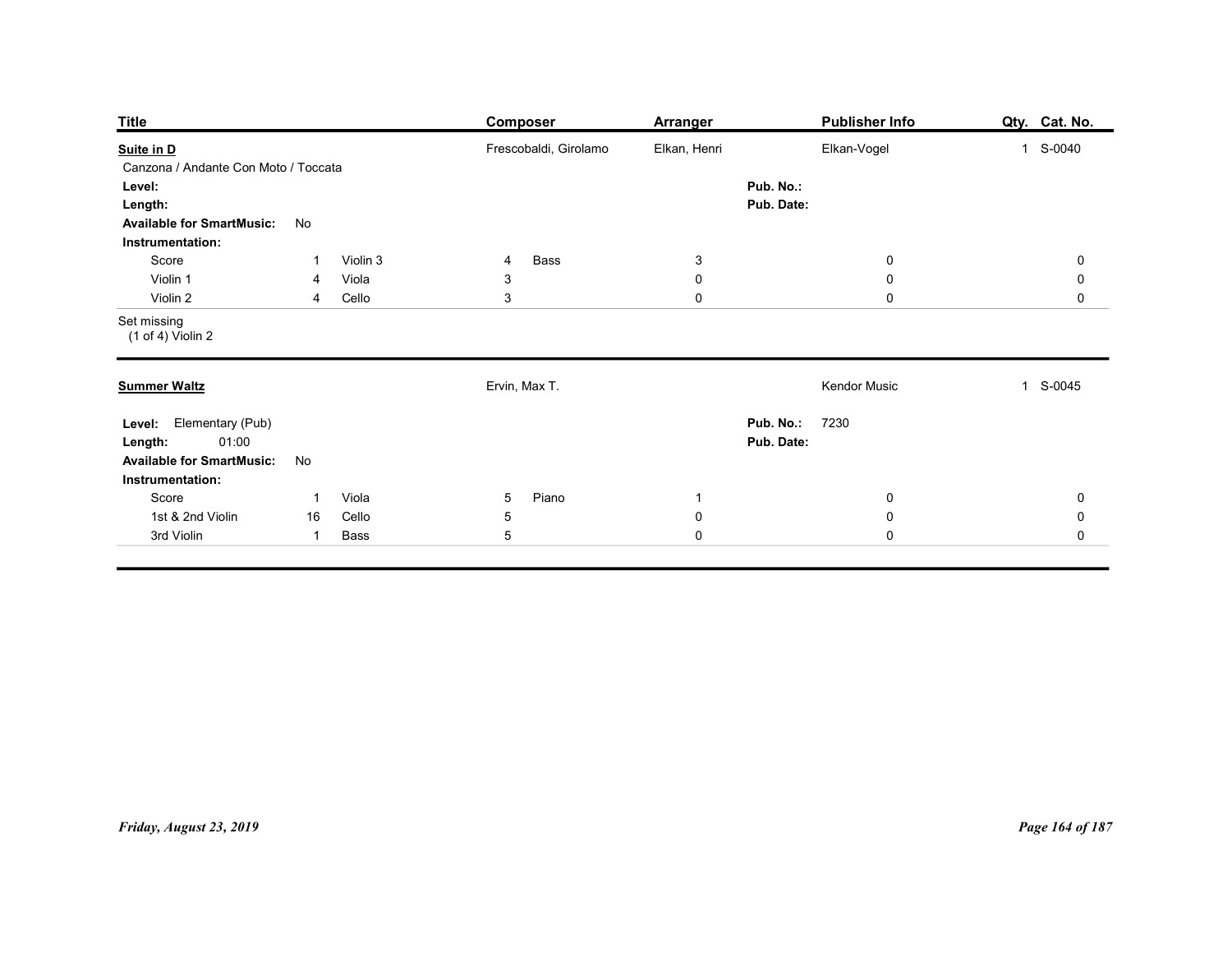| <b>Title</b>                                                                                       |     |       | <b>Composer</b>                                                                                                                                                                    | <b>Arranger</b> |                        | Publisher Info     | Qty. Cat. No. |
|----------------------------------------------------------------------------------------------------|-----|-------|------------------------------------------------------------------------------------------------------------------------------------------------------------------------------------|-----------------|------------------------|--------------------|---------------|
| Symphony #29                                                                                       |     |       | Mozart, Wolfgang Amadeus Frost, Robert                                                                                                                                             |                 |                        | Kendor             | 3 S-0221      |
| 1st Movement                                                                                       |     |       |                                                                                                                                                                                    |                 |                        |                    |               |
| Grade 4 (Pub), Medium (JWP), Medium (SM)<br>Level:                                                 |     |       |                                                                                                                                                                                    |                 | Pub. No.:              | 9907               |               |
| 07:40<br>Length:<br><b>Available for SmartMusic:</b>                                               | Yes |       |                                                                                                                                                                                    |                 | <b>Pub. Date: 1989</b> |                    |               |
| Instrumentation:                                                                                   |     |       |                                                                                                                                                                                    |                 |                        |                    |               |
| Score                                                                                              |     | Viola | $\overline{5}$                                                                                                                                                                     | 0               |                        | 0                  | 0             |
| 1st Violin                                                                                         | 8   | Cello | $\mathbf 5$                                                                                                                                                                        | 0               |                        | $\mathbf 0$        | 0             |
| 2nd Violin                                                                                         | 8   | Bass  | $5\,$                                                                                                                                                                              | 0               |                        | $\mathbf 0$        | 0             |
| Set #3 missing<br>(1 of 8) 1st Violin<br>(1 of 8) 2nd Violin<br>(1 of 5) Viola<br>$(1 of 5)$ Cello |     |       |                                                                                                                                                                                    |                 |                        |                    |               |
| literature! (JWP)                                                                                  |     |       | Brimming with beautiful melodies, this sensitive rendering of the complete first movement of Mozart's "Symphony No. 29" (in A Major) is a natural concert/contest selection. Solid |                 |                        |                    |               |
|                                                                                                    |     |       | Mahler, Gustav                                                                                                                                                                     | Dackow, Sandra  |                        | <b>Tempo Press</b> | 2 S-0218      |
| Symphony No. 1 in D Major<br>Movement 2                                                            |     |       |                                                                                                                                                                                    |                 |                        |                    |               |
| Level: Grade 3 (Pub), Medium (JWP), Medium (SM)                                                    |     |       |                                                                                                                                                                                    |                 | Pub. No.:              | 10250046           |               |
|                                                                                                    |     |       |                                                                                                                                                                                    |                 |                        |                    |               |
|                                                                                                    |     |       |                                                                                                                                                                                    |                 |                        |                    |               |
| 03:18<br>Length:<br>Available for SmartMusic: Yes                                                  |     |       |                                                                                                                                                                                    |                 | <b>Pub. Date: 1989</b> |                    |               |

#### Set #3 missing

| Grade 4 (Pub), Medium (JWP), Medium (SM)<br>Pub. No.:<br>9907<br>Level:<br>1989<br>07:40<br>Pub. Date:<br>Length:<br><b>Available for SmartMusic:</b><br>Yes<br>Instrumentation:<br>Score<br>Viola<br>5<br>$\mathbf 0$<br>0<br>0<br>1<br>1st Violin<br>5<br>Cello<br>$\mathbf 0$<br>0<br>0<br>8<br>2nd Violin<br>5<br>0<br>$\mathbf 0$<br>8<br>$\mathbf 0$<br>Bass<br>Set #3 missing<br>(1 of 8) 1st Violin<br>$(1 of 8)$ 2nd Violin<br>$(1 of 5)$ Viola<br>$(1 of 5)$ Cello<br>Brimming with beautiful melodies, this sensitive rendering of the complete first movement of Mozart's "Symphony No. 29" (in A Major) is a natural concert/contest selection. Solid<br>literature! (JWP)<br>Mahler, Gustav<br>Dackow, Sandra<br><b>Tempo Press</b><br>2 S-0218<br>Symphony No. 1 in D Major<br>Movement 2<br>Level: Grade 3 (Pub), Medium (JWP), Medium (SM)<br>Pub. No.:<br>10250046<br><b>Pub. Date: 1989</b><br>Length:<br>03:18<br><b>Available for SmartMusic:</b><br>Yes<br>Instrumentation:<br>Score<br>Violin III<br>Bass<br>5<br>0<br>$\mathbf 0$<br>3<br>-1<br>Violin I<br>$\mathbf 0$<br>8<br>Viola<br>5<br>$\mathbf 0$<br>Piano<br>Violin II<br>Cello<br>5<br>$\mathbf 0$<br>8<br>$\mathbf 0$<br>$\Omega$<br>It is never too early to introduce students to the artistry of Mahler and this ländler is a great way to accomplish that goal. This arrangement is especially effective in reducing the<br>work from full to string orchestra. The illusion of the original colors has largely been retained, while the structural alterations are subtle and balanced. (Pub) |
|---------------------------------------------------------------------------------------------------------------------------------------------------------------------------------------------------------------------------------------------------------------------------------------------------------------------------------------------------------------------------------------------------------------------------------------------------------------------------------------------------------------------------------------------------------------------------------------------------------------------------------------------------------------------------------------------------------------------------------------------------------------------------------------------------------------------------------------------------------------------------------------------------------------------------------------------------------------------------------------------------------------------------------------------------------------------------------------------------------------------------------------------------------------------------------------------------------------------------------------------------------------------------------------------------------------------------------------------------------------------------------------------------------------------------------------------------------------------------------------------------------------------------------------------------------------------------------------|
|                                                                                                                                                                                                                                                                                                                                                                                                                                                                                                                                                                                                                                                                                                                                                                                                                                                                                                                                                                                                                                                                                                                                                                                                                                                                                                                                                                                                                                                                                                                                                                                       |
|                                                                                                                                                                                                                                                                                                                                                                                                                                                                                                                                                                                                                                                                                                                                                                                                                                                                                                                                                                                                                                                                                                                                                                                                                                                                                                                                                                                                                                                                                                                                                                                       |
|                                                                                                                                                                                                                                                                                                                                                                                                                                                                                                                                                                                                                                                                                                                                                                                                                                                                                                                                                                                                                                                                                                                                                                                                                                                                                                                                                                                                                                                                                                                                                                                       |
|                                                                                                                                                                                                                                                                                                                                                                                                                                                                                                                                                                                                                                                                                                                                                                                                                                                                                                                                                                                                                                                                                                                                                                                                                                                                                                                                                                                                                                                                                                                                                                                       |
|                                                                                                                                                                                                                                                                                                                                                                                                                                                                                                                                                                                                                                                                                                                                                                                                                                                                                                                                                                                                                                                                                                                                                                                                                                                                                                                                                                                                                                                                                                                                                                                       |
|                                                                                                                                                                                                                                                                                                                                                                                                                                                                                                                                                                                                                                                                                                                                                                                                                                                                                                                                                                                                                                                                                                                                                                                                                                                                                                                                                                                                                                                                                                                                                                                       |
|                                                                                                                                                                                                                                                                                                                                                                                                                                                                                                                                                                                                                                                                                                                                                                                                                                                                                                                                                                                                                                                                                                                                                                                                                                                                                                                                                                                                                                                                                                                                                                                       |
|                                                                                                                                                                                                                                                                                                                                                                                                                                                                                                                                                                                                                                                                                                                                                                                                                                                                                                                                                                                                                                                                                                                                                                                                                                                                                                                                                                                                                                                                                                                                                                                       |
|                                                                                                                                                                                                                                                                                                                                                                                                                                                                                                                                                                                                                                                                                                                                                                                                                                                                                                                                                                                                                                                                                                                                                                                                                                                                                                                                                                                                                                                                                                                                                                                       |
|                                                                                                                                                                                                                                                                                                                                                                                                                                                                                                                                                                                                                                                                                                                                                                                                                                                                                                                                                                                                                                                                                                                                                                                                                                                                                                                                                                                                                                                                                                                                                                                       |
|                                                                                                                                                                                                                                                                                                                                                                                                                                                                                                                                                                                                                                                                                                                                                                                                                                                                                                                                                                                                                                                                                                                                                                                                                                                                                                                                                                                                                                                                                                                                                                                       |
|                                                                                                                                                                                                                                                                                                                                                                                                                                                                                                                                                                                                                                                                                                                                                                                                                                                                                                                                                                                                                                                                                                                                                                                                                                                                                                                                                                                                                                                                                                                                                                                       |
|                                                                                                                                                                                                                                                                                                                                                                                                                                                                                                                                                                                                                                                                                                                                                                                                                                                                                                                                                                                                                                                                                                                                                                                                                                                                                                                                                                                                                                                                                                                                                                                       |
|                                                                                                                                                                                                                                                                                                                                                                                                                                                                                                                                                                                                                                                                                                                                                                                                                                                                                                                                                                                                                                                                                                                                                                                                                                                                                                                                                                                                                                                                                                                                                                                       |
|                                                                                                                                                                                                                                                                                                                                                                                                                                                                                                                                                                                                                                                                                                                                                                                                                                                                                                                                                                                                                                                                                                                                                                                                                                                                                                                                                                                                                                                                                                                                                                                       |
|                                                                                                                                                                                                                                                                                                                                                                                                                                                                                                                                                                                                                                                                                                                                                                                                                                                                                                                                                                                                                                                                                                                                                                                                                                                                                                                                                                                                                                                                                                                                                                                       |
|                                                                                                                                                                                                                                                                                                                                                                                                                                                                                                                                                                                                                                                                                                                                                                                                                                                                                                                                                                                                                                                                                                                                                                                                                                                                                                                                                                                                                                                                                                                                                                                       |
|                                                                                                                                                                                                                                                                                                                                                                                                                                                                                                                                                                                                                                                                                                                                                                                                                                                                                                                                                                                                                                                                                                                                                                                                                                                                                                                                                                                                                                                                                                                                                                                       |
| This scherzo-like 2nd movement from Mahler's "First Symphony" is a vigorous, exuberant work that evokes rustic good times. Excellent for building confidence and teaching<br>aggressive playing, this is a superb selection for both rehearsal and performance! (JWP)                                                                                                                                                                                                                                                                                                                                                                                                                                                                                                                                                                                                                                                                                                                                                                                                                                                                                                                                                                                                                                                                                                                                                                                                                                                                                                                 |

 $(1 \text{ of } 5)$  Cello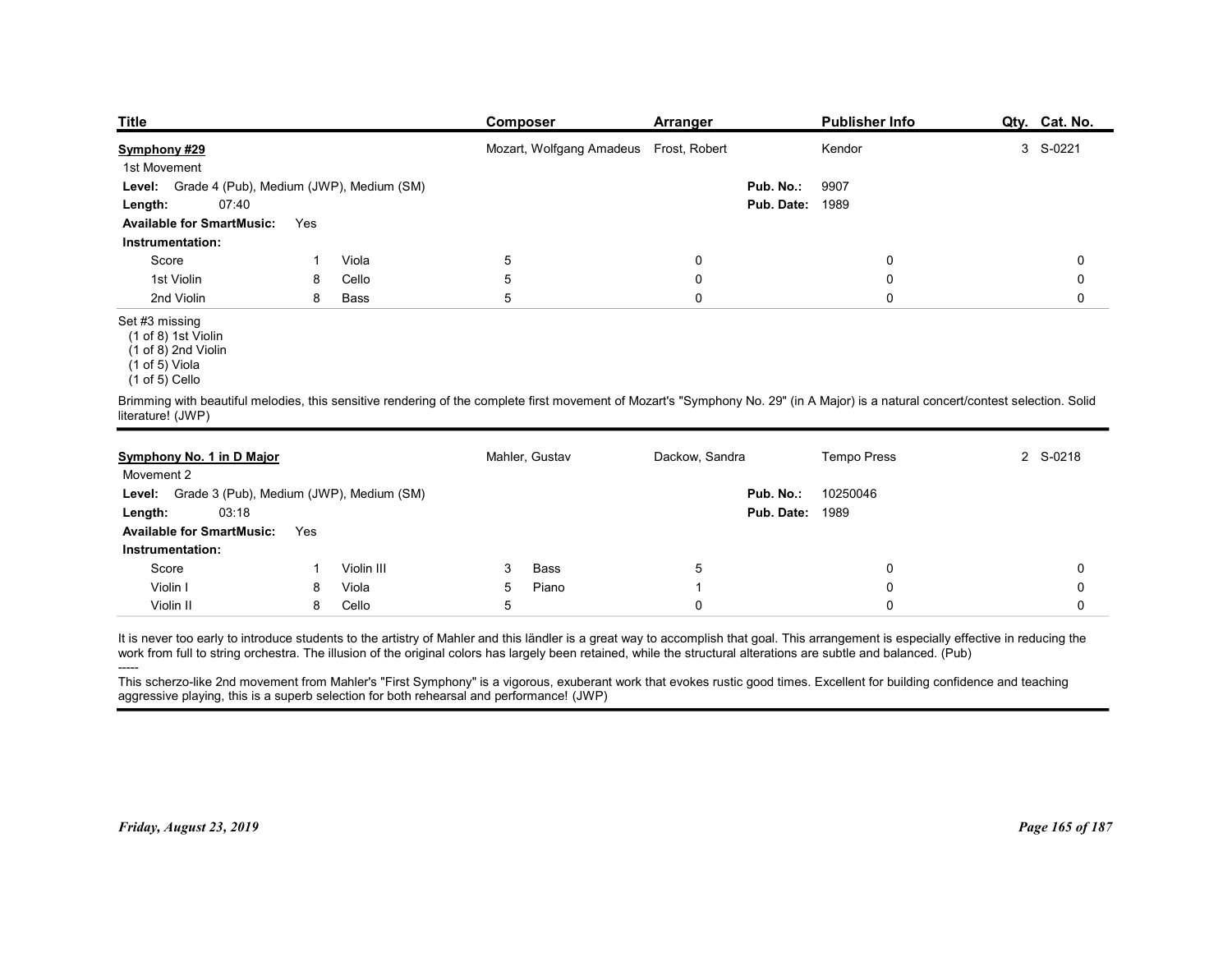| <b>Title</b>                                                                                                                                                               |     |             | <b>Composer</b>                                                                                                 | Arranger                                                                                                                                                                                                                                                                                                                                                                     | <b>Publisher Info</b> | Qty. Cat. No.            |
|----------------------------------------------------------------------------------------------------------------------------------------------------------------------------|-----|-------------|-----------------------------------------------------------------------------------------------------------------|------------------------------------------------------------------------------------------------------------------------------------------------------------------------------------------------------------------------------------------------------------------------------------------------------------------------------------------------------------------------------|-----------------------|--------------------------|
| Symphony No. 104                                                                                                                                                           |     |             | Haydn, Franz Joseph                                                                                             | McCashin, Robert D.                                                                                                                                                                                                                                                                                                                                                          | <b>FJH Music</b>      | S-0224<br>$\overline{1}$ |
| London<br><b>First Movement</b>                                                                                                                                            |     |             |                                                                                                                 |                                                                                                                                                                                                                                                                                                                                                                              |                       |                          |
| Level: Grade 4.5 (Pub), Medium (JWP), Medium (SM)                                                                                                                          |     |             |                                                                                                                 | Pub. No.:                                                                                                                                                                                                                                                                                                                                                                    | ST6097                |                          |
| Length:                                                                                                                                                                    |     |             |                                                                                                                 | <b>Pub. Date: 2006</b>                                                                                                                                                                                                                                                                                                                                                       |                       |                          |
| <b>Available for SmartMusic:</b>                                                                                                                                           | Yes |             |                                                                                                                 |                                                                                                                                                                                                                                                                                                                                                                              |                       |                          |
| Instrumentation:                                                                                                                                                           |     |             |                                                                                                                 |                                                                                                                                                                                                                                                                                                                                                                              |                       |                          |
| Score                                                                                                                                                                      |     | Viola       | 5                                                                                                               | 0                                                                                                                                                                                                                                                                                                                                                                            | $\Omega$              | 0                        |
| Violin 1                                                                                                                                                                   | 8   | Cello       | 5<br>5                                                                                                          | 0                                                                                                                                                                                                                                                                                                                                                                            |                       | 0                        |
| Violin 2                                                                                                                                                                   | 8   | Double Bass |                                                                                                                 | 0                                                                                                                                                                                                                                                                                                                                                                            | $\Omega$              | 0                        |
|                                                                                                                                                                            |     |             |                                                                                                                 | Robert D. McCashin has put substantial effort into this arrangement to make it as true to Haydn's original intent as possible. As a result, this work captures and retains the bright<br>spirit of the first movement that has made it such a popular work. Moreover, this arrangement brings the piece to a musical and technical level that school orchestras can enjoy. A |                       |                          |
| masterful arrangement. (Pub)                                                                                                                                               |     |             |                                                                                                                 |                                                                                                                                                                                                                                                                                                                                                                              |                       |                          |
|                                                                                                                                                                            |     |             |                                                                                                                 | literally the pinnacle of the Classical period. Symphony 104 is the most well-known of these and this arrangement is as true to Haydn's original intent as possible. Your players                                                                                                                                                                                            |                       |                          |
| Here is music from Haydn's days! Composed late in his career, "The London Symphonies" came after the death of Mozart, and before the first symphony of Beethoven, and were |     |             | will capture the bright spirit of the music and rise in their technical and musical levels as they do it. (JWP) |                                                                                                                                                                                                                                                                                                                                                                              |                       |                          |
|                                                                                                                                                                            |     |             |                                                                                                                 |                                                                                                                                                                                                                                                                                                                                                                              |                       |                          |
| Symphony No. 5<br>"Reformation"                                                                                                                                            |     |             | Mendelssohn, Felix                                                                                              | Campbell, Steven J.                                                                                                                                                                                                                                                                                                                                                          | Wingert-Jones         | 3 S-0343                 |
| Level: Medium Easy (Pub), Medium Easy (JWP)                                                                                                                                |     |             |                                                                                                                 | Pub. No.:                                                                                                                                                                                                                                                                                                                                                                    | 3035541               |                          |
| Length:                                                                                                                                                                    |     |             |                                                                                                                 | <b>Pub. Date: 2016</b>                                                                                                                                                                                                                                                                                                                                                       |                       |                          |
| <b>Available for SmartMusic:</b>                                                                                                                                           |     |             |                                                                                                                 |                                                                                                                                                                                                                                                                                                                                                                              |                       |                          |

| Level: Grade 4.5 (Pub), Medium (JWP), Medium (SM)<br>Length:<br><b>Available for SmartMusic:</b><br>Yes                                                                                                                                                                                                                                                                                                                                                                            |    |                       |                    |                     |                        |          |
|------------------------------------------------------------------------------------------------------------------------------------------------------------------------------------------------------------------------------------------------------------------------------------------------------------------------------------------------------------------------------------------------------------------------------------------------------------------------------------|----|-----------------------|--------------------|---------------------|------------------------|----------|
|                                                                                                                                                                                                                                                                                                                                                                                                                                                                                    |    |                       |                    | Pub. No.:           | ST6097                 |          |
|                                                                                                                                                                                                                                                                                                                                                                                                                                                                                    |    |                       |                    |                     | <b>Pub. Date: 2006</b> |          |
|                                                                                                                                                                                                                                                                                                                                                                                                                                                                                    |    |                       |                    |                     |                        |          |
| Instrumentation:                                                                                                                                                                                                                                                                                                                                                                                                                                                                   |    |                       |                    |                     |                        |          |
| Score                                                                                                                                                                                                                                                                                                                                                                                                                                                                              | -1 | Viola                 | 5                  | 0                   | 0                      | $\Omega$ |
| Violin 1                                                                                                                                                                                                                                                                                                                                                                                                                                                                           | 8  | Cello                 | 5                  | $\Omega$            | $\mathbf{0}$           | $\Omega$ |
| Violin 2                                                                                                                                                                                                                                                                                                                                                                                                                                                                           | 8  | Double Bass           | 5                  | $\Omega$            | 0                      | 0        |
| Robert D. McCashin has put substantial effort into this arrangement to make it as true to Haydn's original intent as possible. As a result, this work captures and retains the bright<br>spirit of the first movement that has made it such a popular work. Moreover, this arrangement brings the piece to a musical and technical level that school orchestras can enjoy. A<br>masterful arrangement. (Pub)                                                                       |    |                       |                    |                     |                        |          |
| Here is music from Haydn's days! Composed late in his career, "The London Symphonies" came after the death of Mozart, and before the first symphony of Beethoven, and were<br>literally the pinnacle of the Classical period. Symphony 104 is the most well-known of these and this arrangement is as true to Haydn's original intent as possible. Your players<br>will capture the bright spirit of the music and rise in their technical and musical levels as they do it. (JWP) |    |                       |                    |                     |                        |          |
| Symphony No. 5                                                                                                                                                                                                                                                                                                                                                                                                                                                                     |    |                       | Mendelssohn, Felix | Campbell, Steven J. | Wingert-Jones          | 3 S-0343 |
| "Reformation"                                                                                                                                                                                                                                                                                                                                                                                                                                                                      |    |                       |                    |                     |                        |          |
| Level: Medium Easy (Pub), Medium Easy (JWP)                                                                                                                                                                                                                                                                                                                                                                                                                                        |    |                       |                    | Pub. No.:           | 3035541                |          |
| Length:                                                                                                                                                                                                                                                                                                                                                                                                                                                                            |    |                       |                    |                     | <b>Pub. Date: 2016</b> |          |
| <b>Available for SmartMusic:</b>                                                                                                                                                                                                                                                                                                                                                                                                                                                   |    |                       |                    |                     |                        |          |
| Instrumentation:                                                                                                                                                                                                                                                                                                                                                                                                                                                                   |    |                       |                    |                     |                        |          |
| Score                                                                                                                                                                                                                                                                                                                                                                                                                                                                              | -1 | Violin III (Viola TC) | <b>Bass</b><br>3   | 5                   | $\Omega$               | $\Omega$ |
| Violin I                                                                                                                                                                                                                                                                                                                                                                                                                                                                           | 8  | Viola                 | 5                  | $\Omega$            | $\Omega$               | $\Omega$ |
| Violin II                                                                                                                                                                                                                                                                                                                                                                                                                                                                          | 8  | Cello                 | 5                  | $\Omega$            | $\Omega$               | $\Omega$ |
| Set #3 missing<br>(1 of 8) Violin I                                                                                                                                                                                                                                                                                                                                                                                                                                                |    |                       |                    |                     |                        |          |
| Full of energetic rhythms, exciting melodies, and lots of dynamic contrast, this piece will challenge your intermediate orchestra to play with intensity and control. A great addition<br>to any program, Symphony No. 5 is quality classical repertoire that is worthy of serious study. (Pub)                                                                                                                                                                                    |    |                       |                    |                     |                        |          |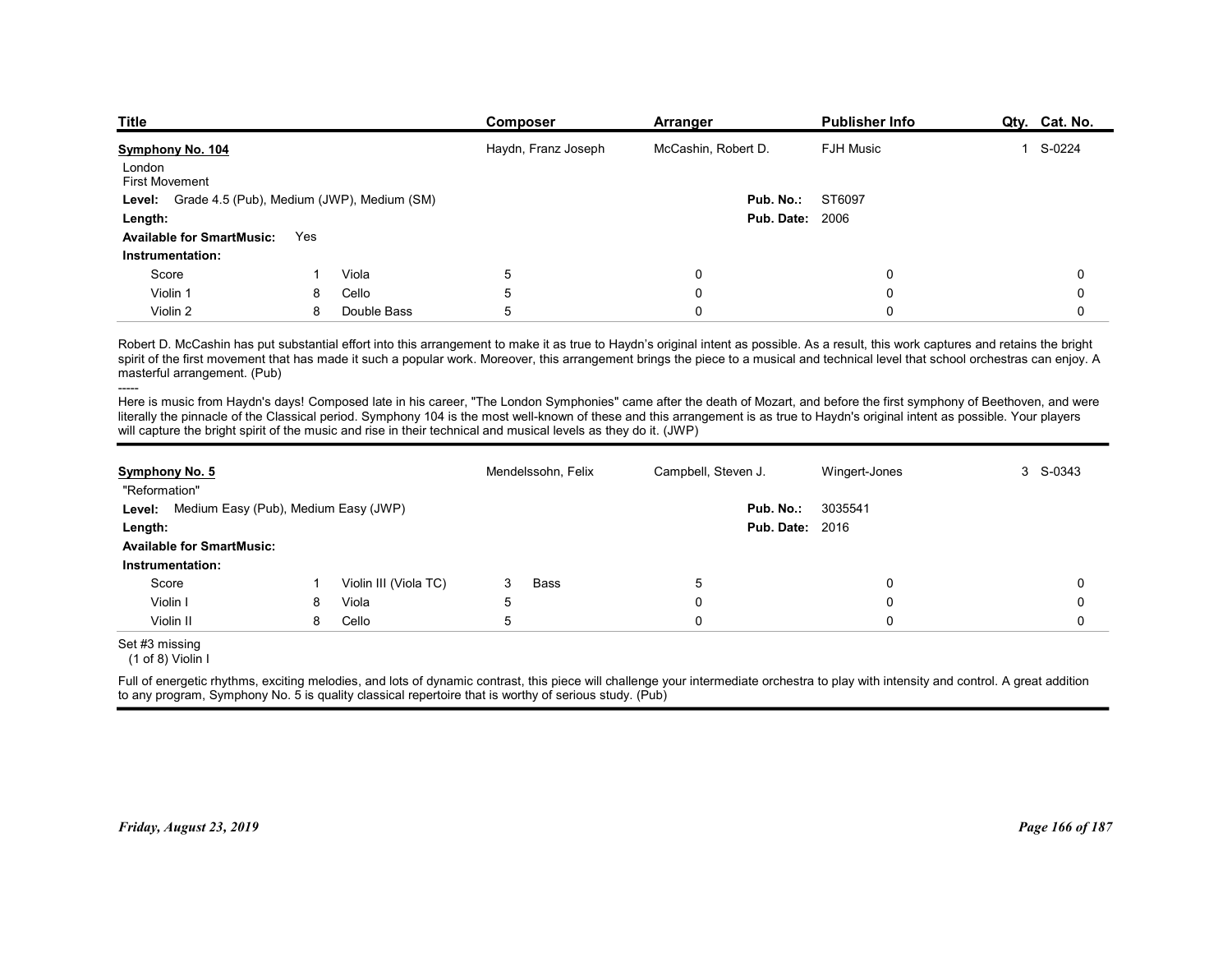| <b>Title</b>                                                                                                                                                                    |                             |            | <b>Composer</b>                                                                                                                                       | Arranger       |            | <b>Publisher Info</b>         | Qty. Cat. No. |
|---------------------------------------------------------------------------------------------------------------------------------------------------------------------------------|-----------------------------|------------|-------------------------------------------------------------------------------------------------------------------------------------------------------|----------------|------------|-------------------------------|---------------|
| Symphony No. 8 in G Major                                                                                                                                                       |                             |            | Dvorak, Antonin                                                                                                                                       | Dackow, Sandra |            | Tempo Press                   | 3 S-0269      |
| Finale                                                                                                                                                                          | Grade 4 (Pub), Medium (JWP) |            |                                                                                                                                                       |                | Pub. No.:  | 10250047                      |               |
| Level:<br>06:40<br>Length:                                                                                                                                                      |                             |            |                                                                                                                                                       |                | Pub. Date: | 1989                          |               |
| <b>Available for SmartMusic:</b>                                                                                                                                                |                             |            |                                                                                                                                                       |                |            |                               |               |
| Instrumentation:                                                                                                                                                                |                             |            |                                                                                                                                                       |                |            |                               |               |
| Score                                                                                                                                                                           | -1                          | Violin III | Bass<br>3                                                                                                                                             | 5              |            | $\mathbf 0$                   | 0             |
| Violin I                                                                                                                                                                        | 8                           | Viola      | 5<br>Piano                                                                                                                                            | -1             |            | $\mathbf 0$                   | 0             |
|                                                                                                                                                                                 | 8                           | Cello      | 5                                                                                                                                                     | $\mathbf 0$    |            | $\mathbf 0$                   | $\mathbf 0$   |
| Violin II                                                                                                                                                                       |                             |            |                                                                                                                                                       |                |            |                               |               |
|                                                                                                                                                                                 |                             |            | The simplification and adjustment of the movement's form compliment the original work. (Pub)                                                          |                |            |                               |               |
| While perhaps not as widely recognized as his "New World" Symphony, Dvorák's 8th is also loved. In this arrangement of the final movement, the entire orchestra gets a workout. |                             |            |                                                                                                                                                       |                |            |                               |               |
| -----                                                                                                                                                                           |                             |            |                                                                                                                                                       |                |            |                               |               |
|                                                                                                                                                                                 |                             |            | The Finale from Dvorak's "Symphony No. 8 In G Major," with its oft-recurring, very strong theme, is a most impressive work for any performance! (JWP) |                |            |                               |               |
|                                                                                                                                                                                 |                             |            |                                                                                                                                                       |                |            |                               |               |
| <b>Tannhauser</b>                                                                                                                                                               |                             |            | Wagner, Richard                                                                                                                                       | Dackow, Sandra |            | Ludwig Music / Tempo<br>Press | 4 S-0129      |
| Entrance & March of the Guests                                                                                                                                                  |                             |            |                                                                                                                                                       |                | Pub. No.:  |                               |               |
| Level: Intermediate (Pub), Grade 3 (Pub), Medium (JWP)<br>Length:<br>04:00                                                                                                      |                             |            |                                                                                                                                                       |                | Pub. Date: | STRO-50 / 10250050<br>1990    |               |
| <b>Available for SmartMusic:</b> Yes                                                                                                                                            |                             |            |                                                                                                                                                       |                |            |                               |               |

| 3 S-0269<br>Dvorak, Antonin<br>Dackow, Sandra<br><b>Tempo Press</b><br>Finale<br>Grade 4 (Pub), Medium (JWP)<br>Pub. No.:<br>10250047<br>Level:<br><b>Pub. Date: 1989</b><br>06:40<br>Length:<br><b>Available for SmartMusic:</b><br>Instrumentation:<br>Violin III<br>Bass<br>0<br>Score<br>3<br>5<br>0<br>-1<br>Violin I<br>0<br>$\mathbf 0$<br>Viola<br>Piano<br>8<br>5<br>$\overline{1}$<br>Violin II<br>8<br>Cello<br>5<br>$\mathbf 0$<br>$\Omega$<br>$\mathbf 0$<br>While perhaps not as widely recognized as his "New World" Symphony, Dvorák's 8th is also loved. In this arrangement of the final movement, the entire orchestra gets a workout.<br>The simplification and adjustment of the movement's form compliment the original work. (Pub)<br>The Finale from Dvorak's "Symphony No. 8 In G Major," with its oft-recurring, very strong theme, is a most impressive work for any performance! (JWP)<br>Wagner, Richard<br>Dackow, Sandra<br>Ludwig Music / Tempo<br>4 S-0129<br>Press<br>Entrance & March of the Guests<br>Level: Intermediate (Pub), Grade 3 (Pub), Medium (JWP)<br>STRO-50 / 10250050<br>Pub. No.:<br>04:00<br><b>Pub. Date: 1990</b><br>Length:<br><b>Available for SmartMusic:</b><br>Yes<br>Instrumentation:<br>Score<br><b>Bass</b><br>3rd Violin<br>5<br>0<br>0<br>-1<br>-1<br>$\mathbf 0$<br>1st Violin<br>Viola<br>Piano<br>0<br>8<br>-5<br>$\overline{1}$<br>2nd Violin<br>Cello<br>5<br>$\mathbf 0$<br>0<br>$\mathbf 0$<br>8<br>Set #4 missing | Symphony No. 8 in G Major |  |                 |
|------------------------------------------------------------------------------------------------------------------------------------------------------------------------------------------------------------------------------------------------------------------------------------------------------------------------------------------------------------------------------------------------------------------------------------------------------------------------------------------------------------------------------------------------------------------------------------------------------------------------------------------------------------------------------------------------------------------------------------------------------------------------------------------------------------------------------------------------------------------------------------------------------------------------------------------------------------------------------------------------------------------------------------------------------------------------------------------------------------------------------------------------------------------------------------------------------------------------------------------------------------------------------------------------------------------------------------------------------------------------------------------------------------------------------------------------------------------------------------------|---------------------------|--|-----------------|
|                                                                                                                                                                                                                                                                                                                                                                                                                                                                                                                                                                                                                                                                                                                                                                                                                                                                                                                                                                                                                                                                                                                                                                                                                                                                                                                                                                                                                                                                                          |                           |  |                 |
|                                                                                                                                                                                                                                                                                                                                                                                                                                                                                                                                                                                                                                                                                                                                                                                                                                                                                                                                                                                                                                                                                                                                                                                                                                                                                                                                                                                                                                                                                          |                           |  |                 |
|                                                                                                                                                                                                                                                                                                                                                                                                                                                                                                                                                                                                                                                                                                                                                                                                                                                                                                                                                                                                                                                                                                                                                                                                                                                                                                                                                                                                                                                                                          |                           |  |                 |
|                                                                                                                                                                                                                                                                                                                                                                                                                                                                                                                                                                                                                                                                                                                                                                                                                                                                                                                                                                                                                                                                                                                                                                                                                                                                                                                                                                                                                                                                                          |                           |  |                 |
|                                                                                                                                                                                                                                                                                                                                                                                                                                                                                                                                                                                                                                                                                                                                                                                                                                                                                                                                                                                                                                                                                                                                                                                                                                                                                                                                                                                                                                                                                          |                           |  |                 |
|                                                                                                                                                                                                                                                                                                                                                                                                                                                                                                                                                                                                                                                                                                                                                                                                                                                                                                                                                                                                                                                                                                                                                                                                                                                                                                                                                                                                                                                                                          |                           |  |                 |
|                                                                                                                                                                                                                                                                                                                                                                                                                                                                                                                                                                                                                                                                                                                                                                                                                                                                                                                                                                                                                                                                                                                                                                                                                                                                                                                                                                                                                                                                                          |                           |  |                 |
|                                                                                                                                                                                                                                                                                                                                                                                                                                                                                                                                                                                                                                                                                                                                                                                                                                                                                                                                                                                                                                                                                                                                                                                                                                                                                                                                                                                                                                                                                          |                           |  |                 |
|                                                                                                                                                                                                                                                                                                                                                                                                                                                                                                                                                                                                                                                                                                                                                                                                                                                                                                                                                                                                                                                                                                                                                                                                                                                                                                                                                                                                                                                                                          | Tannhauser                |  |                 |
|                                                                                                                                                                                                                                                                                                                                                                                                                                                                                                                                                                                                                                                                                                                                                                                                                                                                                                                                                                                                                                                                                                                                                                                                                                                                                                                                                                                                                                                                                          |                           |  |                 |
|                                                                                                                                                                                                                                                                                                                                                                                                                                                                                                                                                                                                                                                                                                                                                                                                                                                                                                                                                                                                                                                                                                                                                                                                                                                                                                                                                                                                                                                                                          |                           |  |                 |
|                                                                                                                                                                                                                                                                                                                                                                                                                                                                                                                                                                                                                                                                                                                                                                                                                                                                                                                                                                                                                                                                                                                                                                                                                                                                                                                                                                                                                                                                                          |                           |  |                 |
|                                                                                                                                                                                                                                                                                                                                                                                                                                                                                                                                                                                                                                                                                                                                                                                                                                                                                                                                                                                                                                                                                                                                                                                                                                                                                                                                                                                                                                                                                          |                           |  |                 |
|                                                                                                                                                                                                                                                                                                                                                                                                                                                                                                                                                                                                                                                                                                                                                                                                                                                                                                                                                                                                                                                                                                                                                                                                                                                                                                                                                                                                                                                                                          |                           |  |                 |
|                                                                                                                                                                                                                                                                                                                                                                                                                                                                                                                                                                                                                                                                                                                                                                                                                                                                                                                                                                                                                                                                                                                                                                                                                                                                                                                                                                                                                                                                                          |                           |  |                 |
|                                                                                                                                                                                                                                                                                                                                                                                                                                                                                                                                                                                                                                                                                                                                                                                                                                                                                                                                                                                                                                                                                                                                                                                                                                                                                                                                                                                                                                                                                          |                           |  |                 |
| $(1 of 5)$ Cello<br>$(2 \text{ of } 5)$ Bass                                                                                                                                                                                                                                                                                                                                                                                                                                                                                                                                                                                                                                                                                                                                                                                                                                                                                                                                                                                                                                                                                                                                                                                                                                                                                                                                                                                                                                             | (2 of 8) Violin I         |  |                 |
| A rich and romantic concert piece, this arrangement is best suited to a larger group. It contains considerable divisi writing to accommodate the original scoring for chorus and<br>orchestra. This arrangement challenges traditional notions of intermediate string orchestra scoring. (Pub)                                                                                                                                                                                                                                                                                                                                                                                                                                                                                                                                                                                                                                                                                                                                                                                                                                                                                                                                                                                                                                                                                                                                                                                           |                           |  |                 |
|                                                                                                                                                                                                                                                                                                                                                                                                                                                                                                                                                                                                                                                                                                                                                                                                                                                                                                                                                                                                                                                                                                                                                                                                                                                                                                                                                                                                                                                                                          |                           |  | Page 167 of 187 |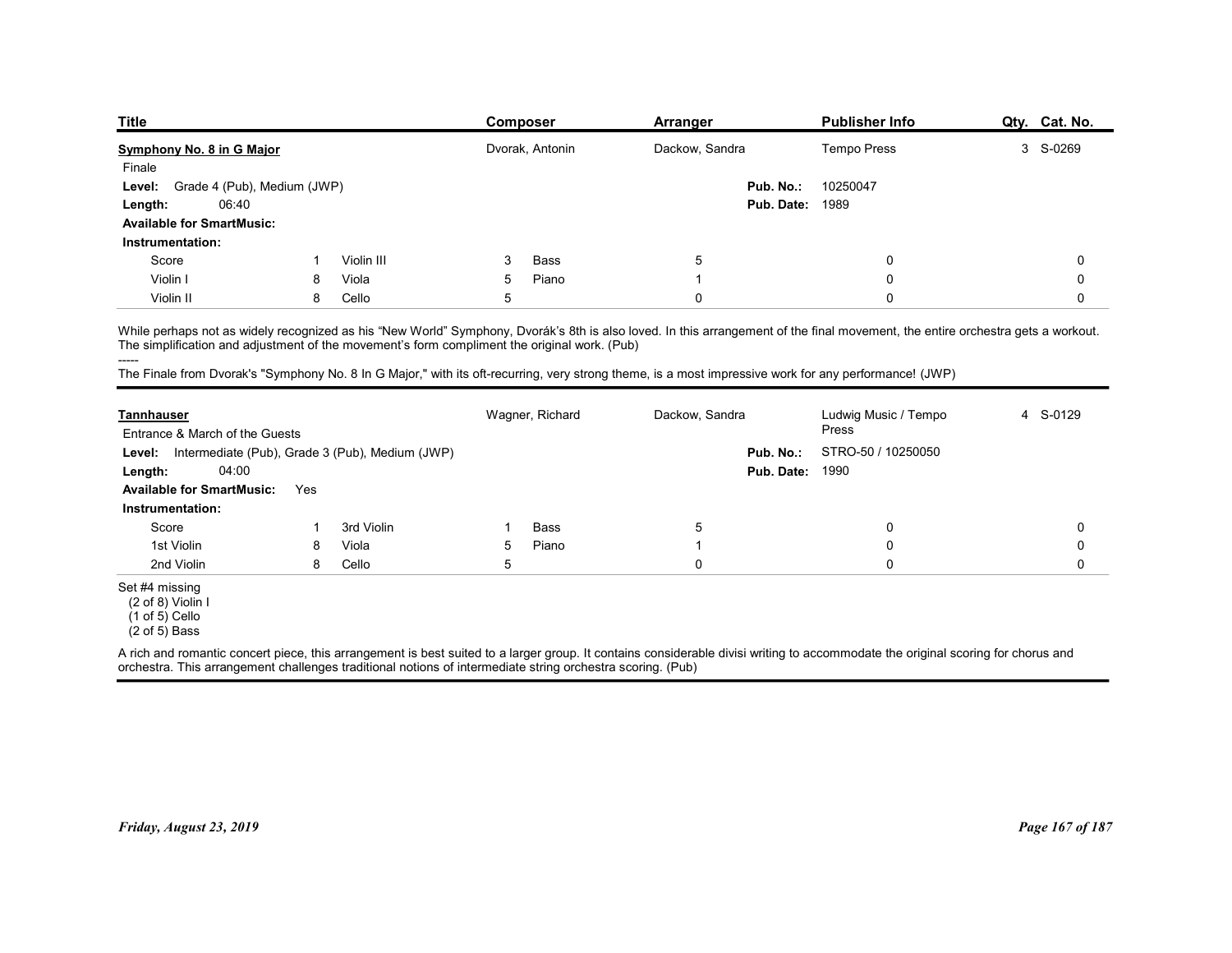| <b>Title</b><br>Publisher Info<br><b>Composer</b><br><b>Arranger</b><br>Purcell, Henry<br>Errante, Belisario<br>Mosaic Music<br>1 S-0052<br>Junior/Senior High School (Pub), Easy (JWP)<br>Pub. No.:<br>MM-1009<br>Level:<br>03:00<br>Pub. Date:<br>Length:<br><b>Available for SmartMusic:</b><br>No<br>Instrumentation:<br>Score<br>3rd Violin<br>Bass<br>$\overline{5}$<br>$\mathbf 0$<br>3<br>0<br>1st Violin<br>Viola<br>5<br>0<br>$\mathbf 0$<br>0<br>8<br>2nd Violin<br>Cello<br>5<br>0<br>$\mathbf 0$<br>0<br>8<br>Fraites, Jeremiah; Schultz,<br>Longfield, Robert<br>Hal Leonard<br>1 S-0306<br>Wesley; Collins, Suzan<br>from The Hunger Games: Mockingjay Part 1<br>Level: Grade 3 to 4 (Pub), Medium Easy (JWP)<br>Pub. No.: HL04491531<br>01:55<br><b>Pub. Date: 2015</b><br>Length:<br><b>Available for SmartMusic:</b><br>Instrumentation:<br>Violin 3/Viola TC<br>Score<br>$\bf{0}$<br>$\mathbf 0$<br>Bass<br>4<br>$\overline{1}$<br>4<br>Piano<br>Violin 1<br>Viola<br>$\pmb{0}$<br>$\mathsf{O}\xspace$<br>8<br>4<br>Violin 2<br>Cello<br>$\mathbf 0$<br>Timpani<br>$\mathsf{O}\xspace$<br>8<br>4 |  |  |  |               |
|---------------------------------------------------------------------------------------------------------------------------------------------------------------------------------------------------------------------------------------------------------------------------------------------------------------------------------------------------------------------------------------------------------------------------------------------------------------------------------------------------------------------------------------------------------------------------------------------------------------------------------------------------------------------------------------------------------------------------------------------------------------------------------------------------------------------------------------------------------------------------------------------------------------------------------------------------------------------------------------------------------------------------------------------------------------------------------------------------------------------|--|--|--|---------------|
| <b>Tempest, The</b><br><b>The Hanging Tree</b><br>Jennifer Lawrence's hit single, as heard in The Hunger Games: Mockingjay Part 1. (Pub)<br>This hit single, as heard in "The Hunger Games," has been arranged for intermediate string groups. The cello and bass begin the folk-like melody before passing it to the violins.<br>This medium-easy work is arranged in D mino                                                                                                                                                                                                                                                                                                                                                                                                                                                                                                                                                                                                                                                                                                                                       |  |  |  | Qty. Cat. No. |
|                                                                                                                                                                                                                                                                                                                                                                                                                                                                                                                                                                                                                                                                                                                                                                                                                                                                                                                                                                                                                                                                                                                     |  |  |  |               |
|                                                                                                                                                                                                                                                                                                                                                                                                                                                                                                                                                                                                                                                                                                                                                                                                                                                                                                                                                                                                                                                                                                                     |  |  |  |               |
|                                                                                                                                                                                                                                                                                                                                                                                                                                                                                                                                                                                                                                                                                                                                                                                                                                                                                                                                                                                                                                                                                                                     |  |  |  |               |
|                                                                                                                                                                                                                                                                                                                                                                                                                                                                                                                                                                                                                                                                                                                                                                                                                                                                                                                                                                                                                                                                                                                     |  |  |  |               |
|                                                                                                                                                                                                                                                                                                                                                                                                                                                                                                                                                                                                                                                                                                                                                                                                                                                                                                                                                                                                                                                                                                                     |  |  |  |               |
|                                                                                                                                                                                                                                                                                                                                                                                                                                                                                                                                                                                                                                                                                                                                                                                                                                                                                                                                                                                                                                                                                                                     |  |  |  |               |
|                                                                                                                                                                                                                                                                                                                                                                                                                                                                                                                                                                                                                                                                                                                                                                                                                                                                                                                                                                                                                                                                                                                     |  |  |  |               |
|                                                                                                                                                                                                                                                                                                                                                                                                                                                                                                                                                                                                                                                                                                                                                                                                                                                                                                                                                                                                                                                                                                                     |  |  |  |               |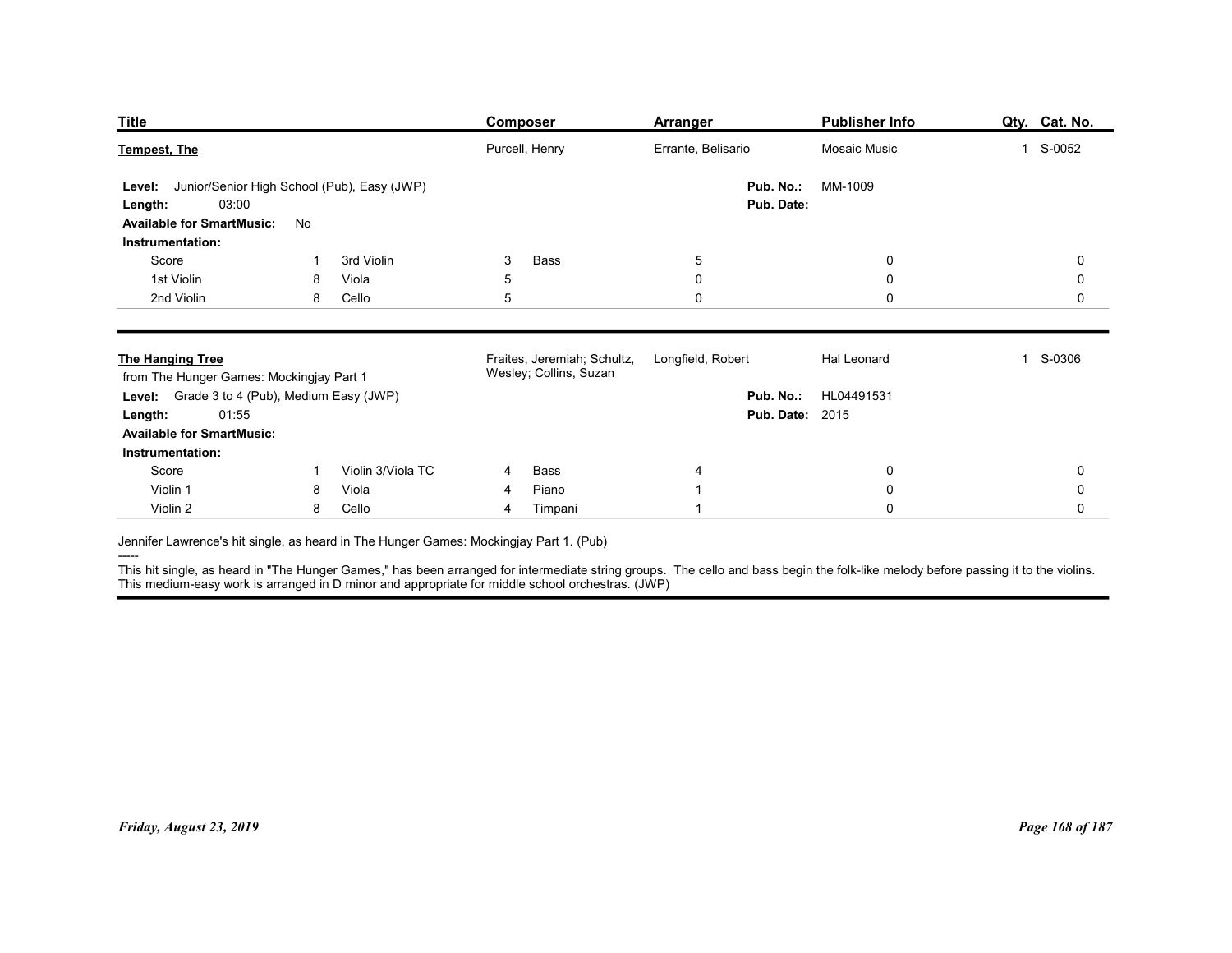| <b>Publisher Info</b><br>Qty. Cat. No.<br>Composer<br><b>Arranger</b><br><b>Theme and Variations</b><br>Applebaum, Samuel<br>2 S-0134<br>Papini, Guido<br><b>Belwin-Mills</b><br>BSO <sub>3</sub><br>Pub. No.:<br>Level: Easy (JWP)<br>Pub. Date:<br>Length:<br><b>Available for SmartMusic:</b><br>No<br>Instrumentation:<br>Score<br>Viola<br>5<br>Piano<br>0<br>0<br>$\overline{1}$<br>-1<br>Violin 1<br>Cello<br>5<br>$\boldsymbol{0}$<br>$\mathbf 0$<br>0<br>8<br>5<br>$\mathbf 0$<br>Violin 2<br>$\mathbf 0$<br>0<br>8<br>Bass<br>Set #2 missing<br>(1 of 1) Score<br>(1 of 1) Piano<br><b>Themes From Vivaldi's Gloria</b><br>Alshin, Harry<br>1 S-0421<br>Vivaldi, Antonio<br>Kendor<br>Level: Grade 3 (Pub), Medium Easy (JWP)<br>Pub. No.:<br>09920<br><b>Pub. Date: 1986</b><br>02:20<br>Length:<br><b>Available for SmartMusic:</b><br>Instrumentation:<br>Piano<br>Score<br>Viola<br>5<br>0<br>$\overline{1}$<br>$\overline{1}$<br>0<br>1st Violin<br>Cello<br>$\mathbf 0$<br>5<br>$\mathbf 0$<br>8<br>0<br>2nd Violin<br>$\sqrt{5}$<br>$\mathbf 0$<br>8<br>Bass<br>$\mathbf 0$<br>0<br>-----<br>Here, in a straightforward, very clean arrangement, are well-known themes from Vivaldi's "Gloria." A good vehicle for teaching Baroque-style bowing, this piece will also sound |  |  |                 |
|-----------------------------------------------------------------------------------------------------------------------------------------------------------------------------------------------------------------------------------------------------------------------------------------------------------------------------------------------------------------------------------------------------------------------------------------------------------------------------------------------------------------------------------------------------------------------------------------------------------------------------------------------------------------------------------------------------------------------------------------------------------------------------------------------------------------------------------------------------------------------------------------------------------------------------------------------------------------------------------------------------------------------------------------------------------------------------------------------------------------------------------------------------------------------------------------------------------------------------------------------------------------------------------------------|--|--|-----------------|
|                                                                                                                                                                                                                                                                                                                                                                                                                                                                                                                                                                                                                                                                                                                                                                                                                                                                                                                                                                                                                                                                                                                                                                                                                                                                                               |  |  |                 |
|                                                                                                                                                                                                                                                                                                                                                                                                                                                                                                                                                                                                                                                                                                                                                                                                                                                                                                                                                                                                                                                                                                                                                                                                                                                                                               |  |  |                 |
| <b>Title</b><br>Featuring key themes from Vivaldi's choral masterwork, this arrangement in the original key of D major is marked by driving rhythms and clarity. In his score notes arranger Alshin<br>explains the importance of using a correct<br>great in concert. (JWP)<br>Friday, August 23, 2019                                                                                                                                                                                                                                                                                                                                                                                                                                                                                                                                                                                                                                                                                                                                                                                                                                                                                                                                                                                       |  |  |                 |
|                                                                                                                                                                                                                                                                                                                                                                                                                                                                                                                                                                                                                                                                                                                                                                                                                                                                                                                                                                                                                                                                                                                                                                                                                                                                                               |  |  |                 |
|                                                                                                                                                                                                                                                                                                                                                                                                                                                                                                                                                                                                                                                                                                                                                                                                                                                                                                                                                                                                                                                                                                                                                                                                                                                                                               |  |  |                 |
|                                                                                                                                                                                                                                                                                                                                                                                                                                                                                                                                                                                                                                                                                                                                                                                                                                                                                                                                                                                                                                                                                                                                                                                                                                                                                               |  |  |                 |
|                                                                                                                                                                                                                                                                                                                                                                                                                                                                                                                                                                                                                                                                                                                                                                                                                                                                                                                                                                                                                                                                                                                                                                                                                                                                                               |  |  |                 |
|                                                                                                                                                                                                                                                                                                                                                                                                                                                                                                                                                                                                                                                                                                                                                                                                                                                                                                                                                                                                                                                                                                                                                                                                                                                                                               |  |  |                 |
|                                                                                                                                                                                                                                                                                                                                                                                                                                                                                                                                                                                                                                                                                                                                                                                                                                                                                                                                                                                                                                                                                                                                                                                                                                                                                               |  |  |                 |
|                                                                                                                                                                                                                                                                                                                                                                                                                                                                                                                                                                                                                                                                                                                                                                                                                                                                                                                                                                                                                                                                                                                                                                                                                                                                                               |  |  |                 |
|                                                                                                                                                                                                                                                                                                                                                                                                                                                                                                                                                                                                                                                                                                                                                                                                                                                                                                                                                                                                                                                                                                                                                                                                                                                                                               |  |  |                 |
|                                                                                                                                                                                                                                                                                                                                                                                                                                                                                                                                                                                                                                                                                                                                                                                                                                                                                                                                                                                                                                                                                                                                                                                                                                                                                               |  |  |                 |
|                                                                                                                                                                                                                                                                                                                                                                                                                                                                                                                                                                                                                                                                                                                                                                                                                                                                                                                                                                                                                                                                                                                                                                                                                                                                                               |  |  |                 |
|                                                                                                                                                                                                                                                                                                                                                                                                                                                                                                                                                                                                                                                                                                                                                                                                                                                                                                                                                                                                                                                                                                                                                                                                                                                                                               |  |  |                 |
|                                                                                                                                                                                                                                                                                                                                                                                                                                                                                                                                                                                                                                                                                                                                                                                                                                                                                                                                                                                                                                                                                                                                                                                                                                                                                               |  |  |                 |
|                                                                                                                                                                                                                                                                                                                                                                                                                                                                                                                                                                                                                                                                                                                                                                                                                                                                                                                                                                                                                                                                                                                                                                                                                                                                                               |  |  |                 |
|                                                                                                                                                                                                                                                                                                                                                                                                                                                                                                                                                                                                                                                                                                                                                                                                                                                                                                                                                                                                                                                                                                                                                                                                                                                                                               |  |  |                 |
|                                                                                                                                                                                                                                                                                                                                                                                                                                                                                                                                                                                                                                                                                                                                                                                                                                                                                                                                                                                                                                                                                                                                                                                                                                                                                               |  |  |                 |
|                                                                                                                                                                                                                                                                                                                                                                                                                                                                                                                                                                                                                                                                                                                                                                                                                                                                                                                                                                                                                                                                                                                                                                                                                                                                                               |  |  |                 |
|                                                                                                                                                                                                                                                                                                                                                                                                                                                                                                                                                                                                                                                                                                                                                                                                                                                                                                                                                                                                                                                                                                                                                                                                                                                                                               |  |  |                 |
|                                                                                                                                                                                                                                                                                                                                                                                                                                                                                                                                                                                                                                                                                                                                                                                                                                                                                                                                                                                                                                                                                                                                                                                                                                                                                               |  |  |                 |
|                                                                                                                                                                                                                                                                                                                                                                                                                                                                                                                                                                                                                                                                                                                                                                                                                                                                                                                                                                                                                                                                                                                                                                                                                                                                                               |  |  |                 |
|                                                                                                                                                                                                                                                                                                                                                                                                                                                                                                                                                                                                                                                                                                                                                                                                                                                                                                                                                                                                                                                                                                                                                                                                                                                                                               |  |  |                 |
|                                                                                                                                                                                                                                                                                                                                                                                                                                                                                                                                                                                                                                                                                                                                                                                                                                                                                                                                                                                                                                                                                                                                                                                                                                                                                               |  |  |                 |
|                                                                                                                                                                                                                                                                                                                                                                                                                                                                                                                                                                                                                                                                                                                                                                                                                                                                                                                                                                                                                                                                                                                                                                                                                                                                                               |  |  |                 |
|                                                                                                                                                                                                                                                                                                                                                                                                                                                                                                                                                                                                                                                                                                                                                                                                                                                                                                                                                                                                                                                                                                                                                                                                                                                                                               |  |  |                 |
|                                                                                                                                                                                                                                                                                                                                                                                                                                                                                                                                                                                                                                                                                                                                                                                                                                                                                                                                                                                                                                                                                                                                                                                                                                                                                               |  |  |                 |
|                                                                                                                                                                                                                                                                                                                                                                                                                                                                                                                                                                                                                                                                                                                                                                                                                                                                                                                                                                                                                                                                                                                                                                                                                                                                                               |  |  |                 |
|                                                                                                                                                                                                                                                                                                                                                                                                                                                                                                                                                                                                                                                                                                                                                                                                                                                                                                                                                                                                                                                                                                                                                                                                                                                                                               |  |  |                 |
|                                                                                                                                                                                                                                                                                                                                                                                                                                                                                                                                                                                                                                                                                                                                                                                                                                                                                                                                                                                                                                                                                                                                                                                                                                                                                               |  |  |                 |
|                                                                                                                                                                                                                                                                                                                                                                                                                                                                                                                                                                                                                                                                                                                                                                                                                                                                                                                                                                                                                                                                                                                                                                                                                                                                                               |  |  |                 |
|                                                                                                                                                                                                                                                                                                                                                                                                                                                                                                                                                                                                                                                                                                                                                                                                                                                                                                                                                                                                                                                                                                                                                                                                                                                                                               |  |  | Page 169 of 187 |
|                                                                                                                                                                                                                                                                                                                                                                                                                                                                                                                                                                                                                                                                                                                                                                                                                                                                                                                                                                                                                                                                                                                                                                                                                                                                                               |  |  |                 |
|                                                                                                                                                                                                                                                                                                                                                                                                                                                                                                                                                                                                                                                                                                                                                                                                                                                                                                                                                                                                                                                                                                                                                                                                                                                                                               |  |  |                 |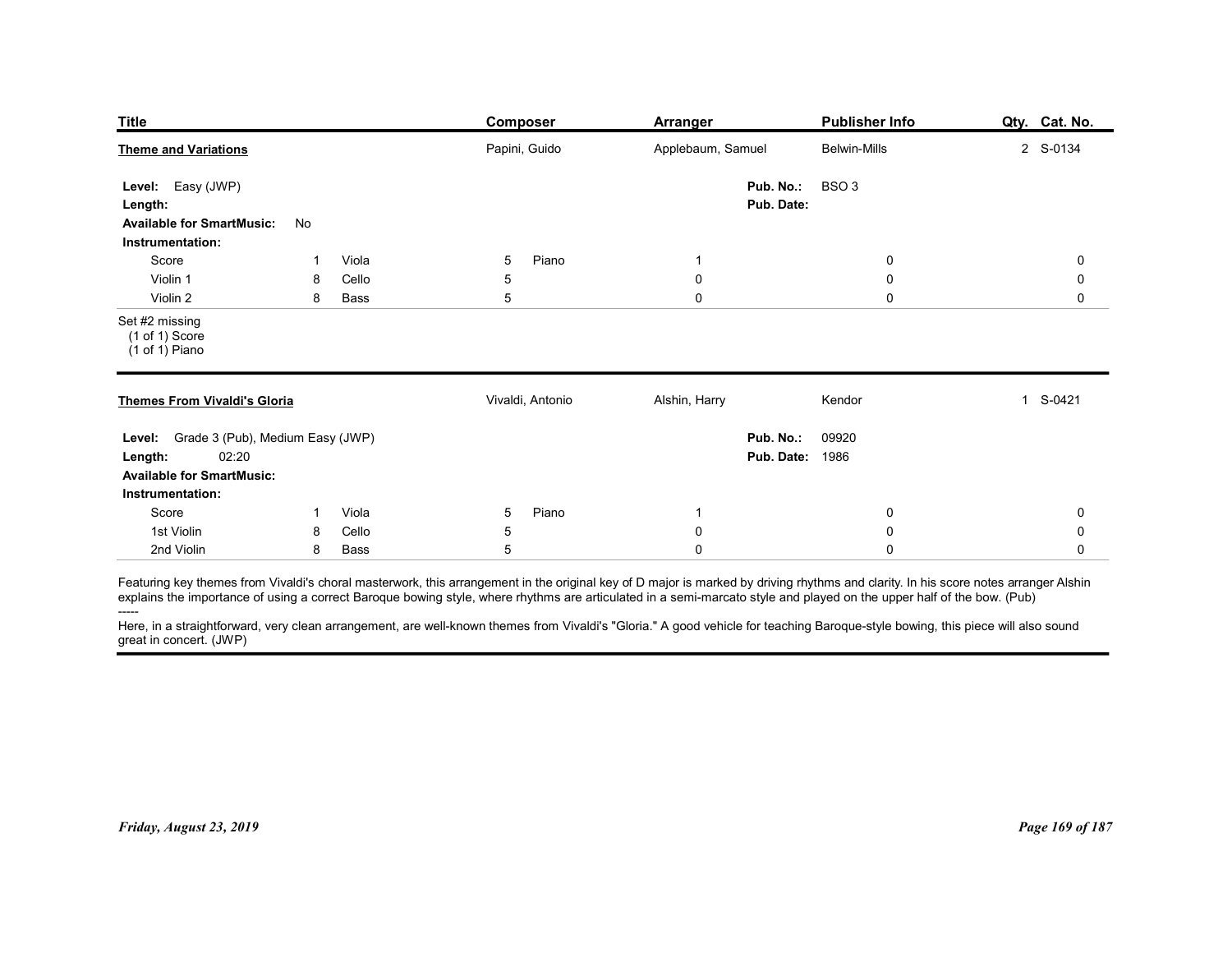| <b>Title</b>                                                                             |    |                     | <b>Composer</b>                                                                                                                                                            | <b>Arranger</b> |                        | <b>Publisher Info</b> | Qty. Cat. No.          |
|------------------------------------------------------------------------------------------|----|---------------------|----------------------------------------------------------------------------------------------------------------------------------------------------------------------------|-----------------|------------------------|-----------------------|------------------------|
| This is Me                                                                               |    |                     | Pasek, Benj; Paul, Justin                                                                                                                                                  | Moore, Larry    |                        | Hal Leonard           | 1 S-0416               |
| From The Greatest Showman                                                                |    |                     |                                                                                                                                                                            |                 |                        |                       |                        |
| Grade 2 to 3 (Pub), Easy (JWP)<br>Level:                                                 |    |                     |                                                                                                                                                                            |                 | Pub. No.:              | HL04492296            |                        |
| 02:20<br>Length:                                                                         |    |                     |                                                                                                                                                                            |                 | <b>Pub. Date: 2018</b> |                       |                        |
| <b>Available for SmartMusic:</b>                                                         |    |                     |                                                                                                                                                                            |                 |                        |                       |                        |
| Instrumentation:<br>Score                                                                |    | Violin 3            | Bass                                                                                                                                                                       | 5               |                        | 0                     | 0                      |
| Violin 1                                                                                 | 8  | Viola               | Piano                                                                                                                                                                      |                 |                        | 0                     | 0                      |
| Violin 2                                                                                 | 8  | Cello               | Percussion<br>4                                                                                                                                                            |                 |                        | 0                     | 0                      |
| from Larry Moore. (Pub)                                                                  |    |                     | With an Oscar® nomination, the memorable anthem song from the award-winning movie musical is skillfully arranged for developing string groups with this impressive edition |                 |                        |                       |                        |
| <b>Thousand Years, A</b>                                                                 |    |                     | Perri, Christina; Hodges,<br>David                                                                                                                                         | Moore, Larry    |                        | Hal Leonard           | S-0279<br>$\mathbf{1}$ |
|                                                                                          |    |                     |                                                                                                                                                                            |                 |                        | Pub. No.: HL04491450  |                        |
| From The Twilight Saga: Breaking Dawn, Part 1<br>Level: Grade 3 to 4 (Pub), Medium (JWP) |    |                     |                                                                                                                                                                            |                 | <b>Pub. Date: 2014</b> |                       |                        |
| 02:40<br>Length:                                                                         |    |                     |                                                                                                                                                                            |                 |                        |                       |                        |
| <b>Available for SmartMusic:</b><br>Instrumentation:                                     |    |                     |                                                                                                                                                                            |                 |                        |                       |                        |
| Score                                                                                    | -1 | Violin 3 (Viola TC) | Bass<br>4                                                                                                                                                                  |                 |                        | 0                     | 0                      |
| Violin 1<br>Violin 2                                                                     | 8  | Viola<br>Cello      | Piano<br>4<br>Percussion                                                                                                                                                   |                 |                        | 0<br>$\mathbf 0$      | 0<br>0                 |

| <b>Thousand Years, A</b><br>From The Twilight Saga: Breaking Dawn, Part 1 |    |                     | David          | Perri, Christina; Hodges, | Moore, Larry |                        | Hal Leonard | 1 S-0279        |
|---------------------------------------------------------------------------|----|---------------------|----------------|---------------------------|--------------|------------------------|-------------|-----------------|
| Level: Grade 3 to 4 (Pub), Medium (JWP)                                   |    |                     |                |                           |              | Pub. No.:              | HL04491450  |                 |
| 02:40<br>Length:                                                          |    |                     |                |                           |              | <b>Pub. Date: 2014</b> |             |                 |
| <b>Available for SmartMusic:</b>                                          |    |                     |                |                           |              |                        |             |                 |
| Instrumentation:                                                          |    |                     |                |                           |              |                        |             |                 |
| Score                                                                     | -1 | Violin 3 (Viola TC) | $\overline{4}$ | Bass                      | 4            |                        | 0           | 0               |
| Violin 1                                                                  | 8  | Viola               |                | Piano                     |              |                        | 0           | 0               |
| Violin 2                                                                  | 8  | Cello               | 4              | Percussion                |              |                        | $\Omega$    | $\mathbf 0$     |
|                                                                           |    |                     |                |                           |              |                        |             |                 |
|                                                                           |    |                     |                |                           |              |                        |             |                 |
|                                                                           |    |                     |                |                           |              |                        |             |                 |
|                                                                           |    |                     |                |                           |              |                        |             |                 |
|                                                                           |    |                     |                |                           |              |                        |             |                 |
|                                                                           |    |                     |                |                           |              |                        |             |                 |
|                                                                           |    |                     |                |                           |              |                        |             |                 |
|                                                                           |    |                     |                |                           |              |                        |             |                 |
|                                                                           |    |                     |                |                           |              |                        |             |                 |
| Friday, August 23, 2019                                                   |    |                     |                |                           |              |                        |             | Page 170 of 187 |
|                                                                           |    |                     |                |                           |              |                        |             |                 |
|                                                                           |    |                     |                |                           |              |                        |             |                 |
|                                                                           |    |                     |                |                           |              |                        |             |                 |
|                                                                           |    |                     |                |                           |              |                        |             |                 |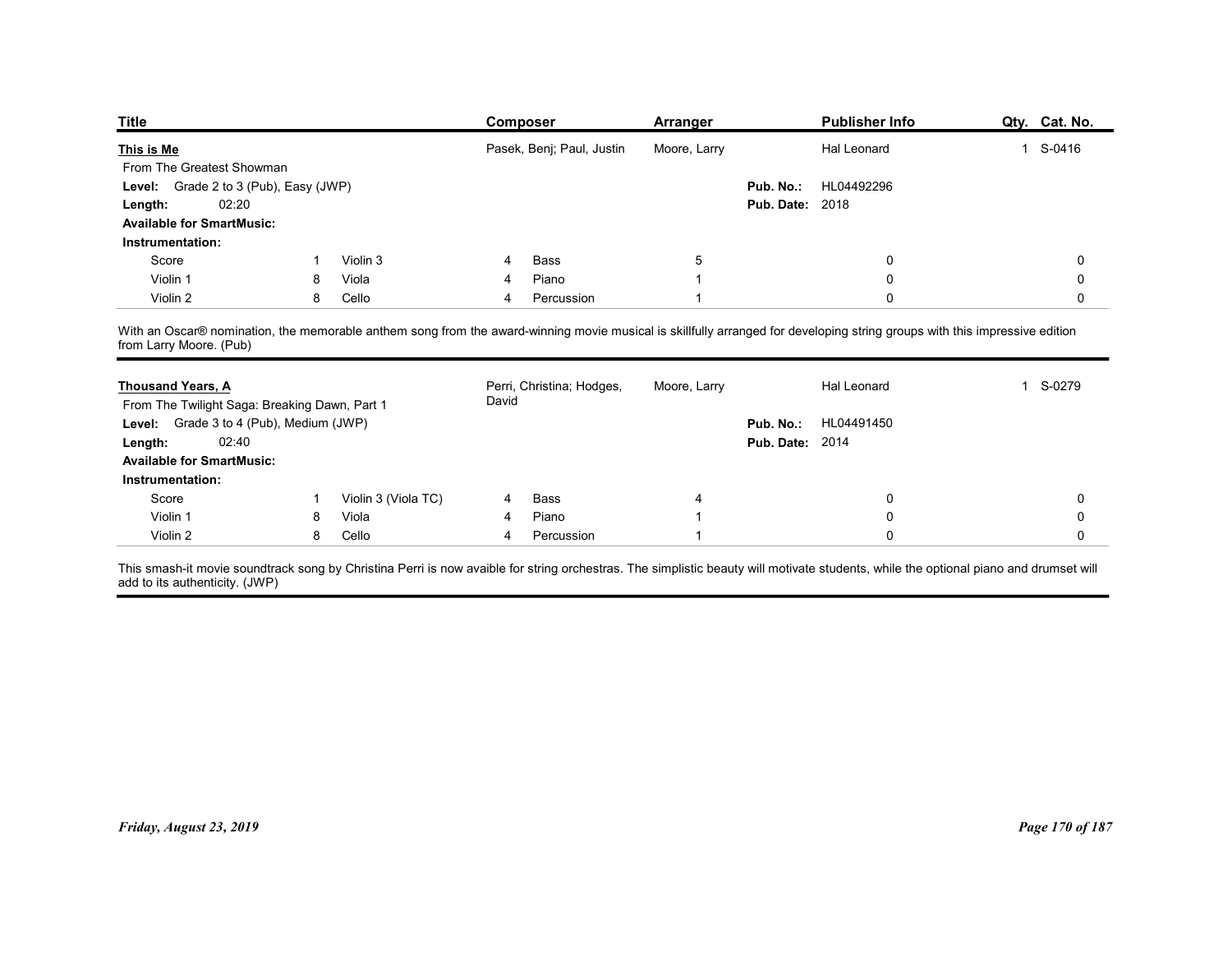| Publisher Info<br>Qty. Cat. No.<br><b>Title</b><br><b>Composer</b><br><b>Arranger</b><br>Mozart, Wolfgang Amadeus<br>Edwin F. Kalmus<br>4 S-0090<br><b>Three Divertimenti</b><br>K. 136-138<br>Pub. No.:<br>A 1056<br>Level:<br>Pub. Date:<br>Length:<br><b>Available for SmartMusic:</b><br>No<br>Instrumentation:<br>Viola<br>6<br>$\boldsymbol{0}$<br>$\mathbf 0$<br>Score<br>$\mathbf{0}$<br>$\mathbf{1}$<br>Violin I<br>Cello<br>8<br>$\mathbf 0$<br>$\boldsymbol{0}$<br>0<br>8<br>$\mathbf 0$<br>Violin II<br>8<br>0<br>$\mathbf 0$<br>$\mathbf 0$<br>Edwin F. Kalmus<br><b>Three Mannheim Symphonies</b><br>Stamitz, Johann<br>Hoffmann, Adolf<br>3 S-0125<br><b>Pub. No.: A 7114</b><br>Level:<br>Pub. Date:<br>Length:<br><b>Available for SmartMusic:</b><br>No<br>Instrumentation:<br>Viola<br>$\overline{5}$<br>Score<br>$\mathbf 0$<br>$\pmb{0}$<br>$\mathbf 0$<br>$\mathbf{1}$<br>$\mathbf 0$<br>$\pmb{0}$<br>Cello/Bass<br>10<br>$\pmb{0}$<br>Violin I<br>8<br>$\mathbf 0$<br>$\pmb{0}$<br>$\pmb{0}$<br>$\mathsf{O}\xspace$<br>Violin II<br>8<br>Set #3 missing<br>(2 of 8) Cello/Bass<br>Isaac, Merle J.<br>Highland/Etling / Alfred<br>1 S-0161<br><b>Three Slavonic Dances</b><br>Dvorak, Antonin<br>Level: Grade 3 (Pub), Medium (JWP)<br>Pub. No.:<br>12820<br>03:45<br>Pub. Date:<br>Length:<br><b>Available for SmartMusic:</b><br>No<br>Instrumentation:<br><b>String Bass</b><br>Score<br>3rd Violin<br>$\mathbf{3}$<br>$5\phantom{.0}$<br>$\mathbf 0$<br>$\mathsf{O}\xspace$<br>$\mathbf{1}$<br>Piano<br>1st Violin<br>Viola<br>$5\phantom{.0}$<br>$\boldsymbol{0}$<br>$\mathsf{O}\xspace$<br>8<br>$\overline{1}$ |                          |                 |             |           |             |
|--------------------------------------------------------------------------------------------------------------------------------------------------------------------------------------------------------------------------------------------------------------------------------------------------------------------------------------------------------------------------------------------------------------------------------------------------------------------------------------------------------------------------------------------------------------------------------------------------------------------------------------------------------------------------------------------------------------------------------------------------------------------------------------------------------------------------------------------------------------------------------------------------------------------------------------------------------------------------------------------------------------------------------------------------------------------------------------------------------------------------------------------------------------------------------------------------------------------------------------------------------------------------------------------------------------------------------------------------------------------------------------------------------------------------------------------------------------------------------------------------------------------------------------------------------------------------------------------------------------------------------------------|--------------------------|-----------------|-------------|-----------|-------------|
|                                                                                                                                                                                                                                                                                                                                                                                                                                                                                                                                                                                                                                                                                                                                                                                                                                                                                                                                                                                                                                                                                                                                                                                                                                                                                                                                                                                                                                                                                                                                                                                                                                            |                          |                 |             |           |             |
|                                                                                                                                                                                                                                                                                                                                                                                                                                                                                                                                                                                                                                                                                                                                                                                                                                                                                                                                                                                                                                                                                                                                                                                                                                                                                                                                                                                                                                                                                                                                                                                                                                            |                          |                 |             |           |             |
|                                                                                                                                                                                                                                                                                                                                                                                                                                                                                                                                                                                                                                                                                                                                                                                                                                                                                                                                                                                                                                                                                                                                                                                                                                                                                                                                                                                                                                                                                                                                                                                                                                            |                          |                 |             |           |             |
|                                                                                                                                                                                                                                                                                                                                                                                                                                                                                                                                                                                                                                                                                                                                                                                                                                                                                                                                                                                                                                                                                                                                                                                                                                                                                                                                                                                                                                                                                                                                                                                                                                            |                          |                 |             |           |             |
|                                                                                                                                                                                                                                                                                                                                                                                                                                                                                                                                                                                                                                                                                                                                                                                                                                                                                                                                                                                                                                                                                                                                                                                                                                                                                                                                                                                                                                                                                                                                                                                                                                            |                          |                 |             |           |             |
|                                                                                                                                                                                                                                                                                                                                                                                                                                                                                                                                                                                                                                                                                                                                                                                                                                                                                                                                                                                                                                                                                                                                                                                                                                                                                                                                                                                                                                                                                                                                                                                                                                            |                          |                 |             |           |             |
|                                                                                                                                                                                                                                                                                                                                                                                                                                                                                                                                                                                                                                                                                                                                                                                                                                                                                                                                                                                                                                                                                                                                                                                                                                                                                                                                                                                                                                                                                                                                                                                                                                            |                          |                 |             |           |             |
|                                                                                                                                                                                                                                                                                                                                                                                                                                                                                                                                                                                                                                                                                                                                                                                                                                                                                                                                                                                                                                                                                                                                                                                                                                                                                                                                                                                                                                                                                                                                                                                                                                            |                          |                 |             |           |             |
|                                                                                                                                                                                                                                                                                                                                                                                                                                                                                                                                                                                                                                                                                                                                                                                                                                                                                                                                                                                                                                                                                                                                                                                                                                                                                                                                                                                                                                                                                                                                                                                                                                            |                          |                 |             |           |             |
|                                                                                                                                                                                                                                                                                                                                                                                                                                                                                                                                                                                                                                                                                                                                                                                                                                                                                                                                                                                                                                                                                                                                                                                                                                                                                                                                                                                                                                                                                                                                                                                                                                            |                          |                 |             |           |             |
|                                                                                                                                                                                                                                                                                                                                                                                                                                                                                                                                                                                                                                                                                                                                                                                                                                                                                                                                                                                                                                                                                                                                                                                                                                                                                                                                                                                                                                                                                                                                                                                                                                            |                          |                 |             |           |             |
|                                                                                                                                                                                                                                                                                                                                                                                                                                                                                                                                                                                                                                                                                                                                                                                                                                                                                                                                                                                                                                                                                                                                                                                                                                                                                                                                                                                                                                                                                                                                                                                                                                            |                          |                 |             |           |             |
|                                                                                                                                                                                                                                                                                                                                                                                                                                                                                                                                                                                                                                                                                                                                                                                                                                                                                                                                                                                                                                                                                                                                                                                                                                                                                                                                                                                                                                                                                                                                                                                                                                            |                          |                 |             |           |             |
|                                                                                                                                                                                                                                                                                                                                                                                                                                                                                                                                                                                                                                                                                                                                                                                                                                                                                                                                                                                                                                                                                                                                                                                                                                                                                                                                                                                                                                                                                                                                                                                                                                            |                          |                 |             |           |             |
|                                                                                                                                                                                                                                                                                                                                                                                                                                                                                                                                                                                                                                                                                                                                                                                                                                                                                                                                                                                                                                                                                                                                                                                                                                                                                                                                                                                                                                                                                                                                                                                                                                            | 2nd Violin<br>Cello<br>8 | $5\overline{)}$ | $\mathbf 0$ | $\pmb{0}$ | $\mathbf 0$ |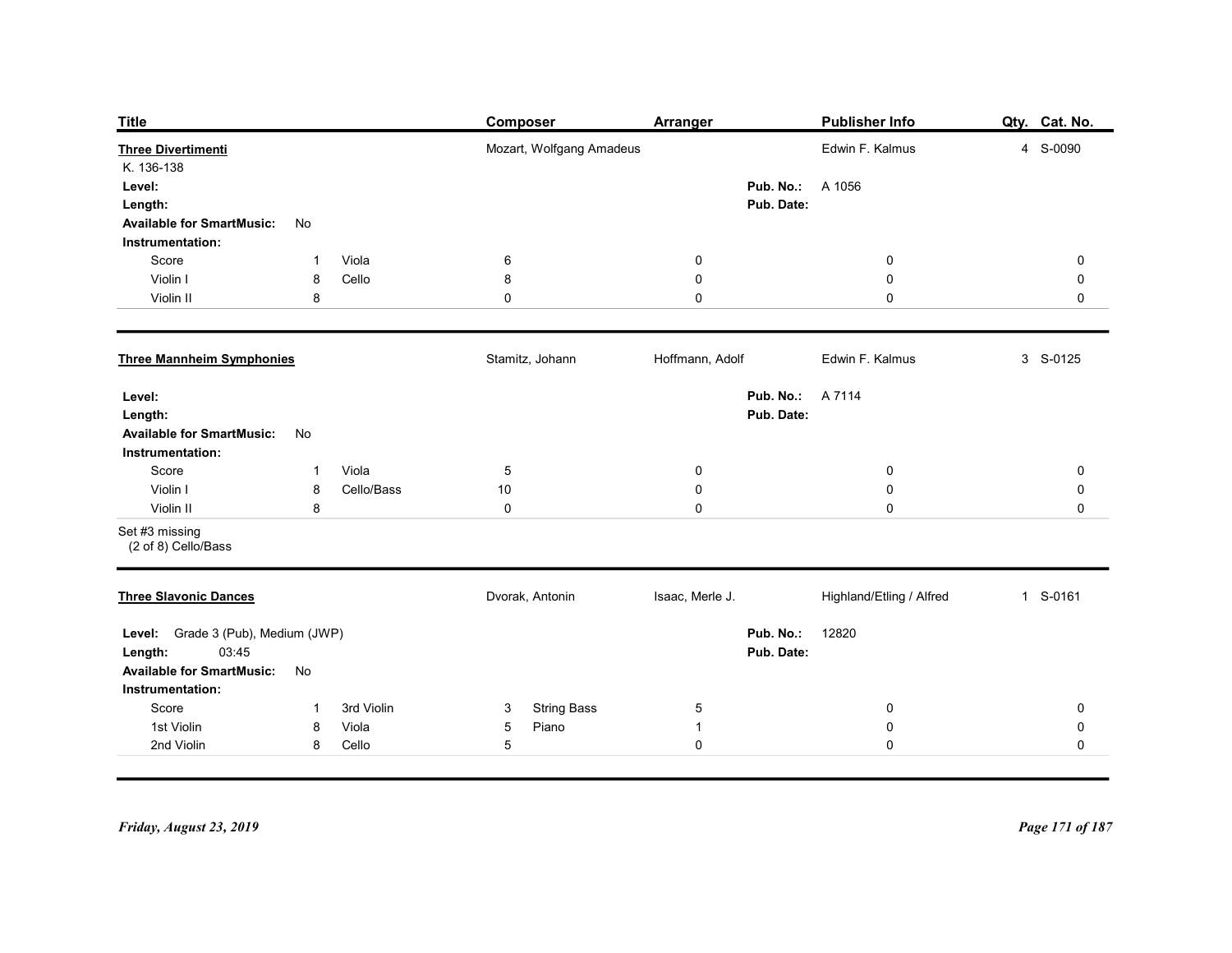| <b>Publisher Info</b><br><b>Title</b><br>Composer<br><b>Arranger</b>                                                                                      | Qty. Cat. No.                    |
|-----------------------------------------------------------------------------------------------------------------------------------------------------------|----------------------------------|
| Frescobaldi, Girolamo<br>Higgins, James<br>Neil A. Kjos<br>Toccata                                                                                        | 4 S-0183                         |
| Medium (JWP), Medium (SM)<br>Pub. No.:<br>S099 C<br>Level:<br>Pub. Date:<br>Length:<br><b>Available for SmartMusic:</b><br>Yes<br>Instrumentation:        |                                  |
| Score<br>Violin 3<br>5<br>Bass<br>$5\phantom{.0}$<br>$\overline{0}$<br>-1<br>Violin 1                                                                     | $\mathbf 0$                      |
| $\pmb{0}$<br>Viola<br>5<br>$\mathbf 0$<br>8<br>5<br>$\mathbf 0$<br>$\mathbf 0$<br>Violin 2<br>8<br>Cello                                                  | $\mathbf 0$<br>$\mathbf 0$       |
| Set #4 missing<br>$(2 of 8)$ Violin 2                                                                                                                     |                                  |
| Hofeldt, William<br>Neil A. Kjos<br>$\mathbf{1}$<br><b>Toccatina</b>                                                                                      | S-0377                           |
| Pub. No.: SO95C<br>Level: Grade 2 (Pub), Easy (JWP)<br>04:45<br><b>Pub. Date: 1991</b><br>Length:<br><b>Available for SmartMusic:</b><br>Instrumentation: |                                  |
| Score<br>3rd Violin<br>$5\overline{)}$<br><b>String Bass</b><br>$5\phantom{.0}$<br>$\boldsymbol{0}$<br>$\overline{1}$                                     | $\mathsf{O}\xspace$              |
| 1st Violin<br>Piano<br>$\pmb{0}$<br>Viola<br>5<br>8<br>$\mathbf{1}$<br>2nd Violin<br>8 Cello<br>5<br>${\bf 0}$<br>$\mathbf 0$                             | $\pmb{0}$<br>$\mathsf{O}\xspace$ |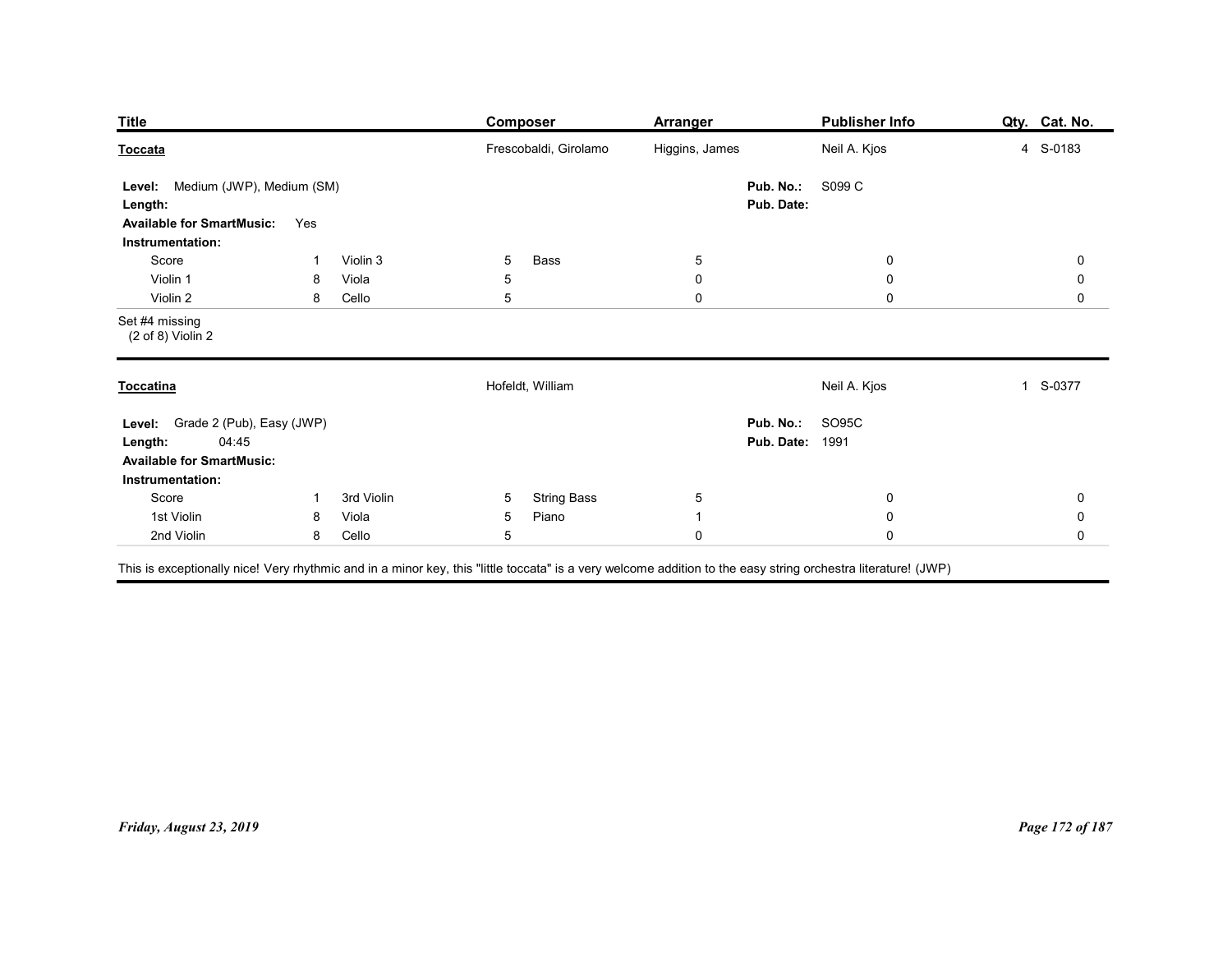| <b>Title</b>                                                                                                                                                                      |              |          | Composer                  | Arranger                                                                                                                   | <b>Publisher Info</b>   | Qty. Cat. No.       |
|-----------------------------------------------------------------------------------------------------------------------------------------------------------------------------------|--------------|----------|---------------------------|----------------------------------------------------------------------------------------------------------------------------|-------------------------|---------------------|
|                                                                                                                                                                                   |              |          |                           |                                                                                                                            |                         |                     |
| <b>Traditions of Christmas</b>                                                                                                                                                    |              |          | Traditional               | Bulla, Stephen                                                                                                             | Hal Leonard             | 1 S-0244            |
| Carols From Europe<br>God Rest Ye Merry Gentlemen / Oh How Joyfully / Angels We<br>Have Heard on High                                                                             |              |          |                           |                                                                                                                            |                         |                     |
| Level: Grade 2 (Pub), Easy (JWP)                                                                                                                                                  |              |          |                           |                                                                                                                            | HL04491095<br>Pub. No.: |                     |
| 03:10<br>Length:                                                                                                                                                                  |              |          |                           |                                                                                                                            | <b>Pub. Date: 2011</b>  |                     |
| Available for SmartMusic: No                                                                                                                                                      |              |          |                           |                                                                                                                            |                         |                     |
| Instrumentation:                                                                                                                                                                  |              |          |                           |                                                                                                                            |                         |                     |
| Score                                                                                                                                                                             |              | Violin 3 | Bass<br>4                 | Percussion 2<br>4                                                                                                          | 2                       | 0                   |
| Violin 1                                                                                                                                                                          | 8            | Viola    | Piano<br>4                |                                                                                                                            | $\mathbf 0$             | 0                   |
| Violin 2                                                                                                                                                                          | 8            | Cello    | Percussion 1<br>4         | $\overline{2}$                                                                                                             | $\mathbf 0$             | $\mathbf 0$         |
|                                                                                                                                                                                   |              |          |                           |                                                                                                                            |                         |                     |
| Three beloved songs from the long history of European holiday celebrations have been skillfully woven together in this effective montage for strings. An ideal program number for |              |          |                           | holiday programs for years to come. Includes: God Rest Ye Merry, Gentlemen; Oh How Joyfully; Angels We Have Heard on High. |                         |                     |
| <b>Traumerei</b>                                                                                                                                                                  |              |          | Schumann, Robert          | Luck, Arthur                                                                                                               | Luck's Music Library    | 3 S-0153            |
|                                                                                                                                                                                   |              |          |                           |                                                                                                                            |                         |                     |
| Level:                                                                                                                                                                            |              |          |                           |                                                                                                                            | <b>Pub. No.: 06610</b>  |                     |
| 03:00<br>Length:                                                                                                                                                                  |              |          |                           |                                                                                                                            | Pub. Date:              |                     |
| Available for SmartMusic: No                                                                                                                                                      |              |          |                           |                                                                                                                            |                         |                     |
| Instrumentation:<br>Score                                                                                                                                                         | $\mathbf{1}$ | Viola    |                           | 0                                                                                                                          | 0                       | $\mathbf 0$         |
| 1st Violin                                                                                                                                                                        | 8            | Cello    | $\sqrt{5}$<br>$\mathbf 5$ | $\mathbf 0$                                                                                                                | $\pmb{0}$               | $\mathsf{O}\xspace$ |

| Carols From Europe<br>God Rest Ye Merry Gentlemen / Oh How Joyfully / Angels We                                            |                |          |                |                  |                         |                        |                                                                                                                                                                                   |             |
|----------------------------------------------------------------------------------------------------------------------------|----------------|----------|----------------|------------------|-------------------------|------------------------|-----------------------------------------------------------------------------------------------------------------------------------------------------------------------------------|-------------|
| Have Heard on High                                                                                                         |                |          |                |                  |                         |                        |                                                                                                                                                                                   |             |
| Level: Grade 2 (Pub), Easy (JWP)                                                                                           |                |          |                |                  |                         |                        | Pub. No.: HL04491095                                                                                                                                                              |             |
| 03:10<br>Length:                                                                                                           |                |          |                |                  |                         | <b>Pub. Date: 2011</b> |                                                                                                                                                                                   |             |
| Available for SmartMusic: No                                                                                               |                |          |                |                  |                         |                        |                                                                                                                                                                                   |             |
| Instrumentation:                                                                                                           |                |          |                |                  |                         |                        |                                                                                                                                                                                   |             |
| Score                                                                                                                      | -1             | Violin 3 | 4              | Bass             | 4                       | Percussion 2           | $\overline{c}$                                                                                                                                                                    | $\mathbf 0$ |
| Violin 1                                                                                                                   | 8              | Viola    | 4              | Piano            | $\overline{\mathbf{1}}$ |                        | 0                                                                                                                                                                                 | $\mathbf 0$ |
| Violin 2                                                                                                                   | 8              | Cello    | $\overline{4}$ | Percussion 1     | $\overline{c}$          |                        | $\mathsf{O}\xspace$                                                                                                                                                               | $\mathbf 0$ |
| holiday programs for years to come. Includes: God Rest Ye Merry, Gentlemen; Oh How Joyfully; Angels We Have Heard on High. |                |          |                |                  |                         |                        | Three beloved songs from the long history of European holiday celebrations have been skillfully woven together in this effective montage for strings. An ideal program number for |             |
| Traumerei                                                                                                                  |                |          |                | Schumann, Robert | Luck, Arthur            |                        | Luck's Music Library                                                                                                                                                              | 3 S-0153    |
| Level:                                                                                                                     |                |          |                |                  |                         | Pub. No.:              | 06610                                                                                                                                                                             |             |
| 03:00<br>Length:                                                                                                           |                |          |                |                  |                         | Pub. Date:             |                                                                                                                                                                                   |             |
| <b>Available for SmartMusic:</b>                                                                                           | No             |          |                |                  |                         |                        |                                                                                                                                                                                   |             |
| Instrumentation:                                                                                                           |                |          |                |                  |                         |                        |                                                                                                                                                                                   |             |
| Score                                                                                                                      | $\overline{1}$ | Viola    | $\sqrt{5}$     |                  | 0                       |                        | 0                                                                                                                                                                                 | $\mathbf 0$ |
| 1st Violin                                                                                                                 | 8              | Cello    | $\overline{5}$ |                  | 0                       |                        | 0                                                                                                                                                                                 | $\mathbf 0$ |
| 2nd Violin                                                                                                                 | 8              | Bass     | $\overline{5}$ |                  | $\mathbf 0$             |                        | 0                                                                                                                                                                                 | $\mathbf 0$ |
|                                                                                                                            |                |          |                |                  |                         |                        |                                                                                                                                                                                   |             |
|                                                                                                                            |                |          |                |                  |                         |                        |                                                                                                                                                                                   |             |
|                                                                                                                            |                |          |                |                  |                         |                        |                                                                                                                                                                                   |             |
|                                                                                                                            |                |          |                |                  |                         |                        |                                                                                                                                                                                   |             |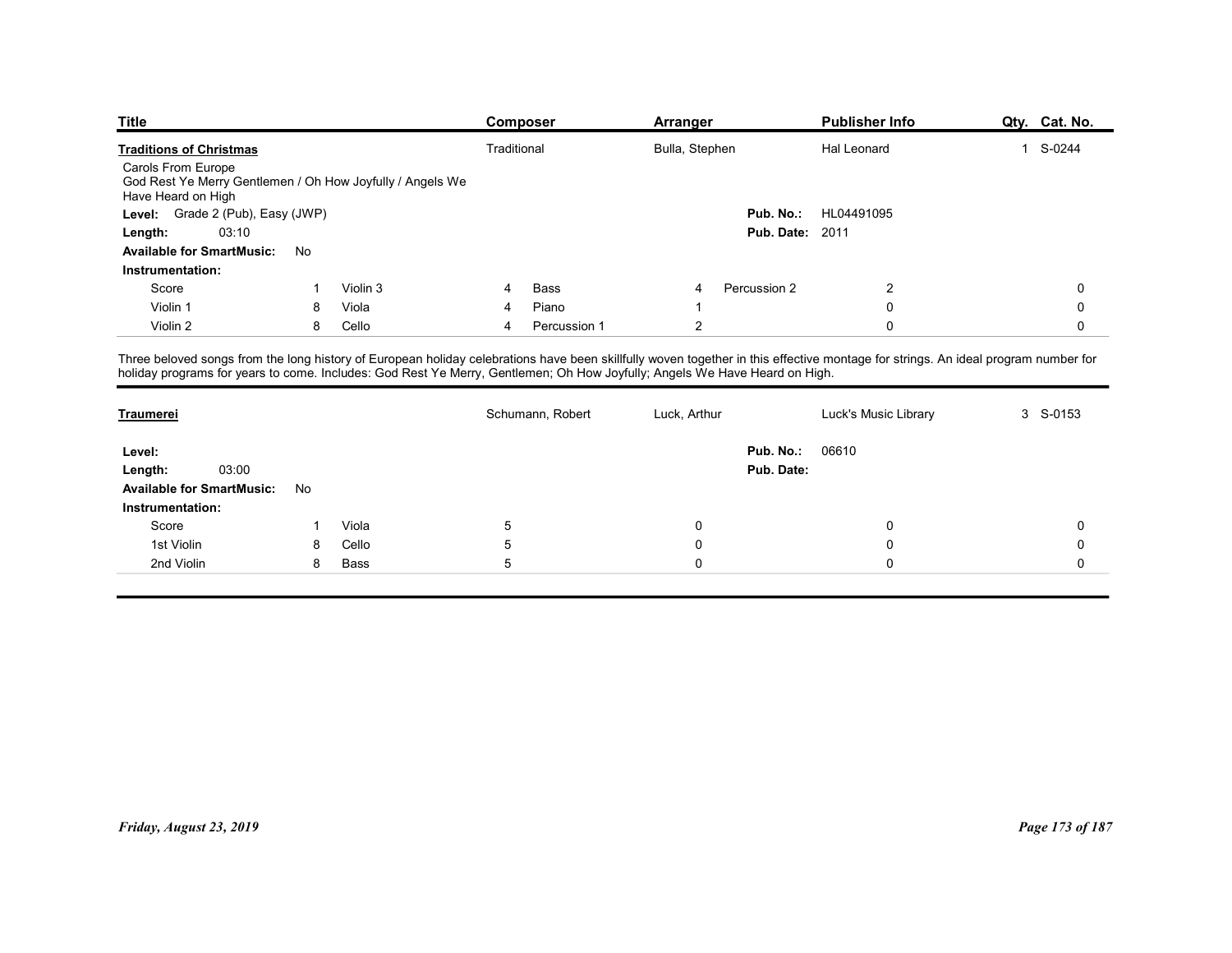| <b>Title</b><br><b>Publisher Info</b><br>Qty. Cat. No.<br><b>Composer</b><br>Arranger                       |
|-------------------------------------------------------------------------------------------------------------|
|                                                                                                             |
|                                                                                                             |
|                                                                                                             |
|                                                                                                             |
|                                                                                                             |
|                                                                                                             |
|                                                                                                             |
|                                                                                                             |
|                                                                                                             |
|                                                                                                             |
|                                                                                                             |
|                                                                                                             |
|                                                                                                             |
| Tchaikovsky, Peter Ilyich<br>Gruselle, Carrie Lane<br>Highland/Etling / Alfred<br>1 S-0312<br><b>Trepak</b> |
| From the Nutcracker                                                                                         |
| Grade 2 (Pub), Easy (JWP)<br>Pub. No.:<br>14006<br>Level:<br><b>Pub. Date: 1995</b>                         |
| 01:15<br>Length:<br><b>Available for SmartMusic:</b>                                                        |
| Instrumentation:                                                                                            |
| Score<br>Violin III<br>Bass<br>5<br>0<br>3<br>0                                                             |
| Violin I<br>Viola<br>5<br>Piano<br>0<br>0<br>8                                                              |
| 5<br>Violin II<br>8<br>Cello<br>0<br>0<br>$\mathbf 0$                                                       |

| <u>repak</u>                                                                                                                                                                                                                                                                                                                 |    |            |            | Tchalkovsky, Peter Hylch  | Gruselle, Carrie Lane | Highland/Etilng / Altred                                                                                                                                                                                                                                                                                                                                                                                                                                                                                                                                              | л.<br>5-0312 |
|------------------------------------------------------------------------------------------------------------------------------------------------------------------------------------------------------------------------------------------------------------------------------------------------------------------------------|----|------------|------------|---------------------------|-----------------------|-----------------------------------------------------------------------------------------------------------------------------------------------------------------------------------------------------------------------------------------------------------------------------------------------------------------------------------------------------------------------------------------------------------------------------------------------------------------------------------------------------------------------------------------------------------------------|--------------|
| From the Nutcracker                                                                                                                                                                                                                                                                                                          |    |            |            |                           |                       |                                                                                                                                                                                                                                                                                                                                                                                                                                                                                                                                                                       |              |
| Level: Grade 2 (Pub), Easy (JWP)                                                                                                                                                                                                                                                                                             |    |            |            |                           | Pub. No.:             | 14006                                                                                                                                                                                                                                                                                                                                                                                                                                                                                                                                                                 |              |
| 01:15<br>Length:                                                                                                                                                                                                                                                                                                             |    |            |            |                           |                       | <b>Pub. Date: 1995</b>                                                                                                                                                                                                                                                                                                                                                                                                                                                                                                                                                |              |
| <b>Available for SmartMusic:</b>                                                                                                                                                                                                                                                                                             |    |            |            |                           |                       |                                                                                                                                                                                                                                                                                                                                                                                                                                                                                                                                                                       |              |
| Instrumentation:                                                                                                                                                                                                                                                                                                             |    |            |            |                           |                       |                                                                                                                                                                                                                                                                                                                                                                                                                                                                                                                                                                       |              |
| Score                                                                                                                                                                                                                                                                                                                        | -1 | Violin III | -3         | Bass                      | 5                     | $\Omega$                                                                                                                                                                                                                                                                                                                                                                                                                                                                                                                                                              | $\Omega$     |
| Violin I                                                                                                                                                                                                                                                                                                                     | 8  | Viola      | -5         | Piano                     | -1                    | 0                                                                                                                                                                                                                                                                                                                                                                                                                                                                                                                                                                     | 0            |
| Violin II                                                                                                                                                                                                                                                                                                                    | 8  | Cello      | $\sqrt{5}$ |                           | $\mathbf{0}$          | $\Omega$                                                                                                                                                                                                                                                                                                                                                                                                                                                                                                                                                              | $\Omega$     |
| for programs at all times of the year. (Pub)<br>Everyone is sure to be familiar with the lively melody, making this a favorite for audiences and orchestra alike! (JWP)                                                                                                                                                      |    |            |            |                           |                       | A great example of creating maximum effect with minimum means, this masterful arrangement by Carrie Lane Gruselle has all the fire and power of the original, while remaining<br>very easy to play. Containing brief passages in 4th position for cellos and 2nd position for 1st violins, this adaptation of the exciting classic by Tchaikovsky is an excellent choice<br>This exciting classic is an excellent choice for programs at all times of the year! The masterful arranging retains all the interest of Tchaikovsky's original, yet remains easy to play. |              |
| <b>Trepak From The Nutcracker Suite</b>                                                                                                                                                                                                                                                                                      |    |            |            | Tchaikovsky, Peter Ilyich | Dackow, Sandra        | <b>Tempo Press</b>                                                                                                                                                                                                                                                                                                                                                                                                                                                                                                                                                    | 2 S-0277     |
| Level: Grade 1 (Pub), Medium Easy (JWP), Level 2 (NYSSMA)<br>Length:<br><b>Available for SmartMusic:</b><br>Instrumentation:                                                                                                                                                                                                 |    |            |            |                           | Pub. No.:             | 10250028<br><b>Pub. Date: 1987</b>                                                                                                                                                                                                                                                                                                                                                                                                                                                                                                                                    |              |
| Score                                                                                                                                                                                                                                                                                                                        | -1 | Violin III | -3         | Bass                      | 5                     | 0                                                                                                                                                                                                                                                                                                                                                                                                                                                                                                                                                                     | 0            |
| Violin I                                                                                                                                                                                                                                                                                                                     | 8  | Viola      | 5          | Piano                     | -1                    | 0                                                                                                                                                                                                                                                                                                                                                                                                                                                                                                                                                                     | $\Omega$     |
| Violin II                                                                                                                                                                                                                                                                                                                    | 8  | Cello      | 5          |                           | $\mathbf 0$           | 0                                                                                                                                                                                                                                                                                                                                                                                                                                                                                                                                                                     | $\Omega$     |
| only a great concert piece, but also a great way to boost the confidence of advancing players. (Pub)<br>-----<br>This is incredibly nice! It's the famous Trepak from Tchaikovsky's "Nutcracker Suite" in an absolutely delightful arrangement by Sandra Dackow that will really bring your winter<br>concert to life! (JWP) |    |            |            |                           |                       | Even the youngest orchestras can play this arrangement briskly and at the frog. When played up to tempo, it sounds much more difficult than it actually is. As a result, it is not                                                                                                                                                                                                                                                                                                                                                                                    |              |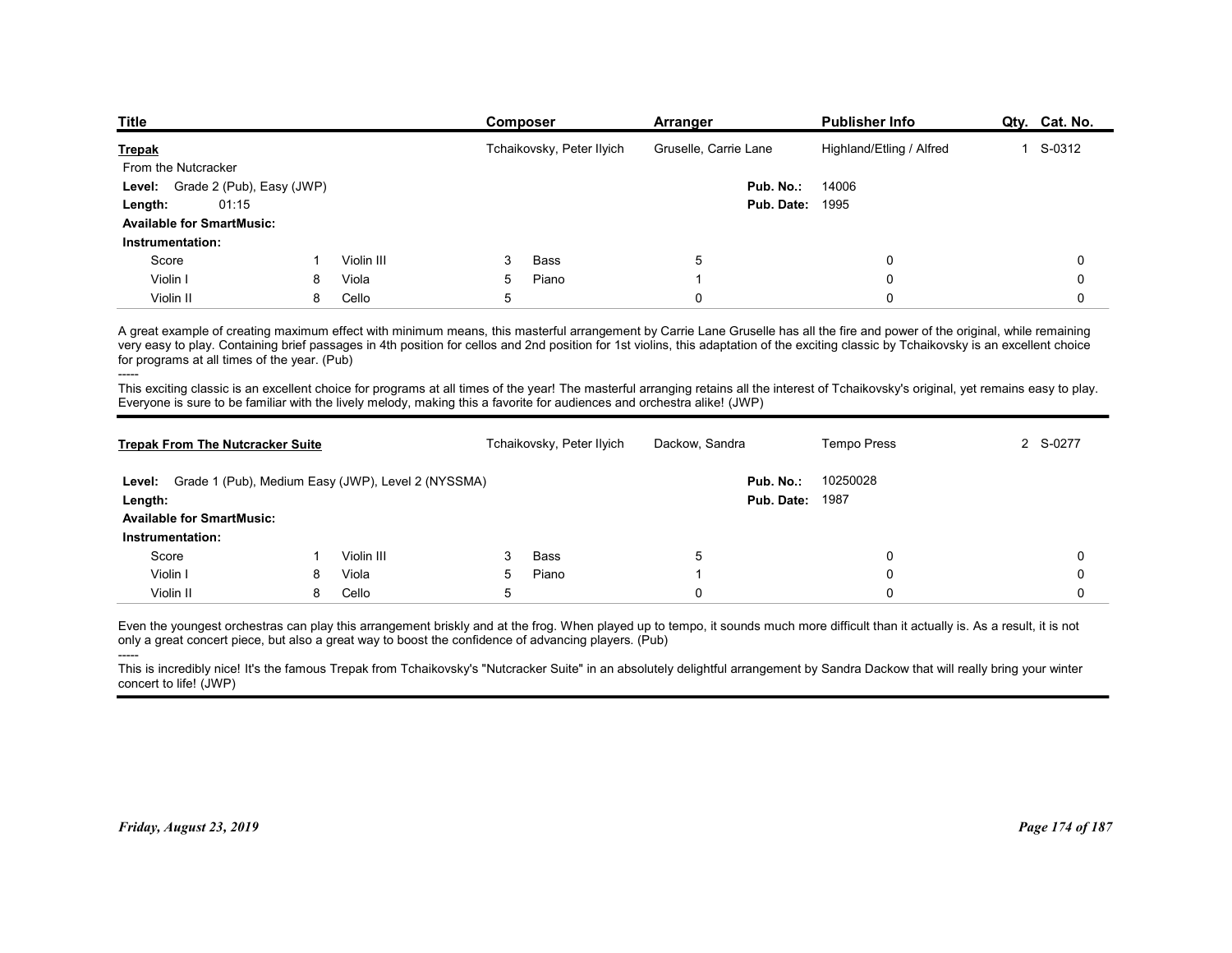| <b>Title</b>                                            |    |       | Composer          | Arranger       |                        | <b>Publisher Info</b>                                                                                                                                                                                                                                                                                                                                         | Qty. Cat. No. |
|---------------------------------------------------------|----|-------|-------------------|----------------|------------------------|---------------------------------------------------------------------------------------------------------------------------------------------------------------------------------------------------------------------------------------------------------------------------------------------------------------------------------------------------------------|---------------|
| <b>Tribal Dance</b>                                     |    |       | Balmages, Brian   |                |                        | <b>FJH Music</b>                                                                                                                                                                                                                                                                                                                                              | 3 S-0251      |
|                                                         |    |       |                   |                |                        |                                                                                                                                                                                                                                                                                                                                                               |               |
| Grade 1 (Pub), Very Easy (JWP)<br>Level:                |    |       |                   |                | Pub. No.:              | ST6127                                                                                                                                                                                                                                                                                                                                                        |               |
| 01:50<br>Length:                                        |    |       |                   |                | <b>Pub. Date: 2007</b> |                                                                                                                                                                                                                                                                                                                                                               |               |
| <b>Available for SmartMusic:</b>                        |    |       |                   |                |                        |                                                                                                                                                                                                                                                                                                                                                               |               |
| Instrumentation:                                        |    |       |                   |                |                        |                                                                                                                                                                                                                                                                                                                                                               |               |
| Score                                                   |    | Viola | Percussion<br>5   | 2              |                        | 0                                                                                                                                                                                                                                                                                                                                                             | 0             |
| Violin 1                                                | 8  | Cello | 5<br>Piano        | -1             |                        | $\Omega$                                                                                                                                                                                                                                                                                                                                                      | 0             |
| Violin 2                                                | 8  | Bass  | 5                 | 0              |                        | $\Omega$                                                                                                                                                                                                                                                                                                                                                      | 0             |
| percussion- sure to inspire your young musicians! (Pub) |    |       |                   |                |                        | Intense and driving rhythms conjure images of ancient tribal rituals in this thrilling new work for beginning string orchestra. The bold opening statements immediately grab your<br>audience before a more dark and mysterious section reflects on the magical aspects of these gatherings. A dramatic ending caps this easy yet stunning work with optional |               |
| <b>Troika</b><br>From Lieutenant Kije                   |    |       | Prokofiev, Sergei |                |                        | Boosey & Hawkes / Hal<br>Leonard                                                                                                                                                                                                                                                                                                                              | 1 S-0367      |
| Level: Grade 3 to 4 (Pub), Medium Advanced (JWP)        |    |       |                   |                | Pub. No.:              | HL48030017                                                                                                                                                                                                                                                                                                                                                    |               |
| 02:45<br>Length:                                        |    |       |                   |                | <b>Pub. Date: 2009</b> |                                                                                                                                                                                                                                                                                                                                                               |               |
|                                                         |    |       |                   |                |                        |                                                                                                                                                                                                                                                                                                                                                               |               |
|                                                         |    |       |                   |                |                        |                                                                                                                                                                                                                                                                                                                                                               |               |
| <b>Available for SmartMusic:</b><br>Instrumentation:    | -1 | Viola | Piano<br>4        |                |                        | 0                                                                                                                                                                                                                                                                                                                                                             | 0             |
| Conductor                                               |    | Cello | Percussion 1      | 2              |                        | 0                                                                                                                                                                                                                                                                                                                                                             | 0             |
| Violin 1                                                | 8  |       | Percussion 2<br>4 | $\overline{2}$ |                        | 0                                                                                                                                                                                                                                                                                                                                                             | 0             |

| <b>Tribal Dance</b>                                                                                                                                                                                                                                                                                                                                                                                                      |   |             |                | Balmages, Brian   |                |                                     | FJH Music                        | 3 S-0251         |
|--------------------------------------------------------------------------------------------------------------------------------------------------------------------------------------------------------------------------------------------------------------------------------------------------------------------------------------------------------------------------------------------------------------------------|---|-------------|----------------|-------------------|----------------|-------------------------------------|----------------------------------|------------------|
| Level: Grade 1 (Pub), Very Easy (JWP)<br>01:50<br>Length:<br><b>Available for SmartMusic:</b>                                                                                                                                                                                                                                                                                                                            |   |             |                |                   |                | Pub. No.:<br><b>Pub. Date: 2007</b> | ST6127                           |                  |
| Instrumentation:                                                                                                                                                                                                                                                                                                                                                                                                         |   |             |                |                   |                |                                     |                                  |                  |
| Score                                                                                                                                                                                                                                                                                                                                                                                                                    | 1 | Viola       | 5              | Percussion        | $\overline{c}$ |                                     | $\mathbf 0$                      | 0                |
| Violin 1                                                                                                                                                                                                                                                                                                                                                                                                                 | 8 | Cello       | 5              | Piano             | $\overline{1}$ |                                     | 0                                | 0                |
| Violin 2                                                                                                                                                                                                                                                                                                                                                                                                                 | 8 | <b>Bass</b> | 5              |                   | $\mathbf 0$    |                                     | $\mathbf 0$                      | $\mathbf 0$      |
| Intense and driving rhythms conjure images of ancient tribal rituals in this thrilling new work for beginning string orchestra. The bold opening statements immediately grab your<br>audience before a more dark and mysterious section reflects on the magical aspects of these gatherings. A dramatic ending caps this easy yet stunning work with optional<br>percussion- sure to inspire your young musicians! (Pub) |   |             |                |                   |                |                                     |                                  |                  |
| Troika<br>From Lieutenant Kije                                                                                                                                                                                                                                                                                                                                                                                           |   |             |                | Prokofiev, Sergei |                |                                     | Boosey & Hawkes / Hal<br>Leonard | 1 S-0367         |
| Level: Grade 3 to 4 (Pub), Medium Advanced (JWP)                                                                                                                                                                                                                                                                                                                                                                         |   |             |                |                   |                | Pub. No.:                           | HL48030017                       |                  |
| 02:45<br>Length:                                                                                                                                                                                                                                                                                                                                                                                                         |   |             |                |                   |                | <b>Pub. Date: 2009</b>              |                                  |                  |
| <b>Available for SmartMusic:</b>                                                                                                                                                                                                                                                                                                                                                                                         |   |             |                |                   |                |                                     |                                  |                  |
| Instrumentation:                                                                                                                                                                                                                                                                                                                                                                                                         |   |             |                |                   |                |                                     |                                  |                  |
| Conductor                                                                                                                                                                                                                                                                                                                                                                                                                | 1 | Viola       | 4              | Piano             | $\overline{1}$ |                                     | $\mathbf 0$                      | $\boldsymbol{0}$ |
| Violin 1                                                                                                                                                                                                                                                                                                                                                                                                                 | 8 | Cello       | 4              | Percussion 1      | $\sqrt{2}$     |                                     | $\mathbf 0$                      | $\mathbf 0$      |
| Violin 2                                                                                                                                                                                                                                                                                                                                                                                                                 | 8 | <b>Bass</b> | $\overline{4}$ | Percussion 2      | $\sqrt{2}$     |                                     | $\Omega$                         | 0                |
| is scored to feature your viola and cello sections, and includes some performance options to best suit your ensemble's level. (Pub)                                                                                                                                                                                                                                                                                      |   |             |                |                   |                |                                     |                                  |                  |
| Friday, August 23, 2019                                                                                                                                                                                                                                                                                                                                                                                                  |   |             |                |                   |                |                                     |                                  | Page 175 of 187  |
|                                                                                                                                                                                                                                                                                                                                                                                                                          |   |             |                |                   |                |                                     |                                  |                  |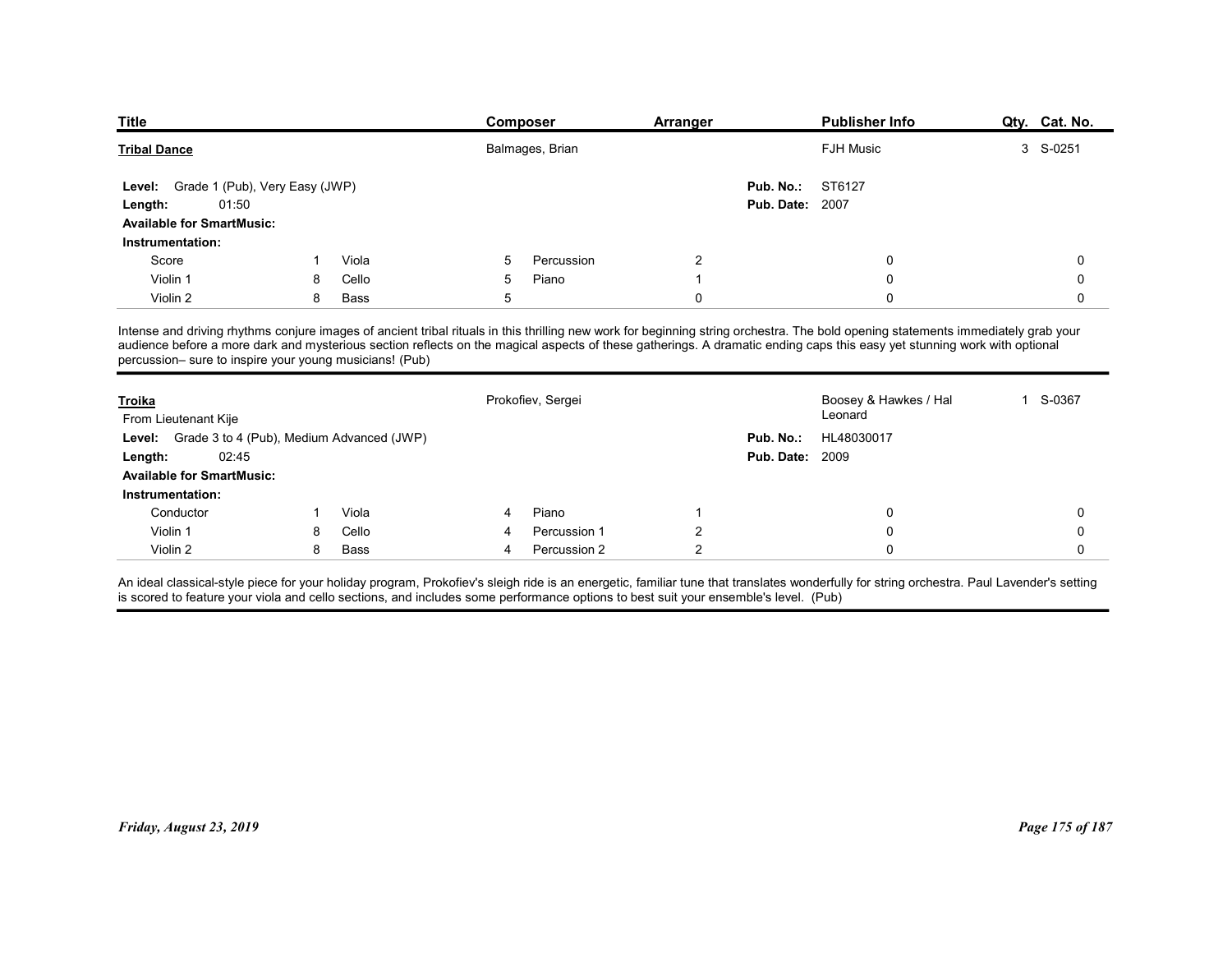| <b>Title</b>                                                                                  |                                                               | <b>Composer</b>                                      | <b>Arranger</b>                                | <b>Publisher Info</b>                        | Qty. Cat. No.                                   |
|-----------------------------------------------------------------------------------------------|---------------------------------------------------------------|------------------------------------------------------|------------------------------------------------|----------------------------------------------|-------------------------------------------------|
| <b>Tropical Serenade</b>                                                                      |                                                               | Caponegro, John                                      |                                                | Kendor Music                                 | 1 S-0051                                        |
| Level: Easy (JWP)<br>02:50<br>Length:<br><b>Available for SmartMusic:</b><br>Instrumentation: | No                                                            |                                                      |                                                | Pub. No.:<br>7091<br>Pub. Date:              |                                                 |
| Score<br>Violin I<br>Violin II                                                                | Violin III<br>-1<br>5<br>Viola<br>5<br>Cello                  | Bass<br>$\mathbf 1$<br>Piano<br>3<br>Percussion<br>3 | $\mathbf{3}$<br>$\mathbf{1}$<br>$\overline{1}$ | $\overline{0}$<br>$\mathbf 0$<br>$\mathbf 0$ | $\mathbf 0$<br>$\mathbf 0$<br>$\mathbf 0$       |
| <b>Trout Quintet</b><br>For String Quintet (Violin, Viola, Cello, Bass, Piano)                |                                                               | Schubert, Franz                                      |                                                | <b>Edition Peters</b>                        | 1 S-0297                                        |
| Op. 114<br>Level:<br>Length:<br><b>Available for SmartMusic:</b><br>Instrumentation:          |                                                               |                                                      |                                                | Pub. No.: 169 / 8429<br>Pub. Date:           |                                                 |
| Piano / Score<br>Violin<br>Viola                                                              | Violincello<br>$\overline{1}$<br>Bass<br>-1<br>$\overline{1}$ | $\mathbf{1}$<br>$\mathbf{1}$<br>$\mathbf 0$          | $\pmb{0}$<br>$\pmb{0}$<br>$\mathbf 0$          | $\overline{0}$<br>${\bf 0}$<br>$\mathbf 0$   | $\pmb{0}$<br>$\mathbf 0$<br>$\mathsf{O}\xspace$ |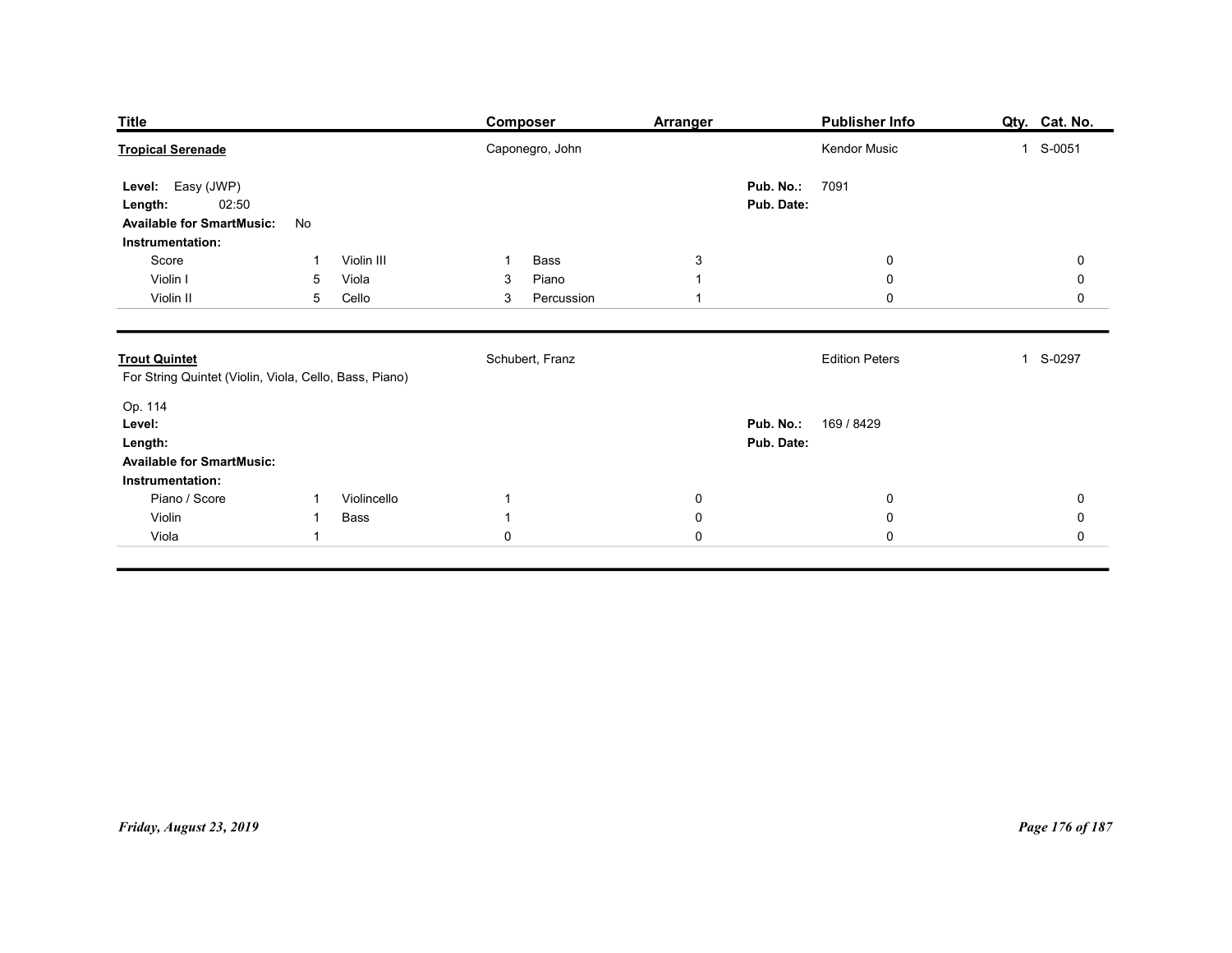| <b>Title</b>                                         |    |                   | Composer                                                                                                                                                                                                                                                                                                                                          | Arranger                | <b>Publisher Info</b>      | Qty. Cat. No.    |
|------------------------------------------------------|----|-------------------|---------------------------------------------------------------------------------------------------------------------------------------------------------------------------------------------------------------------------------------------------------------------------------------------------------------------------------------------------|-------------------------|----------------------------|------------------|
| <b>Two Baroque Themes</b>                            |    |                   | Handel, Georg Friedrich;                                                                                                                                                                                                                                                                                                                          | Fishburn, Kathy L.      | Wingert-Jones              | 2 S-0310         |
|                                                      |    |                   | Bach, Johann Sebastian                                                                                                                                                                                                                                                                                                                            |                         |                            |                  |
| March in G (Handel) / Allegretto (Bach)              |    |                   |                                                                                                                                                                                                                                                                                                                                                   |                         |                            |                  |
| Level: Medium Easy (Pub), Medium Easy (JWP)          |    |                   |                                                                                                                                                                                                                                                                                                                                                   | Pub. No.:               | 3033481                    |                  |
| Length:                                              |    |                   |                                                                                                                                                                                                                                                                                                                                                   |                         | <b>Pub. Date: 2010</b>     |                  |
| <b>Available for SmartMusic:</b>                     |    |                   |                                                                                                                                                                                                                                                                                                                                                   |                         |                            |                  |
| Instrumentation:                                     | -1 |                   |                                                                                                                                                                                                                                                                                                                                                   |                         |                            |                  |
| Score<br>Violin 1                                    | 8  | Violin 3<br>Viola | 3<br><b>Bass</b><br>5                                                                                                                                                                                                                                                                                                                             | $\sqrt{5}$<br>$\pmb{0}$ | $\mathbf 0$<br>$\mathbf 0$ | 0<br>$\mathbf 0$ |
| Violin 2                                             | 8  | Cello             | $5\phantom{.0}$                                                                                                                                                                                                                                                                                                                                   | $\mathbf 0$             | $\mathsf{O}$               | $\mathbf 0$      |
|                                                      |    |                   |                                                                                                                                                                                                                                                                                                                                                   |                         |                            |                  |
| recommended! (Pub)                                   |    |                   | Solid yet simple Baroque string music that will take your young strings a long way! The uplifting march from G.F. Handel is sure to bring out your strings' biggest ensemble<br>sound, while the allegretto from W.F. Bach provides the exciting change from major to a mysterious minor and back again. Play them together or separately. Highly |                         |                            |                  |
|                                                      |    |                   |                                                                                                                                                                                                                                                                                                                                                   |                         |                            |                  |
| <b>Two Elegiac Melodies</b>                          |    |                   | Grieg, Edvard                                                                                                                                                                                                                                                                                                                                     |                         | <b>Broude Brothers</b>     | 2 S-0123         |
| Hearts Wounds / Last Spring                          |    |                   |                                                                                                                                                                                                                                                                                                                                                   |                         |                            |                  |
| Level: Medium Advanced (JWP)                         |    |                   |                                                                                                                                                                                                                                                                                                                                                   | Pub. No.:               | B.B. 595                   |                  |
| 10:00<br>Length:<br><b>Available for SmartMusic:</b> | No |                   |                                                                                                                                                                                                                                                                                                                                                   |                         | Pub. Date:                 |                  |

| <b>Title</b>                                                         |              |             | <b>Composer</b>                                                                                                                                                                                                                                                                                                                                   | <b>Arranger</b>        | <b>Publisher Info</b>  | Qty. Cat. No.   |
|----------------------------------------------------------------------|--------------|-------------|---------------------------------------------------------------------------------------------------------------------------------------------------------------------------------------------------------------------------------------------------------------------------------------------------------------------------------------------------|------------------------|------------------------|-----------------|
| <b>Two Baroque Themes</b><br>March in G (Handel) / Allegretto (Bach) |              |             | Handel, Georg Friedrich;<br>Bach, Johann Sebastian                                                                                                                                                                                                                                                                                                | Fishburn, Kathy L.     | Wingert-Jones          | 2 S-0310        |
| Level: Medium Easy (Pub), Medium Easy (JWP)                          |              |             |                                                                                                                                                                                                                                                                                                                                                   | Pub. No.:              | 3033481                |                 |
| Length:                                                              |              |             |                                                                                                                                                                                                                                                                                                                                                   | <b>Pub. Date: 2010</b> |                        |                 |
| <b>Available for SmartMusic:</b>                                     |              |             |                                                                                                                                                                                                                                                                                                                                                   |                        |                        |                 |
| Instrumentation:                                                     |              |             |                                                                                                                                                                                                                                                                                                                                                   |                        |                        |                 |
| Score                                                                | $\mathbf{1}$ | Violin 3    | Bass<br>3                                                                                                                                                                                                                                                                                                                                         | $5\phantom{.0}$        | 0                      | 0               |
| Violin 1                                                             | 8            | Viola       | 5                                                                                                                                                                                                                                                                                                                                                 | $\mathbf 0$            | 0                      | $\Omega$        |
| Violin 2                                                             | 8            | Cello       | 5                                                                                                                                                                                                                                                                                                                                                 | $\mathbf 0$            | $\Omega$               | $\mathbf 0$     |
| recommended! (Pub)                                                   |              |             | Solid yet simple Baroque string music that will take your young strings a long way! The uplifting march from G.F. Handel is sure to bring out your strings' biggest ensemble<br>sound, while the allegretto from W.F. Bach provides the exciting change from major to a mysterious minor and back again. Play them together or separately. Highly |                        |                        |                 |
| <b>Two Elegiac Melodies</b><br>Hearts Wounds / Last Spring           |              |             | Grieg, Edvard                                                                                                                                                                                                                                                                                                                                     |                        | <b>Broude Brothers</b> | 2 S-0123        |
| Level: Medium Advanced (JWP)                                         |              |             |                                                                                                                                                                                                                                                                                                                                                   | Pub. No.:              | B.B. 595               |                 |
| 10:00<br>Length:                                                     |              |             |                                                                                                                                                                                                                                                                                                                                                   | Pub. Date:             |                        |                 |
| <b>Available for SmartMusic:</b>                                     | No           |             |                                                                                                                                                                                                                                                                                                                                                   |                        |                        |                 |
| Instrumentation:                                                     |              |             |                                                                                                                                                                                                                                                                                                                                                   |                        |                        |                 |
| Score                                                                | -1           | Viola       | $\overline{5}$                                                                                                                                                                                                                                                                                                                                    | 0                      | 0                      | 0               |
| Violin I                                                             | 8            | Cello       | $\mathbf 5$                                                                                                                                                                                                                                                                                                                                       | $\mathbf 0$            | 0                      | 0               |
| Violin II                                                            | 8            | <b>Bass</b> | $\overline{4}$                                                                                                                                                                                                                                                                                                                                    | $\mathbf 0$            | 0                      | $\mathbf 0$     |
| Set #2 missing<br>(1 of 1) Score                                     |              |             |                                                                                                                                                                                                                                                                                                                                                   |                        |                        |                 |
|                                                                      |              |             |                                                                                                                                                                                                                                                                                                                                                   |                        |                        |                 |
|                                                                      |              |             |                                                                                                                                                                                                                                                                                                                                                   |                        |                        |                 |
|                                                                      |              |             |                                                                                                                                                                                                                                                                                                                                                   |                        |                        |                 |
|                                                                      |              |             |                                                                                                                                                                                                                                                                                                                                                   |                        |                        |                 |
| Friday, August 23, 2019                                              |              |             |                                                                                                                                                                                                                                                                                                                                                   |                        |                        | Page 177 of 187 |
|                                                                      |              |             |                                                                                                                                                                                                                                                                                                                                                   |                        |                        |                 |
|                                                                      |              |             |                                                                                                                                                                                                                                                                                                                                                   |                        |                        |                 |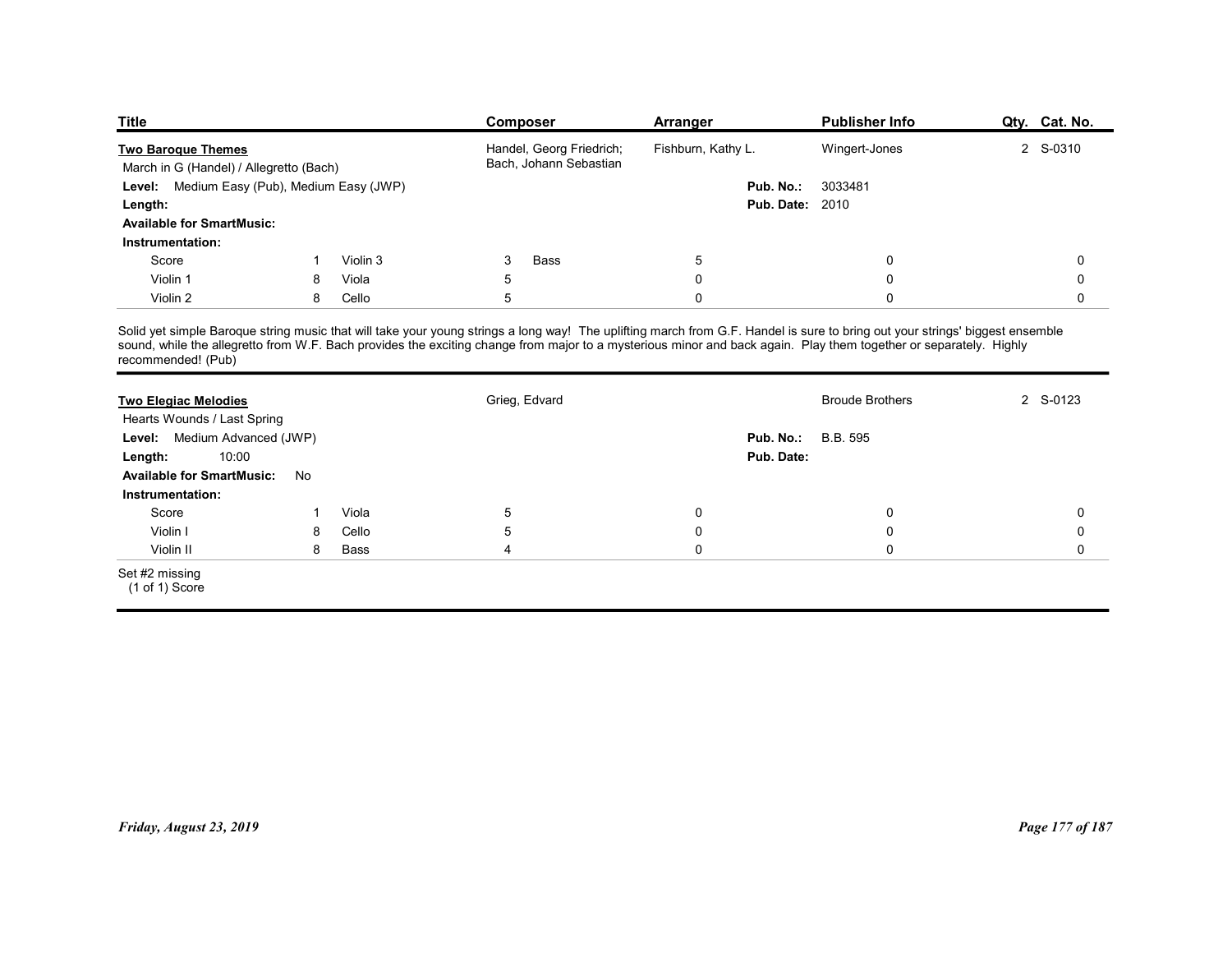| <b>Title</b><br><b>Two Elegiac Melodies</b>           |                                    |               | <b>Composer</b><br>Grieg, Edvard | <b>Arranger</b>         | Publisher Info<br>Edwin F. Kalmus | Qty. Cat. No.<br>2 S-0176  |
|-------------------------------------------------------|------------------------------------|---------------|----------------------------------|-------------------------|-----------------------------------|----------------------------|
|                                                       |                                    |               |                                  |                         |                                   |                            |
| Level: Advanced (JWP)<br>Length:                      |                                    |               |                                  | Pub. No.:<br>Pub. Date: | A 1041                            |                            |
| <b>Available for SmartMusic:</b>                      | No                                 |               |                                  |                         |                                   |                            |
| Instrumentation:<br>Score                             | -1                                 | Viola         | $\overline{5}$                   | 0                       | $\mathbf 0$                       | $\mathbf 0$                |
| Violin 1<br>Violin 2                                  | 8<br>8                             | Cello<br>Bass | $\overline{5}$<br>$\overline{5}$ | 0<br>0                  | 0<br>$\pmb{0}$                    | 0<br>0                     |
|                                                       |                                    |               |                                  |                         |                                   |                            |
| <b>Two Hungarian Folk Tunes</b>                       |                                    |               | Bartok, Bela                     | Applebaum, Samuel       | <b>Belwin-Mills</b>               | 2 S-0041                   |
| Level: Level 2 (NYSSMA)                               |                                    |               |                                  |                         | Pub. No.: B.S.O. 5                |                            |
| Length:<br><b>Available for SmartMusic:</b>           | No                                 |               |                                  | Pub. Date:              |                                   |                            |
| Instrumentation:<br>Score                             | $\mathbf{1}$                       | Violin 3      | Bass<br>$\mathbf{1}$             | $\mathbf{3}$            | $\mathbf 0$                       | $\mathbf 0$                |
| Violin 1                                              | $5\phantom{.0}$                    | Viola         | Piano<br>$\mathbf{3}$            | $\mathbf{1}$            | $\mathbf 0$                       | $\mathbf 0$                |
| Violin 2                                              | $5\phantom{.0}$                    | Cello         | $\mathsf 3$                      | $\pmb{0}$               | $\pmb{0}$                         | $\pmb{0}$                  |
| <b>Two Movements for Strings</b>                      |                                    |               | Hattori, Koh-Ichi                |                         | Boosey & Hawkes                   | 1 S-0067                   |
| from the Southern Air<br>Level: Medium-Advanced (JWP) |                                    |               |                                  |                         | <b>Pub. No.:</b> B.S.O. 40        |                            |
| 09:30<br>Length:                                      |                                    |               |                                  | Pub. Date:              |                                   |                            |
| <b>Available for SmartMusic:</b><br>Instrumentation:  | No                                 |               |                                  |                         |                                   |                            |
| Score                                                 | $\mathbf{1}$                       | Viola         | $\mathbf{3}$                     | $\mathbf 0$             | $\bf{0}$                          | $\mathbf 0$                |
| 1st Violin<br>2nd Violin                              | $5\phantom{.0}$<br>$5\overline{)}$ | Cello<br>Bass | $\mathsf 3$<br>$\mathbf{3}$      | 0<br>$\mathbf 0$        | $\mathbf 0$<br>$\pmb{0}$          | $\mathbf 0$<br>$\mathbf 0$ |
|                                                       |                                    |               |                                  |                         |                                   |                            |
|                                                       |                                    |               |                                  |                         |                                   |                            |
|                                                       |                                    |               |                                  |                         |                                   |                            |
|                                                       |                                    |               |                                  |                         |                                   |                            |
| Friday, August 23, 2019                               |                                    |               |                                  |                         |                                   | Page 178 of 187            |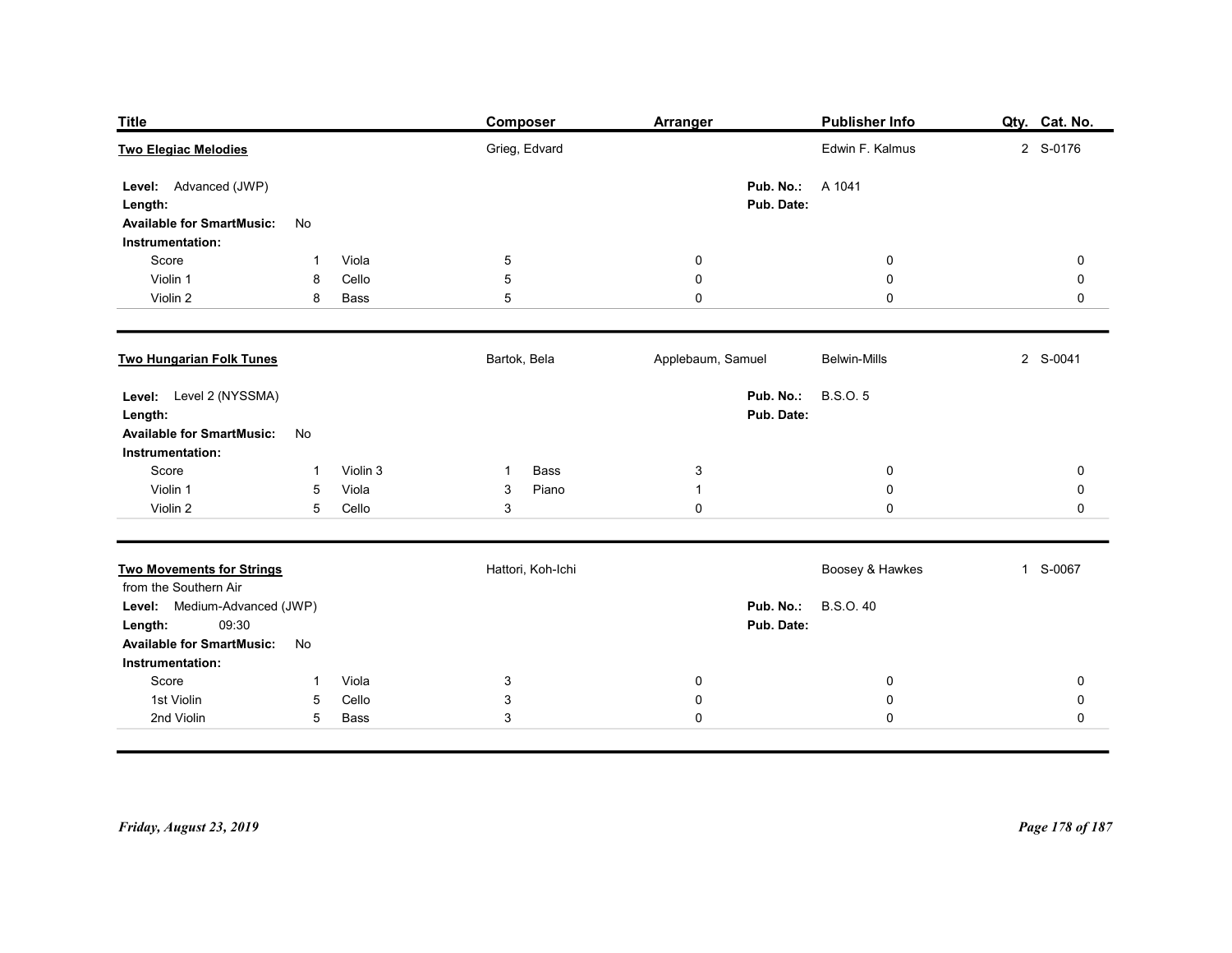| Publisher Info<br><b>Title</b><br>Qty. Cat. No.<br><b>Composer</b><br><b>Arranger</b><br>Walton, William<br><b>Oxford University Press</b><br>1 S-0148<br>Two pieces for strings from the<br>film music Henry V.<br>Passacaglia: Death of Falstaff / Touch Her Soft Lips and Part<br>Level: Easy to Moderate (Pub)<br>978-0-19-368235-1<br>Pub. No.:<br>05:00<br><b>Pub. Date: 1947</b><br>Length:<br><b>Available for SmartMusic:</b><br>No<br>Instrumentation:<br>Score<br>$\mathbf{3}$<br>Viola<br>$\mathbf 0$<br>$\mathbf 0$<br>$\mathbf 0$<br>-1<br>$\ensuremath{\mathsf{3}}$<br>Violin 1<br>Cello<br>$\mathbf 0$<br>$\boldsymbol{0}$<br>$\mathbf 0$<br>5<br>$\mathbf{3}$<br>Violin 2<br>$\mathbf 0$<br>$\mathbf 0$<br>$5\overline{)}$<br>Bass<br>$\mathsf{O}$<br>$(1 of 1)$ Score |
|-----------------------------------------------------------------------------------------------------------------------------------------------------------------------------------------------------------------------------------------------------------------------------------------------------------------------------------------------------------------------------------------------------------------------------------------------------------------------------------------------------------------------------------------------------------------------------------------------------------------------------------------------------------------------------------------------------------------------------------------------------------------------------------------|
| <b>Two Pieces for Strings</b>                                                                                                                                                                                                                                                                                                                                                                                                                                                                                                                                                                                                                                                                                                                                                           |
| Set missing                                                                                                                                                                                                                                                                                                                                                                                                                                                                                                                                                                                                                                                                                                                                                                             |
|                                                                                                                                                                                                                                                                                                                                                                                                                                                                                                                                                                                                                                                                                                                                                                                         |
|                                                                                                                                                                                                                                                                                                                                                                                                                                                                                                                                                                                                                                                                                                                                                                                         |
|                                                                                                                                                                                                                                                                                                                                                                                                                                                                                                                                                                                                                                                                                                                                                                                         |
| <b>Two Waltzes</b><br>Dvorak, Antonin<br>Luck's Music Library<br>1 S-0186                                                                                                                                                                                                                                                                                                                                                                                                                                                                                                                                                                                                                                                                                                               |
| Op. 54<br>04935<br>Pub. No.:<br>Level:<br>Pub. Date:<br>07:00<br>Length:<br><b>Available for SmartMusic:</b><br>No<br>Instrumentation:                                                                                                                                                                                                                                                                                                                                                                                                                                                                                                                                                                                                                                                  |
| Score<br>Viola<br>$\mathbf{3}$<br>$\mathbf 0$<br>$\mathbf 0$<br>$\pmb{0}$<br>$\mathbf{1}$                                                                                                                                                                                                                                                                                                                                                                                                                                                                                                                                                                                                                                                                                               |
| $\mathsf 3$<br>Cello<br>$\mathbf 0$<br>$\pmb{0}$<br>Violin I<br>$5\phantom{.0}$<br>${\bf 0}$<br>$\mathbf{3}$<br>$\mathbf 0$<br>$\mathbf 0$<br>Violin II<br>5 <sub>5</sub><br>Bass<br>$\mathbf 0$                                                                                                                                                                                                                                                                                                                                                                                                                                                                                                                                                                                        |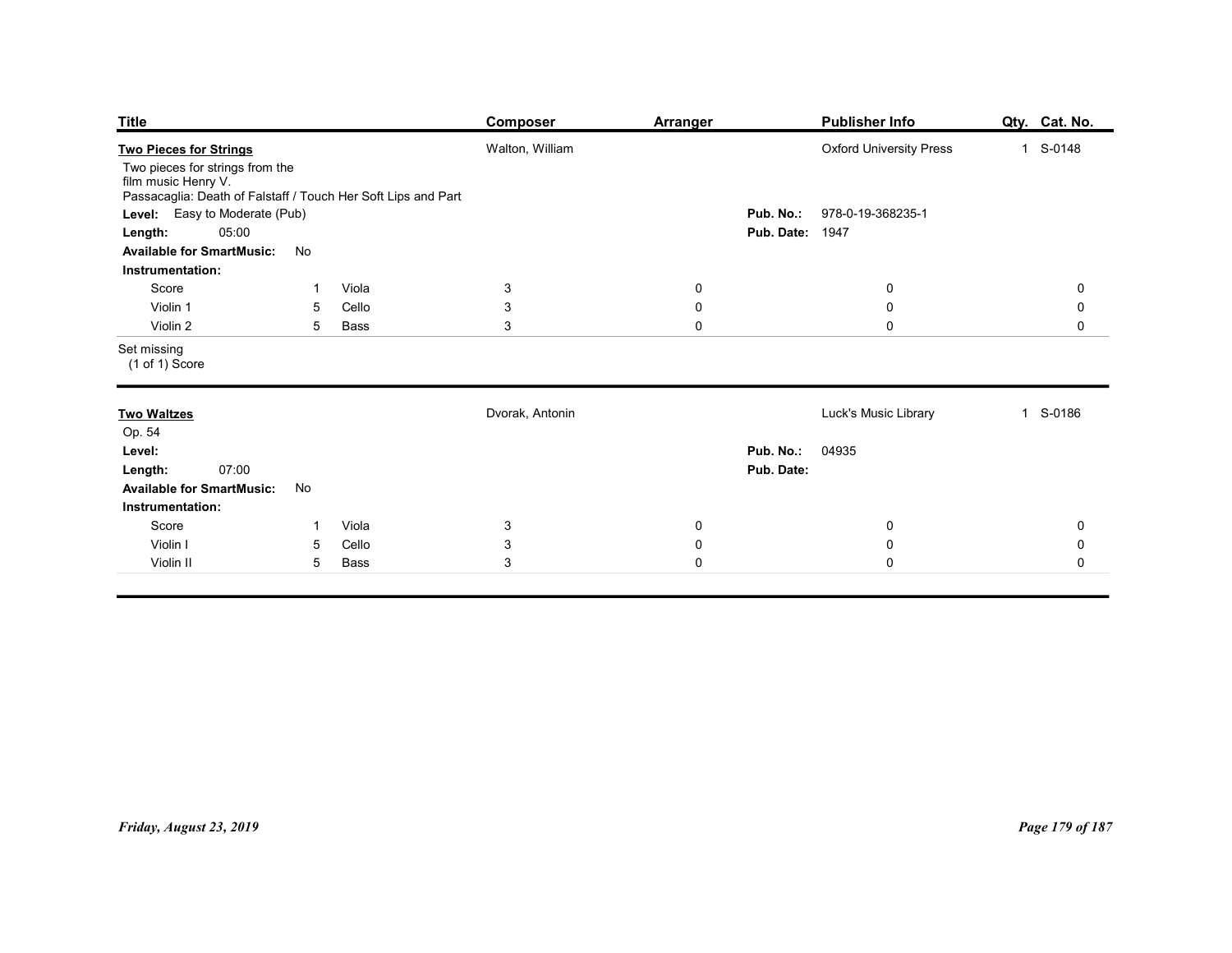| <b>Title</b>                                                                                                                                                                       |     |            |   | <b>Composer</b>   | Arranger       |                         | <b>Publisher Info</b> | Qty. Cat. No. |
|------------------------------------------------------------------------------------------------------------------------------------------------------------------------------------|-----|------------|---|-------------------|----------------|-------------------------|-----------------------|---------------|
| Variations on a Well-Known Sea Chantey                                                                                                                                             |     |            |   | Stephan, Richard  |                |                         | Neil A. Kjos          | 3 S-0145      |
| Level: Grade 3 (Pub), Medium Easy (JWP), Medium Easy (SM)                                                                                                                          |     |            |   |                   |                | Pub. No.:               | <b>SO86C</b>          |               |
| 07:30<br>Length:                                                                                                                                                                   |     |            |   |                   |                | Pub. Date:              | 1991                  |               |
| <b>Available for SmartMusic:</b>                                                                                                                                                   | Yes |            |   |                   |                |                         |                       |               |
| Instrumentation:<br>Score                                                                                                                                                          |     | 3rd Violin | 5 | Bass              | $\overline{5}$ |                         | $\mathbf 0$           | $\mathbf 0$   |
| 1st Violin                                                                                                                                                                         | 8   | Viola      | 5 |                   | 0              |                         | $\mathbf 0$           | 0             |
| 2nd Violin                                                                                                                                                                         | 8   | Cello      | 5 |                   | 0              |                         | $\mathbf 0$           | 0             |
| Set #3 missing<br>(1 of 8) 1st Violin<br>(3 of 8) 2nd Violin<br>(1 of 5) Viola<br>$(2 \text{ of } 8)$ Bass                                                                         |     |            |   |                   |                |                         |                       |               |
| Your students will get a real workout on this rousing "theme and variations" arrangement! All will recognize the perennial favorite Drunken Sailor as the theme, which gets a nice |     |            |   |                   |                |                         |                       |               |
| "facelift" by Richard Stephan. (JWP)                                                                                                                                               |     |            |   |                   |                |                         |                       |               |
| <b>Viking</b>                                                                                                                                                                      |     |            |   | Newbold, Soon Hee |                |                         | FJH Music             | 1 S-0336      |
|                                                                                                                                                                                    |     |            |   |                   |                | <b>Pub. No.: ST6342</b> |                       |               |
|                                                                                                                                                                                    |     |            |   |                   |                |                         |                       |               |
| Level: Grade 2 (Pub), Easy (JWP)<br>02:30<br>Length:                                                                                                                               |     |            |   |                   |                | <b>Pub. Date: 2014</b>  |                       |               |
| <b>Available for SmartMusic:</b><br>Instrumentation:                                                                                                                               |     |            |   |                   |                |                         |                       |               |

| <b>Pub. Date: 1991</b><br>Length:<br><b>Available for SmartMusic:</b><br>Yes<br>Instrumentation:<br>Score<br>3rd Violin<br>5<br><b>Bass</b><br>5<br>0<br>0<br>$\mathbf{1}$<br>1st Violin<br>5<br>$\mathbf 0$<br>8<br>Viola<br>$\mathbf 0$<br>0<br>2nd Violin<br>8<br>$\overline{5}$<br>$\mathsf{O}$<br>0<br>$\mathbf 0$<br>Cello<br>$(1 of 8)$ 1st Violin<br>$(3 of 8)$ 2nd Violin<br>$(1 of 5)$ Viola<br>$(2 of 8)$ Bass<br>Newbold, Soon Hee<br>FJH Music<br>1 S-0336<br>ST6342<br>Grade 2 (Pub), Easy (JWP)<br>Pub. No.:<br>Level:<br><b>Pub. Date: 2014</b><br>02:30<br>Length:<br><b>Available for SmartMusic:</b><br>Instrumentation:<br>Score<br>Violin 3<br>5<br>Bass<br>5<br>0<br>0<br>-1 | Level: Grade 3 (Pub), Medium Easy (JWP), Medium Easy (SM)<br>07:30 |   |       |   |       |                          | Pub. No.:<br><b>SO86C</b> |                 |
|----------------------------------------------------------------------------------------------------------------------------------------------------------------------------------------------------------------------------------------------------------------------------------------------------------------------------------------------------------------------------------------------------------------------------------------------------------------------------------------------------------------------------------------------------------------------------------------------------------------------------------------------------------------------------------------------------|--------------------------------------------------------------------|---|-------|---|-------|--------------------------|---------------------------|-----------------|
| Your students will get a real workout on this rousing "theme and variations" arrangement! All will recognize the perennial favorite Drunken Sailor as the theme, which gets a nice<br>"facelift" by Richard Stephan. (JWP)                                                                                                                                                                                                                                                                                                                                                                                                                                                                         |                                                                    |   |       |   |       |                          |                           |                 |
|                                                                                                                                                                                                                                                                                                                                                                                                                                                                                                                                                                                                                                                                                                    |                                                                    |   |       |   |       |                          |                           |                 |
|                                                                                                                                                                                                                                                                                                                                                                                                                                                                                                                                                                                                                                                                                                    |                                                                    |   |       |   |       |                          |                           |                 |
|                                                                                                                                                                                                                                                                                                                                                                                                                                                                                                                                                                                                                                                                                                    |                                                                    |   |       |   |       |                          |                           |                 |
| Set #3 missing                                                                                                                                                                                                                                                                                                                                                                                                                                                                                                                                                                                                                                                                                     |                                                                    |   |       |   |       |                          |                           |                 |
| <b>Viking</b>                                                                                                                                                                                                                                                                                                                                                                                                                                                                                                                                                                                                                                                                                      |                                                                    |   |       |   |       |                          |                           |                 |
|                                                                                                                                                                                                                                                                                                                                                                                                                                                                                                                                                                                                                                                                                                    |                                                                    |   |       |   |       |                          |                           |                 |
|                                                                                                                                                                                                                                                                                                                                                                                                                                                                                                                                                                                                                                                                                                    |                                                                    |   |       |   |       |                          |                           |                 |
|                                                                                                                                                                                                                                                                                                                                                                                                                                                                                                                                                                                                                                                                                                    |                                                                    |   |       |   |       |                          |                           |                 |
|                                                                                                                                                                                                                                                                                                                                                                                                                                                                                                                                                                                                                                                                                                    |                                                                    |   |       |   |       |                          |                           |                 |
|                                                                                                                                                                                                                                                                                                                                                                                                                                                                                                                                                                                                                                                                                                    |                                                                    |   |       |   |       |                          |                           |                 |
|                                                                                                                                                                                                                                                                                                                                                                                                                                                                                                                                                                                                                                                                                                    |                                                                    |   |       |   |       |                          |                           |                 |
|                                                                                                                                                                                                                                                                                                                                                                                                                                                                                                                                                                                                                                                                                                    |                                                                    |   |       |   |       |                          |                           |                 |
|                                                                                                                                                                                                                                                                                                                                                                                                                                                                                                                                                                                                                                                                                                    | Violin 1                                                           | 8 | Viola | 5 | Piano | $\overline{\phantom{a}}$ | 0                         | $\mathbf 0$     |
| Violin 2<br>Cello<br>Low Tom-Tom<br>0<br>$\mathbf 0$<br>8<br>5<br>$\overline{1}$                                                                                                                                                                                                                                                                                                                                                                                                                                                                                                                                                                                                                   |                                                                    |   |       |   |       |                          |                           |                 |
| Take on the spirit of the ancient Vikings in this dynamic and energetic piece! Open string double stops, pizzicato, and optional percussion create a dramatic sound that will<br>transport you into a legendary seafaring adventure. Each section gets a chance to shine while working on differing bow styles and dynamics. Violins also utilize low 2nd finger<br>while basses have limited low 1s. (Pub)                                                                                                                                                                                                                                                                                        |                                                                    |   |       |   |       |                          |                           |                 |
|                                                                                                                                                                                                                                                                                                                                                                                                                                                                                                                                                                                                                                                                                                    | Friday, August 23, 2019                                            |   |       |   |       |                          |                           | Page 180 of 187 |

 $(2 \text{ of } 8)$  Bass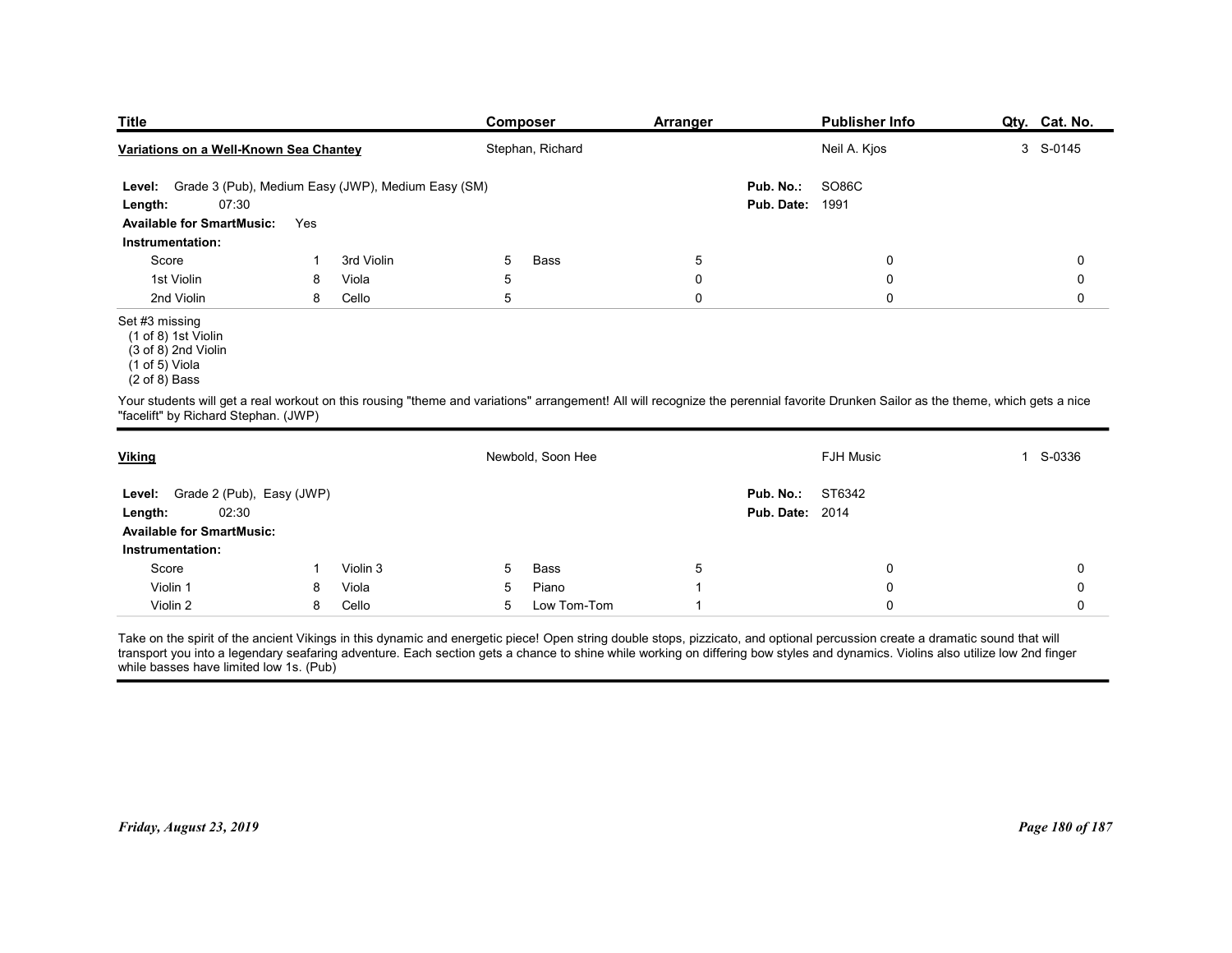| <b>Title</b>                                                                                               |              |                           | <b>Composer</b>                                                                                                                                                                                                                   | <b>Arranger</b>                  | <b>Publisher Info</b>      | Qty. Cat. No.          |
|------------------------------------------------------------------------------------------------------------|--------------|---------------------------|-----------------------------------------------------------------------------------------------------------------------------------------------------------------------------------------------------------------------------------|----------------------------------|----------------------------|------------------------|
| Voyage<br>Level:                                                                                           |              |                           | Corigliano, John                                                                                                                                                                                                                  | Pub. No.:                        | G. Schirmer<br>HL50346830  | 8 S-0208               |
| 07:00<br>Length:<br><b>Available for SmartMusic:</b><br>Instrumentation:                                   | No           |                           |                                                                                                                                                                                                                                   | <b>Pub. Date: 1978</b>           |                            |                        |
| Score                                                                                                      | 1            | Viola                     | $\overline{a}$                                                                                                                                                                                                                    | 0                                | 0                          | 0                      |
| Solo & 1st Violin<br>2nd Violin                                                                            | 4<br>3       | Cello<br>Bass             | $\overline{c}$<br>$\overline{a}$                                                                                                                                                                                                  | $\boldsymbol{0}$<br>$\mathbf 0$  | $\mathbf 0$<br>$\mathbf 0$ | 0<br>0                 |
| Waltz No. 2<br>From Suite For Variety Stage Orchestra                                                      |              |                           | Shostakovich, Dmitri                                                                                                                                                                                                              | Lavender, Paul                   | G. Schirmer / Hal Leonard  | 1 S-0328               |
| Level: Grade 3 to 4 (Pub), Medium (JWP)<br>Length:<br><b>Available for SmartMusic:</b><br>Instrumentation: |              |                           |                                                                                                                                                                                                                                   | <b>Pub. Date: 2010</b>           | Pub. No.: HL50489967       |                        |
| Score                                                                                                      | $\mathbf{1}$ | Viola                     | Piano/Celesta<br>4                                                                                                                                                                                                                | $\mathbf{1}$                     | $\bf{0}$                   | 0                      |
| Violin 1<br>Violin 2                                                                                       | 8<br>8       | Violoncello<br>Contrabass | Percussion 1<br>4<br>Percussion 2<br>4                                                                                                                                                                                            | $\overline{2}$<br>$\overline{2}$ | ${\bf 0}$<br>$\mathbf 0$   | $\pmb{0}$<br>$\pmb{0}$ |
|                                                                                                            |              |                           | Shostakovich's waltz has become an international icon, made popular by artists like Andre Rieu and recently heard prominently in Stanley Kubrick's final film, Eyes Wide Shut.<br>Taken from Shostakovich's Suite for Variety Orc |                                  |                            |                        |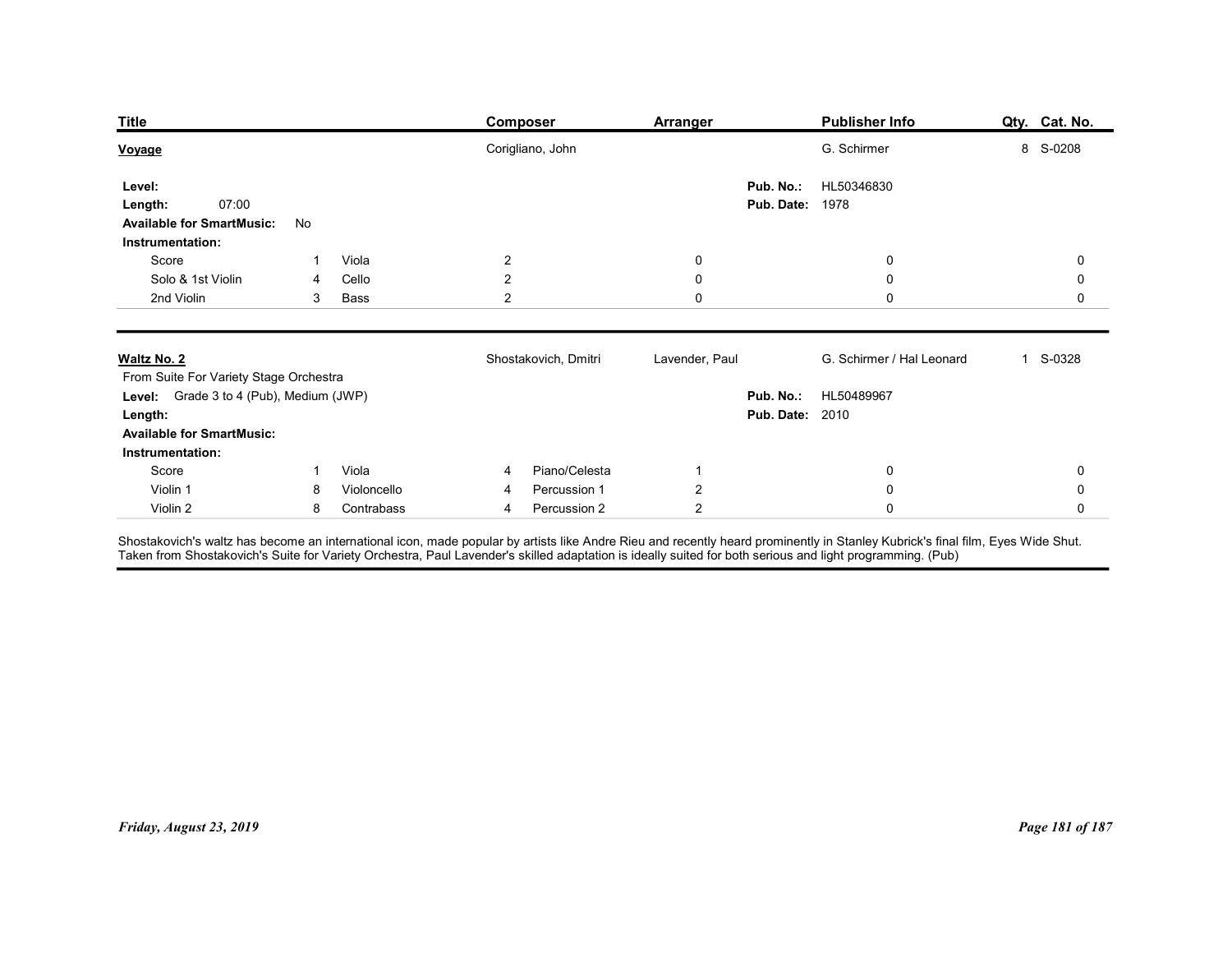| <b>Title</b>                                              |     |            | <b>Composer</b>                                                                                                                                                                                                                                                                                                                                                               | Arranger         | <b>Publisher Info</b>  | Qty. Cat. No.          |
|-----------------------------------------------------------|-----|------------|-------------------------------------------------------------------------------------------------------------------------------------------------------------------------------------------------------------------------------------------------------------------------------------------------------------------------------------------------------------------------------|------------------|------------------------|------------------------|
| <b>When Johnny Comes Marching Home</b>                    |     |            | Traditional                                                                                                                                                                                                                                                                                                                                                                   | Stephan, Richard | Kendor Music           | 2 S-0234               |
| Level: Grade 2 (Pub), Medium Easy (JWP), Medium Easy (SM) |     |            |                                                                                                                                                                                                                                                                                                                                                                               | Pub. No.:        | 9760                   |                        |
| 02:50<br>Length:                                          |     |            |                                                                                                                                                                                                                                                                                                                                                                               |                  | <b>Pub. Date: 1963</b> |                        |
| <b>Available for SmartMusic:</b><br>Instrumentation:      | Yes |            |                                                                                                                                                                                                                                                                                                                                                                               |                  |                        |                        |
| Score                                                     | 1   | 3rd Violin | 3<br>Bass                                                                                                                                                                                                                                                                                                                                                                     | $5\,$            | $\mathbf 0$            | 0                      |
|                                                           |     | Viola      | 5                                                                                                                                                                                                                                                                                                                                                                             | $\mathbf 0$      | $\mathbf 0$            | 0                      |
| 1st Violin                                                | 8   |            | $\mathbf 5$                                                                                                                                                                                                                                                                                                                                                                   | $\mathsf 0$      | $\mathsf 0$            | 0                      |
| 2nd Violin                                                | 8   | Cello      |                                                                                                                                                                                                                                                                                                                                                                               |                  |                        |                        |
| Set #2 missing<br>(1 of 8) 1st Violin                     |     |            |                                                                                                                                                                                                                                                                                                                                                                               |                  |                        |                        |
| conclusion. (Pub)                                         |     |            | First released in 1963, this theme-and-variations setting of the great Civil War song takes some refreshing liberties with the old favorite. After the tune is played in traditional 6/8<br>style, a lyrical section in 3/4 presents melodic elements in elongation. Next comes an allegro rendering in 2/4, followed by a spirited recap in 6/8 to bring it all to a fitting |                  |                        |                        |
| When the Saints Go Marching In                            |     |            | <b>Traditional American</b><br>Spiritual                                                                                                                                                                                                                                                                                                                                      | Isaac, Merle J.  | Forest R. Etling       | S-0042<br>$\mathbf{1}$ |
| Level: Medium Easy (JWP)                                  |     |            |                                                                                                                                                                                                                                                                                                                                                                               | Pub. No.:        |                        |                        |
| 03:15<br>Length:<br>Available for SmartMusic: No          |     |            |                                                                                                                                                                                                                                                                                                                                                                               | Pub. Date:       |                        |                        |

## Set #2 missing

| Pub. No.:<br>9760<br>Level: Grade 2 (Pub), Medium Easy (JWP), Medium Easy (SM)<br>02:50<br><b>Pub. Date: 1963</b><br>Length:<br><b>Available for SmartMusic:</b><br>Yes<br>Instrumentation:<br>Score<br>3rd Violin<br>3<br>Bass<br>$\,$ 5 $\,$<br>0<br>$\pmb{0}$<br>-1<br>1st Violin<br>$\,$ 5 $\,$<br>$\mathsf 0$<br>0<br>$\pmb{0}$<br>8<br>Viola<br>2nd Violin<br>Cello<br>5<br>0<br>$\mathsf 0$<br>8<br>$\mathbf 0$<br>(1 of 8) 1st Violin<br>conclusion. (Pub)<br>Forest R. Etling<br>1 S-0042<br>When the Saints Go Marching In<br><b>Traditional American</b><br>Isaac, Merle J.<br>Spiritual<br>Pub. No.:<br>Level: Medium Easy (JWP)<br>03:15<br>Pub. Date:<br>Length:<br><b>Available for SmartMusic:</b><br>No<br>Instrumentation:<br>Score<br>3rd Violin<br>Bass<br>2<br>3<br>0<br>0<br>-1<br>1st Violin<br>0<br>$\mathbf 0$<br>5<br>Viola<br>3<br>Guitar<br>$\overline{1}$<br>2nd Violin<br>Cello<br>$\mathbf 0$<br>5<br>3<br>Piano<br>0<br>$\mathbf{1}$ |
|----------------------------------------------------------------------------------------------------------------------------------------------------------------------------------------------------------------------------------------------------------------------------------------------------------------------------------------------------------------------------------------------------------------------------------------------------------------------------------------------------------------------------------------------------------------------------------------------------------------------------------------------------------------------------------------------------------------------------------------------------------------------------------------------------------------------------------------------------------------------------------------------------------------------------------------------------------------------|
| Set #2 missing<br>First released in 1963, this theme-and-variations setting of the great Civil War song takes some refreshing liberties with the old favorite. After the tune is played in traditional 6/8<br>style, a lyrical section in 3/4 presents melodic elements in elongation. Next comes an allegro rendering in 2/4, followed by a spirited recap in 6/8 to bring it all to a fitting                                                                                                                                                                                                                                                                                                                                                                                                                                                                                                                                                                      |
|                                                                                                                                                                                                                                                                                                                                                                                                                                                                                                                                                                                                                                                                                                                                                                                                                                                                                                                                                                      |
|                                                                                                                                                                                                                                                                                                                                                                                                                                                                                                                                                                                                                                                                                                                                                                                                                                                                                                                                                                      |
|                                                                                                                                                                                                                                                                                                                                                                                                                                                                                                                                                                                                                                                                                                                                                                                                                                                                                                                                                                      |
|                                                                                                                                                                                                                                                                                                                                                                                                                                                                                                                                                                                                                                                                                                                                                                                                                                                                                                                                                                      |
|                                                                                                                                                                                                                                                                                                                                                                                                                                                                                                                                                                                                                                                                                                                                                                                                                                                                                                                                                                      |
|                                                                                                                                                                                                                                                                                                                                                                                                                                                                                                                                                                                                                                                                                                                                                                                                                                                                                                                                                                      |
|                                                                                                                                                                                                                                                                                                                                                                                                                                                                                                                                                                                                                                                                                                                                                                                                                                                                                                                                                                      |
|                                                                                                                                                                                                                                                                                                                                                                                                                                                                                                                                                                                                                                                                                                                                                                                                                                                                                                                                                                      |
|                                                                                                                                                                                                                                                                                                                                                                                                                                                                                                                                                                                                                                                                                                                                                                                                                                                                                                                                                                      |
|                                                                                                                                                                                                                                                                                                                                                                                                                                                                                                                                                                                                                                                                                                                                                                                                                                                                                                                                                                      |
|                                                                                                                                                                                                                                                                                                                                                                                                                                                                                                                                                                                                                                                                                                                                                                                                                                                                                                                                                                      |
| Page 182 of 187<br>Friday, August 23, 2019                                                                                                                                                                                                                                                                                                                                                                                                                                                                                                                                                                                                                                                                                                                                                                                                                                                                                                                           |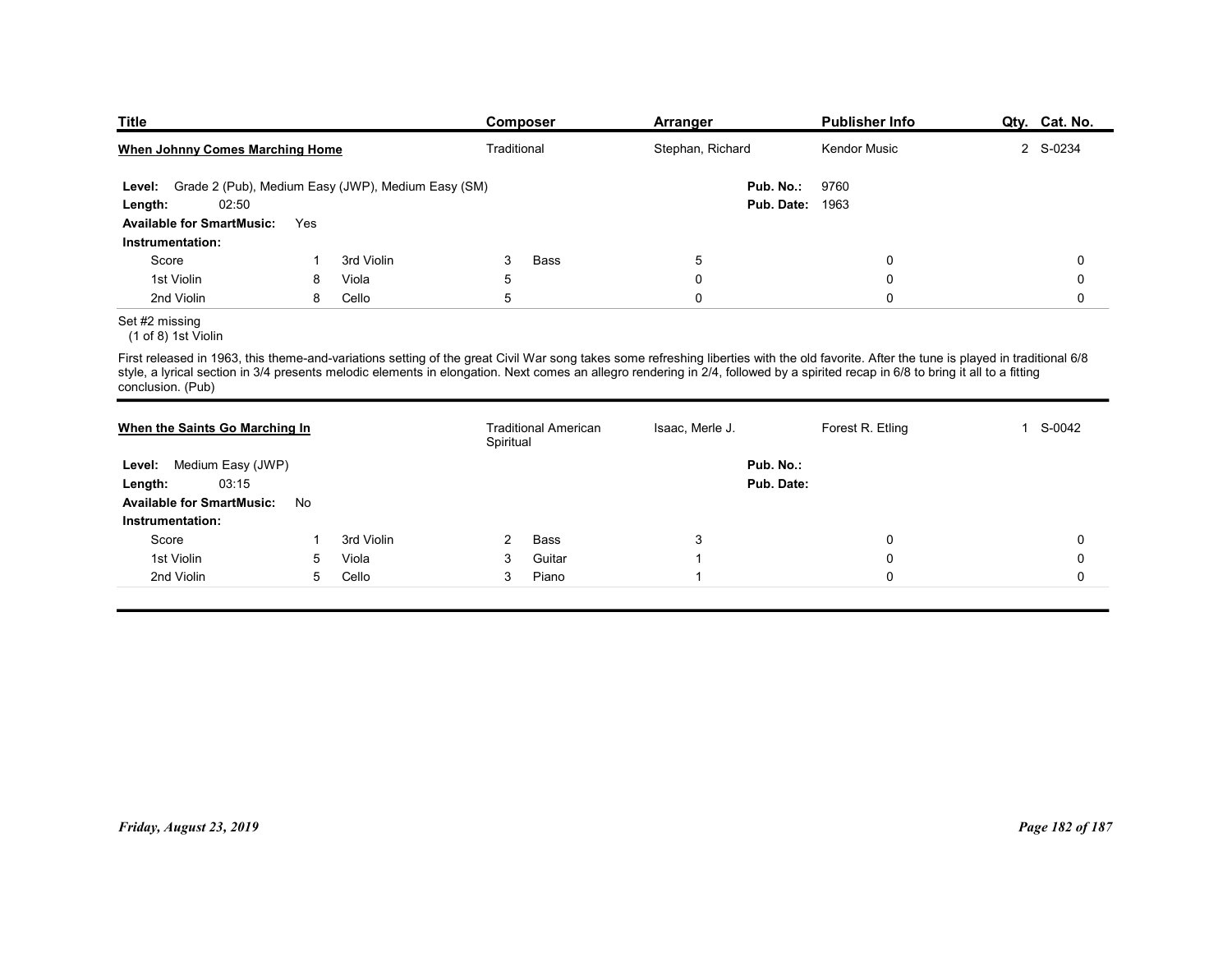| <b>Title</b><br><b>Where is Love? (from Oliver)</b><br>Bart, Lionel<br>Caponegro, John<br>Kendor Music<br>1 S-0064<br>Pub. No.:<br>7095<br>Level: Younger (Pub)<br>02:40<br>Pub. Date:<br>Length:<br><b>Available for SmartMusic:</b><br>No<br>Instrumentation:<br>$\mathbf{3}$<br>Score<br>3rd Violin<br>Bass<br>0<br>$\overline{0}$<br>-1<br>1st Violin<br>Piano<br>Viola<br>$\mathbf 0$<br>0<br>5<br>3<br>$\mathbf{1}$<br>2nd Violin<br>Cello<br>Percussion<br>$\mathbf 0$<br>5<br>3<br>$\mathbf{1}$<br>0<br>Sparta, Doug<br>Alfred<br>1 S-0281<br><b>Winstride</b><br>Level: Grade 2 (Pub), Easy (JWP)<br>Pub. No.: 00-41257<br><b>Pub. Date: 2014</b><br>02:00<br>Length:<br><b>Available for SmartMusic:</b><br>Instrumentation:<br>Score<br>1 Viola<br>$5\phantom{.0}$<br>$\mathbf 0$<br>$\bf{0}$<br>0<br>$\sqrt{5}$<br>Cello<br>$\mathbf 0$<br>Violin I<br>${\bf 0}$<br>8<br>$\pmb{0}$<br>$\sqrt{5}$<br>$\pmb{0}$<br>$\mathbf 0$<br>Violin II<br>8 String Bass<br>$\pmb{0}$ |  | <b>Composer</b> | <b>Arranger</b> | <b>Publisher Info</b> | Qty. Cat. No. |
|-------------------------------------------------------------------------------------------------------------------------------------------------------------------------------------------------------------------------------------------------------------------------------------------------------------------------------------------------------------------------------------------------------------------------------------------------------------------------------------------------------------------------------------------------------------------------------------------------------------------------------------------------------------------------------------------------------------------------------------------------------------------------------------------------------------------------------------------------------------------------------------------------------------------------------------------------------------------------------------|--|-----------------|-----------------|-----------------------|---------------|
| In this sunny, playful piece, the notes and rhythms are basic, but there are great counting challenges and a minor key middle section that offers a nice contrast. Young players<br>will find this accessible and look forward to                                                                                                                                                                                                                                                                                                                                                                                                                                                                                                                                                                                                                                                                                                                                                   |  |                 |                 |                       |               |
|                                                                                                                                                                                                                                                                                                                                                                                                                                                                                                                                                                                                                                                                                                                                                                                                                                                                                                                                                                                     |  |                 |                 |                       |               |
|                                                                                                                                                                                                                                                                                                                                                                                                                                                                                                                                                                                                                                                                                                                                                                                                                                                                                                                                                                                     |  |                 |                 |                       |               |
|                                                                                                                                                                                                                                                                                                                                                                                                                                                                                                                                                                                                                                                                                                                                                                                                                                                                                                                                                                                     |  |                 |                 |                       |               |
|                                                                                                                                                                                                                                                                                                                                                                                                                                                                                                                                                                                                                                                                                                                                                                                                                                                                                                                                                                                     |  |                 |                 |                       |               |
|                                                                                                                                                                                                                                                                                                                                                                                                                                                                                                                                                                                                                                                                                                                                                                                                                                                                                                                                                                                     |  |                 |                 |                       |               |
|                                                                                                                                                                                                                                                                                                                                                                                                                                                                                                                                                                                                                                                                                                                                                                                                                                                                                                                                                                                     |  |                 |                 |                       |               |
|                                                                                                                                                                                                                                                                                                                                                                                                                                                                                                                                                                                                                                                                                                                                                                                                                                                                                                                                                                                     |  |                 |                 |                       |               |
|                                                                                                                                                                                                                                                                                                                                                                                                                                                                                                                                                                                                                                                                                                                                                                                                                                                                                                                                                                                     |  |                 |                 |                       |               |
|                                                                                                                                                                                                                                                                                                                                                                                                                                                                                                                                                                                                                                                                                                                                                                                                                                                                                                                                                                                     |  |                 |                 |                       |               |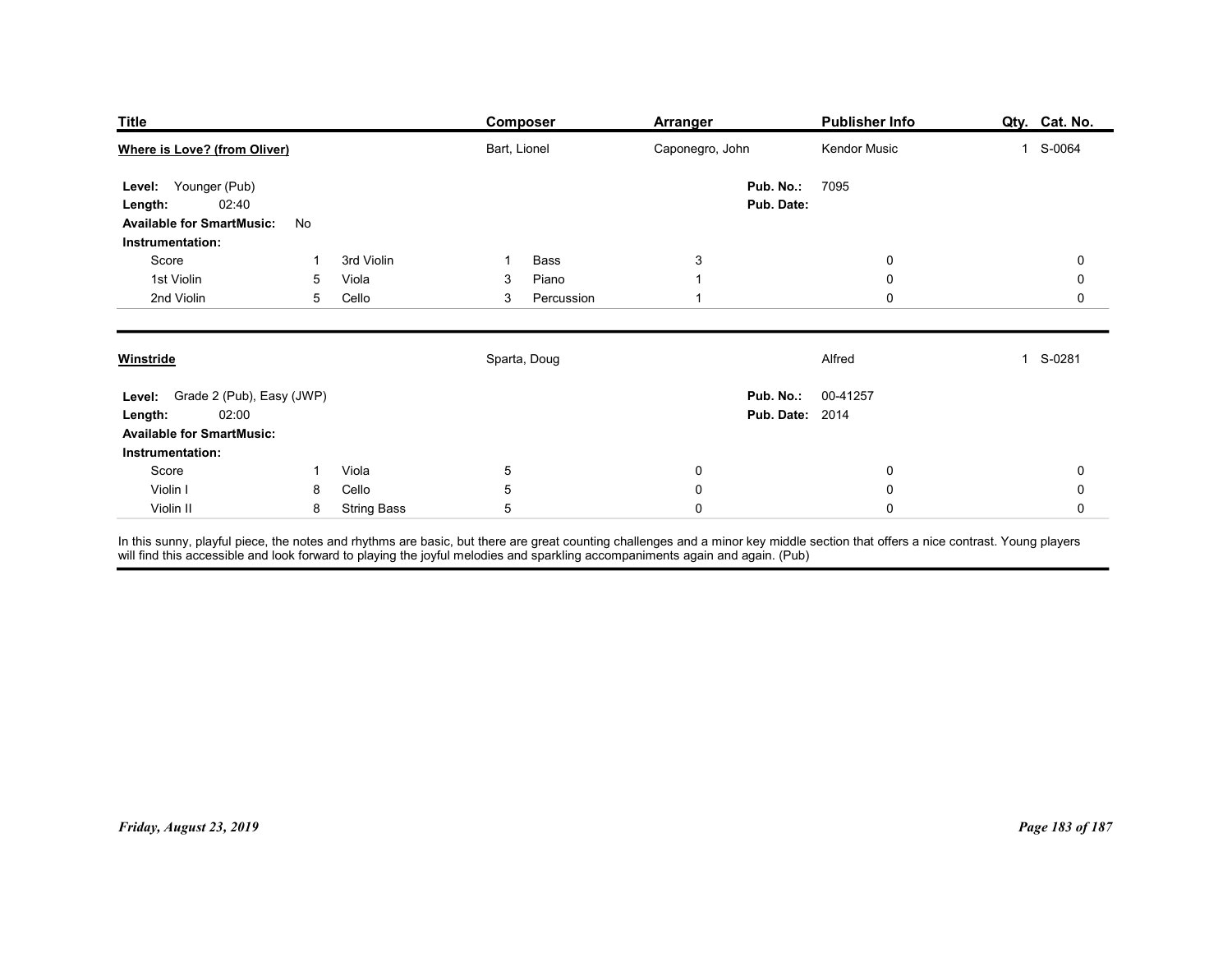| <b>Title</b>                                         |                |            | <b>Composer</b>                                                                                                                                                                                                                                                                                                                                                                                                                                                                                                                                                                                                                                                                                                                                                                                                                                                                                                                                                                                                                                                         | Arranger       |                         | <b>Publisher Info</b> | Qty. Cat. No. |
|------------------------------------------------------|----------------|------------|-------------------------------------------------------------------------------------------------------------------------------------------------------------------------------------------------------------------------------------------------------------------------------------------------------------------------------------------------------------------------------------------------------------------------------------------------------------------------------------------------------------------------------------------------------------------------------------------------------------------------------------------------------------------------------------------------------------------------------------------------------------------------------------------------------------------------------------------------------------------------------------------------------------------------------------------------------------------------------------------------------------------------------------------------------------------------|----------------|-------------------------|-----------------------|---------------|
| <b>Winter From The Four Seasons</b>                  |                |            | Vivaldi, Antonio                                                                                                                                                                                                                                                                                                                                                                                                                                                                                                                                                                                                                                                                                                                                                                                                                                                                                                                                                                                                                                                        | McCarrick, Tim |                         | Belwin / Alfred       | 1 S-0320      |
| Level: Grade 2 (Pub), Easy (JWP)                     |                |            |                                                                                                                                                                                                                                                                                                                                                                                                                                                                                                                                                                                                                                                                                                                                                                                                                                                                                                                                                                                                                                                                         |                | Pub. No.:               | 29651                 |               |
| 02:00<br>Length:                                     |                |            |                                                                                                                                                                                                                                                                                                                                                                                                                                                                                                                                                                                                                                                                                                                                                                                                                                                                                                                                                                                                                                                                         |                | <b>Pub. Date: 2008</b>  |                       |               |
| <b>Available for SmartMusic:</b><br>Instrumentation: | Yes            |            |                                                                                                                                                                                                                                                                                                                                                                                                                                                                                                                                                                                                                                                                                                                                                                                                                                                                                                                                                                                                                                                                         |                |                         |                       |               |
| Score                                                |                | Solo Cello | 3rd Violin                                                                                                                                                                                                                                                                                                                                                                                                                                                                                                                                                                                                                                                                                                                                                                                                                                                                                                                                                                                                                                                              | Bass<br>5      |                         | 5                     | 0             |
| Solo Violin                                          |                | 1st Violin | Viola<br>8                                                                                                                                                                                                                                                                                                                                                                                                                                                                                                                                                                                                                                                                                                                                                                                                                                                                                                                                                                                                                                                              | 5              |                         | $\Omega$              | 0             |
| Solo Viola                                           | $\overline{1}$ | 2nd Violin | 8<br>Cello                                                                                                                                                                                                                                                                                                                                                                                                                                                                                                                                                                                                                                                                                                                                                                                                                                                                                                                                                                                                                                                              | 5              |                         | $\Omega$              | $\mathbf 0$   |
| position: D, E, and F sharp on the A string! (JWP)   |                |            | This easy arrangement offers you multiple performance opportunities! Vivaldi's lyrical second movement, now transposed to G major, is simple enough for the violin, viola, or<br>cello soloist of your choice! Perform with one or more soloists! This slow movement is literally the "Calm between Storms." Vivaldi's text to accompany this is: Spending quiet<br>contented days by the fire while the rain outside drenches people by the hundreds. The music presents a lovely lyrical solo melody as the pizzicato accompaniment reflects the<br>raindrops outside. Your students will rise to the challenge and enjoy playing both the solo part and the accompaniment part! (Pub)<br>This arrangement is simple enough for the violin, viola, or cello soloist of your choice! Vivaldi's lyrical second movement, now in G Major, stays true to the original with the<br>famous melody over pizzicato accompaniment. The violin solo is entirely in first position, and the viola and cello soloists only need to know the first three notes they learn in third |                |                         |                       |               |
|                                                      |                |            | Tchaikovsky, Peter Ilich                                                                                                                                                                                                                                                                                                                                                                                                                                                                                                                                                                                                                                                                                                                                                                                                                                                                                                                                                                                                                                                | Cechvala, Al   |                         | <b>Belwin-Mills</b>   | 1 S-0043      |
| <b>Winter Morn</b>                                   |                |            |                                                                                                                                                                                                                                                                                                                                                                                                                                                                                                                                                                                                                                                                                                                                                                                                                                                                                                                                                                                                                                                                         |                |                         |                       |               |
|                                                      |                |            |                                                                                                                                                                                                                                                                                                                                                                                                                                                                                                                                                                                                                                                                                                                                                                                                                                                                                                                                                                                                                                                                         |                |                         |                       |               |
| Level:<br>Length:                                    |                |            |                                                                                                                                                                                                                                                                                                                                                                                                                                                                                                                                                                                                                                                                                                                                                                                                                                                                                                                                                                                                                                                                         |                | Pub. No.:<br>Pub. Date: | <b>BSO 40</b>         |               |
| Available for SmartMusic: No                         |                |            |                                                                                                                                                                                                                                                                                                                                                                                                                                                                                                                                                                                                                                                                                                                                                                                                                                                                                                                                                                                                                                                                         |                |                         |                       |               |

| Level: Grade 2 (Pub), Easy (JWP)                                                                                                                                                                                                                                                                                                                                                                                                                                                                                                                                                                                                                                                                                                                                                                                                                                                                                                                                                                                                                                                                                              |              |            |              |                          |              | Pub. No.:              | 29651               |                 |
|-------------------------------------------------------------------------------------------------------------------------------------------------------------------------------------------------------------------------------------------------------------------------------------------------------------------------------------------------------------------------------------------------------------------------------------------------------------------------------------------------------------------------------------------------------------------------------------------------------------------------------------------------------------------------------------------------------------------------------------------------------------------------------------------------------------------------------------------------------------------------------------------------------------------------------------------------------------------------------------------------------------------------------------------------------------------------------------------------------------------------------|--------------|------------|--------------|--------------------------|--------------|------------------------|---------------------|-----------------|
| 02:00<br>Length:                                                                                                                                                                                                                                                                                                                                                                                                                                                                                                                                                                                                                                                                                                                                                                                                                                                                                                                                                                                                                                                                                                              |              |            |              |                          |              | <b>Pub. Date: 2008</b> |                     |                 |
| <b>Available for SmartMusic:</b>                                                                                                                                                                                                                                                                                                                                                                                                                                                                                                                                                                                                                                                                                                                                                                                                                                                                                                                                                                                                                                                                                              | Yes          |            |              |                          |              |                        |                     |                 |
| Instrumentation:                                                                                                                                                                                                                                                                                                                                                                                                                                                                                                                                                                                                                                                                                                                                                                                                                                                                                                                                                                                                                                                                                                              |              |            |              |                          |              |                        |                     |                 |
| Score                                                                                                                                                                                                                                                                                                                                                                                                                                                                                                                                                                                                                                                                                                                                                                                                                                                                                                                                                                                                                                                                                                                         |              | Solo Cello |              | 3rd Violin               | 5            | Bass                   | 5                   | 0               |
| Solo Violin                                                                                                                                                                                                                                                                                                                                                                                                                                                                                                                                                                                                                                                                                                                                                                                                                                                                                                                                                                                                                                                                                                                   |              | 1st Violin | 8            | Viola                    | 5            |                        | $\mathbf{0}$        | $\mathbf 0$     |
| Solo Viola                                                                                                                                                                                                                                                                                                                                                                                                                                                                                                                                                                                                                                                                                                                                                                                                                                                                                                                                                                                                                                                                                                                    | $\mathbf{1}$ | 2nd Violin | 8            | Cello                    | 5            |                        | $\mathbf 0$         | $\mathbf 0$     |
| This easy arrangement offers you multiple performance opportunities! Vivaldi's lyrical second movement, now transposed to G major, is simple enough for the violin, viola, or<br>cello soloist of your choice! Perform with one or more soloists! This slow movement is literally the "Calm between Storms." Vivaldi's text to accompany this is: Spending quiet<br>contented days by the fire while the rain outside drenches people by the hundreds. The music presents a lovely lyrical solo melody as the pizzicato accompaniment reflects the<br>raindrops outside. Your students will rise to the challenge and enjoy playing both the solo part and the accompaniment part! (Pub)<br>This arrangement is simple enough for the violin, viola, or cello soloist of your choice! Vivaldi's lyrical second movement, now in G Major, stays true to the original with the<br>famous melody over pizzicato accompaniment. The violin solo is entirely in first position, and the viola and cello soloists only need to know the first three notes they learn in third<br>position: D, E, and F sharp on the A string! (JWP) |              |            |              |                          |              |                        |                     |                 |
| <b>Winter Morn</b>                                                                                                                                                                                                                                                                                                                                                                                                                                                                                                                                                                                                                                                                                                                                                                                                                                                                                                                                                                                                                                                                                                            |              |            |              | Tchaikovsky, Peter Ilich | Cechvala, Al |                        | <b>Belwin-Mills</b> | 1 S-0043        |
| Level:                                                                                                                                                                                                                                                                                                                                                                                                                                                                                                                                                                                                                                                                                                                                                                                                                                                                                                                                                                                                                                                                                                                        |              |            |              |                          |              | Pub. No.:              | <b>BSO 40</b>       |                 |
| Length:                                                                                                                                                                                                                                                                                                                                                                                                                                                                                                                                                                                                                                                                                                                                                                                                                                                                                                                                                                                                                                                                                                                       |              |            |              |                          |              | Pub. Date:             |                     |                 |
| <b>Available for SmartMusic:</b>                                                                                                                                                                                                                                                                                                                                                                                                                                                                                                                                                                                                                                                                                                                                                                                                                                                                                                                                                                                                                                                                                              | No           |            |              |                          |              |                        |                     |                 |
| Instrumentation:                                                                                                                                                                                                                                                                                                                                                                                                                                                                                                                                                                                                                                                                                                                                                                                                                                                                                                                                                                                                                                                                                                              |              |            |              |                          |              |                        |                     |                 |
| Score                                                                                                                                                                                                                                                                                                                                                                                                                                                                                                                                                                                                                                                                                                                                                                                                                                                                                                                                                                                                                                                                                                                         |              | 2nd Violin | 5            | Bass                     | 3            |                        | 0                   | 0               |
| <b>Advanced Violin</b>                                                                                                                                                                                                                                                                                                                                                                                                                                                                                                                                                                                                                                                                                                                                                                                                                                                                                                                                                                                                                                                                                                        |              | Viola      | 3            | Piano                    | -1           |                        | $\Omega$            | $\Omega$        |
| 1st Violin                                                                                                                                                                                                                                                                                                                                                                                                                                                                                                                                                                                                                                                                                                                                                                                                                                                                                                                                                                                                                                                                                                                    | 5            | Cello      | $\mathbf{3}$ |                          | 0            |                        | 0                   | 0               |
|                                                                                                                                                                                                                                                                                                                                                                                                                                                                                                                                                                                                                                                                                                                                                                                                                                                                                                                                                                                                                                                                                                                               |              |            |              |                          |              |                        |                     |                 |
| Friday, August 23, 2019                                                                                                                                                                                                                                                                                                                                                                                                                                                                                                                                                                                                                                                                                                                                                                                                                                                                                                                                                                                                                                                                                                       |              |            |              |                          |              |                        |                     | Page 184 of 187 |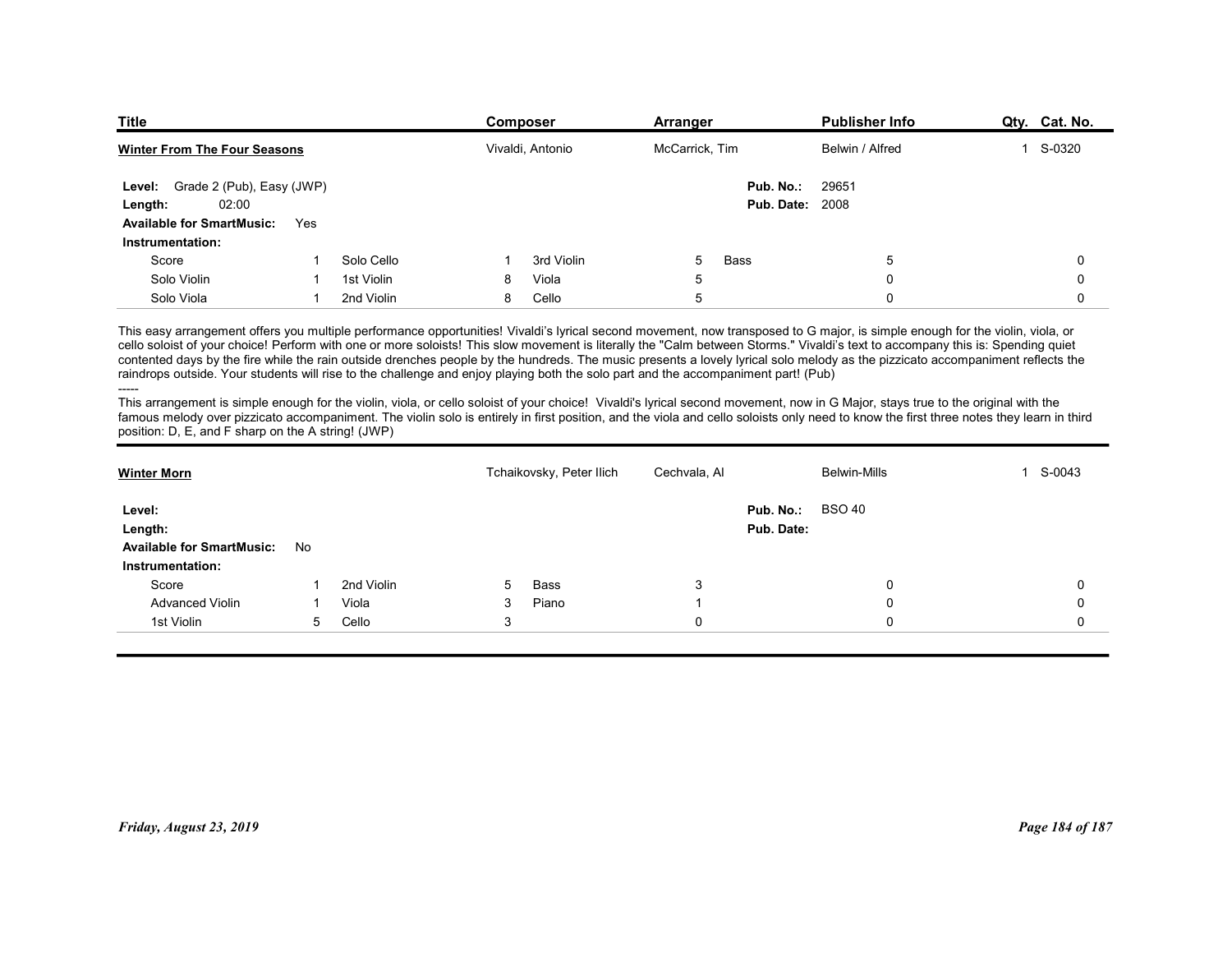| <b>Title</b>                                         |    |                    | Composer                                                                                                                                                                                                                      | <b>Arranger</b> |                                     | <b>Publisher Info</b> | Qty. Cat. No.          |
|------------------------------------------------------|----|--------------------|-------------------------------------------------------------------------------------------------------------------------------------------------------------------------------------------------------------------------------|-----------------|-------------------------------------|-----------------------|------------------------|
| <b>Wire Choir Workout</b>                            |    |                    | Stephan, Richard                                                                                                                                                                                                              |                 |                                     | Neil A. Kjos          | 2 S-0241               |
| Grade 4 (Pub), Medium (JWP)<br>Level:<br>Length:     |    |                    |                                                                                                                                                                                                                               |                 | Pub. No.:<br><b>Pub. Date: 2006</b> | S0235C                |                        |
| <b>Available for SmartMusic:</b><br>Instrumentation: | No |                    |                                                                                                                                                                                                                               |                 |                                     |                       |                        |
| Score                                                |    | Viola              | $5\phantom{.0}$                                                                                                                                                                                                               | 0               |                                     | 0                     | 0                      |
| 1st Violin                                           | 8  | Cello              | $\mathbf 5$                                                                                                                                                                                                                   | 0               |                                     | 0                     | 0                      |
| 2nd Violin                                           | 8  | <b>String Bass</b> | 5                                                                                                                                                                                                                             | 0               |                                     | 0                     | 0                      |
|                                                      |    |                    | Mr. Stephan's objective with this work is to give each section an opportunity to be in the spotlight. Each soli section is a variation of some aspect of the opening theme and is designed to 'show off' an inherent trait of |                 |                                     |                       |                        |
| <b>Wood Splitter Fanfare</b>                         |    |                    | Balmages, Brian                                                                                                                                                                                                               |                 |                                     | FJH Music             | S-0342<br>$\mathbf{1}$ |
| Level: Grade 2.5 (Pub), Easy (JWP)                   |    |                    |                                                                                                                                                                                                                               |                 | Pub. No.: ST6177                    |                       |                        |
| 01:30<br>Length:                                     |    |                    |                                                                                                                                                                                                                               |                 | <b>Pub. Date: 2009</b>              |                       |                        |
| <b>Available for SmartMusic:</b>                     |    |                    |                                                                                                                                                                                                                               |                 |                                     |                       |                        |
|                                                      |    |                    |                                                                                                                                                                                                                               |                 |                                     |                       |                        |
| Instrumentation:                                     | 1  | Violin 3           | Bass<br>5                                                                                                                                                                                                                     | $\,$ 5 $\,$     |                                     | 0                     | $\mathbf 0$            |
| Score                                                |    | Viola              | Piano<br>$5\overline{)}$<br>$\sqrt{5}$                                                                                                                                                                                        | $\mathbf{1}$    |                                     | 0                     | $\pmb{0}$              |
| Violin 1                                             | 8  |                    |                                                                                                                                                                                                                               | $\pmb{0}$       |                                     | $\mathbf 0$           | $\mathbf 0$            |
| Violin 2<br>Set missing                              | 8  | Cello              |                                                                                                                                                                                                                               |                 |                                     |                       |                        |

| Wire Choir Workout                                                                         |    |                    | Stephan, Richard                                                                                          |             | Neil A. Kjos                                                                                                                                                                                                                                                                                                                                                            | 2 S-0241        |
|--------------------------------------------------------------------------------------------|----|--------------------|-----------------------------------------------------------------------------------------------------------|-------------|-------------------------------------------------------------------------------------------------------------------------------------------------------------------------------------------------------------------------------------------------------------------------------------------------------------------------------------------------------------------------|-----------------|
| Level: Grade 4 (Pub), Medium (JWP)<br>Length:                                              |    |                    |                                                                                                           |             | Pub. No.:<br>S0235C<br><b>Pub. Date: 2006</b>                                                                                                                                                                                                                                                                                                                           |                 |
| <b>Available for SmartMusic:</b>                                                           | No |                    |                                                                                                           |             |                                                                                                                                                                                                                                                                                                                                                                         |                 |
| Instrumentation:                                                                           |    |                    |                                                                                                           |             |                                                                                                                                                                                                                                                                                                                                                                         |                 |
| Score                                                                                      | -1 | Viola              | $\sqrt{5}$                                                                                                | $\mathbf 0$ | 0                                                                                                                                                                                                                                                                                                                                                                       | $\mathbf 0$     |
| 1st Violin                                                                                 | 8  | Cello              | 5                                                                                                         | 0           | 0                                                                                                                                                                                                                                                                                                                                                                       | $\mathbf 0$     |
| 2nd Violin                                                                                 | 8  | <b>String Bass</b> | 5                                                                                                         | $\mathbf 0$ | 0                                                                                                                                                                                                                                                                                                                                                                       | $\Omega$        |
|                                                                                            |    |                    | designed to 'show off' an inherent trait of the section. This dynamic selection is not to be missed (Pub) |             | Mr. Stephan's objective with this work is to give each section an opportunity to be in the spotlight. Each soli section is a variation of some aspect of the opening theme and is                                                                                                                                                                                       |                 |
| <b>Wood Splitter Fanfare</b>                                                               |    |                    | Balmages, Brian                                                                                           |             | FJH Music                                                                                                                                                                                                                                                                                                                                                               | 1 S-0342        |
| Level: Grade 2.5 (Pub), Easy (JWP)                                                         |    |                    |                                                                                                           |             | ST6177<br>Pub. No.:                                                                                                                                                                                                                                                                                                                                                     |                 |
| 01:30<br>Length:                                                                           |    |                    |                                                                                                           |             | <b>Pub. Date: 2009</b>                                                                                                                                                                                                                                                                                                                                                  |                 |
| <b>Available for SmartMusic:</b>                                                           |    |                    |                                                                                                           |             |                                                                                                                                                                                                                                                                                                                                                                         |                 |
| Instrumentation:                                                                           |    |                    |                                                                                                           |             |                                                                                                                                                                                                                                                                                                                                                                         |                 |
| Score                                                                                      | 1  | Violin 3           | Bass<br>5                                                                                                 | 5           | 0                                                                                                                                                                                                                                                                                                                                                                       | 0               |
| Violin 1                                                                                   | 8  | Viola              | Piano<br>5                                                                                                | -1          | 0                                                                                                                                                                                                                                                                                                                                                                       | $\Omega$        |
| Violin 2                                                                                   | 8  | Cello              | 5                                                                                                         | $\mathbf 0$ | $\Omega$                                                                                                                                                                                                                                                                                                                                                                | $\mathbf 0$     |
| Set missing<br>(3 of 8) Violin 2<br>$(1 of 5)$ Viola<br>$(2 of 5)$ Cello<br>Intense! (Pub) |    |                    |                                                                                                           |             | Immediately command your audience's attention with this thrilling fanfare that includes sweeping lines, forceful rhythms, and counterpoint - and all in a short grade 2.5 that is<br>quite achievable! Your group will sound like a symphony orchestra as the music drives through several sections before a flurry of chords bring the work to an exciting conclusion. |                 |
| work to an exciting conclusion. Intense! (JWP)                                             |    |                    |                                                                                                           |             | Inspired by the courage of a string player, this will immediately command your audience's attention! A thrilling fanfare with sweeping lines, forceful rhythms, and counterpoint all<br>in a short grade 2.5 that is quite achievable! Your group will sound like a symphony orchestra as the music drives through several sections before a flurry of chords bring the |                 |
| Friday, August 23, 2019                                                                    |    |                    |                                                                                                           |             |                                                                                                                                                                                                                                                                                                                                                                         | Page 185 of 187 |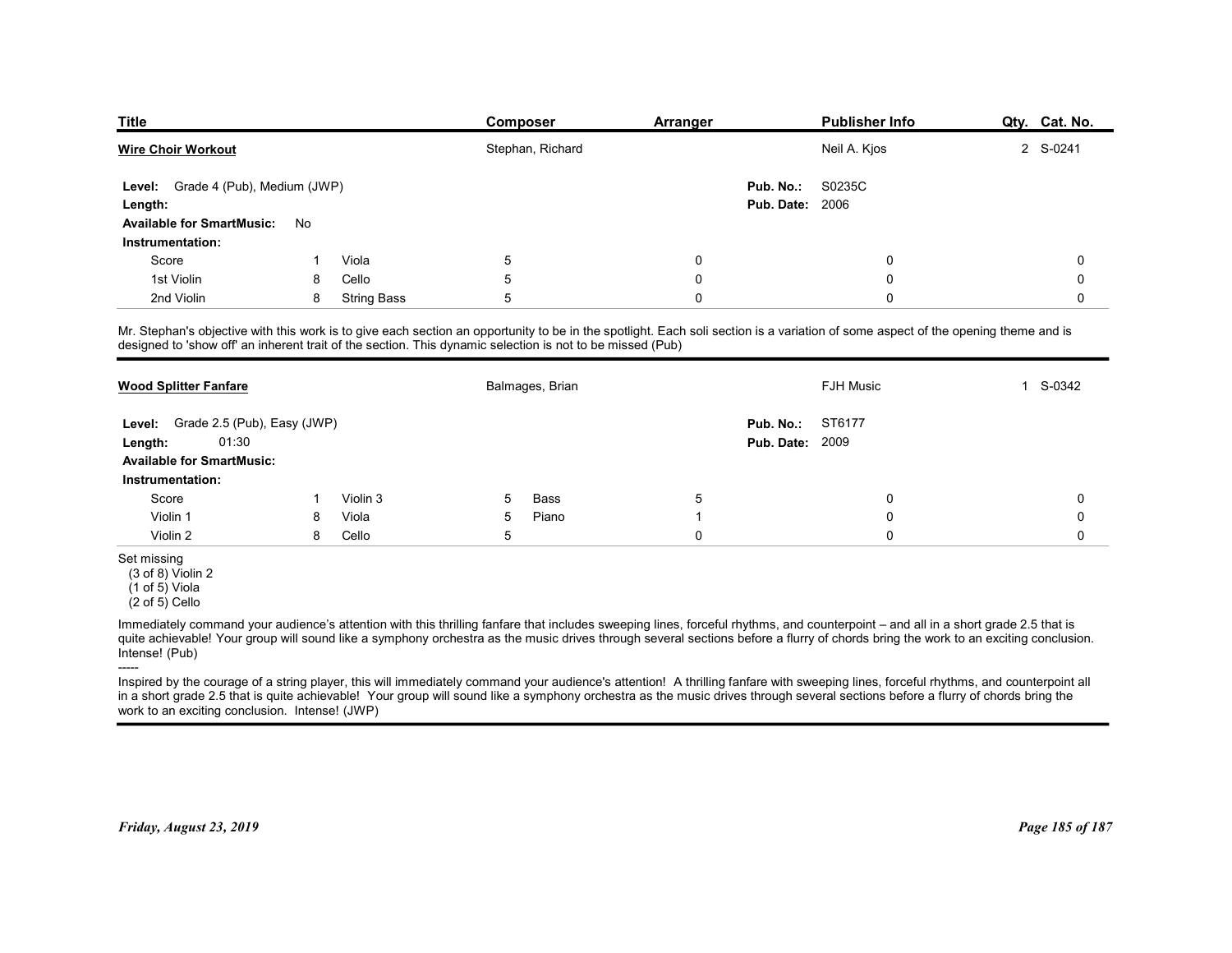| <b>Title</b>                                                                                                                                                                                                                          |        |                | <b>Composer</b> |                                                     | Arranger          |                        | <b>Publisher Info</b> |              | Qty. Cat. No.       |
|---------------------------------------------------------------------------------------------------------------------------------------------------------------------------------------------------------------------------------------|--------|----------------|-----------------|-----------------------------------------------------|-------------------|------------------------|-----------------------|--------------|---------------------|
| <b>Work From Home</b>                                                                                                                                                                                                                 |        |                |                 | Lee, Brian; Coleman, Josh;<br>Demorest, Jude; et al | Story, Michael    |                        | Belwin / Alfred       | $\mathbf{1}$ | S-0383              |
| Grade 2 (Pub), Easy (JWP)<br>Level:                                                                                                                                                                                                   |        |                |                 |                                                     |                   | Pub. No.:              | 45843                 |              |                     |
| 02:05<br>Length:                                                                                                                                                                                                                      |        |                |                 |                                                     |                   | <b>Pub. Date: 2017</b> |                       |              |                     |
| <b>Available for SmartMusic:</b>                                                                                                                                                                                                      |        |                |                 |                                                     |                   |                        |                       |              |                     |
| Instrumentation:                                                                                                                                                                                                                      |        |                |                 |                                                     |                   |                        |                       |              |                     |
| Score                                                                                                                                                                                                                                 |        | 3rd Violin     | 5               | Bass                                                | $\sqrt{5}$        |                        | $\mathbf 0$           |              | 0                   |
| 1st Violin<br>2nd Violin                                                                                                                                                                                                              | 8<br>8 | Viola<br>Cello | 5<br>5          | Piano<br>Tambourine                                 | -1<br>-1          |                        | $\mathbf 0$<br>0      |              | 0<br>0              |
|                                                                                                                                                                                                                                       |        |                |                 |                                                     |                   |                        |                       |              |                     |
| The all-girl band Fifth Harmony had a huge hit with this infectious pop tune in 2016. "Work from Home" has a great hook, and this arrangement by Michael Story has a lot of<br>appeal for both your students and your audience! (Pub) |        |                |                 |                                                     |                   |                        |                       |              |                     |
|                                                                                                                                                                                                                                       |        |                | Rice, Tim       | Webber, Andrew Lloyd;                               | Del Borgo, Elliot |                        | <b>MCA Music</b>      |              | 2 S-0151            |
| You Must Love Me                                                                                                                                                                                                                      |        |                |                 |                                                     |                   | Pub. No.: 04490045     |                       |              |                     |
|                                                                                                                                                                                                                                       |        |                |                 |                                                     |                   | Pub. Date:             |                       |              |                     |
| Level: Medium Easy (JWP)                                                                                                                                                                                                              |        |                |                 |                                                     |                   |                        |                       |              |                     |
| Length:<br>Available for SmartMusic: No                                                                                                                                                                                               |        |                |                 |                                                     |                   |                        |                       |              |                     |
| Instrumentation:                                                                                                                                                                                                                      |        |                |                 |                                                     |                   |                        |                       |              |                     |
| Score                                                                                                                                                                                                                                 |        | Violin 3       | 4               | <b>String Bass</b>                                  | 4                 |                        | 0                     |              | $\pmb{0}$           |
| Violin 1                                                                                                                                                                                                                              | 8      | Viola          |                 | Piano                                               |                   |                        | 0                     |              | $\mathsf{O}\xspace$ |

| <b>Work From Home</b>            |              |            |                 | Lee, Brian; Coleman, Josh; Story, Michael<br>Demorest, Jude; et al |                         | Belwin / Alfred                                                                                                                                                                                                                   | 1 S-0383        |
|----------------------------------|--------------|------------|-----------------|--------------------------------------------------------------------|-------------------------|-----------------------------------------------------------------------------------------------------------------------------------------------------------------------------------------------------------------------------------|-----------------|
| Level: Grade 2 (Pub), Easy (JWP) |              |            |                 |                                                                    | Pub. No.:               | 45843                                                                                                                                                                                                                             |                 |
| 02:05<br>Length:                 |              |            |                 |                                                                    |                         | <b>Pub. Date: 2017</b>                                                                                                                                                                                                            |                 |
| <b>Available for SmartMusic:</b> |              |            |                 |                                                                    |                         |                                                                                                                                                                                                                                   |                 |
| Instrumentation:                 |              |            |                 |                                                                    |                         |                                                                                                                                                                                                                                   |                 |
| Score                            | $\mathbf{1}$ | 3rd Violin | 5               | Bass                                                               | $5\phantom{.0}$         | $\pmb{0}$                                                                                                                                                                                                                         | $\mathbf 0$     |
| 1st Violin                       | 8            | Viola      | $\sqrt{5}$      | Piano                                                              | $\overline{1}$          | $\pmb{0}$                                                                                                                                                                                                                         | $\mathbf 0$     |
| 2nd Violin                       | 8            | Cello      | $5\phantom{.0}$ | Tambourine                                                         | $\overline{\mathbf{1}}$ | 0                                                                                                                                                                                                                                 | $\mathbf 0$     |
|                                  |              |            |                 |                                                                    |                         | The all-girl band Fifth Harmony had a huge hit with this infectious pop tune in 2016. "Work from Home" has a great hook, and this arrangement by Michael Story has a lot of<br>appeal for both your students and your audience! ( |                 |
| You Must Love Me                 |              |            | Rice, Tim       | Webber, Andrew Lloyd;                                              | Del Borgo, Elliot       | <b>MCA Music</b>                                                                                                                                                                                                                  | 2 S-0151        |
| Level: Medium Easy (JWP)         |              |            |                 |                                                                    | Pub. No.:               | 04490045                                                                                                                                                                                                                          |                 |
| Length:                          |              |            |                 |                                                                    |                         | Pub. Date:                                                                                                                                                                                                                        |                 |
| <b>Available for SmartMusic:</b> | No           |            |                 |                                                                    |                         |                                                                                                                                                                                                                                   |                 |
| Instrumentation:                 |              |            |                 |                                                                    |                         |                                                                                                                                                                                                                                   |                 |
| Score                            | -1           | Violin 3   | 4               | <b>String Bass</b>                                                 | 4                       | $\pmb{0}$                                                                                                                                                                                                                         | $\pmb{0}$       |
| Violin 1                         | 8            | Viola      | 4               | Piano                                                              | $\overline{1}$          | $\pmb{0}$                                                                                                                                                                                                                         | $\mathbf 0$     |
| Violin 2                         | 8            | Cello      | 4               | Percussion                                                         | $\overline{2}$          | $\mathsf{O}$                                                                                                                                                                                                                      | $\mathbf 0$     |
|                                  |              |            |                 |                                                                    |                         |                                                                                                                                                                                                                                   |                 |
|                                  |              |            |                 |                                                                    |                         |                                                                                                                                                                                                                                   |                 |
|                                  |              |            |                 |                                                                    |                         |                                                                                                                                                                                                                                   |                 |
|                                  |              |            |                 |                                                                    |                         |                                                                                                                                                                                                                                   |                 |
|                                  |              |            |                 |                                                                    |                         |                                                                                                                                                                                                                                   |                 |
|                                  |              |            |                 |                                                                    |                         |                                                                                                                                                                                                                                   |                 |
|                                  |              |            |                 |                                                                    |                         |                                                                                                                                                                                                                                   |                 |
|                                  |              |            |                 |                                                                    |                         |                                                                                                                                                                                                                                   |                 |
| Friday, August 23, 2019          |              |            |                 |                                                                    |                         |                                                                                                                                                                                                                                   | Page 186 of 187 |
|                                  |              |            |                 |                                                                    |                         |                                                                                                                                                                                                                                   |                 |
|                                  |              |            |                 |                                                                    |                         |                                                                                                                                                                                                                                   |                 |
|                                  |              |            |                 |                                                                    |                         |                                                                                                                                                                                                                                   |                 |